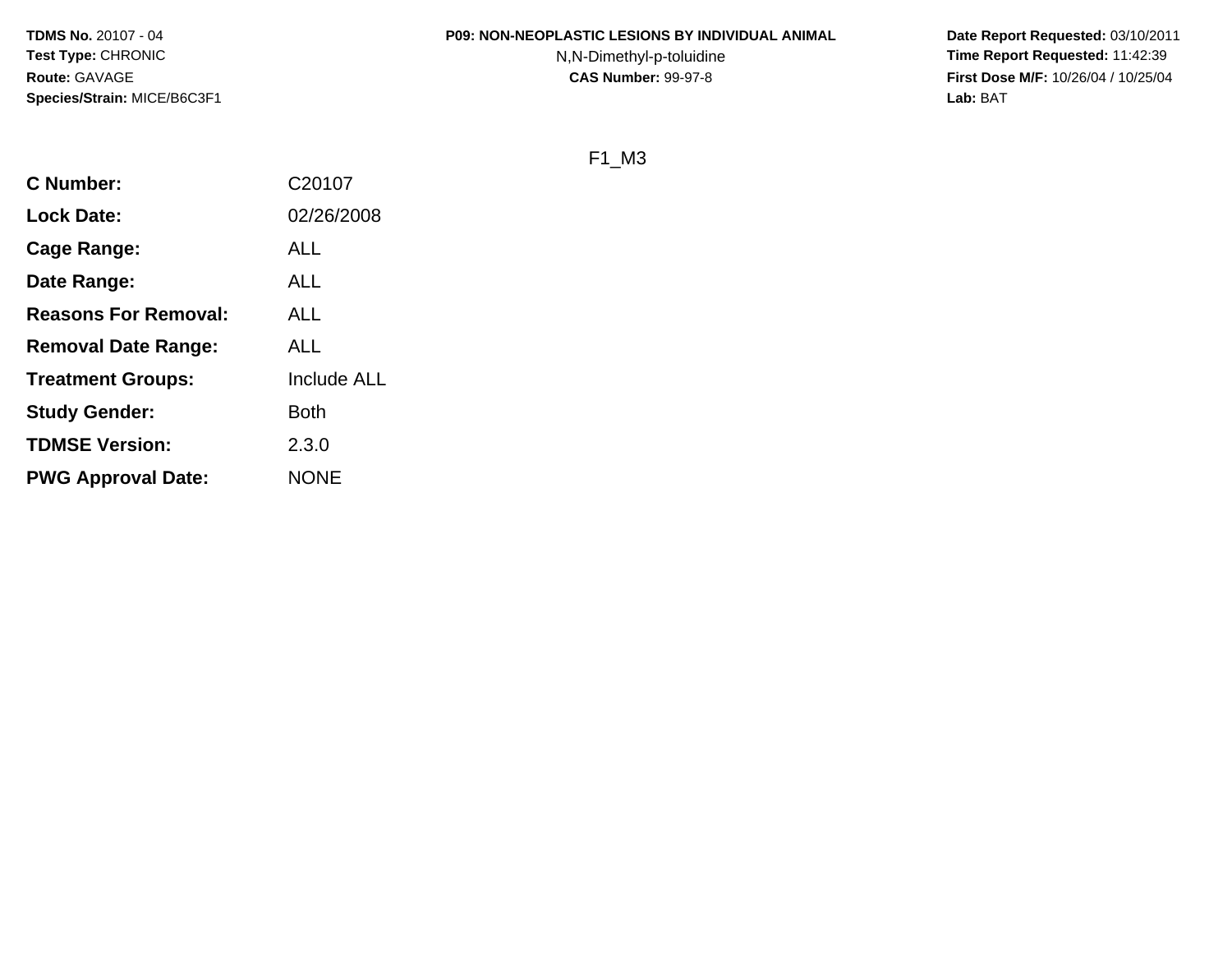## **P09: NON-NEOPLASTIC LESIONS BY INDIVIDUAL ANIMAL**N,N-Dimethyl-p-toluidine

 **Date Report Requested:** 03/10/2011 **Time Report Requested:** 11:42:39 **First Dose M/F:** 10/26/04 / 10/25/04<br>**Lab:** BAT **Lab:** BAT

| <b>B6C3F1 MICE MALE</b>                                                                                  | DAY ON TEST      | $\begin{array}{c} 0 \\ 7 \end{array}$<br>$\mathsf 3$<br>$\mathbf{1}$     | $\frac{0}{7}$<br>$\sqrt{3}$<br>$\mathbf{1}$                      | $\frac{0}{7}$<br>$\frac{2}{7}$                      | $\frac{0}{7}$<br>$\frac{3}{2}$                                 | $\begin{smallmatrix} 0\\7 \end{smallmatrix}$<br>$\mathbf{3}$<br>$\mathbf{1}$ | $\pmb{0}$<br>$\pmb{0}$<br>$\mathbf 0$<br>4 | $\pmb{0}$<br>$\begin{array}{c} 5 \\ 6 \end{array}$<br>$\sqrt{2}$ | $\begin{array}{c} 0 \\ 5 \end{array}$<br>6<br>$\mathbf{1}$  | $\frac{0}{7}$<br>3<br>$\mathbf 0$                   | $\begin{array}{c} 0 \\ 5 \\ 8 \end{array}$<br>$\overline{8}$            | $\frac{0}{7}$<br>$\ensuremath{\mathsf{3}}$<br>$\overline{1}$            | $\pmb{0}$<br>$^6_9$<br>$\overline{8}$                             | $\begin{array}{c} 0 \\ 7 \end{array}$<br>$\mathbf{3}$<br>$\overline{2}$   | $\frac{0}{7}$<br>$\mathbf{3}$<br>1        | $\begin{smallmatrix}0\\7\end{smallmatrix}$<br>$\mathbf{3}$<br>$\mathbf{1}$ | $\frac{0}{7}$<br>$\ensuremath{\mathsf{3}}$<br>$\mathbf{1}$   | 0<br>$\overline{7}$<br>$\mathbf{3}$<br>$\mathbf{1}$                     | $\begin{array}{c} 0 \\ 7 \end{array}$<br>3<br>$\overline{1}$   | 0<br>$\overline{7}$<br>3<br>$\overline{2}$           | $\mathbf 0$<br>$\mathsf{O}\xspace$<br>$\mathbf 0$<br>4                               | $\pmb{0}$<br>$\sqrt{5}$<br>8<br>4                       | 0<br>$\,6\,$<br>$\bf 8$<br>$\overline{5}$        | $\frac{0}{7}$<br>$\sqrt{3}$<br>$\mathbf{1}$              | $\begin{smallmatrix} 0\\7 \end{smallmatrix}$<br>$\sqrt{3}$<br>$\mathsf{O}\xspace$ | $\pmb{0}$<br>$\overline{7}$<br>3<br>$\mathbf 0$                            |                 |
|----------------------------------------------------------------------------------------------------------|------------------|--------------------------------------------------------------------------|------------------------------------------------------------------|-----------------------------------------------------|----------------------------------------------------------------|------------------------------------------------------------------------------|--------------------------------------------|------------------------------------------------------------------|-------------------------------------------------------------|-----------------------------------------------------|-------------------------------------------------------------------------|-------------------------------------------------------------------------|-------------------------------------------------------------------|---------------------------------------------------------------------------|-------------------------------------------|----------------------------------------------------------------------------|--------------------------------------------------------------|-------------------------------------------------------------------------|----------------------------------------------------------------|------------------------------------------------------|--------------------------------------------------------------------------------------|---------------------------------------------------------|--------------------------------------------------|----------------------------------------------------------|-----------------------------------------------------------------------------------|----------------------------------------------------------------------------|-----------------|
| 0 MG/KG                                                                                                  | <b>ANIMAL ID</b> | $\mathbf 0$<br>$\mathbf 0$<br>$\mathbf 0$<br>$\mathbf 0$<br>$\mathbf{1}$ | $\mathbf 0$<br>$\mathbf 0$<br>$\mathbf 0$<br>0<br>$\overline{2}$ | $\mathbf 0$<br>0<br>$\mathbf 0$<br>$\mathbf 0$<br>3 | $\mathbf 0$<br>0<br>$\mathbf 0$<br>$\pmb{0}$<br>$\overline{4}$ | $\mathbf 0$<br>$\mathbf 0$<br>$\mathbf 0$<br>$\mathbf 0$<br>$\sqrt{5}$       | $\mathbf 0$<br>$\mathbf 0$<br>0<br>0<br>6  | $\mathbf 0$<br>$\mathbf 0$<br>$\mathbf 0$<br>0<br>$\overline{7}$ | $\mathbf 0$<br>$\mathbf 0$<br>$\mathbf 0$<br>$\pmb{0}$<br>8 | $\mathbf 0$<br>$\mathbf 0$<br>0<br>$\mathbf 0$<br>9 | 0<br>$\mathsf{O}$<br>$\mathsf{O}\xspace$<br>$\mathbf{1}$<br>$\mathbf 0$ | $\mathbf 0$<br>$\mathsf 0$<br>$\pmb{0}$<br>$\mathbf{1}$<br>$\mathbf{1}$ | $\mathbf 0$<br>0<br>$\mathbf 0$<br>$\mathbf{1}$<br>$\overline{2}$ | $\mathbf 0$<br>$\mathbf 0$<br>$\mathbf 0$<br>$\mathbf{1}$<br>$\mathbf{3}$ | 0<br>$\mathbf 0$<br>$\mathbf 0$<br>1<br>4 | $\mathbf 0$<br>$\mathbf 0$<br>$\pmb{0}$<br>$\mathbf{1}$<br>$5\phantom{.0}$ | $\mathbf 0$<br>$\mathbf 0$<br>$\pmb{0}$<br>$\mathbf{1}$<br>6 | $\Omega$<br>$\mathbf 0$<br>$\mathbf 0$<br>$\mathbf 1$<br>$\overline{7}$ | $\mathbf 0$<br>$\mathbf 0$<br>$\mathbf 0$<br>$\mathbf{1}$<br>8 | 0<br>$\mathbf 0$<br>$\mathbf 0$<br>$\mathbf{1}$<br>9 | $\mathbf 0$<br>$\mathsf{O}\xspace$<br>$\mathbf 0$<br>$\boldsymbol{2}$<br>$\mathbf 0$ | $\mathbf 0$<br>0<br>0<br>$\overline{c}$<br>$\mathbf{1}$ | $\mathbf 0$<br>$\mathbf 0$<br>0<br>$\frac{2}{2}$ | $\mathbf 0$<br>$\mathbf 0$<br>$\pmb{0}$<br>$\frac{2}{3}$ | 0<br>$\mathbf 0$<br>$\mathbf 0$<br>$\overline{2}$<br>$\overline{4}$               | $\mathbf 0$<br>$\mathbf 0$<br>$\mathbf 0$<br>$\sqrt{2}$<br>$5\phantom{.0}$ | males<br>(cont) |
| <b>ALIMENTARY SYSTEM</b>                                                                                 |                  |                                                                          |                                                                  |                                                     |                                                                |                                                                              |                                            |                                                                  |                                                             |                                                     |                                                                         |                                                                         |                                                                   |                                                                           |                                           |                                                                            |                                                              |                                                                         |                                                                |                                                      |                                                                                      |                                                         |                                                  |                                                          |                                                                                   |                                                                            |                 |
| Esophagus<br>Necrosis<br>Perforation<br>Periesophageal Tissue, Inflammation                              |                  |                                                                          |                                                                  |                                                     |                                                                |                                                                              | $\overline{2}$                             |                                                                  |                                                             |                                                     |                                                                         |                                                                         |                                                                   |                                                                           |                                           |                                                                            |                                                              |                                                                         |                                                                |                                                      | X                                                                                    |                                                         |                                                  |                                                          |                                                                                   |                                                                            |                 |
| Gallbladder                                                                                              |                  |                                                                          |                                                                  |                                                     |                                                                |                                                                              |                                            |                                                                  |                                                             |                                                     |                                                                         |                                                                         |                                                                   |                                                                           |                                           |                                                                            |                                                              |                                                                         |                                                                |                                                      |                                                                                      |                                                         |                                                  |                                                          |                                                                                   | $\ddot{}$                                                                  |                 |
| Intestine Large, Cecum                                                                                   |                  |                                                                          |                                                                  |                                                     |                                                                |                                                                              |                                            |                                                                  |                                                             |                                                     |                                                                         |                                                                         |                                                                   |                                                                           |                                           |                                                                            |                                                              |                                                                         |                                                                |                                                      |                                                                                      |                                                         |                                                  |                                                          |                                                                                   |                                                                            |                 |
| Intestine Large, Colon                                                                                   |                  |                                                                          |                                                                  |                                                     |                                                                |                                                                              |                                            |                                                                  |                                                             |                                                     |                                                                         |                                                                         |                                                                   |                                                                           |                                           |                                                                            |                                                              |                                                                         |                                                                |                                                      |                                                                                      |                                                         |                                                  |                                                          |                                                                                   | $+$                                                                        |                 |
| Intestine Large, Rectum                                                                                  |                  |                                                                          |                                                                  |                                                     |                                                                |                                                                              |                                            |                                                                  |                                                             |                                                     |                                                                         |                                                                         |                                                                   |                                                                           |                                           |                                                                            |                                                              |                                                                         |                                                                |                                                      |                                                                                      |                                                         |                                                  |                                                          |                                                                                   | $^{+}$                                                                     |                 |
| Intestine Small, Duodenum                                                                                |                  |                                                                          |                                                                  |                                                     |                                                                |                                                                              |                                            |                                                                  |                                                             |                                                     |                                                                         |                                                                         |                                                                   |                                                                           |                                           |                                                                            |                                                              |                                                                         |                                                                |                                                      |                                                                                      |                                                         |                                                  |                                                          |                                                                                   | $+$                                                                        |                 |
| Intestine Small, Ileum                                                                                   |                  |                                                                          |                                                                  |                                                     |                                                                |                                                                              |                                            |                                                                  |                                                             |                                                     |                                                                         |                                                                         |                                                                   |                                                                           |                                           |                                                                            |                                                              |                                                                         |                                                                |                                                      |                                                                                      |                                                         |                                                  |                                                          |                                                                                   | $+$                                                                        |                 |
| Intestine Small, Jejunum                                                                                 |                  |                                                                          |                                                                  |                                                     |                                                                |                                                                              |                                            |                                                                  |                                                             |                                                     |                                                                         |                                                                         |                                                                   |                                                                           |                                           |                                                                            |                                                              |                                                                         |                                                                |                                                      |                                                                                      |                                                         |                                                  |                                                          |                                                                                   | $+$                                                                        |                 |
| Liver<br>Angiectasis<br><b>Basophilic Focus</b>                                                          |                  |                                                                          |                                                                  |                                                     |                                                                |                                                                              |                                            | $\boldsymbol{\mathsf{X}}$                                        |                                                             |                                                     |                                                                         | X                                                                       |                                                                   |                                                                           |                                           |                                                                            | $\mathsf X$                                                  |                                                                         |                                                                |                                                      |                                                                                      |                                                         | $\boldsymbol{\mathsf{X}}$                        |                                                          |                                                                                   |                                                                            |                 |
| Clear Cell Focus                                                                                         |                  |                                                                          |                                                                  |                                                     |                                                                |                                                                              |                                            |                                                                  |                                                             |                                                     |                                                                         |                                                                         |                                                                   | X                                                                         |                                           | $\mathsf{X}$                                                               |                                                              | Χ                                                                       |                                                                |                                                      |                                                                                      |                                                         |                                                  |                                                          | $X$ $X$                                                                           |                                                                            |                 |
| <b>Eosinophilic Focus</b>                                                                                |                  | $\mathsf{X}$                                                             |                                                                  | $X$ $X$                                             |                                                                |                                                                              |                                            | X                                                                |                                                             |                                                     |                                                                         |                                                                         |                                                                   | $\mathsf X$                                                               |                                           | $\mathsf{X}$                                                               | $\mathsf{X}$                                                 | $\mathsf{X}$                                                            | $X$ $X$                                                        |                                                      |                                                                                      | X                                                       |                                                  |                                                          | $\mathsf{X}$                                                                      |                                                                            |                 |
| Hematopoietic Cell Proliferation                                                                         |                  |                                                                          | $\overline{c}$                                                   |                                                     |                                                                |                                                                              |                                            |                                                                  |                                                             |                                                     |                                                                         |                                                                         |                                                                   |                                                                           |                                           |                                                                            |                                                              |                                                                         |                                                                |                                                      |                                                                                      |                                                         |                                                  |                                                          |                                                                                   |                                                                            |                 |
| Inflammation, Chronic Active                                                                             |                  |                                                                          | $\mathbf{1}$                                                     |                                                     |                                                                | $\mathbf 1$                                                                  |                                            |                                                                  |                                                             |                                                     |                                                                         | $\mathbf{1}$                                                            |                                                                   | $\mathbf{1}$                                                              | - 1                                       |                                                                            |                                                              | $\overline{2}$                                                          | $\overline{1}$                                                 | $\overline{\phantom{0}}$ 1                           |                                                                                      |                                                         |                                                  |                                                          |                                                                                   | -1                                                                         |                 |
| <b>Mitotic Alteration</b>                                                                                |                  |                                                                          |                                                                  |                                                     |                                                                |                                                                              |                                            |                                                                  |                                                             |                                                     |                                                                         |                                                                         |                                                                   |                                                                           |                                           |                                                                            |                                                              |                                                                         |                                                                |                                                      |                                                                                      |                                                         |                                                  |                                                          | 1                                                                                 |                                                                            |                 |
| Mixed Cell Focus                                                                                         |                  | $\mathsf{X}$                                                             |                                                                  | $X$ $X$                                             |                                                                |                                                                              |                                            |                                                                  | $X$ $X$                                                     |                                                     |                                                                         |                                                                         |                                                                   | X                                                                         | X X                                       |                                                                            |                                                              | X                                                                       |                                                                |                                                      |                                                                                      |                                                         |                                                  |                                                          |                                                                                   | X                                                                          |                 |
| Necrosis                                                                                                 |                  |                                                                          |                                                                  |                                                     |                                                                |                                                                              |                                            | $\mathfrak{p}$                                                   |                                                             |                                                     |                                                                         |                                                                         |                                                                   | $\overline{1}$                                                            |                                           |                                                                            |                                                              |                                                                         | $\mathfrak{p}$                                                 |                                                      |                                                                                      |                                                         |                                                  |                                                          |                                                                                   |                                                                            |                 |
| *  Total animals with tissue examined microscopically; Total animals with lesion and mean severity grade |                  |                                                                          |                                                                  |                                                     |                                                                |                                                                              |                                            |                                                                  |                                                             |                                                     |                                                                         |                                                                         |                                                                   |                                                                           |                                           |                                                                            |                                                              |                                                                         |                                                                |                                                      |                                                                                      |                                                         |                                                  |                                                          |                                                                                   |                                                                            |                 |
| +  Tissue examined microscopically                                                                       |                  |                                                                          |                                                                  |                                                     |                                                                |                                                                              | M  Missing tissue                          |                                                                  |                                                             |                                                     |                                                                         |                                                                         |                                                                   |                                                                           |                                           |                                                                            |                                                              |                                                                         |                                                                |                                                      |                                                                                      |                                                         |                                                  | 1-4  Lesion qualified as:                                |                                                                                   |                                                                            |                 |
| X  Lesion present                                                                                        |                  |                                                                          |                                                                  |                                                     |                                                                |                                                                              |                                            |                                                                  |                                                             | A  Autolysis precludes evaluation                   |                                                                         |                                                                         |                                                                   |                                                                           |                                           |                                                                            |                                                              |                                                                         |                                                                |                                                      |                                                                                      |                                                         |                                                  |                                                          |                                                                                   | 1) Minimal 3) Moderate                                                     |                 |

I .. Insufficient tissue

BLANK .. Not examined microscopically 2) Mild 4) Marked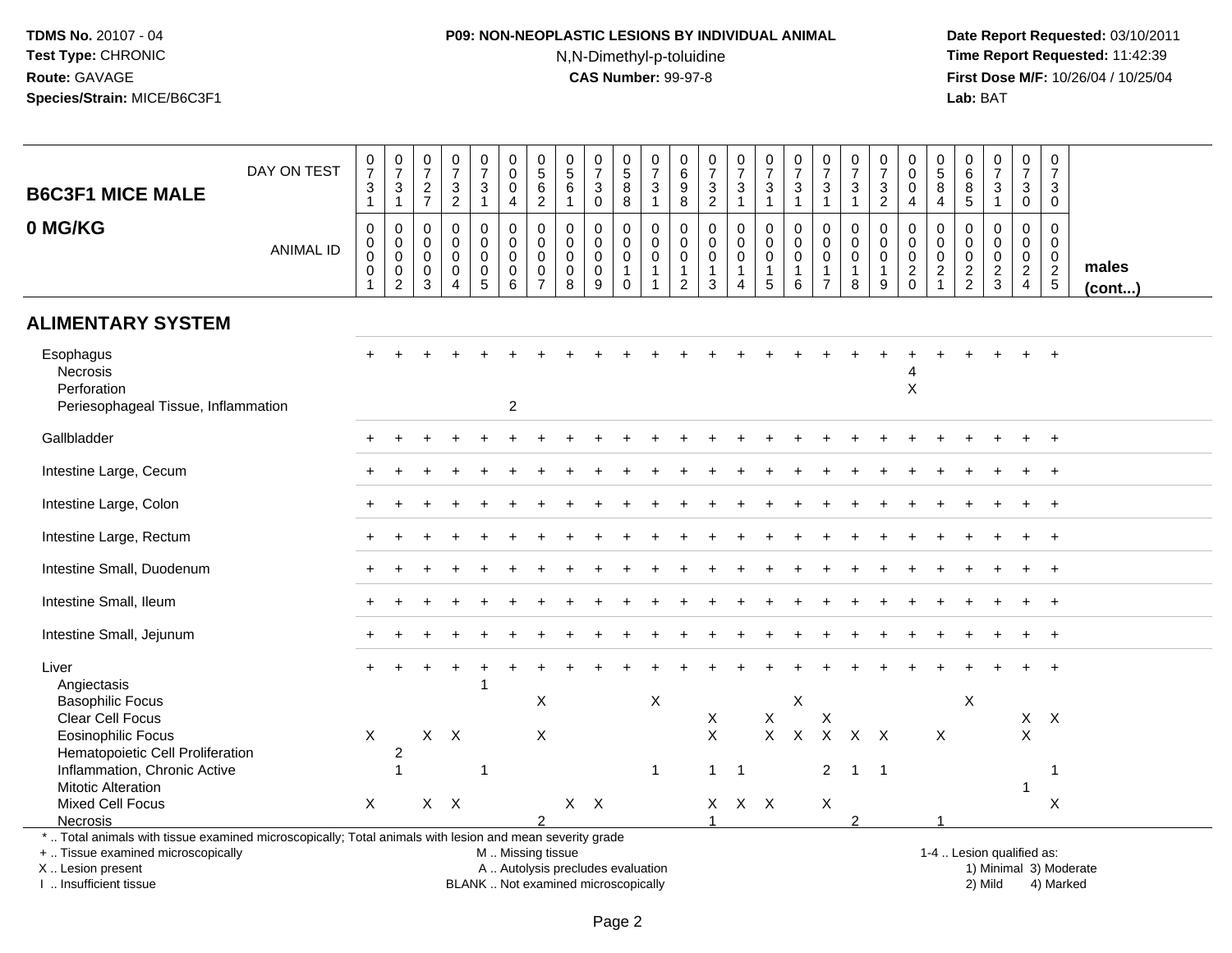## **P09: NON-NEOPLASTIC LESIONS BY INDIVIDUAL ANIMAL**

N,N-Dimethyl-p-toluidine

 **Date Report Requested:** 03/10/2011 **Time Report Requested:** 11:42:39 **First Dose M/F:** 10/26/04 / 10/25/04<br>**Lab:** BAT **Lab:** BAT

| <b>B6C3F1 MICE MALE</b>                                                                                                                                             | DAY ON TEST      | $\frac{0}{7}$<br>$\ensuremath{\mathsf{3}}$<br>$\mathbf{1}$  | $\begin{array}{c} 0 \\ 7 \end{array}$<br>$\sqrt{3}$<br>$\overline{1}$      | $\begin{array}{c} 0 \\ 7 \end{array}$<br>$\frac{2}{7}$ | $\begin{array}{c} 0 \\ 7 \end{array}$<br>$\overline{3}$<br>$\overline{2}$  | $\frac{0}{7}$<br>3<br>$\mathbf{1}$                   | $\begin{smallmatrix}0\\0\end{smallmatrix}$<br>$\pmb{0}$<br>$\overline{4}$ | $\begin{array}{c} 0 \\ 5 \\ 6 \end{array}$<br>$\overline{2}$           | $\begin{array}{c} 0 \\ 5 \\ 6 \end{array}$<br>$\mathbf{1}$  | $\begin{array}{c} 0 \\ 7 \end{array}$<br>$\sqrt{3}$<br>$\mathbf 0$ | $\begin{array}{c} 0 \\ 5 \\ 8 \end{array}$<br>$\,8\,$        | $\frac{0}{7}$<br>$\mathbf 3$<br>$\mathbf{1}$                                 | $\pmb{0}$<br>$^6_9$<br>8                                | $\frac{0}{7}$<br>$\mathfrak{Z}$<br>$\overline{2}$                         | $\frac{0}{7}$<br>$\sqrt{3}$<br>$\mathbf{1}$                    | $\begin{smallmatrix} 0\\7 \end{smallmatrix}$<br>$\sqrt{3}$<br>$\mathbf{1}$ | $\begin{array}{c} 0 \\ 7 \end{array}$<br>$\overline{3}$<br>$\overline{1}$      | $\begin{array}{c} 0 \\ 7 \end{array}$<br>$\ensuremath{\mathsf{3}}$<br>$\mathbf{1}$ | $\frac{0}{7}$<br>$\mathbf 3$<br>$\mathbf{1}$                   | $\frac{0}{7}$<br>3<br>$\overline{c}$                 | $\begin{smallmatrix}0\0\0\end{smallmatrix}$<br>$\mathbf 0$<br>4            | $\begin{array}{c} 0 \\ 5 \\ 8 \end{array}$<br>$\overline{4}$                     | 0<br>$\begin{array}{c} 6 \\ 8 \\ 5 \end{array}$ | $\begin{smallmatrix} 0\\7 \end{smallmatrix}$<br>$\frac{3}{1}$ | $\begin{array}{c} 0 \\ 7 \end{array}$<br>$\sqrt{3}$<br>$\mathbf 0$ | $\pmb{0}$<br>$\overline{7}$<br>3<br>$\mathbf 0$                               |                        |
|---------------------------------------------------------------------------------------------------------------------------------------------------------------------|------------------|-------------------------------------------------------------|----------------------------------------------------------------------------|--------------------------------------------------------|----------------------------------------------------------------------------|------------------------------------------------------|---------------------------------------------------------------------------|------------------------------------------------------------------------|-------------------------------------------------------------|--------------------------------------------------------------------|--------------------------------------------------------------|------------------------------------------------------------------------------|---------------------------------------------------------|---------------------------------------------------------------------------|----------------------------------------------------------------|----------------------------------------------------------------------------|--------------------------------------------------------------------------------|------------------------------------------------------------------------------------|----------------------------------------------------------------|------------------------------------------------------|----------------------------------------------------------------------------|----------------------------------------------------------------------------------|-------------------------------------------------|---------------------------------------------------------------|--------------------------------------------------------------------|-------------------------------------------------------------------------------|------------------------|
| 0 MG/KG                                                                                                                                                             | <b>ANIMAL ID</b> | $\mathbf 0$<br>$\boldsymbol{0}$<br>$\mathsf{O}\xspace$<br>0 | $\mathbf 0$<br>$\mathbf 0$<br>$\mathbf 0$<br>$\mathbf 0$<br>$\overline{c}$ | 0<br>$\mathbf 0$<br>$\mathbf 0$<br>$\mathbf 0$<br>3    | $\mathbf 0$<br>$\mathbf 0$<br>$\mathbf 0$<br>$\mathbf 0$<br>$\overline{4}$ | $\mathsf{O}$<br>$\mathbf 0$<br>$\mathbf 0$<br>0<br>5 | $\mathsf 0$<br>$\mathbf 0$<br>$\mathsf 0$<br>$\mathbf 0$<br>6             | $\mathbf 0$<br>$\pmb{0}$<br>$\mathbf 0$<br>$\pmb{0}$<br>$\overline{7}$ | $\mathbf 0$<br>$\mathbf 0$<br>$\mathbf 0$<br>$\pmb{0}$<br>8 | $\mathbf 0$<br>$\mathbf 0$<br>$\mathbf 0$<br>$\mathbf 0$<br>9      | 0<br>$\mathbf 0$<br>$\pmb{0}$<br>$\mathbf{1}$<br>$\mathbf 0$ | $\mathbf 0$<br>$\mathbf 0$<br>$\overline{0}$<br>$\mathbf{1}$<br>$\mathbf{1}$ | $\mathbf 0$<br>0<br>0<br>$\mathbf{1}$<br>$\overline{2}$ | $\mathbf 0$<br>$\mathbf 0$<br>$\mathbf 0$<br>$\mathbf{1}$<br>$\mathbf{3}$ | $\mathbf 0$<br>$\pmb{0}$<br>$\mathbf 0$<br>1<br>$\overline{4}$ | $\mathbf 0$<br>$\mathbf 0$<br>$\mathbf 0$<br>$\mathbf{1}$<br>5             | $\mathbf 0$<br>$\mathbf 0$<br>$\mathbf 0$<br>$\overline{1}$<br>$6\phantom{1}6$ | $\mathbf 0$<br>$\mathbf 0$<br>$\mathbf 0$<br>$\mathbf{1}$<br>$\overline{7}$        | $\mathbf 0$<br>$\mathbf 0$<br>$\mathbf 0$<br>$\mathbf{1}$<br>8 | 0<br>$\mathbf 0$<br>$\mathbf 0$<br>$\mathbf{1}$<br>9 | $\mathbf 0$<br>$\mathbf 0$<br>$\mathsf 0$<br>$\overline{c}$<br>$\mathbf 0$ | $\mathbf 0$<br>$\mathbf 0$<br>$\boldsymbol{0}$<br>$\overline{c}$<br>$\mathbf{1}$ | $\Omega$<br>$\mathbf 0$<br>0<br>$\frac{2}{2}$   | $\mathbf 0$<br>$\mathbf 0$<br>$\pmb{0}$<br>$\frac{2}{3}$      | 0<br>$\mathbf 0$<br>0<br>$\overline{2}$<br>$\overline{4}$          | $\mathbf 0$<br>$\mathbf 0$<br>$\mathbf 0$<br>$\overline{2}$<br>$\overline{5}$ | males<br>(cont)        |
| Bile Duct, Hyperplasia<br>Centrilobular, Degeneration<br>Hepatocyte, Hypertrophy<br>Hepatocyte, Karyomegaly<br>Oval Cell, Hyperplasia                               |                  |                                                             |                                                                            |                                                        |                                                                            |                                                      |                                                                           |                                                                        |                                                             |                                                                    |                                                              |                                                                              |                                                         |                                                                           |                                                                |                                                                            |                                                                                |                                                                                    |                                                                |                                                      |                                                                            |                                                                                  |                                                 |                                                               |                                                                    |                                                                               |                        |
| Mesentery<br>Inflammation, Suppurative<br>Fat, Necrosis<br>Vein, Thrombosis                                                                                         |                  |                                                             |                                                                            |                                                        |                                                                            |                                                      |                                                                           |                                                                        |                                                             |                                                                    |                                                              |                                                                              |                                                         |                                                                           | $\ddot{}$<br>$\overline{4}$                                    |                                                                            |                                                                                |                                                                                    |                                                                |                                                      |                                                                            |                                                                                  | $\ddot{}$<br>$\sqrt{3}$                         |                                                               |                                                                    |                                                                               |                        |
| Pancreas                                                                                                                                                            |                  |                                                             |                                                                            |                                                        |                                                                            |                                                      |                                                                           |                                                                        |                                                             |                                                                    |                                                              |                                                                              |                                                         |                                                                           |                                                                |                                                                            |                                                                                |                                                                                    |                                                                |                                                      |                                                                            |                                                                                  |                                                 |                                                               |                                                                    | $+$                                                                           |                        |
| Salivary Glands<br>Fibrosis                                                                                                                                         |                  |                                                             |                                                                            |                                                        |                                                                            |                                                      |                                                                           |                                                                        |                                                             |                                                                    |                                                              |                                                                              |                                                         |                                                                           |                                                                |                                                                            |                                                                                |                                                                                    |                                                                |                                                      |                                                                            |                                                                                  |                                                 |                                                               |                                                                    | $\ddot{}$                                                                     |                        |
| Stomach, Forestomach<br>Erosion<br>Inflammation<br>Ulcer<br>Epithelium, Hyperplasia                                                                                 |                  | $\overline{2}$<br>$\mathbf{1}$<br>$\overline{c}$            |                                                                            | $\mathbf{1}$<br>$\mathbf{1}$                           |                                                                            |                                                      |                                                                           | $\mathbf{1}$<br>$\mathbf{1}$                                           | $\overline{1}$<br>$\overline{1}$                            |                                                                    |                                                              | $\overline{2}$<br>4                                                          | $\overline{1}$<br>$\overline{2}$                        |                                                                           |                                                                |                                                                            | -1<br>$\overline{4}$                                                           | $\overline{2}$<br>3                                                                | $\overline{2}$<br>$\overline{2}$                               |                                                      |                                                                            |                                                                                  |                                                 |                                                               |                                                                    | $\overline{+}$                                                                |                        |
| Stomach, Glandular<br>Epithelium, Necrosis                                                                                                                          |                  |                                                             |                                                                            |                                                        |                                                                            |                                                      |                                                                           |                                                                        |                                                             |                                                                    |                                                              |                                                                              |                                                         |                                                                           |                                                                |                                                                            |                                                                                |                                                                                    |                                                                |                                                      |                                                                            |                                                                                  |                                                 |                                                               | $+$                                                                | $+$                                                                           |                        |
| Tongue<br>Angiectasis<br>Cyst                                                                                                                                       |                  |                                                             |                                                                            |                                                        |                                                                            |                                                      |                                                                           |                                                                        |                                                             |                                                                    |                                                              | $\ddot{}$<br>3                                                               |                                                         |                                                                           |                                                                |                                                                            |                                                                                |                                                                                    |                                                                |                                                      |                                                                            |                                                                                  |                                                 | $\ddot{}$<br>$\overline{c}$                                   |                                                                    |                                                                               |                        |
| Tooth                                                                                                                                                               |                  |                                                             |                                                                            |                                                        |                                                                            |                                                      |                                                                           |                                                                        |                                                             |                                                                    |                                                              |                                                                              |                                                         |                                                                           |                                                                |                                                                            |                                                                                | $\ddot{}$                                                                          |                                                                | $\ddot{}$                                            |                                                                            |                                                                                  | $\ddot{}$                                       |                                                               | $\ddot{}$                                                          | $+$                                                                           |                        |
| *  Total animals with tissue examined microscopically; Total animals with lesion and mean severity grade<br>+  Tissue examined microscopically<br>X  Lesion present |                  |                                                             |                                                                            |                                                        |                                                                            |                                                      | M  Missing tissue                                                         |                                                                        | A  Autolysis precludes evaluation                           |                                                                    |                                                              |                                                                              |                                                         |                                                                           |                                                                |                                                                            |                                                                                |                                                                                    |                                                                |                                                      |                                                                            |                                                                                  |                                                 | 1-4  Lesion qualified as:                                     |                                                                    |                                                                               | 1) Minimal 3) Moderate |

BLANK .. Not examined microscopically 2) Mild 4) Marked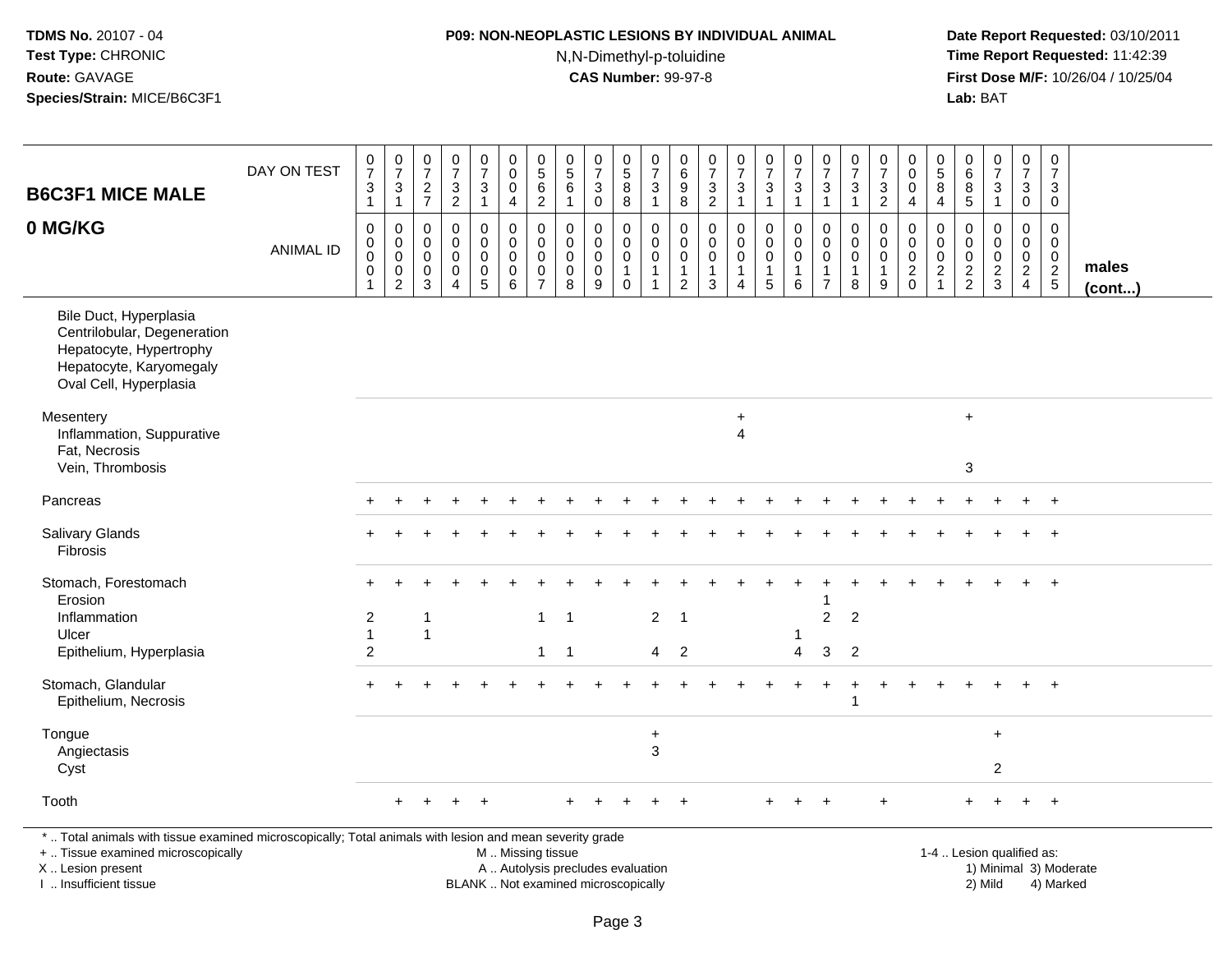#### **P09: NON-NEOPLASTIC LESIONS BY INDIVIDUAL ANIMAL**N,N-Dimethyl-p-toluidine

 **Date Report Requested:** 03/10/2011 **Time Report Requested:** 11:42:39 **First Dose M/F:** 10/26/04 / 10/25/04 Lab: BAT **Lab:** BAT

| <b>B6C3F1 MICE MALE</b>                                      | DAY ON TEST      | $\frac{0}{7}$<br>$\sqrt{3}$<br>$\mathbf{1}$       | $\frac{0}{7}$<br>$\mathbf{3}$<br>$\mathbf{1}$                                      | $\frac{0}{7}$<br>$\frac{2}{7}$                    | $\frac{0}{7}$<br>$\ensuremath{\mathsf{3}}$<br>$\overline{2}$      | $\frac{0}{7}$<br>$\mathbf{3}$<br>$\overline{1}$                      | $\begin{smallmatrix} 0\\0 \end{smallmatrix}$<br>$\mathbf 0$<br>$\overline{a}$      | $\begin{array}{c} 0 \\ 5 \end{array}$<br>$\,6\,$<br>$\boldsymbol{2}$ | $\begin{matrix} 0 \\ 5 \end{matrix}$<br>$6\overline{6}$<br>$\mathbf{1}$ | $\frac{0}{7}$<br>$\ensuremath{\mathsf{3}}$<br>$\mathsf{O}\xspace$ | $\begin{array}{c} 0 \\ 5 \\ 8 \end{array}$<br>8                          | $\frac{0}{7}$<br>$\sqrt{3}$<br>$\overline{1}$     | $\begin{matrix}0\\6\end{matrix}$<br>$\overline{9}$<br>8 | $\frac{0}{7}$<br>$\ensuremath{\mathsf{3}}$<br>$\boldsymbol{2}$ | $\frac{0}{7}$<br>$\mathbf{3}$<br>1                                          | $\begin{smallmatrix}0\\7\end{smallmatrix}$<br>$\mathbf{3}$<br>$\mathbf{1}$                        | $\frac{0}{7}$<br>$\ensuremath{\mathsf{3}}$<br>$\overline{1}$  | $\frac{0}{7}$<br>3<br>$\overline{1}$                        | $\frac{0}{7}$<br>$\sqrt{3}$<br>$\overline{1}$        | $\frac{0}{7}$<br>$\mathbf{3}$<br>$\overline{2}$ | $_{0}^{0}$<br>$\overline{0}$<br>$\overline{4}$                 | $\begin{array}{c} 0 \\ 5 \\ 8 \end{array}$<br>$\overline{4}$                        | 0<br>6<br>$\overline{8}$<br>$\sqrt{5}$ | $\begin{smallmatrix}0\\7\end{smallmatrix}$<br>$\ensuremath{\mathsf{3}}$<br>$\overline{1}$ | $\frac{0}{7}$<br>$\ensuremath{\mathsf{3}}$<br>$\mathbf 0$              | 0<br>$\overline{7}$<br>3<br>0                       |                       |
|--------------------------------------------------------------|------------------|---------------------------------------------------|------------------------------------------------------------------------------------|---------------------------------------------------|-------------------------------------------------------------------|----------------------------------------------------------------------|------------------------------------------------------------------------------------|----------------------------------------------------------------------|-------------------------------------------------------------------------|-------------------------------------------------------------------|--------------------------------------------------------------------------|---------------------------------------------------|---------------------------------------------------------|----------------------------------------------------------------|-----------------------------------------------------------------------------|---------------------------------------------------------------------------------------------------|---------------------------------------------------------------|-------------------------------------------------------------|------------------------------------------------------|-------------------------------------------------|----------------------------------------------------------------|-------------------------------------------------------------------------------------|----------------------------------------|-------------------------------------------------------------------------------------------|------------------------------------------------------------------------|-----------------------------------------------------|-----------------------|
| 0 MG/KG                                                      | <b>ANIMAL ID</b> | $\mathsf 0$<br>$\pmb{0}$<br>0<br>$\mathbf 0$<br>1 | $\mathbf 0$<br>$\mathbf 0$<br>$\ddot{\mathbf{0}}$<br>$\mathbf 0$<br>$\overline{c}$ | 0<br>$\pmb{0}$<br>$\mathbf 0$<br>$\mathbf 0$<br>3 | $\pmb{0}$<br>$\overline{0}$<br>0<br>$\mathbf 0$<br>$\overline{A}$ | $\pmb{0}$<br>$\mathbf 0$<br>$\mathsf 0$<br>$\mathbf 0$<br>$\sqrt{5}$ | $\begin{smallmatrix} 0\\0 \end{smallmatrix}$<br>$\overline{0}$<br>$\mathbf 0$<br>6 | 0<br>$\mathbf 0$<br>$\mathbf 0$<br>$\mathbf 0$                       | 0<br>$\mathsf{O}\xspace$<br>$\mathbf 0$<br>$\mathbf 0$<br>8             | 0<br>$\pmb{0}$<br>$\pmb{0}$<br>$\mathsf{O}\xspace$<br>9           | 0<br>$\mathsf{O}\xspace$<br>$\mathbf 0$<br>$\overline{1}$<br>$\mathbf 0$ | $\pmb{0}$<br>$_{\rm 0}^{\rm 0}$<br>$\overline{1}$ | $\mathbf 0$<br>0<br>$\mathbf 0$<br>$\overline{1}$<br>2  | $\mathbf 0$<br>$\mathbf 0$<br>$\mathbf 0$<br>$\mathbf{1}$<br>3 | $\mathbf 0$<br>$\boldsymbol{0}$<br>$\mathsf{O}\xspace$<br>$\mathbf{1}$<br>4 | $\begin{smallmatrix} 0\\0 \end{smallmatrix}$<br>$\mathsf{O}\xspace$<br>$\mathbf{1}$<br>$\sqrt{5}$ | $\pmb{0}$<br>$\pmb{0}$<br>$\overline{0}$<br>$\mathbf{1}$<br>6 | $\mathbf 0$<br>$\mathbf 0$<br>$\mathbf 0$<br>$\overline{7}$ | 0<br>$\mathbf 0$<br>$\mathbf 0$<br>$\mathbf{1}$<br>8 | 0<br>0<br>$\mathbf 0$<br>9                      | $\begin{smallmatrix}0\\0\\0\end{smallmatrix}$<br>$\frac{2}{0}$ | $\pmb{0}$<br>$\mathbf 0$<br>$\ddot{\mathbf{0}}$<br>$\overline{c}$<br>$\overline{1}$ | 0<br>0<br>$\mathbf 0$<br>$\frac{2}{2}$ | 0<br>$\pmb{0}$<br>$\pmb{0}$<br>$\frac{2}{3}$                                              | 0<br>$\mathbf 0$<br>$\overline{0}$<br>$\overline{2}$<br>$\overline{4}$ | 0<br>$\overline{0}$<br>$\mathbf 0$<br>$\frac{2}{5}$ | males<br>$($ cont $)$ |
| Dysplasia                                                    |                  |                                                   | X                                                                                  |                                                   | X X X                                                             |                                                                      |                                                                                    |                                                                      |                                                                         | $X$ $X$                                                           |                                                                          | X X X                                             |                                                         |                                                                |                                                                             |                                                                                                   | $X$ $X$ $X$                                                   |                                                             |                                                      |                                                 |                                                                |                                                                                     | $\mathsf{X}^-$                         | $\mathsf{X}$                                                                              |                                                                        | $\mathsf{X}$                                        |                       |
| <b>CARDIOVASCULAR SYSTEM</b>                                 |                  |                                                   |                                                                                    |                                                   |                                                                   |                                                                      |                                                                                    |                                                                      |                                                                         |                                                                   |                                                                          |                                                   |                                                         |                                                                |                                                                             |                                                                                                   |                                                               |                                                             |                                                      |                                                 |                                                                |                                                                                     |                                        |                                                                                           |                                                                        |                                                     |                       |
| <b>Blood Vessel</b>                                          |                  |                                                   |                                                                                    |                                                   |                                                                   |                                                                      |                                                                                    |                                                                      |                                                                         |                                                                   |                                                                          |                                                   |                                                         |                                                                |                                                                             |                                                                                                   |                                                               |                                                             |                                                      |                                                 |                                                                |                                                                                     |                                        |                                                                                           | $+$                                                                    | $^{+}$                                              |                       |
| Heart<br>Cardiomyopathy<br>Inflammation<br>Valve, Thrombosis |                  |                                                   |                                                                                    |                                                   |                                                                   |                                                                      |                                                                                    |                                                                      |                                                                         | -1                                                                | $\overline{c}$<br>$\mathbf{3}$                                           |                                                   |                                                         |                                                                |                                                                             |                                                                                                   |                                                               |                                                             |                                                      |                                                 | $\overline{2}$                                                 |                                                                                     |                                        |                                                                                           |                                                                        |                                                     |                       |
| <b>ENDOCRINE SYSTEM</b>                                      |                  |                                                   |                                                                                    |                                                   |                                                                   |                                                                      |                                                                                    |                                                                      |                                                                         |                                                                   |                                                                          |                                                   |                                                         |                                                                |                                                                             |                                                                                                   |                                                               |                                                             |                                                      |                                                 |                                                                |                                                                                     |                                        |                                                                                           |                                                                        |                                                     |                       |
| <b>Adrenal Cortex</b><br>Hypertrophy                         |                  |                                                   |                                                                                    |                                                   |                                                                   |                                                                      |                                                                                    |                                                                      |                                                                         |                                                                   |                                                                          |                                                   |                                                         |                                                                |                                                                             |                                                                                                   |                                                               |                                                             |                                                      |                                                 |                                                                |                                                                                     |                                        |                                                                                           |                                                                        | $^{+}$                                              |                       |
| Adrenal Medulla<br>Hyperplasia                               |                  |                                                   |                                                                                    |                                                   |                                                                   |                                                                      |                                                                                    |                                                                      |                                                                         |                                                                   |                                                                          |                                                   |                                                         |                                                                |                                                                             |                                                                                                   |                                                               |                                                             |                                                      |                                                 |                                                                |                                                                                     |                                        |                                                                                           |                                                                        | $+$                                                 |                       |
| Islets, Pancreatic<br>Hyperplasia                            |                  |                                                   | 2                                                                                  |                                                   |                                                                   | $\overline{2}$                                                       |                                                                                    |                                                                      |                                                                         |                                                                   |                                                                          |                                                   | 1                                                       |                                                                |                                                                             |                                                                                                   | $\overline{4}$                                                | $\overline{2}$                                              |                                                      |                                                 |                                                                |                                                                                     |                                        |                                                                                           | +<br>1                                                                 | $^{+}$                                              |                       |
| Parathyroid Gland                                            |                  |                                                   |                                                                                    |                                                   | $\overline{ }$                                                    | м                                                                    |                                                                                    |                                                                      |                                                                         |                                                                   | м                                                                        |                                                   | $\ddot{}$                                               | M                                                              | $\div$                                                                      |                                                                                                   |                                                               |                                                             |                                                      |                                                 |                                                                |                                                                                     | $+$                                    | м                                                                                         | $+$                                                                    | $+$                                                 |                       |
| <b>Pituitary Gland</b><br>Pars Distalis, Hyperplasia         |                  |                                                   |                                                                                    |                                                   |                                                                   |                                                                      |                                                                                    |                                                                      |                                                                         |                                                                   |                                                                          |                                                   |                                                         |                                                                |                                                                             |                                                                                                   |                                                               |                                                             |                                                      |                                                 |                                                                |                                                                                     |                                        |                                                                                           | $\ddot{}$                                                              | $+$                                                 |                       |
| <b>Thyroid Gland</b>                                         |                  |                                                   |                                                                                    |                                                   |                                                                   |                                                                      |                                                                                    |                                                                      |                                                                         |                                                                   |                                                                          |                                                   |                                                         |                                                                |                                                                             |                                                                                                   |                                                               |                                                             |                                                      |                                                 |                                                                |                                                                                     |                                        |                                                                                           |                                                                        | $+$                                                 |                       |

#### **GENERAL BODY SYSTEM**

\* .. Total animals with tissue examined microscopically; Total animals with lesion and mean severity grade

+ .. Tissue examined microscopically

X .. Lesion present

I .. Insufficient tissue

M .. Missing tissue

A .. Autolysis precludes evaluation

1-4 .. Lesion qualified as:<br>1) Minimal 3) Moderate BLANK .. Not examined microscopically 2) Mild 4) Marked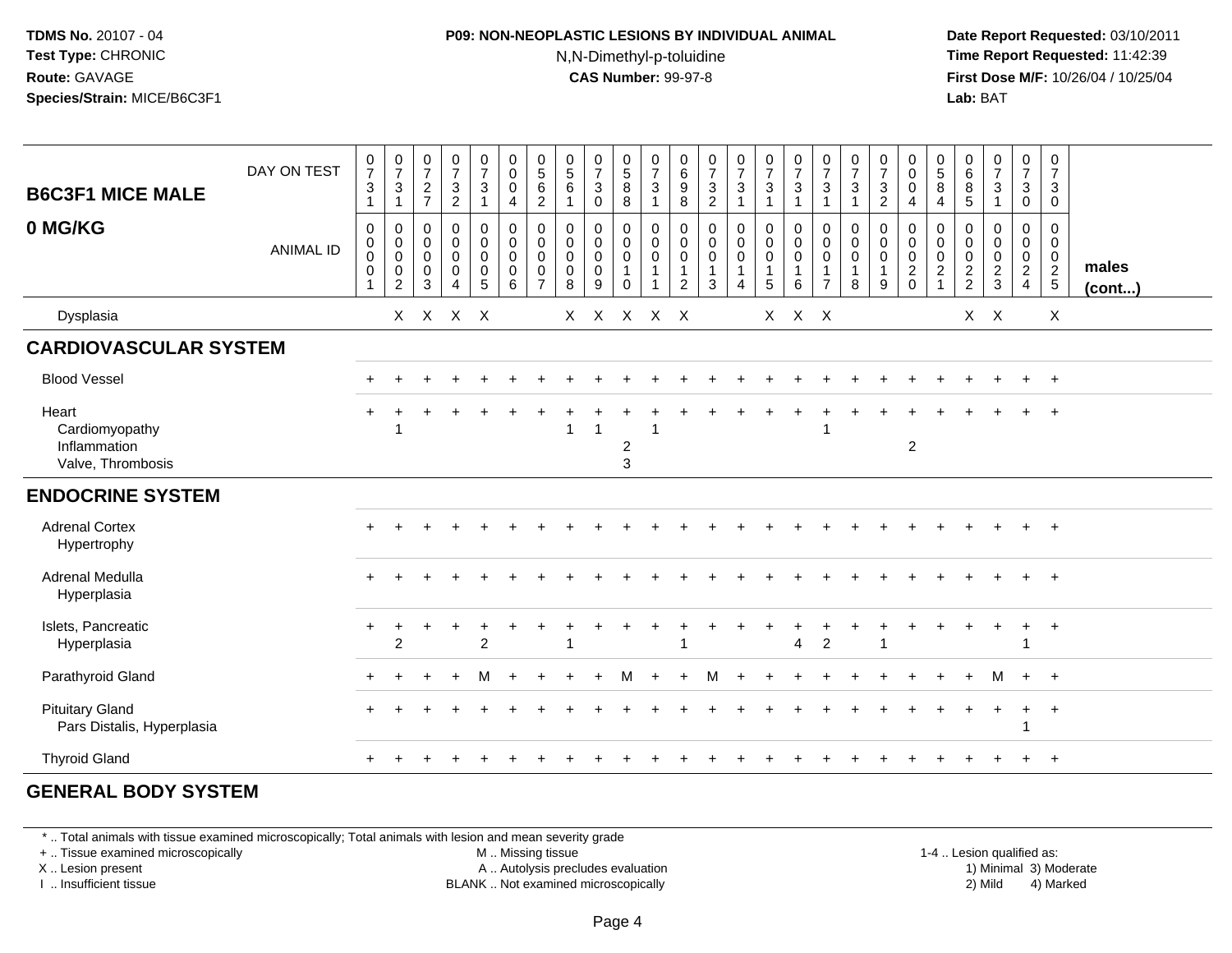## **P09: NON-NEOPLASTIC LESIONS BY INDIVIDUAL ANIMAL**N,N-Dimethyl-p-toluidine

| <b>B6C3F1 MICE MALE</b>                                                                                                                                                                       | DAY ON TEST      | $\frac{0}{7}$<br>$\mathbf{3}$<br>$\mathbf{1}$                               | 0<br>$\overline{7}$<br>3<br>$\overline{1}$   | 0<br>$\overline{7}$<br>2<br>$\overline{7}$                 | 0<br>$\overline{7}$<br>$\mathbf{3}$<br>$\overline{c}$ | 0<br>$\overline{7}$<br>3<br>$\mathbf{1}$ | 0<br>$\pmb{0}$<br>$\mathbf 0$<br>$\overline{4}$                                               | 0<br>$\sqrt{5}$<br>$\,6\,$<br>$\overline{2}$                            | 0<br>$\sqrt{5}$<br>6<br>$\mathbf{1}$                          | $\pmb{0}$<br>$\overline{7}$<br>3<br>0                          | 0<br>$\sqrt{5}$<br>8<br>8                                                | 0<br>$\overline{7}$<br>3<br>$\mathbf{1}$                       | 0<br>$\,6$<br>9<br>8                                 | $\begin{array}{c} 0 \\ 7 \end{array}$<br>$\mathbf{3}$<br>$\boldsymbol{2}$ | $\begin{array}{c} 0 \\ 7 \end{array}$<br>3<br>$\overline{1}$             | 0<br>$\overline{7}$<br>$\sqrt{3}$<br>$\mathbf{1}$                           | 0<br>$\overline{7}$<br>3<br>$\mathbf{1}$  | 0<br>$\overline{7}$<br>3<br>$\mathbf{1}$                          | $\frac{0}{7}$<br>3<br>-1                  | $\frac{0}{7}$<br>$\mathbf{3}$<br>$\overline{2}$ | 0<br>$\mathbf 0$<br>$\mathbf 0$<br>4                      | 0<br>$\sqrt{5}$<br>8<br>4                                             | 0<br>$\,6\,$<br>8<br>5                                  | $\pmb{0}$<br>$\overline{7}$<br>3<br>$\mathbf{1}$ | $\mathbf 0$<br>$\overline{7}$<br>3<br>0                  | $\mathbf 0$<br>$\overline{7}$<br>3<br>$\mathbf 0$          |                       |
|-----------------------------------------------------------------------------------------------------------------------------------------------------------------------------------------------|------------------|-----------------------------------------------------------------------------|----------------------------------------------|------------------------------------------------------------|-------------------------------------------------------|------------------------------------------|-----------------------------------------------------------------------------------------------|-------------------------------------------------------------------------|---------------------------------------------------------------|----------------------------------------------------------------|--------------------------------------------------------------------------|----------------------------------------------------------------|------------------------------------------------------|---------------------------------------------------------------------------|--------------------------------------------------------------------------|-----------------------------------------------------------------------------|-------------------------------------------|-------------------------------------------------------------------|-------------------------------------------|-------------------------------------------------|-----------------------------------------------------------|-----------------------------------------------------------------------|---------------------------------------------------------|--------------------------------------------------|----------------------------------------------------------|------------------------------------------------------------|-----------------------|
| 0 MG/KG                                                                                                                                                                                       | <b>ANIMAL ID</b> | $\mathbf 0$<br>$\mathbf 0$<br>$\pmb{0}$<br>$\boldsymbol{0}$<br>$\mathbf{1}$ | 0<br>0<br>$\mathbf 0$<br>0<br>$\overline{c}$ | $\mathbf 0$<br>$\Omega$<br>$\mathbf 0$<br>$\mathbf 0$<br>3 | 0<br>$\mathbf 0$<br>$\mathbf 0$<br>$\mathbf 0$<br>4   | 0<br>0<br>$\mathbf 0$<br>$\pmb{0}$<br>5  | $\mathbf 0$<br>$\mathbf 0$<br>$\mathbf 0$<br>$\pmb{0}$<br>6                                   | $\mathbf 0$<br>$\Omega$<br>$\mathbf 0$<br>$\mathbf 0$<br>$\overline{7}$ | $\mathbf 0$<br>$\mathbf 0$<br>$\mathbf 0$<br>$\mathbf 0$<br>8 | $\mathbf 0$<br>0<br>$\pmb{0}$<br>$\pmb{0}$<br>$\boldsymbol{9}$ | $\mathbf 0$<br>$\mathbf 0$<br>$\mathbf 0$<br>$\mathbf{1}$<br>$\mathsf 0$ | $\mathbf 0$<br>$\mathbf 0$<br>0<br>$\mathbf{1}$<br>$\mathbf 1$ | 0<br>$\mathbf 0$<br>$\mathbf 0$<br>$\mathbf{1}$<br>2 | $\mathbf 0$<br>$\mathbf 0$<br>$\mathbf 0$<br>3                            | $\mathbf 0$<br>$\mathbf 0$<br>$\mathsf{O}\xspace$<br>$\overline{1}$<br>4 | $\mathbf 0$<br>$\mathbf 0$<br>$\mathbf 0$<br>$\mathbf{1}$<br>$\overline{5}$ | 0<br>$\mathbf 0$<br>$\mathbf 0$<br>1<br>6 | 0<br>$\mathbf 0$<br>$\mathbf 0$<br>$\mathbf{1}$<br>$\overline{7}$ | 0<br>$\mathbf 0$<br>$\mathbf 0$<br>1<br>8 | 0<br>0<br>$\pmb{0}$<br>$\mathbf{1}$<br>$9\,$    | $\mathbf 0$<br>$\mathbf 0$<br>$\mathbf 0$<br>$^2_{\rm 0}$ | $\mathbf 0$<br>$\mathbf 0$<br>0<br>$\boldsymbol{2}$<br>$\overline{1}$ | $\mathbf 0$<br>$\Omega$<br>$\mathbf 0$<br>$\frac{2}{2}$ | 0<br>$\mathbf 0$<br>0<br>$\frac{2}{3}$           | $\mathbf 0$<br>0<br>$\mathsf{O}\xspace$<br>$\frac{2}{4}$ | $\mathbf 0$<br>$\mathbf 0$<br>$\mathbf 0$<br>$\frac{2}{5}$ | males<br>$($ cont $)$ |
| <b>NONE</b>                                                                                                                                                                                   |                  |                                                                             |                                              |                                                            |                                                       |                                          |                                                                                               |                                                                         |                                                               |                                                                |                                                                          |                                                                |                                                      |                                                                           |                                                                          |                                                                             |                                           |                                                                   |                                           |                                                 |                                                           |                                                                       |                                                         |                                                  |                                                          |                                                            |                       |
| <b>GENITAL SYSTEM</b>                                                                                                                                                                         |                  |                                                                             |                                              |                                                            |                                                       |                                          |                                                                                               |                                                                         |                                                               |                                                                |                                                                          |                                                                |                                                      |                                                                           |                                                                          |                                                                             |                                           |                                                                   |                                           |                                                 |                                                           |                                                                       |                                                         |                                                  |                                                          |                                                            |                       |
| Epididymis                                                                                                                                                                                    |                  |                                                                             |                                              |                                                            |                                                       |                                          |                                                                                               |                                                                         |                                                               |                                                                |                                                                          |                                                                |                                                      |                                                                           |                                                                          |                                                                             |                                           |                                                                   |                                           |                                                 |                                                           |                                                                       |                                                         |                                                  |                                                          | $\overline{ }$                                             |                       |
| <b>Preputial Gland</b><br>Atrophy<br>Ectasia                                                                                                                                                  |                  |                                                                             |                                              |                                                            | $\boldsymbol{2}$                                      |                                          |                                                                                               |                                                                         |                                                               |                                                                |                                                                          |                                                                |                                                      | Δ                                                                         |                                                                          | $\overline{c}$                                                              |                                           |                                                                   |                                           |                                                 |                                                           |                                                                       |                                                         |                                                  |                                                          | $\overline{+}$                                             |                       |
| Prostate<br>Inflammation<br>Epithelium, Hyperplasia                                                                                                                                           |                  |                                                                             |                                              |                                                            | 1                                                     |                                          |                                                                                               |                                                                         |                                                               |                                                                |                                                                          |                                                                |                                                      |                                                                           |                                                                          |                                                                             |                                           |                                                                   |                                           |                                                 |                                                           |                                                                       |                                                         |                                                  |                                                          |                                                            |                       |
| <b>Seminal Vesicle</b><br>Inflammation<br>Mineralization                                                                                                                                      |                  | $\pm$                                                                       | ÷<br>Δ                                       |                                                            |                                                       |                                          |                                                                                               |                                                                         |                                                               |                                                                |                                                                          |                                                                |                                                      |                                                                           |                                                                          |                                                                             |                                           |                                                                   |                                           |                                                 |                                                           |                                                                       |                                                         |                                                  | $+$                                                      | $+$                                                        |                       |
| <b>Testes</b><br>Interstitial Cell, Hyperplasia                                                                                                                                               |                  |                                                                             |                                              |                                                            |                                                       |                                          |                                                                                               |                                                                         |                                                               |                                                                |                                                                          |                                                                |                                                      |                                                                           |                                                                          |                                                                             |                                           |                                                                   |                                           |                                                 |                                                           |                                                                       |                                                         |                                                  |                                                          | $\overline{+}$                                             |                       |
| <b>HEMATOPOIETIC SYSTEM</b>                                                                                                                                                                   |                  |                                                                             |                                              |                                                            |                                                       |                                          |                                                                                               |                                                                         |                                                               |                                                                |                                                                          |                                                                |                                                      |                                                                           |                                                                          |                                                                             |                                           |                                                                   |                                           |                                                 |                                                           |                                                                       |                                                         |                                                  |                                                          |                                                            |                       |
| <b>Bone Marrow</b><br>Atrophy<br>Hyperplasia                                                                                                                                                  |                  |                                                                             | 1                                            |                                                            |                                                       | $\div$                                   | ÷<br>$\overline{2}$                                                                           |                                                                         |                                                               |                                                                |                                                                          |                                                                |                                                      |                                                                           |                                                                          |                                                                             |                                           |                                                                   |                                           |                                                 | 3                                                         | 2                                                                     |                                                         |                                                  |                                                          | $\overline{+}$                                             |                       |
| Lymph Node                                                                                                                                                                                    |                  |                                                                             |                                              |                                                            |                                                       |                                          |                                                                                               |                                                                         |                                                               |                                                                |                                                                          |                                                                |                                                      |                                                                           |                                                                          |                                                                             |                                           |                                                                   |                                           |                                                 |                                                           | $\ddot{}$                                                             |                                                         |                                                  |                                                          |                                                            |                       |
| Lymph Node, Mandibular<br>Atrophy                                                                                                                                                             |                  |                                                                             |                                              |                                                            |                                                       |                                          |                                                                                               |                                                                         |                                                               |                                                                |                                                                          |                                                                |                                                      |                                                                           |                                                                          |                                                                             |                                           |                                                                   |                                           |                                                 |                                                           | $\overline{2}$                                                        | $\overline{2}$                                          |                                                  | $\ddot{}$                                                | $\ddot{}$<br>$\overline{1}$                                |                       |
| *  Total animals with tissue examined microscopically; Total animals with lesion and mean severity grade<br>+  Tissue examined microscopically<br>X  Lesion present<br>I  Insufficient tissue |                  |                                                                             |                                              |                                                            |                                                       |                                          | M  Missing tissue<br>A  Autolysis precludes evaluation<br>BLANK  Not examined microscopically |                                                                         |                                                               |                                                                |                                                                          |                                                                |                                                      |                                                                           |                                                                          |                                                                             |                                           |                                                                   |                                           |                                                 |                                                           |                                                                       |                                                         | 1-4  Lesion qualified as:<br>2) Mild             |                                                          | 1) Minimal 3) Moderate<br>4) Marked                        |                       |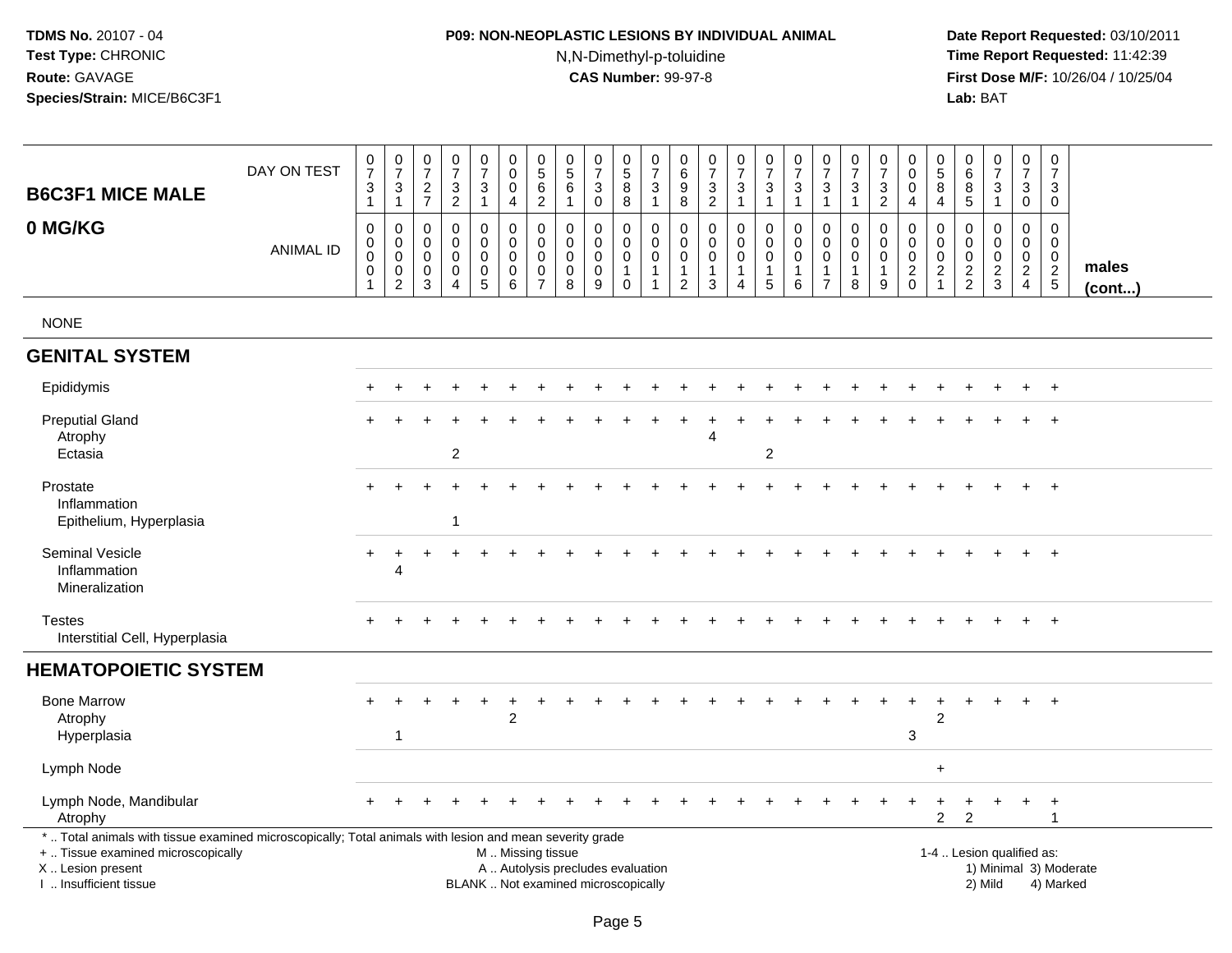#### **P09: NON-NEOPLASTIC LESIONS BY INDIVIDUAL ANIMAL**N,N-Dimethyl-p-toluidine

 **Date Report Requested:** 03/10/2011 **Time Report Requested:** 11:42:39 **First Dose M/F:** 10/26/04 / 10/25/04 Lab: BAT **Lab:** BAT

| <b>B6C3F1 MICE MALE</b>                                                          | DAY ON TEST      | $\frac{0}{7}$<br>$\sqrt{3}$<br>$\mathbf{1}$            | $\frac{0}{7}$<br>$\ensuremath{\mathsf{3}}$<br>$\mathbf{1}$      | 0<br>$\boldsymbol{7}$<br>$\sqrt{2}$<br>$\overline{7}$         | $\begin{smallmatrix}0\\7\end{smallmatrix}$<br>$\frac{3}{2}$ | $\frac{0}{7}$<br>$\mathbf{3}$<br>$\mathbf{1}$                                   | $\mathbf 0$<br>$\mathsf{O}\xspace$<br>$\mathbf 0$<br>4                   | $\begin{array}{c} 0 \\ 5 \\ 6 \end{array}$<br>$\overline{c}$           | 0<br>$\overline{5}$<br>6<br>$\mathbf{1}$                      | $\frac{0}{7}$<br>$\mathbf 3$<br>$\mathbf 0$                   | $\begin{smallmatrix}0\5\8\end{smallmatrix}$<br>8 | $\begin{array}{c} 0 \\ 7 \\ 3 \end{array}$<br>$\mathbf{1}$ | $\pmb{0}$<br>$\frac{6}{9}$<br>8                                         | 0<br>$\boldsymbol{7}$<br>$\mathbf{3}$<br>$\overline{c}$ | $\frac{0}{7}$<br>$\overline{3}$<br>$\overline{1}$                                       | $\frac{0}{7}$<br>$\mathbf 3$<br>$\mathbf{1}$         | $\frac{0}{7}$<br>$\ensuremath{\mathsf{3}}$<br>$\mathbf{1}$ | $\frac{0}{7}$<br>$\mathbf{3}$<br>$\mathbf{1}$         | $\frac{0}{7}$<br>$\mathbf{3}$<br>$\mathbf{1}$           | 0<br>$\overline{7}$<br>$\ensuremath{\mathsf{3}}$<br>$\overline{c}$ | 0<br>$\mathsf{O}\xspace$<br>$\mathbf 0$<br>$\overline{4}$ | 0<br>$\overline{5}$<br>8<br>$\overline{4}$                 | 0<br>$\,6\,$<br>8<br>$\overline{5}$              | $\frac{0}{7}$<br>$\sqrt{3}$<br>$\mathbf{1}$      | $\frac{0}{7}$<br>3<br>$\boldsymbol{0}$ | 0<br>$\overline{7}$<br>$\mathbf{3}$<br>$\pmb{0}$         |                       |
|----------------------------------------------------------------------------------|------------------|--------------------------------------------------------|-----------------------------------------------------------------|---------------------------------------------------------------|-------------------------------------------------------------|---------------------------------------------------------------------------------|--------------------------------------------------------------------------|------------------------------------------------------------------------|---------------------------------------------------------------|---------------------------------------------------------------|--------------------------------------------------|------------------------------------------------------------|-------------------------------------------------------------------------|---------------------------------------------------------|-----------------------------------------------------------------------------------------|------------------------------------------------------|------------------------------------------------------------|-------------------------------------------------------|---------------------------------------------------------|--------------------------------------------------------------------|-----------------------------------------------------------|------------------------------------------------------------|--------------------------------------------------|--------------------------------------------------|----------------------------------------|----------------------------------------------------------|-----------------------|
| 0 MG/KG                                                                          | <b>ANIMAL ID</b> | 0<br>$\begin{smallmatrix} 0\\0 \end{smallmatrix}$<br>0 | 0<br>$\pmb{0}$<br>$\overline{0}$<br>$\pmb{0}$<br>$\overline{2}$ | $\mathbf 0$<br>$\mathbf 0$<br>$\mathbf 0$<br>$\mathbf 0$<br>3 | $\mathbf 0$<br>$\pmb{0}$<br>$\pmb{0}$<br>$\mathbf 0$<br>4   | $\pmb{0}$<br>$\mathsf{O}$<br>$\ddot{\mathbf{0}}$<br>$\pmb{0}$<br>$\overline{5}$ | 0<br>$\mathsf{O}\xspace$<br>$\mathbf 0$<br>$\mathbf 0$<br>$6\phantom{1}$ | $\pmb{0}$<br>$\pmb{0}$<br>$\mathbf 0$<br>$\mathbf 0$<br>$\overline{7}$ | $\mathbf 0$<br>$\mathbf 0$<br>$\mathbf 0$<br>$\mathbf 0$<br>8 | $\mathbf 0$<br>$\mathbf 0$<br>$\mathbf 0$<br>$\mathbf 0$<br>9 | 0<br>0<br>$\mathbf 0$<br>1<br>$\Omega$           | $_{\rm 0}^{\rm 0}$<br>$\ddot{\mathbf{0}}$<br>$\mathbf{1}$  | 0<br>$\pmb{0}$<br>$\ddot{\mathbf{0}}$<br>$\mathbf{1}$<br>$\overline{2}$ | 0<br>0<br>0<br>3                                        | $\pmb{0}$<br>$\pmb{0}$<br>$\ddot{\mathbf{0}}$<br>$\mathbf{1}$<br>$\boldsymbol{\Lambda}$ | 0<br>$\mathbf 0$<br>$\mathbf 0$<br>$\mathbf{1}$<br>5 | 0<br>$\pmb{0}$<br>$\mathbf 0$<br>$\mathbf{1}$<br>6         | 0<br>$\pmb{0}$<br>0<br>$\mathbf{1}$<br>$\overline{7}$ | 0<br>0<br>$\mathbf 0$<br>$\mathbf{1}$<br>8              | 0<br>0<br>$\mathbf 0$<br>9                                         | 0<br>$\mathbf 0$<br>$\mathsf{O}\xspace$<br>$^2_{\rm 0}$   | $\mathbf 0$<br>$\mathbf 0$<br>$\mathbf 0$<br>$\frac{2}{1}$ | $\mathbf 0$<br>0<br>$\mathbf 0$<br>$\frac{2}{2}$ | $\mathbf 0$<br>0<br>$\mathbf 0$<br>$\frac{2}{3}$ | 0<br>0<br>$\mathbf 0$<br>$\frac{2}{4}$ | 0<br>$\mathbf 0$<br>$\mathsf{O}\xspace$<br>$\frac{2}{5}$ | males<br>$($ cont $)$ |
| Hyperplasia, Lymphoid<br>Necrosis                                                |                  |                                                        |                                                                 |                                                               |                                                             |                                                                                 | $\boldsymbol{2}$                                                         |                                                                        |                                                               |                                                               |                                                  |                                                            |                                                                         |                                                         |                                                                                         |                                                      |                                                            |                                                       |                                                         |                                                                    |                                                           |                                                            |                                                  |                                                  |                                        |                                                          |                       |
| Lymph Node, Mesenteric<br>Atrophy                                                |                  |                                                        |                                                                 |                                                               |                                                             |                                                                                 |                                                                          |                                                                        |                                                               |                                                               |                                                  |                                                            | $\overline{2}$                                                          | $\overline{c}$                                          |                                                                                         | $\overline{c}$                                       |                                                            |                                                       |                                                         |                                                                    |                                                           |                                                            |                                                  |                                                  |                                        | $\ddot{}$<br>$\overline{4}$                              |                       |
| Spleen<br>Atrophy<br>Hematopoietic Cell Proliferation                            |                  | $\overline{2}$                                         | 3                                                               | А                                                             |                                                             | $\ddot{}$                                                                       | $\ddot{}$                                                                | $\overline{ }$<br>$\overline{2}$                                       |                                                               |                                                               |                                                  |                                                            |                                                                         |                                                         | $\overline{c}$                                                                          |                                                      | $\overline{1}$                                             |                                                       |                                                         |                                                                    |                                                           |                                                            | $\overline{c}$                                   |                                                  |                                        |                                                          |                       |
| Hyperplasia, Lymphoid<br>Necrosis, Lymphoid<br>Pigmentation<br>Red Pulp, Atrophy |                  | $\mathbf{1}$                                           | $\overline{1}$                                                  |                                                               | 2 <sup>7</sup><br>$\mathbf{1}$                              | $\overline{2}$<br>$\overline{1}$                                                |                                                                          |                                                                        | $\overline{c}$<br>$\overline{1}$                              | $\overline{1}$                                                |                                                  | 3<br>$\mathbf{1}$                                          | 2<br>$\mathbf{1}$                                                       | $\overline{1}$                                          |                                                                                         | $\mathbf 1$                                          | $\mathbf{1}$                                               | $\mathbf{1}$                                          | $1 \quad 1$                                             |                                                                    |                                                           |                                                            | $\mathbf{1}$                                     | -1<br>2                                          | $\mathbf{1}$                           | $\overline{\phantom{0}}$ 1                               |                       |
| Thymus<br>Atrophy<br>Hyperplasia, Lymphoid<br><b>Necrosis</b>                    |                  | +<br>3                                                 |                                                                 | ٠<br>$\overline{A}$                                           | $\overline{2}$                                              | $\ddot{}$<br>$\overline{2}$                                                     | 3                                                                        | $\overline{4}$                                                         | 3                                                             | 3                                                             | 3                                                | Δ                                                          | $\Delta$                                                                |                                                         | 3                                                                                       | +<br>$\overline{4}$                                  | M                                                          | ÷<br>$\boldsymbol{\Lambda}$                           | Δ                                                       | $\mathbf +$<br>3                                                   | +<br>3                                                    | +<br>$\overline{4}$                                        | Μ                                                | $\ddot{}$<br>3                                   | $\ddot{}$<br>$\mathbf{3}$              | $+$<br>$\overline{2}$                                    |                       |
| <b>INTEGUMENTARY SYSTEM</b>                                                      |                  |                                                        |                                                                 |                                                               |                                                             |                                                                                 |                                                                          |                                                                        |                                                               |                                                               |                                                  |                                                            |                                                                         |                                                         |                                                                                         |                                                      |                                                            |                                                       |                                                         |                                                                    |                                                           |                                                            |                                                  |                                                  |                                        |                                                          |                       |
| <b>Mammary Gland</b>                                                             |                  | м                                                      | м                                                               | M                                                             | M                                                           | M                                                                               | M                                                                        | м                                                                      | M                                                             | м                                                             | М                                                | M                                                          | M                                                                       | м                                                       | м                                                                                       | м                                                    | M                                                          | M                                                     | M                                                       | M                                                                  | M                                                         | м                                                          | M                                                | M                                                | M                                      | <b>M</b>                                                 |                       |
| Skin<br>Inflammation<br>Ulcer<br>Dermis, Fibrosis<br>Epidermis, Hyperplasia      |                  |                                                        |                                                                 |                                                               |                                                             |                                                                                 |                                                                          |                                                                        |                                                               |                                                               |                                                  |                                                            |                                                                         |                                                         |                                                                                         |                                                      |                                                            |                                                       | 3<br>$\overline{4}$<br>$\overline{c}$<br>$\overline{2}$ |                                                                    |                                                           |                                                            |                                                  |                                                  |                                        | $\ddot{}$                                                |                       |

#### **MUSCULOSKELETAL SYSTEM**

\* .. Total animals with tissue examined microscopically; Total animals with lesion and mean severity grade

+ .. Tissue examined microscopically

X .. Lesion present

I .. Insufficient tissue

M .. Missing tissue

A .. Autolysis precludes evaluation

BLANK .. Not examined microscopically 2) Mild 4) Marked

1-4 .. Lesion qualified as: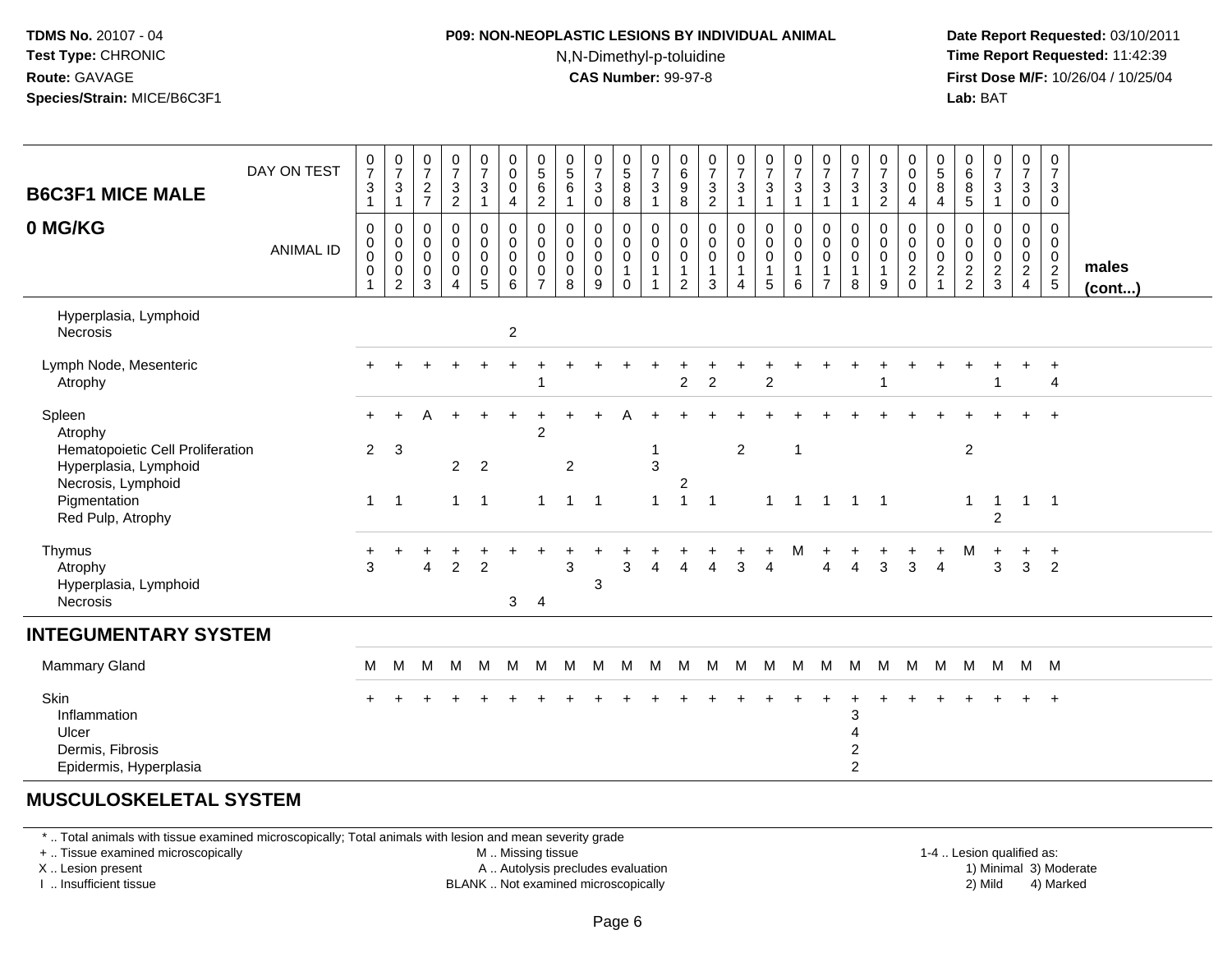## **P09: NON-NEOPLASTIC LESIONS BY INDIVIDUAL ANIMAL**N,N-Dimethyl-p-toluidine

 **Date Report Requested:** 03/10/2011 **Time Report Requested:** 11:42:39 **First Dose M/F:** 10/26/04 / 10/25/04<br>**Lab:** BAT **Lab:** BAT

| <b>B6C3F1 MICE MALE</b>                                                                                                                                                                                                                                                                                                                                                                                                                 | DAY ON TEST      | 0<br>$\overline{7}$<br>$\sqrt{3}$<br>$\mathbf{1}$ | $\frac{0}{7}$<br>$\ensuremath{\mathsf{3}}$<br>$\mathbf{1}$                 | $\frac{0}{7}$<br>$\overline{c}$<br>$\overline{7}$   | $\frac{0}{7}$<br>3<br>$\overline{a}$                | $\frac{0}{7}$<br>$\sqrt{3}$<br>$\mathbf{1}$                    | 0<br>$\mathbf 0$<br>$\mathbf 0$<br>$\overline{4}$             | 0<br>$\overline{5}$<br>6<br>$\overline{c}$                                 | $\begin{array}{c} 0 \\ 5 \end{array}$<br>$\,6\,$<br>$\mathbf{1}$ | $\frac{0}{7}$<br>3<br>$\mathbf 0$                   | $\begin{array}{c} 0 \\ 5 \end{array}$<br>$\bf 8$<br>8                       | 0<br>$\overline{7}$<br>$\ensuremath{\mathsf{3}}$<br>$\mathbf{1}$          | 0<br>$\,6$<br>$\boldsymbol{9}$<br>8                              | $\frac{0}{7}$<br>$\frac{3}{2}$                               | $\frac{0}{7}$<br>$\ensuremath{\mathsf{3}}$<br>$\mathbf{1}$ | $\frac{0}{7}$<br>3<br>$\mathbf{1}$                             | $\frac{0}{7}$<br>$\ensuremath{\mathsf{3}}$<br>$\mathbf{1}$ | 0<br>$\overline{7}$<br>$\sqrt{3}$<br>$\mathbf{1}$       | $\frac{0}{7}$<br>3<br>$\mathbf{1}$   | 0<br>$\overline{7}$<br>3<br>$\overline{2}$                     | 0<br>$\mathbf 0$<br>$\mathbf 0$<br>$\overline{4}$               | 0<br>$\sqrt{5}$<br>8<br>$\overline{4}$                                      | 0<br>6<br>8<br>5                                 | $\frac{0}{7}$<br>3<br>$\mathbf{1}$               | 0<br>$\overline{7}$<br>$\mathsf 3$<br>$\mathbf 0$           | 0<br>$\overline{7}$<br>3<br>$\mathbf 0$                            |                        |
|-----------------------------------------------------------------------------------------------------------------------------------------------------------------------------------------------------------------------------------------------------------------------------------------------------------------------------------------------------------------------------------------------------------------------------------------|------------------|---------------------------------------------------|----------------------------------------------------------------------------|-----------------------------------------------------|-----------------------------------------------------|----------------------------------------------------------------|---------------------------------------------------------------|----------------------------------------------------------------------------|------------------------------------------------------------------|-----------------------------------------------------|-----------------------------------------------------------------------------|---------------------------------------------------------------------------|------------------------------------------------------------------|--------------------------------------------------------------|------------------------------------------------------------|----------------------------------------------------------------|------------------------------------------------------------|---------------------------------------------------------|--------------------------------------|----------------------------------------------------------------|-----------------------------------------------------------------|-----------------------------------------------------------------------------|--------------------------------------------------|--------------------------------------------------|-------------------------------------------------------------|--------------------------------------------------------------------|------------------------|
| 0 MG/KG                                                                                                                                                                                                                                                                                                                                                                                                                                 | <b>ANIMAL ID</b> | $\Omega$<br>0<br>$\Omega$<br>$\mathbf 0$<br>1     | $\mathbf 0$<br>$\mathbf 0$<br>$\mathbf 0$<br>$\mathbf 0$<br>$\overline{2}$ | $\mathbf 0$<br>$\mathbf 0$<br>0<br>$\mathbf 0$<br>3 | $\mathbf 0$<br>$\mathbf 0$<br>$\mathbf 0$<br>0<br>4 | 0<br>$\mathbf 0$<br>$\mathsf 0$<br>$\pmb{0}$<br>$\overline{5}$ | $\mathbf 0$<br>$\mathbf 0$<br>$\mathbf 0$<br>$\mathbf 0$<br>6 | $\mathbf 0$<br>$\mathbf 0$<br>$\mathbf 0$<br>$\mathbf 0$<br>$\overline{7}$ | $\mathbf 0$<br>$\mathbf 0$<br>$\mathbf 0$<br>$\mathbf 0$<br>8    | 0<br>$\mathbf 0$<br>$\mathbf 0$<br>$\mathbf 0$<br>9 | $\mathbf 0$<br>$\mathsf{O}\xspace$<br>$\pmb{0}$<br>$\mathbf{1}$<br>$\Omega$ | $\mathsf{O}\xspace$<br>$\mathbf 0$<br>$\mathsf{O}\xspace$<br>$\mathbf{1}$ | $\mathbf 0$<br>$\mathbf 0$<br>0<br>$\mathbf 1$<br>$\overline{c}$ | $\mathbf 0$<br>$\mathbf 0$<br>$\pmb{0}$<br>$\mathbf{1}$<br>3 | 0<br>$\mathbf{0}$<br>$\mathbf 0$<br>$\mathbf{1}$<br>4      | $\mathbf 0$<br>$\mathbf 0$<br>$\mathbf 0$<br>$\mathbf{1}$<br>5 | $\mathbf 0$<br>$\mathbf 0$<br>0<br>1<br>6                  | $\Omega$<br>$\Omega$<br>$\Omega$<br>1<br>$\overline{7}$ | $\Omega$<br>0<br>$\pmb{0}$<br>1<br>8 | $\mathbf 0$<br>$\mathbf 0$<br>$\mathbf 0$<br>$\mathbf{1}$<br>9 | $\mathbf 0$<br>$\mathbf 0$<br>$\boldsymbol{0}$<br>$\frac{2}{0}$ | $\mathbf 0$<br>$\mathbf 0$<br>$\mathbf 0$<br>$\overline{c}$<br>$\mathbf{1}$ | $\mathbf 0$<br>$\mathbf 0$<br>0<br>$\frac{2}{2}$ | $\mathbf 0$<br>$\mathbf 0$<br>0<br>$\frac{2}{3}$ | $\mathbf 0$<br>$\mathsf{O}$<br>$\mathsf 0$<br>$\frac{2}{4}$ | $\mathbf 0$<br>$\mathbf 0$<br>$\mathsf{O}\xspace$<br>$\frac{2}{5}$ | males<br>$($ cont $)$  |
| Bone<br>Fibrosis                                                                                                                                                                                                                                                                                                                                                                                                                        |                  | 1                                                 |                                                                            |                                                     |                                                     |                                                                |                                                               |                                                                            |                                                                  |                                                     |                                                                             |                                                                           |                                                                  |                                                              |                                                            |                                                                |                                                            |                                                         |                                      |                                                                |                                                                 |                                                                             |                                                  |                                                  |                                                             | $\ddot{}$                                                          |                        |
| <b>NERVOUS SYSTEM</b>                                                                                                                                                                                                                                                                                                                                                                                                                   |                  |                                                   |                                                                            |                                                     |                                                     |                                                                |                                                               |                                                                            |                                                                  |                                                     |                                                                             |                                                                           |                                                                  |                                                              |                                                            |                                                                |                                                            |                                                         |                                      |                                                                |                                                                 |                                                                             |                                                  |                                                  |                                                             |                                                                    |                        |
| <b>Brain</b>                                                                                                                                                                                                                                                                                                                                                                                                                            |                  | $+$                                               |                                                                            |                                                     |                                                     |                                                                |                                                               |                                                                            |                                                                  |                                                     |                                                                             |                                                                           |                                                                  |                                                              |                                                            |                                                                |                                                            |                                                         |                                      | $\ddot{}$                                                      |                                                                 |                                                                             |                                                  | $\ddot{}$                                        | $+$                                                         | $+$                                                                |                        |
| <b>RESPIRATORY SYSTEM</b>                                                                                                                                                                                                                                                                                                                                                                                                               |                  |                                                   |                                                                            |                                                     |                                                     |                                                                |                                                               |                                                                            |                                                                  |                                                     |                                                                             |                                                                           |                                                                  |                                                              |                                                            |                                                                |                                                            |                                                         |                                      |                                                                |                                                                 |                                                                             |                                                  |                                                  |                                                             |                                                                    |                        |
| Lung<br>Foreign Body<br>Alveolar Epithelium, Hyperplasia<br>Alveolar Epithelium, Metaplasia<br>Alveolus, Infiltration Cellular, Histiocyte<br>Mediastinum, Inflammation<br>Serosa, Inflammation                                                                                                                                                                                                                                         |                  |                                                   |                                                                            |                                                     |                                                     |                                                                |                                                               |                                                                            |                                                                  |                                                     |                                                                             |                                                                           |                                                                  |                                                              |                                                            |                                                                |                                                            | $\overline{c}$                                          |                                      |                                                                | X<br>3<br>3                                                     |                                                                             |                                                  | 1                                                |                                                             |                                                                    |                        |
| Nose<br>Inflammation<br>Polyp, Inflammatory<br>Glands, Olfactory Epithelium, Dilatation<br>Glands, Olfactory Epithelium, Hyperplasia<br>Glands, Olfactory Epithelium, Metaplasia,<br>Respiratory<br>Glands, Respiratory Epithelium, Dilatation<br>Glands, Respiratory Epithelium, Hyperplasia<br>Glands, Respiratory Epithelium, Metaplasia,<br>Respiratory<br>Nerve, Atrophy<br>Olfactory Epithelium, Accumulation, Hyaline<br>Droplet |                  | $\mathbf{1}$                                      | -1<br>1<br>$\mathbf{1}$<br>$\mathbf{1}$<br>1<br>1<br>$\overline{1}$        |                                                     |                                                     | $\mathbf 1$                                                    |                                                               | $1 \quad 2$                                                                | $\mathbf{1}$                                                     | $\overline{1}$                                      |                                                                             | $\mathbf{1}$<br>$\mathbf{1}$                                              |                                                                  |                                                              | $\mathbf{1}$                                               | $\overline{1}$                                                 | 1<br>$\mathbf{1}$<br>$\mathbf{1}$                          |                                                         |                                      | $\overline{c}$<br>$\pmb{\times}$<br>$\mathbf{1}$               |                                                                 | $\mathbf{1}$                                                                | 1                                                | $\mathbf 1$                                      | 1<br>X<br>$\mathbf{1}$                                      | $\overline{1}$<br>-1<br>2                                          |                        |
| *  Total animals with tissue examined microscopically; Total animals with lesion and mean severity grade<br>+  Tissue examined microscopically<br>X  Lesion present                                                                                                                                                                                                                                                                     |                  |                                                   |                                                                            |                                                     |                                                     |                                                                | M  Missing tissue<br>A  Autolysis precludes evaluation        |                                                                            |                                                                  |                                                     |                                                                             |                                                                           |                                                                  |                                                              |                                                            |                                                                |                                                            |                                                         |                                      |                                                                |                                                                 |                                                                             | 1-4  Lesion qualified as:                        |                                                  |                                                             |                                                                    | 1) Minimal 3) Moderate |

I .. Insufficient tissue

BLANK .. Not examined microscopically 2) Mild 4) Marked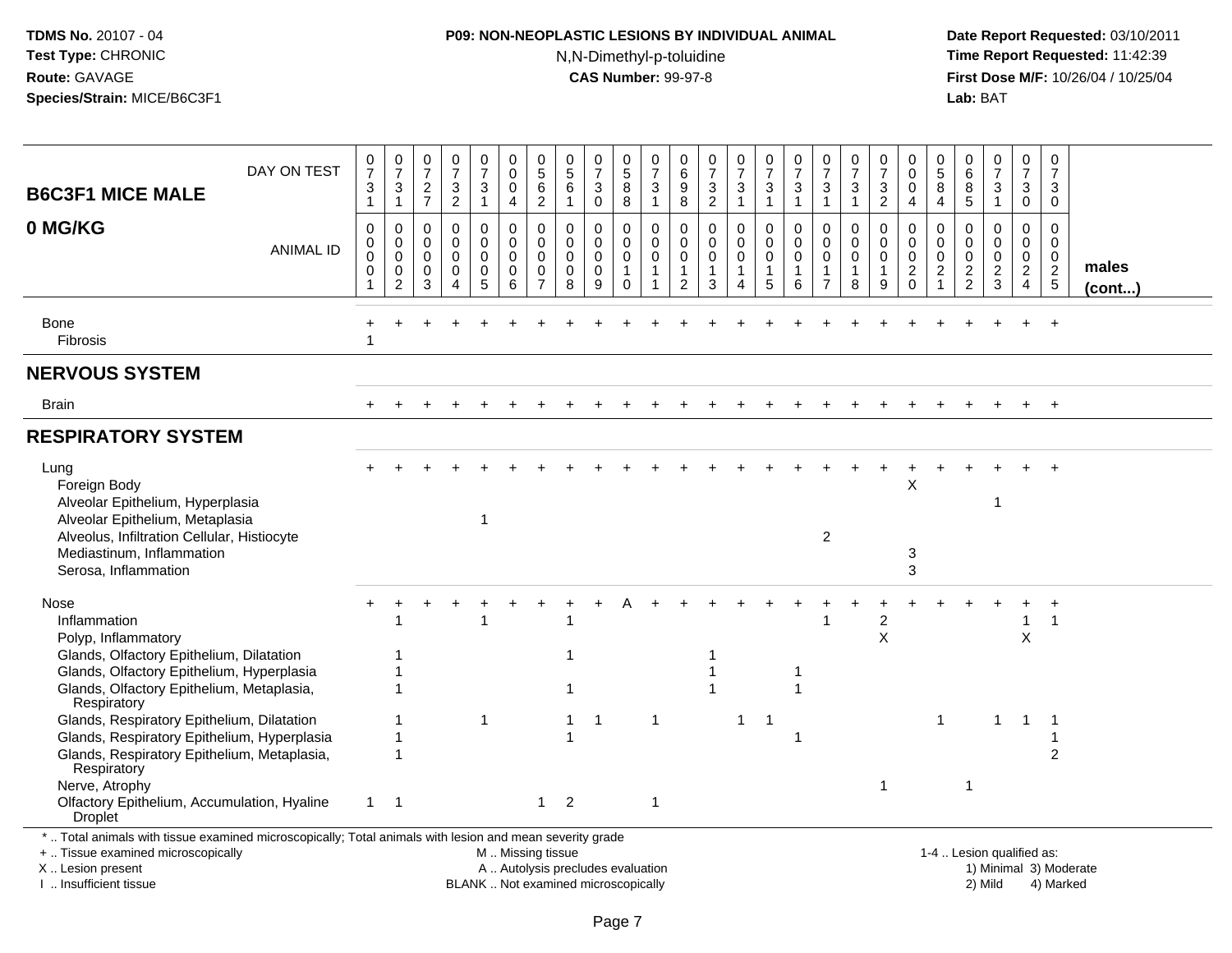## **P09: NON-NEOPLASTIC LESIONS BY INDIVIDUAL ANIMAL**N,N-Dimethyl-p-toluidine

| DAY ON TEST<br><b>B6C3F1 MICE MALE</b>                                                                                                                                                        | $\frac{0}{7}$<br>$\frac{3}{1}$                                     | $\begin{array}{c} 0 \\ 7 \end{array}$<br>$\mathbf{3}$<br>$\mathbf{1}$ | $\begin{array}{c} 0 \\ 7 \end{array}$<br>$\frac{2}{7}$       | $\frac{0}{7}$<br>$\frac{3}{2}$                                               | $\begin{smallmatrix}0\\7\end{smallmatrix}$<br>$\frac{3}{1}$                | 0<br>$\mathbf 0$<br>0<br>$\overline{4}$                                                       | $\begin{array}{c} 0 \\ 5 \end{array}$<br>$\,6$<br>$\sqrt{2}$    | $\begin{matrix}0\\5\end{matrix}$<br>6<br>$\mathbf{1}$                         | $\frac{0}{7}$<br>3<br>$\mathbf 0$                                     | $\begin{array}{c} 0 \\ 5 \end{array}$<br>8<br>$\overline{8}$              | $\frac{0}{7}$<br>$\ensuremath{\mathsf{3}}$<br>$\mathbf{1}$              | $\begin{matrix} 0 \\ 6 \end{matrix}$<br>$\boldsymbol{9}$<br>8 | $\frac{0}{7}$<br>$\frac{3}{2}$                                                  | $\frac{0}{7}$<br>$\sqrt{3}$<br>$\mathbf{1}$          | $\frac{0}{7}$<br>3<br>$\mathbf{1}$        | $\frac{0}{7}$<br>$\ensuremath{\mathsf{3}}$<br>$\mathbf{1}$ | $\frac{0}{7}$<br>$\ensuremath{\mathsf{3}}$<br>$\overline{1}$          | $\frac{0}{7}$<br>$\ensuremath{\mathsf{3}}$<br>$\mathbf{1}$     | $\mathbf 0$<br>$\overline{7}$<br>$\mathsf 3$<br>$\overline{2}$ | 0<br>$\mathbf 0$<br>$\boldsymbol{0}$<br>$\overline{4}$ | $\begin{array}{c} 0 \\ 5 \end{array}$<br>8<br>$\overline{4}$ | 0<br>$\,6\,$<br>$\bf 8$<br>5                                 | $\frac{0}{7}$<br>$\mathbf{3}$<br>$\mathbf{1}$  | $\pmb{0}$<br>$\overline{7}$<br>$\mathbf{3}$<br>$\mathbf 0$ | $\pmb{0}$<br>$\overline{7}$<br>3<br>$\mathbf 0$               |                        |
|-----------------------------------------------------------------------------------------------------------------------------------------------------------------------------------------------|--------------------------------------------------------------------|-----------------------------------------------------------------------|--------------------------------------------------------------|------------------------------------------------------------------------------|----------------------------------------------------------------------------|-----------------------------------------------------------------------------------------------|-----------------------------------------------------------------|-------------------------------------------------------------------------------|-----------------------------------------------------------------------|---------------------------------------------------------------------------|-------------------------------------------------------------------------|---------------------------------------------------------------|---------------------------------------------------------------------------------|------------------------------------------------------|-------------------------------------------|------------------------------------------------------------|-----------------------------------------------------------------------|----------------------------------------------------------------|----------------------------------------------------------------|--------------------------------------------------------|--------------------------------------------------------------|--------------------------------------------------------------|------------------------------------------------|------------------------------------------------------------|---------------------------------------------------------------|------------------------|
| 0 MG/KG<br><b>ANIMAL ID</b>                                                                                                                                                                   | $\pmb{0}$<br>$\pmb{0}$<br>$\pmb{0}$<br>$\pmb{0}$<br>$\overline{1}$ | $\mathbf 0$<br>$\mathbf 0$<br>$\pmb{0}$<br>0<br>$\overline{2}$        | $\pmb{0}$<br>$\mathbf 0$<br>0<br>$\pmb{0}$<br>$\overline{3}$ | $\pmb{0}$<br>$\pmb{0}$<br>$\mathbf 0$<br>$\pmb{0}$<br>$\boldsymbol{\Lambda}$ | $\mathbf 0$<br>$\mathbf 0$<br>$\mathbf 0$<br>$\mathbf 0$<br>$\overline{5}$ | $\pmb{0}$<br>$\mathbf 0$<br>$\mathbf 0$<br>$\pmb{0}$<br>$6\phantom{1}$                        | 0<br>$\mathbf 0$<br>$\mathbf{0}$<br>$\pmb{0}$<br>$\overline{7}$ | $\pmb{0}$<br>$\mathbf 0$<br>$\mathbf 0$<br>$\boldsymbol{0}$<br>$\overline{8}$ | 0<br>$\Omega$<br>$\mathsf{O}\xspace$<br>$\mathbf 0$<br>$\overline{9}$ | $\pmb{0}$<br>$\mathbf 0$<br>$\mathbf 0$<br>$\mathbf{1}$<br>$\overline{0}$ | $\mathbf 0$<br>$\pmb{0}$<br>$\pmb{0}$<br>$\mathbf{1}$<br>$\overline{1}$ | 0<br>$\mathbf 0$<br>0<br>$\mathbf{1}$<br>$\overline{2}$       | $\pmb{0}$<br>$\mathsf{O}\xspace$<br>$\mathbf 0$<br>$\mathbf{1}$<br>$\mathbf{3}$ | 0<br>$\mathbf 0$<br>$\mathbf 0$<br>$\mathbf{1}$<br>4 | 0<br>$\mathbf 0$<br>$\mathbf 0$<br>1<br>5 | 0<br>$\mathbf 0$<br>$\mathbf 0$<br>1<br>6                  | $\mathbf 0$<br>$\Omega$<br>$\Omega$<br>$\mathbf{1}$<br>$\overline{7}$ | $\mathbf 0$<br>$\mathbf 0$<br>$\mathbf 0$<br>$\mathbf{1}$<br>8 | $\mathbf 0$<br>$\mathbf 0$<br>$\Omega$<br>$\mathbf{1}$<br>9    | $\mathbf 0$<br>$\pmb{0}$<br>$\,0\,$<br>$\frac{2}{0}$   | $\mathbf 0$<br>$\Omega$<br>$\mathbf{0}$<br>$\frac{2}{1}$     | $\mathbf 0$<br>$\Omega$<br>$\boldsymbol{0}$<br>$\frac{2}{2}$ | 0<br>$\mathbf 0$<br>$\pmb{0}$<br>$\frac{2}{3}$ | 0<br>$\mathbf 0$<br>$\mathbf 0$<br>$\frac{2}{4}$           | $\mathbf 0$<br>$\mathbf 0$<br>$\Omega$<br>$\overline{c}$<br>5 | males<br>$($ cont $)$  |
| Olfactory Epithelium, Metaplasia, Respiratory<br><b>Olfactory Epithelium, Necrosis</b><br>Respiratory Epithelium, Accumulation, Hyaline                                                       |                                                                    | $\overline{1}$<br>$\mathbf{1}$                                        | $\overline{2}$                                               |                                                                              |                                                                            |                                                                                               |                                                                 | $\mathbf{1}$<br>1                                                             |                                                                       |                                                                           | $\mathbf 1$                                                             |                                                               | $\overline{1}$<br>$\overline{1}$                                                | $\mathbf{1}$                                         |                                           | $\mathbf{1}$<br>1                                          | -1                                                                    | -1                                                             | $\overline{c}$                                                 |                                                        |                                                              | $\mathbf{1}$<br>1                                            |                                                | $\overline{1}$<br>1                                        | $\mathbf{1}$                                                  |                        |
| Droplet<br>Respiratory Epithelium, Hyperplasia                                                                                                                                                |                                                                    | $\mathbf{1}$                                                          | $\overline{2}$                                               | -1                                                                           | $\overline{2}$                                                             |                                                                                               | 1                                                               | $\overline{1}$                                                                | $\overline{\phantom{0}}$ 1                                            |                                                                           | $\mathbf{1}$                                                            |                                                               | $\overline{1}$                                                                  | $\overline{2}$                                       | $\overline{2}$                            |                                                            |                                                                       | $\overline{1}$                                                 | - 1                                                            |                                                        |                                                              | $\mathbf{1}$                                                 |                                                |                                                            | $1 \quad 2$                                                   |                        |
| Trachea                                                                                                                                                                                       |                                                                    |                                                                       |                                                              |                                                                              |                                                                            |                                                                                               |                                                                 |                                                                               |                                                                       |                                                                           |                                                                         |                                                               |                                                                                 |                                                      |                                           |                                                            |                                                                       |                                                                |                                                                |                                                        |                                                              |                                                              |                                                | $+$                                                        | $+$                                                           |                        |
| <b>SPECIAL SENSES SYSTEM</b>                                                                                                                                                                  |                                                                    |                                                                       |                                                              |                                                                              |                                                                            |                                                                                               |                                                                 |                                                                               |                                                                       |                                                                           |                                                                         |                                                               |                                                                                 |                                                      |                                           |                                                            |                                                                       |                                                                |                                                                |                                                        |                                                              |                                                              |                                                |                                                            |                                                               |                        |
| Ear<br><b>External Ear, Inflammation</b><br><b>External Ear, Necrosis</b>                                                                                                                     |                                                                    |                                                                       |                                                              |                                                                              |                                                                            |                                                                                               |                                                                 |                                                                               |                                                                       |                                                                           |                                                                         |                                                               |                                                                                 |                                                      |                                           |                                                            |                                                                       | $\ddot{}$<br>$\overline{c}$<br>2                               |                                                                |                                                        |                                                              |                                                              |                                                |                                                            |                                                               |                        |
| Eye<br>Cornea, Inflammation                                                                                                                                                                   |                                                                    |                                                                       |                                                              |                                                                              |                                                                            |                                                                                               |                                                                 |                                                                               |                                                                       |                                                                           |                                                                         |                                                               |                                                                                 |                                                      |                                           |                                                            |                                                                       |                                                                |                                                                |                                                        |                                                              |                                                              |                                                |                                                            | $+$                                                           |                        |
| Harderian Gland<br>Hyperplasia                                                                                                                                                                |                                                                    |                                                                       |                                                              |                                                                              |                                                                            |                                                                                               |                                                                 |                                                                               |                                                                       |                                                                           |                                                                         |                                                               |                                                                                 |                                                      |                                           |                                                            |                                                                       |                                                                |                                                                |                                                        |                                                              |                                                              |                                                |                                                            | $\ddot{+}$                                                    |                        |
| Zymbal's Gland                                                                                                                                                                                |                                                                    |                                                                       |                                                              |                                                                              |                                                                            |                                                                                               |                                                                 |                                                                               |                                                                       |                                                                           |                                                                         |                                                               |                                                                                 |                                                      |                                           |                                                            |                                                                       |                                                                |                                                                |                                                        |                                                              |                                                              |                                                |                                                            |                                                               |                        |
| <b>URINARY SYSTEM</b>                                                                                                                                                                         |                                                                    |                                                                       |                                                              |                                                                              |                                                                            |                                                                                               |                                                                 |                                                                               |                                                                       |                                                                           |                                                                         |                                                               |                                                                                 |                                                      |                                           |                                                            |                                                                       |                                                                |                                                                |                                                        |                                                              |                                                              |                                                |                                                            |                                                               |                        |
| Kidney<br>Accumulation, Hyaline Droplet                                                                                                                                                       |                                                                    |                                                                       |                                                              |                                                                              |                                                                            |                                                                                               |                                                                 |                                                                               |                                                                       |                                                                           |                                                                         |                                                               |                                                                                 |                                                      |                                           |                                                            |                                                                       |                                                                |                                                                |                                                        |                                                              |                                                              |                                                |                                                            |                                                               |                        |
| Infarct<br>Inflammation<br>Mineralization<br>Nephropathy<br>Cortex, Cyst                                                                                                                      | 3                                                                  | -1<br>3                                                               |                                                              | $\overline{2}$                                                               | $\overline{\phantom{0}}$                                                   |                                                                                               | $\mathbf{1}$                                                    | $\overline{2}$                                                                |                                                                       | $\overline{2}$                                                            | 3                                                                       | 2                                                             | $\overline{1}$<br>$\overline{1}$                                                | $\mathbf{1}$                                         | $\overline{1}$                            | $\mathbf{1}$                                               | $\overline{1}$                                                        |                                                                | $\mathbf{1}$                                                   |                                                        | 1                                                            | 2<br>$\overline{c}$                                          | $\overline{c}$<br>$\mathbf{1}$                 | 2<br>$\mathbf{1}$                                          | $\overline{1}$                                                |                        |
| *  Total animals with tissue examined microscopically; Total animals with lesion and mean severity grade<br>+  Tissue examined microscopically<br>X  Lesion present<br>I  Insufficient tissue |                                                                    |                                                                       |                                                              |                                                                              |                                                                            | M  Missing tissue<br>A  Autolysis precludes evaluation<br>BLANK  Not examined microscopically |                                                                 |                                                                               |                                                                       |                                                                           |                                                                         |                                                               |                                                                                 |                                                      |                                           |                                                            |                                                                       |                                                                |                                                                |                                                        |                                                              |                                                              | 1-4  Lesion qualified as:<br>2) Mild           |                                                            | 4) Marked                                                     | 1) Minimal 3) Moderate |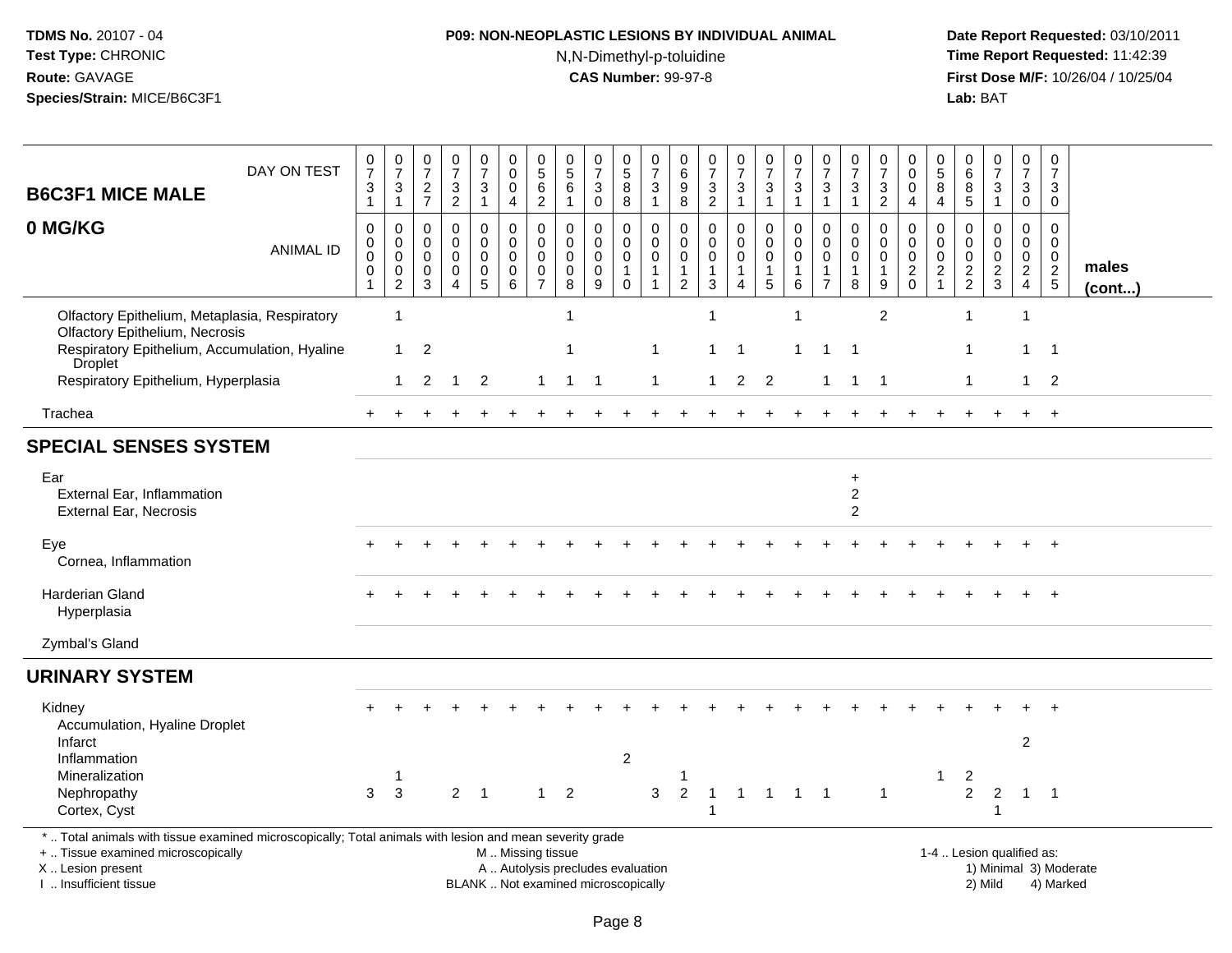# **P09: NON-NEOPLASTIC LESIONS BY INDIVIDUAL ANIMAL**

N,N-Dimethyl-p-toluidine

 **Date Report Requested:** 03/10/2011 **Time Report Requested:** 11:42:39 **First Dose M/F:** 10/26/04 / 10/25/04 Lab: BAT **Lab:** BAT

| <b>B6C3F1 MICE MALE</b>                 | DAY ON TEST      | 0<br>$\overline{ }$<br>3           | 0<br>$\rightarrow$<br>3 | 0<br>$\rightarrow$<br>$\frac{2}{7}$               | 0<br>-<br>$\ensuremath{\mathsf{3}}$<br>$\Omega$<br>∠ | 0<br>$\rightarrow$<br>$\sqrt{3}$    | 0<br>$\pmb{0}$<br>$\pmb{0}$                                  | 0<br>$\sqrt{5}$<br>6<br>$\overline{c}$                | 0<br>5<br>$\,6\,$                                       | $\mathbf 0$<br>3<br>0           | 0<br>$\sqrt{5}$<br>8<br>8 | 0<br>$\rightarrow$<br>$\sqrt{3}$ | $\mathbf 0$<br>6<br>9<br>8         | 0<br>$\overline{ }$<br>$\ensuremath{\mathsf{3}}$<br>$\Omega$ | $\frac{0}{7}$<br>$\ensuremath{\mathsf{3}}$    | 0<br>$\overline{7}$<br>$\sqrt{3}$                   | 0<br>$\overline{ }$<br>3           | $\mathbf 0$<br>$\overline{ }$<br>$\ensuremath{\mathsf{3}}$ | 0<br>$\overline{ }$<br>3 | $\frac{0}{7}$<br>$\frac{3}{2}$ | 0<br>$\pmb{0}$<br>$\pmb{0}$                                  | $\theta$<br>$\,$ 5 $\,$<br>$\bf 8$<br>$\overline{4}$ | $\mathbf{0}$<br>$\,6\,$<br>$\,8\,$<br>5                           | $\mathbf{0}$<br>$\overline{ }$<br>3 | 0<br>$\overline{7}$<br>$\mathbf{3}$<br>$\mathbf 0$                    | 0<br>3                |                 |
|-----------------------------------------|------------------|------------------------------------|-------------------------|---------------------------------------------------|------------------------------------------------------|-------------------------------------|--------------------------------------------------------------|-------------------------------------------------------|---------------------------------------------------------|---------------------------------|---------------------------|----------------------------------|------------------------------------|--------------------------------------------------------------|-----------------------------------------------|-----------------------------------------------------|------------------------------------|------------------------------------------------------------|--------------------------|--------------------------------|--------------------------------------------------------------|------------------------------------------------------|-------------------------------------------------------------------|-------------------------------------|-----------------------------------------------------------------------|-----------------------|-----------------|
| 0 MG/KG                                 | <b>ANIMAL ID</b> | 0<br>$\mathbf 0$<br>0<br>$\pmb{0}$ | 0<br>0<br>0<br>2        | 0<br>$\pmb{0}$<br>$\mathbf 0$<br>$\mathbf 0$<br>3 | 0<br>0<br>$\boldsymbol{0}$<br>0<br>4                 | 0<br>0<br>0<br>0<br>$5\overline{)}$ | $\boldsymbol{0}$<br>$\pmb{0}$<br>$\pmb{0}$<br>$\pmb{0}$<br>6 | $\pmb{0}$<br>$\pmb{0}$<br>$\pmb{0}$<br>$\overline{ }$ | $\mathbf 0$<br>$\pmb{0}$<br>$\pmb{0}$<br>$\pmb{0}$<br>8 | $\mathbf 0$<br>0<br>0<br>0<br>9 | 0<br>0<br>0               | $\overline{0}$<br>0<br>0         | $\mathbf 0$<br>0<br>$\overline{2}$ | 0<br>$\pmb{0}$<br>$\mathbf 0$<br>$\mathbf{3}$                | $\overline{0}$<br>$\pmb{0}$<br>$\pmb{0}$<br>4 | $\mathbf 0$<br>$\pmb{0}$<br>$\pmb{0}$<br>$\sqrt{5}$ | 0<br>$\pmb{0}$<br>$\mathbf 0$<br>6 | $\pmb{0}$<br>$\mathbf 0$<br>$\overline{ }$                 | 0<br>0<br>8              | 0<br>$\mathsf 0$<br>0<br>9     | 0<br>$\pmb{0}$<br>$\mathbf 0$<br>$\overline{2}$<br>$\pmb{0}$ | $\pmb{0}$<br>0<br>$\overline{c}$                     | 0<br>$\pmb{0}$<br>$\pmb{0}$<br>$\boldsymbol{2}$<br>$\overline{2}$ | 0<br>0<br>0<br>$\frac{2}{3}$        | $\mathbf 0$<br>$\pmb{0}$<br>$\pmb{0}$<br>$\sqrt{2}$<br>$\overline{4}$ | 0<br>0<br>0<br>2<br>5 | males<br>(cont) |
| Papilla, Necrosis<br>Pelvis, Dilatation |                  |                                    |                         |                                                   |                                                      |                                     |                                                              |                                                       |                                                         |                                 |                           |                                  | 3<br>2                             |                                                              |                                               |                                                     |                                    |                                                            |                          |                                |                                                              |                                                      |                                                                   |                                     |                                                                       |                       |                 |
| Ureter<br>Inflammation<br>Necrosis      |                  |                                    |                         |                                                   |                                                      |                                     |                                                              |                                                       |                                                         |                                 |                           |                                  | $\ddot{}$<br>2                     |                                                              |                                               |                                                     |                                    |                                                            |                          |                                |                                                              |                                                      |                                                                   |                                     |                                                                       |                       |                 |
| <b>Urinary Bladder</b>                  |                  |                                    |                         |                                                   |                                                      |                                     |                                                              |                                                       |                                                         |                                 |                           |                                  |                                    |                                                              |                                               |                                                     |                                    |                                                            |                          |                                |                                                              |                                                      |                                                                   | $\div$                              | $+$                                                                   | $\overline{ }$        |                 |

\* .. Total animals with tissue examined microscopically; Total animals with lesion and mean severity grade

+ .. Tissue examined microscopically

X .. Lesion present

I .. Insufficient tissue

 M .. Missing tissueA .. Autolysis precludes evaluation

BLANK .. Not examined microscopically 2) Mild 4) Marked

1-4 .. Lesion qualified as:<br>1) Minimal 3) Moderate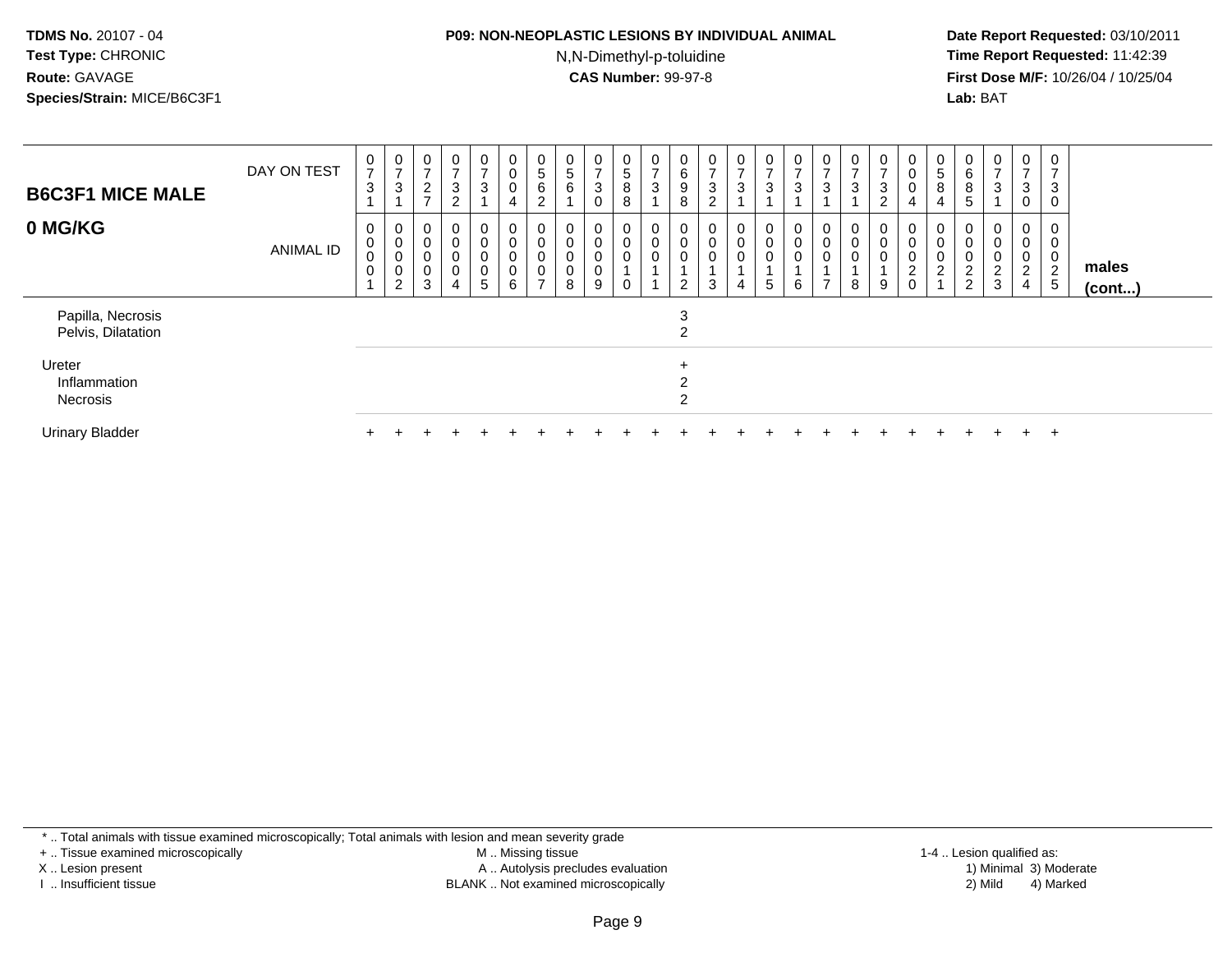## **P09: NON-NEOPLASTIC LESIONS BY INDIVIDUAL ANIMAL**N,N-Dimethyl-p-toluidine

 **Date Report Requested:** 03/10/2011 **Time Report Requested:** 11:42:39 **First Dose M/F:** 10/26/04 / 10/25/04<br>**Lab:** BAT **Lab:** BAT

| <b>B6C3F1 MICE MALE</b>                                                                                                                                                                       | DAY ON TEST      | $\pmb{0}$<br>$\overline{1}$<br>$\,$ 5 $\,$                         | $\frac{0}{7}$<br>$\ensuremath{\mathsf{3}}$  | $\frac{0}{7}$<br>$\frac{3}{2}$                             | $\begin{array}{c} 0 \\ 7 \end{array}$<br>$\sqrt{3}$ | $\frac{0}{7}$<br>$\ensuremath{\mathsf{3}}$                          | $\frac{0}{7}$<br>3                | $\begin{array}{c} 0 \\ 5 \end{array}$<br>$\overline{9}$    | $\frac{0}{7}$<br>3               | $\frac{0}{7}$<br>$\sqrt{3}$                                          | $\begin{array}{c} 0 \\ 7 \end{array}$<br>$\frac{3}{2}$ | 0<br>$\overline{7}$<br>$\sqrt{3}$                                        | $\frac{0}{7}$<br>$\frac{3}{2}$                             | $\begin{matrix} 0 \\ 5 \end{matrix}$<br>$\overline{4}$            | $\frac{0}{7}$<br>$\sqrt{3}$                                      | 0<br>6<br>$\overline{7}$                   | $\frac{0}{7}$<br>$\sqrt{3}$                                                | 0<br>$\overline{7}$<br>$\mathbf{3}$                           | 0<br>6<br>5<br>5                                                 | $\begin{array}{c} 0 \\ 7 \end{array}$<br>$\mathsf 3$                         | 0<br>$\overline{7}$<br>3                                      | $\frac{0}{7}$<br>3                                                | $\frac{0}{7}$<br>3                        | $\frac{0}{7}$<br>$\ensuremath{\mathsf{3}}$                       | 0<br>6<br>4                         | $\pmb{0}$<br>$\overline{7}$<br>$\overline{2}$                         |    |                     |
|-----------------------------------------------------------------------------------------------------------------------------------------------------------------------------------------------|------------------|--------------------------------------------------------------------|---------------------------------------------|------------------------------------------------------------|-----------------------------------------------------|---------------------------------------------------------------------|-----------------------------------|------------------------------------------------------------|----------------------------------|----------------------------------------------------------------------|--------------------------------------------------------|--------------------------------------------------------------------------|------------------------------------------------------------|-------------------------------------------------------------------|------------------------------------------------------------------|--------------------------------------------|----------------------------------------------------------------------------|---------------------------------------------------------------|------------------------------------------------------------------|------------------------------------------------------------------------------|---------------------------------------------------------------|-------------------------------------------------------------------|-------------------------------------------|------------------------------------------------------------------|-------------------------------------|-----------------------------------------------------------------------|----|---------------------|
|                                                                                                                                                                                               |                  | $\,6$                                                              | $\overline{2}$                              |                                                            | $\overline{1}$                                      | $\mathbf{1}$                                                        | $\mathbf{1}$                      | $\mathbf{1}$                                               | $\overline{2}$                   | $\mathbf{1}$                                                         |                                                        | $\overline{2}$                                                           |                                                            | 8                                                                 | $\overline{1}$                                                   | 8                                          | $\mathbf{1}$                                                               | $\mathbf{1}$                                                  |                                                                  | $\mathbf{1}$                                                                 | $\mathbf{1}$                                                  | $\overline{1}$                                                    | $\overline{2}$                            | $\overline{2}$                                                   | 3                                   | 6                                                                     |    |                     |
| 0 MG/KG                                                                                                                                                                                       | <b>ANIMAL ID</b> | $\pmb{0}$<br>$\mathsf{O}\xspace$<br>$\mathbf 0$<br>$\sqrt{2}$<br>6 | 0<br>0<br>0<br>$\sqrt{2}$<br>$\overline{7}$ | $\mathbf 0$<br>$\mathbf 0$<br>$\mathbf 0$<br>$\frac{2}{8}$ | 0<br>$\mathbf 0$<br>0<br>$\sqrt{2}$<br>9            | $\mathbf 0$<br>$\mathbf 0$<br>$\mathbf 0$<br>$\sqrt{3}$<br>$\Omega$ | $\mathbf 0$<br>$\Omega$<br>0<br>3 | $\mathbf 0$<br>$\mathbf 0$<br>$\mathbf 0$<br>$\frac{3}{2}$ | 0<br>0<br>0<br>$\mathbf{3}$<br>3 | 0<br>$\mathbf 0$<br>0<br>$\ensuremath{\mathsf{3}}$<br>$\overline{4}$ | $\mathbf 0$<br>$\mathbf 0$<br>0<br>$\frac{3}{5}$       | $\mathbf 0$<br>$\Omega$<br>$\mathbf 0$<br>$\ensuremath{\mathsf{3}}$<br>6 | $\mathbf 0$<br>$\mathbf 0$<br>$\mathbf 0$<br>$\frac{3}{7}$ | $\mathbf 0$<br>$\mathbf 0$<br>0<br>$\ensuremath{\mathsf{3}}$<br>8 | $\mathbf 0$<br>$\mathbf 0$<br>$\mathbf 0$<br>$\overline{3}$<br>9 | $\Omega$<br>$\Omega$<br>0<br>4<br>$\Omega$ | $\Omega$<br>$\mathbf 0$<br>$\mathbf 0$<br>$\overline{4}$<br>$\overline{1}$ | $\Omega$<br>$\Omega$<br>0<br>$\overline{4}$<br>$\overline{2}$ | $\mathbf 0$<br>$\mathbf 0$<br>$\mathbf 0$<br>$\overline{4}$<br>3 | $\mathbf 0$<br>$\mathbf 0$<br>0<br>$\overline{\mathbf{4}}$<br>$\overline{4}$ | $\mathbf 0$<br>$\Omega$<br>$\mathbf 0$<br>$\overline{4}$<br>5 | $\mathbf 0$<br>$\mathbf{0}$<br>$\mathbf 0$<br>$\overline{4}$<br>6 | 0<br>$\Omega$<br>0<br>4<br>$\overline{7}$ | $\mathbf 0$<br>$\mathbf 0$<br>$\mathbf 0$<br>$\overline{4}$<br>8 | $\Omega$<br>$\Omega$<br>0<br>4<br>9 | $\Omega$<br>$\Omega$<br>$\mathbf 0$<br>$\sqrt{5}$<br>$\boldsymbol{0}$ |    | * TOTALS            |
| <b>ALIMENTARY SYSTEM</b>                                                                                                                                                                      |                  |                                                                    |                                             |                                                            |                                                     |                                                                     |                                   |                                                            |                                  |                                                                      |                                                        |                                                                          |                                                            |                                                                   |                                                                  |                                            |                                                                            |                                                               |                                                                  |                                                                              |                                                               |                                                                   |                                           |                                                                  |                                     |                                                                       |    |                     |
| Esophagus<br>Necrosis<br>Perforation<br>Periesophageal Tissue, Inflammation                                                                                                                   |                  |                                                                    |                                             |                                                            |                                                     |                                                                     |                                   |                                                            |                                  |                                                                      |                                                        |                                                                          |                                                            |                                                                   |                                                                  |                                            | $\mathbf 1$                                                                |                                                               |                                                                  |                                                                              |                                                               |                                                                   |                                           |                                                                  |                                     |                                                                       | 50 | 14.0<br>1<br>2, 1.5 |
| Gallbladder                                                                                                                                                                                   |                  |                                                                    |                                             |                                                            |                                                     |                                                                     |                                   |                                                            |                                  |                                                                      |                                                        |                                                                          |                                                            |                                                                   |                                                                  |                                            |                                                                            |                                                               |                                                                  |                                                                              |                                                               |                                                                   |                                           |                                                                  |                                     |                                                                       | 49 |                     |
| Intestine Large, Cecum                                                                                                                                                                        |                  |                                                                    |                                             |                                                            |                                                     |                                                                     |                                   |                                                            |                                  |                                                                      |                                                        |                                                                          |                                                            |                                                                   |                                                                  |                                            |                                                                            |                                                               |                                                                  |                                                                              |                                                               |                                                                   |                                           |                                                                  |                                     |                                                                       | 50 |                     |
| Intestine Large, Colon                                                                                                                                                                        |                  |                                                                    |                                             |                                                            |                                                     |                                                                     |                                   |                                                            |                                  |                                                                      |                                                        |                                                                          |                                                            |                                                                   |                                                                  |                                            |                                                                            |                                                               |                                                                  |                                                                              |                                                               |                                                                   |                                           |                                                                  |                                     |                                                                       | 50 |                     |
| Intestine Large, Rectum                                                                                                                                                                       |                  |                                                                    |                                             |                                                            |                                                     |                                                                     |                                   |                                                            |                                  |                                                                      |                                                        |                                                                          |                                                            |                                                                   |                                                                  |                                            |                                                                            |                                                               |                                                                  |                                                                              |                                                               |                                                                   |                                           |                                                                  |                                     |                                                                       | 50 |                     |
| Intestine Small, Duodenum                                                                                                                                                                     |                  |                                                                    |                                             |                                                            |                                                     |                                                                     |                                   |                                                            |                                  |                                                                      |                                                        |                                                                          |                                                            |                                                                   |                                                                  |                                            |                                                                            |                                                               |                                                                  |                                                                              |                                                               |                                                                   |                                           |                                                                  |                                     |                                                                       | 50 |                     |
| Intestine Small, Ileum                                                                                                                                                                        |                  |                                                                    |                                             |                                                            |                                                     |                                                                     |                                   |                                                            |                                  |                                                                      |                                                        |                                                                          |                                                            |                                                                   |                                                                  |                                            |                                                                            |                                                               |                                                                  |                                                                              |                                                               |                                                                   |                                           |                                                                  |                                     |                                                                       | 50 |                     |
| Intestine Small, Jejunum                                                                                                                                                                      |                  |                                                                    |                                             |                                                            |                                                     |                                                                     |                                   |                                                            |                                  |                                                                      |                                                        |                                                                          |                                                            |                                                                   |                                                                  |                                            |                                                                            |                                                               |                                                                  |                                                                              |                                                               |                                                                   |                                           |                                                                  |                                     |                                                                       | 50 |                     |
| Liver<br>Angiectasis<br><b>Basophilic Focus</b>                                                                                                                                               |                  | $\ddot{}$                                                          |                                             |                                                            |                                                     |                                                                     | X                                 |                                                            |                                  |                                                                      |                                                        |                                                                          |                                                            |                                                                   |                                                                  |                                            |                                                                            |                                                               |                                                                  |                                                                              |                                                               |                                                                   |                                           | -1                                                               | $\div$                              | $\ddot{}$                                                             | 50 | 3, 1.0<br>5         |
| Clear Cell Focus<br><b>Eosinophilic Focus</b><br>Hematopoietic Cell Proliferation                                                                                                             |                  | -1                                                                 | X<br>X                                      | $\boldsymbol{\mathsf{X}}$                                  | $\mathsf{X}$                                        |                                                                     | $X$ $X$                           |                                                            |                                  | X<br>X                                                               | $\mathsf{X}$                                           | X                                                                        |                                                            | X                                                                 |                                                                  | Х<br>X<br>1                                | $\mathsf{X}$                                                               | Χ<br>$\boldsymbol{\mathsf{X}}$                                | 1                                                                | X<br>X                                                                       | X.<br>X                                                       |                                                                   | $X$ $X$<br>X                              |                                                                  |                                     |                                                                       |    | 15<br>25<br>4 1.3   |
| Inflammation, Chronic Active<br><b>Mitotic Alteration</b>                                                                                                                                     |                  | $\mathbf{1}$                                                       |                                             | $\overline{1}$                                             |                                                     | $\mathbf{1}$                                                        | $\overline{1}$                    |                                                            |                                  | $\mathbf{1}$                                                         |                                                        |                                                                          |                                                            |                                                                   | -1                                                               | $\mathbf{1}$                               |                                                                            | $\mathbf{1}$                                                  | $\overline{1}$                                                   | $\mathbf 1$                                                                  | $\overline{1}$                                                |                                                                   | $\mathbf{1}$                              | $\overline{1}$                                                   |                                     | 1                                                                     |    | 23 1.0<br>1 1.0     |
| <b>Mixed Cell Focus</b><br>Necrosis                                                                                                                                                           |                  |                                                                    | X                                           | $\mathsf{X}$                                               |                                                     |                                                                     | $\times$                          | $\mathfrak{p}$                                             | X<br>$\mathcal{P}$               | $\mathsf{X}$                                                         |                                                        |                                                                          | X                                                          | $\overline{2}$                                                    | -1                                                               | X                                          |                                                                            |                                                               |                                                                  |                                                                              | $X$ $X$                                                       |                                                                   |                                           | $X$ $X$                                                          |                                     |                                                                       |    | 21<br>9 1.6         |
| *  Total animals with tissue examined microscopically; Total animals with lesion and mean severity grade<br>+  Tissue examined microscopically<br>X  Lesion present<br>I  Insufficient tissue |                  |                                                                    |                                             |                                                            |                                                     | BLANK  Not examined microscopically                                 | M  Missing tissue                 |                                                            |                                  |                                                                      |                                                        | A  Autolysis precludes evaluation                                        |                                                            |                                                                   |                                                                  |                                            |                                                                            |                                                               |                                                                  |                                                                              |                                                               |                                                                   | 1-4  Lesion qualified as:                 | 2) Mild                                                          |                                     | 1) Minimal 3) Moderate<br>4) Marked                                   |    |                     |

I .. Insufficient tissue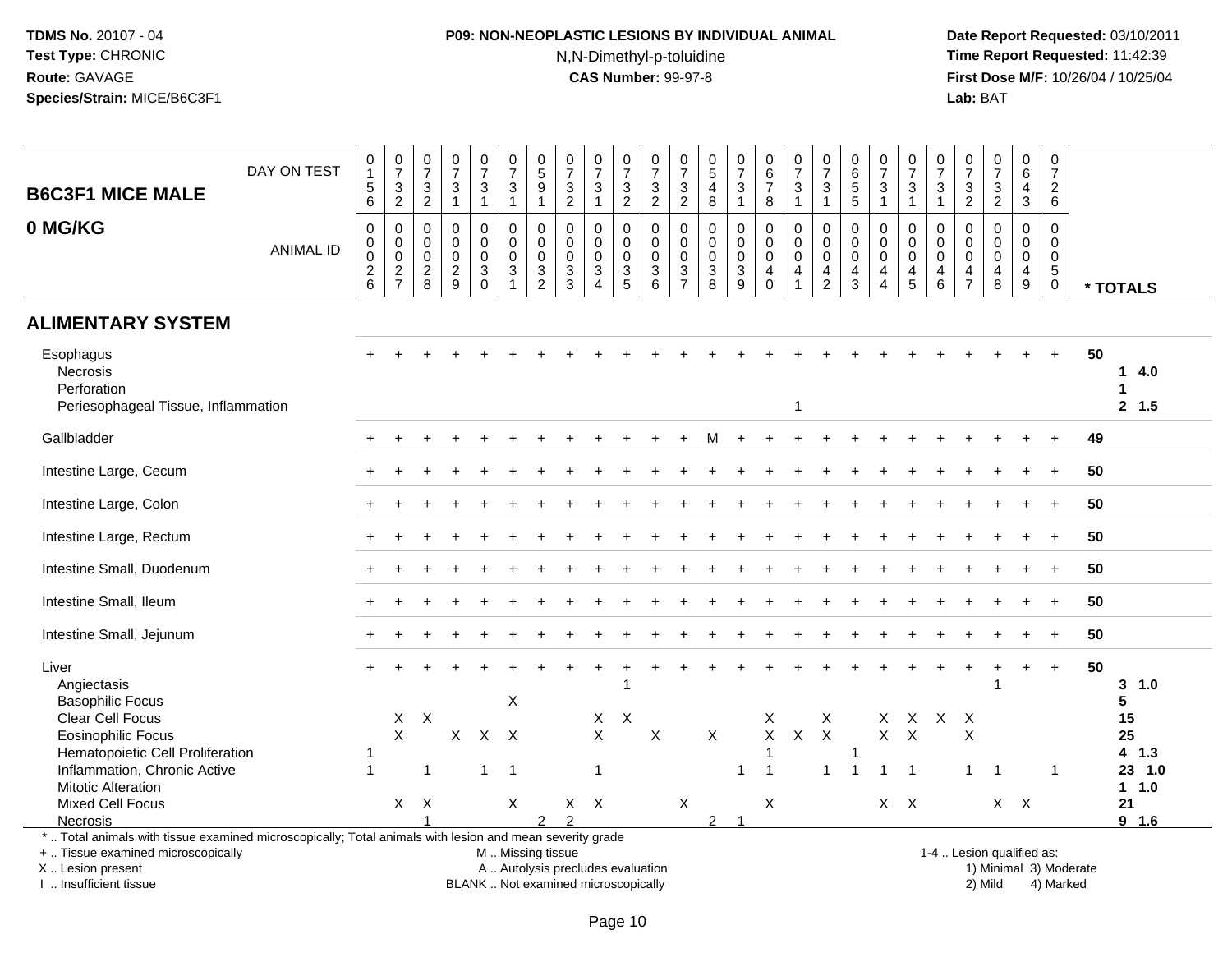## **P09: NON-NEOPLASTIC LESIONS BY INDIVIDUAL ANIMAL**N,N-Dimethyl-p-toluidine

 **Date Report Requested:** 03/10/2011 **Time Report Requested:** 11:42:39 **First Dose M/F:** 10/26/04 / 10/25/04<br>**Lab:** BAT **Lab:** BAT

| <b>B6C3F1 MICE MALE</b>                                                                                                               | DAY ON TEST      | $\begin{smallmatrix}0\\1\end{smallmatrix}$<br>$\begin{array}{c} 5 \\ 6 \end{array}$ | $\frac{0}{7}$<br>$\frac{3}{2}$                   | $\frac{0}{7}$<br>$\sqrt{3}$<br>$\boldsymbol{2}$ | $\frac{0}{7}$<br>$\ensuremath{\mathsf{3}}$<br>$\mathbf{1}$ | $\frac{0}{7}$<br>3<br>$\mathbf{1}$                                              | $\frac{0}{7}$<br>$\mathbf{3}$<br>$\mathbf{1}$                    | $\begin{array}{c} 0 \\ 5 \end{array}$<br>$\boldsymbol{9}$<br>$\mathbf{1}$                      | $\frac{0}{7}$<br>$\frac{3}{2}$                                    | $\begin{array}{c} 0 \\ 7 \end{array}$<br>$\ensuremath{\mathsf{3}}$<br>$\mathbf{1}$ | $\frac{0}{7}$<br>$\frac{3}{2}$                                          | $\frac{0}{7}$<br>$\frac{3}{2}$                                                    | $\frac{0}{7}$<br>$\mathfrak{S}$<br>$\overline{2}$                         | $\begin{array}{c} 0 \\ 5 \\ 4 \\ 8 \end{array}$                 | $\frac{0}{7}$<br>$\ensuremath{\mathsf{3}}$<br>$\mathbf{1}$                                  | $_{6}^{\rm 0}$<br>$\overline{7}$<br>8                                                     | $\frac{0}{7}$<br>$\sqrt{3}$<br>$\overline{1}$                                            | $\frac{0}{7}$<br>3<br>$\mathbf{1}$                                | 0<br>6<br>5<br>5                                                                          | $\frac{0}{7}$<br>3<br>$\overline{1}$                                                | $\frac{0}{7}$<br>$\ensuremath{\mathsf{3}}$<br>$\mathbf{1}$         | $\begin{array}{c} 0 \\ 7 \end{array}$<br>$\ensuremath{\mathsf{3}}$<br>$\mathbf{1}$ | $\frac{0}{7}$<br>$\frac{3}{2}$                                                | $\begin{smallmatrix}0\\7\end{smallmatrix}$<br>$\frac{3}{2}$               | $_6^0$<br>$\overline{4}$<br>3                                            | $\frac{0}{7}$<br>$\frac{2}{6}$                                                         |                |                                                   |
|---------------------------------------------------------------------------------------------------------------------------------------|------------------|-------------------------------------------------------------------------------------|--------------------------------------------------|-------------------------------------------------|------------------------------------------------------------|---------------------------------------------------------------------------------|------------------------------------------------------------------|------------------------------------------------------------------------------------------------|-------------------------------------------------------------------|------------------------------------------------------------------------------------|-------------------------------------------------------------------------|-----------------------------------------------------------------------------------|---------------------------------------------------------------------------|-----------------------------------------------------------------|---------------------------------------------------------------------------------------------|-------------------------------------------------------------------------------------------|------------------------------------------------------------------------------------------|-------------------------------------------------------------------|-------------------------------------------------------------------------------------------|-------------------------------------------------------------------------------------|--------------------------------------------------------------------|------------------------------------------------------------------------------------|-------------------------------------------------------------------------------|---------------------------------------------------------------------------|--------------------------------------------------------------------------|----------------------------------------------------------------------------------------|----------------|---------------------------------------------------|
| 0 MG/KG                                                                                                                               | <b>ANIMAL ID</b> | $\mathbf 0$<br>$\mathbf 0$<br>$\ddot{\mathbf{0}}$<br>$\frac{2}{6}$                  | 0<br>$\mathsf 0$<br>$\mathbf 0$<br>$\frac{2}{7}$ | 0<br>$\mathbf 0$<br>$\pmb{0}$<br>$\frac{2}{8}$  | $\mathbf 0$<br>$\mathbf 0$<br>$\mathbf 0$<br>$\frac{2}{9}$ | $\mathbf 0$<br>$\overline{0}$<br>$\mathsf{O}$<br>$\mathbf{3}$<br>$\overline{0}$ | 0<br>$\pmb{0}$<br>$\boldsymbol{0}$<br>$\sqrt{3}$<br>$\mathbf{1}$ | $\mathbf 0$<br>$\overline{0}$<br>$\overline{0}$<br>$\ensuremath{\mathsf{3}}$<br>$\overline{2}$ | 0<br>$\mathbf 0$<br>$\mathsf 0$<br>$\ensuremath{\mathsf{3}}$<br>3 | $\mathbf 0$<br>$\mathbf 0$<br>$\mathbf 0$<br>$\mathbf{3}$<br>$\overline{4}$        | 0<br>$\mathsf{O}\xspace$<br>$\pmb{0}$<br>$\ensuremath{\mathsf{3}}$<br>5 | 0<br>$\ddot{\mathbf{0}}$<br>$\ddot{\mathbf{0}}$<br>$\ensuremath{\mathsf{3}}$<br>6 | 0<br>$\mathbf 0$<br>$\mathsf{O}\xspace$<br>$\mathbf{3}$<br>$\overline{7}$ | 0<br>$\mathsf 0$<br>$\pmb{0}$<br>$\ensuremath{\mathsf{3}}$<br>8 | $\mathbf 0$<br>$\ddot{\mathbf{0}}$<br>$\ddot{\mathbf{0}}$<br>$\ensuremath{\mathsf{3}}$<br>9 | $\mathbf 0$<br>$\overline{0}$<br>$\overline{0}$<br>$\overline{\mathbf{4}}$<br>$\mathbf 0$ | $\mathbf 0$<br>$\overline{0}$<br>$\ddot{\mathbf{0}}$<br>$\overline{4}$<br>$\overline{1}$ | 0<br>$\mathbf 0$<br>$\pmb{0}$<br>$\overline{4}$<br>$\overline{2}$ | $\mathbf 0$<br>$\ddot{\mathbf{0}}$<br>$\ddot{\mathbf{0}}$<br>$\overline{\mathbf{4}}$<br>3 | $\mathbf 0$<br>$\mathbf 0$<br>$\pmb{0}$<br>$\overline{4}$<br>$\boldsymbol{\Lambda}$ | 0<br>$\mathbf 0$<br>$\overline{0}$<br>$\overline{\mathbf{4}}$<br>5 | $\mathbf 0$<br>$\mathbf 0$<br>$\pmb{0}$<br>$\overline{4}$<br>6                     | $\mathbf 0$<br>$\mathbf 0$<br>$\mathbf 0$<br>$\overline{4}$<br>$\overline{7}$ | $\mathbf 0$<br>$\mathbf 0$<br>$\mathbf 0$<br>$\overline{\mathbf{4}}$<br>8 | $\mathbf 0$<br>$\mathbf 0$<br>$\mathsf{O}\xspace$<br>$\overline{4}$<br>9 | $\mathbf 0$<br>$\ddot{\mathbf{0}}$<br>$\ddot{\mathbf{0}}$<br>$\sqrt{5}$<br>$\mathbf 0$ |                | * TOTALS                                          |
| Bile Duct, Hyperplasia<br>Centrilobular, Degeneration<br>Hepatocyte, Hypertrophy<br>Hepatocyte, Karyomegaly<br>Oval Cell, Hyperplasia |                  |                                                                                     |                                                  |                                                 |                                                            | 1<br>$\overline{c}$<br>1                                                        |                                                                  |                                                                                                |                                                                   |                                                                                    |                                                                         |                                                                                   |                                                                           |                                                                 |                                                                                             | $\overline{1}$                                                                            |                                                                                          |                                                                   | $\mathbf{1}$                                                                              |                                                                                     |                                                                    |                                                                                    |                                                                               |                                                                           |                                                                          |                                                                                        |                | 1 1.0<br>$1 \quad 2.0$<br>1 1.0<br>1 1.0<br>1 1.0 |
| Mesentery<br>Inflammation, Suppurative<br>Fat, Necrosis<br>Vein, Thrombosis                                                           |                  |                                                                                     |                                                  |                                                 |                                                            |                                                                                 |                                                                  |                                                                                                |                                                                   |                                                                                    |                                                                         | $+$<br>$\overline{2}$                                                             |                                                                           |                                                                 |                                                                                             |                                                                                           |                                                                                          |                                                                   |                                                                                           |                                                                                     |                                                                    |                                                                                    | $+$<br>$\overline{c}$                                                         |                                                                           |                                                                          |                                                                                        | 4              | 14.0<br>2.0<br>13.0                               |
| Pancreas                                                                                                                              |                  |                                                                                     |                                                  |                                                 |                                                            |                                                                                 |                                                                  |                                                                                                |                                                                   |                                                                                    |                                                                         |                                                                                   |                                                                           |                                                                 |                                                                                             |                                                                                           |                                                                                          |                                                                   |                                                                                           |                                                                                     |                                                                    |                                                                                    |                                                                               |                                                                           |                                                                          |                                                                                        | 50             |                                                   |
| <b>Salivary Glands</b><br><b>Fibrosis</b>                                                                                             |                  | $+$                                                                                 |                                                  |                                                 |                                                            |                                                                                 |                                                                  |                                                                                                |                                                                   |                                                                                    |                                                                         |                                                                                   |                                                                           |                                                                 |                                                                                             |                                                                                           | 1                                                                                        |                                                                   |                                                                                           |                                                                                     |                                                                    |                                                                                    |                                                                               |                                                                           | $\ddot{}$                                                                | $+$                                                                                    | 50             | 11.0                                              |
| Stomach, Forestomach<br>Erosion<br>Inflammation<br>Ulcer<br>Epithelium, Hyperplasia                                                   |                  |                                                                                     |                                                  |                                                 |                                                            | $\overline{2}$                                                                  | 3<br>$\overline{2}$                                              | $\overline{2}$<br>$\boldsymbol{2}$<br>$\overline{c}$                                           |                                                                   |                                                                                    |                                                                         | $\overline{c}$<br>3                                                               |                                                                           |                                                                 |                                                                                             |                                                                                           |                                                                                          |                                                                   | $\sqrt{3}$<br>$\overline{2}$                                                              |                                                                                     |                                                                    |                                                                                    |                                                                               |                                                                           | 2<br>$\overline{c}$<br>$\overline{2}$                                    |                                                                                        | 50             | 2, 1.0<br>13 1.8<br>$5 \t1.4$<br>14 2.3           |
| Stomach, Glandular<br>Epithelium, Necrosis                                                                                            |                  |                                                                                     |                                                  |                                                 |                                                            |                                                                                 |                                                                  |                                                                                                |                                                                   |                                                                                    |                                                                         |                                                                                   |                                                                           |                                                                 |                                                                                             |                                                                                           |                                                                                          |                                                                   |                                                                                           |                                                                                     |                                                                    |                                                                                    |                                                                               |                                                                           |                                                                          | $+$                                                                                    | 50             | 11.0                                              |
| Tongue<br>Angiectasis<br>Cyst                                                                                                         |                  |                                                                                     |                                                  |                                                 |                                                            |                                                                                 |                                                                  |                                                                                                |                                                                   |                                                                                    |                                                                         |                                                                                   |                                                                           |                                                                 |                                                                                             |                                                                                           |                                                                                          |                                                                   |                                                                                           |                                                                                     |                                                                    |                                                                                    |                                                                               |                                                                           |                                                                          |                                                                                        | $\overline{2}$ | 13.0<br>$12.0$                                    |
| Tooth                                                                                                                                 |                  |                                                                                     | $+$                                              | $\ddot{}$                                       |                                                            | $\div$                                                                          |                                                                  |                                                                                                | $\pm$                                                             | $\ddot{}$                                                                          | $+$                                                                     |                                                                                   | $\ddot{}$                                                                 |                                                                 |                                                                                             |                                                                                           |                                                                                          |                                                                   |                                                                                           |                                                                                     |                                                                    |                                                                                    |                                                                               |                                                                           |                                                                          | $\ddot{}$                                                                              | 37             |                                                   |

X .. Lesion present

I .. Insufficient tissue

BLANK .. Not examined microscopically

A .. Autolysis precludes evaluation and the series of the series of the series of the series of the series of the series of the series of the series of the series of the series of the series of the series of the series of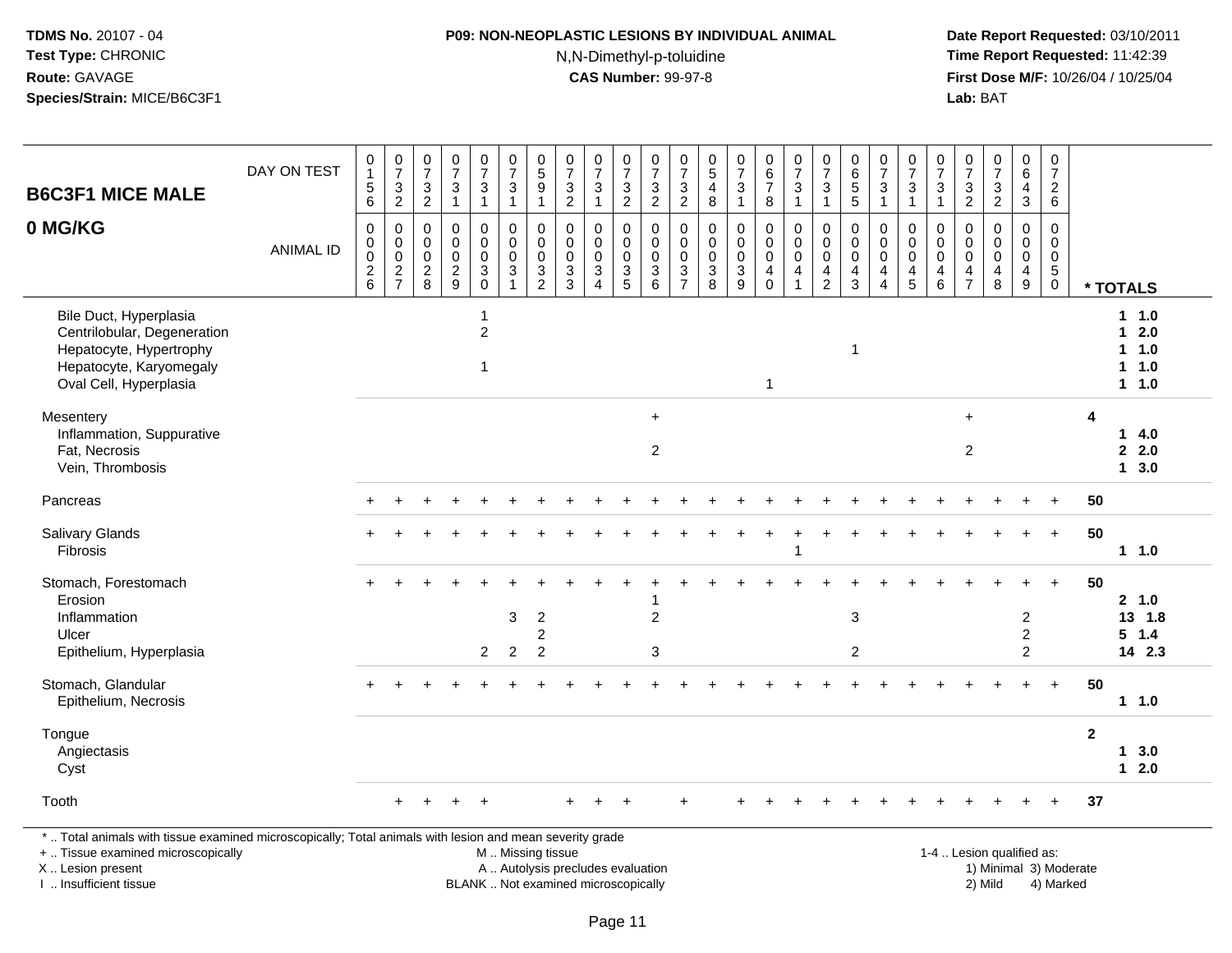#### **P09: NON-NEOPLASTIC LESIONS BY INDIVIDUAL ANIMAL**N,N-Dimethyl-p-toluidine

 **Date Report Requested:** 03/10/2011 **Time Report Requested:** 11:42:39 **First Dose M/F:** 10/26/04 / 10/25/04 Lab: BAT **Lab:** BAT

| <b>B6C3F1 MICE MALE</b><br>0 MG/KG                           | DAY ON TEST<br><b>ANIMAL ID</b> | 0<br>$\overline{1}$<br>5<br>6<br>0<br>$\pmb{0}$<br>$\boldsymbol{0}$<br>$\overline{\mathbf{c}}$<br>6 | $\frac{0}{7}$<br>$\frac{3}{2}$<br>$\mathsf{O}$<br>$\pmb{0}$<br>$\pmb{0}$<br>$\frac{2}{7}$ | $\begin{array}{c} 0 \\ 7 \end{array}$<br>$\frac{3}{2}$<br>0<br>$\pmb{0}$<br>$\mathsf{O}\xspace$<br>$_{\rm 8}^2$ | $\begin{array}{c} 0 \\ 7 \end{array}$<br>$\sqrt{3}$<br>$\mathbf{1}$<br>$\begin{smallmatrix}0\\0\\0\end{smallmatrix}$<br>$\frac{2}{9}$ | $\begin{smallmatrix}0\\7\end{smallmatrix}$<br>$\mathbf{3}$<br>$\overline{1}$<br>$\mathbf 0$<br>$\pmb{0}$<br>$\mathbf 0$<br>$\mathbf{3}$<br>$\mathbf 0$ | $\frac{0}{7}$<br>$\mathbf{3}$<br>$\overline{1}$<br>$\pmb{0}$<br>$\overline{0}$<br>$\overline{0}$<br>$\sqrt{3}$<br>$\overline{\mathbf{A}}$ | $\begin{array}{c} 0 \\ 5 \end{array}$<br>$\boldsymbol{9}$<br>1<br>0<br>$\pmb{0}$<br>$\mathbf 0$<br>3<br>$\overline{2}$ | $\frac{0}{7}$<br>$\frac{3}{2}$<br>0<br>$\pmb{0}$<br>$\mathbf 0$<br>$\ensuremath{\mathsf{3}}$<br>3 | $\frac{0}{7}$<br>$\mathfrak{Z}$<br>0<br>0<br>$\pmb{0}$<br>$\ensuremath{\mathsf{3}}$<br>$\boldsymbol{\Lambda}$ | $\begin{array}{c} 0 \\ 7 \end{array}$<br>$\frac{3}{2}$<br>0<br>$\mathsf 0$<br>$\mathsf{O}\xspace$<br>$\ensuremath{\mathsf{3}}$<br>$\sqrt{5}$ | $\frac{0}{7}$<br>$\frac{3}{2}$<br>0<br>$\boldsymbol{0}$<br>$\mathbf 0$<br>$\sqrt{3}$<br>6 | $\frac{0}{7}$<br>$\sqrt{3}$<br>$\boldsymbol{2}$<br>0<br>$\pmb{0}$<br>$\mathbf 0$<br>$\mathbf{3}$<br>$\overline{7}$ | $\begin{array}{c} 0 \\ 5 \\ 4 \\ 8 \end{array}$<br>$\mathbf 0$<br>$\mathbf 0$<br>$\frac{0}{3}$<br>8 | $\frac{0}{7}$<br>$\mathbf{3}$<br>$\mathbf{1}$<br>$\mathbf 0$<br>$\overline{0}$<br>0<br>$\ensuremath{\mathsf{3}}$<br>9 | $\begin{array}{c} 0 \\ 6 \\ 7 \end{array}$<br>8<br>0<br>$\boldsymbol{0}$<br>$\mathbf 0$<br>4<br>$\Omega$ | $\begin{array}{c} 0 \\ 7 \\ 3 \end{array}$<br>$\overline{1}$<br>$\pmb{0}$<br>$\overline{0}$<br>$\overline{4}$<br>$\overline{1}$ | $\frac{0}{7}$<br>$\sqrt{3}$<br>$\mathbf{1}$<br>0<br>$\pmb{0}$<br>$\mathbf 0$<br>$\overline{4}$<br>$\overline{2}$ | 0<br>6<br>5<br>5<br>$\boldsymbol{0}$<br>$\pmb{0}$<br>$\mathbf 0$<br>4<br>3 | $\frac{0}{7}$<br>$\mathbf{3}$<br>$\overline{1}$<br>0<br>$\mathbf 0$<br>$\pmb{0}$<br>4<br>$\overline{4}$ | $\begin{array}{c} 0 \\ 7 \\ 3 \\ 1 \end{array}$<br>$\pmb{0}$<br>$\begin{matrix} 0 \\ 0 \end{matrix}$<br>$\overline{4}$<br>5 | $\begin{array}{c} 0 \\ 7 \end{array}$<br>$\sqrt{3}$<br>$\mathbf{1}$<br>0<br>$\ddot{\mathbf{0}}$<br>$\mathsf{O}\xspace$<br>$\overline{4}$<br>6 | $\frac{0}{7}$<br>$\frac{3}{2}$<br>0<br>0<br>$\mathsf{O}\xspace$<br>$\overline{4}$<br>$\overline{7}$ | $\frac{0}{7}$<br>$\frac{3}{2}$<br>$\mathbf 0$<br>$\mathbf 0$<br>$\mathbf 0$<br>$\overline{\mathbf{4}}$<br>8 | 0<br>$6\phantom{a}$<br>$\overline{4}$<br>3<br>$\mathbf 0$<br>0<br>$\mathbf 0$<br>$\overline{4}$<br>9 | $\mathbf 0$<br>$\overline{7}$<br>$\frac{2}{6}$<br>$\Omega$<br>0<br>$\mathsf{O}\xspace$<br>$5\phantom{.0}$<br>0 |    | * TOTALS                       |
|--------------------------------------------------------------|---------------------------------|-----------------------------------------------------------------------------------------------------|-------------------------------------------------------------------------------------------|-----------------------------------------------------------------------------------------------------------------|---------------------------------------------------------------------------------------------------------------------------------------|--------------------------------------------------------------------------------------------------------------------------------------------------------|-------------------------------------------------------------------------------------------------------------------------------------------|------------------------------------------------------------------------------------------------------------------------|---------------------------------------------------------------------------------------------------|---------------------------------------------------------------------------------------------------------------|----------------------------------------------------------------------------------------------------------------------------------------------|-------------------------------------------------------------------------------------------|--------------------------------------------------------------------------------------------------------------------|-----------------------------------------------------------------------------------------------------|-----------------------------------------------------------------------------------------------------------------------|----------------------------------------------------------------------------------------------------------|---------------------------------------------------------------------------------------------------------------------------------|------------------------------------------------------------------------------------------------------------------|----------------------------------------------------------------------------|---------------------------------------------------------------------------------------------------------|-----------------------------------------------------------------------------------------------------------------------------|-----------------------------------------------------------------------------------------------------------------------------------------------|-----------------------------------------------------------------------------------------------------|-------------------------------------------------------------------------------------------------------------|------------------------------------------------------------------------------------------------------|----------------------------------------------------------------------------------------------------------------|----|--------------------------------|
| Dysplasia                                                    |                                 |                                                                                                     | X.                                                                                        |                                                                                                                 | $X$ $X$ $X$                                                                                                                           |                                                                                                                                                        |                                                                                                                                           |                                                                                                                        |                                                                                                   | $X$ $X$                                                                                                       |                                                                                                                                              |                                                                                           | X                                                                                                                  |                                                                                                     | $\mathsf{X}$                                                                                                          | X                                                                                                        | $\mathsf{X}$                                                                                                                    | $\mathsf{X}$                                                                                                     | $\mathsf{X}$                                                               | $\boldsymbol{\mathsf{X}}$                                                                               | $\mathsf{X}$                                                                                                                | $\mathsf{X}$                                                                                                                                  | $\mathsf{X}$                                                                                        | X                                                                                                           | $X$ X                                                                                                |                                                                                                                |    | 34                             |
| <b>CARDIOVASCULAR SYSTEM</b>                                 |                                 |                                                                                                     |                                                                                           |                                                                                                                 |                                                                                                                                       |                                                                                                                                                        |                                                                                                                                           |                                                                                                                        |                                                                                                   |                                                                                                               |                                                                                                                                              |                                                                                           |                                                                                                                    |                                                                                                     |                                                                                                                       |                                                                                                          |                                                                                                                                 |                                                                                                                  |                                                                            |                                                                                                         |                                                                                                                             |                                                                                                                                               |                                                                                                     |                                                                                                             |                                                                                                      |                                                                                                                |    |                                |
| <b>Blood Vessel</b>                                          |                                 |                                                                                                     |                                                                                           |                                                                                                                 |                                                                                                                                       |                                                                                                                                                        |                                                                                                                                           |                                                                                                                        |                                                                                                   |                                                                                                               |                                                                                                                                              |                                                                                           |                                                                                                                    |                                                                                                     |                                                                                                                       |                                                                                                          |                                                                                                                                 |                                                                                                                  |                                                                            |                                                                                                         |                                                                                                                             |                                                                                                                                               |                                                                                                     |                                                                                                             |                                                                                                      | $+$                                                                                                            | 50 |                                |
| Heart<br>Cardiomyopathy<br>Inflammation<br>Valve, Thrombosis |                                 |                                                                                                     |                                                                                           |                                                                                                                 |                                                                                                                                       |                                                                                                                                                        |                                                                                                                                           |                                                                                                                        |                                                                                                   |                                                                                                               |                                                                                                                                              |                                                                                           |                                                                                                                    |                                                                                                     |                                                                                                                       |                                                                                                          |                                                                                                                                 |                                                                                                                  |                                                                            |                                                                                                         |                                                                                                                             |                                                                                                                                               |                                                                                                     |                                                                                                             |                                                                                                      | $\ddot{}$                                                                                                      | 50 | 8, 1.0<br>2.0<br>$1 \quad 3.0$ |
| <b>ENDOCRINE SYSTEM</b>                                      |                                 |                                                                                                     |                                                                                           |                                                                                                                 |                                                                                                                                       |                                                                                                                                                        |                                                                                                                                           |                                                                                                                        |                                                                                                   |                                                                                                               |                                                                                                                                              |                                                                                           |                                                                                                                    |                                                                                                     |                                                                                                                       |                                                                                                          |                                                                                                                                 |                                                                                                                  |                                                                            |                                                                                                         |                                                                                                                             |                                                                                                                                               |                                                                                                     |                                                                                                             |                                                                                                      |                                                                                                                |    |                                |
| <b>Adrenal Cortex</b><br>Hypertrophy                         |                                 |                                                                                                     |                                                                                           |                                                                                                                 |                                                                                                                                       |                                                                                                                                                        |                                                                                                                                           |                                                                                                                        |                                                                                                   |                                                                                                               |                                                                                                                                              |                                                                                           |                                                                                                                    |                                                                                                     |                                                                                                                       |                                                                                                          |                                                                                                                                 | 1                                                                                                                |                                                                            |                                                                                                         |                                                                                                                             |                                                                                                                                               |                                                                                                     |                                                                                                             |                                                                                                      | $+$                                                                                                            | 50 | 3 1.0                          |
| Adrenal Medulla<br>Hyperplasia                               |                                 |                                                                                                     |                                                                                           |                                                                                                                 |                                                                                                                                       |                                                                                                                                                        |                                                                                                                                           | -1                                                                                                                     |                                                                                                   |                                                                                                               |                                                                                                                                              |                                                                                           |                                                                                                                    |                                                                                                     |                                                                                                                       |                                                                                                          |                                                                                                                                 |                                                                                                                  |                                                                            |                                                                                                         |                                                                                                                             |                                                                                                                                               |                                                                                                     |                                                                                                             |                                                                                                      | $+$                                                                                                            | 50 | 11.0                           |
| Islets, Pancreatic<br>Hyperplasia                            |                                 |                                                                                                     |                                                                                           |                                                                                                                 |                                                                                                                                       |                                                                                                                                                        |                                                                                                                                           |                                                                                                                        |                                                                                                   |                                                                                                               |                                                                                                                                              |                                                                                           |                                                                                                                    |                                                                                                     |                                                                                                                       |                                                                                                          |                                                                                                                                 | 1                                                                                                                |                                                                            |                                                                                                         |                                                                                                                             |                                                                                                                                               |                                                                                                     |                                                                                                             | ÷                                                                                                    | $+$                                                                                                            | 50 | $12 \t1.5$                     |
| Parathyroid Gland                                            |                                 |                                                                                                     |                                                                                           | $+$                                                                                                             | м                                                                                                                                     | M                                                                                                                                                      | M                                                                                                                                         | $\ddot{}$                                                                                                              | $+$                                                                                               | м                                                                                                             |                                                                                                                                              |                                                                                           |                                                                                                                    |                                                                                                     | $\overline{ }$                                                                                                        | м                                                                                                        | M                                                                                                                               |                                                                                                                  |                                                                            |                                                                                                         |                                                                                                                             |                                                                                                                                               |                                                                                                     |                                                                                                             |                                                                                                      | $+$                                                                                                            | 40 |                                |
| <b>Pituitary Gland</b><br>Pars Distalis, Hyperplasia         |                                 |                                                                                                     |                                                                                           |                                                                                                                 |                                                                                                                                       |                                                                                                                                                        |                                                                                                                                           |                                                                                                                        |                                                                                                   |                                                                                                               |                                                                                                                                              |                                                                                           |                                                                                                                    |                                                                                                     |                                                                                                                       |                                                                                                          |                                                                                                                                 |                                                                                                                  |                                                                            |                                                                                                         |                                                                                                                             |                                                                                                                                               |                                                                                                     |                                                                                                             | $+$                                                                                                  | $+$                                                                                                            | 50 | 11.0                           |
| <b>Thyroid Gland</b>                                         |                                 |                                                                                                     |                                                                                           |                                                                                                                 |                                                                                                                                       |                                                                                                                                                        |                                                                                                                                           |                                                                                                                        |                                                                                                   |                                                                                                               |                                                                                                                                              |                                                                                           |                                                                                                                    |                                                                                                     |                                                                                                                       |                                                                                                          |                                                                                                                                 |                                                                                                                  |                                                                            |                                                                                                         |                                                                                                                             |                                                                                                                                               |                                                                                                     |                                                                                                             |                                                                                                      | $\ddot{}$                                                                                                      | 50 |                                |

#### **GENERAL BODY SYSTEM**

\* .. Total animals with tissue examined microscopically; Total animals with lesion and mean severity grade

+ .. Tissue examined microscopically

X .. Lesion present

I .. Insufficient tissue

 M .. Missing tissueA .. Autolysis precludes evaluation

1-4 .. Lesion qualified as:<br>1) Minimal 3) Moderate BLANK .. Not examined microscopically 2) Mild 4) Marked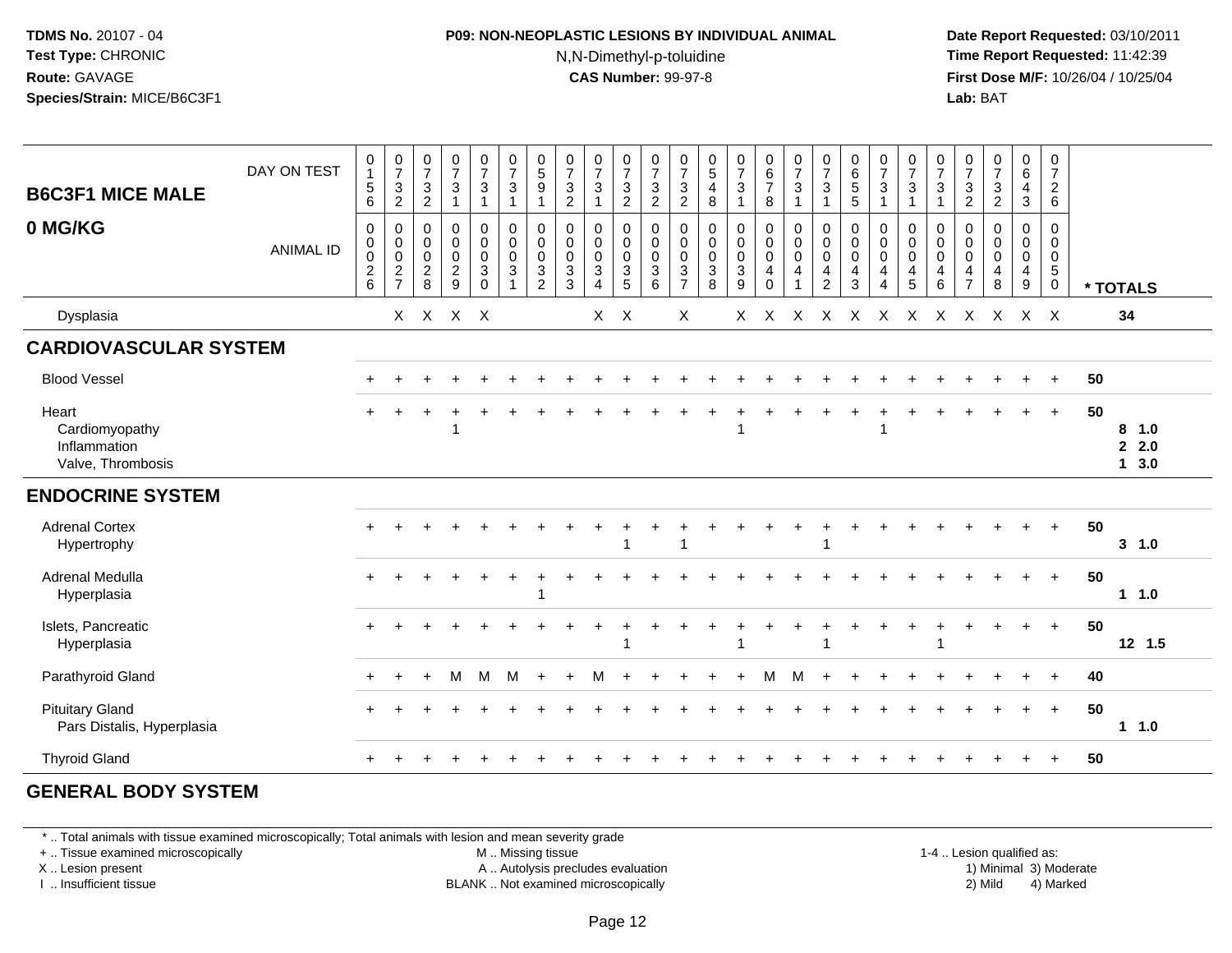## **P09: NON-NEOPLASTIC LESIONS BY INDIVIDUAL ANIMAL**N,N-Dimethyl-p-toluidine

 **Date Report Requested:** 03/10/2011 **Time Report Requested:** 11:42:39 **First Dose M/F:** 10/26/04 / 10/25/04<br>**Lab:** BAT **Lab:** BAT

| <b>B6C3F1 MICE MALE</b>                                                                                                                                                                       | DAY ON TEST      | $\pmb{0}$<br>$\mathbf{1}$<br>$\overline{5}$<br>6 | $\begin{smallmatrix}0\\7\end{smallmatrix}$<br>$\sqrt{3}$<br>$\overline{2}$ | $\frac{0}{7}$<br>$\sqrt{3}$<br>$\overline{c}$          | $\frac{0}{7}$<br>$\sqrt{3}$<br>$\mathbf{1}$                           | $\begin{smallmatrix}0\\7\end{smallmatrix}$<br>$\sqrt{3}$<br>$\overline{1}$ | $\frac{0}{7}$<br>$\sqrt{3}$<br>$\mathbf{1}$                               | $\pmb{0}$<br>$\sqrt{5}$<br>$\boldsymbol{9}$<br>$\mathbf{1}$                              | $\begin{array}{c} 0 \\ 7 \end{array}$<br>$\sqrt{3}$<br>$\overline{2}$ | $\frac{0}{7}$<br>3<br>$\mathbf{1}$                          | $\begin{array}{c} 0 \\ 7 \end{array}$<br>$\sqrt{3}$<br>$\overline{2}$ | $\frac{0}{7}$<br>$\sqrt{3}$<br>$\overline{2}$              | $\frac{0}{7}$<br>$\mathbf{3}$<br>$\sqrt{2}$      | $\begin{array}{c} 0 \\ 5 \end{array}$<br>$\overline{a}$<br>8           | $\begin{array}{c} 0 \\ 7 \end{array}$<br>$\mathbf{3}$<br>$\mathbf{1}$                  | $\begin{array}{c} 0 \\ 6 \end{array}$<br>$\overline{7}$<br>8               | $\frac{0}{7}$<br>$\mathsf 3$<br>$\mathbf{1}$         | $\frac{0}{7}$<br>3<br>-1                                                     | $\pmb{0}$<br>$\,6\,$<br>$\overline{5}$<br>5                 | $\frac{0}{7}$<br>3<br>$\overline{1}$                                | $\frac{0}{7}$<br>$\sqrt{3}$<br>$\mathbf{1}$                                     | $\pmb{0}$<br>$\overline{7}$<br>$\mathbf{3}$<br>$\mathbf{1}$ | $\begin{smallmatrix} 0\\7 \end{smallmatrix}$<br>$\sqrt{3}$<br>$\overline{2}$ | $\begin{array}{c} 0 \\ 7 \end{array}$<br>$\ensuremath{\mathsf{3}}$<br>$\boldsymbol{2}$ | $\pmb{0}$<br>$6\phantom{1}$<br>$\overline{4}$<br>$\mathbf{3}$                   | $\pmb{0}$<br>$\overline{7}$<br>$\overline{c}$<br>6               |                        |                |
|-----------------------------------------------------------------------------------------------------------------------------------------------------------------------------------------------|------------------|--------------------------------------------------|----------------------------------------------------------------------------|--------------------------------------------------------|-----------------------------------------------------------------------|----------------------------------------------------------------------------|---------------------------------------------------------------------------|------------------------------------------------------------------------------------------|-----------------------------------------------------------------------|-------------------------------------------------------------|-----------------------------------------------------------------------|------------------------------------------------------------|--------------------------------------------------|------------------------------------------------------------------------|----------------------------------------------------------------------------------------|----------------------------------------------------------------------------|------------------------------------------------------|------------------------------------------------------------------------------|-------------------------------------------------------------|---------------------------------------------------------------------|---------------------------------------------------------------------------------|-------------------------------------------------------------|------------------------------------------------------------------------------|----------------------------------------------------------------------------------------|---------------------------------------------------------------------------------|------------------------------------------------------------------|------------------------|----------------|
| 0 MG/KG                                                                                                                                                                                       | <b>ANIMAL ID</b> | $\mathbf 0$<br>0<br>$\mathbf 0$<br>$^2$ 6        | 0<br>$\pmb{0}$<br>$\pmb{0}$<br>$\frac{2}{7}$                               | 0<br>$\mathbf 0$<br>$\mathbf 0$<br>$\overline{c}$<br>8 | 0<br>$\mathbf 0$<br>$\mathbf 0$<br>$\overline{c}$<br>$\boldsymbol{9}$ | 0<br>$\mathbf 0$<br>$\mathbf 0$<br>3<br>$\mathbf 0$                        | $\mathbf 0$<br>$\mathbf 0$<br>$\mathbf 0$<br>$\sqrt{3}$<br>$\overline{1}$ | $\mathbf 0$<br>$\mathbf 0$<br>$\mathbf 0$<br>$\ensuremath{\mathsf{3}}$<br>$\overline{2}$ | 0<br>$\mathbf 0$<br>$\mathbf 0$<br>3<br>$\mathbf{3}$                  | 0<br>$\Omega$<br>$\mathbf 0$<br>3<br>$\boldsymbol{\Lambda}$ | 0<br>$\pmb{0}$<br>0<br>$\frac{3}{5}$                                  | $\mathbf 0$<br>$\mathbf 0$<br>$\mathbf 0$<br>$\frac{3}{6}$ | 0<br>$\mathbf 0$<br>$\mathbf 0$<br>$\frac{3}{7}$ | $\mathbf 0$<br>$\Omega$<br>$\mathbf 0$<br>$\sqrt{3}$<br>$\overline{8}$ | $\mathbf 0$<br>$\mathbf 0$<br>$\pmb{0}$<br>$\ensuremath{\mathsf{3}}$<br>$\overline{9}$ | $\mathbf 0$<br>$\mathbf 0$<br>$\mathbf 0$<br>$\overline{4}$<br>$\mathbf 0$ | 0<br>$\mathbf 0$<br>$\mathbf 0$<br>4<br>$\mathbf{1}$ | 0<br>$\mathbf 0$<br>$\mathbf 0$<br>$\overline{\mathbf{4}}$<br>$\overline{c}$ | $\mathbf 0$<br>$\Omega$<br>$\mathbf 0$<br>4<br>$\mathbf{3}$ | 0<br>$\mathbf 0$<br>$\mathbf 0$<br>$\overline{4}$<br>$\overline{4}$ | $\Omega$<br>$\mathbf 0$<br>$\mathbf 0$<br>$\begin{array}{c} 4 \\ 5 \end{array}$ | 0<br>0<br>$\mathbf 0$<br>4<br>$\,6\,$                       | 0<br>$\Omega$<br>$\mathbf 0$<br>$\overline{\mathbf{r}}$<br>$\overline{7}$    | $\mathbf 0$<br>$\Omega$<br>$\mathbf 0$<br>4<br>8                                       | $\mathbf 0$<br>$\mathbf 0$<br>$\mathbf 0$<br>$\overline{4}$<br>$\boldsymbol{9}$ | $\Omega$<br>$\Omega$<br>$\mathbf 0$<br>$\sqrt{5}$<br>$\mathbf 0$ |                        | * TOTALS       |
| <b>NONE</b>                                                                                                                                                                                   |                  |                                                  |                                                                            |                                                        |                                                                       |                                                                            |                                                                           |                                                                                          |                                                                       |                                                             |                                                                       |                                                            |                                                  |                                                                        |                                                                                        |                                                                            |                                                      |                                                                              |                                                             |                                                                     |                                                                                 |                                                             |                                                                              |                                                                                        |                                                                                 |                                                                  |                        |                |
| <b>GENITAL SYSTEM</b>                                                                                                                                                                         |                  |                                                  |                                                                            |                                                        |                                                                       |                                                                            |                                                                           |                                                                                          |                                                                       |                                                             |                                                                       |                                                            |                                                  |                                                                        |                                                                                        |                                                                            |                                                      |                                                                              |                                                             |                                                                     |                                                                                 |                                                             |                                                                              |                                                                                        |                                                                                 |                                                                  |                        |                |
| Epididymis                                                                                                                                                                                    |                  |                                                  |                                                                            |                                                        |                                                                       |                                                                            |                                                                           |                                                                                          |                                                                       |                                                             |                                                                       |                                                            |                                                  |                                                                        |                                                                                        |                                                                            |                                                      |                                                                              |                                                             |                                                                     |                                                                                 |                                                             |                                                                              |                                                                                        |                                                                                 |                                                                  | 50                     |                |
| <b>Preputial Gland</b><br>Atrophy<br>Ectasia                                                                                                                                                  |                  |                                                  |                                                                            |                                                        |                                                                       | $\overline{2}$                                                             | $\overline{2}$                                                            |                                                                                          |                                                                       |                                                             |                                                                       | 2                                                          |                                                  |                                                                        |                                                                                        |                                                                            |                                                      |                                                                              |                                                             |                                                                     | 2                                                                               |                                                             | $\overline{c}$                                                               |                                                                                        |                                                                                 | $+$                                                              | 50                     | 14.0<br>$72.0$ |
| Prostate<br>Inflammation<br>Epithelium, Hyperplasia                                                                                                                                           |                  |                                                  |                                                                            |                                                        |                                                                       |                                                                            |                                                                           |                                                                                          | 1                                                                     |                                                             |                                                                       |                                                            |                                                  |                                                                        |                                                                                        |                                                                            |                                                      |                                                                              |                                                             |                                                                     |                                                                                 |                                                             |                                                                              |                                                                                        | $\ddot{}$                                                                       | $+$                                                              | 50                     | 11.0<br>1 1.0  |
| <b>Seminal Vesicle</b><br>Inflammation<br>Mineralization                                                                                                                                      |                  |                                                  |                                                                            |                                                        |                                                                       |                                                                            |                                                                           |                                                                                          |                                                                       |                                                             |                                                                       |                                                            |                                                  |                                                                        |                                                                                        |                                                                            |                                                      |                                                                              |                                                             |                                                                     |                                                                                 |                                                             |                                                                              |                                                                                        | 1                                                                               | $+$                                                              | 50                     | 14.0<br>11.0   |
| <b>Testes</b><br>Interstitial Cell, Hyperplasia                                                                                                                                               |                  |                                                  |                                                                            |                                                        |                                                                       |                                                                            |                                                                           |                                                                                          |                                                                       |                                                             |                                                                       |                                                            |                                                  |                                                                        |                                                                                        |                                                                            |                                                      |                                                                              | -1                                                          |                                                                     |                                                                                 |                                                             |                                                                              |                                                                                        |                                                                                 | $+$                                                              | 50                     | $1 1.0$        |
| <b>HEMATOPOIETIC SYSTEM</b>                                                                                                                                                                   |                  |                                                  |                                                                            |                                                        |                                                                       |                                                                            |                                                                           |                                                                                          |                                                                       |                                                             |                                                                       |                                                            |                                                  |                                                                        |                                                                                        |                                                                            |                                                      |                                                                              |                                                             |                                                                     |                                                                                 |                                                             |                                                                              |                                                                                        |                                                                                 |                                                                  |                        |                |
| <b>Bone Marrow</b><br>Atrophy<br>Hyperplasia                                                                                                                                                  |                  | 4                                                |                                                                            |                                                        |                                                                       |                                                                            |                                                                           | 1                                                                                        |                                                                       |                                                             |                                                                       |                                                            |                                                  |                                                                        |                                                                                        | 3                                                                          |                                                      |                                                                              | -1                                                          |                                                                     |                                                                                 |                                                             |                                                                              |                                                                                        | $\overline{2}$                                                                  | -1                                                               | 50                     | 3, 1.7<br>82.0 |
| Lymph Node                                                                                                                                                                                    |                  |                                                  |                                                                            |                                                        |                                                                       |                                                                            |                                                                           |                                                                                          |                                                                       |                                                             |                                                                       |                                                            |                                                  |                                                                        |                                                                                        |                                                                            |                                                      |                                                                              |                                                             |                                                                     |                                                                                 |                                                             |                                                                              |                                                                                        |                                                                                 | $+$                                                              | $\mathbf{2}$           |                |
| Lymph Node, Mandibular<br>Atrophy                                                                                                                                                             |                  |                                                  |                                                                            |                                                        |                                                                       |                                                                            |                                                                           |                                                                                          |                                                                       |                                                             |                                                                       |                                                            |                                                  |                                                                        | $\overline{c}$                                                                         |                                                                            |                                                      | $\overline{c}$                                                               |                                                             |                                                                     |                                                                                 |                                                             |                                                                              |                                                                                        |                                                                                 |                                                                  | 50                     | 5 1.8          |
| *  Total animals with tissue examined microscopically; Total animals with lesion and mean severity grade<br>+  Tissue examined microscopically<br>X  Lesion present<br>I  Insufficient tissue |                  |                                                  |                                                                            |                                                        |                                                                       | BLANK  Not examined microscopically                                        |                                                                           | M  Missing tissue                                                                        | A  Autolysis precludes evaluation                                     |                                                             |                                                                       |                                                            |                                                  |                                                                        |                                                                                        |                                                                            |                                                      |                                                                              |                                                             |                                                                     |                                                                                 |                                                             |                                                                              | 1-4  Lesion qualified as:<br>2) Mild                                                   |                                                                                 | 4) Marked                                                        | 1) Minimal 3) Moderate |                |

I .. Insufficient tissue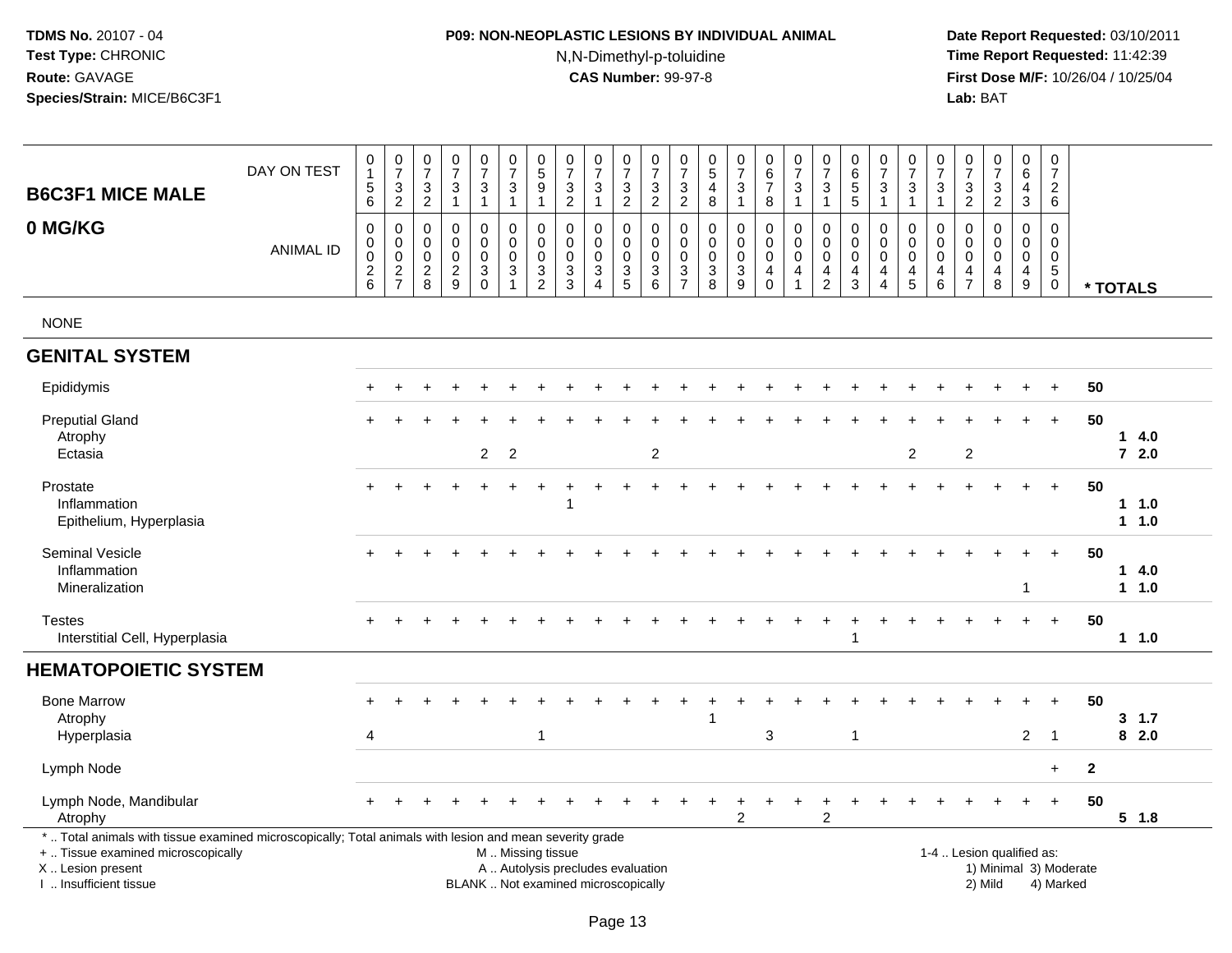#### **P09: NON-NEOPLASTIC LESIONS BY INDIVIDUAL ANIMAL**N,N-Dimethyl-p-toluidine

 **Date Report Requested:** 03/10/2011 **Time Report Requested:** 11:42:39 **First Dose M/F:** 10/26/04 / 10/25/04 Lab: BAT **Lab:** BAT

| <b>B6C3F1 MICE MALE</b><br>0 MG/KG<br>Hyperplasia, Lymphoid                                                                               | DAY ON TEST<br><b>ANIMAL ID</b> | 0<br>1<br>$\,$ 5 $\,$<br>$\,6\,$<br>$\pmb{0}$<br>$\pmb{0}$<br>0<br>$\frac{2}{6}$ | $\begin{array}{c} 0 \\ 7 \\ 3 \end{array}$<br>$\overline{2}$<br>$\,0\,$<br>$\overline{0}$<br>0<br>$\frac{2}{7}$ | $\frac{0}{7}$<br>$\sqrt{3}$<br>$\sqrt{2}$<br>0<br>0<br>$\mathbf 0$<br>$\boldsymbol{2}$<br>8 | $\frac{0}{7}$<br>$\mathbf{3}$<br>$\overline{1}$<br>$\pmb{0}$<br>$\mathbf 0$<br>$\mathbf 0$<br>$\frac{2}{9}$<br>$\sqrt{2}$ | $\frac{0}{7}$<br>3<br>1<br>$\pmb{0}$<br>$\mathsf 0$<br>$\mathsf 0$<br>$\mathbf{3}$<br>$\Omega$ | $\begin{array}{c} 0 \\ 7 \end{array}$<br>$\mathbf{3}$<br>$\mathbf{1}$<br>$\pmb{0}$<br>$\pmb{0}$<br>$\mathbf 0$<br>$\mathbf{3}$ | $\begin{array}{c} 0 \\ 5 \\ 9 \end{array}$<br>$\overline{1}$<br>$\pmb{0}$<br>$\mathbf 0$<br>$\pmb{0}$<br>$\frac{3}{2}$ | $\begin{array}{c} 0 \\ 7 \end{array}$<br>$\mathsf 3$<br>$\sqrt{2}$<br>$\pmb{0}$<br>$\pmb{0}$<br>$\mathbf 0$<br>$\frac{3}{3}$ | $\frac{0}{7}$<br>$\sqrt{3}$<br>$\overline{1}$<br>$\mathbf 0$<br>$\pmb{0}$<br>$\mathbf 0$<br>$\mathbf 3$<br>$\overline{A}$ | $\frac{0}{7}$<br>$\ensuremath{\mathsf{3}}$<br>$\sqrt{2}$<br>$\pmb{0}$<br>$\mathsf{O}\xspace$<br>$\boldsymbol{0}$<br>$\frac{3}{5}$ | 0<br>$\boldsymbol{7}$<br>3<br>$\overline{a}$<br>0<br>$\mathbf 0$<br>$\mathbf 0$<br>3<br>6 | $\frac{0}{7}$<br>3<br>$\overline{c}$<br>0<br>$\mathbf 0$<br>$\mathbf 0$<br>$\mathbf{3}$<br>$\overline{7}$ | $\begin{array}{c} 0 \\ 5 \end{array}$<br>$\overline{4}$<br>$\bf 8$<br>$\pmb{0}$<br>$\pmb{0}$<br>$\pmb{0}$<br>$\frac{3}{8}$ | $\frac{0}{7}$<br>$\ensuremath{\mathsf{3}}$<br>$\mathbf{1}$<br>$\pmb{0}$<br>$\overline{0}$<br>0<br>$\frac{3}{9}$ | $_{6}^{\rm 0}$<br>$\boldsymbol{7}$<br>8<br>$\mathbf 0$<br>$\mathsf{O}\xspace$<br>$\mathbf 0$<br>4<br>$\pmb{0}$<br>3 | $\begin{array}{c} 0 \\ 7 \\ 3 \end{array}$<br>$\mathbf{1}$<br>$\pmb{0}$<br>$\mathbf 0$<br>$\overline{0}$<br>$\overline{4}$<br>$\overline{1}$ | $\frac{0}{7}$<br>3<br>1<br>0<br>$\pmb{0}$<br>$\mathbf 0$<br>4<br>2 | $\begin{array}{c} 0 \\ 6 \\ 5 \end{array}$<br>5<br>$\pmb{0}$<br>$\pmb{0}$<br>$\mathbf 0$<br>4<br>3 | $\frac{0}{7}$<br>$\ensuremath{\mathsf{3}}$<br>$\overline{1}$<br>0<br>$\mathsf{O}\xspace$<br>$\pmb{0}$<br>$\overline{4}$<br>4 | $\begin{array}{c} 0 \\ 7 \end{array}$<br>3<br>$\mathbf{1}$<br>0<br>$\mathbf 0$<br>$\mathbf 0$<br>$\overline{4}$<br>5 | $\begin{array}{c} 0 \\ 7 \\ 3 \end{array}$<br>$\mathbf{1}$<br>$\mathbf 0$<br>$\mathsf{O}\xspace$<br>$\overline{0}$<br>$\overline{4}$<br>6 | 0<br>$\overline{7}$<br>$\sqrt{3}$<br>$\sqrt{2}$<br>0<br>$\mathbf 0$<br>$\mathbf 0$<br>4<br>$\overline{7}$ | $\frac{0}{7}$<br>3<br>$\overline{c}$<br>$\mathbf 0$<br>$\mathbf 0$<br>$\mathbf 0$<br>4<br>8 | $_6^0$<br>$\overline{\mathbf{4}}$<br>$\mathbf{3}$<br>0<br>$\mathsf{O}$<br>$\mathbf 0$<br>$\overline{4}$<br>$\boldsymbol{9}$ | $\begin{array}{c} 0 \\ 7 \end{array}$<br>$\overline{c}$<br>$\,6\,$<br>$\pmb{0}$<br>$\mathbf 0$<br>$\mathbf 0$<br>$\sqrt{5}$<br>$\mathbf 0$ |             | * TOTALS<br>2.5                                    |
|-------------------------------------------------------------------------------------------------------------------------------------------|---------------------------------|----------------------------------------------------------------------------------|-----------------------------------------------------------------------------------------------------------------|---------------------------------------------------------------------------------------------|---------------------------------------------------------------------------------------------------------------------------|------------------------------------------------------------------------------------------------|--------------------------------------------------------------------------------------------------------------------------------|------------------------------------------------------------------------------------------------------------------------|------------------------------------------------------------------------------------------------------------------------------|---------------------------------------------------------------------------------------------------------------------------|-----------------------------------------------------------------------------------------------------------------------------------|-------------------------------------------------------------------------------------------|-----------------------------------------------------------------------------------------------------------|----------------------------------------------------------------------------------------------------------------------------|-----------------------------------------------------------------------------------------------------------------|---------------------------------------------------------------------------------------------------------------------|----------------------------------------------------------------------------------------------------------------------------------------------|--------------------------------------------------------------------|----------------------------------------------------------------------------------------------------|------------------------------------------------------------------------------------------------------------------------------|----------------------------------------------------------------------------------------------------------------------|-------------------------------------------------------------------------------------------------------------------------------------------|-----------------------------------------------------------------------------------------------------------|---------------------------------------------------------------------------------------------|-----------------------------------------------------------------------------------------------------------------------------|--------------------------------------------------------------------------------------------------------------------------------------------|-------------|----------------------------------------------------|
| Necrosis<br>Lymph Node, Mesenteric<br>Atrophy                                                                                             |                                 |                                                                                  |                                                                                                                 |                                                                                             |                                                                                                                           |                                                                                                |                                                                                                                                | $\overline{c}$                                                                                                         | $\overline{4}$                                                                                                               |                                                                                                                           |                                                                                                                                   |                                                                                           |                                                                                                           | 3                                                                                                                          | $\overline{2}$                                                                                                  |                                                                                                                     |                                                                                                                                              |                                                                    |                                                                                                    |                                                                                                                              |                                                                                                                      |                                                                                                                                           |                                                                                                           |                                                                                             | Δ                                                                                                                           | $+$                                                                                                                                        | 50          | $12.0$<br>13 2.2                                   |
| Spleen<br>Atrophy<br>Hematopoietic Cell Proliferation<br>Hyperplasia, Lymphoid<br>Necrosis, Lymphoid<br>Pigmentation<br>Red Pulp, Atrophy |                                 | 3                                                                                | $\mathbf{1}$                                                                                                    | $\overline{c}$<br>$\overline{1}$                                                            |                                                                                                                           | 3<br>$1 \quad 1$                                                                               | $\mathbf{1}$                                                                                                                   | 3<br>$\mathbf{1}$                                                                                                      | 3<br>$\overline{c}$<br>$\overline{2}$                                                                                        | -1<br>$\overline{2}$                                                                                                      | 1<br>$\overline{c}$                                                                                                               | 1                                                                                         | $\overline{1}$                                                                                            | $\overline{a}$                                                                                                             | $\overline{4}$                                                                                                  | $\boldsymbol{2}$<br>$\mathbf{1}$                                                                                    | $\mathbf{1}$                                                                                                                                 | $\overline{1}$                                                     | 3                                                                                                  | $\sqrt{2}$<br>$\mathbf{1}$                                                                                                   | $\overline{1}$                                                                                                       | $\overline{1}$                                                                                                                            | $\mathbf{1}$                                                                                              | $\mathbf{1}$                                                                                | Δ<br>$\overline{\phantom{0}}$                                                                                               | $\ddot{}$                                                                                                                                  | 48          | 42.5<br>15 2.3<br>52.2<br>$12.0$<br>38 1.0<br>42.0 |
| Thymus<br>Atrophy<br>Hyperplasia, Lymphoid<br><b>Necrosis</b>                                                                             |                                 | $+$                                                                              | $\ddot{}$<br>3                                                                                                  | $\overline{4}$                                                                              | 3                                                                                                                         | $\overline{4}$                                                                                 | 3                                                                                                                              | 3                                                                                                                      | 4                                                                                                                            | $\overline{1}$                                                                                                            | 3                                                                                                                                 | $\overline{4}$                                                                            |                                                                                                           | $\overline{2}$                                                                                                             | $\boldsymbol{\Lambda}$                                                                                          | 3                                                                                                                   | $\overline{2}$                                                                                                                               | $\overline{2}$                                                     | 3                                                                                                  | $\overline{2}$                                                                                                               | 3                                                                                                                    | $\overline{2}$                                                                                                                            | $\overline{A}$                                                                                            | $\overline{2}$                                                                              | $\boldsymbol{\Lambda}$                                                                                                      | $+$                                                                                                                                        | 48          | 41 3.1<br>13.0<br>2, 3.5                           |
| <b>INTEGUMENTARY SYSTEM</b>                                                                                                               |                                 |                                                                                  |                                                                                                                 |                                                                                             |                                                                                                                           |                                                                                                |                                                                                                                                |                                                                                                                        |                                                                                                                              |                                                                                                                           |                                                                                                                                   |                                                                                           |                                                                                                           |                                                                                                                            |                                                                                                                 |                                                                                                                     |                                                                                                                                              |                                                                    |                                                                                                    |                                                                                                                              |                                                                                                                      |                                                                                                                                           |                                                                                                           |                                                                                             |                                                                                                                             |                                                                                                                                            |             |                                                    |
| <b>Mammary Gland</b>                                                                                                                      |                                 | M                                                                                | M                                                                                                               | м                                                                                           | M                                                                                                                         | M                                                                                              | M                                                                                                                              | M                                                                                                                      | м                                                                                                                            | м                                                                                                                         | M                                                                                                                                 | M                                                                                         | м                                                                                                         | M                                                                                                                          | м                                                                                                               | M                                                                                                                   | M                                                                                                                                            | M                                                                  | M                                                                                                  | M                                                                                                                            | M                                                                                                                    | M                                                                                                                                         | M                                                                                                         | M                                                                                           | M                                                                                                                           | <b>M</b>                                                                                                                                   | $\mathbf 0$ |                                                    |
| Skin<br>Inflammation<br>Ulcer<br>Dermis, Fibrosis<br>Epidermis, Hyperplasia                                                               |                                 | $\ddot{}$<br>3<br>4<br>2                                                         |                                                                                                                 |                                                                                             |                                                                                                                           |                                                                                                |                                                                                                                                |                                                                                                                        |                                                                                                                              |                                                                                                                           |                                                                                                                                   |                                                                                           |                                                                                                           |                                                                                                                            | 3<br>$\overline{4}$                                                                                             |                                                                                                                     |                                                                                                                                              |                                                                    |                                                                                                    |                                                                                                                              |                                                                                                                      |                                                                                                                                           |                                                                                                           | $\overline{c}$                                                                              |                                                                                                                             | $\ddot{}$                                                                                                                                  | 50          | 3, 3.0<br>43.5<br>22.0<br>$12.0$                   |

#### **MUSCULOSKELETAL SYSTEM**

\* .. Total animals with tissue examined microscopically; Total animals with lesion and mean severity grade

+ .. Tissue examined microscopically

X .. Lesion present

I .. Insufficient tissue

M .. Missing tissue

A .. Autolysis precludes evaluation

BLANK .. Not examined microscopically 2) Mild 4) Marked

1-4 .. Lesion qualified as: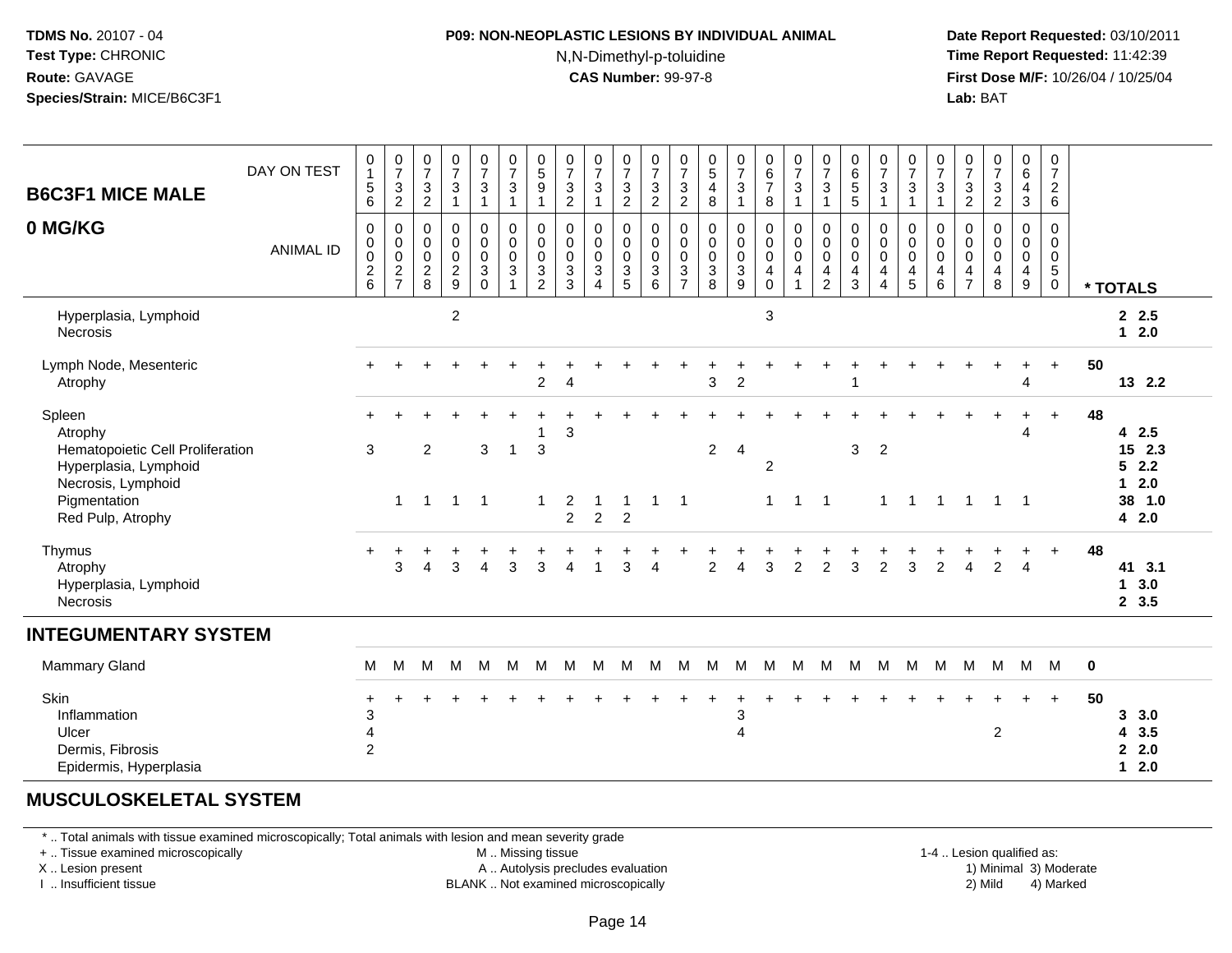## **P09: NON-NEOPLASTIC LESIONS BY INDIVIDUAL ANIMAL**N,N-Dimethyl-p-toluidine

 **Date Report Requested:** 03/10/2011 **Time Report Requested:** 11:42:39 **First Dose M/F:** 10/26/04 / 10/25/04<br>**Lab:** BAT **Lab:** BAT

| <b>B6C3F1 MICE MALE</b>                                                                                                                                                                                                                    | DAY ON TEST      | 0<br>$\mathbf{1}$<br>$\,$ 5 $\,$<br>6                               | 0<br>$\overline{7}$<br>$\mathsf 3$<br>$\overline{2}$ | 0<br>$\overline{7}$<br>$\frac{3}{2}$                       | 0<br>$\overline{7}$<br>$\sqrt{3}$<br>$\mathbf{1}$            | 0<br>$\overline{7}$<br>3<br>1                    | 0<br>$\overline{7}$<br>$\sqrt{3}$<br>$\mathbf{1}$           | $^{\rm 0}_{\rm 5}$<br>9<br>$\mathbf{1}$                                      | 0<br>$\overline{7}$<br>$\mathbf{3}$<br>$\overline{c}$  | 0<br>$\overline{7}$<br>$\sqrt{3}$<br>$\overline{1}$                      | 0<br>$\overline{7}$<br>$\sqrt{3}$<br>$\overline{2}$ | 0<br>$\overline{7}$<br>$\ensuremath{\mathsf{3}}$<br>$\overline{2}$           | 0<br>$\overline{7}$<br>$\mathbf{3}$<br>$\overline{2}$                                    | 0<br>$\overline{5}$<br>4<br>8   | 0<br>$\overline{7}$<br>$\mathbf{3}$                            | 0<br>$6\phantom{a}$<br>$\overline{7}$<br>8        | 0<br>$\overline{7}$<br>$\sqrt{3}$<br>$\mathbf{1}$                           | 0<br>$\overline{7}$<br>3<br>1                       | 0<br>$6\phantom{a}$<br>$\sqrt{5}$<br>5                           | 0<br>$\overline{7}$<br>3<br>$\mathbf{1}$                                    | 0<br>$\overline{7}$<br>$\sqrt{3}$<br>$\mathbf{1}$ | 0<br>$\overline{7}$<br>$\mathbf{3}$<br>$\overline{1}$                          | 0<br>$\overline{7}$<br>$\mathbf{3}$<br>$\overline{2}$       | 0<br>$\overline{7}$<br>$\sqrt{3}$<br>$\overline{2}$ | 0<br>6<br>4<br>3                                                      | $\pmb{0}$<br>$\overline{7}$<br>$\overline{c}$<br>6                     |    |                                                        |
|--------------------------------------------------------------------------------------------------------------------------------------------------------------------------------------------------------------------------------------------|------------------|---------------------------------------------------------------------|------------------------------------------------------|------------------------------------------------------------|--------------------------------------------------------------|--------------------------------------------------|-------------------------------------------------------------|------------------------------------------------------------------------------|--------------------------------------------------------|--------------------------------------------------------------------------|-----------------------------------------------------|------------------------------------------------------------------------------|------------------------------------------------------------------------------------------|---------------------------------|----------------------------------------------------------------|---------------------------------------------------|-----------------------------------------------------------------------------|-----------------------------------------------------|------------------------------------------------------------------|-----------------------------------------------------------------------------|---------------------------------------------------|--------------------------------------------------------------------------------|-------------------------------------------------------------|-----------------------------------------------------|-----------------------------------------------------------------------|------------------------------------------------------------------------|----|--------------------------------------------------------|
| 0 MG/KG                                                                                                                                                                                                                                    | <b>ANIMAL ID</b> | 0<br>0<br>$\mathsf{O}\xspace$<br>$\boldsymbol{2}$<br>$6\phantom{a}$ | 0<br>$\mathsf 0$<br>$\mathsf 0$<br>$\frac{2}{7}$     | $\mathbf 0$<br>$\mathbf 0$<br>$\mathbf 0$<br>$\frac{2}{8}$ | $\mathbf 0$<br>$\mathbf 0$<br>$\mathbf 0$<br>$\sqrt{2}$<br>9 | 0<br>$\mathbf 0$<br>$\mathbf 0$<br>3<br>$\Omega$ | 0<br>$\pmb{0}$<br>$\mathbf 0$<br>$\sqrt{3}$<br>$\mathbf{1}$ | 0<br>$\pmb{0}$<br>$\mathbf 0$<br>$\ensuremath{\mathsf{3}}$<br>$\overline{2}$ | $\Omega$<br>$\mathbf 0$<br>$\mathbf 0$<br>3<br>3       | $\mathbf 0$<br>$\mathbf 0$<br>$\mathbf 0$<br>3<br>$\boldsymbol{\Lambda}$ | 0<br>$\mathbf 0$<br>$\mathbf 0$<br>3<br>5           | $\mathbf 0$<br>$\mathbf 0$<br>$\mathbf 0$<br>$\mathbf{3}$<br>$6\phantom{1}6$ | $\mathbf 0$<br>$\mathbf 0$<br>$\mathbf 0$<br>$\ensuremath{\mathsf{3}}$<br>$\overline{7}$ | 0<br>0<br>$\mathbf 0$<br>3<br>8 | $\mathbf 0$<br>$\mathbf 0$<br>$\mathbf 0$<br>$\mathbf{3}$<br>9 | 0<br>$\pmb{0}$<br>$\mathbf 0$<br>4<br>$\mathbf 0$ | $\mathbf 0$<br>$\mathbf 0$<br>$\mathbf 0$<br>$\overline{4}$<br>$\mathbf{1}$ | $\Omega$<br>0<br>$\mathbf 0$<br>4<br>$\overline{2}$ | $\mathbf 0$<br>$\mathbf 0$<br>$\mathbf 0$<br>$\overline{4}$<br>3 | 0<br>$\mathbf 0$<br>$\mathbf 0$<br>$\overline{4}$<br>$\boldsymbol{\Lambda}$ | 0<br>$\mathbf 0$<br>0<br>4<br>5                   | $\mathbf 0$<br>$\mathbf 0$<br>$\mathbf 0$<br>$\overline{4}$<br>$6\phantom{1}6$ | $\Omega$<br>$\Omega$<br>$\mathbf{0}$<br>4<br>$\overline{7}$ | $\Omega$<br>$\Omega$<br>$\mathbf 0$<br>4<br>8       | 0<br>$\mathbf 0$<br>$\mathbf 0$<br>$\overline{4}$<br>$\boldsymbol{9}$ | $\mathbf 0$<br>$\mathbf 0$<br>$\mathbf 0$<br>$\sqrt{5}$<br>$\mathbf 0$ |    | * TOTALS                                               |
| <b>Bone</b><br>Fibrosis                                                                                                                                                                                                                    |                  |                                                                     |                                                      |                                                            |                                                              |                                                  |                                                             |                                                                              |                                                        |                                                                          |                                                     |                                                                              |                                                                                          |                                 |                                                                |                                                   |                                                                             |                                                     |                                                                  |                                                                             |                                                   |                                                                                |                                                             |                                                     |                                                                       | $\ddot{}$                                                              | 50 | $1 1.0$                                                |
| <b>NERVOUS SYSTEM</b>                                                                                                                                                                                                                      |                  |                                                                     |                                                      |                                                            |                                                              |                                                  |                                                             |                                                                              |                                                        |                                                                          |                                                     |                                                                              |                                                                                          |                                 |                                                                |                                                   |                                                                             |                                                     |                                                                  |                                                                             |                                                   |                                                                                |                                                             |                                                     |                                                                       |                                                                        |    |                                                        |
| <b>Brain</b>                                                                                                                                                                                                                               |                  |                                                                     |                                                      |                                                            |                                                              |                                                  |                                                             |                                                                              |                                                        |                                                                          |                                                     |                                                                              |                                                                                          |                                 |                                                                |                                                   |                                                                             |                                                     |                                                                  |                                                                             |                                                   |                                                                                |                                                             |                                                     |                                                                       |                                                                        | 50 |                                                        |
| <b>RESPIRATORY SYSTEM</b>                                                                                                                                                                                                                  |                  |                                                                     |                                                      |                                                            |                                                              |                                                  |                                                             |                                                                              |                                                        |                                                                          |                                                     |                                                                              |                                                                                          |                                 |                                                                |                                                   |                                                                             |                                                     |                                                                  |                                                                             |                                                   |                                                                                |                                                             |                                                     |                                                                       |                                                                        |    |                                                        |
| Lung<br>Foreign Body<br>Alveolar Epithelium, Hyperplasia<br>Alveolar Epithelium, Metaplasia<br>Alveolus, Infiltration Cellular, Histiocyte<br>Mediastinum, Inflammation<br>Serosa, Inflammation                                            |                  |                                                                     |                                                      |                                                            |                                                              |                                                  |                                                             |                                                                              | 1                                                      |                                                                          |                                                     |                                                                              |                                                                                          |                                 |                                                                |                                                   |                                                                             |                                                     |                                                                  |                                                                             |                                                   |                                                                                |                                                             |                                                     | 1                                                                     |                                                                        | 50 | 1<br>3, 1.0<br>11.0<br>$12.0$<br>13.0<br>$1 \quad 3.0$ |
| Nose<br>Inflammation<br>Polyp, Inflammatory<br>Glands, Olfactory Epithelium, Dilatation<br>Glands, Olfactory Epithelium, Hyperplasia<br>Glands, Olfactory Epithelium, Metaplasia,<br>Respiratory                                           |                  |                                                                     | $\overline{1}$                                       |                                                            |                                                              |                                                  |                                                             |                                                                              | X                                                      | -1                                                                       |                                                     |                                                                              |                                                                                          |                                 |                                                                |                                                   | $\overline{1}$                                                              | 1                                                   |                                                                  | 1<br>$\mathbf{1}$                                                           | $\overline{1}$                                    |                                                                                | $\overline{1}$                                              |                                                     |                                                                       | $\ddot{}$                                                              | 49 | 13, 1.1<br>3<br>4 1.0<br>4 1.0<br>5 1.0<br>17, 1.0     |
| Glands, Respiratory Epithelium, Dilatation<br>Glands, Respiratory Epithelium, Hyperplasia<br>Glands, Respiratory Epithelium, Metaplasia,<br>Respiratory<br>Nerve, Atrophy<br>Olfactory Epithelium, Accumulation, Hyaline<br><b>Droplet</b> |                  |                                                                     | $\mathbf{1}$                                         |                                                            | $\mathbf{1}$                                                 |                                                  |                                                             | $1 \quad 2$                                                                  |                                                        |                                                                          |                                                     |                                                                              | $1 \quad 1 \quad 1$                                                                      |                                 |                                                                |                                                   |                                                                             |                                                     |                                                                  |                                                                             |                                                   |                                                                                |                                                             |                                                     |                                                                       |                                                                        |    | 4 1.0<br>2, 1.5<br>2, 1.0<br>$12$ 1.2                  |
| *  Total animals with tissue examined microscopically; Total animals with lesion and mean severity grade<br>+  Tissue examined microscopically<br>X  Lesion present                                                                        |                  |                                                                     |                                                      |                                                            |                                                              |                                                  |                                                             |                                                                              | M  Missing tissue<br>A  Autolysis precludes evaluation |                                                                          |                                                     |                                                                              |                                                                                          |                                 |                                                                |                                                   |                                                                             |                                                     |                                                                  |                                                                             |                                                   |                                                                                |                                                             | 1-4  Lesion qualified as:                           |                                                                       | 1) Minimal 3) Moderate                                                 |    |                                                        |

I .. Insufficient tissue

BLANK .. Not examined microscopically 2) Mild 4) Marked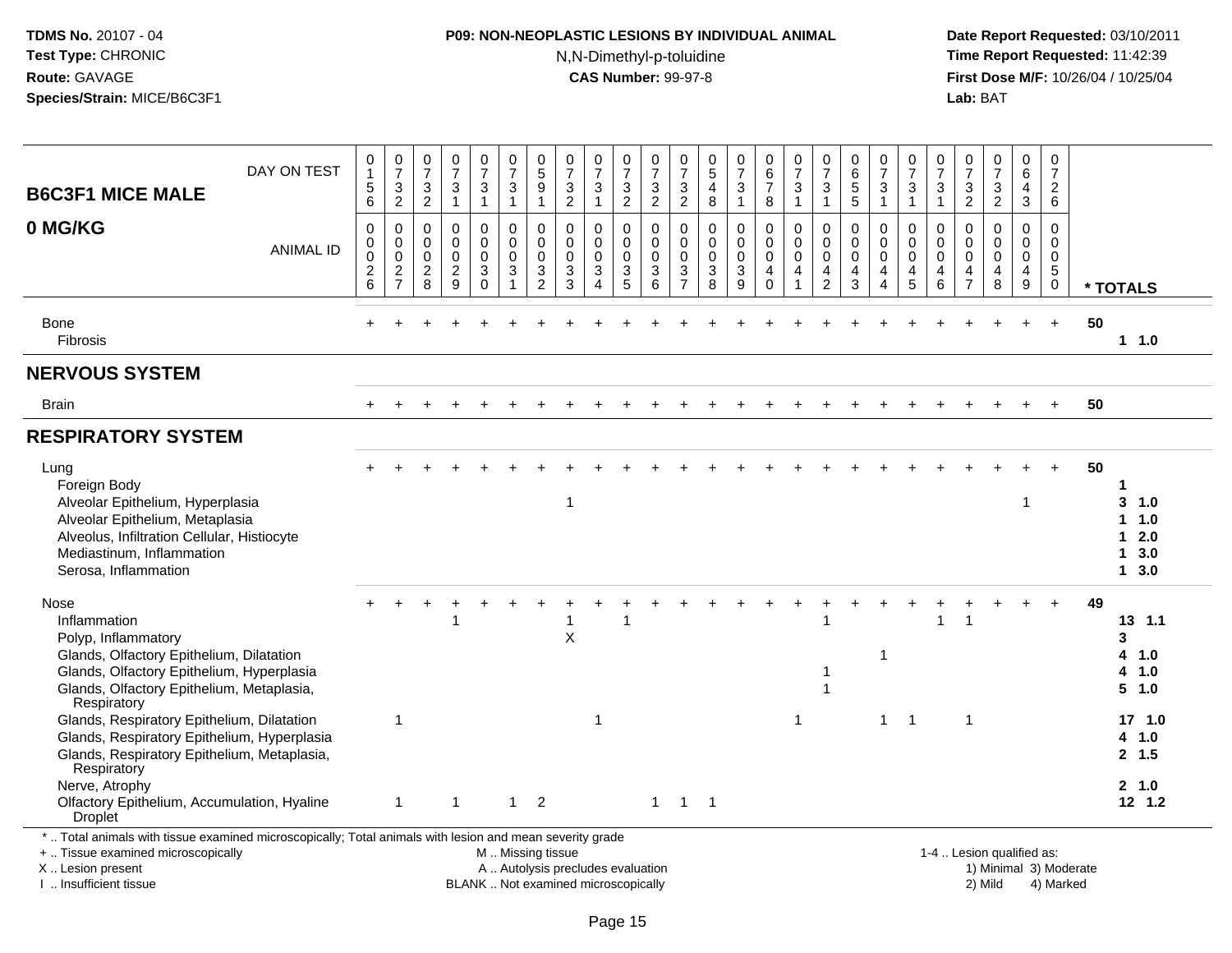## **P09: NON-NEOPLASTIC LESIONS BY INDIVIDUAL ANIMAL**N,N-Dimethyl-p-toluidine

| <b>B6C3F1 MICE MALE</b>                                                                                                                                                                       | DAY ON TEST      | 0<br>$\mathbf{1}$<br>$\begin{array}{c} 5 \\ 6 \end{array}$       | $\begin{array}{c} 0 \\ 7 \end{array}$<br>$\frac{3}{2}$ | 0<br>$\overline{7}$<br>$\sqrt{3}$<br>$\overline{2}$ | $\begin{array}{c} 0 \\ 7 \end{array}$<br>$\frac{3}{1}$           | $\frac{0}{7}$<br>3<br>$\mathbf{1}$                         | $\frac{0}{7}$<br>$\sqrt{3}$<br>$\overline{1}$                                     | $\begin{array}{c} 0 \\ 5 \end{array}$<br>9<br>1                                | $\frac{0}{7}$<br>$\frac{3}{2}$                           | $\frac{0}{7}$<br>3<br>$\mathbf{1}$                                       | $\frac{0}{7}$<br>$\frac{3}{2}$                                                       | $\begin{array}{c} 0 \\ 7 \end{array}$<br>$\frac{3}{2}$ | $\frac{0}{7}$<br>$\sqrt{3}$<br>$\overline{2}$    | $\begin{array}{c} 0 \\ 5 \end{array}$<br>$\overline{4}$<br>$\boldsymbol{8}$ | $\frac{0}{7}$<br>$\mathbf{3}$<br>$\mathbf{1}$                           | 0<br>$6\overline{6}$<br>$\boldsymbol{7}$<br>8                              | $\frac{0}{7}$<br>$\mathbf{3}$<br>$\mathbf{1}$                        | $\frac{0}{7}$<br>3<br>$\mathbf{1}$                             | 0<br>6<br>5<br>5                                                          | $\frac{0}{7}$<br>3<br>$\overline{1}$                 | $\frac{0}{7}$<br>$\frac{3}{1}$                                                | $\frac{0}{7}$<br>3<br>$\mathbf{1}$        | $\frac{0}{7}$<br>$\frac{3}{2}$                           | $\frac{0}{7}$<br>$\frac{3}{2}$                            | $\pmb{0}$<br>$\,6\,$<br>$\frac{4}{3}$                          | $\boldsymbol{0}$<br>$\overline{7}$<br>$\frac{2}{6}$                    |                        |                                               |
|-----------------------------------------------------------------------------------------------------------------------------------------------------------------------------------------------|------------------|------------------------------------------------------------------|--------------------------------------------------------|-----------------------------------------------------|------------------------------------------------------------------|------------------------------------------------------------|-----------------------------------------------------------------------------------|--------------------------------------------------------------------------------|----------------------------------------------------------|--------------------------------------------------------------------------|--------------------------------------------------------------------------------------|--------------------------------------------------------|--------------------------------------------------|-----------------------------------------------------------------------------|-------------------------------------------------------------------------|----------------------------------------------------------------------------|----------------------------------------------------------------------|----------------------------------------------------------------|---------------------------------------------------------------------------|------------------------------------------------------|-------------------------------------------------------------------------------|-------------------------------------------|----------------------------------------------------------|-----------------------------------------------------------|----------------------------------------------------------------|------------------------------------------------------------------------|------------------------|-----------------------------------------------|
| 0 MG/KG                                                                                                                                                                                       | <b>ANIMAL ID</b> | $\mathbf 0$<br>$\pmb{0}$<br>$\mathsf{O}\xspace$<br>$\frac{2}{6}$ | 0<br>$\mathbf 0$<br>$\pmb{0}$<br>$\frac{2}{7}$         | $\mathbf 0$<br>0<br>$\mathbf 0$<br>$\sqrt{2}$<br>8  | $\mathbf 0$<br>$\ddot{\mathbf{0}}$<br>$\pmb{0}$<br>$\frac{2}{9}$ | 0<br>$\mathbf 0$<br>$\pmb{0}$<br>$\sqrt{3}$<br>$\mathbf 0$ | $\mathbf 0$<br>$\ddot{\mathbf{0}}$<br>$\mathbf 0$<br>$\sqrt{3}$<br>$\overline{1}$ | 0<br>$\mathbf 0$<br>$\mathbf 0$<br>$\ensuremath{\mathsf{3}}$<br>$\overline{2}$ | 0<br>$\mathbf 0$<br>$\mathsf{O}\xspace$<br>$\frac{3}{3}$ | 0<br>$\mathbf 0$<br>$\pmb{0}$<br>$\overline{3}$<br>$\overline{4}$        | 0<br>$\mathsf{O}\xspace$<br>$\pmb{0}$<br>$\ensuremath{\mathsf{3}}$<br>$\overline{5}$ | 0<br>$\mathbf 0$<br>$\mathsf 0$<br>$\frac{3}{6}$       | 0<br>$\mathbf 0$<br>$\mathbf 0$<br>$\frac{3}{7}$ | $\mathbf 0$<br>$\mathbf 0$<br>$\mathbf 0$<br>$\sqrt{3}$<br>$\overline{8}$   | 0<br>$\mathsf{O}\xspace$<br>$\pmb{0}$<br>$\ensuremath{\mathsf{3}}$<br>9 | 0<br>$\overline{0}$<br>$\pmb{0}$<br>$\overline{\mathbf{4}}$<br>$\mathbf 0$ | $\mathbf 0$<br>$\ddot{\mathbf{0}}$<br>$\pmb{0}$<br>4<br>$\mathbf{1}$ | $\mathbf 0$<br>$\mathbf 0$<br>$\pmb{0}$<br>4<br>$\overline{2}$ | $\mathbf 0$<br>$\mathbf 0$<br>$\pmb{0}$<br>$\overline{4}$<br>$\mathbf{3}$ | 0<br>$\mathbf 0$<br>$\pmb{0}$<br>4<br>$\overline{4}$ | $\mathbf 0$<br>$\mathbf 0$<br>$\mathsf 0$<br>$\overline{4}$<br>$\overline{5}$ | 0<br>$\mathbf 0$<br>$\mathbf 0$<br>4<br>6 | $\mathbf 0$<br>$\mathbf 0$<br>$\pmb{0}$<br>$\frac{4}{7}$ | 0<br>$\overline{0}$<br>$\mathsf 0$<br>$\overline{4}$<br>8 | 0<br>$\mathbf 0$<br>$\mathsf{O}\xspace$<br>$\overline{4}$<br>9 | $\mathbf 0$<br>$\mathbf 0$<br>$\mathbf 0$<br>$\sqrt{5}$<br>$\mathbf 0$ |                        | * TOTALS                                      |
| Olfactory Epithelium, Metaplasia, Respiratory<br><b>Olfactory Epithelium, Necrosis</b><br>Respiratory Epithelium, Accumulation, Hyaline<br><b>Droplet</b>                                     |                  |                                                                  |                                                        | 1                                                   |                                                                  | -1                                                         | $\overline{\mathbf{1}}$                                                           |                                                                                | 1<br>$\overline{2}$                                      | $\overline{2}$                                                           | $\mathbf 1$                                                                          | $\overline{1}$                                         | -1                                               | $\mathbf 1$                                                                 | -1                                                                      |                                                                            |                                                                      | $\mathbf{3}$                                                   |                                                                           |                                                      | $\mathbf{1}$                                                                  |                                           |                                                          | $\mathbf{1}$                                              | -1                                                             | $\overline{1}$                                                         |                        | 10, 1.3<br>$1 \t1.0$<br>24 1.1                |
| Respiratory Epithelium, Hyperplasia                                                                                                                                                           |                  |                                                                  | $\mathbf 1$                                            | $\mathbf 1$                                         | 2                                                                | $\overline{1}$                                             | $\overline{1}$                                                                    |                                                                                | 1                                                        | $\mathbf 1$                                                              | -1                                                                                   | $\mathbf{1}$                                           | -1                                               |                                                                             | 1                                                                       | -1                                                                         | $\mathbf{1}$                                                         | $\overline{2}$                                                 |                                                                           | $\overline{c}$                                       | $\mathbf{1}$                                                                  | 2                                         | $\overline{1}$                                           | $\overline{1}$                                            | - 1                                                            |                                                                        |                        | 37, 1.2                                       |
| Trachea                                                                                                                                                                                       |                  |                                                                  |                                                        |                                                     |                                                                  |                                                            |                                                                                   |                                                                                |                                                          |                                                                          |                                                                                      |                                                        |                                                  |                                                                             |                                                                         |                                                                            |                                                                      |                                                                |                                                                           |                                                      |                                                                               |                                           |                                                          |                                                           |                                                                |                                                                        | 50                     |                                               |
| <b>SPECIAL SENSES SYSTEM</b>                                                                                                                                                                  |                  |                                                                  |                                                        |                                                     |                                                                  |                                                            |                                                                                   |                                                                                |                                                          |                                                                          |                                                                                      |                                                        |                                                  |                                                                             |                                                                         |                                                                            |                                                                      |                                                                |                                                                           |                                                      |                                                                               |                                           |                                                          |                                                           |                                                                |                                                                        |                        |                                               |
| Ear<br><b>External Ear, Inflammation</b><br><b>External Ear, Necrosis</b>                                                                                                                     |                  |                                                                  |                                                        |                                                     |                                                                  |                                                            |                                                                                   |                                                                                |                                                          |                                                                          |                                                                                      |                                                        |                                                  |                                                                             |                                                                         |                                                                            |                                                                      |                                                                |                                                                           |                                                      |                                                                               |                                           |                                                          |                                                           |                                                                |                                                                        | $\blacktriangleleft$   | $12.0$<br>$12.0$                              |
| Eye<br>Cornea, Inflammation                                                                                                                                                                   |                  |                                                                  |                                                        |                                                     |                                                                  |                                                            |                                                                                   |                                                                                |                                                          |                                                                          |                                                                                      |                                                        |                                                  |                                                                             |                                                                         | 3                                                                          |                                                                      |                                                                |                                                                           |                                                      |                                                                               |                                           | $\overline{2}$                                           |                                                           |                                                                |                                                                        | 50                     | 32.0                                          |
| Harderian Gland<br>Hyperplasia                                                                                                                                                                |                  |                                                                  |                                                        |                                                     |                                                                  |                                                            | 1                                                                                 |                                                                                |                                                          |                                                                          |                                                                                      |                                                        |                                                  |                                                                             |                                                                         |                                                                            |                                                                      |                                                                |                                                                           |                                                      |                                                                               |                                           |                                                          |                                                           |                                                                | $\div$                                                                 | 50                     | $1 1.0$                                       |
| Zymbal's Gland                                                                                                                                                                                |                  |                                                                  |                                                        |                                                     |                                                                  |                                                            |                                                                                   |                                                                                |                                                          |                                                                          |                                                                                      |                                                        |                                                  |                                                                             |                                                                         | $\ddot{}$                                                                  |                                                                      |                                                                |                                                                           |                                                      |                                                                               |                                           |                                                          |                                                           |                                                                |                                                                        | $\mathbf{1}$           |                                               |
| <b>URINARY SYSTEM</b>                                                                                                                                                                         |                  |                                                                  |                                                        |                                                     |                                                                  |                                                            |                                                                                   |                                                                                |                                                          |                                                                          |                                                                                      |                                                        |                                                  |                                                                             |                                                                         |                                                                            |                                                                      |                                                                |                                                                           |                                                      |                                                                               |                                           |                                                          |                                                           |                                                                |                                                                        |                        |                                               |
| Kidney<br>Accumulation, Hyaline Droplet<br>Infarct<br>Inflammation<br>Mineralization<br>Nephropathy                                                                                           |                  |                                                                  |                                                        | $\overline{1}$                                      | 2                                                                | 2                                                          | $\mathbf{1}$                                                                      | 3                                                                              | $\overline{2}$<br>3                                      | 1                                                                        | $\mathbf 1$<br>$\overline{2}$                                                        | $\overline{2}$<br>2                                    |                                                  | $\overline{a}$                                                              | 2                                                                       | $\overline{1}$                                                             |                                                                      |                                                                | $\overline{1}$                                                            | 2                                                    | $\mathbf{1}$                                                                  | 2                                         | 2                                                        | $\overline{1}$                                            | $\overline{1}$                                                 | $\overline{1}$                                                         | 50                     | $1 2.0$<br>3, 1.7<br>2.5<br>$5$ 1.2<br>39 1.6 |
| Cortex, Cyst                                                                                                                                                                                  |                  |                                                                  |                                                        |                                                     |                                                                  |                                                            |                                                                                   |                                                                                |                                                          |                                                                          |                                                                                      |                                                        | -1                                               |                                                                             |                                                                         |                                                                            |                                                                      |                                                                |                                                                           |                                                      |                                                                               |                                           |                                                          |                                                           |                                                                |                                                                        |                        | 3, 1.0                                        |
| *  Total animals with tissue examined microscopically; Total animals with lesion and mean severity grade<br>+  Tissue examined microscopically<br>X  Lesion present<br>I  Insufficient tissue |                  |                                                                  |                                                        |                                                     |                                                                  |                                                            | M  Missing tissue                                                                 |                                                                                |                                                          | A  Autolysis precludes evaluation<br>BLANK  Not examined microscopically |                                                                                      |                                                        |                                                  |                                                                             |                                                                         |                                                                            |                                                                      |                                                                |                                                                           |                                                      |                                                                               |                                           |                                                          | 1-4  Lesion qualified as:<br>2) Mild                      |                                                                | 4) Marked                                                              | 1) Minimal 3) Moderate |                                               |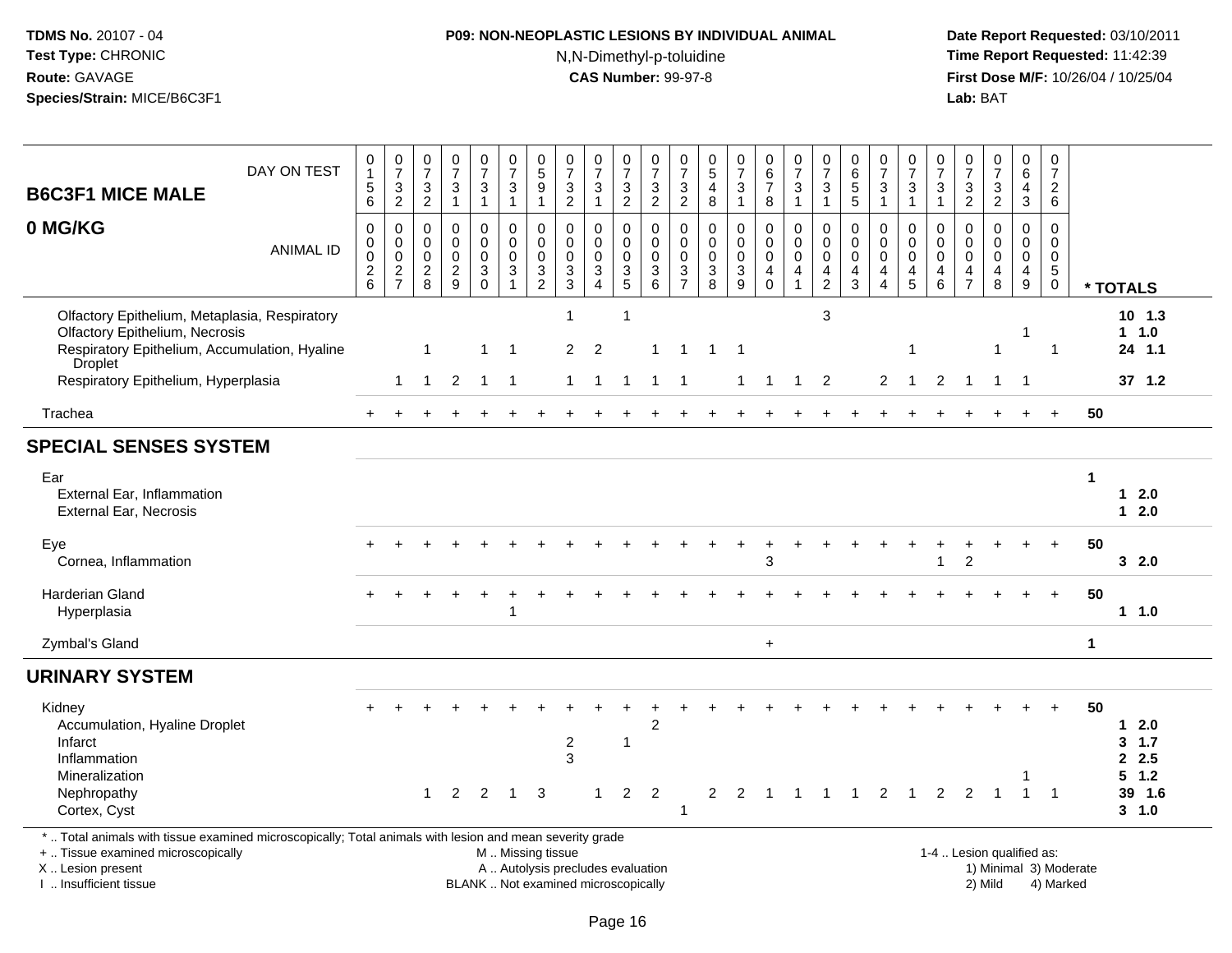#### **P09: NON-NEOPLASTIC LESIONS BY INDIVIDUAL ANIMAL**N,N-Dimethyl-p-toluidine

 **Date Report Requested:** 03/10/2011 **Time Report Requested:** 11:42:39 **First Dose M/F:** 10/26/04 / 10/25/04 Lab: BAT **Lab:** BAT

| <b>B6C3F1 MICE MALE</b>                 | DAY ON TEST      | 0<br>$\sqrt{5}$<br>6                            | $\frac{0}{7}$<br>$\mathbf{3}$<br>2             | 0<br>$\rightarrow$<br>3<br>$\Omega$        | 0<br>$\overline{ }$<br>3                                              | 0<br>$\overline{ }$<br>3 | $\overline{0}$<br>$\rightarrow$<br>$\ensuremath{\mathsf{3}}$    | 0<br>$\sqrt{5}$<br>$\boldsymbol{9}$                         | 0<br>$\rightarrow$<br>$\mathbf{3}$<br>$\overline{c}$     | 0<br>$\overline{ }$<br>$\mathbf{3}$                         | 0<br>$\overline{ }$<br>3<br>$\overline{2}$ | 0<br>$\overline{ }$<br>$\sqrt{3}$<br>$\overline{2}$ | 0<br>$\overline{ }$<br>3<br>$\overline{2}$ | $\mathbf 0$<br>5<br>4<br>8 | $\mathbf{0}$<br>$\rightarrow$<br>$\sqrt{3}$                                    | $\mathbf{0}$<br>$\,6$<br>$\overline{ }$<br>8              | $\frac{0}{7}$<br>$\sqrt{3}$                                       | 0<br>$\overline{ }$<br>3           | 0<br>6<br>5<br>5      | 0<br>$\overline{ }$<br>3                  | $\frac{0}{7}$<br>$\ensuremath{\mathsf{3}}$ | 0<br>$\rightarrow$<br>$\mathbf{3}$    | 0<br>$\overline{ }$<br>$\sqrt{3}$<br>2             | $\frac{0}{7}$<br>$\frac{3}{2}$                              | 0<br>6<br>4<br>3      | 0<br>$\overline{ }$<br>$\overline{c}$<br>6 |                |  |
|-----------------------------------------|------------------|-------------------------------------------------|------------------------------------------------|--------------------------------------------|-----------------------------------------------------------------------|--------------------------|-----------------------------------------------------------------|-------------------------------------------------------------|----------------------------------------------------------|-------------------------------------------------------------|--------------------------------------------|-----------------------------------------------------|--------------------------------------------|----------------------------|--------------------------------------------------------------------------------|-----------------------------------------------------------|-------------------------------------------------------------------|------------------------------------|-----------------------|-------------------------------------------|--------------------------------------------|---------------------------------------|----------------------------------------------------|-------------------------------------------------------------|-----------------------|--------------------------------------------|----------------|--|
| 0 MG/KG                                 | <b>ANIMAL ID</b> | 0<br>$\pmb{0}$<br>$\pmb{0}$<br>$^2\phantom{1}6$ | 0<br>$\mathbf 0$<br>$\pmb{0}$<br>$\frac{2}{7}$ | 0<br>$\pmb{0}$<br>0<br>$\overline{c}$<br>8 | $\overline{0}$<br>$\mathbf 0$<br>$\mathbf 0$<br>$\boldsymbol{2}$<br>9 | 0<br>0<br>0<br>3<br>0    | 0<br>$\pmb{0}$<br>$\boldsymbol{0}$<br>$\ensuremath{\mathsf{3}}$ | 0<br>$\pmb{0}$<br>$\pmb{0}$<br>$\sqrt{3}$<br>$\overline{2}$ | $\mathbf 0$<br>$\pmb{0}$<br>$\pmb{0}$<br>$\sqrt{3}$<br>3 | 0<br>$\pmb{0}$<br>$\pmb{0}$<br>$\sqrt{3}$<br>$\overline{4}$ | 0<br>0<br>0<br>3<br>5                      | 0<br>$\pmb{0}$<br>$\mathbf 0$<br>$\sqrt{3}$<br>6    | 0<br>0<br>0<br>3<br>$\overline{ }$         | $\mathbf 0$<br>0<br>3<br>8 | 0<br>$\pmb{0}$<br>$\mathbf 0$<br>$\ensuremath{\mathsf{3}}$<br>$\boldsymbol{9}$ | $\mathbf 0$<br>$\pmb{0}$<br>$\pmb{0}$<br>4<br>$\mathbf 0$ | $\boldsymbol{0}$<br>$\overline{0}$<br>$\pmb{0}$<br>$\overline{a}$ | 0<br>0<br>0<br>4<br>$\overline{2}$ | 0<br>0<br>0<br>4<br>3 | 0<br>$\mathbf 0$<br>$\mathbf 0$<br>4<br>4 | 0<br>0<br>0<br>4<br>5                      | 0<br>$\pmb{0}$<br>$\pmb{0}$<br>4<br>6 | 0<br>$\pmb{0}$<br>$\pmb{0}$<br>4<br>$\overline{ }$ | 0<br>$\pmb{0}$<br>$\pmb{0}$<br>$\overline{\mathbf{4}}$<br>8 | 0<br>0<br>0<br>4<br>9 | 0<br>0<br>5<br>0                           | * TOTALS       |  |
| Papilla, Necrosis<br>Pelvis, Dilatation |                  |                                                 |                                                |                                            |                                                                       |                          |                                                                 |                                                             |                                                          |                                                             |                                            |                                                     |                                            |                            |                                                                                |                                                           |                                                                   |                                    |                       |                                           |                                            |                                       |                                                    |                                                             |                       |                                            | 13.0<br>2, 1.5 |  |
| Ureter<br>Inflammation<br>Necrosis      |                  |                                                 |                                                |                                            |                                                                       |                          |                                                                 |                                                             |                                                          |                                                             |                                            |                                                     |                                            |                            |                                                                                |                                                           |                                                                   |                                    |                       |                                           |                                            |                                       |                                                    |                                                             |                       |                                            | 12.0<br>12.0   |  |
| <b>Urinary Bladder</b>                  |                  |                                                 |                                                |                                            |                                                                       |                          |                                                                 |                                                             |                                                          |                                                             |                                            |                                                     |                                            |                            |                                                                                |                                                           |                                                                   |                                    |                       |                                           |                                            |                                       |                                                    |                                                             | $\div$                | $+$                                        | 50             |  |

\* .. Total animals with tissue examined microscopically; Total animals with lesion and mean severity grade

+ .. Tissue examined microscopically

X .. Lesion present

I .. Insufficient tissue

 M .. Missing tissueA .. Autolysis precludes evaluation

BLANK .. Not examined microscopically 2) Mild 4) Marked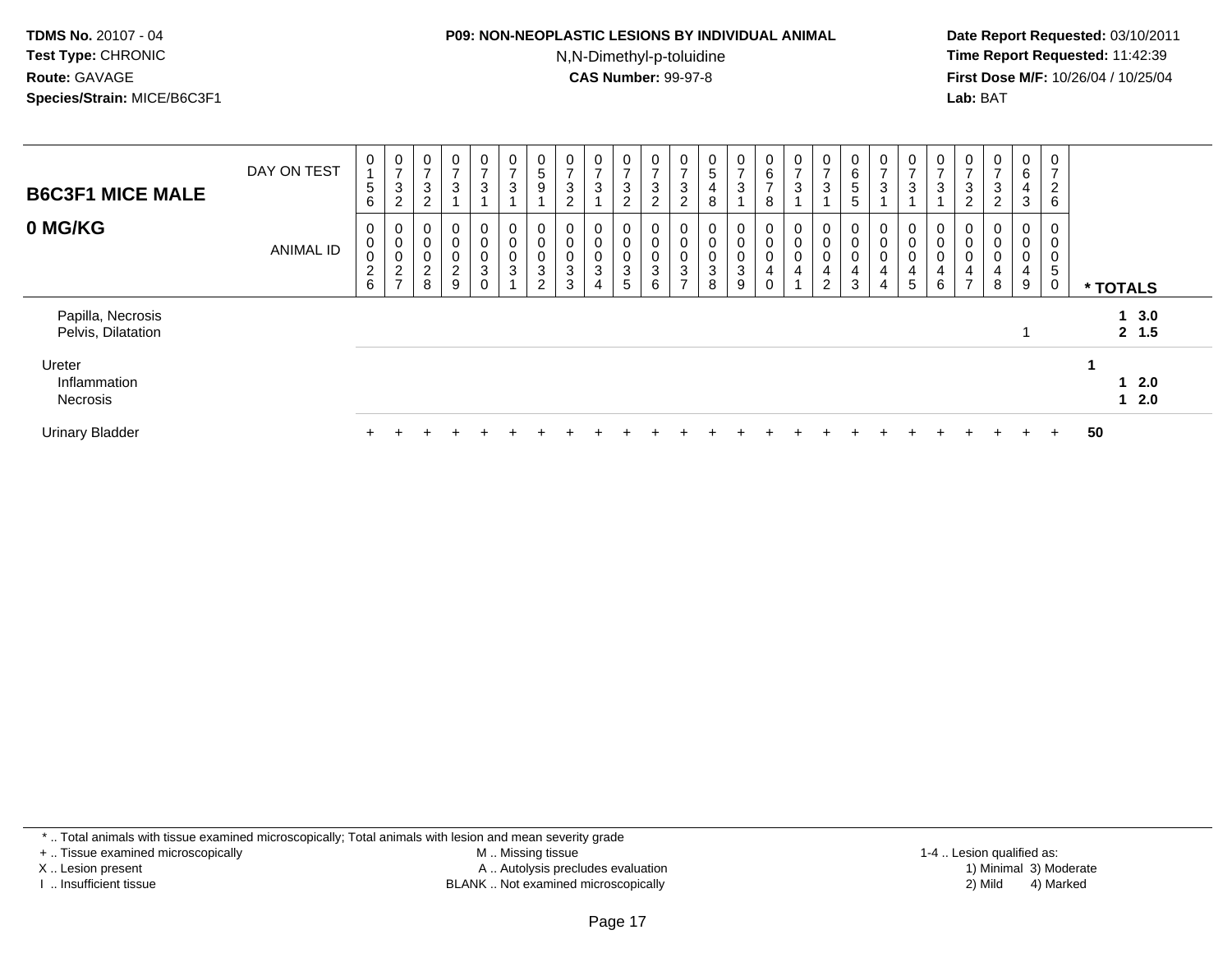## **P09: NON-NEOPLASTIC LESIONS BY INDIVIDUAL ANIMAL**N,N-Dimethyl-p-toluidine

 **Date Report Requested:** 03/10/2011 **Time Report Requested:** 11:42:39 **First Dose M/F:** 10/26/04 / 10/25/04<br>**Lab:** BAT **Lab:** BAT

| <b>B6C3F1 MICE MALE</b>                                                                                  | DAY ON TEST      | $\frac{0}{7}$<br>$\ensuremath{\mathsf{3}}$<br>$\overline{2}$ | $\frac{0}{7}$<br>$\frac{3}{1}$                 | 0<br>$\overline{7}$<br>$\mathbf{1}$<br>4              | $\frac{0}{7}$<br>$\mathbf{3}$<br>$\mathbf{1}$                       | $\frac{0}{7}$<br>3<br>$\mathbf{1}$               | $\frac{0}{7}$<br>$\mathbf{3}$<br>$\mathbf{1}$              | $\frac{0}{7}$<br>$\ensuremath{\mathsf{3}}$<br>$\mathbf{1}$ | 0<br>$\,6\,$<br>$9\,$<br>$\overline{7}$                                   | $\frac{0}{7}$<br>3<br>$\mathbf{1}$                           | $\begin{array}{c} 0 \\ 7 \end{array}$<br>3<br>$\mathbf{1}$ | $\frac{0}{7}$<br>$\sqrt{3}$<br>$\mathbf{1}$                   | 0<br>$\overline{7}$<br>$\mathbf{3}$<br>$\overline{2}$  | $\begin{array}{c} 0 \\ 7 \end{array}$<br>$\mathbf{3}$<br>$\mathbf 0$ | $\begin{array}{c} 0 \\ 7 \end{array}$<br>$\mathbf{3}$<br>$\pmb{0}$ | $^{\rm 0}_{\rm 5}$<br>$\sqrt{3}$<br>$\overline{9}$  | $\frac{0}{7}$<br>$\mathbf{3}$<br>$\mathbf 0$                     | $\pmb{0}$<br>$\overline{7}$<br>3<br>$\overline{c}$     | $\pmb{0}$<br>$\,6\,$<br>$\sqrt{5}$<br>$9\,$                      | $\frac{0}{7}$<br>3<br>$\mathbf 0$ | $^{\rm 0}_{\rm 5}$<br>8<br>$6^{\circ}$                                             | $\frac{0}{7}$<br>$\frac{3}{2}$                              | $\frac{0}{7}$<br>$\sqrt{3}$<br>$\overline{0}$                                        | $\begin{array}{c} 0 \\ 7 \end{array}$<br>$\ensuremath{\mathsf{3}}$<br>$\overline{2}$ | 0<br>$\mathbf 5$<br>$\sqrt{5}$<br>$\pmb{0}$                      | $\pmb{0}$<br>$\boldsymbol{7}$<br>3<br>$\mathbf{1}$         |                 |
|----------------------------------------------------------------------------------------------------------|------------------|--------------------------------------------------------------|------------------------------------------------|-------------------------------------------------------|---------------------------------------------------------------------|--------------------------------------------------|------------------------------------------------------------|------------------------------------------------------------|---------------------------------------------------------------------------|--------------------------------------------------------------|------------------------------------------------------------|---------------------------------------------------------------|--------------------------------------------------------|----------------------------------------------------------------------|--------------------------------------------------------------------|-----------------------------------------------------|------------------------------------------------------------------|--------------------------------------------------------|------------------------------------------------------------------|-----------------------------------|------------------------------------------------------------------------------------|-------------------------------------------------------------|--------------------------------------------------------------------------------------|--------------------------------------------------------------------------------------|------------------------------------------------------------------|------------------------------------------------------------|-----------------|
| 6 MG/KG                                                                                                  | <b>ANIMAL ID</b> | $\mathbf 0$<br>0<br>$\pmb{0}$<br>$\,$ 5 $\,$                 | $\mathbf 0$<br>0<br>$\pmb{0}$<br>$\frac{5}{2}$ | 0<br>0<br>$\mathbf 0$<br>$\sqrt{5}$<br>$\overline{3}$ | $\Omega$<br>$\Omega$<br>$\mathbf 0$<br>$\sqrt{5}$<br>$\overline{A}$ | 0<br>$\mathbf 0$<br>$\mathbf 0$<br>$\frac{5}{5}$ | $\mathbf 0$<br>$\mathbf 0$<br>$\mathbf 0$<br>$\frac{5}{6}$ | $\mathbf 0$<br>$\pmb{0}$<br>$\mathbf 0$<br>$\frac{5}{7}$   | $\mathbf{0}$<br>0<br>$\mathbf 0$<br>$\begin{array}{c} 5 \\ 8 \end{array}$ | $\mathbf 0$<br>$\mathbf 0$<br>$\mathbf 0$<br>$\sqrt{5}$<br>9 | 0<br>0<br>$\mathbf 0$<br>$\,6\,$<br>$\Omega$               | $\Omega$<br>$\mathbf 0$<br>$\mathbf 0$<br>6<br>$\overline{1}$ | $\mathbf 0$<br>0<br>$\mathbf 0$<br>6<br>$\overline{2}$ | $\mathbf 0$<br>$\mathbf 0$<br>$\mathbf 0$<br>6<br>$\overline{3}$     | $\mathbf 0$<br>$\pmb{0}$<br>$\pmb{0}$<br>$\,6\,$<br>$\overline{4}$ | $\mathbf 0$<br>$\mathbf 0$<br>$\mathbf 0$<br>$^6$ 5 | $\mathbf 0$<br>$\mathbf 0$<br>$\mathbf 0$<br>6<br>$6\phantom{1}$ | $\mathbf 0$<br>0<br>$\mathbf 0$<br>6<br>$\overline{7}$ | $\mathbf 0$<br>$\mathbf 0$<br>$\mathbf 0$<br>6<br>$\overline{8}$ | 0<br>0<br>0<br>$^6_9$             | $\mathbf 0$<br>$\mathbf 0$<br>$\mathsf{O}\xspace$<br>$\overline{7}$<br>$\mathbf 0$ | $\mathbf 0$<br>$\mathsf 0$<br>$\mathbf 0$<br>$\overline{7}$ | $\mathbf 0$<br>$\mathbf 0$<br>$\boldsymbol{0}$<br>$\boldsymbol{7}$<br>$\overline{2}$ | $\mathbf 0$<br>$\mathbf 0$<br>$\mathbf 0$<br>$\overline{7}$<br>$\mathbf{3}$          | $\mathbf 0$<br>$\mathbf 0$<br>$\mathbf 0$<br>$\overline{7}$<br>4 | $\mathbf 0$<br>$\mathbf 0$<br>$\mathsf 0$<br>$\frac{7}{5}$ | males<br>(cont) |
| <b>ALIMENTARY SYSTEM</b>                                                                                 |                  |                                                              |                                                |                                                       |                                                                     |                                                  |                                                            |                                                            |                                                                           |                                                              |                                                            |                                                               |                                                        |                                                                      |                                                                    |                                                     |                                                                  |                                                        |                                                                  |                                   |                                                                                    |                                                             |                                                                                      |                                                                                      |                                                                  |                                                            |                 |
| Esophagus                                                                                                |                  |                                                              |                                                |                                                       |                                                                     |                                                  |                                                            |                                                            |                                                                           |                                                              |                                                            |                                                               |                                                        |                                                                      |                                                                    |                                                     |                                                                  |                                                        |                                                                  |                                   |                                                                                    |                                                             |                                                                                      |                                                                                      |                                                                  | $^{+}$                                                     |                 |
| Gallbladder                                                                                              |                  |                                                              |                                                |                                                       |                                                                     |                                                  |                                                            |                                                            |                                                                           |                                                              |                                                            |                                                               |                                                        |                                                                      |                                                                    |                                                     |                                                                  |                                                        |                                                                  |                                   |                                                                                    |                                                             |                                                                                      |                                                                                      |                                                                  | $\overline{+}$                                             |                 |
| Intestine Large, Cecum                                                                                   |                  |                                                              |                                                |                                                       |                                                                     |                                                  |                                                            |                                                            |                                                                           |                                                              |                                                            |                                                               |                                                        |                                                                      |                                                                    |                                                     |                                                                  |                                                        |                                                                  |                                   |                                                                                    |                                                             |                                                                                      |                                                                                      |                                                                  | $\overline{+}$                                             |                 |
| Intestine Large, Colon                                                                                   |                  |                                                              |                                                |                                                       |                                                                     |                                                  |                                                            |                                                            |                                                                           |                                                              |                                                            |                                                               |                                                        |                                                                      |                                                                    |                                                     |                                                                  |                                                        |                                                                  |                                   |                                                                                    |                                                             |                                                                                      |                                                                                      |                                                                  |                                                            |                 |
| Intestine Large, Rectum                                                                                  |                  |                                                              |                                                |                                                       |                                                                     |                                                  |                                                            |                                                            |                                                                           |                                                              |                                                            |                                                               |                                                        |                                                                      |                                                                    |                                                     |                                                                  |                                                        |                                                                  |                                   |                                                                                    |                                                             |                                                                                      |                                                                                      |                                                                  | $\overline{+}$                                             |                 |
| Intestine Small, Duodenum                                                                                |                  |                                                              |                                                |                                                       |                                                                     |                                                  |                                                            |                                                            |                                                                           |                                                              |                                                            |                                                               |                                                        |                                                                      |                                                                    |                                                     |                                                                  |                                                        |                                                                  |                                   |                                                                                    |                                                             |                                                                                      |                                                                                      |                                                                  | $\overline{+}$                                             |                 |
| Intestine Small, Ileum                                                                                   |                  |                                                              |                                                |                                                       |                                                                     |                                                  |                                                            |                                                            |                                                                           |                                                              |                                                            |                                                               |                                                        |                                                                      |                                                                    |                                                     |                                                                  |                                                        |                                                                  |                                   |                                                                                    |                                                             |                                                                                      |                                                                                      |                                                                  | $\overline{+}$                                             |                 |
| Intestine Small, Jejunum<br>Peyer's Patch, Hyperplasia                                                   |                  |                                                              |                                                |                                                       |                                                                     |                                                  |                                                            |                                                            |                                                                           |                                                              |                                                            |                                                               |                                                        |                                                                      |                                                                    |                                                     |                                                                  |                                                        |                                                                  |                                   |                                                                                    |                                                             |                                                                                      |                                                                                      |                                                                  |                                                            |                 |
| Liver<br>Angiectasis                                                                                     |                  |                                                              |                                                |                                                       |                                                                     |                                                  |                                                            |                                                            |                                                                           |                                                              |                                                            |                                                               |                                                        |                                                                      |                                                                    |                                                     |                                                                  |                                                        |                                                                  |                                   |                                                                                    |                                                             |                                                                                      |                                                                                      |                                                                  |                                                            |                 |
| <b>Basophilic Focus</b>                                                                                  |                  |                                                              |                                                |                                                       |                                                                     |                                                  |                                                            |                                                            | $\mathsf{X}^-$                                                            | $\mathsf{X}$                                                 |                                                            | X                                                             |                                                        |                                                                      | X                                                                  |                                                     |                                                                  | Χ                                                      |                                                                  | X                                 |                                                                                    |                                                             |                                                                                      | X                                                                                    |                                                                  | Χ                                                          |                 |
| Clear Cell Focus                                                                                         |                  | X                                                            |                                                | X                                                     |                                                                     |                                                  | $X$ $X$                                                    |                                                            |                                                                           | X                                                            |                                                            |                                                               | X                                                      |                                                                      |                                                                    |                                                     | X                                                                | $\mathsf{X}$                                           |                                                                  |                                   |                                                                                    | X                                                           | $\mathsf{X}$                                                                         |                                                                                      |                                                                  | X                                                          |                 |
| <b>Eosinophilic Focus</b>                                                                                |                  |                                                              | X                                              |                                                       | $\mathsf{X}$                                                        | $\mathsf{X}$                                     | $\mathsf{X}$                                               |                                                            |                                                                           | $X$ $X$                                                      | $\mathsf{X}$                                               | $\mathsf{X}$                                                  |                                                        | X X X X                                                              |                                                                    |                                                     |                                                                  |                                                        |                                                                  | X                                 |                                                                                    |                                                             | X                                                                                    |                                                                                      |                                                                  |                                                            |                 |
| Fatty Change                                                                                             |                  |                                                              |                                                |                                                       |                                                                     |                                                  |                                                            |                                                            |                                                                           |                                                              |                                                            |                                                               |                                                        |                                                                      |                                                                    |                                                     |                                                                  |                                                        |                                                                  |                                   |                                                                                    | $\mathbf{3}$                                                |                                                                                      |                                                                                      |                                                                  |                                                            |                 |
| Hematopoietic Cell Proliferation<br>Inflammation, Chronic Active                                         |                  | $\mathbf 1$                                                  | $\overline{1}$                                 | $\overline{1}$                                        |                                                                     |                                                  |                                                            |                                                            |                                                                           | $\mathbf{1}$                                                 | $\overline{\phantom{0}}$ 1                                 |                                                               |                                                        |                                                                      |                                                                    |                                                     |                                                                  |                                                        |                                                                  |                                   |                                                                                    | $\overline{1}$                                              | $\overline{1}$                                                                       |                                                                                      |                                                                  |                                                            |                 |
| Mineralization                                                                                           |                  |                                                              |                                                |                                                       |                                                                     |                                                  | 1 1 1 1                                                    |                                                            |                                                                           |                                                              |                                                            |                                                               |                                                        |                                                                      |                                                                    |                                                     |                                                                  |                                                        |                                                                  |                                   |                                                                                    |                                                             |                                                                                      |                                                                                      |                                                                  |                                                            |                 |
| <b>Mitotic Alteration</b>                                                                                |                  |                                                              |                                                |                                                       |                                                                     |                                                  |                                                            |                                                            |                                                                           |                                                              |                                                            |                                                               |                                                        |                                                                      |                                                                    |                                                     |                                                                  |                                                        |                                                                  |                                   |                                                                                    |                                                             |                                                                                      |                                                                                      |                                                                  |                                                            |                 |
| <b>Mixed Cell Focus</b>                                                                                  |                  | X                                                            |                                                |                                                       | $X$ $X$                                                             |                                                  |                                                            |                                                            |                                                                           |                                                              |                                                            |                                                               | X X X                                                  |                                                                      |                                                                    |                                                     | X                                                                |                                                        |                                                                  |                                   |                                                                                    |                                                             | $X$ $X$                                                                              |                                                                                      |                                                                  |                                                            |                 |
| Necrosis                                                                                                 |                  |                                                              | 3                                              |                                                       |                                                                     |                                                  |                                                            |                                                            |                                                                           |                                                              |                                                            |                                                               |                                                        |                                                                      |                                                                    |                                                     |                                                                  |                                                        | 3                                                                |                                   |                                                                                    |                                                             |                                                                                      |                                                                                      |                                                                  |                                                            |                 |
| *  Total animals with tissue examined microscopically; Total animals with lesion and mean severity grade |                  |                                                              |                                                |                                                       |                                                                     |                                                  |                                                            |                                                            |                                                                           |                                                              |                                                            |                                                               |                                                        |                                                                      |                                                                    |                                                     |                                                                  |                                                        |                                                                  |                                   |                                                                                    |                                                             |                                                                                      |                                                                                      |                                                                  |                                                            |                 |
| +  Tissue examined microscopically                                                                       |                  |                                                              |                                                |                                                       |                                                                     |                                                  | M  Missing tissue                                          |                                                            |                                                                           |                                                              |                                                            |                                                               |                                                        |                                                                      |                                                                    |                                                     |                                                                  |                                                        |                                                                  |                                   |                                                                                    |                                                             |                                                                                      | 1-4  Lesion qualified as:                                                            |                                                                  |                                                            |                 |
| X  Lesion present                                                                                        |                  |                                                              |                                                |                                                       |                                                                     |                                                  |                                                            |                                                            |                                                                           | A  Autolysis precludes evaluation                            |                                                            |                                                               |                                                        |                                                                      |                                                                    |                                                     |                                                                  |                                                        |                                                                  |                                   |                                                                                    |                                                             |                                                                                      |                                                                                      |                                                                  | 1) Minimal 3) Moderate                                     |                 |
| I  Insufficient tissue                                                                                   |                  |                                                              |                                                |                                                       |                                                                     |                                                  |                                                            |                                                            |                                                                           | BLANK  Not examined microscopically                          |                                                            |                                                               |                                                        |                                                                      |                                                                    |                                                     |                                                                  |                                                        |                                                                  |                                   |                                                                                    |                                                             |                                                                                      | 2) Mild                                                                              |                                                                  | 4) Marked                                                  |                 |

I .. Insufficient tissue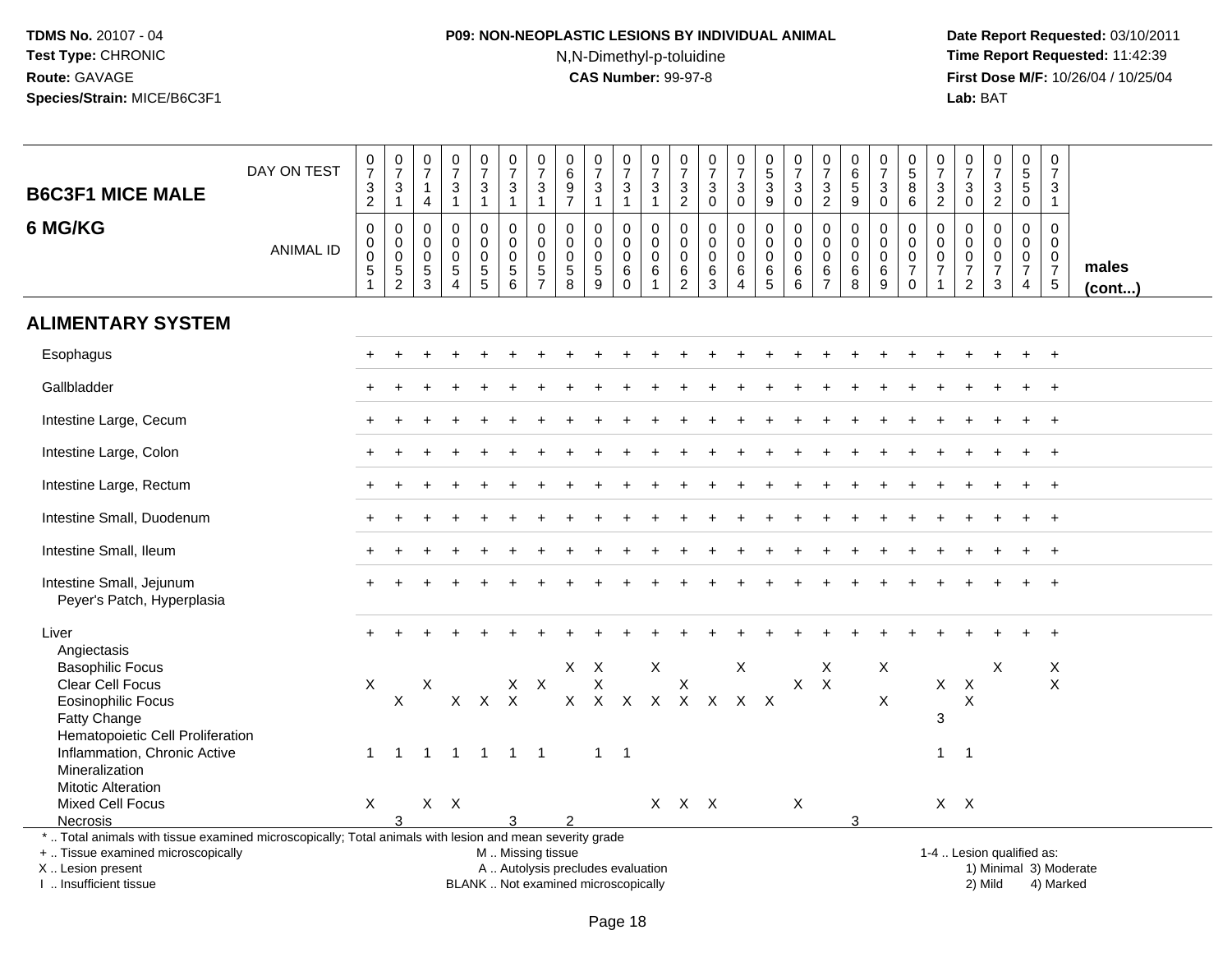## **P09: NON-NEOPLASTIC LESIONS BY INDIVIDUAL ANIMAL**N,N-Dimethyl-p-toluidine

|                                                                                                                                                                                               | DAY ON TEST      | 0<br>$\overline{7}$<br>3                             | $\begin{array}{c} 0 \\ 7 \end{array}$<br>3                 | $\pmb{0}$<br>$\overline{7}$<br>$\mathbf{1}$                   | $\frac{0}{7}$<br>$\mathfrak{Z}$                          | $\begin{array}{c} 0 \\ 7 \end{array}$<br>$\ensuremath{\mathsf{3}}$ | $\begin{array}{c} 0 \\ 7 \end{array}$<br>$\sqrt{3}$        | 0<br>$\overline{7}$<br>3                         | 0<br>$6\phantom{a}$<br>$\boldsymbol{9}$                    | $\frac{0}{7}$<br>3                                                       | $\frac{0}{7}$<br>$\sqrt{3}$             | $\frac{0}{7}$<br>$\sqrt{3}$                                                 | 0<br>$\overline{7}$<br>$\sqrt{3}$            | 0<br>$\overline{7}$<br>$\mathbf{3}$                 | $\pmb{0}$<br>$\overline{7}$<br>$\mathbf{3}$                | 0<br>$\overline{5}$<br>$\mathfrak{Z}$                                  | $\frac{0}{7}$<br>$\mathfrak{Z}$                       | 0<br>$\overline{7}$<br>$\mathbf{3}$                                    | 0<br>$\,6$<br>$\overline{5}$                              | $\pmb{0}$<br>$\overline{7}$<br>$\ensuremath{\mathsf{3}}$  | 0<br>5<br>8                                                         | 0<br>$\overline{7}$<br>$\mathbf{3}$ | 0<br>$\overline{7}$<br>$\mathbf{3}$                       | $\frac{0}{7}$<br>$\sqrt{3}$                                      | $\pmb{0}$<br>$\overline{5}$<br>$\sqrt{5}$                                     | $\pmb{0}$<br>$\overline{7}$<br>3                                       |                 |
|-----------------------------------------------------------------------------------------------------------------------------------------------------------------------------------------------|------------------|------------------------------------------------------|------------------------------------------------------------|---------------------------------------------------------------|----------------------------------------------------------|--------------------------------------------------------------------|------------------------------------------------------------|--------------------------------------------------|------------------------------------------------------------|--------------------------------------------------------------------------|-----------------------------------------|-----------------------------------------------------------------------------|----------------------------------------------|-----------------------------------------------------|------------------------------------------------------------|------------------------------------------------------------------------|-------------------------------------------------------|------------------------------------------------------------------------|-----------------------------------------------------------|-----------------------------------------------------------|---------------------------------------------------------------------|-------------------------------------|-----------------------------------------------------------|------------------------------------------------------------------|-------------------------------------------------------------------------------|------------------------------------------------------------------------|-----------------|
| <b>B6C3F1 MICE MALE</b>                                                                                                                                                                       |                  | $\overline{2}$                                       | $\mathbf{1}$                                               | $\overline{4}$                                                | $\mathbf{1}$                                             | $\overline{1}$                                                     | $\mathbf{1}$                                               | $\mathbf{1}$                                     | $\overline{7}$                                             | $\mathbf{1}$                                                             | $\mathbf{1}$                            | $\overline{1}$                                                              | $\overline{2}$                               | $\mathbf 0$                                         | 0                                                          | 9                                                                      | $\mathbf 0$                                           | $\overline{2}$                                                         | 9                                                         | $\mathbf 0$                                               | 6                                                                   | $\overline{2}$                      | 0                                                         | $\overline{2}$                                                   | $\mathbf 0$                                                                   | $\mathbf{1}$                                                           |                 |
| 6 MG/KG                                                                                                                                                                                       | <b>ANIMAL ID</b> | $\mathbf 0$<br>0<br>0<br>$\mathbf 5$<br>$\mathbf{1}$ | $\mathbf 0$<br>$\mathbf 0$<br>$\mathbf 0$<br>$\frac{5}{2}$ | $\mathbf 0$<br>$\pmb{0}$<br>$\boldsymbol{0}$<br>$\frac{5}{3}$ | $\mathbf 0$<br>$\mathbf 0$<br>$\pmb{0}$<br>$\frac{5}{4}$ | $\mathbf 0$<br>$\mathbf 0$<br>$\pmb{0}$<br>$\frac{5}{5}$           | $\mathbf 0$<br>$\mathbf 0$<br>$\mathbf 0$<br>$\frac{5}{6}$ | 0<br>$\mathbf 0$<br>$\mathbf 0$<br>$\frac{5}{7}$ | $\mathbf 0$<br>$\pmb{0}$<br>$\mathbf 0$<br>$\sqrt{5}$<br>8 | 0<br>$\mathbf 0$<br>$\pmb{0}$<br>5<br>9                                  | 0<br>$\mathbf 0$<br>$\pmb{0}$<br>$^6_0$ | $\mathbf 0$<br>$\boldsymbol{0}$<br>$\mathbf 0$<br>$\,6\,$<br>$\overline{1}$ | 0<br>0<br>$\mathbf 0$<br>6<br>$\overline{2}$ | $\mathbf 0$<br>$\mathbf 0$<br>$\mathbf 0$<br>6<br>3 | 0<br>$\mathsf 0$<br>$\mathbf 0$<br>$\,6$<br>$\overline{4}$ | $\mathbf 0$<br>$\mathbf 0$<br>$\mathbf 0$<br>$\,6\,$<br>$\overline{5}$ | $\mathbf 0$<br>$\pmb{0}$<br>$\pmb{0}$<br>$\,6\,$<br>6 | $\mathbf 0$<br>$\mathbf 0$<br>$\mathbf 0$<br>$\,6\,$<br>$\overline{7}$ | $\mathbf 0$<br>$\mathbf 0$<br>$\mathbf 0$<br>$\,6\,$<br>8 | $\mathbf 0$<br>$\mathsf{O}\xspace$<br>$\pmb{0}$<br>$^6_9$ | $\mathbf 0$<br>0<br>$\mathsf{O}$<br>$\boldsymbol{7}$<br>$\mathbf 0$ | 0<br>0<br>0<br>$\overline{7}$       | $\mathbf 0$<br>0<br>0<br>$\overline{7}$<br>$\overline{2}$ | $\mathbf 0$<br>$\mathbf 0$<br>$\mathbf 0$<br>$\overline{7}$<br>3 | $\mathbf 0$<br>$\mathbf 0$<br>$\mathbf 0$<br>$\overline{7}$<br>$\overline{4}$ | $\mathbf 0$<br>0<br>$\mathbf 0$<br>$\boldsymbol{7}$<br>$5\phantom{.0}$ | males<br>(cont) |
| Pigmentation<br>Bile Duct, Cyst<br>Bile Duct, Hyperplasia<br>Hepatocyte, Hypertrophy                                                                                                          |                  |                                                      | 1                                                          |                                                               |                                                          | -1                                                                 |                                                            | $\mathbf{1}$                                     |                                                            | $2^{\circ}$                                                              | $\overline{2}$                          |                                                                             | $\overline{1}$                               |                                                     |                                                            |                                                                        |                                                       |                                                                        |                                                           |                                                           |                                                                     |                                     | $\mathbf{1}$                                              |                                                                  |                                                                               |                                                                        |                 |
| Mesentery<br>Fat, Necrosis                                                                                                                                                                    |                  |                                                      |                                                            |                                                               |                                                          |                                                                    |                                                            |                                                  |                                                            |                                                                          |                                         |                                                                             |                                              |                                                     |                                                            |                                                                        |                                                       |                                                                        |                                                           |                                                           |                                                                     | $\ddot{}$<br>$\overline{2}$         |                                                           |                                                                  |                                                                               |                                                                        |                 |
| Pancreas<br>Atrophy                                                                                                                                                                           |                  |                                                      |                                                            |                                                               |                                                          |                                                                    |                                                            |                                                  |                                                            |                                                                          |                                         |                                                                             |                                              |                                                     |                                                            |                                                                        |                                                       |                                                                        |                                                           |                                                           |                                                                     |                                     |                                                           |                                                                  |                                                                               | $+$                                                                    |                 |
| Salivary Glands                                                                                                                                                                               |                  |                                                      |                                                            |                                                               |                                                          |                                                                    |                                                            |                                                  |                                                            |                                                                          |                                         |                                                                             |                                              |                                                     |                                                            |                                                                        |                                                       |                                                                        |                                                           |                                                           |                                                                     |                                     |                                                           |                                                                  |                                                                               | $+$                                                                    |                 |
| Stomach, Forestomach<br>Erosion                                                                                                                                                               |                  |                                                      |                                                            |                                                               |                                                          |                                                                    |                                                            |                                                  |                                                            |                                                                          |                                         |                                                                             |                                              |                                                     |                                                            |                                                                        |                                                       |                                                                        |                                                           |                                                           |                                                                     |                                     |                                                           |                                                                  |                                                                               | $+$                                                                    |                 |
| Inflammation<br>Ulcer<br>Epithelium, Hyperplasia                                                                                                                                              |                  |                                                      |                                                            |                                                               |                                                          |                                                                    |                                                            |                                                  |                                                            |                                                                          |                                         |                                                                             |                                              | 1<br>$\overline{c}$                                 |                                                            |                                                                        |                                                       |                                                                        | 3<br>$\overline{2}$                                       | $\mathbf{3}$<br>$\mathbf{3}$                              | $\overline{2}$<br>3                                                 |                                     |                                                           |                                                                  | -1<br>$\mathbf{1}$                                                            | 3                                                                      |                 |
| Stomach, Glandular<br>Inflammation<br>Epithelium, Necrosis                                                                                                                                    |                  |                                                      |                                                            |                                                               |                                                          |                                                                    |                                                            |                                                  |                                                            |                                                                          |                                         |                                                                             |                                              |                                                     |                                                            |                                                                        |                                                       |                                                                        |                                                           |                                                           |                                                                     |                                     |                                                           |                                                                  | $+$                                                                           | $+$                                                                    |                 |
| Tooth<br>Dysplasia                                                                                                                                                                            |                  | $\ddot{}$<br>X                                       |                                                            | $+$                                                           | $\ddot{}$                                                | $\ddot{}$                                                          | $+$                                                        | $\ddot{}$                                        | $\ddot{}$<br>X X X X X X X                                 | $+$                                                                      |                                         | $\ddot{}$                                                                   | $\ddot{}$<br>$X$ $X$ $X$ $X$                 | $\ddot{}$                                           | $+$                                                        |                                                                        | $+$<br>$X$ $X$                                        | $+$                                                                    |                                                           |                                                           |                                                                     | $\ddot{}$                           | $\ddot{}$<br>X X X                                        | $+$                                                              | $+$                                                                           | $+$<br>X                                                               |                 |
| <b>CARDIOVASCULAR SYSTEM</b>                                                                                                                                                                  |                  |                                                      |                                                            |                                                               |                                                          |                                                                    |                                                            |                                                  |                                                            |                                                                          |                                         |                                                                             |                                              |                                                     |                                                            |                                                                        |                                                       |                                                                        |                                                           |                                                           |                                                                     |                                     |                                                           |                                                                  |                                                                               |                                                                        |                 |
| <b>Blood Vessel</b>                                                                                                                                                                           |                  |                                                      |                                                            |                                                               |                                                          |                                                                    |                                                            |                                                  |                                                            |                                                                          |                                         |                                                                             |                                              |                                                     |                                                            |                                                                        |                                                       |                                                                        |                                                           |                                                           |                                                                     |                                     |                                                           |                                                                  |                                                                               | $+$                                                                    |                 |
| Heart                                                                                                                                                                                         |                  |                                                      |                                                            |                                                               |                                                          |                                                                    |                                                            |                                                  |                                                            |                                                                          |                                         |                                                                             |                                              |                                                     |                                                            |                                                                        |                                                       |                                                                        |                                                           |                                                           |                                                                     |                                     |                                                           |                                                                  |                                                                               | $+$                                                                    |                 |
| *  Total animals with tissue examined microscopically; Total animals with lesion and mean severity grade<br>+  Tissue examined microscopically<br>X  Lesion present<br>I. Insufficient tissue |                  |                                                      |                                                            |                                                               |                                                          |                                                                    | M  Missing tissue                                          |                                                  |                                                            | A  Autolysis precludes evaluation<br>BLANK  Not examined microscopically |                                         |                                                                             |                                              |                                                     |                                                            |                                                                        |                                                       |                                                                        |                                                           |                                                           |                                                                     |                                     |                                                           | 1-4  Lesion qualified as:<br>2) Mild                             |                                                                               | 1) Minimal 3) Moderate<br>4) Marked                                    |                 |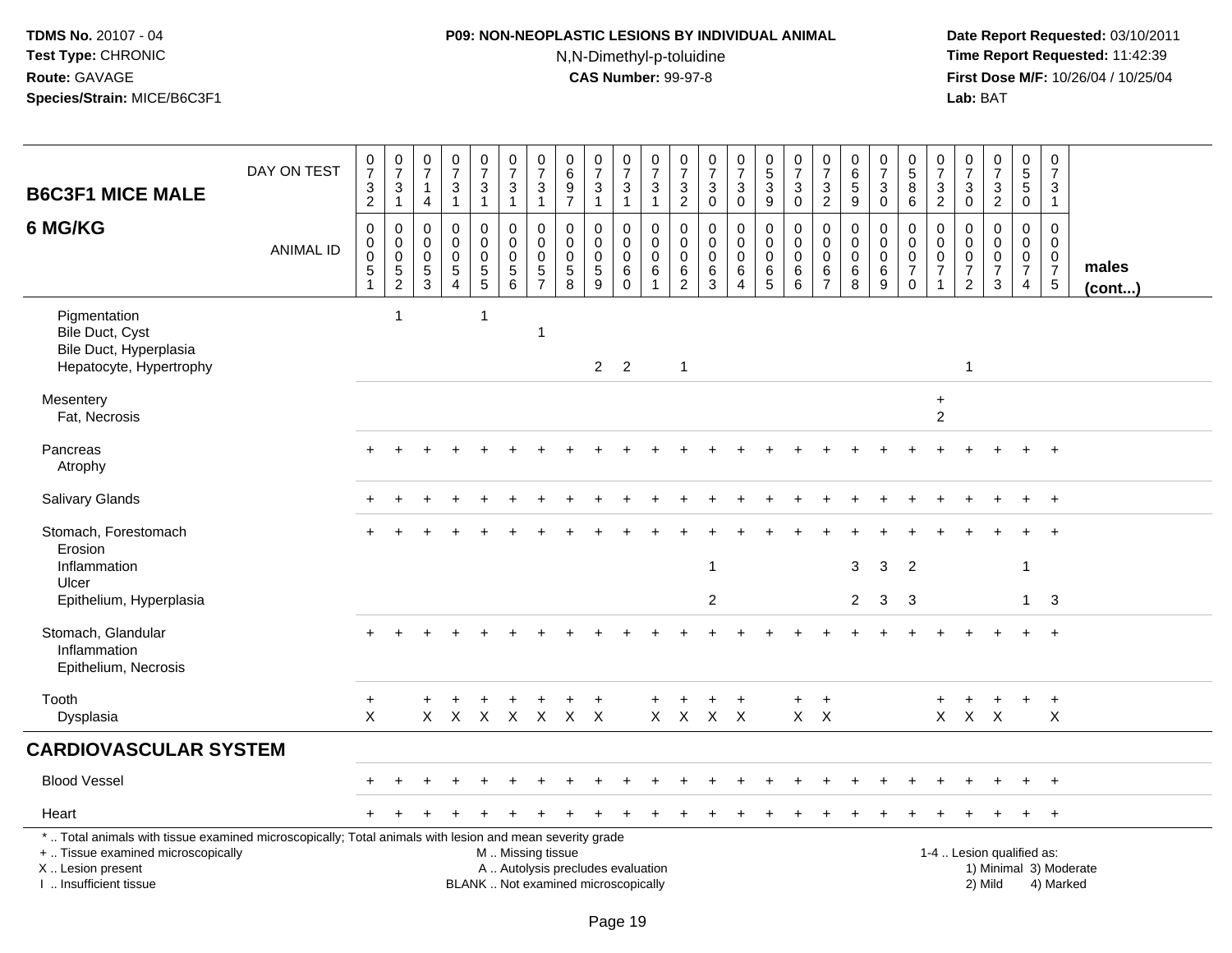## **P09: NON-NEOPLASTIC LESIONS BY INDIVIDUAL ANIMAL**N,N-Dimethyl-p-toluidine

| <b>B6C3F1 MICE MALE</b>                                                                                                                                                                       | DAY ON TEST      | $\mathbf 0$<br>$\overline{7}$<br>$\frac{3}{2}$           | $\begin{array}{c} 0 \\ 7 \end{array}$<br>$\frac{3}{1}$ | 0<br>$\overline{7}$<br>$\overline{1}$<br>$\overline{4}$                 | $\begin{array}{c} 0 \\ 7 \end{array}$<br>$\frac{3}{1}$                    | $\frac{0}{7}$<br>$\ensuremath{\mathsf{3}}$<br>$\mathbf{1}$ | $\frac{0}{7}$<br>$\sqrt{3}$<br>$\mathbf{1}$                                      | $\frac{0}{7}$<br>$\ensuremath{\mathsf{3}}$<br>$\mathbf{1}$ | 0<br>$\,6\,$<br>$\overline{9}$<br>$\overline{7}$       | $\frac{0}{7}$<br>$\ensuremath{\mathsf{3}}$<br>$\mathbf{1}$               | 0<br>$\overline{7}$<br>$\sqrt{3}$<br>$\mathbf{1}$             | $\begin{array}{c} 0 \\ 7 \end{array}$<br>$\ensuremath{\mathsf{3}}$<br>$\mathbf{1}$ | $\begin{smallmatrix}0\\7\end{smallmatrix}$<br>$\frac{3}{2}$ | $\frac{0}{7}$<br>$\mathbf 3$<br>$\mathbf 0$                        | $\begin{smallmatrix}0\\7\end{smallmatrix}$<br>3<br>$\mathbf 0$ | $\begin{array}{c} 0 \\ 5 \end{array}$<br>$\overline{3}$<br>9      | $\begin{array}{c} 0 \\ 7 \end{array}$<br>3<br>$\mathbf 0$ | $\frac{0}{7}$<br>$\frac{3}{2}$                                                 | $\begin{array}{c} 0 \\ 6 \\ 5 \end{array}$<br>9 | $\pmb{0}$<br>$\overline{7}$<br>$\mathbf{3}$<br>$\overline{0}$ | $\begin{array}{c} 0 \\ 5 \end{array}$<br>$\overline{8}$<br>6         | 0<br>$\overline{7}$<br>3<br>$\overline{2}$                  | $\begin{array}{c} 0 \\ 7 \end{array}$<br>$\frac{3}{0}$ | $\frac{0}{7}$<br>$\mathbf{3}$<br>$\overline{2}$                     | $\pmb{0}$<br>$\overline{5}$<br>$\overline{5}$<br>$\mathbf 0$                  | $\overline{0}$<br>$\overline{7}$<br>3<br>$\mathbf{1}$            |                       |  |
|-----------------------------------------------------------------------------------------------------------------------------------------------------------------------------------------------|------------------|----------------------------------------------------------|--------------------------------------------------------|-------------------------------------------------------------------------|---------------------------------------------------------------------------|------------------------------------------------------------|----------------------------------------------------------------------------------|------------------------------------------------------------|--------------------------------------------------------|--------------------------------------------------------------------------|---------------------------------------------------------------|------------------------------------------------------------------------------------|-------------------------------------------------------------|--------------------------------------------------------------------|----------------------------------------------------------------|-------------------------------------------------------------------|-----------------------------------------------------------|--------------------------------------------------------------------------------|-------------------------------------------------|---------------------------------------------------------------|----------------------------------------------------------------------|-------------------------------------------------------------|--------------------------------------------------------|---------------------------------------------------------------------|-------------------------------------------------------------------------------|------------------------------------------------------------------|-----------------------|--|
| 6 MG/KG                                                                                                                                                                                       | <b>ANIMAL ID</b> | $\mathbf 0$<br>$\mathbf 0$<br>$\mathsf 0$<br>$\,$ 5 $\,$ | $\pmb{0}$<br>$\overline{0}$<br>$\frac{5}{2}$           | $\mathbf 0$<br>$\mathbf 0$<br>$\mathbf 0$<br>$\sqrt{5}$<br>$\mathbf{3}$ | $\mathbf 0$<br>$\mathbf 0$<br>$\mathbf 0$<br>$\sqrt{5}$<br>$\overline{4}$ | 0<br>$\pmb{0}$<br>$\mathbf 0$<br>$\frac{5}{5}$             | 0<br>$\mathsf{O}\xspace$<br>$\mathbf 0$<br>$\begin{array}{c} 5 \\ 6 \end{array}$ | 0<br>$\pmb{0}$<br>$\mathbf 0$<br>$\frac{5}{7}$             | $\Omega$<br>$\mathbf 0$<br>$\Omega$<br>$\sqrt{5}$<br>8 | 0<br>$\mathbf 0$<br>$\mathbf 0$<br>$\sqrt{5}$<br>9                       | 0<br>$\mathsf{O}\xspace$<br>0<br>$\,6$<br>$\mathsf{O}\xspace$ | $\mathbf 0$<br>$\mathbf 0$<br>$\mathbf 0$<br>$\,6\,$<br>$\overline{1}$             | 0<br>$\mathbf 0$<br>$\mathbf 0$<br>$\frac{6}{2}$            | $\mathbf 0$<br>$\mathbf 0$<br>$\mathbf 0$<br>$\,6$<br>$\mathbf{3}$ | 0<br>$\mathbf 0$<br>$\mathbf 0$<br>6<br>$\overline{4}$         | $\pmb{0}$<br>$\mathbf 0$<br>$\Omega$<br>$\,6\,$<br>$\overline{5}$ | 0<br>$\mathbf 0$<br>$\Omega$<br>6<br>6                    | $\mathbf 0$<br>$\mathsf{O}\xspace$<br>$\mathbf 0$<br>$\,6\,$<br>$\overline{7}$ | 0<br>$\mathbf 0$<br>$\mathbf 0$<br>6<br>8       | 0<br>$\mathbf 0$<br>$\mathbf 0$<br>$\,6\,$<br>9               | 0<br>$\mathsf{O}\xspace$<br>$\,0\,$<br>$\overline{7}$<br>$\mathbf 0$ | $\mathbf 0$<br>$\mathbf 0$<br>$\mathbf 0$<br>$\overline{7}$ | 0<br>$\mathbf 0$<br>$\mathbf 0$<br>$\frac{7}{2}$       | 0<br>$\mathbf 0$<br>$\mathbf 0$<br>$\boldsymbol{7}$<br>$\mathbf{3}$ | $\mathbf 0$<br>$\mathsf 0$<br>$\mathbf 0$<br>$\overline{7}$<br>$\overline{4}$ | $\Omega$<br>$\mathbf 0$<br>$\overline{0}$<br>$\overline{7}$<br>5 | males<br>$($ cont $)$ |  |
| Cardiomyopathy<br>Mineralization<br>Atrium, Thrombosis                                                                                                                                        |                  |                                                          |                                                        |                                                                         |                                                                           |                                                            | $\mathbf 1$                                                                      |                                                            |                                                        |                                                                          |                                                               | $\overline{2}$                                                                     |                                                             |                                                                    |                                                                |                                                                   |                                                           |                                                                                |                                                 |                                                               |                                                                      |                                                             |                                                        |                                                                     | $\overline{2}$                                                                |                                                                  |                       |  |
| <b>ENDOCRINE SYSTEM</b>                                                                                                                                                                       |                  |                                                          |                                                        |                                                                         |                                                                           |                                                            |                                                                                  |                                                            |                                                        |                                                                          |                                                               |                                                                                    |                                                             |                                                                    |                                                                |                                                                   |                                                           |                                                                                |                                                 |                                                               |                                                                      |                                                             |                                                        |                                                                     |                                                                               |                                                                  |                       |  |
| <b>Adrenal Cortex</b><br>Hypertrophy                                                                                                                                                          |                  |                                                          |                                                        |                                                                         |                                                                           |                                                            |                                                                                  |                                                            |                                                        |                                                                          |                                                               |                                                                                    |                                                             |                                                                    |                                                                |                                                                   | -1                                                        |                                                                                |                                                 |                                                               |                                                                      |                                                             |                                                        |                                                                     |                                                                               | $\ddot{}$                                                        |                       |  |
| Adrenal Medulla                                                                                                                                                                               |                  |                                                          |                                                        |                                                                         |                                                                           |                                                            |                                                                                  |                                                            |                                                        |                                                                          |                                                               |                                                                                    |                                                             |                                                                    |                                                                |                                                                   |                                                           |                                                                                |                                                 |                                                               |                                                                      |                                                             |                                                        |                                                                     |                                                                               | $\ddot{}$                                                        |                       |  |
| Islets, Pancreatic<br>Hyperplasia                                                                                                                                                             |                  |                                                          |                                                        |                                                                         | 1                                                                         | $\overline{\phantom{a}}$                                   |                                                                                  |                                                            |                                                        |                                                                          |                                                               |                                                                                    |                                                             |                                                                    |                                                                |                                                                   |                                                           |                                                                                |                                                 |                                                               |                                                                      |                                                             |                                                        | $\ddot{}$<br>$\overline{2}$                                         | $\ddot{}$                                                                     | $+$                                                              |                       |  |
| Parathyroid Gland                                                                                                                                                                             |                  | М                                                        | $\ddot{}$                                              | м                                                                       |                                                                           |                                                            |                                                                                  |                                                            |                                                        |                                                                          |                                                               |                                                                                    |                                                             |                                                                    |                                                                |                                                                   |                                                           |                                                                                |                                                 | м                                                             |                                                                      |                                                             |                                                        |                                                                     |                                                                               | $+$                                                              |                       |  |
| <b>Pituitary Gland</b><br>Pars Distalis, Hyperplasia                                                                                                                                          |                  |                                                          |                                                        |                                                                         |                                                                           |                                                            |                                                                                  |                                                            |                                                        |                                                                          | $\ddot{}$                                                     |                                                                                    |                                                             |                                                                    |                                                                |                                                                   |                                                           |                                                                                |                                                 |                                                               |                                                                      |                                                             |                                                        |                                                                     |                                                                               | $+$                                                              |                       |  |
| <b>Thyroid Gland</b>                                                                                                                                                                          |                  | $+$                                                      |                                                        |                                                                         |                                                                           |                                                            |                                                                                  |                                                            |                                                        |                                                                          |                                                               |                                                                                    |                                                             |                                                                    |                                                                |                                                                   |                                                           |                                                                                |                                                 |                                                               |                                                                      |                                                             |                                                        |                                                                     | $+$                                                                           | $+$                                                              |                       |  |
| <b>GENERAL BODY SYSTEM</b>                                                                                                                                                                    |                  |                                                          |                                                        |                                                                         |                                                                           |                                                            |                                                                                  |                                                            |                                                        |                                                                          |                                                               |                                                                                    |                                                             |                                                                    |                                                                |                                                                   |                                                           |                                                                                |                                                 |                                                               |                                                                      |                                                             |                                                        |                                                                     |                                                                               |                                                                  |                       |  |
| <b>NONE</b>                                                                                                                                                                                   |                  |                                                          |                                                        |                                                                         |                                                                           |                                                            |                                                                                  |                                                            |                                                        |                                                                          |                                                               |                                                                                    |                                                             |                                                                    |                                                                |                                                                   |                                                           |                                                                                |                                                 |                                                               |                                                                      |                                                             |                                                        |                                                                     |                                                                               |                                                                  |                       |  |
| <b>GENITAL SYSTEM</b>                                                                                                                                                                         |                  |                                                          |                                                        |                                                                         |                                                                           |                                                            |                                                                                  |                                                            |                                                        |                                                                          |                                                               |                                                                                    |                                                             |                                                                    |                                                                |                                                                   |                                                           |                                                                                |                                                 |                                                               |                                                                      |                                                             |                                                        |                                                                     |                                                                               |                                                                  |                       |  |
| <b>Coagulating Gland</b><br>Inflammation                                                                                                                                                      |                  |                                                          |                                                        |                                                                         |                                                                           |                                                            |                                                                                  |                                                            |                                                        |                                                                          |                                                               |                                                                                    |                                                             |                                                                    |                                                                |                                                                   |                                                           |                                                                                |                                                 |                                                               |                                                                      |                                                             |                                                        |                                                                     |                                                                               |                                                                  |                       |  |
| Epididymis                                                                                                                                                                                    |                  |                                                          |                                                        |                                                                         |                                                                           |                                                            |                                                                                  |                                                            |                                                        |                                                                          |                                                               |                                                                                    |                                                             |                                                                    |                                                                |                                                                   |                                                           |                                                                                |                                                 |                                                               |                                                                      |                                                             |                                                        |                                                                     |                                                                               | $\ddot{}$                                                        |                       |  |
| *  Total animals with tissue examined microscopically; Total animals with lesion and mean severity grade<br>+  Tissue examined microscopically<br>X  Lesion present<br>I  Insufficient tissue |                  |                                                          |                                                        |                                                                         |                                                                           |                                                            |                                                                                  | M  Missing tissue                                          |                                                        | A  Autolysis precludes evaluation<br>BLANK  Not examined microscopically |                                                               |                                                                                    |                                                             |                                                                    |                                                                |                                                                   |                                                           |                                                                                |                                                 |                                                               |                                                                      |                                                             |                                                        | 1-4  Lesion qualified as:<br>1) Minimal 3) Moderate<br>2) Mild      |                                                                               | 4) Marked                                                        |                       |  |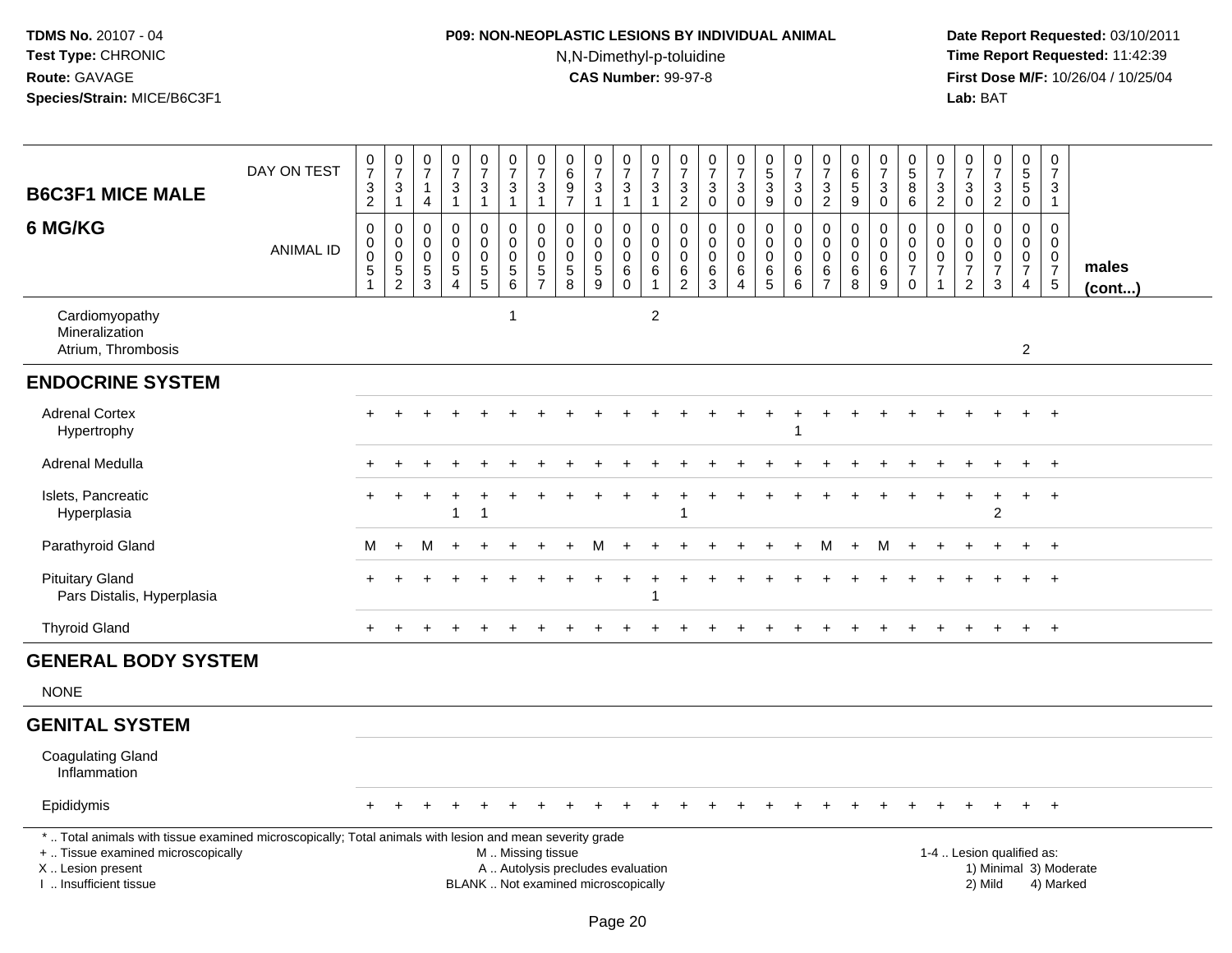## **P09: NON-NEOPLASTIC LESIONS BY INDIVIDUAL ANIMAL**N,N-Dimethyl-p-toluidine

 **Date Report Requested:** 03/10/2011 **Time Report Requested:** 11:42:39 **First Dose M/F:** 10/26/04 / 10/25/04<br>**Lab:** BAT **Lab:** BAT

| <b>B6C3F1 MICE MALE</b>                                                                                                                                             | DAY ON TEST      | $\pmb{0}$<br>$\overline{7}$<br>$\ensuremath{\mathsf{3}}$<br>2 | $\frac{0}{7}$<br>$\mathbf{3}$<br>1                     | $\begin{array}{c} 0 \\ 7 \end{array}$<br>$\mathbf{1}$<br>$\overline{4}$ | $\begin{array}{c} 0 \\ 7 \end{array}$<br>$\mathbf{3}$<br>$\mathbf{1}$              | $\begin{array}{c} 0 \\ 7 \end{array}$<br>$\sqrt{3}$<br>$\overline{1}$            | $\begin{array}{c} 0 \\ 7 \end{array}$<br>$\sqrt{3}$<br>$\mathbf{1}$ | 0<br>$\overline{7}$<br>3<br>$\mathbf 1$   | $\begin{array}{c} 0 \\ 6 \end{array}$<br>$\boldsymbol{9}$<br>$\overline{7}$ | $\frac{0}{7}$<br>3<br>$\mathbf{1}$ | $\frac{0}{7}$<br>$\mathbf{3}$<br>$\mathbf{1}$ | $\begin{array}{c} 0 \\ 7 \end{array}$<br>$\sqrt{3}$<br>$\overline{1}$ | 0<br>$\overline{7}$<br>$\sqrt{3}$<br>2    | $\frac{0}{7}$<br>$\mathbf{3}$<br>$\mathbf 0$     | $\frac{0}{7}$<br>$\mathbf{3}$<br>$\mathbf 0$ | $\begin{array}{c} 0 \\ 5 \end{array}$<br>$\mathfrak{Z}$<br>9 | $\frac{0}{7}$<br>$\mathbf{3}$<br>$\mathbf 0$    | $\frac{0}{7}$<br>$\sqrt{3}$<br>$\overline{2}$           | $\pmb{0}$<br>$6\phantom{a}$<br>5<br>9         | $\frac{0}{7}$<br>3<br>$\mathbf 0$                       | $\begin{array}{c} 0 \\ 5 \end{array}$<br>8<br>6                        | 0<br>$\overline{7}$<br>3<br>$\overline{2}$ | 0<br>$\overline{7}$<br>$\mathbf{3}$<br>$\mathbf 0$     | $\begin{array}{c} 0 \\ 7 \end{array}$<br>$\frac{3}{2}$                 | 0<br>$\overline{5}$<br>$\sqrt{5}$<br>$\mathbf 0$       | $\pmb{0}$<br>$\overline{7}$<br>$\mathbf{3}$<br>$\mathbf{1}$               |                        |
|---------------------------------------------------------------------------------------------------------------------------------------------------------------------|------------------|---------------------------------------------------------------|--------------------------------------------------------|-------------------------------------------------------------------------|------------------------------------------------------------------------------------|----------------------------------------------------------------------------------|---------------------------------------------------------------------|-------------------------------------------|-----------------------------------------------------------------------------|------------------------------------|-----------------------------------------------|-----------------------------------------------------------------------|-------------------------------------------|--------------------------------------------------|----------------------------------------------|--------------------------------------------------------------|-------------------------------------------------|---------------------------------------------------------|-----------------------------------------------|---------------------------------------------------------|------------------------------------------------------------------------|--------------------------------------------|--------------------------------------------------------|------------------------------------------------------------------------|--------------------------------------------------------|---------------------------------------------------------------------------|------------------------|
| 6 MG/KG                                                                                                                                                             | <b>ANIMAL ID</b> | 0<br>0<br>0<br>5<br>1                                         | $\mathbf 0$<br>0<br>$\mathbf 0$<br>5<br>$\overline{2}$ | 0<br>$\Omega$<br>0<br>5<br>3                                            | $\mathbf 0$<br>$\mathbf 0$<br>$\mathbf 0$<br>$\sqrt{5}$<br>$\overline{\mathbf{4}}$ | $\mathbf 0$<br>$\pmb{0}$<br>$\mathbf 0$<br>$\begin{array}{c} 5 \\ 5 \end{array}$ | 0<br>$\mathbf 0$<br>$\mathbf 0$<br>$\sqrt{5}$<br>6                  | 0<br>$\Omega$<br>0<br>5<br>$\overline{ }$ | $\mathbf 0$<br>$\mathbf 0$<br>$\mathbf 0$<br>$\sqrt{5}$<br>8                | 0<br>$\Omega$<br>0<br>5<br>9       | 0<br>$\mathsf{O}$<br>0<br>6<br>$\mathbf 0$    | $\mathbf 0$<br>$\mathbf 0$<br>$\mathbf 0$<br>$6\phantom{1}6$          | 0<br>$\Omega$<br>0<br>6<br>$\overline{c}$ | $\mathbf 0$<br>$\Omega$<br>$\mathbf 0$<br>6<br>3 | 0<br>$\Omega$<br>0<br>6<br>$\Delta$          | 0<br>$\mathbf 0$<br>0<br>$\,6\,$<br>5                        | 0<br>$\mathbf 0$<br>$\mathbf 0$<br>$\,6\,$<br>6 | $\mathbf 0$<br>$\mathbf{0}$<br>0<br>6<br>$\overline{7}$ | $\Omega$<br>$\Omega$<br>$\mathbf 0$<br>6<br>8 | 0<br>$\mathbf 0$<br>$\mathbf 0$<br>$6\phantom{1}6$<br>9 | 0<br>$\mathsf{O}\xspace$<br>$\pmb{0}$<br>$\overline{7}$<br>$\mathbf 0$ | 0<br>$\Omega$<br>0<br>$\overline{7}$<br>1  | 0<br>$\Omega$<br>0<br>$\overline{7}$<br>$\overline{c}$ | $\mathbf 0$<br>$\Omega$<br>$\mathbf 0$<br>$\overline{7}$<br>$\sqrt{3}$ | 0<br>$\mathbf 0$<br>$\mathbf 0$<br>$\overline{7}$<br>4 | $\mathbf 0$<br>$\mathbf 0$<br>$\mathbf 0$<br>$\overline{7}$<br>$\sqrt{5}$ | males<br>(cont)        |
| Granuloma Sperm                                                                                                                                                     |                  |                                                               |                                                        |                                                                         |                                                                                    |                                                                                  |                                                                     |                                           |                                                                             |                                    |                                               |                                                                       |                                           |                                                  |                                              |                                                              |                                                 |                                                         |                                               |                                                         |                                                                        |                                            |                                                        |                                                                        |                                                        |                                                                           |                        |
| <b>Preputial Gland</b><br>Ectasia<br>Inflammation                                                                                                                   |                  |                                                               |                                                        |                                                                         |                                                                                    | $\overline{c}$                                                                   |                                                                     |                                           |                                                                             |                                    |                                               |                                                                       |                                           |                                                  |                                              |                                                              |                                                 |                                                         |                                               |                                                         |                                                                        |                                            |                                                        |                                                                        |                                                        | $+$                                                                       |                        |
| Prostate<br>Inflammation                                                                                                                                            |                  |                                                               |                                                        |                                                                         |                                                                                    |                                                                                  |                                                                     |                                           |                                                                             |                                    |                                               |                                                                       |                                           |                                                  |                                              |                                                              |                                                 |                                                         |                                               |                                                         |                                                                        |                                            |                                                        |                                                                        |                                                        | $+$                                                                       |                        |
| <b>Seminal Vesicle</b><br>Inflammation                                                                                                                              |                  |                                                               |                                                        |                                                                         |                                                                                    |                                                                                  |                                                                     |                                           |                                                                             |                                    |                                               |                                                                       |                                           |                                                  |                                              |                                                              |                                                 |                                                         |                                               |                                                         |                                                                        |                                            |                                                        |                                                                        |                                                        | $\overline{+}$                                                            |                        |
| <b>Testes</b><br>Hyperplasia, Oncocytic<br>Germinal Epithelium, Degeneration                                                                                        |                  |                                                               |                                                        |                                                                         |                                                                                    |                                                                                  |                                                                     | $\overline{2}$                            |                                                                             |                                    |                                               |                                                                       |                                           |                                                  |                                              |                                                              |                                                 |                                                         |                                               |                                                         |                                                                        |                                            |                                                        |                                                                        |                                                        |                                                                           |                        |
| <b>HEMATOPOIETIC SYSTEM</b>                                                                                                                                         |                  |                                                               |                                                        |                                                                         |                                                                                    |                                                                                  |                                                                     |                                           |                                                                             |                                    |                                               |                                                                       |                                           |                                                  |                                              |                                                              |                                                 |                                                         |                                               |                                                         |                                                                        |                                            |                                                        |                                                                        |                                                        |                                                                           |                        |
| <b>Bone Marrow</b><br>Hyperplasia<br>Thrombosis                                                                                                                     |                  |                                                               |                                                        | $\overline{2}$                                                          |                                                                                    |                                                                                  |                                                                     | $\overline{2}$                            |                                                                             |                                    |                                               |                                                                       |                                           |                                                  |                                              |                                                              |                                                 |                                                         |                                               |                                                         |                                                                        |                                            |                                                        |                                                                        |                                                        |                                                                           |                        |
| Lymph Node                                                                                                                                                          |                  |                                                               |                                                        | $\ddot{}$                                                               |                                                                                    |                                                                                  |                                                                     |                                           |                                                                             |                                    |                                               |                                                                       |                                           |                                                  | $\ddot{}$                                    |                                                              |                                                 |                                                         |                                               |                                                         |                                                                        |                                            |                                                        |                                                                        |                                                        |                                                                           |                        |
| Lymph Node, Mandibular<br>Atrophy<br>Hyperplasia, Lymphoid                                                                                                          |                  |                                                               |                                                        |                                                                         |                                                                                    |                                                                                  |                                                                     |                                           |                                                                             |                                    |                                               |                                                                       |                                           |                                                  |                                              |                                                              |                                                 |                                                         | $\overline{2}$                                |                                                         |                                                                        |                                            |                                                        |                                                                        | $\overline{c}$                                         | $^{+}$                                                                    |                        |
| Lymph Node, Mesenteric<br>Atrophy                                                                                                                                   |                  |                                                               | $\overline{2}$                                         |                                                                         |                                                                                    | $\overline{c}$                                                                   |                                                                     |                                           |                                                                             |                                    |                                               |                                                                       |                                           |                                                  |                                              | $\overline{2}$                                               |                                                 |                                                         | 3                                             |                                                         |                                                                        |                                            |                                                        |                                                                        | $\ddot{}$<br>3                                         | $+$                                                                       |                        |
| *  Total animals with tissue examined microscopically; Total animals with lesion and mean severity grade<br>+  Tissue examined microscopically<br>X  Lesion present |                  |                                                               |                                                        |                                                                         |                                                                                    |                                                                                  | M  Missing tissue<br>A  Autolysis precludes evaluation              |                                           |                                                                             |                                    |                                               |                                                                       |                                           |                                                  |                                              |                                                              |                                                 |                                                         |                                               |                                                         |                                                                        | 1-4  Lesion qualified as:                  |                                                        |                                                                        |                                                        |                                                                           | 1) Minimal 3) Moderate |

I .. Insufficient tissue

BLANK .. Not examined microscopically and the contract of the contract of the contract of Modellin 2) Mild 4) Marked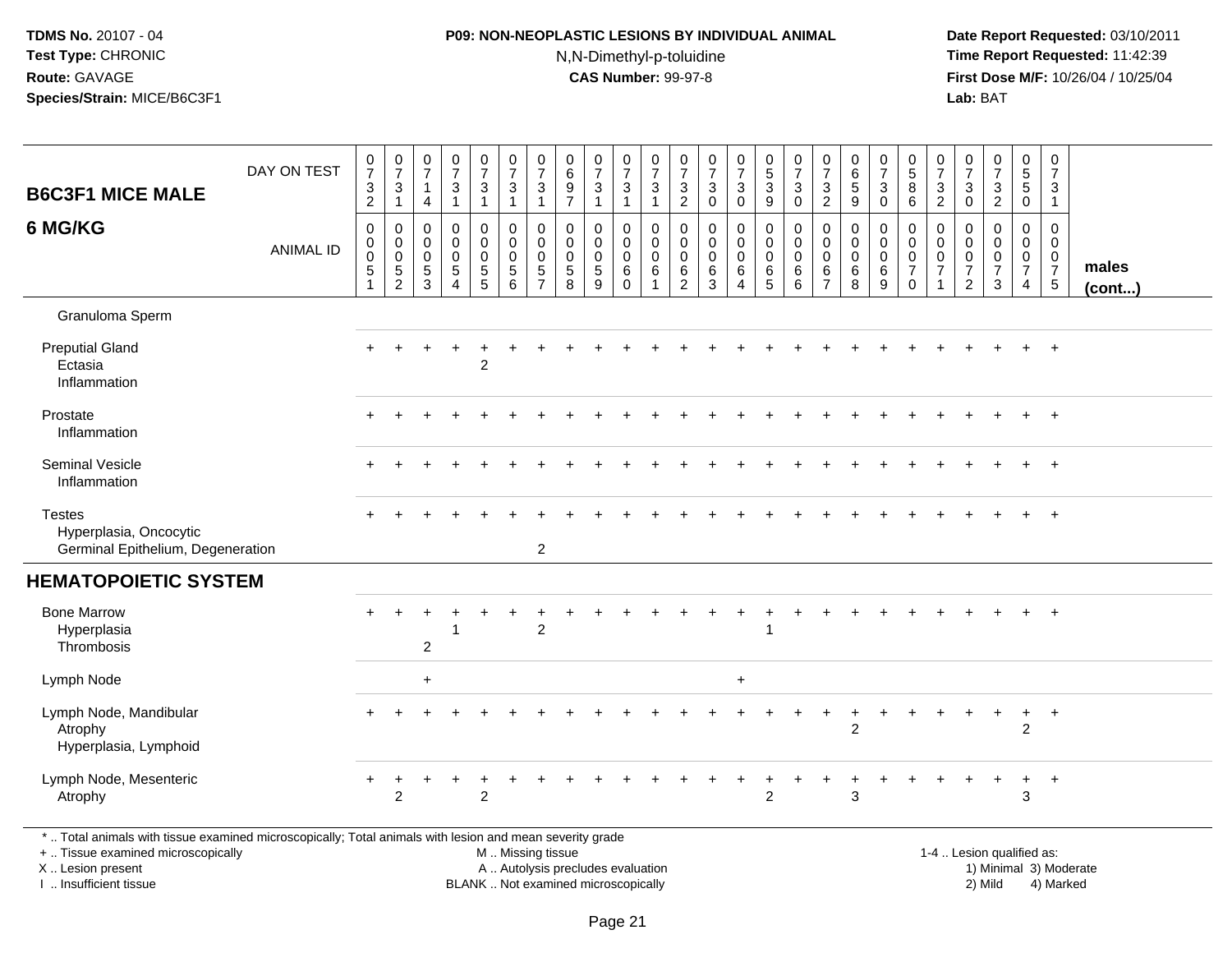## **P09: NON-NEOPLASTIC LESIONS BY INDIVIDUAL ANIMAL**N,N-Dimethyl-p-toluidine

| <b>B6C3F1 MICE MALE</b>                                                                                                                                                                       | DAY ON TEST      | $\frac{0}{7}$<br>$\sqrt{3}$<br>$\overline{2}$                   | $\frac{0}{7}$<br>$\ensuremath{\mathsf{3}}$<br>$\mathbf{1}$ | $\frac{0}{7}$<br>$\mathbf{1}$<br>$\overline{4}$ | $\frac{0}{7}$<br>$\mathbf{3}$<br>$\mathbf{1}$                             | $\begin{smallmatrix}0\\7\end{smallmatrix}$<br>$\ensuremath{\mathsf{3}}$<br>$\mathbf{1}$ | $\frac{0}{7}$<br>$\ensuremath{\mathsf{3}}$<br>$\mathbf{1}$             | $\pmb{0}$<br>$\overline{7}$<br>$\ensuremath{\mathsf{3}}$<br>$\mathbf{1}$ | $\mathbf 0$<br>$\,6\,$<br>$\boldsymbol{9}$<br>$\overline{7}$             | $\frac{0}{7}$<br>$\mathbf{3}$<br>$\mathbf{1}$          | $\frac{0}{7}$<br>$\sqrt{3}$<br>$\overline{1}$          | $\frac{0}{7}$<br>$\ensuremath{\mathsf{3}}$<br>$\mathbf{1}$         | 0<br>$\overline{7}$<br>$\frac{3}{2}$               | $\frac{0}{7}$<br>$\sqrt{3}$<br>$\mathbf 0$                           | $\begin{array}{c} 0 \\ 7 \end{array}$<br>$\ensuremath{\mathsf{3}}$<br>$\mathbf 0$ | 0<br>$\overline{5}$<br>3<br>9             | $\begin{array}{c} 0 \\ 7 \end{array}$<br>3<br>$\mathbf 0$ | $\frac{0}{7}$<br>$\sqrt{3}$<br>$\overline{2}$ | 0<br>$\overline{6}$<br>$\sqrt{5}$<br>$9\,$                   | $\begin{array}{c} 0 \\ 7 \end{array}$<br>$_{\rm 0}^3$        | 0<br>$\overline{5}$<br>$\, 8$<br>6                                     | 0<br>$\overline{7}$<br>$\ensuremath{\mathsf{3}}$<br>$\overline{2}$          | $\frac{0}{7}$<br>$\ensuremath{\mathsf{3}}$<br>$\mathbf 0$ | $\frac{0}{7}$<br>$\frac{3}{2}$                            | $\begin{array}{c} 0 \\ 5 \end{array}$<br>$\overline{5}$ 0      | $\pmb{0}$<br>$\overline{7}$<br>$\mathbf{3}$<br>$\mathbf{1}$        |                        |
|-----------------------------------------------------------------------------------------------------------------------------------------------------------------------------------------------|------------------|-----------------------------------------------------------------|------------------------------------------------------------|-------------------------------------------------|---------------------------------------------------------------------------|-----------------------------------------------------------------------------------------|------------------------------------------------------------------------|--------------------------------------------------------------------------|--------------------------------------------------------------------------|--------------------------------------------------------|--------------------------------------------------------|--------------------------------------------------------------------|----------------------------------------------------|----------------------------------------------------------------------|-----------------------------------------------------------------------------------|-------------------------------------------|-----------------------------------------------------------|-----------------------------------------------|--------------------------------------------------------------|--------------------------------------------------------------|------------------------------------------------------------------------|-----------------------------------------------------------------------------|-----------------------------------------------------------|-----------------------------------------------------------|----------------------------------------------------------------|--------------------------------------------------------------------|------------------------|
| 6 MG/KG                                                                                                                                                                                       | <b>ANIMAL ID</b> | $\boldsymbol{0}$<br>$\mathbf 0$<br>$\mathbf 0$<br>$\frac{5}{1}$ | 0<br>0<br>$\mathbf 0$<br>$\frac{5}{2}$                     | 0<br>$\mathbf 0$<br>0<br>$\frac{5}{3}$          | $\mathsf 0$<br>$\mathbf 0$<br>$\mathbf 0$<br>$\sqrt{5}$<br>$\overline{4}$ | 0<br>0<br>0<br>$\begin{array}{c} 5 \\ 5 \end{array}$                                    | $\pmb{0}$<br>$\mathbf 0$<br>0<br>$\begin{array}{c} 5 \\ 6 \end{array}$ | 0<br>$\mathbf{0}$<br>0<br>5<br>$\overline{7}$                            | 0<br>$\Omega$<br>$\mathbf 0$<br>$\overline{5}$<br>8                      | 0<br>$\mathbf 0$<br>0<br>$\,$ 5 $\,$<br>$\overline{9}$ | 0<br>$\mathbf 0$<br>$\mathbf 0$<br>6<br>$\overline{0}$ | $\mathbf 0$<br>$\mathbf 0$<br>$\mathbf 0$<br>$\,6$<br>$\mathbf{1}$ | 0<br>$\mathbf 0$<br>0<br>$\,6\,$<br>$\overline{c}$ | $\pmb{0}$<br>$\mathbf 0$<br>$\mathbf 0$<br>$\,6\,$<br>$\overline{3}$ | 0<br>$\mathbf 0$<br>$\mathbf 0$<br>$\,6\,$<br>$\overline{4}$                      | 0<br>$\mathbf 0$<br>$\mathbf 0$<br>$^6$ 5 | $\pmb{0}$<br>$\mathbf 0$<br>$\mathbf 0$<br>6<br>6         | 0<br>0<br>0<br>6<br>$\overline{7}$            | $\mathbf 0$<br>$\mathbf 0$<br>0<br>$\,6\,$<br>$\overline{8}$ | 0<br>$\mathbf 0$<br>$\mathbf 0$<br>$\,6\,$<br>$\overline{9}$ | $\Omega$<br>$\Omega$<br>$\mathbf 0$<br>$\boldsymbol{7}$<br>$\mathbf 0$ | $\mathbf 0$<br>$\mathbf 0$<br>$\mathbf 0$<br>$\overline{7}$<br>$\mathbf{1}$ | 0<br>$\mathbf 0$<br>0<br>$\overline{7}$<br>$\overline{2}$ | $\mathsf{O}$<br>$\mathbf 0$<br>0<br>$\boldsymbol{7}$<br>3 | $\pmb{0}$<br>$\mathbf 0$<br>$\mathbf 0$<br>$\overline{7}$<br>4 | $\pmb{0}$<br>$\mathbf 0$<br>$\mathbf 0$<br>$\overline{7}$<br>$5\,$ | males<br>$($ cont $)$  |
| Spleen<br>Atrophy<br>Hematopoietic Cell Proliferation<br>Hyperplasia, Lymphoid<br>Pigmentation<br>Red Pulp, Atrophy                                                                           |                  | 1<br>$\overline{c}$<br>$\mathbf{1}$                             | -1<br>$\mathbf{1}$                                         | $\blacktriangleleft$                            | $\overline{1}$                                                            |                                                                                         | $\mathbf{1}$                                                           | $\overline{1}$                                                           | $\overline{c}$<br>$\overline{1}$                                         |                                                        | 3                                                      | $\mathbf{1}$                                                       | $1 \quad 1$                                        |                                                                      | $\overline{2}$                                                                    | 3                                         |                                                           | 3<br>$\mathbf{1}$                             | $\overline{\mathbf{c}}$<br>3                                 | -1<br>-1                                                     | 3<br>3                                                                 | 2<br>$\mathbf{1}$                                                           | $\overline{c}$<br>$\mathbf{1}$                            | $\overline{1}$                                            | $\overline{2}$                                                 | $\overline{1}$                                                     |                        |
| Thymus<br>Atrophy                                                                                                                                                                             |                  | 3                                                               | 4                                                          |                                                 | 4                                                                         | 3                                                                                       | 3                                                                      | $\ddot{}$<br>3                                                           | м                                                                        | 3                                                      | 4                                                      |                                                                    | 3                                                  | 3                                                                    | 2                                                                                 | 4                                         | 2                                                         | 2                                             | $\boldsymbol{\Lambda}$                                       | 3                                                            | 4                                                                      | 3                                                                           | 3                                                         | $\overline{1}$                                            | $\ddot{}$<br>$\overline{4}$                                    | $+$<br>$\overline{2}$                                              |                        |
| <b>INTEGUMENTARY SYSTEM</b>                                                                                                                                                                   |                  |                                                                 |                                                            |                                                 |                                                                           |                                                                                         |                                                                        |                                                                          |                                                                          |                                                        |                                                        |                                                                    |                                                    |                                                                      |                                                                                   |                                           |                                                           |                                               |                                                              |                                                              |                                                                        |                                                                             |                                                           |                                                           |                                                                |                                                                    |                        |
| Mammary Gland                                                                                                                                                                                 |                  | М                                                               | М                                                          | M                                               | M                                                                         | M                                                                                       | M                                                                      | M                                                                        |                                                                          | M M                                                    | M                                                      |                                                                    | M M M                                              |                                                                      | M                                                                                 |                                           | M M                                                       | M                                             | M                                                            | M                                                            | M                                                                      | M                                                                           |                                                           | M M                                                       |                                                                | M M                                                                |                        |
| Skin<br>Inflammation<br>Ulcer                                                                                                                                                                 |                  |                                                                 |                                                            |                                                 |                                                                           |                                                                                         |                                                                        |                                                                          |                                                                          |                                                        |                                                        |                                                                    |                                                    |                                                                      |                                                                                   |                                           |                                                           |                                               |                                                              |                                                              |                                                                        |                                                                             |                                                           |                                                           |                                                                | $\overline{ }$                                                     |                        |
| <b>MUSCULOSKELETAL SYSTEM</b>                                                                                                                                                                 |                  |                                                                 |                                                            |                                                 |                                                                           |                                                                                         |                                                                        |                                                                          |                                                                          |                                                        |                                                        |                                                                    |                                                    |                                                                      |                                                                                   |                                           |                                                           |                                               |                                                              |                                                              |                                                                        |                                                                             |                                                           |                                                           |                                                                |                                                                    |                        |
| Bone<br>Fracture<br>Osteopetrosis                                                                                                                                                             |                  |                                                                 |                                                            |                                                 |                                                                           |                                                                                         |                                                                        |                                                                          |                                                                          |                                                        | $\sf X$                                                |                                                                    |                                                    |                                                                      |                                                                                   |                                           |                                                           |                                               |                                                              |                                                              |                                                                        |                                                                             |                                                           |                                                           | $+$                                                            | $^{+}$                                                             |                        |
| <b>Skeletal Muscle</b>                                                                                                                                                                        |                  |                                                                 |                                                            |                                                 |                                                                           |                                                                                         |                                                                        |                                                                          |                                                                          |                                                        |                                                        |                                                                    | $\ddot{}$                                          |                                                                      |                                                                                   |                                           |                                                           |                                               |                                                              |                                                              |                                                                        |                                                                             |                                                           |                                                           |                                                                |                                                                    |                        |
| <b>NERVOUS SYSTEM</b>                                                                                                                                                                         |                  |                                                                 |                                                            |                                                 |                                                                           |                                                                                         |                                                                        |                                                                          |                                                                          |                                                        |                                                        |                                                                    |                                                    |                                                                      |                                                                                   |                                           |                                                           |                                               |                                                              |                                                              |                                                                        |                                                                             |                                                           |                                                           |                                                                |                                                                    |                        |
| <b>Brain</b><br>Olfactory Lobe, Atrophy                                                                                                                                                       |                  |                                                                 | $\ensuremath{\mathsf{3}}$                                  |                                                 |                                                                           |                                                                                         |                                                                        |                                                                          |                                                                          |                                                        |                                                        |                                                                    |                                                    |                                                                      |                                                                                   |                                           |                                                           |                                               |                                                              |                                                              |                                                                        |                                                                             |                                                           |                                                           |                                                                |                                                                    |                        |
| *  Total animals with tissue examined microscopically; Total animals with lesion and mean severity grade<br>+  Tissue examined microscopically<br>X  Lesion present<br>I. Insufficient tissue |                  |                                                                 |                                                            |                                                 |                                                                           |                                                                                         | M  Missing tissue                                                      |                                                                          | A  Autolysis precludes evaluation<br>BLANK  Not examined microscopically |                                                        |                                                        |                                                                    |                                                    |                                                                      |                                                                                   |                                           |                                                           |                                               |                                                              |                                                              |                                                                        |                                                                             |                                                           | 1-4  Lesion qualified as:<br>2) Mild                      |                                                                | 4) Marked                                                          | 1) Minimal 3) Moderate |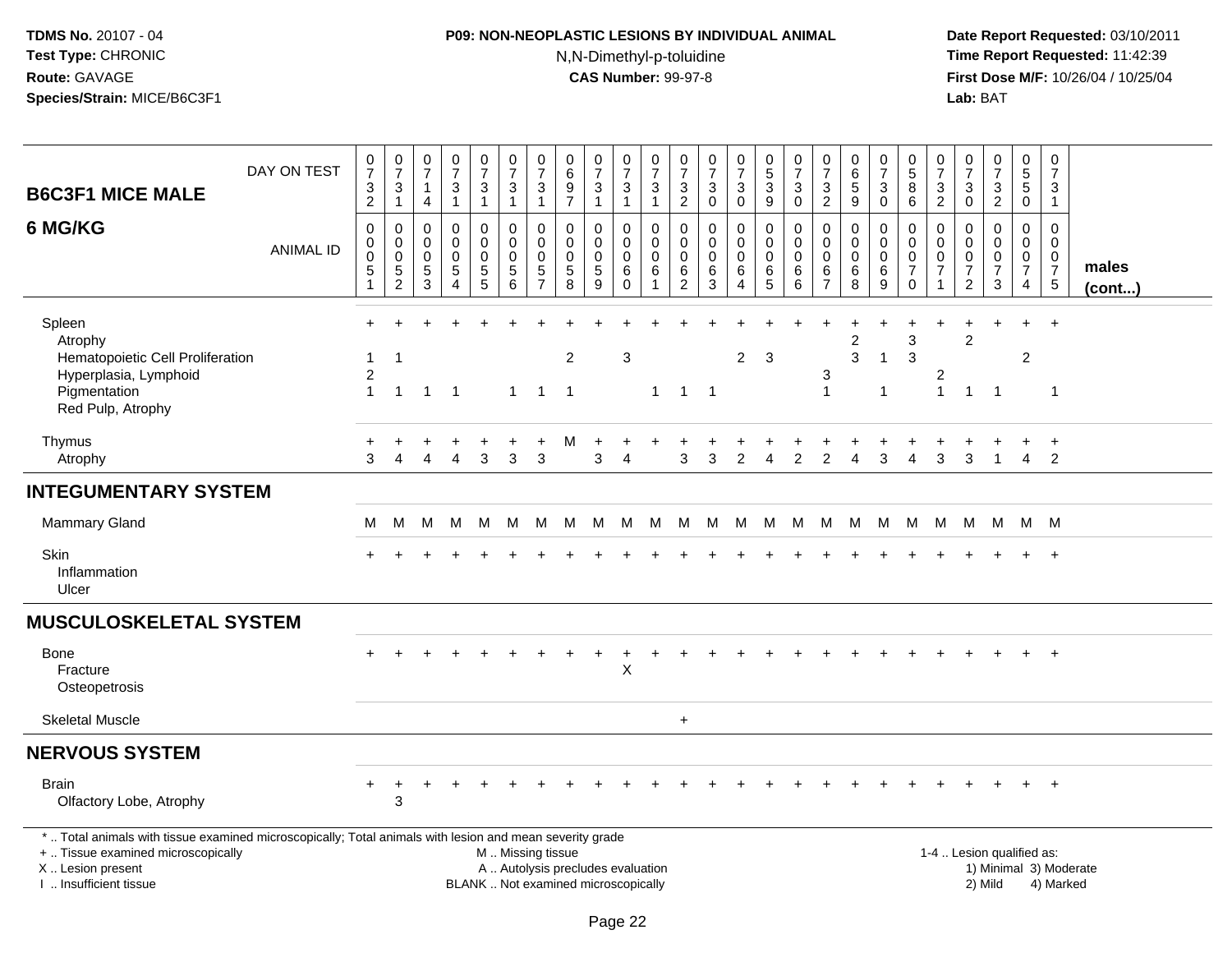## **P09: NON-NEOPLASTIC LESIONS BY INDIVIDUAL ANIMAL**

N,N-Dimethyl-p-toluidine

 **Date Report Requested:** 03/10/2011 **Time Report Requested:** 11:42:39 **First Dose M/F:** 10/26/04 / 10/25/04 Lab: BAT **Lab:** BAT

| DAY ON TEST<br><b>B6C3F1 MICE MALE</b>                                                                                                                  | 0<br>$\overline{7}$<br>$\ensuremath{\mathsf{3}}$<br>$\overline{2}$ | $\frac{0}{7}$<br>$\mathbf{3}$<br>$\mathbf{1}$       | 0<br>$\overline{7}$<br>$\mathbf{1}$<br>$\overline{4}$ | $\frac{0}{7}$<br>3<br>$\mathbf{1}$ | $\frac{0}{7}$<br>3<br>$\mathbf{1}$                        | 0<br>$\overline{7}$<br>$\sqrt{3}$<br>$\overline{1}$           | 0<br>$\overline{7}$<br>3<br>$\mathbf{1}$              | 0<br>$\,6\,$<br>$\boldsymbol{9}$<br>$\overline{7}$               | 0<br>$\overline{7}$<br>$\mathbf{3}$<br>$\mathbf{1}$ | 0<br>$\overline{7}$<br>$\mathbf{3}$<br>$\overline{1}$          | $\frac{0}{7}$<br>$\mathbf{3}$<br>$\blacktriangleleft$ | 0<br>$\overline{7}$<br>$\ensuremath{\mathsf{3}}$<br>$\overline{2}$ | $\frac{0}{7}$<br>$\ensuremath{\mathsf{3}}$<br>$\Omega$    | $\frac{0}{7}$<br>$\mathbf{3}$<br>$\mathbf 0$    | $\begin{matrix} 0 \\ 5 \end{matrix}$<br>$\mathsf 3$<br>9 | $\frac{0}{7}$<br>3<br>$\mathbf 0$         | 0<br>$\overline{7}$<br>$\ensuremath{\mathsf{3}}$<br>$\overline{2}$ | $\begin{array}{c} 0 \\ 6 \end{array}$<br>$\sqrt{5}$<br>9  | $\frac{0}{7}$<br>$\ensuremath{\mathsf{3}}$<br>$\mathbf 0$ | 0<br>$\overline{5}$<br>8<br>6                                           | 0<br>$\overline{7}$<br>$\mathbf{3}$<br>$\overline{2}$       | 0<br>$\overline{7}$<br>$\mathsf 3$<br>$\mathbf 0$           | $\frac{0}{7}$<br>$\frac{3}{2}$                                 | 0<br>$\frac{5}{5}$<br>$\mathbf 0$                                             | 0<br>$\overline{7}$<br>3<br>$\overline{1}$                                    |                 |
|---------------------------------------------------------------------------------------------------------------------------------------------------------|--------------------------------------------------------------------|-----------------------------------------------------|-------------------------------------------------------|------------------------------------|-----------------------------------------------------------|---------------------------------------------------------------|-------------------------------------------------------|------------------------------------------------------------------|-----------------------------------------------------|----------------------------------------------------------------|-------------------------------------------------------|--------------------------------------------------------------------|-----------------------------------------------------------|-------------------------------------------------|----------------------------------------------------------|-------------------------------------------|--------------------------------------------------------------------|-----------------------------------------------------------|-----------------------------------------------------------|-------------------------------------------------------------------------|-------------------------------------------------------------|-------------------------------------------------------------|----------------------------------------------------------------|-------------------------------------------------------------------------------|-------------------------------------------------------------------------------|-----------------|
| 6 MG/KG<br><b>ANIMAL ID</b>                                                                                                                             | $\mathbf 0$<br>$\mathbf 0$<br>0<br>$\overline{5}$                  | $\mathbf 0$<br>0<br>$\mathbf 0$<br>$\,$ 5 $\,$<br>2 | $\mathbf 0$<br>0<br>$\mathbf 0$<br>5<br>3             | 0<br>0<br>$\mathbf 0$<br>5<br>4    | $\mathbf 0$<br>$\pmb{0}$<br>$\pmb{0}$<br>$\,$ 5 $\,$<br>5 | $\mathbf 0$<br>$\mathbf 0$<br>$\mathbf 0$<br>$\,$ 5 $\,$<br>6 | 0<br>0<br>$\mathbf 0$<br>$\sqrt{5}$<br>$\overline{7}$ | $\mathbf 0$<br>$\mathbf 0$<br>$\mathbf 0$<br>$\overline{5}$<br>8 | 0<br>$\mathbf 0$<br>$\mathbf 0$<br>5<br>9           | $\mathbf 0$<br>$\mathbf 0$<br>$\mathbf 0$<br>$\,6$<br>$\Omega$ | $\mathbf 0$<br>$\pmb{0}$<br>$\mathbf 0$<br>6          | 0<br>0<br>$\mathbf 0$<br>$\,6\,$<br>2                              | $\mathbf 0$<br>$\mathbf 0$<br>$\mathbf 0$<br>$\,6\,$<br>3 | 0<br>$\mathbf 0$<br>$\mathbf 0$<br>$\,6\,$<br>4 | $\pmb{0}$<br>$\mathbf 0$<br>$\mathbf 0$<br>6<br>5        | $\mathbf 0$<br>0<br>$\mathbf 0$<br>6<br>6 | $\mathbf 0$<br>0<br>$\mathbf 0$<br>6<br>$\overline{7}$             | $\mathbf 0$<br>$\mathbf 0$<br>$\mathbf 0$<br>$\,6\,$<br>8 | 0<br>$\mathbf 0$<br>$\mathbf 0$<br>$\,6$<br>9             | $\mathbf 0$<br>$\mathbf 0$<br>$\mathbf 0$<br>$\overline{7}$<br>$\Omega$ | $\mathbf 0$<br>$\mathbf 0$<br>$\mathbf 0$<br>$\overline{7}$ | 0<br>0<br>$\mathbf 0$<br>$\boldsymbol{7}$<br>$\overline{2}$ | $\mathbf 0$<br>$\mathbf 0$<br>$\pmb{0}$<br>$\overline{7}$<br>3 | $\mathbf 0$<br>$\mathbf 0$<br>$\mathbf 0$<br>$\overline{7}$<br>$\overline{4}$ | $\Omega$<br>$\mathbf{0}$<br>$\mathbf{0}$<br>$\overline{7}$<br>$5\phantom{.0}$ | males<br>(cont) |
| <b>RESPIRATORY SYSTEM</b>                                                                                                                               |                                                                    |                                                     |                                                       |                                    |                                                           |                                                               |                                                       |                                                                  |                                                     |                                                                |                                                       |                                                                    |                                                           |                                                 |                                                          |                                           |                                                                    |                                                           |                                                           |                                                                         |                                                             |                                                             |                                                                |                                                                               |                                                                               |                 |
| Lung<br>Alveolar Epithelium, Hyperplasia<br>Alveolus, Infiltration Cellular, Histiocyte                                                                 | 3                                                                  |                                                     |                                                       |                                    |                                                           |                                                               | 3                                                     |                                                                  |                                                     |                                                                |                                                       |                                                                    |                                                           | $\overline{2}$                                  | $\overline{2}$                                           |                                           |                                                                    |                                                           |                                                           |                                                                         |                                                             |                                                             |                                                                |                                                                               |                                                                               |                 |
| Artery, Inflammation<br>Bronchiole, Epithelium, Hyperplasia                                                                                             |                                                                    |                                                     |                                                       |                                    |                                                           |                                                               |                                                       | $\overline{2}$                                                   |                                                     |                                                                |                                                       |                                                                    |                                                           |                                                 |                                                          |                                           |                                                                    |                                                           |                                                           |                                                                         |                                                             |                                                             |                                                                | 3                                                                             |                                                                               |                 |
| Nose<br>Foreign Body<br>Hyperplasia                                                                                                                     |                                                                    |                                                     |                                                       |                                    | X                                                         |                                                               |                                                       |                                                                  |                                                     |                                                                |                                                       |                                                                    |                                                           |                                                 |                                                          |                                           |                                                                    |                                                           |                                                           |                                                                         |                                                             |                                                             |                                                                |                                                                               |                                                                               |                 |
| Inflammation<br>Polyp, Inflammatory                                                                                                                     |                                                                    |                                                     | 1                                                     |                                    | $\mathbf 1$                                               |                                                               |                                                       | 1                                                                |                                                     |                                                                | -1                                                    |                                                                    |                                                           |                                                 |                                                          | 1<br>$\sf X$                              |                                                                    | $\overline{1}$                                            |                                                           |                                                                         |                                                             |                                                             |                                                                |                                                                               |                                                                               |                 |
| Glands, Olfactory Epithelium, Dilatation<br>Glands, Olfactory Epithelium, Hyperplasia<br>Glands, Olfactory Epithelium, Metaplasia,                      |                                                                    |                                                     | 1                                                     |                                    |                                                           |                                                               |                                                       | 1<br>1                                                           |                                                     |                                                                | -1<br>$\overline{2}$<br>$\overline{\mathbf{1}}$       |                                                                    |                                                           | $\mathbf{1}$                                    |                                                          | $\mathbf{1}$                              | $\overline{1}$                                                     | $\overline{\mathbf{1}}$                                   | -1                                                        |                                                                         | $\mathbf 1$                                                 |                                                             |                                                                |                                                                               |                                                                               |                 |
| Respiratory<br>Glands, Respiratory Epithelium, Dilatation<br>Glands, Respiratory Epithelium, Hyperplasia<br>Glands, Respiratory Epithelium, Metaplasia, |                                                                    |                                                     |                                                       |                                    |                                                           | $\mathbf{1}$                                                  | $\overline{1}$                                        | $\overline{1}$                                                   |                                                     |                                                                |                                                       |                                                                    |                                                           |                                                 | $\mathbf 1$                                              |                                           |                                                                    |                                                           | -1                                                        |                                                                         | 1                                                           |                                                             | $\overline{1}$                                                 |                                                                               | -1                                                                            |                 |
| Respiratory<br>Nerve, Atrophy<br>Olfactory Epithelium, Accumulation, Hyaline<br><b>Droplet</b>                                                          | 2                                                                  |                                                     |                                                       |                                    | $\overline{2}$                                            |                                                               |                                                       | $\overline{1}$                                                   |                                                     |                                                                |                                                       | $\mathbf{1}$                                                       |                                                           |                                                 | $\frac{2}{2}$                                            | $\overline{1}$                            |                                                                    |                                                           | 1                                                         | $\mathbf 1$                                                             | $\overline{1}$                                              |                                                             | -1                                                             |                                                                               | -1                                                                            |                 |
| Olfactory Epithelium, Metaplasia, Respiratory<br>Olfactory Epithelium, Necrosis<br>Respiratory Epithelium, Accumulation, Hyaline                        |                                                                    |                                                     |                                                       |                                    |                                                           |                                                               |                                                       | $\overline{c}$<br>2                                              |                                                     | 2                                                              | -1                                                    |                                                                    | 2                                                         |                                                 | 2<br>$\overline{2}$                                      | 2<br>$\overline{1}$                       |                                                                    |                                                           |                                                           |                                                                         | -1                                                          |                                                             |                                                                | 1                                                                             | $\overline{\phantom{0}}$                                                      |                 |
| <b>Droplet</b><br>Respiratory Epithelium, Hyperplasia<br>Respiratory Epithelium, Necrosis                                                               | -1                                                                 | -1                                                  | 2                                                     |                                    | $\overline{2}$                                            | 2                                                             |                                                       | 2                                                                | -1                                                  |                                                                | 2                                                     | -1                                                                 | -1                                                        |                                                 | 1                                                        |                                           |                                                                    |                                                           |                                                           | 1                                                                       | 2                                                           | -1                                                          | $\overline{2}$                                                 |                                                                               |                                                                               |                 |

\* .. Total animals with tissue examined microscopically; Total animals with lesion and mean severity grade

+ .. Tissue examined microscopically

X .. Lesion present

I .. Insufficient tissue

M .. Missing tissue

A .. Autolysis precludes evaluation

BLANK .. Not examined microscopically 2) Mild 4) Marked

1-4 .. Lesion qualified as:<br>1) Minimal 3) Moderate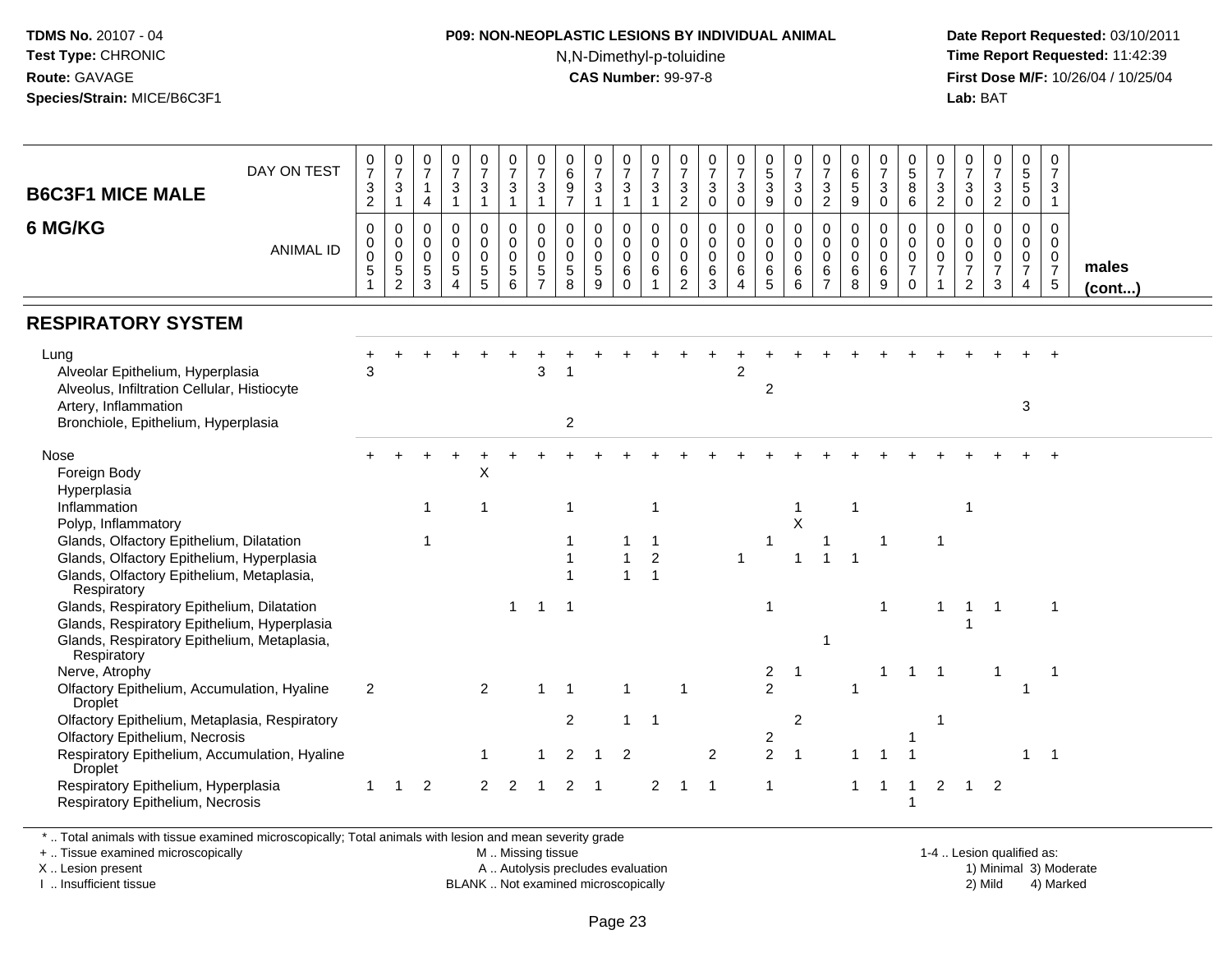#### **P09: NON-NEOPLASTIC LESIONS BY INDIVIDUAL ANIMAL**N,N-Dimethyl-p-toluidine

 **Date Report Requested:** 03/10/2011 **Time Report Requested:** 11:42:39 **First Dose M/F:** 10/26/04 / 10/25/04 Lab: BAT **Lab:** BAT

| <b>B6C3F1 MICE MALE</b>                                            | DAY ON TEST      | $\frac{0}{7}$<br>$\ensuremath{\mathsf{3}}$<br>$\overline{a}$ | $\frac{0}{7}$<br>3<br>$\mathbf{1}$                       | $\frac{0}{7}$<br>$\overline{1}$<br>4            | $\frac{0}{7}$<br>$\ensuremath{\mathsf{3}}$<br>$\mathbf{1}$                | $\frac{0}{7}$<br>$\sqrt{3}$<br>$\overline{1}$            | $\frac{0}{7}$<br>$\sqrt{3}$<br>$\mathbf{1}$                         | $\frac{0}{7}$<br>$\mathbf{3}$<br>1                   | $\begin{matrix} 0 \\ 6 \\ 9 \end{matrix}$<br>$\overline{7}$  | $\frac{0}{7}$<br>$\mathbf{3}$<br>$\mathbf{1}$ | $\frac{0}{7}$<br>$\mathbf{3}$<br>$\mathbf{1}$        | $\frac{0}{7}$<br>$\sqrt{3}$<br>$\mathbf{1}$ | $\frac{0}{7}$<br>$\sqrt{3}$<br>$\sqrt{2}$ | $\frac{0}{7}$<br>$\mathbf 3$<br>$\pmb{0}$             | $\frac{0}{7}$<br>$\mathbf{3}$<br>0                | $\begin{array}{c} 0 \\ 5 \\ 3 \end{array}$<br>$\boldsymbol{9}$       | $\frac{0}{7}$<br>$\mathbf{3}$<br>$\mathsf 0$     | $\frac{0}{7}$<br>$\mathbf{3}$<br>$\overline{c}$ | $\begin{array}{c} 0 \\ 6 \end{array}$<br>$\overline{5}$<br>$\boldsymbol{9}$ | $\frac{0}{7}$<br>$\sqrt{3}$<br>0                       | $\begin{array}{c} 0 \\ 5 \\ 8 \end{array}$<br>$\,6\,$                            | $\frac{0}{7}$<br>$\sqrt{3}$<br>$\overline{c}$ | $\frac{0}{7}$<br>$\sqrt{3}$<br>0                | $\frac{0}{7}$<br>$\ensuremath{\mathsf{3}}$<br>$\overline{c}$ | $\begin{array}{c} 0 \\ 5 \\ 5 \end{array}$<br>$\mathbf 0$ | $\mathbf 0$<br>$\overline{7}$<br>$\ensuremath{\mathsf{3}}$<br>$\overline{1}$ |                 |
|--------------------------------------------------------------------|------------------|--------------------------------------------------------------|----------------------------------------------------------|-------------------------------------------------|---------------------------------------------------------------------------|----------------------------------------------------------|---------------------------------------------------------------------|------------------------------------------------------|--------------------------------------------------------------|-----------------------------------------------|------------------------------------------------------|---------------------------------------------|-------------------------------------------|-------------------------------------------------------|---------------------------------------------------|----------------------------------------------------------------------|--------------------------------------------------|-------------------------------------------------|-----------------------------------------------------------------------------|--------------------------------------------------------|----------------------------------------------------------------------------------|-----------------------------------------------|-------------------------------------------------|--------------------------------------------------------------|-----------------------------------------------------------|------------------------------------------------------------------------------|-----------------|
| 6 MG/KG                                                            | <b>ANIMAL ID</b> | $\pmb{0}$<br>$_{\rm 0}^{\rm 0}$<br>$5\,$<br>$\mathbf{1}$     | 0<br>$\mathbf 0$<br>$\ddot{\mathbf{0}}$<br>$\frac{5}{2}$ | 0<br>$\pmb{0}$<br>$\pmb{0}$<br>$\,$ 5 $\,$<br>3 | $\pmb{0}$<br>$\overline{0}$<br>0<br>$\,$ 5 $\,$<br>$\boldsymbol{\Lambda}$ | $\pmb{0}$<br>$\mathbf 0$<br>$\mathbf 0$<br>$\frac{5}{5}$ | $\begin{smallmatrix}0\\0\\0\\0\end{smallmatrix}$<br>$\sqrt{5}$<br>6 | 0<br>$\pmb{0}$<br>$\mathbf 0$<br>5<br>$\overline{ }$ | $_{\rm 0}^{\rm 0}$<br>$\ddot{\mathbf{0}}$<br>$\sqrt{5}$<br>8 | 0<br>$\pmb{0}$<br>$\bar{0}$<br>5<br>9         | 0<br>$\pmb{0}$<br>$\overline{0}$<br>6<br>$\mathbf 0$ | $\pmb{0}$<br>$\overline{0}$<br>$\,6\,$      | 0<br>0<br>$\mathbf 0$<br>$\,6$<br>2       | $\pmb{0}$<br>$\pmb{0}$<br>$\mathbf 0$<br>$\,6\,$<br>3 | 0<br>$\mathsf{O}\xspace$<br>$\mathbf 0$<br>6<br>4 | $\begin{smallmatrix}0\0\0\0\end{smallmatrix}$<br>6<br>$\overline{5}$ | $\pmb{0}$<br>$\overline{0}$<br>0<br>$\,6\,$<br>6 | 0<br>$\pmb{0}$<br>0<br>6<br>$\overline{7}$      | $\pmb{0}$<br>$\pmb{0}$<br>$\ddot{\mathbf{0}}$<br>$\,6\,$<br>8               | 0<br>$\mathbf 0$<br>$\mathbf 0$<br>$6\phantom{1}$<br>9 | $\pmb{0}$<br>$\mathbf 0$<br>$\ddot{\mathbf{0}}$<br>$\overline{7}$<br>$\mathbf 0$ | 0<br>0<br>$\pmb{0}$<br>$\overline{7}$         | 0<br>0<br>0<br>$\overline{7}$<br>$\overline{2}$ | 0<br>$\boldsymbol{0}$<br>$\pmb{0}$<br>$\overline{7}$<br>3    | 0<br>$\mathbf 0$<br>$\mathbf 0$<br>$\overline{7}$<br>4    | 0<br>$\mathbf 0$<br>$\mathbf 0$<br>$\overline{7}$<br>$5\phantom{.0}$         | males<br>(cont) |
| Vomeronasal Organ, Necrosis                                        |                  |                                                              |                                                          |                                                 |                                                                           |                                                          |                                                                     |                                                      |                                                              |                                               |                                                      |                                             |                                           |                                                       |                                                   |                                                                      |                                                  |                                                 |                                                                             |                                                        | $\boldsymbol{2}$                                                                 |                                               |                                                 |                                                              |                                                           |                                                                              |                 |
| Trachea                                                            |                  |                                                              |                                                          |                                                 |                                                                           |                                                          |                                                                     |                                                      |                                                              |                                               |                                                      |                                             |                                           |                                                       |                                                   |                                                                      |                                                  |                                                 |                                                                             |                                                        |                                                                                  |                                               |                                                 |                                                              | $+$                                                       | $+$                                                                          |                 |
| <b>SPECIAL SENSES SYSTEM</b>                                       |                  |                                                              |                                                          |                                                 |                                                                           |                                                          |                                                                     |                                                      |                                                              |                                               |                                                      |                                             |                                           |                                                       |                                                   |                                                                      |                                                  |                                                 |                                                                             |                                                        |                                                                                  |                                               |                                                 |                                                              |                                                           |                                                                              |                 |
| Eye<br>Cornea, Inflammation<br>Optic Nerve, Atrophy                |                  |                                                              |                                                          |                                                 |                                                                           |                                                          |                                                                     |                                                      |                                                              |                                               |                                                      |                                             |                                           |                                                       |                                                   |                                                                      |                                                  |                                                 |                                                                             |                                                        |                                                                                  |                                               |                                                 |                                                              |                                                           | $+$                                                                          |                 |
| <b>Harderian Gland</b><br>Hyperplasia                              |                  |                                                              | $\ddot{}$                                                | $\pm$                                           | $\overline{1}$<br>3                                                       |                                                          |                                                                     |                                                      |                                                              |                                               |                                                      |                                             | ٠<br>$\overline{2}$                       |                                                       |                                                   |                                                                      |                                                  |                                                 |                                                                             |                                                        |                                                                                  |                                               |                                                 |                                                              | $+$                                                       | $+$                                                                          |                 |
| <b>URINARY SYSTEM</b>                                              |                  |                                                              |                                                          |                                                 |                                                                           |                                                          |                                                                     |                                                      |                                                              |                                               |                                                      |                                             |                                           |                                                       |                                                   |                                                                      |                                                  |                                                 |                                                                             |                                                        |                                                                                  |                                               |                                                 |                                                              |                                                           |                                                                              |                 |
| Kidney<br>Infarct<br>Inflammation                                  |                  |                                                              |                                                          |                                                 |                                                                           |                                                          |                                                                     |                                                      |                                                              |                                               |                                                      |                                             |                                           |                                                       |                                                   |                                                                      |                                                  |                                                 |                                                                             |                                                        |                                                                                  |                                               |                                                 |                                                              |                                                           | $+$                                                                          |                 |
| Mineralization<br>Nephropathy<br>Cortex, Cyst<br>Papilla, Necrosis |                  | $\overline{2}$                                               | $\overline{1}$                                           |                                                 | $\mathbf{1}$                                                              | 2                                                        | $\mathcal{P}$                                                       |                                                      | $\mathbf{3}$                                                 | $\overline{2}$                                | $\overline{2}$                                       | $\overline{2}$                              |                                           | $\begin{array}{ccc} 1 & 2 & 1 \end{array}$            |                                                   | $\overline{2}$                                                       | $2^{\circ}$                                      | 2                                               |                                                                             | $\mathbf{3}$                                           | $\overline{\mathbf{3}}$                                                          | $\overline{1}$                                | $\overline{2}$                                  | $\overline{2}$                                               | $\mathbf{3}$                                              | $\overline{\mathbf{3}}$                                                      |                 |
| Urethra<br>Inflammation<br>Necrosis                                |                  |                                                              |                                                          |                                                 |                                                                           |                                                          |                                                                     |                                                      |                                                              |                                               |                                                      |                                             |                                           |                                                       |                                                   |                                                                      |                                                  |                                                 |                                                                             |                                                        |                                                                                  |                                               |                                                 |                                                              |                                                           |                                                                              |                 |
| <b>Urinary Bladder</b>                                             |                  |                                                              |                                                          |                                                 |                                                                           |                                                          |                                                                     |                                                      |                                                              |                                               |                                                      |                                             |                                           |                                                       |                                                   |                                                                      |                                                  |                                                 |                                                                             |                                                        |                                                                                  |                                               |                                                 |                                                              |                                                           | $\overline{+}$                                                               |                 |

\* .. Total animals with tissue examined microscopically; Total animals with lesion and mean severity grade

+ .. Tissue examined microscopically

X .. Lesion present

I .. Insufficient tissue

 M .. Missing tissueA .. Autolysis precludes evaluation

1-4 .. Lesion qualified as:<br>1) Minimal 3) Moderate BLANK .. Not examined microscopically 2) Mild 4) Marked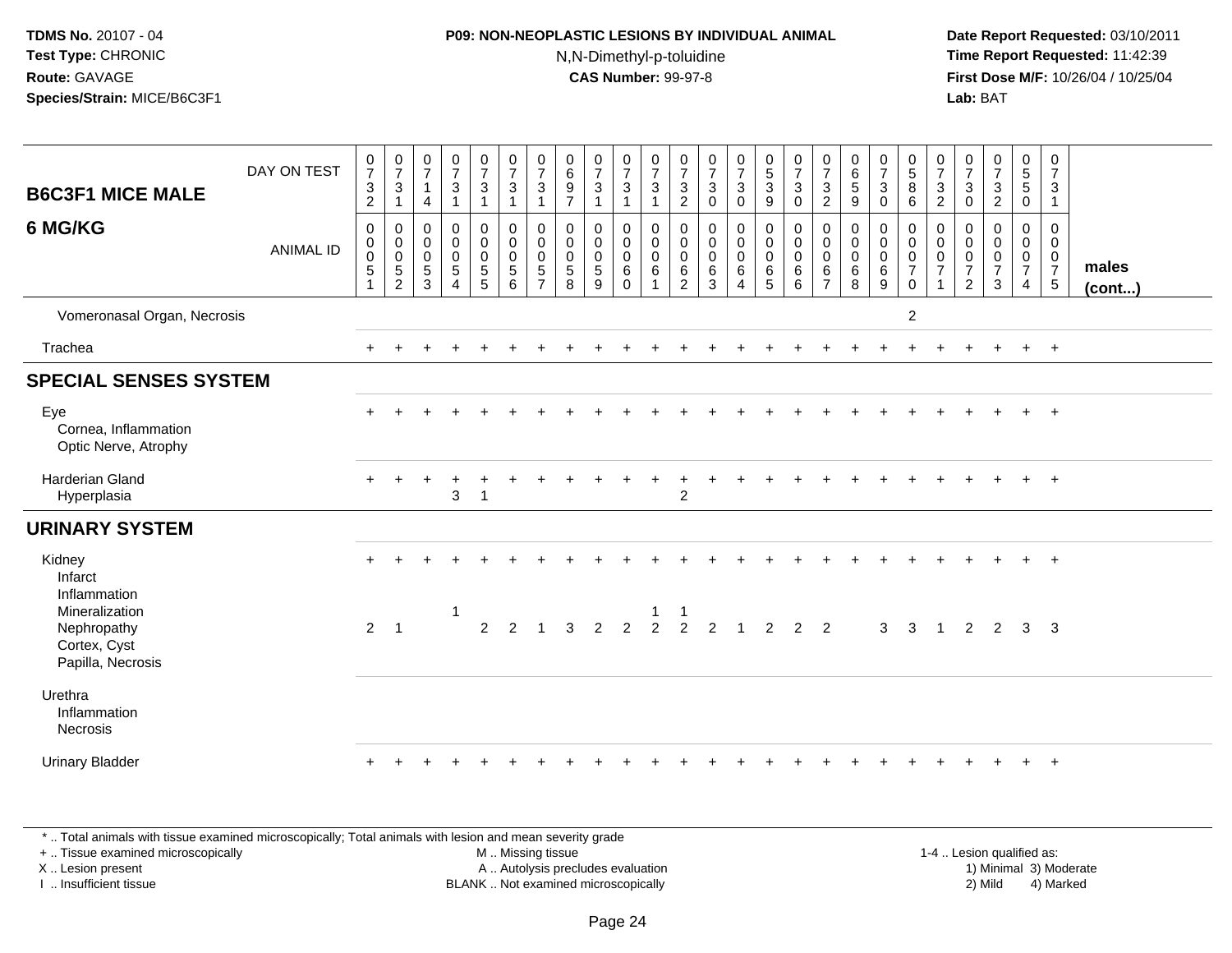## **P09: NON-NEOPLASTIC LESIONS BY INDIVIDUAL ANIMAL**N,N-Dimethyl-p-toluidine

 **Date Report Requested:** 03/10/2011 **Time Report Requested:** 11:42:39 **First Dose M/F:** 10/26/04 / 10/25/04<br>**Lab:** BAT **Lab:** BAT

| <b>B6C3F1 MICE MALE</b>                                                                                                                                                                       | DAY ON TEST      | $_{6}^{\rm 0}$<br>$\frac{9}{4}$                                             | $\frac{0}{7}$<br>$\mathbf{3}$<br>$\overline{0}$                                | $\frac{0}{7}$<br>$\frac{3}{2}$                              | $\begin{array}{c} 0 \\ 5 \\ 7 \end{array}$<br>$\boldsymbol{8}$   | $\begin{array}{c} 0 \\ 7 \end{array}$<br>3<br>$\mathbf{1}$ | $\frac{0}{7}$<br>$\sqrt{3}$<br>$\mathbf{1}$                      | $\begin{array}{c} 0 \\ 7 \end{array}$<br>$\frac{3}{2}$     | $\begin{array}{c} 0 \\ 7 \end{array}$<br>$\mathbf{3}$<br>$\mathbf 0$ | $\begin{array}{c} 0 \\ 7 \end{array}$<br>$\frac{3}{2}$                   | 0<br>$\overline{7}$<br>0<br>4                    | $\begin{array}{c} 0 \\ 7 \end{array}$<br>$\mathbf 0$<br>$\sqrt{2}$ | 0<br>$\,6$<br>6<br>$6\overline{6}$            | 0<br>$\overline{7}$<br>$\ensuremath{\mathsf{3}}$<br>$\mathbf{1}$ | $\begin{array}{c} 0 \\ 7 \end{array}$<br>$\sqrt{3}$<br>$\mathbf{1}$ | 0<br>5<br>5<br>5                          | $\frac{0}{7}$<br>$\frac{3}{2}$                                                | 0<br>$\overline{5}$<br>6<br>8                 | $\frac{0}{7}$<br>$\mathbf{3}$<br>$\mathbf{1}$           | $\frac{0}{7}$<br>3<br>$\mathbf{1}$                            | $\frac{0}{7}$<br>$\frac{3}{2}$                                                   | 0<br>9<br>9                                                     | 0<br>$\overline{7}$<br>$\frac{3}{2}$                     | $\begin{array}{c} 0 \\ 7 \end{array}$<br>$\sqrt{3}$<br>$\overline{2}$ | $\frac{0}{7}$<br>$\frac{3}{2}$                          | $\begin{smallmatrix}0\\7\end{smallmatrix}$<br>$\mathbf{3}$<br>$\overline{2}$ |    |                                    |
|-----------------------------------------------------------------------------------------------------------------------------------------------------------------------------------------------|------------------|-----------------------------------------------------------------------------|--------------------------------------------------------------------------------|-------------------------------------------------------------|------------------------------------------------------------------|------------------------------------------------------------|------------------------------------------------------------------|------------------------------------------------------------|----------------------------------------------------------------------|--------------------------------------------------------------------------|--------------------------------------------------|--------------------------------------------------------------------|-----------------------------------------------|------------------------------------------------------------------|---------------------------------------------------------------------|-------------------------------------------|-------------------------------------------------------------------------------|-----------------------------------------------|---------------------------------------------------------|---------------------------------------------------------------|----------------------------------------------------------------------------------|-----------------------------------------------------------------|----------------------------------------------------------|-----------------------------------------------------------------------|---------------------------------------------------------|------------------------------------------------------------------------------|----|------------------------------------|
| 6 MG/KG                                                                                                                                                                                       | <b>ANIMAL ID</b> | $\mathbf 0$<br>$\pmb{0}$<br>$\mathbf 0$<br>$\overline{7}$<br>$\overline{6}$ | $\mathbf 0$<br>$\pmb{0}$<br>$\overline{0}$<br>$\overline{7}$<br>$\overline{7}$ | $\mathbf 0$<br>0<br>$\boldsymbol{0}$<br>$\overline{7}$<br>8 | $\mathbf 0$<br>$\mathbf 0$<br>$\mathbf 0$<br>$\overline{7}$<br>9 | $\mathbf 0$<br>$\mathbf 0$<br>$\mathbf 0$<br>8<br>$\Omega$ | $\mathbf 0$<br>$\mathbf 0$<br>$\mathbf 0$<br>8<br>$\overline{1}$ | $\mathbf 0$<br>$\mathbf 0$<br>$\mathbf 0$<br>$\frac{8}{2}$ | $\Omega$<br>0<br>$\mathbf 0$<br>8<br>3                               | $\Omega$<br>$\mathbf 0$<br>$\mathbf 0$<br>8<br>$\boldsymbol{\Lambda}$    | $\Omega$<br>$\mathbf 0$<br>$\mathbf 0$<br>$^8$ 5 | $\Omega$<br>$\mathbf 0$<br>$\mathbf 0$<br>8<br>$6\phantom{1}6$     | $\Omega$<br>0<br>$\mathbf 0$<br>$\frac{8}{7}$ | $\mathbf 0$<br>$\mathbf 0$<br>$\mathbf 0$<br>$_{8}^8$            | $\mathbf 0$<br>0<br>$\mathbf 0$<br>$^8_9$                           | 0<br>$\pmb{0}$<br>$\pmb{0}$<br>$_{0}^{9}$ | $\mathbf 0$<br>$\mathbf 0$<br>$\mathbf 0$<br>$\boldsymbol{9}$<br>$\mathbf{1}$ | $\Omega$<br>0<br>$\mathbf 0$<br>$\frac{9}{2}$ | $\Omega$<br>$\mathbf 0$<br>$\mathbf 0$<br>$\frac{9}{3}$ | $\Omega$<br>$\mathbf 0$<br>$\mathbf 0$<br>9<br>$\overline{4}$ | $\Omega$<br>$\mathsf{O}$<br>$\mathbf 0$<br>$\begin{array}{c} 9 \\ 5 \end{array}$ | $\Omega$<br>$\mathbf 0$<br>$\mathbf 0$<br>$\boldsymbol{9}$<br>6 | $\Omega$<br>$\mathbf 0$<br>$\mathbf{0}$<br>$\frac{9}{7}$ | $\Omega$<br>$\Omega$<br>$\Omega$<br>$\boldsymbol{9}$<br>8             | $\Omega$<br>$\mathbf 0$<br>$\mathbf 0$<br>$\frac{9}{9}$ | $\mathbf 0$<br>$\mathbf 0$<br>$\mathbf{1}$<br>$\mathbf 0$<br>$\mathbf 0$     |    | * TOTALS                           |
| <b>ALIMENTARY SYSTEM</b>                                                                                                                                                                      |                  |                                                                             |                                                                                |                                                             |                                                                  |                                                            |                                                                  |                                                            |                                                                      |                                                                          |                                                  |                                                                    |                                               |                                                                  |                                                                     |                                           |                                                                               |                                               |                                                         |                                                               |                                                                                  |                                                                 |                                                          |                                                                       |                                                         |                                                                              |    |                                    |
| Esophagus                                                                                                                                                                                     |                  |                                                                             |                                                                                |                                                             |                                                                  |                                                            |                                                                  |                                                            |                                                                      |                                                                          |                                                  |                                                                    |                                               |                                                                  |                                                                     |                                           |                                                                               |                                               |                                                         |                                                               |                                                                                  |                                                                 |                                                          |                                                                       |                                                         |                                                                              | 50 |                                    |
| Gallbladder                                                                                                                                                                                   |                  |                                                                             |                                                                                |                                                             |                                                                  |                                                            |                                                                  |                                                            |                                                                      |                                                                          |                                                  |                                                                    |                                               |                                                                  |                                                                     |                                           |                                                                               |                                               |                                                         |                                                               |                                                                                  |                                                                 |                                                          |                                                                       |                                                         | $\ddot{}$                                                                    | 50 |                                    |
| Intestine Large, Cecum                                                                                                                                                                        |                  |                                                                             |                                                                                |                                                             |                                                                  |                                                            |                                                                  |                                                            |                                                                      |                                                                          |                                                  |                                                                    |                                               |                                                                  |                                                                     |                                           |                                                                               |                                               |                                                         |                                                               |                                                                                  |                                                                 |                                                          |                                                                       |                                                         | $\ddot{}$                                                                    | 50 |                                    |
| Intestine Large, Colon                                                                                                                                                                        |                  |                                                                             |                                                                                |                                                             |                                                                  |                                                            |                                                                  |                                                            |                                                                      |                                                                          |                                                  |                                                                    |                                               |                                                                  |                                                                     |                                           |                                                                               |                                               |                                                         |                                                               |                                                                                  |                                                                 |                                                          |                                                                       |                                                         |                                                                              | 50 |                                    |
| Intestine Large, Rectum                                                                                                                                                                       |                  |                                                                             |                                                                                |                                                             |                                                                  |                                                            |                                                                  |                                                            |                                                                      |                                                                          |                                                  |                                                                    |                                               |                                                                  |                                                                     |                                           |                                                                               |                                               |                                                         |                                                               |                                                                                  |                                                                 |                                                          |                                                                       |                                                         | $\ddot{}$                                                                    | 50 |                                    |
| Intestine Small, Duodenum                                                                                                                                                                     |                  |                                                                             |                                                                                |                                                             |                                                                  |                                                            |                                                                  |                                                            |                                                                      |                                                                          |                                                  |                                                                    |                                               |                                                                  |                                                                     |                                           |                                                                               |                                               |                                                         |                                                               |                                                                                  |                                                                 |                                                          |                                                                       |                                                         | $\ddot{}$                                                                    | 50 |                                    |
| Intestine Small, Ileum                                                                                                                                                                        |                  |                                                                             |                                                                                |                                                             |                                                                  |                                                            |                                                                  |                                                            |                                                                      |                                                                          |                                                  |                                                                    |                                               |                                                                  |                                                                     |                                           |                                                                               |                                               |                                                         |                                                               |                                                                                  |                                                                 |                                                          |                                                                       |                                                         | $\div$                                                                       | 50 |                                    |
| Intestine Small, Jejunum<br>Peyer's Patch, Hyperplasia                                                                                                                                        |                  |                                                                             |                                                                                |                                                             |                                                                  |                                                            |                                                                  |                                                            |                                                                      |                                                                          |                                                  |                                                                    |                                               |                                                                  |                                                                     |                                           |                                                                               |                                               | 3                                                       | $\ddot{}$                                                     |                                                                                  |                                                                 |                                                          |                                                                       |                                                         | $+$                                                                          | 50 | 13.0                               |
| Liver<br>Angiectasis                                                                                                                                                                          |                  |                                                                             |                                                                                |                                                             |                                                                  |                                                            |                                                                  |                                                            |                                                                      |                                                                          |                                                  |                                                                    |                                               |                                                                  |                                                                     |                                           |                                                                               |                                               |                                                         |                                                               |                                                                                  |                                                                 |                                                          |                                                                       |                                                         | $\ddot{}$<br>1                                                               | 50 | 11.0                               |
| <b>Basophilic Focus</b><br>Clear Cell Focus<br><b>Eosinophilic Focus</b><br>Fatty Change                                                                                                      |                  |                                                                             |                                                                                | X<br>$\mathsf{X}$                                           |                                                                  | $\mathsf{X}$<br>$\mathsf{X}$                               | $X$ $X$<br>3                                                     |                                                            |                                                                      | X<br>X X X                                                               |                                                  | X<br>$\mathsf{X}$                                                  | $\mathsf{X}$                                  |                                                                  | $X$ $X$                                                             |                                           | $\sf X$<br>$\mathsf{X}$                                                       | X<br>$\overline{2}$                           | $X$ $X$<br>$\mathsf X$                                  |                                                               | $X$ $X$                                                                          | X                                                               | $X$ $X$<br>$\mathsf{X}$                                  | $\mathsf{X}$                                                          | X<br>$\mathsf{X}$                                       |                                                                              |    | 11<br>22<br>30<br>32.7             |
| Hematopoietic Cell Proliferation<br>Inflammation, Chronic Active<br>Mineralization                                                                                                            |                  |                                                                             |                                                                                |                                                             | $\mathbf{1}$                                                     | $\overline{1}$                                             |                                                                  |                                                            | $\mathbf{1}$                                                         |                                                                          |                                                  | $\mathbf{1}$                                                       | $\mathbf 1$                                   |                                                                  | $\overline{1}$                                                      |                                           |                                                                               | $\mathbf{1}$                                  |                                                         | $\mathbf{1}$                                                  | $\overline{1}$                                                                   |                                                                 | $\mathbf{1}$                                             | $\overline{1}$                                                        | $\overline{1}$                                          | $\overline{\phantom{1}}$                                                     |    | $1 1.0$<br>22 1.0<br>1 1.0<br>11.0 |
| <b>Mitotic Alteration</b><br>Mixed Cell Focus<br><b>Necrosis</b>                                                                                                                              |                  |                                                                             |                                                                                | $X$ $X$                                                     |                                                                  |                                                            | $X$ $X$                                                          |                                                            |                                                                      | $\mathsf X$                                                              |                                                  |                                                                    |                                               | X X X X                                                          |                                                                     | 3                                         | X                                                                             | $\mathcal{P}$                                 | X X X                                                   |                                                               |                                                                                  | $\times$                                                        |                                                          | X                                                                     | $\mathsf{X}$<br>$\overline{A}$                          |                                                                              |    | 25<br>82.5                         |
| *  Total animals with tissue examined microscopically; Total animals with lesion and mean severity grade<br>+  Tissue examined microscopically<br>X  Lesion present<br>I  Insufficient tissue |                  |                                                                             |                                                                                |                                                             |                                                                  |                                                            | M  Missing tissue                                                |                                                            |                                                                      | A  Autolysis precludes evaluation<br>BLANK  Not examined microscopically |                                                  |                                                                    |                                               |                                                                  |                                                                     |                                           |                                                                               |                                               |                                                         |                                                               |                                                                                  |                                                                 |                                                          | 1-4  Lesion qualified as:<br>1) Minimal 3) Moderate<br>2) Mild        |                                                         | 4) Marked                                                                    |    |                                    |

I .. Insufficient tissue

BLANK .. Not examined microscopically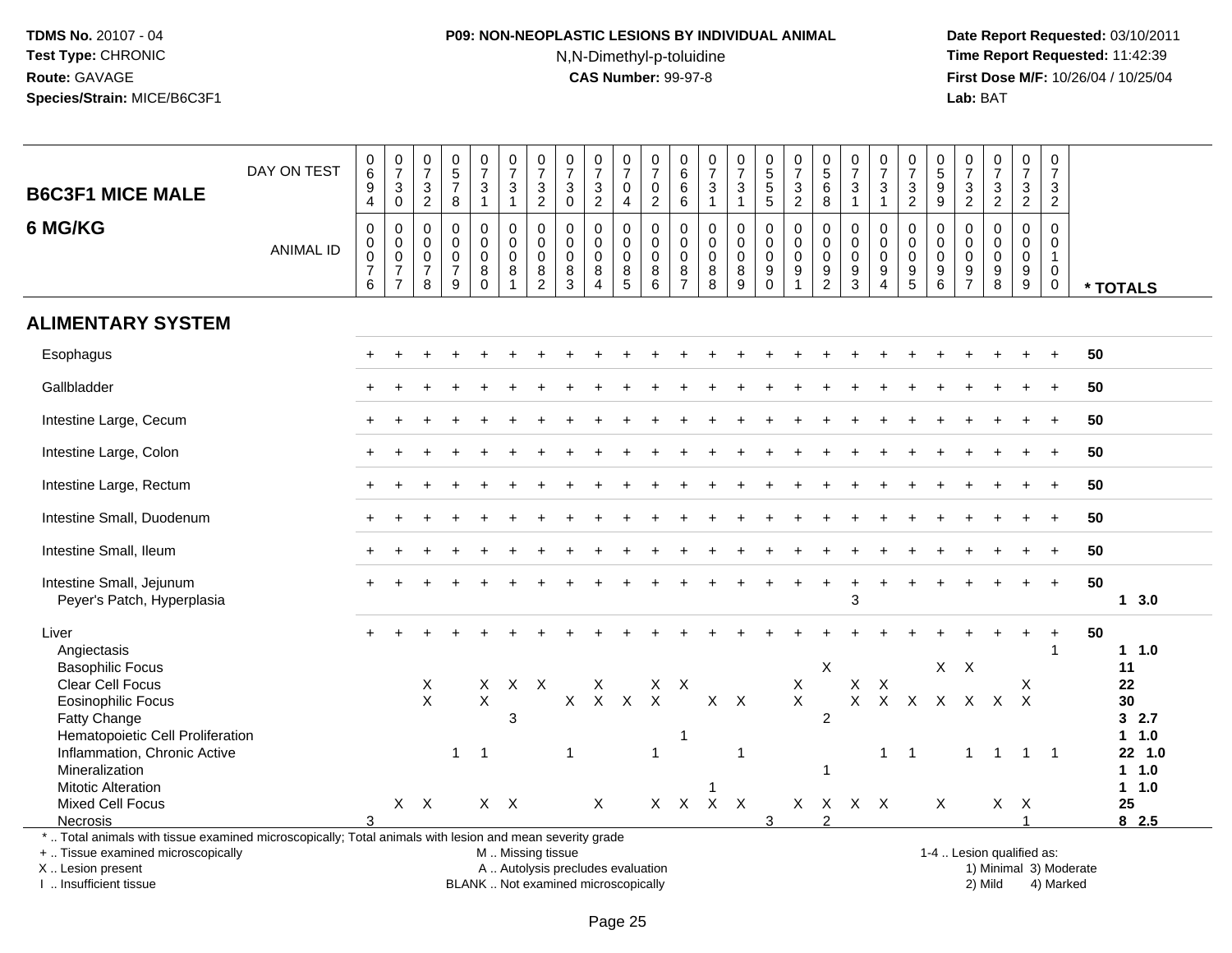## **P09: NON-NEOPLASTIC LESIONS BY INDIVIDUAL ANIMAL**N,N-Dimethyl-p-toluidine

| <b>B6C3F1 MICE MALE</b>                                                                                                                                                                       | DAY ON TEST      | $\begin{array}{c} 0 \\ 6 \end{array}$<br>$\boldsymbol{9}$<br>$\overline{4}$ | $\frac{0}{7}$<br>$_{\rm 0}^3$                                                    | 0<br>$\overline{7}$<br>3<br>$\sqrt{2}$                 | $\pmb{0}$<br>$\overline{5}$<br>$\overline{7}$<br>8            | $\frac{0}{7}$<br>3<br>$\mathbf{1}$               | $\begin{array}{c} 0 \\ 7 \end{array}$<br>$\sqrt{3}$<br>$\mathbf{1}$ | $\frac{0}{7}$<br>$\frac{3}{2}$               | $\begin{array}{c} 0 \\ 7 \end{array}$<br>$\mathbf{3}$<br>$\mathsf{O}\xspace$ | $\frac{0}{7}$<br>$\frac{3}{2}$                                           | $\frac{0}{7}$<br>0<br>$\overline{\mathbf{4}}$ | $\frac{0}{7}$<br>$\boldsymbol{0}$<br>$\overline{2}$                 | 0<br>$\,6\,$<br>6<br>$\overline{6}$                    | $\frac{0}{7}$<br>$\ensuremath{\mathsf{3}}$<br>$\mathbf{1}$ | $\frac{0}{7}$<br>3<br>$\mathbf{1}$               | 0<br>5<br>5<br>5                                      | $\frac{0}{7}$<br>$\frac{3}{2}$                              | 0<br>5<br>6<br>8                                         | $\begin{array}{c} 0 \\ 7 \end{array}$<br>$\sqrt{3}$<br>$\overline{1}$            | $\frac{0}{7}$<br>3<br>$\mathbf{1}$                                  | $\begin{array}{c} 0 \\ 7 \end{array}$<br>$\frac{3}{2}$                             | $\begin{array}{c} 0 \\ 5 \end{array}$<br>$\boldsymbol{9}$<br>$\overline{9}$ | $\begin{smallmatrix} 0\\7 \end{smallmatrix}$<br>$\frac{3}{2}$ | $\frac{0}{7}$<br>$\frac{3}{2}$                            | $\begin{smallmatrix}0\\7\end{smallmatrix}$<br>$\frac{3}{2}$ | $\mathbf 0$<br>$\overline{7}$<br>$\ensuremath{\mathsf{3}}$<br>$\overline{2}$ |                                     |                                       |
|-----------------------------------------------------------------------------------------------------------------------------------------------------------------------------------------------|------------------|-----------------------------------------------------------------------------|----------------------------------------------------------------------------------|--------------------------------------------------------|---------------------------------------------------------------|--------------------------------------------------|---------------------------------------------------------------------|----------------------------------------------|------------------------------------------------------------------------------|--------------------------------------------------------------------------|-----------------------------------------------|---------------------------------------------------------------------|--------------------------------------------------------|------------------------------------------------------------|--------------------------------------------------|-------------------------------------------------------|-------------------------------------------------------------|----------------------------------------------------------|----------------------------------------------------------------------------------|---------------------------------------------------------------------|------------------------------------------------------------------------------------|-----------------------------------------------------------------------------|---------------------------------------------------------------|-----------------------------------------------------------|-------------------------------------------------------------|------------------------------------------------------------------------------|-------------------------------------|---------------------------------------|
| 6 MG/KG                                                                                                                                                                                       | <b>ANIMAL ID</b> | $\mathsf 0$<br>$\mathbf 0$<br>$\pmb{0}$<br>$\overline{7}$<br>$6\phantom{1}$ | $\boldsymbol{0}$<br>$\mathbf 0$<br>$\pmb{0}$<br>$\overline{7}$<br>$\overline{7}$ | 0<br>$\mathbf 0$<br>$\mathbf 0$<br>$\overline{7}$<br>8 | $\mathbf 0$<br>$\Omega$<br>$\mathbf 0$<br>$\overline{7}$<br>9 | 0<br>$\mathbf 0$<br>$\mathbf 0$<br>8<br>$\Omega$ | $\mathsf 0$<br>$\mathbf 0$<br>$\mathbf 0$<br>8<br>1                 | $\pmb{0}$<br>0<br>$\pmb{0}$<br>$\frac{8}{2}$ | $\mathbf 0$<br>$\mathbf 0$<br>0<br>8<br>$\overline{3}$                       | $\pmb{0}$<br>$\mathbf 0$<br>$\pmb{0}$<br>8<br>$\Delta$                   | 0<br>$\mathbf 0$<br>0<br>$^8$ 5               | $\pmb{0}$<br>$\mathsf 0$<br>$\mathbf 0$<br>$\, 8$<br>$\overline{6}$ | $\mathbf 0$<br>0<br>$\mathbf 0$<br>8<br>$\overline{7}$ | $\pmb{0}$<br>$\mathbf 0$<br>$\pmb{0}$<br>$_{8}^8$          | $\mathbf 0$<br>$\mathbf 0$<br>0<br>$\frac{8}{9}$ | $\mathbf 0$<br>$\mathbf 0$<br>$\pmb{0}$<br>$_{0}^{9}$ | $\mathbf 0$<br>$\mathbf 0$<br>$\pmb{0}$<br>$\boldsymbol{9}$ | $\mathbf 0$<br>$\mathbf 0$<br>$\pmb{0}$<br>$\frac{9}{2}$ | $\mathbf 0$<br>$\mathbf{0}$<br>$\mathbf 0$<br>$\boldsymbol{9}$<br>$\overline{3}$ | 0<br>$\mathbf 0$<br>$\pmb{0}$<br>$\boldsymbol{9}$<br>$\overline{4}$ | $\mathbf 0$<br>$\mathbf 0$<br>$\mathbf 0$<br>$\begin{array}{c} 9 \\ 5 \end{array}$ | 0<br>0<br>0<br>9<br>$6\phantom{1}$                                          | $\mathbf 0$<br>$\mathbf 0$<br>$\mathbf 0$<br>$\frac{9}{7}$    | $\mathsf 0$<br>$\mathbf 0$<br>$\pmb{0}$<br>$_{8}^{\rm 9}$ | $\mathbf 0$<br>$\overline{0}$<br>0<br>$\frac{9}{9}$         | $\mathbf 0$<br>$\mathbf 0$<br>$\mathbf{1}$<br>$\mathbf 0$<br>$\mathbf 0$     |                                     | * TOTALS                              |
| Pigmentation<br>Bile Duct, Cyst<br>Bile Duct, Hyperplasia<br>Hepatocyte, Hypertrophy                                                                                                          |                  |                                                                             |                                                                                  |                                                        |                                                               |                                                  |                                                                     | $\overline{1}$                               | $\overline{1}$                                                               |                                                                          |                                               | $\mathbf{1}$                                                        |                                                        | 1                                                          |                                                  |                                                       | $\mathbf{1}$                                                |                                                          |                                                                                  | $\mathbf{1}$                                                        |                                                                                    |                                                                             |                                                               |                                                           |                                                             | $\overline{\mathbf{1}}$                                                      |                                     | 3, 1.0<br>1 1.0<br>1 1.0<br>$9 - 1.2$ |
| Mesentery<br>Fat, Necrosis                                                                                                                                                                    |                  |                                                                             |                                                                                  |                                                        |                                                               |                                                  |                                                                     |                                              |                                                                              |                                                                          |                                               |                                                                     | $\ddot{}$<br>$\overline{2}$                            |                                                            | $\ddot{}$<br>$\mathbf{1}$                        |                                                       |                                                             |                                                          |                                                                                  |                                                                     |                                                                                    |                                                                             |                                                               |                                                           |                                                             |                                                                              | 3                                   | 3, 1.7                                |
| Pancreas<br>Atrophy                                                                                                                                                                           |                  | $+$                                                                         |                                                                                  |                                                        |                                                               |                                                  |                                                                     |                                              |                                                                              |                                                                          |                                               |                                                                     |                                                        |                                                            |                                                  |                                                       |                                                             |                                                          |                                                                                  |                                                                     |                                                                                    |                                                                             |                                                               |                                                           | $\div$                                                      | $+$                                                                          | 50                                  | $1 \t1.0$                             |
| <b>Salivary Glands</b>                                                                                                                                                                        |                  |                                                                             |                                                                                  |                                                        |                                                               |                                                  |                                                                     |                                              |                                                                              |                                                                          |                                               |                                                                     |                                                        |                                                            |                                                  |                                                       |                                                             |                                                          |                                                                                  |                                                                     |                                                                                    |                                                                             |                                                               |                                                           |                                                             | $\ddot{+}$                                                                   | 50                                  |                                       |
| Stomach, Forestomach<br>Erosion<br>Inflammation<br>Ulcer<br>Epithelium, Hyperplasia                                                                                                           |                  |                                                                             | $\sqrt{3}$<br>$\overline{2}$<br>4                                                |                                                        |                                                               |                                                  |                                                                     | $\overline{4}$                               | $\sqrt{3}$<br>$\overline{2}$                                                 |                                                                          | 3<br>$\overline{c}$<br>3                      |                                                                     |                                                        |                                                            | 3<br>$\overline{2}$                              |                                                       |                                                             | $\boldsymbol{2}$<br>$\boldsymbol{2}$<br>$\overline{2}$   |                                                                                  |                                                                     |                                                                                    |                                                                             | 3<br>$\overline{c}$<br>3                                      | $\overline{c}$<br>$\overline{c}$<br>$\overline{4}$        | $\div$                                                      | $\ddot{}$                                                                    | 50                                  | $12.0$<br>12 2.4<br>42.0<br>14 2.7    |
| Stomach, Glandular<br>Inflammation<br>Epithelium, Necrosis                                                                                                                                    |                  | $\ddot{}$<br>3<br>$\overline{c}$                                            |                                                                                  |                                                        |                                                               |                                                  |                                                                     |                                              |                                                                              |                                                                          |                                               |                                                                     |                                                        |                                                            |                                                  |                                                       |                                                             |                                                          |                                                                                  |                                                                     |                                                                                    |                                                                             |                                                               |                                                           |                                                             | $+$                                                                          | 50                                  | $1 \quad 3.0$<br>$12.0$               |
| Tooth<br>Dysplasia                                                                                                                                                                            |                  | $\ddot{}$<br>X                                                              | ÷                                                                                | $\ddot{}$<br>$\times$                                  |                                                               | +<br>X                                           |                                                                     | $\ddot{}$                                    | ÷                                                                            |                                                                          | +                                             |                                                                     |                                                        | X X X X X X X X X                                          | $\ddot{}$                                        |                                                       |                                                             |                                                          | $\ddot{}$                                                                        | $+$<br>$X$ $X$                                                      |                                                                                    | +<br>$\mathsf{X}$                                                           |                                                               | $+$                                                       | $\ddot{}$<br>$X$ $X$ $X$                                    | $\ddot{}$                                                                    | 38                                  | 36                                    |
| <b>CARDIOVASCULAR SYSTEM</b>                                                                                                                                                                  |                  |                                                                             |                                                                                  |                                                        |                                                               |                                                  |                                                                     |                                              |                                                                              |                                                                          |                                               |                                                                     |                                                        |                                                            |                                                  |                                                       |                                                             |                                                          |                                                                                  |                                                                     |                                                                                    |                                                                             |                                                               |                                                           |                                                             |                                                                              |                                     |                                       |
| <b>Blood Vessel</b>                                                                                                                                                                           |                  |                                                                             |                                                                                  |                                                        |                                                               |                                                  |                                                                     |                                              |                                                                              |                                                                          |                                               |                                                                     |                                                        |                                                            |                                                  |                                                       |                                                             |                                                          |                                                                                  |                                                                     |                                                                                    |                                                                             |                                                               |                                                           |                                                             |                                                                              | 50                                  |                                       |
| Heart                                                                                                                                                                                         |                  |                                                                             |                                                                                  |                                                        |                                                               |                                                  |                                                                     |                                              |                                                                              |                                                                          |                                               |                                                                     |                                                        |                                                            |                                                  |                                                       |                                                             |                                                          |                                                                                  |                                                                     |                                                                                    |                                                                             |                                                               |                                                           |                                                             |                                                                              | 50                                  |                                       |
| *  Total animals with tissue examined microscopically; Total animals with lesion and mean severity grade<br>+  Tissue examined microscopically<br>X  Lesion present<br>I. Insufficient tissue |                  |                                                                             |                                                                                  |                                                        |                                                               |                                                  | M  Missing tissue                                                   |                                              |                                                                              | A  Autolysis precludes evaluation<br>BLANK  Not examined microscopically |                                               |                                                                     |                                                        |                                                            |                                                  |                                                       |                                                             |                                                          |                                                                                  |                                                                     |                                                                                    |                                                                             |                                                               | 1-4  Lesion qualified as:<br>2) Mild                      |                                                             |                                                                              | 1) Minimal 3) Moderate<br>4) Marked |                                       |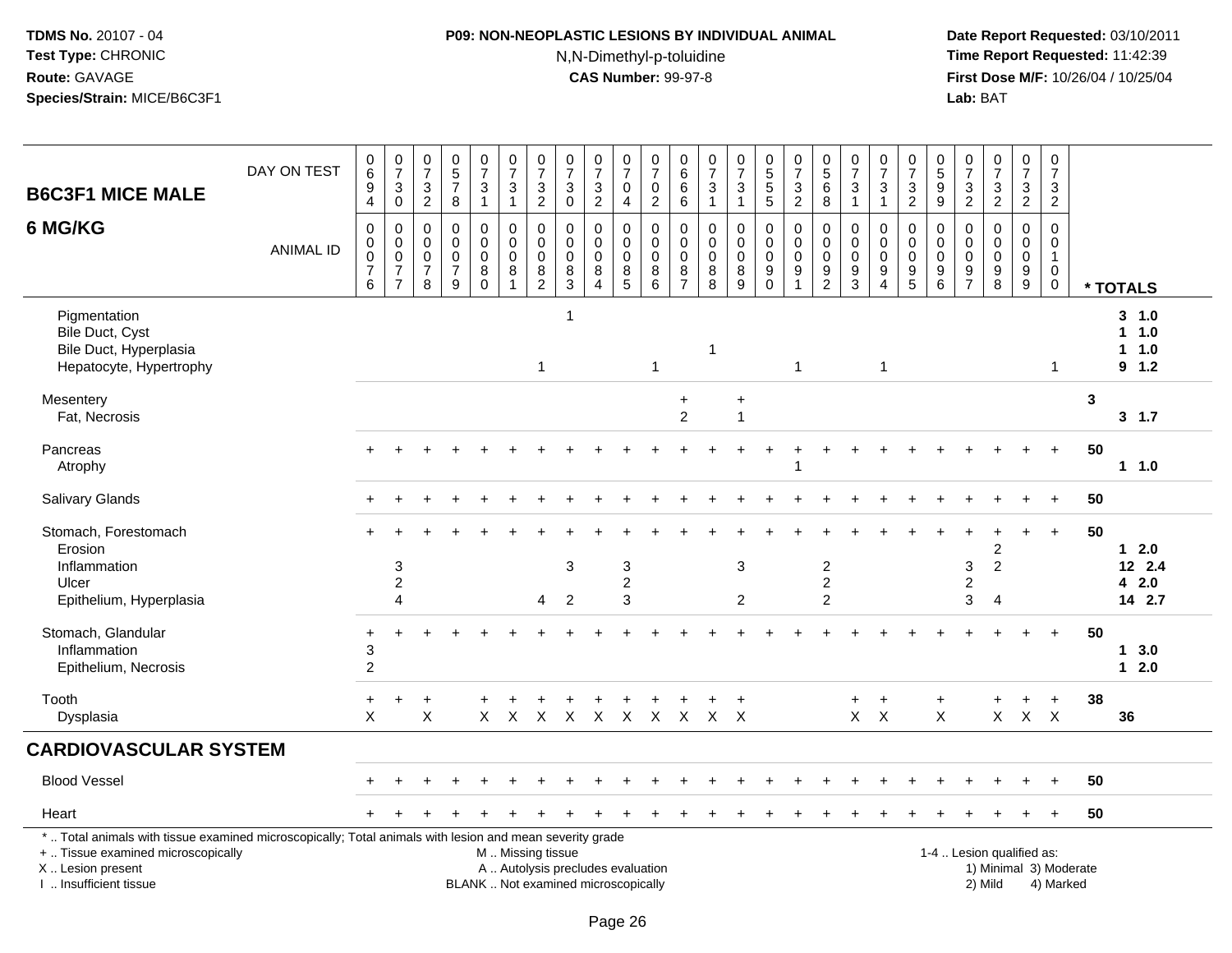## **P09: NON-NEOPLASTIC LESIONS BY INDIVIDUAL ANIMAL**N,N-Dimethyl-p-toluidine

| <b>B6C3F1 MICE MALE</b>                                                                                                                                                                       | DAY ON TEST      | $\begin{array}{c} 0 \\ 6 \end{array}$<br>$\boldsymbol{9}$<br>$\overline{4}$ | $\frac{0}{7}$<br>$\mathbf{3}$<br>$\mathbf 0$                                | $\begin{array}{c} 0 \\ 7 \end{array}$<br>$\ensuremath{\mathsf{3}}$<br>$\overline{2}$ | $\begin{array}{c} 0 \\ 5 \end{array}$<br>$\overline{7}$<br>8 | $\frac{0}{7}$<br>$\mathbf{3}$<br>$\mathbf{1}$           | $\begin{smallmatrix}0\\7\end{smallmatrix}$<br>$\ensuremath{\mathsf{3}}$<br>$\mathbf{1}$       | $\frac{0}{7}$<br>$\ensuremath{\mathsf{3}}$<br>$\overline{2}$     | $\begin{array}{c} 0 \\ 7 \end{array}$<br>$\ensuremath{\mathsf{3}}$<br>$\mathbf 0$ | $\frac{0}{7}$<br>$\ensuremath{\mathsf{3}}$<br>$\overline{2}$       | $\begin{array}{c} 0 \\ 7 \end{array}$<br>0<br>$\overline{4}$ | $\begin{array}{c} 0 \\ 7 \end{array}$<br>$\mathbf 0$<br>$\overline{2}$ | 0<br>6<br>6<br>6                                | $\frac{0}{7}$<br>$\ensuremath{\mathsf{3}}$<br>$\mathbf{1}$ | $\frac{0}{7}$<br>3<br>$\mathbf{1}$                    | 0<br>5<br>5<br>5                                 | $\begin{array}{c} 0 \\ 7 \end{array}$<br>$\frac{3}{2}$      | $\begin{array}{c} 0 \\ 5 \\ 6 \end{array}$<br>8            | $\frac{0}{7}$<br>$\sqrt{3}$<br>$\overline{1}$              | $\frac{0}{7}$<br>$\ensuremath{\mathsf{3}}$<br>$\mathbf{1}$  | $\begin{array}{c} 0 \\ 7 \end{array}$<br>$\ensuremath{\mathsf{3}}$<br>$\overline{2}$ | $^{\rm 0}_{\rm 5}$<br>$\boldsymbol{9}$<br>$\boldsymbol{9}$ | $\frac{0}{7}$<br>$\frac{3}{2}$                             | $\frac{0}{7}$<br>$\frac{3}{2}$                            | $\begin{smallmatrix}0\\7\end{smallmatrix}$<br>$\mathbf{3}$<br>$\overline{2}$ | $\pmb{0}$<br>$\overline{7}$<br>3<br>$\overline{2}$                     |    |                          |  |
|-----------------------------------------------------------------------------------------------------------------------------------------------------------------------------------------------|------------------|-----------------------------------------------------------------------------|-----------------------------------------------------------------------------|--------------------------------------------------------------------------------------|--------------------------------------------------------------|---------------------------------------------------------|-----------------------------------------------------------------------------------------------|------------------------------------------------------------------|-----------------------------------------------------------------------------------|--------------------------------------------------------------------|--------------------------------------------------------------|------------------------------------------------------------------------|-------------------------------------------------|------------------------------------------------------------|-------------------------------------------------------|--------------------------------------------------|-------------------------------------------------------------|------------------------------------------------------------|------------------------------------------------------------|-------------------------------------------------------------|--------------------------------------------------------------------------------------|------------------------------------------------------------|------------------------------------------------------------|-----------------------------------------------------------|------------------------------------------------------------------------------|------------------------------------------------------------------------|----|--------------------------|--|
| 6 MG/KG                                                                                                                                                                                       | <b>ANIMAL ID</b> | 0<br>$\pmb{0}$<br>$\pmb{0}$<br>$\overline{7}$<br>$\,6\,$                    | $\mathbf 0$<br>$\mathbf 0$<br>$\,0\,$<br>$\boldsymbol{7}$<br>$\overline{7}$ | 0<br>$\Omega$<br>0<br>$\overline{7}$<br>8                                            | $\mathbf 0$<br>$\mathbf 0$<br>$\pmb{0}$<br>$\frac{7}{9}$     | $\mathbf 0$<br>$\Omega$<br>$\mathbf 0$<br>8<br>$\Omega$ | 0<br>$\mathbf 0$<br>$\pmb{0}$<br>8<br>$\mathbf{1}$                                            | $\mathsf{O}\xspace$<br>$\mathbf 0$<br>$\pmb{0}$<br>$\frac{8}{2}$ | $\mathbf 0$<br>$\mathbf 0$<br>0<br>$\begin{array}{c} 8 \\ 3 \end{array}$          | $\mathbf 0$<br>$\Omega$<br>$\mathbf 0$<br>$\bf8$<br>$\overline{4}$ | 0<br>$\mathbf 0$<br>0<br>$\frac{8}{5}$                       | $\pmb{0}$<br>$\mathbf 0$<br>$\mathbf 0$<br>$\bf 8$<br>$\overline{6}$   | 0<br>$\Omega$<br>0<br>$\bf 8$<br>$\overline{7}$ | $\pmb{0}$<br>$\mathbf 0$<br>$\pmb{0}$<br>$\frac{8}{8}$     | $\mathsf{O}$<br>$\mathbf 0$<br>$\mathsf{O}$<br>8<br>9 | 0<br>$\mathsf{O}$<br>$\pmb{0}$<br>$\overline{9}$ | $\mathbf 0$<br>$\mathbf 0$<br>$\pmb{0}$<br>$\boldsymbol{9}$ | $\mathbf 0$<br>$\mathbf 0$<br>$\mathbf 0$<br>$\frac{9}{2}$ | $\mathbf 0$<br>$\mathbf 0$<br>$\mathbf 0$<br>$\frac{9}{3}$ | 0<br>$\mathbf 0$<br>0<br>$\boldsymbol{9}$<br>$\overline{4}$ | $\pmb{0}$<br>$\mathbf 0$<br>$\boldsymbol{0}$<br>$\frac{9}{5}$                        | 0<br>$\Omega$<br>$\mathbf 0$<br>$\boldsymbol{9}$<br>6      | $\mathbf 0$<br>$\mathbf 0$<br>$\mathbf 0$<br>$\frac{9}{7}$ | $\mathsf{O}$<br>$\Omega$<br>$\mathsf{O}$<br>$\frac{9}{8}$ | $\mathsf 0$<br>$\mathsf{O}$<br>$\mathsf{O}\xspace$<br>$\frac{9}{9}$          | $\mathbf 0$<br>$\mathbf 0$<br>$\mathbf{1}$<br>$\mathbf 0$<br>$\pmb{0}$ |    | * TOTALS                 |  |
| Cardiomyopathy<br>Mineralization<br>Atrium, Thrombosis                                                                                                                                        |                  | $\mathbf{1}$                                                                | $\overline{1}$                                                              |                                                                                      |                                                              |                                                         |                                                                                               |                                                                  |                                                                                   | $\mathbf{1}$                                                       | $\overline{1}$                                               |                                                                        |                                                 |                                                            |                                                       | 1                                                |                                                             |                                                            |                                                            | 1                                                           |                                                                                      |                                                            |                                                            |                                                           |                                                                              |                                                                        |    | 7, 1.1<br>11.0<br>$12.0$ |  |
| <b>ENDOCRINE SYSTEM</b>                                                                                                                                                                       |                  |                                                                             |                                                                             |                                                                                      |                                                              |                                                         |                                                                                               |                                                                  |                                                                                   |                                                                    |                                                              |                                                                        |                                                 |                                                            |                                                       |                                                  |                                                             |                                                            |                                                            |                                                             |                                                                                      |                                                            |                                                            |                                                           |                                                                              |                                                                        |    |                          |  |
| <b>Adrenal Cortex</b><br>Hypertrophy                                                                                                                                                          |                  |                                                                             |                                                                             |                                                                                      |                                                              |                                                         | $\overline{2}$                                                                                |                                                                  |                                                                                   |                                                                    |                                                              |                                                                        |                                                 |                                                            |                                                       |                                                  |                                                             |                                                            |                                                            |                                                             |                                                                                      |                                                            |                                                            |                                                           |                                                                              | $\ddot{+}$                                                             | 50 | $3 \t1.3$                |  |
| Adrenal Medulla                                                                                                                                                                               |                  |                                                                             |                                                                             |                                                                                      |                                                              |                                                         |                                                                                               |                                                                  |                                                                                   |                                                                    |                                                              |                                                                        |                                                 |                                                            |                                                       |                                                  |                                                             |                                                            |                                                            |                                                             |                                                                                      |                                                            |                                                            |                                                           |                                                                              |                                                                        | 50 |                          |  |
| Islets, Pancreatic<br>Hyperplasia                                                                                                                                                             |                  |                                                                             |                                                                             |                                                                                      |                                                              |                                                         |                                                                                               |                                                                  |                                                                                   |                                                                    |                                                              |                                                                        |                                                 |                                                            |                                                       |                                                  |                                                             |                                                            |                                                            |                                                             |                                                                                      |                                                            |                                                            |                                                           |                                                                              | $+$                                                                    | 50 | $5 \t1.2$                |  |
| Parathyroid Gland                                                                                                                                                                             |                  |                                                                             |                                                                             |                                                                                      |                                                              |                                                         |                                                                                               |                                                                  |                                                                                   |                                                                    |                                                              |                                                                        |                                                 |                                                            |                                                       |                                                  |                                                             |                                                            |                                                            |                                                             |                                                                                      |                                                            |                                                            | м                                                         | $\ddot{}$                                                                    | M                                                                      | 43 |                          |  |
| <b>Pituitary Gland</b><br>Pars Distalis, Hyperplasia                                                                                                                                          |                  |                                                                             |                                                                             |                                                                                      |                                                              |                                                         |                                                                                               |                                                                  |                                                                                   |                                                                    |                                                              |                                                                        |                                                 |                                                            |                                                       |                                                  |                                                             |                                                            |                                                            |                                                             |                                                                                      |                                                            |                                                            |                                                           |                                                                              | $+$                                                                    | 50 | $1 1.0$                  |  |
| <b>Thyroid Gland</b>                                                                                                                                                                          |                  | $+$                                                                         |                                                                             |                                                                                      |                                                              |                                                         |                                                                                               |                                                                  |                                                                                   |                                                                    |                                                              |                                                                        |                                                 |                                                            |                                                       |                                                  |                                                             |                                                            |                                                            |                                                             |                                                                                      |                                                            |                                                            | $\ddot{}$                                                 | $\ddot{}$                                                                    | $+$                                                                    | 50 |                          |  |
| <b>GENERAL BODY SYSTEM</b>                                                                                                                                                                    |                  |                                                                             |                                                                             |                                                                                      |                                                              |                                                         |                                                                                               |                                                                  |                                                                                   |                                                                    |                                                              |                                                                        |                                                 |                                                            |                                                       |                                                  |                                                             |                                                            |                                                            |                                                             |                                                                                      |                                                            |                                                            |                                                           |                                                                              |                                                                        |    |                          |  |
| <b>NONE</b>                                                                                                                                                                                   |                  |                                                                             |                                                                             |                                                                                      |                                                              |                                                         |                                                                                               |                                                                  |                                                                                   |                                                                    |                                                              |                                                                        |                                                 |                                                            |                                                       |                                                  |                                                             |                                                            |                                                            |                                                             |                                                                                      |                                                            |                                                            |                                                           |                                                                              |                                                                        |    |                          |  |
| <b>GENITAL SYSTEM</b>                                                                                                                                                                         |                  |                                                                             |                                                                             |                                                                                      |                                                              |                                                         |                                                                                               |                                                                  |                                                                                   |                                                                    |                                                              |                                                                        |                                                 |                                                            |                                                       |                                                  |                                                             |                                                            |                                                            |                                                             |                                                                                      |                                                            |                                                            |                                                           |                                                                              |                                                                        |    |                          |  |
| <b>Coagulating Gland</b><br>Inflammation                                                                                                                                                      |                  |                                                                             |                                                                             |                                                                                      |                                                              |                                                         |                                                                                               |                                                                  |                                                                                   |                                                                    |                                                              |                                                                        |                                                 |                                                            |                                                       |                                                  |                                                             | $\ddot{}$<br>$\overline{2}$                                |                                                            |                                                             |                                                                                      |                                                            |                                                            |                                                           |                                                                              |                                                                        | 1  | $12.0$                   |  |
| Epididymis                                                                                                                                                                                    |                  |                                                                             |                                                                             |                                                                                      |                                                              |                                                         |                                                                                               |                                                                  |                                                                                   |                                                                    |                                                              |                                                                        |                                                 |                                                            |                                                       |                                                  |                                                             |                                                            |                                                            |                                                             |                                                                                      |                                                            |                                                            |                                                           |                                                                              |                                                                        | 50 |                          |  |
| *  Total animals with tissue examined microscopically; Total animals with lesion and mean severity grade<br>+  Tissue examined microscopically<br>X  Lesion present<br>I  Insufficient tissue |                  |                                                                             |                                                                             |                                                                                      |                                                              |                                                         | M  Missing tissue<br>A  Autolysis precludes evaluation<br>BLANK  Not examined microscopically |                                                                  |                                                                                   |                                                                    |                                                              |                                                                        |                                                 |                                                            |                                                       |                                                  |                                                             |                                                            |                                                            |                                                             |                                                                                      |                                                            |                                                            | 1-4  Lesion qualified as:<br>2) Mild                      |                                                                              | 1) Minimal 3) Moderate<br>4) Marked                                    |    |                          |  |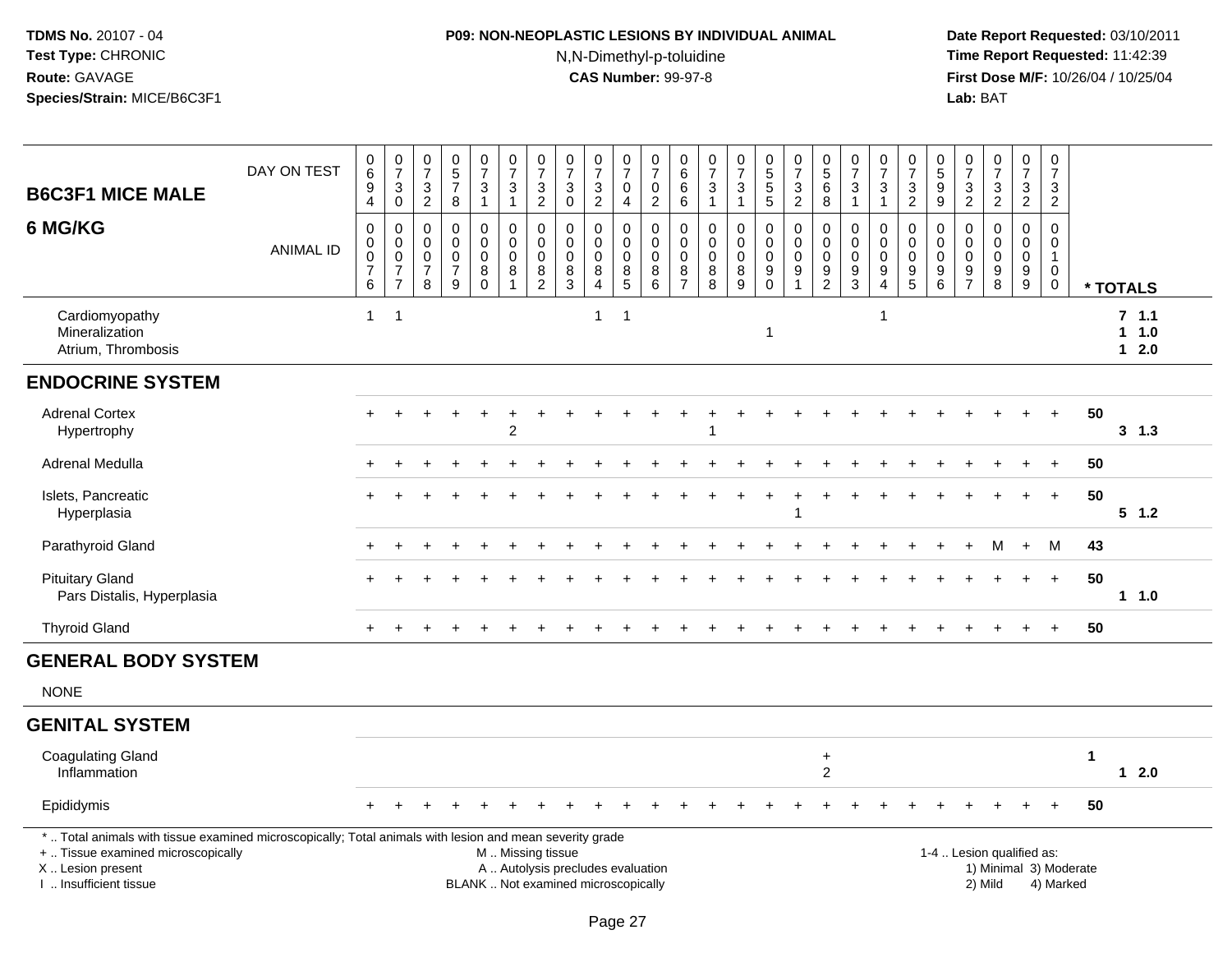## **P09: NON-NEOPLASTIC LESIONS BY INDIVIDUAL ANIMAL**N,N-Dimethyl-p-toluidine

 **Date Report Requested:** 03/10/2011 **Time Report Requested:** 11:42:39 **First Dose M/F:** 10/26/04 / 10/25/04<br>**Lab:** BAT **Lab:** BAT

| <b>B6C3F1 MICE MALE</b>                                                                                                                                             | DAY ON TEST      | $_{6}^{\rm 0}$<br>9<br>$\overline{4}$                | $\frac{0}{7}$<br>$\ensuremath{\mathsf{3}}$<br>$\mathbf 0$         | $\frac{0}{7}$<br>$\mathbf{3}$<br>$\overline{2}$                  | $\begin{array}{c} 0 \\ 5 \end{array}$<br>$\overline{7}$<br>8  | $\frac{0}{7}$<br>3<br>$\mathbf{1}$                            | $\frac{0}{7}$<br>$\mathbf{3}$<br>$\mathbf{1}$                    | $\frac{0}{7}$<br>$\ensuremath{\mathsf{3}}$<br>$\overline{2}$     | $\frac{0}{7}$<br>$\mathbf{3}$<br>$\mathbf 0$ | $\frac{0}{7}$<br>$\frac{3}{2}$                                       | 0<br>$\overline{7}$<br>0<br>$\overline{4}$                             | $\pmb{0}$<br>$\overline{7}$<br>$\boldsymbol{0}$<br>2                | 0<br>$6\phantom{a}$<br>$\,6$<br>6                      | $\frac{0}{7}$<br>$\sqrt{3}$<br>$\overline{1}$ | $\frac{0}{7}$<br>$\mathbf{3}$<br>$\mathbf{1}$          | $\begin{array}{c} 0 \\ 5 \end{array}$<br>$\sqrt{5}$<br>$\overline{5}$ | $\frac{0}{7}$<br>$\mathbf{3}$<br>$\overline{2}$     | $\begin{array}{c} 0 \\ 5 \end{array}$<br>$\,6$<br>8              | $\frac{0}{7}$<br>3<br>$\overline{1}$          | $\frac{0}{7}$<br>3<br>$\mathbf{1}$         | $\frac{0}{7}$<br>$\mathbf{3}$<br>$\overline{2}$        | $\begin{array}{c} 0 \\ 5 \end{array}$<br>$\boldsymbol{9}$<br>$\boldsymbol{9}$ | $\frac{0}{7}$<br>$\frac{3}{2}$                                               | $\frac{0}{7}$<br>$\ensuremath{\mathsf{3}}$<br>$\overline{2}$ | $\frac{0}{7}$<br>$\sqrt{3}$<br>$\overline{2}$       | 0<br>$\boldsymbol{7}$<br>$\mathbf{3}$<br>$\overline{2}$                     |                        |          |                   |
|---------------------------------------------------------------------------------------------------------------------------------------------------------------------|------------------|------------------------------------------------------|-------------------------------------------------------------------|------------------------------------------------------------------|---------------------------------------------------------------|---------------------------------------------------------------|------------------------------------------------------------------|------------------------------------------------------------------|----------------------------------------------|----------------------------------------------------------------------|------------------------------------------------------------------------|---------------------------------------------------------------------|--------------------------------------------------------|-----------------------------------------------|--------------------------------------------------------|-----------------------------------------------------------------------|-----------------------------------------------------|------------------------------------------------------------------|-----------------------------------------------|--------------------------------------------|--------------------------------------------------------|-------------------------------------------------------------------------------|------------------------------------------------------------------------------|--------------------------------------------------------------|-----------------------------------------------------|-----------------------------------------------------------------------------|------------------------|----------|-------------------|
| 6 MG/KG                                                                                                                                                             | <b>ANIMAL ID</b> | 0<br>$\pmb{0}$<br>$\pmb{0}$<br>$\boldsymbol{7}$<br>6 | 0<br>$\mathbf 0$<br>$\pmb{0}$<br>$\overline{7}$<br>$\overline{7}$ | $\mathbf 0$<br>$\mathbf 0$<br>$\mathbf 0$<br>$\overline{7}$<br>8 | $\mathbf 0$<br>$\Omega$<br>$\mathbf 0$<br>$\overline{7}$<br>9 | $\mathbf 0$<br>$\mathbf 0$<br>$\mathbf 0$<br>8<br>$\mathbf 0$ | $\mathbf 0$<br>$\mathbf 0$<br>$\mathsf 0$<br>8<br>$\overline{1}$ | $\mathbf 0$<br>$\mathbf 0$<br>$\mathbf 0$<br>8<br>$\overline{2}$ | $\mathbf 0$<br>0<br>0<br>8<br>3              | $\mathbf 0$<br>$\mathbf 0$<br>$\pmb{0}$<br>$\bf 8$<br>$\overline{4}$ | $\mathbf 0$<br>$\mathbf 0$<br>$\mathbf 0$<br>$\,8\,$<br>$\overline{5}$ | $\mathbf 0$<br>$\overline{0}$<br>$\mathbf 0$<br>8<br>$6\phantom{1}$ | $\mathbf 0$<br>$\mathbf 0$<br>0<br>8<br>$\overline{7}$ | $\Omega$<br>$\Omega$<br>$\mathbf 0$<br>8<br>8 | $\mathbf 0$<br>$\mathbf 0$<br>0<br>8<br>$\overline{9}$ | $\mathbf 0$<br>$\mathbf 0$<br>0<br>9<br>$\mathbf 0$                   | $\mathbf 0$<br>$\mathbf 0$<br>$\mathbf 0$<br>9<br>1 | $\mathbf 0$<br>$\mathbf 0$<br>$\mathbf 0$<br>9<br>$\overline{c}$ | $\Omega$<br>$\Omega$<br>$\mathbf 0$<br>9<br>3 | $\Omega$<br>$\Omega$<br>0<br>9<br>$\Delta$ | $\mathbf 0$<br>$\mathbf 0$<br>0<br>9<br>$\overline{5}$ | $\mathbf 0$<br>$\mathbf 0$<br>$\mathbf 0$<br>9<br>$6\overline{6}$             | $\mathbf 0$<br>$\Omega$<br>$\mathbf 0$<br>$\boldsymbol{9}$<br>$\overline{7}$ | $\Omega$<br>$\Omega$<br>$\mathbf 0$<br>9<br>8                | $\mathbf 0$<br>$\mathbf 0$<br>$\mathbf 0$<br>$^9_9$ | $\mathbf 0$<br>$\mathbf 0$<br>$\mathbf{1}$<br>$\overline{0}$<br>$\mathbf 0$ |                        | * TOTALS |                   |
| Granuloma Sperm                                                                                                                                                     |                  |                                                      |                                                                   |                                                                  |                                                               |                                                               |                                                                  |                                                                  |                                              |                                                                      | 3                                                                      |                                                                     |                                                        |                                               |                                                        |                                                                       |                                                     |                                                                  |                                               |                                            |                                                        |                                                                               |                                                                              |                                                              |                                                     | $\overline{2}$                                                              |                        |          | 2.5               |
| <b>Preputial Gland</b><br>Ectasia<br>Inflammation                                                                                                                   |                  |                                                      |                                                                   | 3                                                                |                                                               |                                                               | 2                                                                | $\overline{2}$                                                   |                                              |                                                                      |                                                                        |                                                                     |                                                        |                                               |                                                        |                                                                       | $\overline{c}$                                      |                                                                  |                                               |                                            |                                                        |                                                                               | 2                                                                            |                                                              |                                                     | $\ddot{}$<br>$\overline{2}$                                                 | 50                     |          | 62.0<br>13.0      |
| Prostate<br>Inflammation                                                                                                                                            |                  |                                                      |                                                                   |                                                                  |                                                               |                                                               |                                                                  |                                                                  |                                              |                                                                      |                                                                        |                                                                     |                                                        |                                               |                                                        | 2                                                                     |                                                     |                                                                  |                                               |                                            |                                                        |                                                                               |                                                                              |                                                              |                                                     | $\ddot{}$                                                                   | 50                     |          | $12.0$            |
| <b>Seminal Vesicle</b><br>Inflammation                                                                                                                              |                  |                                                      |                                                                   |                                                                  |                                                               |                                                               |                                                                  |                                                                  |                                              |                                                                      |                                                                        |                                                                     |                                                        |                                               |                                                        |                                                                       |                                                     |                                                                  |                                               |                                            |                                                        |                                                                               |                                                                              |                                                              |                                                     |                                                                             | 50                     |          | $1 \t1.0$         |
| <b>Testes</b><br>Hyperplasia, Oncocytic<br>Germinal Epithelium, Degeneration                                                                                        |                  |                                                      |                                                                   |                                                                  |                                                               |                                                               |                                                                  |                                                                  |                                              |                                                                      |                                                                        |                                                                     |                                                        |                                               |                                                        |                                                                       |                                                     |                                                                  |                                               |                                            |                                                        |                                                                               |                                                                              |                                                              |                                                     | -1                                                                          | 50                     |          | 1 1.0<br>2, 1.5   |
| <b>HEMATOPOIETIC SYSTEM</b>                                                                                                                                         |                  |                                                      |                                                                   |                                                                  |                                                               |                                                               |                                                                  |                                                                  |                                              |                                                                      |                                                                        |                                                                     |                                                        |                                               |                                                        |                                                                       |                                                     |                                                                  |                                               |                                            |                                                        |                                                                               |                                                                              |                                                              |                                                     |                                                                             |                        |          |                   |
| <b>Bone Marrow</b><br>Hyperplasia<br>Thrombosis                                                                                                                     |                  | 2                                                    |                                                                   |                                                                  |                                                               |                                                               |                                                                  |                                                                  |                                              |                                                                      |                                                                        |                                                                     |                                                        |                                               |                                                        |                                                                       |                                                     |                                                                  |                                               |                                            |                                                        |                                                                               |                                                                              |                                                              |                                                     | $\ddot{}$                                                                   | 50                     |          | $6$ 1.3<br>$12.0$ |
| Lymph Node                                                                                                                                                          |                  |                                                      |                                                                   |                                                                  |                                                               |                                                               |                                                                  |                                                                  |                                              |                                                                      |                                                                        |                                                                     |                                                        |                                               |                                                        |                                                                       |                                                     |                                                                  |                                               |                                            |                                                        |                                                                               |                                                                              |                                                              | $\ddot{}$                                           |                                                                             | $\mathbf{3}$           |          |                   |
| Lymph Node, Mandibular<br>Atrophy<br>Hyperplasia, Lymphoid                                                                                                          |                  |                                                      |                                                                   |                                                                  |                                                               |                                                               |                                                                  |                                                                  |                                              |                                                                      |                                                                        | 3                                                                   |                                                        |                                               |                                                        |                                                                       |                                                     | 1                                                                |                                               |                                            |                                                        |                                                                               |                                                                              |                                                              |                                                     |                                                                             | 50                     |          | 4 1.5<br>13.0     |
| Lymph Node, Mesenteric<br>Atrophy                                                                                                                                   |                  |                                                      |                                                                   |                                                                  |                                                               |                                                               |                                                                  |                                                                  | Δ                                            |                                                                      |                                                                        |                                                                     |                                                        |                                               |                                                        |                                                                       |                                                     | 4                                                                |                                               |                                            |                                                        |                                                                               |                                                                              |                                                              |                                                     |                                                                             | 50                     |          | $9$ 2.4           |
| *  Total animals with tissue examined microscopically; Total animals with lesion and mean severity grade<br>+  Tissue examined microscopically<br>X  Lesion present |                  |                                                      |                                                                   |                                                                  |                                                               |                                                               |                                                                  | M  Missing tissue<br>A  Autolysis precludes evaluation           |                                              |                                                                      |                                                                        |                                                                     |                                                        |                                               |                                                        |                                                                       |                                                     |                                                                  |                                               |                                            |                                                        |                                                                               |                                                                              | 1-4  Lesion qualified as:                                    |                                                     |                                                                             | 1) Minimal 3) Moderate |          |                   |

X .. Lesion present

I .. Insufficient tissue

BLANK .. Not examined microscopically 2) Mild 4) Marked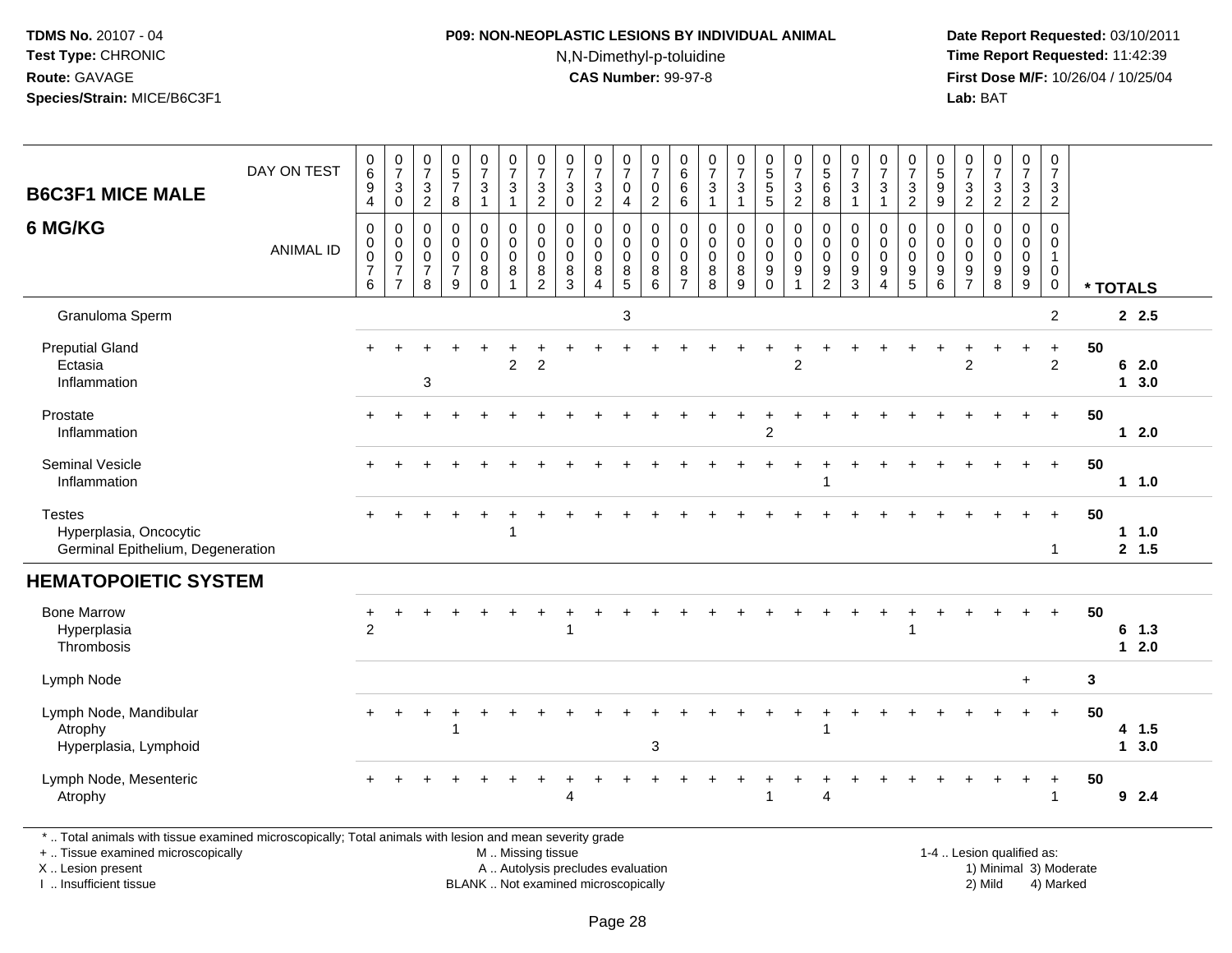## **P09: NON-NEOPLASTIC LESIONS BY INDIVIDUAL ANIMAL**N,N-Dimethyl-p-toluidine

| <b>B6C3F1 MICE MALE</b>                                                                                                                                                                      | DAY ON TEST      | 0<br>$\overline{6}$<br>$\boldsymbol{9}$                | $\frac{0}{7}$<br>$\mathbf{3}$                                                            | $\begin{smallmatrix}0\\7\end{smallmatrix}$<br>$\frac{3}{2}$ | $\begin{array}{c} 0 \\ 5 \\ 7 \end{array}$                                               | $\frac{0}{7}$<br>3                                                          | $\frac{0}{7}$<br>$\ensuremath{\mathsf{3}}$                                     | $\frac{0}{7}$<br>$\ensuremath{\mathsf{3}}$                               | $\frac{0}{7}$<br>$\sqrt{3}$                                                                   | $\begin{array}{c} 0 \\ 7 \end{array}$<br>$\frac{3}{2}$      | $\begin{array}{c} 0 \\ 7 \end{array}$<br>$\pmb{0}$                    | 0<br>$\overline{7}$<br>$\mathsf 0$                                               | 0<br>$\overline{6}$<br>6                                          | $\frac{0}{7}$<br>$\sqrt{3}$                                                     | $\frac{0}{7}$<br>$\mathbf{3}$                                  | 0<br>5<br>5<br>5                    | $\begin{array}{c} 0 \\ 7 \end{array}$<br>$\frac{3}{2}$                        | $\begin{array}{c} 0 \\ 5 \end{array}$<br>$\,6\,$               | $\frac{0}{7}$<br>$\sqrt{3}$                                                           | $\frac{0}{7}$<br>$\mathbf{3}$                                       | $\frac{0}{7}$<br>$\frac{3}{2}$                                         | $\begin{array}{c} 0 \\ 5 \end{array}$<br>$\frac{9}{9}$ | 0<br>$\overline{7}$<br>$\frac{3}{2}$   | $\begin{array}{c} 0 \\ 7 \end{array}$<br>$\frac{3}{2}$                    | $\frac{0}{7}$<br>$\frac{3}{2}$                                        | $\pmb{0}$<br>$\overline{7}$<br>$\sqrt{3}$                                               |                        |                                               |
|----------------------------------------------------------------------------------------------------------------------------------------------------------------------------------------------|------------------|--------------------------------------------------------|------------------------------------------------------------------------------------------|-------------------------------------------------------------|------------------------------------------------------------------------------------------|-----------------------------------------------------------------------------|--------------------------------------------------------------------------------|--------------------------------------------------------------------------|-----------------------------------------------------------------------------------------------|-------------------------------------------------------------|-----------------------------------------------------------------------|----------------------------------------------------------------------------------|-------------------------------------------------------------------|---------------------------------------------------------------------------------|----------------------------------------------------------------|-------------------------------------|-------------------------------------------------------------------------------|----------------------------------------------------------------|---------------------------------------------------------------------------------------|---------------------------------------------------------------------|------------------------------------------------------------------------|--------------------------------------------------------|----------------------------------------|---------------------------------------------------------------------------|-----------------------------------------------------------------------|-----------------------------------------------------------------------------------------|------------------------|-----------------------------------------------|
| 6 MG/KG                                                                                                                                                                                      | <b>ANIMAL ID</b> | 4<br>$\boldsymbol{0}$<br>0<br>0<br>$\overline{7}$<br>6 | $\mathbf 0$<br>$\pmb{0}$<br>0<br>$\pmb{0}$<br>$\overline{\mathcal{I}}$<br>$\overline{7}$ | $\pmb{0}$<br>0<br>0<br>$\boldsymbol{7}$<br>8                | $\,8\,$<br>$\pmb{0}$<br>$\mathbf 0$<br>$\mathsf 0$<br>$\overline{7}$<br>$\boldsymbol{9}$ | $\mathbf{1}$<br>0<br>$\mathbf 0$<br>$\mathbf 0$<br>8<br>$\ddot{\mathbf{0}}$ | $\mathbf{1}$<br>$\mathbf 0$<br>$\mathbf 0$<br>$\mathbf 0$<br>8<br>$\mathbf{1}$ | $\overline{c}$<br>0<br>$\mathbf 0$<br>$\mathbf 0$<br>8<br>$\overline{2}$ | $\mathbf 0$<br>$\pmb{0}$<br>$\mathbf 0$<br>$\mathbf 0$<br>8<br>$\overline{3}$                 | $\mathbf 0$<br>$\mathbf 0$<br>0<br>$\bf8$<br>$\overline{4}$ | $\overline{4}$<br>$\mathbf 0$<br>$\mathbf 0$<br>$\mathbf 0$<br>$^8$ 5 | $\overline{c}$<br>$\pmb{0}$<br>$\mathbf 0$<br>$\mathbf 0$<br>8<br>$6\phantom{1}$ | $\,6\,$<br>0<br>$\mathbf 0$<br>$\mathbf 0$<br>8<br>$\overline{7}$ | $\mathbf{1}$<br>$\mathbf 0$<br>$\mathbf 0$<br>$\mathsf 0$<br>$_{\rm 8}^{\rm 8}$ | $\mathbf{1}$<br>$\mathsf 0$<br>0<br>$\pmb{0}$<br>$\frac{8}{9}$ | 0<br>$\mathbf 0$<br>0<br>$_{0}^{9}$ | $\pmb{0}$<br>$\mathbf 0$<br>$\mathbf 0$<br>$\boldsymbol{9}$<br>$\overline{1}$ | 8<br>$\pmb{0}$<br>0<br>0<br>$\boldsymbol{9}$<br>$\overline{2}$ | $\mathbf{1}$<br>0<br>$\mathbf 0$<br>$\mathbf 0$<br>$\boldsymbol{9}$<br>$\overline{3}$ | $\mathbf{1}$<br>0<br>$\Omega$<br>$\mathbf 0$<br>9<br>$\overline{4}$ | $\mathbf 0$<br>0<br>$\pmb{0}$<br>$\begin{array}{c} 9 \\ 5 \end{array}$ | $\mathsf 0$<br>$\mathbf 0$<br>$\mathbf 0$<br>$^9$ 6    | 0<br>$\mathbf 0$<br>0<br>$\frac{9}{7}$ | $\Omega$<br>$\Omega$<br>$\mathbf 0$<br>$\boldsymbol{9}$<br>$\overline{8}$ | 0<br>$\mathbf 0$<br>$\mathbf 0$<br>$\boldsymbol{9}$<br>$\overline{9}$ | $\overline{2}$<br>$\Omega$<br>$\mathbf 0$<br>$\mathbf{1}$<br>$\mathbf 0$<br>$\mathbf 0$ |                        | * TOTALS                                      |
| Spleen<br>Atrophy<br>Hematopoietic Cell Proliferation<br>Hyperplasia, Lymphoid<br>Pigmentation<br>Red Pulp, Atrophy                                                                          |                  | $\ddot{}$<br>$\boldsymbol{2}$<br>2                     | -1<br>$\overline{1}$                                                                     | $\mathbf 1$                                                 | 3<br>$\overline{2}$                                                                      | $\overline{1}$                                                              | $\mathbf{1}$                                                                   | 2<br>$\mathbf{1}$                                                        | 3<br>3                                                                                        | $\mathbf{1}$                                                | 2<br>$\mathbf{1}$                                                     | 1<br>$\overline{1}$                                                              | $\overline{c}$<br>$\mathbf{1}$                                    | 2<br>$\mathbf{1}$                                                               | 3<br>3                                                         | $\mathbf{1}$                        | $\overline{c}$<br>$\overline{1}$                                              | $\mathbf{1}$                                                   | 3<br>$\overline{2}$                                                                   | -1<br>$\overline{1}$                                                | 3                                                                      |                                                        | $\overline{1}$                         | $\overline{1}$                                                            |                                                                       | $\ddot{}$<br>$\overline{2}$<br>$\overline{2}$                                           | 50                     | 112.2<br>18 2.2<br>9 1.9<br>34 1.1<br>$1 1.0$ |
| Thymus<br>Atrophy                                                                                                                                                                            |                  | 3                                                      | 4                                                                                        | 3                                                           | $\boldsymbol{\varDelta}$                                                                 | 3                                                                           | 3                                                                              | M                                                                        | Δ                                                                                             | 3                                                           | 3                                                                     | 3                                                                                | 2                                                                 | 3                                                                               | $\boldsymbol{\varDelta}$                                       | 4                                   | Δ                                                                             | Δ                                                              | 3                                                                                     | 3                                                                   | 3                                                                      | Δ                                                      | 3                                      | 3                                                                         | $\overline{4}$                                                        | $+$<br>3                                                                                | 48                     | 47 3.2                                        |
| <b>INTEGUMENTARY SYSTEM</b>                                                                                                                                                                  |                  |                                                        |                                                                                          |                                                             |                                                                                          |                                                                             |                                                                                |                                                                          |                                                                                               |                                                             |                                                                       |                                                                                  |                                                                   |                                                                                 |                                                                |                                     |                                                                               |                                                                |                                                                                       |                                                                     |                                                                        |                                                        |                                        |                                                                           |                                                                       |                                                                                         |                        |                                               |
| <b>Mammary Gland</b>                                                                                                                                                                         |                  | М                                                      | м                                                                                        | м                                                           | м                                                                                        | м                                                                           | M                                                                              | M                                                                        | M                                                                                             | M                                                           | M                                                                     | М                                                                                | M                                                                 | M                                                                               | M                                                              | M                                   | M                                                                             | M                                                              | M                                                                                     | M                                                                   | M                                                                      | M                                                      | М                                      | M                                                                         | M                                                                     | M                                                                                       | 0                      |                                               |
| Skin<br>Inflammation<br>Ulcer                                                                                                                                                                |                  |                                                        |                                                                                          |                                                             |                                                                                          |                                                                             |                                                                                |                                                                          |                                                                                               |                                                             |                                                                       |                                                                                  |                                                                   |                                                                                 |                                                                |                                     |                                                                               |                                                                |                                                                                       |                                                                     |                                                                        |                                                        |                                        | 3<br>3                                                                    |                                                                       | $+$                                                                                     | 50                     | 13.0<br>13.0                                  |
| <b>MUSCULOSKELETAL SYSTEM</b>                                                                                                                                                                |                  |                                                        |                                                                                          |                                                             |                                                                                          |                                                                             |                                                                                |                                                                          |                                                                                               |                                                             |                                                                       |                                                                                  |                                                                   |                                                                                 |                                                                |                                     |                                                                               |                                                                |                                                                                       |                                                                     |                                                                        |                                                        |                                        |                                                                           |                                                                       |                                                                                         |                        |                                               |
| Bone<br>Fracture<br>Osteopetrosis                                                                                                                                                            |                  |                                                        | $\overline{2}$                                                                           |                                                             |                                                                                          |                                                                             |                                                                                |                                                                          |                                                                                               |                                                             |                                                                       |                                                                                  |                                                                   |                                                                                 |                                                                |                                     |                                                                               |                                                                |                                                                                       |                                                                     |                                                                        |                                                        |                                        |                                                                           |                                                                       | $\ddot{}$                                                                               | 50                     | $\mathbf 1$<br>$12.0$                         |
| <b>Skeletal Muscle</b>                                                                                                                                                                       |                  |                                                        |                                                                                          |                                                             |                                                                                          |                                                                             |                                                                                |                                                                          |                                                                                               |                                                             |                                                                       |                                                                                  |                                                                   |                                                                                 |                                                                |                                     |                                                                               |                                                                |                                                                                       |                                                                     |                                                                        |                                                        |                                        |                                                                           |                                                                       |                                                                                         | $\mathbf{1}$           |                                               |
| <b>NERVOUS SYSTEM</b>                                                                                                                                                                        |                  |                                                        |                                                                                          |                                                             |                                                                                          |                                                                             |                                                                                |                                                                          |                                                                                               |                                                             |                                                                       |                                                                                  |                                                                   |                                                                                 |                                                                |                                     |                                                                               |                                                                |                                                                                       |                                                                     |                                                                        |                                                        |                                        |                                                                           |                                                                       |                                                                                         |                        |                                               |
| <b>Brain</b><br>Olfactory Lobe, Atrophy                                                                                                                                                      |                  |                                                        |                                                                                          |                                                             |                                                                                          |                                                                             |                                                                                |                                                                          |                                                                                               |                                                             |                                                                       |                                                                                  |                                                                   |                                                                                 |                                                                |                                     |                                                                               |                                                                |                                                                                       |                                                                     |                                                                        |                                                        |                                        |                                                                           |                                                                       | $\ddot{}$                                                                               | 50                     | 13.0                                          |
| *  Total animals with tissue examined microscopically; Total animals with lesion and mean severity grade<br>+  Tissue examined microscopically<br>X Lesion present<br>I. Insufficient tissue |                  |                                                        |                                                                                          |                                                             |                                                                                          |                                                                             |                                                                                |                                                                          | M  Missing tissue<br>A  Autolysis precludes evaluation<br>BLANK  Not examined microscopically |                                                             |                                                                       |                                                                                  |                                                                   |                                                                                 |                                                                |                                     |                                                                               |                                                                |                                                                                       |                                                                     |                                                                        |                                                        |                                        | 1-4  Lesion qualified as:<br>2) Mild                                      |                                                                       | 4) Marked                                                                               | 1) Minimal 3) Moderate |                                               |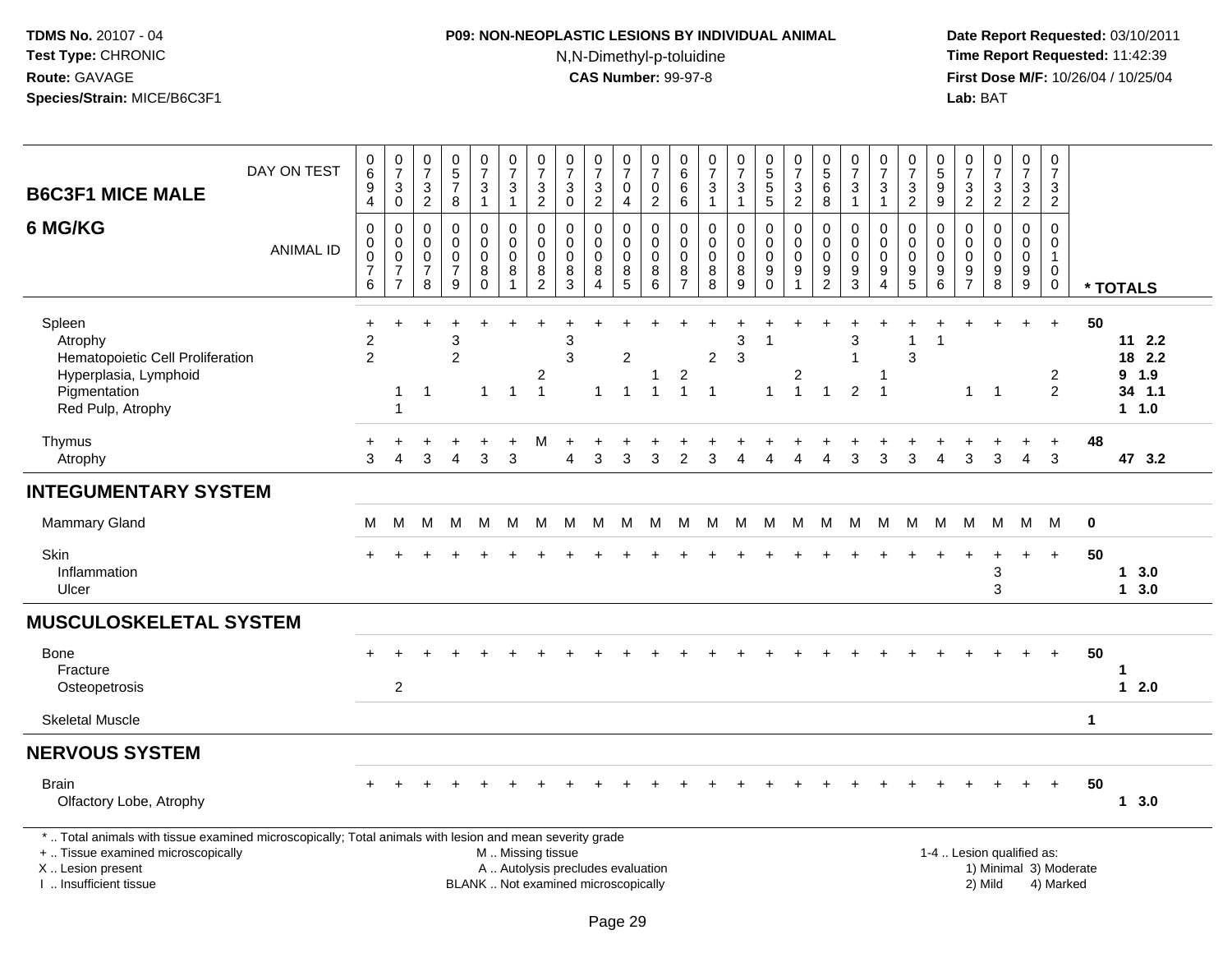## **P09: NON-NEOPLASTIC LESIONS BY INDIVIDUAL ANIMAL**

N,N-Dimethyl-p-toluidine

 **Date Report Requested:** 03/10/2011 **Time Report Requested:** 11:42:39 **First Dose M/F:** 10/26/04 / 10/25/04 Lab: BAT **Lab:** BAT

| DAY ON TEST                                                                                                                                                                                                                     | 0<br>$\overline{6}$<br>9                                 | $\frac{0}{7}$                                                               | $\frac{0}{7}$                                |                                                                  |                                                            |                                                              |                                                                |                                                             |                                                        |                                              |                                                               |                                                        |                                                   |                                    |                                                                          |                                                                |                                                      |                                                            |                                                              |                                                              |                                                                |                                                                  |                                                |                                                       |                                            |                                                                         |
|---------------------------------------------------------------------------------------------------------------------------------------------------------------------------------------------------------------------------------|----------------------------------------------------------|-----------------------------------------------------------------------------|----------------------------------------------|------------------------------------------------------------------|------------------------------------------------------------|--------------------------------------------------------------|----------------------------------------------------------------|-------------------------------------------------------------|--------------------------------------------------------|----------------------------------------------|---------------------------------------------------------------|--------------------------------------------------------|---------------------------------------------------|------------------------------------|--------------------------------------------------------------------------|----------------------------------------------------------------|------------------------------------------------------|------------------------------------------------------------|--------------------------------------------------------------|--------------------------------------------------------------|----------------------------------------------------------------|------------------------------------------------------------------|------------------------------------------------|-------------------------------------------------------|--------------------------------------------|-------------------------------------------------------------------------|
| <b>B6C3F1 MICE MALE</b>                                                                                                                                                                                                         | $\overline{\mathbf{4}}$                                  | $\ensuremath{\mathsf{3}}$<br>$\mathsf{O}\xspace$                            | $\frac{3}{2}$                                | $\begin{array}{c} 0 \\ 5 \\ 7 \end{array}$<br>$\bf8$             | $\frac{0}{7}$<br>$\ensuremath{\mathsf{3}}$<br>$\mathbf{1}$ | 0<br>$\overline{7}$<br>$\sqrt{3}$<br>$\mathbf{1}$            | $\frac{0}{7}$<br>$\ensuremath{\mathsf{3}}$<br>$\boldsymbol{2}$ | $\begin{array}{c} 0 \\ 7 \\ 3 \end{array}$<br>$\pmb{0}$     | $\frac{0}{7}$<br>$\frac{3}{2}$                         | $\frac{0}{7}$<br>$\pmb{0}$<br>$\overline{4}$ | $\frac{0}{7}$<br>$\begin{smallmatrix} 0\\2 \end{smallmatrix}$ | $\begin{array}{c} 0 \\ 6 \end{array}$<br>$^6_6$        | $\frac{0}{7}$<br>$\frac{3}{1}$                    | $\frac{0}{7}$<br>3<br>$\mathbf{1}$ | 0<br>5<br>5<br>5                                                         | $\frac{0}{7}$<br>$\frac{3}{2}$                                 | $\begin{matrix}0\\5\\6\end{matrix}$<br>8             | $\frac{0}{7}$<br>$\frac{3}{1}$                             | $\frac{0}{7}$<br>$\ensuremath{\mathsf{3}}$<br>$\overline{1}$ | 0<br>$\overline{7}$<br>$\frac{3}{2}$                         | $\begin{array}{c} 0 \\ 5 \end{array}$<br>9<br>$\boldsymbol{9}$ | $\frac{0}{7}$<br>$\frac{3}{2}$                                   | $\frac{0}{7}$<br>$\frac{3}{2}$                 | $\frac{0}{7}$<br>$\frac{3}{2}$                        | 0<br>$\overline{7}$<br>3<br>$\overline{2}$ |                                                                         |
| 6 MG/KG<br><b>ANIMAL ID</b>                                                                                                                                                                                                     | $\mathbf 0$<br>0<br>$\mathsf 0$<br>$\boldsymbol{7}$<br>6 | $\mathbf 0$<br>$\pmb{0}$<br>$\mathbf 0$<br>$\overline{7}$<br>$\overline{7}$ | 0<br>$\mathbf 0$<br>0<br>$\overline{7}$<br>8 | $\mathbf 0$<br>$\mathbf 0$<br>$\mathbf 0$<br>$\overline{7}$<br>9 | 0<br>0<br>$\mathsf 0$<br>8<br>$\mathbf 0$                  | $\pmb{0}$<br>$\mathbf 0$<br>$\mathbf 0$<br>8<br>$\mathbf{1}$ | $\mathbf 0$<br>$\Omega$<br>$\mathbf 0$<br>8<br>$\overline{c}$  | $\mathbf 0$<br>$\mathbf 0$<br>$\mathsf{O}\xspace$<br>8<br>3 | 0<br>$\mathbf 0$<br>$\mathbf 0$<br>8<br>$\overline{4}$ | 0<br>0<br>$\mathsf{O}\xspace$<br>8<br>5      | 0<br>$\mathbf 0$<br>$\mathsf 0$<br>8<br>$\,6\,$               | 0<br>$\mathbf 0$<br>$\mathbf 0$<br>8<br>$\overline{7}$ | $\pmb{0}$<br>$\mathbf 0$<br>$\mathbf 0$<br>8<br>8 | 0<br>$\mathbf 0$<br>0<br>8<br>9    | 0<br>$\mathsf 0$<br>$\ddot{\mathbf{0}}$<br>$\boldsymbol{9}$<br>$\pmb{0}$ | $\mathsf 0$<br>$\mathsf 0$<br>$\mathbf 0$<br>9<br>$\mathbf{1}$ | 0<br>0<br>$\mathsf{O}\xspace$<br>9<br>$\overline{2}$ | $\pmb{0}$<br>$\mathbf 0$<br>$\pmb{0}$<br>9<br>$\mathbf{3}$ | 0<br>$\mathbf 0$<br>$\mathbf 0$<br>9<br>$\overline{4}$       | $\mathbf 0$<br>$\mathbf 0$<br>$\mathbf 0$<br>9<br>$\sqrt{5}$ | 0<br>$\mathbf 0$<br>$\mathbf 0$<br>9<br>$\,6\,$                | $\mathbf 0$<br>$\mathbf 0$<br>$\mathbf 0$<br>9<br>$\overline{7}$ | 0<br>$\mathbf 0$<br>$\boldsymbol{0}$<br>9<br>8 | 0<br>$\mathsf 0$<br>$\mathsf{O}\xspace$<br>$9\,$<br>9 | $\mathbf 0$<br>0<br>$\mathbf{1}$<br>0<br>0 | * TOTALS                                                                |
| <b>RESPIRATORY SYSTEM</b>                                                                                                                                                                                                       |                                                          |                                                                             |                                              |                                                                  |                                                            |                                                              |                                                                |                                                             |                                                        |                                              |                                                               |                                                        |                                                   |                                    |                                                                          |                                                                |                                                      |                                                            |                                                              |                                                              |                                                                |                                                                  |                                                |                                                       |                                            |                                                                         |
| Lung<br>Alveolar Epithelium, Hyperplasia<br>Alveolus, Infiltration Cellular, Histiocyte<br>Artery, Inflammation<br>Bronchiole, Epithelium, Hyperplasia                                                                          |                                                          |                                                                             |                                              |                                                                  |                                                            |                                                              |                                                                | 2                                                           |                                                        |                                              | $\mathbf 1$                                                   |                                                        |                                                   |                                    |                                                                          |                                                                |                                                      |                                                            |                                                              |                                                              |                                                                |                                                                  |                                                |                                                       | $\ddot{}$<br>2                             | 50<br>8, 1.9<br>2, 1.5<br>3.0<br>$\mathbf 1$<br>$12.0$                  |
| Nose<br>Foreign Body<br>Hyperplasia<br>Inflammation<br>Polyp, Inflammatory<br>Glands, Olfactory Epithelium, Dilatation<br>Glands, Olfactory Epithelium, Hyperplasia<br>Glands, Olfactory Epithelium, Metaplasia,<br>Respiratory |                                                          | $\overline{1}$<br>$\sf X$                                                   |                                              |                                                                  |                                                            |                                                              |                                                                |                                                             | 1                                                      |                                              |                                                               |                                                        | 1                                                 |                                    |                                                                          | $\mathbf 1$                                                    | -1                                                   |                                                            |                                                              |                                                              | $\mathbf 1$                                                    |                                                                  | -1                                             |                                                       |                                            | 50<br>1<br>1 1.0<br>12, 1.0<br>$\mathbf{2}$<br>111.0<br>9, 1.1<br>5 1.0 |
| Glands, Respiratory Epithelium, Dilatation<br>Glands, Respiratory Epithelium, Hyperplasia<br>Glands, Respiratory Epithelium, Metaplasia,<br>Respiratory                                                                         | 1                                                        |                                                                             | $\overline{1}$                               |                                                                  |                                                            |                                                              | 1                                                              | -1                                                          |                                                        | -1                                           | $\overline{1}$                                                | -1                                                     |                                                   |                                    |                                                                          |                                                                |                                                      |                                                            |                                                              |                                                              | $\mathbf{1}$                                                   |                                                                  |                                                |                                                       | -1                                         | 19 1.0<br>2, 1.0<br>2, 1.0                                              |
| Nerve, Atrophy<br>Olfactory Epithelium, Accumulation, Hyaline<br><b>Droplet</b>                                                                                                                                                 |                                                          |                                                                             |                                              |                                                                  |                                                            |                                                              |                                                                |                                                             |                                                        |                                              |                                                               |                                                        |                                                   |                                    |                                                                          | $\mathbf 1$                                                    | 2                                                    |                                                            |                                                              | $\overline{1}$                                               |                                                                |                                                                  | $\mathbf{1}$                                   | $\overline{1}$                                        |                                            | 7.1.1<br>$14$ 1.3                                                       |
| Olfactory Epithelium, Metaplasia, Respiratory<br><b>Olfactory Epithelium, Necrosis</b><br>Respiratory Epithelium, Accumulation, Hyaline                                                                                         |                                                          | $\mathbf{1}$<br>$\overline{\mathbf{1}}$                                     |                                              |                                                                  |                                                            |                                                              |                                                                |                                                             | 1<br>$\overline{\mathbf{1}}$                           |                                              |                                                               |                                                        | $\mathbf{1}$<br>1                                 |                                    |                                                                          | $\mathbf 1$                                                    |                                                      |                                                            |                                                              | -1                                                           | $\overline{2}$                                                 |                                                                  |                                                | $\mathbf{1}$                                          | $\overline{1}$                             | 10, 1.3<br>$3 \t1.3$<br>25 1.2                                          |
| <b>Droplet</b><br>Respiratory Epithelium, Hyperplasia<br>Respiratory Epithelium, Necrosis                                                                                                                                       | $\overline{2}$                                           |                                                                             |                                              |                                                                  | 1                                                          | -1                                                           | 3                                                              |                                                             | -1                                                     | -1                                           |                                                               |                                                        | $\mathbf{1}$                                      | 2                                  |                                                                          | $\mathbf{1}$                                                   | $\overline{1}$                                       |                                                            | -1                                                           |                                                              | 3                                                              | $\overline{1}$                                                   |                                                | 1                                                     | $\overline{1}$                             | 35 1.4<br>1 1.0                                                         |

\* .. Total animals with tissue examined microscopically; Total animals with lesion and mean severity grade

+ .. Tissue examined microscopically

X .. Lesion present

I .. Insufficient tissue

M .. Missing tissue

A .. Autolysis precludes evaluation

BLANK .. Not examined microscopically 2) Mild 4) Marked

1-4 .. Lesion qualified as:<br>1) Minimal 3) Moderate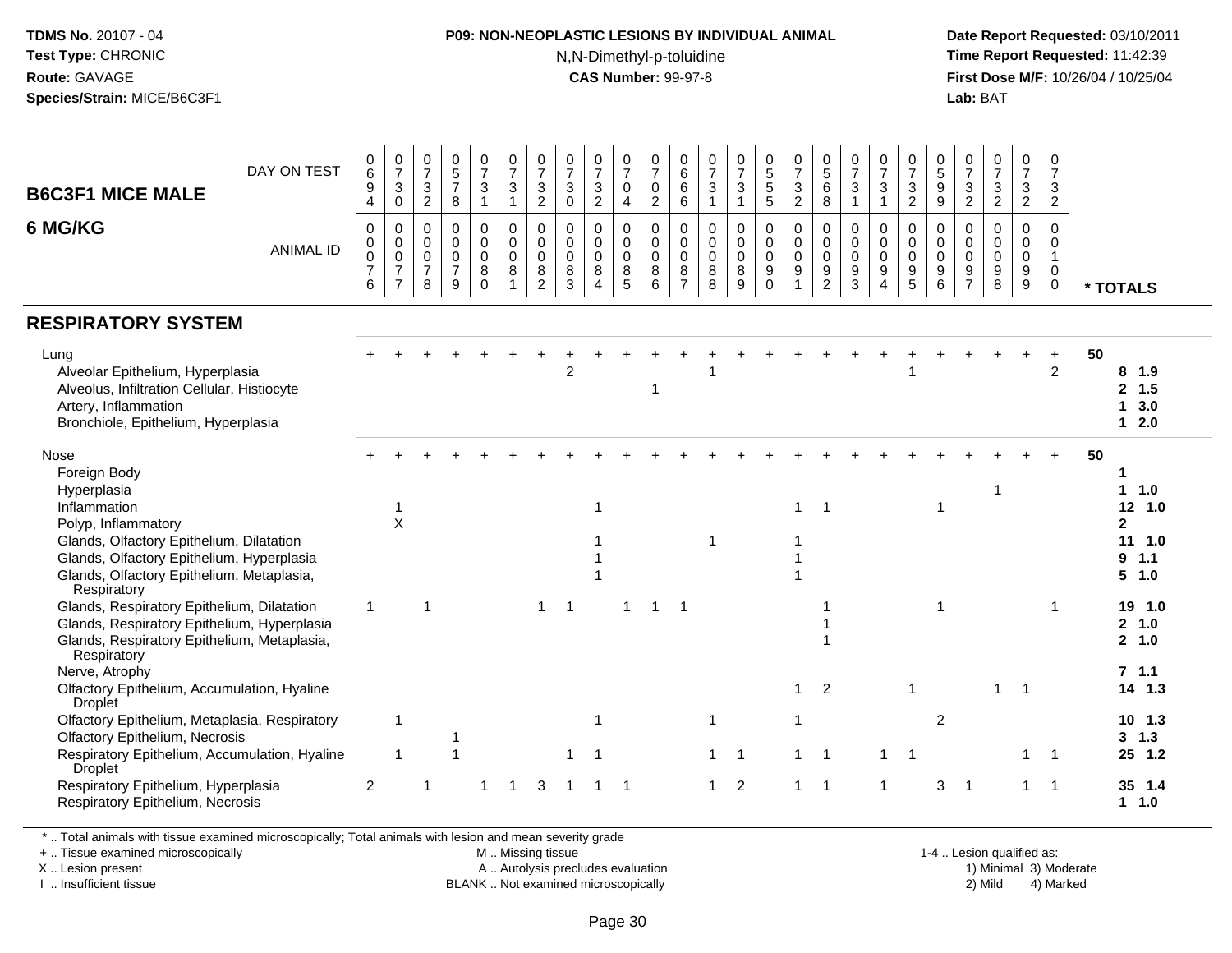#### **P09: NON-NEOPLASTIC LESIONS BY INDIVIDUAL ANIMAL**N,N-Dimethyl-p-toluidine

 **Date Report Requested:** 03/10/2011 **Time Report Requested:** 11:42:39 **First Dose M/F:** 10/26/04 / 10/25/04 Lab: BAT **Lab:** BAT

| <b>B6C3F1 MICE MALE</b>                             | DAY ON TEST      | $\mathbf 0$<br>6<br>9<br>4                                     | $\frac{0}{7}$<br>$\mathbf{3}$<br>$\pmb{0}$                              | $\begin{smallmatrix}0\\7\end{smallmatrix}$<br>$\mathbf{3}$<br>$\overline{2}$ | $\begin{array}{c} 0 \\ 5 \\ 7 \end{array}$<br>$\,8\,$                   | $\begin{smallmatrix}0\\7\end{smallmatrix}$<br>$\sqrt{3}$<br>1          | $\begin{array}{c} 0 \\ 7 \end{array}$<br>$\sqrt{3}$<br>$\mathbf{1}$    | $\begin{array}{c} 0 \\ 7 \end{array}$<br>$\mathbf{3}$<br>$\overline{c}$ | $\frac{0}{7}$<br>$\mathbf{3}$<br>$\pmb{0}$                | $\frac{0}{7}$<br>$\frac{3}{2}$        | $\begin{array}{c} 0 \\ 7 \end{array}$<br>$\boldsymbol{0}$<br>$\overline{4}$ | $\frac{0}{7}$<br>$\mathbf 0$<br>$\overline{2}$         | $\begin{array}{c} 0 \\ 6 \end{array}$<br>$\,6\,$<br>$\,6\,$ | $\begin{array}{c} 0 \\ 7 \end{array}$<br>$\ensuremath{\mathsf{3}}$<br>$\mathbf{1}$ | $\begin{array}{c} 0 \\ 7 \\ 3 \end{array}$<br>$\mathbf{1}$              | 0<br>5<br>5<br>5                                        | $\frac{0}{7}$<br>$\frac{3}{2}$                                               | $\begin{array}{c} 0 \\ 5 \end{array}$<br>$\,6\,$<br>$\,8\,$                        | $\frac{0}{7}$<br>$\ensuremath{\mathsf{3}}$<br>$\mathbf{1}$            | $\frac{0}{7}$<br>$\mathbf{3}$<br>$\mathbf{1}$ | $\frac{0}{7}$<br>$\frac{3}{2}$                                                      | 0<br>9<br>9                                                                           | $\frac{0}{7}$<br>$\frac{3}{2}$               | $\frac{0}{7}$<br>$\sqrt{3}$<br>$\overline{2}$                                 | $\frac{0}{7}$<br>$\frac{3}{2}$               | $\begin{smallmatrix}0\\7\end{smallmatrix}$<br>$\mathbf{3}$<br>$\overline{2}$ |             |                                       |
|-----------------------------------------------------|------------------|----------------------------------------------------------------|-------------------------------------------------------------------------|------------------------------------------------------------------------------|-------------------------------------------------------------------------|------------------------------------------------------------------------|------------------------------------------------------------------------|-------------------------------------------------------------------------|-----------------------------------------------------------|---------------------------------------|-----------------------------------------------------------------------------|--------------------------------------------------------|-------------------------------------------------------------|------------------------------------------------------------------------------------|-------------------------------------------------------------------------|---------------------------------------------------------|------------------------------------------------------------------------------|------------------------------------------------------------------------------------|-----------------------------------------------------------------------|-----------------------------------------------|-------------------------------------------------------------------------------------|---------------------------------------------------------------------------------------|----------------------------------------------|-------------------------------------------------------------------------------|----------------------------------------------|------------------------------------------------------------------------------|-------------|---------------------------------------|
| 6 MG/KG                                             | <b>ANIMAL ID</b> | $\mathbf 0$<br>$\pmb{0}$<br>$\mathbf 0$<br>$\overline{7}$<br>6 | $\pmb{0}$<br>$\pmb{0}$<br>$\pmb{0}$<br>$\overline{7}$<br>$\overline{7}$ | $\pmb{0}$<br>$\pmb{0}$<br>$\pmb{0}$<br>$\boldsymbol{7}$<br>8                 | $_{\rm 0}^{\rm 0}$<br>$\mathbf 0$<br>$\overline{7}$<br>$\boldsymbol{9}$ | $\mathbf 0$<br>$\mathsf{O}\xspace$<br>$\pmb{0}$<br>$\bf 8$<br>$\Omega$ | $\pmb{0}$<br>$\ddot{\mathbf{0}}$<br>$\mathbf 0$<br>8<br>$\overline{1}$ | 0<br>$\mathbf 0$<br>$\mathbf 0$<br>$\bf8$<br>$\overline{2}$             | $\mathbf 0$<br>$\mathbf 0$<br>$\mathbf 0$<br>$\bf 8$<br>3 | 0<br>$\pmb{0}$<br>$\pmb{0}$<br>8<br>Δ | 0<br>$\mathsf 0$<br>$\pmb{0}$<br>8<br>$\overline{5}$                        | 0<br>$\mathbf 0$<br>$\mathbf 0$<br>8<br>$6\phantom{1}$ | 0<br>$\pmb{0}$<br>$\boldsymbol{0}$<br>8<br>$\overline{7}$   | $\mathbf 0$<br>$\pmb{0}$<br>$\mathbf 0$<br>$_{\rm 8}^{\rm 8}$                      | $\mathsf{O}$<br>$\ddot{\mathbf{0}}$<br>$\pmb{0}$<br>8<br>$\overline{9}$ | 0<br>$\overline{0}$<br>$\mathbf 0$<br>$9\,$<br>$\Omega$ | $_{\rm 0}^{\rm 0}$<br>$\boldsymbol{0}$<br>$\boldsymbol{9}$<br>$\overline{1}$ | $\boldsymbol{0}$<br>$\pmb{0}$<br>$\mathbf 0$<br>$\boldsymbol{9}$<br>$\overline{2}$ | $\pmb{0}$<br>$\boldsymbol{0}$<br>$\mathbf 0$<br>$\boldsymbol{9}$<br>3 | 0<br>0<br>$\mathbf 0$<br>9<br>$\overline{4}$  | $\pmb{0}$<br>$\overline{0}$<br>$\mathbf 0$<br>$\begin{array}{c} 9 \\ 5 \end{array}$ | $\pmb{0}$<br>$\ddot{\mathbf{0}}$<br>$\mathbf 0$<br>$\boldsymbol{9}$<br>$6\phantom{a}$ | 0<br>0<br>$\mathbf 0$<br>9<br>$\overline{7}$ | $\mathbf 0$<br>$\mathbf 0$<br>$\pmb{0}$<br>$\boldsymbol{9}$<br>$\overline{8}$ | 0<br>0<br>$\pmb{0}$<br>$\boldsymbol{9}$<br>9 | 0<br>$\mathbf 0$<br>$\mathbf{1}$<br>$\mathbf 0$<br>$\mathbf 0$               |             | * TOTALS                              |
| Vomeronasal Organ, Necrosis                         |                  |                                                                |                                                                         |                                                                              |                                                                         |                                                                        |                                                                        |                                                                         |                                                           |                                       |                                                                             |                                                        |                                                             |                                                                                    |                                                                         |                                                         |                                                                              |                                                                                    |                                                                       |                                               |                                                                                     |                                                                                       |                                              |                                                                               |                                              |                                                                              |             | $1 2.0$                               |
| Trachea                                             |                  |                                                                |                                                                         |                                                                              |                                                                         |                                                                        |                                                                        |                                                                         |                                                           |                                       |                                                                             |                                                        |                                                             |                                                                                    |                                                                         |                                                         |                                                                              |                                                                                    |                                                                       |                                               |                                                                                     |                                                                                       |                                              |                                                                               |                                              |                                                                              | 50          |                                       |
| <b>SPECIAL SENSES SYSTEM</b>                        |                  |                                                                |                                                                         |                                                                              |                                                                         |                                                                        |                                                                        |                                                                         |                                                           |                                       |                                                                             |                                                        |                                                             |                                                                                    |                                                                         |                                                         |                                                                              |                                                                                    |                                                                       |                                               |                                                                                     |                                                                                       |                                              |                                                                               |                                              |                                                                              |             |                                       |
| Eye<br>Cornea, Inflammation<br>Optic Nerve, Atrophy |                  |                                                                |                                                                         |                                                                              |                                                                         |                                                                        |                                                                        |                                                                         |                                                           |                                       |                                                                             | $\overline{c}$<br>$\overline{c}$                       |                                                             |                                                                                    |                                                                         |                                                         |                                                                              |                                                                                    |                                                                       |                                               |                                                                                     |                                                                                       |                                              |                                                                               |                                              | $+$                                                                          | 50          | $1 2.0$<br>$1 2.0$                    |
| <b>Harderian Gland</b><br>Hyperplasia               |                  |                                                                |                                                                         |                                                                              |                                                                         |                                                                        |                                                                        | $\overline{4}$                                                          |                                                           |                                       |                                                                             |                                                        |                                                             |                                                                                    |                                                                         |                                                         |                                                                              |                                                                                    |                                                                       |                                               |                                                                                     |                                                                                       |                                              |                                                                               | $\ddot{}$                                    | $+$                                                                          | 50          | 42.5                                  |
| <b>URINARY SYSTEM</b>                               |                  |                                                                |                                                                         |                                                                              |                                                                         |                                                                        |                                                                        |                                                                         |                                                           |                                       |                                                                             |                                                        |                                                             |                                                                                    |                                                                         |                                                         |                                                                              |                                                                                    |                                                                       |                                               |                                                                                     |                                                                                       |                                              |                                                                               |                                              |                                                                              |             |                                       |
| Kidney<br>Infarct<br>Inflammation<br>Mineralization |                  |                                                                | $\mathbf 1$                                                             | $\blacktriangleleft$                                                         | $\overline{1}$                                                          | $\overline{1}$                                                         | $\overline{1}$                                                         |                                                                         | $\mathbf{1}$                                              | $\overline{1}$                        | $\mathbf{1}$                                                                | $\overline{1}$                                         |                                                             |                                                                                    | $\mathbf{1}$                                                            | $\overline{1}$                                          | $\overline{2}$<br>$\overline{\mathbf{1}}$                                    | 3                                                                                  |                                                                       | $\mathbf{1}$                                  | $\overline{1}$                                                                      | -1                                                                                    |                                              |                                                                               | $\overline{1}$                               | $\ddot{}$<br>$\overline{\phantom{0}}$                                        | 50          | 2, 1.5<br>1, 3.0<br>$7$ 1.0<br>41 1.6 |
| Nephropathy<br>Cortex, Cyst<br>Papilla, Necrosis    |                  | $\mathbf{1}$                                                   |                                                                         |                                                                              |                                                                         |                                                                        |                                                                        | $\overline{2}$                                                          |                                                           |                                       |                                                                             |                                                        | $\overline{1}$<br>2                                         |                                                                                    |                                                                         |                                                         |                                                                              |                                                                                    |                                                                       |                                               |                                                                                     | $\overline{2}$                                                                        |                                              | $2^{\circ}$                                                                   |                                              |                                                                              |             | 2, 1.5<br>$12.0$                      |
| Urethra<br>Inflammation<br>Necrosis                 |                  |                                                                |                                                                         |                                                                              |                                                                         |                                                                        |                                                                        |                                                                         |                                                           |                                       |                                                                             |                                                        |                                                             |                                                                                    |                                                                         |                                                         |                                                                              | $\ddot{}$<br>$\sqrt{3}$<br>$\overline{1}$                                          |                                                                       |                                               |                                                                                     |                                                                                       |                                              |                                                                               |                                              |                                                                              | $\mathbf 1$ | 13.0<br>$1 1.0$                       |
| <b>Urinary Bladder</b>                              |                  |                                                                |                                                                         |                                                                              |                                                                         |                                                                        |                                                                        |                                                                         |                                                           |                                       |                                                                             |                                                        |                                                             |                                                                                    |                                                                         |                                                         |                                                                              |                                                                                    |                                                                       |                                               |                                                                                     |                                                                                       |                                              |                                                                               |                                              |                                                                              | 50          |                                       |

\* .. Total animals with tissue examined microscopically; Total animals with lesion and mean severity grade

+ .. Tissue examined microscopically

X .. Lesion present

I .. Insufficient tissue

 M .. Missing tissueA .. Autolysis precludes evaluation

1-4 .. Lesion qualified as:<br>1) Minimal 3) Moderate BLANK .. Not examined microscopically 2) Mild 4) Marked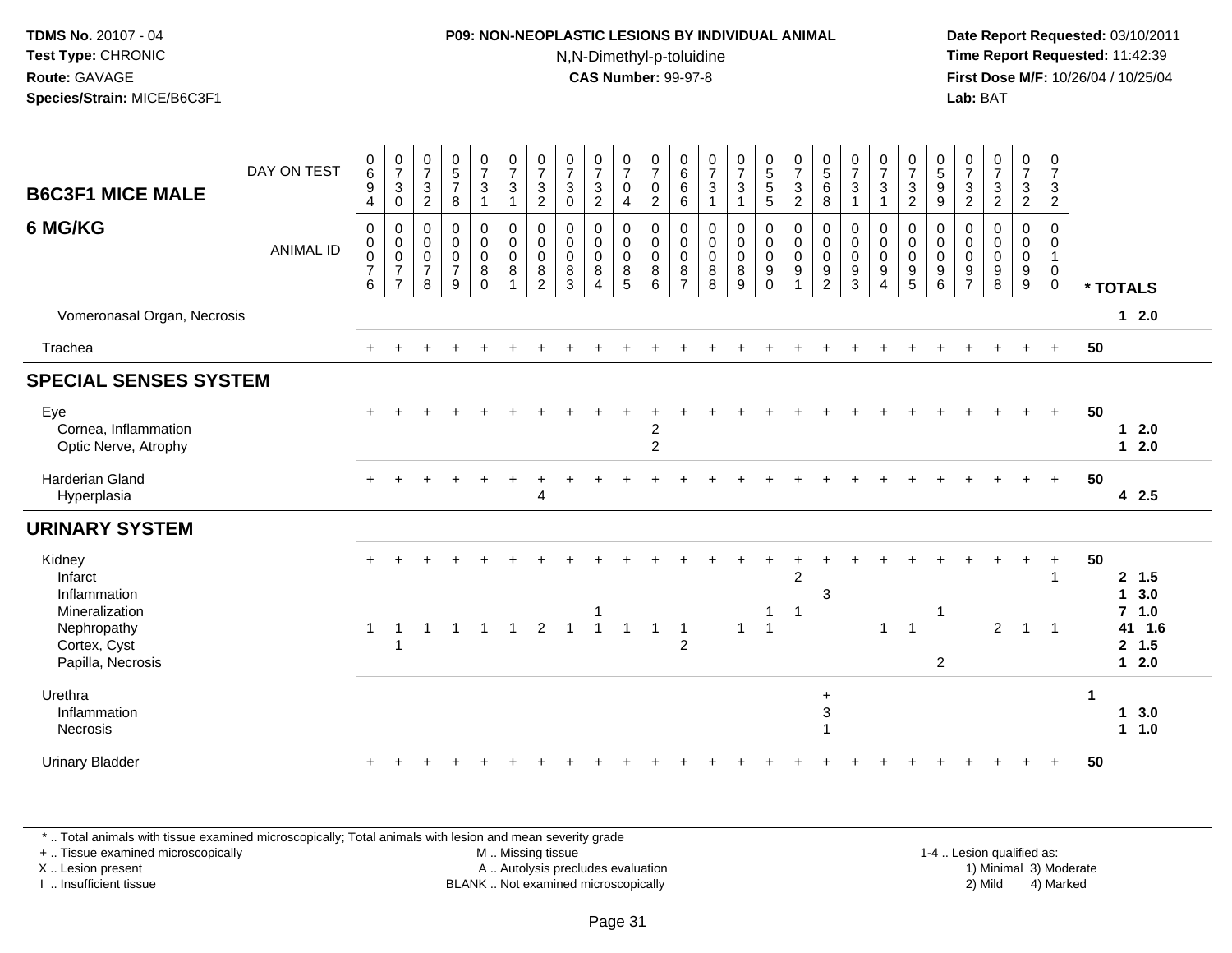## **P09: NON-NEOPLASTIC LESIONS BY INDIVIDUAL ANIMAL**N,N-Dimethyl-p-toluidine

 **Date Report Requested:** 03/10/2011 **Time Report Requested:** 11:42:39 **First Dose M/F:** 10/26/04 / 10/25/04<br>**Lab:** BAT **Lab:** BAT

| <b>B6C3F1 MICE MALE</b>                                                                                                                        | DAY ON TEST      | 0<br>6<br>5<br>5                                        | $\frac{0}{7}$<br>$\ensuremath{\mathsf{3}}$<br>$\mathbf{1}$    | $\frac{0}{7}$<br>$\sqrt{3}$<br>$\overline{1}$                               | $\begin{array}{c} 0 \\ 5 \end{array}$<br>$\boldsymbol{9}$<br>8                    | $\begin{array}{c} 0 \\ 5 \end{array}$<br>4<br>8      | $\frac{0}{7}$<br>$\ensuremath{\mathsf{3}}$<br>$\mathbf 0$                      | $\begin{array}{c} 0 \\ 6 \end{array}$<br>8<br>8                   | $\pmb{0}$<br>$\,6\,$<br>$\boldsymbol{9}$<br>$\mathbf{3}$ | $\begin{array}{c} 0 \\ 5 \end{array}$<br>$\mathbf{1}$<br>$\overline{2}$ | $\frac{0}{7}$<br>3<br>$\overline{2}$                            | $\frac{0}{7}$<br>$\ensuremath{\mathsf{3}}$<br>$\overline{c}$     | $\frac{0}{7}$<br>$\ensuremath{\mathsf{3}}$<br>$\overline{c}$       | $\begin{smallmatrix}0\\7\end{smallmatrix}$<br>$\ensuremath{\mathsf{3}}$<br>$\mathbf{1}$ | $\frac{0}{7}$<br>$\frac{3}{2}$                       | $\frac{0}{7}$<br>$\frac{3}{2}$                                            | $\begin{array}{c} 0 \\ 6 \end{array}$<br>$\sqrt{5}$<br>$\sqrt{5}$ | $\frac{0}{7}$<br>$\ensuremath{\mathsf{3}}$<br>$\overline{2}$ | $_{6}^{\rm 0}$<br>$\overline{7}$<br>$\overline{2}$ | $\frac{0}{7}$<br>$\frac{3}{2}$                        | $\begin{array}{c} 0 \\ 7 \end{array}$<br>$\ensuremath{\mathsf{3}}$<br>$\mathbf 0$ | $\frac{0}{7}$<br>$\ensuremath{\mathsf{3}}$<br>$\mathsf{O}\xspace$          | $\pmb{0}$<br>$\overline{7}$<br>$\ensuremath{\mathsf{3}}$<br>$\boldsymbol{2}$ | $\begin{smallmatrix}0\\7\end{smallmatrix}$<br>$\ensuremath{\mathsf{3}}$<br>$\overline{2}$ | $_6^0$<br>6<br>9                                                     | $\begin{smallmatrix}0\\4\end{smallmatrix}$<br>$\overline{\mathbf{4}}$<br>9 |                       |
|------------------------------------------------------------------------------------------------------------------------------------------------|------------------|---------------------------------------------------------|---------------------------------------------------------------|-----------------------------------------------------------------------------|-----------------------------------------------------------------------------------|------------------------------------------------------|--------------------------------------------------------------------------------|-------------------------------------------------------------------|----------------------------------------------------------|-------------------------------------------------------------------------|-----------------------------------------------------------------|------------------------------------------------------------------|--------------------------------------------------------------------|-----------------------------------------------------------------------------------------|------------------------------------------------------|---------------------------------------------------------------------------|-------------------------------------------------------------------|--------------------------------------------------------------|----------------------------------------------------|-------------------------------------------------------|-----------------------------------------------------------------------------------|----------------------------------------------------------------------------|------------------------------------------------------------------------------|-------------------------------------------------------------------------------------------|----------------------------------------------------------------------|----------------------------------------------------------------------------|-----------------------|
| 20 MG/KG                                                                                                                                       | <b>ANIMAL ID</b> | 0<br>0<br>$\mathbf{1}$<br>$\mathbf 0$<br>$\overline{1}$ | 0<br>$\pmb{0}$<br>$\mathbf{1}$<br>$\pmb{0}$<br>$\overline{c}$ | $\mathbf 0$<br>$\mathbf 0$<br>$\overline{1}$<br>$\mathbf 0$<br>$\mathbf{3}$ | $\pmb{0}$<br>$\mathbf 0$<br>$\mathbf{1}$<br>$\mathbf 0$<br>$\boldsymbol{\Lambda}$ | 0<br>$\mathbf 0$<br>$\mathbf{1}$<br>$\mathbf 0$<br>5 | $\pmb{0}$<br>$\mathbf 0$<br>$\mathbf{1}$<br>$\mathsf{O}\xspace$<br>$6^{\circ}$ | 0<br>$\mathbf 0$<br>$\mathbf{1}$<br>$\mathbf 0$<br>$\overline{7}$ | 0<br>$\mathbf 0$<br>$\mathbf{1}$<br>$\mathbf 0$<br>8     | $\mathbf 0$<br>$\mathbf 0$<br>$\mathbf{1}$<br>$\mathbf 0$<br>9          | 0<br>$\mathbf 0$<br>$\mathbf{1}$<br>$\mathbf{1}$<br>$\mathbf 0$ | 0<br>$\mathbf 0$<br>$\mathbf{1}$<br>$\mathbf{1}$<br>$\mathbf{1}$ | 0<br>$\mathbf 0$<br>$\mathbf{1}$<br>$\mathbf{1}$<br>$\overline{2}$ | 0<br>$\mathbf 0$<br>$\mathbf{1}$<br>$\mathbf{1}$<br>3                                   | $\mathbf 0$<br>$\mathbf 0$<br>1<br>$\mathbf{1}$<br>4 | $\pmb{0}$<br>$\overline{0}$<br>$\mathbf{1}$<br>$\mathbf{1}$<br>$\sqrt{5}$ | $\mathbf 0$<br>$\mathbf 0$<br>$\mathbf{1}$<br>$\mathbf{1}$<br>6   | 0<br>$\mathbf 0$<br>1<br>$\mathbf{1}$<br>$\overline{7}$      | 0<br>$\mathbf 0$<br>-1<br>$\mathbf{1}$<br>8        | 0<br>$\mathbf 0$<br>$\mathbf{1}$<br>$\mathbf{1}$<br>9 | $\mathbf 0$<br>$\mathbf 0$<br>$\mathbf{1}$<br>$\overline{c}$<br>$\mathbf 0$       | $\mathbf 0$<br>$\mathbf 0$<br>$\mathbf{1}$<br>$\sqrt{2}$<br>$\overline{1}$ | $\mathbf 0$<br>$\overline{0}$<br>$\mathbf{1}$<br>$\frac{2}{2}$               | $\mathbf 0$<br>$\mathbf 0$<br>$\mathbf{1}$<br>$\frac{2}{3}$                               | 0<br>$\mathbf 0$<br>$\mathbf{1}$<br>$\overline{2}$<br>$\overline{4}$ | $\mathbf 0$<br>$\mathbf 0$<br>$\mathbf{1}$<br>$\frac{2}{5}$                | males<br>$($ cont $)$ |
| <b>ALIMENTARY SYSTEM</b>                                                                                                                       |                  |                                                         |                                                               |                                                                             |                                                                                   |                                                      |                                                                                |                                                                   |                                                          |                                                                         |                                                                 |                                                                  |                                                                    |                                                                                         |                                                      |                                                                           |                                                                   |                                                              |                                                    |                                                       |                                                                                   |                                                                            |                                                                              |                                                                                           |                                                                      |                                                                            |                       |
| Esophagus                                                                                                                                      |                  |                                                         |                                                               |                                                                             |                                                                                   |                                                      |                                                                                |                                                                   |                                                          |                                                                         |                                                                 |                                                                  |                                                                    |                                                                                         |                                                      |                                                                           |                                                                   |                                                              |                                                    |                                                       |                                                                                   |                                                                            |                                                                              |                                                                                           |                                                                      | $\overline{+}$                                                             |                       |
| Gallbladder                                                                                                                                    |                  |                                                         |                                                               |                                                                             |                                                                                   |                                                      |                                                                                |                                                                   |                                                          |                                                                         |                                                                 |                                                                  |                                                                    |                                                                                         |                                                      |                                                                           |                                                                   |                                                              |                                                    |                                                       |                                                                                   |                                                                            |                                                                              |                                                                                           |                                                                      |                                                                            |                       |
| Intestine Large, Cecum                                                                                                                         |                  |                                                         |                                                               |                                                                             |                                                                                   |                                                      |                                                                                |                                                                   |                                                          |                                                                         |                                                                 |                                                                  |                                                                    |                                                                                         |                                                      |                                                                           |                                                                   |                                                              |                                                    |                                                       |                                                                                   |                                                                            |                                                                              |                                                                                           | $\ddot{}$                                                            | $\ddot{}$                                                                  |                       |
| Intestine Large, Colon                                                                                                                         |                  |                                                         |                                                               |                                                                             |                                                                                   |                                                      |                                                                                |                                                                   |                                                          |                                                                         |                                                                 |                                                                  |                                                                    |                                                                                         |                                                      |                                                                           |                                                                   |                                                              |                                                    |                                                       |                                                                                   |                                                                            |                                                                              |                                                                                           |                                                                      | $\ddot{}$                                                                  |                       |
| Intestine Large, Rectum                                                                                                                        |                  |                                                         |                                                               |                                                                             |                                                                                   |                                                      |                                                                                |                                                                   |                                                          |                                                                         |                                                                 |                                                                  |                                                                    |                                                                                         |                                                      |                                                                           |                                                                   |                                                              |                                                    |                                                       |                                                                                   |                                                                            |                                                                              |                                                                                           |                                                                      | $\ddot{}$                                                                  |                       |
| Intestine Small, Duodenum                                                                                                                      |                  |                                                         |                                                               |                                                                             |                                                                                   |                                                      |                                                                                |                                                                   |                                                          |                                                                         |                                                                 |                                                                  |                                                                    |                                                                                         |                                                      |                                                                           |                                                                   |                                                              |                                                    |                                                       |                                                                                   |                                                                            |                                                                              |                                                                                           |                                                                      | $\div$                                                                     |                       |
| Intestine Small, Ileum                                                                                                                         |                  |                                                         |                                                               |                                                                             |                                                                                   |                                                      |                                                                                |                                                                   |                                                          |                                                                         |                                                                 |                                                                  |                                                                    |                                                                                         |                                                      |                                                                           |                                                                   |                                                              |                                                    |                                                       |                                                                                   |                                                                            |                                                                              |                                                                                           |                                                                      | $\overline{+}$                                                             |                       |
| Intestine Small, Jejunum                                                                                                                       |                  |                                                         |                                                               |                                                                             |                                                                                   |                                                      |                                                                                |                                                                   |                                                          |                                                                         |                                                                 |                                                                  |                                                                    |                                                                                         |                                                      |                                                                           |                                                                   |                                                              |                                                    |                                                       |                                                                                   |                                                                            |                                                                              |                                                                                           |                                                                      | $\ddot{}$                                                                  |                       |
| Liver<br><b>Basophilic Focus</b>                                                                                                               |                  |                                                         |                                                               |                                                                             |                                                                                   |                                                      |                                                                                |                                                                   |                                                          |                                                                         |                                                                 |                                                                  |                                                                    |                                                                                         |                                                      |                                                                           |                                                                   |                                                              |                                                    |                                                       |                                                                                   |                                                                            |                                                                              |                                                                                           | $+$<br>X                                                             | $\ddot{}$                                                                  |                       |
| Clear Cell Focus<br><b>Eosinophilic Focus</b><br>Fatty Change                                                                                  |                  |                                                         | X                                                             | X<br>$X$ $X$ $X$ $X$ $X$                                                    | $\times$                                                                          |                                                      | X                                                                              |                                                                   | X                                                        |                                                                         | $X$ $X$                                                         |                                                                  |                                                                    | X<br>$\mathsf{X}$                                                                       | $X$ $X$                                              |                                                                           |                                                                   | X                                                            |                                                    |                                                       | X X X X X X                                                                       |                                                                            |                                                                              | X                                                                                         | X X X                                                                |                                                                            |                       |
| Hematopoietic Cell Proliferation<br>Inflammation, Chronic Active<br>Mineralization                                                             |                  |                                                         |                                                               |                                                                             | $\overline{1}$                                                                    |                                                      | $\mathbf{1}$                                                                   |                                                                   | $\mathbf 1$                                              | 3                                                                       |                                                                 |                                                                  | $\overline{c}$                                                     |                                                                                         | $\mathbf{1}$                                         |                                                                           |                                                                   |                                                              |                                                    |                                                       | $\mathbf{1}$                                                                      | $\overline{1}$                                                             | $\overline{1}$                                                               |                                                                                           | 1                                                                    | $\overline{1}$                                                             |                       |
| <b>Mitotic Alteration</b><br><b>Mixed Cell Focus</b><br>Necrosis<br>Pigmentation<br><b>Bile Duct, Cyst</b>                                     |                  |                                                         |                                                               | X X X X                                                                     |                                                                                   |                                                      |                                                                                | 3                                                                 |                                                          |                                                                         | X                                                               |                                                                  | 2                                                                  |                                                                                         | $\overline{2}$                                       | 2                                                                         |                                                                   |                                                              |                                                    |                                                       |                                                                                   |                                                                            |                                                                              | X                                                                                         | $\overline{c}$                                                       |                                                                            |                       |
| *  Total animals with tissue examined microscopically; Total animals with lesion and mean severity grade<br>+  Tissue examined microscopically |                  |                                                         |                                                               |                                                                             |                                                                                   |                                                      | M  Missing tissue                                                              |                                                                   |                                                          |                                                                         |                                                                 |                                                                  |                                                                    |                                                                                         |                                                      |                                                                           |                                                                   |                                                              |                                                    |                                                       |                                                                                   |                                                                            |                                                                              | 1-4  Lesion qualified as:                                                                 |                                                                      |                                                                            |                       |

X .. Lesion present

I .. Insufficient tissue

Lesion present **A** .. Autolysis precludes evaluation 1996 and the server all the server all the server all the server and the server all the server all the server all the server all the server all the server all the server

BLANK .. Not examined microscopically 2) Mild 4) Marked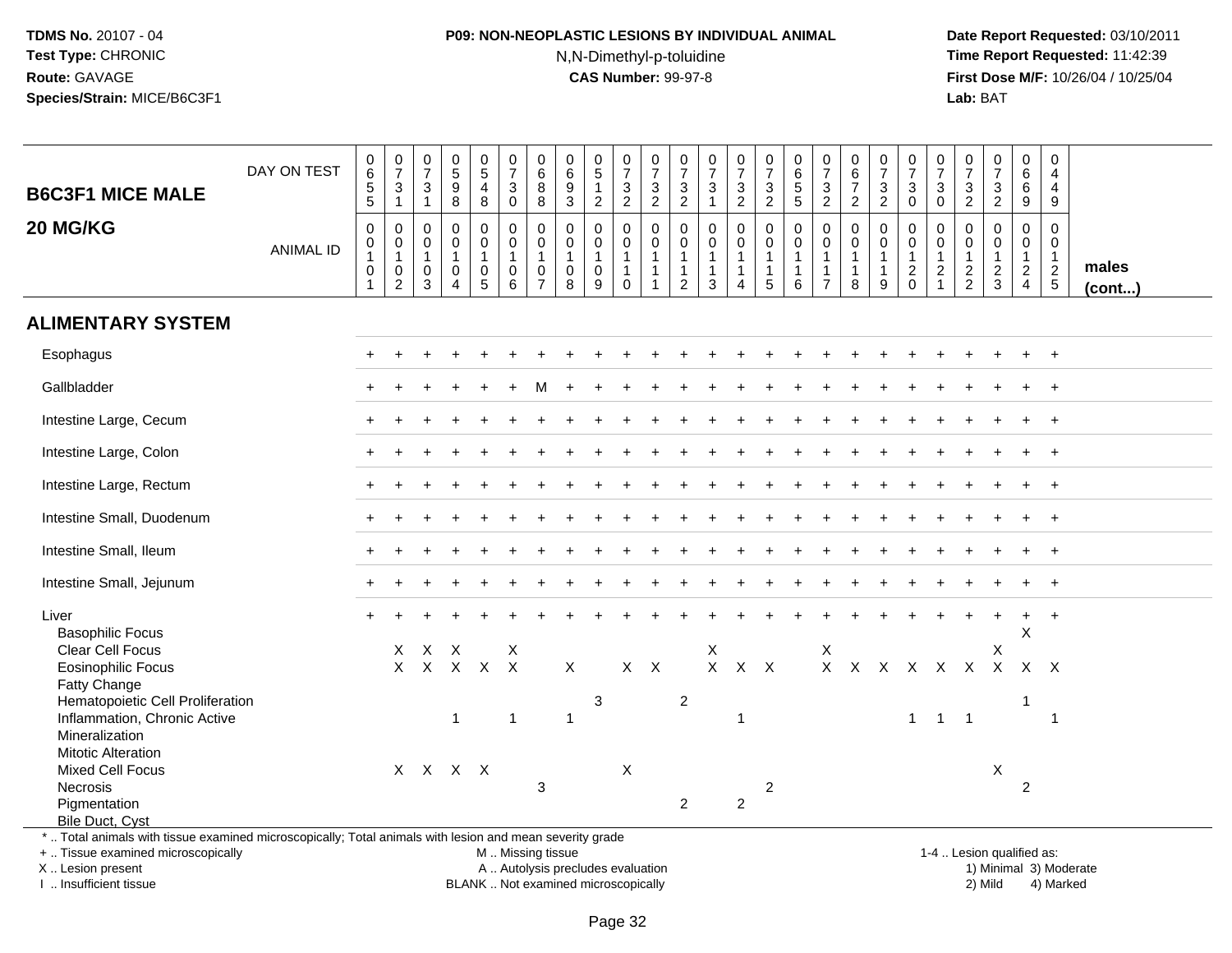#### **P09: NON-NEOPLASTIC LESIONS BY INDIVIDUAL ANIMAL**N,N-Dimethyl-p-toluidine

 **Date Report Requested:** 03/10/2011 **Time Report Requested:** 11:42:39 **First Dose M/F:** 10/26/04 / 10/25/04 Lab: BAT **Lab:** BAT

| <b>B6C3F1 MICE MALE</b>                                                                                    | DAY ON TEST      | 0<br>6<br>5<br>5            | $\frac{0}{7}$<br>$\mathbf{3}$<br>$\mathbf{1}$                                      | 0<br>$\overline{7}$<br>$\mathbf{3}$<br>$\mathbf{1}$ | 0<br>$5\phantom{.0}$<br>$\boldsymbol{9}$<br>8         | $\begin{array}{c} 0 \\ 5 \\ 4 \end{array}$<br>$\bf 8$                   | $\pmb{0}$<br>$\overline{7}$<br>$\mathsf 3$<br>$\mathbf 0$                | $\pmb{0}$<br>$\,6\,$<br>$\,8\,$<br>8                                                       | $\begin{array}{c} 0 \\ 6 \end{array}$<br>$9\,$<br>3  | $\begin{array}{c} 0 \\ 5 \end{array}$<br>$\mathbf{1}$<br>$\overline{2}$ | $\frac{0}{7}$<br>$\mathbf{3}$<br>$\overline{2}$                       | $\begin{smallmatrix}0\\7\end{smallmatrix}$<br>$\ensuremath{\mathsf{3}}$<br>$\overline{2}$ | $\begin{array}{c} 0 \\ 7 \end{array}$<br>$\ensuremath{\mathsf{3}}$<br>$\overline{2}$ | $\frac{0}{7}$<br>$\mathbf{3}$<br>$\overline{1}$           | $\frac{0}{7}$<br>$\ensuremath{\mathsf{3}}$<br>$\overline{2}$                 | $\frac{0}{7}$<br>3<br>$\overline{c}$       | $\begin{array}{c} 0 \\ 6 \end{array}$<br>$\overline{5}$                     | $\begin{array}{c} 0 \\ 7 \end{array}$<br>$\sqrt{3}$<br>$\overline{2}$       | $\pmb{0}$<br>$\,6\,$<br>$\overline{7}$<br>$\overline{c}$ | $\begin{array}{c} 0 \\ 7 \end{array}$<br>$\ensuremath{\mathsf{3}}$<br>$\overline{2}$ | $\frac{0}{7}$<br>$\ensuremath{\mathsf{3}}$<br>$\mathbf 0$ | $\frac{0}{7}$<br>$\mathbf{3}$<br>$\mathbf 0$                | $\frac{0}{7}$<br>$\ensuremath{\mathsf{3}}$<br>$\overline{c}$ | $\begin{smallmatrix}0\\7\end{smallmatrix}$<br>$\sqrt{3}$<br>$\overline{2}$ | $\pmb{0}$<br>6<br>$6\phantom{a}$<br>$\boldsymbol{9}$    | 0<br>4<br>$\overline{4}$<br>9                      |                 |
|------------------------------------------------------------------------------------------------------------|------------------|-----------------------------|------------------------------------------------------------------------------------|-----------------------------------------------------|-------------------------------------------------------|-------------------------------------------------------------------------|--------------------------------------------------------------------------|--------------------------------------------------------------------------------------------|------------------------------------------------------|-------------------------------------------------------------------------|-----------------------------------------------------------------------|-------------------------------------------------------------------------------------------|--------------------------------------------------------------------------------------|-----------------------------------------------------------|------------------------------------------------------------------------------|--------------------------------------------|-----------------------------------------------------------------------------|-----------------------------------------------------------------------------|----------------------------------------------------------|--------------------------------------------------------------------------------------|-----------------------------------------------------------|-------------------------------------------------------------|--------------------------------------------------------------|----------------------------------------------------------------------------|---------------------------------------------------------|----------------------------------------------------|-----------------|
| 20 MG/KG                                                                                                   | <b>ANIMAL ID</b> | 0<br>0<br>$\mathbf{1}$<br>0 | $\boldsymbol{0}$<br>$\mathbf 0$<br>$\overline{1}$<br>$\mathbf 0$<br>$\overline{2}$ | 0<br>0<br>$\mathbf{1}$<br>0<br>3                    | $\pmb{0}$<br>$\pmb{0}$<br>$\mathbf{1}$<br>$\mathbf 0$ | $\pmb{0}$<br>$\pmb{0}$<br>$\overline{1}$<br>$\pmb{0}$<br>$\overline{5}$ | $\mathbf 0$<br>$\mathbf 0$<br>$\mathbf{1}$<br>$\mathbf 0$<br>$6^{\circ}$ | $\mathsf{O}\xspace$<br>$\mathbf 0$<br>$\overline{1}$<br>$\boldsymbol{0}$<br>$\overline{7}$ | $\mathbf 0$<br>$\mathbf 0$<br>$\mathbf{1}$<br>0<br>8 | $\pmb{0}$<br>$\mathbf 0$<br>$\mathbf{1}$<br>$\boldsymbol{0}$<br>9       | $\mathbf 0$<br>$\mathbf 0$<br>$\mathbf{1}$<br>$\mathbf 1$<br>$\Omega$ | $\pmb{0}$<br>$\mathsf{O}\xspace$<br>$\mathbf{1}$<br>$\mathbf{1}$                          | 0<br>$\pmb{0}$<br>$\mathbf{1}$<br>2                                                  | $\mathbf 0$<br>$\overline{0}$<br>1<br>$\overline{1}$<br>3 | $\pmb{0}$<br>$\mathsf 0$<br>$\overline{1}$<br>$\mathbf{1}$<br>$\overline{4}$ | 0<br>$\mathbf 0$<br>$\mathbf{1}$<br>1<br>5 | $\begin{matrix} 0 \\ 0 \\ 1 \end{matrix}$<br>$\mathbf{1}$<br>$6\phantom{a}$ | $\mathsf{O}$<br>$\pmb{0}$<br>$\mathbf{1}$<br>$\mathbf{1}$<br>$\overline{7}$ | 0<br>$\mathbf 0$<br>$\mathbf{1}$<br>8                    | $\pmb{0}$<br>$\pmb{0}$<br>$\overline{1}$<br>$\mathbf{1}$<br>9                        | 0<br>$\pmb{0}$<br>$\overline{1}$<br>$\frac{2}{0}$         | $\pmb{0}$<br>$\mathbf 0$<br>$\overline{1}$<br>$\frac{2}{1}$ | 0<br>$\mathbf 0$<br>$\mathbf{1}$<br>$\frac{2}{2}$            | $\mathbf 0$<br>$\mathbf 0$<br>$\mathbf{1}$<br>$\frac{2}{3}$                | $\pmb{0}$<br>$\pmb{0}$<br>$\mathbf{1}$<br>$\frac{2}{4}$ | $\overline{0}$<br>0<br>$\mathbf{1}$<br>$rac{2}{5}$ | males<br>(cont) |
| Bile Duct, Hyperplasia<br>Centrilobular, Degeneration<br>Hepatocyte, Hypertrophy<br>Oval Cell, Hyperplasia |                  |                             | $\overline{2}$                                                                     | $\overline{2}$                                      | 3                                                     |                                                                         |                                                                          | $2 \quad 2$                                                                                |                                                      | $\ensuremath{\mathsf{3}}$<br>$\overline{2}$                             |                                                                       |                                                                                           |                                                                                      | $\overline{2}$                                            |                                                                              |                                            |                                                                             | $\overline{1}$                                                              |                                                          |                                                                                      |                                                           |                                                             |                                                              |                                                                            |                                                         | 3                                                  |                 |
| Mesentery<br>Fat, Necrosis                                                                                 |                  |                             |                                                                                    |                                                     |                                                       |                                                                         |                                                                          |                                                                                            |                                                      |                                                                         |                                                                       |                                                                                           |                                                                                      |                                                           |                                                                              |                                            |                                                                             |                                                                             | $+$<br>$\mathbf 1$                                       |                                                                                      |                                                           |                                                             |                                                              |                                                                            |                                                         |                                                    |                 |
| Pancreas<br>Atrophy<br><b>Basophilic Focus</b><br>Inflammation<br>Duct, Cyst                               |                  |                             |                                                                                    |                                                     | 4                                                     |                                                                         |                                                                          | 4                                                                                          |                                                      |                                                                         |                                                                       |                                                                                           |                                                                                      |                                                           |                                                                              |                                            |                                                                             |                                                                             |                                                          |                                                                                      |                                                           |                                                             |                                                              |                                                                            |                                                         | $\ddot{}$                                          |                 |
| <b>Salivary Glands</b>                                                                                     |                  |                             |                                                                                    |                                                     |                                                       |                                                                         |                                                                          |                                                                                            |                                                      |                                                                         |                                                                       |                                                                                           |                                                                                      |                                                           |                                                                              |                                            |                                                                             |                                                                             |                                                          |                                                                                      |                                                           |                                                             |                                                              |                                                                            | $\ddot{}$                                               | $+$                                                |                 |
| Stomach, Forestomach<br>Inflammation<br>Ulcer<br>Epithelium, Hyperplasia                                   |                  | 4                           |                                                                                    |                                                     |                                                       |                                                                         | $\overline{2}$<br>$\overline{2}$                                         | -1                                                                                         | 3<br>1<br>3                                          | $\mathbf 1$                                                             |                                                                       |                                                                                           |                                                                                      |                                                           | $\overline{2}$<br>$\mathbf{3}$                                               |                                            |                                                                             |                                                                             |                                                          |                                                                                      |                                                           | $\overline{2}$<br>3                                         | 3<br>3                                                       | $\overline{1}$                                                             | $\ddot{}$                                               | $\ddot{}$                                          |                 |
| Stomach, Glandular<br>Inflammation<br>Mineralization<br>Epithelium, Necrosis                               |                  |                             |                                                                                    |                                                     |                                                       |                                                                         |                                                                          |                                                                                            |                                                      |                                                                         |                                                                       |                                                                                           |                                                                                      |                                                           |                                                                              |                                            |                                                                             |                                                                             |                                                          |                                                                                      |                                                           |                                                             |                                                              |                                                                            |                                                         | $\ddot{}$                                          |                 |
| Tooth<br>Dysplasia                                                                                         |                  |                             |                                                                                    | $\ddot{}$<br>$\boldsymbol{\mathsf{X}}$              |                                                       | ÷                                                                       | X X X X                                                                  |                                                                                            |                                                      |                                                                         |                                                                       | $X$ $X$                                                                                   | $X$ $X$                                                                              |                                                           |                                                                              |                                            | X X X X                                                                     | $\ddot{}$                                                                   | $\pm$                                                    |                                                                                      |                                                           | $\ddot{}$<br>$\boldsymbol{\mathsf{X}}$                      |                                                              | $+$                                                                        | $+$<br>$X$ $X$                                          |                                                    |                 |

#### **CARDIOVASCULAR SYSTEM**

\* .. Total animals with tissue examined microscopically; Total animals with lesion and mean severity grade

+ .. Tissue examined microscopically

X .. Lesion present

I .. Insufficient tissue

M .. Missing tissue

A .. Autolysis precludes evaluation

BLANK .. Not examined microscopically 2) Mild 4) Marked

1-4 .. Lesion qualified as: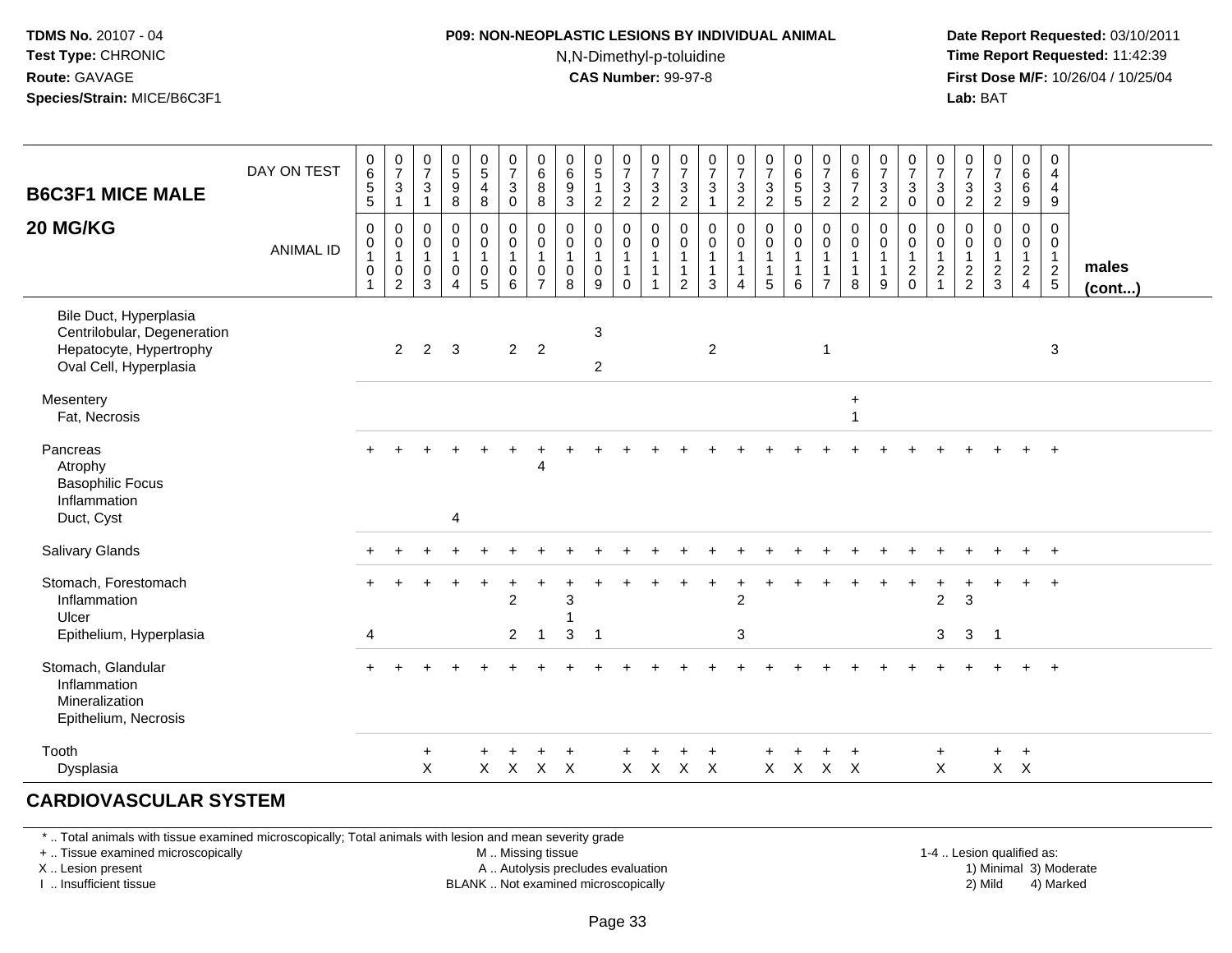## **P09: NON-NEOPLASTIC LESIONS BY INDIVIDUAL ANIMAL**N,N-Dimethyl-p-toluidine

 **Date Report Requested:** 03/10/2011 **Time Report Requested:** 11:42:39 **First Dose M/F:** 10/26/04 / 10/25/04<br>**Lab:** BAT **Lab:** BAT

| <b>B6C3F1 MICE MALE</b>                                                                                                                        | DAY ON TEST      | $_{6}^{\rm 0}$<br>$\overline{5}$                                                   | $\frac{0}{7}$<br>$\ensuremath{\mathsf{3}}$<br>$\mathbf{1}$                             | $\begin{smallmatrix}0\\7\end{smallmatrix}$<br>$\mathbf{3}$<br>$\overline{1}$       | $\begin{array}{c} 0 \\ 5 \end{array}$<br>$\overline{9}$<br>8 | $\begin{array}{c} 0 \\ 5 \end{array}$<br>4<br>8       | $\frac{0}{7}$<br>$\mathbf 3$<br>$\mathbf 0$                   | $\begin{array}{c} 0 \\ 6 \end{array}$<br>$\bf 8$<br>8 | $_{6}^{\rm 0}$<br>$\boldsymbol{9}$<br>$\mathfrak{Z}$ | $\begin{array}{c} 0 \\ 5 \end{array}$<br>$\mathbf{1}$<br>$\overline{c}$ | $\begin{smallmatrix}0\\7\end{smallmatrix}$<br>$\frac{3}{2}$     | $\frac{0}{7}$<br>$\sqrt{3}$<br>$\overline{2}$                            | $\frac{0}{7}$<br>3<br>$\sqrt{2}$              | $\frac{0}{7}$<br>$\sqrt{3}$<br>$\mathbf{1}$                     | $\frac{0}{7}$<br>3<br>$\overline{2}$ | $\frac{0}{7}$<br>$\mathbf{3}$<br>$\overline{2}$                          | $\begin{array}{c} 0 \\ 6 \end{array}$<br>$\overline{5}$               | $\frac{0}{7}$<br>$\mathbf{3}$<br>$\overline{2}$                      | $\begin{array}{c} 0 \\ 6 \end{array}$<br>$\overline{7}$<br>$\overline{2}$ | $\frac{0}{7}$<br>$\sqrt{3}$<br>$\overline{2}$ | $\frac{0}{7}$<br>$\mathsf 3$<br>$\mathbf 0$ | $\frac{0}{7}$<br>3<br>0                                  | $\frac{0}{7}$<br>$\frac{3}{2}$          | $\begin{smallmatrix}0\\7\end{smallmatrix}$<br>$\frac{3}{2}$ | $\begin{array}{c} 0 \\ 6 \end{array}$<br>$\,6\,$<br>9                          | 0<br>$\overline{4}$<br>$\overline{4}$<br>$9\,$                |                 |
|------------------------------------------------------------------------------------------------------------------------------------------------|------------------|------------------------------------------------------------------------------------|----------------------------------------------------------------------------------------|------------------------------------------------------------------------------------|--------------------------------------------------------------|-------------------------------------------------------|---------------------------------------------------------------|-------------------------------------------------------|------------------------------------------------------|-------------------------------------------------------------------------|-----------------------------------------------------------------|--------------------------------------------------------------------------|-----------------------------------------------|-----------------------------------------------------------------|--------------------------------------|--------------------------------------------------------------------------|-----------------------------------------------------------------------|----------------------------------------------------------------------|---------------------------------------------------------------------------|-----------------------------------------------|---------------------------------------------|----------------------------------------------------------|-----------------------------------------|-------------------------------------------------------------|--------------------------------------------------------------------------------|---------------------------------------------------------------|-----------------|
| 20 MG/KG                                                                                                                                       | <b>ANIMAL ID</b> | $\,0\,$<br>$\begin{smallmatrix}0\\1\end{smallmatrix}$<br>$\pmb{0}$<br>$\mathbf{1}$ | $\pmb{0}$<br>$\pmb{0}$<br>$\mathbf{1}$<br>$\begin{smallmatrix} 0\\2 \end{smallmatrix}$ | $\mathbf 0$<br>$\mathbf 0$<br>$\overline{1}$<br>$\boldsymbol{0}$<br>$\overline{3}$ | 0<br>0<br>$\mathbf{1}$<br>$\mathbf 0$<br>$\overline{4}$      | 0<br>0<br>$\mathbf{1}$<br>$\pmb{0}$<br>$\overline{5}$ | 0<br>$\pmb{0}$<br>$\mathbf{1}$<br>$\pmb{0}$<br>$\overline{6}$ | 0<br>0<br>$\mathbf{1}$<br>0<br>$\overline{7}$         | 0<br>$\mathbf 0$<br>$\mathbf{1}$<br>$\pmb{0}$<br>8   | $\mathbf 0$<br>$\pmb{0}$<br>$\mathbf{1}$<br>$\pmb{0}$<br>$9\,$          | 0<br>$\mathbf 0$<br>$\mathbf{1}$<br>$\mathbf{1}$<br>$\mathbf 0$ | $\pmb{0}$<br>$\mathbf 0$<br>$\mathbf{1}$<br>$\mathbf{1}$<br>$\mathbf{1}$ | 0<br>$\mathbf 0$<br>-1<br>1<br>$\overline{c}$ | $\mathbf 0$<br>$\mathbf 0$<br>$\mathbf{1}$<br>$\mathbf{1}$<br>3 | 0<br>0<br>$\mathbf{1}$<br>1<br>4     | $\pmb{0}$<br>$\pmb{0}$<br>$\mathbf{1}$<br>$\mathbf{1}$<br>$\overline{5}$ | $\mathbf 0$<br>$\pmb{0}$<br>$\overline{1}$<br>$\mathbf{1}$<br>$\,6\,$ | 0<br>$\mathbf 0$<br>$\overline{1}$<br>$\mathbf{1}$<br>$\overline{7}$ | $\mathbf 0$<br>$\mathbf 0$<br>$\mathbf{1}$<br>$\mathbf{1}$<br>8           | 0<br>$\mathbf 0$<br>1<br>9                    | $\pmb{0}$<br>$\frac{0}{1}$<br>$\frac{2}{0}$ | 0<br>0<br>$\mathbf{1}$<br>$\overline{2}$<br>$\mathbf{1}$ | 0<br>0<br>$\mathbf{1}$<br>$\frac{2}{2}$ | 0<br>0<br>$\mathbf{1}$<br>$\frac{2}{3}$                     | $\pmb{0}$<br>$\mathbf 0$<br>$\overline{1}$<br>$\overline{2}$<br>$\overline{4}$ | $\mathbf 0$<br>$\mathbf 0$<br>$\overline{1}$<br>$\frac{2}{5}$ | males<br>(cont) |
| <b>Blood Vessel</b><br>Inflammation                                                                                                            |                  |                                                                                    |                                                                                        |                                                                                    |                                                              |                                                       |                                                               |                                                       |                                                      |                                                                         |                                                                 |                                                                          |                                               |                                                                 |                                      |                                                                          |                                                                       |                                                                      |                                                                           |                                               |                                             |                                                          |                                         |                                                             |                                                                                | $+$                                                           |                 |
| Heart<br>Cardiomyopathy<br>Mineralization                                                                                                      |                  |                                                                                    |                                                                                        |                                                                                    |                                                              |                                                       |                                                               | $\boldsymbol{2}$                                      |                                                      |                                                                         |                                                                 |                                                                          |                                               |                                                                 |                                      |                                                                          |                                                                       |                                                                      |                                                                           |                                               |                                             |                                                          |                                         |                                                             | $+$                                                                            | $+$                                                           |                 |
| <b>ENDOCRINE SYSTEM</b>                                                                                                                        |                  |                                                                                    |                                                                                        |                                                                                    |                                                              |                                                       |                                                               |                                                       |                                                      |                                                                         |                                                                 |                                                                          |                                               |                                                                 |                                      |                                                                          |                                                                       |                                                                      |                                                                           |                                               |                                             |                                                          |                                         |                                                             |                                                                                |                                                               |                 |
| <b>Adrenal Cortex</b><br>Hypertrophy                                                                                                           |                  |                                                                                    |                                                                                        |                                                                                    |                                                              |                                                       |                                                               |                                                       |                                                      |                                                                         |                                                                 |                                                                          |                                               |                                                                 |                                      |                                                                          |                                                                       |                                                                      |                                                                           |                                               |                                             |                                                          |                                         |                                                             |                                                                                | $\overline{+}$                                                |                 |
| Adrenal Medulla                                                                                                                                |                  |                                                                                    |                                                                                        |                                                                                    |                                                              |                                                       |                                                               |                                                       |                                                      |                                                                         |                                                                 |                                                                          |                                               |                                                                 |                                      |                                                                          |                                                                       |                                                                      |                                                                           |                                               |                                             |                                                          |                                         |                                                             |                                                                                | $+$                                                           |                 |
| Islets, Pancreatic<br>Hyperplasia                                                                                                              |                  |                                                                                    |                                                                                        |                                                                                    |                                                              | 1                                                     |                                                               |                                                       |                                                      |                                                                         |                                                                 |                                                                          |                                               |                                                                 |                                      |                                                                          |                                                                       |                                                                      |                                                                           |                                               |                                             |                                                          |                                         |                                                             | $\ddot{}$                                                                      | $+$                                                           |                 |
| Parathyroid Gland<br><b>Amyloid Deposition</b>                                                                                                 |                  |                                                                                    |                                                                                        |                                                                                    |                                                              |                                                       |                                                               |                                                       |                                                      |                                                                         |                                                                 |                                                                          |                                               |                                                                 |                                      |                                                                          |                                                                       |                                                                      |                                                                           |                                               |                                             |                                                          |                                         |                                                             |                                                                                | $\overline{+}$                                                |                 |
| <b>Pituitary Gland</b>                                                                                                                         |                  |                                                                                    |                                                                                        |                                                                                    |                                                              |                                                       |                                                               |                                                       |                                                      |                                                                         |                                                                 |                                                                          |                                               |                                                                 |                                      |                                                                          |                                                                       |                                                                      |                                                                           |                                               |                                             |                                                          |                                         |                                                             |                                                                                | $\overline{+}$                                                |                 |
| <b>Thyroid Gland</b>                                                                                                                           |                  |                                                                                    |                                                                                        |                                                                                    |                                                              |                                                       |                                                               |                                                       |                                                      |                                                                         |                                                                 |                                                                          |                                               |                                                                 |                                      |                                                                          |                                                                       |                                                                      |                                                                           |                                               |                                             |                                                          |                                         |                                                             | $+$                                                                            | $+$                                                           |                 |
| <b>GENERAL BODY SYSTEM</b>                                                                                                                     |                  |                                                                                    |                                                                                        |                                                                                    |                                                              |                                                       |                                                               |                                                       |                                                      |                                                                         |                                                                 |                                                                          |                                               |                                                                 |                                      |                                                                          |                                                                       |                                                                      |                                                                           |                                               |                                             |                                                          |                                         |                                                             |                                                                                |                                                               |                 |
| <b>NONE</b>                                                                                                                                    |                  |                                                                                    |                                                                                        |                                                                                    |                                                              |                                                       |                                                               |                                                       |                                                      |                                                                         |                                                                 |                                                                          |                                               |                                                                 |                                      |                                                                          |                                                                       |                                                                      |                                                                           |                                               |                                             |                                                          |                                         |                                                             |                                                                                |                                                               |                 |
| <b>GENITAL SYSTEM</b>                                                                                                                          |                  |                                                                                    |                                                                                        |                                                                                    |                                                              |                                                       |                                                               |                                                       |                                                      |                                                                         |                                                                 |                                                                          |                                               |                                                                 |                                      |                                                                          |                                                                       |                                                                      |                                                                           |                                               |                                             |                                                          |                                         |                                                             |                                                                                |                                                               |                 |
| Epididymis                                                                                                                                     |                  |                                                                                    |                                                                                        |                                                                                    |                                                              |                                                       |                                                               |                                                       |                                                      |                                                                         |                                                                 |                                                                          |                                               |                                                                 |                                      |                                                                          |                                                                       |                                                                      |                                                                           |                                               |                                             |                                                          |                                         |                                                             | $\ddot{}$                                                                      | $+$                                                           |                 |
| *  Total animals with tissue examined microscopically; Total animals with lesion and mean severity grade<br>+  Tissue examined microscopically |                  |                                                                                    |                                                                                        |                                                                                    |                                                              |                                                       | M  Missing tissue                                             |                                                       |                                                      |                                                                         |                                                                 |                                                                          |                                               |                                                                 |                                      |                                                                          |                                                                       |                                                                      |                                                                           |                                               |                                             | 1-4  Lesion qualified as:                                |                                         |                                                             |                                                                                |                                                               |                 |

X .. Lesion present

I .. Insufficient tissue

A .. Autolysis precludes evaluation and the series of the series of the series of the series of the series of the series of the series of the series of the series of the series of the series of the series of the series of BLANK .. Not examined microscopically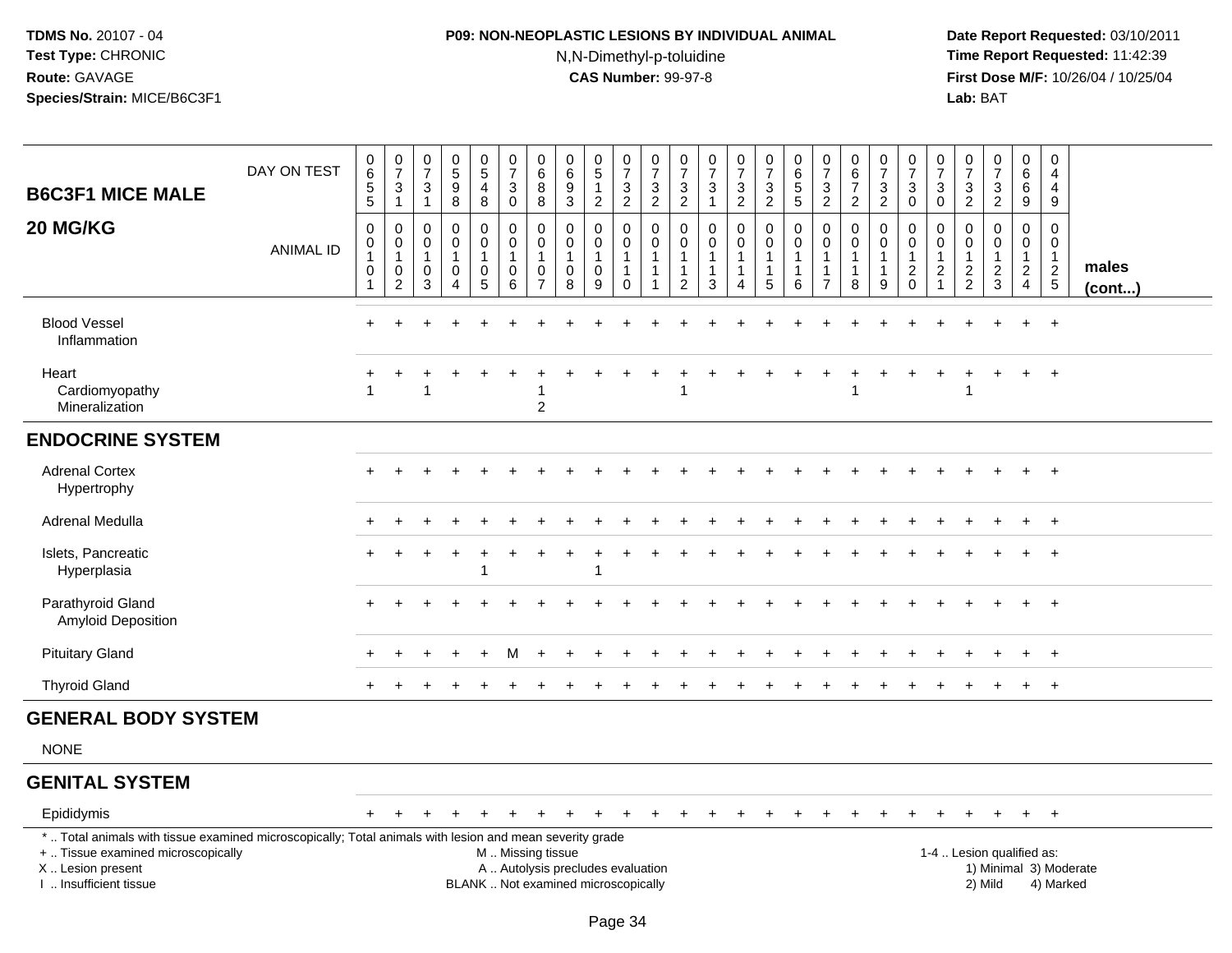## **P09: NON-NEOPLASTIC LESIONS BY INDIVIDUAL ANIMAL**N,N-Dimethyl-p-toluidine

| <b>B6C3F1 MICE MALE</b>                                                                                                                                                                       | DAY ON TEST      | $\pmb{0}$<br>$\,6$<br>$\overline{5}$<br>$\overline{5}$ | $\begin{smallmatrix}0\\7\end{smallmatrix}$<br>$\sqrt{3}$<br>$\mathbf{1}$ | $\frac{0}{7}$<br>3<br>$\mathbf{1}$                              | $\begin{array}{c} 0 \\ 5 \end{array}$<br>$\boldsymbol{9}$<br>8          | $\begin{array}{c} 0 \\ 5 \end{array}$<br>4<br>8    | $\begin{array}{c} 0 \\ 7 \end{array}$<br>$\mathbf{3}$<br>$\mathsf 0$                          | $\pmb{0}$<br>$\,6\,$<br>8<br>$\bf 8$                 | $\pmb{0}$<br>$\,6\,$<br>$\boldsymbol{9}$<br>$\sqrt{3}$ | $\begin{array}{c} 0 \\ 5 \end{array}$<br>$\mathbf{1}$<br>$\overline{c}$ | $\frac{0}{7}$<br>$\ensuremath{\mathsf{3}}$<br>$\overline{c}$                | $\pmb{0}$<br>$\overline{7}$<br>$\mathbf{3}$<br>$\overline{c}$ | $\frac{0}{7}$<br>$\ensuremath{\mathsf{3}}$<br>$\overline{2}$ | $\frac{0}{7}$<br>$\sqrt{3}$<br>$\mathbf{1}$ | $\begin{array}{c} 0 \\ 7 \end{array}$<br>$\sqrt{3}$<br>$\overline{c}$          | $\begin{array}{c} 0 \\ 7 \end{array}$<br>$\ensuremath{\mathsf{3}}$<br>$\overline{2}$ | $\pmb{0}$<br>$\begin{array}{c} 6 \\ 5 \end{array}$<br>5 | $\begin{array}{c} 0 \\ 7 \end{array}$<br>$\sqrt{3}$<br>$\sqrt{2}$  | $\begin{array}{c} 0 \\ 6 \\ 7 \end{array}$<br>$\overline{2}$ | $\frac{0}{7}$<br>$\ensuremath{\mathsf{3}}$<br>$\overline{c}$ | $\begin{array}{c} 0 \\ 7 \end{array}$<br>$\sqrt{3}$<br>$\mathsf{O}\xspace$    | 0<br>$\overline{7}$<br>3<br>$\mathsf 0$         | $\begin{array}{c} 0 \\ 7 \end{array}$<br>3<br>$\overline{c}$        | $\frac{0}{7}$<br>3<br>$\overline{2}$                   | $\pmb{0}$<br>6<br>6<br>$9\,$                                                | $\pmb{0}$<br>$\overline{4}$<br>4<br>$\boldsymbol{9}$                       |                 |
|-----------------------------------------------------------------------------------------------------------------------------------------------------------------------------------------------|------------------|--------------------------------------------------------|--------------------------------------------------------------------------|-----------------------------------------------------------------|-------------------------------------------------------------------------|----------------------------------------------------|-----------------------------------------------------------------------------------------------|------------------------------------------------------|--------------------------------------------------------|-------------------------------------------------------------------------|-----------------------------------------------------------------------------|---------------------------------------------------------------|--------------------------------------------------------------|---------------------------------------------|--------------------------------------------------------------------------------|--------------------------------------------------------------------------------------|---------------------------------------------------------|--------------------------------------------------------------------|--------------------------------------------------------------|--------------------------------------------------------------|-------------------------------------------------------------------------------|-------------------------------------------------|---------------------------------------------------------------------|--------------------------------------------------------|-----------------------------------------------------------------------------|----------------------------------------------------------------------------|-----------------|
| 20 MG/KG                                                                                                                                                                                      | <b>ANIMAL ID</b> | $\mathbf 0$<br>0<br>1<br>0<br>-1                       | 0<br>0<br>$\mathbf{1}$<br>$\mathbf 0$<br>$\overline{2}$                  | $\mathbf 0$<br>$\mathbf 0$<br>$\mathbf{1}$<br>0<br>$\mathbf{3}$ | $\mathbf 0$<br>$\pmb{0}$<br>$\mathbf{1}$<br>$\pmb{0}$<br>$\overline{4}$ | 0<br>$\mathbf 0$<br>$\mathbf{1}$<br>$\pmb{0}$<br>5 | $\mathbf 0$<br>0<br>$\mathbf{1}$<br>0<br>6                                                    | $\Omega$<br>0<br>$\mathbf{1}$<br>0<br>$\overline{7}$ | $\mathbf 0$<br>$\mathbf 0$<br>$\mathbf{1}$<br>0<br>8   | 0<br>0<br>$\mathbf{1}$<br>0<br>$\boldsymbol{9}$                         | $\Omega$<br>$\mathbf 0$<br>$\mathbf{1}$<br>$\mathbf{1}$<br>$\boldsymbol{0}$ | 0<br>0<br>$\mathbf{1}$<br>1<br>1                              | 0<br>0<br>$\mathbf{1}$<br>$\mathbf 1$<br>$\overline{c}$      | $\mathbf 0$<br>$\pmb{0}$<br>1<br>1<br>3     | $\mathbf 0$<br>$\mathbf 0$<br>$\mathbf{1}$<br>$\overline{1}$<br>$\overline{4}$ | $\Omega$<br>$\mathbf 0$<br>$\mathbf{1}$<br>$\mathbf{1}$<br>$\overline{5}$            | $\Omega$<br>$\mathbf 0$<br>1<br>1<br>$\,6$              | 0<br>$\mathbf 0$<br>$\mathbf{1}$<br>$\mathbf{1}$<br>$\overline{7}$ | 0<br>$\mathbf 0$<br>$\mathbf{1}$<br>$\mathbf{1}$<br>8        | 0<br>0<br>1<br>1<br>$\boldsymbol{9}$                         | $\mathbf 0$<br>$\mathbf 0$<br>$\mathbf{1}$<br>$\boldsymbol{2}$<br>$\mathbf 0$ | 0<br>0<br>$\overline{1}$<br>2<br>$\overline{1}$ | $\Omega$<br>0<br>$\mathbf{1}$<br>$\boldsymbol{2}$<br>$\overline{2}$ | $\mathbf 0$<br>$\mathbf 0$<br>1<br>$\overline{c}$<br>3 | $\Omega$<br>$\mathbf 0$<br>$\mathbf{1}$<br>$\overline{c}$<br>$\overline{4}$ | $\mathbf 0$<br>$\mathbf 0$<br>$\mathbf{1}$<br>$\overline{c}$<br>$\sqrt{5}$ | males<br>(cont) |
| <b>Preputial Gland</b><br>Ectasia<br>Inflammation                                                                                                                                             |                  | 2                                                      | $\overline{2}$                                                           |                                                                 |                                                                         |                                                    |                                                                                               |                                                      |                                                        |                                                                         |                                                                             |                                                               |                                                              |                                             |                                                                                |                                                                                      |                                                         |                                                                    |                                                              | $\overline{c}$                                               |                                                                               |                                                 |                                                                     | $\overline{2}$                                         | $+$                                                                         | $\ddot{}$                                                                  |                 |
| Prostate<br>Inflammation                                                                                                                                                                      |                  |                                                        |                                                                          |                                                                 |                                                                         |                                                    |                                                                                               |                                                      |                                                        |                                                                         |                                                                             |                                                               |                                                              |                                             |                                                                                |                                                                                      |                                                         |                                                                    |                                                              |                                                              |                                                                               |                                                 |                                                                     |                                                        |                                                                             | $+$                                                                        |                 |
| Seminal Vesicle                                                                                                                                                                               |                  |                                                        |                                                                          |                                                                 |                                                                         |                                                    |                                                                                               |                                                      |                                                        |                                                                         |                                                                             |                                                               |                                                              |                                             |                                                                                |                                                                                      |                                                         |                                                                    |                                                              |                                                              |                                                                               |                                                 |                                                                     |                                                        | $\ddot{}$                                                                   | $+$                                                                        |                 |
| <b>Testes</b><br>Germinal Epithelium, Degeneration<br>Germinal Epithelium, Mineralization                                                                                                     |                  |                                                        |                                                                          | 2<br>1                                                          |                                                                         |                                                    |                                                                                               |                                                      |                                                        |                                                                         |                                                                             |                                                               |                                                              |                                             |                                                                                |                                                                                      |                                                         |                                                                    |                                                              |                                                              |                                                                               |                                                 |                                                                     |                                                        |                                                                             | $\overline{+}$                                                             |                 |
| <b>HEMATOPOIETIC SYSTEM</b>                                                                                                                                                                   |                  |                                                        |                                                                          |                                                                 |                                                                         |                                                    |                                                                                               |                                                      |                                                        |                                                                         |                                                                             |                                                               |                                                              |                                             |                                                                                |                                                                                      |                                                         |                                                                    |                                                              |                                                              |                                                                               |                                                 |                                                                     |                                                        |                                                                             |                                                                            |                 |
| <b>Bone Marrow</b><br>Atrophy<br>Hyperplasia                                                                                                                                                  |                  | $\mathbf 1$                                            |                                                                          |                                                                 |                                                                         |                                                    |                                                                                               | $\mathbf{3}$                                         |                                                        | $\overline{c}$                                                          |                                                                             |                                                               |                                                              |                                             | $\overline{2}$                                                                 |                                                                                      |                                                         |                                                                    | $\overline{c}$                                               |                                                              |                                                                               |                                                 |                                                                     |                                                        | $\overline{2}$                                                              | $\ddot{}$                                                                  |                 |
| Necrosis                                                                                                                                                                                      |                  |                                                        |                                                                          |                                                                 |                                                                         |                                                    |                                                                                               |                                                      |                                                        |                                                                         |                                                                             |                                                               |                                                              |                                             |                                                                                |                                                                                      |                                                         |                                                                    | $\overline{2}$                                               |                                                              |                                                                               |                                                 |                                                                     |                                                        |                                                                             |                                                                            |                 |
| Lymph Node                                                                                                                                                                                    |                  |                                                        |                                                                          |                                                                 |                                                                         |                                                    |                                                                                               |                                                      | $\ddot{}$                                              | $+$                                                                     |                                                                             |                                                               |                                                              |                                             |                                                                                |                                                                                      |                                                         |                                                                    |                                                              |                                                              |                                                                               |                                                 |                                                                     |                                                        |                                                                             |                                                                            |                 |
| Lymph Node, Mandibular<br>Atrophy                                                                                                                                                             |                  |                                                        |                                                                          |                                                                 |                                                                         |                                                    |                                                                                               |                                                      |                                                        |                                                                         |                                                                             | $\mathbf{1}$                                                  |                                                              |                                             |                                                                                |                                                                                      |                                                         |                                                                    |                                                              |                                                              | -1                                                                            |                                                 | $\overline{2}$                                                      |                                                        | $+$                                                                         | $+$                                                                        |                 |
| Hyperplasia, Lymphoid                                                                                                                                                                         |                  |                                                        | $\overline{c}$                                                           |                                                                 |                                                                         |                                                    |                                                                                               |                                                      |                                                        |                                                                         |                                                                             |                                                               |                                                              |                                             |                                                                                |                                                                                      |                                                         |                                                                    |                                                              |                                                              |                                                                               |                                                 |                                                                     |                                                        |                                                                             |                                                                            |                 |
| Lymph Node, Mesenteric<br>Atrophy                                                                                                                                                             |                  |                                                        |                                                                          |                                                                 |                                                                         |                                                    |                                                                                               | $\overline{2}$                                       | 3                                                      |                                                                         |                                                                             |                                                               | 2                                                            | $\pm$                                       | M                                                                              |                                                                                      | 2                                                       |                                                                    |                                                              |                                                              | 3                                                                             |                                                 |                                                                     |                                                        |                                                                             | $\overline{+}$                                                             |                 |
| Spleen<br>Atrophy                                                                                                                                                                             |                  |                                                        |                                                                          |                                                                 |                                                                         |                                                    |                                                                                               | з                                                    |                                                        |                                                                         |                                                                             | $\mathcal{P}$                                                 | $\mathfrak{p}$                                               |                                             |                                                                                |                                                                                      |                                                         |                                                                    |                                                              |                                                              |                                                                               |                                                 |                                                                     |                                                        |                                                                             | $\ddot{}$                                                                  |                 |
| *  Total animals with tissue examined microscopically; Total animals with lesion and mean severity grade<br>+  Tissue examined microscopically<br>X  Lesion present<br>I  Insufficient tissue |                  |                                                        |                                                                          |                                                                 |                                                                         |                                                    | M  Missing tissue<br>A  Autolysis precludes evaluation<br>BLANK  Not examined microscopically |                                                      |                                                        |                                                                         |                                                                             |                                                               |                                                              |                                             |                                                                                |                                                                                      |                                                         |                                                                    |                                                              |                                                              |                                                                               |                                                 |                                                                     | 1-4  Lesion qualified as:<br>2) Mild                   |                                                                             | 1) Minimal 3) Moderate<br>4) Marked                                        |                 |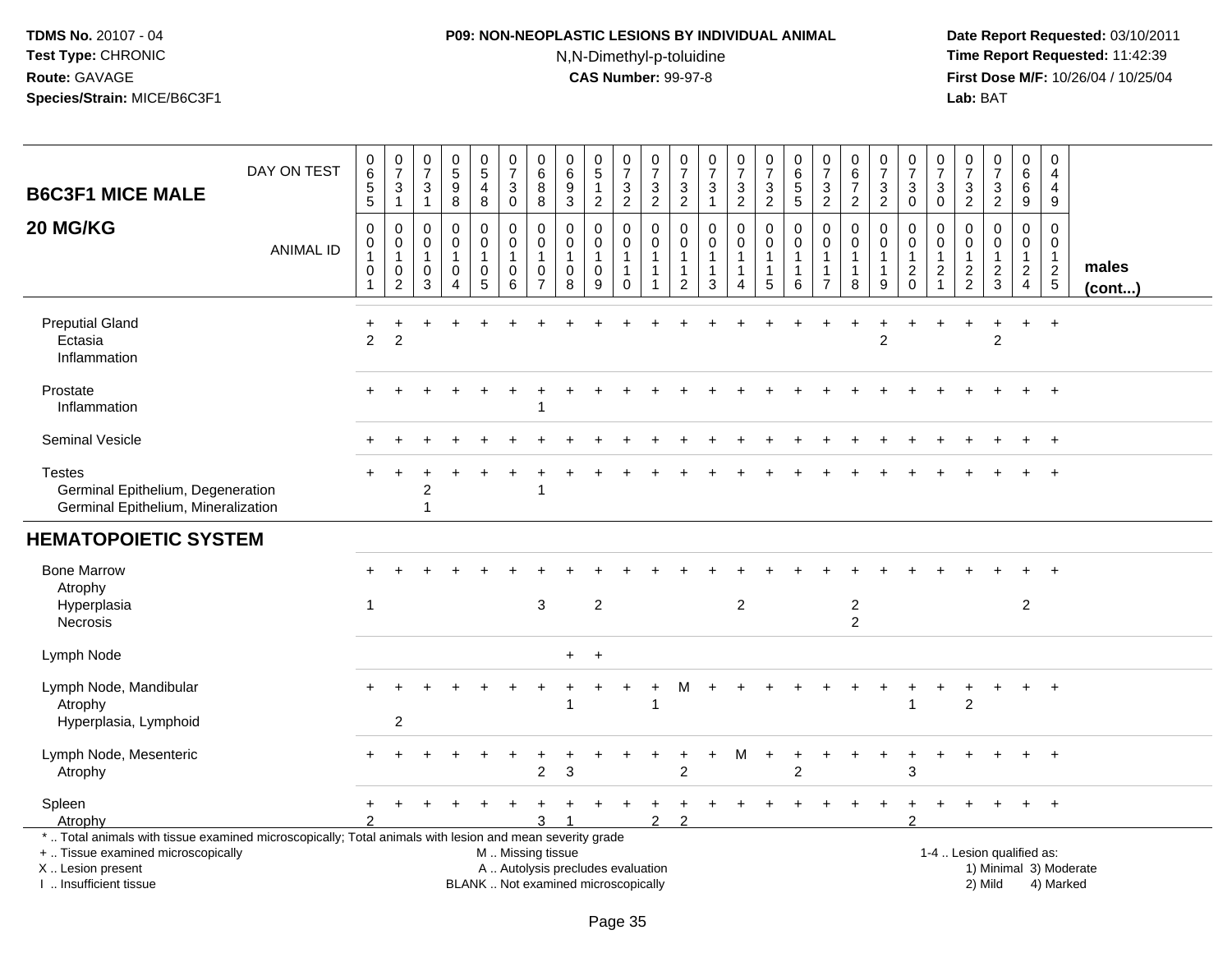## **P09: NON-NEOPLASTIC LESIONS BY INDIVIDUAL ANIMAL**N,N-Dimethyl-p-toluidine

| <b>B6C3F1 MICE MALE</b>                                                                                                                                                                       | DAY ON TEST      | $\pmb{0}$<br>6<br>$\begin{array}{c} 5 \\ 5 \end{array}$ | $\begin{array}{c} 0 \\ 7 \end{array}$<br>$\ensuremath{\mathsf{3}}$<br>$\mathbf{1}$ | $\frac{0}{7}$<br>$\sqrt{3}$<br>$\overline{1}$ | $\pmb{0}$<br>$\overline{5}$<br>$\boldsymbol{9}$<br>8   | $\begin{array}{c} 0 \\ 5 \end{array}$<br>$\overline{\mathbf{4}}$<br>$\bf 8$ | $\pmb{0}$<br>$\overline{7}$<br>3<br>$\pmb{0}$                                                 | $_6^0$<br>8<br>$\bf 8$                                | 0<br>6<br>9<br>$\overline{3}$              | $\begin{array}{c} 0 \\ 5 \end{array}$<br>$\mathbf{1}$<br>$\boldsymbol{2}$ | $\frac{0}{7}$<br>$\frac{3}{2}$                                  | $\pmb{0}$<br>$\overline{7}$<br>$\frac{3}{2}$                                 | $\pmb{0}$<br>$\overline{7}$<br>3<br>$\overline{2}$                 | 0<br>$\overline{7}$<br>3<br>$\mathbf{1}$  | $\frac{0}{7}$<br>$\frac{3}{2}$                        | $\frac{0}{7}$<br>$\ensuremath{\mathsf{3}}$<br>$\overline{2}$           | $\pmb{0}$<br>6<br>$\begin{array}{c} 5 \\ 5 \end{array}$ | $\frac{0}{7}$<br>$\frac{3}{2}$                                                 | $\pmb{0}$<br>$\,6\,$<br>$\overline{7}$<br>$\overline{2}$        | $\frac{0}{7}$<br>$\mathbf{3}$<br>$\overline{2}$ | 0<br>$\overline{7}$<br>3<br>$\mathbf 0$                             | 0<br>$\overline{7}$<br>3<br>$\pmb{0}$                   | 0<br>$\overline{7}$<br>$\frac{3}{2}$             | $\begin{array}{c} 0 \\ 7 \end{array}$<br>$\frac{3}{2}$ | $\mathbf 0$<br>$6\phantom{1}$<br>6<br>$\boldsymbol{9}$ |     | 0<br>$\overline{4}$<br>$\overline{4}$<br>9               |                 |  |
|-----------------------------------------------------------------------------------------------------------------------------------------------------------------------------------------------|------------------|---------------------------------------------------------|------------------------------------------------------------------------------------|-----------------------------------------------|--------------------------------------------------------|-----------------------------------------------------------------------------|-----------------------------------------------------------------------------------------------|-------------------------------------------------------|--------------------------------------------|---------------------------------------------------------------------------|-----------------------------------------------------------------|------------------------------------------------------------------------------|--------------------------------------------------------------------|-------------------------------------------|-------------------------------------------------------|------------------------------------------------------------------------|---------------------------------------------------------|--------------------------------------------------------------------------------|-----------------------------------------------------------------|-------------------------------------------------|---------------------------------------------------------------------|---------------------------------------------------------|--------------------------------------------------|--------------------------------------------------------|--------------------------------------------------------|-----|----------------------------------------------------------|-----------------|--|
| 20 MG/KG                                                                                                                                                                                      | <b>ANIMAL ID</b> | 0<br>$\pmb{0}$<br>$\mathbf{1}$<br>0<br>$\mathbf{1}$     | 0<br>$\mathbf 0$<br>$\mathbf{1}$<br>0<br>$\overline{2}$                            | $\mathbf 0$<br>0<br>$\mathbf{1}$<br>0<br>3    | $\mathbf 0$<br>$\mathbf 0$<br>1<br>0<br>$\overline{4}$ | 0<br>$\mathsf{O}\xspace$<br>$\mathbf{1}$<br>$\pmb{0}$<br>$\sqrt{5}$         | $\mathbf 0$<br>$\mathsf{O}\xspace$<br>$\mathbf{1}$<br>$\mathbf 0$<br>6                        | 0<br>$\pmb{0}$<br>$\mathbf{1}$<br>0<br>$\overline{7}$ | 0<br>$\mathbf 0$<br>$\mathbf{1}$<br>0<br>8 | $\mathbf 0$<br>$\mathbf 0$<br>0<br>9                                      | 0<br>$\mathbf 0$<br>$\mathbf{1}$<br>$\mathbf{1}$<br>$\mathbf 0$ | $\mathbf 0$<br>$\mathbf 0$<br>$\mathbf{1}$<br>$\mathbf{1}$<br>$\overline{1}$ | 0<br>$\mathbf 0$<br>$\mathbf{1}$<br>$\mathbf{1}$<br>$\overline{2}$ | $\mathbf 0$<br>$\mathbf 0$<br>1<br>1<br>3 | 0<br>$\mathbf 0$<br>$\mathbf{1}$<br>$\mathbf{1}$<br>4 | 0<br>$\overline{0}$<br>$\mathbf{1}$<br>$\mathbf{1}$<br>$5\phantom{.0}$ | $\mathbf 0$<br>$\mathbf 0$<br>1<br>1<br>6               | $\mathbf 0$<br>$\mathbf 0$<br>$\mathbf{1}$<br>$\overline{1}$<br>$\overline{7}$ | $\mathbf 0$<br>$\mathbf 0$<br>$\mathbf{1}$<br>$\mathbf{1}$<br>8 | 0<br>$\mathbf 0$<br>1<br>$\mathbf{1}$<br>9      | 0<br>$\mathbf 0$<br>$\mathbf{1}$<br>$\boldsymbol{2}$<br>$\mathbf 0$ | 0<br>$\mathbf 0$<br>1<br>$\overline{c}$<br>$\mathbf{1}$ | 0<br>$\mathbf 0$<br>$\mathbf 1$<br>$\frac{2}{2}$ | $\mathbf 0$<br>$\mathbf 0$<br>1<br>$\frac{2}{3}$       | 0<br>$\mathbf 0$<br>$\mathbf{1}$<br>$\frac{2}{4}$      |     | $\Omega$<br>$\mathbf 0$<br>$\mathbf{1}$<br>$\frac{2}{5}$ | males<br>(cont) |  |
| Hematopoietic Cell Proliferation<br>Hyperplasia, Lymphoid<br>Pigmentation<br>Red Pulp, Atrophy                                                                                                |                  | 3                                                       | $\overline{1}$                                                                     | 2                                             | $\overline{1}$                                         |                                                                             | $\overline{c}$<br>$\mathbf{1}$                                                                | 3                                                     | $\overline{2}$<br>1                        | 3                                                                         | $\mathbf 1$                                                     | 3                                                                            | $\mathbf{3}$<br>$\mathbf{1}$                                       | 2<br>1                                    | 3<br>$\mathbf{1}$                                     | $\overline{2}$<br>$\overline{1}$                                       |                                                         | $\mathbf{1}$                                                                   | $\mathbf 1$<br>$\overline{1}$                                   | $\mathbf{1}$<br>$\mathbf{1}$                    | 3<br>$\mathbf{1}$                                                   | $\overline{1}$                                          |                                                  | $\overline{1}$                                         | 3                                                      |     | $\overline{2}$                                           |                 |  |
| Thymus<br>Atrophy                                                                                                                                                                             |                  | $\boldsymbol{\Lambda}$                                  | $\ddot{}$<br>$\overline{2}$                                                        | м                                             | $\overline{c}$                                         | 2                                                                           | 3                                                                                             | 4                                                     | 4                                          | м                                                                         | 2                                                               | Δ                                                                            | 4                                                                  | 3                                         | $\overline{4}$                                        | $\overline{2}$                                                         | 4                                                       | 3                                                                              | 3                                                               | $\overline{2}$                                  | 4                                                                   | 3                                                       | 4                                                | $\mathbf{3}$                                           | $\ddot{}$<br>3                                         |     | $+$<br>$\overline{1}$                                    |                 |  |
| <b>INTEGUMENTARY SYSTEM</b>                                                                                                                                                                   |                  |                                                         |                                                                                    |                                               |                                                        |                                                                             |                                                                                               |                                                       |                                            |                                                                           |                                                                 |                                                                              |                                                                    |                                           |                                                       |                                                                        |                                                         |                                                                                |                                                                 |                                                 |                                                                     |                                                         |                                                  |                                                        |                                                        |     |                                                          |                 |  |
| Mammary Gland                                                                                                                                                                                 |                  | M                                                       | М                                                                                  | м                                             | м                                                      | M                                                                           | М                                                                                             | M                                                     | M                                          | M                                                                         | M                                                               | M                                                                            | М                                                                  | М                                         | M                                                     | M                                                                      | M                                                       | M                                                                              | M                                                               | M                                               | M                                                                   | M                                                       | M                                                | M                                                      |                                                        | M M |                                                          |                 |  |
| Skin<br>Inflammation<br>Ulcer<br>Epidermis, Hyperplasia                                                                                                                                       |                  |                                                         |                                                                                    |                                               |                                                        |                                                                             |                                                                                               |                                                       |                                            |                                                                           |                                                                 |                                                                              |                                                                    |                                           |                                                       |                                                                        |                                                         |                                                                                |                                                                 |                                                 |                                                                     |                                                         |                                                  |                                                        | 3<br>4<br>$\overline{2}$                               |     | $+$                                                      |                 |  |
| <b>MUSCULOSKELETAL SYSTEM</b>                                                                                                                                                                 |                  |                                                         |                                                                                    |                                               |                                                        |                                                                             |                                                                                               |                                                       |                                            |                                                                           |                                                                 |                                                                              |                                                                    |                                           |                                                       |                                                                        |                                                         |                                                                                |                                                                 |                                                 |                                                                     |                                                         |                                                  |                                                        |                                                        |     |                                                          |                 |  |
| Bone                                                                                                                                                                                          |                  | ÷                                                       | $\div$                                                                             |                                               |                                                        |                                                                             |                                                                                               |                                                       |                                            |                                                                           |                                                                 |                                                                              |                                                                    |                                           |                                                       |                                                                        |                                                         |                                                                                |                                                                 |                                                 |                                                                     |                                                         |                                                  |                                                        | $\ddot{}$                                              |     | $+$                                                      |                 |  |
| <b>Skeletal Muscle</b>                                                                                                                                                                        |                  |                                                         |                                                                                    |                                               |                                                        |                                                                             |                                                                                               |                                                       |                                            |                                                                           |                                                                 |                                                                              |                                                                    |                                           |                                                       |                                                                        |                                                         |                                                                                |                                                                 |                                                 |                                                                     |                                                         |                                                  |                                                        |                                                        |     |                                                          |                 |  |
| <b>NERVOUS SYSTEM</b>                                                                                                                                                                         |                  |                                                         |                                                                                    |                                               |                                                        |                                                                             |                                                                                               |                                                       |                                            |                                                                           |                                                                 |                                                                              |                                                                    |                                           |                                                       |                                                                        |                                                         |                                                                                |                                                                 |                                                 |                                                                     |                                                         |                                                  |                                                        |                                                        |     |                                                          |                 |  |
| <b>Brain</b><br>Hemorrhage<br>Hydrocephalus<br><b>Necrosis</b>                                                                                                                                |                  |                                                         |                                                                                    |                                               |                                                        |                                                                             |                                                                                               |                                                       |                                            | $\overline{2}$                                                            |                                                                 |                                                                              |                                                                    |                                           |                                                       |                                                                        |                                                         |                                                                                |                                                                 |                                                 |                                                                     |                                                         |                                                  |                                                        |                                                        |     | $\ddot{}$                                                |                 |  |
| <b>RESPIRATORY SYSTEM</b>                                                                                                                                                                     |                  |                                                         |                                                                                    |                                               |                                                        |                                                                             |                                                                                               |                                                       |                                            |                                                                           |                                                                 |                                                                              |                                                                    |                                           |                                                       |                                                                        |                                                         |                                                                                |                                                                 |                                                 |                                                                     |                                                         |                                                  |                                                        |                                                        |     |                                                          |                 |  |
| *  Total animals with tissue examined microscopically; Total animals with lesion and mean severity grade<br>+  Tissue examined microscopically<br>X  Lesion present<br>I  Insufficient tissue |                  |                                                         |                                                                                    |                                               |                                                        |                                                                             | M  Missing tissue<br>A  Autolysis precludes evaluation<br>BLANK  Not examined microscopically |                                                       |                                            |                                                                           |                                                                 |                                                                              |                                                                    |                                           |                                                       |                                                                        |                                                         |                                                                                |                                                                 |                                                 |                                                                     |                                                         |                                                  | 1-4  Lesion qualified as:<br>2) Mild                   |                                                        |     | 1) Minimal 3) Moderate<br>4) Marked                      |                 |  |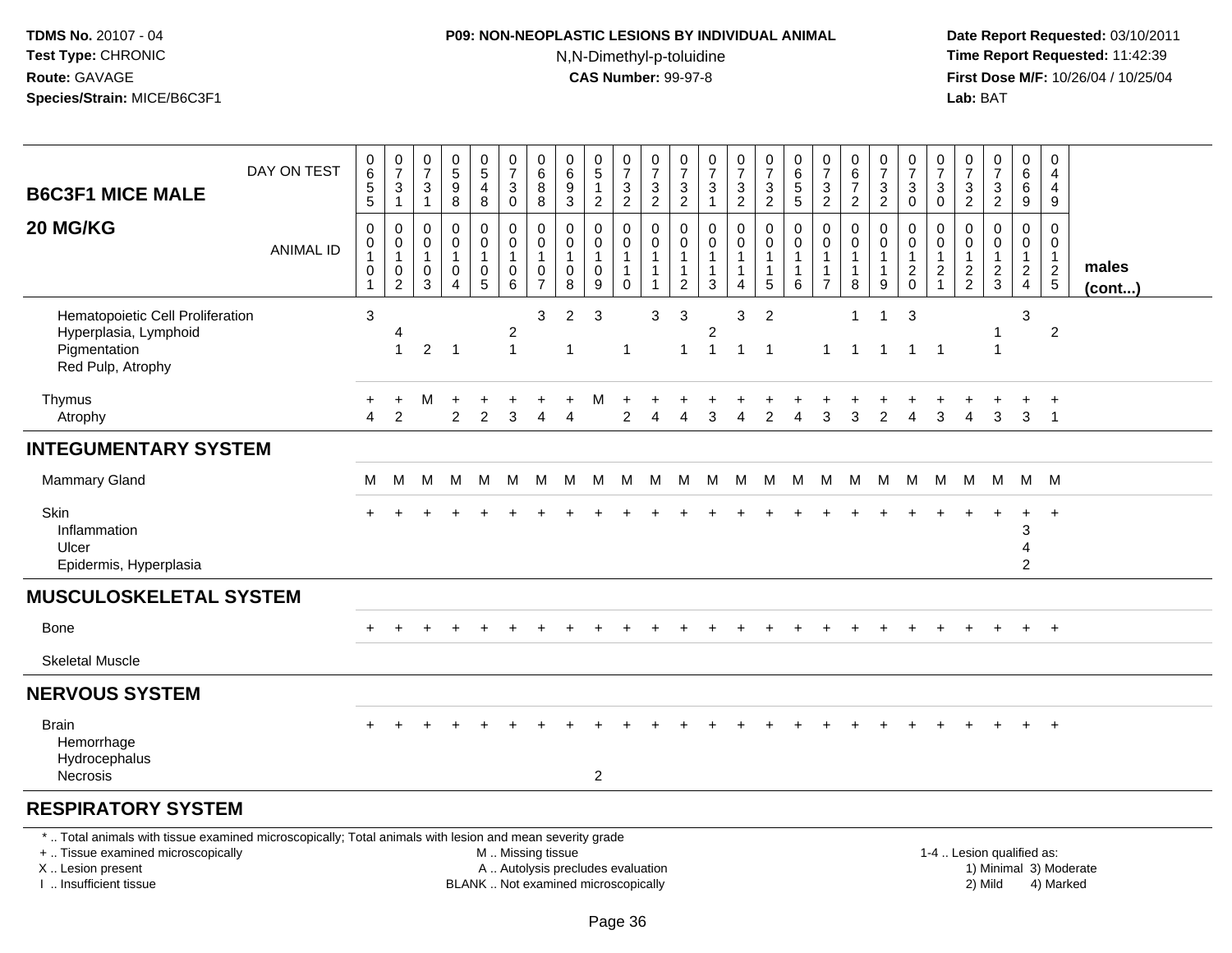# **P09: NON-NEOPLASTIC LESIONS BY INDIVIDUAL ANIMAL**

N,N-Dimethyl-p-toluidine

 **Date Report Requested:** 03/10/2011 **Time Report Requested:** 11:42:39 **First Dose M/F:** 10/26/04 / 10/25/04<br>**Lab:** BAT **Lab:** BAT

| <b>B6C3F1 MICE MALE</b>                                                                                                                                                                                                                          | DAY ON TEST      | $_{6}^{\rm 0}$<br>$\frac{5}{5}$ | $\frac{0}{7}$<br>$\ensuremath{\mathsf{3}}$<br>$\mathbf{1}$      | 0<br>$\overline{7}$<br>$\ensuremath{\mathsf{3}}$<br>$\overline{1}$ | $\pmb{0}$<br>$\sqrt{5}$<br>$\boldsymbol{9}$<br>8                                    | 0<br>$\mathbf 5$<br>$\overline{a}$<br>8               | 0<br>$\overline{7}$<br>$\ensuremath{\mathsf{3}}$<br>$\boldsymbol{0}$ | 0<br>6<br>8<br>8                                        | 0<br>$\,6\,$<br>$\boldsymbol{9}$<br>$\sqrt{3}$ | $\begin{array}{c} 0 \\ 5 \end{array}$<br>$\mathbf{1}$<br>$\overline{2}$ | $\begin{array}{c} 0 \\ 7 \end{array}$<br>3<br>$\boldsymbol{2}$ | $\frac{0}{7}$<br>$\ensuremath{\mathsf{3}}$<br>$\overline{c}$                 | 0<br>$\overline{7}$<br>$\ensuremath{\mathsf{3}}$<br>$\overline{c}$ | $\frac{0}{7}$<br>3<br>$\mathbf{1}$         | $\begin{array}{c} 0 \\ 7 \end{array}$<br>$\ensuremath{\mathsf{3}}$<br>$\overline{2}$ | $\begin{smallmatrix}0\\7\end{smallmatrix}$<br>$\frac{3}{2}$       | 0<br>$\,6\,$<br>$\,$ 5 $\,$<br>$\sqrt{5}$                       | $\frac{0}{7}$<br>3<br>$\overline{c}$                               | $\begin{array}{c} 0 \\ 6 \end{array}$<br>$\overline{7}$<br>$\overline{2}$ | $\frac{0}{7}$<br>$\ensuremath{\mathsf{3}}$<br>$\overline{a}$ | $\frac{0}{7}$<br>$\ensuremath{\mathsf{3}}$<br>$\mathsf{O}\xspace$ | $\frac{0}{7}$<br>$\sqrt{3}$<br>$\mathbf 0$                                         | 0<br>$\overline{7}$<br>3<br>$\overline{c}$                             | 0<br>$\overline{7}$<br>3<br>$\overline{2}$               | 0<br>6<br>6<br>9                                                     | $\pmb{0}$<br>$\overline{4}$<br>$\overline{4}$<br>9               |                       |
|--------------------------------------------------------------------------------------------------------------------------------------------------------------------------------------------------------------------------------------------------|------------------|---------------------------------|-----------------------------------------------------------------|--------------------------------------------------------------------|-------------------------------------------------------------------------------------|-------------------------------------------------------|----------------------------------------------------------------------|---------------------------------------------------------|------------------------------------------------|-------------------------------------------------------------------------|----------------------------------------------------------------|------------------------------------------------------------------------------|--------------------------------------------------------------------|--------------------------------------------|--------------------------------------------------------------------------------------|-------------------------------------------------------------------|-----------------------------------------------------------------|--------------------------------------------------------------------|---------------------------------------------------------------------------|--------------------------------------------------------------|-------------------------------------------------------------------|------------------------------------------------------------------------------------|------------------------------------------------------------------------|----------------------------------------------------------|----------------------------------------------------------------------|------------------------------------------------------------------|-----------------------|
| 20 MG/KG                                                                                                                                                                                                                                         | <b>ANIMAL ID</b> | 0<br>0<br>$\mathbf 1$<br>0      | $\mathbf 0$<br>0<br>$\mathbf{1}$<br>$\pmb{0}$<br>$\overline{2}$ | $\mathbf 0$<br>$\mathbf 0$<br>$\mathbf{1}$<br>0<br>3               | $\mathbf 0$<br>$\mathbf 0$<br>$\mathbf{1}$<br>$\mathbf 0$<br>$\boldsymbol{\Lambda}$ | 0<br>$\overline{0}$<br>$\mathbf{1}$<br>$\pmb{0}$<br>5 | $\boldsymbol{0}$<br>$\mathbf 0$<br>$\mathbf{1}$<br>$\mathbf 0$<br>6  | 0<br>$\mathbf 0$<br>$\mathbf{1}$<br>0<br>$\overline{7}$ | 0<br>0<br>$\mathbf{1}$<br>$\pmb{0}$<br>8       | $\mathbf 0$<br>$\mathbf 0$<br>$\mathbf{1}$<br>$\pmb{0}$<br>9            | 0<br>$\mathbf 0$<br>$\mathbf{1}$<br>$\overline{1}$<br>$\Omega$ | $\mathbf 0$<br>$\mathbf 0$<br>$\mathbf{1}$<br>$\mathbf{1}$<br>$\overline{1}$ | 0<br>$\mathbf 0$<br>1<br>$\mathbf{1}$<br>$\overline{2}$            | 0<br>$\mathbf 0$<br>1<br>$\mathbf{1}$<br>3 | 0<br>$\mathbf 0$<br>1<br>1<br>4                                                      | $\mathbf 0$<br>$\mathbf 0$<br>$\overline{1}$<br>$\mathbf{1}$<br>5 | $\mathbf 0$<br>$\mathbf 0$<br>$\mathbf{1}$<br>$\mathbf{1}$<br>6 | 0<br>$\mathbf 0$<br>$\mathbf{1}$<br>$\mathbf{1}$<br>$\overline{7}$ | 0<br>$\mathbf 0$<br>$\mathbf{1}$<br>$\mathbf{1}$<br>8                     | 0<br>$\mathsf{O}$<br>$\mathbf{1}$<br>$\mathbf{1}$<br>9       | 0<br>$\mathbf 0$<br>$\mathbf{1}$<br>$\overline{c}$<br>$\mathbf 0$ | $\mathbf 0$<br>$\mathbf 0$<br>$\overline{1}$<br>$\boldsymbol{2}$<br>$\overline{1}$ | 0<br>$\mathbf 0$<br>$\mathbf{1}$<br>$\boldsymbol{2}$<br>$\overline{2}$ | $\mathbf 0$<br>$\mathbf 0$<br>1<br>$\boldsymbol{2}$<br>3 | 0<br>$\mathbf 0$<br>$\mathbf{1}$<br>$\overline{a}$<br>$\overline{4}$ | 0<br>$\mathbf 0$<br>$\mathbf{1}$<br>$\sqrt{2}$<br>$\overline{5}$ | males<br>$($ cont $)$ |
| Lung<br>Alveolar Epithelium, Hyperplasia<br>Alveolar Epithelium, Metaplasia<br>Alveolus, Infiltration Cellular, Histiocyte<br>Bronchiole, Epithelium, Regeneration<br><b>Bronchus, Necrosis</b><br>Perivascular, Infiltration Cellular, Lymphoid |                  |                                 |                                                                 |                                                                    |                                                                                     |                                                       |                                                                      |                                                         | $\sqrt{3}$                                     |                                                                         |                                                                |                                                                              |                                                                    |                                            |                                                                                      |                                                                   |                                                                 | 1                                                                  | 2                                                                         |                                                              |                                                                   |                                                                                    |                                                                        |                                                          | $\ddot{}$                                                            | $\ddot{}$                                                        |                       |
| Nose<br>Inflammation<br>Glands, Olfactory Epithelium, Dilatation<br>Glands, Olfactory Epithelium, Hyperplasia<br>Glands, Olfactory Epithelium, Metaplasia,<br>Respiratory                                                                        |                  |                                 |                                                                 |                                                                    | -1                                                                                  | 1                                                     |                                                                      |                                                         |                                                |                                                                         |                                                                |                                                                              | 1<br>$\mathbf{1}$                                                  |                                            |                                                                                      |                                                                   | $\overline{\mathbf{1}}$                                         |                                                                    | 1                                                                         |                                                              | $\overline{2}$                                                    | -1                                                                                 |                                                                        |                                                          |                                                                      |                                                                  |                       |
| Glands, Respiratory Epithelium, Dilatation<br>Glands, Respiratory Epithelium, Hyperplasia<br>Glands, Respiratory Epithelium, Metaplasia,<br>Respiratory<br>Nerve, Atrophy                                                                        |                  |                                 |                                                                 |                                                                    |                                                                                     |                                                       |                                                                      |                                                         |                                                |                                                                         | -1                                                             |                                                                              |                                                                    |                                            |                                                                                      |                                                                   |                                                                 | 1                                                                  | -1<br>1                                                                   | -1                                                           |                                                                   |                                                                                    |                                                                        |                                                          |                                                                      |                                                                  |                       |
| Olfactory Epithelium, Accumulation, Hyaline<br>Droplet<br>Olfactory Epithelium, Metaplasia, Respiratory                                                                                                                                          |                  |                                 |                                                                 | $\mathbf{1}$                                                       | - 1<br>-1                                                                           | 1                                                     |                                                                      |                                                         | $\mathbf 1$                                    |                                                                         |                                                                |                                                                              |                                                                    | $\mathbf{1}$                               | -1                                                                                   |                                                                   |                                                                 |                                                                    |                                                                           | 1                                                            |                                                                   |                                                                                    |                                                                        | -1                                                       |                                                                      |                                                                  |                       |
| <b>Olfactory Epithelium, Necrosis</b><br>Respiratory Epithelium, Accumulation, Hyaline<br><b>Droplet</b>                                                                                                                                         |                  |                                 | -1                                                              | -1                                                                 |                                                                                     | 1                                                     |                                                                      |                                                         |                                                |                                                                         |                                                                |                                                                              |                                                                    | $\overline{2}$                             | -1                                                                                   |                                                                   |                                                                 |                                                                    |                                                                           |                                                              |                                                                   |                                                                                    |                                                                        |                                                          | $\mathbf{1}$                                                         | $\overline{1}$                                                   |                       |
| Respiratory Epithelium, Hyperplasia<br>Respiratory Epithelium, Necrosis<br>Vomeronasal Organ, Necrosis                                                                                                                                           |                  |                                 | 1                                                               | $\overline{\mathbf{1}}$                                            |                                                                                     |                                                       |                                                                      | 1                                                       | $\mathbf 1$                                    |                                                                         |                                                                | 1                                                                            |                                                                    |                                            |                                                                                      |                                                                   |                                                                 |                                                                    | $\overline{2}$                                                            |                                                              | $\mathbf{1}$                                                      | 2                                                                                  | $\overline{1}$                                                         |                                                          | 1                                                                    |                                                                  |                       |
| Trachea                                                                                                                                                                                                                                          |                  |                                 |                                                                 |                                                                    |                                                                                     |                                                       |                                                                      |                                                         |                                                |                                                                         |                                                                |                                                                              |                                                                    |                                            |                                                                                      |                                                                   |                                                                 |                                                                    |                                                                           |                                                              |                                                                   |                                                                                    |                                                                        |                                                          |                                                                      | $+$                                                              |                       |
| *  Total animals with tissue examined microscopically; Total animals with lesion and mean severity grade<br>+  Tissue examined microscopically                                                                                                   |                  |                                 |                                                                 |                                                                    |                                                                                     |                                                       | M  Missing tissue                                                    |                                                         |                                                |                                                                         |                                                                |                                                                              |                                                                    |                                            |                                                                                      |                                                                   |                                                                 |                                                                    |                                                                           |                                                              |                                                                   |                                                                                    |                                                                        | 1-4  Lesion qualified as:                                |                                                                      |                                                                  |                       |

X .. Lesion present

I .. Insufficient tissue

BLANK .. Not examined microscopically

A .. Autolysis precludes evaluation and the series of the series of the series of the series of the series of the series of the series of the series of the series of the series of the series of the series of the series of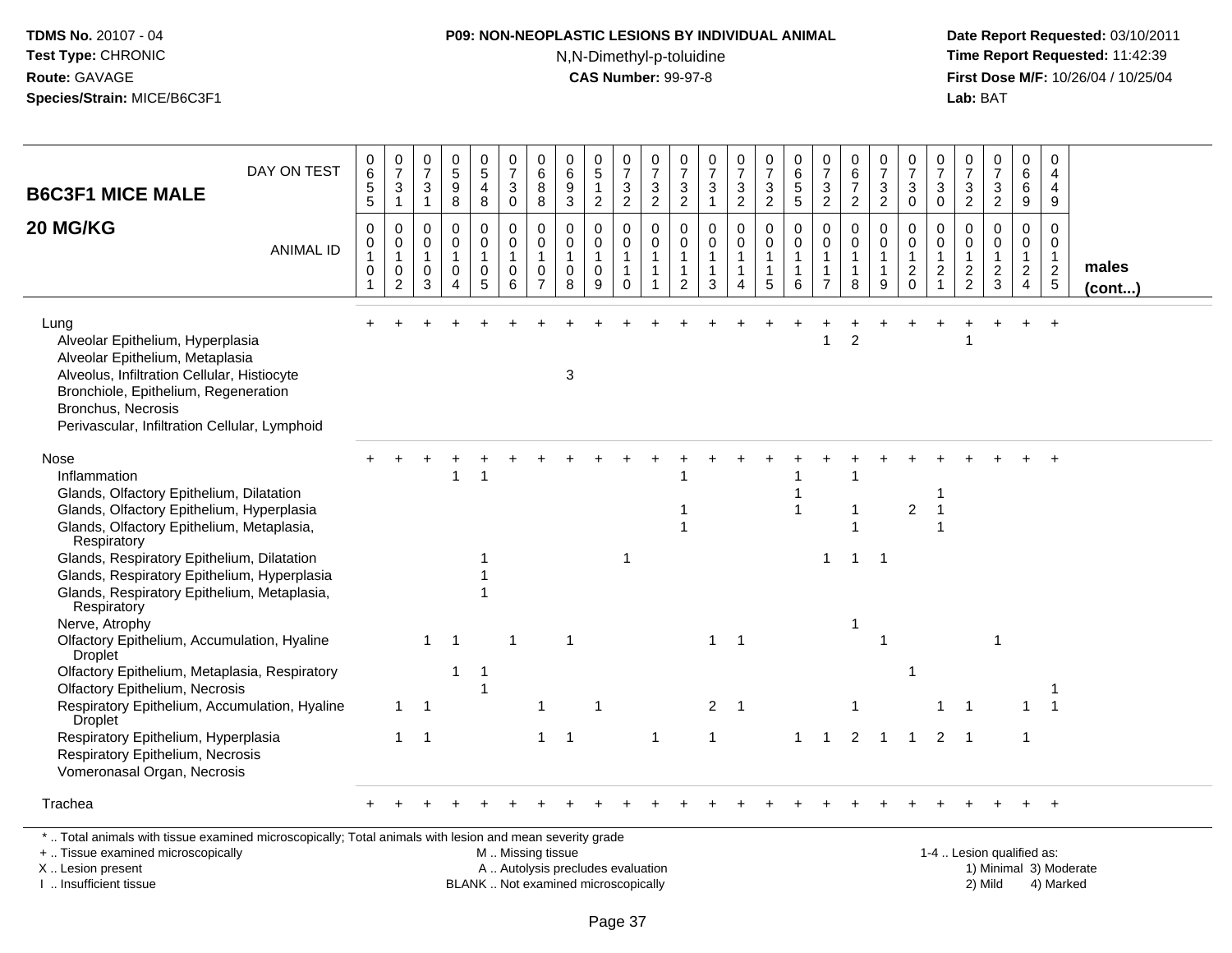# **P09: NON-NEOPLASTIC LESIONS BY INDIVIDUAL ANIMAL**N,N-Dimethyl-p-toluidine

 **Date Report Requested:** 03/10/2011 **Time Report Requested:** 11:42:39 **First Dose M/F:** 10/26/04 / 10/25/04 Lab: BAT **Lab:** BAT

| <b>B6C3F1 MICE MALE</b><br>20 MG/KG                                                                                     | DAY ON TEST<br><b>ANIMAL ID</b> | $\begin{array}{c} 0 \\ 6 \end{array}$<br>$\sqrt{5}$<br>$\sqrt{5}$<br>$\pmb{0}$<br>$\pmb{0}$<br>$\mathbf{1}$<br>$\boldsymbol{0}$<br>$\overline{1}$ | $\frac{0}{7}$<br>$\sqrt{3}$<br>0<br>$\mathbf 0$<br>$\mathbf{1}$<br>$\boldsymbol{0}$<br>2 | $\frac{0}{7}$<br>$\ensuremath{\mathsf{3}}$<br>$\mathbf{1}$<br>$\mathbf 0$<br>$\overline{0}$<br>1<br>$\mathbf 0$<br>3 | $\begin{array}{c} 0 \\ 5 \\ 9 \end{array}$<br>8<br>$\pmb{0}$<br>$\pmb{0}$<br>$\mathbf{1}$<br>$\pmb{0}$<br>$\boldsymbol{\Lambda}$ | $\frac{0}{5}$<br>$\overline{4}$<br>8<br>$\begin{smallmatrix}0\0\0\end{smallmatrix}$<br>$\overline{1}$<br>$\mathbf 0$<br>5 | $\begin{array}{c} 0 \\ 7 \\ 3 \end{array}$<br>$\pmb{0}$<br>$_{\rm 0}^{\rm 0}$<br>$\overline{1}$<br>$\pmb{0}$<br>6 | $\begin{matrix}0\\6\\8\end{matrix}$<br>$\, 8$<br>$\pmb{0}$<br>$\mathbf 0$<br>$\mathbf{1}$<br>$\mathbf 0$<br>$\overline{z}$ | $\begin{matrix} 0 \\ 6 \\ 9 \end{matrix}$<br>$\sqrt{3}$<br>$\begin{matrix} 0 \\ 0 \\ 1 \end{matrix}$<br>$\mathbf 0$<br>8 | $\begin{array}{c} 0 \\ 5 \end{array}$<br>$\overline{c}$<br>$\mathbf 0$<br>$\mathbf 0$<br>$\mathbf{1}$<br>0<br>9 | $\begin{matrix} 0 \\ 7 \\ 3 \end{matrix}$<br>$\overline{a}$<br>$\begin{matrix} 0 \\ 0 \\ 1 \end{matrix}$<br>$\mathbf{1}$<br>$\Omega$ | $\frac{0}{7}$<br>$\ensuremath{\mathsf{3}}$<br>$\sqrt{2}$<br>$_{\rm 0}^{\rm 0}$<br>$\mathbf{1}$<br>$\overline{A}$ | $\frac{0}{7}$<br>$\sqrt{3}$<br>$\overline{2}$<br>$_{\rm 0}^{\rm 0}$<br>$\overline{1}$<br>$\overline{1}$<br>2 | $\begin{array}{c} 0 \\ 7 \\ 3 \end{array}$<br>$\mathbf{1}$<br>$\begin{smallmatrix} 0\\0 \end{smallmatrix}$<br>$\mathbf{1}$<br>$\mathbf{1}$<br>3 | $\frac{0}{7}$<br>$\sqrt{3}$<br>$\overline{c}$<br>$_0^0$<br>$\overline{4}$ | $\begin{array}{c} 0 \\ 7 \\ 3 \\ 2 \end{array}$<br>$\begin{matrix} 0 \\ 0 \\ 1 \end{matrix}$<br>$\mathbf{1}$<br>5 | $\begin{array}{c} 0 \\ 6 \\ 5 \end{array}$<br>$5\phantom{.0}$<br>$_{\rm 0}^{\rm 0}$<br>$\mathbf{1}$<br>$\mathbf{1}$<br>6 | $\frac{0}{7}$<br>$\sqrt{3}$<br>$\overline{2}$<br>0<br>$\mathbf 0$<br>$\overline{ }$ | $\begin{matrix} 0 \\ 6 \\ 7 \end{matrix}$<br>$\overline{2}$<br>$\mathbf 0$<br>$\mathbf 0$<br>8 | $\begin{matrix} 0 \\ 7 \\ 3 \end{matrix}$<br>$\overline{2}$<br>$_0^0$<br>$\mathbf{1}$<br>$\mathbf{1}$<br>9 | $\begin{array}{c} 0 \\ 7 \\ 3 \end{array}$<br>$\pmb{0}$<br>$\begin{smallmatrix} 0\\0 \end{smallmatrix}$<br>$\mathbf{1}$<br>$\boldsymbol{2}$<br>$\Omega$ | $\frac{0}{7}$<br>$\ensuremath{\mathsf{3}}$<br>$\mathsf{O}\xspace$<br>0<br>$\mathbf 0$<br>$\mathbf{1}$<br>$\boldsymbol{2}$ | $\frac{0}{7}$<br>$\frac{3}{2}$<br>0<br>0<br>$\mathbf{1}$<br>$\frac{2}{2}$ | $\frac{0}{7}$<br>$\frac{3}{2}$<br>0<br>$\pmb{0}$<br>$\frac{2}{3}$ | $\mathbf 0$<br>$\overline{6}$<br>$6$<br>9<br>$\mathbf 0$<br>$\mathsf 0$<br>$\mathbf{1}$<br>$\sqrt{2}$<br>$\overline{4}$ | 0<br>$\overline{4}$<br>$\overline{4}$<br>$\boldsymbol{9}$<br>0<br>$\mathbf 0$<br>$\mathbf{1}$<br>$\frac{2}{5}$ | males<br>(cont) |
|-------------------------------------------------------------------------------------------------------------------------|---------------------------------|---------------------------------------------------------------------------------------------------------------------------------------------------|------------------------------------------------------------------------------------------|----------------------------------------------------------------------------------------------------------------------|----------------------------------------------------------------------------------------------------------------------------------|---------------------------------------------------------------------------------------------------------------------------|-------------------------------------------------------------------------------------------------------------------|----------------------------------------------------------------------------------------------------------------------------|--------------------------------------------------------------------------------------------------------------------------|-----------------------------------------------------------------------------------------------------------------|--------------------------------------------------------------------------------------------------------------------------------------|------------------------------------------------------------------------------------------------------------------|--------------------------------------------------------------------------------------------------------------|-------------------------------------------------------------------------------------------------------------------------------------------------|---------------------------------------------------------------------------|-------------------------------------------------------------------------------------------------------------------|--------------------------------------------------------------------------------------------------------------------------|-------------------------------------------------------------------------------------|------------------------------------------------------------------------------------------------|------------------------------------------------------------------------------------------------------------|---------------------------------------------------------------------------------------------------------------------------------------------------------|---------------------------------------------------------------------------------------------------------------------------|---------------------------------------------------------------------------|-------------------------------------------------------------------|-------------------------------------------------------------------------------------------------------------------------|----------------------------------------------------------------------------------------------------------------|-----------------|
| <b>SPECIAL SENSES SYSTEM</b>                                                                                            |                                 |                                                                                                                                                   |                                                                                          |                                                                                                                      |                                                                                                                                  |                                                                                                                           |                                                                                                                   |                                                                                                                            |                                                                                                                          |                                                                                                                 |                                                                                                                                      |                                                                                                                  |                                                                                                              |                                                                                                                                                 |                                                                           |                                                                                                                   |                                                                                                                          |                                                                                     |                                                                                                |                                                                                                            |                                                                                                                                                         |                                                                                                                           |                                                                           |                                                                   |                                                                                                                         |                                                                                                                |                 |
| Eye<br>Cornea, Inflammation<br>Lens, Cataract                                                                           |                                 |                                                                                                                                                   |                                                                                          |                                                                                                                      |                                                                                                                                  |                                                                                                                           |                                                                                                                   |                                                                                                                            |                                                                                                                          |                                                                                                                 |                                                                                                                                      |                                                                                                                  |                                                                                                              |                                                                                                                                                 |                                                                           |                                                                                                                   |                                                                                                                          |                                                                                     |                                                                                                |                                                                                                            |                                                                                                                                                         |                                                                                                                           |                                                                           |                                                                   | $\pm$                                                                                                                   | $\ddot{}$<br>4                                                                                                 |                 |
| <b>Harderian Gland</b><br>Atrophy<br>Hyperplasia                                                                        |                                 |                                                                                                                                                   |                                                                                          |                                                                                                                      |                                                                                                                                  |                                                                                                                           |                                                                                                                   |                                                                                                                            |                                                                                                                          |                                                                                                                 |                                                                                                                                      |                                                                                                                  |                                                                                                              |                                                                                                                                                 |                                                                           |                                                                                                                   |                                                                                                                          |                                                                                     |                                                                                                |                                                                                                            |                                                                                                                                                         |                                                                                                                           |                                                                           |                                                                   |                                                                                                                         | $+$                                                                                                            |                 |
| <b>URINARY SYSTEM</b>                                                                                                   |                                 |                                                                                                                                                   |                                                                                          |                                                                                                                      |                                                                                                                                  |                                                                                                                           |                                                                                                                   |                                                                                                                            |                                                                                                                          |                                                                                                                 |                                                                                                                                      |                                                                                                                  |                                                                                                              |                                                                                                                                                 |                                                                           |                                                                                                                   |                                                                                                                          |                                                                                     |                                                                                                |                                                                                                            |                                                                                                                                                         |                                                                                                                           |                                                                           |                                                                   |                                                                                                                         |                                                                                                                |                 |
| Kidney<br>Mineralization<br>Nephropathy<br>Pigmentation<br>Cortex, Cyst<br>Pelvis, Dilatation<br>Renal Tubule, Necrosis |                                 | $\overline{2}$                                                                                                                                    | 2                                                                                        | $\overline{ }$                                                                                                       | $\overline{\mathbf{1}}$                                                                                                          |                                                                                                                           | $\overline{2}$                                                                                                    | 1                                                                                                                          | 3                                                                                                                        | 3<br>$\overline{2}$                                                                                             |                                                                                                                                      | $\overline{1}$<br>$\overline{2}$                                                                                 |                                                                                                              | 1                                                                                                                                               | $\overline{1}$                                                            | $\overline{2}$                                                                                                    | $\overline{2}$                                                                                                           | $\overline{1}$                                                                      | $\overline{2}$                                                                                 |                                                                                                            | $\overline{2}$                                                                                                                                          | $\overline{1}$<br>1                                                                                                       | $\overline{2}$                                                            | $\overline{1}$                                                    |                                                                                                                         | $+$<br>$\overline{\mathbf{1}}$                                                                                 |                 |
| <b>Urinary Bladder</b>                                                                                                  |                                 |                                                                                                                                                   |                                                                                          |                                                                                                                      |                                                                                                                                  |                                                                                                                           |                                                                                                                   |                                                                                                                            |                                                                                                                          |                                                                                                                 |                                                                                                                                      |                                                                                                                  |                                                                                                              |                                                                                                                                                 |                                                                           |                                                                                                                   |                                                                                                                          |                                                                                     |                                                                                                |                                                                                                            |                                                                                                                                                         |                                                                                                                           |                                                                           |                                                                   |                                                                                                                         | $+$                                                                                                            |                 |

\* .. Total animals with tissue examined microscopically; Total animals with lesion and mean severity grade

+ .. Tissue examined microscopically

X .. Lesion present

I .. Insufficient tissue

 M .. Missing tissueA .. Autolysis precludes evaluation

 1-4 .. Lesion qualified as: BLANK .. Not examined microscopically 2) Mild 4) Marked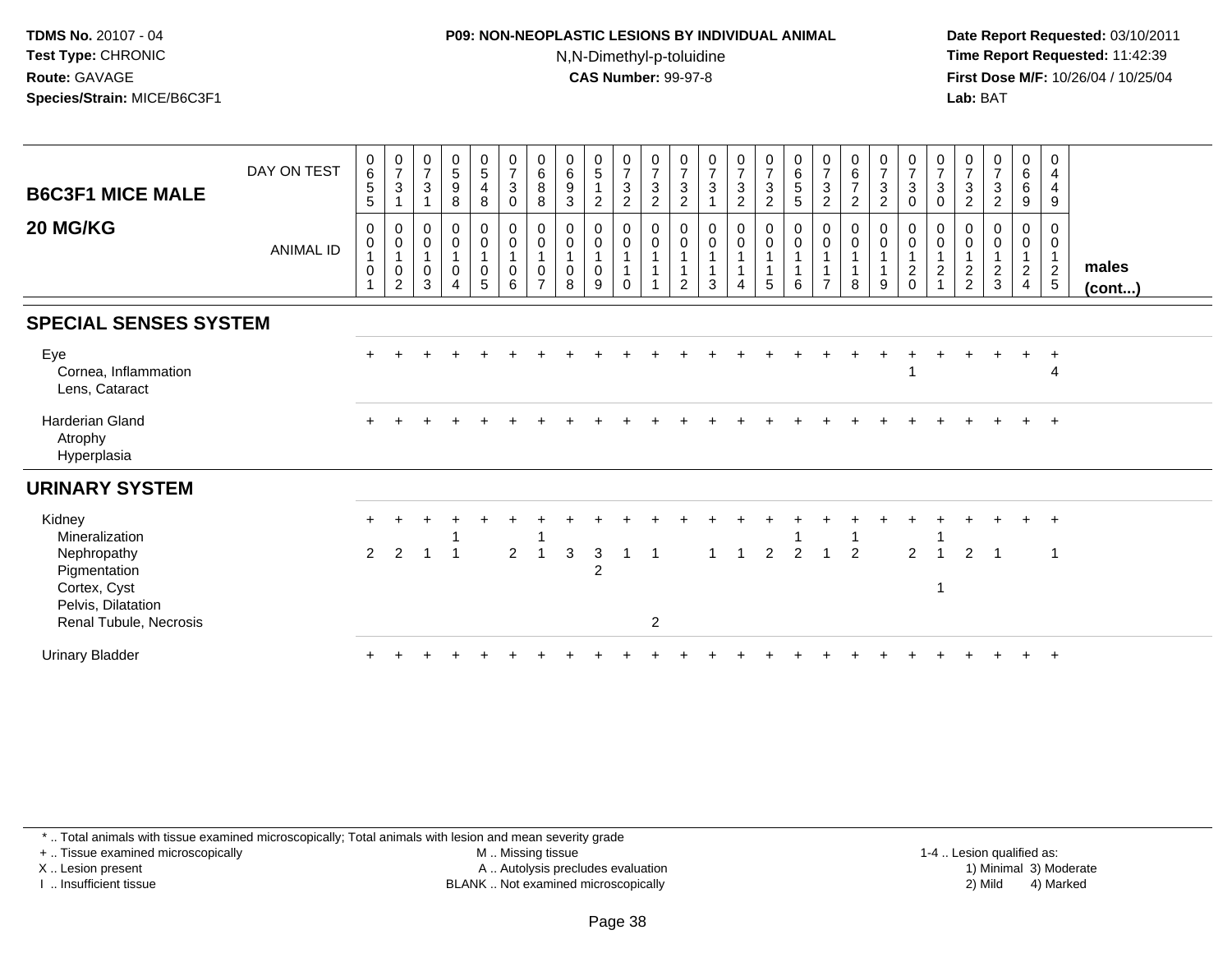# **P09: NON-NEOPLASTIC LESIONS BY INDIVIDUAL ANIMAL**N,N-Dimethyl-p-toluidine

 **Date Report Requested:** 03/10/2011 **Time Report Requested:** 11:42:39 **First Dose M/F:** 10/26/04 / 10/25/04<br>**Lab:** BAT **Lab:** BAT

| <b>B6C3F1 MICE MALE</b>                                                                                                                                             | DAY ON TEST      | $\frac{0}{7}$<br>$\frac{3}{1}$                                    | $\frac{0}{7}$<br>$\frac{3}{2}$                              | $\frac{0}{7}$<br>$\frac{3}{2}$                              | $\frac{0}{7}$<br>$\frac{3}{2}$                            | $\frac{0}{7}$<br>$\mathbf{3}$<br>$\mathbf{1}$                           | $\frac{0}{7}$<br>$\mathbf{3}$<br>$\mathbf{1}$                                | $\frac{0}{7}$<br>$\frac{3}{2}$                                           | $_{6}^{\rm 0}$<br>$\pmb{0}$<br>$\overline{9}$                   | $\frac{0}{7}$<br>$\mathbf{3}$<br>$\mathbf 0$                     | $\frac{0}{7}$<br>$\frac{3}{2}$                                                            | $\begin{matrix} 0 \\ 5 \end{matrix}$<br>$\frac{9}{7}$                        | $\frac{0}{7}$<br>$\mathbf{3}$<br>$\mathbf{1}$                                     | 0<br>$\overline{4}$<br>$\overline{4}$<br>$\overline{2}$                                   | $\frac{0}{7}$<br>$\sqrt{3}$<br>$\mathbf{1}$                   | $\begin{array}{c} 0 \\ 5 \\ 5 \end{array}$<br>$\overline{4}$ | $\frac{0}{7}$<br>$\frac{3}{2}$                                              | $\frac{0}{7}$<br>3<br>$\mathbf{1}$                      | $\frac{0}{7}$<br>$\sqrt{3}$<br>$\overline{0}$       | 0<br>$\overline{4}$<br>$\mathbf 0$<br>$\overline{2}$                         | $\begin{array}{c} 0 \\ 6 \end{array}$<br>$\overline{7}$<br>$\overline{4}$      | $\frac{0}{7}$<br>$\sqrt{3}$<br>$\overline{1}$           | 0<br>$\,6\,$<br>8<br>$\mathbf{1}$                                             | $\frac{0}{7}$<br>$\mathbf 3$<br>$\overline{2}$                            | 0<br>$\overline{7}$<br>$\frac{2}{3}$          | 0<br>$\overline{7}$<br>$\mathbf{1}$<br>$\Omega$                           |                                                    |  |
|---------------------------------------------------------------------------------------------------------------------------------------------------------------------|------------------|-------------------------------------------------------------------|-------------------------------------------------------------|-------------------------------------------------------------|-----------------------------------------------------------|-------------------------------------------------------------------------|------------------------------------------------------------------------------|--------------------------------------------------------------------------|-----------------------------------------------------------------|------------------------------------------------------------------|-------------------------------------------------------------------------------------------|------------------------------------------------------------------------------|-----------------------------------------------------------------------------------|-------------------------------------------------------------------------------------------|---------------------------------------------------------------|--------------------------------------------------------------|-----------------------------------------------------------------------------|---------------------------------------------------------|-----------------------------------------------------|------------------------------------------------------------------------------|--------------------------------------------------------------------------------|---------------------------------------------------------|-------------------------------------------------------------------------------|---------------------------------------------------------------------------|-----------------------------------------------|---------------------------------------------------------------------------|----------------------------------------------------|--|
| 20 MG/KG                                                                                                                                                            | <b>ANIMAL ID</b> | $\pmb{0}$<br>$\mathsf{O}\xspace$<br>$\mathbf{1}$<br>$\frac{2}{6}$ | $\mathbf 0$<br>$\pmb{0}$<br>$\overline{1}$<br>$\frac{2}{7}$ | $\mathbf 0$<br>$\mathbf 0$<br>$\mathbf{1}$<br>$\frac{2}{8}$ | 0<br>$\mathsf{O}\xspace$<br>$\mathbf{1}$<br>$\frac{2}{9}$ | $\pmb{0}$<br>$\pmb{0}$<br>$\mathbf{1}$<br>$\mathfrak{S}$<br>$\mathbf 0$ | $\mathbf 0$<br>$\mathsf 0$<br>$\mathbf{1}$<br>$\mathfrak{S}$<br>$\mathbf{1}$ | $\Omega$<br>$\mathbf 0$<br>$\mathbf{1}$<br>$\mathbf 3$<br>$\overline{2}$ | $\mathbf 0$<br>$\mathbf 0$<br>$\mathbf{1}$<br>$\mathbf{3}$<br>3 | $\mathbf 0$<br>0<br>$\mathbf{1}$<br>$\sqrt{3}$<br>$\overline{4}$ | $\mathsf 0$<br>$\mathsf 0$<br>$\mathbf{1}$<br>$\ensuremath{\mathsf{3}}$<br>$\overline{5}$ | $\mathbf 0$<br>$\mathbf 0$<br>$\mathbf{1}$<br>$\ensuremath{\mathsf{3}}$<br>6 | $\mathbf 0$<br>0<br>$\overline{1}$<br>$\ensuremath{\mathsf{3}}$<br>$\overline{7}$ | $\mathsf 0$<br>$\mathbf 0$<br>$\mathbf{1}$<br>$\ensuremath{\mathsf{3}}$<br>$\overline{8}$ | $\mathbf 0$<br>$\mathbf 0$<br>$\mathbf{1}$<br>$\sqrt{3}$<br>9 | $\mathbf 0$<br>0<br>$\mathbf{1}$<br>4<br>$\mathbf 0$         | $\Omega$<br>$\mathbf 0$<br>$\mathbf{1}$<br>$\overline{4}$<br>$\overline{1}$ | $\mathbf 0$<br>0<br>$\mathbf{1}$<br>4<br>$\overline{2}$ | 0<br>$\pmb{0}$<br>$\mathbf{1}$<br>4<br>$\mathbf{3}$ | $\mathbf 0$<br>$\pmb{0}$<br>$\mathbf{1}$<br>$\overline{a}$<br>$\overline{4}$ | $\mathbf 0$<br>$\mathbf 0$<br>$\mathbf{1}$<br>$\overline{4}$<br>$\overline{5}$ | $\mathbf 0$<br>0<br>$\mathbf{1}$<br>$\overline{4}$<br>6 | 0<br>$\mathbf 0$<br>$\mathbf{1}$<br>$\overline{\mathbf{r}}$<br>$\overline{7}$ | $\mathbf 0$<br>$\mathbf 0$<br>$\overline{1}$<br>$\overline{4}$<br>$\,8\,$ | 0<br>0<br>$\mathbf{1}$<br>$\overline{4}$<br>9 | $\Omega$<br>$\mathbf 0$<br>$\mathbf{1}$<br>$5\phantom{.0}$<br>$\mathbf 0$ | * TOTALS                                           |  |
| <b>ALIMENTARY SYSTEM</b>                                                                                                                                            |                  |                                                                   |                                                             |                                                             |                                                           |                                                                         |                                                                              |                                                                          |                                                                 |                                                                  |                                                                                           |                                                                              |                                                                                   |                                                                                           |                                                               |                                                              |                                                                             |                                                         |                                                     |                                                                              |                                                                                |                                                         |                                                                               |                                                                           |                                               |                                                                           |                                                    |  |
| Esophagus                                                                                                                                                           |                  |                                                                   |                                                             |                                                             |                                                           |                                                                         |                                                                              |                                                                          |                                                                 |                                                                  |                                                                                           |                                                                              |                                                                                   |                                                                                           |                                                               |                                                              |                                                                             |                                                         |                                                     |                                                                              |                                                                                |                                                         |                                                                               |                                                                           |                                               |                                                                           | 50                                                 |  |
| Gallbladder                                                                                                                                                         |                  |                                                                   |                                                             |                                                             |                                                           |                                                                         |                                                                              |                                                                          |                                                                 |                                                                  |                                                                                           |                                                                              |                                                                                   | м                                                                                         |                                                               |                                                              |                                                                             |                                                         |                                                     |                                                                              |                                                                                |                                                         |                                                                               |                                                                           |                                               |                                                                           | 47                                                 |  |
| Intestine Large, Cecum                                                                                                                                              |                  |                                                                   |                                                             |                                                             |                                                           |                                                                         |                                                                              |                                                                          |                                                                 |                                                                  |                                                                                           |                                                                              |                                                                                   |                                                                                           |                                                               |                                                              |                                                                             |                                                         |                                                     |                                                                              |                                                                                |                                                         |                                                                               |                                                                           |                                               |                                                                           | 50                                                 |  |
| Intestine Large, Colon                                                                                                                                              |                  |                                                                   |                                                             |                                                             |                                                           |                                                                         |                                                                              |                                                                          |                                                                 |                                                                  |                                                                                           |                                                                              |                                                                                   |                                                                                           |                                                               |                                                              |                                                                             |                                                         |                                                     |                                                                              |                                                                                |                                                         |                                                                               |                                                                           |                                               |                                                                           | 50                                                 |  |
| Intestine Large, Rectum                                                                                                                                             |                  |                                                                   |                                                             |                                                             |                                                           |                                                                         |                                                                              |                                                                          |                                                                 |                                                                  |                                                                                           |                                                                              |                                                                                   |                                                                                           |                                                               |                                                              |                                                                             |                                                         |                                                     |                                                                              |                                                                                |                                                         |                                                                               |                                                                           |                                               |                                                                           | 50                                                 |  |
| Intestine Small, Duodenum                                                                                                                                           |                  |                                                                   |                                                             |                                                             |                                                           |                                                                         |                                                                              |                                                                          |                                                                 |                                                                  |                                                                                           |                                                                              |                                                                                   |                                                                                           |                                                               |                                                              |                                                                             |                                                         |                                                     |                                                                              |                                                                                |                                                         |                                                                               |                                                                           |                                               |                                                                           | 50                                                 |  |
| Intestine Small, Ileum                                                                                                                                              |                  |                                                                   |                                                             |                                                             |                                                           |                                                                         |                                                                              |                                                                          |                                                                 |                                                                  |                                                                                           |                                                                              |                                                                                   |                                                                                           |                                                               |                                                              |                                                                             |                                                         |                                                     |                                                                              |                                                                                |                                                         |                                                                               |                                                                           |                                               |                                                                           | 50                                                 |  |
| Intestine Small, Jejunum                                                                                                                                            |                  |                                                                   |                                                             |                                                             |                                                           |                                                                         |                                                                              |                                                                          |                                                                 |                                                                  |                                                                                           |                                                                              |                                                                                   |                                                                                           |                                                               |                                                              |                                                                             |                                                         |                                                     |                                                                              |                                                                                |                                                         |                                                                               |                                                                           |                                               |                                                                           | 50                                                 |  |
| Liver<br><b>Basophilic Focus</b><br><b>Clear Cell Focus</b><br><b>Eosinophilic Focus</b>                                                                            |                  | X                                                                 | $\boldsymbol{\mathsf{X}}$                                   | X<br>X                                                      | $\pmb{\times}$<br>$\sf X$                                 | $\boldsymbol{\mathsf{X}}$<br>Χ<br>$\mathsf{X}$                          |                                                                              | X                                                                        | X X X X X X X                                                   |                                                                  | X<br>$\sf X$                                                                              | $\boldsymbol{\mathsf{X}}$                                                    |                                                                                   |                                                                                           |                                                               |                                                              | X<br>$\mathsf{X}$                                                           | $\pmb{\times}$<br>$\mathsf{X}$                          | $\mathsf{X}$<br>$\mathsf{X}$                        |                                                                              | X<br>$\mathsf X$                                                               | $\times$<br>$\mathsf{X}$                                | $\times$                                                                      | $X$ $X$                                                                   |                                               | $\overline{1}$<br>X                                                       | 50<br>8<br>15<br>39                                |  |
| Fatty Change<br>Hematopoietic Cell Proliferation<br>Inflammation, Chronic Active<br>Mineralization                                                                  |                  | $\mathbf{1}$                                                      | $\overline{1}$                                              |                                                             |                                                           | $2 \quad 1$                                                             |                                                                              |                                                                          | $\mathbf{1}$                                                    | $\mathbf{1}$                                                     | $\overline{1}$                                                                            |                                                                              |                                                                                   |                                                                                           | 1                                                             |                                                              |                                                                             |                                                         | $\overline{2}$                                      |                                                                              |                                                                                |                                                         | 4<br>1                                                                        |                                                                           |                                               | 1                                                                         | 2.0<br>$\mathbf 1$<br>4 1.8<br>18 1.2<br>1 1.0     |  |
| <b>Mitotic Alteration</b><br><b>Mixed Cell Focus</b><br>Necrosis<br>Pigmentation<br>Bile Duct, Cyst                                                                 |                  | $\mathsf{X}$                                                      | $\mathsf{X}$                                                |                                                             |                                                           |                                                                         | $\boldsymbol{\mathsf{X}}$<br>$\mathcal{P}$                                   |                                                                          |                                                                 |                                                                  |                                                                                           | $X$ $X$                                                                      |                                                                                   |                                                                                           | $\overline{2}$                                                | $\overline{2}$                                               | 1<br>X                                                                      | -1<br>$\mathsf{X}$                                      | $\mathsf{X}$                                        | X X                                                                          |                                                                                |                                                         | $\mathbf{1}$                                                                  |                                                                           |                                               | Х<br>$\mathbf{1}$                                                         | 2, 1.0<br>17<br>$7$ 1.9<br>$2 \quad 2.0$<br>$12.0$ |  |
| *  Total animals with tissue examined microscopically; Total animals with lesion and mean severity grade<br>+  Tissue examined microscopically<br>X  Lesion present |                  |                                                                   |                                                             |                                                             |                                                           |                                                                         |                                                                              | M. Missing tissue                                                        | A  Autolysis precludes evaluation                               |                                                                  |                                                                                           |                                                                              |                                                                                   |                                                                                           |                                                               |                                                              |                                                                             |                                                         |                                                     |                                                                              |                                                                                |                                                         | 1-4  Lesion qualified as:                                                     |                                                                           |                                               |                                                                           | 1) Minimal 3) Moderate                             |  |

X .. Lesion present I .. Insufficient tissue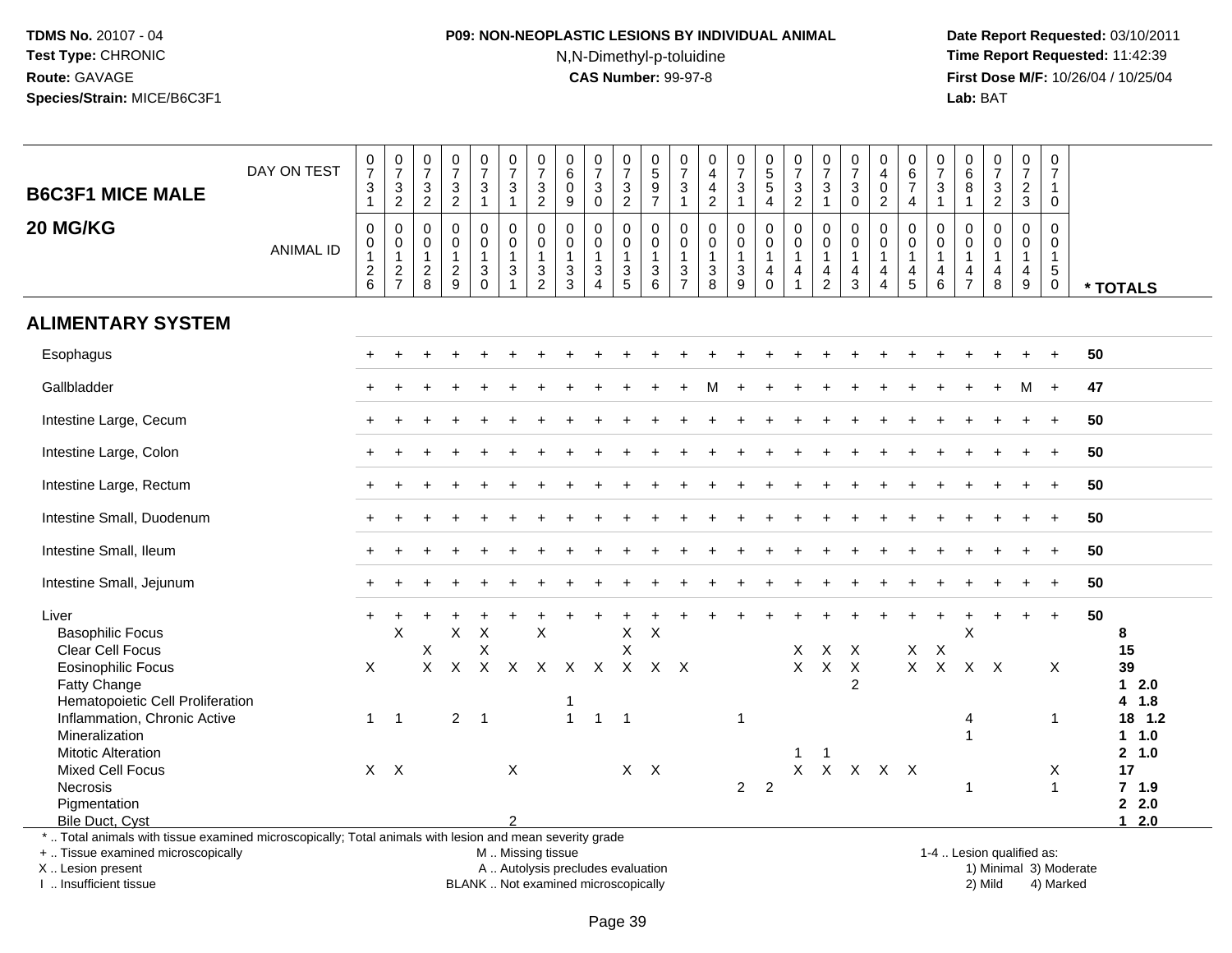# **P09: NON-NEOPLASTIC LESIONS BY INDIVIDUAL ANIMAL**

N,N-Dimethyl-p-toluidine

 **Date Report Requested:** 03/10/2011 **Time Report Requested:** 11:42:39 **First Dose M/F:** 10/26/04 / 10/25/04 Lab: BAT **Lab:** BAT

| <b>B6C3F1 MICE MALE</b><br>20 MG/KG                                                                        | DAY ON TEST<br><b>ANIMAL ID</b> | $\frac{0}{7}$<br>$\ensuremath{\mathsf{3}}$<br>$\mathbf{1}$<br>0<br>$\pmb{0}$<br>$\mathbf{1}$<br>$\frac{2}{6}$ | $\frac{0}{7}$<br>$\frac{3}{2}$<br>$\pmb{0}$<br>$\pmb{0}$<br>$\mathbf{1}$<br>$\frac{2}{7}$ | $\frac{0}{7}$<br>$\frac{3}{2}$<br>$\boldsymbol{0}$<br>$\pmb{0}$<br>$\overline{1}$<br>$\frac{2}{8}$ | $\frac{0}{7}$<br>$\frac{3}{2}$<br>$\pmb{0}$<br>$\overline{0}$<br>1<br>$\overline{2}$<br>9 | $\begin{array}{c} 0 \\ 7 \end{array}$<br>$\mathbf{3}$<br>1<br>0<br>0<br>$\mathbf{1}$<br>3<br>$\Omega$ | $\begin{smallmatrix}0\\7\end{smallmatrix}$<br>$\mathbf{3}$<br>$\overline{1}$<br>$\pmb{0}$<br>$\overline{0}$<br>1<br>$\ensuremath{\mathsf{3}}$<br>$\overline{1}$ | $\frac{0}{7}$<br>$\ensuremath{\mathsf{3}}$<br>$\overline{c}$<br>$\pmb{0}$<br>$\ddot{\mathbf{0}}$<br>$\mathbf{1}$<br>$\sqrt{3}$<br>$\overline{2}$ | $\begin{array}{c} 0 \\ 6 \end{array}$<br>$\mathbf 0$<br>9<br>0<br>$\pmb{0}$<br>$\mathbf 1$<br>$\ensuremath{\mathsf{3}}$<br>$\mathsf 3$ | $\begin{array}{c} 0 \\ 7 \end{array}$<br>$\mathbf 3$<br>$\mathbf 0$<br>$\mathbf 0$<br>$\mathsf 0$<br>$\mathbf{1}$<br>$\mathbf 3$<br>$\overline{4}$ | $\frac{0}{7}$<br>$\mathsf 3$<br>$\overline{c}$<br>0<br>$\pmb{0}$<br>$\mathbf{1}$<br>$\ensuremath{\mathsf{3}}$<br>$5\phantom{.0}$ | $\begin{smallmatrix}0\\5\end{smallmatrix}$<br>$\frac{9}{7}$<br>$\mathbf 0$<br>$\pmb{0}$<br>$\mathbf{1}$<br>$\mathbf{3}$<br>6 | $\frac{0}{7}$<br>$\sqrt{3}$<br>$\mathbf{1}$<br>0<br>$\pmb{0}$<br>$\mathbf{1}$<br>$\ensuremath{\mathsf{3}}$<br>$\overline{7}$ | $\pmb{0}$<br>$\overline{\mathbf{4}}$<br>$\frac{4}{2}$<br>0<br>$\begin{smallmatrix}0\\1\end{smallmatrix}$<br>$\sqrt{3}$<br>8 | $\begin{smallmatrix}0\\7\end{smallmatrix}$<br>$\sqrt{3}$<br>1<br>$\pmb{0}$<br>$\ddot{\mathbf{0}}$<br>$\mathbf{1}$<br>$\ensuremath{\mathsf{3}}$<br>$\overline{9}$ | $\begin{array}{c} 0 \\ 5 \\ 5 \end{array}$<br>$\overline{4}$<br>$\mathbf 0$<br>$\overline{0}$<br>$\mathbf{1}$<br>$\overline{4}$<br>$\mathbf 0$ | $\begin{array}{c} 0 \\ 7 \\ 3 \\ 2 \end{array}$<br>$\mathbf 0$<br>$\overline{0}$<br>$\mathbf{1}$<br>$\overline{\mathbf{4}}$<br>$\mathbf{1}$ | $\frac{0}{7}$<br>3<br>1<br>0<br>$\mathbf 0$<br>$\mathbf{1}$<br>$\overline{\mathbf{4}}$<br>$\overline{2}$ | $\frac{0}{7}$<br>$\sqrt{3}$<br>$\mathbf 0$<br>$\pmb{0}$<br>$\ddot{\mathbf{0}}$<br>$\mathbf{1}$<br>$\overline{4}$<br>3 | $\begin{array}{c} 0 \\ 4 \\ 0 \end{array}$<br>$\overline{2}$<br>0<br>$\pmb{0}$<br>$\mathbf{1}$<br>$\overline{4}$<br>$\boldsymbol{\Lambda}$ | $\begin{array}{c} 0 \\ 6 \\ 7 \end{array}$<br>4<br>0<br>$\pmb{0}$<br>$\mathbf{1}$<br>$\overline{4}$<br>$\sqrt{5}$ | $\frac{0}{7}$<br>$\sqrt{3}$<br>$\overline{1}$<br>$\mathbf 0$<br>$\mathbf 0$<br>$\overline{1}$<br>$\overline{4}$<br>$\,6\,$ | $\pmb{0}$<br>$6\phantom{a}$<br>8<br>$\mathbf{1}$<br>$\mathbf 0$<br>0<br>$\mathbf{1}$<br>$\overline{4}$<br>$\overline{7}$ | $\begin{array}{c} 0 \\ 7 \end{array}$<br>$\sqrt{3}$<br>$\overline{2}$<br>$\mathbf 0$<br>$\mathbf 0$<br>$\mathbf{1}$<br>4<br>8 | $\frac{0}{7}$<br>$\frac{2}{3}$<br>0<br>$\mathbf 0$<br>$\mathbf{1}$<br>4<br>$\boldsymbol{9}$ | $\pmb{0}$<br>$\overline{7}$<br>$\mathbf{1}$<br>$\mathbf 0$<br>$\mathbf 0$<br>$\mathbf 0$<br>$\mathbf{1}$<br>$\sqrt{5}$<br>$\mathbf 0$ |                | * TOTALS                           |
|------------------------------------------------------------------------------------------------------------|---------------------------------|---------------------------------------------------------------------------------------------------------------|-------------------------------------------------------------------------------------------|----------------------------------------------------------------------------------------------------|-------------------------------------------------------------------------------------------|-------------------------------------------------------------------------------------------------------|-----------------------------------------------------------------------------------------------------------------------------------------------------------------|--------------------------------------------------------------------------------------------------------------------------------------------------|----------------------------------------------------------------------------------------------------------------------------------------|----------------------------------------------------------------------------------------------------------------------------------------------------|----------------------------------------------------------------------------------------------------------------------------------|------------------------------------------------------------------------------------------------------------------------------|------------------------------------------------------------------------------------------------------------------------------|-----------------------------------------------------------------------------------------------------------------------------|------------------------------------------------------------------------------------------------------------------------------------------------------------------|------------------------------------------------------------------------------------------------------------------------------------------------|---------------------------------------------------------------------------------------------------------------------------------------------|----------------------------------------------------------------------------------------------------------|-----------------------------------------------------------------------------------------------------------------------|--------------------------------------------------------------------------------------------------------------------------------------------|-------------------------------------------------------------------------------------------------------------------|----------------------------------------------------------------------------------------------------------------------------|--------------------------------------------------------------------------------------------------------------------------|-------------------------------------------------------------------------------------------------------------------------------|---------------------------------------------------------------------------------------------|---------------------------------------------------------------------------------------------------------------------------------------|----------------|------------------------------------|
| Bile Duct, Hyperplasia<br>Centrilobular, Degeneration<br>Hepatocyte, Hypertrophy<br>Oval Cell, Hyperplasia |                                 |                                                                                                               |                                                                                           |                                                                                                    | $\mathbf{1}$                                                                              |                                                                                                       |                                                                                                                                                                 |                                                                                                                                                  | $\mathbf{1}$                                                                                                                           | $\overline{1}$                                                                                                                                     |                                                                                                                                  |                                                                                                                              |                                                                                                                              |                                                                                                                             |                                                                                                                                                                  |                                                                                                                                                | $\sqrt{2}$                                                                                                                                  |                                                                                                          |                                                                                                                       |                                                                                                                                            |                                                                                                                   | $\overline{1}$                                                                                                             |                                                                                                                          |                                                                                                                               |                                                                                             |                                                                                                                                       |                | 2, 1.0<br>13.0<br>11 1.9<br>$12.0$ |
| Mesentery<br>Fat, Necrosis                                                                                 |                                 |                                                                                                               |                                                                                           | $\ddot{}$<br>$\overline{2}$                                                                        |                                                                                           |                                                                                                       |                                                                                                                                                                 |                                                                                                                                                  |                                                                                                                                        |                                                                                                                                                    |                                                                                                                                  |                                                                                                                              | $\ddot{}$<br>$\overline{c}$                                                                                                  |                                                                                                                             |                                                                                                                                                                  | $\ddot{}$<br>$\overline{1}$                                                                                                                    |                                                                                                                                             |                                                                                                          |                                                                                                                       |                                                                                                                                            | $\ddot{}$<br>4                                                                                                    |                                                                                                                            |                                                                                                                          |                                                                                                                               |                                                                                             |                                                                                                                                       | $5\phantom{1}$ | $5 \quad 2.0$                      |
| Pancreas<br>Atrophy<br><b>Basophilic Focus</b><br>Inflammation<br>Duct, Cyst                               |                                 |                                                                                                               |                                                                                           |                                                                                                    |                                                                                           |                                                                                                       |                                                                                                                                                                 |                                                                                                                                                  |                                                                                                                                        |                                                                                                                                                    |                                                                                                                                  |                                                                                                                              |                                                                                                                              |                                                                                                                             |                                                                                                                                                                  |                                                                                                                                                |                                                                                                                                             |                                                                                                          | $\mathbf{1}$                                                                                                          |                                                                                                                                            |                                                                                                                   |                                                                                                                            | $\mathbf{1}$                                                                                                             |                                                                                                                               |                                                                                             | $\ddot{}$                                                                                                                             | 50             | 14.0<br>$1 1.0$<br>11.0<br>$14.0$  |
| <b>Salivary Glands</b>                                                                                     |                                 |                                                                                                               |                                                                                           |                                                                                                    |                                                                                           |                                                                                                       |                                                                                                                                                                 |                                                                                                                                                  |                                                                                                                                        |                                                                                                                                                    |                                                                                                                                  |                                                                                                                              |                                                                                                                              |                                                                                                                             |                                                                                                                                                                  |                                                                                                                                                |                                                                                                                                             |                                                                                                          |                                                                                                                       |                                                                                                                                            |                                                                                                                   |                                                                                                                            |                                                                                                                          |                                                                                                                               |                                                                                             | $\ddot{}$                                                                                                                             | 50             |                                    |
| Stomach, Forestomach<br>Inflammation<br>Ulcer<br>Epithelium, Hyperplasia                                   |                                 |                                                                                                               |                                                                                           |                                                                                                    |                                                                                           |                                                                                                       |                                                                                                                                                                 | $\div$<br>$\overline{2}$<br>$\overline{2}$                                                                                                       |                                                                                                                                        | 3<br>3                                                                                                                                             |                                                                                                                                  | $\overline{c}$<br>$\overline{\mathbf{c}}$<br>$\overline{2}$                                                                  | $\overline{4}$<br>3                                                                                                          |                                                                                                                             | $\mathbf{3}$<br>$\overline{2}$<br>$\overline{3}$                                                                                                                 |                                                                                                                                                |                                                                                                                                             | $\overline{2}$<br>$\overline{2}$                                                                         |                                                                                                                       |                                                                                                                                            |                                                                                                                   |                                                                                                                            | 3<br>$\overline{c}$<br>3                                                                                                 |                                                                                                                               | $\ddot{}$<br>3<br>3<br>$\overline{3}$                                                       | $+$                                                                                                                                   | 50             | 13 2.6<br>$5 \quad 2.0$<br>17 2.5  |
| Stomach, Glandular<br>Inflammation<br>Mineralization<br>Epithelium, Necrosis                               |                                 |                                                                                                               |                                                                                           |                                                                                                    |                                                                                           |                                                                                                       |                                                                                                                                                                 | $\overline{1}$<br>$\overline{c}$                                                                                                                 |                                                                                                                                        |                                                                                                                                                    |                                                                                                                                  | $\overline{c}$                                                                                                               |                                                                                                                              |                                                                                                                             |                                                                                                                                                                  |                                                                                                                                                |                                                                                                                                             |                                                                                                          |                                                                                                                       |                                                                                                                                            |                                                                                                                   |                                                                                                                            |                                                                                                                          |                                                                                                                               |                                                                                             | $+$                                                                                                                                   | 50             | 1 1.0<br>$12.0$<br>$12.0$          |
| Tooth<br>Dysplasia                                                                                         |                                 | $+$<br>X                                                                                                      |                                                                                           | X                                                                                                  | X                                                                                         | $\times$                                                                                              | X                                                                                                                                                               | $\boldsymbol{\mathsf{X}}$                                                                                                                        | X                                                                                                                                      | $\sf X$                                                                                                                                            | $\mathsf{X}$                                                                                                                     | $\mathsf{X}$                                                                                                                 | $\mathsf{X}$                                                                                                                 |                                                                                                                             |                                                                                                                                                                  |                                                                                                                                                | $\mathsf{X}$                                                                                                                                | $\mathsf{X}$                                                                                             | $\times$                                                                                                              |                                                                                                                                            | +                                                                                                                 | $\overline{+}$<br>$X$ $X$                                                                                                  |                                                                                                                          |                                                                                                                               | $\ddot{}$<br>$\mathsf{X}$                                                                   | $+$<br>$\mathsf{X}$                                                                                                                   | 34             | 34                                 |

#### **CARDIOVASCULAR SYSTEM**

\* .. Total animals with tissue examined microscopically; Total animals with lesion and mean severity grade

+ .. Tissue examined microscopically

X .. Lesion present

I .. Insufficient tissue

M .. Missing tissue

A .. Autolysis precludes evaluation

BLANK .. Not examined microscopically 2) Mild 4) Marked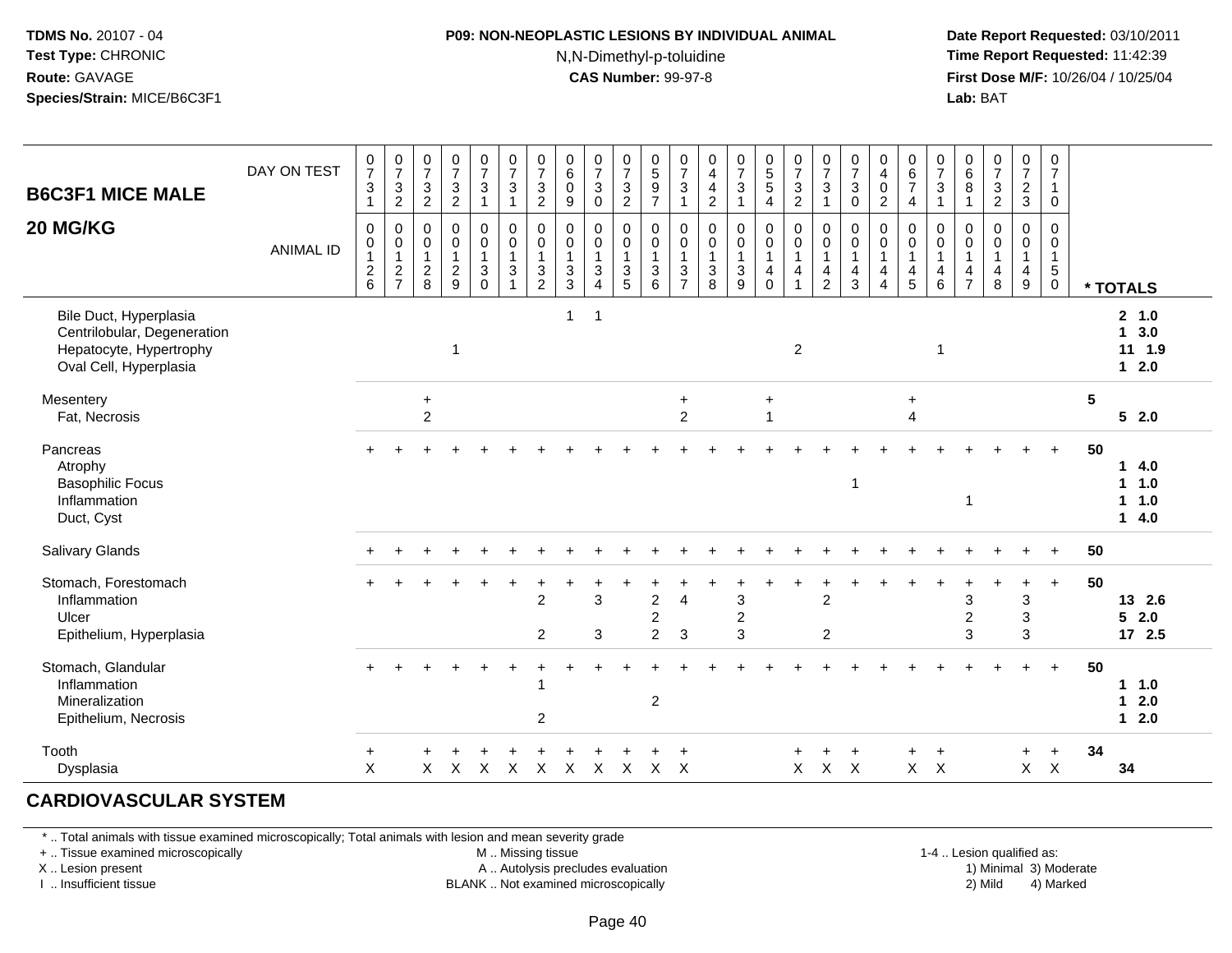### **P09: NON-NEOPLASTIC LESIONS BY INDIVIDUAL ANIMAL**N,N-Dimethyl-p-toluidine

 **Date Report Requested:** 03/10/2011 **Time Report Requested:** 11:42:39 **First Dose M/F:** 10/26/04 / 10/25/04<br>**Lab:** BAT **Lab:** BAT

| <b>B6C3F1 MICE MALE</b>                   | DAY ON TEST      | $\frac{0}{7}$<br>$\ensuremath{\mathsf{3}}$<br>$\mathbf{1}$ | $\frac{0}{7}$<br>$\ensuremath{\mathsf{3}}$<br>$\overline{2}$ | $\frac{0}{7}$<br>$\mathbf{3}$<br>$\overline{2}$              | $\frac{0}{7}$<br>$\ensuremath{\mathsf{3}}$<br>$\overline{2}$    | $\frac{0}{7}$<br>3<br>$\mathbf 1$                 | $\frac{0}{7}$<br>$\mathbf{3}$<br>$\mathbf{1}$                                                  | $\frac{0}{7}$<br>$\mathsf 3$<br>$\overline{2}$                       | $\pmb{0}$<br>6<br>0<br>9         | $\frac{0}{7}$<br>$\mathbf 3$<br>$\boldsymbol{0}$                             | $\frac{0}{7}$<br>$\ensuremath{\mathsf{3}}$<br>$\overline{2}$ | $\begin{array}{c} 0 \\ 5 \end{array}$<br>$\boldsymbol{9}$<br>$\overline{7}$ | $\frac{0}{7}$<br>$\sqrt{3}$<br>$\mathbf{1}$                      | $\pmb{0}$<br>$\overline{4}$<br>$\overline{4}$<br>$\overline{c}$ | $\frac{0}{7}$<br>$\ensuremath{\mathsf{3}}$<br>$\mathbf{1}$                         | $\begin{array}{c} 0 \\ 5 \\ 5 \end{array}$<br>$\overline{4}$                                          | $\begin{array}{c} 0 \\ 7 \\ 3 \end{array}$<br>$\overline{2}$                                   | $\frac{0}{7}$<br>3<br>1                                              | $\frac{0}{7}$<br>$\mathbf{3}$<br>$\mathsf{O}\xspace$ | 0<br>$\overline{\mathbf{4}}$<br>$\pmb{0}$<br>$\overline{2}$        | $_{6}^{\rm 0}$<br>$\boldsymbol{7}$<br>4               | $\begin{array}{c} 0 \\ 7 \\ 3 \end{array}$<br>$\overline{1}$               | $\begin{array}{c} 0 \\ 6 \end{array}$<br>8<br>$\mathbf{1}$ | $\frac{0}{7}$<br>$\mathbf 3$<br>$\overline{2}$ | $\frac{0}{7}$<br>$\overline{c}$<br>3                    | $\mathbf 0$<br>$\overline{7}$<br>$\mathbf{1}$<br>$\mathbf 0$            |    |                 |
|-------------------------------------------|------------------|------------------------------------------------------------|--------------------------------------------------------------|--------------------------------------------------------------|-----------------------------------------------------------------|---------------------------------------------------|------------------------------------------------------------------------------------------------|----------------------------------------------------------------------|----------------------------------|------------------------------------------------------------------------------|--------------------------------------------------------------|-----------------------------------------------------------------------------|------------------------------------------------------------------|-----------------------------------------------------------------|------------------------------------------------------------------------------------|-------------------------------------------------------------------------------------------------------|------------------------------------------------------------------------------------------------|----------------------------------------------------------------------|------------------------------------------------------|--------------------------------------------------------------------|-------------------------------------------------------|----------------------------------------------------------------------------|------------------------------------------------------------|------------------------------------------------|---------------------------------------------------------|-------------------------------------------------------------------------|----|-----------------|
| 20 MG/KG                                  | <b>ANIMAL ID</b> | 0<br>$\pmb{0}$<br>$\mathbf{1}$<br>$^2\phantom{1}6$         | $\pmb{0}$<br>$\overline{0}$<br>$\mathbf{1}$<br>$\frac{2}{7}$ | 0<br>$\mathbf 0$<br>$\overline{\mathbf{1}}$<br>$\frac{2}{8}$ | $\pmb{0}$<br>$\mathbf 0$<br>$\mathbf{1}$<br>$\sqrt{2}$<br>$9\,$ | 0<br>$\mathsf{O}\xspace$<br>1<br>3<br>$\mathbf 0$ | $\begin{smallmatrix} 0\\0 \end{smallmatrix}$<br>$\mathbf{1}$<br>$\mathbf{3}$<br>$\overline{1}$ | $\mathbf 0$<br>$\overline{0}$<br>$\mathbf{1}$<br>3<br>$\overline{c}$ | 0<br>0<br>$\mathbf{1}$<br>3<br>3 | $\mathbf 0$<br>$\mathbf 0$<br>$\mathbf{1}$<br>$\mathbf{3}$<br>$\overline{4}$ | 0<br>$\pmb{0}$<br>$\mathbf{1}$<br>$\sqrt{3}$<br>$\sqrt{5}$   | $\mathbf 0$<br>$\overline{0}$<br>$\mathbf{1}$<br>$\sqrt{3}$<br>$\,6\,$      | 0<br>$\pmb{0}$<br>$\mathbf{1}$<br>$\mathbf{3}$<br>$\overline{7}$ | $\pmb{0}$<br>$\mathbf 0$<br>$\mathbf{1}$<br>3<br>8              | $\pmb{0}$<br>$\ddot{\mathbf{0}}$<br>$\mathbf{1}$<br>$\ensuremath{\mathsf{3}}$<br>9 | $\begin{smallmatrix} 0\\0 \end{smallmatrix}$<br>$\mathbf{1}$<br>$\overline{4}$<br>$\mathsf{O}\xspace$ | $\begin{smallmatrix} 0\\0 \end{smallmatrix}$<br>$\mathbf{1}$<br>$\overline{a}$<br>$\mathbf{1}$ | 0<br>$\mathbf 0$<br>$\mathbf{1}$<br>$\overline{4}$<br>$\overline{c}$ | 0<br>$\pmb{0}$<br>$\mathbf{1}$<br>4<br>3             | 0<br>$\pmb{0}$<br>$\mathbf{1}$<br>$\overline{4}$<br>$\overline{4}$ | 0<br>$\pmb{0}$<br>$\mathbf{1}$<br>$\overline{4}$<br>5 | $\mathbf 0$<br>$\overline{0}$<br>$\mathbf{1}$<br>$\overline{4}$<br>$\,6\,$ | 0<br>0<br>$\mathbf{1}$<br>4<br>$\overline{7}$              | $\mathbf 0$<br>$\mathbf 0$<br>1<br>4<br>8      | 0<br>$\mathbf 0$<br>$\mathbf{1}$<br>$\overline{4}$<br>9 | $\mathsf 0$<br>$\mathbf 0$<br>$\mathbf{1}$<br>$\sqrt{5}$<br>$\mathbf 0$ |    | * TOTALS        |
| <b>Blood Vessel</b><br>Inflammation       |                  |                                                            |                                                              |                                                              |                                                                 |                                                   |                                                                                                |                                                                      |                                  | $\overline{c}$                                                               |                                                              |                                                                             |                                                                  |                                                                 |                                                                                    |                                                                                                       |                                                                                                |                                                                      |                                                      |                                                                    |                                                       |                                                                            |                                                            |                                                |                                                         | $+$                                                                     | 50 | $12.0$          |
| Heart<br>Cardiomyopathy<br>Mineralization |                  | $+$                                                        | $\div$                                                       |                                                              |                                                                 |                                                   |                                                                                                |                                                                      |                                  |                                                                              |                                                              |                                                                             |                                                                  |                                                                 |                                                                                    |                                                                                                       |                                                                                                |                                                                      |                                                      |                                                                    |                                                       |                                                                            | 3                                                          |                                                | $\ddot{}$<br>$\overline{2}$                             | $\ddot{}$<br>3                                                          | 50 | $10$ 1.3<br>2.5 |
| <b>ENDOCRINE SYSTEM</b>                   |                  |                                                            |                                                              |                                                              |                                                                 |                                                   |                                                                                                |                                                                      |                                  |                                                                              |                                                              |                                                                             |                                                                  |                                                                 |                                                                                    |                                                                                                       |                                                                                                |                                                                      |                                                      |                                                                    |                                                       |                                                                            |                                                            |                                                |                                                         |                                                                         |    |                 |
| <b>Adrenal Cortex</b><br>Hypertrophy      |                  | +                                                          |                                                              |                                                              |                                                                 |                                                   |                                                                                                |                                                                      |                                  |                                                                              |                                                              |                                                                             |                                                                  |                                                                 |                                                                                    |                                                                                                       |                                                                                                |                                                                      |                                                      |                                                                    |                                                       |                                                                            |                                                            |                                                | $\ddot{}$                                               | $+$                                                                     | 50 | 1 1.0           |
| Adrenal Medulla                           |                  | $+$                                                        |                                                              |                                                              |                                                                 |                                                   |                                                                                                |                                                                      |                                  |                                                                              |                                                              |                                                                             |                                                                  |                                                                 |                                                                                    |                                                                                                       |                                                                                                |                                                                      |                                                      |                                                                    |                                                       |                                                                            |                                                            |                                                |                                                         | $+$                                                                     | 50 |                 |
| Islets, Pancreatic<br>Hyperplasia         |                  |                                                            |                                                              |                                                              |                                                                 |                                                   |                                                                                                |                                                                      |                                  |                                                                              |                                                              |                                                                             |                                                                  |                                                                 |                                                                                    |                                                                                                       |                                                                                                |                                                                      |                                                      |                                                                    |                                                       |                                                                            |                                                            |                                                | $+$                                                     | $+$                                                                     | 50 | 2, 1.0          |
| Parathyroid Gland<br>Amyloid Deposition   |                  | $+$                                                        | M                                                            | $\ddot{}$                                                    | $\ddot{}$<br>$\overline{c}$                                     | $\ddot{}$                                         | $+$                                                                                            | м                                                                    | $\pm$                            | $\ddot{+}$                                                                   | M                                                            | $+$                                                                         | M                                                                |                                                                 |                                                                                    |                                                                                                       |                                                                                                |                                                                      |                                                      | м                                                                  | $\ddot{}$                                             |                                                                            |                                                            |                                                | $+$                                                     | $+$                                                                     | 45 | $12.0$          |
| <b>Pituitary Gland</b>                    |                  |                                                            |                                                              |                                                              |                                                                 |                                                   |                                                                                                |                                                                      |                                  |                                                                              |                                                              |                                                                             |                                                                  |                                                                 |                                                                                    |                                                                                                       |                                                                                                |                                                                      |                                                      |                                                                    |                                                       |                                                                            |                                                            |                                                |                                                         | $\ddot{}$                                                               | 49 |                 |
| <b>Thyroid Gland</b>                      |                  | $+$                                                        |                                                              |                                                              |                                                                 |                                                   |                                                                                                |                                                                      |                                  |                                                                              |                                                              |                                                                             |                                                                  |                                                                 |                                                                                    |                                                                                                       |                                                                                                |                                                                      |                                                      |                                                                    |                                                       |                                                                            |                                                            |                                                |                                                         | $\ddot{}$                                                               | 50 |                 |
| <b>GENERAL BODY SYSTEM</b>                |                  |                                                            |                                                              |                                                              |                                                                 |                                                   |                                                                                                |                                                                      |                                  |                                                                              |                                                              |                                                                             |                                                                  |                                                                 |                                                                                    |                                                                                                       |                                                                                                |                                                                      |                                                      |                                                                    |                                                       |                                                                            |                                                            |                                                |                                                         |                                                                         |    |                 |
| <b>NONE</b>                               |                  |                                                            |                                                              |                                                              |                                                                 |                                                   |                                                                                                |                                                                      |                                  |                                                                              |                                                              |                                                                             |                                                                  |                                                                 |                                                                                    |                                                                                                       |                                                                                                |                                                                      |                                                      |                                                                    |                                                       |                                                                            |                                                            |                                                |                                                         |                                                                         |    |                 |
| <b>GENITAL SYSTEM</b>                     |                  |                                                            |                                                              |                                                              |                                                                 |                                                   |                                                                                                |                                                                      |                                  |                                                                              |                                                              |                                                                             |                                                                  |                                                                 |                                                                                    |                                                                                                       |                                                                                                |                                                                      |                                                      |                                                                    |                                                       |                                                                            |                                                            |                                                |                                                         |                                                                         |    |                 |
| Epididymis                                |                  | $+$                                                        |                                                              |                                                              |                                                                 |                                                   |                                                                                                |                                                                      |                                  |                                                                              |                                                              |                                                                             |                                                                  |                                                                 |                                                                                    |                                                                                                       |                                                                                                |                                                                      |                                                      |                                                                    |                                                       |                                                                            |                                                            |                                                |                                                         | $\ddot{}$                                                               | 50 |                 |

\* .. Total animals with tissue examined microscopically; Total animals with lesion and mean severity grade

+ .. Tissue examined microscopically

X .. Lesion present

I .. Insufficient tissue

 M .. Missing tissueA .. Autolysis precludes evaluation

BLANK .. Not examined microscopically 2) Mild 4) Marked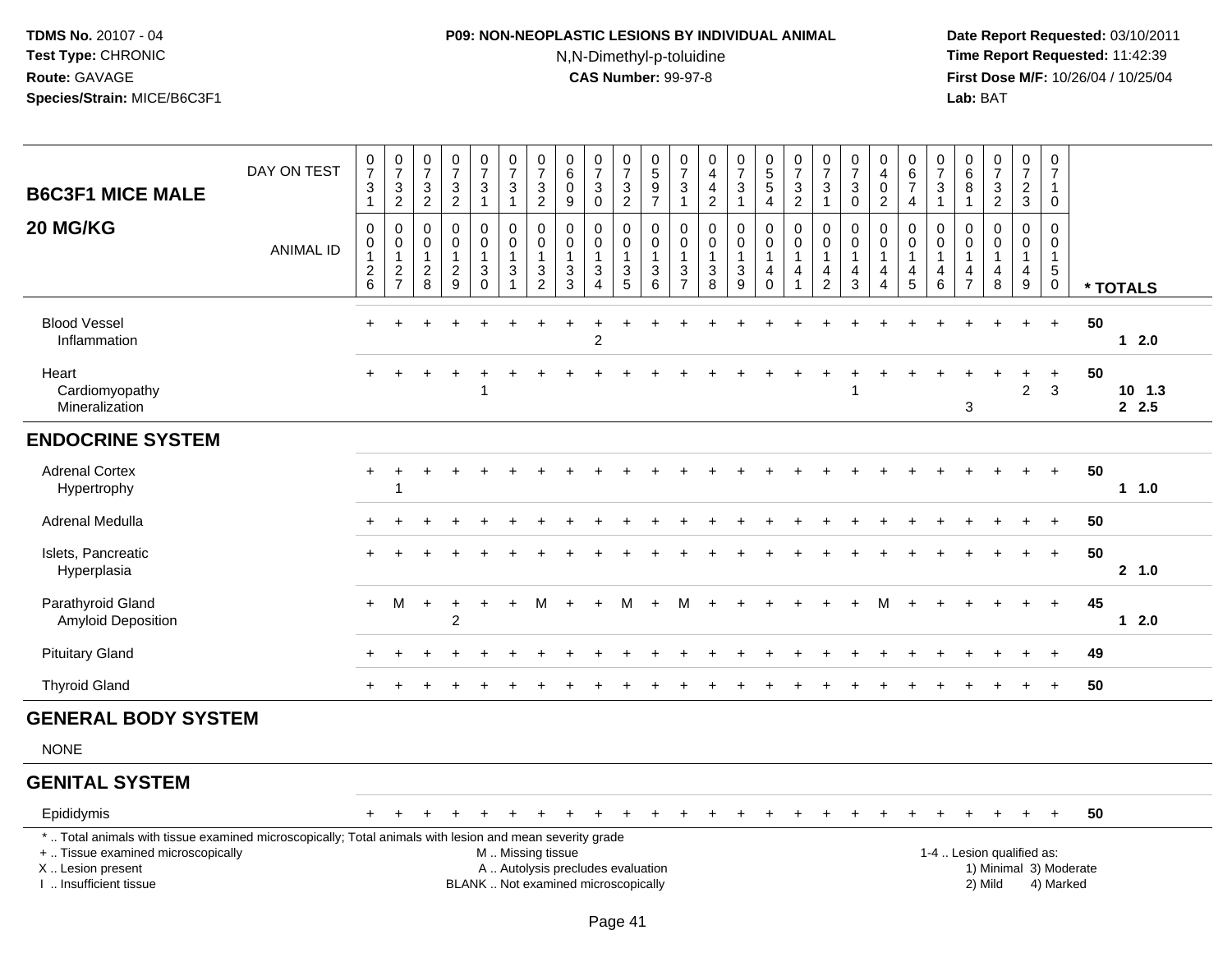# **P09: NON-NEOPLASTIC LESIONS BY INDIVIDUAL ANIMAL**N,N-Dimethyl-p-toluidine

| <b>B6C3F1 MICE MALE</b>                                                                                                                                                                       | DAY ON TEST      | $\begin{smallmatrix}0\\7\end{smallmatrix}$<br>$\sqrt{3}$<br>$\mathbf{1}$ | $\frac{0}{7}$<br>$\sqrt{3}$<br>$\overline{c}$                 | $\frac{0}{7}$<br>$\ensuremath{\mathsf{3}}$<br>$\overline{2}$ | $\frac{0}{7}$<br>$\ensuremath{\mathsf{3}}$<br>$\overline{2}$ | $\begin{smallmatrix}0\\7\end{smallmatrix}$<br>$\ensuremath{\mathsf{3}}$<br>$\mathbf{1}$ | $\begin{array}{c} 0 \\ 7 \end{array}$<br>$\sqrt{3}$<br>$\mathbf{1}$                         | $\begin{array}{c} 0 \\ 7 \end{array}$<br>3<br>$\sqrt{2}$ | $\begin{array}{c} 0 \\ 6 \end{array}$<br>$\pmb{0}$<br>$\boldsymbol{9}$ | $\frac{0}{7}$<br>3<br>$\mathsf 0$                                        | $\frac{0}{7}$<br>$\ensuremath{\mathsf{3}}$<br>$\overline{2}$ | $0$<br>$5$<br>$9$<br>$7$                                  | $\,0\,$<br>$\overline{7}$<br>$\ensuremath{\mathsf{3}}$<br>$\mathbf{1}$ | 0<br>$\overline{4}$<br>$\overline{\mathbf{4}}$<br>$\overline{c}$ | $\frac{0}{7}$<br>3<br>$\mathbf{1}$                | $\begin{array}{c} 0 \\ 5 \\ 5 \end{array}$<br>$\overline{4}$ | $\frac{0}{7}$<br>$\frac{3}{2}$                                               | $\begin{array}{c} 0 \\ 7 \end{array}$<br>3<br>$\overline{1}$                    | $\frac{0}{7}$<br>3<br>$\mathbf 0$                       | 0<br>$\overline{4}$<br>$\pmb{0}$<br>$\overline{c}$                      | $_6^0$<br>$\overline{7}$<br>$\overline{4}$                                     | $\begin{array}{c} 0 \\ 7 \end{array}$<br>3<br>$\mathbf{1}$ | $\boldsymbol{0}$<br>$\overline{6}$<br>$\bf8$<br>$\overline{1}$ | $\begin{array}{c} 0 \\ 7 \end{array}$<br>$\frac{3}{2}$                     | $\frac{0}{7}$<br>$\frac{2}{3}$                                                   | $\frac{0}{7}$<br>$\mathbf{1}$<br>$\mathbf 0$                                    |    |                             |  |
|-----------------------------------------------------------------------------------------------------------------------------------------------------------------------------------------------|------------------|--------------------------------------------------------------------------|---------------------------------------------------------------|--------------------------------------------------------------|--------------------------------------------------------------|-----------------------------------------------------------------------------------------|---------------------------------------------------------------------------------------------|----------------------------------------------------------|------------------------------------------------------------------------|--------------------------------------------------------------------------|--------------------------------------------------------------|-----------------------------------------------------------|------------------------------------------------------------------------|------------------------------------------------------------------|---------------------------------------------------|--------------------------------------------------------------|------------------------------------------------------------------------------|---------------------------------------------------------------------------------|---------------------------------------------------------|-------------------------------------------------------------------------|--------------------------------------------------------------------------------|------------------------------------------------------------|----------------------------------------------------------------|----------------------------------------------------------------------------|----------------------------------------------------------------------------------|---------------------------------------------------------------------------------|----|-----------------------------|--|
| 20 MG/KG                                                                                                                                                                                      | <b>ANIMAL ID</b> | $\mathbf 0$<br>0<br>$\mathbf{1}$<br>$\frac{2}{6}$                        | $\mathbf 0$<br>$\mathbf 0$<br>$\overline{1}$<br>$\frac{2}{7}$ | $\mathbf 0$<br>$\mathbf 0$<br>$\mathbf{1}$<br>$\frac{2}{8}$  | $\mathbf 0$<br>0<br>$\mathbf{1}$<br>$\frac{2}{9}$            | $\mathbf 0$<br>0<br>$\mathbf{1}$<br>$_0^3$                                              | $\mathbf 0$<br>$\mathbf 0$<br>$\overline{1}$<br>$\ensuremath{\mathsf{3}}$<br>$\overline{1}$ | 0<br>0<br>$\mathbf{1}$<br>3<br>$\overline{2}$            | 0<br>$\pmb{0}$<br>$\mathbf{1}$<br>$\frac{3}{3}$                        | 0<br>$\mathbf 0$<br>$\mathbf{1}$<br>$\sqrt{3}$<br>$\boldsymbol{\Lambda}$ | 0<br>0<br>$\mathbf 1$<br>$\frac{3}{5}$                       | $\mathbf 0$<br>$\pmb{0}$<br>$\mathbf{1}$<br>$\frac{3}{6}$ | $\mathbf 0$<br>0<br>$\mathbf{1}$<br>$\frac{3}{7}$                      | $\mathbf 0$<br>$\mathbf 0$<br>$\mathbf{1}$<br>3<br>8             | 0<br>$\mathbf 0$<br>$\mathbf{1}$<br>$\frac{3}{9}$ | $\mathbf 0$<br>$\pmb{0}$<br>$\mathbf{1}$<br>$^4_{\rm 0}$     | $\mathbf 0$<br>$\pmb{0}$<br>$\mathbf{1}$<br>$\overline{4}$<br>$\overline{1}$ | $\mathbf 0$<br>0<br>$\overline{1}$<br>$\overline{\mathbf{4}}$<br>$\overline{c}$ | 0<br>$\mathbf 0$<br>$\mathbf{1}$<br>$\overline{4}$<br>3 | $\Omega$<br>$\mathbf 0$<br>$\mathbf{1}$<br>4<br>$\overline{\mathbf{4}}$ | $\mathbf 0$<br>$\mathbf 0$<br>$\mathbf{1}$<br>$\overline{4}$<br>$\overline{5}$ | 0<br>0<br>$\mathbf{1}$<br>$\overline{4}$<br>$\,6\,$        | $\mathbf 0$<br>0<br>$\overline{1}$<br>$\frac{4}{7}$            | $\mathbf 0$<br>$\mathbf 0$<br>$\mathbf{1}$<br>$\overline{\mathbf{4}}$<br>8 | $\mathbf 0$<br>$\mathbf 0$<br>$\mathbf{1}$<br>$\overline{4}$<br>$\boldsymbol{9}$ | $\mathbf 0$<br>$\mathbf 0$<br>$\mathbf{1}$<br>$\sqrt{5}$<br>$\mathsf{O}\xspace$ |    | * TOTALS                    |  |
| <b>Preputial Gland</b><br>Ectasia<br>Inflammation                                                                                                                                             |                  | $\ddot{}$<br>$\overline{2}$                                              |                                                               |                                                              |                                                              | 3                                                                                       |                                                                                             | $\overline{2}$                                           |                                                                        |                                                                          |                                                              |                                                           |                                                                        |                                                                  |                                                   |                                                              |                                                                              | $\overline{c}$                                                                  |                                                         |                                                                         |                                                                                |                                                            |                                                                |                                                                            |                                                                                  | $\ddot{}$                                                                       | 50 | 72.0<br>13.0                |  |
| Prostate<br>Inflammation                                                                                                                                                                      |                  |                                                                          |                                                               |                                                              |                                                              |                                                                                         |                                                                                             |                                                          |                                                                        |                                                                          |                                                              |                                                           |                                                                        |                                                                  |                                                   |                                                              |                                                                              |                                                                                 |                                                         |                                                                         |                                                                                |                                                            |                                                                |                                                                            |                                                                                  | $\ddot{}$                                                                       | 50 | $1 \t1.0$                   |  |
| Seminal Vesicle                                                                                                                                                                               |                  |                                                                          |                                                               |                                                              |                                                              |                                                                                         |                                                                                             |                                                          |                                                                        |                                                                          |                                                              |                                                           |                                                                        |                                                                  |                                                   |                                                              |                                                                              |                                                                                 |                                                         |                                                                         |                                                                                |                                                            |                                                                |                                                                            |                                                                                  | $\ddot{}$                                                                       | 50 |                             |  |
| <b>Testes</b><br>Germinal Epithelium, Degeneration<br>Germinal Epithelium, Mineralization                                                                                                     |                  |                                                                          |                                                               |                                                              |                                                              |                                                                                         |                                                                                             |                                                          |                                                                        |                                                                          |                                                              |                                                           |                                                                        |                                                                  |                                                   |                                                              |                                                                              |                                                                                 |                                                         |                                                                         |                                                                                |                                                            |                                                                |                                                                            |                                                                                  | $\ddot{}$                                                                       | 50 | 3, 1.3<br>1 1.0             |  |
| <b>HEMATOPOIETIC SYSTEM</b>                                                                                                                                                                   |                  |                                                                          |                                                               |                                                              |                                                              |                                                                                         |                                                                                             |                                                          |                                                                        |                                                                          |                                                              |                                                           |                                                                        |                                                                  |                                                   |                                                              |                                                                              |                                                                                 |                                                         |                                                                         |                                                                                |                                                            |                                                                |                                                                            |                                                                                  |                                                                                 |    |                             |  |
| <b>Bone Marrow</b><br>Atrophy<br>Hyperplasia<br>Necrosis                                                                                                                                      |                  |                                                                          |                                                               |                                                              |                                                              |                                                                                         |                                                                                             |                                                          |                                                                        |                                                                          |                                                              | $\overline{2}$                                            |                                                                        |                                                                  |                                                   |                                                              |                                                                              | -1                                                                              |                                                         |                                                                         | 3                                                                              |                                                            |                                                                |                                                                            |                                                                                  | $\ddot{}$                                                                       | 50 | $1 \t1.0$<br>92.0<br>$12.0$ |  |
| Lymph Node                                                                                                                                                                                    |                  |                                                                          |                                                               |                                                              |                                                              |                                                                                         |                                                                                             |                                                          |                                                                        |                                                                          |                                                              | $\ddot{}$                                                 |                                                                        |                                                                  |                                                   |                                                              |                                                                              |                                                                                 |                                                         |                                                                         | $+$                                                                            |                                                            |                                                                |                                                                            |                                                                                  |                                                                                 | 4  |                             |  |
| Lymph Node, Mandibular<br>Atrophy<br>Hyperplasia, Lymphoid                                                                                                                                    |                  |                                                                          |                                                               |                                                              |                                                              |                                                                                         |                                                                                             |                                                          |                                                                        |                                                                          |                                                              |                                                           |                                                                        |                                                                  |                                                   |                                                              |                                                                              |                                                                                 |                                                         |                                                                         | $\overline{c}$                                                                 |                                                            | 1                                                              |                                                                            |                                                                                  | $+$                                                                             | 49 | 6 1.3<br>$12.0$             |  |
| Lymph Node, Mesenteric<br>Atrophy                                                                                                                                                             |                  |                                                                          |                                                               |                                                              | -1                                                           |                                                                                         |                                                                                             | 1                                                        | $\overline{2}$                                                         |                                                                          |                                                              |                                                           |                                                                        |                                                                  |                                                   | 3                                                            | $\overline{2}$                                                               |                                                                                 |                                                         |                                                                         |                                                                                |                                                            | Δ                                                              | $\overline{2}$                                                             | $\overline{4}$                                                                   | $\ddot{}$<br>$\overline{4}$                                                     | 49 | 14 2.5                      |  |
| Spleen<br>Atrophy                                                                                                                                                                             |                  |                                                                          |                                                               |                                                              |                                                              |                                                                                         |                                                                                             |                                                          |                                                                        |                                                                          |                                                              |                                                           |                                                                        |                                                                  |                                                   |                                                              |                                                                              |                                                                                 |                                                         |                                                                         | 3                                                                              |                                                            | 3                                                              |                                                                            | 3                                                                                | $\ddot{}$                                                                       | 49 | 112.4                       |  |
| *  Total animals with tissue examined microscopically; Total animals with lesion and mean severity grade<br>+  Tissue examined microscopically<br>X  Lesion present<br>I. Insufficient tissue |                  |                                                                          |                                                               |                                                              |                                                              |                                                                                         | M  Missing tissue                                                                           |                                                          |                                                                        | A  Autolysis precludes evaluation<br>BLANK  Not examined microscopically |                                                              |                                                           |                                                                        |                                                                  |                                                   |                                                              |                                                                              |                                                                                 |                                                         |                                                                         |                                                                                |                                                            |                                                                | 1-4  Lesion qualified as:<br>2) Mild                                       |                                                                                  | 1) Minimal 3) Moderate<br>4) Marked                                             |    |                             |  |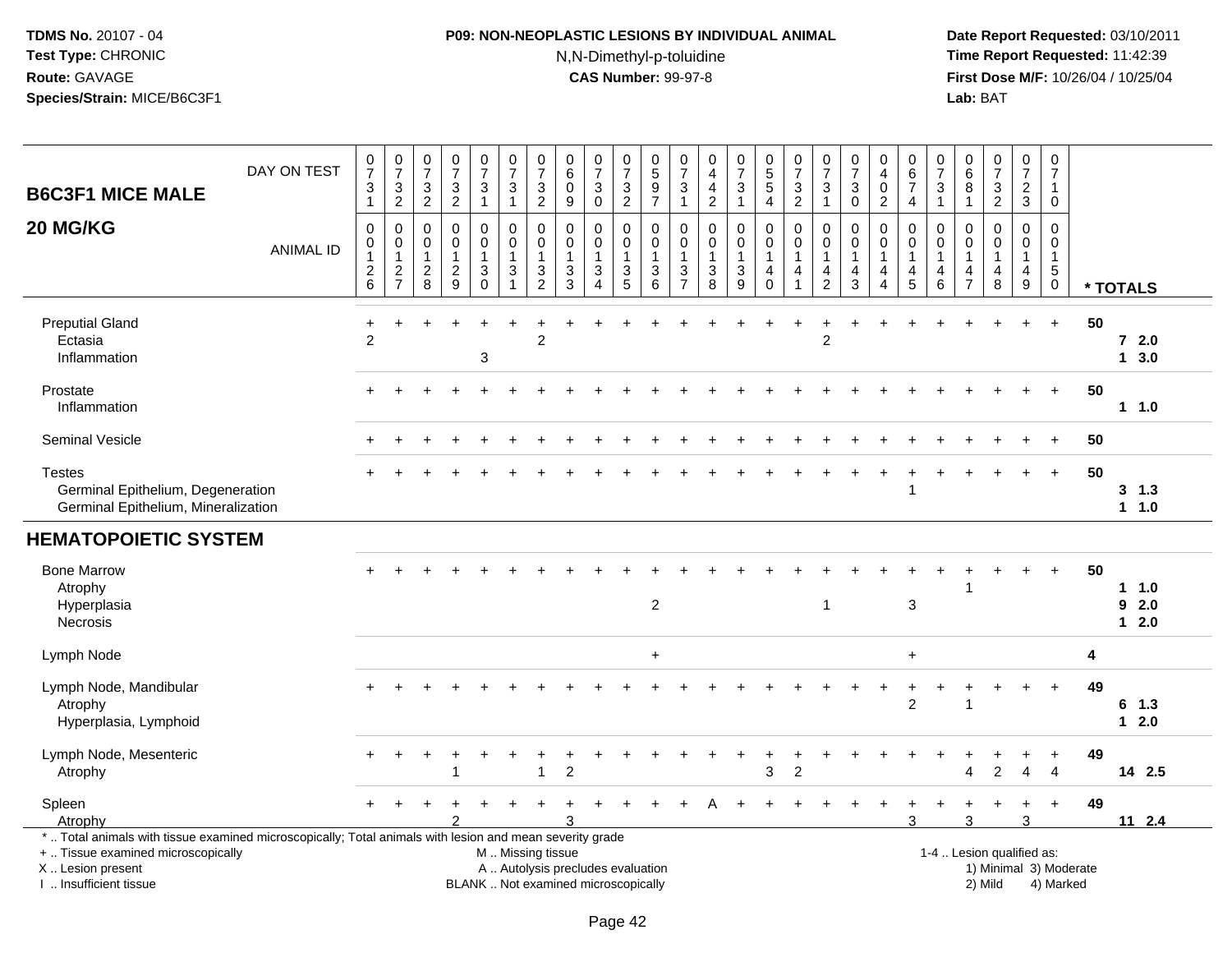### **P09: NON-NEOPLASTIC LESIONS BY INDIVIDUAL ANIMAL**N,N-Dimethyl-p-toluidine

 **Date Report Requested:** 03/10/2011 **Time Report Requested:** 11:42:39 **First Dose M/F:** 10/26/04 / 10/25/04 Lab: BAT **Lab:** BAT

| <b>B6C3F1 MICE MALE</b>                                                                        | DAY ON TEST      | $\frac{0}{7}$<br>$\mathbf{3}$<br>$\mathbf{1}$     | $\frac{0}{7}$<br>3<br>$\overline{2}$                                     | 0<br>$\overline{7}$<br>$\sqrt{3}$<br>$\overline{2}$ | $\frac{0}{7}$<br>$\frac{3}{2}$                          | $\frac{0}{7}$<br>$\ensuremath{\mathsf{3}}$<br>$\mathbf{1}$                   | $\frac{0}{7}$<br>$\sqrt{3}$<br>$\mathbf{1}$                              | $\frac{0}{7}$<br>$\ensuremath{\mathsf{3}}$<br>$\overline{2}$ | 0<br>$\,6\,$<br>$\mathbf 0$<br>$\boldsymbol{9}$ | $\frac{0}{7}$<br>$\sqrt{3}$<br>$\pmb{0}$                       | $\boldsymbol{0}$<br>$\boldsymbol{7}$<br>$\frac{3}{2}$         | 0<br>$\sqrt{5}$<br>$\boldsymbol{9}$<br>$\overline{7}$ | $\frac{0}{7}$<br>$\ensuremath{\mathsf{3}}$<br>$\mathbf{1}$                                | $\boldsymbol{0}$<br>$\overline{4}$<br>$\overline{4}$<br>$\overline{2}$     | $\frac{0}{7}$<br>3<br>$\mathbf{1}$                           | $\begin{array}{c} 0 \\ 5 \\ 5 \end{array}$<br>$\overline{4}$          | $\frac{0}{7}$<br>$\frac{3}{2}$                   | 0<br>$\overline{7}$<br>3<br>$\mathbf{1}$        | 0<br>$\overline{7}$<br>$\mathbf{3}$<br>$\mathbf 0$                  | 0<br>$\overline{4}$<br>$\pmb{0}$<br>$\overline{2}$ | 0<br>6<br>$\overline{7}$<br>$\overline{4}$ | $\frac{0}{7}$<br>$\ensuremath{\mathsf{3}}$<br>$\mathbf{1}$                    | 0<br>$\,6\,$<br>$\bf 8$<br>$\mathbf{1}$                | $\begin{array}{c} 0 \\ 7 \end{array}$<br>$\sqrt{3}$<br>$\overline{2}$ | $\frac{0}{7}$<br>$\frac{2}{3}$                          | 0<br>$\overline{7}$<br>$\mathbf{1}$<br>$\mathbf 0$       |              |                                    |
|------------------------------------------------------------------------------------------------|------------------|---------------------------------------------------|--------------------------------------------------------------------------|-----------------------------------------------------|---------------------------------------------------------|------------------------------------------------------------------------------|--------------------------------------------------------------------------|--------------------------------------------------------------|-------------------------------------------------|----------------------------------------------------------------|---------------------------------------------------------------|-------------------------------------------------------|-------------------------------------------------------------------------------------------|----------------------------------------------------------------------------|--------------------------------------------------------------|-----------------------------------------------------------------------|--------------------------------------------------|-------------------------------------------------|---------------------------------------------------------------------|----------------------------------------------------|--------------------------------------------|-------------------------------------------------------------------------------|--------------------------------------------------------|-----------------------------------------------------------------------|---------------------------------------------------------|----------------------------------------------------------|--------------|------------------------------------|
| 20 MG/KG                                                                                       | <b>ANIMAL ID</b> | $\pmb{0}$<br>0<br>$\overline{1}$<br>$\frac{2}{6}$ | $\pmb{0}$<br>$\begin{smallmatrix}0\\1\end{smallmatrix}$<br>$\frac{2}{7}$ | 0<br>0<br>$\mathbf{1}$<br>$\frac{2}{8}$             | $\pmb{0}$<br>$\pmb{0}$<br>$\mathbf{1}$<br>$\frac{2}{9}$ | 0<br>$\mathbf 0$<br>$\mathbf{1}$<br>$\ensuremath{\mathsf{3}}$<br>$\mathbf 0$ | $\pmb{0}$<br>$\mathbf 0$<br>$\mathbf{1}$<br>$\sqrt{3}$<br>$\overline{1}$ | 0<br>$\pmb{0}$<br>$\mathbf{1}$<br>3<br>$\overline{c}$        | $\mathbf 0$<br>0<br>$\mathbf{1}$<br>3<br>3      | 0<br>$\pmb{0}$<br>$\mathbf{1}$<br>$\sqrt{3}$<br>$\overline{A}$ | $\mathbf 0$<br>$\mathbf 0$<br>$\overline{1}$<br>$\frac{3}{5}$ | 0<br>0<br>$\overline{1}$<br>$\sqrt{3}$<br>6           | $\mathbf 0$<br>$\mathbf 0$<br>$\mathbf{1}$<br>$\ensuremath{\mathsf{3}}$<br>$\overline{7}$ | $\mathbf 0$<br>$\pmb{0}$<br>$\mathbf{1}$<br>$\ensuremath{\mathsf{3}}$<br>8 | 0<br>$\boldsymbol{0}$<br>$\mathbf{1}$<br>3<br>$\overline{9}$ | $\pmb{0}$<br>$\pmb{0}$<br>$\mathbf{1}$<br>$\overline{4}$<br>$\pmb{0}$ | $\pmb{0}$<br>$\pmb{0}$<br>$\mathbf{1}$<br>4<br>1 | 0<br>0<br>$\overline{1}$<br>4<br>$\overline{2}$ | $\mathbf 0$<br>$\mathbf 0$<br>$\overline{1}$<br>$\overline{4}$<br>3 | 0<br>0<br>$\mathbf{1}$<br>4<br>$\overline{4}$      | 0<br>0<br>$\mathbf{1}$<br>$\frac{4}{5}$    | $\mathbf 0$<br>$\pmb{0}$<br>$\mathbf{1}$<br>$\overline{4}$<br>$6\phantom{1}6$ | $\mathbf 0$<br>0<br>$\mathbf 1$<br>4<br>$\overline{7}$ | $\pmb{0}$<br>$\mathbf 0$<br>$\mathbf{1}$<br>4<br>8                    | 0<br>$\mathbf 0$<br>$\mathbf{1}$<br>$\overline{4}$<br>9 | 0<br>0<br>$\mathbf{1}$<br>$5\phantom{.0}$<br>$\mathbf 0$ |              | * TOTALS                           |
| Hematopoietic Cell Proliferation<br>Hyperplasia, Lymphoid<br>Pigmentation<br>Red Pulp, Atrophy |                  |                                                   |                                                                          | $\overline{1}$                                      | $\overline{2}$<br>$\mathbf{1}$                          | $\overline{1}$                                                               | $\overline{1}$                                                           | 3<br>$\overline{1}$                                          | 3                                               |                                                                | $\overline{1}$                                                |                                                       | $\mathbf{1}$                                                                              |                                                                            | 3                                                            | 3                                                                     | $\overline{2}$<br>-1                             | $\overline{2}$<br>$\mathbf{1}$                  | $1 \quad 1$                                                         |                                                    |                                            | $\mathbf{1}$<br>$\overline{2}$                                                |                                                        |                                                                       | 3                                                       | 2                                                        |              | 23 2.4<br>62.0<br>25 1.0<br>2, 1.5 |
| Thymus<br>Atrophy                                                                              |                  | 3                                                 | 3                                                                        | 3                                                   | Δ                                                       | 3                                                                            | 3                                                                        | 4                                                            | 3                                               | $\boldsymbol{\Lambda}$                                         | 3                                                             |                                                       | 3                                                                                         |                                                                            | 3                                                            | 3                                                                     | 3                                                | 3                                               | 3                                                                   | -1                                                 | 4                                          | 3                                                                             | Δ                                                      | Δ                                                                     | 4                                                       | $\ddot{}$<br>$\overline{4}$                              | 48           | 47 3.1                             |
| <b>INTEGUMENTARY SYSTEM</b>                                                                    |                  |                                                   |                                                                          |                                                     |                                                         |                                                                              |                                                                          |                                                              |                                                 |                                                                |                                                               |                                                       |                                                                                           |                                                                            |                                                              |                                                                       |                                                  |                                                 |                                                                     |                                                    |                                            |                                                                               |                                                        |                                                                       |                                                         |                                                          |              |                                    |
| <b>Mammary Gland</b>                                                                           |                  | M                                                 | M                                                                        | м                                                   | M                                                       | M                                                                            | M                                                                        | M                                                            | M                                               | M                                                              | M                                                             | м                                                     | M                                                                                         | M                                                                          | M                                                            | M                                                                     | M                                                | M                                               | M                                                                   | M                                                  | M                                          | M                                                                             | M                                                      | M                                                                     |                                                         | M M                                                      | $\mathbf 0$  |                                    |
| <b>Skin</b><br>Inflammation<br>Ulcer<br>Epidermis, Hyperplasia                                 |                  |                                                   |                                                                          |                                                     |                                                         |                                                                              |                                                                          |                                                              |                                                 |                                                                |                                                               |                                                       |                                                                                           |                                                                            |                                                              |                                                                       |                                                  |                                                 |                                                                     |                                                    |                                            |                                                                               |                                                        |                                                                       |                                                         | $+$                                                      | 50           | 13.0<br>14.0<br>$12.0$             |
| <b>MUSCULOSKELETAL SYSTEM</b>                                                                  |                  |                                                   |                                                                          |                                                     |                                                         |                                                                              |                                                                          |                                                              |                                                 |                                                                |                                                               |                                                       |                                                                                           |                                                                            |                                                              |                                                                       |                                                  |                                                 |                                                                     |                                                    |                                            |                                                                               |                                                        |                                                                       |                                                         |                                                          |              |                                    |
| Bone                                                                                           |                  |                                                   | ÷                                                                        |                                                     |                                                         |                                                                              |                                                                          |                                                              |                                                 |                                                                |                                                               |                                                       |                                                                                           |                                                                            |                                                              |                                                                       |                                                  |                                                 |                                                                     |                                                    |                                            |                                                                               |                                                        |                                                                       |                                                         | $\overline{+}$                                           | 50           |                                    |
| <b>Skeletal Muscle</b>                                                                         |                  |                                                   |                                                                          |                                                     |                                                         |                                                                              |                                                                          |                                                              |                                                 |                                                                |                                                               | $\ddot{}$                                             |                                                                                           |                                                                            |                                                              |                                                                       |                                                  |                                                 |                                                                     |                                                    | $+$                                        |                                                                               |                                                        |                                                                       |                                                         |                                                          | $\mathbf{2}$ |                                    |
| <b>NERVOUS SYSTEM</b>                                                                          |                  |                                                   |                                                                          |                                                     |                                                         |                                                                              |                                                                          |                                                              |                                                 |                                                                |                                                               |                                                       |                                                                                           |                                                                            |                                                              |                                                                       |                                                  |                                                 |                                                                     |                                                    |                                            |                                                                               |                                                        |                                                                       |                                                         |                                                          |              |                                    |
| <b>Brain</b><br>Hemorrhage<br>Hydrocephalus<br>Necrosis                                        |                  |                                                   |                                                                          |                                                     |                                                         |                                                                              |                                                                          |                                                              |                                                 |                                                                |                                                               |                                                       |                                                                                           |                                                                            |                                                              |                                                                       |                                                  |                                                 |                                                                     |                                                    |                                            | $\overline{c}$                                                                | $\boldsymbol{2}$                                       |                                                                       | $\ddot{}$                                               | $\ddot{}$                                                | 50           | $12.0$<br>$1 \quad 2.0$<br>$12.0$  |
| <b>RESPIRATORY SYSTEM</b>                                                                      |                  |                                                   |                                                                          |                                                     |                                                         |                                                                              |                                                                          |                                                              |                                                 |                                                                |                                                               |                                                       |                                                                                           |                                                                            |                                                              |                                                                       |                                                  |                                                 |                                                                     |                                                    |                                            |                                                                               |                                                        |                                                                       |                                                         |                                                          |              |                                    |

#### \* .. Total animals with tissue examined microscopically; Total animals with lesion and mean severity grade

+ .. Tissue examined microscopically

X .. Lesion present

I .. Insufficient tissue

 M .. Missing tissueA .. Autolysis precludes evaluation

BLANK .. Not examined microscopically 2) Mild 4) Marked

1-4 .. Lesion qualified as: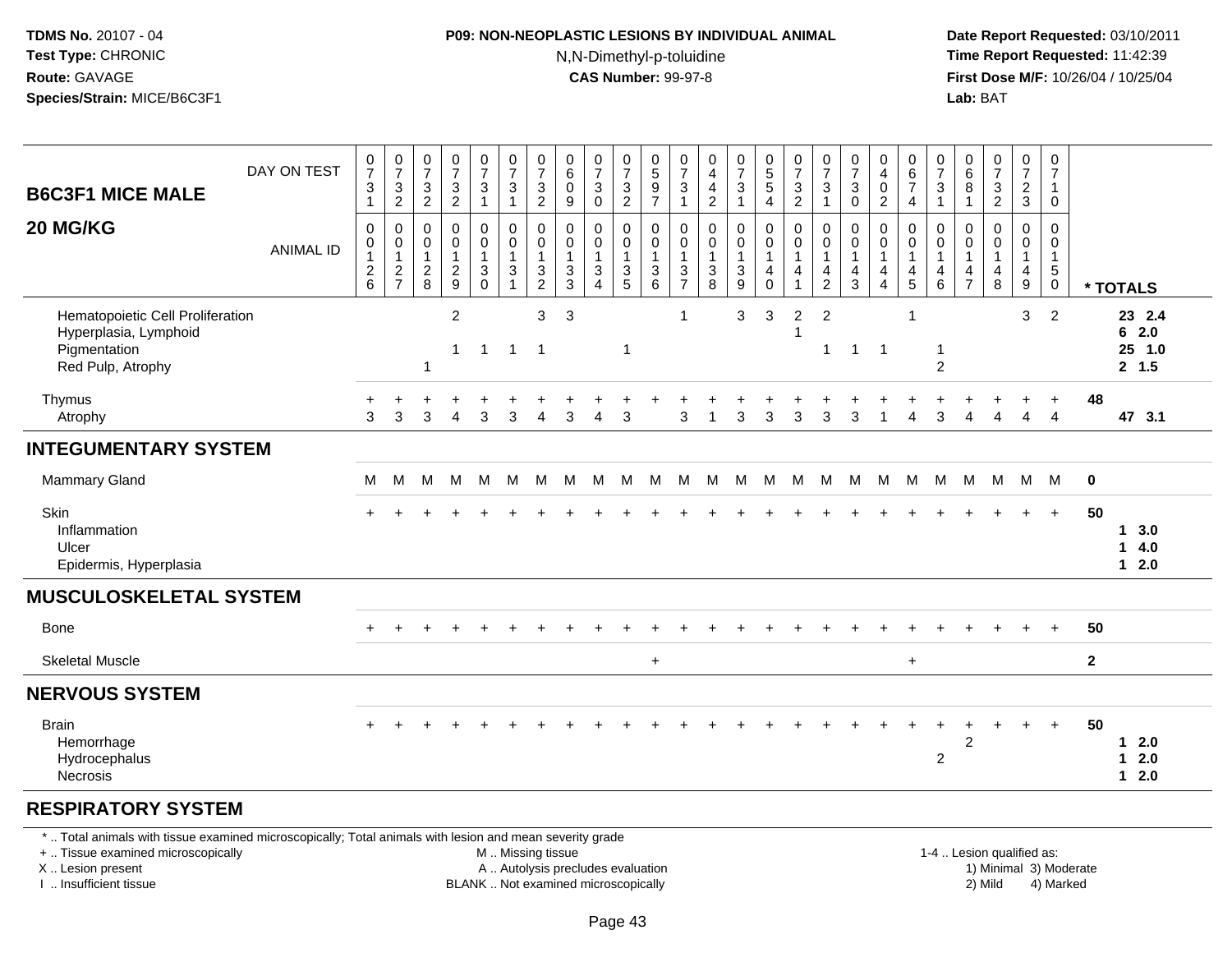# **P09: NON-NEOPLASTIC LESIONS BY INDIVIDUAL ANIMAL**

N,N-Dimethyl-p-toluidine

 **Date Report Requested:** 03/10/2011 **Time Report Requested:** 11:42:39 **First Dose M/F:** 10/26/04 / 10/25/04 Lab: BAT **Lab:** BAT

| DAY ON TEST<br><b>B6C3F1 MICE MALE</b>                                                                                                                                                                                                    | $\frac{0}{7}$<br>$\ensuremath{\mathsf{3}}$                        | 0<br>$\overline{7}$<br>3                                             | $\frac{0}{7}$<br>$\sqrt{3}$                                | $\frac{0}{7}$<br>$\ensuremath{\mathsf{3}}$                                     | 0<br>$\overline{7}$<br>$\mathbf{3}$                                      | 0<br>$\overline{7}$<br>$\mathbf{3}$                                       | 0<br>$\overline{7}$<br>$\mathbf{3}$              | 0<br>$\,6$<br>$\mathbf 0$                                                        | 0<br>$\overline{7}$<br>3                                      | 0<br>$\overline{7}$<br>$\ensuremath{\mathsf{3}}$                                          | $\begin{array}{c} 0 \\ 5 \end{array}$<br>$\boldsymbol{9}$                                         | 0<br>$\overline{7}$<br>$\mathbf{3}$         | 0<br>$\overline{4}$<br>$\overline{\mathbf{4}}$                            | 0<br>$\overline{7}$<br>$\ensuremath{\mathsf{3}}$                               | 0<br>$\overline{5}$<br>$\overline{5}$                        | 0<br>$\overline{7}$<br>3                                          | 0<br>$\overline{7}$<br>$\sqrt{3}$                    | $\frac{0}{7}$<br>$\sqrt{3}$                                            | 0<br>$\overline{\mathbf{4}}$<br>$\mathbf 0$                                         | 0<br>$\,6$<br>$\overline{7}$                                                         | 0<br>$\overline{7}$<br>$\mathbf{3}$                          | 0<br>6<br>8                                          | $\frac{0}{7}$<br>$\ensuremath{\mathsf{3}}$                         | 0<br>$\overline{7}$<br>$\overline{2}$                  | 0<br>$\overline{7}$<br>$\overline{1}$                      |                                                          |
|-------------------------------------------------------------------------------------------------------------------------------------------------------------------------------------------------------------------------------------------|-------------------------------------------------------------------|----------------------------------------------------------------------|------------------------------------------------------------|--------------------------------------------------------------------------------|--------------------------------------------------------------------------|---------------------------------------------------------------------------|--------------------------------------------------|----------------------------------------------------------------------------------|---------------------------------------------------------------|-------------------------------------------------------------------------------------------|---------------------------------------------------------------------------------------------------|---------------------------------------------|---------------------------------------------------------------------------|--------------------------------------------------------------------------------|--------------------------------------------------------------|-------------------------------------------------------------------|------------------------------------------------------|------------------------------------------------------------------------|-------------------------------------------------------------------------------------|--------------------------------------------------------------------------------------|--------------------------------------------------------------|------------------------------------------------------|--------------------------------------------------------------------|--------------------------------------------------------|------------------------------------------------------------|----------------------------------------------------------|
| 20 MG/KG<br><b>ANIMAL ID</b>                                                                                                                                                                                                              | $\mathbf{1}$<br>$\Omega$<br>0<br>$\mathbf{1}$<br>$\boldsymbol{2}$ | $\overline{c}$<br>$\mathbf 0$<br>0<br>$\mathbf{1}$<br>$\overline{c}$ | $\overline{c}$<br>0<br>0<br>$\mathbf{1}$<br>$\overline{c}$ | $\overline{2}$<br>$\mathbf 0$<br>$\mathsf 0$<br>$\mathbf{1}$<br>$\overline{c}$ | $\mathbf{1}$<br>$\mathbf 0$<br>$\mathbf 0$<br>$\mathbf{1}$<br>$\sqrt{3}$ | $\overline{1}$<br>$\Omega$<br>$\mathbf 0$<br>$\overline{1}$<br>$\sqrt{3}$ | $\sqrt{2}$<br>$\Omega$<br>0<br>$\mathbf{1}$<br>3 | $9\,$<br>$\mathbf 0$<br>$\mathbf 0$<br>$\mathbf{1}$<br>$\ensuremath{\mathsf{3}}$ | $\mathbf 0$<br>0<br>$\mathbf 0$<br>$\mathbf{1}$<br>$\sqrt{3}$ | $\overline{2}$<br>$\mathbf 0$<br>$\mathbf 0$<br>$\mathbf{1}$<br>$\ensuremath{\mathsf{3}}$ | $\overline{7}$<br>$\mathbf 0$<br>$\mathsf{O}\xspace$<br>$\mathbf{1}$<br>$\ensuremath{\mathsf{3}}$ | $\mathbf{1}$<br>0<br>0<br>$\mathbf{1}$<br>3 | $\overline{2}$<br>$\mathbf 0$<br>$\mathbf 0$<br>$\mathbf 1$<br>$\sqrt{3}$ | $\mathbf{1}$<br>0<br>$\mathsf{O}$<br>$\mathbf{1}$<br>$\ensuremath{\mathsf{3}}$ | $\overline{4}$<br>$\Omega$<br>$\pmb{0}$<br>$\mathbf{1}$<br>4 | $\overline{2}$<br>$\mathbf 0$<br>$\mathsf 0$<br>$\mathbf{1}$<br>4 | $\overline{1}$<br>$\Omega$<br>0<br>$\mathbf{1}$<br>4 | $\mathbf 0$<br>$\mathbf 0$<br>$\mathsf{O}\xspace$<br>$\mathbf{1}$<br>4 | $\overline{2}$<br>$\mathbf 0$<br>$\overline{0}$<br>$\overline{1}$<br>$\overline{4}$ | $\overline{4}$<br>$\Omega$<br>$\mathbf 0$<br>$\mathbf{1}$<br>$\overline{\mathbf{4}}$ | $\mathbf{1}$<br>$\Omega$<br>$\mathbf 0$<br>$\mathbf{1}$<br>4 | $\mathbf{1}$<br>$\Omega$<br>0<br>$\overline{1}$<br>4 | $\overline{2}$<br>$\mathbf 0$<br>$\mathsf{O}$<br>$\mathbf{1}$<br>4 | 3<br>$\Omega$<br>0<br>$\overline{1}$<br>$\overline{4}$ | $\mathbf 0$<br>$\Omega$<br>0<br>$\mathbf{1}$<br>$\sqrt{5}$ |                                                          |
|                                                                                                                                                                                                                                           | 6                                                                 | $\overline{7}$                                                       | 8                                                          | 9                                                                              | $\mathbf 0$                                                              | $\overline{1}$                                                            | $\overline{2}$                                   | 3                                                                                | 4                                                             | 5                                                                                         | 6                                                                                                 | $\overline{7}$                              | 8                                                                         | 9                                                                              | $\mathbf 0$                                                  | $\mathbf{1}$                                                      | $\overline{2}$                                       | 3                                                                      | $\boldsymbol{\Lambda}$                                                              | 5                                                                                    | 6                                                            | $\overline{7}$                                       | 8                                                                  | $9\,$                                                  | $\pmb{0}$                                                  | * TOTALS                                                 |
| Lung<br>Alveolar Epithelium, Hyperplasia<br>Alveolar Epithelium, Metaplasia<br>Alveolus, Infiltration Cellular, Histiocyte<br>Bronchiole, Epithelium, Regeneration<br>Bronchus, Necrosis<br>Perivascular, Infiltration Cellular, Lymphoid |                                                                   |                                                                      | $\overline{c}$                                             | $\overline{2}$                                                                 |                                                                          |                                                                           |                                                  |                                                                                  |                                                               |                                                                                           |                                                                                                   |                                             |                                                                           |                                                                                |                                                              |                                                                   |                                                      |                                                                        |                                                                                     |                                                                                      |                                                              |                                                      |                                                                    | 2                                                      |                                                            | 50<br>3, 1.3<br>$12.0$<br>2.5<br>11.0<br>1 1.0<br>$12.0$ |
| Nose<br>Inflammation<br>Glands, Olfactory Epithelium, Dilatation<br>Glands, Olfactory Epithelium, Hyperplasia<br>Glands, Olfactory Epithelium, Metaplasia,<br>Respiratory                                                                 |                                                                   | 1                                                                    |                                                            |                                                                                | $\overline{2}$                                                           |                                                                           | 1                                                |                                                                                  |                                                               |                                                                                           |                                                                                                   |                                             |                                                                           |                                                                                |                                                              |                                                                   | -1                                                   |                                                                        |                                                                                     |                                                                                      |                                                              |                                                      | 1<br>1                                                             |                                                        | $\overline{1}$<br>$\overline{1}$                           | 50<br>$10$ 1.0<br>$7$ 1.0<br>7, 1.3<br>6 1.0             |
| Glands, Respiratory Epithelium, Dilatation<br>Glands, Respiratory Epithelium, Hyperplasia<br>Glands, Respiratory Epithelium, Metaplasia,<br>Respiratory                                                                                   |                                                                   |                                                                      | -1                                                         |                                                                                |                                                                          | -1                                                                        |                                                  |                                                                                  | 1                                                             |                                                                                           |                                                                                                   |                                             | -1                                                                        |                                                                                |                                                              |                                                                   |                                                      | -1                                                                     |                                                                                     |                                                                                      | 1<br>1                                                       | -1                                                   |                                                                    |                                                        |                                                            | 13 1.0<br>2, 1.0<br>2, 1.0                               |
| Nerve, Atrophy<br>Olfactory Epithelium, Accumulation, Hyaline<br><b>Droplet</b>                                                                                                                                                           |                                                                   | 1                                                                    | -1                                                         |                                                                                |                                                                          |                                                                           | -1                                               |                                                                                  |                                                               |                                                                                           |                                                                                                   | $\overline{1}$                              |                                                                           |                                                                                |                                                              |                                                                   |                                                      | $\overline{c}$                                                         |                                                                                     |                                                                                      |                                                              |                                                      |                                                                    |                                                        |                                                            | $4$ 1.3<br>$10$ $1.0$                                    |
| Olfactory Epithelium, Metaplasia, Respiratory<br><b>Olfactory Epithelium, Necrosis</b><br>Respiratory Epithelium, Accumulation, Hyaline                                                                                                   | $\mathbf{1}$                                                      | $\mathbf{1}$                                                         |                                                            |                                                                                |                                                                          |                                                                           | $\overline{2}$                                   |                                                                                  |                                                               |                                                                                           |                                                                                                   |                                             |                                                                           |                                                                                |                                                              | 2                                                                 | 2                                                    |                                                                        |                                                                                     |                                                                                      | 1                                                            |                                                      | 1                                                                  |                                                        | 2<br>$\overline{1}$                                        | $5 \t1.2$<br>$3 - 1.0$<br>24 1.2                         |
| <b>Droplet</b><br>Respiratory Epithelium, Hyperplasia<br>Respiratory Epithelium, Necrosis<br>Vomeronasal Organ, Necrosis                                                                                                                  | $\mathbf{1}$                                                      | $\mathbf 1$                                                          | 1                                                          | $\overline{1}$                                                                 | $\overline{1}$                                                           | $\overline{1}$                                                            | $\overline{1}$                                   |                                                                                  |                                                               |                                                                                           |                                                                                                   |                                             |                                                                           |                                                                                | 1<br>-1                                                      |                                                                   |                                                      | 2                                                                      | $\overline{1}$                                                                      |                                                                                      | 2                                                            | -1                                                   | -1                                                                 | -1                                                     | -1<br>$\overline{1}$                                       | 32, 1.1<br>$1 1.0$<br>2, 1.0                             |
| Trachea                                                                                                                                                                                                                                   |                                                                   |                                                                      |                                                            |                                                                                |                                                                          |                                                                           |                                                  |                                                                                  |                                                               |                                                                                           |                                                                                                   |                                             |                                                                           |                                                                                |                                                              |                                                                   |                                                      |                                                                        |                                                                                     |                                                                                      |                                                              |                                                      |                                                                    |                                                        |                                                            | 50                                                       |

X .. Lesion present

I .. Insufficient tissue

A .. Autolysis precludes evaluation

BLANK .. Not examined microscopically 2) Mild 4) Marked

1-4 .. Lesion qualified as: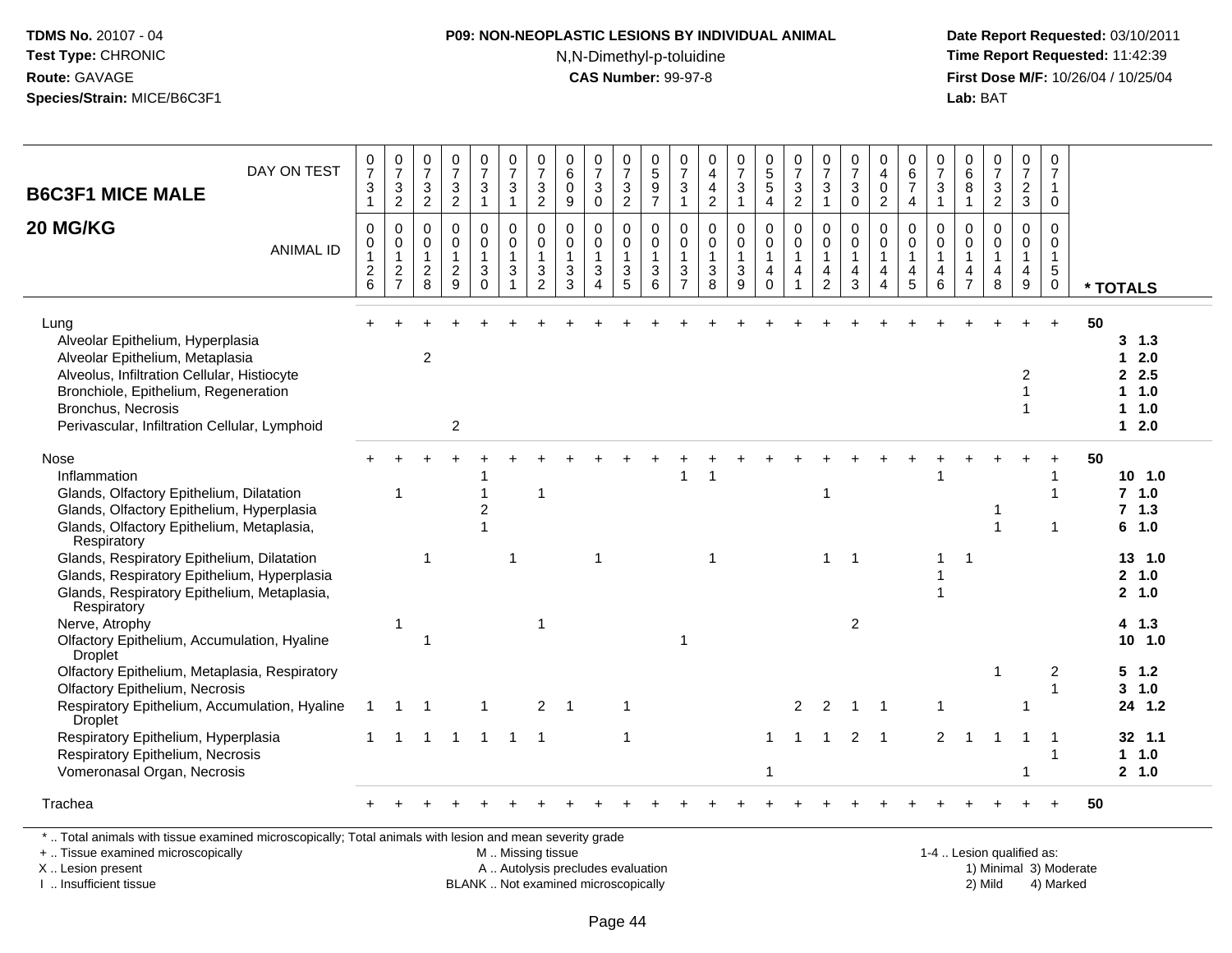# **P09: NON-NEOPLASTIC LESIONS BY INDIVIDUAL ANIMAL**N,N-Dimethyl-p-toluidine

 **Date Report Requested:** 03/10/2011 **Time Report Requested:** 11:42:39 **First Dose M/F:** 10/26/04 / 10/25/04 Lab: BAT **Lab:** BAT

| <b>B6C3F1 MICE MALE</b>                                           | DAY ON TEST      | $\frac{0}{7}$<br>3                                          | $\frac{0}{7}$<br>$\frac{3}{2}$                                           | $\frac{0}{7}$<br>$\ensuremath{\mathsf{3}}$<br>$\overline{c}$ | $073$<br>2                                          | $\begin{array}{c} 0 \\ 7 \\ 3 \end{array}$ | $\begin{array}{c} 0 \\ 7 \\ 3 \end{array}$<br>$\overline{1}$ | $\frac{0}{7}$<br>$\ensuremath{\mathsf{3}}$<br>$\overline{c}$ | $\begin{matrix} 0 \\ 6 \\ 0 \end{matrix}$<br>$\boldsymbol{9}$ | $\begin{array}{c} 0 \\ 7 \\ 3 \end{array}$<br>$\pmb{0}$                                    | $\begin{array}{c} 0 \\ 7 \\ 3 \\ 2 \end{array}$            | $0$<br>$5$<br>$9$<br>$7$                                       | $\frac{0}{7}$<br>3                                      | $_4^0$<br>$\overline{\mathbf{4}}$<br>$\overline{c}$ | $\begin{array}{c} 0 \\ 7 \\ 3 \end{array}$                           | $\begin{array}{c} 0 \\ 5 \\ 5 \end{array}$<br>$\overline{4}$                                 | $\begin{array}{c} 0 \\ 7 \\ 3 \\ 2 \end{array}$                               | $\frac{0}{7}$<br>3                      | $\begin{array}{c} 0 \\ 7 \\ 3 \end{array}$<br>0      | $\pmb{0}$<br>$^4_{\rm 0}$<br>$\overline{2}$           | $\begin{array}{c} 0 \\ 6 \\ 7 \end{array}$<br>$\overline{4}$             | $\begin{matrix} 0 \\ 7 \\ 3 \end{matrix}$<br>$\overline{1}$                      | $\begin{matrix} 0 \\ 6 \\ 8 \end{matrix}$                         | $\begin{array}{c} 0 \\ 7 \\ 3 \\ 2 \end{array}$                   | $072$<br>3                               | 0<br>$\overline{7}$<br>0                   |    |                                                                        |
|-------------------------------------------------------------------|------------------|-------------------------------------------------------------|--------------------------------------------------------------------------|--------------------------------------------------------------|-----------------------------------------------------|--------------------------------------------|--------------------------------------------------------------|--------------------------------------------------------------|---------------------------------------------------------------|--------------------------------------------------------------------------------------------|------------------------------------------------------------|----------------------------------------------------------------|---------------------------------------------------------|-----------------------------------------------------|----------------------------------------------------------------------|----------------------------------------------------------------------------------------------|-------------------------------------------------------------------------------|-----------------------------------------|------------------------------------------------------|-------------------------------------------------------|--------------------------------------------------------------------------|----------------------------------------------------------------------------------|-------------------------------------------------------------------|-------------------------------------------------------------------|------------------------------------------|--------------------------------------------|----|------------------------------------------------------------------------|
| 20 MG/KG                                                          | <b>ANIMAL ID</b> | $\mathbf 0$<br>$\mathbf 0$<br>$\mathbf{1}$<br>$\frac{2}{6}$ | $\boldsymbol{0}$<br>$\mathsf{O}\xspace$<br>$\mathbf{1}$<br>$\frac{2}{7}$ | 0<br>$\pmb{0}$<br>$\mathbf{1}$<br>$_{\rm 8}^2$               | $_{\rm 0}^{\rm 0}$<br>$\mathbf{1}$<br>$\frac{2}{9}$ | $_0^0$<br>$\overline{1}$<br>3<br>$\Omega$  | $\begin{matrix} 0 \\ 0 \\ 1 \end{matrix}$<br>$\sqrt{3}$      | 0<br>$\pmb{0}$<br>$\mathbf{1}$<br>$\mathbf{3}$<br>2          | 0<br>$\pmb{0}$<br>$\mathbf{1}$<br>$\mathbf 3$<br>3            | $\begin{smallmatrix}0\\0\end{smallmatrix}$<br>$\mathbf{1}$<br>$\sqrt{3}$<br>$\overline{4}$ | $\begin{matrix} 0 \\ 0 \\ 1 \end{matrix}$<br>$\frac{3}{5}$ | $\begin{matrix} 0 \\ 0 \\ 1 \end{matrix}$<br>$\mathbf{3}$<br>6 | 0<br>$\mathbf 0$<br>$\mathbf{1}$<br>3<br>$\overline{ }$ | 0<br>$\pmb{0}$<br>$\overline{1}$<br>3<br>8          | $_{\rm 0}^{\rm 0}$<br>$\mathbf{1}$<br>$\ensuremath{\mathsf{3}}$<br>9 | $\begin{smallmatrix} 0\\0 \end{smallmatrix}$<br>$\overline{1}$<br>$\overline{4}$<br>$\Omega$ | $\begin{matrix} 0 \\ 0 \\ 1 \end{matrix}$<br>$\overline{4}$<br>$\overline{1}$ | 0<br>$\mathbf 0$<br>4<br>$\mathfrak{p}$ | $\mathbf 0$<br>$\mathbf 0$<br>$\mathbf{1}$<br>4<br>3 | 0<br>$\pmb{0}$<br>$\mathbf{1}$<br>4<br>$\overline{4}$ | 0<br>$\mathsf{O}\xspace$<br>$\mathbf{1}$<br>$\overline{\mathbf{4}}$<br>5 | $\mathbf 0$<br>$\mathbf 0$<br>$\overline{1}$<br>$\overline{4}$<br>$\overline{6}$ | $\mathbf 0$<br>$\mathbf 0$<br>$\mathbf{1}$<br>4<br>$\overline{7}$ | $\mathbf 0$<br>$\mathbf 0$<br>$\mathbf{1}$<br>$\overline{4}$<br>8 | 0<br>$\pmb{0}$<br>$\mathbf{1}$<br>4<br>9 | 0<br>$\Omega$<br>$\sqrt{5}$<br>$\mathbf 0$ |    | * TOTALS                                                               |
| <b>SPECIAL SENSES SYSTEM</b>                                      |                  |                                                             |                                                                          |                                                              |                                                     |                                            |                                                              |                                                              |                                                               |                                                                                            |                                                            |                                                                |                                                         |                                                     |                                                                      |                                                                                              |                                                                               |                                         |                                                      |                                                       |                                                                          |                                                                                  |                                                                   |                                                                   |                                          |                                            |    |                                                                        |
| Eye<br>Cornea, Inflammation<br>Lens, Cataract                     |                  |                                                             |                                                                          |                                                              |                                                     |                                            |                                                              |                                                              |                                                               |                                                                                            |                                                            |                                                                |                                                         |                                                     |                                                                      |                                                                                              |                                                                               |                                         |                                                      | 3<br>$\overline{2}$                                   |                                                                          |                                                                                  |                                                                   |                                                                   |                                          | $+$                                        | 50 | 42.3<br>$12.0$                                                         |
| <b>Harderian Gland</b><br>Atrophy<br>Hyperplasia                  |                  |                                                             |                                                                          |                                                              |                                                     |                                            |                                                              |                                                              | $\mathbf{1}$                                                  |                                                                                            |                                                            |                                                                |                                                         |                                                     |                                                                      |                                                                                              |                                                                               |                                         |                                                      |                                                       | $\overline{c}$                                                           |                                                                                  |                                                                   |                                                                   |                                          | $+$                                        | 50 | 2.0<br>1<br>1.0<br>$\mathbf{1}$                                        |
| <b>URINARY SYSTEM</b>                                             |                  |                                                             |                                                                          |                                                              |                                                     |                                            |                                                              |                                                              |                                                               |                                                                                            |                                                            |                                                                |                                                         |                                                     |                                                                      |                                                                                              |                                                                               |                                         |                                                      |                                                       |                                                                          |                                                                                  |                                                                   |                                                                   |                                          |                                            |    |                                                                        |
| Kidney<br>Mineralization                                          |                  |                                                             |                                                                          |                                                              |                                                     |                                            |                                                              |                                                              |                                                               |                                                                                            |                                                            |                                                                |                                                         |                                                     |                                                                      |                                                                                              |                                                                               |                                         |                                                      |                                                       |                                                                          |                                                                                  |                                                                   |                                                                   |                                          | $\ddot{}$                                  | 50 | 9<br>1.0                                                               |
| Nephropathy<br>Pigmentation<br>Cortex, Cyst<br>Pelvis, Dilatation |                  | 3<br>2                                                      |                                                                          |                                                              | 3                                                   | $\overline{2}$                             |                                                              |                                                              |                                                               |                                                                                            |                                                            |                                                                |                                                         |                                                     | $\overline{c}$                                                       | 3                                                                                            | -1                                                                            |                                         | $\overline{2}$                                       |                                                       | 3                                                                        | -1                                                                               |                                                                   |                                                                   | $\overline{1}$                           | $\overline{2}$                             |    | 43<br>1.5<br>2.5<br>1.0<br>$\mathbf{1}$<br>2.0<br>$\blacktriangleleft$ |
| Renal Tubule, Necrosis<br><b>Urinary Bladder</b>                  |                  |                                                             |                                                                          |                                                              |                                                     |                                            |                                                              |                                                              |                                                               |                                                                                            |                                                            |                                                                |                                                         |                                                     |                                                                      | 2                                                                                            |                                                                               |                                         |                                                      |                                                       |                                                                          |                                                                                  |                                                                   |                                                                   |                                          |                                            | 50 | 2.0                                                                    |

\* .. Total animals with tissue examined microscopically; Total animals with lesion and mean severity grade

+ .. Tissue examined microscopically

X .. Lesion present

I .. Insufficient tissue

 M .. Missing tissueA .. Autolysis precludes evaluation

 1-4 .. Lesion qualified as: BLANK .. Not examined microscopically 2) Mild 4) Marked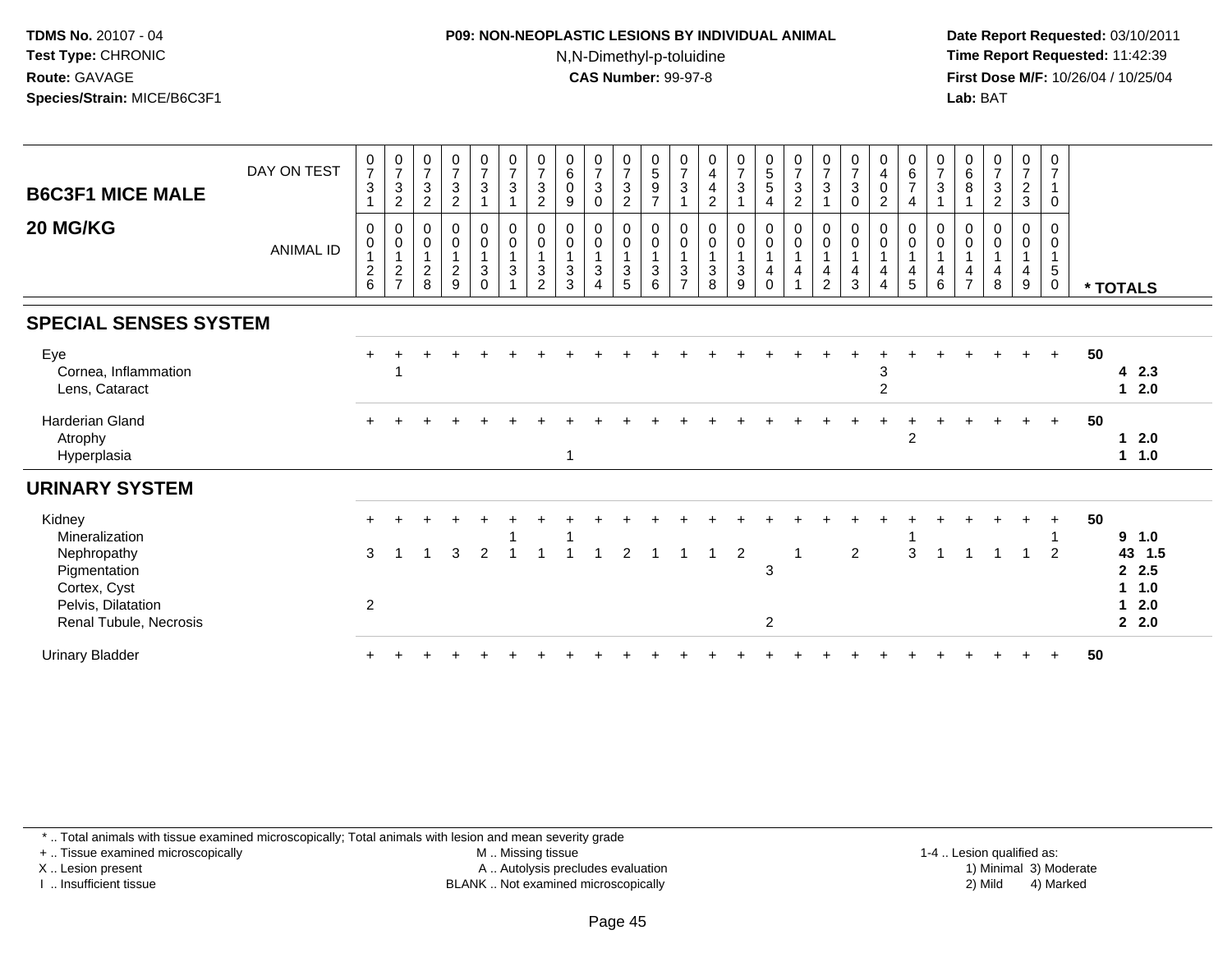# **P09: NON-NEOPLASTIC LESIONS BY INDIVIDUAL ANIMAL**N,N-Dimethyl-p-toluidine

| <b>B6C3F1 MICE MALE</b>                                                                                                                                                                       | DAY ON TEST      | $\frac{0}{7}$<br>$\ensuremath{\mathsf{3}}$<br>2                                 | $\frac{0}{7}$<br>$\mathbf{3}$<br>$\mathbf 0$          | $\frac{0}{7}$<br>$\mathbf{3}$<br>$\overline{1}$                  | $\frac{0}{7}$<br>3<br>$\overline{2}$                                       | $\begin{smallmatrix}0\\7\end{smallmatrix}$<br>$\mathfrak{Z}$<br>$\overline{c}$ | $\frac{0}{7}$<br>$\mathfrak{Z}$<br>$\mathbf{1}$                                               | $\frac{0}{7}$<br>$\sqrt{3}$<br>$\mathbf{1}$                                    | $\pmb{0}$<br>$6\overline{6}$<br>$\,6\,$<br>5               | $\begin{array}{c} 0 \\ 7 \end{array}$<br>$\ensuremath{\mathsf{3}}$<br>$\overline{2}$ | $\begin{array}{c} 0 \\ 7 \end{array}$<br>3<br>$\mathbf 0$         | $\frac{0}{7}$<br>$\ensuremath{\mathsf{3}}$<br>$\overline{2}$ | 0<br>4<br>$\overline{4}$<br>$9\,$                                             | $\begin{array}{c} 0 \\ 2 \\ 5 \end{array}$<br>$\,6\,$             | $\begin{array}{c} 0 \\ 7 \end{array}$<br>$\ensuremath{\mathsf{3}}$<br>$\overline{2}$ | $\frac{0}{7}$<br>$\sqrt{3}$<br>$\mathbf 0$                | $\begin{array}{c} 0 \\ 5 \end{array}$<br>6<br>$\boldsymbol{2}$ | $\pmb{0}$<br>6<br>$\overline{2}$<br>$\mathbf{3}$                      | $_{6}^{\rm 0}$<br>$\overline{7}$<br>$\overline{2}$ | $\begin{array}{c} 0 \\ 7 \end{array}$<br>$\sqrt{3}$<br>$\mathbf{1}$     | $\frac{0}{7}$<br>$\ensuremath{\mathsf{3}}$<br>$\overline{2}$               | $\begin{smallmatrix}0\\7\end{smallmatrix}$<br>$\sqrt{3}$<br>$\mathbf 0$        | $\pmb{0}$<br>$\,6\,$<br>6<br>9                                   | $\begin{array}{c} 0 \\ 6 \end{array}$<br>$\pmb{0}$<br>9             | $\begin{array}{c} 0 \\ 7 \end{array}$<br>$\mathbf{3}$<br>$\mathbf 0$             | 0<br>$\overline{7}$<br>3<br>$\overline{2}$                    |                 |
|-----------------------------------------------------------------------------------------------------------------------------------------------------------------------------------------------|------------------|---------------------------------------------------------------------------------|-------------------------------------------------------|------------------------------------------------------------------|----------------------------------------------------------------------------|--------------------------------------------------------------------------------|-----------------------------------------------------------------------------------------------|--------------------------------------------------------------------------------|------------------------------------------------------------|--------------------------------------------------------------------------------------|-------------------------------------------------------------------|--------------------------------------------------------------|-------------------------------------------------------------------------------|-------------------------------------------------------------------|--------------------------------------------------------------------------------------|-----------------------------------------------------------|----------------------------------------------------------------|-----------------------------------------------------------------------|----------------------------------------------------|-------------------------------------------------------------------------|----------------------------------------------------------------------------|--------------------------------------------------------------------------------|------------------------------------------------------------------|---------------------------------------------------------------------|----------------------------------------------------------------------------------|---------------------------------------------------------------|-----------------|
| <b>60 MG/KG</b>                                                                                                                                                                               | <b>ANIMAL ID</b> | $\mathbf 0$<br>$\boldsymbol{0}$<br>$\overline{1}$<br>$\sqrt{5}$<br>$\mathbf{1}$ | $\mathbf{0}$<br>0<br>$\mathbf{1}$<br>$\,$ 5 $\,$<br>2 | $\Omega$<br>$\mathbf 0$<br>$\overline{1}$<br>$\overline{5}$<br>3 | $\mathbf 0$<br>$\mathsf 0$<br>$\mathbf{1}$<br>$\sqrt{5}$<br>$\overline{4}$ | $\Omega$<br>$\mathsf{O}$<br>$\mathbf{1}$<br>$\sqrt{5}$<br>5                    | $\mathbf 0$<br>$\pmb{0}$<br>$\mathbf{1}$<br>$\,$ 5 $\,$<br>6                                  | $\mathbf{0}$<br>$\mathbf 0$<br>$\overline{1}$<br>$\,$ 5 $\,$<br>$\overline{7}$ | $\Omega$<br>$\mathbf 0$<br>$\mathbf{1}$<br>$\sqrt{5}$<br>8 | $\mathbf 0$<br>$\mathsf{O}\xspace$<br>$\mathbf{1}$<br>$\,$ 5 $\,$<br>9               | $\Omega$<br>$\mathsf 0$<br>$\mathbf{1}$<br>$\,6\,$<br>$\mathbf 0$ | $\mathbf 0$<br>$\mathsf{O}\xspace$<br>1<br>6<br>$\mathbf{1}$ | $\mathbf 0$<br>$\mathsf{O}\xspace$<br>$\mathbf{1}$<br>$\,6$<br>$\overline{2}$ | $\mathbf 0$<br>$\pmb{0}$<br>$\mathbf{1}$<br>$\,6$<br>$\mathbf{3}$ | $\mathbf 0$<br>$\mathbf 0$<br>$\mathbf{1}$<br>$\,6\,$<br>$\overline{4}$              | $\Omega$<br>$\mathbf 0$<br>$\overline{1}$<br>$\,6\,$<br>5 | $\Omega$<br>$\mathbf 0$<br>$\mathbf{1}$<br>$\,6\,$<br>6        | $\mathbf 0$<br>$\mathbf 0$<br>$\mathbf{1}$<br>$\,6$<br>$\overline{7}$ | $\Omega$<br>0<br>$\mathbf{1}$<br>6<br>8            | $\mathbf 0$<br>$\mathbf 0$<br>$\mathbf{1}$<br>$\,6$<br>$\boldsymbol{9}$ | $\Omega$<br>$\mathsf 0$<br>$\mathbf{1}$<br>$\boldsymbol{7}$<br>$\mathbf 0$ | $\mathbf 0$<br>$\mathbf 0$<br>$\mathbf{1}$<br>$\overline{7}$<br>$\overline{1}$ | $\Omega$<br>$\mathbf 0$<br>$\mathbf{1}$<br>$\boldsymbol{7}$<br>2 | $\mathbf 0$<br>$\mathbf 0$<br>$\mathbf{1}$<br>$\boldsymbol{7}$<br>3 | $\mathbf 0$<br>$\mathbf 0$<br>$\mathbf{1}$<br>$\boldsymbol{7}$<br>$\overline{4}$ | $\Omega$<br>$\mathbf 0$<br>$\mathbf 1$<br>$\overline{7}$<br>5 | males<br>(cont) |
| <b>ALIMENTARY SYSTEM</b>                                                                                                                                                                      |                  |                                                                                 |                                                       |                                                                  |                                                                            |                                                                                |                                                                                               |                                                                                |                                                            |                                                                                      |                                                                   |                                                              |                                                                               |                                                                   |                                                                                      |                                                           |                                                                |                                                                       |                                                    |                                                                         |                                                                            |                                                                                |                                                                  |                                                                     |                                                                                  |                                                               |                 |
| Esophagus                                                                                                                                                                                     |                  |                                                                                 |                                                       |                                                                  |                                                                            |                                                                                |                                                                                               |                                                                                |                                                            |                                                                                      |                                                                   |                                                              |                                                                               |                                                                   |                                                                                      |                                                           |                                                                |                                                                       |                                                    |                                                                         |                                                                            |                                                                                |                                                                  |                                                                     |                                                                                  |                                                               |                 |
| Gallbladder                                                                                                                                                                                   |                  |                                                                                 |                                                       |                                                                  |                                                                            |                                                                                |                                                                                               |                                                                                |                                                            |                                                                                      |                                                                   |                                                              |                                                                               |                                                                   |                                                                                      |                                                           |                                                                |                                                                       |                                                    |                                                                         |                                                                            |                                                                                |                                                                  |                                                                     |                                                                                  |                                                               |                 |
| Intestine Large, Cecum                                                                                                                                                                        |                  |                                                                                 |                                                       |                                                                  |                                                                            |                                                                                |                                                                                               |                                                                                |                                                            |                                                                                      |                                                                   |                                                              |                                                                               |                                                                   |                                                                                      |                                                           |                                                                |                                                                       |                                                    |                                                                         |                                                                            |                                                                                |                                                                  |                                                                     |                                                                                  | $\ddot{}$                                                     |                 |
| Intestine Large, Colon                                                                                                                                                                        |                  |                                                                                 |                                                       |                                                                  |                                                                            |                                                                                |                                                                                               |                                                                                |                                                            |                                                                                      |                                                                   |                                                              |                                                                               |                                                                   |                                                                                      |                                                           |                                                                |                                                                       |                                                    |                                                                         |                                                                            |                                                                                |                                                                  |                                                                     |                                                                                  | $\div$                                                        |                 |
| Intestine Large, Rectum                                                                                                                                                                       |                  |                                                                                 |                                                       |                                                                  |                                                                            |                                                                                |                                                                                               |                                                                                |                                                            |                                                                                      |                                                                   |                                                              |                                                                               |                                                                   |                                                                                      |                                                           |                                                                |                                                                       |                                                    |                                                                         |                                                                            |                                                                                |                                                                  |                                                                     |                                                                                  | $\ddot{}$                                                     |                 |
| Intestine Small, Duodenum                                                                                                                                                                     |                  |                                                                                 |                                                       |                                                                  |                                                                            |                                                                                |                                                                                               |                                                                                |                                                            |                                                                                      |                                                                   |                                                              |                                                                               |                                                                   |                                                                                      |                                                           |                                                                |                                                                       |                                                    |                                                                         |                                                                            |                                                                                |                                                                  |                                                                     |                                                                                  | $^+$                                                          |                 |
| Intestine Small, Ileum                                                                                                                                                                        |                  |                                                                                 |                                                       |                                                                  |                                                                            |                                                                                |                                                                                               |                                                                                |                                                            |                                                                                      |                                                                   |                                                              |                                                                               |                                                                   |                                                                                      |                                                           |                                                                |                                                                       |                                                    |                                                                         |                                                                            |                                                                                |                                                                  |                                                                     |                                                                                  | $+$                                                           |                 |
| Intestine Small, Jejunum                                                                                                                                                                      |                  |                                                                                 |                                                       |                                                                  |                                                                            |                                                                                |                                                                                               |                                                                                |                                                            |                                                                                      |                                                                   |                                                              |                                                                               |                                                                   |                                                                                      |                                                           |                                                                |                                                                       |                                                    |                                                                         |                                                                            |                                                                                |                                                                  |                                                                     |                                                                                  |                                                               |                 |
| Liver<br><b>Basophilic Focus</b><br>Clear Cell Focus                                                                                                                                          |                  |                                                                                 | X                                                     | X                                                                | Χ                                                                          |                                                                                |                                                                                               |                                                                                |                                                            |                                                                                      |                                                                   |                                                              |                                                                               |                                                                   |                                                                                      | Χ                                                         |                                                                |                                                                       |                                                    |                                                                         |                                                                            | X                                                                              |                                                                  |                                                                     |                                                                                  |                                                               |                 |
| <b>Eosinophilic Focus</b><br>Fatty Change                                                                                                                                                     |                  | X                                                                               | $\mathsf{X}$                                          | $\mathsf{X}$                                                     | $\boldsymbol{\mathsf{X}}$                                                  |                                                                                | $X$ $X$                                                                                       | $X$ $X$                                                                        |                                                            |                                                                                      | $X$ $X$                                                           |                                                              |                                                                               |                                                                   |                                                                                      | $X$ $X$                                                   |                                                                |                                                                       |                                                    | $X$ $X$ $X$                                                             |                                                                            |                                                                                | $\mathsf{X}$<br>$\mathcal{P}$                                    |                                                                     | X X X                                                                            |                                                               |                 |
| Hematopoietic Cell Proliferation<br>Inflammation, Chronic Active<br>Mineralization                                                                                                            |                  |                                                                                 |                                                       | $\overline{1}$                                                   |                                                                            |                                                                                |                                                                                               | $\mathbf{1}$                                                                   | $\overline{1}$                                             | $\overline{\mathbf{c}}$<br>$\mathbf{1}$                                              | $\overline{1}$                                                    |                                                              |                                                                               |                                                                   |                                                                                      | $\overline{1}$                                            |                                                                |                                                                       |                                                    |                                                                         |                                                                            |                                                                                |                                                                  | $\mathbf{1}$                                                        | $\overline{1}$                                                                   |                                                               |                 |
| <b>Mitotic Alteration</b><br>Mixed Cell Focus<br>Necrosis                                                                                                                                     |                  |                                                                                 |                                                       |                                                                  |                                                                            |                                                                                |                                                                                               | $\overline{c}$<br>$\mathsf X$                                                  | -1                                                         | $\overline{1}$                                                                       |                                                                   |                                                              |                                                                               |                                                                   |                                                                                      | X                                                         |                                                                | 3                                                                     | $\mathbf{3}$                                       | X                                                                       |                                                                            |                                                                                | X<br>$\mathbf{3}$                                                | $\overline{1}$                                                      |                                                                                  | X                                                             |                 |
| Pigmentation<br>Hepatocyte, Hypertrophy                                                                                                                                                       |                  |                                                                                 |                                                       |                                                                  | $\mathfrak{p}$                                                             |                                                                                |                                                                                               |                                                                                |                                                            |                                                                                      |                                                                   | $\overline{c}$                                               |                                                                               |                                                                   |                                                                                      | $\mathcal{P}$                                             | $\mathcal{P}$                                                  |                                                                       | $\mathcal{P}$                                      |                                                                         |                                                                            |                                                                                |                                                                  |                                                                     |                                                                                  |                                                               |                 |
| *  Total animals with tissue examined microscopically; Total animals with lesion and mean severity grade<br>+  Tissue examined microscopically<br>X  Lesion present<br>I  Insufficient tissue |                  |                                                                                 |                                                       |                                                                  |                                                                            |                                                                                | M  Missing tissue<br>A  Autolysis precludes evaluation<br>BLANK  Not examined microscopically |                                                                                |                                                            |                                                                                      |                                                                   |                                                              |                                                                               |                                                                   |                                                                                      |                                                           |                                                                |                                                                       |                                                    |                                                                         |                                                                            |                                                                                |                                                                  | 1-4  Lesion qualified as:<br>2) Mild                                |                                                                                  | 1) Minimal 3) Moderate<br>4) Marked                           |                 |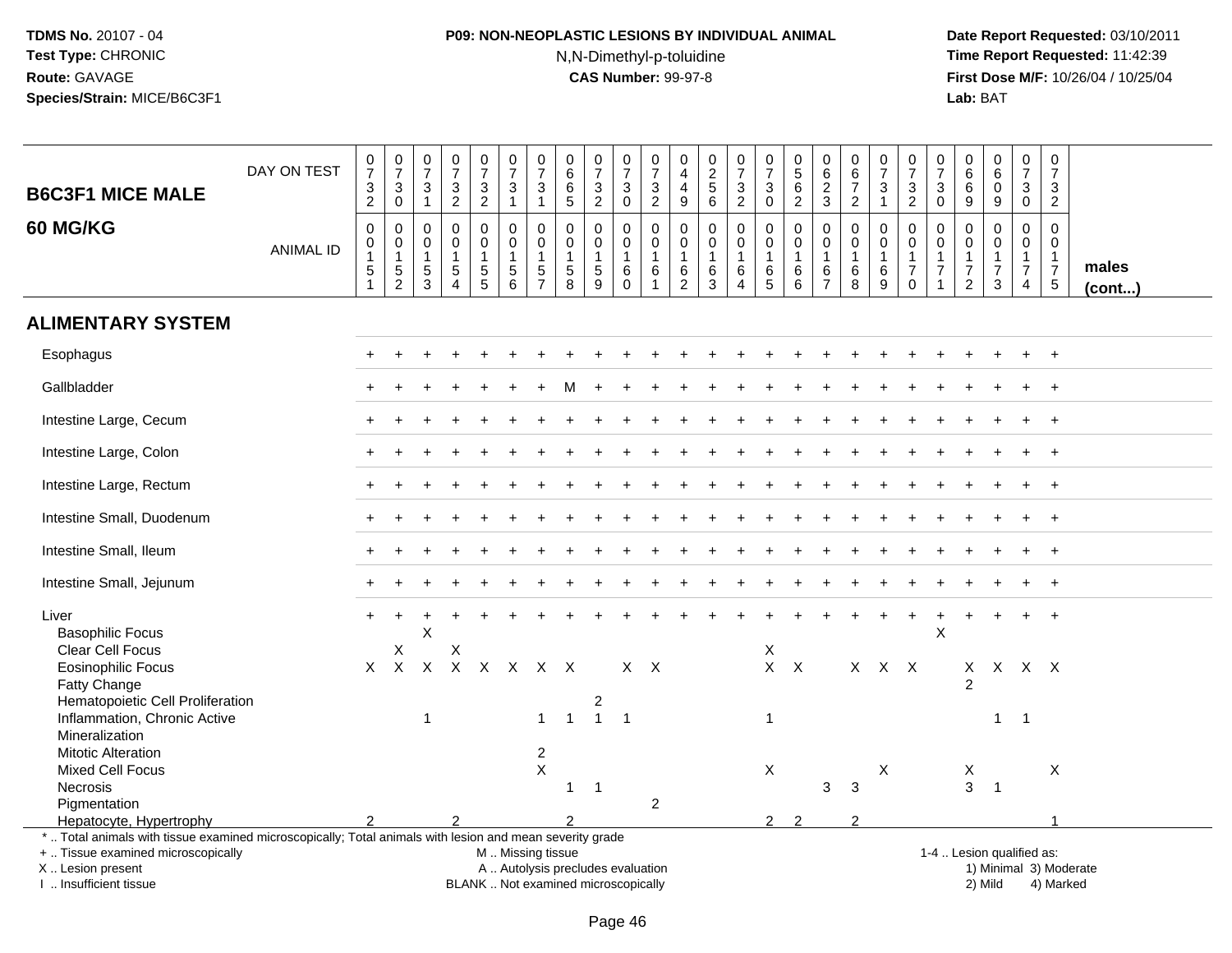# **P09: NON-NEOPLASTIC LESIONS BY INDIVIDUAL ANIMAL**

N,N-Dimethyl-p-toluidine

| <b>B6C3F1 MICE MALE</b>                                                                                                                                                                       | DAY ON TEST      | $\frac{0}{7}$<br>$\ensuremath{\mathsf{3}}$        | $\frac{0}{7}$<br>$\sqrt{3}$                                     | $\mathbf 0$<br>$\overline{7}$<br>3                   | $\frac{0}{7}$<br>$\sqrt{3}$                                                        | $\pmb{0}$<br>$\overline{7}$<br>$\mathsf 3$          | $\mathbf 0$<br>$\overline{7}$<br>$\sqrt{3}$                 | $\frac{0}{7}$<br>$\ensuremath{\mathsf{3}}$              | 0<br>6<br>$\,6$                                            | $\frac{0}{7}$<br>$\sqrt{3}$                                              | 0<br>$\overline{7}$<br>$\mathbf{3}$                        | $\pmb{0}$<br>$\overline{7}$<br>$\ensuremath{\mathsf{3}}$ | 0<br>$\overline{4}$<br>$\overline{4}$     | $\pmb{0}$<br>$rac{2}{5}$                            | $\begin{smallmatrix}0\\7\end{smallmatrix}$<br>$\mathbf{3}$ | 0<br>$\overline{7}$<br>$\sqrt{3}$                        | $\begin{array}{c} 0 \\ 5 \\ 6 \end{array}$         | 0<br>6<br>$\overline{2}$                             | $\begin{array}{c} 0 \\ 6 \end{array}$<br>$\overline{7}$  | 0<br>$\overline{7}$<br>$\ensuremath{\mathsf{3}}$ | $\pmb{0}$<br>$\overline{7}$<br>$\sqrt{3}$                                        | 0<br>$\overline{7}$<br>3      | 0<br>6<br>6                                                                 | $_{6}^{\rm 0}$<br>$\bar{0}$                                    | $\pmb{0}$<br>$\overline{7}$<br>$\mathbf{3}$                          | $\pmb{0}$<br>$\overline{7}$<br>3                                           |                        |
|-----------------------------------------------------------------------------------------------------------------------------------------------------------------------------------------------|------------------|---------------------------------------------------|-----------------------------------------------------------------|------------------------------------------------------|------------------------------------------------------------------------------------|-----------------------------------------------------|-------------------------------------------------------------|---------------------------------------------------------|------------------------------------------------------------|--------------------------------------------------------------------------|------------------------------------------------------------|----------------------------------------------------------|-------------------------------------------|-----------------------------------------------------|------------------------------------------------------------|----------------------------------------------------------|----------------------------------------------------|------------------------------------------------------|----------------------------------------------------------|--------------------------------------------------|----------------------------------------------------------------------------------|-------------------------------|-----------------------------------------------------------------------------|----------------------------------------------------------------|----------------------------------------------------------------------|----------------------------------------------------------------------------|------------------------|
|                                                                                                                                                                                               |                  | $\overline{2}$                                    | $\mathbf 0$                                                     | $\mathbf{1}$                                         | $\overline{2}$                                                                     | $\overline{2}$                                      | 1                                                           | $\mathbf{1}$                                            | 5                                                          | $\overline{2}$                                                           | $\mathbf 0$                                                | 2                                                        | 9                                         | 6                                                   | $\overline{2}$                                             | $\mathbf 0$                                              | $\overline{2}$                                     | 3                                                    | $\overline{2}$                                           | $\mathbf{1}$                                     | 2                                                                                | $\mathbf 0$                   | 9                                                                           | 9                                                              | $\mathbf 0$                                                          | $\overline{2}$                                                             |                        |
| <b>60 MG/KG</b>                                                                                                                                                                               | <b>ANIMAL ID</b> | $\mathbf 0$<br>$\mathbf 0$<br>$\overline{1}$<br>5 | 0<br>$\pmb{0}$<br>$\mathbf{1}$<br>$\,$ 5 $\,$<br>$\overline{2}$ | $\mathbf{0}$<br>0<br>$\mathbf{1}$<br>$\sqrt{5}$<br>3 | $\mathbf 0$<br>$\mathbf 0$<br>$\mathbf{1}$<br>$\sqrt{5}$<br>$\boldsymbol{\Lambda}$ | 0<br>$\mathsf 0$<br>$\mathbf{1}$<br>$\sqrt{5}$<br>5 | $\mathbf 0$<br>$\pmb{0}$<br>$\mathbf{1}$<br>$\sqrt{5}$<br>6 | $\mathbf 0$<br>0<br>$\mathbf{1}$<br>5<br>$\overline{7}$ | $\Omega$<br>$\mathbf 0$<br>$\mathbf{1}$<br>$\sqrt{5}$<br>8 | $\Omega$<br>$\mathbf 0$<br>$\mathbf{1}$<br>$\sqrt{5}$<br>9               | $\Omega$<br>$\mathbf 0$<br>$\overline{1}$<br>6<br>$\Omega$ | $\mathbf 0$<br>$\pmb{0}$<br>$\mathbf{1}$<br>6<br>1       | $\Omega$<br>0<br>$\overline{1}$<br>6<br>2 | $\Omega$<br>$\mathbf 0$<br>$\overline{1}$<br>6<br>3 | $\mathbf 0$<br>$\mathbf 0$<br>$\mathbf{1}$<br>6<br>4       | $\mathbf 0$<br>$\pmb{0}$<br>$\mathbf{1}$<br>$\,6\,$<br>5 | $\mathbf 0$<br>$\pmb{0}$<br>$\mathbf{1}$<br>6<br>6 | $\Omega$<br>0<br>$\mathbf{1}$<br>6<br>$\overline{7}$ | $\mathbf 0$<br>$\pmb{0}$<br>$\mathbf{1}$<br>$\,6\,$<br>8 | 0<br>$\pmb{0}$<br>$\mathbf{1}$<br>$\,6\,$<br>9   | $\mathbf 0$<br>$\boldsymbol{0}$<br>$\mathbf{1}$<br>$\overline{7}$<br>$\mathbf 0$ | 0<br>0<br>1<br>$\overline{7}$ | $\Omega$<br>$\mathbf 0$<br>$\mathbf{1}$<br>$\overline{7}$<br>$\overline{2}$ | $\Omega$<br>$\mathsf 0$<br>$\mathbf{1}$<br>$\overline{7}$<br>3 | 0<br>$\mathbf 0$<br>$\mathbf{1}$<br>$\overline{7}$<br>$\overline{4}$ | $\mathbf 0$<br>$\mathbf 0$<br>$\mathbf{1}$<br>$\overline{7}$<br>$\sqrt{5}$ | males<br>$($ cont $)$  |
| Kupffer Cell, Hyperplasia<br>Oval Cell, Hyperplasia                                                                                                                                           |                  |                                                   |                                                                 |                                                      |                                                                                    |                                                     |                                                             |                                                         | $\mathbf{1}$                                               |                                                                          |                                                            |                                                          |                                           |                                                     |                                                            |                                                          |                                                    |                                                      |                                                          |                                                  |                                                                                  |                               |                                                                             |                                                                |                                                                      |                                                                            |                        |
| Mesentery<br>Fat, Necrosis                                                                                                                                                                    |                  |                                                   |                                                                 |                                                      |                                                                                    |                                                     |                                                             |                                                         |                                                            |                                                                          |                                                            |                                                          |                                           |                                                     |                                                            |                                                          |                                                    |                                                      |                                                          |                                                  |                                                                                  |                               |                                                                             |                                                                |                                                                      |                                                                            |                        |
| Pancreas<br>Atrophy<br>Acinus, Hyperplasia<br>Duct, Cyst                                                                                                                                      |                  |                                                   |                                                                 |                                                      |                                                                                    |                                                     |                                                             | $\mathbf{1}$                                            |                                                            |                                                                          |                                                            |                                                          | $\boldsymbol{2}$                          |                                                     |                                                            |                                                          |                                                    |                                                      |                                                          |                                                  |                                                                                  |                               |                                                                             |                                                                |                                                                      | $+$                                                                        |                        |
| Salivary Glands                                                                                                                                                                               |                  |                                                   |                                                                 |                                                      |                                                                                    |                                                     |                                                             |                                                         |                                                            |                                                                          |                                                            |                                                          |                                           |                                                     |                                                            |                                                          |                                                    |                                                      |                                                          |                                                  |                                                                                  |                               |                                                                             |                                                                |                                                                      | $+$                                                                        |                        |
| Stomach, Forestomach<br>Hemorrhage<br>Inflammation<br>Necrosis<br>Ulcer<br>Epithelium, Hyperplasia                                                                                            |                  |                                                   |                                                                 | $\overline{2}$                                       |                                                                                    |                                                     | $\overline{2}$                                              |                                                         |                                                            |                                                                          |                                                            | $\overline{1}$<br>4                                      |                                           |                                                     |                                                            |                                                          |                                                    | 3<br>$\overline{c}$<br>$\overline{2}$                | $\mathbf{3}$<br>3<br>3                                   |                                                  |                                                                                  |                               | $\overline{2}$                                                              | $\ensuremath{\mathsf{3}}$<br>$\overline{c}$<br>$\mathbf{3}$    |                                                                      |                                                                            |                        |
| Stomach, Glandular                                                                                                                                                                            |                  | ÷                                                 |                                                                 |                                                      |                                                                                    |                                                     |                                                             |                                                         |                                                            |                                                                          |                                                            |                                                          |                                           |                                                     |                                                            |                                                          |                                                    |                                                      |                                                          |                                                  |                                                                                  |                               |                                                                             | $\overline{1}$                                                 | $\ddot{}$                                                            | $+$                                                                        |                        |
| Tooth<br>Dysplasia                                                                                                                                                                            |                  | $\ddot{}$<br>$\sf X$                              |                                                                 |                                                      | $\ddot{}$                                                                          | $\ddot{}$<br>$X$ $X$                                |                                                             | $\ddot{}$<br>X                                          |                                                            | $\ddot{}$<br>$X$ $X$                                                     | $+$                                                        |                                                          | $\ddot{}$<br>X                            |                                                     |                                                            |                                                          | $\ddot{}$<br>X                                     | +                                                    | $\ddot{}$                                                | $\ddot{}$<br>$X$ $X$                             |                                                                                  | $\ddot{}$<br>X                |                                                                             | $+$                                                            | $\ddot{}$<br>X                                                       |                                                                            |                        |
| <b>CARDIOVASCULAR SYSTEM</b>                                                                                                                                                                  |                  |                                                   |                                                                 |                                                      |                                                                                    |                                                     |                                                             |                                                         |                                                            |                                                                          |                                                            |                                                          |                                           |                                                     |                                                            |                                                          |                                                    |                                                      |                                                          |                                                  |                                                                                  |                               |                                                                             |                                                                |                                                                      |                                                                            |                        |
| <b>Blood Vessel</b><br>Mineralization                                                                                                                                                         |                  |                                                   |                                                                 |                                                      |                                                                                    |                                                     |                                                             |                                                         |                                                            |                                                                          |                                                            |                                                          |                                           |                                                     |                                                            |                                                          |                                                    |                                                      | 3                                                        |                                                  |                                                                                  |                               |                                                                             |                                                                | ÷.                                                                   | $+$                                                                        |                        |
| Heart                                                                                                                                                                                         |                  |                                                   |                                                                 |                                                      |                                                                                    |                                                     |                                                             |                                                         |                                                            |                                                                          |                                                            |                                                          |                                           |                                                     |                                                            |                                                          |                                                    |                                                      |                                                          |                                                  |                                                                                  |                               |                                                                             |                                                                | $+$                                                                  | $+$                                                                        |                        |
| *  Total animals with tissue examined microscopically; Total animals with lesion and mean severity grade<br>+  Tissue examined microscopically<br>X  Lesion present<br>I. Insufficient tissue |                  |                                                   |                                                                 |                                                      |                                                                                    |                                                     | M  Missing tissue                                           |                                                         |                                                            | A  Autolysis precludes evaluation<br>BLANK  Not examined microscopically |                                                            |                                                          |                                           |                                                     |                                                            |                                                          |                                                    |                                                      |                                                          |                                                  |                                                                                  |                               |                                                                             | 1-4  Lesion qualified as:<br>2) Mild                           |                                                                      | 4) Marked                                                                  | 1) Minimal 3) Moderate |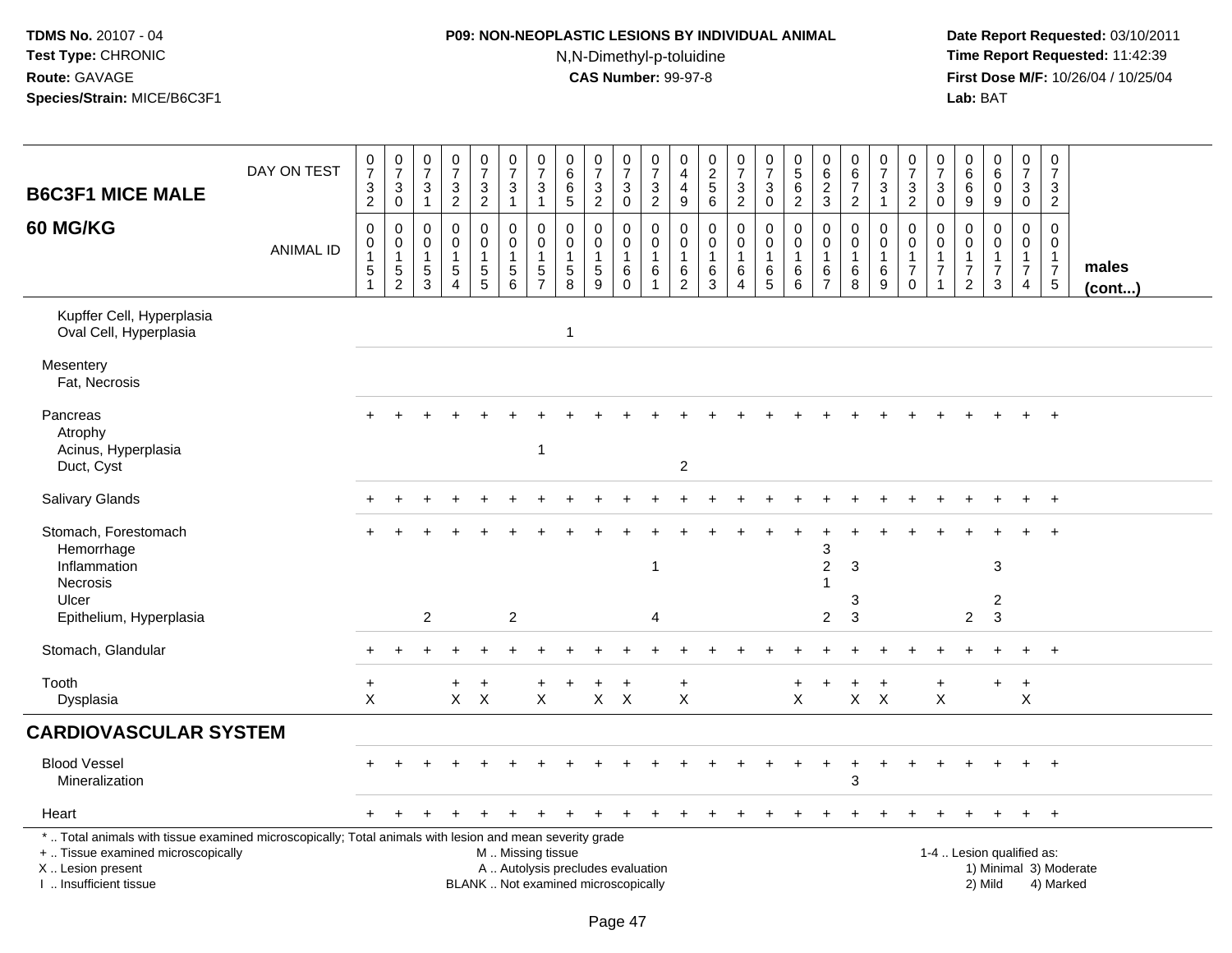# **P09: NON-NEOPLASTIC LESIONS BY INDIVIDUAL ANIMAL**N,N-Dimethyl-p-toluidine

| <b>B6C3F1 MICE MALE</b>                                                                                                                                                                       | DAY ON TEST      | $\frac{0}{7}$<br>$\frac{3}{2}$                                        | $\frac{0}{7}$<br>$\ensuremath{\mathsf{3}}$<br>$\overline{0}$ | $\frac{0}{7}$<br>$\mathsf 3$<br>$\overline{1}$        | $\frac{0}{7}$<br>$\frac{3}{2}$                                             | $\begin{smallmatrix}0\\7\end{smallmatrix}$<br>$\mathsf 3$<br>$\overline{2}$       | $\frac{0}{7}$<br>3<br>$\mathbf{1}$                                | $\begin{array}{c} 0 \\ 7 \end{array}$<br>$\ensuremath{\mathsf{3}}$<br>$\mathbf{1}$ | $\begin{array}{c} 0 \\ 6 \end{array}$<br>$\,6\,$<br>$\overline{5}$ | $\frac{0}{7}$<br>3<br>$\overline{2}$                                     | $\frac{0}{7}$<br>$_0^3$                                          | $\frac{0}{7}$<br>$\frac{3}{2}$                          | $\pmb{0}$<br>$\overline{4}$<br>$\overline{4}$<br>$\boldsymbol{9}$ | $\begin{array}{c} 0 \\ 2 \\ 5 \end{array}$<br>$6\phantom{a}$     | $\frac{0}{7}$<br>$\frac{3}{2}$                            | $\frac{0}{7}$<br>$\mathbf{3}$<br>$\overline{0}$               | $\begin{array}{c} 0 \\ 5 \\ 6 \end{array}$<br>$\overline{2}$ | 0<br>$\,6\,$<br>$\frac{2}{3}$                           | $\begin{array}{c} 0 \\ 6 \end{array}$<br>$\overline{7}$<br>$\boldsymbol{2}$ | $\frac{0}{7}$<br>$\mathbf{3}$<br>$\overline{1}$ | $\begin{array}{c} 0 \\ 7 \\ 3 \\ 2 \end{array}$                               | 0<br>$\overline{7}$<br>$\mathbf{3}$<br>$\mathbf 0$ | $\pmb{0}$<br>$\,6\,$<br>$\,6\,$<br>$9\,$                                    | $_{6}^{\rm 0}$<br>$\mathbf 0$<br>$\boldsymbol{9}$ | $\frac{0}{7}$<br>$_{0}^{3}$                                                  | $\pmb{0}$<br>$\overline{7}$<br>3<br>$\overline{2}$                         |                        |
|-----------------------------------------------------------------------------------------------------------------------------------------------------------------------------------------------|------------------|-----------------------------------------------------------------------|--------------------------------------------------------------|-------------------------------------------------------|----------------------------------------------------------------------------|-----------------------------------------------------------------------------------|-------------------------------------------------------------------|------------------------------------------------------------------------------------|--------------------------------------------------------------------|--------------------------------------------------------------------------|------------------------------------------------------------------|---------------------------------------------------------|-------------------------------------------------------------------|------------------------------------------------------------------|-----------------------------------------------------------|---------------------------------------------------------------|--------------------------------------------------------------|---------------------------------------------------------|-----------------------------------------------------------------------------|-------------------------------------------------|-------------------------------------------------------------------------------|----------------------------------------------------|-----------------------------------------------------------------------------|---------------------------------------------------|------------------------------------------------------------------------------|----------------------------------------------------------------------------|------------------------|
| <b>60 MG/KG</b>                                                                                                                                                                               | <b>ANIMAL ID</b> | $\pmb{0}$<br>$\pmb{0}$<br>$\mathbf{1}$<br>$\,$ 5 $\,$<br>$\mathbf{1}$ | $\pmb{0}$<br>$\mathbf 0$<br>$\mathbf{1}$<br>$\frac{5}{2}$    | $\mathbf 0$<br>0<br>$\overline{1}$<br>$\sqrt{5}$<br>3 | $\mathbf 0$<br>$\mathbf 0$<br>$\mathbf{1}$<br>$\sqrt{5}$<br>$\overline{4}$ | $\pmb{0}$<br>$\mathbf 0$<br>$\mathbf{1}$<br>$\begin{array}{c} 5 \\ 5 \end{array}$ | $\mathbf 0$<br>$\mathbf 0$<br>1<br>$\,$ 5 $\,$<br>$6\phantom{1}6$ | 0<br>$\mathbf 0$<br>$\,$ 5 $\,$<br>$\overline{7}$                                  | 0<br>$\mathbf 0$<br>$\mathbf{1}$<br>$\sqrt{5}$<br>8                | 0<br>$\mathbf{0}$<br>$\mathbf{1}$<br>$\overline{5}$<br>9                 | 0<br>$\mathsf{O}\xspace$<br>$\mathbf{1}$<br>$\,6$<br>$\mathbf 0$ | 0<br>$\mathbf 0$<br>$\mathbf{1}$<br>6<br>$\overline{1}$ | $\mathbf 0$<br>0<br>$\overline{1}$<br>$\frac{6}{2}$               | $\pmb{0}$<br>$\mathbf 0$<br>$\mathbf{1}$<br>$6\phantom{.}6$<br>3 | 0<br>$\pmb{0}$<br>1<br>$\,6\,$<br>$\overline{\mathbf{4}}$ | $\pmb{0}$<br>$\mathsf{O}\xspace$<br>$\mathbf 1$<br>$\,6$<br>5 | 0<br>$\mathbf 0$<br>1<br>6<br>$\,6\,$                        | 0<br>$\mathbf 0$<br>$\mathbf{1}$<br>6<br>$\overline{7}$ | 0<br>$\mathsf{O}\xspace$<br>$\mathbf{1}$<br>$\,6\,$<br>8                    | 0<br>$\mathbf 0$<br>6<br>9                      | $\pmb{0}$<br>$\mathbf 0$<br>$\overline{1}$<br>$\boldsymbol{7}$<br>$\mathbf 0$ | 0<br>$\Omega$<br>-1<br>$\overline{7}$              | $\mathbf 0$<br>$\Omega$<br>$\mathbf{1}$<br>$\overline{7}$<br>$\overline{2}$ | 0<br>$\Omega$<br>$\overline{7}$<br>3              | $\pmb{0}$<br>$\mathbf 0$<br>$\mathbf{1}$<br>$\overline{7}$<br>$\overline{4}$ | $\Omega$<br>$\Omega$<br>$\mathbf{1}$<br>$\boldsymbol{7}$<br>$\overline{5}$ | males<br>(cont)        |
| Cardiomyopathy<br>Inflammation<br>Mineralization                                                                                                                                              |                  | $\mathbf{1}$                                                          |                                                              | 1                                                     |                                                                            |                                                                                   | $\mathbf{1}$<br>1                                                 |                                                                                    |                                                                    | $\mathbf{1}$                                                             |                                                                  |                                                         |                                                                   |                                                                  | $\mathbf 1$                                               |                                                               | 1                                                            | $\overline{1}$                                          |                                                                             |                                                 | $\overline{1}$                                                                |                                                    | $\mathbf{1}$<br>$2^{\circ}$                                                 | $\overline{\phantom{0}}$                          |                                                                              |                                                                            |                        |
| <b>ENDOCRINE SYSTEM</b>                                                                                                                                                                       |                  |                                                                       |                                                              |                                                       |                                                                            |                                                                                   |                                                                   |                                                                                    |                                                                    |                                                                          |                                                                  |                                                         |                                                                   |                                                                  |                                                           |                                                               |                                                              |                                                         |                                                                             |                                                 |                                                                               |                                                    |                                                                             |                                                   |                                                                              |                                                                            |                        |
| <b>Adrenal Cortex</b><br>Hypertrophy                                                                                                                                                          |                  |                                                                       |                                                              |                                                       |                                                                            |                                                                                   |                                                                   |                                                                                    |                                                                    |                                                                          |                                                                  |                                                         |                                                                   |                                                                  |                                                           |                                                               |                                                              |                                                         |                                                                             |                                                 |                                                                               |                                                    |                                                                             |                                                   |                                                                              | $+$                                                                        |                        |
| Adrenal Medulla<br>Hyperplasia                                                                                                                                                                |                  |                                                                       |                                                              |                                                       |                                                                            |                                                                                   |                                                                   |                                                                                    |                                                                    |                                                                          |                                                                  |                                                         |                                                                   |                                                                  |                                                           |                                                               |                                                              |                                                         |                                                                             |                                                 |                                                                               |                                                    |                                                                             |                                                   |                                                                              | $+$                                                                        |                        |
| Islets, Pancreatic<br>Hyperplasia                                                                                                                                                             |                  |                                                                       |                                                              |                                                       |                                                                            |                                                                                   |                                                                   |                                                                                    |                                                                    |                                                                          |                                                                  |                                                         |                                                                   |                                                                  |                                                           |                                                               |                                                              |                                                         |                                                                             |                                                 |                                                                               |                                                    |                                                                             |                                                   |                                                                              | $\ddot{}$                                                                  |                        |
| Parathyroid Gland                                                                                                                                                                             |                  |                                                                       |                                                              |                                                       |                                                                            |                                                                                   |                                                                   |                                                                                    |                                                                    |                                                                          |                                                                  |                                                         |                                                                   |                                                                  |                                                           |                                                               |                                                              |                                                         |                                                                             |                                                 |                                                                               |                                                    | M                                                                           | $\ddot{}$                                         | $+$                                                                          | $+$                                                                        |                        |
| <b>Pituitary Gland</b>                                                                                                                                                                        |                  |                                                                       |                                                              |                                                       |                                                                            |                                                                                   |                                                                   |                                                                                    |                                                                    |                                                                          |                                                                  |                                                         |                                                                   |                                                                  |                                                           |                                                               |                                                              |                                                         |                                                                             |                                                 |                                                                               |                                                    |                                                                             |                                                   |                                                                              | $\ddot{}$                                                                  |                        |
| <b>Thyroid Gland</b>                                                                                                                                                                          |                  |                                                                       |                                                              |                                                       |                                                                            |                                                                                   |                                                                   |                                                                                    |                                                                    |                                                                          |                                                                  |                                                         |                                                                   |                                                                  |                                                           |                                                               |                                                              |                                                         |                                                                             |                                                 |                                                                               |                                                    |                                                                             |                                                   | $+$                                                                          | $+$                                                                        |                        |
| <b>GENERAL BODY SYSTEM</b>                                                                                                                                                                    |                  |                                                                       |                                                              |                                                       |                                                                            |                                                                                   |                                                                   |                                                                                    |                                                                    |                                                                          |                                                                  |                                                         |                                                                   |                                                                  |                                                           |                                                               |                                                              |                                                         |                                                                             |                                                 |                                                                               |                                                    |                                                                             |                                                   |                                                                              |                                                                            |                        |
| <b>NONE</b>                                                                                                                                                                                   |                  |                                                                       |                                                              |                                                       |                                                                            |                                                                                   |                                                                   |                                                                                    |                                                                    |                                                                          |                                                                  |                                                         |                                                                   |                                                                  |                                                           |                                                               |                                                              |                                                         |                                                                             |                                                 |                                                                               |                                                    |                                                                             |                                                   |                                                                              |                                                                            |                        |
| <b>GENITAL SYSTEM</b>                                                                                                                                                                         |                  |                                                                       |                                                              |                                                       |                                                                            |                                                                                   |                                                                   |                                                                                    |                                                                    |                                                                          |                                                                  |                                                         |                                                                   |                                                                  |                                                           |                                                               |                                                              |                                                         |                                                                             |                                                 |                                                                               |                                                    |                                                                             |                                                   |                                                                              |                                                                            |                        |
| Epididymis<br>Angiectasis<br>Inflammation                                                                                                                                                     |                  |                                                                       |                                                              |                                                       |                                                                            | $\ddot{}$<br>$\overline{2}$                                                       |                                                                   |                                                                                    |                                                                    |                                                                          |                                                                  |                                                         |                                                                   |                                                                  |                                                           |                                                               |                                                              |                                                         |                                                                             |                                                 |                                                                               |                                                    |                                                                             |                                                   |                                                                              | $\ddot{}$                                                                  |                        |
| *  Total animals with tissue examined microscopically; Total animals with lesion and mean severity grade<br>+  Tissue examined microscopically<br>X  Lesion present<br>I. Insufficient tissue |                  |                                                                       |                                                              |                                                       |                                                                            |                                                                                   | M  Missing tissue                                                 |                                                                                    |                                                                    | A  Autolysis precludes evaluation<br>BLANK  Not examined microscopically |                                                                  |                                                         |                                                                   |                                                                  |                                                           |                                                               |                                                              |                                                         |                                                                             |                                                 |                                                                               |                                                    |                                                                             | 1-4  Lesion qualified as:<br>2) Mild              |                                                                              | 4) Marked                                                                  | 1) Minimal 3) Moderate |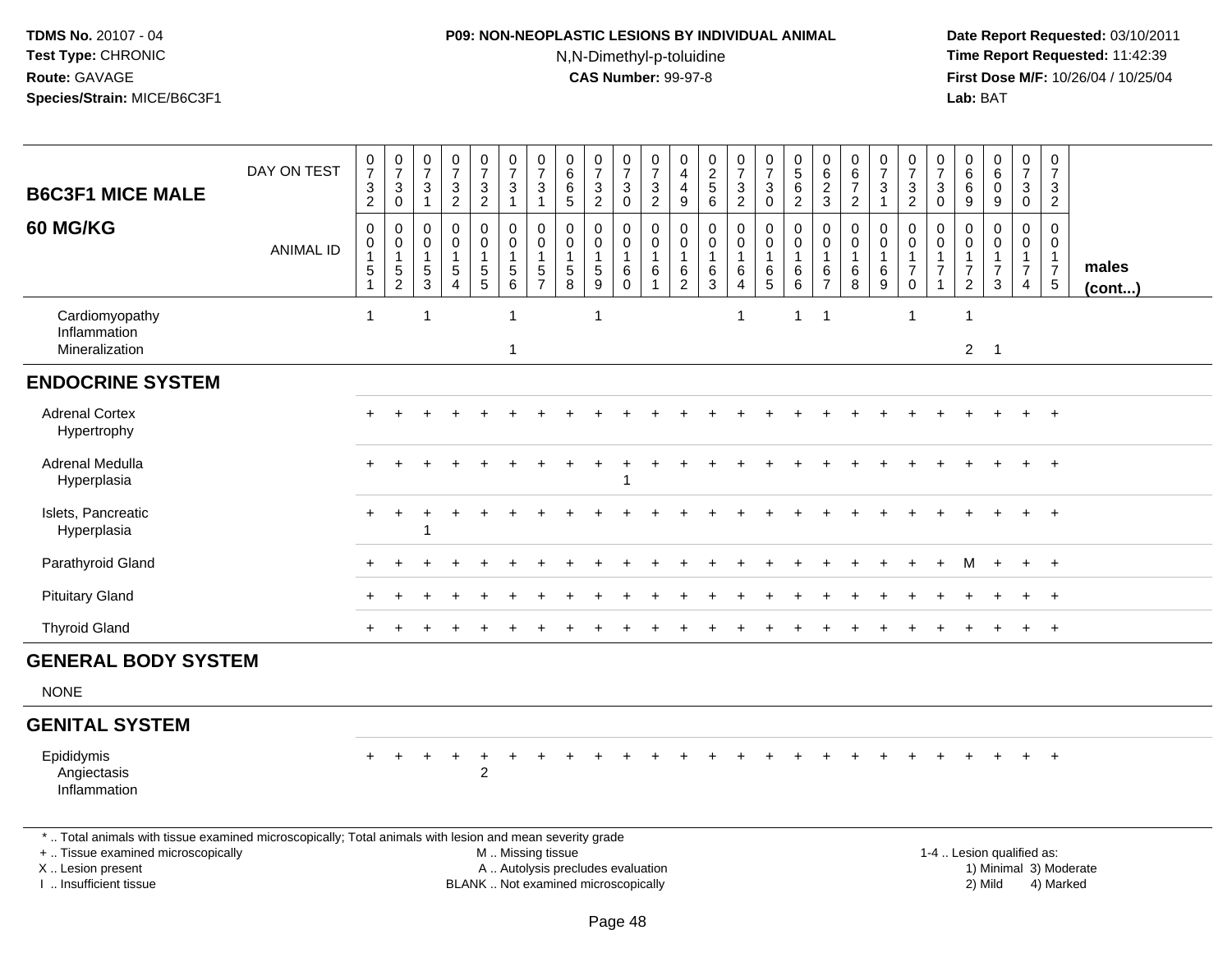### **P09: NON-NEOPLASTIC LESIONS BY INDIVIDUAL ANIMAL**N,N-Dimethyl-p-toluidine

 **Date Report Requested:** 03/10/2011 **Time Report Requested:** 11:42:39 **First Dose M/F:** 10/26/04 / 10/25/04 Lab: BAT **Lab:** BAT

| <b>B6C3F1 MICE MALE</b><br><b>60 MG/KG</b>                                     | DAY ON TEST<br><b>ANIMAL ID</b> | $\frac{0}{7}$<br>$\ensuremath{\mathsf{3}}$<br>$\overline{c}$<br>$\mathbf 0$<br>$\pmb{0}$<br>1<br>5 | $\frac{0}{7}$<br>$\mathbf{3}$<br>$\mathbf 0$<br>$\mathbf 0$<br>$\pmb{0}$<br>$\overline{1}$<br>$\sqrt{5}$<br>$\overline{c}$ | $\frac{0}{7}$<br>$\sqrt{3}$<br>$\overline{1}$<br>$\mathbf 0$<br>$\mathbf 0$<br>$\overline{1}$<br>$\sqrt{5}$<br>3 | $\begin{array}{c} 0 \\ 7 \end{array}$<br>$\ensuremath{\mathsf{3}}$<br>$\overline{2}$<br>$\mathbf 0$<br>0<br>1<br>5<br>4 | 0<br>$\overline{7}$<br>$\ensuremath{\mathsf{3}}$<br>$\overline{2}$<br>0<br>0<br>$\mathbf{1}$<br>$\sqrt{5}$<br>5 | $\begin{array}{c} 0 \\ 7 \end{array}$<br>$\ensuremath{\mathsf{3}}$<br>-1<br>$\mathbf 0$<br>$\pmb{0}$<br>1<br>$\sqrt{5}$<br>6 | $\frac{0}{7}$<br>$\mathbf{3}$<br>$\overline{1}$<br>$\mathbf 0$<br>$\mathbf 0$<br>$\mathbf{1}$<br>$\sqrt{5}$<br>$\overline{7}$ | $\pmb{0}$<br>$\,6\,$<br>$\,6\,$<br>5<br>$\mathbf 0$<br>$\mathbf 0$<br>$\mathbf{1}$<br>$\sqrt{5}$<br>8 | $\frac{0}{7}$<br>$\mathbf{3}$<br>$\overline{c}$<br>$\mathbf{0}$<br>$\mathbf 0$<br>1<br>5<br>9 | $\frac{0}{7}$<br>$\sqrt{3}$<br>$\Omega$<br>0<br>$\mathbf 0$<br>$\mathbf{1}$<br>6<br>$\Omega$ | $\pmb{0}$<br>$\overline{7}$<br>$\ensuremath{\mathsf{3}}$<br>$\overline{c}$<br>$\mathbf 0$<br>$\pmb{0}$<br>$\mathbf{1}$<br>$\,6$<br>1 | 0<br>$\overline{4}$<br>$\overline{4}$<br>9<br>$\mathbf 0$<br>$\mathbf 0$<br>$\mathbf{1}$<br>$\,6\,$<br>2 | $\begin{smallmatrix} 0\\2 \end{smallmatrix}$<br>$\sqrt{5}$<br>6<br>$\mathbf 0$<br>$\mathbf 0$<br>$\mathbf{1}$<br>$\,6\,$<br>3 | $\frac{0}{7}$<br>$\sqrt{3}$<br>$\overline{2}$<br>0<br>$\boldsymbol{0}$<br>$\mathbf{1}$<br>$\,6\,$<br>4 | 0<br>$\overline{7}$<br>$\ensuremath{\mathsf{3}}$<br>0<br>0<br>$\mathbf 0$<br>$\mathbf{1}$<br>6<br>5 | $\begin{array}{c} 0 \\ 5 \end{array}$<br>$\,6\,$<br>$\overline{2}$<br>$\mathbf 0$<br>$\mathbf 0$<br>$\mathbf{1}$<br>$\,6$<br>6 | 0<br>$\,6\,$<br>$\overline{c}$<br>$\mathbf{3}$<br>$\mathbf 0$<br>0<br>$\mathbf{1}$<br>6<br>$\overline{7}$ | $\begin{array}{c} 0 \\ 6 \end{array}$<br>$\overline{7}$<br>$\overline{2}$<br>$\mathbf 0$<br>$\pmb{0}$<br>$\mathbf{1}$<br>$\,6\,$<br>8 | 0<br>$\overline{7}$<br>$\mathbf{3}$<br>$\mathbf 1$<br>0<br>0<br>$\mathbf{1}$<br>$\,6\,$<br>9 | $\pmb{0}$<br>$\overline{7}$<br>$\ensuremath{\mathsf{3}}$<br>$\overline{2}$<br>$\mathbf 0$<br>$\mathbf 0$<br>$\mathbf{1}$<br>$\overline{7}$<br>$\Omega$ | 0<br>$\overline{7}$<br>$\mathbf{3}$<br>$\Omega$<br>$\mathbf 0$<br>0<br>$\mathbf{1}$<br>$\overline{7}$<br>$\mathbf{1}$ | 0<br>6<br>$\,6\,$<br>9<br>0<br>0<br>$\mathbf 1$<br>$\boldsymbol{7}$<br>2 | $\begin{array}{c} 0 \\ 6 \end{array}$<br>$\pmb{0}$<br>9<br>$\mathbf 0$<br>$\mathbf 0$<br>$\overline{7}$<br>3 | 0<br>$\overline{7}$<br>$\mathbf{3}$<br>$\mathbf 0$<br>0<br>$\mathbf 0$<br>$\mathbf{1}$<br>$\boldsymbol{7}$<br>4 | $\pmb{0}$<br>$\overline{7}$<br>$\mathbf{3}$<br>$\overline{2}$<br>$\mathbf 0$<br>$\mathbf 0$<br>$\overline{1}$<br>$\overline{7}$<br>5 | males<br>(cont) |
|--------------------------------------------------------------------------------|---------------------------------|----------------------------------------------------------------------------------------------------|----------------------------------------------------------------------------------------------------------------------------|------------------------------------------------------------------------------------------------------------------|-------------------------------------------------------------------------------------------------------------------------|-----------------------------------------------------------------------------------------------------------------|------------------------------------------------------------------------------------------------------------------------------|-------------------------------------------------------------------------------------------------------------------------------|-------------------------------------------------------------------------------------------------------|-----------------------------------------------------------------------------------------------|----------------------------------------------------------------------------------------------|--------------------------------------------------------------------------------------------------------------------------------------|----------------------------------------------------------------------------------------------------------|-------------------------------------------------------------------------------------------------------------------------------|--------------------------------------------------------------------------------------------------------|-----------------------------------------------------------------------------------------------------|--------------------------------------------------------------------------------------------------------------------------------|-----------------------------------------------------------------------------------------------------------|---------------------------------------------------------------------------------------------------------------------------------------|----------------------------------------------------------------------------------------------|--------------------------------------------------------------------------------------------------------------------------------------------------------|-----------------------------------------------------------------------------------------------------------------------|--------------------------------------------------------------------------|--------------------------------------------------------------------------------------------------------------|-----------------------------------------------------------------------------------------------------------------|--------------------------------------------------------------------------------------------------------------------------------------|-----------------|
| <b>Preputial Gland</b><br>Ectasia<br>Inflammation                              |                                 | $\ddot{}$                                                                                          | 3                                                                                                                          |                                                                                                                  |                                                                                                                         | $\overline{2}$                                                                                                  |                                                                                                                              |                                                                                                                               |                                                                                                       | $\overline{c}$                                                                                |                                                                                              |                                                                                                                                      |                                                                                                          |                                                                                                                               |                                                                                                        |                                                                                                     | $\ddot{}$                                                                                                                      | ÷<br>$\overline{2}$                                                                                       |                                                                                                                                       |                                                                                              |                                                                                                                                                        |                                                                                                                       |                                                                          | $\overline{1}$                                                                                               | $\ddot{}$<br>$\overline{2}$                                                                                     | $+$                                                                                                                                  |                 |
| Prostate<br>Inflammation                                                       |                                 |                                                                                                    |                                                                                                                            |                                                                                                                  |                                                                                                                         |                                                                                                                 |                                                                                                                              |                                                                                                                               |                                                                                                       |                                                                                               |                                                                                              |                                                                                                                                      |                                                                                                          |                                                                                                                               |                                                                                                        |                                                                                                     |                                                                                                                                |                                                                                                           |                                                                                                                                       |                                                                                              |                                                                                                                                                        |                                                                                                                       |                                                                          |                                                                                                              | $\ddot{}$                                                                                                       | $+$                                                                                                                                  |                 |
| Seminal Vesicle                                                                |                                 |                                                                                                    |                                                                                                                            |                                                                                                                  |                                                                                                                         |                                                                                                                 |                                                                                                                              |                                                                                                                               |                                                                                                       |                                                                                               |                                                                                              |                                                                                                                                      |                                                                                                          |                                                                                                                               |                                                                                                        |                                                                                                     |                                                                                                                                |                                                                                                           |                                                                                                                                       |                                                                                              |                                                                                                                                                        |                                                                                                                       |                                                                          |                                                                                                              | $\ddot{}$                                                                                                       | $+$                                                                                                                                  |                 |
| <b>Testes</b><br>Interstitial Cell, Hyperplasia                                |                                 |                                                                                                    |                                                                                                                            |                                                                                                                  |                                                                                                                         |                                                                                                                 |                                                                                                                              |                                                                                                                               |                                                                                                       |                                                                                               |                                                                                              |                                                                                                                                      |                                                                                                          |                                                                                                                               |                                                                                                        | 1                                                                                                   |                                                                                                                                |                                                                                                           |                                                                                                                                       |                                                                                              |                                                                                                                                                        |                                                                                                                       |                                                                          |                                                                                                              |                                                                                                                 |                                                                                                                                      |                 |
| <b>HEMATOPOIETIC SYSTEM</b>                                                    |                                 |                                                                                                    |                                                                                                                            |                                                                                                                  |                                                                                                                         |                                                                                                                 |                                                                                                                              |                                                                                                                               |                                                                                                       |                                                                                               |                                                                                              |                                                                                                                                      |                                                                                                          |                                                                                                                               |                                                                                                        |                                                                                                     |                                                                                                                                |                                                                                                           |                                                                                                                                       |                                                                                              |                                                                                                                                                        |                                                                                                                       |                                                                          |                                                                                                              |                                                                                                                 |                                                                                                                                      |                 |
| <b>Bone Marrow</b><br>Hyperplasia                                              |                                 |                                                                                                    |                                                                                                                            |                                                                                                                  |                                                                                                                         |                                                                                                                 |                                                                                                                              |                                                                                                                               | 1                                                                                                     |                                                                                               |                                                                                              |                                                                                                                                      |                                                                                                          |                                                                                                                               |                                                                                                        |                                                                                                     |                                                                                                                                |                                                                                                           |                                                                                                                                       | 3                                                                                            |                                                                                                                                                        |                                                                                                                       | $\overline{2}$                                                           | 2                                                                                                            | $+$                                                                                                             | $+$                                                                                                                                  |                 |
| Lymph Node, Mandibular<br>Atrophy                                              |                                 |                                                                                                    |                                                                                                                            | $\overline{2}$                                                                                                   |                                                                                                                         |                                                                                                                 |                                                                                                                              |                                                                                                                               |                                                                                                       |                                                                                               |                                                                                              |                                                                                                                                      |                                                                                                          |                                                                                                                               |                                                                                                        |                                                                                                     |                                                                                                                                |                                                                                                           |                                                                                                                                       | $\overline{c}$                                                                               |                                                                                                                                                        |                                                                                                                       |                                                                          |                                                                                                              | $\ddot{}$                                                                                                       | $+$                                                                                                                                  |                 |
| Lymph Node, Mesenteric<br>Atrophy<br>Hyperplasia, Lymphoid                     |                                 |                                                                                                    | +                                                                                                                          | 3                                                                                                                | $\boldsymbol{2}$                                                                                                        |                                                                                                                 |                                                                                                                              |                                                                                                                               |                                                                                                       | $\mathbf 3$                                                                                   | $\overline{c}$                                                                               | $\overline{4}$                                                                                                                       |                                                                                                          |                                                                                                                               |                                                                                                        |                                                                                                     | $\ddot{}$<br>$\overline{2}$                                                                                                    |                                                                                                           |                                                                                                                                       |                                                                                              |                                                                                                                                                        | $\ddot{}$                                                                                                             | +                                                                        | $\overline{1}$                                                                                               | $\ddot{}$                                                                                                       | $+$                                                                                                                                  |                 |
| Spleen<br>Atrophy<br>Hematopoietic Cell Proliferation<br>Hyperplasia, Lymphoid |                                 | $\overline{c}$                                                                                     | 1                                                                                                                          | $\overline{2}$<br>2                                                                                              |                                                                                                                         |                                                                                                                 |                                                                                                                              |                                                                                                                               | 3                                                                                                     | 3                                                                                             | 3                                                                                            | 3                                                                                                                                    | 2                                                                                                        | $\overline{2}$                                                                                                                |                                                                                                        |                                                                                                     | $\overline{\mathbf{c}}$                                                                                                        | 2<br>$\overline{4}$                                                                                       | 2<br>3                                                                                                                                | $\overline{\mathbf{1}}$                                                                      |                                                                                                                                                        |                                                                                                                       | 3                                                                        | 3                                                                                                            |                                                                                                                 | $\ddot{}$                                                                                                                            |                 |
| Pigmentation<br>Red Pulp, Atrophy                                              |                                 | $\overline{2}$                                                                                     | $\overline{1}$                                                                                                             | $\overline{1}$                                                                                                   | $\mathbf{1}$                                                                                                            | 3                                                                                                               | -1                                                                                                                           | 2                                                                                                                             | -1                                                                                                    | -1                                                                                            |                                                                                              | 3                                                                                                                                    | $\overline{2}$                                                                                           | $\overline{1}$                                                                                                                | $\overline{c}$<br>$\overline{c}$                                                                       | 3                                                                                                   | $\overline{2}$                                                                                                                 | 1                                                                                                         | $\overline{1}$                                                                                                                        | $\overline{c}$                                                                               | $\overline{2}$                                                                                                                                         | $\overline{2}$                                                                                                        |                                                                          |                                                                                                              | $\mathbf{1}$                                                                                                    | $\overline{2}$                                                                                                                       |                 |

\* .. Total animals with tissue examined microscopically; Total animals with lesion and mean severity grade

+ .. Tissue examined microscopically

X .. Lesion present

I .. Insufficient tissue

 M .. Missing tissueA .. Autolysis precludes evaluation

BLANK .. Not examined microscopically 2) Mild 4) Marked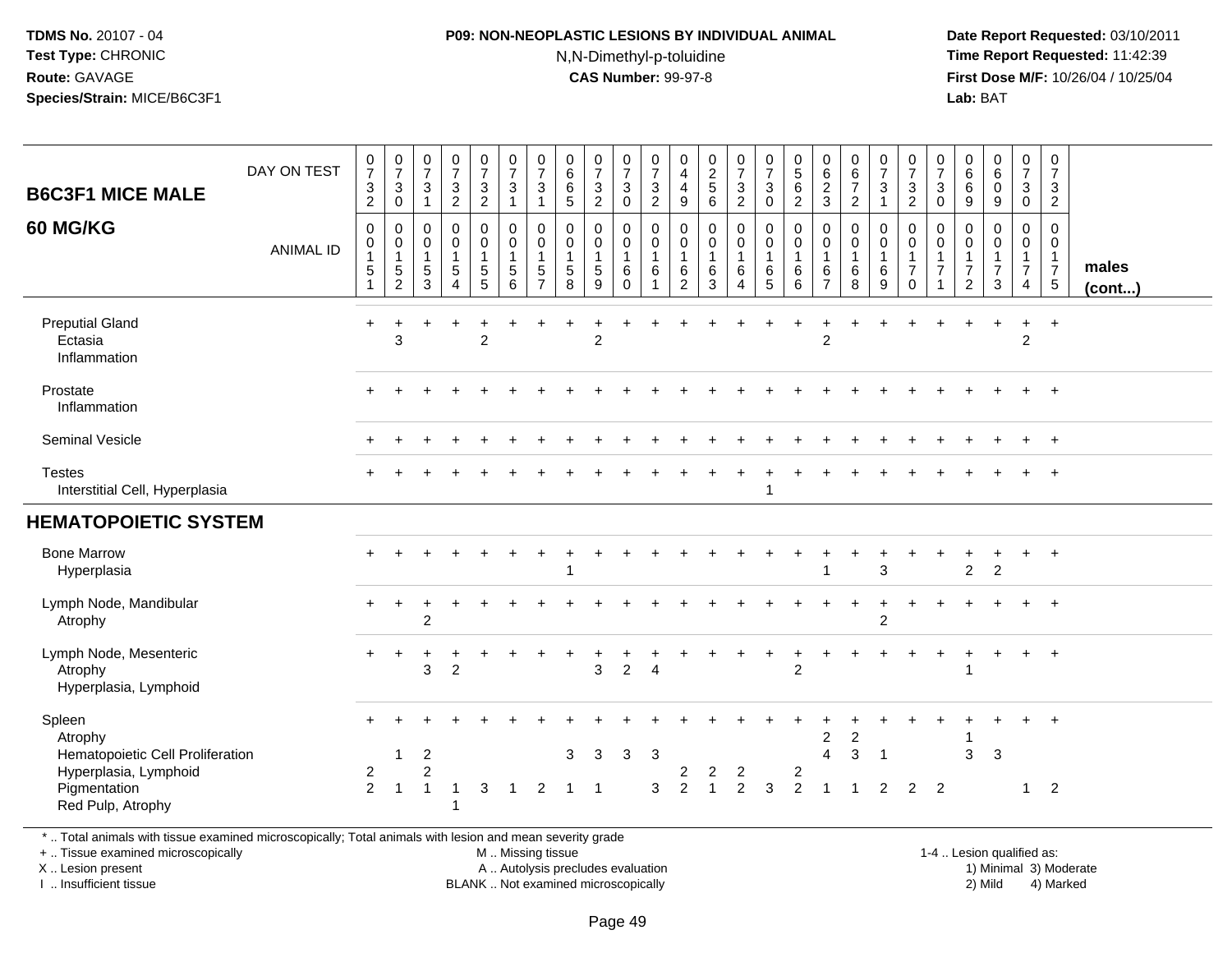# **P09: NON-NEOPLASTIC LESIONS BY INDIVIDUAL ANIMAL**N,N-Dimethyl-p-toluidine

| <b>B6C3F1 MICE MALE</b>                                                                                                                                                                       | DAY ON TEST      | $\frac{0}{7}$<br>$\frac{3}{2}$                          | $\frac{0}{7}$<br>$\ensuremath{\mathsf{3}}$<br>$\mathbf 0$           | $\begin{array}{c} 0 \\ 7 \end{array}$<br>$\ensuremath{\mathsf{3}}$<br>$\mathbf{1}$ | $\frac{0}{7}$<br>$\frac{3}{2}$                                             | $\begin{array}{c} 0 \\ 7 \end{array}$<br>$\frac{3}{2}$          | $\frac{0}{7}$<br>$\ensuremath{\mathsf{3}}$<br>$\overline{1}$ | $\frac{0}{7}$<br>3<br>1                                      | $_{6}^{\rm 0}$<br>$\,6\,$<br>$\sqrt{5}$                         | $\frac{0}{7}$<br>$\frac{3}{2}$                                           | $\frac{0}{7}$<br>$\ensuremath{\mathsf{3}}$<br>$\mathbf 0$     | $\frac{0}{7}$<br>$\frac{3}{2}$                      | 0<br>$\overline{4}$<br>$\overline{4}$<br>$\boldsymbol{9}$ | $\begin{array}{c} 0 \\ 2 \\ 5 \end{array}$<br>6                   | $\frac{0}{7}$<br>$\frac{3}{2}$     | $\begin{array}{c} 0 \\ 7 \end{array}$<br>$\ensuremath{\mathsf{3}}$<br>$\pmb{0}$ | $\begin{array}{c} 0 \\ 5 \end{array}$<br>6<br>$\overline{2}$      | $\pmb{0}$<br>$\,6\,$<br>$\frac{2}{3}$         | $\begin{array}{c} 0 \\ 6 \end{array}$<br>$\overline{7}$<br>$\overline{2}$ | $\frac{0}{7}$<br>$\ensuremath{\mathsf{3}}$<br>$\mathbf{1}$ | $\begin{array}{c} 0 \\ 7 \end{array}$<br>$\frac{3}{2}$                           | $\frac{0}{7}$<br>3<br>0 | $\begin{array}{c} 0 \\ 6 \end{array}$<br>$\,6$<br>$9\,$             | $_6^0$<br>$\mathbf 0$<br>9                   | $\begin{array}{c} 0 \\ 7 \end{array}$<br>$_0^3$         | $\begin{smallmatrix} 0\\7 \end{smallmatrix}$<br>$\ensuremath{\mathsf{3}}$<br>$\overline{2}$ |                        |
|-----------------------------------------------------------------------------------------------------------------------------------------------------------------------------------------------|------------------|---------------------------------------------------------|---------------------------------------------------------------------|------------------------------------------------------------------------------------|----------------------------------------------------------------------------|-----------------------------------------------------------------|--------------------------------------------------------------|--------------------------------------------------------------|-----------------------------------------------------------------|--------------------------------------------------------------------------|---------------------------------------------------------------|-----------------------------------------------------|-----------------------------------------------------------|-------------------------------------------------------------------|------------------------------------|---------------------------------------------------------------------------------|-------------------------------------------------------------------|-----------------------------------------------|---------------------------------------------------------------------------|------------------------------------------------------------|----------------------------------------------------------------------------------|-------------------------|---------------------------------------------------------------------|----------------------------------------------|---------------------------------------------------------|---------------------------------------------------------------------------------------------|------------------------|
| 60 MG/KG                                                                                                                                                                                      | <b>ANIMAL ID</b> | $\pmb{0}$<br>$\pmb{0}$<br>$\mathbf{1}$<br>$\frac{5}{1}$ | $\mathsf{O}\xspace$<br>$\mathbf 0$<br>$\mathbf{1}$<br>$\frac{5}{2}$ | 0<br>0<br>$\mathbf 1$<br>$\frac{5}{3}$                                             | $\mathbf 0$<br>$\pmb{0}$<br>$\overline{1}$<br>$\sqrt{5}$<br>$\overline{4}$ | 0<br>0<br>$\mathbf{1}$<br>$\begin{array}{c} 5 \\ 5 \end{array}$ | $\pmb{0}$<br>$\mathbf 0$<br>$\mathbf{1}$<br>$\sqrt{5}$<br>6  | $\mathbf 0$<br>$\mathbf{0}$<br>$\mathbf 5$<br>$\overline{7}$ | 0<br>0<br>$\mathbf{1}$<br>$\begin{array}{c} 5 \\ 8 \end{array}$ | 0<br>0<br>$\mathbf{1}$<br>5<br>$\overline{9}$                            | 0<br>$\mathsf{O}$<br>$\mathbf{1}$<br>6<br>$\ddot{\mathbf{0}}$ | 0<br>$\pmb{0}$<br>$\mathbf{1}$<br>6<br>$\mathbf{1}$ | 0<br>0<br>$\overline{1}$<br>6<br>$\overline{2}$           | $\mathbf 0$<br>$\mathbf 0$<br>$\mathbf{1}$<br>6<br>$\overline{3}$ | 0<br>0<br>1<br>6<br>$\overline{4}$ | $\mathbf 0$<br>$\mathbf 0$<br>$\mathbf{1}$<br>$6\over 5$                        | $\mathsf 0$<br>$\mathbf 0$<br>$\mathbf{1}$<br>6<br>$\overline{6}$ | 0<br>0<br>$\mathbf{1}$<br>6<br>$\overline{7}$ | $\mathbf 0$<br>$\pmb{0}$<br>$\mathbf{1}$<br>$\,6\,$<br>$\overline{8}$     | 0<br>0<br>$\mathbf{1}$<br>6<br>$\overline{9}$              | $\boldsymbol{0}$<br>$\mathbf 0$<br>$\mathbf{1}$<br>$\overline{7}$<br>$\mathbf 0$ | 0<br>$\Omega$<br>7      | 0<br>$\Omega$<br>$\mathbf{1}$<br>$\boldsymbol{7}$<br>$\overline{2}$ | 0<br>0<br>$\mathbf 1$<br>$\overline{7}$<br>3 | $\mathbf 0$<br>0<br>$\mathbf{1}$<br>$\overline{7}$<br>4 | $\mathbf 0$<br>$\mathbf 0$<br>$\overline{1}$<br>$\overline{7}$<br>$\sqrt{5}$                | males<br>(cont)        |
| Thymus<br>Atrophy<br>Hyperplasia, Lymphoid<br>Infiltration Cellular, Mast Cell                                                                                                                |                  |                                                         | 3                                                                   | 4                                                                                  | $\mathcal{P}$                                                              | 3                                                               | $\overline{1}$                                               | 3                                                            |                                                                 |                                                                          |                                                               |                                                     | $\mathfrak{p}$                                            |                                                                   |                                    |                                                                                 |                                                                   | л                                             | Δ                                                                         | $\overline{A}$                                             | 2                                                                                |                         |                                                                     | $\boldsymbol{\Lambda}$                       | 4                                                       | $\overline{4}$                                                                              |                        |
| <b>INTEGUMENTARY SYSTEM</b>                                                                                                                                                                   |                  |                                                         |                                                                     |                                                                                    |                                                                            |                                                                 |                                                              |                                                              |                                                                 |                                                                          |                                                               |                                                     |                                                           |                                                                   |                                    |                                                                                 |                                                                   |                                               |                                                                           |                                                            |                                                                                  |                         |                                                                     |                                              |                                                         |                                                                                             |                        |
| <b>Mammary Gland</b>                                                                                                                                                                          |                  | M                                                       | M                                                                   | M                                                                                  | M                                                                          | M                                                               | M                                                            | M                                                            |                                                                 | M M                                                                      | M N                                                           | M                                                   |                                                           | M M M M                                                           |                                    |                                                                                 |                                                                   |                                               | M M M M                                                                   |                                                            | M                                                                                | M                       |                                                                     | M M                                          |                                                         | M M                                                                                         |                        |
| Skin<br>Inflammation<br>Ulcer<br>Dermis, Fibrosis<br>Epidermis, Hyperplasia<br>Hair Follicle, Hyperkeratosis                                                                                  |                  |                                                         |                                                                     |                                                                                    |                                                                            | $\overline{c}$                                                  |                                                              |                                                              |                                                                 |                                                                          | $\overline{4}$<br>4<br>2                                      |                                                     |                                                           |                                                                   |                                    |                                                                                 |                                                                   |                                               |                                                                           |                                                            |                                                                                  |                         |                                                                     |                                              | $+$                                                     | $+$                                                                                         |                        |
| <b>MUSCULOSKELETAL SYSTEM</b>                                                                                                                                                                 |                  |                                                         |                                                                     |                                                                                    |                                                                            |                                                                 |                                                              |                                                              |                                                                 |                                                                          |                                                               |                                                     |                                                           |                                                                   |                                    |                                                                                 |                                                                   |                                               |                                                                           |                                                            |                                                                                  |                         |                                                                     |                                              |                                                         |                                                                                             |                        |
| <b>Bone</b>                                                                                                                                                                                   |                  |                                                         |                                                                     |                                                                                    |                                                                            |                                                                 |                                                              |                                                              |                                                                 |                                                                          |                                                               |                                                     |                                                           |                                                                   |                                    |                                                                                 |                                                                   |                                               |                                                                           |                                                            |                                                                                  |                         |                                                                     |                                              |                                                         | $+$                                                                                         |                        |
| <b>Skeletal Muscle</b><br>Inflammation                                                                                                                                                        |                  |                                                         |                                                                     |                                                                                    |                                                                            |                                                                 |                                                              |                                                              |                                                                 |                                                                          |                                                               |                                                     |                                                           |                                                                   |                                    |                                                                                 |                                                                   |                                               |                                                                           |                                                            |                                                                                  |                         |                                                                     |                                              |                                                         |                                                                                             |                        |
| <b>NERVOUS SYSTEM</b>                                                                                                                                                                         |                  |                                                         |                                                                     |                                                                                    |                                                                            |                                                                 |                                                              |                                                              |                                                                 |                                                                          |                                                               |                                                     |                                                           |                                                                   |                                    |                                                                                 |                                                                   |                                               |                                                                           |                                                            |                                                                                  |                         |                                                                     |                                              |                                                         |                                                                                             |                        |
| <b>Brain</b><br>Hydrocephalus<br>Olfactory Lobe, Atrophy                                                                                                                                      |                  | $+$                                                     |                                                                     |                                                                                    |                                                                            |                                                                 |                                                              |                                                              |                                                                 | $\mathbf{1}$                                                             |                                                               |                                                     |                                                           |                                                                   |                                    | $\overline{2}$                                                                  |                                                                   |                                               | $\mathbf{1}$                                                              |                                                            |                                                                                  |                         | $\mathbf{1}$                                                        |                                              | $+$                                                     | $+$<br>$\overline{1}$                                                                       |                        |
| <b>RESPIRATORY SYSTEM</b>                                                                                                                                                                     |                  |                                                         |                                                                     |                                                                                    |                                                                            |                                                                 |                                                              |                                                              |                                                                 |                                                                          |                                                               |                                                     |                                                           |                                                                   |                                    |                                                                                 |                                                                   |                                               |                                                                           |                                                            |                                                                                  |                         |                                                                     |                                              |                                                         |                                                                                             |                        |
| *  Total animals with tissue examined microscopically; Total animals with lesion and mean severity grade<br>+  Tissue examined microscopically<br>X  Lesion present<br>I  Insufficient tissue |                  |                                                         |                                                                     |                                                                                    |                                                                            |                                                                 | M  Missing tissue                                            |                                                              |                                                                 | A  Autolysis precludes evaluation<br>BLANK  Not examined microscopically |                                                               |                                                     |                                                           |                                                                   |                                    |                                                                                 |                                                                   |                                               |                                                                           |                                                            |                                                                                  |                         |                                                                     | 1-4  Lesion qualified as:<br>2) Mild         |                                                         | 4) Marked                                                                                   | 1) Minimal 3) Moderate |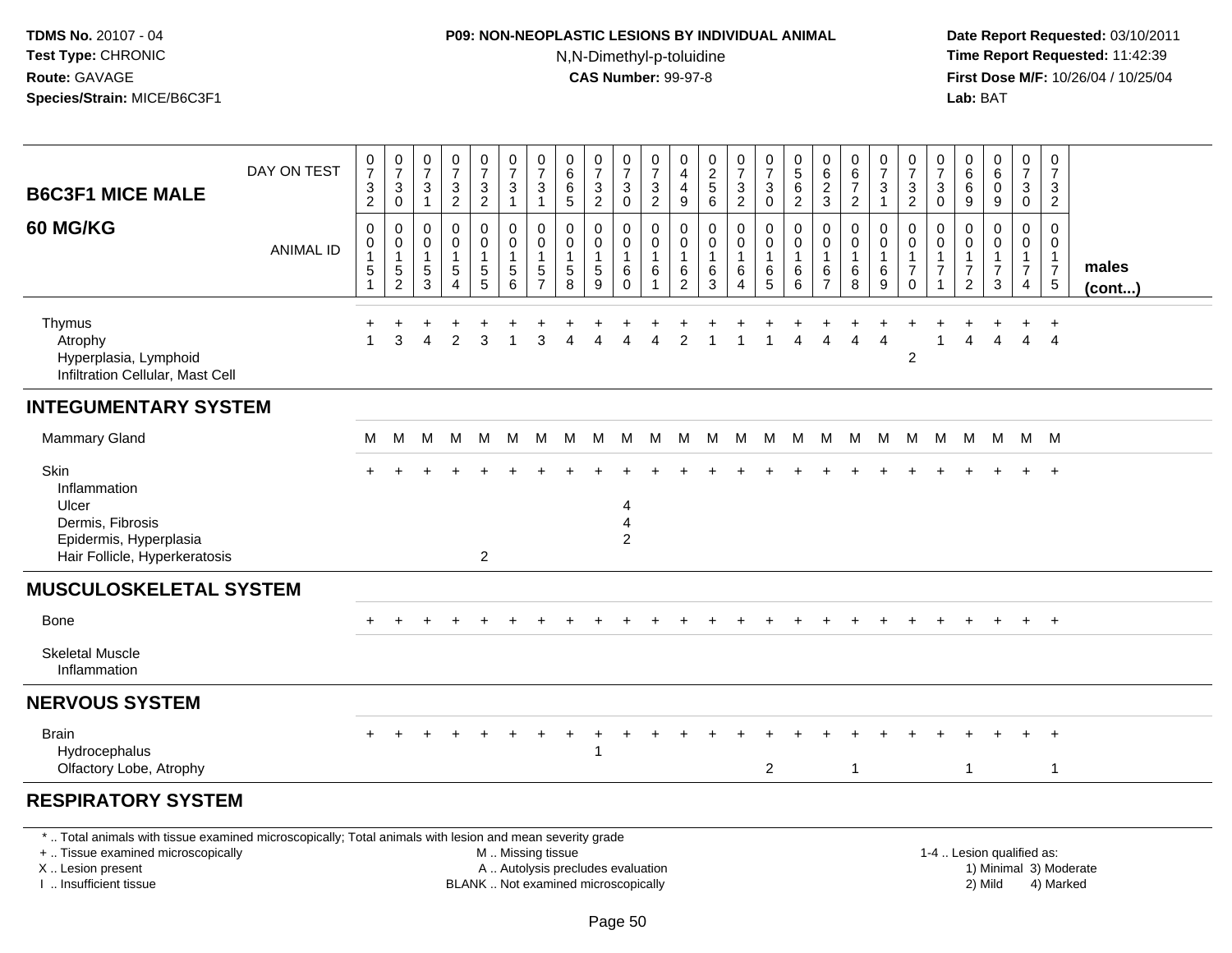#### **P09: NON-NEOPLASTIC LESIONS BY INDIVIDUAL ANIMAL**

N,N-Dimethyl-p-toluidine

 **Date Report Requested:** 03/10/2011 **Time Report Requested:** 11:42:39 **First Dose M/F:** 10/26/04 / 10/25/04 Lab: BAT **Lab:** BAT

| DAY ON TEST<br><b>B6C3F1 MICE MALE</b>                                                                                                                                                                                                                                    | $\frac{0}{7}$<br>$\frac{3}{2}$             | $\frac{0}{7}$<br>$\mathbf{3}$<br>$\mathsf{O}\xspace$    | $\frac{0}{7}$<br>$\mathbf{3}$<br>$\overline{1}$     | $\frac{0}{7}$<br>3<br>$\overline{2}$ | $\frac{0}{7}$<br>$\mathbf{3}$<br>$\overline{2}$ | $\frac{0}{7}$<br>$\mathbf{3}$<br>$\mathbf{1}$ | 0<br>$\overline{7}$<br>3<br>$\overline{1}$                         | $\pmb{0}$<br>$6\phantom{a}$<br>6<br>5               | 0<br>$\overline{7}$<br>3<br>$\overline{2}$   | 0<br>$\overline{7}$<br>3<br>$\mathbf 0$                     | 0<br>$\overline{7}$<br>3<br>$\overline{2}$ | 0<br>4<br>$\overline{\mathbf{4}}$<br>$\boldsymbol{9}$ | $\begin{array}{c} 0 \\ 2 \\ 5 \end{array}$<br>$\,6\,$ | 0<br>$\overline{7}$<br>3<br>$\overline{2}$ | 0<br>$\overline{7}$<br>3<br>$\mathbf 0$    | 0<br>$\overline{5}$<br>6<br>$\overline{c}$ | $\pmb{0}$<br>$6\overline{6}$<br>$\sqrt{2}$<br>3 | $\begin{array}{c} 0 \\ 6 \end{array}$<br>$\overline{7}$<br>2 | $\begin{array}{c} 0 \\ 7 \end{array}$<br>3<br>$\overline{1}$ | 0<br>$\overline{7}$<br>$\ensuremath{\mathsf{3}}$<br>$\overline{2}$ | 0<br>$\overline{7}$<br>3<br>$\mathbf 0$ | 0<br>$6\phantom{a}$<br>$\,6\,$<br>$9\,$                              | $_{6}^{\rm 0}$<br>$\mathsf 0$<br>9            | $\boldsymbol{0}$<br>$\overline{7}$<br>$\mathbf{3}$<br>$\mathbf 0$    | $\mathbf 0$<br>$\overline{7}$<br>3<br>$\overline{2}$                         |                 |
|---------------------------------------------------------------------------------------------------------------------------------------------------------------------------------------------------------------------------------------------------------------------------|--------------------------------------------|---------------------------------------------------------|-----------------------------------------------------|--------------------------------------|-------------------------------------------------|-----------------------------------------------|--------------------------------------------------------------------|-----------------------------------------------------|----------------------------------------------|-------------------------------------------------------------|--------------------------------------------|-------------------------------------------------------|-------------------------------------------------------|--------------------------------------------|--------------------------------------------|--------------------------------------------|-------------------------------------------------|--------------------------------------------------------------|--------------------------------------------------------------|--------------------------------------------------------------------|-----------------------------------------|----------------------------------------------------------------------|-----------------------------------------------|----------------------------------------------------------------------|------------------------------------------------------------------------------|-----------------|
| 60 MG/KG<br><b>ANIMAL ID</b>                                                                                                                                                                                                                                              | 0<br>$\mathbf 0$<br>1<br>5                 | 0<br>0<br>$\mathbf{1}$<br>$\,$ 5 $\,$<br>$\overline{2}$ | 0<br>$\mathbf 0$<br>$\mathbf{1}$<br>$\sqrt{5}$<br>3 | 0<br>0<br>1<br>$\sqrt{5}$<br>4       | 0<br>0<br>$\overline{1}$<br>$\sqrt{5}$<br>5     | 0<br>0<br>$\mathbf{1}$<br>$\,$ 5 $\,$<br>6    | $\mathbf 0$<br>0<br>$\overline{1}$<br>$\sqrt{5}$<br>$\overline{7}$ | 0<br>$\mathbf 0$<br>$\mathbf{1}$<br>$\sqrt{5}$<br>8 | 0<br>0<br>$\mathbf{1}$<br>$\sqrt{5}$<br>9    | $\mathbf 0$<br>$\mathbf 0$<br>$\mathbf{1}$<br>6<br>$\Omega$ | 0<br>0<br>$\mathbf{1}$<br>6                | $\mathbf 0$<br>0<br>$\mathbf{1}$<br>6<br>2            | 0<br>$\mathbf 0$<br>$\mathbf{1}$<br>$\,6\,$<br>3      | 0<br>0<br>$\mathbf{1}$<br>6<br>4           | 0<br>$\mathbf 0$<br>$\mathbf{1}$<br>6<br>5 | 0<br>0<br>$\mathbf{1}$<br>6<br>6           | 0<br>0<br>$\mathbf{1}$<br>6<br>$\overline{7}$   | $\mathbf 0$<br>0<br>$\mathbf{1}$<br>$\,6\,$<br>8             | 0<br>$\mathbf 0$<br>$\overline{1}$<br>6<br>9                 | 0<br>$\mathbf 0$<br>$\mathbf{1}$<br>$\overline{7}$<br>$\Omega$     | $\mathbf 0$<br>$\mathbf 0$<br>1<br>7    | 0<br>$\mathbf 0$<br>$\mathbf{1}$<br>$\overline{7}$<br>$\overline{2}$ | 0<br>0<br>$\mathbf{1}$<br>$\overline{7}$<br>3 | 0<br>$\mathbf 0$<br>$\mathbf{1}$<br>$\overline{7}$<br>$\overline{4}$ | $\mathbf 0$<br>$\mathbf 0$<br>$\overline{1}$<br>$\overline{7}$<br>$\sqrt{5}$ | males<br>(cont) |
| Lung<br>Hemorrhage<br>Inflammation, Chronic Active<br>Alveolus, Infiltration Cellular, Histiocyte<br>Bronchiole, Epithelium, Regeneration<br>Bronchus, Epithelium, Regeneration                                                                                           |                                            |                                                         |                                                     |                                      |                                                 |                                               | 2<br>$\mathbf{1}$                                                  |                                                     | $\overline{c}$                               |                                                             |                                            |                                                       |                                                       |                                            |                                            |                                            |                                                 |                                                              |                                                              |                                                                    | $\overline{1}$                          |                                                                      |                                               |                                                                      |                                                                              |                 |
| Nose<br>Inflammation<br>Glands, Olfactory Epithelium, Dilatation<br>Glands, Olfactory Epithelium, Hyperplasia<br>Glands, Olfactory Epithelium, Metaplasia,<br>Respiratory<br>Glands, Respiratory Epithelium, Dilatation<br>Glands, Respiratory Epithelium, Hyperplasia    | 2<br>$\overline{2}$<br>$\overline{2}$<br>3 | 2<br>$\boldsymbol{2}$<br>$\overline{2}$<br>3            | 3                                                   | 2<br>$\mathbf{3}$<br>3<br>2          | $\overline{c}$                                  | 3<br>3<br>3                                   | 3<br>$\mathbf{3}$<br>3<br>2                                        | 2<br>$\overline{c}$<br>3                            | 2<br>$\boldsymbol{2}$<br>$\mathfrak{p}$<br>3 | 2<br>$\overline{c}$<br>$\mathfrak{p}$<br>2                  | $\overline{c}$<br>$\overline{2}$           | 2                                                     | 2<br>$\mathbf{3}$<br>2                                | $\overline{c}$<br>$\boldsymbol{2}$<br>1    | $\boldsymbol{2}$<br>3                      | 2<br>$\overline{2}$<br>2                   | $\overline{c}$<br>$\mathcal{P}$                 | 3<br>$\sqrt{2}$<br>$\mathcal{D}$<br>2<br>-1                  |                                                              | $\overline{\mathbf{c}}$<br>$\mathcal{P}$<br>2                      | $\overline{c}$<br>2                     | 3<br>3                                                               | $\overline{2}$<br>2                           | $\overline{c}$<br>2                                                  | 2<br>3<br>3<br>-1                                                            |                 |
| Glands, Respiratory Epithelium, Metaplasia,<br>Respiratory<br>Nasolacrimal Duct, Hyperplasia, Regenerative<br>Nerve, Atrophy<br>Olfactory Epithelium, Accumulation, Hyaline<br>Droplet<br>Olfactory Epithelium, Metaplasia, Respiratory<br>Olfactory Epithelium, Necrosis | $\mathbf{1}$<br>3                          | $\overline{1}$<br>3                                     | $\overline{2}$                                      | $\overline{\mathbf{3}}$              |                                                 | 3                                             | 3<br>3                                                             | 2                                                   | $\overline{c}$                               | $\overline{2}$                                              | 2<br>$\overline{c}$                        |                                                       | 2                                                     | 2                                          | 3                                          | $\overline{c}$                             | 3                                               | 3<br>3                                                       |                                                              | $\overline{1}$                                                     | 3                                       | -1<br>3                                                              | 2                                             | $\overline{2}$<br>3<br>$\overline{c}$                                | $\overline{4}$<br>3                                                          |                 |
| Respiratory Epithelium, Accumulation, Hyaline<br><b>Droplet</b><br>Respiratory Epithelium, Hyperplasia<br>Respiratory Epithelium, Necrosis<br>Transitional Epithelium, Hyperplasia<br>Transitional Epithelium, Necrosis<br>Vomeronasal Organ, Necrosis                    | $\overline{1}$                             | $\overline{\mathbf{1}}$<br>-1                           |                                                     |                                      |                                                 | -1                                            | $\overline{2}$                                                     |                                                     |                                              | $\overline{1}$<br>$\overline{2}$                            |                                            | 2                                                     | $\overline{c}$<br>1                                   | -1                                         | -1                                         |                                            | $\overline{2}$                                  | $\overline{2}$                                               |                                                              | $\overline{2}$<br>1                                                |                                         | 2<br>2                                                               | $\overline{c}$                                |                                                                      | $\overline{c}$                                                               |                 |

\* .. Total animals with tissue examined microscopically; Total animals with lesion and mean severity grade

+ .. Tissue examined microscopically

X .. Lesion present

I .. Insufficient tissue

M .. Missing tissue

 Lesion present A .. Autolysis precludes evaluation 1) Minimal 3) ModerateBLANK .. Not examined microscopically 2) Mild 4) Marked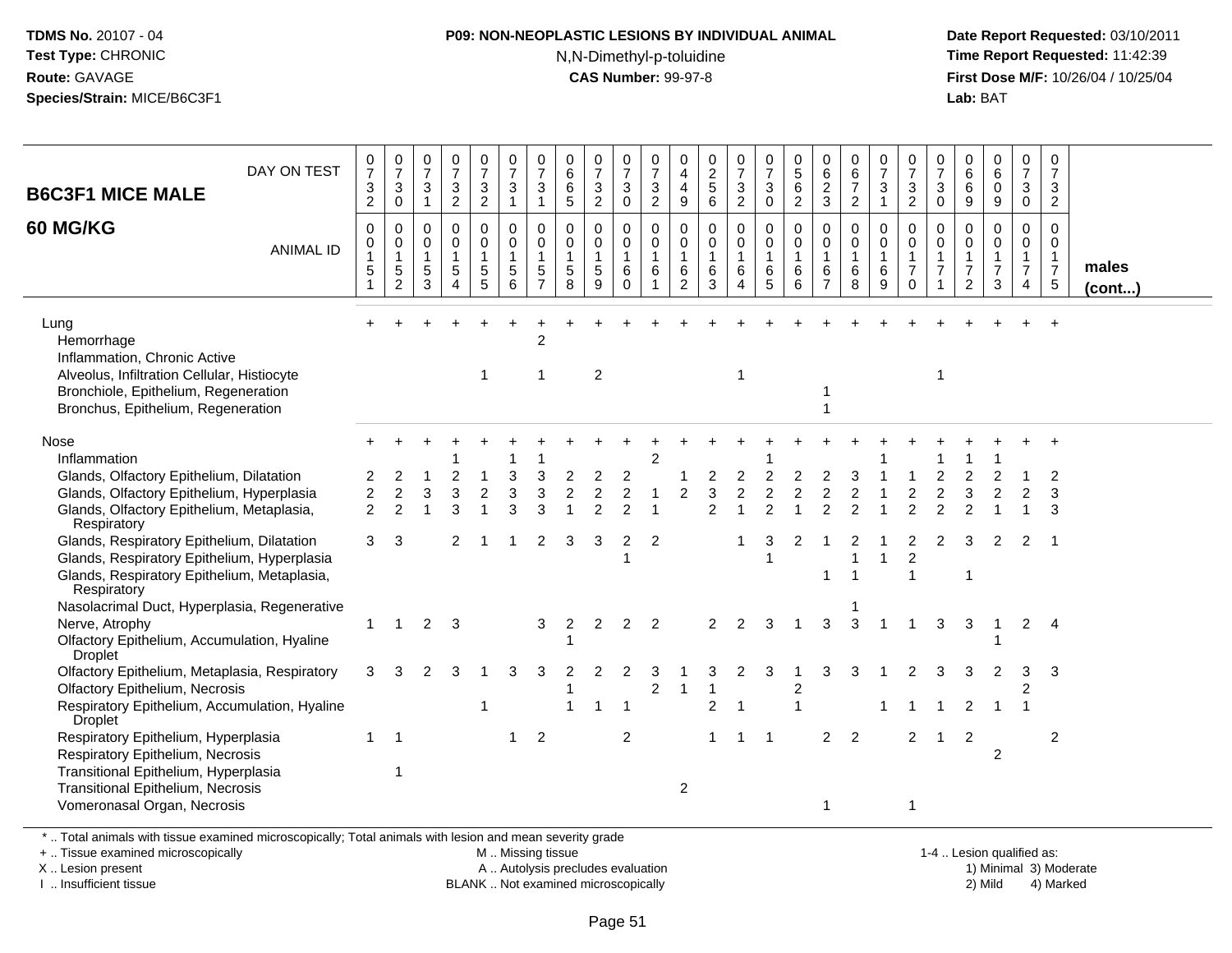### **P09: NON-NEOPLASTIC LESIONS BY INDIVIDUAL ANIMAL**N,N-Dimethyl-p-toluidine

 **Date Report Requested:** 03/10/2011 **Time Report Requested:** 11:42:39 **First Dose M/F:** 10/26/04 / 10/25/04 Lab: BAT **Lab:** BAT

| <b>B6C3F1 MICE MALE</b><br>60 MG/KG                                                                                                                                         | DAY ON TEST<br><b>ANIMAL ID</b> | $\frac{0}{7}$<br>$\ensuremath{\mathsf{3}}$<br>$\overline{c}$<br>0<br>0<br>5 | $\begin{matrix} 0 \\ 7 \\ 3 \\ 0 \end{matrix}$<br>$\boldsymbol{0}$<br>$\begin{array}{c} 0 \\ 1 \\ 5 \\ 2 \end{array}$ | $\begin{array}{c} 0 \\ 7 \end{array}$<br>$\sqrt{3}$<br>$\mathbf{1}$<br>$\mathbf 0$<br>$\mathsf{O}\xspace$<br>$\mathbf{1}$<br>$\mathbf 5$<br>$\overline{3}$ | $\frac{0}{7}$<br>3<br>$\overline{c}$<br>0<br>$\mathsf{O}\xspace$<br>$\mathbf{1}$<br>5<br>$\overline{4}$ | $\frac{0}{7}$<br>$\frac{3}{2}$<br>$_{\rm 0}^{\rm 0}$<br>$\mathbf{1}$<br>$\frac{5}{5}$ | $\frac{0}{7}$<br>$\ensuremath{\mathsf{3}}$<br>$\mathbf{1}$<br>$\pmb{0}$<br>$\pmb{0}$<br>$\mathbf{1}$<br>$\frac{5}{6}$ | $\frac{0}{7}$<br>$\ensuremath{\mathsf{3}}$<br>1<br>0<br>0<br>$\mathbf{1}$<br>$\,$ 5 $\,$<br>$\overline{7}$ | $\begin{matrix} 0 \\ 6 \\ 6 \end{matrix}$<br>$\overline{5}$<br>0<br>$\mathbf 0$<br>$\mathbf{1}$<br>$\mathbf 5$<br>8 | $\frac{0}{7}$<br>$\sqrt{3}$<br>$\sqrt{2}$<br>$\pmb{0}$<br>$\mathsf{O}\xspace$<br>$\mathbf{1}$<br>$\mathbf 5$<br>$\overline{9}$ | $\frac{0}{7}$<br>$\ensuremath{\mathsf{3}}$<br>$\mathbf 0$<br>0<br>$\mathbf 0$<br>$\mathbf{1}$<br>$\,6$<br>$\Omega$ | $\frac{0}{7}$<br>$\frac{3}{2}$<br>0<br>$\pmb{0}$<br>$\mathbf{1}$<br>6 | $\begin{array}{c} 0 \\ 4 \\ 4 \end{array}$<br>$\boldsymbol{9}$<br>$\,0\,$<br>$\pmb{0}$<br>$\mathbf{1}$<br>$\frac{6}{2}$ | $\begin{array}{c} 0 \\ 2 \\ 5 \end{array}$<br>$\,6\,$<br>$\pmb{0}$<br>$\pmb{0}$<br>$\mathbf{1}$<br>$^6_3$ | $\frac{0}{7}$<br>$\frac{3}{2}$<br>$_0^0$<br>$\mathbf{1}$<br>$^6_4$ | $\frac{0}{7}$<br>$\mathbf{3}$<br>$\mathbf 0$<br>$\begin{matrix} 0 \\ 0 \\ 1 \end{matrix}$<br>$\begin{array}{c} 6 \\ 5 \end{array}$ | $\begin{matrix}0\5\6\end{matrix}$<br>$\overline{c}$<br>0<br>$\mathbf 0$<br>$\mathbf{1}$<br>6<br>6 | 0623<br>0<br>$\pmb{0}$<br>$\mathbf{1}$<br>$\,6$<br>$\overline{7}$ | $\begin{array}{c} 0 \\ 6 \\ 7 \end{array}$<br>$\overline{2}$<br>0<br>$\pmb{0}$<br>$\mathbf{1}$<br>$\,6\,$<br>$\overline{8}$ | $\frac{0}{7}$<br>$\sqrt{3}$<br>$\overline{1}$<br>0<br>$\mathbf 0$<br>$\mathbf{1}$<br>6<br>9 | $\frac{0}{7}$<br>$\frac{3}{2}$<br>$\mathbf 0$<br>$\pmb{0}$<br>$\mathbf{1}$<br>$\overline{7}$<br>$\Omega$ | $\frac{0}{7}$<br>$\sqrt{3}$<br>$\boldsymbol{0}$<br>0<br>$\mathbf 0$<br>$\mathbf{1}$<br>$\overline{7}$<br>1 | $0$<br>6<br>6<br>$\boldsymbol{9}$<br>0<br>$\mathsf{O}\xspace$<br>$\mathbf{1}$<br>$\overline{7}$<br>$\overline{2}$ | $\begin{smallmatrix}0\0\0\0\end{smallmatrix}$<br>$9\,$<br>0<br>$\mathbf 0$<br>$\mathbf{1}$<br>$\overline{7}$<br>3 | $\begin{array}{c} 0 \\ 7 \end{array}$<br>$_0^3$<br>$\begin{smallmatrix} 0\\0 \end{smallmatrix}$<br>$\mathbf{1}$<br>$\overline{7}$<br>$\overline{4}$ | $\begin{smallmatrix}0\\7\end{smallmatrix}$<br>$\ensuremath{\mathsf{3}}$<br>$\overline{2}$<br>$\mathbf 0$<br>$\mathbf 0$<br>$\mathbf{1}$<br>$\overline{7}$<br>$\,$ 5 $\,$ | males<br>(cont) |
|-----------------------------------------------------------------------------------------------------------------------------------------------------------------------------|---------------------------------|-----------------------------------------------------------------------------|-----------------------------------------------------------------------------------------------------------------------|------------------------------------------------------------------------------------------------------------------------------------------------------------|---------------------------------------------------------------------------------------------------------|---------------------------------------------------------------------------------------|-----------------------------------------------------------------------------------------------------------------------|------------------------------------------------------------------------------------------------------------|---------------------------------------------------------------------------------------------------------------------|--------------------------------------------------------------------------------------------------------------------------------|--------------------------------------------------------------------------------------------------------------------|-----------------------------------------------------------------------|-------------------------------------------------------------------------------------------------------------------------|-----------------------------------------------------------------------------------------------------------|--------------------------------------------------------------------|------------------------------------------------------------------------------------------------------------------------------------|---------------------------------------------------------------------------------------------------|-------------------------------------------------------------------|-----------------------------------------------------------------------------------------------------------------------------|---------------------------------------------------------------------------------------------|----------------------------------------------------------------------------------------------------------|------------------------------------------------------------------------------------------------------------|-------------------------------------------------------------------------------------------------------------------|-------------------------------------------------------------------------------------------------------------------|-----------------------------------------------------------------------------------------------------------------------------------------------------|--------------------------------------------------------------------------------------------------------------------------------------------------------------------------|-----------------|
| Trachea<br>Necrosis                                                                                                                                                         |                                 |                                                                             |                                                                                                                       |                                                                                                                                                            |                                                                                                         |                                                                                       |                                                                                                                       |                                                                                                            |                                                                                                                     |                                                                                                                                |                                                                                                                    |                                                                       | $\overline{2}$                                                                                                          |                                                                                                           |                                                                    |                                                                                                                                    |                                                                                                   |                                                                   |                                                                                                                             |                                                                                             |                                                                                                          |                                                                                                            |                                                                                                                   |                                                                                                                   |                                                                                                                                                     | $+$                                                                                                                                                                      |                 |
| <b>SPECIAL SENSES SYSTEM</b>                                                                                                                                                |                                 |                                                                             |                                                                                                                       |                                                                                                                                                            |                                                                                                         |                                                                                       |                                                                                                                       |                                                                                                            |                                                                                                                     |                                                                                                                                |                                                                                                                    |                                                                       |                                                                                                                         |                                                                                                           |                                                                    |                                                                                                                                    |                                                                                                   |                                                                   |                                                                                                                             |                                                                                             |                                                                                                          |                                                                                                            |                                                                                                                   |                                                                                                                   |                                                                                                                                                     |                                                                                                                                                                          |                 |
| Eye                                                                                                                                                                         |                                 |                                                                             |                                                                                                                       |                                                                                                                                                            |                                                                                                         |                                                                                       |                                                                                                                       |                                                                                                            |                                                                                                                     |                                                                                                                                |                                                                                                                    |                                                                       |                                                                                                                         |                                                                                                           |                                                                    |                                                                                                                                    |                                                                                                   |                                                                   |                                                                                                                             |                                                                                             |                                                                                                          |                                                                                                            |                                                                                                                   |                                                                                                                   | $\pm$                                                                                                                                               | $^{+}$                                                                                                                                                                   |                 |
| Harderian Gland<br>Hyperplasia                                                                                                                                              |                                 |                                                                             |                                                                                                                       |                                                                                                                                                            |                                                                                                         |                                                                                       |                                                                                                                       |                                                                                                            |                                                                                                                     |                                                                                                                                |                                                                                                                    |                                                                       |                                                                                                                         |                                                                                                           |                                                                    |                                                                                                                                    |                                                                                                   |                                                                   |                                                                                                                             |                                                                                             |                                                                                                          |                                                                                                            |                                                                                                                   |                                                                                                                   |                                                                                                                                                     | $+$                                                                                                                                                                      |                 |
| <b>URINARY SYSTEM</b>                                                                                                                                                       |                                 |                                                                             |                                                                                                                       |                                                                                                                                                            |                                                                                                         |                                                                                       |                                                                                                                       |                                                                                                            |                                                                                                                     |                                                                                                                                |                                                                                                                    |                                                                       |                                                                                                                         |                                                                                                           |                                                                    |                                                                                                                                    |                                                                                                   |                                                                   |                                                                                                                             |                                                                                             |                                                                                                          |                                                                                                            |                                                                                                                   |                                                                                                                   |                                                                                                                                                     |                                                                                                                                                                          |                 |
| Kidney<br>Infarct<br>Mineralization<br>Nephropathy<br>Cortex, Cyst<br>Pelvis, Dilatation<br>Renal Tubule, Dilatation<br>Renal Tubule, Hyperplasia<br>Renal Tubule, Necrosis |                                 |                                                                             |                                                                                                                       | $\mathbf{1}$                                                                                                                                               | $\overline{2}$                                                                                          | $\mathbf{1}$                                                                          | $\overline{2}$                                                                                                        | $\overline{1}$                                                                                             | 3 <sub>1</sub>                                                                                                      |                                                                                                                                |                                                                                                                    | $1 \quad 1$                                                           |                                                                                                                         |                                                                                                           |                                                                    | $\mathbf{1}$                                                                                                                       | $\mathbf{1}$<br>$\overline{1}$                                                                    | $\mathbf{1}$                                                      | $\overline{1}$                                                                                                              | $\overline{1}$                                                                              |                                                                                                          | $\mathbf{1}$                                                                                               |                                                                                                                   | $\overline{2}$                                                                                                    | $\mathbf{1}$                                                                                                                                        | $\overline{ }$<br>$\overline{\phantom{0}}$ 1                                                                                                                             |                 |
| <b>Urinary Bladder</b><br><b>Calculus Gross Observation</b><br>Inflammation<br>Transitional Epithelium, Hyperplasia                                                         |                                 |                                                                             |                                                                                                                       |                                                                                                                                                            |                                                                                                         | $\boldsymbol{\mathsf{X}}$                                                             |                                                                                                                       |                                                                                                            |                                                                                                                     |                                                                                                                                |                                                                                                                    |                                                                       |                                                                                                                         |                                                                                                           |                                                                    |                                                                                                                                    |                                                                                                   |                                                                   |                                                                                                                             |                                                                                             |                                                                                                          |                                                                                                            |                                                                                                                   |                                                                                                                   | $+$                                                                                                                                                 | $+$                                                                                                                                                                      |                 |

\* .. Total animals with tissue examined microscopically; Total animals with lesion and mean severity grade

+ .. Tissue examined microscopically

X .. Lesion present

I .. Insufficient tissue

 M .. Missing tissueA .. Autolysis precludes evaluation

1-4 .. Lesion qualified as:<br>1) Minimal 3) Moderate BLANK .. Not examined microscopically 2) Mild 4) Marked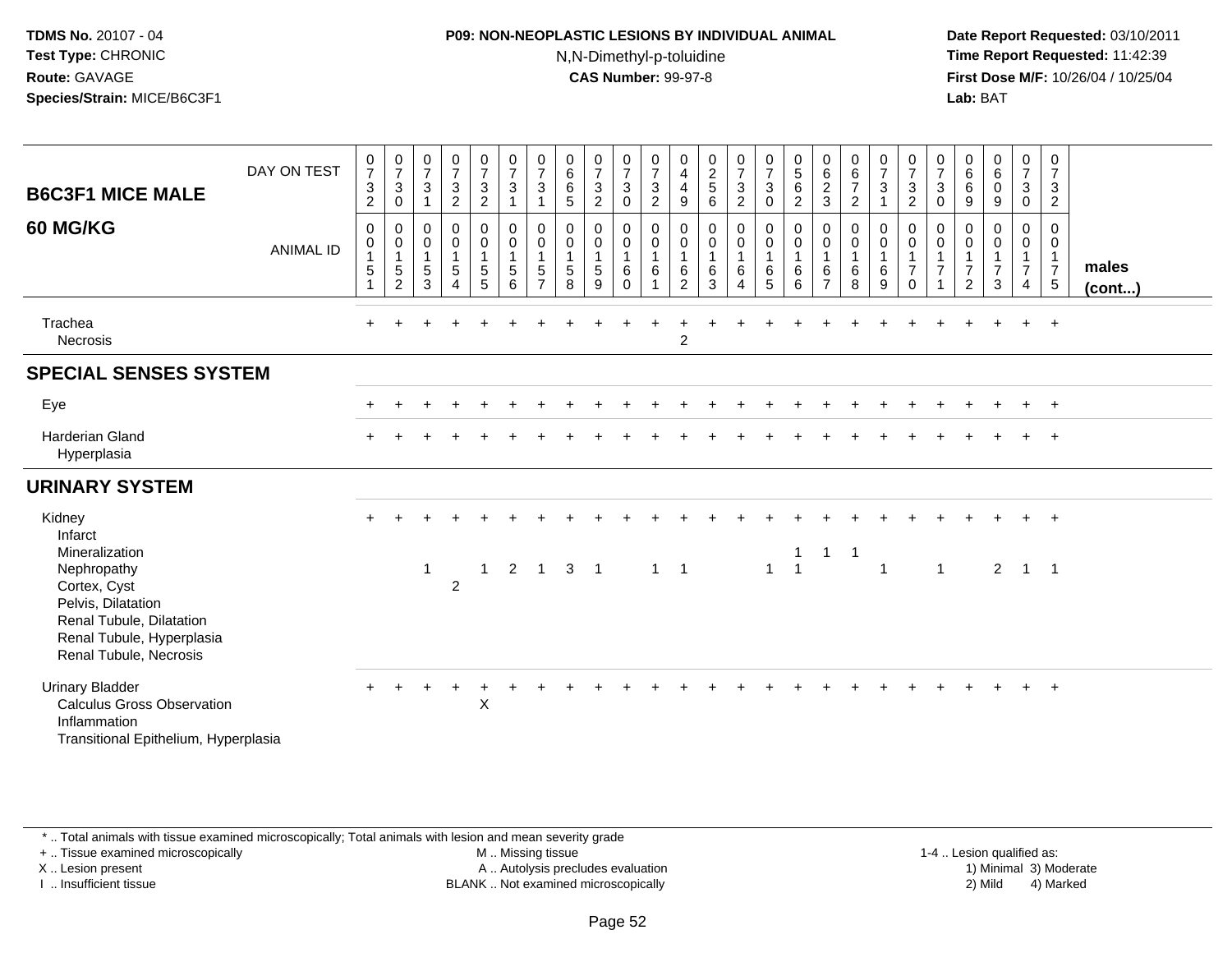# **P09: NON-NEOPLASTIC LESIONS BY INDIVIDUAL ANIMAL**N,N-Dimethyl-p-toluidine

 **Date Report Requested:** 03/10/2011 **Time Report Requested:** 11:42:39 **First Dose M/F:** 10/26/04 / 10/25/04<br>**Lab:** BAT **Lab:** BAT

| <b>B6C3F1 MICE MALE</b>                                                                                                                                                                       | DAY ON TEST      | $\pmb{0}$<br>$6\overline{6}$<br>$\,8\,$<br>$\overline{2}$               | $\frac{0}{7}$<br>$\sqrt{3}$<br>$\mathbf 0$                           | 0<br>$\overline{7}$<br>$\mathbf{3}$<br>$\overline{1}$     | $\pmb{0}$<br>$\overline{7}$<br>$\sqrt{3}$<br>$\mathbf 0$          | $\,0\,$<br>$\overline{7}$<br>3<br>$\mathbf{1}$             | 0<br>$\overline{7}$<br>3<br>$\overline{2}$   | $\begin{array}{c} 0 \\ 7 \end{array}$<br>$\mathbf{3}$<br>$\mathbf{1}$  | $\pmb{0}$<br>$\overline{7}$<br>$\sqrt{3}$<br>$\overline{2}$     | 0<br>$\overline{7}$<br>$\mathbf{3}$<br>$\overline{1}$                       | $\,0\,$<br>$\,6\,$<br>$\overline{7}$<br>$\overline{2}$ | 0<br>$\overline{7}$<br>3<br>$\overline{2}$       | 0<br>$\overline{7}$<br>3<br>$\mathbf 0$       | $\pmb{0}$<br>$\overline{5}$<br>$\bf 8$<br>0 | $\pmb{0}$<br>6<br>$\boldsymbol{9}$<br>3                                 | 0<br>$\overline{7}$<br>3<br>$\overline{2}$ | $\pmb{0}$<br>$\overline{7}$<br>$\mathbf{3}$<br>$\mathbf{1}$                   | $\pmb{0}$<br>$\overline{7}$<br>3<br>$\mathbf{1}$ | $\pmb{0}$<br>$\overline{7}$<br>$\sqrt{3}$<br>$\overline{2}$ | $\begin{array}{c} 0 \\ 7 \end{array}$<br>$\mathbf{3}$                         | $\pmb{0}$<br>$\overline{7}$<br>$\mathsf 3$<br>$\overline{2}$ | 0<br>$\overline{7}$<br>$\sqrt{3}$<br>$\overline{1}$    | $\pmb{0}$<br>$\overline{7}$<br>3<br>$\overline{2}$       | $\pmb{0}$<br>$\overline{7}$<br>$\mathbf{3}$<br>$\overline{2}$ | $\pmb{0}$<br>$6\phantom{a}$<br>5<br>$5\phantom{.0}$                 | $\pmb{0}$<br>6<br>3<br>8                                                    |                        |                                |
|-----------------------------------------------------------------------------------------------------------------------------------------------------------------------------------------------|------------------|-------------------------------------------------------------------------|----------------------------------------------------------------------|-----------------------------------------------------------|-------------------------------------------------------------------|------------------------------------------------------------|----------------------------------------------|------------------------------------------------------------------------|-----------------------------------------------------------------|-----------------------------------------------------------------------------|--------------------------------------------------------|--------------------------------------------------|-----------------------------------------------|---------------------------------------------|-------------------------------------------------------------------------|--------------------------------------------|-------------------------------------------------------------------------------|--------------------------------------------------|-------------------------------------------------------------|-------------------------------------------------------------------------------|--------------------------------------------------------------|--------------------------------------------------------|----------------------------------------------------------|---------------------------------------------------------------|---------------------------------------------------------------------|-----------------------------------------------------------------------------|------------------------|--------------------------------|
| 60 MG/KG                                                                                                                                                                                      | <b>ANIMAL ID</b> | $\pmb{0}$<br>$\pmb{0}$<br>$\mathbf{1}$<br>$\overline{\mathcal{I}}$<br>6 | $\mathbf 0$<br>0<br>$\mathbf{1}$<br>$\overline{7}$<br>$\overline{7}$ | 0<br>$\mathbf 0$<br>$\overline{1}$<br>$\overline{7}$<br>8 | $\mathbf 0$<br>$\mathbf 0$<br>$\mathbf{1}$<br>$\overline{7}$<br>9 | $\mathbf 0$<br>$\mathbf 0$<br>$\mathbf 1$<br>8<br>$\Omega$ | $\mathbf 0$<br>0<br>1<br>8<br>$\overline{1}$ | $\mathbf 0$<br>$\mathbf 0$<br>$\mathbf 1$<br>$\bf 8$<br>$\overline{2}$ | $\mathbf 0$<br>$\mathbf 0$<br>$\mathbf{1}$<br>8<br>$\mathbf{3}$ | $\mathbf 0$<br>$\mathbf 0$<br>$\overline{1}$<br>8<br>$\boldsymbol{\Lambda}$ | 0<br>0<br>$\mathbf{1}$<br>8<br>5                       | $\mathbf 0$<br>0<br>$\mathbf{1}$<br>$\bf 8$<br>6 | 0<br>0<br>$\mathbf{1}$<br>8<br>$\overline{7}$ | 0<br>0<br>$\mathbf{1}$<br>$\bf 8$<br>8      | $\mathbf 0$<br>$\mathbf 0$<br>$\mathbf{1}$<br>$\bf 8$<br>$\overline{9}$ | 0<br>0<br>$\overline{1}$<br>9<br>$\Omega$  | $\Omega$<br>$\mathbf 0$<br>$\mathbf{1}$<br>$\boldsymbol{9}$<br>$\overline{1}$ | 0<br>0<br>$\mathbf{1}$<br>9<br>$\overline{2}$    | $\Omega$<br>0<br>$\overline{1}$<br>$\boldsymbol{9}$<br>3    | $\Omega$<br>$\mathbf 0$<br>$\mathbf{1}$<br>$\boldsymbol{9}$<br>$\overline{4}$ | $\mathbf 0$<br>$\mathbf 0$<br>$\mathbf 1$<br>9<br>5          | $\mathbf 0$<br>$\mathbf 0$<br>$\overline{1}$<br>9<br>6 | $\Omega$<br>$\mathbf 0$<br>$\mathbf{1}$<br>$\frac{9}{7}$ | $\mathbf 0$<br>$\mathbf 0$<br>$\mathbf{1}$<br>9<br>8          | $\mathbf 0$<br>$\mathbf 0$<br>$\mathbf{1}$<br>$\boldsymbol{9}$<br>9 | $\mathbf 0$<br>$\mathbf{0}$<br>$\overline{a}$<br>$\mathbf 0$<br>$\mathbf 0$ |                        | * TOTALS                       |
| <b>ALIMENTARY SYSTEM</b>                                                                                                                                                                      |                  |                                                                         |                                                                      |                                                           |                                                                   |                                                            |                                              |                                                                        |                                                                 |                                                                             |                                                        |                                                  |                                               |                                             |                                                                         |                                            |                                                                               |                                                  |                                                             |                                                                               |                                                              |                                                        |                                                          |                                                               |                                                                     |                                                                             |                        |                                |
| Esophagus                                                                                                                                                                                     |                  |                                                                         |                                                                      |                                                           |                                                                   |                                                            |                                              |                                                                        |                                                                 |                                                                             |                                                        |                                                  |                                               |                                             |                                                                         |                                            |                                                                               |                                                  |                                                             |                                                                               |                                                              |                                                        |                                                          |                                                               |                                                                     |                                                                             | 50                     |                                |
| Gallbladder                                                                                                                                                                                   |                  |                                                                         |                                                                      |                                                           |                                                                   |                                                            |                                              |                                                                        |                                                                 |                                                                             |                                                        |                                                  |                                               |                                             |                                                                         |                                            |                                                                               |                                                  |                                                             |                                                                               |                                                              |                                                        |                                                          |                                                               |                                                                     | $\ddot{}$                                                                   | 49                     |                                |
| Intestine Large, Cecum                                                                                                                                                                        |                  |                                                                         |                                                                      |                                                           |                                                                   |                                                            |                                              |                                                                        |                                                                 |                                                                             |                                                        |                                                  |                                               |                                             |                                                                         |                                            |                                                                               |                                                  |                                                             |                                                                               |                                                              |                                                        |                                                          |                                                               |                                                                     |                                                                             | 50                     |                                |
| Intestine Large, Colon                                                                                                                                                                        |                  |                                                                         |                                                                      |                                                           |                                                                   |                                                            |                                              |                                                                        |                                                                 |                                                                             |                                                        |                                                  |                                               |                                             |                                                                         |                                            |                                                                               |                                                  |                                                             |                                                                               |                                                              |                                                        |                                                          |                                                               |                                                                     | $\ddot{}$                                                                   | 50                     |                                |
| Intestine Large, Rectum                                                                                                                                                                       |                  |                                                                         |                                                                      |                                                           |                                                                   |                                                            |                                              |                                                                        |                                                                 |                                                                             |                                                        |                                                  |                                               |                                             |                                                                         |                                            |                                                                               |                                                  |                                                             |                                                                               |                                                              |                                                        |                                                          |                                                               |                                                                     | $\ddot{}$                                                                   | 50                     |                                |
| Intestine Small, Duodenum                                                                                                                                                                     |                  |                                                                         |                                                                      |                                                           |                                                                   |                                                            |                                              |                                                                        |                                                                 |                                                                             |                                                        |                                                  |                                               |                                             |                                                                         |                                            |                                                                               |                                                  |                                                             |                                                                               |                                                              |                                                        |                                                          |                                                               |                                                                     | $\ddot{}$                                                                   | 50                     |                                |
| Intestine Small, Ileum                                                                                                                                                                        |                  |                                                                         |                                                                      |                                                           |                                                                   |                                                            |                                              |                                                                        |                                                                 |                                                                             |                                                        |                                                  |                                               |                                             |                                                                         |                                            |                                                                               |                                                  |                                                             |                                                                               |                                                              |                                                        |                                                          |                                                               |                                                                     | $\ddot{}$                                                                   | 50                     |                                |
| Intestine Small, Jejunum                                                                                                                                                                      |                  |                                                                         |                                                                      |                                                           |                                                                   |                                                            |                                              |                                                                        |                                                                 |                                                                             |                                                        |                                                  |                                               |                                             |                                                                         |                                            |                                                                               |                                                  |                                                             |                                                                               |                                                              |                                                        |                                                          |                                                               |                                                                     |                                                                             | 50                     |                                |
| Liver<br><b>Basophilic Focus</b><br>Clear Cell Focus                                                                                                                                          |                  |                                                                         |                                                                      |                                                           |                                                                   |                                                            | X                                            |                                                                        |                                                                 |                                                                             |                                                        |                                                  |                                               |                                             |                                                                         | X                                          |                                                                               |                                                  |                                                             | X                                                                             |                                                              |                                                        | X                                                        |                                                               |                                                                     |                                                                             | 50                     | $\mathbf{2}$<br>$\overline{7}$ |
| <b>Eosinophilic Focus</b><br>Fatty Change<br>Hematopoietic Cell Proliferation                                                                                                                 |                  |                                                                         |                                                                      |                                                           |                                                                   |                                                            |                                              |                                                                        |                                                                 |                                                                             |                                                        |                                                  |                                               |                                             | $\mathcal{P}$                                                           |                                            |                                                                               |                                                  |                                                             |                                                                               |                                                              |                                                        |                                                          |                                                               |                                                                     |                                                                             |                        | 43<br>$2 \quad 2.0$<br>$12.0$  |
| Inflammation, Chronic Active<br>Mineralization                                                                                                                                                |                  | $\mathbf{1}$                                                            |                                                                      |                                                           | $\overline{2}$                                                    |                                                            | $\mathbf{1}$                                 | $\overline{1}$                                                         |                                                                 | $\mathbf{1}$                                                                | $\overline{1}$                                         |                                                  | $\overline{1}$                                |                                             | $\overline{2}$                                                          |                                            | $\mathbf 1$                                                                   | $\overline{1}$                                   |                                                             | $\mathbf{1}$                                                                  |                                                              | $\overline{\mathbf{1}}$                                |                                                          |                                                               |                                                                     |                                                                             |                        | 19 1.1<br>$12.0$<br>$12.0$     |
| <b>Mitotic Alteration</b><br><b>Mixed Cell Focus</b><br><b>Necrosis</b>                                                                                                                       |                  | $\mathsf X$<br>1                                                        |                                                                      |                                                           |                                                                   |                                                            | X                                            |                                                                        |                                                                 | $\boldsymbol{\mathsf{X}}$                                                   |                                                        |                                                  |                                               | $\overline{2}$                              | X<br>$\mathbf{3}$                                                       | $\boldsymbol{\mathsf{X}}$                  | $\overline{2}$                                                                | X                                                |                                                             | X                                                                             |                                                              |                                                        |                                                          |                                                               |                                                                     |                                                                             |                        | 12<br>$10$ 2.0                 |
| Pigmentation<br>Hepatocyte, Hypertrophy                                                                                                                                                       |                  |                                                                         |                                                                      |                                                           |                                                                   |                                                            |                                              |                                                                        |                                                                 |                                                                             |                                                        |                                                  |                                               | 2                                           |                                                                         | $\mathcal{P}$                              |                                                                               |                                                  |                                                             | 2                                                                             |                                                              |                                                        | 2                                                        |                                                               |                                                                     |                                                                             |                        | 2, 1.5<br>16 2.1               |
| *  Total animals with tissue examined microscopically; Total animals with lesion and mean severity grade<br>+  Tissue examined microscopically<br>X  Lesion present<br>I  Insufficient tissue |                  |                                                                         |                                                                      |                                                           |                                                                   |                                                            | M  Missing tissue                            |                                                                        |                                                                 | A  Autolysis precludes evaluation<br>BLANK  Not examined microscopically    |                                                        |                                                  |                                               |                                             |                                                                         |                                            |                                                                               |                                                  |                                                             |                                                                               |                                                              |                                                        |                                                          | 1-4  Lesion qualified as:<br>2) Mild                          |                                                                     | 4) Marked                                                                   | 1) Minimal 3) Moderate |                                |

I .. Insufficient tissue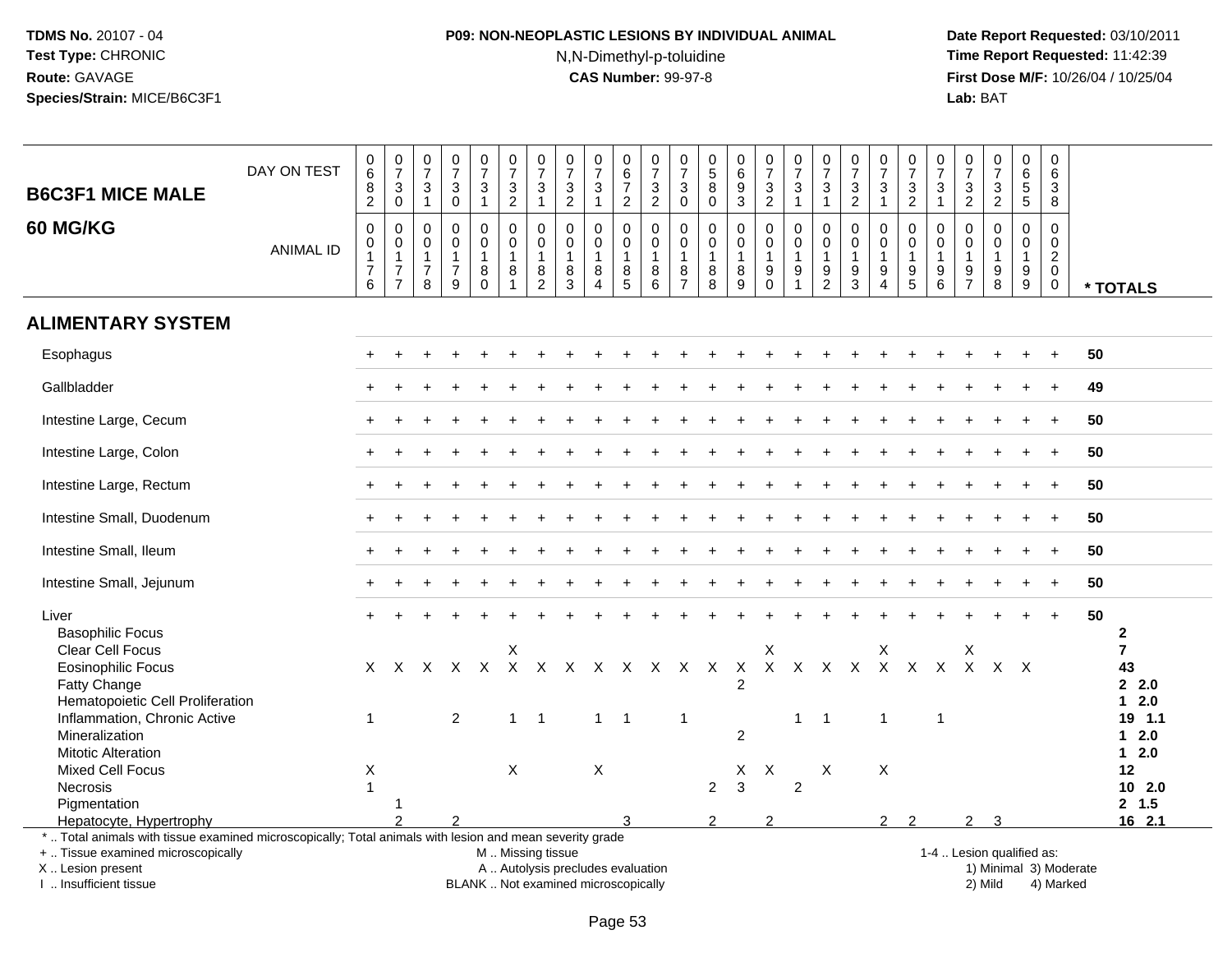# **P09: NON-NEOPLASTIC LESIONS BY INDIVIDUAL ANIMAL**N,N-Dimethyl-p-toluidine

| <b>B6C3F1 MICE MALE</b>                                                                                                                                                                       | DAY ON TEST      | $\begin{array}{c} 0 \\ 6 \end{array}$<br>$\begin{smallmatrix} 8 \\ 2 \end{smallmatrix}$ | $\frac{0}{7}$<br>$\ensuremath{\mathsf{3}}$<br>$\mathsf 0$                      | $\frac{0}{7}$<br>3<br>$\mathbf{1}$                      | $\begin{array}{c} 0 \\ 7 \end{array}$<br>$\ensuremath{\mathsf{3}}$<br>$\pmb{0}$ | $\frac{0}{7}$<br>$\mathbf{3}$<br>$\mathbf{1}$     | $\begin{array}{c} 0 \\ 7 \end{array}$<br>$\frac{3}{2}$  | $\frac{0}{7}$<br>$\ensuremath{\mathsf{3}}$<br>$\mathbf{1}$                                   | $\begin{array}{c} 0 \\ 7 \end{array}$<br>$\mathbf{3}$<br>$\overline{c}$  | $\begin{array}{c} 0 \\ 7 \end{array}$<br>$\sqrt{3}$<br>$\mathbf{1}$       | 0<br>$\overline{6}$<br>$\overline{7}$<br>$\overline{2}$ | $\frac{0}{7}$<br>$\frac{3}{2}$                 | $\frac{0}{7}$<br>$\ensuremath{\mathsf{3}}$<br>$\pmb{0}$ | $\begin{array}{c} 0 \\ 5 \end{array}$<br>8<br>0 | $\begin{array}{c} 0 \\ 6 \\ 9 \end{array}$<br>$\overline{3}$        | $\begin{smallmatrix}0\\7\end{smallmatrix}$<br>$\ensuremath{\mathsf{3}}$<br>$\overline{2}$ | $\frac{0}{7}$<br>3<br>$\mathbf{1}$                                | $\frac{0}{7}$<br>3<br>$\mathbf{1}$                        | $\frac{0}{7}$<br>$\ensuremath{\mathsf{3}}$<br>$\overline{2}$ | $\begin{array}{c} 0 \\ 7 \end{array}$<br>3<br>$\mathbf{1}$                | $\begin{array}{c} 0 \\ 7 \end{array}$<br>$\frac{3}{2}$ | $\frac{0}{7}$<br>$\ensuremath{\mathsf{3}}$<br>$\overline{1}$ | 0<br>$\overline{7}$<br>$\ensuremath{\mathsf{3}}$<br>$\overline{2}$ | $\begin{array}{c} 0 \\ 7 \end{array}$<br>$\ensuremath{\mathsf{3}}$<br>$\overline{2}$ | 0<br>$\overline{6}$<br>5<br>$\overline{5}$           | $\pmb{0}$<br>$6\phantom{a}$<br>$\ensuremath{\mathsf{3}}$<br>$\overline{8}$ |                        |                                         |
|-----------------------------------------------------------------------------------------------------------------------------------------------------------------------------------------------|------------------|-----------------------------------------------------------------------------------------|--------------------------------------------------------------------------------|---------------------------------------------------------|---------------------------------------------------------------------------------|---------------------------------------------------|---------------------------------------------------------|----------------------------------------------------------------------------------------------|--------------------------------------------------------------------------|---------------------------------------------------------------------------|---------------------------------------------------------|------------------------------------------------|---------------------------------------------------------|-------------------------------------------------|---------------------------------------------------------------------|-------------------------------------------------------------------------------------------|-------------------------------------------------------------------|-----------------------------------------------------------|--------------------------------------------------------------|---------------------------------------------------------------------------|--------------------------------------------------------|--------------------------------------------------------------|--------------------------------------------------------------------|--------------------------------------------------------------------------------------|------------------------------------------------------|----------------------------------------------------------------------------|------------------------|-----------------------------------------|
| <b>60 MG/KG</b>                                                                                                                                                                               | <b>ANIMAL ID</b> | $\mathbf 0$<br>$\boldsymbol{0}$<br>$\mathbf{1}$<br>$\boldsymbol{7}$<br>$\,6\,$          | $\mathbf 0$<br>$\mathbf 0$<br>$\mathbf{1}$<br>$\overline{7}$<br>$\overline{7}$ | 0<br>$\mathbf 0$<br>$\mathbf{1}$<br>$\overline{7}$<br>8 | $\mathbf 0$<br>$\mathbf 0$<br>$\mathbf{1}$<br>$\overline{7}$<br>9               | 0<br>$\mathsf 0$<br>$\mathbf{1}$<br>8<br>$\Omega$ | 0<br>$\mathbf 0$<br>$\mathbf{1}$<br>8<br>$\overline{1}$ | $\mathbf 0$<br>$\pmb{0}$<br>$\overline{1}$<br>$\begin{smallmatrix} 8 \\ 2 \end{smallmatrix}$ | $\mathbf 0$<br>$\mathbf 0$<br>$\overline{1}$<br>8<br>3                   | $\mathbf 0$<br>$\mathbf 0$<br>$\mathbf{1}$<br>8<br>$\boldsymbol{\Lambda}$ | 0<br>$\mathbf 0$<br>8<br>$\overline{5}$                 | 0<br>$\mathbf 0$<br>$\mathbf{1}$<br>$_{6}^{8}$ | $\mathbf 0$<br>$\,0\,$<br>$\mathbf{1}$<br>$\frac{8}{7}$ | 0<br>0<br>$\mathbf{1}$<br>8<br>$\overline{8}$   | $\mathbf 0$<br>$\mathbf 0$<br>$\overline{1}$<br>8<br>$\overline{9}$ | 0<br>$\mathsf 0$<br>$\mathbf{1}$<br>9<br>$\ddot{\mathbf{0}}$                              | $\mathbf 0$<br>$\mathbf 0$<br>$\mathbf{1}$<br>9<br>$\overline{1}$ | $\mathbf 0$<br>$\pmb{0}$<br>$\mathbf{1}$<br>$\frac{9}{2}$ | 0<br>$\mathbf 0$<br>$\mathbf{1}$<br>$\frac{9}{3}$            | $\mathbf 0$<br>$\mathbf 0$<br>$\mathbf{1}$<br>9<br>$\boldsymbol{\Lambda}$ | $\mathbf 0$<br>0<br>$\mathbf 1$<br>$\frac{9}{5}$       | $\mathbf 0$<br>$\mathbf 0$<br>$\overline{1}$<br>9<br>6       | $\mathbf 0$<br>$\mathbf 0$<br>$\mathbf{1}$<br>$\frac{9}{7}$        | $\mathbf 0$<br>$\mathbf 0$<br>$\mathbf{1}$<br>9<br>$\overline{8}$                    | $\mathbf 0$<br>$\mathbf 0$<br>$\mathbf{1}$<br>$^9_9$ | $\mathsf 0$<br>$\mathbf 0$<br>$\overline{c}$<br>$\mathbf 0$<br>$\mathbf 0$ |                        | * TOTALS                                |
| Kupffer Cell, Hyperplasia<br>Oval Cell, Hyperplasia                                                                                                                                           |                  |                                                                                         | 1                                                                              |                                                         |                                                                                 |                                                   |                                                         |                                                                                              |                                                                          |                                                                           |                                                         |                                                |                                                         |                                                 |                                                                     |                                                                                           |                                                                   |                                                           |                                                              |                                                                           |                                                        |                                                              |                                                                    |                                                                                      |                                                      | 2                                                                          |                        | $12.0$<br>2, 1.0                        |
| Mesentery<br>Fat, Necrosis                                                                                                                                                                    |                  | $\ddot{}$<br>4                                                                          |                                                                                |                                                         |                                                                                 |                                                   |                                                         |                                                                                              |                                                                          |                                                                           | $\ddot{}$<br>$\overline{2}$                             |                                                |                                                         |                                                 |                                                                     |                                                                                           |                                                                   |                                                           |                                                              |                                                                           |                                                        |                                                              |                                                                    |                                                                                      |                                                      |                                                                            | $\mathbf{2}$           | 2, 3.0                                  |
| Pancreas<br>Atrophy<br>Acinus, Hyperplasia<br>Duct, Cyst                                                                                                                                      |                  | $\ddot{}$<br>Δ<br>4                                                                     |                                                                                |                                                         |                                                                                 |                                                   |                                                         |                                                                                              |                                                                          |                                                                           |                                                         |                                                |                                                         |                                                 |                                                                     |                                                                                           |                                                                   |                                                           |                                                              |                                                                           |                                                        |                                                              |                                                                    |                                                                                      |                                                      |                                                                            | 50                     | 14.0<br>1 1.0<br>2, 3.0                 |
| <b>Salivary Glands</b>                                                                                                                                                                        |                  |                                                                                         |                                                                                |                                                         |                                                                                 |                                                   |                                                         |                                                                                              |                                                                          |                                                                           |                                                         |                                                |                                                         |                                                 |                                                                     |                                                                                           |                                                                   |                                                           |                                                              |                                                                           |                                                        |                                                              |                                                                    |                                                                                      |                                                      | $+$                                                                        | 50                     |                                         |
| Stomach, Forestomach<br>Hemorrhage<br>Inflammation<br>Necrosis<br>Ulcer<br>Epithelium, Hyperplasia                                                                                            |                  |                                                                                         |                                                                                |                                                         |                                                                                 |                                                   |                                                         | 3                                                                                            |                                                                          |                                                                           | -1                                                      |                                                |                                                         |                                                 | -1<br>$\overline{c}$                                                |                                                                                           |                                                                   |                                                           |                                                              |                                                                           |                                                        | 3<br>3                                                       | 3<br>2<br>3                                                        |                                                                                      |                                                      | $+$<br>$\mathbf 1$<br>$\overline{2}$                                       | 50                     | 13.0<br>82.1<br>1 1.0<br>52.2<br>11 2.5 |
| Stomach, Glandular                                                                                                                                                                            |                  | $+$                                                                                     | ÷.                                                                             |                                                         |                                                                                 |                                                   |                                                         |                                                                                              |                                                                          |                                                                           |                                                         |                                                |                                                         |                                                 |                                                                     |                                                                                           |                                                                   |                                                           |                                                              |                                                                           |                                                        |                                                              |                                                                    |                                                                                      | $\ddot{}$                                            | $+$                                                                        | 50                     |                                         |
| Tooth<br>Dysplasia                                                                                                                                                                            |                  |                                                                                         | +<br>$\mathsf{X}$                                                              | $\ddot{}$<br>$\boldsymbol{\mathsf{X}}$                  |                                                                                 |                                                   | $\ddot{}$<br>$\mathsf{X}^-$                             | $\ddot{}$                                                                                    | $\ddot{}$<br>$X$ $X$                                                     |                                                                           |                                                         | $X$ $X$ $X$                                    |                                                         |                                                 | $\ddot{}$<br>$\pmb{\times}$                                         |                                                                                           |                                                                   | $\ddot{}$                                                 | +<br>$X$ $X$ $X$                                             | $\ddot{}$                                                                 |                                                        | $\ddot{}$<br>$\boldsymbol{\mathsf{X}}$                       |                                                                    |                                                                                      |                                                      | $+$<br>$\mathsf{X}$                                                        | 30                     | 26                                      |
| <b>CARDIOVASCULAR SYSTEM</b>                                                                                                                                                                  |                  |                                                                                         |                                                                                |                                                         |                                                                                 |                                                   |                                                         |                                                                                              |                                                                          |                                                                           |                                                         |                                                |                                                         |                                                 |                                                                     |                                                                                           |                                                                   |                                                           |                                                              |                                                                           |                                                        |                                                              |                                                                    |                                                                                      |                                                      |                                                                            |                        |                                         |
| <b>Blood Vessel</b><br>Mineralization                                                                                                                                                         |                  |                                                                                         |                                                                                |                                                         |                                                                                 |                                                   |                                                         |                                                                                              |                                                                          |                                                                           |                                                         |                                                |                                                         |                                                 |                                                                     |                                                                                           |                                                                   |                                                           |                                                              |                                                                           |                                                        |                                                              |                                                                    |                                                                                      |                                                      | $\div$                                                                     | 50                     | 13.0                                    |
| Heart                                                                                                                                                                                         |                  |                                                                                         |                                                                                |                                                         |                                                                                 |                                                   |                                                         |                                                                                              |                                                                          |                                                                           |                                                         |                                                |                                                         |                                                 |                                                                     |                                                                                           |                                                                   |                                                           |                                                              |                                                                           |                                                        |                                                              |                                                                    |                                                                                      |                                                      | $\div$                                                                     | 50                     |                                         |
| *  Total animals with tissue examined microscopically; Total animals with lesion and mean severity grade<br>+  Tissue examined microscopically<br>X  Lesion present<br>I  Insufficient tissue |                  |                                                                                         |                                                                                |                                                         |                                                                                 |                                                   | M  Missing tissue                                       |                                                                                              | A  Autolysis precludes evaluation<br>BLANK  Not examined microscopically |                                                                           |                                                         |                                                |                                                         |                                                 |                                                                     |                                                                                           |                                                                   |                                                           |                                                              |                                                                           |                                                        |                                                              |                                                                    | 1-4  Lesion qualified as:<br>2) Mild                                                 |                                                      | 4) Marked                                                                  | 1) Minimal 3) Moderate |                                         |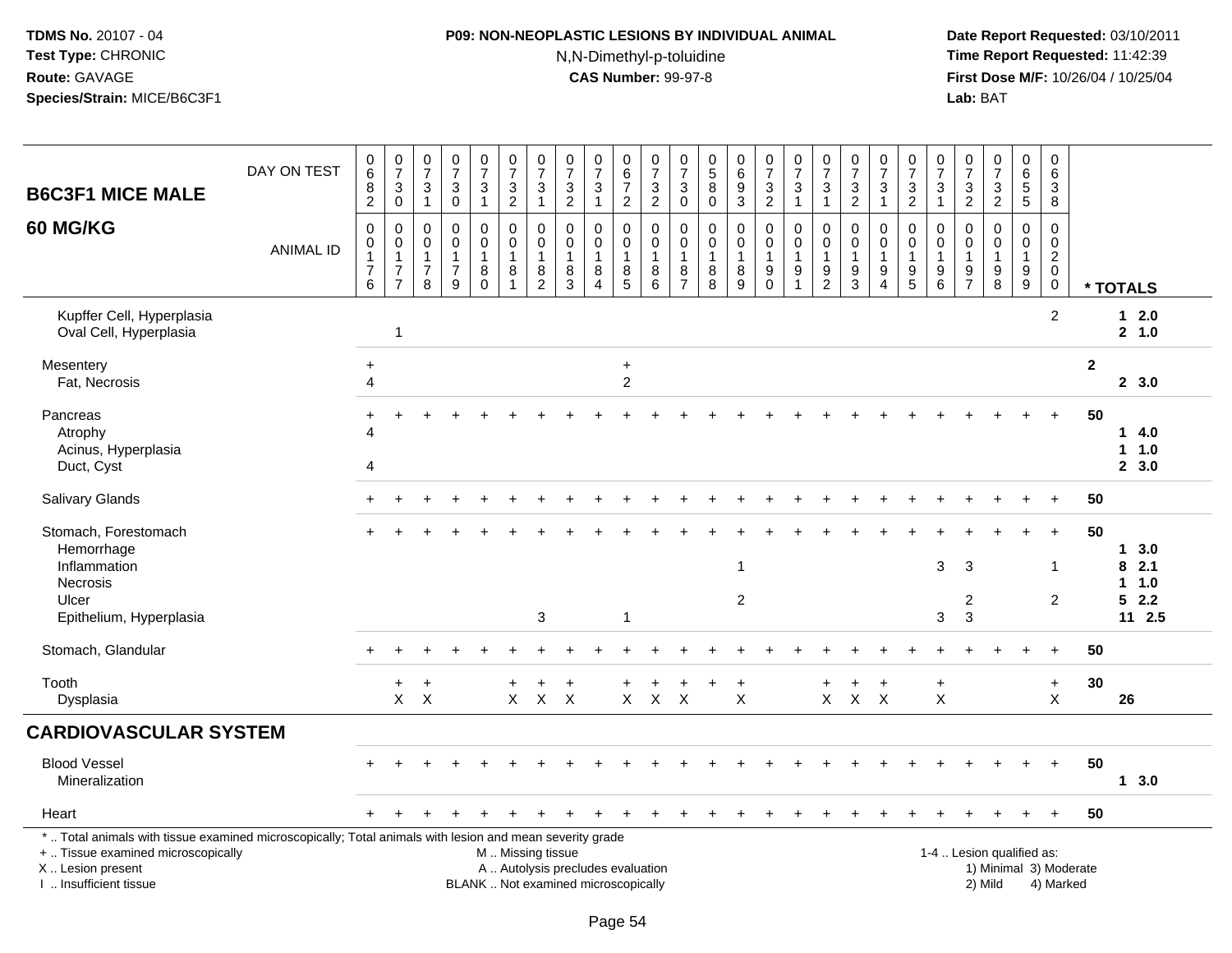# **P09: NON-NEOPLASTIC LESIONS BY INDIVIDUAL ANIMAL**N,N-Dimethyl-p-toluidine

| <b>B6C3F1 MICE MALE</b>                                                                                                                                                                       | DAY ON TEST      | $\pmb{0}$<br>$\,6\,$<br>$\, 8$<br>$\overline{2}$                      | $\frac{0}{7}$<br>$\sqrt{3}$<br>$\overline{0}$                                    | $\frac{0}{7}$<br>$\sqrt{3}$<br>$\mathbf{1}$  | $\frac{0}{7}$<br>$\sqrt{3}$<br>$\mathbf 0$                                     | $\frac{0}{7}$<br>$\mathbf{3}$<br>$\mathbf{1}$            | $\begin{array}{c} 0 \\ 7 \end{array}$<br>$\frac{3}{2}$                 | $\frac{0}{7}$<br>$\sqrt{3}$<br>$\mathbf{1}$                                                     | $\frac{0}{7}$<br>$\sqrt{3}$<br>$\sqrt{2}$                                | $\frac{0}{7}$<br>$\sqrt{3}$<br>$\mathbf{1}$                    | $\begin{array}{c} 0 \\ 6 \end{array}$<br>$\overline{7}$<br>$\overline{2}$ | $\frac{0}{7}$<br>$\frac{3}{2}$                             | $\frac{0}{7}$<br>3<br>$\overline{0}$                       | $\begin{array}{c} 0 \\ 5 \end{array}$<br>$\bf 8$<br>$\bar{0}$ | $_{6}^{\rm 0}$<br>$\boldsymbol{9}$<br>$\overline{3}$                 | $\frac{0}{7}$<br>$\frac{3}{2}$                           | $\frac{0}{7}$<br>$\ensuremath{\mathsf{3}}$<br>$\mathbf{1}$              | $\frac{0}{7}$<br>$\sqrt{3}$<br>$\mathbf{1}$            | $\frac{0}{7}$<br>$\frac{3}{2}$                              | $\frac{0}{7}$<br>3<br>$\mathbf{1}$                         | $\frac{0}{7}$<br>$\frac{3}{2}$                                            | $\begin{array}{c} 0 \\ 7 \end{array}$<br>$\sqrt{3}$<br>$\blacktriangleleft$ | $\frac{0}{7}$<br>$\mathsf 3$<br>$\overline{2}$                | $\frac{0}{7}$<br>$\frac{3}{2}$                                    | $\pmb{0}$<br>$\,6\,$<br>$\sqrt{5}$<br>$\overline{5}$    | $\mathbf 0$<br>$6\phantom{1}6$<br>3<br>8                               |    |                           |  |
|-----------------------------------------------------------------------------------------------------------------------------------------------------------------------------------------------|------------------|-----------------------------------------------------------------------|----------------------------------------------------------------------------------|----------------------------------------------|--------------------------------------------------------------------------------|----------------------------------------------------------|------------------------------------------------------------------------|-------------------------------------------------------------------------------------------------|--------------------------------------------------------------------------|----------------------------------------------------------------|---------------------------------------------------------------------------|------------------------------------------------------------|------------------------------------------------------------|---------------------------------------------------------------|----------------------------------------------------------------------|----------------------------------------------------------|-------------------------------------------------------------------------|--------------------------------------------------------|-------------------------------------------------------------|------------------------------------------------------------|---------------------------------------------------------------------------|-----------------------------------------------------------------------------|---------------------------------------------------------------|-------------------------------------------------------------------|---------------------------------------------------------|------------------------------------------------------------------------|----|---------------------------|--|
| 60 MG/KG                                                                                                                                                                                      | <b>ANIMAL ID</b> | $\mathbf 0$<br>$\pmb{0}$<br>$\mathbf{1}$<br>$\overline{7}$<br>$\,6\,$ | $\mathbf 0$<br>$\mathbf 0$<br>$\mathbf{1}$<br>$\boldsymbol{7}$<br>$\overline{7}$ | $\mathbf 0$<br>0<br>1<br>$\overline{7}$<br>8 | $\mathbf 0$<br>$\mathbf 0$<br>$\mathbf{1}$<br>$\overline{7}$<br>$\overline{9}$ | $\pmb{0}$<br>$\pmb{0}$<br>$\mathbf{1}$<br>8<br>$\bar{0}$ | $\overline{0}$<br>$\mathbf 0$<br>$\overline{1}$<br>8<br>$\overline{1}$ | $\pmb{0}$<br>$\overline{0}$<br>$\overline{1}$<br>$\begin{smallmatrix} 8 \\ 2 \end{smallmatrix}$ | $\Omega$<br>$\mathbf{0}$<br>$\overline{1}$<br>8<br>$\overline{3}$        | $\Omega$<br>$\mathbf 0$<br>$\mathbf{1}$<br>8<br>$\overline{4}$ | 0<br>$\mathbf 0$<br>8<br>$\overline{5}$                                   | $\pmb{0}$<br>$\ddot{\mathbf{0}}$<br>$\mathbf{1}$<br>$^8_6$ | 0<br>$\overline{0}$<br>$\mathbf{1}$<br>8<br>$\overline{7}$ | $\pmb{0}$<br>0<br>$\mathbf{1}$<br>$_{8}^8$                    | $\mathsf{O}\xspace$<br>$\mathsf{O}\xspace$<br>$\mathbf{1}$<br>$^8_9$ | $\pmb{0}$<br>$\mathbf 0$<br>$\overline{1}$<br>$_{0}^{9}$ | $\pmb{0}$<br>$\mathsf{O}\xspace$<br>$\overline{1}$<br>9<br>$\mathbf{1}$ | $\mathbf 0$<br>$\mathbf 0$<br>1<br>9<br>$\overline{2}$ | $\mathbf 0$<br>$\mathbf 0$<br>$\mathbf{1}$<br>$\frac{9}{3}$ | 0<br>$\overline{0}$<br>$\mathbf{1}$<br>9<br>$\overline{4}$ | 0<br>$\mathbf 0$<br>$\mathbf{1}$<br>$\begin{array}{c} 9 \\ 5 \end{array}$ | 0<br>$\pmb{0}$<br>$\mathbf{1}$<br>9<br>$\overline{6}$                       | $\mathbf 0$<br>$\Omega$<br>$\mathbf 1$<br>9<br>$\overline{7}$ | $\mathbf 0$<br>$\mathbf 0$<br>$\mathbf{1}$<br>9<br>$\overline{8}$ | 0<br>$\mathbf 0$<br>$\mathbf{1}$<br>9<br>$\overline{9}$ | $\mathbf 0$<br>$\mathbf 0$<br>$\sqrt{2}$<br>$\mathbf 0$<br>$\mathbf 0$ |    | * TOTALS                  |  |
| Cardiomyopathy<br>Inflammation<br>Mineralization                                                                                                                                              |                  |                                                                       |                                                                                  |                                              |                                                                                |                                                          |                                                                        |                                                                                                 | $\overline{1}$                                                           |                                                                |                                                                           | $\mathbf{1}$                                               | $\overline{1}$                                             |                                                               | $\overline{2}$                                                       |                                                          | $\mathbf{1}$                                                            |                                                        |                                                             |                                                            | $\overline{2}$                                                            |                                                                             |                                                               |                                                                   |                                                         |                                                                        |    | 13, 1.1<br>1 1.0<br>5 1.4 |  |
| <b>ENDOCRINE SYSTEM</b>                                                                                                                                                                       |                  |                                                                       |                                                                                  |                                              |                                                                                |                                                          |                                                                        |                                                                                                 |                                                                          |                                                                |                                                                           |                                                            |                                                            |                                                               |                                                                      |                                                          |                                                                         |                                                        |                                                             |                                                            |                                                                           |                                                                             |                                                               |                                                                   |                                                         |                                                                        |    |                           |  |
| <b>Adrenal Cortex</b><br>Hypertrophy                                                                                                                                                          |                  |                                                                       |                                                                                  |                                              |                                                                                | $\overline{\mathbf{1}}$                                  |                                                                        |                                                                                                 |                                                                          |                                                                |                                                                           |                                                            |                                                            |                                                               |                                                                      |                                                          |                                                                         |                                                        |                                                             |                                                            |                                                                           |                                                                             |                                                               |                                                                   |                                                         | $+$                                                                    | 50 | 1 1.0                     |  |
| Adrenal Medulla<br>Hyperplasia                                                                                                                                                                |                  |                                                                       |                                                                                  |                                              |                                                                                |                                                          |                                                                        |                                                                                                 |                                                                          |                                                                |                                                                           |                                                            |                                                            |                                                               |                                                                      |                                                          |                                                                         |                                                        |                                                             |                                                            |                                                                           |                                                                             |                                                               |                                                                   |                                                         | $+$                                                                    | 50 | 1 1.0                     |  |
| Islets, Pancreatic<br>Hyperplasia                                                                                                                                                             |                  |                                                                       |                                                                                  |                                              |                                                                                |                                                          |                                                                        |                                                                                                 |                                                                          |                                                                |                                                                           |                                                            |                                                            |                                                               |                                                                      |                                                          |                                                                         |                                                        |                                                             |                                                            |                                                                           |                                                                             |                                                               |                                                                   | $\ddot{}$                                               | $+$                                                                    | 50 | 1 1.0                     |  |
| Parathyroid Gland                                                                                                                                                                             |                  |                                                                       |                                                                                  |                                              | м                                                                              | M                                                        | $+$                                                                    | M                                                                                               |                                                                          |                                                                |                                                                           | м                                                          | M                                                          | M                                                             | $+$                                                                  | M                                                        |                                                                         |                                                        |                                                             |                                                            |                                                                           |                                                                             |                                                               |                                                                   |                                                         |                                                                        | 42 |                           |  |
| <b>Pituitary Gland</b>                                                                                                                                                                        |                  |                                                                       |                                                                                  |                                              |                                                                                |                                                          |                                                                        |                                                                                                 |                                                                          |                                                                |                                                                           |                                                            |                                                            |                                                               |                                                                      |                                                          |                                                                         |                                                        |                                                             |                                                            |                                                                           |                                                                             |                                                               |                                                                   |                                                         |                                                                        | 50 |                           |  |
| <b>Thyroid Gland</b>                                                                                                                                                                          |                  | $+$                                                                   |                                                                                  |                                              |                                                                                |                                                          |                                                                        |                                                                                                 |                                                                          |                                                                |                                                                           |                                                            |                                                            |                                                               |                                                                      |                                                          |                                                                         |                                                        |                                                             |                                                            |                                                                           |                                                                             |                                                               |                                                                   | $+$                                                     | $+$                                                                    | 50 |                           |  |
| <b>GENERAL BODY SYSTEM</b>                                                                                                                                                                    |                  |                                                                       |                                                                                  |                                              |                                                                                |                                                          |                                                                        |                                                                                                 |                                                                          |                                                                |                                                                           |                                                            |                                                            |                                                               |                                                                      |                                                          |                                                                         |                                                        |                                                             |                                                            |                                                                           |                                                                             |                                                               |                                                                   |                                                         |                                                                        |    |                           |  |
| <b>NONE</b>                                                                                                                                                                                   |                  |                                                                       |                                                                                  |                                              |                                                                                |                                                          |                                                                        |                                                                                                 |                                                                          |                                                                |                                                                           |                                                            |                                                            |                                                               |                                                                      |                                                          |                                                                         |                                                        |                                                             |                                                            |                                                                           |                                                                             |                                                               |                                                                   |                                                         |                                                                        |    |                           |  |
| <b>GENITAL SYSTEM</b>                                                                                                                                                                         |                  |                                                                       |                                                                                  |                                              |                                                                                |                                                          |                                                                        |                                                                                                 |                                                                          |                                                                |                                                                           |                                                            |                                                            |                                                               |                                                                      |                                                          |                                                                         |                                                        |                                                             |                                                            |                                                                           |                                                                             |                                                               |                                                                   |                                                         |                                                                        |    |                           |  |
| Epididymis<br>Angiectasis<br>Inflammation                                                                                                                                                     |                  |                                                                       |                                                                                  | $\overline{2}$                               |                                                                                |                                                          |                                                                        |                                                                                                 |                                                                          |                                                                |                                                                           |                                                            |                                                            |                                                               |                                                                      |                                                          |                                                                         |                                                        |                                                             |                                                            |                                                                           |                                                                             |                                                               |                                                                   |                                                         | $+$                                                                    | 50 | $1 \quad 2.0$<br>$12.0$   |  |
| *  Total animals with tissue examined microscopically; Total animals with lesion and mean severity grade<br>+  Tissue examined microscopically<br>X  Lesion present<br>I  Insufficient tissue |                  |                                                                       |                                                                                  |                                              |                                                                                |                                                          | M  Missing tissue                                                      |                                                                                                 | A  Autolysis precludes evaluation<br>BLANK  Not examined microscopically |                                                                |                                                                           |                                                            |                                                            |                                                               |                                                                      |                                                          |                                                                         |                                                        |                                                             |                                                            |                                                                           |                                                                             |                                                               | 1-4  Lesion qualified as:<br>1) Minimal 3) Moderate<br>2) Mild    |                                                         | 4) Marked                                                              |    |                           |  |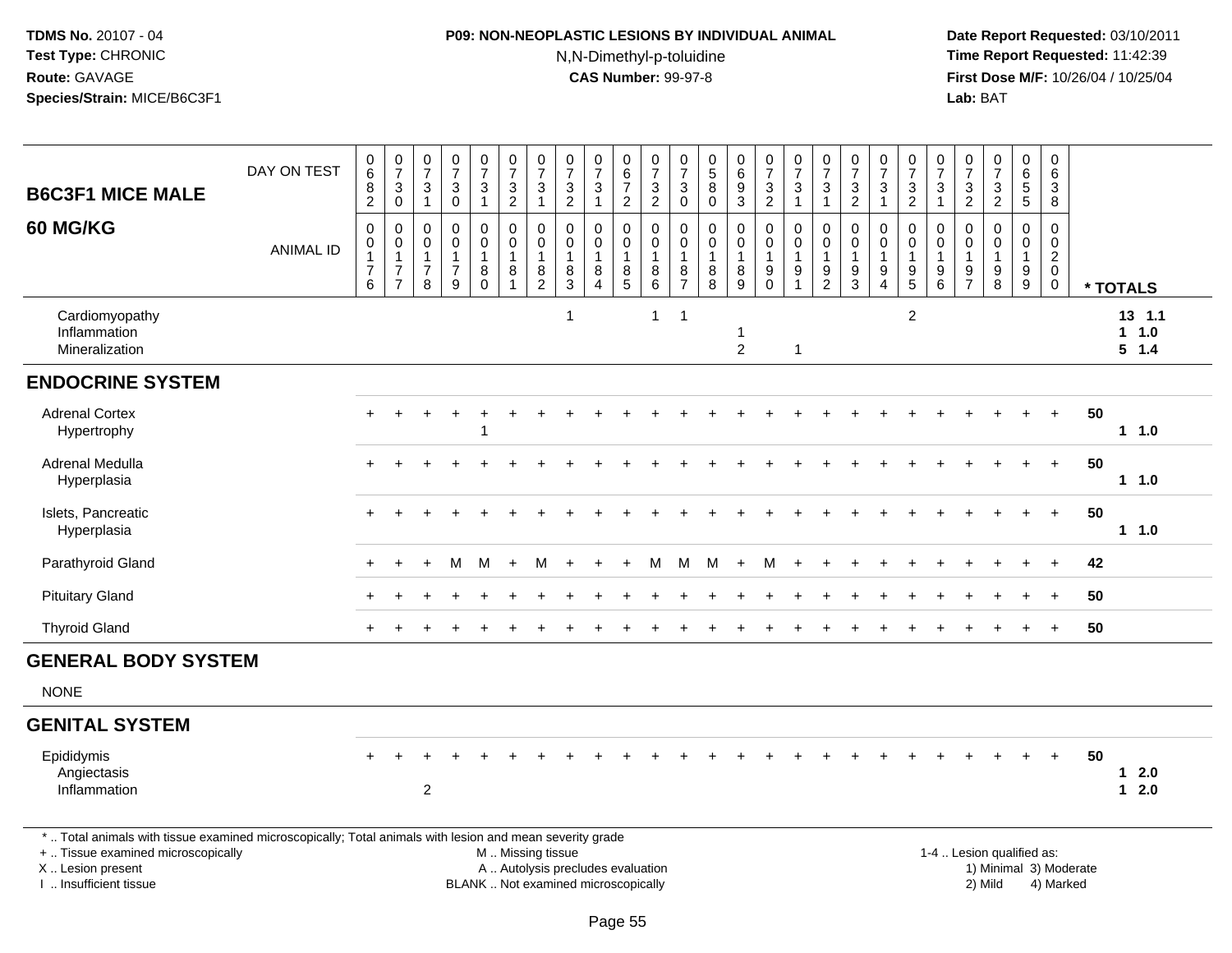### **P09: NON-NEOPLASTIC LESIONS BY INDIVIDUAL ANIMAL**N,N-Dimethyl-p-toluidine

 **Date Report Requested:** 03/10/2011 **Time Report Requested:** 11:42:39 **First Dose M/F:** 10/26/04 / 10/25/04 Lab: BAT **Lab:** BAT

| <b>B6C3F1 MICE MALE</b><br>60 MG/KG                                                                                 | DAY ON TEST<br><b>ANIMAL ID</b> | 0<br>$6\overline{6}$<br>8<br>$\overline{2}$<br>$\mathbf 0$<br>$\pmb{0}$<br>$\mathbf{1}$<br>$\overline{7}$<br>6 | $\frac{0}{7}$<br>$\sqrt{3}$<br>0<br>0<br>$\mathbf 0$<br>$\overline{7}$<br>7 | $\frac{0}{7}$<br>$\ensuremath{\mathsf{3}}$<br>$\overline{1}$<br>$\mathbf 0$<br>$\mathbf 0$<br>$\mathbf{1}$<br>$\overline{7}$<br>8 | $\frac{0}{7}$<br>$\mathbf{3}$<br>$\mathbf 0$<br>$\mathbf 0$<br>$\pmb{0}$<br>$\mathbf{1}$<br>$\overline{7}$<br>9 | $\begin{array}{c} 0 \\ 7 \end{array}$<br>$\mathbf{3}$<br>$\overline{1}$<br>0<br>$\mathbf 0$<br>$\overline{1}$<br>8<br>$\Omega$ | $\frac{0}{7}$<br>$\sqrt{3}$<br>$\overline{2}$<br>$\mathbf 0$<br>$\mathsf{O}\xspace$<br>$\mathbf{1}$<br>$\,8\,$<br>$\overline{1}$ | $\frac{0}{7}$<br>3<br>1<br>$\mathbf 0$<br>$\mathsf{O}\xspace$<br>1<br>8<br>$\overline{2}$ | $\frac{0}{7}$<br>$\frac{3}{2}$<br>0<br>$\pmb{0}$<br>$\mathbf{1}$<br>8<br>3 | $\frac{0}{7}$<br>$\mathbf{3}$<br>$\mathbf 1$<br>$\mathbf 0$<br>$\pmb{0}$<br>$\mathbf{1}$<br>8<br>4 | $\mathbf 0$<br>$\,6\,$<br>$\overline{7}$<br>$\overline{2}$<br>$\mathbf 0$<br>$\mathbf 0$<br>$\mathbf 1$<br>$\bf 8$<br>5 | $\frac{0}{7}$<br>$\sqrt{3}$<br>$\overline{2}$<br>$\Omega$<br>$\mathbf 0$<br>$\overline{1}$<br>$\, 8$<br>6 | $\frac{0}{7}$<br>$\sqrt{3}$<br>$\mathbf 0$<br>$\mathbf 0$<br>$\pmb{0}$<br>$\mathbf{1}$<br>8<br>$\overline{7}$ | $\begin{array}{c} 0 \\ 5 \end{array}$<br>$\overline{8}$<br>0<br>$\mathbf 0$<br>$\pmb{0}$<br>$\mathbf{1}$<br>$\bf 8$<br>8 | $\begin{array}{c} 0 \\ 6 \end{array}$<br>$\overline{9}$<br>$\overline{3}$<br>$\boldsymbol{0}$<br>$\pmb{0}$<br>$\mathbf{1}$<br>8<br>9 | $\frac{0}{7}$<br>$\ensuremath{\mathsf{3}}$<br>$\overline{2}$<br>0<br>$\overline{0}$<br>$\overline{1}$<br>$9\,$<br>$\Omega$ | $\frac{0}{7}$<br>$\sqrt{3}$<br>$\overline{1}$<br>$\mathbf 0$<br>$\mathbf 0$<br>$\mathbf{1}$<br>$9\,$<br>$\overline{1}$ | $\begin{array}{c} 0 \\ 7 \end{array}$<br>$\mathbf 3$<br>$\mathbf{1}$<br>$\mathbf 0$<br>$\pmb{0}$<br>$\mathbf{1}$<br>$9\,$<br>$\overline{2}$ | $\begin{array}{c} 0 \\ 7 \end{array}$<br>$\frac{3}{2}$<br>$\pmb{0}$<br>$\pmb{0}$<br>$\mathbf{1}$<br>9<br>3 | $\frac{0}{7}$<br>$\mathbf{3}$<br>$\mathbf{1}$<br>0<br>$\pmb{0}$<br>$\mathbf{1}$<br>9<br>$\boldsymbol{\Lambda}$ | $\begin{array}{c} 0 \\ 7 \end{array}$<br>$\frac{3}{2}$<br>$\mathbf 0$<br>$\mathsf{O}$<br>1<br>$\boldsymbol{9}$<br>5 | $\begin{array}{c} 0 \\ 7 \end{array}$<br>$\mathsf 3$<br>$\blacktriangleleft$<br>$\Omega$<br>$\mathbf 0$<br>$\overline{1}$<br>$\boldsymbol{9}$<br>6 | $\begin{matrix} 0 \\ 7 \end{matrix}$<br>3<br>$\overline{c}$<br>$\mathbf 0$<br>$\mathbf 0$<br>$\mathbf{1}$<br>9<br>$\overline{7}$ | $\begin{smallmatrix}0\\7\end{smallmatrix}$<br>$\ensuremath{\mathsf{3}}$<br>$\overline{2}$<br>$\mathbf 0$<br>$\mathbf 0$<br>$\mathbf{1}$<br>$\boldsymbol{9}$<br>8 | $_6^0$<br>$\overline{5}$<br>5<br>$\mathbf 0$<br>$\mathbf 0$<br>$\mathbf{1}$<br>9<br>$9\,$ | $\mathbf 0$<br>$6\phantom{1}$<br>$\mathbf{3}$<br>8<br>$\mathbf 0$<br>$\mathsf{O}\xspace$<br>$\overline{2}$<br>$\pmb{0}$<br>$\mathbf 0$ |    | * TOTALS                                       |
|---------------------------------------------------------------------------------------------------------------------|---------------------------------|----------------------------------------------------------------------------------------------------------------|-----------------------------------------------------------------------------|-----------------------------------------------------------------------------------------------------------------------------------|-----------------------------------------------------------------------------------------------------------------|--------------------------------------------------------------------------------------------------------------------------------|----------------------------------------------------------------------------------------------------------------------------------|-------------------------------------------------------------------------------------------|----------------------------------------------------------------------------|----------------------------------------------------------------------------------------------------|-------------------------------------------------------------------------------------------------------------------------|-----------------------------------------------------------------------------------------------------------|---------------------------------------------------------------------------------------------------------------|--------------------------------------------------------------------------------------------------------------------------|--------------------------------------------------------------------------------------------------------------------------------------|----------------------------------------------------------------------------------------------------------------------------|------------------------------------------------------------------------------------------------------------------------|---------------------------------------------------------------------------------------------------------------------------------------------|------------------------------------------------------------------------------------------------------------|----------------------------------------------------------------------------------------------------------------|---------------------------------------------------------------------------------------------------------------------|----------------------------------------------------------------------------------------------------------------------------------------------------|----------------------------------------------------------------------------------------------------------------------------------|------------------------------------------------------------------------------------------------------------------------------------------------------------------|-------------------------------------------------------------------------------------------|----------------------------------------------------------------------------------------------------------------------------------------|----|------------------------------------------------|
| <b>Preputial Gland</b><br>Ectasia<br>Inflammation                                                                   |                                 | 2                                                                                                              |                                                                             | $\overline{2}$                                                                                                                    |                                                                                                                 |                                                                                                                                |                                                                                                                                  |                                                                                           |                                                                            | 3                                                                                                  | 2                                                                                                                       |                                                                                                           |                                                                                                               |                                                                                                                          |                                                                                                                                      |                                                                                                                            |                                                                                                                        |                                                                                                                                             |                                                                                                            |                                                                                                                |                                                                                                                     |                                                                                                                                                    |                                                                                                                                  |                                                                                                                                                                  |                                                                                           | $\ddot{}$                                                                                                                              | 50 | 82.1<br>13.0                                   |
| Prostate<br>Inflammation                                                                                            |                                 |                                                                                                                |                                                                             |                                                                                                                                   |                                                                                                                 |                                                                                                                                |                                                                                                                                  |                                                                                           |                                                                            |                                                                                                    |                                                                                                                         |                                                                                                           |                                                                                                               |                                                                                                                          | $\overline{2}$                                                                                                                       |                                                                                                                            |                                                                                                                        |                                                                                                                                             |                                                                                                            |                                                                                                                |                                                                                                                     |                                                                                                                                                    |                                                                                                                                  |                                                                                                                                                                  |                                                                                           | $+$                                                                                                                                    | 50 | $12.0$                                         |
| Seminal Vesicle                                                                                                     |                                 |                                                                                                                |                                                                             |                                                                                                                                   |                                                                                                                 |                                                                                                                                |                                                                                                                                  |                                                                                           |                                                                            |                                                                                                    |                                                                                                                         |                                                                                                           |                                                                                                               |                                                                                                                          |                                                                                                                                      |                                                                                                                            |                                                                                                                        |                                                                                                                                             |                                                                                                            |                                                                                                                |                                                                                                                     |                                                                                                                                                    |                                                                                                                                  |                                                                                                                                                                  |                                                                                           | $+$                                                                                                                                    | 50 |                                                |
| <b>Testes</b><br>Interstitial Cell, Hyperplasia                                                                     |                                 |                                                                                                                |                                                                             |                                                                                                                                   |                                                                                                                 |                                                                                                                                |                                                                                                                                  |                                                                                           |                                                                            |                                                                                                    |                                                                                                                         |                                                                                                           |                                                                                                               |                                                                                                                          |                                                                                                                                      |                                                                                                                            |                                                                                                                        |                                                                                                                                             |                                                                                                            |                                                                                                                |                                                                                                                     |                                                                                                                                                    |                                                                                                                                  |                                                                                                                                                                  |                                                                                           | $+$                                                                                                                                    | 50 | $1 1.0$                                        |
| <b>HEMATOPOIETIC SYSTEM</b>                                                                                         |                                 |                                                                                                                |                                                                             |                                                                                                                                   |                                                                                                                 |                                                                                                                                |                                                                                                                                  |                                                                                           |                                                                            |                                                                                                    |                                                                                                                         |                                                                                                           |                                                                                                               |                                                                                                                          |                                                                                                                                      |                                                                                                                            |                                                                                                                        |                                                                                                                                             |                                                                                                            |                                                                                                                |                                                                                                                     |                                                                                                                                                    |                                                                                                                                  |                                                                                                                                                                  |                                                                                           |                                                                                                                                        |    |                                                |
| <b>Bone Marrow</b><br>Hyperplasia                                                                                   |                                 | 3                                                                                                              |                                                                             |                                                                                                                                   |                                                                                                                 |                                                                                                                                |                                                                                                                                  |                                                                                           |                                                                            |                                                                                                    | 2                                                                                                                       |                                                                                                           |                                                                                                               |                                                                                                                          | 3                                                                                                                                    |                                                                                                                            |                                                                                                                        |                                                                                                                                             |                                                                                                            |                                                                                                                |                                                                                                                     |                                                                                                                                                    |                                                                                                                                  |                                                                                                                                                                  |                                                                                           | $\ddot{}$                                                                                                                              | 50 | 92.0                                           |
| Lymph Node, Mandibular<br>Atrophy                                                                                   |                                 | $\ddot{}$<br>$\overline{c}$                                                                                    |                                                                             |                                                                                                                                   |                                                                                                                 |                                                                                                                                |                                                                                                                                  |                                                                                           |                                                                            |                                                                                                    |                                                                                                                         |                                                                                                           |                                                                                                               |                                                                                                                          |                                                                                                                                      |                                                                                                                            |                                                                                                                        |                                                                                                                                             |                                                                                                            |                                                                                                                |                                                                                                                     |                                                                                                                                                    |                                                                                                                                  |                                                                                                                                                                  | $\ddot{}$                                                                                 | $+$                                                                                                                                    | 50 | 32.0                                           |
| Lymph Node, Mesenteric<br>Atrophy<br>Hyperplasia, Lymphoid                                                          |                                 |                                                                                                                |                                                                             |                                                                                                                                   |                                                                                                                 |                                                                                                                                |                                                                                                                                  | 3                                                                                         | 3                                                                          |                                                                                                    | $\overline{c}$                                                                                                          |                                                                                                           | $\overline{c}$                                                                                                | $\boldsymbol{2}$                                                                                                         | 3<br>$\overline{2}$                                                                                                                  |                                                                                                                            |                                                                                                                        | $\overline{c}$                                                                                                                              |                                                                                                            |                                                                                                                |                                                                                                                     |                                                                                                                                                    | $\overline{c}$                                                                                                                   |                                                                                                                                                                  | $\ddot{}$                                                                                 | $+$<br>1                                                                                                                               | 50 | 15 2.3<br>2.5                                  |
| Spleen<br>Atrophy<br>Hematopoietic Cell Proliferation<br>Hyperplasia, Lymphoid<br>Pigmentation<br>Red Pulp, Atrophy |                                 | $\mathbf{1}$                                                                                                   | $\overline{c}$<br>2                                                         | 3<br>$\overline{2}$                                                                                                               | $\overline{1}$                                                                                                  | $\overline{2}$                                                                                                                 | -1                                                                                                                               | 1<br>$\overline{2}$                                                                       | $\overline{c}$<br>-1                                                       |                                                                                                    | 3<br>$\mathbf{1}$                                                                                                       | 2                                                                                                         | $\mathbf{1}$<br>1                                                                                             | 3<br>-1                                                                                                                  | 3                                                                                                                                    | $\overline{2}$                                                                                                             | -1<br>3                                                                                                                | $\mathbf{1}$                                                                                                                                | 2                                                                                                          | $\overline{2}$                                                                                                 | $\sqrt{2}$<br>$\overline{c}$<br>$\mathbf{1}$                                                                        | 2                                                                                                                                                  | $\overline{c}$<br>1                                                                                                              | 2<br>$\overline{2}$                                                                                                                                              | $\overline{a}$<br>1                                                                       | $+$<br>$\overline{2}$<br>3                                                                                                             | 50 | 6 1.8<br>22 2.5<br>92.0<br>1.6<br>44<br>2, 1.5 |

\* .. Total animals with tissue examined microscopically; Total animals with lesion and mean severity grade

+ .. Tissue examined microscopically

X .. Lesion present

I .. Insufficient tissue

 M .. Missing tissueA .. Autolysis precludes evaluation

BLANK .. Not examined microscopically 2) Mild 4) Marked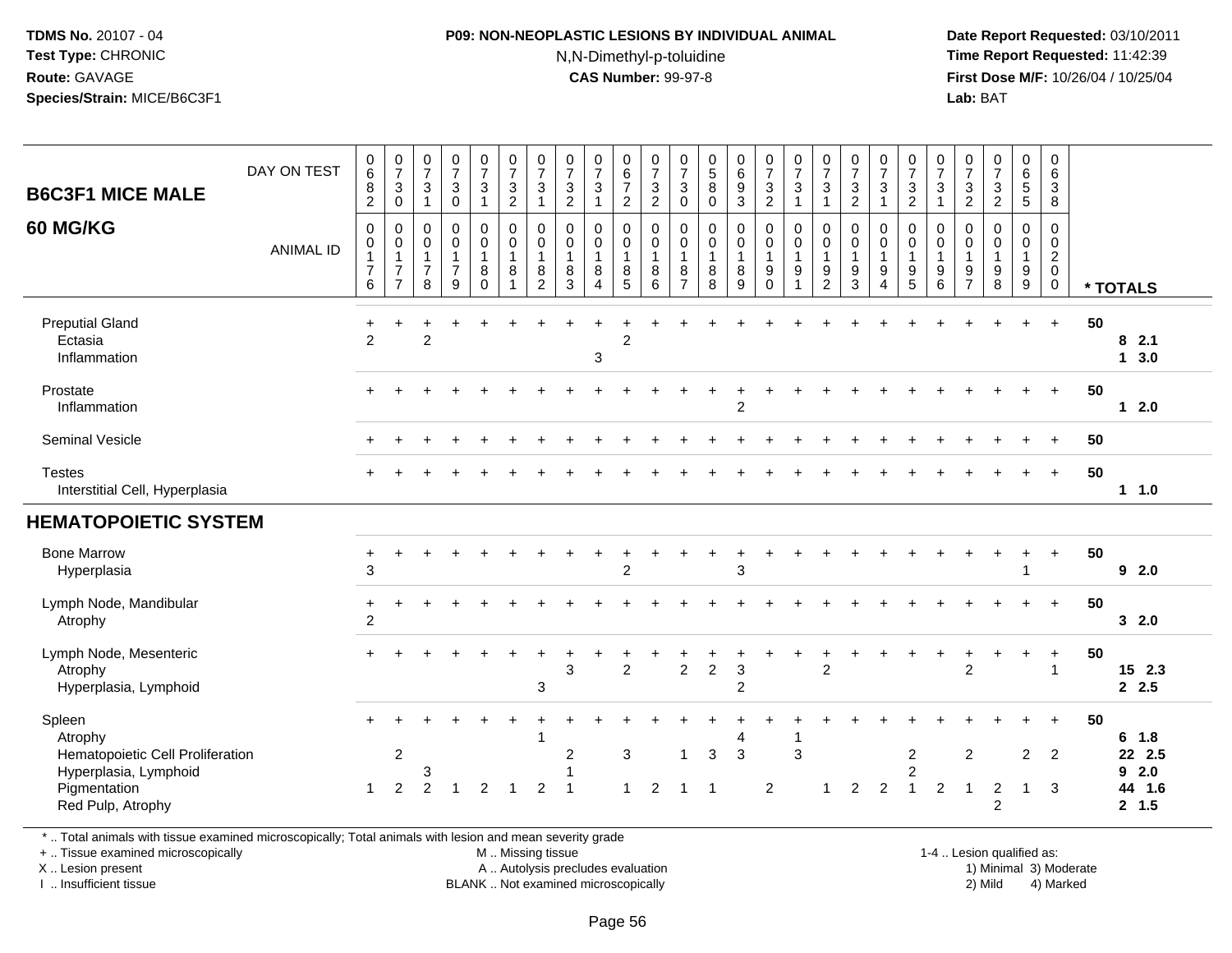### **P09: NON-NEOPLASTIC LESIONS BY INDIVIDUAL ANIMAL**N,N-Dimethyl-p-toluidine

 **Date Report Requested:** 03/10/2011 **Time Report Requested:** 11:42:39 **First Dose M/F:** 10/26/04 / 10/25/04 Lab: BAT **Lab:** BAT

| <b>B6C3F1 MICE MALE</b>                                                                                      | DAY ON TEST      | 0<br>$\overline{6}$<br>8<br>$\overline{c}$              | $\frac{0}{7}$<br>3<br>$\mathbf 0$                                    | $\begin{array}{c} 0 \\ 7 \end{array}$<br>$\mathbf{3}$<br>$\overline{1}$ | $\frac{0}{7}$<br>$\ensuremath{\mathsf{3}}$<br>$\pmb{0}$                      | $\frac{0}{7}$<br>$\mathbf{3}$<br>$\overline{1}$          | $\begin{array}{c} 0 \\ 7 \end{array}$<br>$\sqrt{3}$<br>$\overline{2}$ | 0<br>$\overline{7}$<br>3           | $\frac{0}{7}$<br>$\mathbf{3}$<br>$\overline{c}$                 | $\begin{array}{c} 0 \\ 7 \end{array}$<br>$\sqrt{3}$<br>$\mathbf{1}$ | 0<br>$6\phantom{a}$<br>$\overline{7}$<br>$\overline{2}$ | $\begin{array}{c} 0 \\ 7 \\ 3 \end{array}$<br>$\overline{2}$         | 0<br>$\overline{7}$<br>$\mathbf{3}$<br>$\mathbf 0$ | $\mathbf 0$<br>$\overline{5}$<br>$\bf 8$<br>$\mathbf 0$ | $\begin{matrix} 0 \\ 6 \\ 9 \end{matrix}$<br>3  | $\begin{array}{c} 0 \\ 7 \end{array}$<br>$\overline{3}$<br>$\overline{2}$ | $\frac{0}{7}$<br>$\sqrt{3}$<br>$\mathbf{1}$                   | $\frac{0}{7}$<br>3<br>$\overline{1}$            | $\frac{0}{7}$<br>$\mathbf{3}$<br>$\overline{c}$                      | 0<br>$\overline{7}$<br>$\mathbf{3}$<br>1      | $\begin{array}{c} 0 \\ 7 \end{array}$<br>$\frac{3}{2}$            | $\frac{0}{7}$<br>$\mathbf{3}$<br>$\mathbf{1}$ | 0<br>$\overline{7}$<br>3<br>$\overline{2}$    | $\begin{smallmatrix} 0\\7 \end{smallmatrix}$<br>$\ensuremath{\mathsf{3}}$<br>$\overline{2}$ | 0<br>$\overline{6}$<br>5<br>$\overline{5}$    | 0<br>6<br>3<br>8                                          |              |                                            |
|--------------------------------------------------------------------------------------------------------------|------------------|---------------------------------------------------------|----------------------------------------------------------------------|-------------------------------------------------------------------------|------------------------------------------------------------------------------|----------------------------------------------------------|-----------------------------------------------------------------------|------------------------------------|-----------------------------------------------------------------|---------------------------------------------------------------------|---------------------------------------------------------|----------------------------------------------------------------------|----------------------------------------------------|---------------------------------------------------------|-------------------------------------------------|---------------------------------------------------------------------------|---------------------------------------------------------------|-------------------------------------------------|----------------------------------------------------------------------|-----------------------------------------------|-------------------------------------------------------------------|-----------------------------------------------|-----------------------------------------------|---------------------------------------------------------------------------------------------|-----------------------------------------------|-----------------------------------------------------------|--------------|--------------------------------------------|
| 60 MG/KG                                                                                                     | <b>ANIMAL ID</b> | $\mathbf 0$<br>0<br>$\mathbf{1}$<br>$\overline{7}$<br>6 | $\mathbf 0$<br>0<br>$\mathbf{1}$<br>$\overline{7}$<br>$\overline{7}$ | 0<br>0<br>$\overline{1}$<br>$\boldsymbol{7}$<br>8                       | $\pmb{0}$<br>$\pmb{0}$<br>$\mathbf{1}$<br>$\overline{7}$<br>$\boldsymbol{9}$ | $\pmb{0}$<br>0<br>$\mathbf{1}$<br>$\bf 8$<br>$\mathbf 0$ | $\pmb{0}$<br>$\pmb{0}$<br>$\overline{1}$<br>$\,8\,$<br>$\overline{1}$ | 0<br>0<br>1<br>8<br>$\overline{c}$ | $\mathbf 0$<br>$\mathbf 0$<br>$\mathbf{1}$<br>8<br>$\mathbf{3}$ | 0<br>0<br>$\mathbf{1}$<br>8<br>$\overline{4}$                       | 0<br>0<br>$\mathbf{1}$<br>$^8$ 5                        | $\mathbf 0$<br>$\mathbf 0$<br>$\overline{1}$<br>8<br>$6\phantom{1}6$ | 0<br>0<br>$\overline{1}$<br>8<br>$\overline{7}$    | $\mathbf 0$<br>0<br>$\mathbf{1}$<br>8<br>8              | 0<br>0<br>$\mathbf{1}$<br>8<br>$\boldsymbol{9}$ | 0<br>$\mathsf 0$<br>$\mathbf{1}$<br>$_{\rm 0}^{\rm 9}$                    | $\pmb{0}$<br>$\pmb{0}$<br>$\overline{1}$<br>9<br>$\mathbf{1}$ | 0<br>0<br>$\overline{1}$<br>9<br>$\overline{2}$ | $\mathbf 0$<br>0<br>$\mathbf{1}$<br>$\boldsymbol{9}$<br>$\mathbf{3}$ | 0<br>0<br>$\mathbf{1}$<br>9<br>$\overline{4}$ | 0<br>0<br>$\overline{1}$<br>$\begin{array}{c} 9 \\ 5 \end{array}$ | 0<br>0<br>$\mathbf{1}$<br>9<br>$\,6$          | 0<br>0<br>$\mathbf{1}$<br>9<br>$\overline{7}$ | 0<br>0<br>$\mathbf{1}$<br>$9\,$<br>$\,8\,$                                                  | 0<br>0<br>$\mathbf{1}$<br>9<br>9              | 0<br>0<br>$\overline{a}$<br>$\overline{0}$<br>$\mathbf 0$ |              | * TOTALS                                   |
| Thymus<br>Atrophy<br>Hyperplasia, Lymphoid<br>Infiltration Cellular, Mast Cell                               |                  | +<br>$\overline{4}$                                     | 3                                                                    | 3                                                                       | $\overline{4}$                                                               | 3                                                        | 2                                                                     | 2                                  | 3<br>$\overline{2}$                                             | $\boldsymbol{\Lambda}$                                              | 4                                                       | 2                                                                    | 3                                                  | $\Delta$                                                | $\overline{4}$                                  | $\overline{2}$                                                            | $\boldsymbol{\Lambda}$                                        | $\overline{2}$                                  | $\mathfrak{p}$                                                       | $\overline{2}$                                | M                                                                 | 3                                             | 3                                             | $\mathbf{3}$                                                                                | $\ddot{}$<br>3                                | $\ddot{}$<br>3                                            | 49           | 48 3.0<br>$12.0$<br>$12.0$                 |
| <b>INTEGUMENTARY SYSTEM</b>                                                                                  |                  |                                                         |                                                                      |                                                                         |                                                                              |                                                          |                                                                       |                                    |                                                                 |                                                                     |                                                         |                                                                      |                                                    |                                                         |                                                 |                                                                           |                                                               |                                                 |                                                                      |                                               |                                                                   |                                               |                                               |                                                                                             |                                               |                                                           |              |                                            |
| Mammary Gland                                                                                                |                  | M                                                       | M                                                                    | M                                                                       | M                                                                            | M                                                        | M                                                                     | M                                  | M                                                               | M                                                                   | M                                                       | M                                                                    | M                                                  |                                                         | M M                                             | M                                                                         | M                                                             | M                                               | M                                                                    | M                                             | M                                                                 | M                                             |                                               | M M                                                                                         | M M                                           |                                                           | $\mathbf 0$  |                                            |
| Skin<br>Inflammation<br>Ulcer<br>Dermis, Fibrosis<br>Epidermis, Hyperplasia<br>Hair Follicle, Hyperkeratosis |                  |                                                         |                                                                      |                                                                         |                                                                              |                                                          |                                                                       |                                    |                                                                 |                                                                     |                                                         |                                                                      |                                                    |                                                         |                                                 |                                                                           |                                                               |                                                 |                                                                      |                                               |                                                                   |                                               |                                               |                                                                                             | $\ddot{}$<br>$\overline{c}$<br>$\overline{2}$ | $+$                                                       | 50           | 12.0<br>2, 3.0<br>14.0<br>$12.0$<br>$12.0$ |
| <b>MUSCULOSKELETAL SYSTEM</b>                                                                                |                  |                                                         |                                                                      |                                                                         |                                                                              |                                                          |                                                                       |                                    |                                                                 |                                                                     |                                                         |                                                                      |                                                    |                                                         |                                                 |                                                                           |                                                               |                                                 |                                                                      |                                               |                                                                   |                                               |                                               |                                                                                             |                                               |                                                           |              |                                            |
| Bone                                                                                                         |                  |                                                         |                                                                      |                                                                         |                                                                              |                                                          |                                                                       |                                    |                                                                 |                                                                     |                                                         |                                                                      |                                                    |                                                         |                                                 |                                                                           |                                                               |                                                 |                                                                      |                                               |                                                                   |                                               |                                               |                                                                                             |                                               | $\ddot{}$                                                 | 50           |                                            |
| <b>Skeletal Muscle</b><br>Inflammation                                                                       |                  | $\ddot{}$<br>$\overline{c}$                             |                                                                      |                                                                         |                                                                              |                                                          |                                                                       |                                    |                                                                 |                                                                     |                                                         |                                                                      |                                                    |                                                         |                                                 |                                                                           |                                                               |                                                 |                                                                      |                                               |                                                                   |                                               |                                               |                                                                                             |                                               | $+$                                                       | $\mathbf{2}$ | $12.0$                                     |
| <b>NERVOUS SYSTEM</b>                                                                                        |                  |                                                         |                                                                      |                                                                         |                                                                              |                                                          |                                                                       |                                    |                                                                 |                                                                     |                                                         |                                                                      |                                                    |                                                         |                                                 |                                                                           |                                                               |                                                 |                                                                      |                                               |                                                                   |                                               |                                               |                                                                                             |                                               |                                                           |              |                                            |
| <b>Brain</b><br>Hydrocephalus<br>Olfactory Lobe, Atrophy                                                     |                  |                                                         |                                                                      |                                                                         |                                                                              |                                                          | $\mathbf{1}$                                                          |                                    |                                                                 |                                                                     |                                                         |                                                                      |                                                    |                                                         |                                                 |                                                                           |                                                               |                                                 |                                                                      |                                               |                                                                   |                                               |                                               |                                                                                             |                                               | $+$                                                       | 50           | 1 1.0<br>$5 \t1.2$                         |
| <b>RESPIRATORY SYSTEM</b>                                                                                    |                  |                                                         |                                                                      |                                                                         |                                                                              |                                                          |                                                                       |                                    |                                                                 |                                                                     |                                                         |                                                                      |                                                    |                                                         |                                                 |                                                                           |                                                               |                                                 |                                                                      |                                               |                                                                   |                                               |                                               |                                                                                             |                                               |                                                           |              |                                            |

#### **RESPIRATORY SYSTEM**

\* .. Total animals with tissue examined microscopically; Total animals with lesion and mean severity grade

+ .. Tissue examined microscopically

X .. Lesion present

I .. Insufficient tissue

M .. Missing tissue

A .. Autolysis precludes evaluation

BLANK .. Not examined microscopically 2) Mild 4) Marked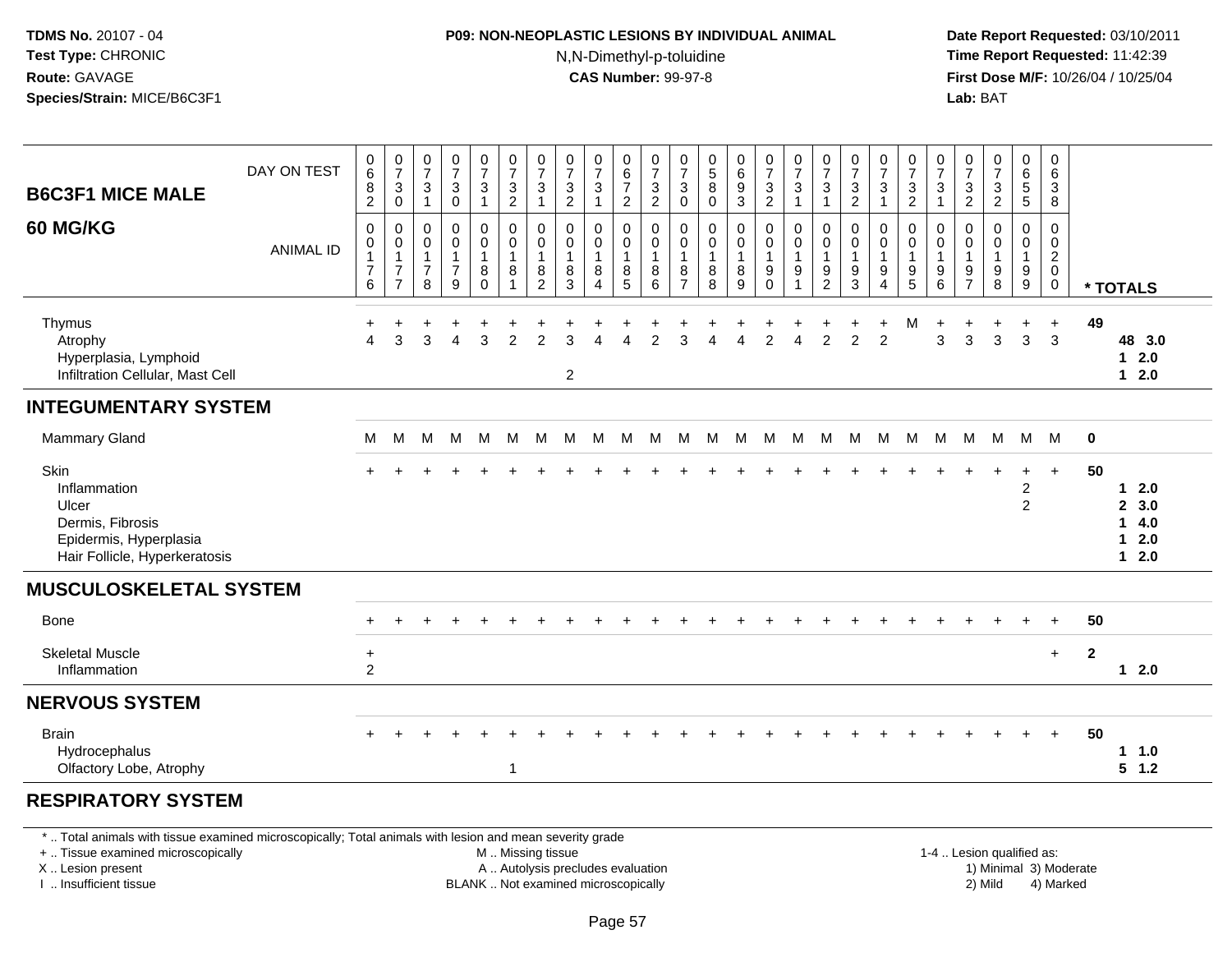#### **P09: NON-NEOPLASTIC LESIONS BY INDIVIDUAL ANIMAL**

N,N-Dimethyl-p-toluidine

 **Date Report Requested:** 03/10/2011 **Time Report Requested:** 11:42:39 **First Dose M/F:** 10/26/04 / 10/25/04 Lab: BAT **Lab:** BAT

| DAY ON TEST<br><b>B6C3F1 MICE MALE</b>                                                                                                                                              | 0<br>$6\phantom{1}$<br>8<br>$\sqrt{2}$                                  | 0<br>$\overline{7}$<br>$\mathbf{3}$<br>$\pmb{0}$                               | 0<br>$\overline{7}$<br>$\mathbf{3}$<br>$\mathbf{1}$     | $\frac{0}{7}$<br>$\mathbf{3}$<br>$\overline{0}$                   | 0<br>$\overline{7}$<br>$\mathbf{3}$<br>$\mathbf{1}$    | 0<br>$\overline{7}$<br>$\sqrt{3}$<br>$\overline{2}$             | 0<br>$\overline{7}$<br>3<br>$\mathbf{1}$                          | $\frac{0}{7}$<br>3<br>$\overline{2}$                        | $\frac{0}{7}$<br>3<br>$\mathbf{1}$                   | 0<br>$\,6\,$<br>$\overline{7}$<br>$\overline{2}$        | 0<br>$\overline{7}$<br>$\sqrt{3}$<br>$\overline{2}$          | 0<br>$\overline{7}$<br>$\sqrt{3}$<br>$\pmb{0}$ | $\pmb{0}$<br>$\overline{5}$<br>$\,8\,$<br>$\pmb{0}$  | $\begin{matrix} 0 \\ 6 \end{matrix}$<br>$\boldsymbol{9}$<br>$\overline{3}$ | 0<br>$\overline{7}$<br>3<br>$\overline{2}$           | $\frac{0}{7}$<br>$\sqrt{3}$<br>$\mathbf{1}$                                 | 0<br>$\overline{7}$<br>$\sqrt{3}$<br>$\mathbf{1}$                                | $\frac{0}{7}$<br>$\sqrt{3}$<br>$\overline{2}$                       | $\frac{0}{7}$<br>$\sqrt{3}$<br>$\mathbf{1}$             | 0<br>$\overline{7}$<br>$\ensuremath{\mathsf{3}}$<br>$\overline{2}$ | 0<br>$\overline{7}$<br>3<br>$\mathbf{1}$             | 0<br>$\boldsymbol{7}$<br>$\ensuremath{\mathsf{3}}$<br>$\overline{2}$ | $\frac{0}{7}$<br>$\frac{3}{2}$                                                 | 0<br>$\,6\,$<br>$\sqrt{5}$<br>$\overline{5}$                | 0<br>6<br>$\mathbf{3}$<br>$\bf8$                                        |                                                      |
|-------------------------------------------------------------------------------------------------------------------------------------------------------------------------------------|-------------------------------------------------------------------------|--------------------------------------------------------------------------------|---------------------------------------------------------|-------------------------------------------------------------------|--------------------------------------------------------|-----------------------------------------------------------------|-------------------------------------------------------------------|-------------------------------------------------------------|------------------------------------------------------|---------------------------------------------------------|--------------------------------------------------------------|------------------------------------------------|------------------------------------------------------|----------------------------------------------------------------------------|------------------------------------------------------|-----------------------------------------------------------------------------|----------------------------------------------------------------------------------|---------------------------------------------------------------------|---------------------------------------------------------|--------------------------------------------------------------------|------------------------------------------------------|----------------------------------------------------------------------|--------------------------------------------------------------------------------|-------------------------------------------------------------|-------------------------------------------------------------------------|------------------------------------------------------|
| <b>60 MG/KG</b><br><b>ANIMAL ID</b>                                                                                                                                                 | $\mathbf 0$<br>$\mathbf 0$<br>$\mathbf{1}$<br>$\overline{7}$<br>$\,6\,$ | $\mathbf 0$<br>$\mathbf 0$<br>$\mathbf{1}$<br>$\overline{7}$<br>$\overline{7}$ | 0<br>$\mathbf 0$<br>$\mathbf{1}$<br>$\overline{7}$<br>8 | $\mathsf 0$<br>$\mathbf 0$<br>$\mathbf{1}$<br>$\overline{7}$<br>9 | 0<br>$\mathbf 0$<br>$\overline{1}$<br>8<br>$\mathbf 0$ | $\mathbf 0$<br>$\mathbf 0$<br>$\mathbf{1}$<br>8<br>$\mathbf{1}$ | $\mathbf 0$<br>$\mathbf 0$<br>$\mathbf{1}$<br>8<br>$\overline{c}$ | $\pmb{0}$<br>$\pmb{0}$<br>$\mathbf{1}$<br>8<br>$\mathbf{3}$ | $\mathbf 0$<br>$\mathbf 0$<br>$\mathbf{1}$<br>8<br>4 | 0<br>$\mathbf 0$<br>$\mathbf{1}$<br>8<br>$\overline{5}$ | $\mathbf 0$<br>$\mathbf 0$<br>$\overline{1}$<br>8<br>$\,6\,$ | 0<br>0<br>$\mathbf{1}$<br>8<br>$\overline{7}$  | $\mathbf 0$<br>$\mathbf 0$<br>$\mathbf{1}$<br>8<br>8 | 0<br>$\mathbf 0$<br>$\mathbf{1}$<br>8<br>9                                 | 0<br>$\mathbf 0$<br>$\mathbf{1}$<br>9<br>$\mathbf 0$ | $\mathbf 0$<br>$\pmb{0}$<br>$\mathbf{1}$<br>$\boldsymbol{9}$<br>$\mathbf 1$ | $\mathbf 0$<br>$\mathbf 0$<br>$\mathbf{1}$<br>$\boldsymbol{9}$<br>$\overline{2}$ | $\mathbf 0$<br>$\mathbf 0$<br>$\mathbf{1}$<br>$\boldsymbol{9}$<br>3 | 0<br>$\mathbf 0$<br>$\mathbf{1}$<br>9<br>$\overline{4}$ | $\mathbf 0$<br>$\mathbf 0$<br>$\mathbf{1}$<br>9<br>5               | $\mathbf 0$<br>$\mathbf 0$<br>$\mathbf{1}$<br>9<br>6 | 0<br>0<br>$\mathbf{1}$<br>$\frac{9}{7}$                              | $\mathbf 0$<br>$\pmb{0}$<br>$\mathbf{1}$<br>$\boldsymbol{9}$<br>$\overline{8}$ | 0<br>$\mathbf 0$<br>$\overline{1}$<br>9<br>$\boldsymbol{9}$ | $\mathbf 0$<br>$\Omega$<br>$\overline{2}$<br>$\mathbf 0$<br>$\mathbf 0$ | * TOTALS                                             |
| Lung<br>Hemorrhage<br>Inflammation, Chronic Active<br>Alveolus, Infiltration Cellular, Histiocyte<br>Bronchiole, Epithelium, Regeneration<br>Bronchus, Epithelium, Regeneration     | $\sqrt{3}$                                                              |                                                                                |                                                         |                                                                   | $\overline{1}$                                         |                                                                 |                                                                   |                                                             |                                                      |                                                         |                                                              |                                                |                                                      |                                                                            |                                                      |                                                                             | $\mathbf{1}$                                                                     | $\overline{1}$                                                      |                                                         | -1                                                                 |                                                      | $\overline{c}$                                                       |                                                                                |                                                             | $+$                                                                     | 50<br>12.0<br>13.0<br>$10$ 1.2<br>$1 \t1.0$<br>1 1.0 |
| Nose<br>Inflammation<br>Glands, Olfactory Epithelium, Dilatation<br>Glands, Olfactory Epithelium, Hyperplasia<br>Glands, Olfactory Epithelium, Metaplasia,<br>Respiratory           | 2<br>$\mathbf{1}$                                                       | $\overline{2}$<br>$\overline{2}$<br>$\overline{2}$                             | $\overline{2}$<br>$\mathfrak{p}$                        | $\overline{2}$<br>3<br>$\mathcal{P}$                              | 2<br>$\overline{2}$                                    | 3                                                               |                                                                   | 2                                                           | $\overline{2}$<br>$\mathfrak{p}$                     | 2                                                       | $\mathcal{P}$                                                |                                                |                                                      | 3<br>3                                                                     | $\overline{2}$                                       |                                                                             | $\overline{2}$                                                                   | $\mathfrak{p}$<br>$\mathfrak{p}$                                    | $\overline{c}$<br>$\overline{c}$<br>$\overline{2}$      | 3                                                                  | $\overline{2}$<br>$\mathfrak{p}$                     | 2<br>3<br>3                                                          |                                                                                |                                                             | $\overline{c}$<br>$\overline{1}$<br>$\mathbf 1$                         | 50<br>20, 1.1<br>48 1.8<br>2.1<br>49<br>48 1.7       |
| Glands, Respiratory Epithelium, Dilatation<br>Glands, Respiratory Epithelium, Hyperplasia<br>Glands, Respiratory Epithelium, Metaplasia,<br>Respiratory                             |                                                                         |                                                                                | $\overline{2}$                                          | $\overline{2}$<br>$\mathbf{1}$<br>$\overline{1}$                  | 2<br>$\overline{1}$<br>1                               |                                                                 | 2                                                                 | 3                                                           | $\overline{2}$                                       |                                                         | $\overline{1}$                                               | $\overline{1}$                                 |                                                      | 2<br>$\overline{2}$                                                        |                                                      | $\mathbf 1$<br>$\mathbf{1}$                                                 |                                                                                  | 2                                                                   |                                                         | 2                                                                  |                                                      |                                                                      |                                                                                |                                                             |                                                                         | 41 1.8<br>$11$ 1.1<br>10, 1.1                        |
| Nasolacrimal Duct, Hyperplasia, Regenerative<br>Nerve, Atrophy<br>Olfactory Epithelium, Accumulation, Hyaline<br><b>Droplet</b>                                                     | 1<br>1                                                                  | 3                                                                              | 3                                                       | 2                                                                 | 2                                                      | 3                                                               | 1                                                                 | 4                                                           |                                                      | $\overline{2}$                                          | -1                                                           | 1                                              |                                                      | 4                                                                          |                                                      | 2                                                                           |                                                                                  | 2                                                                   |                                                         | -1                                                                 |                                                      | 3                                                                    | -1                                                                             |                                                             | -1<br>$\overline{1}$                                                    | 4 1.0<br>42 2.0<br>4, 1.0                            |
| Olfactory Epithelium, Metaplasia, Respiratory<br>Olfactory Epithelium, Necrosis<br>Respiratory Epithelium, Accumulation, Hyaline<br><b>Droplet</b>                                  | $\overline{2}$<br>$\overline{c}$                                        | 3                                                                              | 3<br>$\overline{2}$                                     | З                                                                 | 3                                                      |                                                                 | 1                                                                 |                                                             | 2                                                    |                                                         |                                                              | 2<br>-1                                        |                                                      | З                                                                          | 2<br>$\overline{2}$                                  | 3                                                                           | 2<br>-1                                                                          | з                                                                   | 2                                                       | 2                                                                  |                                                      | 3                                                                    |                                                                                |                                                             | 2<br>-1<br>$\mathbf{1}$                                                 | 49 2.3<br>8, 1.5<br>25 1.2                           |
| Respiratory Epithelium, Hyperplasia<br>Respiratory Epithelium, Necrosis<br>Transitional Epithelium, Hyperplasia<br>Transitional Epithelium, Necrosis<br>Vomeronasal Organ, Necrosis |                                                                         |                                                                                |                                                         |                                                                   |                                                        |                                                                 |                                                                   |                                                             |                                                      |                                                         | 3                                                            | -1                                             | 1                                                    |                                                                            |                                                      |                                                                             |                                                                                  |                                                                     |                                                         |                                                                    |                                                      | $\overline{2}$                                                       |                                                                                |                                                             |                                                                         | $30$ 1.3<br>$12.0$<br>1.0<br>12.0<br>$3 - 1.0$       |

\* .. Total animals with tissue examined microscopically; Total animals with lesion and mean severity grade

+ .. Tissue examined microscopically

X .. Lesion present

I .. Insufficient tissue

M .. Missing tissue

A .. Autolysis precludes evaluation

BLANK .. Not examined microscopically 2) Mild 4) Marked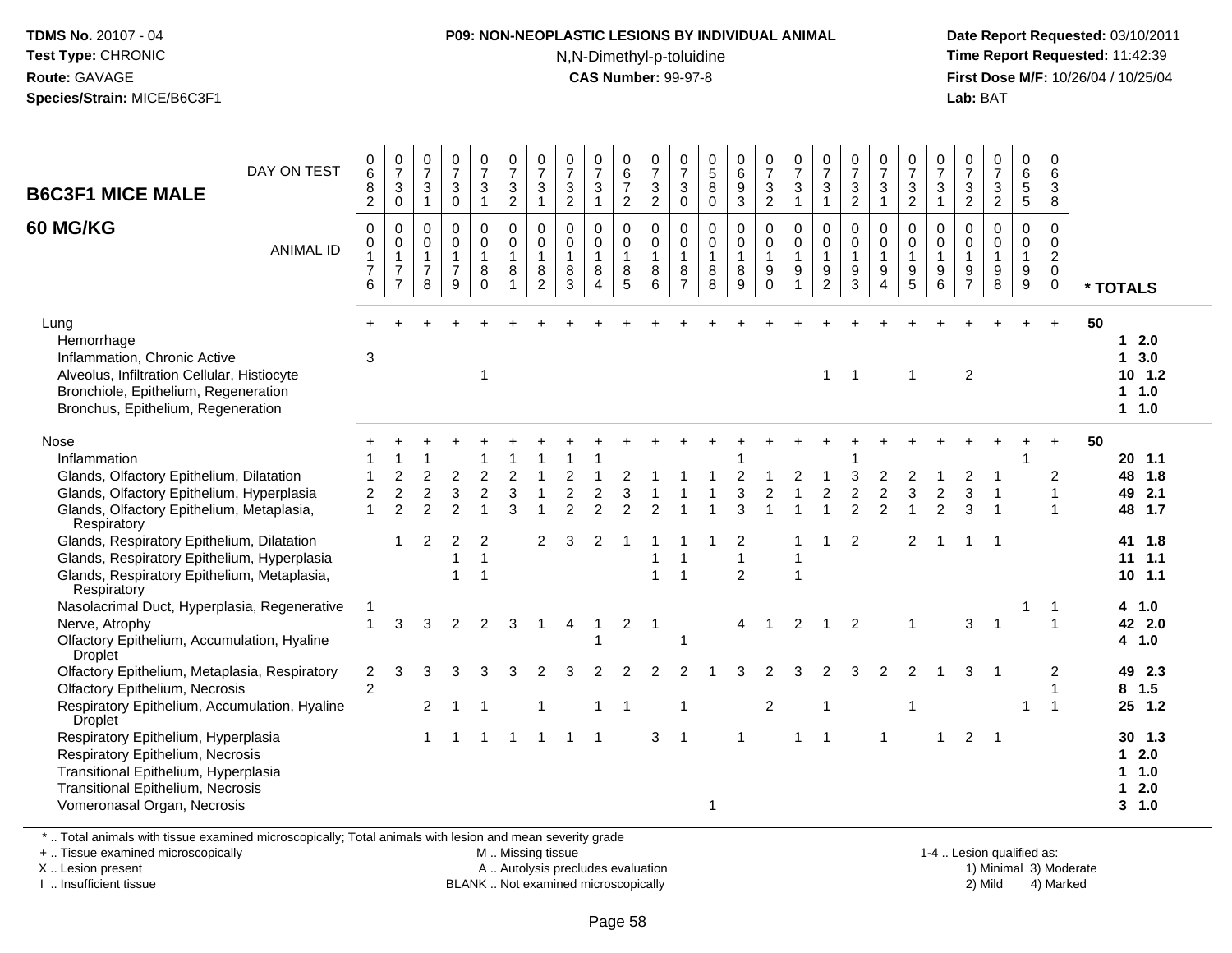# **P09: NON-NEOPLASTIC LESIONS BY INDIVIDUAL ANIMAL**N,N-Dimethyl-p-toluidine

 **Date Report Requested:** 03/10/2011 **Time Report Requested:** 11:42:39 **First Dose M/F:** 10/26/04 / 10/25/04 Lab: BAT **Lab:** BAT

| <b>B6C3F1 MICE MALE</b>                                                                                              | DAY ON TEST      | $\begin{array}{c} 0 \\ 6 \end{array}$<br>$\bf 8$<br>$\overline{2}$ | $\frac{0}{7}$<br>$\sqrt{3}$<br>0                           | $\frac{0}{7}$<br>3<br>1                                           | $\frac{0}{7}$<br>3<br>$\mathbf 0$                       | $\begin{smallmatrix}0\\7\end{smallmatrix}$<br>$\mathbf{3}$<br>$\mathbf{1}$ | $\frac{0}{7}$<br>$\ensuremath{\mathsf{3}}$<br>$\sqrt{2}$ | $\frac{0}{7}$<br>$\sqrt{3}$        | $\frac{0}{7}$<br>$\mathbf{3}$<br>$\sqrt{2}$            | $\frac{0}{7}$<br>3               | $\begin{array}{c} 0 \\ 6 \\ 7 \end{array}$<br>$\overline{c}$ | $\frac{0}{7}$<br>$\ensuremath{\mathsf{3}}$<br>$\overline{2}$ | $\frac{0}{7}$<br>$\sqrt{3}$<br>$\boldsymbol{0}$                   | $\begin{array}{c} 0 \\ 5 \\ 8 \end{array}$<br>$\Omega$ | $\begin{matrix} 0 \\ 6 \\ 9 \end{matrix}$<br>$\ensuremath{\mathsf{3}}$ | $\begin{matrix} 0 \\ 7 \\ 3 \end{matrix}$<br>$\overline{c}$                             | $\frac{0}{7}$<br>$\mathbf{3}$<br>1                            | $\frac{0}{7}$<br>$\mathfrak{S}$         | $\frac{0}{7}$<br>$\mathbf{3}$<br>$\overline{2}$                          | $\begin{smallmatrix}0\\7\end{smallmatrix}$<br>$\sqrt{3}$<br>1 | 0<br>$\overline{7}$<br>3<br>$\overline{c}$ | $\frac{0}{7}$<br>3               | $\frac{0}{7}$<br>$\ensuremath{\mathsf{3}}$<br>$\overline{c}$ | $\begin{smallmatrix}0\\7\end{smallmatrix}$<br>$\sqrt{3}$<br>$\sqrt{2}$ | $\begin{array}{c} 0 \\ 6 \\ 5 \end{array}$<br>5 | $\mathbf 0$<br>$\,6\,$<br>$\sqrt{3}$<br>8                                  |                                                                      |  |
|----------------------------------------------------------------------------------------------------------------------|------------------|--------------------------------------------------------------------|------------------------------------------------------------|-------------------------------------------------------------------|---------------------------------------------------------|----------------------------------------------------------------------------|----------------------------------------------------------|------------------------------------|--------------------------------------------------------|----------------------------------|--------------------------------------------------------------|--------------------------------------------------------------|-------------------------------------------------------------------|--------------------------------------------------------|------------------------------------------------------------------------|-----------------------------------------------------------------------------------------|---------------------------------------------------------------|-----------------------------------------|--------------------------------------------------------------------------|---------------------------------------------------------------|--------------------------------------------|----------------------------------|--------------------------------------------------------------|------------------------------------------------------------------------|-------------------------------------------------|----------------------------------------------------------------------------|----------------------------------------------------------------------|--|
| 60 MG/KG                                                                                                             | <b>ANIMAL ID</b> | $\mathbf 0$<br>$\pmb{0}$<br>$\mathbf{1}$<br>$\overline{7}$<br>6    | 0<br>0<br>$\mathbf{1}$<br>$\overline{7}$<br>$\overline{7}$ | $\mathbf 0$<br>$\mathbf 0$<br>$\mathbf{1}$<br>$\overline{7}$<br>8 | 0<br>$\mathbf 0$<br>$\mathbf{1}$<br>$\overline{7}$<br>9 | $\pmb{0}$<br>$\pmb{0}$<br>$\mathbf{1}$<br>8<br>$\Omega$                    | $\mathbf 0$<br>$\pmb{0}$<br>$\mathbf{1}$<br>8            | 0<br>0<br>$\overline{1}$<br>8<br>2 | $\mathbf 0$<br>$\mathbf 0$<br>$\overline{1}$<br>8<br>3 | 0<br>0<br>$\mathbf{1}$<br>8<br>4 | 0<br>$\pmb{0}$<br>$\mathbf{1}$<br>8<br>5                     | $\mathbf 0$<br>$\pmb{0}$<br>$\mathbf{1}$<br>$\bf 8$<br>6     | $\mathbf 0$<br>$\pmb{0}$<br>$\overline{1}$<br>8<br>$\overline{7}$ | 0<br>$\pmb{0}$<br>$\mathbf{1}$<br>$\bf 8$<br>8         | 0<br>$\pmb{0}$<br>$\mathbf{1}$<br>8<br>9                               | $\pmb{0}$<br>$\begin{smallmatrix}0\\1\end{smallmatrix}$<br>$\boldsymbol{9}$<br>$\Omega$ | $\pmb{0}$<br>$\pmb{0}$<br>$\mathbf{1}$<br>9<br>$\overline{1}$ | 0<br>0<br>$\mathbf{1}$<br>$\frac{9}{2}$ | $\mathbf 0$<br>$\boldsymbol{0}$<br>$\mathbf{1}$<br>$\boldsymbol{9}$<br>3 | 0<br>$\pmb{0}$<br>$\mathbf{1}$<br>9<br>$\overline{4}$         | 0<br>$\pmb{0}$<br>$\mathbf{1}$<br>9<br>5   | 0<br>0<br>$\mathbf{1}$<br>9<br>6 | $\mathbf 0$<br>0<br>$\mathbf{1}$<br>$\frac{9}{7}$            | $\mathbf 0$<br>$\pmb{0}$<br>$\mathbf{1}$<br>$\boldsymbol{9}$<br>8      | 0<br>0<br>$\mathbf{1}$<br>9<br>9                | $\mathbf 0$<br>$\mathbf 0$<br>$\overline{2}$<br>$\mathbf 0$<br>$\mathbf 0$ | * TOTALS                                                             |  |
| Trachea<br><b>Necrosis</b>                                                                                           |                  | $\ddot{}$                                                          |                                                            |                                                                   |                                                         |                                                                            |                                                          |                                    |                                                        |                                  |                                                              |                                                              |                                                                   |                                                        |                                                                        |                                                                                         |                                                               |                                         |                                                                          |                                                               |                                            |                                  |                                                              |                                                                        | $\ddot{}$                                       | $+$                                                                        | 50<br>$12.0$                                                         |  |
| <b>SPECIAL SENSES SYSTEM</b>                                                                                         |                  |                                                                    |                                                            |                                                                   |                                                         |                                                                            |                                                          |                                    |                                                        |                                  |                                                              |                                                              |                                                                   |                                                        |                                                                        |                                                                                         |                                                               |                                         |                                                                          |                                                               |                                            |                                  |                                                              |                                                                        |                                                 |                                                                            |                                                                      |  |
| Eye                                                                                                                  |                  |                                                                    |                                                            |                                                                   |                                                         |                                                                            |                                                          |                                    |                                                        |                                  |                                                              |                                                              |                                                                   |                                                        |                                                                        |                                                                                         |                                                               |                                         |                                                                          |                                                               |                                            |                                  |                                                              |                                                                        |                                                 | $\ddot{}$                                                                  | 50                                                                   |  |
| Harderian Gland<br>Hyperplasia                                                                                       |                  | $\overline{2}$                                                     |                                                            |                                                                   |                                                         |                                                                            |                                                          |                                    |                                                        |                                  |                                                              |                                                              |                                                                   |                                                        |                                                                        |                                                                                         |                                                               |                                         |                                                                          |                                                               |                                            |                                  |                                                              |                                                                        | $+$                                             | $+$                                                                        | 50<br>12.0                                                           |  |
| <b>URINARY SYSTEM</b>                                                                                                |                  |                                                                    |                                                            |                                                                   |                                                         |                                                                            |                                                          |                                    |                                                        |                                  |                                                              |                                                              |                                                                   |                                                        |                                                                        |                                                                                         |                                                               |                                         |                                                                          |                                                               |                                            |                                  |                                                              |                                                                        |                                                 |                                                                            |                                                                      |  |
| Kidney<br>Infarct<br>Mineralization<br>Nephropathy<br>Cortex, Cyst<br>Pelvis, Dilatation<br>Renal Tubule, Dilatation |                  | -1<br>2                                                            | -1<br>$\overline{1}$                                       | -1                                                                |                                                         |                                                                            |                                                          |                                    |                                                        |                                  |                                                              |                                                              |                                                                   | 3                                                      | 1<br>4                                                                 |                                                                                         |                                                               |                                         |                                                                          |                                                               | 2                                          |                                  |                                                              | 3                                                                      | -1                                              | $\ddot{}$<br>$\overline{2}$<br>2<br>$\overline{2}$                         | 50<br>2, 1.5<br>$6$ 1.2<br>37, 1.3<br>2, 1.5<br>2.0<br>1<br>4.0<br>1 |  |
| Renal Tubule, Hyperplasia<br>Renal Tubule, Necrosis                                                                  |                  |                                                                    |                                                            |                                                                   |                                                         |                                                                            |                                                          |                                    |                                                        |                                  |                                                              |                                                              |                                                                   |                                                        | 1                                                                      |                                                                                         |                                                               |                                         | 1                                                                        |                                                               |                                            |                                  |                                                              |                                                                        |                                                 |                                                                            | 1.0<br>$\mathbf 1$<br>1 1.0                                          |  |
| <b>Urinary Bladder</b><br><b>Calculus Gross Observation</b><br>Inflammation<br>Transitional Epithelium, Hyperplasia  |                  |                                                                    |                                                            |                                                                   |                                                         |                                                                            |                                                          |                                    |                                                        |                                  |                                                              |                                                              |                                                                   |                                                        |                                                                        |                                                                                         |                                                               |                                         |                                                                          |                                                               |                                            |                                  |                                                              | Χ<br>$\overline{4}$<br>3                                               |                                                 | $+$                                                                        | 50<br>$\mathbf{2}$<br>1<br>4.0<br>3.0<br>1                           |  |

#### \*\*\* END OF MALE DATA \*\*\*

|  |  | * Total animals with tissue examined microscopically; Total animals with lesion and mean severity grade |  |
|--|--|---------------------------------------------------------------------------------------------------------|--|
|  |  |                                                                                                         |  |

+ .. Tissue examined microscopically

X .. Lesion present

I .. Insufficient tissue

M .. Missing tissue

A .. Autolysis precludes evaluation

BLANK .. Not examined microscopically 2) Mild 4) Marked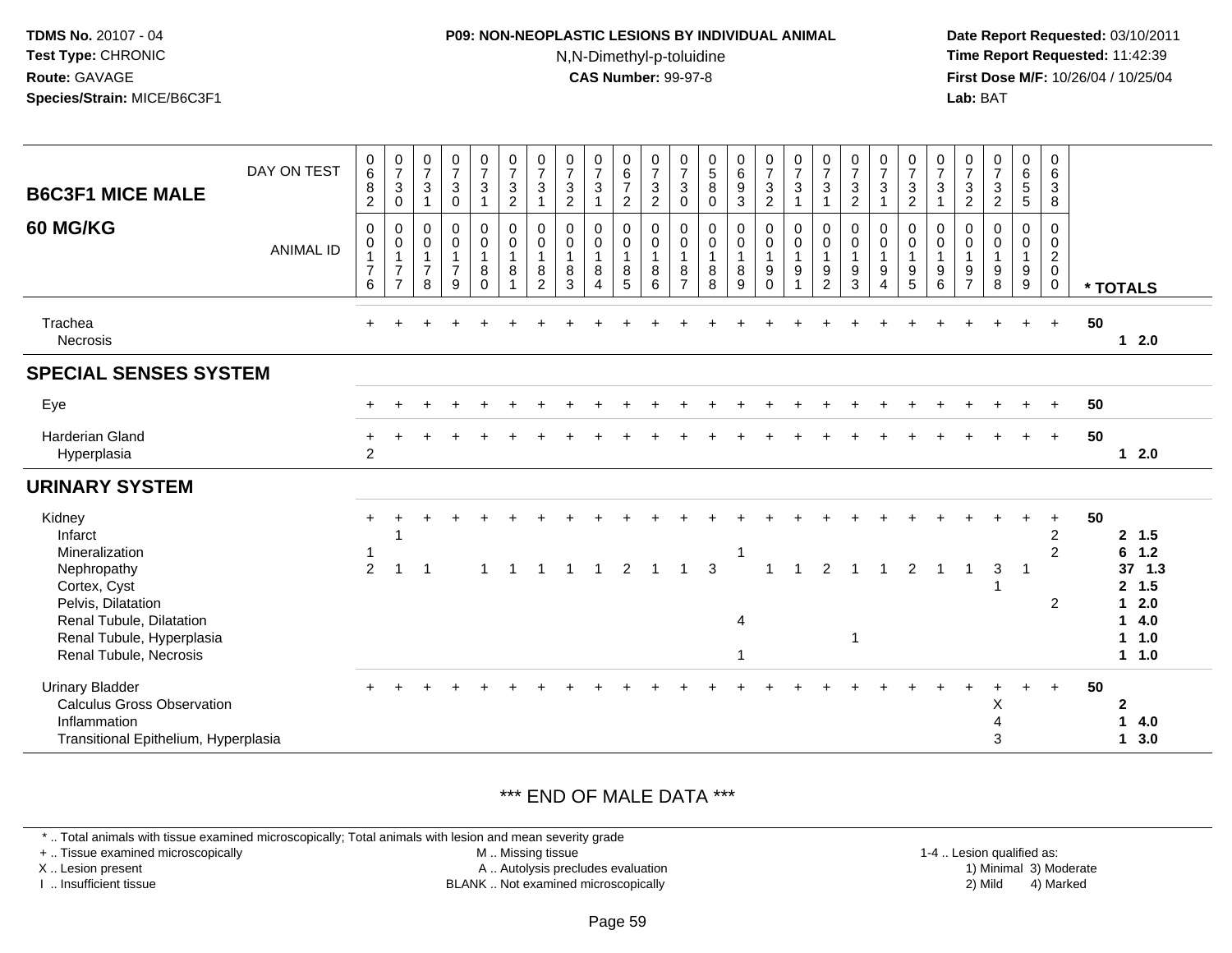### **P09: NON-NEOPLASTIC LESIONS BY INDIVIDUAL ANIMAL**N,N-Dimethyl-p-toluidine

 **Date Report Requested:** 03/10/2011 **Time Report Requested:** 11:42:39 **First Dose M/F:** 10/26/04 / 10/25/04 Lab: BAT **Lab:** BAT

| <b>B6C3F1 MICE FEMALE</b><br>0 MG/KG                                                                                                                                                                                    | DAY ON TEST<br><b>ANIMAL ID</b> | $\frac{0}{7}$<br>$\mathbf{3}$<br>$\mathbf 0$<br>$\pmb{0}$<br>$\begin{matrix} 0 \\ 2 \\ 0 \end{matrix}$<br>1 | $\frac{0}{7}$<br>$\sqrt{3}$<br>$\mathbf 0$<br>$\pmb{0}$<br>$\begin{smallmatrix} 0\\2\\0 \end{smallmatrix}$<br>$\overline{c}$ | $\frac{0}{7}$<br>$\frac{2}{9}$<br>$\pmb{0}$<br>$\mathsf{O}\xspace$<br>$\overline{2}$<br>$\mathbf 0$<br>3 | $\frac{0}{7}$<br>$\frac{2}{9}$<br>$\pmb{0}$<br>$\frac{0}{2}$<br>$\boldsymbol{\Lambda}$ | $\frac{0}{7}$<br>$\frac{2}{9}$<br>$\pmb{0}$<br>$\frac{0}{2}$<br>$\sqrt{5}$ | $\frac{0}{7}$<br>$\frac{2}{9}$<br>$\mathsf{O}\xspace$<br>$\frac{0}{2}$<br>$\,6\,$ | $\frac{0}{7}$<br>$\overline{2}$<br>$\overline{9}$<br>0<br>$\mathbf 0$<br>$\overline{2}$<br>$\mathbf 0$<br>$\overline{7}$ | $\frac{0}{7}$<br>$\sqrt{3}$<br>$\overline{1}$<br>$\pmb{0}$<br>$\frac{0}{2}$<br>8 | $\frac{0}{7}$<br>$\sqrt{3}$<br>$\mathbf{0}$<br>$\pmb{0}$<br>$\frac{0}{2}$<br>9 | $\mathbf 0$<br>$\boldsymbol{7}$<br>$\overline{c}$<br>9<br>$\mathbf 0$<br>$\frac{0}{2}$<br>$\mathbf 0$ | $\mathbf 0$<br>6<br>$\overline{4}$<br>5<br>$\mathsf{O}$<br>$\frac{0}{2}$<br>$\overline{1}$ | $\frac{0}{7}$<br>$\frac{2}{9}$<br>$\pmb{0}$<br>$\begin{smallmatrix} 0\\2 \end{smallmatrix}$<br>$\overline{1}$<br>$\overline{2}$ | $\begin{smallmatrix}0\\7\end{smallmatrix}$<br>$\frac{3}{0}$<br>$\mathsf{O}\xspace$<br>$\frac{0}{2}$<br>$\sqrt{3}$ | $\frac{0}{7}$<br>$\overline{2}$<br>9<br>$\pmb{0}$<br>$\frac{0}{2}$<br>1<br>$\overline{4}$ | $\frac{0}{7}$<br>$\mathbf{3}$<br>$\mathbf 0$<br>$\mathbf 0$<br>$\frac{0}{2}$<br>1<br>5 | $\frac{0}{7}$<br>$\ensuremath{\mathsf{3}}$<br>$\Omega$<br>$\pmb{0}$<br>$\frac{0}{2}$<br>$\,6\,$ | $\frac{0}{7}$<br>$\sqrt{2}$<br>$9\,$<br>$\mathbf 0$<br>$\boldsymbol{0}$<br>$\overline{2}$<br>$\overline{1}$<br>$\overline{7}$ | $\frac{0}{7}$<br>$\mathbf{3}$<br>$\overline{1}$<br>$\mathbf 0$<br>$\mathbf 0$<br>$\overline{2}$<br>$\mathbf{1}$<br>8 | $\frac{0}{7}$<br>$\mathbf{3}$<br>$\mathbf{1}$<br>0<br>$\mathbf 0$<br>$\frac{2}{1}$<br>9 | $\begin{array}{c} 0 \\ 7 \end{array}$<br>$\frac{2}{9}$<br>$\pmb{0}$<br>$\frac{0}{2}$<br>$\mathbf 0$ | $\frac{0}{7}$<br>$\frac{2}{9}$<br>$\mathsf 0$<br>$\frac{0}{2}$<br>$\mathbf{1}$ | 0<br>$\overline{4}$<br>$\overline{4}$<br>$\overline{4}$<br>$\mathbf 0$<br>$\frac{0}{2}$<br>2 | $\frac{0}{7}$<br>$\sqrt{3}$<br>$\mathbf 0$<br>$\mathbf 0$<br>$\begin{array}{c} 0 \\ 2 \\ 2 \\ 3 \end{array}$ | $\frac{0}{7}$<br>$\overline{2}$<br>9<br>0<br>$\mathbf 0$<br>$\frac{2}{2}$<br>$\overline{4}$ | 0<br>$\overline{7}$<br>$\overline{2}$<br>9<br>0<br>$\mathbf 0$<br>$\frac{2}{2}$<br>5 | females<br>$($ cont $)$ |
|-------------------------------------------------------------------------------------------------------------------------------------------------------------------------------------------------------------------------|---------------------------------|-------------------------------------------------------------------------------------------------------------|------------------------------------------------------------------------------------------------------------------------------|----------------------------------------------------------------------------------------------------------|----------------------------------------------------------------------------------------|----------------------------------------------------------------------------|-----------------------------------------------------------------------------------|--------------------------------------------------------------------------------------------------------------------------|----------------------------------------------------------------------------------|--------------------------------------------------------------------------------|-------------------------------------------------------------------------------------------------------|--------------------------------------------------------------------------------------------|---------------------------------------------------------------------------------------------------------------------------------|-------------------------------------------------------------------------------------------------------------------|-------------------------------------------------------------------------------------------|----------------------------------------------------------------------------------------|-------------------------------------------------------------------------------------------------|-------------------------------------------------------------------------------------------------------------------------------|----------------------------------------------------------------------------------------------------------------------|-----------------------------------------------------------------------------------------|-----------------------------------------------------------------------------------------------------|--------------------------------------------------------------------------------|----------------------------------------------------------------------------------------------|--------------------------------------------------------------------------------------------------------------|---------------------------------------------------------------------------------------------|--------------------------------------------------------------------------------------|-------------------------|
| <b>ALIMENTARY SYSTEM</b>                                                                                                                                                                                                |                                 |                                                                                                             |                                                                                                                              |                                                                                                          |                                                                                        |                                                                            |                                                                                   |                                                                                                                          |                                                                                  |                                                                                |                                                                                                       |                                                                                            |                                                                                                                                 |                                                                                                                   |                                                                                           |                                                                                        |                                                                                                 |                                                                                                                               |                                                                                                                      |                                                                                         |                                                                                                     |                                                                                |                                                                                              |                                                                                                              |                                                                                             |                                                                                      |                         |
| Esophagus<br>Muscularis, Inflammation                                                                                                                                                                                   |                                 |                                                                                                             |                                                                                                                              |                                                                                                          |                                                                                        |                                                                            |                                                                                   |                                                                                                                          |                                                                                  |                                                                                |                                                                                                       |                                                                                            |                                                                                                                                 |                                                                                                                   |                                                                                           |                                                                                        |                                                                                                 |                                                                                                                               |                                                                                                                      |                                                                                         |                                                                                                     |                                                                                |                                                                                              |                                                                                                              |                                                                                             |                                                                                      |                         |
| Gallbladder                                                                                                                                                                                                             |                                 |                                                                                                             |                                                                                                                              |                                                                                                          |                                                                                        |                                                                            |                                                                                   |                                                                                                                          |                                                                                  |                                                                                |                                                                                                       |                                                                                            |                                                                                                                                 |                                                                                                                   |                                                                                           |                                                                                        |                                                                                                 |                                                                                                                               |                                                                                                                      |                                                                                         |                                                                                                     |                                                                                |                                                                                              |                                                                                                              |                                                                                             |                                                                                      |                         |
| Intestine Large, Cecum<br>Lymphoid Tissue, Hyperplasia, Lymphoid                                                                                                                                                        |                                 |                                                                                                             | 3                                                                                                                            |                                                                                                          |                                                                                        |                                                                            |                                                                                   |                                                                                                                          |                                                                                  |                                                                                |                                                                                                       |                                                                                            |                                                                                                                                 |                                                                                                                   |                                                                                           |                                                                                        |                                                                                                 |                                                                                                                               |                                                                                                                      |                                                                                         |                                                                                                     |                                                                                |                                                                                              |                                                                                                              |                                                                                             |                                                                                      |                         |
| Intestine Large, Colon                                                                                                                                                                                                  |                                 |                                                                                                             |                                                                                                                              |                                                                                                          |                                                                                        |                                                                            |                                                                                   |                                                                                                                          |                                                                                  |                                                                                |                                                                                                       |                                                                                            |                                                                                                                                 |                                                                                                                   |                                                                                           |                                                                                        |                                                                                                 |                                                                                                                               |                                                                                                                      |                                                                                         |                                                                                                     |                                                                                |                                                                                              |                                                                                                              |                                                                                             | $\ddot{}$                                                                            |                         |
| Intestine Large, Rectum                                                                                                                                                                                                 |                                 |                                                                                                             |                                                                                                                              |                                                                                                          |                                                                                        |                                                                            |                                                                                   |                                                                                                                          |                                                                                  |                                                                                |                                                                                                       |                                                                                            |                                                                                                                                 |                                                                                                                   |                                                                                           |                                                                                        |                                                                                                 |                                                                                                                               |                                                                                                                      |                                                                                         |                                                                                                     |                                                                                |                                                                                              |                                                                                                              |                                                                                             |                                                                                      |                         |
| Intestine Small, Duodenum                                                                                                                                                                                               |                                 |                                                                                                             |                                                                                                                              |                                                                                                          |                                                                                        |                                                                            |                                                                                   |                                                                                                                          |                                                                                  |                                                                                |                                                                                                       |                                                                                            |                                                                                                                                 |                                                                                                                   |                                                                                           |                                                                                        |                                                                                                 |                                                                                                                               |                                                                                                                      |                                                                                         |                                                                                                     |                                                                                |                                                                                              |                                                                                                              |                                                                                             |                                                                                      |                         |
| Intestine Small, Ileum                                                                                                                                                                                                  |                                 |                                                                                                             |                                                                                                                              |                                                                                                          |                                                                                        |                                                                            |                                                                                   |                                                                                                                          |                                                                                  |                                                                                |                                                                                                       |                                                                                            |                                                                                                                                 |                                                                                                                   |                                                                                           |                                                                                        |                                                                                                 |                                                                                                                               |                                                                                                                      |                                                                                         |                                                                                                     |                                                                                |                                                                                              |                                                                                                              |                                                                                             |                                                                                      |                         |
| Intestine Small, Jejunum                                                                                                                                                                                                |                                 |                                                                                                             |                                                                                                                              |                                                                                                          |                                                                                        |                                                                            |                                                                                   |                                                                                                                          |                                                                                  |                                                                                |                                                                                                       |                                                                                            |                                                                                                                                 |                                                                                                                   |                                                                                           |                                                                                        |                                                                                                 |                                                                                                                               |                                                                                                                      |                                                                                         |                                                                                                     |                                                                                |                                                                                              |                                                                                                              |                                                                                             | $+$                                                                                  |                         |
| Liver<br>Angiectasis<br><b>Basophilic Focus</b><br><b>Eosinophilic Focus</b><br>Fatty Change<br>Hematopoietic Cell Proliferation<br>Inflammation, Chronic Active<br>Mixed Cell Focus<br><b>Necrosis</b><br>Pigmentation |                                 | $\mathbf{1}$                                                                                                | $X$ $X$ $X$<br>$\overline{1}$                                                                                                | $\mathbf{1}$                                                                                             | X<br>$\overline{1}$                                                                    | $\overline{1}$                                                             | $\overline{1}$                                                                    | $1 \quad 1$                                                                                                              |                                                                                  | X<br>$\mathbf{1}$<br>$\pmb{\times}$                                            | $\mathbf{1}$                                                                                          | $\sim$ 1                                                                                   | $X$ $X$<br>$\overline{2}$                                                                                                       | X                                                                                                                 |                                                                                           |                                                                                        | 1 1 1 1 1 1                                                                                     |                                                                                                                               |                                                                                                                      | $X$ $X$<br>$\mathbf{1}$<br>X                                                            | X<br>$\overline{1}$                                                                                 |                                                                                |                                                                                              | $\boldsymbol{\mathsf{X}}$<br>$\mathbf{1}$                                                                    |                                                                                             | $\overline{1}$                                                                       |                         |

\* .. Total animals with tissue examined microscopically; Total animals with lesion and mean severity grade

+ .. Tissue examined microscopically

X .. Lesion present

I .. Insufficient tissue

 M .. Missing tissueA .. Autolysis precludes evaluation

1-4 .. Lesion qualified as:<br>1) Minimal 3) Moderate BLANK .. Not examined microscopically 2) Mild 4) Marked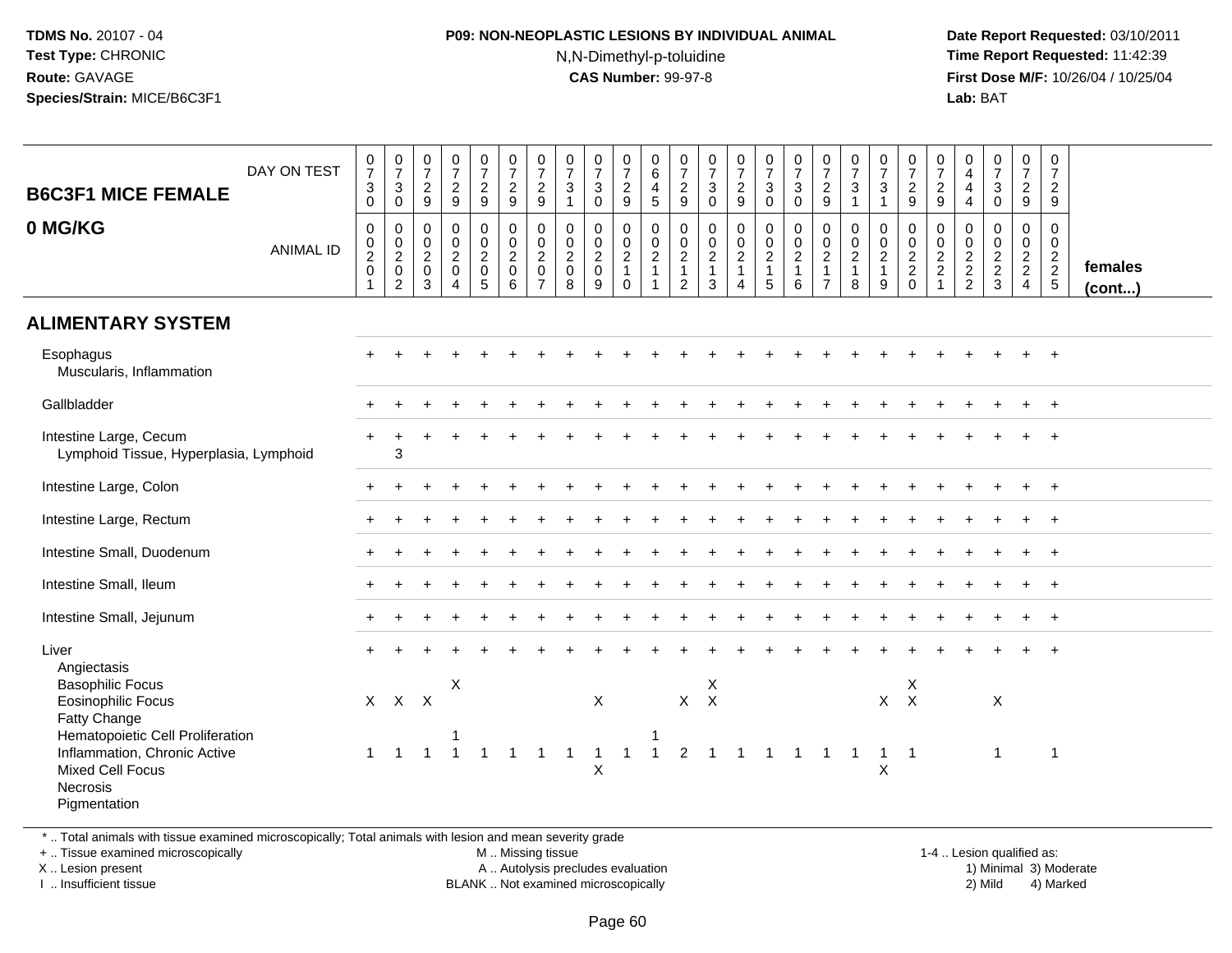# **P09: NON-NEOPLASTIC LESIONS BY INDIVIDUAL ANIMAL**N,N-Dimethyl-p-toluidine

| <b>B6C3F1 MICE FEMALE</b>                                                                                                                                                                     | DAY ON TEST      | $\frac{0}{7}$<br>$\mathbf{3}$<br>$\pmb{0}$           | $\frac{0}{7}$<br>$\mathbf{3}$<br>$\mathbf 0$                      | $\boldsymbol{0}$<br>$\overline{7}$<br>$\frac{2}{9}$               | $\pmb{0}$<br>$\overline{7}$<br>$\overline{2}$<br>$\overline{9}$           | 0<br>$\overline{7}$<br>$\overline{a}$<br>$\boldsymbol{9}$ | 0<br>$\overline{7}$<br>$\overline{2}$<br>$9\,$                 | $\begin{array}{c} 0 \\ 7 \end{array}$<br>$\overline{c}$<br>9        | 0<br>$\overline{7}$<br>3<br>$\mathbf{1}$                         | $\pmb{0}$<br>$\overline{7}$<br>3<br>$\mathbf 0$                          | 0<br>$\overline{7}$<br>$\overline{2}$<br>9              | 0<br>$\,6$<br>4<br>$\sqrt{5}$                                                | 0<br>$\overline{7}$<br>$\overline{2}$<br>$\overline{9}$                        | 0<br>$\overline{7}$<br>3<br>$\mathbf 0$             | $\begin{array}{c} 0 \\ 7 \end{array}$<br>$\overline{2}$<br>$\boldsymbol{9}$ | $\frac{0}{7}$<br>3<br>$\mathbf 0$                                | 0<br>$\overline{7}$<br>3<br>$\mathbf 0$                           | 0<br>$\overline{7}$<br>$\overline{2}$<br>9                | 0<br>$\overline{7}$<br>3<br>$\mathbf{1}$      | $\frac{0}{7}$<br>3<br>$\mathbf{1}$            | 0<br>$\overline{7}$<br>$\overline{2}$<br>9          | 0<br>$\overline{7}$<br>$\sqrt{2}$<br>$\mathsf g$ | 0<br>4<br>4<br>$\overline{4}$                                 | 0<br>$\overline{7}$<br>3<br>0                              | $\pmb{0}$<br>$\overline{7}$<br>$\overline{a}$<br>9 | $\pmb{0}$<br>$\overline{7}$<br>$\overline{2}$<br>9 |                   |
|-----------------------------------------------------------------------------------------------------------------------------------------------------------------------------------------------|------------------|------------------------------------------------------|-------------------------------------------------------------------|-------------------------------------------------------------------|---------------------------------------------------------------------------|-----------------------------------------------------------|----------------------------------------------------------------|---------------------------------------------------------------------|------------------------------------------------------------------|--------------------------------------------------------------------------|---------------------------------------------------------|------------------------------------------------------------------------------|--------------------------------------------------------------------------------|-----------------------------------------------------|-----------------------------------------------------------------------------|------------------------------------------------------------------|-------------------------------------------------------------------|-----------------------------------------------------------|-----------------------------------------------|-----------------------------------------------|-----------------------------------------------------|--------------------------------------------------|---------------------------------------------------------------|------------------------------------------------------------|----------------------------------------------------|----------------------------------------------------|-------------------|
| 0 MG/KG                                                                                                                                                                                       | <b>ANIMAL ID</b> | 0<br>$^{\rm 0}_{\rm 2}$<br>$\pmb{0}$<br>$\mathbf{1}$ | 0<br>$\mathbf 0$<br>$\overline{2}$<br>$\pmb{0}$<br>$\overline{2}$ | $\mathbf 0$<br>0<br>$\overline{2}$<br>$\mathbf 0$<br>$\mathbf{3}$ | $\pmb{0}$<br>$\mathbf 0$<br>$\overline{c}$<br>$\pmb{0}$<br>$\overline{4}$ | 0<br>0<br>$\overline{c}$<br>$\pmb{0}$<br>5                | 0<br>$\mathbf 0$<br>$\overline{2}$<br>$\pmb{0}$<br>$6^{\circ}$ | 0<br>$\mathbf 0$<br>$\overline{2}$<br>$\mathbf 0$<br>$\overline{7}$ | $\mathbf 0$<br>$\mathbf 0$<br>$\overline{a}$<br>$\mathbf 0$<br>8 | $\mathbf 0$<br>$\mathbf 0$<br>$\overline{2}$<br>$\mathbf 0$<br>9         | 0<br>0<br>$\overline{2}$<br>$\mathbf{1}$<br>$\mathbf 0$ | $\mathbf 0$<br>$\mathbf 0$<br>$\overline{2}$<br>$\mathbf{1}$<br>$\mathbf{1}$ | $\mathbf 0$<br>$\mathbf 0$<br>$\overline{c}$<br>$\mathbf{1}$<br>$\overline{2}$ | $\mathbf 0$<br>0<br>$\sqrt{2}$<br>$\mathbf{1}$<br>3 | 0<br>$\mathbf 0$<br>$\overline{2}$<br>$\mathbf{1}$<br>$\overline{4}$        | 0<br>$\mathbf 0$<br>$\overline{2}$<br>$\mathbf{1}$<br>$\sqrt{5}$ | $\mathbf 0$<br>$\mathbf 0$<br>$\overline{2}$<br>$\mathbf{1}$<br>6 | 0<br>$\mathbf 0$<br>$\overline{c}$<br>1<br>$\overline{7}$ | 0<br>0<br>$\overline{2}$<br>$\mathbf{1}$<br>8 | 0<br>0<br>$\overline{2}$<br>$\mathbf{1}$<br>9 | 0<br>$\mathsf{O}$<br>$\overline{2}$<br>$^2_{\rm 0}$ | $\mathbf 0$<br>$\pmb{0}$<br>$\frac{2}{2}$<br>1   | $\mathbf 0$<br>$\mathbf 0$<br>$\overline{2}$<br>$\frac{2}{2}$ | $\mathbf 0$<br>$\Omega$<br>$\overline{c}$<br>$\frac{2}{3}$ | 0<br>0<br>$\frac{2}{2}$                            | $\mathsf 0$<br>$\mathbf 0$<br>$\frac{2}{2}$ 5      | females<br>(cont) |
| Bile Duct, Cyst                                                                                                                                                                               |                  |                                                      |                                                                   |                                                                   | $\overline{c}$                                                            |                                                           |                                                                |                                                                     |                                                                  |                                                                          |                                                         |                                                                              |                                                                                |                                                     |                                                                             |                                                                  |                                                                   |                                                           |                                               |                                               |                                                     |                                                  |                                                               |                                                            |                                                    |                                                    |                   |
| Mesentery<br>Fat, Necrosis                                                                                                                                                                    |                  |                                                      |                                                                   |                                                                   |                                                                           |                                                           |                                                                |                                                                     |                                                                  |                                                                          |                                                         |                                                                              |                                                                                |                                                     | $\ddot{}$<br>$\overline{c}$                                                 |                                                                  |                                                                   |                                                           |                                               |                                               |                                                     |                                                  |                                                               |                                                            |                                                    |                                                    |                   |
| Pancreas<br>Atrophy                                                                                                                                                                           |                  |                                                      |                                                                   |                                                                   |                                                                           |                                                           |                                                                |                                                                     |                                                                  |                                                                          |                                                         |                                                                              |                                                                                |                                                     |                                                                             |                                                                  |                                                                   |                                                           |                                               |                                               |                                                     |                                                  |                                                               |                                                            |                                                    | $\ddot{}$                                          |                   |
| <b>Salivary Glands</b>                                                                                                                                                                        |                  |                                                      |                                                                   |                                                                   |                                                                           |                                                           |                                                                |                                                                     |                                                                  |                                                                          |                                                         |                                                                              |                                                                                |                                                     |                                                                             |                                                                  |                                                                   |                                                           |                                               |                                               |                                                     |                                                  |                                                               |                                                            |                                                    | $\ddot{}$                                          |                   |
| Stomach, Forestomach<br>Inflammation<br>Necrosis                                                                                                                                              |                  |                                                      |                                                                   |                                                                   |                                                                           |                                                           |                                                                |                                                                     |                                                                  |                                                                          |                                                         |                                                                              |                                                                                |                                                     |                                                                             |                                                                  |                                                                   |                                                           |                                               |                                               |                                                     |                                                  |                                                               |                                                            |                                                    |                                                    |                   |
| Ulcer<br>Epithelium, Hyperplasia                                                                                                                                                              |                  |                                                      |                                                                   |                                                                   |                                                                           |                                                           |                                                                |                                                                     |                                                                  |                                                                          |                                                         | $\boldsymbol{2}$<br>$\overline{2}$                                           |                                                                                |                                                     |                                                                             |                                                                  |                                                                   |                                                           |                                               |                                               |                                                     |                                                  |                                                               |                                                            |                                                    |                                                    |                   |
| Stomach, Glandular<br>Mineralization<br>Epithelium, Necrosis                                                                                                                                  |                  |                                                      |                                                                   |                                                                   |                                                                           |                                                           |                                                                |                                                                     |                                                                  |                                                                          |                                                         |                                                                              |                                                                                |                                                     |                                                                             |                                                                  |                                                                   |                                                           |                                               |                                               |                                                     |                                                  |                                                               |                                                            |                                                    | $+$                                                |                   |
| Tooth<br>Dysplasia<br>Peridontal Tissue, Pulp, Inflammation                                                                                                                                   |                  | $\ddot{}$<br>$\mathsf{X}$                            |                                                                   |                                                                   | $\ddot{}$<br>$\mathsf{X}$                                                 |                                                           |                                                                |                                                                     |                                                                  | $\ddot{}$<br>$\mathsf{X}$                                                |                                                         |                                                                              | $\ddot{}$                                                                      | $\ddot{}$<br>$X$ $X$                                |                                                                             |                                                                  |                                                                   |                                                           |                                               | $+$                                           | $+$<br>$X$ $X$                                      |                                                  |                                                               | $\ddot{}$<br>$\pmb{\times}$                                |                                                    |                                                    |                   |
| <b>CARDIOVASCULAR SYSTEM</b>                                                                                                                                                                  |                  |                                                      |                                                                   |                                                                   |                                                                           |                                                           |                                                                |                                                                     |                                                                  |                                                                          |                                                         |                                                                              |                                                                                |                                                     |                                                                             |                                                                  |                                                                   |                                                           |                                               |                                               |                                                     |                                                  |                                                               |                                                            |                                                    |                                                    |                   |
| <b>Blood Vessel</b>                                                                                                                                                                           |                  |                                                      |                                                                   |                                                                   |                                                                           |                                                           |                                                                |                                                                     |                                                                  |                                                                          |                                                         |                                                                              |                                                                                |                                                     |                                                                             |                                                                  |                                                                   |                                                           |                                               |                                               |                                                     |                                                  |                                                               |                                                            |                                                    | $\ddot{}$                                          |                   |
| Heart<br>Cardiomyopathy<br>Mineralization                                                                                                                                                     |                  |                                                      |                                                                   |                                                                   |                                                                           |                                                           |                                                                |                                                                     |                                                                  |                                                                          |                                                         |                                                                              |                                                                                |                                                     |                                                                             |                                                                  | $\overline{c}$                                                    |                                                           |                                               |                                               | $\ddot{}$                                           | -1                                               | $\ddot{}$                                                     |                                                            | $\ddot{}$                                          | $\overline{+}$                                     |                   |
| *  Total animals with tissue examined microscopically; Total animals with lesion and mean severity grade<br>+  Tissue examined microscopically<br>X  Lesion present<br>I. Insufficient tissue |                  |                                                      |                                                                   |                                                                   |                                                                           |                                                           | M  Missing tissue                                              |                                                                     |                                                                  | A  Autolysis precludes evaluation<br>BLANK  Not examined microscopically |                                                         |                                                                              |                                                                                |                                                     |                                                                             |                                                                  |                                                                   |                                                           |                                               |                                               |                                                     |                                                  |                                                               | 1-4  Lesion qualified as:<br>2) Mild                       |                                                    | 1) Minimal 3) Moderate<br>4) Marked                |                   |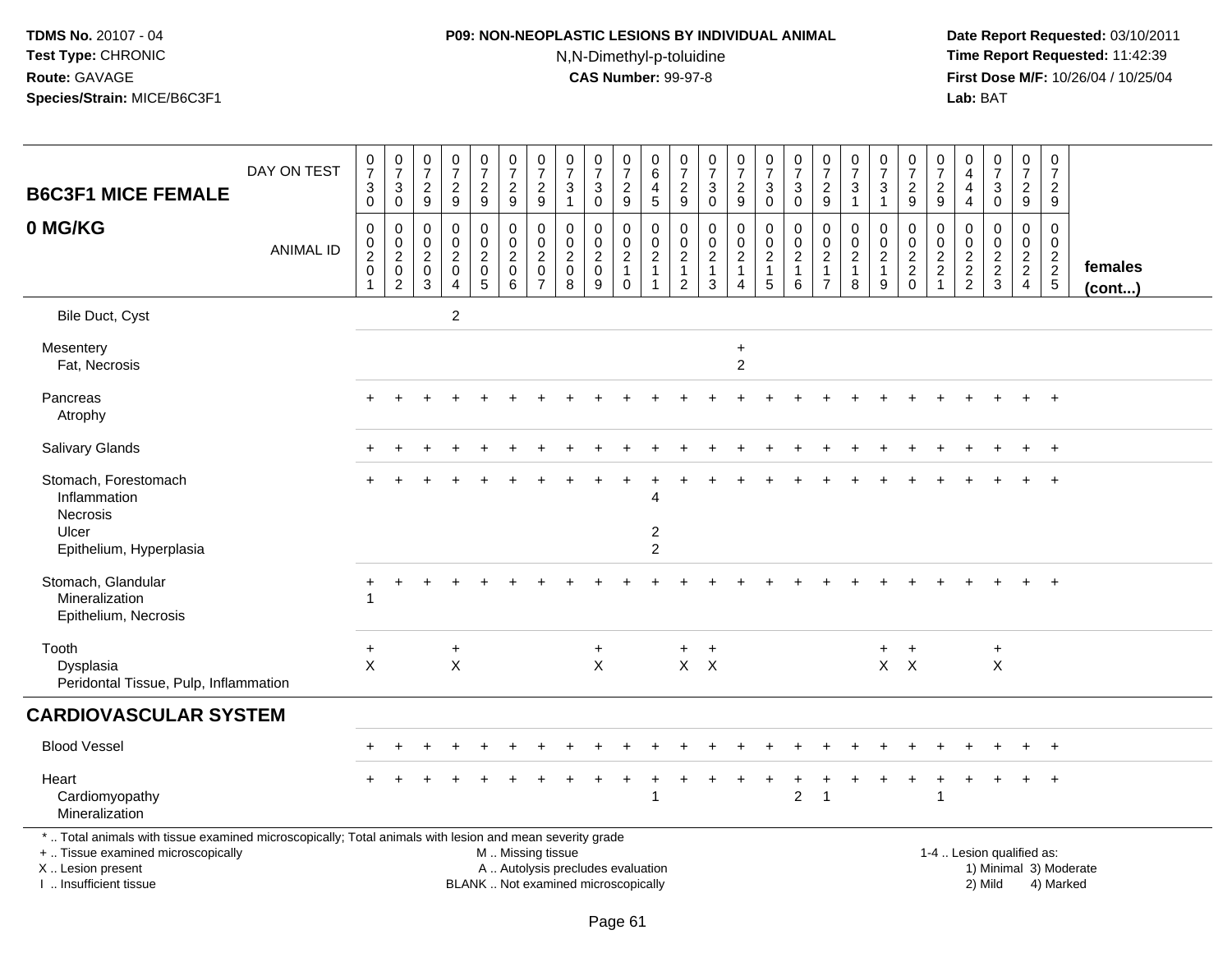# **P09: NON-NEOPLASTIC LESIONS BY INDIVIDUAL ANIMAL**N,N-Dimethyl-p-toluidine

| <b>B6C3F1 MICE FEMALE</b><br>0 MG/KG                                                                                                                                                          | DAY ON TEST<br><b>ANIMAL ID</b> | $\frac{0}{7}$<br>$\ensuremath{\mathsf{3}}$<br>0<br>$\pmb{0}$<br>$_2^0$<br>$\pmb{0}$ | $\begin{array}{c} 0 \\ 7 \end{array}$<br>$\mathbf{3}$<br>$\mathbf 0$<br>0<br>$_{2}^{\rm 0}$<br>$\pmb{0}$ | 0<br>$\overline{7}$<br>$\sqrt{2}$<br>9<br>$\mathbf 0$<br>$\pmb{0}$<br>$\sqrt{2}$<br>$\mathbf 0$ | $\begin{smallmatrix}0\\7\end{smallmatrix}$<br>$\frac{2}{9}$<br>$\mathbf 0$<br>$\mathbf 0$<br>$\overline{2}$<br>$\mathsf{O}\xspace$ | $\begin{array}{c} 0 \\ 7 \end{array}$<br>$\overline{\mathbf{c}}$<br>$\boldsymbol{9}$<br>0<br>$\mathbf 0$<br>$\boldsymbol{2}$<br>$\mathbf 0$ | $\begin{array}{c} 0 \\ 7 \end{array}$<br>$\sqrt{2}$<br>9<br>$\pmb{0}$<br>$\mathbf 0$<br>$\overline{2}$<br>$\pmb{0}$ | 0<br>$\overline{7}$<br>$\overline{\mathbf{c}}$<br>9<br>0<br>$\mathbf 0$<br>$\overline{c}$<br>$\mathbf 0$ | $\frac{0}{7}$<br>$\mathbf{3}$<br>$\mathbf{1}$<br>$\mathbf 0$<br>$\mathbf 0$<br>$\overline{2}$<br>$\mathsf{O}\xspace$ | $\frac{0}{7}$<br>3<br>$\mathbf 0$<br>$\mathbf 0$<br>$\pmb{0}$<br>$\overline{2}$<br>$\mathbf 0$ | $\frac{0}{7}$<br>$\frac{2}{9}$<br>0<br>$_2^0$<br>$\mathbf{1}$ | 0<br>$6\overline{6}$<br>$\overline{4}$<br>$\overline{5}$<br>$\mathbf 0$<br>$\mathbf 0$<br>$\overline{2}$<br>$\mathbf{1}$ | 0<br>$\overline{7}$<br>$\frac{2}{9}$<br>0<br>$\mathbf 0$<br>$\boldsymbol{2}$<br>$\overline{1}$ | $\frac{0}{7}$<br>$\sqrt{3}$<br>$\mathbf 0$<br>$\mathbf 0$<br>$\mathbf 0$<br>$\overline{2}$<br>$\overline{1}$ | $\frac{0}{7}$<br>$\frac{2}{9}$<br>0<br>$\mathbf 0$<br>$\overline{2}$<br>$\mathbf{1}$ | $\begin{array}{c} 0 \\ 7 \end{array}$<br>$\ensuremath{\mathsf{3}}$<br>$\mathbf 0$<br>$\begin{smallmatrix} 0\\0\\2 \end{smallmatrix}$ | $\frac{0}{7}$<br>$\mathbf{3}$<br>$\mathbf 0$<br>0<br>$\mathsf 0$<br>$\overline{2}$<br>$\mathbf{1}$ | $\frac{0}{7}$<br>$\overline{\mathbf{c}}$<br>9<br>$\mathbf 0$<br>0<br>$\boldsymbol{2}$<br>$\mathbf{1}$ | $\frac{0}{7}$<br>$\frac{3}{1}$<br>0<br>$\mathbf 0$<br>$\overline{2}$<br>$\mathbf{1}$ | $\frac{0}{7}$<br>$\ensuremath{\mathsf{3}}$<br>$\mathbf{1}$<br>0<br>$\mathbf 0$<br>$\overline{2}$<br>$\mathbf{1}$ | $\begin{array}{c} 0 \\ 7 \end{array}$<br>$\frac{2}{9}$<br>$\mathbf 0$<br>$\begin{array}{c} 0 \\ 2 \\ 2 \\ 0 \end{array}$ | 0<br>$\overline{7}$<br>$\overline{\mathbf{c}}$<br>$\boldsymbol{9}$<br>0<br>$\mathbf 0$<br>$\sqrt{2}$ | 0<br>$\overline{4}$<br>$\overline{4}$<br>$\overline{4}$<br>$\mathbf 0$<br>$\mathbf 0$<br>$\frac{2}{2}$ | $\frac{0}{7}$<br>$\mathbf{3}$<br>0<br>$\mathbf 0$<br>$\mathbf 0$<br>$\overline{2}$ | $\begin{array}{c} 0 \\ 7 \end{array}$<br>$\frac{2}{9}$<br>0<br>$\mathbf 0$<br>$\overline{2}$ | $\begin{array}{c} 0 \\ 7 \end{array}$<br>$\overline{c}$<br>9<br>$\mathbf 0$<br>$\mathbf 0$<br>$\frac{2}{2}$ 5 | females                |
|-----------------------------------------------------------------------------------------------------------------------------------------------------------------------------------------------|---------------------------------|-------------------------------------------------------------------------------------|----------------------------------------------------------------------------------------------------------|-------------------------------------------------------------------------------------------------|------------------------------------------------------------------------------------------------------------------------------------|---------------------------------------------------------------------------------------------------------------------------------------------|---------------------------------------------------------------------------------------------------------------------|----------------------------------------------------------------------------------------------------------|----------------------------------------------------------------------------------------------------------------------|------------------------------------------------------------------------------------------------|---------------------------------------------------------------|--------------------------------------------------------------------------------------------------------------------------|------------------------------------------------------------------------------------------------|--------------------------------------------------------------------------------------------------------------|--------------------------------------------------------------------------------------|--------------------------------------------------------------------------------------------------------------------------------------|----------------------------------------------------------------------------------------------------|-------------------------------------------------------------------------------------------------------|--------------------------------------------------------------------------------------|------------------------------------------------------------------------------------------------------------------|--------------------------------------------------------------------------------------------------------------------------|------------------------------------------------------------------------------------------------------|--------------------------------------------------------------------------------------------------------|------------------------------------------------------------------------------------|----------------------------------------------------------------------------------------------|---------------------------------------------------------------------------------------------------------------|------------------------|
|                                                                                                                                                                                               |                                 | $\overline{1}$                                                                      | $\overline{2}$                                                                                           | 3                                                                                               | $\overline{4}$                                                                                                                     | $\overline{5}$                                                                                                                              | 6                                                                                                                   | $\overline{7}$                                                                                           | 8                                                                                                                    | $\overline{9}$                                                                                 | $\mathsf{O}\xspace$                                           |                                                                                                                          | $\overline{2}$                                                                                 | $\overline{3}$                                                                                               | $\overline{4}$                                                                       | $\begin{array}{c} 1 \\ 5 \end{array}$                                                                                                | 6                                                                                                  | $\overline{7}$                                                                                        | 8                                                                                    | 9                                                                                                                |                                                                                                                          | $\overline{a}$                                                                                       |                                                                                                        | $\frac{2}{3}$                                                                      | $\overline{2}$<br>4                                                                          |                                                                                                               | (cont)                 |
| <b>ENDOCRINE SYSTEM</b>                                                                                                                                                                       |                                 |                                                                                     |                                                                                                          |                                                                                                 |                                                                                                                                    |                                                                                                                                             |                                                                                                                     |                                                                                                          |                                                                                                                      |                                                                                                |                                                               |                                                                                                                          |                                                                                                |                                                                                                              |                                                                                      |                                                                                                                                      |                                                                                                    |                                                                                                       |                                                                                      |                                                                                                                  |                                                                                                                          |                                                                                                      |                                                                                                        |                                                                                    |                                                                                              |                                                                                                               |                        |
| <b>Adrenal Cortex</b>                                                                                                                                                                         |                                 |                                                                                     |                                                                                                          |                                                                                                 |                                                                                                                                    |                                                                                                                                             |                                                                                                                     |                                                                                                          |                                                                                                                      |                                                                                                |                                                               |                                                                                                                          |                                                                                                |                                                                                                              |                                                                                      |                                                                                                                                      |                                                                                                    |                                                                                                       |                                                                                      |                                                                                                                  |                                                                                                                          |                                                                                                      |                                                                                                        |                                                                                    |                                                                                              | $\overline{+}$                                                                                                |                        |
| Adrenal Medulla<br>Hyperplasia                                                                                                                                                                |                                 |                                                                                     |                                                                                                          |                                                                                                 | $\overline{2}$                                                                                                                     |                                                                                                                                             |                                                                                                                     |                                                                                                          |                                                                                                                      |                                                                                                |                                                               |                                                                                                                          |                                                                                                |                                                                                                              |                                                                                      |                                                                                                                                      |                                                                                                    |                                                                                                       |                                                                                      |                                                                                                                  |                                                                                                                          | 4                                                                                                    |                                                                                                        |                                                                                    |                                                                                              | $\overline{1}$                                                                                                |                        |
| Islets, Pancreatic                                                                                                                                                                            |                                 |                                                                                     |                                                                                                          |                                                                                                 |                                                                                                                                    |                                                                                                                                             |                                                                                                                     |                                                                                                          |                                                                                                                      |                                                                                                |                                                               |                                                                                                                          |                                                                                                |                                                                                                              |                                                                                      |                                                                                                                                      |                                                                                                    |                                                                                                       |                                                                                      |                                                                                                                  |                                                                                                                          |                                                                                                      |                                                                                                        |                                                                                    |                                                                                              | $+$                                                                                                           |                        |
| Parathyroid Gland                                                                                                                                                                             |                                 |                                                                                     |                                                                                                          |                                                                                                 |                                                                                                                                    |                                                                                                                                             |                                                                                                                     |                                                                                                          |                                                                                                                      |                                                                                                |                                                               |                                                                                                                          |                                                                                                |                                                                                                              |                                                                                      |                                                                                                                                      |                                                                                                    |                                                                                                       |                                                                                      |                                                                                                                  |                                                                                                                          |                                                                                                      |                                                                                                        |                                                                                    | $+$                                                                                          | $+$                                                                                                           |                        |
| <b>Pituitary Gland</b><br>Pars Distalis, Hyperplasia<br>Pars Intermedia, Hyperplasia                                                                                                          |                                 | 4                                                                                   |                                                                                                          |                                                                                                 |                                                                                                                                    |                                                                                                                                             |                                                                                                                     |                                                                                                          |                                                                                                                      |                                                                                                |                                                               |                                                                                                                          |                                                                                                |                                                                                                              |                                                                                      |                                                                                                                                      | м                                                                                                  |                                                                                                       |                                                                                      |                                                                                                                  |                                                                                                                          |                                                                                                      |                                                                                                        | $\overline{2}$                                                                     | $+$                                                                                          | $+$                                                                                                           |                        |
| <b>Thyroid Gland</b>                                                                                                                                                                          |                                 |                                                                                     |                                                                                                          |                                                                                                 |                                                                                                                                    |                                                                                                                                             |                                                                                                                     |                                                                                                          |                                                                                                                      | $\div$                                                                                         | ÷                                                             |                                                                                                                          |                                                                                                |                                                                                                              | $\ddot{}$                                                                            |                                                                                                                                      | $\ddot{}$                                                                                          |                                                                                                       |                                                                                      | $\pm$                                                                                                            |                                                                                                                          |                                                                                                      |                                                                                                        | $\ddot{}$                                                                          | $+$                                                                                          | $+$                                                                                                           |                        |
| <b>GENERAL BODY SYSTEM</b>                                                                                                                                                                    |                                 |                                                                                     |                                                                                                          |                                                                                                 |                                                                                                                                    |                                                                                                                                             |                                                                                                                     |                                                                                                          |                                                                                                                      |                                                                                                |                                                               |                                                                                                                          |                                                                                                |                                                                                                              |                                                                                      |                                                                                                                                      |                                                                                                    |                                                                                                       |                                                                                      |                                                                                                                  |                                                                                                                          |                                                                                                      |                                                                                                        |                                                                                    |                                                                                              |                                                                                                               |                        |
| <b>NONE</b>                                                                                                                                                                                   |                                 |                                                                                     |                                                                                                          |                                                                                                 |                                                                                                                                    |                                                                                                                                             |                                                                                                                     |                                                                                                          |                                                                                                                      |                                                                                                |                                                               |                                                                                                                          |                                                                                                |                                                                                                              |                                                                                      |                                                                                                                                      |                                                                                                    |                                                                                                       |                                                                                      |                                                                                                                  |                                                                                                                          |                                                                                                      |                                                                                                        |                                                                                    |                                                                                              |                                                                                                               |                        |
| <b>GENITAL SYSTEM</b>                                                                                                                                                                         |                                 |                                                                                     |                                                                                                          |                                                                                                 |                                                                                                                                    |                                                                                                                                             |                                                                                                                     |                                                                                                          |                                                                                                                      |                                                                                                |                                                               |                                                                                                                          |                                                                                                |                                                                                                              |                                                                                      |                                                                                                                                      |                                                                                                    |                                                                                                       |                                                                                      |                                                                                                                  |                                                                                                                          |                                                                                                      |                                                                                                        |                                                                                    |                                                                                              |                                                                                                               |                        |
| <b>Clitoral Gland</b>                                                                                                                                                                         |                                 |                                                                                     |                                                                                                          |                                                                                                 |                                                                                                                                    |                                                                                                                                             |                                                                                                                     |                                                                                                          |                                                                                                                      |                                                                                                |                                                               |                                                                                                                          |                                                                                                |                                                                                                              |                                                                                      |                                                                                                                                      |                                                                                                    |                                                                                                       |                                                                                      |                                                                                                                  |                                                                                                                          |                                                                                                      |                                                                                                        |                                                                                    |                                                                                              | $\overline{ }$                                                                                                |                        |
| Ovary<br>Angiectasis<br>Atrophy<br>Cyst<br>Hemorrhage                                                                                                                                         |                                 |                                                                                     | $\pm$                                                                                                    | 4<br>4                                                                                          | $\overline{4}$                                                                                                                     | 3                                                                                                                                           | 4<br>$\overline{\mathbf{4}}$                                                                                        | 3                                                                                                        |                                                                                                                      | 3                                                                                              | 2                                                             | Δ                                                                                                                        | $\mathcal{P}$                                                                                  | 3                                                                                                            |                                                                                      |                                                                                                                                      |                                                                                                    |                                                                                                       | Δ                                                                                    | 4                                                                                                                |                                                                                                                          | 4                                                                                                    | 3                                                                                                      | -1                                                                                 | $\mathbf{3}$                                                                                 | $\overline{+}$<br>4                                                                                           |                        |
| *  Total animals with tissue examined microscopically; Total animals with lesion and mean severity grade<br>+  Tissue examined microscopically<br>X  Lesion present<br>I  Insufficient tissue |                                 |                                                                                     |                                                                                                          |                                                                                                 |                                                                                                                                    |                                                                                                                                             | M  Missing tissue                                                                                                   |                                                                                                          |                                                                                                                      | A  Autolysis precludes evaluation<br>BLANK  Not examined microscopically                       |                                                               |                                                                                                                          |                                                                                                |                                                                                                              |                                                                                      |                                                                                                                                      |                                                                                                    |                                                                                                       |                                                                                      |                                                                                                                  |                                                                                                                          |                                                                                                      |                                                                                                        | 1-4  Lesion qualified as:<br>2) Mild                                               |                                                                                              | 4) Marked                                                                                                     | 1) Minimal 3) Moderate |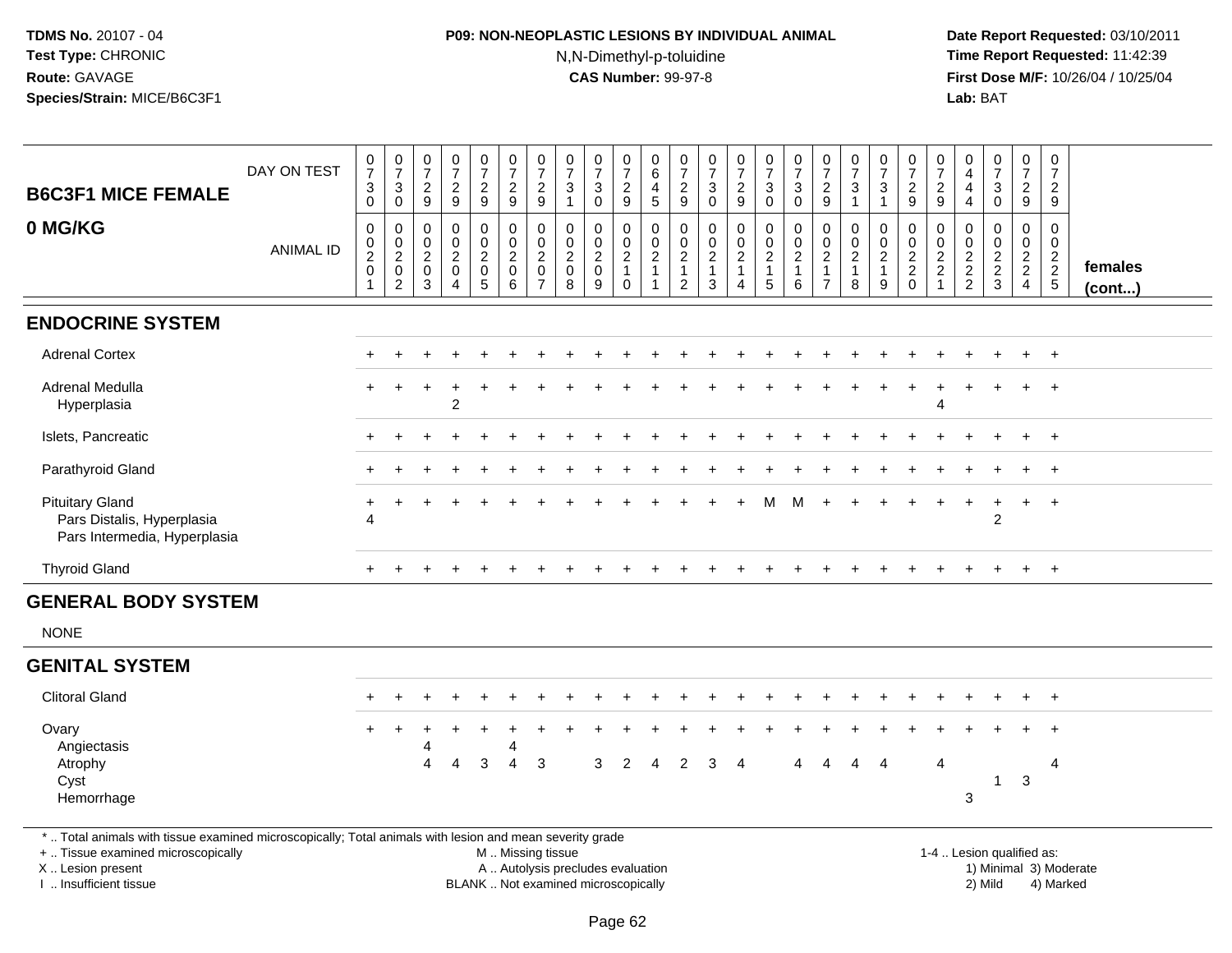# **P09: NON-NEOPLASTIC LESIONS BY INDIVIDUAL ANIMAL**N,N-Dimethyl-p-toluidine

 **Date Report Requested:** 03/10/2011 **Time Report Requested:** 11:42:39 **First Dose M/F:** 10/26/04 / 10/25/04<br>**Lab:** BAT **Lab:** BAT

| <b>B6C3F1 MICE FEMALE</b>                                                                                                                                                                     | DAY ON TEST      | $\frac{0}{7}$<br>$\mathbf{3}$<br>$\mathbf 0$ | $\begin{array}{c} 0 \\ 7 \end{array}$<br>$\mathbf{3}$<br>$\mathbf 0$                        | 0<br>$\overline{7}$<br>$\overline{c}$<br>9   | $\frac{0}{7}$<br>$\sqrt{2}$<br>9                                                | $\frac{0}{7}$<br>$\boldsymbol{2}$<br>9                 | $\frac{0}{7}$<br>$\overline{c}$<br>9         | $\frac{0}{7}$<br>$\overline{c}$<br>9                              | $\pmb{0}$<br>$\overline{7}$<br>3<br>$\overline{1}$          | $\frac{0}{7}$<br>3<br>$\mathbf 0$                                        | 0<br>$\overline{7}$<br>$\overline{c}$<br>9       | 0<br>$\,6\,$<br>$\overline{4}$<br>$\overline{5}$                      | $\pmb{0}$<br>$\overline{7}$<br>$\boldsymbol{2}$<br>9    | 0<br>$\overline{7}$<br>$\sqrt{3}$<br>$\mathbf 0$     | $\frac{0}{7}$<br>$\overline{c}$<br>$\boldsymbol{9}$            | $\begin{smallmatrix}0\\7\end{smallmatrix}$<br>$\mathsf 3$<br>$\mathbf 0$ | $\frac{0}{7}$<br>$\sqrt{3}$<br>$\Omega$                            | $\pmb{0}$<br>$\overline{7}$<br>$\overline{c}$<br>$\boldsymbol{9}$    | $\frac{0}{7}$<br>$\sqrt{3}$<br>$\mathbf{1}$               | 0<br>$\overline{7}$<br>3<br>$\mathbf 1$       | $\frac{0}{7}$<br>$\overline{c}$<br>9                     | $\pmb{0}$<br>$\overline{7}$<br>$\boldsymbol{2}$<br>9 | 0<br>$\overline{4}$<br>$\overline{4}$ | $\begin{array}{c} 0 \\ 7 \end{array}$<br>$\sqrt{3}$<br>$\mathbf 0$ | $\frac{0}{7}$<br>$\overline{c}$<br>9                | $\begin{smallmatrix}0\\7\end{smallmatrix}$<br>$\overline{a}$<br>9 |                         |
|-----------------------------------------------------------------------------------------------------------------------------------------------------------------------------------------------|------------------|----------------------------------------------|---------------------------------------------------------------------------------------------|----------------------------------------------|---------------------------------------------------------------------------------|--------------------------------------------------------|----------------------------------------------|-------------------------------------------------------------------|-------------------------------------------------------------|--------------------------------------------------------------------------|--------------------------------------------------|-----------------------------------------------------------------------|---------------------------------------------------------|------------------------------------------------------|----------------------------------------------------------------|--------------------------------------------------------------------------|--------------------------------------------------------------------|----------------------------------------------------------------------|-----------------------------------------------------------|-----------------------------------------------|----------------------------------------------------------|------------------------------------------------------|---------------------------------------|--------------------------------------------------------------------|-----------------------------------------------------|-------------------------------------------------------------------|-------------------------|
| 0 MG/KG                                                                                                                                                                                       | <b>ANIMAL ID</b> | $\mathbf 0$<br>0<br>$^2_{\rm 0}$             | $\mathbf 0$<br>$\begin{smallmatrix} 0\\ 2 \end{smallmatrix}$<br>$\pmb{0}$<br>$\overline{2}$ | 0<br>$\mathbf 0$<br>$\overline{c}$<br>0<br>3 | $\Omega$<br>$\Omega$<br>$\overline{c}$<br>$\mathbf 0$<br>$\boldsymbol{\Lambda}$ | 0<br>$\mathbf 0$<br>$\boldsymbol{2}$<br>$\pmb{0}$<br>5 | 0<br>$\mathbf 0$<br>$\overline{c}$<br>0<br>6 | 0<br>$\pmb{0}$<br>$\boldsymbol{2}$<br>$\pmb{0}$<br>$\overline{7}$ | $\Omega$<br>$\mathbf 0$<br>$\overline{2}$<br>$\pmb{0}$<br>8 | $\mathbf 0$<br>$\mathbf 0$<br>$\sqrt{2}$<br>$\pmb{0}$<br>9               | 0<br>0<br>$\sqrt{2}$<br>$\mathbf{1}$<br>$\Omega$ | $\Omega$<br>$\pmb{0}$<br>$\sqrt{2}$<br>$\mathbf{1}$<br>$\overline{1}$ | 0<br>$\mathbf 0$<br>$\overline{c}$<br>$\mathbf{1}$<br>2 | 0<br>$\Omega$<br>$\overline{c}$<br>$\mathbf{1}$<br>3 | 0<br>$\pmb{0}$<br>$\sqrt{2}$<br>$\mathbf{1}$<br>$\overline{4}$ | 0<br>$\mathbf 0$<br>$\sqrt{2}$<br>$\mathbf{1}$<br>$\sqrt{5}$             | 0<br>$\mathbf 0$<br>$\overline{\mathbf{c}}$<br>$\overline{1}$<br>6 | 0<br>$\mathbf 0$<br>$\overline{c}$<br>$\mathbf{1}$<br>$\overline{7}$ | 0<br>$\mathbf 0$<br>$\boldsymbol{2}$<br>$\mathbf{1}$<br>8 | 0<br>0<br>$\overline{a}$<br>$\mathbf{1}$<br>9 | $\mathbf 0$<br>$\mathbf 0$<br>$\frac{2}{2}$ <sub>0</sub> | 0<br>$\mathbf 0$<br>$\frac{2}{2}$                    | $\mathbf 0$<br>0<br>$\frac{2}{2}$     | $\Omega$<br>$\Omega$<br>$\frac{2}{2}$<br>3                         | 0<br>$\mathbf 0$<br>$\frac{2}{2}$<br>$\overline{4}$ | 0<br>$\mathbf 0$<br>$\frac{2}{2}$                                 | females<br>$($ cont $)$ |
| Thrombosis                                                                                                                                                                                    |                  |                                              |                                                                                             |                                              |                                                                                 |                                                        |                                              |                                                                   |                                                             |                                                                          |                                                  |                                                                       |                                                         |                                                      |                                                                | 4                                                                        |                                                                    |                                                                      |                                                           |                                               |                                                          |                                                      |                                       |                                                                    |                                                     |                                                                   |                         |
| <b>Uterus</b><br>Angiectasis<br>Dilatation<br>Inflammation<br>Endometrium, Hyperplasia, Cystic                                                                                                |                  | 1                                            | $\overline{2}$<br>2                                                                         | 3                                            | $\overline{2}$                                                                  | 3                                                      | $\mathbf{1}$                                 | 3                                                                 | $\mathbf{3}$                                                | 2<br>$1 \quad 1$                                                         |                                                  |                                                                       | 3                                                       | 3                                                    | $\overline{1}$                                                 | 3                                                                        | $\overline{2}$                                                     |                                                                      | $\overline{2}$                                            | $\overline{2}$                                | 4                                                        | 3                                                    |                                       |                                                                    | $1 \quad 1 \quad 2$                                 |                                                                   |                         |
| <b>HEMATOPOIETIC SYSTEM</b>                                                                                                                                                                   |                  |                                              |                                                                                             |                                              |                                                                                 |                                                        |                                              |                                                                   |                                                             |                                                                          |                                                  |                                                                       |                                                         |                                                      |                                                                |                                                                          |                                                                    |                                                                      |                                                           |                                               |                                                          |                                                      |                                       |                                                                    |                                                     |                                                                   |                         |
| <b>Bone Marrow</b><br>Atrophy<br>Hyperplasia                                                                                                                                                  |                  |                                              |                                                                                             |                                              |                                                                                 |                                                        |                                              |                                                                   | $\overline{2}$                                              |                                                                          |                                                  | 4                                                                     | $\overline{1}$                                          |                                                      |                                                                |                                                                          |                                                                    |                                                                      |                                                           |                                               |                                                          |                                                      |                                       |                                                                    |                                                     |                                                                   |                         |
| Lymph Node<br>Renal, Ectasia                                                                                                                                                                  |                  |                                              |                                                                                             | $\ddot{}$                                    | $\ddot{}$<br>Δ                                                                  |                                                        |                                              |                                                                   |                                                             |                                                                          |                                                  |                                                                       |                                                         | $\ddot{}$                                            |                                                                |                                                                          |                                                                    |                                                                      |                                                           |                                               |                                                          |                                                      |                                       | $\ddot{}$                                                          |                                                     |                                                                   |                         |
| Lymph Node, Mandibular<br>Atrophy<br>Hyperplasia, Lymphoid                                                                                                                                    |                  |                                              |                                                                                             |                                              |                                                                                 |                                                        |                                              |                                                                   | $\overline{2}$                                              | $\mathbf{3}$                                                             |                                                  |                                                                       |                                                         |                                                      |                                                                |                                                                          |                                                                    |                                                                      |                                                           |                                               |                                                          |                                                      | $\sqrt{2}$                            |                                                                    |                                                     |                                                                   |                         |
| Lymph Node, Mesenteric<br>Angiectasis<br>Atrophy                                                                                                                                              |                  | +<br>$\overline{2}$                          |                                                                                             |                                              |                                                                                 |                                                        |                                              |                                                                   |                                                             |                                                                          |                                                  |                                                                       |                                                         |                                                      |                                                                |                                                                          |                                                                    |                                                                      |                                                           |                                               |                                                          |                                                      |                                       |                                                                    |                                                     | $\ddot{}$                                                         |                         |
| Hyperplasia, Lymphoid                                                                                                                                                                         |                  |                                              |                                                                                             |                                              |                                                                                 |                                                        |                                              |                                                                   |                                                             |                                                                          |                                                  |                                                                       |                                                         |                                                      |                                                                |                                                                          | 3                                                                  |                                                                      | $\overline{c}$                                            |                                               |                                                          |                                                      |                                       |                                                                    | $\overline{2}$                                      | $\overline{2}$                                                    |                         |
| Spleen<br>Atrophy<br>Hematopoietic Cell Proliferation<br>Hyperplasia, Lymphoid<br>Infiltration Cellular, Plasma Cell                                                                          |                  | $\pm$<br>-1                                  | 1                                                                                           | -1                                           | 3<br>3                                                                          | 3                                                      | -1                                           |                                                                   | $\overline{4}$                                              | -1                                                                       |                                                  | $\sqrt{3}$                                                            |                                                         |                                                      | $\overline{1}$                                                 |                                                                          |                                                                    |                                                                      | $\mathbf{1}$                                              | 3                                             | $\mathbf{1}$                                             |                                                      | $\sqrt{2}$                            |                                                                    | $\div$<br>$\boldsymbol{2}$                          | $+$                                                               |                         |
| *  Total animals with tissue examined microscopically; Total animals with lesion and mean severity grade<br>+  Tissue examined microscopically<br>X  Lesion present<br>I  Insufficient tissue |                  |                                              |                                                                                             |                                              |                                                                                 |                                                        | M  Missing tissue                            |                                                                   |                                                             | A  Autolysis precludes evaluation<br>BLANK  Not examined microscopically |                                                  |                                                                       |                                                         |                                                      |                                                                |                                                                          |                                                                    |                                                                      |                                                           |                                               |                                                          |                                                      |                                       | 1-4  Lesion qualified as:<br>2) Mild                               |                                                     | 1) Minimal 3) Moderate<br>4) Marked                               |                         |

I .. Insufficient tissue

Page 63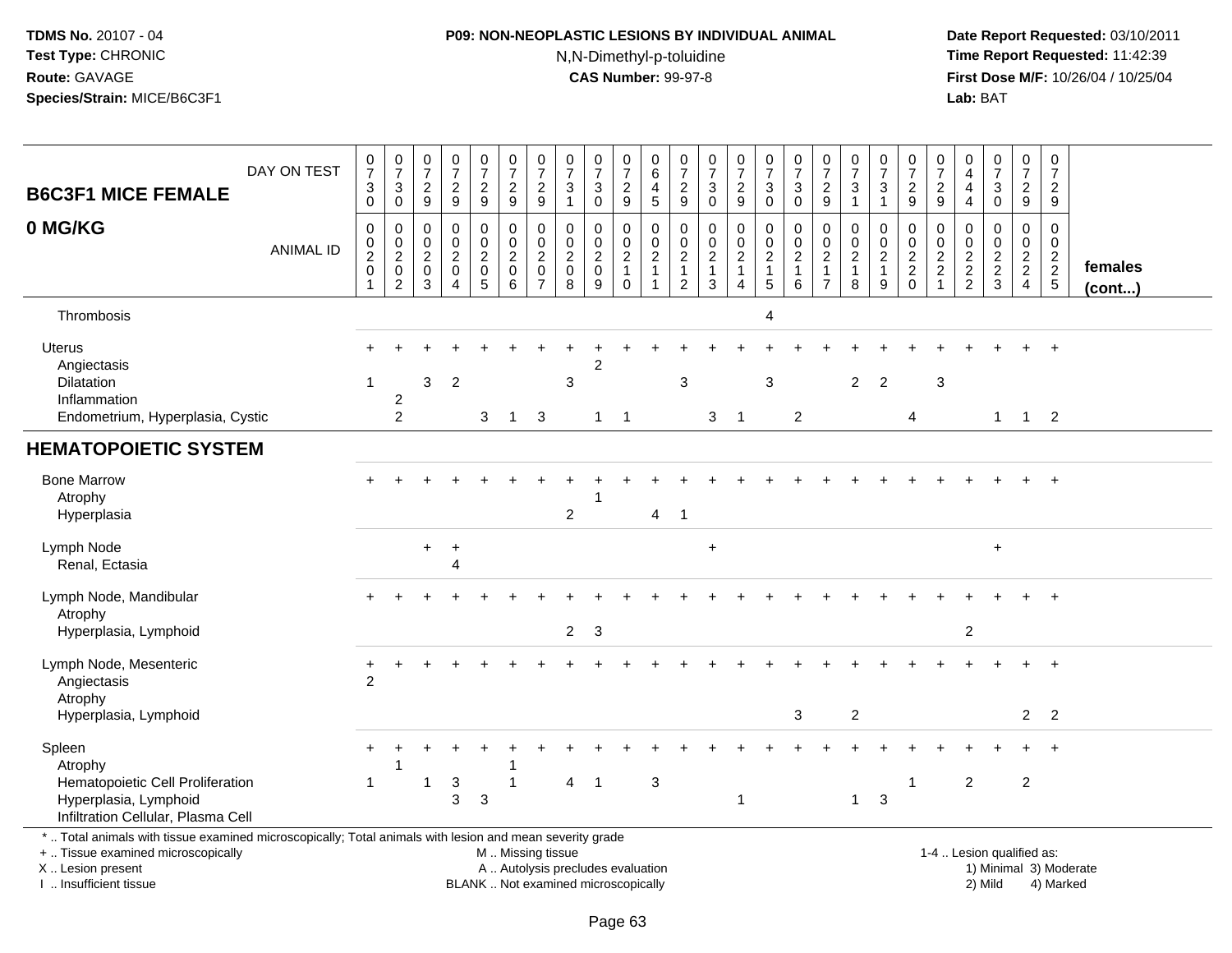# **P09: NON-NEOPLASTIC LESIONS BY INDIVIDUAL ANIMAL**N,N-Dimethyl-p-toluidine

| <b>B6C3F1 MICE FEMALE</b>                                                                                                                                                                     | DAY ON TEST      | $\begin{smallmatrix}0\\7\end{smallmatrix}$<br>3<br>$\Omega$                 | $\begin{array}{c} 0 \\ 7 \end{array}$<br>3<br>$\boldsymbol{0}$                | $\begin{array}{c} 0 \\ 7 \end{array}$<br>$\frac{2}{9}$                   | $\frac{0}{7}$<br>$\overline{c}$<br>$\boldsymbol{9}$       | $\begin{array}{c} 0 \\ 7 \end{array}$<br>$\frac{2}{9}$                                      | $\frac{0}{7}$<br>$\frac{2}{9}$                                   | $\begin{array}{c} 0 \\ 7 \end{array}$<br>$\sqrt{2}$<br>9                    | $\begin{array}{c} 0 \\ 7 \end{array}$<br>$\ensuremath{\mathsf{3}}$<br>$\overline{1}$ | $\begin{array}{c} 0 \\ 7 \end{array}$<br>$\ensuremath{\mathsf{3}}$<br>$\pmb{0}$ | $\frac{0}{7}$<br>$\frac{2}{9}$                             | $_{6}^{\rm 0}$<br>4<br>$\sqrt{5}$                                          | 0<br>$\overline{7}$<br>$\frac{2}{9}$                             | $\frac{0}{7}$<br>$_{0}^{3}$                                                  | $\frac{0}{7}$<br>$\sqrt{2}$<br>$\boldsymbol{9}$                 | $\frac{0}{7}$<br>$\ensuremath{\mathsf{3}}$<br>$\mathbf 0$                    | $\frac{0}{7}$<br>3<br>$\pmb{0}$              | $\frac{0}{7}$<br>$\sqrt{2}$<br>$9\,$                                         | $\frac{0}{7}$<br>$\ensuremath{\mathsf{3}}$<br>$\mathbf{1}$ | $\frac{0}{7}$<br>$\ensuremath{\mathsf{3}}$<br>$\mathbf{1}$               | $\begin{array}{c} 0 \\ 7 \end{array}$<br>$\frac{2}{9}$                      | 0<br>$\overline{7}$<br>$\sqrt{2}$<br>9                                      | $\mathbf 0$<br>$\overline{4}$<br>$\overline{4}$<br>$\overline{4}$ | $\frac{0}{7}$<br>$\mathbf 3$<br>$\mathsf 0$         | $\frac{0}{7}$<br>$\overline{2}$<br>$9\,$                              | $\begin{array}{c} 0 \\ 7 \end{array}$<br>$\overline{c}$<br>9                   |                         |
|-----------------------------------------------------------------------------------------------------------------------------------------------------------------------------------------------|------------------|-----------------------------------------------------------------------------|-------------------------------------------------------------------------------|--------------------------------------------------------------------------|-----------------------------------------------------------|---------------------------------------------------------------------------------------------|------------------------------------------------------------------|-----------------------------------------------------------------------------|--------------------------------------------------------------------------------------|---------------------------------------------------------------------------------|------------------------------------------------------------|----------------------------------------------------------------------------|------------------------------------------------------------------|------------------------------------------------------------------------------|-----------------------------------------------------------------|------------------------------------------------------------------------------|----------------------------------------------|------------------------------------------------------------------------------|------------------------------------------------------------|--------------------------------------------------------------------------|-----------------------------------------------------------------------------|-----------------------------------------------------------------------------|-------------------------------------------------------------------|-----------------------------------------------------|-----------------------------------------------------------------------|--------------------------------------------------------------------------------|-------------------------|
| 0 MG/KG                                                                                                                                                                                       | <b>ANIMAL ID</b> | $\mathsf 0$<br>$\mathbf 0$<br>$\boldsymbol{2}$<br>$\pmb{0}$<br>$\mathbf{1}$ | $\mathbf 0$<br>$\pmb{0}$<br>$\overline{2}$<br>$\mathsf 0$<br>$\boldsymbol{2}$ | 0<br>$\boldsymbol{0}$<br>$\overline{2}$<br>$\mathsf 0$<br>$\overline{3}$ | 0<br>$\mathbf 0$<br>$\overline{a}$<br>0<br>$\overline{4}$ | $\pmb{0}$<br>$\mathsf{O}\xspace$<br>$\overline{2}$<br>$\mathsf{O}\xspace$<br>$\overline{5}$ | $\pmb{0}$<br>$\pmb{0}$<br>$\overline{2}$<br>$\pmb{0}$<br>$\,6\,$ | 0<br>$\mathbf 0$<br>$\overline{c}$<br>$\mathsf{O}\xspace$<br>$\overline{7}$ | $\mathbf 0$<br>$\mathbf 0$<br>$\sqrt{2}$<br>$\pmb{0}$<br>8                           | 0<br>$\mathbf 0$<br>$\boldsymbol{2}$<br>$\mathbf 0$<br>9                        | $\,0\,$<br>$^{\rm 0}_{\rm 2}$<br>$\mathbf{1}$<br>$\pmb{0}$ | $\pmb{0}$<br>$\mathbf 0$<br>$\overline{c}$<br>$\mathbf{1}$<br>$\mathbf{1}$ | 0<br>$\pmb{0}$<br>$\boldsymbol{2}$<br>$\mathbf{1}$<br>$\sqrt{2}$ | $\pmb{0}$<br>$\mathbf 0$<br>$\overline{2}$<br>$\overline{1}$<br>$\mathbf{3}$ | 0<br>$\mathsf{O}\xspace$<br>$\overline{c}$<br>$\mathbf{1}$<br>4 | $\pmb{0}$<br>$\mathbf 0$<br>$\overline{2}$<br>$\mathbf{1}$<br>$\overline{5}$ | 0<br>$\pmb{0}$<br>$\boldsymbol{2}$<br>1<br>6 | $\mathbf 0$<br>$\pmb{0}$<br>$\overline{2}$<br>$\mathbf{1}$<br>$\overline{7}$ | $\mathbf 0$<br>0<br>$\overline{2}$<br>$\mathbf{1}$<br>8    | 0<br>$\mathbf 0$<br>$\overline{2}$<br>$\overline{1}$<br>$\boldsymbol{9}$ | $\mathbf 0$<br>$\begin{smallmatrix} 0\\2 \end{smallmatrix}$<br>$^2_{\rm 0}$ | 0<br>$\mathbf{0}$<br>$\boldsymbol{2}$<br>$\sqrt{2}$<br>$\blacktriangleleft$ | $\mathbf 0$<br>$\mathbf 0$<br>$\overline{c}$<br>$\frac{2}{2}$     | 0<br>$\mathbf 0$<br>$\overline{c}$<br>$\frac{2}{3}$ | $\mathbf 0$<br>$\mathsf{O}\xspace$<br>$\frac{2}{2}$<br>$\overline{4}$ | $\mathbf 0$<br>$\mathbf 0$<br>$\boldsymbol{2}$<br>$\sqrt{2}$<br>$\overline{5}$ | females<br>$($ cont $)$ |
| Pigmentation                                                                                                                                                                                  |                  | $\mathbf{1}$                                                                | $\overline{1}$                                                                |                                                                          | 1                                                         | $\overline{2}$                                                                              |                                                                  |                                                                             | 1                                                                                    | 1                                                                               | -1                                                         |                                                                            |                                                                  |                                                                              |                                                                 | 1                                                                            | 1                                            |                                                                              |                                                            |                                                                          | $\overline{1}$                                                              |                                                                             |                                                                   | 1                                                   | $\mathbf{1}$                                                          | 2                                                                              |                         |
| Thymus<br>Atrophy<br>Hyperplasia, Lymphoid                                                                                                                                                    |                  | 3                                                                           | 2                                                                             | 3                                                                        | $\overline{2}$                                            | 3                                                                                           | $\overline{2}$                                                   |                                                                             | 2                                                                                    | $\overline{2}$                                                                  | 2                                                          | 3                                                                          | 3                                                                | 2                                                                            | $\overline{2}$                                                  | 3                                                                            | 3                                            | 3                                                                            | $\overline{2}$                                             | 3                                                                        | 2                                                                           | $\overline{2}$                                                              | 2                                                                 | 3                                                   | 3                                                                     | $\ddot{}$<br>2                                                                 |                         |
| <b>INTEGUMENTARY SYSTEM</b>                                                                                                                                                                   |                  |                                                                             |                                                                               |                                                                          |                                                           |                                                                                             |                                                                  |                                                                             |                                                                                      |                                                                                 |                                                            |                                                                            |                                                                  |                                                                              |                                                                 |                                                                              |                                              |                                                                              |                                                            |                                                                          |                                                                             |                                                                             |                                                                   |                                                     |                                                                       |                                                                                |                         |
| Mammary Gland                                                                                                                                                                                 |                  |                                                                             |                                                                               |                                                                          |                                                           |                                                                                             |                                                                  |                                                                             |                                                                                      |                                                                                 |                                                            |                                                                            |                                                                  |                                                                              |                                                                 |                                                                              |                                              |                                                                              |                                                            |                                                                          |                                                                             |                                                                             |                                                                   |                                                     |                                                                       | $\ddot{}$                                                                      |                         |
| Skin<br>Inflammation<br>Epidermis, Hyperplasia                                                                                                                                                |                  |                                                                             |                                                                               |                                                                          |                                                           |                                                                                             |                                                                  |                                                                             |                                                                                      |                                                                                 |                                                            |                                                                            |                                                                  |                                                                              |                                                                 |                                                                              |                                              | 2<br>$\overline{c}$                                                          |                                                            |                                                                          |                                                                             |                                                                             |                                                                   |                                                     |                                                                       |                                                                                |                         |
| <b>MUSCULOSKELETAL SYSTEM</b>                                                                                                                                                                 |                  |                                                                             |                                                                               |                                                                          |                                                           |                                                                                             |                                                                  |                                                                             |                                                                                      |                                                                                 |                                                            |                                                                            |                                                                  |                                                                              |                                                                 |                                                                              |                                              |                                                                              |                                                            |                                                                          |                                                                             |                                                                             |                                                                   |                                                     |                                                                       |                                                                                |                         |
| Bone<br>Fibro-Osseous Lesion<br>Osteopetrosis                                                                                                                                                 |                  |                                                                             |                                                                               |                                                                          |                                                           |                                                                                             |                                                                  |                                                                             |                                                                                      |                                                                                 |                                                            |                                                                            |                                                                  |                                                                              |                                                                 | $\overline{2}$                                                               |                                              |                                                                              |                                                            |                                                                          |                                                                             | $\overline{1}$                                                              |                                                                   |                                                     |                                                                       |                                                                                |                         |
| <b>NERVOUS SYSTEM</b>                                                                                                                                                                         |                  |                                                                             |                                                                               |                                                                          |                                                           |                                                                                             |                                                                  |                                                                             |                                                                                      |                                                                                 |                                                            |                                                                            |                                                                  |                                                                              |                                                                 |                                                                              |                                              |                                                                              |                                                            |                                                                          |                                                                             |                                                                             |                                                                   |                                                     |                                                                       |                                                                                |                         |
| <b>Brain</b><br>Necrosis                                                                                                                                                                      |                  |                                                                             |                                                                               |                                                                          |                                                           |                                                                                             |                                                                  |                                                                             |                                                                                      |                                                                                 |                                                            |                                                                            |                                                                  |                                                                              |                                                                 |                                                                              |                                              |                                                                              |                                                            |                                                                          |                                                                             |                                                                             |                                                                   |                                                     |                                                                       | $\ddot{+}$                                                                     |                         |
| <b>RESPIRATORY SYSTEM</b>                                                                                                                                                                     |                  |                                                                             |                                                                               |                                                                          |                                                           |                                                                                             |                                                                  |                                                                             |                                                                                      |                                                                                 |                                                            |                                                                            |                                                                  |                                                                              |                                                                 |                                                                              |                                              |                                                                              |                                                            |                                                                          |                                                                             |                                                                             |                                                                   |                                                     |                                                                       |                                                                                |                         |
| Lung<br>Alveolar Epithelium, Hyperplasia<br>Alveolus, Infiltration Cellular, Histiocyte                                                                                                       |                  |                                                                             |                                                                               |                                                                          | Δ                                                         |                                                                                             |                                                                  |                                                                             |                                                                                      |                                                                                 |                                                            |                                                                            |                                                                  |                                                                              |                                                                 |                                                                              |                                              |                                                                              |                                                            |                                                                          |                                                                             |                                                                             |                                                                   |                                                     |                                                                       |                                                                                |                         |
| *  Total animals with tissue examined microscopically; Total animals with lesion and mean severity grade<br>+  Tissue examined microscopically<br>X  Lesion present<br>I  Insufficient tissue |                  |                                                                             |                                                                               |                                                                          |                                                           |                                                                                             |                                                                  | M  Missing tissue                                                           | A  Autolysis precludes evaluation<br>BLANK  Not examined microscopically             |                                                                                 |                                                            |                                                                            |                                                                  |                                                                              |                                                                 |                                                                              |                                              |                                                                              |                                                            |                                                                          |                                                                             |                                                                             |                                                                   | 1-4  Lesion qualified as:<br>2) Mild                |                                                                       | 4) Marked                                                                      | 1) Minimal 3) Moderate  |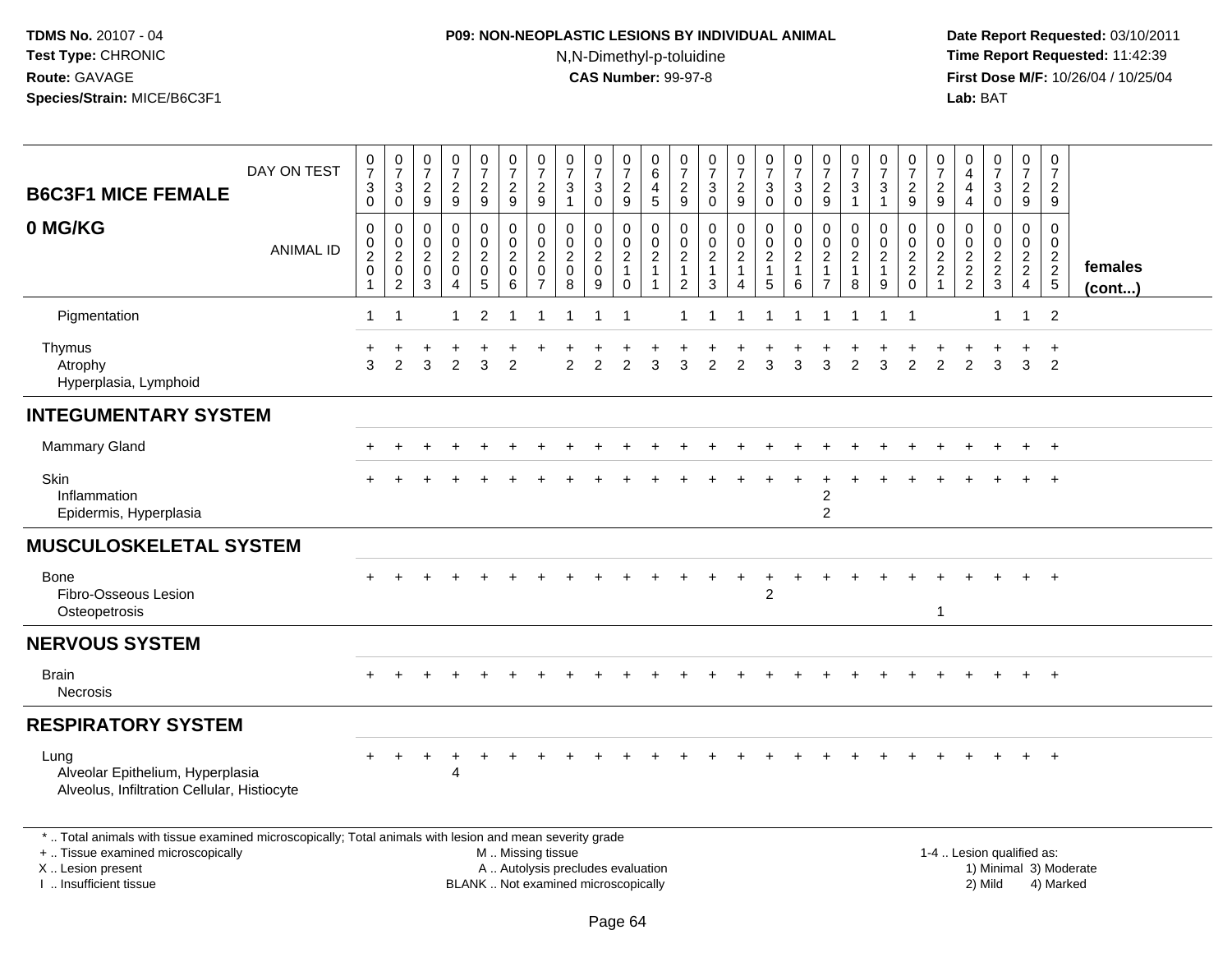# **P09: NON-NEOPLASTIC LESIONS BY INDIVIDUAL ANIMAL**N,N-Dimethyl-p-toluidine

 **Date Report Requested:** 03/10/2011 **Time Report Requested:** 11:42:39 **First Dose M/F:** 10/26/04 / 10/25/04<br>**Lab:** BAT **Lab:** BAT

| DAY ON TEST<br><b>B6C3F1 MICE FEMALE</b>                                                                                                                                  | 0<br>$\overline{7}$<br>3<br>$\Omega$                      | $\mathbf 0$<br>$\overline{7}$<br>$\mathbf{3}$<br>$\overline{0}$     | 0<br>$\overline{7}$<br>$\overline{c}$<br>9                    | $\frac{0}{7}$<br>$\overline{a}$<br>9                          | $\pmb{0}$<br>$\overline{7}$<br>$\overline{c}$<br>9                | $\boldsymbol{0}$<br>$\overline{7}$<br>$\sqrt{2}$<br>$\overline{9}$ | 0<br>$\overline{7}$<br>$\overline{2}$<br>9                                 | 0<br>$\overline{7}$<br>$\sqrt{3}$<br>$\mathbf{1}$              | 0<br>$\overline{7}$<br>3<br>$\Omega$                    | 0<br>$\overline{7}$<br>$\boldsymbol{2}$<br>$9\,$                       | 0<br>$\,6$<br>4<br>$5\phantom{.0}$                         | 0<br>$\overline{7}$<br>$\frac{2}{9}$                                 | $\frac{0}{7}$<br>$\frac{3}{0}$                              | 0<br>$\overline{7}$<br>$\sqrt{2}$<br>9                           | 0<br>$\overline{7}$<br>$\sqrt{3}$<br>$\mathbf 0$                  | 0<br>$\overline{7}$<br>3<br>$\mathbf 0$          | 0<br>$\overline{7}$<br>$\overline{c}$<br>9                               | $\boldsymbol{0}$<br>$\overline{7}$<br>$\sqrt{3}$               | 0<br>$\overline{7}$<br>$\sqrt{3}$<br>$\mathbf{1}$    | 0<br>$\overline{7}$<br>$\sqrt{2}$<br>9                  | 0<br>$\overline{7}$<br>$\overline{c}$<br>9                              | 0<br>4<br>4<br>$\overline{4}$                                              | $\frac{0}{7}$<br>3<br>$\mathbf 0$                                     | 0<br>$\overline{7}$<br>$\overline{2}$<br>9                               | 0<br>$\overline{7}$<br>$\overline{a}$<br>9                            |                         |
|---------------------------------------------------------------------------------------------------------------------------------------------------------------------------|-----------------------------------------------------------|---------------------------------------------------------------------|---------------------------------------------------------------|---------------------------------------------------------------|-------------------------------------------------------------------|--------------------------------------------------------------------|----------------------------------------------------------------------------|----------------------------------------------------------------|---------------------------------------------------------|------------------------------------------------------------------------|------------------------------------------------------------|----------------------------------------------------------------------|-------------------------------------------------------------|------------------------------------------------------------------|-------------------------------------------------------------------|--------------------------------------------------|--------------------------------------------------------------------------|----------------------------------------------------------------|------------------------------------------------------|---------------------------------------------------------|-------------------------------------------------------------------------|----------------------------------------------------------------------------|-----------------------------------------------------------------------|--------------------------------------------------------------------------|-----------------------------------------------------------------------|-------------------------|
| 0 MG/KG<br><b>ANIMAL ID</b>                                                                                                                                               | $\mathbf 0$<br>$\Omega$<br>$\overline{c}$<br>$\mathbf{0}$ | $\mathbf 0$<br>$\overline{0}$<br>$\overline{c}$<br>$\mathbf 0$<br>2 | $\mathbf 0$<br>$\Omega$<br>$\overline{c}$<br>$\mathbf 0$<br>3 | $\mathbf 0$<br>$\Omega$<br>$\overline{2}$<br>$\mathbf 0$<br>4 | 0<br>$\mathbf 0$<br>$\overline{c}$<br>$\pmb{0}$<br>$\overline{5}$ | $\mathbf 0$<br>$\Omega$<br>$\overline{2}$<br>$\mathbf 0$<br>6      | $\mathbf 0$<br>$\Omega$<br>$\overline{c}$<br>$\mathbf 0$<br>$\overline{7}$ | $\Omega$<br>$\mathbf{0}$<br>$\overline{c}$<br>$\mathbf 0$<br>8 | 0<br>$\mathbf{0}$<br>$\overline{c}$<br>$\mathbf 0$<br>9 | $\mathbf 0$<br>$\pmb{0}$<br>$\overline{c}$<br>$\mathbf{1}$<br>$\Omega$ | $\mathbf 0$<br>$\mathbf 0$<br>$\mathbf{2}$<br>$\mathbf{1}$ | $\mathbf 0$<br>0<br>$\overline{c}$<br>$\mathbf{1}$<br>$\overline{2}$ | $\mathbf 0$<br>$\pmb{0}$<br>$\sqrt{2}$<br>$\mathbf{1}$<br>3 | 0<br>$\mathbf 0$<br>$\boldsymbol{2}$<br>$\mathbf{1}$<br>$\Delta$ | $\mathbf 0$<br>$\mathbf 0$<br>$\overline{c}$<br>$\mathbf{1}$<br>5 | $\Omega$<br>$\Omega$<br>$\overline{2}$<br>1<br>6 | $\Omega$<br>$\Omega$<br>$\overline{c}$<br>$\mathbf{1}$<br>$\overline{7}$ | $\Omega$<br>$\mathbf 0$<br>$\overline{2}$<br>$\mathbf{1}$<br>8 | 0<br>$\Omega$<br>$\overline{2}$<br>$\mathbf{1}$<br>9 | $\mathbf 0$<br>$\Omega$<br>$\frac{2}{2}$<br>$\mathbf 0$ | $\mathbf 0$<br>$\Omega$<br>$\overline{c}$<br>$\sqrt{2}$<br>$\mathbf{1}$ | $\Omega$<br>$\Omega$<br>$\overline{c}$<br>$\overline{a}$<br>$\overline{2}$ | $\mathbf 0$<br>$\Omega$<br>$\begin{array}{c} 2 \\ 2 \\ 3 \end{array}$ | $\mathbf 0$<br>$\mathbf 0$<br>$\begin{array}{c} 2 \\ 2 \\ 4 \end{array}$ | $\Omega$<br>$\mathbf 0$<br>$\begin{array}{c} 2 \\ 2 \\ 5 \end{array}$ | females<br>$($ cont $)$ |
| Nose<br>Inflammation<br>Glands, Olfactory Epithelium, Dilatation<br>Glands, Olfactory Epithelium, Hyperplasia<br>Glands, Olfactory Epithelium, Metaplasia,<br>Respiratory |                                                           |                                                                     |                                                               |                                                               |                                                                   |                                                                    |                                                                            |                                                                |                                                         |                                                                        |                                                            |                                                                      |                                                             | -1                                                               |                                                                   |                                                  |                                                                          |                                                                | 1                                                    |                                                         |                                                                         |                                                                            | $\mathbf{1}$                                                          | $\overline{1}$                                                           | $\ddot{}$                                                             |                         |
| Glands, Respiratory Epithelium, Dilatation<br>Olfactory Epithelium, Accumulation, Hyaline<br><b>Droplet</b>                                                               |                                                           |                                                                     |                                                               |                                                               | -1                                                                |                                                                    |                                                                            |                                                                |                                                         | 1                                                                      |                                                            |                                                                      | $\mathbf{1}$                                                | $\overline{\mathbf{1}}$                                          |                                                                   |                                                  |                                                                          |                                                                |                                                      | $\overline{1}$                                          |                                                                         |                                                                            | $\mathbf{1}$                                                          |                                                                          |                                                                       |                         |
| Olfactory Epithelium, Metaplasia, Respiratory<br>Respiratory Epithelium, Accumulation, Hyaline<br>Droplet                                                                 |                                                           |                                                                     | $\mathbf{1}$                                                  |                                                               |                                                                   | $\overline{\mathbf{1}}$                                            |                                                                            |                                                                |                                                         | $\overline{2}$                                                         |                                                            | 2                                                                    | $\overline{1}$                                              | $\overline{1}$                                                   |                                                                   | 1                                                |                                                                          | $\overline{1}$                                                 | 2                                                    | $\overline{1}$                                          | 3                                                                       |                                                                            |                                                                       | $1 \quad 1$                                                              |                                                                       |                         |
| Respiratory Epithelium, Hyperplasia                                                                                                                                       | $\overline{1}$                                            |                                                                     |                                                               |                                                               |                                                                   |                                                                    |                                                                            | 1                                                              |                                                         | -1                                                                     |                                                            |                                                                      | $\overline{1}$                                              |                                                                  |                                                                   | $\mathbf{1}$                                     |                                                                          |                                                                |                                                      |                                                         |                                                                         |                                                                            | $\mathbf{1}$                                                          |                                                                          | $\overline{1}$                                                        |                         |
| Trachea                                                                                                                                                                   |                                                           |                                                                     |                                                               |                                                               |                                                                   |                                                                    |                                                                            |                                                                |                                                         |                                                                        |                                                            |                                                                      |                                                             |                                                                  |                                                                   |                                                  |                                                                          |                                                                |                                                      |                                                         |                                                                         |                                                                            |                                                                       |                                                                          | $+$                                                                   |                         |
| <b>SPECIAL SENSES SYSTEM</b>                                                                                                                                              |                                                           |                                                                     |                                                               |                                                               |                                                                   |                                                                    |                                                                            |                                                                |                                                         |                                                                        |                                                            |                                                                      |                                                             |                                                                  |                                                                   |                                                  |                                                                          |                                                                |                                                      |                                                         |                                                                         |                                                                            |                                                                       |                                                                          |                                                                       |                         |
| Eye                                                                                                                                                                       |                                                           |                                                                     |                                                               |                                                               |                                                                   |                                                                    |                                                                            |                                                                |                                                         |                                                                        |                                                            |                                                                      |                                                             |                                                                  |                                                                   |                                                  |                                                                          |                                                                |                                                      |                                                         |                                                                         |                                                                            |                                                                       | $+$                                                                      | $+$                                                                   |                         |
| <b>Harderian Gland</b><br>Hyperplasia<br>Inflammation                                                                                                                     |                                                           |                                                                     |                                                               |                                                               |                                                                   |                                                                    |                                                                            |                                                                |                                                         |                                                                        |                                                            |                                                                      |                                                             |                                                                  |                                                                   |                                                  |                                                                          |                                                                |                                                      |                                                         |                                                                         |                                                                            | 3                                                                     | $+$                                                                      | $+$                                                                   |                         |
| <b>URINARY SYSTEM</b>                                                                                                                                                     |                                                           |                                                                     |                                                               |                                                               |                                                                   |                                                                    |                                                                            |                                                                |                                                         |                                                                        |                                                            |                                                                      |                                                             |                                                                  |                                                                   |                                                  |                                                                          |                                                                |                                                      |                                                         |                                                                         |                                                                            |                                                                       |                                                                          |                                                                       |                         |
| Kidney<br>Infarct<br>Nephropathy<br>Renal Tubule, Necrosis                                                                                                                |                                                           |                                                                     |                                                               |                                                               |                                                                   | $\overline{c}$                                                     |                                                                            | 2                                                              |                                                         |                                                                        |                                                            |                                                                      | -1                                                          |                                                                  |                                                                   |                                                  |                                                                          | $\mathbf 1$                                                    |                                                      |                                                         | 1                                                                       |                                                                            |                                                                       | $\mathbf{1}$                                                             |                                                                       |                         |
| *  Total animals with tissue examined microscopically; Total animals with lesion and mean severity grade<br>+  Tissue examined microscopically<br>X  Lesion present       |                                                           |                                                                     |                                                               |                                                               |                                                                   | M  Missing tissue                                                  |                                                                            | A  Autolysis precludes evaluation                              |                                                         |                                                                        |                                                            |                                                                      |                                                             |                                                                  |                                                                   |                                                  |                                                                          |                                                                |                                                      |                                                         |                                                                         | 1-4  Lesion qualified as:                                                  |                                                                       |                                                                          |                                                                       | 1) Minimal 3) Moderate  |

I .. Insufficient tissue

BLANK .. Not examined microscopically 2) Mild 4) Marked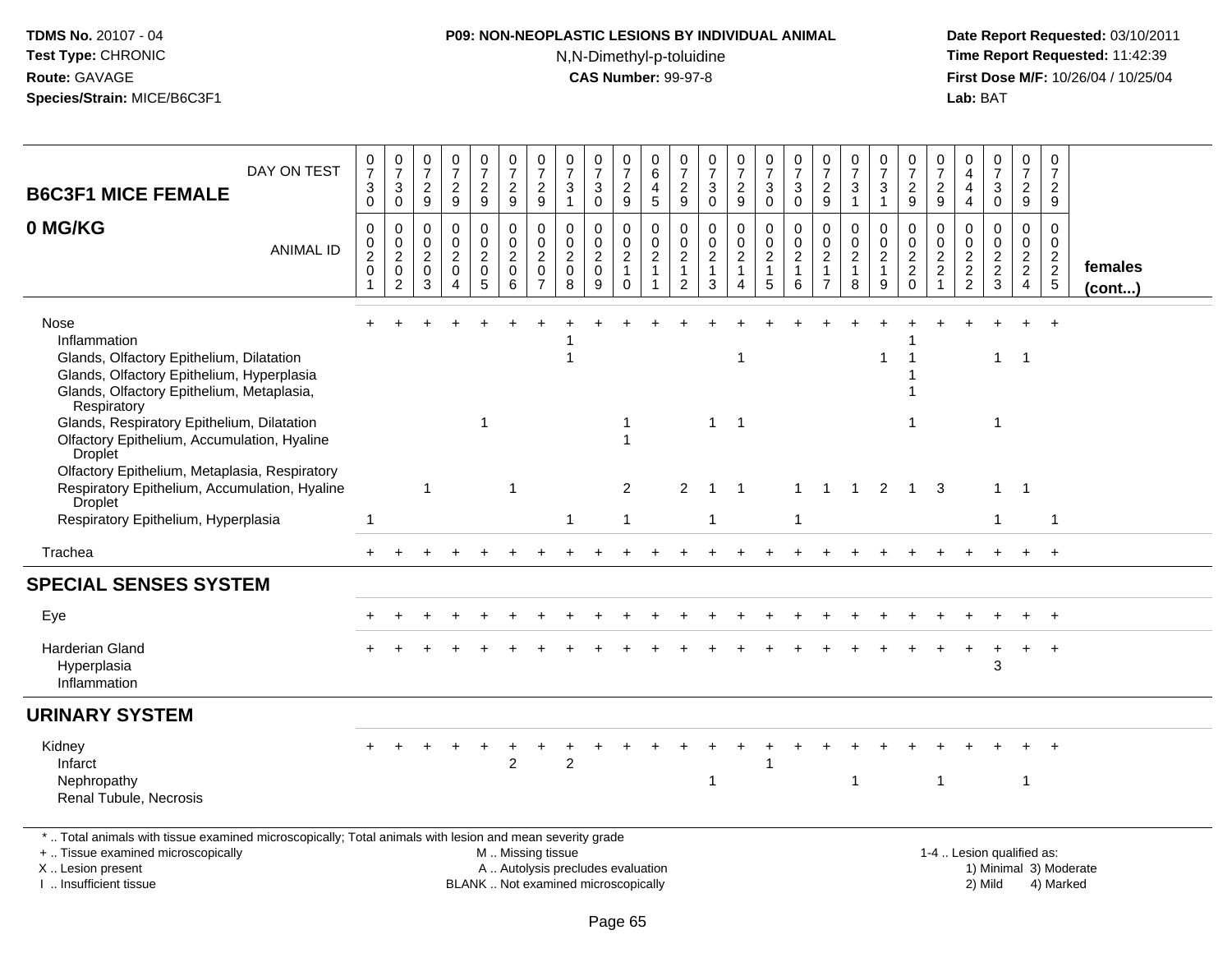#### **P09: NON-NEOPLASTIC LESIONS BY INDIVIDUAL ANIMAL**

N,N-Dimethyl-p-toluidine

 **Date Report Requested:** 03/10/2011 **Time Report Requested:** 11:42:39 **First Dose M/F:** 10/26/04 / 10/25/04 Lab: BAT **Lab:** BAT

| <b>B6C3F1 MICE FEMALE</b> | DAY ON TEST      | U<br>⇁<br>3                | U<br>J.<br>ν | 0<br>ົ<br>∠<br>9                | 0<br>റ<br><u>_</u><br>9       | 0<br>$\rightarrow$<br>ົ<br>∠<br>9 | 0<br>2<br>9           | - U<br><u>_</u><br>9 | $\mathbf 0$<br>3                  | 0<br>3<br>0                     | 0<br>ົ<br><u>_</u><br>9      | 0<br>6<br>4<br>$\mathbf{p}$ | 0<br><sup>o</sup><br>∼<br>9 | $\overline{0}$<br>చ<br>0 | 0<br>-<br>ົ<br>$\epsilon$<br>9 | 0<br>っ<br>J<br>0 | 0<br>-<br>3<br>0      | 0<br>ົ<br>∠<br>9                             | $\sim$<br>◡ | -<br>◠<br>J. | 0<br>ົ<br>∠<br>9                     | 0<br>◠<br><u>_</u><br>9 | 0<br>4<br>4<br>4                         | 0<br>-<br>3<br>0      | 0<br>$\sim$<br>$\epsilon$<br>9                | 0<br>2<br>9                    |                   |
|---------------------------|------------------|----------------------------|--------------|---------------------------------|-------------------------------|-----------------------------------|-----------------------|----------------------|-----------------------------------|---------------------------------|------------------------------|-----------------------------|-----------------------------|--------------------------|--------------------------------|------------------|-----------------------|----------------------------------------------|-------------|--------------|--------------------------------------|-------------------------|------------------------------------------|-----------------------|-----------------------------------------------|--------------------------------|-------------------|
| 0 MG/KG                   | <b>ANIMAL ID</b> | U<br>υ<br>$\sim$<br>∼<br>U | $\sim$       | U<br>0<br>$\sim$<br>ے<br>◡<br>3 | 0<br>$\overline{0}$<br>റ<br>4 | 0<br>ົ<br>∠<br>0<br>5             | 0<br>0<br>າ<br>0<br>6 |                      | 0<br>0<br>າ<br>∠<br>$\Omega$<br>8 | 0<br>0<br>$\sim$<br>ے<br>0<br>9 | 0<br>0<br>$\Omega$<br>∼<br>0 | 0<br>0<br>C                 | 0<br>0<br>$\sim$<br>$\sim$  |                          | 0<br>0<br>C                    | 0<br>0<br>ົ<br>5 | 0<br>0<br>ົ<br>∼<br>6 | 0<br>0<br>$\sim$<br>$\overline{\phantom{a}}$ | റ<br>8      | $\sim$<br>9  | 0<br>0<br>$\sim$<br>ے<br>ົ<br>∠<br>U | 0<br>0<br>c<br>ົ        | 0<br>ົ<br><u>_</u><br>ົ<br><u>_</u><br>2 | 0<br>0<br>ົ<br>ຳ<br>3 | 0<br>0<br>$\sim$<br>$\sim$<br>$\epsilon$<br>4 | 0<br>∠<br>$\overline{2}$<br>.5 | females<br>(cont) |
| <b>Urinary Bladder</b>    |                  |                            |              |                                 |                               |                                   |                       |                      |                                   |                                 |                              |                             |                             |                          |                                |                  |                       |                                              |             |              |                                      |                         |                                          |                       |                                               | <b>+</b>                       |                   |

\* .. Total animals with tissue examined microscopically; Total animals with lesion and mean severity grade

+ .. Tissue examined microscopically

X .. Lesion present

I .. Insufficient tissue

 M .. Missing tissueA .. Autolysis precludes evaluation

BLANK .. Not examined microscopically 2) Mild 4) Marked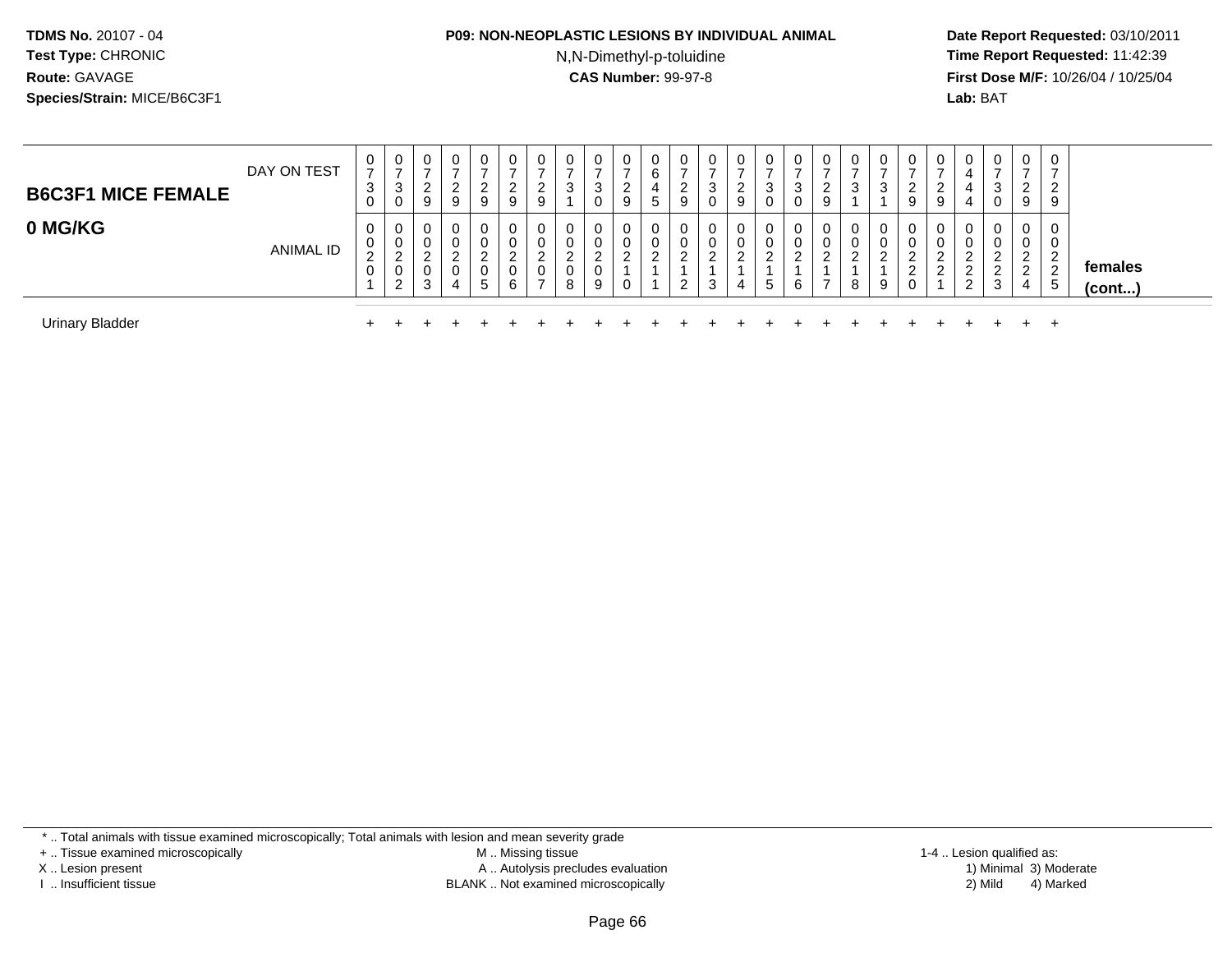### **P09: NON-NEOPLASTIC LESIONS BY INDIVIDUAL ANIMAL**N,N-Dimethyl-p-toluidine

 **Date Report Requested:** 03/10/2011 **Time Report Requested:** 11:42:39 **First Dose M/F:** 10/26/04 / 10/25/04 Lab: BAT **Lab:** BAT

| <b>B6C3F1 MICE FEMALE</b><br>0 MG/KG                                                                                           | DAY ON TEST      | $\frac{0}{7}$<br>$\sqrt{3}$<br>$\mathbf 0$<br>$\mathsf{O}$ | $\begin{array}{c} 0 \\ 6 \end{array}$<br>$\overline{9}$<br>8<br>$\boldsymbol{0}$ | $\frac{0}{7}$<br>$\mathbf{3}$<br>0<br>$\mathbf 0$         | $\frac{0}{7}$<br>$\mathbf{3}$<br>$\mathbf 0$<br>$\boldsymbol{0}$ | $\frac{0}{7}$<br>$\overline{3}$<br>$\mathsf{O}$<br>$\pmb{0}$ | $\frac{0}{7}$<br>$\mathbf{3}$<br>$\mathbf 0$<br>$\pmb{0}$     | $\begin{array}{c} 0 \\ 7 \end{array}$<br>$\mathsf 3$<br>$\overline{1}$<br>$\pmb{0}$ | $\frac{0}{7}$<br>$\mathbf{3}$<br>$\mathbf 0$<br>$\pmb{0}$ | $\frac{0}{7}$<br>$\frac{2}{9}$<br>0                                 | $\begin{array}{c} 0 \\ 7 \\ 3 \end{array}$<br>$\mathbf 0$<br>$\pmb{0}$ | $\begin{matrix}0\6\6\end{matrix}$<br>$\overline{6}$<br>$\mathbf 0$ | $\frac{0}{7}$<br>$\frac{2}{9}$<br>$\pmb{0}$ | $\frac{0}{7}$<br>$\frac{3}{0}$<br>$\pmb{0}$     | $\frac{0}{7}$<br>$\ensuremath{\mathsf{3}}$<br>$\mathbf 0$         | $\frac{0}{7}$<br>$\overline{3}$<br>$\overline{1}$                                        | $\frac{0}{7}$<br>3<br>$\mathbf 0$<br>$\pmb{0}$          | $\frac{0}{7}$<br>$\frac{2}{9}$<br>$\pmb{0}$ | $\frac{0}{7}$<br>$\frac{2}{9}$<br>$\mathsf{O}\xspace$ | $\frac{0}{7}$<br>$\mathbf{3}$<br>$\overline{1}$<br>0 | $\frac{0}{7}$<br>$\frac{3}{0}$<br>$\pmb{0}$   | $\begin{matrix} 0 \\ 6 \end{matrix}$<br>$6\phantom{1}6$<br>6<br>0 | $\frac{0}{7}$<br>$\frac{2}{9}$<br>$\pmb{0}$               | $_{6}^{\rm 0}$<br>$\overline{4}$<br>$\overline{2}$<br>$\pmb{0}$ | $\frac{0}{7}$<br>$\overline{3}$<br>$\mathsf{O}\xspace$<br>$\mathbf 0$ | 0<br>6<br>6<br>$\mathbf{3}$<br>$\mathsf 0$        |                                                  |
|--------------------------------------------------------------------------------------------------------------------------------|------------------|------------------------------------------------------------|----------------------------------------------------------------------------------|-----------------------------------------------------------|------------------------------------------------------------------|--------------------------------------------------------------|---------------------------------------------------------------|-------------------------------------------------------------------------------------|-----------------------------------------------------------|---------------------------------------------------------------------|------------------------------------------------------------------------|--------------------------------------------------------------------|---------------------------------------------|-------------------------------------------------|-------------------------------------------------------------------|------------------------------------------------------------------------------------------|---------------------------------------------------------|---------------------------------------------|-------------------------------------------------------|------------------------------------------------------|-----------------------------------------------|-------------------------------------------------------------------|-----------------------------------------------------------|-----------------------------------------------------------------|-----------------------------------------------------------------------|---------------------------------------------------|--------------------------------------------------|
|                                                                                                                                | <b>ANIMAL ID</b> | $\pmb{0}$<br>$\frac{2}{2}$ 6                               | $\pmb{0}$<br>$\frac{2}{7}$                                                       | $\boldsymbol{0}$<br>$\overline{2}$<br>$\overline{c}$<br>8 | $\pmb{0}$<br>$\frac{2}{9}$                                       | $\frac{0}{2}$<br>$\mathsf 3$<br>$\mathsf{O}\xspace$          | $\pmb{0}$<br>$\overline{2}$<br>$\mathbf{3}$<br>$\overline{1}$ | $\frac{0}{2}$<br>$\overline{2}$                                                     | $\mathsf{O}\xspace$<br>$\frac{2}{3}$<br>$\overline{3}$    | $\mathbf 0$<br>$\boldsymbol{2}$<br>$\mathfrak{Z}$<br>$\overline{4}$ | $\mathbf 0$<br>$\frac{2}{3}$<br>$\overline{5}$                         | $\pmb{0}$<br>$\overline{c}$<br>3<br>6                              | $\pmb{0}$<br>$rac{2}{3}$                    | $\begin{array}{c} 0 \\ 2 \\ 3 \\ 8 \end{array}$ | $\begin{array}{c} 0 \\ 0 \\ 2 \\ 3 \end{array}$<br>$\overline{9}$ | $\begin{smallmatrix} 0\\0\\2 \end{smallmatrix}$<br>$\overline{4}$<br>$\mathsf{O}\xspace$ | $\mathsf{O}\xspace$<br>$\overline{c}$<br>$\overline{4}$ | $\frac{0}{2}$<br>$\overline{2}$             | $\frac{0}{2}$<br>$\overline{4}$<br>3                  | $\frac{0}{2}$<br>$\overline{4}$                      | $\frac{0}{2}$<br>$\overline{4}$<br>$\sqrt{5}$ | $\mathbf 0$<br>$\sqrt{2}$<br>4<br>$\,6\,$                         | $\,0\,$<br>$\sqrt{2}$<br>$\overline{4}$<br>$\overline{7}$ | $\mathsf{O}\xspace$<br>$\frac{2}{4}$<br>8                       | $\frac{0}{2}$<br>$\boldsymbol{9}$                                     | $\mathbf 0$<br>$\overline{2}$<br>5<br>$\mathbf 0$ | * TOTALS                                         |
| <b>ALIMENTARY SYSTEM</b>                                                                                                       |                  |                                                            |                                                                                  |                                                           |                                                                  |                                                              |                                                               |                                                                                     |                                                           |                                                                     |                                                                        |                                                                    |                                             |                                                 |                                                                   |                                                                                          |                                                         |                                             |                                                       |                                                      |                                               |                                                                   |                                                           |                                                                 |                                                                       |                                                   |                                                  |
| Esophagus<br>Muscularis, Inflammation                                                                                          |                  |                                                            |                                                                                  |                                                           |                                                                  |                                                              |                                                               |                                                                                     |                                                           |                                                                     |                                                                        |                                                                    |                                             |                                                 |                                                                   |                                                                                          |                                                         |                                             |                                                       |                                                      |                                               |                                                                   |                                                           |                                                                 |                                                                       | $\ddot{}$                                         | 50<br>1 1.0                                      |
| Gallbladder                                                                                                                    |                  |                                                            |                                                                                  |                                                           |                                                                  |                                                              |                                                               |                                                                                     |                                                           |                                                                     |                                                                        |                                                                    |                                             |                                                 |                                                                   |                                                                                          |                                                         |                                             |                                                       |                                                      |                                               |                                                                   |                                                           |                                                                 |                                                                       | $\ddot{}$                                         | 50                                               |
| Intestine Large, Cecum<br>Lymphoid Tissue, Hyperplasia, Lymphoid                                                               |                  |                                                            |                                                                                  |                                                           |                                                                  |                                                              |                                                               |                                                                                     |                                                           |                                                                     |                                                                        |                                                                    |                                             |                                                 |                                                                   |                                                                                          |                                                         |                                             |                                                       |                                                      |                                               |                                                                   |                                                           |                                                                 |                                                                       | $\ddot{}$                                         | 50<br>13.0                                       |
| Intestine Large, Colon                                                                                                         |                  |                                                            |                                                                                  |                                                           |                                                                  |                                                              |                                                               |                                                                                     |                                                           |                                                                     |                                                                        |                                                                    |                                             |                                                 |                                                                   |                                                                                          |                                                         |                                             |                                                       |                                                      |                                               |                                                                   |                                                           |                                                                 |                                                                       | $\ddot{}$                                         | 50                                               |
| Intestine Large, Rectum                                                                                                        |                  |                                                            |                                                                                  |                                                           |                                                                  |                                                              |                                                               |                                                                                     |                                                           |                                                                     |                                                                        |                                                                    |                                             |                                                 |                                                                   |                                                                                          |                                                         |                                             |                                                       |                                                      |                                               |                                                                   |                                                           |                                                                 |                                                                       |                                                   | 50                                               |
| Intestine Small, Duodenum                                                                                                      |                  |                                                            |                                                                                  |                                                           |                                                                  |                                                              |                                                               |                                                                                     |                                                           |                                                                     |                                                                        |                                                                    |                                             |                                                 |                                                                   |                                                                                          |                                                         |                                             |                                                       |                                                      |                                               |                                                                   |                                                           |                                                                 |                                                                       | $\ddot{}$                                         | 50                                               |
| Intestine Small, Ileum                                                                                                         |                  |                                                            |                                                                                  |                                                           |                                                                  |                                                              |                                                               |                                                                                     |                                                           |                                                                     |                                                                        |                                                                    |                                             |                                                 |                                                                   |                                                                                          |                                                         |                                             |                                                       |                                                      |                                               |                                                                   |                                                           |                                                                 |                                                                       | $\overline{+}$                                    | 50                                               |
| Intestine Small, Jejunum                                                                                                       |                  |                                                            |                                                                                  |                                                           |                                                                  |                                                              |                                                               |                                                                                     |                                                           |                                                                     |                                                                        |                                                                    |                                             |                                                 |                                                                   |                                                                                          |                                                         |                                             |                                                       |                                                      |                                               |                                                                   |                                                           |                                                                 |                                                                       | $\ddot{}$                                         | 50                                               |
| Liver<br>Angiectasis<br><b>Basophilic Focus</b><br><b>Eosinophilic Focus</b><br>Fatty Change                                   |                  |                                                            | X                                                                                | X                                                         |                                                                  | +<br>$\overline{2}$                                          | $X$ $X$ $X$                                                   |                                                                                     |                                                           |                                                                     |                                                                        | X                                                                  |                                             |                                                 | X                                                                 |                                                                                          |                                                         | $\mathsf{X}$                                | $\mathsf{X}$<br>$\mathsf{X}$                          | $\mathsf{X}$<br>$X$ $X$                              |                                               |                                                                   | $\mathsf X$                                               | 4                                                               | $\boldsymbol{X}$                                                      | $\ddot{}$                                         | 50<br>$12.0$<br>$\overline{7}$<br>20<br>14.0     |
| Hematopoietic Cell Proliferation<br>Inflammation, Chronic Active<br><b>Mixed Cell Focus</b><br><b>Necrosis</b><br>Pigmentation |                  | $\mathbf{1}$                                               | $\mathbf{1}$                                                                     | $\overline{1}$                                            | $\overline{1}$                                                   | $\overline{1}$                                               |                                                               | $\overline{1}$                                                                      |                                                           |                                                                     | $\mathbf{1}$                                                           |                                                                    | $\mathbf 1$                                 |                                                 | $\mathbf{1}$<br>X                                                 | $\overline{1}$                                                                           | 3                                                       | $\mathbf{1}$                                | $\overline{1}$                                        | $\overline{\phantom{0}}$ 1                           |                                               | 2                                                                 | $\overline{2}$                                            | $\overline{1}$                                                  | $\overline{1}$                                                        | $\overline{1}$                                    | 2, 1.0<br>39 1.1<br>3<br>$12.0$<br>$1 \quad 3.0$ |

\* .. Total animals with tissue examined microscopically; Total animals with lesion and mean severity grade

+ .. Tissue examined microscopically

X .. Lesion present

I .. Insufficient tissue

 M .. Missing tissueA .. Autolysis precludes evaluation

BLANK .. Not examined microscopically 2) Mild 4) Marked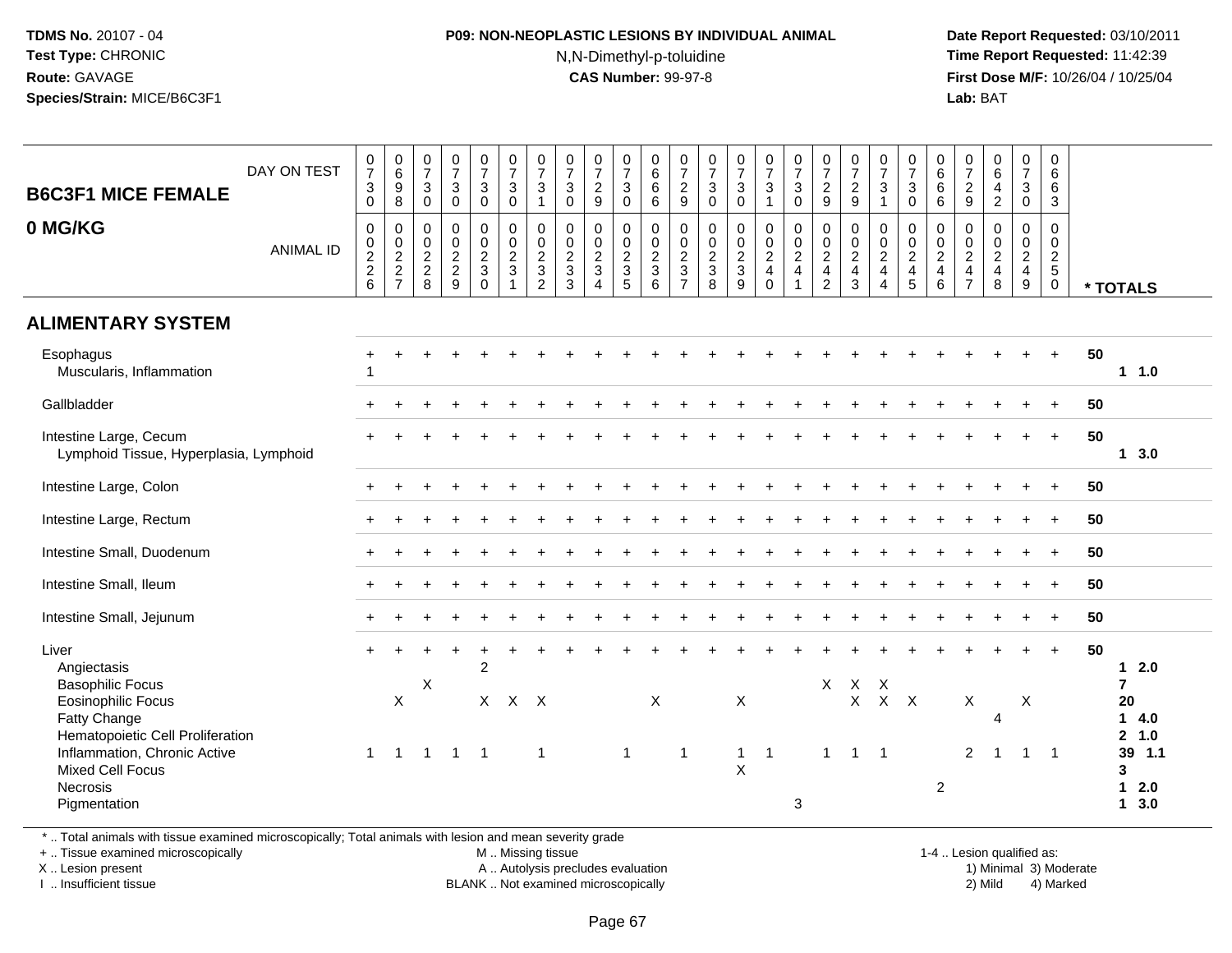# **P09: NON-NEOPLASTIC LESIONS BY INDIVIDUAL ANIMAL**N,N-Dimethyl-p-toluidine

 **Date Report Requested:** 03/10/2011 **Time Report Requested:** 11:42:39 **First Dose M/F:** 10/26/04 / 10/25/04<br>**Lab:** BAT **Lab:** BAT

| <b>B6C3F1 MICE FEMALE</b>                                                                                                                                                                     | DAY ON TEST      | 0<br>$\overline{7}$<br>3<br>$\pmb{0}$  | $\begin{array}{c} 0 \\ 6 \end{array}$<br>9<br>$\,8\,$ | 0<br>$\overline{7}$<br>$\ensuremath{\mathsf{3}}$<br>$\mathbf 0$                  | $\frac{0}{7}$<br>$\ensuremath{\mathsf{3}}$<br>$\mathsf{O}\xspace$ | $\frac{0}{7}$<br>$\ensuremath{\mathsf{3}}$<br>$\mathbf 0$    | $\frac{0}{7}$<br>$\sqrt{3}$<br>$\mathbf 0$        | $\begin{array}{c} 0 \\ 7 \end{array}$<br>3<br>$\mathbf{1}$      | 0<br>$\overline{7}$<br>$\ensuremath{\mathsf{3}}$<br>$\mathbf 0$                 | $\frac{0}{7}$<br>$\overline{c}$<br>9                                     | 0<br>$\overline{7}$<br>$\mathbf{3}$<br>$\mathbf 0$ | 0<br>$\,6\,$<br>6<br>6                                                    | 0<br>$\overline{7}$<br>$\overline{c}$<br>$9\,$                                 | 0<br>$\overline{7}$<br>3<br>$\mathbf 0$                         | $\frac{0}{7}$<br>3<br>$\mathbf 0$                   | $\pmb{0}$<br>$\overline{7}$<br>$\ensuremath{\mathsf{3}}$<br>$\mathbf{1}$ | $\frac{0}{7}$<br>$\ensuremath{\mathsf{3}}$<br>$\mathsf 0$              | 0<br>$\overline{7}$<br>$\frac{2}{9}$                                   | $\pmb{0}$<br>$\overline{7}$<br>$\sqrt{2}$<br>9                           | 0<br>$\overline{7}$<br>$\ensuremath{\mathsf{3}}$<br>$\mathbf{1}$ | 0<br>$\overline{7}$<br>$\ensuremath{\mathsf{3}}$<br>$\mathsf{O}\xspace$ | 0<br>$\,6\,$<br>$\,6$<br>$6\phantom{1}$                         | 0<br>7<br>$\overline{a}$<br>$9\,$                                   | $\begin{array}{c} 0 \\ 6 \end{array}$<br>4<br>$\overline{2}$    | $\pmb{0}$<br>$\overline{7}$<br>$\mathbf{3}$<br>$\mathsf{O}\xspace$ | 0<br>6<br>6<br>$\mathbf{3}$                    |                        |                                    |
|-----------------------------------------------------------------------------------------------------------------------------------------------------------------------------------------------|------------------|----------------------------------------|-------------------------------------------------------|----------------------------------------------------------------------------------|-------------------------------------------------------------------|--------------------------------------------------------------|---------------------------------------------------|-----------------------------------------------------------------|---------------------------------------------------------------------------------|--------------------------------------------------------------------------|----------------------------------------------------|---------------------------------------------------------------------------|--------------------------------------------------------------------------------|-----------------------------------------------------------------|-----------------------------------------------------|--------------------------------------------------------------------------|------------------------------------------------------------------------|------------------------------------------------------------------------|--------------------------------------------------------------------------|------------------------------------------------------------------|-------------------------------------------------------------------------|-----------------------------------------------------------------|---------------------------------------------------------------------|-----------------------------------------------------------------|--------------------------------------------------------------------|------------------------------------------------|------------------------|------------------------------------|
| 0 MG/KG                                                                                                                                                                                       | <b>ANIMAL ID</b> | 0<br>$\mathbf 0$<br>$\frac{2}{2}$<br>6 | 0<br>$\mathbf 0$<br>$\boldsymbol{2}$<br>$\frac{2}{7}$ | 0<br>$\boldsymbol{0}$<br>$\overline{c}$<br>$\begin{array}{c} 2 \\ 8 \end{array}$ | $\mathbf 0$<br>$\mathbf 0$<br>$\frac{2}{9}$                       | 0<br>$\mathbf 0$<br>$\sqrt{2}$<br>$\mathbf 3$<br>$\mathbf 0$ | 0<br>$\mathbf 0$<br>$\frac{2}{3}$<br>$\mathbf{1}$ | 0<br>$\Omega$<br>$\overline{c}$<br>$\sqrt{3}$<br>$\overline{2}$ | 0<br>$\mathbf 0$<br>$\overline{c}$<br>$\ensuremath{\mathsf{3}}$<br>$\mathbf{3}$ | 0<br>$\mathbf 0$<br>$\frac{2}{3}$<br>$\overline{4}$                      | 0<br>$\mathbf 0$<br>$\frac{2}{3}$                  | $\mathbf 0$<br>$\mathbf 0$<br>$\sqrt{2}$<br>$\sqrt{3}$<br>$6\phantom{1}6$ | $\mathbf 0$<br>$\mathbf 0$<br>$\boldsymbol{2}$<br>$\sqrt{3}$<br>$\overline{7}$ | $\mathbf 0$<br>$\mathbf 0$<br>$\overline{c}$<br>$\sqrt{3}$<br>8 | 0<br>$\mathbf 0$<br>$\frac{2}{3}$<br>$\overline{9}$ | 0<br>$\bar{0}$<br>$\overline{c}$<br>$\overline{4}$<br>$\mathbf 0$        | 0<br>$\mathsf 0$<br>$\boldsymbol{2}$<br>$\overline{4}$<br>$\mathbf{1}$ | 0<br>$\mathbf 0$<br>$\overline{c}$<br>$\overline{4}$<br>$\overline{2}$ | $\mathbf 0$<br>$\mathbf 0$<br>$\sqrt{2}$<br>$\overline{\mathbf{4}}$<br>3 | 0<br>$\Omega$<br>$\overline{\mathbf{c}}$<br>$\overline{4}$<br>4  | 0<br>$\mathbf 0$<br>$\overline{c}$<br>$\overline{\mathbf{4}}$<br>5      | 0<br>$\mathbf 0$<br>$\overline{c}$<br>$\overline{4}$<br>$\,6\,$ | 0<br>$\Omega$<br>$\overline{c}$<br>$\overline{4}$<br>$\overline{7}$ | $\mathbf 0$<br>$\mathbf 0$<br>$\sqrt{2}$<br>$\overline{4}$<br>8 | 0<br>$\mathbf 0$<br>$\overline{c}$<br>$\overline{4}$<br>9          | $\mathbf 0$<br>$\mathbf 0$<br>$rac{2}{5}$<br>0 |                        | * TOTALS                           |
| Bile Duct, Cyst                                                                                                                                                                               |                  |                                        |                                                       |                                                                                  |                                                                   |                                                              |                                                   |                                                                 |                                                                                 |                                                                          |                                                    | $\overline{c}$                                                            |                                                                                |                                                                 |                                                     |                                                                          |                                                                        |                                                                        |                                                                          |                                                                  |                                                                         |                                                                 |                                                                     |                                                                 |                                                                    |                                                |                        | 2.0                                |
| Mesentery<br>Fat, Necrosis                                                                                                                                                                    |                  |                                        |                                                       |                                                                                  |                                                                   | $\ddot{}$<br>$\overline{c}$                                  |                                                   |                                                                 |                                                                                 |                                                                          |                                                    |                                                                           |                                                                                |                                                                 |                                                     |                                                                          |                                                                        |                                                                        |                                                                          | $\ddot{}$<br>$\overline{c}$                                      |                                                                         |                                                                 |                                                                     |                                                                 |                                                                    |                                                | 3                      | 32.0                               |
| Pancreas<br>Atrophy                                                                                                                                                                           |                  |                                        |                                                       |                                                                                  |                                                                   |                                                              |                                                   |                                                                 |                                                                                 |                                                                          |                                                    |                                                                           |                                                                                |                                                                 |                                                     |                                                                          | 3                                                                      |                                                                        |                                                                          |                                                                  |                                                                         |                                                                 |                                                                     |                                                                 |                                                                    | $\ddot{}$                                      | 50                     | 13.0                               |
| Salivary Glands                                                                                                                                                                               |                  |                                        |                                                       |                                                                                  |                                                                   |                                                              |                                                   |                                                                 |                                                                                 |                                                                          |                                                    |                                                                           |                                                                                |                                                                 |                                                     |                                                                          |                                                                        |                                                                        |                                                                          |                                                                  |                                                                         |                                                                 |                                                                     |                                                                 |                                                                    | $\ddot{}$                                      | 50                     |                                    |
| Stomach, Forestomach<br>Inflammation<br>Necrosis<br>Ulcer<br>Epithelium, Hyperplasia                                                                                                          |                  |                                        |                                                       |                                                                                  |                                                                   |                                                              |                                                   |                                                                 |                                                                                 |                                                                          |                                                    |                                                                           |                                                                                |                                                                 |                                                     |                                                                          |                                                                        |                                                                        |                                                                          |                                                                  |                                                                         |                                                                 |                                                                     | 3<br>$\overline{2}$<br>$\mathbf{3}$                             | ÷                                                                  | $\ddot{}$<br>$\overline{2}$<br>1<br>3          | 50                     | 3, 3.0<br>$1 \t1.0$<br>2.0<br>32.7 |
| Stomach, Glandular<br>Mineralization<br>Epithelium, Necrosis                                                                                                                                  |                  |                                        |                                                       |                                                                                  |                                                                   |                                                              |                                                   |                                                                 |                                                                                 |                                                                          |                                                    |                                                                           |                                                                                |                                                                 |                                                     |                                                                          |                                                                        |                                                                        |                                                                          |                                                                  |                                                                         |                                                                 |                                                                     | $\overline{1}$                                                  |                                                                    | $+$                                            | 50                     | 11.0<br>1 1.0                      |
| Tooth<br>Dysplasia<br>Peridontal Tissue, Pulp, Inflammation                                                                                                                                   |                  | $\ddot{}$<br>X                         |                                                       |                                                                                  |                                                                   |                                                              |                                                   |                                                                 |                                                                                 |                                                                          | $\ddot{}$<br>X                                     |                                                                           |                                                                                |                                                                 |                                                     |                                                                          |                                                                        |                                                                        |                                                                          | $\ddot{}$<br>X                                                   |                                                                         |                                                                 |                                                                     | $+$<br>X                                                        | $+$<br>X<br>2                                                      |                                                | 13                     | 13<br>$12.0$                       |
| <b>CARDIOVASCULAR SYSTEM</b>                                                                                                                                                                  |                  |                                        |                                                       |                                                                                  |                                                                   |                                                              |                                                   |                                                                 |                                                                                 |                                                                          |                                                    |                                                                           |                                                                                |                                                                 |                                                     |                                                                          |                                                                        |                                                                        |                                                                          |                                                                  |                                                                         |                                                                 |                                                                     |                                                                 |                                                                    |                                                |                        |                                    |
| <b>Blood Vessel</b>                                                                                                                                                                           |                  |                                        |                                                       |                                                                                  |                                                                   |                                                              |                                                   |                                                                 |                                                                                 |                                                                          |                                                    |                                                                           |                                                                                |                                                                 |                                                     |                                                                          |                                                                        |                                                                        |                                                                          |                                                                  |                                                                         |                                                                 |                                                                     |                                                                 |                                                                    | $\ddot{}$                                      | 50                     |                                    |
| Heart<br>Cardiomyopathy<br>Mineralization                                                                                                                                                     |                  |                                        |                                                       |                                                                                  |                                                                   |                                                              | -1                                                |                                                                 |                                                                                 |                                                                          |                                                    |                                                                           |                                                                                |                                                                 |                                                     |                                                                          |                                                                        |                                                                        |                                                                          |                                                                  |                                                                         | $\mathbf{1}$                                                    |                                                                     |                                                                 |                                                                    | $\ddot{}$                                      | 50                     | $5$ 1.2<br>1 1.0                   |
| *  Total animals with tissue examined microscopically; Total animals with lesion and mean severity grade<br>+  Tissue examined microscopically<br>X  Lesion present<br>I  Insufficient tissue |                  |                                        |                                                       |                                                                                  |                                                                   |                                                              | M  Missing tissue                                 |                                                                 |                                                                                 | A  Autolysis precludes evaluation<br>BLANK  Not examined microscopically |                                                    |                                                                           |                                                                                |                                                                 |                                                     |                                                                          |                                                                        |                                                                        |                                                                          |                                                                  |                                                                         |                                                                 |                                                                     | 1-4  Lesion qualified as:<br>2) Mild                            |                                                                    | 4) Marked                                      | 1) Minimal 3) Moderate |                                    |

I .. Insufficient tissue

Page 68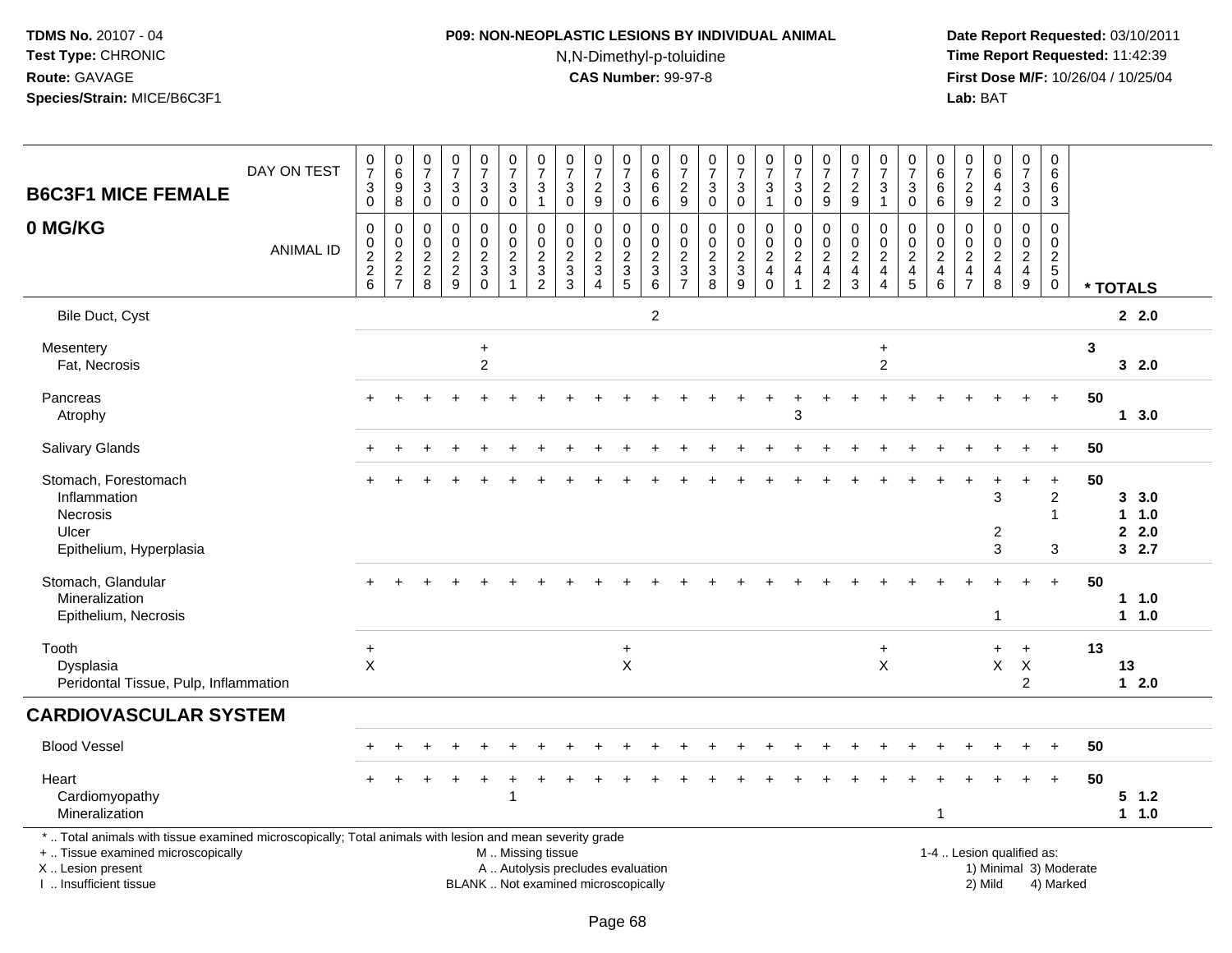# **P09: NON-NEOPLASTIC LESIONS BY INDIVIDUAL ANIMAL**N,N-Dimethyl-p-toluidine

 **Date Report Requested:** 03/10/2011 **Time Report Requested:** 11:42:39 **First Dose M/F:** 10/26/04 / 10/25/04<br>**Lab:** BAT **Lab:** BAT

|                                                                                                          | DAY ON TEST      | $\frac{0}{7}$       | $\begin{array}{c} 0 \\ 6 \end{array}$                               | $\begin{array}{c} 0 \\ 7 \end{array}$  | $\begin{array}{c} 0 \\ 7 \end{array}$          | $\frac{0}{7}$                                                     | $\frac{0}{7}$                                                       | $\frac{0}{7}$                                                        | $\pmb{0}$<br>$\overline{7}$                                       | $\frac{0}{7}$                                           | $\frac{0}{7}$                                                             | 0<br>$\,6\,$                                                                  | $\frac{0}{7}$                                                                        | $\frac{0}{7}$                                         | $\frac{0}{7}$                                         | $\begin{smallmatrix}0\\7\end{smallmatrix}$                 | $\frac{0}{7}$                                                                             | $\frac{0}{7}$                                                          | $\frac{0}{7}$                                               | $\frac{0}{7}$                                                                             | $\frac{0}{7}$                                  | $\begin{array}{c} 0 \\ 6 \end{array}$                                     | 0<br>$\overline{7}$                                                   | $\begin{array}{c} 0 \\ 6 \end{array}$                                    | $\frac{0}{7}$                                                            | $\pmb{0}$<br>$\,6\,$                                             |    |                   |
|----------------------------------------------------------------------------------------------------------|------------------|---------------------|---------------------------------------------------------------------|----------------------------------------|------------------------------------------------|-------------------------------------------------------------------|---------------------------------------------------------------------|----------------------------------------------------------------------|-------------------------------------------------------------------|---------------------------------------------------------|---------------------------------------------------------------------------|-------------------------------------------------------------------------------|--------------------------------------------------------------------------------------|-------------------------------------------------------|-------------------------------------------------------|------------------------------------------------------------|-------------------------------------------------------------------------------------------|------------------------------------------------------------------------|-------------------------------------------------------------|-------------------------------------------------------------------------------------------|------------------------------------------------|---------------------------------------------------------------------------|-----------------------------------------------------------------------|--------------------------------------------------------------------------|--------------------------------------------------------------------------|------------------------------------------------------------------|----|-------------------|
| <b>B6C3F1 MICE FEMALE</b>                                                                                |                  | $\frac{3}{0}$       | $_{8}^{\rm 9}$                                                      | $_{\rm 0}^3$                           | $\sqrt{3}$<br>$\overline{0}$                   | $\mathbf{3}$<br>$\mathsf{O}\xspace$                               | $_0^3$                                                              | $\ensuremath{\mathsf{3}}$<br>$\mathbf{1}$                            | 3<br>$\mathbf 0$                                                  | $\frac{2}{9}$                                           | 3<br>$\mathbf 0$                                                          | $\,6$<br>$\,6\,$                                                              | $\frac{2}{9}$                                                                        | $\ensuremath{\mathsf{3}}$<br>$\ddot{\mathbf{0}}$      | $_{0}^{3}$                                            | $\frac{3}{1}$                                              | $\overline{3}$<br>$\ddot{\mathbf{0}}$                                                     | $\frac{2}{9}$                                                          | $\frac{2}{9}$                                               | $\mathbf{3}$<br>$\mathbf{1}$                                                              | $\frac{3}{0}$                                  | $\,6$<br>$6\overline{6}$                                                  | $\frac{2}{9}$                                                         | $\overline{\mathbf{4}}$<br>$\overline{2}$                                | $\mathbf{3}$<br>$\mathbf 0$                                              | 6<br>$\mathbf{3}$                                                |    |                   |
| 0 MG/KG                                                                                                  | <b>ANIMAL ID</b> | $\pmb{0}$<br>0,22,6 | $\pmb{0}$<br>$\mathsf{O}\xspace$<br>$\frac{2}{2}$<br>$\overline{7}$ | 0<br>$\mathbf 0$<br>$\frac{2}{2}$<br>8 | $\pmb{0}$<br>$\mathbf 0$<br>$\frac{2}{2}$<br>9 | 0<br>$\mathbf 0$<br>$\overline{c}$<br>$\mathbf{3}$<br>$\mathbf 0$ | 0<br>$\mathbf 0$<br>$\overline{2}$<br>$\mathbf 3$<br>$\overline{ }$ | 0<br>$\mathbf 0$<br>$\overline{2}$<br>$\mathbf{3}$<br>$\overline{2}$ | $\mathbf 0$<br>$\mathbf 0$<br>$\overline{2}$<br>$\mathbf{3}$<br>3 | $\mathbf 0$<br>$\mathbf 0$<br>$\frac{2}{3}$<br>$\Delta$ | 0<br>$\mathbf 0$<br>$\sqrt{2}$<br>$\ensuremath{\mathsf{3}}$<br>$\sqrt{5}$ | $\mathbf 0$<br>$\mathsf{O}\xspace$<br>$\overline{2}$<br>$\sqrt{3}$<br>$\,6\,$ | $\mathbf 0$<br>$\mathsf{O}\xspace$<br>$\overline{c}$<br>$\sqrt{3}$<br>$\overline{7}$ | $\mathbf 0$<br>0<br>$\overline{c}$<br>$\sqrt{3}$<br>8 | 0<br>$\mathbf 0$<br>$\overline{2}$<br>$\sqrt{3}$<br>9 | $\mathbf 0$<br>$\mathbf 0$<br>$\frac{2}{4}$<br>$\mathbf 0$ | $\mathbf 0$<br>$\mathbf 0$<br>$\overline{2}$<br>$\overline{\mathbf{4}}$<br>$\overline{1}$ | 0<br>$\mathbf 0$<br>$\overline{2}$<br>$\overline{4}$<br>$\overline{2}$ | $\mathbf 0$<br>$\mathsf 0$<br>$\frac{2}{4}$<br>$\mathbf{3}$ | $\mathbf 0$<br>$\mathsf{O}$<br>$\overline{2}$<br>$\overline{4}$<br>$\boldsymbol{\Lambda}$ | 0<br>$\mathsf{O}\xspace$<br>$\frac{2}{4}$<br>5 | $\mathbf 0$<br>$\mathbf 0$<br>$\overline{2}$<br>$\overline{4}$<br>$\,6\,$ | 0<br>$\Omega$<br>$\boldsymbol{2}$<br>$\overline{4}$<br>$\overline{7}$ | $\mathbf 0$<br>$\mathbf 0$<br>$\overline{2}$<br>$\overline{4}$<br>$\bf8$ | 0<br>$\mathbf 0$<br>$\overline{2}$<br>$\overline{4}$<br>$\boldsymbol{9}$ | $\mathbf 0$<br>$\mathbf 0$<br>$rac{2}{5}$<br>$\mathsf{O}\xspace$ |    | * TOTALS          |
| <b>ENDOCRINE SYSTEM</b>                                                                                  |                  |                     |                                                                     |                                        |                                                |                                                                   |                                                                     |                                                                      |                                                                   |                                                         |                                                                           |                                                                               |                                                                                      |                                                       |                                                       |                                                            |                                                                                           |                                                                        |                                                             |                                                                                           |                                                |                                                                           |                                                                       |                                                                          |                                                                          |                                                                  |    |                   |
| <b>Adrenal Cortex</b>                                                                                    |                  |                     |                                                                     |                                        |                                                |                                                                   |                                                                     |                                                                      |                                                                   |                                                         |                                                                           |                                                                               |                                                                                      |                                                       |                                                       |                                                            |                                                                                           |                                                                        |                                                             |                                                                                           |                                                |                                                                           |                                                                       |                                                                          |                                                                          | $\ddot{}$                                                        | 50 |                   |
| Adrenal Medulla<br>Hyperplasia                                                                           |                  |                     |                                                                     |                                        |                                                |                                                                   |                                                                     |                                                                      |                                                                   |                                                         |                                                                           |                                                                               | 1                                                                                    |                                                       |                                                       |                                                            |                                                                                           |                                                                        |                                                             |                                                                                           |                                                |                                                                           |                                                                       |                                                                          |                                                                          | $+$                                                              | 50 | 32.3              |
| Islets, Pancreatic                                                                                       |                  |                     |                                                                     |                                        |                                                |                                                                   |                                                                     |                                                                      |                                                                   |                                                         |                                                                           |                                                                               |                                                                                      |                                                       |                                                       |                                                            |                                                                                           |                                                                        |                                                             |                                                                                           |                                                |                                                                           |                                                                       |                                                                          |                                                                          |                                                                  | 50 |                   |
| Parathyroid Gland                                                                                        |                  |                     |                                                                     |                                        |                                                |                                                                   |                                                                     |                                                                      |                                                                   |                                                         |                                                                           |                                                                               |                                                                                      |                                                       |                                                       |                                                            |                                                                                           |                                                                        |                                                             |                                                                                           |                                                |                                                                           |                                                                       |                                                                          |                                                                          |                                                                  | 48 |                   |
| <b>Pituitary Gland</b><br>Pars Distalis, Hyperplasia<br>Pars Intermedia, Hyperplasia                     |                  | $+$                 |                                                                     |                                        |                                                | $\overline{2}$                                                    |                                                                     |                                                                      |                                                                   |                                                         |                                                                           |                                                                               |                                                                                      |                                                       |                                                       |                                                            |                                                                                           | 1                                                                      |                                                             | $\overline{2}$                                                                            |                                                |                                                                           |                                                                       |                                                                          |                                                                          | $+$                                                              | 48 | 52.2<br>1 1.0     |
| <b>Thyroid Gland</b>                                                                                     |                  | $+$                 |                                                                     |                                        |                                                |                                                                   |                                                                     |                                                                      |                                                                   |                                                         |                                                                           |                                                                               |                                                                                      |                                                       |                                                       |                                                            |                                                                                           |                                                                        |                                                             |                                                                                           |                                                |                                                                           |                                                                       |                                                                          |                                                                          | $\ddot{}$                                                        | 50 |                   |
| <b>GENERAL BODY SYSTEM</b>                                                                               |                  |                     |                                                                     |                                        |                                                |                                                                   |                                                                     |                                                                      |                                                                   |                                                         |                                                                           |                                                                               |                                                                                      |                                                       |                                                       |                                                            |                                                                                           |                                                                        |                                                             |                                                                                           |                                                |                                                                           |                                                                       |                                                                          |                                                                          |                                                                  |    |                   |
| <b>NONE</b>                                                                                              |                  |                     |                                                                     |                                        |                                                |                                                                   |                                                                     |                                                                      |                                                                   |                                                         |                                                                           |                                                                               |                                                                                      |                                                       |                                                       |                                                            |                                                                                           |                                                                        |                                                             |                                                                                           |                                                |                                                                           |                                                                       |                                                                          |                                                                          |                                                                  |    |                   |
| <b>GENITAL SYSTEM</b>                                                                                    |                  |                     |                                                                     |                                        |                                                |                                                                   |                                                                     |                                                                      |                                                                   |                                                         |                                                                           |                                                                               |                                                                                      |                                                       |                                                       |                                                            |                                                                                           |                                                                        |                                                             |                                                                                           |                                                |                                                                           |                                                                       |                                                                          |                                                                          |                                                                  |    |                   |
| <b>Clitoral Gland</b>                                                                                    |                  |                     |                                                                     |                                        |                                                |                                                                   |                                                                     |                                                                      |                                                                   |                                                         |                                                                           |                                                                               |                                                                                      |                                                       |                                                       |                                                            |                                                                                           |                                                                        |                                                             |                                                                                           |                                                |                                                                           |                                                                       |                                                                          |                                                                          | $+$                                                              | 50 |                   |
| Ovary<br>Angiectasis<br>Atrophy                                                                          |                  | 3                   | 4                                                                   | 4                                      |                                                | 4                                                                 | 4                                                                   | З                                                                    |                                                                   |                                                         |                                                                           |                                                                               |                                                                                      |                                                       | 3                                                     | Δ                                                          | Δ                                                                                         | 4                                                                      | 4                                                           | $\overline{4}$                                                                            |                                                | Λ                                                                         | 3                                                                     | $\overline{2}$                                                           | $\overline{4}$                                                           | $+$<br>$\overline{\mathbf{3}}$                                   | 50 | 2, 4.0<br>40 3.6  |
| Cyst<br>Hemorrhage                                                                                       |                  |                     |                                                                     | $\overline{2}$                         |                                                |                                                                   |                                                                     |                                                                      |                                                                   |                                                         |                                                                           |                                                                               |                                                                                      |                                                       |                                                       |                                                            |                                                                                           |                                                                        |                                                             |                                                                                           | $\overline{2}$                                 | Δ                                                                         |                                                                       |                                                                          |                                                                          |                                                                  |    | $4 2.0$<br>2, 3.5 |
| *  Total animals with tissue examined microscopically; Total animals with lesion and mean severity grade |                  |                     |                                                                     |                                        |                                                |                                                                   |                                                                     |                                                                      |                                                                   |                                                         |                                                                           |                                                                               |                                                                                      |                                                       |                                                       |                                                            |                                                                                           |                                                                        |                                                             |                                                                                           |                                                |                                                                           |                                                                       |                                                                          |                                                                          |                                                                  |    |                   |
| +  Tissue examined microscopically<br>X  Lesion present                                                  |                  |                     |                                                                     |                                        |                                                |                                                                   | M  Missing tissue                                                   |                                                                      | A  Autolysis precludes evaluation                                 |                                                         |                                                                           |                                                                               |                                                                                      |                                                       |                                                       |                                                            |                                                                                           |                                                                        |                                                             |                                                                                           |                                                |                                                                           |                                                                       | 1-4  Lesion qualified as:                                                |                                                                          | 1) Minimal 3) Moderate                                           |    |                   |

I .. Insufficient tissue

BLANK .. Not examined microscopically 2) Mild 4) Marked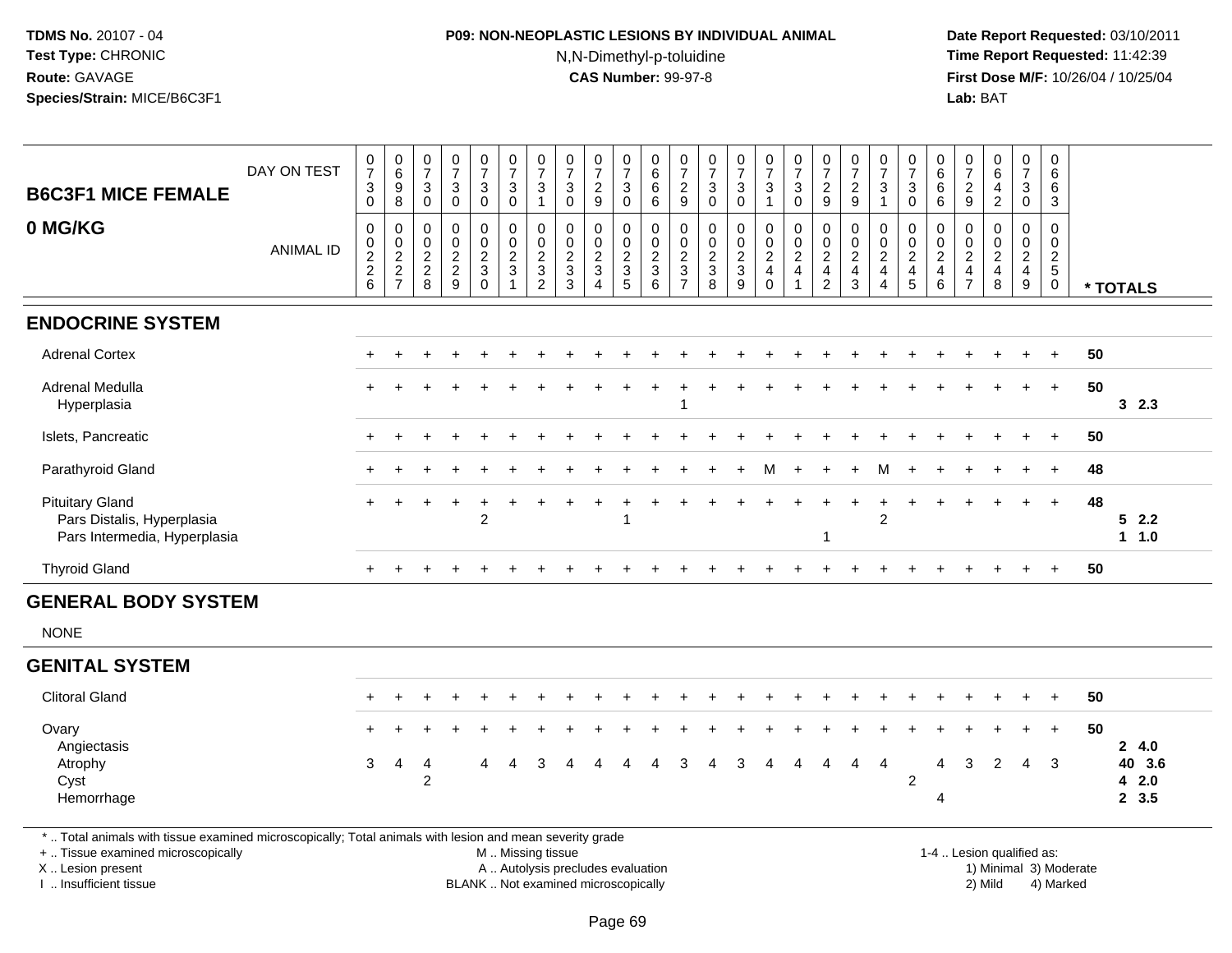# **P09: NON-NEOPLASTIC LESIONS BY INDIVIDUAL ANIMAL**N,N-Dimethyl-p-toluidine

 **Date Report Requested:** 03/10/2011 **Time Report Requested:** 11:42:39 **First Dose M/F:** 10/26/04 / 10/25/04<br>**Lab:** BAT **Lab:** BAT

| <b>B6C3F1 MICE FEMALE</b>                                                                                                                                                                     | DAY ON TEST      | $\frac{0}{7}$<br>$_{0}^{3}$ | $\begin{array}{c} 0 \\ 6 \end{array}$<br>$\overline{9}$<br>8 | 0<br>$\overline{7}$<br>$\sqrt{3}$<br>$\mathsf{O}\xspace$ | $\frac{0}{7}$<br>$\ensuremath{\mathsf{3}}$<br>$\mathbf 0$ | $\frac{0}{7}$<br>$\ensuremath{\mathsf{3}}$<br>$\pmb{0}$ | 0<br>$\overline{7}$<br>$\ensuremath{\mathsf{3}}$<br>$\mathsf{O}\xspace$ | $\frac{0}{7}$<br>3<br>$\mathbf{1}$                  | 0<br>$\overline{7}$<br>$\ensuremath{\mathsf{3}}$<br>$\mathbf 0$ | $\frac{0}{7}$<br>$\frac{2}{9}$                                           | $\frac{0}{7}$<br>$_{\rm 0}^3$             | $\pmb{0}$<br>$\,6\,$<br>6<br>$6\phantom{1}$         | $\frac{0}{7}$<br>$\frac{2}{9}$                      | $\frac{0}{7}$<br>$_{0}^{3}$               | $\frac{0}{7}$<br>$\frac{3}{0}$                    | 0<br>$\overline{7}$<br>3<br>$\mathbf{1}$                 | $\frac{0}{7}$<br>$\sqrt{3}$<br>$\mathbf 0$                      | $\frac{0}{7}$<br>$\sqrt{2}$<br>9                                                | 0<br>$\overline{7}$<br>$\overline{\mathbf{c}}$<br>9         | $\frac{0}{7}$<br>3<br>$\mathbf{1}$                  | 0<br>$\overline{7}$<br>3<br>$\mathbf 0$         | $\boldsymbol{0}$<br>$6\phantom{a}$<br>$\,6$<br>$\,6$ | 0<br>$\overline{7}$<br>$\frac{2}{9}$                                         | $\pmb{0}$<br>$6\overline{6}$<br>4<br>$\overline{2}$ | $\frac{0}{7}$<br>3<br>$\pmb{0}$                     | $\pmb{0}$<br>6<br>6<br>$\mathbf{3}$                    |                         |                                    |
|-----------------------------------------------------------------------------------------------------------------------------------------------------------------------------------------------|------------------|-----------------------------|--------------------------------------------------------------|----------------------------------------------------------|-----------------------------------------------------------|---------------------------------------------------------|-------------------------------------------------------------------------|-----------------------------------------------------|-----------------------------------------------------------------|--------------------------------------------------------------------------|-------------------------------------------|-----------------------------------------------------|-----------------------------------------------------|-------------------------------------------|---------------------------------------------------|----------------------------------------------------------|-----------------------------------------------------------------|---------------------------------------------------------------------------------|-------------------------------------------------------------|-----------------------------------------------------|-------------------------------------------------|------------------------------------------------------|------------------------------------------------------------------------------|-----------------------------------------------------|-----------------------------------------------------|--------------------------------------------------------|-------------------------|------------------------------------|
| 0 MG/KG                                                                                                                                                                                       | <b>ANIMAL ID</b> | 0<br>0, 2, 2, 6             | $\pmb{0}$<br>$\frac{0}{2}$<br>7                              | 0<br>$\mathbf 0$<br>$\frac{2}{8}$                        | $\mathbf 0$<br>$\mathbf 0$<br>$\frac{2}{9}$               | 0<br>$\mathbf 0$<br>$\frac{2}{3}$<br>$\mathbf 0$        | 0<br>$\pmb{0}$<br>$\frac{2}{3}$<br>$\mathbf{1}$                         | 0<br>$\mathbf 0$<br>$\frac{2}{3}$<br>$\overline{2}$ | 0<br>$\mathbf 0$<br>$\frac{2}{3}$                               | $\mathbf 0$<br>$\mathbf 0$<br>$\frac{2}{3}$<br>$\overline{A}$            | 0<br>$\mathsf{O}\xspace$<br>$\frac{2}{3}$ | 0<br>$\mathbf 0$<br>$\frac{2}{3}$<br>$6\phantom{1}$ | 0<br>$\mathbf 0$<br>$\frac{2}{3}$<br>$\overline{7}$ | $\mathbf 0$<br>$\pmb{0}$<br>$\frac{2}{3}$ | $\pmb{0}$<br>$\ddot{\mathbf{0}}$<br>$\frac{2}{3}$ | 0<br>$\mathsf{O}\xspace$<br>$\frac{2}{4}$<br>$\mathbf 0$ | 0<br>$\begin{array}{c} 0 \\ 2 \\ 4 \end{array}$<br>$\mathbf{1}$ | 0<br>$\mathbf 0$<br>$\overline{\mathbf{c}}$<br>$\overline{4}$<br>$\overline{c}$ | 0<br>$\mathbf 0$<br>$\boldsymbol{2}$<br>$\overline{4}$<br>3 | 0<br>$\mathbf 0$<br>$\frac{2}{4}$<br>$\overline{4}$ | 0<br>$\mathbf 0$<br>$\frac{2}{4}$<br>$\sqrt{5}$ | 0<br>$\mathbf 0$<br>$\frac{2}{4}$<br>$\,6\,$         | 0<br>$\Omega$<br>$\overline{\mathbf{c}}$<br>$\overline{4}$<br>$\overline{7}$ | $\mathbf 0$<br>$\Omega$<br>$\frac{2}{4}$<br>8       | 0<br>$\pmb{0}$<br>$\frac{2}{4}$<br>$\boldsymbol{9}$ | 0<br>$\mathsf{O}\xspace$<br>$rac{2}{5}$<br>$\mathbf 0$ |                         | * TOTALS                           |
| Thrombosis                                                                                                                                                                                    |                  |                             |                                                              |                                                          | 4                                                         |                                                         |                                                                         |                                                     |                                                                 |                                                                          |                                           |                                                     |                                                     |                                           |                                                   |                                                          |                                                                 |                                                                                 |                                                             |                                                     |                                                 |                                                      |                                                                              |                                                     |                                                     |                                                        |                         | 24.0                               |
| Uterus<br>Angiectasis<br><b>Dilatation</b><br>Inflammation<br>Endometrium, Hyperplasia, Cystic                                                                                                |                  | $+$<br>$\mathbf{1}$         | $\ddot{}$<br>$\overline{2}$                                  |                                                          | 4                                                         | 1                                                       |                                                                         | 3<br>$\mathbf{1}$                                   | $\overline{c}$                                                  | $\mathbf{3}$                                                             |                                           | $\overline{2}$                                      |                                                     |                                           |                                                   | $2 \quad 1$                                              |                                                                 |                                                                                 | $\boldsymbol{2}$                                            | $\mathbf{1}$                                        | $\overline{2}$                                  |                                                      | $\overline{2}$                                                               | $\overline{\phantom{0}}$ 1                          | $\div$                                              | $\ddot{}$<br>3                                         | 50                      | 2.5<br>13 2.5<br>$12.0$<br>25 1.8  |
| <b>HEMATOPOIETIC SYSTEM</b>                                                                                                                                                                   |                  |                             |                                                              |                                                          |                                                           |                                                         |                                                                         |                                                     |                                                                 |                                                                          |                                           |                                                     |                                                     |                                           |                                                   |                                                          |                                                                 |                                                                                 |                                                             |                                                     |                                                 |                                                      |                                                                              |                                                     |                                                     |                                                        |                         |                                    |
| <b>Bone Marrow</b><br>Atrophy<br>Hyperplasia                                                                                                                                                  |                  |                             |                                                              |                                                          |                                                           |                                                         |                                                                         |                                                     | $\overline{c}$                                                  |                                                                          |                                           |                                                     |                                                     |                                           |                                                   |                                                          | $\overline{2}$                                                  |                                                                                 |                                                             |                                                     |                                                 |                                                      |                                                                              |                                                     |                                                     |                                                        | 50                      | 11.0<br>52.2                       |
| Lymph Node<br>Renal, Ectasia                                                                                                                                                                  |                  |                             |                                                              |                                                          |                                                           |                                                         |                                                                         |                                                     | $\ddot{}$                                                       |                                                                          |                                           |                                                     |                                                     | $\ddot{}$                                 |                                                   | $\ddot{}$<br>$\overline{4}$                              |                                                                 |                                                                                 |                                                             |                                                     |                                                 |                                                      |                                                                              |                                                     |                                                     |                                                        | $\overline{\mathbf{r}}$ | 24.0                               |
| Lymph Node, Mandibular<br>Atrophy<br>Hyperplasia, Lymphoid                                                                                                                                    |                  |                             |                                                              |                                                          |                                                           |                                                         |                                                                         |                                                     |                                                                 |                                                                          |                                           |                                                     |                                                     |                                           |                                                   |                                                          |                                                                 |                                                                                 |                                                             |                                                     |                                                 |                                                      |                                                                              | 3                                                   |                                                     | $\ddot{}$                                              | 50                      | 13.0<br>32.3                       |
| Lymph Node, Mesenteric<br>Angiectasis<br>Atrophy                                                                                                                                              |                  |                             |                                                              |                                                          |                                                           |                                                         |                                                                         |                                                     |                                                                 |                                                                          |                                           |                                                     |                                                     |                                           |                                                   |                                                          |                                                                 |                                                                                 |                                                             |                                                     |                                                 |                                                      |                                                                              | $\overline{c}$                                      |                                                     |                                                        | 49                      | $1 2.0$<br>$12.0$                  |
| Hyperplasia, Lymphoid                                                                                                                                                                         |                  |                             | $\overline{4}$                                               |                                                          |                                                           |                                                         |                                                                         |                                                     |                                                                 |                                                                          | 1                                         |                                                     | $\boldsymbol{2}$                                    |                                           |                                                   |                                                          |                                                                 |                                                                                 |                                                             |                                                     |                                                 |                                                      |                                                                              |                                                     |                                                     |                                                        |                         | 72.3                               |
| Spleen<br>Atrophy<br>Hematopoietic Cell Proliferation<br>Hyperplasia, Lymphoid<br>Infiltration Cellular, Plasma Cell                                                                          |                  | $+$                         | $\overline{c}$<br>3                                          |                                                          | $\overline{c}$                                            |                                                         | $\overline{2}$                                                          |                                                     |                                                                 | $\mathbf{1}$                                                             | 3                                         |                                                     | 1                                                   |                                           | $\overline{c}$                                    | $\overline{a}$<br>$\overline{c}$                         |                                                                 | $\overline{1}$                                                                  | 3                                                           | 3                                                   |                                                 | 3<br>3                                               | $\overline{2}$                                                               | 3                                                   | 3<br>$\overline{c}$                                 |                                                        | 49                      | 3, 1.7<br>18 2.1<br>14 2.1<br>13.0 |
| *  Total animals with tissue examined microscopically; Total animals with lesion and mean severity grade<br>+  Tissue examined microscopically<br>X  Lesion present<br>I  Insufficient tissue |                  |                             |                                                              |                                                          |                                                           |                                                         |                                                                         | M  Missing tissue                                   |                                                                 | A  Autolysis precludes evaluation<br>BLANK  Not examined microscopically |                                           |                                                     |                                                     |                                           |                                                   |                                                          |                                                                 |                                                                                 |                                                             |                                                     |                                                 |                                                      |                                                                              | 1-4  Lesion qualified as:<br>2) Mild                |                                                     | 4) Marked                                              | 1) Minimal 3) Moderate  |                                    |

I .. Insufficient tissue

Page 70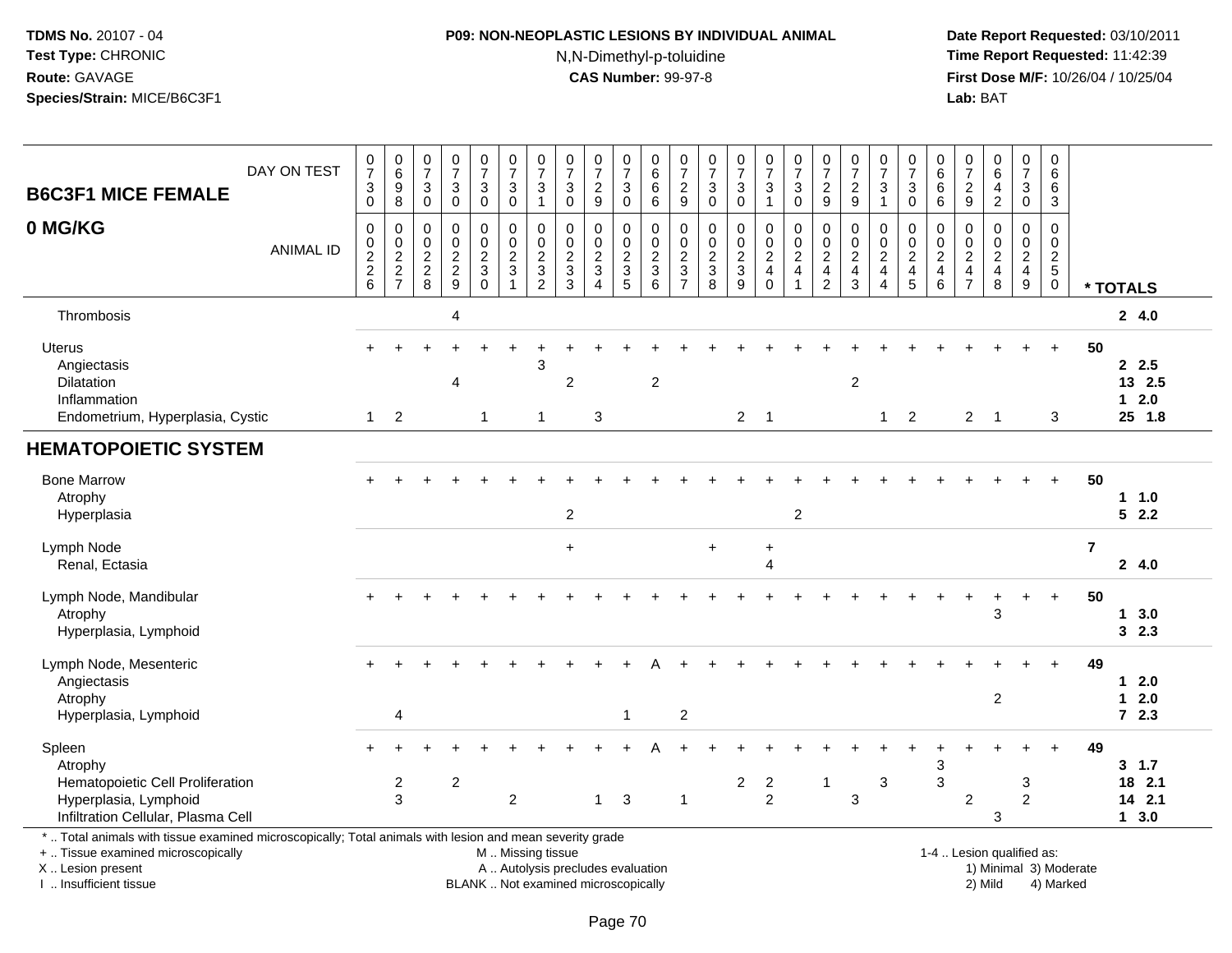# **P09: NON-NEOPLASTIC LESIONS BY INDIVIDUAL ANIMAL**N,N-Dimethyl-p-toluidine

| <b>B6C3F1 MICE FEMALE</b>                                                                                                                                                                    | DAY ON TEST      | $\pmb{0}$<br>$\overline{7}$<br>$\ensuremath{\mathsf{3}}$<br>$\mathbf 0$ | $\begin{array}{c} 0 \\ 6 \end{array}$<br>9<br>$\overline{8}$ | $\frac{0}{7}$<br>$\ensuremath{\mathsf{3}}$<br>$\overline{0}$   | $\frac{0}{7}$<br>$\mathbf{3}$<br>$\overline{0}$ | 0<br>$\overline{7}$<br>3<br>$\ddot{\mathbf{0}}$                     | $\frac{0}{7}$<br>$\sqrt{3}$<br>$\overline{0}$                                 | $\frac{0}{7}$<br>$\mathbf{3}$<br>$\mathbf{1}$                            | $\begin{array}{c} 0 \\ 7 \end{array}$<br>3<br>$\mathbf 0$                        | $\frac{0}{7}$<br>$\overline{c}$<br>$\boldsymbol{9}$ | $\frac{0}{7}$<br>3<br>$\overline{0}$    | $\boldsymbol{0}$<br>$\,6\,$<br>$\,6$<br>$6\overline{6}$ | $\frac{0}{7}$<br>$\frac{2}{9}$                                 | $\frac{0}{7}$<br>$\sqrt{3}$<br>$\mathbf 0$ | $\frac{0}{7}$<br>3<br>$\ddot{\mathbf{0}}$ | $\frac{0}{7}$<br>$\frac{3}{1}$                                 | $\frac{0}{7}$<br>$\ensuremath{\mathsf{3}}$<br>$\overline{0}$              | $\frac{0}{7}$<br>$\overline{c}$<br>$\boldsymbol{9}$          | $\frac{0}{7}$<br>$\frac{2}{9}$                                | $\begin{array}{c} 0 \\ 7 \end{array}$<br>3<br>$\mathbf{1}$ | $\pmb{0}$<br>$\overline{7}$<br>$\ensuremath{\mathsf{3}}$<br>$\mathbf 0$ | 0<br>$6\phantom{1}$<br>6<br>$\,6$                         | $\begin{array}{c} 0 \\ 7 \end{array}$<br>$\overline{2}$<br>$9\,$       | $\begin{array}{c} 0 \\ 6 \end{array}$<br>$\overline{\mathbf{4}}$<br>$\overline{2}$ | $\mathbf 0$<br>$\overline{7}$<br>3<br>$\mathsf{O}\xspace$ | 0<br>6<br>6<br>$\mathbf{3}$                                      |                        |                       |     |
|----------------------------------------------------------------------------------------------------------------------------------------------------------------------------------------------|------------------|-------------------------------------------------------------------------|--------------------------------------------------------------|----------------------------------------------------------------|-------------------------------------------------|---------------------------------------------------------------------|-------------------------------------------------------------------------------|--------------------------------------------------------------------------|----------------------------------------------------------------------------------|-----------------------------------------------------|-----------------------------------------|---------------------------------------------------------|----------------------------------------------------------------|--------------------------------------------|-------------------------------------------|----------------------------------------------------------------|---------------------------------------------------------------------------|--------------------------------------------------------------|---------------------------------------------------------------|------------------------------------------------------------|-------------------------------------------------------------------------|-----------------------------------------------------------|------------------------------------------------------------------------|------------------------------------------------------------------------------------|-----------------------------------------------------------|------------------------------------------------------------------|------------------------|-----------------------|-----|
| 0 MG/KG                                                                                                                                                                                      | <b>ANIMAL ID</b> | $\mathbf 0$<br>$\pmb{0}$<br>$\frac{2}{2}$<br>$\,6\,$                    | 0<br>$\mathbf 0$<br>$\boldsymbol{2}$<br>$\frac{2}{7}$        | $\mathbf 0$<br>$\begin{array}{c} 0 \\ 2 \\ 2 \\ 8 \end{array}$ | 0<br>$\pmb{0}$<br>$\frac{2}{9}$                 | 0<br>$\mathbf 0$<br>$\overline{a}$<br>$\mathfrak{Z}$<br>$\mathbf 0$ | $\pmb{0}$<br>$\overline{0}$<br>$\overline{2}$<br>$\sqrt{3}$<br>$\overline{1}$ | $\mathbf 0$<br>$\mathbf 0$<br>$\sqrt{2}$<br>$\sqrt{3}$<br>$\overline{c}$ | $\mathbf 0$<br>$\mathbf 0$<br>$\boldsymbol{2}$<br>$\ensuremath{\mathsf{3}}$<br>3 | 0<br>$\mathbf 0$<br>$\frac{2}{3}$<br>$\overline{4}$ | 0<br>$\mathsf{O}\xspace$<br>$rac{2}{3}$ | 0<br>$\mathbf 0$<br>$\frac{2}{3}$<br>$\,6\,$            | $\mathbf 0$<br>$\begin{array}{c} 0 \\ 2 \\ 3 \\ 7 \end{array}$ | 0<br>$\mathbf 0$<br>$\frac{2}{3}$<br>8     | 0<br>$\mathbf 0$<br>$\frac{2}{3}$<br>9    | 0<br>$\begin{array}{c} 0 \\ 2 \\ 4 \end{array}$<br>$\mathbf 0$ | $\pmb{0}$<br>$\ddot{\mathbf{0}}$<br>$\overline{c}$<br>$\overline{4}$<br>1 | 0<br>0<br>$\overline{c}$<br>$\overline{4}$<br>$\overline{2}$ | $\mathbf 0$<br>$\pmb{0}$<br>$\sqrt{2}$<br>$\overline{4}$<br>3 | 0<br>$\mathbf 0$<br>$\sqrt{2}$<br>$\overline{4}$<br>4      | $\mathbf 0$<br>$\,0\,$<br>$\frac{2}{4}$<br>$\overline{5}$               | 0<br>$\mathbf 0$<br>$\overline{c}$<br>$\overline{4}$<br>6 | 0<br>$\mathbf 0$<br>$\overline{c}$<br>$\overline{4}$<br>$\overline{7}$ | 0<br>$\pmb{0}$<br>$\frac{2}{4}$<br>8                                               | 0<br>$\mathsf{O}\xspace$<br>$\frac{2}{4}$<br>9            | $\Omega$<br>$\mathbf 0$<br>$\overline{c}$<br>$\overline{5}$<br>0 |                        | * TOTALS              |     |
| Pigmentation                                                                                                                                                                                 |                  | $\mathbf 1$                                                             |                                                              | $\mathbf{1}$                                                   | $\overline{\mathbf{1}}$                         |                                                                     | $\overline{1}$                                                                | $\overline{c}$                                                           |                                                                                  | 1                                                   | $\overline{1}$                          |                                                         | -1                                                             |                                            | 1                                         |                                                                |                                                                           | $\mathbf 1$                                                  | $\overline{1}$                                                | $\overline{c}$                                             | $\mathbf{1}$                                                            | $\mathbf{1}$                                              |                                                                        |                                                                                    | $\mathbf{1}$                                              | $\overline{1}$                                                   |                        | $37$ 1.1              |     |
| Thymus<br>Atrophy<br>Hyperplasia, Lymphoid                                                                                                                                                   |                  | $\ddot{}$<br>1<br>$\overline{2}$                                        | 3                                                            | 2                                                              | -1                                              |                                                                     | $\overline{2}$                                                                | $\overline{2}$                                                           | 1                                                                                | 3                                                   | $\overline{2}$                          | 2                                                       | 2                                                              |                                            | $\overline{2}$                            | 2                                                              | 3                                                                         | $\overline{2}$                                               | 2                                                             | $\overline{2}$                                             | 2                                                                       | Δ                                                         | 2                                                                      | Δ                                                                                  | 4                                                         | $\ddot{}$<br>$\overline{4}$                                      | 50                     | 46 2.4<br>3, 1.7      |     |
| <b>INTEGUMENTARY SYSTEM</b>                                                                                                                                                                  |                  |                                                                         |                                                              |                                                                |                                                 |                                                                     |                                                                               |                                                                          |                                                                                  |                                                     |                                         |                                                         |                                                                |                                            |                                           |                                                                |                                                                           |                                                              |                                                               |                                                            |                                                                         |                                                           |                                                                        |                                                                                    |                                                           |                                                                  |                        |                       |     |
| <b>Mammary Gland</b>                                                                                                                                                                         |                  |                                                                         |                                                              |                                                                |                                                 |                                                                     |                                                                               |                                                                          |                                                                                  |                                                     |                                         |                                                         |                                                                |                                            |                                           |                                                                |                                                                           |                                                              |                                                               |                                                            |                                                                         |                                                           |                                                                        |                                                                                    |                                                           |                                                                  | 50                     |                       |     |
| <b>Skin</b><br>Inflammation<br>Epidermis, Hyperplasia                                                                                                                                        |                  |                                                                         |                                                              |                                                                |                                                 |                                                                     |                                                                               |                                                                          |                                                                                  |                                                     |                                         |                                                         |                                                                |                                            |                                           |                                                                |                                                                           |                                                              |                                                               |                                                            |                                                                         |                                                           |                                                                        |                                                                                    |                                                           | $+$                                                              | 50                     | $\mathbf 1$<br>$12.0$ | 2.0 |
| <b>MUSCULOSKELETAL SYSTEM</b>                                                                                                                                                                |                  |                                                                         |                                                              |                                                                |                                                 |                                                                     |                                                                               |                                                                          |                                                                                  |                                                     |                                         |                                                         |                                                                |                                            |                                           |                                                                |                                                                           |                                                              |                                                               |                                                            |                                                                         |                                                           |                                                                        |                                                                                    |                                                           |                                                                  |                        |                       |     |
| Bone<br>Fibro-Osseous Lesion<br>Osteopetrosis                                                                                                                                                |                  |                                                                         |                                                              |                                                                |                                                 | $\ddot{}$                                                           | $\overline{2}$                                                                |                                                                          |                                                                                  |                                                     |                                         |                                                         |                                                                |                                            |                                           |                                                                | $\ddot{}$<br>$\mathbf{1}$                                                 |                                                              |                                                               |                                                            |                                                                         |                                                           |                                                                        |                                                                                    |                                                           | $+$                                                              | 50                     | 3, 1.7<br>1 1.0       |     |
| <b>NERVOUS SYSTEM</b>                                                                                                                                                                        |                  |                                                                         |                                                              |                                                                |                                                 |                                                                     |                                                                               |                                                                          |                                                                                  |                                                     |                                         |                                                         |                                                                |                                            |                                           |                                                                |                                                                           |                                                              |                                                               |                                                            |                                                                         |                                                           |                                                                        |                                                                                    |                                                           |                                                                  |                        |                       |     |
| <b>Brain</b><br><b>Necrosis</b>                                                                                                                                                              |                  |                                                                         |                                                              |                                                                |                                                 |                                                                     |                                                                               |                                                                          |                                                                                  |                                                     |                                         |                                                         |                                                                |                                            |                                           |                                                                |                                                                           |                                                              |                                                               |                                                            |                                                                         |                                                           |                                                                        |                                                                                    |                                                           | $\ddot{}$<br>3                                                   | 50                     | 13.0                  |     |
| <b>RESPIRATORY SYSTEM</b>                                                                                                                                                                    |                  |                                                                         |                                                              |                                                                |                                                 |                                                                     |                                                                               |                                                                          |                                                                                  |                                                     |                                         |                                                         |                                                                |                                            |                                           |                                                                |                                                                           |                                                              |                                                               |                                                            |                                                                         |                                                           |                                                                        |                                                                                    |                                                           |                                                                  |                        |                       |     |
| Lung<br>Alveolar Epithelium, Hyperplasia<br>Alveolus, Infiltration Cellular, Histiocyte                                                                                                      |                  |                                                                         |                                                              | 2                                                              |                                                 |                                                                     |                                                                               |                                                                          |                                                                                  |                                                     |                                         |                                                         |                                                                |                                            |                                           |                                                                |                                                                           |                                                              |                                                               |                                                            |                                                                         |                                                           |                                                                        |                                                                                    |                                                           | $+$                                                              | 50                     | 2, 3.0<br>1 1.0       |     |
| *  Total animals with tissue examined microscopically; Total animals with lesion and mean severity grade<br>+  Tissue examined microscopically<br>X Lesion present<br>I  Insufficient tissue |                  |                                                                         |                                                              |                                                                |                                                 |                                                                     | M  Missing tissue                                                             |                                                                          | A  Autolysis precludes evaluation<br>BLANK  Not examined microscopically         |                                                     |                                         |                                                         |                                                                |                                            |                                           |                                                                |                                                                           |                                                              |                                                               |                                                            |                                                                         |                                                           |                                                                        | 1-4  Lesion qualified as:<br>2) Mild                                               |                                                           | 4) Marked                                                        | 1) Minimal 3) Moderate |                       |     |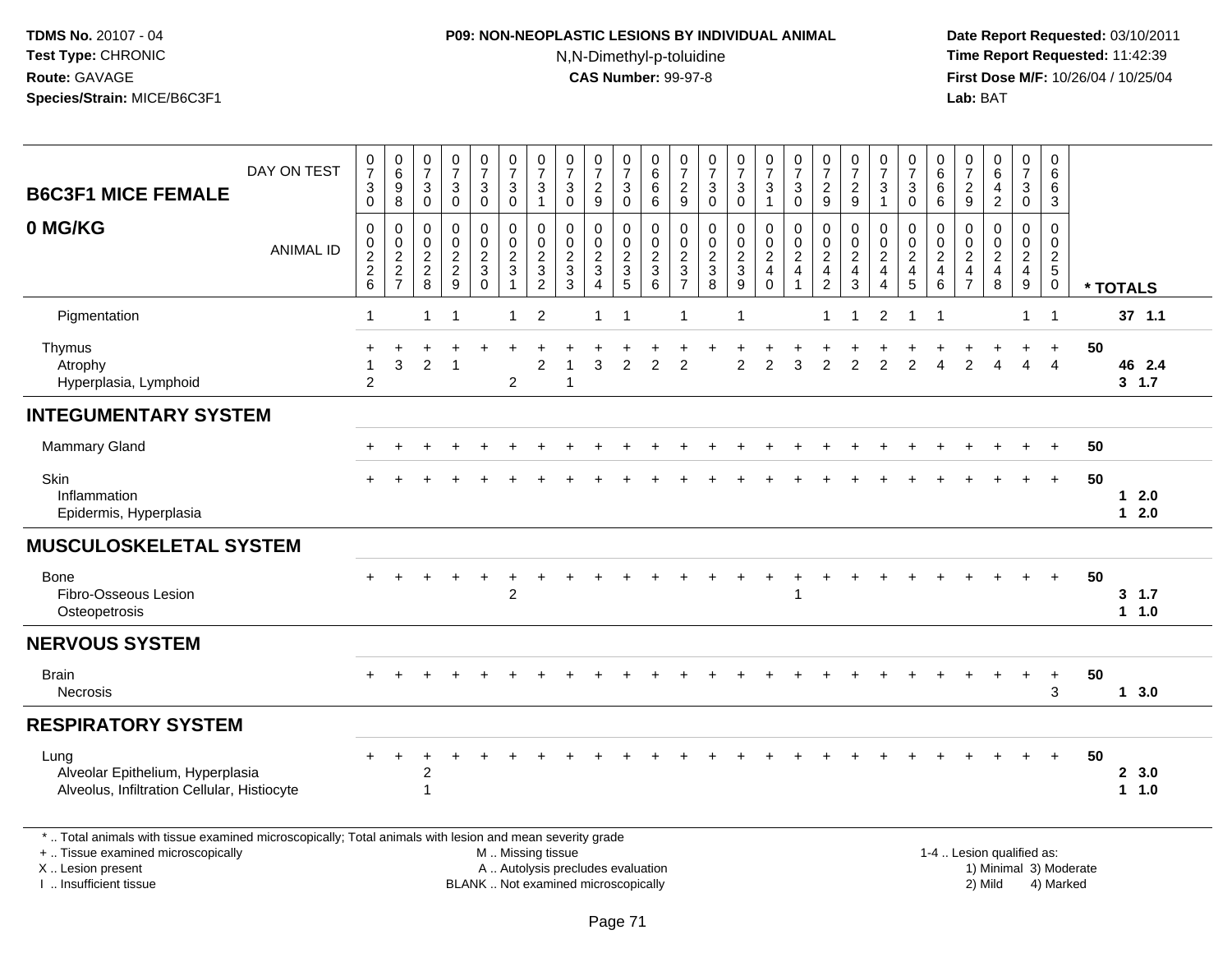# **P09: NON-NEOPLASTIC LESIONS BY INDIVIDUAL ANIMAL**N,N-Dimethyl-p-toluidine

 **Date Report Requested:** 03/10/2011 **Time Report Requested:** 11:42:39 **First Dose M/F:** 10/26/04 / 10/25/04 Lab: BAT **Lab:** BAT

| DAY ON TEST<br><b>B6C3F1 MICE FEMALE</b>                                                                                                                                  | $\frac{0}{7}$<br>$\ensuremath{\mathsf{3}}$                          | $\begin{array}{c} 0 \\ 6 \end{array}$<br>$\boldsymbol{9}$                             | $\begin{array}{c} 0 \\ 7 \end{array}$<br>3                                | $\frac{0}{7}$<br>$\ensuremath{\mathsf{3}}$                      | $\begin{smallmatrix}0\\7\end{smallmatrix}$<br>$\mathsf 3$                           | $\frac{0}{7}$<br>$\ensuremath{\mathsf{3}}$                  | $\frac{0}{7}$<br>3                                        | $\frac{0}{7}$<br>$\ensuremath{\mathsf{3}}$                   | $\frac{0}{7}$<br>$\frac{2}{9}$                             | $\frac{0}{7}$<br>$\sqrt{3}$                                        | $\begin{array}{c} 0 \\ 6 \end{array}$<br>$\,6\,$ | 0<br>$\overline{7}$<br>$\sqrt{2}$                                    | $\frac{0}{7}$<br>$\sqrt{3}$                                 | $\frac{0}{7}$<br>$\mathbf{3}$                           | $\frac{0}{7}$<br>$\mathbf{3}$                                                    | $\frac{0}{7}$<br>$\sqrt{3}$                                  | $\begin{smallmatrix}0\\7\end{smallmatrix}$<br>$\frac{2}{9}$                    | $\frac{0}{7}$<br>$\frac{2}{9}$                                      | $\frac{0}{7}$<br>3                                                 | $\frac{0}{7}$<br>$\mathbf{3}$                   | $_{6}^{\rm 0}$<br>$\,6$                                           | 0<br>$\overline{7}$<br>$\frac{2}{9}$                                   | $\begin{array}{c} 0 \\ 6 \end{array}$<br>$\overline{\mathbf{4}}$ | $\begin{smallmatrix}0\\7\end{smallmatrix}$<br>$\ensuremath{\mathsf{3}}$ | $\mathbf 0$<br>6<br>6                                                             |    |                                     |
|---------------------------------------------------------------------------------------------------------------------------------------------------------------------------|---------------------------------------------------------------------|---------------------------------------------------------------------------------------|---------------------------------------------------------------------------|-----------------------------------------------------------------|-------------------------------------------------------------------------------------|-------------------------------------------------------------|-----------------------------------------------------------|--------------------------------------------------------------|------------------------------------------------------------|--------------------------------------------------------------------|--------------------------------------------------|----------------------------------------------------------------------|-------------------------------------------------------------|---------------------------------------------------------|----------------------------------------------------------------------------------|--------------------------------------------------------------|--------------------------------------------------------------------------------|---------------------------------------------------------------------|--------------------------------------------------------------------|-------------------------------------------------|-------------------------------------------------------------------|------------------------------------------------------------------------|------------------------------------------------------------------|-------------------------------------------------------------------------|-----------------------------------------------------------------------------------|----|-------------------------------------|
|                                                                                                                                                                           | $\mathbf 0$                                                         | 8                                                                                     | $\mathbf 0$                                                               | $\pmb{0}$                                                       | $\mathbf 0$                                                                         | $\mathbf 0$                                                 | $\mathbf{1}$                                              | $\pmb{0}$                                                    |                                                            | $\mathbf 0$                                                        | $\,6\,$                                          | $\boldsymbol{9}$                                                     | $\pmb{0}$                                                   | $\mathbf 0$                                             | $\mathbf{1}$                                                                     | $\mathbf 0$                                                  |                                                                                |                                                                     | $\mathbf{1}$                                                       | $\mathbf 0$                                     | 6                                                                 |                                                                        | $\sqrt{2}$                                                       | $\mathbf 0$                                                             | 3                                                                                 |    |                                     |
| 0 MG/KG<br><b>ANIMAL ID</b>                                                                                                                                               | $\pmb{0}$<br>$\,0\,$<br>$\boldsymbol{2}$<br>$\overline{c}$<br>$\,6$ | $\mathbf 0$<br>$\boldsymbol{0}$<br>$\overline{c}$<br>$\overline{2}$<br>$\overline{7}$ | $\pmb{0}$<br>$\mathsf{O}\xspace$<br>$\overline{c}$<br>$\overline{c}$<br>8 | $\pmb{0}$<br>$\pmb{0}$<br>$\overline{c}$<br>$\overline{c}$<br>9 | $\mathbf 0$<br>$\pmb{0}$<br>$\overline{c}$<br>$\ensuremath{\mathsf{3}}$<br>$\Omega$ | $\pmb{0}$<br>$\pmb{0}$<br>$\overline{c}$<br>$\sqrt{3}$<br>1 | 0<br>$\mathbf 0$<br>$\overline{2}$<br>3<br>$\overline{2}$ | $\pmb{0}$<br>$\frac{0}{2}$<br>$\ensuremath{\mathsf{3}}$<br>3 | $\mathbf 0$<br>$\pmb{0}$<br>$\overline{c}$<br>$\mathbf{3}$ | 0<br>$\pmb{0}$<br>$\overline{c}$<br>$\ensuremath{\mathsf{3}}$<br>5 | $\pmb{0}$<br>$\frac{0}{2}$<br>$\mathbf{3}$<br>6  | 0<br>$\mathsf 0$<br>$\boldsymbol{2}$<br>$\sqrt{3}$<br>$\overline{7}$ | $\pmb{0}$<br>$\pmb{0}$<br>$\overline{2}$<br>$\sqrt{3}$<br>8 | 0<br>$\mathbf 0$<br>$\overline{c}$<br>$\mathbf{3}$<br>9 | $\pmb{0}$<br>$\mathsf{O}\xspace$<br>$\overline{2}$<br>$\overline{4}$<br>$\Omega$ | $\pmb{0}$<br>$\pmb{0}$<br>$\boldsymbol{2}$<br>$\overline{4}$ | $\mathbf 0$<br>$\pmb{0}$<br>$\overline{2}$<br>$\overline{4}$<br>$\overline{2}$ | $\mathbf 0$<br>$\mathbf 0$<br>$\overline{c}$<br>$\overline{4}$<br>3 | 0<br>$\mathbf 0$<br>$\overline{c}$<br>$\overline{\mathbf{4}}$<br>4 | $\,0\,$<br>$\frac{0}{2}$<br>$\overline{4}$<br>5 | 0<br>$\mathsf{O}\xspace$<br>$\overline{c}$<br>$\overline{4}$<br>6 | 0<br>$\mathbf 0$<br>$\overline{c}$<br>$\overline{4}$<br>$\overline{7}$ | $\pmb{0}$<br>$\frac{0}{2}$<br>$\overline{4}$<br>8                | 0<br>$\mathbf 0$<br>$\overline{c}$<br>$\overline{4}$<br>9               | $\mathbf 0$<br>$\mathbf 0$<br>$\overline{2}$<br>$5\phantom{.0}$<br>$\overline{0}$ |    | * TOTALS                            |
| Nose<br>Inflammation<br>Glands, Olfactory Epithelium, Dilatation<br>Glands, Olfactory Epithelium, Hyperplasia<br>Glands, Olfactory Epithelium, Metaplasia,<br>Respiratory |                                                                     |                                                                                       | 1                                                                         |                                                                 | 1                                                                                   |                                                             | 1<br>1<br>1                                               | $\overline{\mathbf{1}}$                                      |                                                            |                                                                    |                                                  |                                                                      |                                                             |                                                         |                                                                                  | $\overline{1}$                                               |                                                                                | 1                                                                   |                                                                    |                                                 | $\overline{1}$                                                    |                                                                        |                                                                  |                                                                         | $+$                                                                               | 50 | 3 1.0<br>13 1.0<br>2, 1.0<br>2, 1.0 |
| Glands, Respiratory Epithelium, Dilatation<br>Olfactory Epithelium, Accumulation, Hyaline<br><b>Droplet</b>                                                               |                                                                     |                                                                                       |                                                                           |                                                                 |                                                                                     |                                                             |                                                           | 1                                                            |                                                            |                                                                    |                                                  | $\mathbf{1}$                                                         | $\overline{\mathbf{1}}$                                     |                                                         |                                                                                  |                                                              |                                                                                |                                                                     |                                                                    |                                                 |                                                                   | -1                                                                     |                                                                  | 1                                                                       |                                                                                   |    | 10, 1.0<br>2, 1.0                   |
| Olfactory Epithelium, Metaplasia, Respiratory<br>Respiratory Epithelium, Accumulation, Hyaline<br><b>Droplet</b>                                                          | $\mathbf{1}$                                                        | $\mathbf{1}$                                                                          | 1                                                                         | -1                                                              | -1                                                                                  | $\mathbf{1}$                                                | $\overline{2}$                                            |                                                              | 1                                                          |                                                                    | -1                                               | 2                                                                    |                                                             |                                                         | $\mathbf{1}$                                                                     | $\overline{1}$                                               |                                                                                | $\mathbf{1}$                                                        |                                                                    | 1                                               | $\overline{1}$                                                    |                                                                        | -1                                                               | $\overline{2}$                                                          |                                                                                   |    | $1 \t1.0$<br>33, 1.2                |
| Respiratory Epithelium, Hyperplasia                                                                                                                                       |                                                                     |                                                                                       |                                                                           |                                                                 |                                                                                     |                                                             |                                                           | $\overline{1}$                                               |                                                            |                                                                    | $\overline{1}$                                   |                                                                      |                                                             |                                                         |                                                                                  |                                                              |                                                                                | $\mathbf{1}$                                                        |                                                                    |                                                 | $\overline{1}$                                                    |                                                                        |                                                                  |                                                                         |                                                                                   |    | $11 \t1.0$                          |
| Trachea                                                                                                                                                                   |                                                                     |                                                                                       |                                                                           |                                                                 |                                                                                     |                                                             |                                                           |                                                              |                                                            |                                                                    |                                                  |                                                                      |                                                             |                                                         |                                                                                  |                                                              |                                                                                |                                                                     |                                                                    |                                                 |                                                                   |                                                                        |                                                                  |                                                                         | $\ddot{}$                                                                         | 50 |                                     |
| <b>SPECIAL SENSES SYSTEM</b>                                                                                                                                              |                                                                     |                                                                                       |                                                                           |                                                                 |                                                                                     |                                                             |                                                           |                                                              |                                                            |                                                                    |                                                  |                                                                      |                                                             |                                                         |                                                                                  |                                                              |                                                                                |                                                                     |                                                                    |                                                 |                                                                   |                                                                        |                                                                  |                                                                         |                                                                                   |    |                                     |
| Eye                                                                                                                                                                       |                                                                     |                                                                                       |                                                                           |                                                                 |                                                                                     |                                                             |                                                           |                                                              |                                                            |                                                                    |                                                  |                                                                      |                                                             |                                                         |                                                                                  |                                                              |                                                                                |                                                                     |                                                                    |                                                 |                                                                   |                                                                        |                                                                  |                                                                         |                                                                                   | 50 |                                     |
| Harderian Gland<br>Hyperplasia<br>Inflammation                                                                                                                            |                                                                     |                                                                                       |                                                                           | -1                                                              |                                                                                     | 3                                                           |                                                           |                                                              | $\overline{4}$                                             |                                                                    |                                                  |                                                                      |                                                             |                                                         |                                                                                  |                                                              |                                                                                |                                                                     |                                                                    |                                                 |                                                                   |                                                                        | 3                                                                |                                                                         | $\ddot{}$                                                                         | 50 | 4 2.8<br>13.0                       |
| <b>URINARY SYSTEM</b>                                                                                                                                                     |                                                                     |                                                                                       |                                                                           |                                                                 |                                                                                     |                                                             |                                                           |                                                              |                                                            |                                                                    |                                                  |                                                                      |                                                             |                                                         |                                                                                  |                                                              |                                                                                |                                                                     |                                                                    |                                                 |                                                                   |                                                                        |                                                                  |                                                                         |                                                                                   |    |                                     |
| Kidney<br>Infarct<br>Nephropathy<br>Renal Tubule, Necrosis                                                                                                                |                                                                     |                                                                                       | $\mathbf{1}$                                                              | $1 \quad 1$                                                     |                                                                                     |                                                             | $\mathbf{1}$                                              |                                                              |                                                            |                                                                    |                                                  |                                                                      |                                                             | $\mathbf{1}$                                            |                                                                                  | $\mathbf{1}$                                                 | 2<br>$\overline{1}$                                                            |                                                                     |                                                                    | $\overline{1}$                                  | $\overline{4}$                                                    |                                                                        |                                                                  | 1                                                                       |                                                                                   | 50 | 4 1.8<br>13 1.0<br>14.0             |

\* .. Total animals with tissue examined microscopically; Total animals with lesion and mean severity grade

+ .. Tissue examined microscopically

X .. Lesion present

I .. Insufficient tissue

 M .. Missing tissueA .. Autolysis precludes evaluation

BLANK .. Not examined microscopically 2) Mild 4) Marked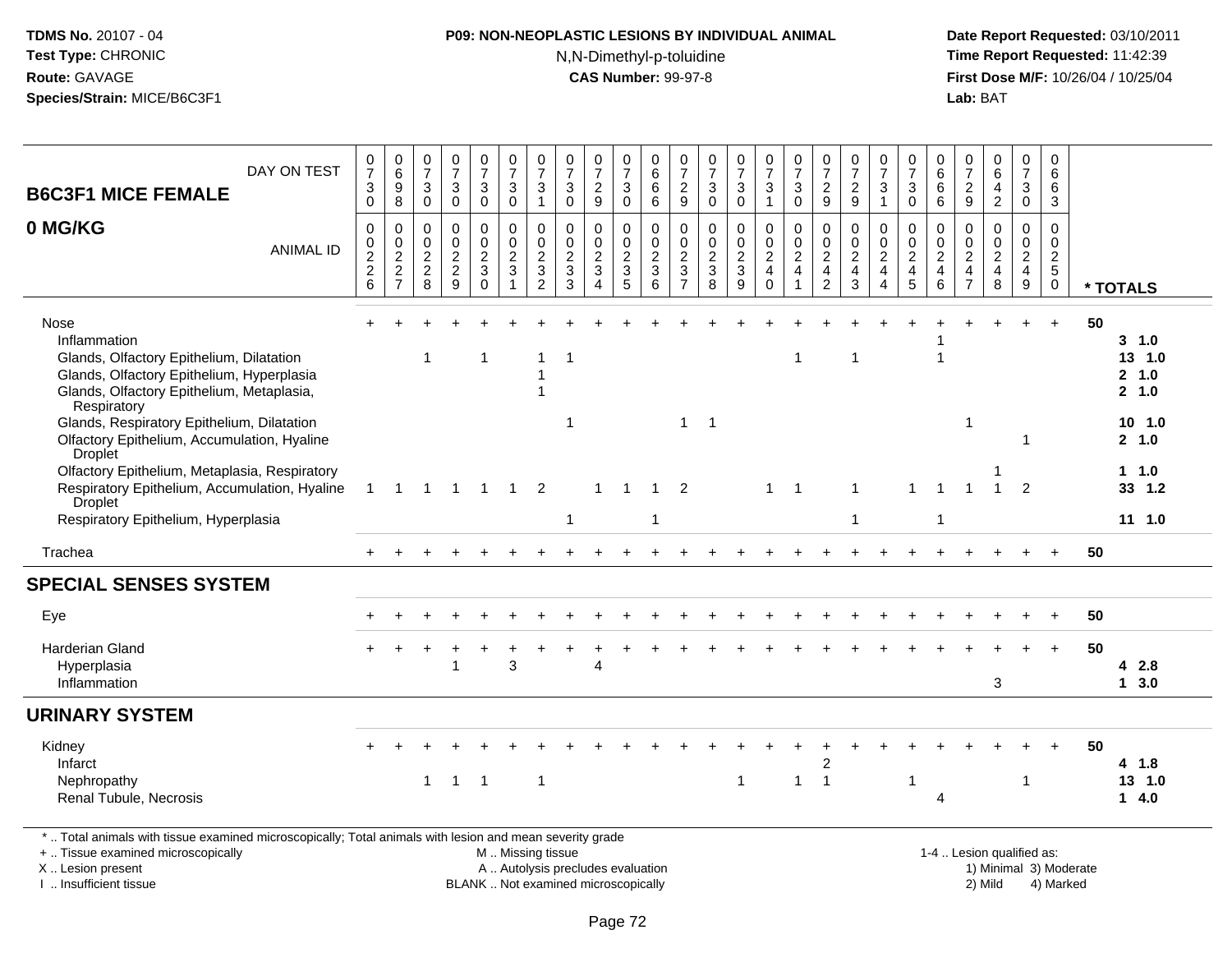#### **P09: NON-NEOPLASTIC LESIONS BY INDIVIDUAL ANIMAL**

N,N-Dimethyl-p-toluidine

 **Date Report Requested:** 03/10/2011 **Time Report Requested:** 11:42:39 **First Dose M/F:** 10/26/04 / 10/25/04 Lab: BAT **Lab:** BAT

| <b>B6C3F1 MICE FEMALE</b> | DAY ON TEST      | U<br>$\rightarrow$<br>3<br>U                     | U<br>6<br>ö | 0<br>3<br>0                                | 0<br>3<br>0                                 | $\mathbf{0}$<br>$\overline{ }$<br>3<br>0 | 0<br>$\rightarrow$<br>3<br>0 | 0<br>ີ<br>ر                                                  | <b>U</b><br>3 | 0<br>ົ<br>∠<br>9 | 0<br>3<br>0                      | 0<br>6<br>6<br>6 | U<br>∼<br>9                        | 0<br>3<br>0           |             | $\mathbf{0}$ | U<br>3<br>U | $\mathbf 0$<br><u>.</u><br>9           | 0<br>-<br>9           | 0<br>ົ<br>ت           | 3      | 0<br>⌒<br>b<br>6<br>6 | ν<br>∠<br>9 | 0<br>6<br>4<br>റ<br>∼              | 0<br>$\overline{ }$<br>3<br>0 | 0<br>6<br>6<br>3             |          |  |
|---------------------------|------------------|--------------------------------------------------|-------------|--------------------------------------------|---------------------------------------------|------------------------------------------|------------------------------|--------------------------------------------------------------|---------------|------------------|----------------------------------|------------------|------------------------------------|-----------------------|-------------|--------------|-------------|----------------------------------------|-----------------------|-----------------------|--------|-----------------------|-------------|------------------------------------|-------------------------------|------------------------------|----------|--|
| 0 MG/KG                   | <b>ANIMAL ID</b> | <b>U</b><br>U<br>$\sim$<br>∼<br>$\sim$<br>∠<br>6 | -           | 0<br><b>U</b><br>$\sqrt{2}$<br>$\sim$<br>8 | 0<br>0<br>ີ<br><u>.</u><br>$\sim$<br>∼<br>9 | 0<br>0<br>ົ<br>$\epsilon$<br>3<br>0      | 0<br>0<br>2<br>∠<br>3        | 0<br>0<br>◠<br><u>_</u><br><sup>o</sup><br>ر<br><sup>o</sup> | ∠<br>đ        | 0<br>0<br>ົ<br>3 | 0<br>U<br>ົ<br>3<br>$\mathbf{p}$ | 0<br>0<br>3<br>6 | U<br>U<br>ີ<br>J.<br>$\rightarrow$ | 0<br>0<br>ົ<br>3<br>8 | $\sim$<br>9 |              | 0<br>U<br>4 | $\mathbf 0$<br>0<br><u>.</u><br>4<br>2 | 0<br>0<br>ົ<br>4<br>3 | 0<br>0<br>ົ<br>4<br>4 | 4<br>G | 4<br>6                |             | 0<br>0<br>ົ<br>$\overline{4}$<br>8 | 0<br>U<br>ົ<br>∠<br>4<br>9    | 0<br>0<br>່າ<br>∼<br>-5<br>0 | * TOTALS |  |
| <b>Urinary Bladder</b>    |                  |                                                  |             |                                            |                                             |                                          |                              |                                                              |               |                  |                                  |                  |                                    |                       |             |              |             |                                        |                       |                       |        |                       |             |                                    |                               | $+$                          | 50       |  |

\* .. Total animals with tissue examined microscopically; Total animals with lesion and mean severity grade

+ .. Tissue examined microscopically

X .. Lesion present

I .. Insufficient tissue

 M .. Missing tissueA .. Autolysis precludes evaluation

BLANK .. Not examined microscopically 2) Mild 4) Marked

1-4 .. Lesion qualified as:<br>1) Minimal 3) Moderate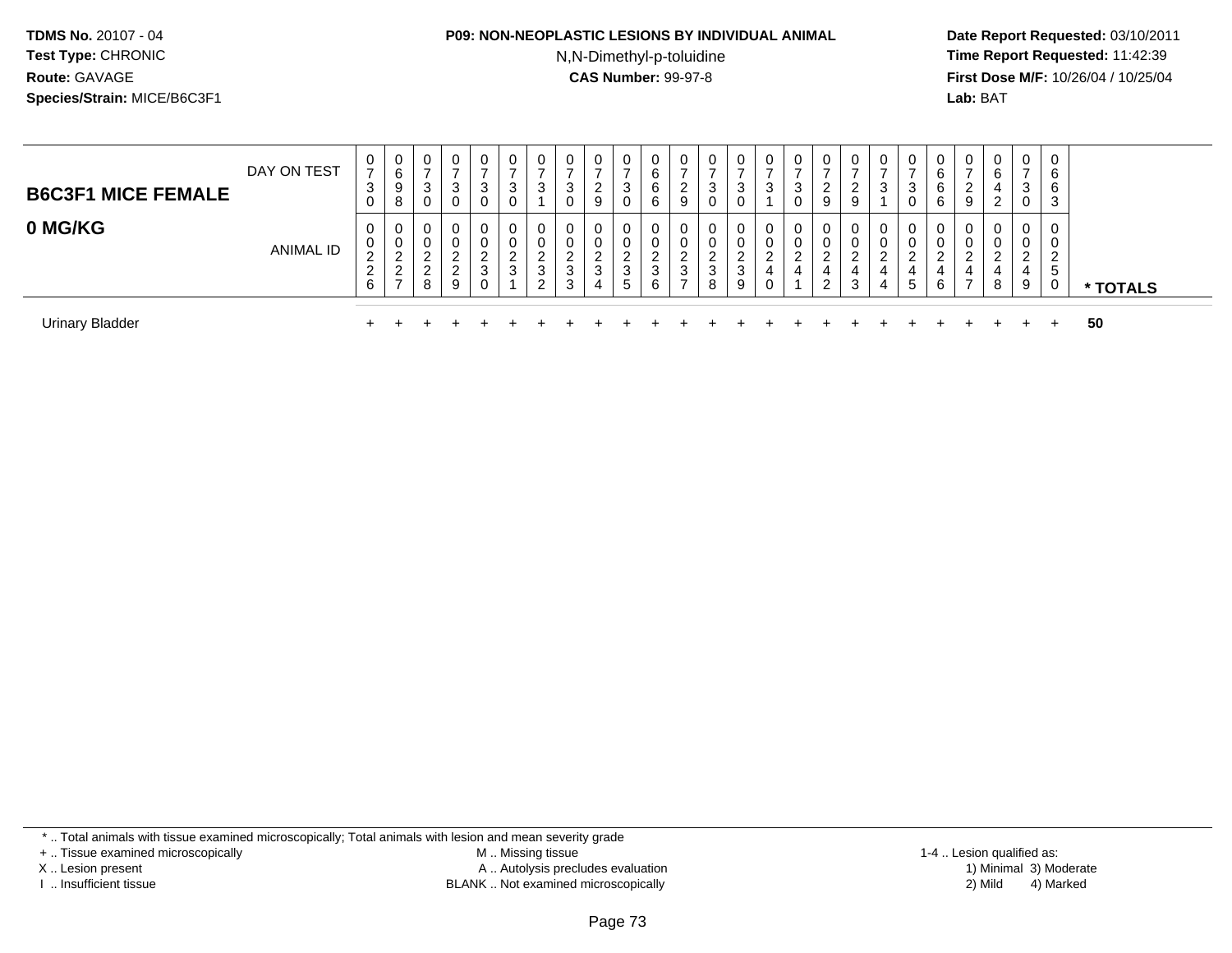# **P09: NON-NEOPLASTIC LESIONS BY INDIVIDUAL ANIMAL**N,N-Dimethyl-p-toluidine

| <b>B6C3F1 MICE FEMALE</b>                                                                                                                                                                     | DAY ON TEST      | $\frac{0}{7}$<br>$\sqrt{2}$<br>$\mathbf 0$                                        | $\frac{0}{7}$<br>$\mathbf{3}$<br>$\overline{1}$ | $\begin{array}{c} 0 \\ 7 \end{array}$<br>$\sqrt{2}$<br>$\mathbf{3}$                 | $\frac{0}{7}$<br>$\Omega$<br>$\mathbf 0$                     | $\begin{array}{c} 0 \\ 7 \end{array}$<br>$\overline{2}$<br>9 | $\frac{0}{7}$<br>$\sqrt{3}$<br>$\mathbf 0$                                                    | $\frac{0}{7}$<br>$\mathbf{3}$<br>$\mathbf{1}$                                     | $\frac{0}{7}$<br>$\overline{2}$<br>9                             | $\frac{0}{7}$<br>3<br>$\mathbf{1}$                    | $\frac{0}{7}$<br>$\sqrt{3}$<br>$\mathbf 0$                           | $\begin{array}{c} 0 \\ 7 \end{array}$<br>$\mathbf{3}$<br>$\mathsf{O}\xspace$ | $\frac{0}{7}$<br>$\frac{2}{9}$                                      | $\frac{0}{7}$<br>$\mathbf{3}$<br>$\overline{1}$              | $\begin{array}{c} 0 \\ 7 \end{array}$<br>$\sqrt{2}$<br>$\boldsymbol{9}$ | $\frac{0}{7}$<br>$\mathfrak{S}$<br>$\mathbf{1}$               | $\begin{array}{c} 0 \\ 7 \end{array}$<br>3<br>$\mathbf{1}$ | $\begin{array}{c} 0 \\ 7 \end{array}$<br>$\sqrt{2}$<br>9        | $\begin{array}{c} 0 \\ 7 \end{array}$<br>$\sqrt{2}$<br>9   | $\frac{0}{7}$<br>$\ensuremath{\mathsf{3}}$<br>$\pmb{0}$         | $\begin{array}{c} 0 \\ 7 \end{array}$<br>$\mathbf{3}$<br>$\mathbf{1}$ | $\frac{0}{7}$<br>$\mathbf{3}$<br>$\mathbf{1}$                           | 0<br>6<br>$\overline{7}$<br>$\mathbf{1}$            | $\frac{0}{7}$<br>$\overline{2}$<br>9                   | $\begin{smallmatrix}0\\7\end{smallmatrix}$<br>3<br>$\mathbf 0$   | $\mathbf 0$<br>$\overline{7}$<br>$\overline{2}$<br>9    |                         |
|-----------------------------------------------------------------------------------------------------------------------------------------------------------------------------------------------|------------------|-----------------------------------------------------------------------------------|-------------------------------------------------|-------------------------------------------------------------------------------------|--------------------------------------------------------------|--------------------------------------------------------------|-----------------------------------------------------------------------------------------------|-----------------------------------------------------------------------------------|------------------------------------------------------------------|-------------------------------------------------------|----------------------------------------------------------------------|------------------------------------------------------------------------------|---------------------------------------------------------------------|--------------------------------------------------------------|-------------------------------------------------------------------------|---------------------------------------------------------------|------------------------------------------------------------|-----------------------------------------------------------------|------------------------------------------------------------|-----------------------------------------------------------------|-----------------------------------------------------------------------|-------------------------------------------------------------------------|-----------------------------------------------------|--------------------------------------------------------|------------------------------------------------------------------|---------------------------------------------------------|-------------------------|
| 6 MG/KG                                                                                                                                                                                       | <b>ANIMAL ID</b> | $\mathbf 0$<br>$\mathsf{O}$<br>$\overline{2}$<br>$\overline{5}$<br>$\overline{1}$ | $\mathbf 0$<br>$\frac{0}{2}$<br>$\overline{2}$  | $\mathbf 0$<br>$\mathsf{O}\xspace$<br>$\overline{2}$<br>$\,$ 5 $\,$<br>$\mathbf{3}$ | 0<br>$\overline{0}$<br>$\overline{a}$<br>5<br>$\overline{4}$ | 0<br>$\overline{0}$<br>$\frac{2}{5}$                         | $\mathbf 0$<br>$\mathbf 0$<br>$\frac{2}{5}$<br>$\,6\,$                                        | $\Omega$<br>$\mathsf{O}\xspace$<br>$\overline{2}$<br>$\sqrt{5}$<br>$\overline{7}$ | $\Omega$<br>$\mathbf 0$<br>$\overline{2}$<br>$\overline{5}$<br>8 | 0<br>$\mathbf 0$<br>$\overline{2}$<br>$\sqrt{5}$<br>9 | $\mathbf 0$<br>$\mathbf 0$<br>$\overline{2}$<br>$\,6$<br>$\mathbf 0$ | $\mathbf 0$<br>$\pmb{0}$<br>$\overline{2}$<br>$\,6$<br>$\overline{1}$        | $\mathbf 0$<br>$\mathbf 0$<br>$\sqrt{2}$<br>$\,6$<br>$\overline{2}$ | $\mathbf 0$<br>$\mathbf 0$<br>$\overline{2}$<br>$\,6\,$<br>3 | 0<br>$\pmb{0}$<br>$\frac{2}{6}$<br>$\overline{4}$                       | 0<br>$\mathbf 0$<br>$\overline{2}$<br>$\,6$<br>5 <sup>5</sup> | 0<br>$\mathbf 0$<br>$\overline{c}$<br>6<br>6               | $\mathbf 0$<br>0<br>$\overline{2}$<br>$\,6\,$<br>$\overline{7}$ | $\mathbf 0$<br>$\mathbf 0$<br>$\overline{2}$<br>$\,6$<br>8 | 0<br>$\mathbf 0$<br>$\overline{2}$<br>$\,6$<br>$\boldsymbol{9}$ | $\mathbf 0$<br>$\mathbf 0$<br>$\frac{2}{7}$<br>$\boldsymbol{0}$       | $\Omega$<br>$\mathbf 0$<br>$\sqrt{2}$<br>$\overline{7}$<br>$\mathbf{1}$ | 0<br>$\mathbf 0$<br>$\frac{2}{7}$<br>$\overline{2}$ | 0<br>$\boldsymbol{0}$<br>$\frac{2}{7}$<br>$\mathbf{3}$ | $\mathbf 0$<br>$\overline{0}$<br>$\frac{2}{7}$<br>$\overline{4}$ | $\Omega$<br>$\mathbf 0$<br>$\frac{2}{7}$<br>$\,$ 5 $\,$ | females<br>$($ cont $)$ |
| <b>ALIMENTARY SYSTEM</b>                                                                                                                                                                      |                  |                                                                                   |                                                 |                                                                                     |                                                              |                                                              |                                                                                               |                                                                                   |                                                                  |                                                       |                                                                      |                                                                              |                                                                     |                                                              |                                                                         |                                                               |                                                            |                                                                 |                                                            |                                                                 |                                                                       |                                                                         |                                                     |                                                        |                                                                  |                                                         |                         |
| Esophagus                                                                                                                                                                                     |                  |                                                                                   |                                                 |                                                                                     |                                                              |                                                              |                                                                                               |                                                                                   |                                                                  |                                                       |                                                                      |                                                                              |                                                                     |                                                              |                                                                         |                                                               |                                                            |                                                                 |                                                            |                                                                 |                                                                       |                                                                         |                                                     |                                                        |                                                                  |                                                         |                         |
| Gallbladder                                                                                                                                                                                   |                  |                                                                                   |                                                 |                                                                                     |                                                              |                                                              |                                                                                               |                                                                                   |                                                                  |                                                       |                                                                      |                                                                              |                                                                     |                                                              |                                                                         |                                                               |                                                            |                                                                 |                                                            |                                                                 |                                                                       |                                                                         |                                                     |                                                        |                                                                  |                                                         |                         |
| Intestine Large, Cecum<br>Fibrosis                                                                                                                                                            |                  |                                                                                   |                                                 |                                                                                     |                                                              |                                                              |                                                                                               |                                                                                   |                                                                  |                                                       |                                                                      |                                                                              |                                                                     |                                                              |                                                                         |                                                               |                                                            |                                                                 |                                                            |                                                                 |                                                                       |                                                                         |                                                     |                                                        |                                                                  |                                                         |                         |
| Intestine Large, Colon<br><b>Fibrosis</b>                                                                                                                                                     |                  |                                                                                   |                                                 |                                                                                     |                                                              |                                                              |                                                                                               |                                                                                   |                                                                  |                                                       |                                                                      |                                                                              |                                                                     |                                                              |                                                                         |                                                               |                                                            |                                                                 |                                                            |                                                                 |                                                                       |                                                                         |                                                     |                                                        |                                                                  |                                                         |                         |
| Intestine Large, Rectum                                                                                                                                                                       |                  |                                                                                   |                                                 |                                                                                     |                                                              |                                                              |                                                                                               |                                                                                   |                                                                  |                                                       |                                                                      |                                                                              |                                                                     |                                                              |                                                                         |                                                               |                                                            |                                                                 |                                                            |                                                                 |                                                                       |                                                                         |                                                     |                                                        |                                                                  |                                                         |                         |
| Intestine Small, Duodenum                                                                                                                                                                     |                  |                                                                                   |                                                 |                                                                                     |                                                              |                                                              |                                                                                               |                                                                                   |                                                                  |                                                       |                                                                      |                                                                              |                                                                     |                                                              |                                                                         |                                                               |                                                            |                                                                 |                                                            |                                                                 |                                                                       |                                                                         |                                                     |                                                        |                                                                  | $\ddot{}$                                               |                         |
| Intestine Small, Ileum<br>Fibrosis                                                                                                                                                            |                  |                                                                                   |                                                 |                                                                                     |                                                              |                                                              |                                                                                               |                                                                                   |                                                                  |                                                       |                                                                      |                                                                              |                                                                     |                                                              |                                                                         |                                                               |                                                            |                                                                 |                                                            |                                                                 |                                                                       |                                                                         |                                                     |                                                        |                                                                  |                                                         |                         |
| Intestine Small, Jejunum<br><b>Fibrosis</b><br>Peyer's Patch, Hyperplasia, Lymphoid                                                                                                           |                  |                                                                                   |                                                 |                                                                                     |                                                              |                                                              |                                                                                               |                                                                                   |                                                                  |                                                       |                                                                      |                                                                              |                                                                     |                                                              |                                                                         |                                                               |                                                            |                                                                 |                                                            |                                                                 |                                                                       |                                                                         |                                                     |                                                        |                                                                  | $+$                                                     |                         |
| Liver<br><b>Basophilic Focus</b><br>Clear Cell Focus                                                                                                                                          |                  | $\sf X$                                                                           | $\boldsymbol{\mathsf{X}}$                       |                                                                                     | $\sf X$                                                      |                                                              |                                                                                               |                                                                                   |                                                                  |                                                       |                                                                      |                                                                              |                                                                     |                                                              |                                                                         |                                                               |                                                            |                                                                 |                                                            |                                                                 |                                                                       |                                                                         |                                                     |                                                        |                                                                  |                                                         |                         |
| <b>Eosinophilic Focus</b><br>Hematopoietic Cell Proliferation                                                                                                                                 |                  |                                                                                   | $\mathsf{X}$                                    | $\mathsf{X}$                                                                        |                                                              | $X$ $X$                                                      |                                                                                               |                                                                                   | $X$ $X$                                                          |                                                       | $\mathsf{X}$                                                         |                                                                              |                                                                     | X                                                            |                                                                         |                                                               | X<br>$\overline{a}$                                        |                                                                 |                                                            |                                                                 |                                                                       |                                                                         |                                                     |                                                        | X                                                                |                                                         |                         |
| Inflammation, Chronic Active<br><b>Mixed Cell Focus</b>                                                                                                                                       |                  |                                                                                   | $\mathbf{1}$                                    | $\overline{1}$<br>$\pmb{\times}$                                                    |                                                              | $\mathbf{1}$                                                 | $\overline{1}$                                                                                | $\mathsf X$                                                                       |                                                                  | $\mathbf{1}$                                          |                                                                      | -1                                                                           | $\pmb{\times}$                                                      | $\overline{1}$                                               |                                                                         | $\mathbf{1}$                                                  |                                                            | $\mathbf{1}$                                                    | $\overline{1}$                                             | $\overline{1}$                                                  | $\overline{1}$                                                        | $\mathbf{1}$<br>$\mathsf{X}$                                            | $\mathsf{X}$                                        |                                                        | -1<br>$\mathsf X$                                                |                                                         |                         |
| <b>Necrosis</b>                                                                                                                                                                               |                  | $\mathcal{P}$                                                                     |                                                 |                                                                                     |                                                              |                                                              |                                                                                               |                                                                                   |                                                                  |                                                       |                                                                      |                                                                              |                                                                     |                                                              |                                                                         |                                                               |                                                            |                                                                 |                                                            |                                                                 |                                                                       |                                                                         |                                                     | $\mathcal{P}$                                          |                                                                  |                                                         |                         |
| *  Total animals with tissue examined microscopically; Total animals with lesion and mean severity grade<br>+  Tissue examined microscopically<br>X  Lesion present<br>I  Insufficient tissue |                  |                                                                                   |                                                 |                                                                                     |                                                              |                                                              | M  Missing tissue<br>A  Autolysis precludes evaluation<br>BLANK  Not examined microscopically |                                                                                   |                                                                  |                                                       |                                                                      |                                                                              |                                                                     |                                                              |                                                                         |                                                               |                                                            |                                                                 |                                                            |                                                                 |                                                                       |                                                                         |                                                     | 1-4  Lesion qualified as:<br>2) Mild                   |                                                                  | 1) Minimal 3) Moderate<br>4) Marked                     |                         |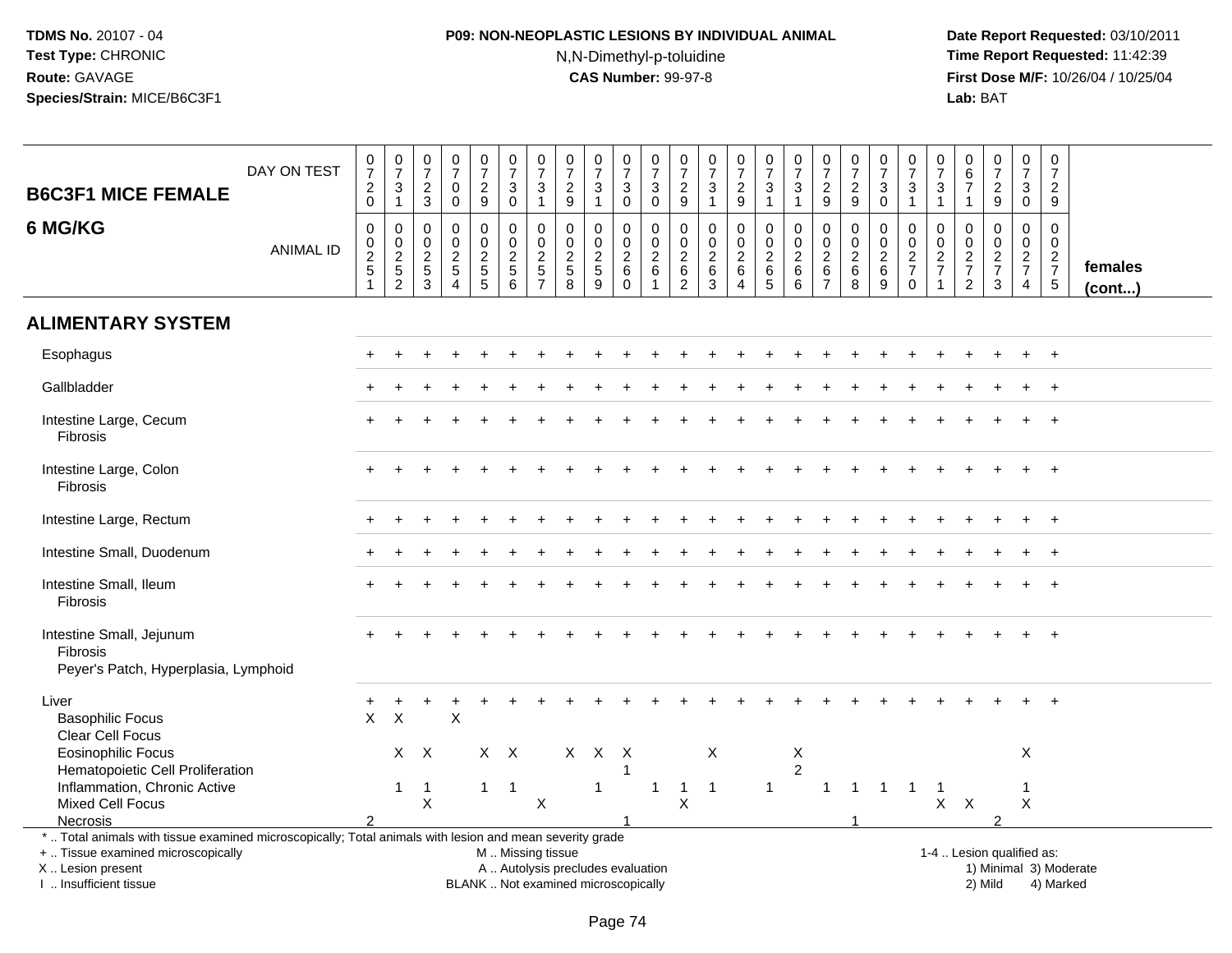# **P09: NON-NEOPLASTIC LESIONS BY INDIVIDUAL ANIMAL**N,N-Dimethyl-p-toluidine

| <b>B6C3F1 MICE FEMALE</b>                                                                                                                                                                     | DAY ON TEST      | $\frac{0}{7}$<br>$^2_{\rm 0}$                              | $\frac{0}{7}$<br>$\sqrt{3}$<br>$\mathbf{1}$ | $\begin{array}{c} 0 \\ 7 \end{array}$<br>$\frac{2}{3}$             | $\frac{0}{7}$<br>$\mathbf 0$<br>$\mathbf 0$                                   | $\begin{smallmatrix}0\\7\end{smallmatrix}$<br>$\overline{\mathbf{c}}$<br>9  | $\frac{0}{7}$<br>$\mathbf{3}$<br>$\mathbf 0$        | $\frac{0}{7}$<br>3<br>$\mathbf{1}$                     | $\begin{array}{c} 0 \\ 7 \end{array}$<br>$\sqrt{2}$<br>$9\,$ | $\frac{0}{7}$<br>$\mathbf{3}$<br>$\mathbf{1}$                              | $\begin{smallmatrix}0\\7\end{smallmatrix}$<br>$\mathsf 3$<br>$\mathbf 0$ | $\frac{0}{7}$<br>$\sqrt{3}$<br>$\mathbf 0$                    | $\frac{0}{7}$<br>$\boldsymbol{2}$<br>9                              | $\frac{0}{7}$<br>$\mathbf{3}$<br>$\mathbf{1}$                             | $\frac{0}{7}$<br>$\overline{a}$<br>9                      | $\begin{array}{c} 0 \\ 7 \end{array}$<br>$\sqrt{3}$<br>$\mathbf{1}$ | $\frac{0}{7}$<br>$\sqrt{3}$<br>$\mathbf{1}$                        | $\begin{array}{c} 0 \\ 7 \end{array}$<br>$\sqrt{2}$<br>9    | $\begin{array}{c} 0 \\ 7 \end{array}$<br>$\sqrt{2}$<br>9 | $\frac{0}{7}$<br>3<br>$\mathbf 0$                   | $\frac{0}{7}$<br>$\mathbf{3}$<br>$\mathbf{1}$              | $\frac{0}{7}$<br>3<br>$\mathbf{1}$                                | 0<br>6<br>$\overline{7}$<br>$\mathbf{1}$                           | $\frac{0}{7}$<br>$\frac{2}{9}$                                                 | $\begin{array}{c} 0 \\ 7 \end{array}$<br>$\ensuremath{\mathsf{3}}$<br>$\mathbf 0$ | $\mathbf 0$<br>$\overline{7}$<br>$\sqrt{2}$<br>9                                  |                   |
|-----------------------------------------------------------------------------------------------------------------------------------------------------------------------------------------------|------------------|------------------------------------------------------------|---------------------------------------------|--------------------------------------------------------------------|-------------------------------------------------------------------------------|-----------------------------------------------------------------------------|-----------------------------------------------------|--------------------------------------------------------|--------------------------------------------------------------|----------------------------------------------------------------------------|--------------------------------------------------------------------------|---------------------------------------------------------------|---------------------------------------------------------------------|---------------------------------------------------------------------------|-----------------------------------------------------------|---------------------------------------------------------------------|--------------------------------------------------------------------|-------------------------------------------------------------|----------------------------------------------------------|-----------------------------------------------------|------------------------------------------------------------|-------------------------------------------------------------------|--------------------------------------------------------------------|--------------------------------------------------------------------------------|-----------------------------------------------------------------------------------|-----------------------------------------------------------------------------------|-------------------|
| 6 MG/KG                                                                                                                                                                                       | <b>ANIMAL ID</b> | $\mathbf 0$<br>$^{\rm 0}_{\rm 2}$<br>$5\,$<br>$\mathbf{1}$ | $\mathbf 0$<br>$\mathbf 0$<br>$\frac{2}{2}$ | $\mathbf 0$<br>0<br>$\overline{2}$<br>$\sqrt{5}$<br>$\overline{3}$ | $\mathbf 0$<br>$\mathbf 0$<br>$\overline{2}$<br>$\,$ 5 $\,$<br>$\overline{4}$ | $\mathbf 0$<br>0<br>$\overline{2}$<br>$\begin{array}{c} 5 \\ 5 \end{array}$ | 0<br>$\mathbf 0$<br>$\frac{2}{5}$<br>$\overline{6}$ | $\Omega$<br>0<br>$\overline{c}$<br>5<br>$\overline{7}$ | $\mathbf 0$<br>0<br>$\sqrt{2}$<br>$\sqrt{5}$<br>8            | $\mathbf 0$<br>$\pmb{0}$<br>$\overline{2}$<br>$\sqrt{5}$<br>$\overline{9}$ | 0<br>$\boldsymbol{0}$<br>$\overline{2}$<br>6<br>$\overline{0}$           | $\mathbf 0$<br>0<br>$\overline{2}$<br>$\,6\,$<br>$\mathbf{1}$ | $\mathbf 0$<br>$\mathbf 0$<br>$\overline{c}$<br>6<br>$\overline{2}$ | $\mathbf 0$<br>$\mathbf 0$<br>$\overline{2}$<br>$\,6\,$<br>$\overline{3}$ | $\mathbf 0$<br>0<br>$\overline{2}$<br>6<br>$\overline{4}$ | $\mathbf 0$<br>$\mathbf 0$<br>$\overline{2}$<br>$6\over 5$          | $\mathbf 0$<br>$\mathbf 0$<br>$\overline{2}$<br>$\,6\,$<br>$\,6\,$ | $\mathbf 0$<br>0<br>$\sqrt{2}$<br>$\,6\,$<br>$\overline{7}$ | $\mathbf 0$<br>$\pmb{0}$<br>$\overline{2}$<br>$\,6$<br>8 | 0<br>0<br>$\overline{2}$<br>$\,6$<br>$\overline{9}$ | $\mathbf 0$<br>$\mathbf 0$<br>$\frac{2}{7}$<br>$\mathbf 0$ | $\Omega$<br>0<br>$\overline{a}$<br>$\overline{7}$<br>$\mathbf{1}$ | $\mathbf 0$<br>0<br>$\sqrt{2}$<br>$\overline{7}$<br>$\overline{2}$ | $\mathbf 0$<br>$\mathbf 0$<br>$\overline{2}$<br>$\overline{7}$<br>$\mathbf{3}$ | $\mathbf 0$<br>$\mathbf 0$<br>$\overline{2}$<br>$\overline{7}$<br>$\overline{4}$  | $\mathbf 0$<br>$\mathbf 0$<br>$\overline{2}$<br>$\overline{7}$<br>$5\phantom{.0}$ | females<br>(cont) |
| Pigmentation<br>Bile Duct, Cyst<br>Hepatocyte, Hypertrophy<br>Kupffer Cell, Hyperplasia<br>Serosa, Fibrosis<br>Serosa, Inflammation, Chronic Active                                           |                  |                                                            |                                             | -1<br>$\overline{2}$                                               |                                                                               |                                                                             |                                                     | $\overline{1}$                                         |                                                              |                                                                            |                                                                          |                                                               |                                                                     |                                                                           |                                                           | $\overline{1}$                                                      |                                                                    | 1                                                           | $\overline{1}$                                           |                                                     | 1<br>$\overline{2}$                                        | 2                                                                 |                                                                    |                                                                                |                                                                                   | 1                                                                                 |                   |
| Mesentery<br>Inflammation, Chronic<br>Fat, Necrosis                                                                                                                                           |                  | $+$<br>4                                                   |                                             |                                                                    | $\ddot{}$                                                                     |                                                                             |                                                     |                                                        |                                                              | $+$<br>$\mathbf{3}$                                                        |                                                                          |                                                               |                                                                     |                                                                           |                                                           | $+$<br>1                                                            |                                                                    |                                                             |                                                          |                                                     |                                                            |                                                                   |                                                                    |                                                                                |                                                                                   |                                                                                   |                   |
| Pancreas                                                                                                                                                                                      |                  |                                                            |                                             |                                                                    |                                                                               |                                                                             |                                                     |                                                        |                                                              |                                                                            |                                                                          |                                                               |                                                                     |                                                                           |                                                           |                                                                     |                                                                    |                                                             |                                                          |                                                     |                                                            |                                                                   |                                                                    |                                                                                |                                                                                   | $+$                                                                               |                   |
| Salivary Glands                                                                                                                                                                               |                  |                                                            |                                             |                                                                    |                                                                               |                                                                             |                                                     |                                                        |                                                              |                                                                            |                                                                          |                                                               |                                                                     |                                                                           |                                                           |                                                                     |                                                                    |                                                             |                                                          |                                                     |                                                            |                                                                   |                                                                    |                                                                                | $\ddot{}$                                                                         | $+$                                                                               |                   |
| Stomach, Forestomach<br>Erosion<br>Fibrosis<br>Inflammation<br>Ulcer                                                                                                                          |                  |                                                            |                                             | $\overline{c}$                                                     |                                                                               |                                                                             |                                                     |                                                        |                                                              |                                                                            |                                                                          | $\sqrt{2}$<br>2                                               |                                                                     |                                                                           |                                                           |                                                                     |                                                                    |                                                             |                                                          |                                                     |                                                            |                                                                   |                                                                    |                                                                                |                                                                                   |                                                                                   |                   |
| Epithelium, Cyst<br>Epithelium, Hyperplasia                                                                                                                                                   |                  |                                                            |                                             | $\mathbf{3}$                                                       |                                                                               |                                                                             |                                                     |                                                        |                                                              |                                                                            |                                                                          | 3                                                             |                                                                     | 4                                                                         |                                                           |                                                                     |                                                                    |                                                             |                                                          |                                                     |                                                            |                                                                   | $\mathbf 1$                                                        |                                                                                |                                                                                   |                                                                                   |                   |
| Stomach, Glandular                                                                                                                                                                            |                  |                                                            |                                             |                                                                    |                                                                               |                                                                             |                                                     |                                                        |                                                              |                                                                            |                                                                          |                                                               |                                                                     |                                                                           |                                                           |                                                                     |                                                                    |                                                             |                                                          |                                                     |                                                            |                                                                   |                                                                    |                                                                                |                                                                                   |                                                                                   |                   |
| Tooth<br>Dysplasia                                                                                                                                                                            |                  |                                                            |                                             |                                                                    |                                                                               | $\ddot{}$<br>$\mathsf{X}$                                                   |                                                     |                                                        |                                                              | $\ddot{}$                                                                  | $\ddot{}$<br>$X$ $X$                                                     |                                                               |                                                                     |                                                                           |                                                           |                                                                     |                                                                    | $\ddot{}$<br>$\times$                                       |                                                          |                                                     |                                                            | $+$<br>$\mathsf{X}$                                               |                                                                    |                                                                                |                                                                                   | $\ddot{}$<br>X                                                                    |                   |
| <b>CARDIOVASCULAR SYSTEM</b>                                                                                                                                                                  |                  |                                                            |                                             |                                                                    |                                                                               |                                                                             |                                                     |                                                        |                                                              |                                                                            |                                                                          |                                                               |                                                                     |                                                                           |                                                           |                                                                     |                                                                    |                                                             |                                                          |                                                     |                                                            |                                                                   |                                                                    |                                                                                |                                                                                   |                                                                                   |                   |
| <b>Blood Vessel</b>                                                                                                                                                                           |                  | $+$                                                        |                                             |                                                                    |                                                                               |                                                                             |                                                     |                                                        |                                                              |                                                                            |                                                                          |                                                               |                                                                     |                                                                           | $\ddot{}$                                                 |                                                                     |                                                                    |                                                             | ÷.                                                       | $\ddot{}$                                           | $\div$                                                     | $+$                                                               | $+$                                                                | $+$                                                                            | $+$                                                                               | $+$                                                                               |                   |
| *  Total animals with tissue examined microscopically; Total animals with lesion and mean severity grade<br>+  Tissue examined microscopically<br>X  Lesion present<br>I. Insufficient tissue |                  |                                                            |                                             |                                                                    |                                                                               |                                                                             |                                                     | M  Missing tissue                                      |                                                              | A  Autolysis precludes evaluation<br>BLANK  Not examined microscopically   |                                                                          |                                                               |                                                                     |                                                                           |                                                           |                                                                     |                                                                    |                                                             |                                                          |                                                     |                                                            |                                                                   | 1-4  Lesion qualified as:                                          | 2) Mild                                                                        |                                                                                   | 1) Minimal 3) Moderate<br>4) Marked                                               |                   |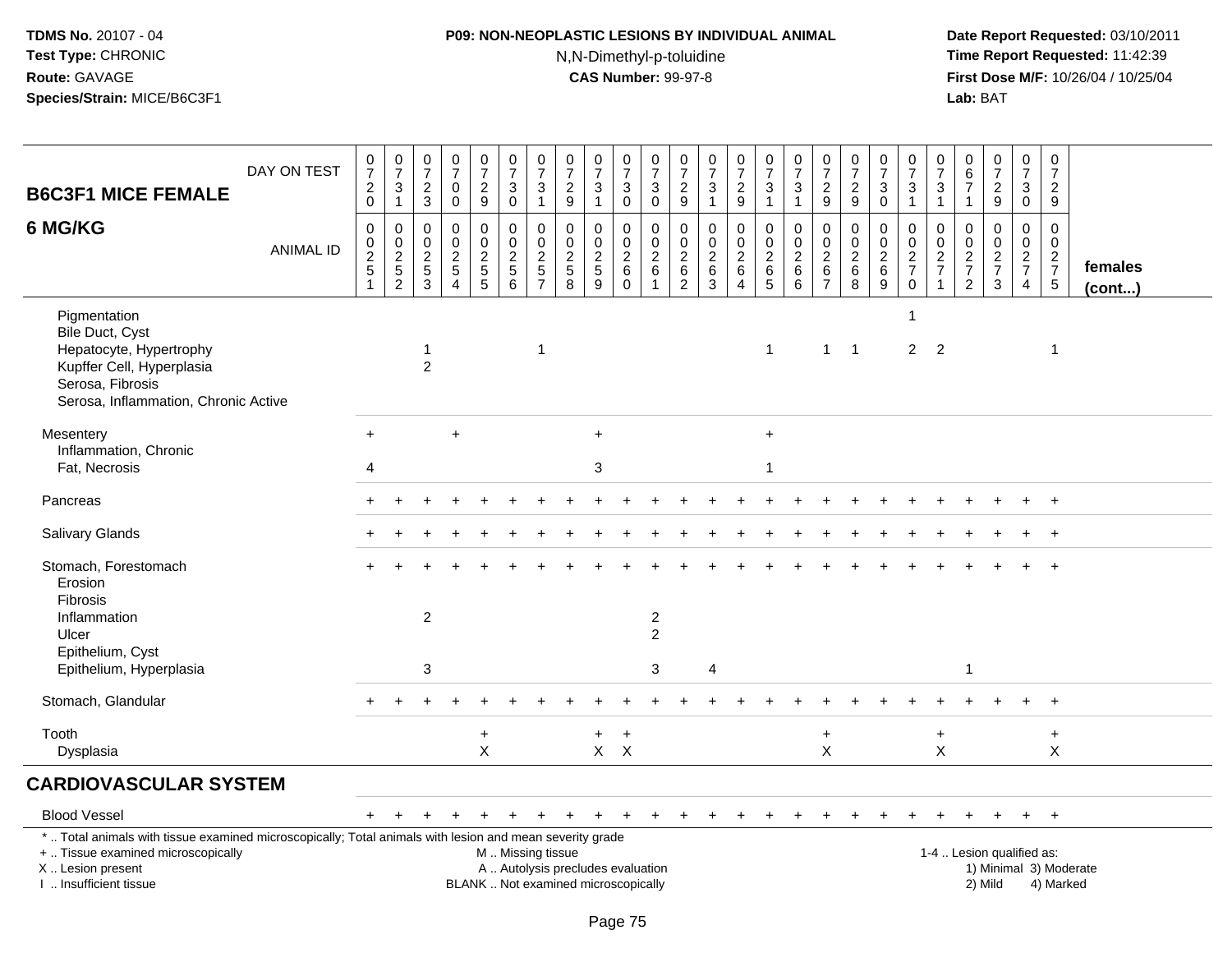#### **P09: NON-NEOPLASTIC LESIONS BY INDIVIDUAL ANIMAL**N,N-Dimethyl-p-toluidine

 **Date Report Requested:** 03/10/2011 **Time Report Requested:** 11:42:39 **First Dose M/F:** 10/26/04 / 10/25/04 Lab: BAT **Lab:** BAT

| <b>B6C3F1 MICE FEMALE</b>                                                            | DAY ON TEST      | $\frac{0}{7}$<br>$^2_{\rm 0}$ | $\frac{0}{7}$<br>$\frac{3}{1}$              | $\frac{0}{7}$<br>$\boldsymbol{2}$<br>$\mathbf{3}$          | $\frac{0}{7}$<br>$\mathbf 0$<br>$\mathbf 0$               | $\frac{0}{7}$<br>$\frac{2}{9}$               | $\begin{smallmatrix}0\\7\end{smallmatrix}$<br>$\mathbf{3}$<br>$\ddot{\mathbf{0}}$ | $\begin{array}{c} 0 \\ 7 \end{array}$<br>$\sqrt{3}$<br>1   | $\frac{0}{7}$<br>$\frac{2}{9}$        | $\frac{0}{7}$<br>$\sqrt{3}$<br>$\overline{1}$               | $\frac{0}{7}$<br>$\mathsf 3$<br>$\mathbf 0$          | $\begin{matrix}0\\7\end{matrix}$<br>3<br>$\mathbf 0$ | $\frac{0}{7}$<br>$\frac{2}{9}$                                | $\frac{0}{7}$<br>$\mathbf{3}$<br>$\overline{1}$ | $\begin{smallmatrix}0\\7\end{smallmatrix}$<br>$\frac{2}{9}$ | $\frac{0}{7}$<br>$\frac{3}{1}$                      | $\begin{array}{c} 0 \\ 7 \\ 3 \end{array}$<br>$\overline{1}$ | $\frac{0}{7}$<br>$\overline{2}$<br>$\boldsymbol{9}$                   | $\frac{0}{7}$<br>$\frac{2}{9}$               | $\frac{0}{7}$<br>3<br>$\mathbf 0$          | $\frac{0}{7}$<br>$\frac{3}{1}$                                      | $\frac{0}{7}$<br>$\frac{3}{1}$               | $\begin{array}{c} 0 \\ 6 \\ 7 \end{array}$<br>$\overline{1}$ | $\frac{0}{7}$<br>$\frac{2}{9}$                                          | $\frac{0}{7}$<br>3<br>$\mathbf 0$                   | $\frac{0}{7}$<br>$\frac{2}{9}$                                                 |                         |
|--------------------------------------------------------------------------------------|------------------|-------------------------------|---------------------------------------------|------------------------------------------------------------|-----------------------------------------------------------|----------------------------------------------|-----------------------------------------------------------------------------------|------------------------------------------------------------|---------------------------------------|-------------------------------------------------------------|------------------------------------------------------|------------------------------------------------------|---------------------------------------------------------------|-------------------------------------------------|-------------------------------------------------------------|-----------------------------------------------------|--------------------------------------------------------------|-----------------------------------------------------------------------|----------------------------------------------|--------------------------------------------|---------------------------------------------------------------------|----------------------------------------------|--------------------------------------------------------------|-------------------------------------------------------------------------|-----------------------------------------------------|--------------------------------------------------------------------------------|-------------------------|
| 6 MG/KG                                                                              | <b>ANIMAL ID</b> | $\pmb{0}$<br>$\frac{0}{2}$    | $\pmb{0}$<br>$\frac{0}{2}$<br>$\frac{5}{2}$ | 0<br>$\boldsymbol{0}$<br>$\overline{2}$<br>$\sqrt{5}$<br>3 | $\pmb{0}$<br>$\pmb{0}$<br>$\overline{2}$<br>5<br>$\Delta$ | 0<br>$\mathbf 0$<br>$\overline{2}$<br>5<br>5 | $\mathsf{O}\xspace$<br>$\frac{0}{2}$<br>$\sqrt{5}$<br>6                           | $\pmb{0}$<br>$\frac{0}{2}$<br>$\sqrt{5}$<br>$\overline{ }$ | 0<br>$\frac{0}{2}$<br>$\sqrt{5}$<br>8 | $\pmb{0}$<br>$\pmb{0}$<br>$\overline{2}$<br>$\sqrt{5}$<br>9 | 0<br>$\pmb{0}$<br>$\overline{2}$<br>6<br>$\mathbf 0$ | $\pmb{0}$<br>$\mathbf 0$<br>$\overline{2}$<br>6<br>1 | 0<br>$\mathsf 0$<br>$\overline{2}$<br>$\,6$<br>$\overline{2}$ | $\mathbf 0$<br>$\frac{0}{2}$<br>6<br>3          | $\pmb{0}$<br>$\frac{0}{2}$<br>$\,6\,$<br>$\overline{4}$     | $\mathbf 0$<br>$\frac{0}{2}$<br>6<br>$\overline{5}$ | $\pmb{0}$<br>$\frac{0}{2}$<br>6<br>6                         | 0<br>$\pmb{0}$<br>$\overline{2}$<br>$6\phantom{1}6$<br>$\overline{7}$ | $\mathbf 0$<br>$\frac{0}{2}$<br>$\,6\,$<br>8 | 0<br>$\pmb{0}$<br>$\overline{2}$<br>6<br>9 | $\pmb{0}$<br>$\frac{0}{2}$<br>$\overline{7}$<br>$\mathsf{O}\xspace$ | $\pmb{0}$<br>$\frac{0}{2}$<br>$\overline{7}$ | 0<br>$\frac{0}{2}$<br>2                                      | $\pmb{0}$<br>$\begin{array}{c} 0 \\ 2 \\ 7 \end{array}$<br>$\mathbf{3}$ | 0<br>$\mathbf 0$<br>$\frac{2}{7}$<br>$\overline{4}$ | $\pmb{0}$<br>$\mathbf 0$<br>$\overline{2}$<br>$\overline{7}$<br>$\overline{5}$ | females<br>$($ cont $)$ |
| <b>Embolus Bacterial</b><br>Media, Pulmonary Artery, Hyperplasia                     |                  |                               |                                             | $\overline{\mathbf{c}}$                                    |                                                           |                                              |                                                                                   |                                                            |                                       |                                                             |                                                      |                                                      |                                                               |                                                 |                                                             |                                                     |                                                              |                                                                       |                                              |                                            |                                                                     |                                              |                                                              |                                                                         |                                                     |                                                                                |                         |
| Heart<br>Cardiomyopathy<br>Mineralization<br>Valve, Thrombosis                       |                  |                               |                                             |                                                            |                                                           |                                              |                                                                                   |                                                            |                                       |                                                             |                                                      |                                                      |                                                               |                                                 |                                                             |                                                     |                                                              |                                                                       |                                              |                                            |                                                                     |                                              |                                                              |                                                                         | 1                                                   |                                                                                |                         |
| <b>ENDOCRINE SYSTEM</b>                                                              |                  |                               |                                             |                                                            |                                                           |                                              |                                                                                   |                                                            |                                       |                                                             |                                                      |                                                      |                                                               |                                                 |                                                             |                                                     |                                                              |                                                                       |                                              |                                            |                                                                     |                                              |                                                              |                                                                         |                                                     |                                                                                |                         |
| <b>Adrenal Cortex</b><br>Angiectasis                                                 |                  |                               |                                             |                                                            |                                                           |                                              |                                                                                   | $\overline{2}$                                             |                                       |                                                             |                                                      |                                                      |                                                               |                                                 |                                                             |                                                     |                                                              |                                                                       |                                              |                                            |                                                                     |                                              |                                                              |                                                                         |                                                     |                                                                                |                         |
| Adrenal Medulla                                                                      |                  |                               |                                             |                                                            |                                                           |                                              |                                                                                   |                                                            |                                       |                                                             |                                                      |                                                      |                                                               |                                                 |                                                             |                                                     |                                                              |                                                                       |                                              |                                            |                                                                     |                                              |                                                              |                                                                         |                                                     |                                                                                |                         |
| Islets, Pancreatic<br>Hyperplasia                                                    |                  |                               |                                             |                                                            |                                                           |                                              |                                                                                   |                                                            |                                       |                                                             |                                                      |                                                      |                                                               |                                                 |                                                             |                                                     |                                                              |                                                                       |                                              |                                            |                                                                     |                                              |                                                              |                                                                         |                                                     |                                                                                |                         |
| Parathyroid Gland                                                                    |                  |                               |                                             |                                                            |                                                           | M                                            | M                                                                                 |                                                            |                                       |                                                             |                                                      |                                                      |                                                               |                                                 |                                                             | м                                                   |                                                              |                                                                       | м                                            | $+$                                        | M                                                                   | M                                            | $+$                                                          | $+$                                                                     |                                                     | M M                                                                            |                         |
| <b>Pituitary Gland</b><br>Pars Distalis, Hyperplasia<br>Pars Intermedia, Hyperplasia |                  |                               |                                             |                                                            |                                                           |                                              |                                                                                   |                                                            |                                       |                                                             |                                                      |                                                      |                                                               |                                                 |                                                             |                                                     | $\overline{2}$                                               |                                                                       |                                              |                                            |                                                                     |                                              |                                                              |                                                                         | -1                                                  | $\overline{ }$                                                                 |                         |
| <b>Thyroid Gland</b><br>Atrophy<br>Inflammation<br>Follicular Cell, Hyperplasia      |                  |                               |                                             | $\overline{c}$                                             |                                                           |                                              |                                                                                   |                                                            |                                       | $\mathbf{3}$                                                |                                                      |                                                      |                                                               |                                                 |                                                             |                                                     |                                                              |                                                                       |                                              |                                            |                                                                     |                                              |                                                              |                                                                         |                                                     |                                                                                |                         |

#### **GENERAL BODY SYSTEM**

\* .. Total animals with tissue examined microscopically; Total animals with lesion and mean severity grade

+ .. Tissue examined microscopically

X .. Lesion present

I .. Insufficient tissue

M .. Missing tissue

A .. Autolysis precludes evaluation

BLANK .. Not examined microscopically 2) Mild 4) Marked

1-4 .. Lesion qualified as:<br>1) Minimal 3) Moderate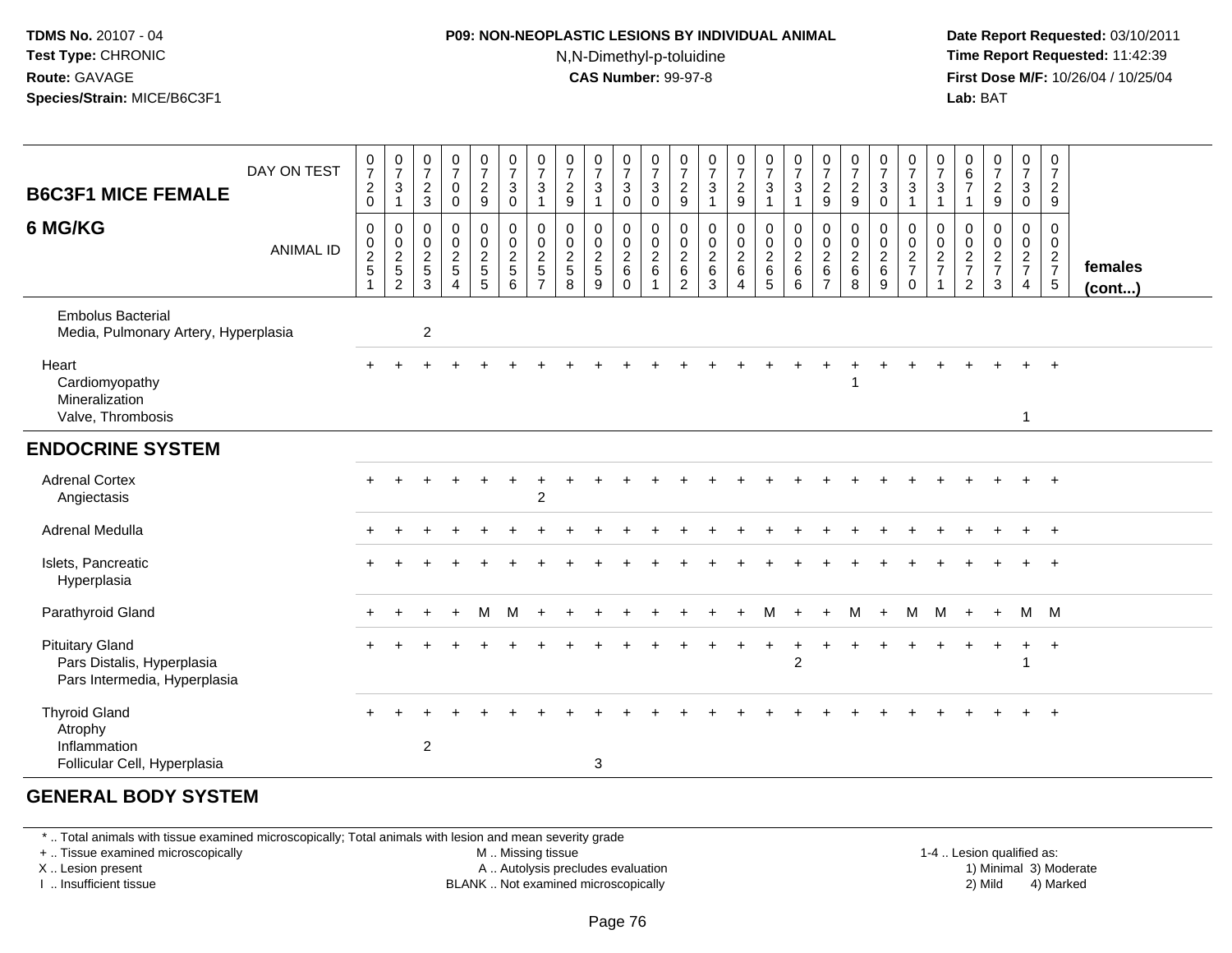# **P09: NON-NEOPLASTIC LESIONS BY INDIVIDUAL ANIMAL**N,N-Dimethyl-p-toluidine

| <b>B6C3F1 MICE FEMALE</b>                                                                                                                                                                     | DAY ON TEST      | $\,0\,$<br>$\overline{7}$<br>$\overline{c}$<br>$\mathsf 0$ | $\begin{array}{c} 0 \\ 7 \end{array}$<br>3<br>$\mathbf{1}$ | $\begin{array}{c} 0 \\ 7 \end{array}$<br>$\overline{c}$<br>$\sqrt{3}$ | $\frac{0}{7}$<br>0<br>$\mathbf 0$                           | $\begin{smallmatrix}0\\7\end{smallmatrix}$<br>$\overline{c}$<br>$\boldsymbol{9}$ | $\frac{0}{7}$<br>$\sqrt{3}$<br>$\boldsymbol{0}$      | $\pmb{0}$<br>$\overline{7}$<br>3<br>$\mathbf{1}$    | 0<br>$\overline{7}$<br>$\overline{2}$<br>$\boldsymbol{9}$ | $\begin{array}{c} 0 \\ 7 \end{array}$<br>3<br>$\mathbf{1}$               | 0<br>$\overline{7}$<br>3<br>$\mathbf 0$          | $\pmb{0}$<br>$\overline{7}$<br>$\mathbf{3}$<br>$\mathbf 0$                | $\,0\,$<br>$\overline{7}$<br>$\overline{c}$<br>$\boldsymbol{9}$ | 0<br>$\overline{7}$<br>3<br>$\mathbf{1}$         | $\frac{0}{7}$<br>$\overline{c}$<br>$\boldsymbol{9}$   | $\begin{smallmatrix}0\\7\end{smallmatrix}$<br>3<br>$\overline{1}$ | $\frac{0}{7}$<br>$\sqrt{3}$<br>$\mathbf{1}$            | $\begin{array}{c} 0 \\ 7 \end{array}$<br>$\overline{c}$<br>$\boldsymbol{9}$ | $\begin{array}{c} 0 \\ 7 \end{array}$<br>$\sqrt{2}$<br>9 | $\begin{array}{c} 0 \\ 7 \end{array}$<br>3<br>$\mathbf 0$ | $\frac{0}{7}$<br>$\mathbf{3}$<br>$\overline{1}$ | $\frac{0}{7}$<br>3<br>$\mathbf{1}$              | 0<br>6<br>7<br>$\mathbf{1}$               | $\frac{0}{7}$<br>$\frac{2}{9}$                                            | $\pmb{0}$<br>$\overline{7}$<br>3<br>$\mathbf 0$               | $\pmb{0}$<br>$\overline{7}$<br>$\overline{2}$<br>$\boldsymbol{9}$ |                         |
|-----------------------------------------------------------------------------------------------------------------------------------------------------------------------------------------------|------------------|------------------------------------------------------------|------------------------------------------------------------|-----------------------------------------------------------------------|-------------------------------------------------------------|----------------------------------------------------------------------------------|------------------------------------------------------|-----------------------------------------------------|-----------------------------------------------------------|--------------------------------------------------------------------------|--------------------------------------------------|---------------------------------------------------------------------------|-----------------------------------------------------------------|--------------------------------------------------|-------------------------------------------------------|-------------------------------------------------------------------|--------------------------------------------------------|-----------------------------------------------------------------------------|----------------------------------------------------------|-----------------------------------------------------------|-------------------------------------------------|-------------------------------------------------|-------------------------------------------|---------------------------------------------------------------------------|---------------------------------------------------------------|-------------------------------------------------------------------|-------------------------|
| 6 MG/KG                                                                                                                                                                                       | <b>ANIMAL ID</b> | $\mathbf 0$<br>0<br>$\frac{2}{5}$<br>$\mathbf{1}$          | 0<br>$\mathbf 0$<br>$\frac{2}{5}$                          | 0<br>$\pmb{0}$<br>$\frac{2}{5}$<br>$\overline{3}$                     | $\mathbf 0$<br>$\pmb{0}$<br>$\frac{2}{5}$<br>$\overline{4}$ | $\pmb{0}$<br>$\mathbf 0$<br>$rac{2}{5}$                                          | $\pmb{0}$<br>$\mathbf 0$<br>$\frac{2}{5}$<br>$\,6\,$ | 0<br>$\mathbf 0$<br>$\frac{2}{5}$<br>$\overline{7}$ | $\mathbf 0$<br>0<br>$\frac{2}{5}$<br>8                    | $\mathbf 0$<br>$\pmb{0}$<br>$\frac{2}{5}$<br>$\overline{9}$              | $\mathbf 0$<br>0<br>$\frac{2}{6}$<br>$\mathbf 0$ | $\mathbf 0$<br>$\begin{array}{c} 0 \\ 2 \\ 6 \end{array}$<br>$\mathbf{1}$ | $\mathbf 0$<br>$\mathbf 0$<br>$\frac{2}{6}$<br>$\overline{2}$   | $\mathbf 0$<br>$\mathbf 0$<br>$\frac{2}{6}$<br>3 | $\mathbf 0$<br>$\boldsymbol{0}$<br>$\frac{2}{6}$<br>4 | $\pmb{0}$<br>$\pmb{0}$<br>$\frac{2}{6}$<br>$\overline{5}$         | $\mathbf 0$<br>$\mathbf 0$<br>$\frac{2}{6}$<br>$\,6\,$ | 0<br>0<br>$\sqrt{2}$<br>6<br>$\overline{7}$                                 | $\mathbf 0$<br>$\pmb{0}$<br>$\frac{2}{6}$<br>8           | 0<br>0<br>$\frac{2}{6}$<br>$\overline{9}$                 | 0<br>$\frac{0}{2}$<br>$\pmb{0}$                 | 0<br>$\pmb{0}$<br>$\frac{2}{7}$<br>$\mathbf{1}$ | 0<br>0<br>$\frac{2}{7}$<br>$\overline{c}$ | $\mathbf 0$<br>$\begin{array}{c} 0 \\ 2 \\ 7 \end{array}$<br>$\mathbf{3}$ | $\mathbf 0$<br>$\mathbf 0$<br>$\frac{2}{7}$<br>$\overline{4}$ | $\mathbf 0$<br>$\mathbf 0$<br>$\frac{2}{7}$<br>5                  | females<br>$($ cont $)$ |
| <b>NONE</b>                                                                                                                                                                                   |                  |                                                            |                                                            |                                                                       |                                                             |                                                                                  |                                                      |                                                     |                                                           |                                                                          |                                                  |                                                                           |                                                                 |                                                  |                                                       |                                                                   |                                                        |                                                                             |                                                          |                                                           |                                                 |                                                 |                                           |                                                                           |                                                               |                                                                   |                         |
| <b>GENITAL SYSTEM</b>                                                                                                                                                                         |                  |                                                            |                                                            |                                                                       |                                                             |                                                                                  |                                                      |                                                     |                                                           |                                                                          |                                                  |                                                                           |                                                                 |                                                  |                                                       |                                                                   |                                                        |                                                                             |                                                          |                                                           |                                                 |                                                 |                                           |                                                                           |                                                               |                                                                   |                         |
| <b>Clitoral Gland</b>                                                                                                                                                                         |                  |                                                            |                                                            |                                                                       |                                                             |                                                                                  |                                                      |                                                     |                                                           |                                                                          |                                                  |                                                                           |                                                                 |                                                  |                                                       |                                                                   |                                                        |                                                                             |                                                          |                                                           |                                                 |                                                 |                                           |                                                                           |                                                               |                                                                   |                         |
| Ovary<br>Atrophy<br>Cyst<br>Inflammation                                                                                                                                                      |                  |                                                            |                                                            | $\overline{4}$                                                        | $\Delta$<br>$\overline{4}$                                  | 3                                                                                | 3                                                    |                                                     | 3                                                         | Δ                                                                        | Δ                                                | $\overline{2}$                                                            | 4<br>1                                                          | $\overline{2}$<br>3                              | $\overline{4}$                                        | 3                                                                 | 3                                                      |                                                                             | 3                                                        | $\overline{4}$                                            | $\overline{4}$                                  | $\mathbf{3}$<br>$\overline{2}$                  | 4                                         | $\overline{2}$                                                            | 4<br>4                                                        | $\overline{1}$                                                    |                         |
| Oviduct                                                                                                                                                                                       |                  | $\ddot{}$                                                  |                                                            |                                                                       |                                                             |                                                                                  |                                                      |                                                     |                                                           |                                                                          |                                                  |                                                                           |                                                                 |                                                  |                                                       |                                                                   |                                                        |                                                                             |                                                          |                                                           |                                                 |                                                 |                                           |                                                                           |                                                               |                                                                   |                         |
| <b>Uterus</b><br>Angiectasis<br>Dilatation<br>Inflammation<br>Thrombosis<br>Endometrium, Hyperplasia, Cystic                                                                                  |                  | $\overline{2}$                                             | 3                                                          | 3                                                                     |                                                             |                                                                                  | 3                                                    |                                                     | $2^{\circ}$                                               | 3                                                                        |                                                  | 4                                                                         |                                                                 | $\overline{c}$                                   |                                                       | $\overline{4}$                                                    | 4<br>3                                                 | 3                                                                           |                                                          |                                                           | 3                                               | 3                                               | $\overline{2}$                            | 4<br>$\overline{1}$                                                       |                                                               | 4                                                                 |                         |
| <b>HEMATOPOIETIC SYSTEM</b>                                                                                                                                                                   |                  |                                                            |                                                            |                                                                       |                                                             |                                                                                  |                                                      |                                                     |                                                           |                                                                          |                                                  |                                                                           |                                                                 |                                                  |                                                       |                                                                   |                                                        |                                                                             |                                                          |                                                           |                                                 |                                                 |                                           |                                                                           |                                                               |                                                                   |                         |
| <b>Bone Marrow</b><br>Atrophy<br>Hyperplasia                                                                                                                                                  |                  | 3                                                          | 3                                                          | $\overline{2}$                                                        | 3                                                           |                                                                                  | $\mathbf{1}$                                         | $\overline{1}$                                      |                                                           |                                                                          |                                                  |                                                                           |                                                                 |                                                  |                                                       | $\mathbf{1}$                                                      | 3                                                      |                                                                             |                                                          |                                                           | $\mathbf 1$                                     |                                                 | -1                                        |                                                                           | 3                                                             |                                                                   |                         |
| Lymph Node<br>Renal, Hemorrhage                                                                                                                                                               |                  |                                                            |                                                            |                                                                       |                                                             |                                                                                  |                                                      | $\ddot{}$                                           |                                                           |                                                                          |                                                  |                                                                           |                                                                 |                                                  |                                                       |                                                                   |                                                        |                                                                             |                                                          |                                                           |                                                 |                                                 | $\ddot{}$                                 |                                                                           |                                                               |                                                                   |                         |
| Lymph Node, Mandibular<br>Atrophy                                                                                                                                                             |                  | +                                                          | $\div$                                                     |                                                                       |                                                             |                                                                                  |                                                      |                                                     |                                                           |                                                                          |                                                  |                                                                           |                                                                 |                                                  |                                                       |                                                                   |                                                        |                                                                             |                                                          |                                                           |                                                 |                                                 |                                           |                                                                           | $+$                                                           | $+$                                                               |                         |
| *  Total animals with tissue examined microscopically; Total animals with lesion and mean severity grade<br>+  Tissue examined microscopically<br>X  Lesion present<br>I. Insufficient tissue |                  |                                                            |                                                            |                                                                       |                                                             |                                                                                  | M  Missing tissue                                    |                                                     |                                                           | A  Autolysis precludes evaluation<br>BLANK  Not examined microscopically |                                                  |                                                                           |                                                                 |                                                  |                                                       |                                                                   |                                                        |                                                                             |                                                          |                                                           |                                                 |                                                 |                                           | 1-4  Lesion qualified as:<br>2) Mild                                      |                                                               | 1) Minimal 3) Moderate<br>4) Marked                               |                         |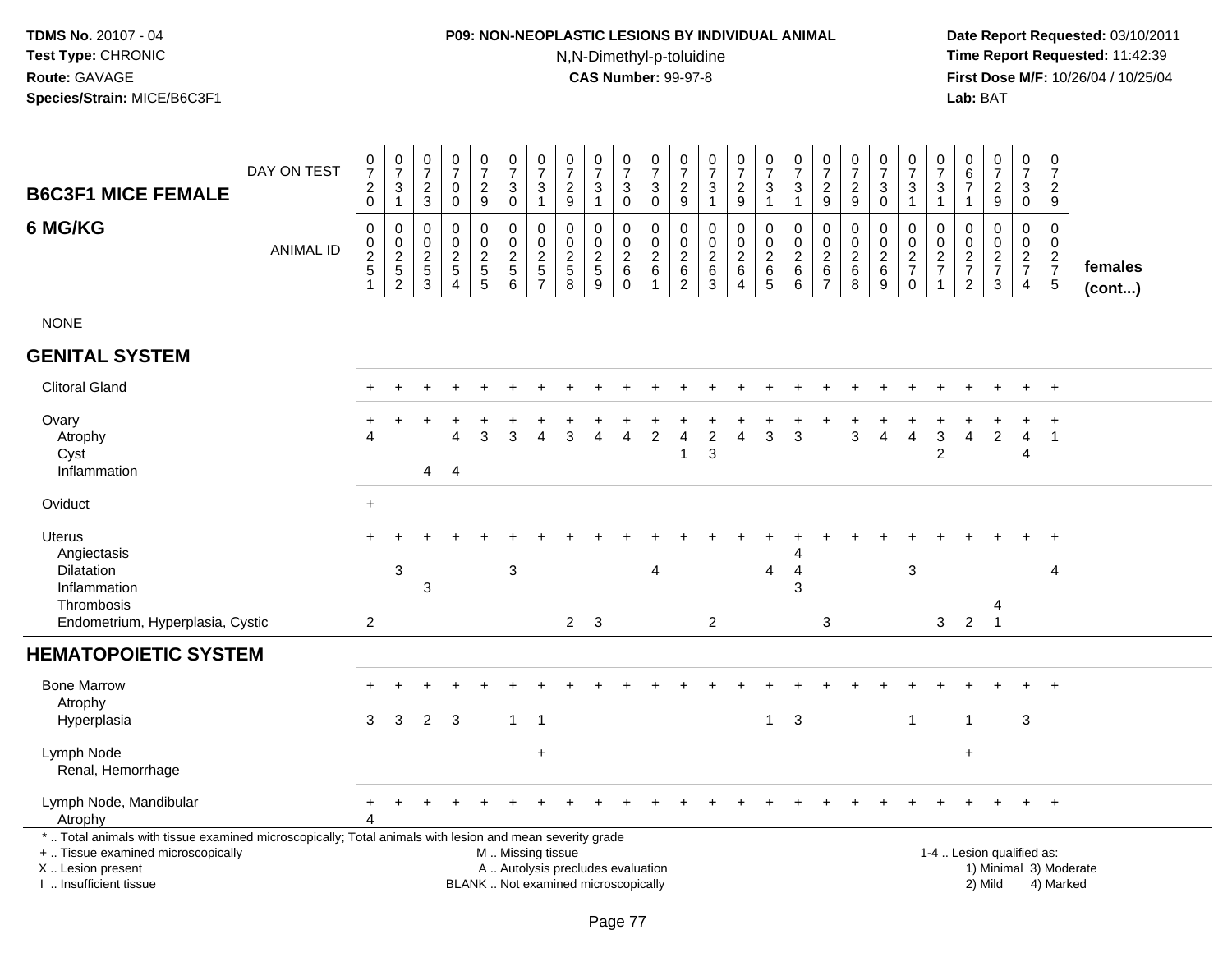# **P09: NON-NEOPLASTIC LESIONS BY INDIVIDUAL ANIMAL**N,N-Dimethyl-p-toluidine

| <b>B6C3F1 MICE FEMALE</b>                                                                                                                                                                     | DAY ON TEST      | $\frac{0}{7}$<br>$^2_{\rm 0}$                     | $\frac{0}{7}$<br>$\frac{3}{1}$          | 0<br>$\overline{7}$<br>$\sqrt{2}$<br>$\mathbf{3}$           | $\frac{0}{7}$<br>$\mathbf 0$<br>$\mathbf 0$                                  | $\frac{0}{7}$<br>$\overline{c}$<br>9 | $\frac{0}{7}$<br>3<br>$\mathbf 0$      | $\frac{0}{7}$<br>$\ensuremath{\mathsf{3}}$<br>$\mathbf{1}$ | $\begin{array}{c} 0 \\ 7 \end{array}$<br>$\overline{c}$<br>9 | $\begin{array}{c} 0 \\ 7 \end{array}$<br>$\sqrt{3}$<br>$\mathbf{1}$      | $\frac{0}{7}$<br>$\sqrt{3}$<br>$\mathsf 0$ | $\begin{array}{c} 0 \\ 7 \end{array}$<br>$\sqrt{3}$<br>$\overline{0}$ | $\begin{smallmatrix}0\\7\end{smallmatrix}$<br>$\boldsymbol{2}$<br>9    | $\frac{0}{7}$<br>$\sqrt{3}$<br>$\mathbf{1}$     | $\frac{0}{7}$<br>$\frac{2}{9}$                                | $\begin{array}{c} 0 \\ 7 \\ 3 \end{array}$<br>$\mathbf{1}$             | $\frac{0}{7}$<br>$\ensuremath{\mathsf{3}}$<br>$\mathbf{1}$ | 0729                                    | $\begin{array}{c} 0 \\ 7 \end{array}$<br>$\sqrt{2}$<br>$\boldsymbol{9}$ | $\frac{0}{7}$<br>$\sqrt{3}$<br>$\pmb{0}$ | $\frac{0}{7}$<br>$\ensuremath{\mathsf{3}}$<br>$\mathbf{1}$ | 0<br>$\overline{7}$<br>3<br>$\mathbf{1}$ | 0<br>$6\phantom{a}$<br>$\overline{7}$<br>$\mathbf{1}$ | $\frac{0}{7}$<br>$\frac{2}{9}$                   | $\begin{array}{c} 0 \\ 7 \end{array}$<br>$\mathbf{3}$<br>$\mathbf 0$ | $\mathbf 0$<br>$\overline{7}$<br>$\overline{2}$<br>9       |                         |
|-----------------------------------------------------------------------------------------------------------------------------------------------------------------------------------------------|------------------|---------------------------------------------------|-----------------------------------------|-------------------------------------------------------------|------------------------------------------------------------------------------|--------------------------------------|----------------------------------------|------------------------------------------------------------|--------------------------------------------------------------|--------------------------------------------------------------------------|--------------------------------------------|-----------------------------------------------------------------------|------------------------------------------------------------------------|-------------------------------------------------|---------------------------------------------------------------|------------------------------------------------------------------------|------------------------------------------------------------|-----------------------------------------|-------------------------------------------------------------------------|------------------------------------------|------------------------------------------------------------|------------------------------------------|-------------------------------------------------------|--------------------------------------------------|----------------------------------------------------------------------|------------------------------------------------------------|-------------------------|
| 6 MG/KG                                                                                                                                                                                       | <b>ANIMAL ID</b> | 0<br>$\pmb{0}$<br>$\frac{2}{5}$<br>$\overline{1}$ | $\mathbf 0$<br>$0$<br>$2$<br>$5$<br>$2$ | $\mathbf 0$<br>$\mathbf 0$<br>$\frac{2}{5}$<br>$\mathbf{3}$ | 0<br>$\mathbf 0$<br>$\boldsymbol{2}$<br>$\sqrt{5}$<br>$\boldsymbol{\Lambda}$ | 0<br>$\mathsf 0$<br>$\frac{2}{5}$    | 0<br>$\mathbf 0$<br>$\frac{2}{5}$<br>6 | $\pmb{0}$<br>$\mathsf 0$<br>$\frac{2}{5}$                  | 0<br>0<br>$\frac{2}{5}$<br>8                                 | $\mathbf 0$<br>$\pmb{0}$<br>$rac{2}{9}$                                  | 0<br>0<br>$^2\phantom{1}6$<br>$\Omega$     | $\mathbf 0$<br>$\mathsf 0$<br>$\frac{2}{6}$<br>$\overline{1}$         | 0<br>$\mathbf 0$<br>$\overline{c}$<br>$\overline{6}$<br>$\overline{2}$ | $\pmb{0}$<br>$\pmb{0}$<br>$^2\phantom{1}6$<br>3 | 0<br>$\overline{0}$<br>$\frac{2}{6}$<br>$\boldsymbol{\Delta}$ | $\pmb{0}$<br>$\mathbf 0$<br>$\begin{array}{c} 2 \\ 6 \\ 5 \end{array}$ | 0<br>$\mathbf 0$<br>$^2\phantom{1}6$<br>6                  | $\pmb{0}$<br>$\mathbf 0$<br>$rac{2}{6}$ | 0<br>$\mathbf 0$<br>$^{\,2}_{\,6}$<br>8                                 | 0<br>$\pmb{0}$<br>$\frac{2}{6}$<br>9     | $\mathbf 0$<br>0<br>$\frac{2}{7}$<br>$\mathbf 0$           | 0<br>$\mathbf 0$<br>$\frac{2}{7}$        | 0<br>$\mathbf 0$<br>$\frac{2}{7}$<br>2                | $\mathbf 0$<br>$\mathsf 0$<br>$\frac{2}{7}$<br>3 | $\mathbf 0$<br>$\overline{0}$<br>$\frac{2}{7}$<br>$\overline{4}$     | $\mathbf 0$<br>$\mathbf 0$<br>$\frac{2}{7}$<br>$\,$ 5 $\,$ | females<br>$($ cont $)$ |
| Hyperplasia, Lymphoid<br>Hyperplasia, Plasma Cell                                                                                                                                             |                  |                                                   |                                         |                                                             | 3                                                                            | 3                                    |                                        |                                                            |                                                              |                                                                          |                                            |                                                                       |                                                                        |                                                 |                                                               |                                                                        |                                                            |                                         |                                                                         |                                          | 2                                                          | $\overline{2}$                           |                                                       |                                                  |                                                                      | $\overline{\mathbf{1}}$                                    |                         |
| Lymph Node, Mesenteric<br>Atrophy<br>Hyperplasia, Lymphoid                                                                                                                                    |                  |                                                   |                                         |                                                             |                                                                              |                                      |                                        |                                                            | 3                                                            |                                                                          |                                            |                                                                       |                                                                        |                                                 | $\mathfrak{p}$                                                |                                                                        |                                                            |                                         |                                                                         |                                          |                                                            |                                          |                                                       |                                                  |                                                                      |                                                            |                         |
| Spleen<br>Atrophy<br>Hematopoietic Cell Proliferation<br>Hyperplasia, Lymphoid<br>Infarct<br>Pigmentation                                                                                     |                  | 4<br>$\mathfrak{S}$<br>$\mathbf{1}$               | $\overline{2}$<br>$\mathbf{1}$          | 3<br>$\overline{1}$                                         | $\overline{2}$                                                               | $\mathbf{1}$                         | 2<br>$\mathbf 1$                       | 1                                                          | $\overline{c}$<br>$\overline{2}$<br>$\mathbf{1}$             | $\overline{2}$<br>$\overline{\phantom{0}}$ 1                             | 2<br>$\overline{\mathbf{4}}$               | 1                                                                     | $\mathbf{1}$                                                           | 2<br>1 1                                        | $\overline{1}$                                                | $\overline{2}$<br>$\mathbf{1}$                                         | $\overline{2}$<br>$\mathbf{1}$                             | 2<br>$\overline{1}$                     | $\overline{1}$                                                          | $\overline{1}$                           | 2                                                          | $\overline{c}$<br>$\mathbf{1}$           | -1<br>$\mathbf 1$                                     |                                                  | $\overline{c}$<br>$\mathbf{1}$                                       | $\overline{+}$                                             |                         |
| Capsule, Fibrosis<br>Thymus<br>Atrophy<br>Hyperplasia, Histiocytic                                                                                                                            |                  |                                                   | 3                                       | 4                                                           |                                                                              | $\overline{2}$                       | $\overline{c}$                         | $\overline{2}$                                             | $\overline{2}$                                               | 2                                                                        | $\overline{c}$                             | 2                                                                     | 3                                                                      | $\overline{2}$                                  | 3                                                             | 3                                                                      | 2                                                          | 2                                       | $\overline{c}$                                                          | 3<br>$\overline{c}$                      | 3                                                          | $\overline{2}$                           | 4                                                     | 3                                                | $\overline{2}$                                                       | 3                                                          |                         |
| <b>INTEGUMENTARY SYSTEM</b>                                                                                                                                                                   |                  |                                                   |                                         |                                                             |                                                                              |                                      |                                        |                                                            |                                                              |                                                                          |                                            |                                                                       |                                                                        |                                                 |                                                               |                                                                        |                                                            |                                         |                                                                         |                                          |                                                            |                                          |                                                       |                                                  |                                                                      |                                                            |                         |
| <b>Mammary Gland</b>                                                                                                                                                                          |                  |                                                   |                                         |                                                             |                                                                              |                                      |                                        |                                                            |                                                              |                                                                          |                                            |                                                                       |                                                                        |                                                 |                                                               |                                                                        |                                                            |                                         |                                                                         |                                          |                                                            |                                          |                                                       |                                                  |                                                                      |                                                            |                         |
| Skin<br>Inflammation<br>Ulcer<br>Dermis, Fibrosis                                                                                                                                             |                  | 4<br>4                                            |                                         |                                                             |                                                                              |                                      |                                        |                                                            |                                                              |                                                                          | 2<br>3<br>2                                |                                                                       |                                                                        |                                                 |                                                               |                                                                        |                                                            |                                         |                                                                         |                                          |                                                            |                                          |                                                       |                                                  |                                                                      |                                                            |                         |
| <b>MUSCULOSKELETAL SYSTEM</b>                                                                                                                                                                 |                  |                                                   |                                         |                                                             |                                                                              |                                      |                                        |                                                            |                                                              |                                                                          |                                            |                                                                       |                                                                        |                                                 |                                                               |                                                                        |                                                            |                                         |                                                                         |                                          |                                                            |                                          |                                                       |                                                  |                                                                      |                                                            |                         |
| <b>Bone</b>                                                                                                                                                                                   |                  |                                                   |                                         |                                                             |                                                                              |                                      |                                        |                                                            |                                                              |                                                                          |                                            |                                                                       |                                                                        |                                                 |                                                               |                                                                        |                                                            |                                         |                                                                         |                                          |                                                            |                                          |                                                       | $\div$                                           | $+$                                                                  | $+$                                                        |                         |
| *  Total animals with tissue examined microscopically; Total animals with lesion and mean severity grade<br>+  Tissue examined microscopically<br>X  Lesion present<br>I  Insufficient tissue |                  |                                                   |                                         |                                                             |                                                                              |                                      | M  Missing tissue                      |                                                            |                                                              | A  Autolysis precludes evaluation<br>BLANK  Not examined microscopically |                                            |                                                                       |                                                                        |                                                 |                                                               |                                                                        |                                                            |                                         |                                                                         |                                          |                                                            |                                          |                                                       | 1-4  Lesion qualified as:<br>2) Mild             |                                                                      | 4) Marked                                                  | 1) Minimal 3) Moderate  |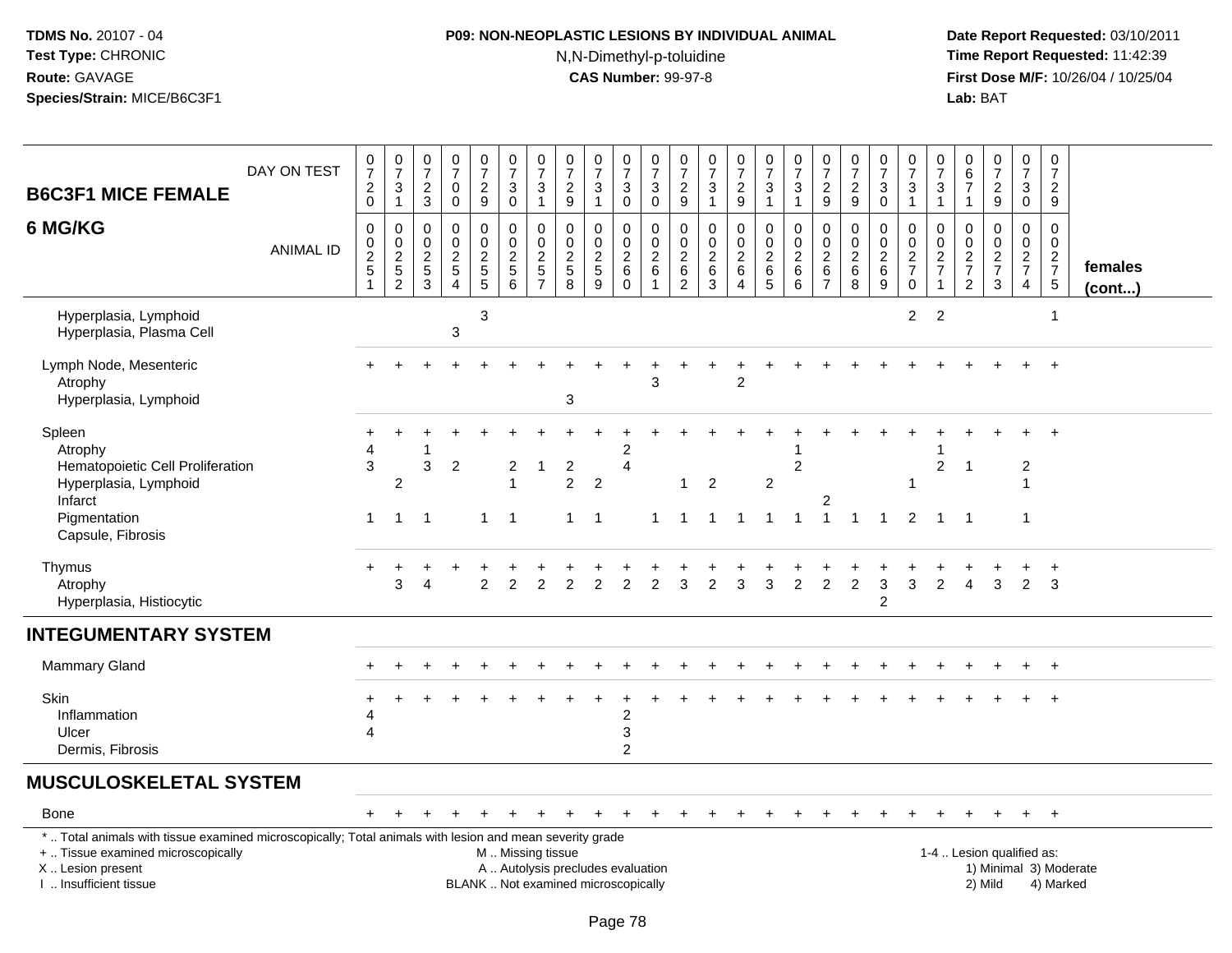# **P09: NON-NEOPLASTIC LESIONS BY INDIVIDUAL ANIMAL**

N,N-Dimethyl-p-toluidine

 **Date Report Requested:** 03/10/2011 **Time Report Requested:** 11:42:39 **First Dose M/F:** 10/26/04 / 10/25/04 Lab: BAT **Lab:** BAT

| <b>B6C3F1 MICE FEMALE</b>                                                                                 | DAY ON TEST      | $\frac{0}{7}$<br>$^2_{\rm 0}$             | $\frac{0}{7}$<br>$\ensuremath{\mathsf{3}}$<br>$\mathbf{1}$ | $\frac{0}{7}$<br>$\overline{c}$<br>3                        | $\frac{0}{7}$<br>0<br>$\Omega$                                                         | $\frac{0}{7}$<br>$\overline{c}$<br>9                   | $\frac{0}{7}$<br>3<br>$\mathbf 0$                                      | $\frac{0}{7}$<br>3<br>$\mathbf{1}$                     | $\frac{0}{7}$<br>$\overline{c}$<br>9                      | $\frac{0}{7}$<br>3<br>$\overline{\mathbf{1}}$                       | $\frac{0}{7}$<br>3<br>$\mathbf 0$           | 0<br>$\overline{7}$<br>$\sqrt{3}$<br>$\mathbf 0$                           | $\frac{0}{7}$<br>$\overline{\mathbf{c}}$<br>9        | 0<br>$\overline{7}$<br>$\sqrt{3}$<br>$\overline{1}$            | $\frac{0}{7}$<br>$\overline{c}$<br>9                                  | $\frac{0}{7}$<br>3<br>$\overline{1}$               | $\frac{0}{7}$<br>$\sqrt{3}$<br>$\mathbf{1}$            | $\frac{0}{7}$<br>$\overline{c}$<br>9                                           | $\frac{0}{7}$<br>$\frac{2}{9}$                                              | $\frac{0}{7}$<br>3<br>$\Omega$             | $\frac{0}{7}$<br>$\ensuremath{\mathsf{3}}$<br>$\mathbf{1}$ | 0<br>$\overline{7}$<br>$\sqrt{3}$<br>$\mathbf{1}$        | 0<br>$\,6$<br>$\overline{7}$<br>-1                             | 0<br>$\overline{7}$<br>$\overline{c}$<br>9               | $\frac{0}{7}$<br>3<br>$\mathbf 0$                   | 0<br>$\overline{7}$<br>$\overline{a}$<br>9                     |                   |
|-----------------------------------------------------------------------------------------------------------|------------------|-------------------------------------------|------------------------------------------------------------|-------------------------------------------------------------|----------------------------------------------------------------------------------------|--------------------------------------------------------|------------------------------------------------------------------------|--------------------------------------------------------|-----------------------------------------------------------|---------------------------------------------------------------------|---------------------------------------------|----------------------------------------------------------------------------|------------------------------------------------------|----------------------------------------------------------------|-----------------------------------------------------------------------|----------------------------------------------------|--------------------------------------------------------|--------------------------------------------------------------------------------|-----------------------------------------------------------------------------|--------------------------------------------|------------------------------------------------------------|----------------------------------------------------------|----------------------------------------------------------------|----------------------------------------------------------|-----------------------------------------------------|----------------------------------------------------------------|-------------------|
| 6 MG/KG                                                                                                   | <b>ANIMAL ID</b> | $\mathbf 0$<br>$\pmb{0}$<br>$\frac{2}{5}$ | 0<br>$\pmb{0}$<br>$\frac{2}{5}$<br>$\overline{2}$          | 0<br>$\mathbf 0$<br>$\boldsymbol{2}$<br>$\overline{5}$<br>3 | $\mathbf 0$<br>$\pmb{0}$<br>$\overline{2}$<br>$\overline{5}$<br>$\boldsymbol{\Lambda}$ | 0<br>$\mathsf{O}\xspace$<br>$\boldsymbol{2}$<br>5<br>5 | $\mathbf 0$<br>$\mathbf 0$<br>$\boldsymbol{2}$<br>$5\phantom{.0}$<br>6 | 0<br>$\frac{0}{2}$<br>$\overline{5}$<br>$\overline{7}$ | $\mathbf 0$<br>$\pmb{0}$<br>$\sqrt{2}$<br>$\sqrt{5}$<br>8 | $\mathbf 0$<br>$\mathbf 0$<br>$\overline{2}$<br>$\overline{5}$<br>9 | 0<br>0<br>$\sqrt{2}$<br>$\,6\,$<br>$\Omega$ | $\Omega$<br>$\mathbf 0$<br>$\sqrt{2}$<br>$6\phantom{1}6$<br>$\overline{1}$ | $\mathbf 0$<br>$\pmb{0}$<br>$\overline{2}$<br>6<br>2 | $\mathbf 0$<br>$\mathbf 0$<br>$\boldsymbol{2}$<br>$\,6\,$<br>3 | 0<br>$\pmb{0}$<br>$\overline{2}$<br>$\,6\,$<br>$\boldsymbol{\Lambda}$ | 0<br>$\mathsf 0$<br>$\overline{c}$<br>$\,6\,$<br>5 | $\mathbf 0$<br>$\pmb{0}$<br>$\sqrt{2}$<br>$\,6\,$<br>6 | $\mathbf 0$<br>$\boldsymbol{0}$<br>$\overline{2}$<br>$\,6\,$<br>$\overline{7}$ | $\mathbf 0$<br>$\begin{smallmatrix} 0\\2 \end{smallmatrix}$<br>$\,6\,$<br>8 | 0<br>$\pmb{0}$<br>$\overline{2}$<br>6<br>9 | 0<br>$\pmb{0}$<br>$\frac{2}{7}$<br>$\mathbf 0$             | $\Omega$<br>$\mathsf 0$<br>$\frac{2}{7}$<br>$\mathbf{1}$ | 0<br>0<br>$\boldsymbol{2}$<br>$\overline{7}$<br>$\overline{2}$ | $\Omega$<br>$\mathbf 0$<br>$\frac{2}{7}$<br>$\mathbf{3}$ | 0<br>$\mathbf 0$<br>$\frac{2}{7}$<br>$\overline{4}$ | $\mathbf 0$<br>$\mathbf 0$<br>$\frac{2}{7}$<br>$5\phantom{.0}$ | females<br>(cont) |
| Fibro-Osseous Lesion<br>Osteopetrosis                                                                     |                  |                                           |                                                            |                                                             |                                                                                        |                                                        |                                                                        |                                                        |                                                           | 3                                                                   | $\overline{2}$                              |                                                                            |                                                      |                                                                |                                                                       |                                                    |                                                        |                                                                                |                                                                             |                                            |                                                            |                                                          |                                                                |                                                          |                                                     |                                                                |                   |
| <b>Skeletal Muscle</b><br>Inflammation                                                                    |                  | $\ddot{}$                                 |                                                            |                                                             |                                                                                        |                                                        |                                                                        |                                                        |                                                           |                                                                     |                                             |                                                                            |                                                      |                                                                |                                                                       |                                                    |                                                        |                                                                                |                                                                             |                                            |                                                            |                                                          |                                                                |                                                          |                                                     |                                                                |                   |
| <b>NERVOUS SYSTEM</b>                                                                                     |                  |                                           |                                                            |                                                             |                                                                                        |                                                        |                                                                        |                                                        |                                                           |                                                                     |                                             |                                                                            |                                                      |                                                                |                                                                       |                                                    |                                                        |                                                                                |                                                                             |                                            |                                                            |                                                          |                                                                |                                                          |                                                     |                                                                |                   |
| <b>Brain</b>                                                                                              |                  |                                           |                                                            |                                                             |                                                                                        |                                                        |                                                                        |                                                        |                                                           |                                                                     |                                             |                                                                            |                                                      |                                                                |                                                                       |                                                    |                                                        |                                                                                |                                                                             |                                            |                                                            |                                                          |                                                                |                                                          | $\ddot{}$                                           | $+$                                                            |                   |
| <b>RESPIRATORY SYSTEM</b>                                                                                 |                  |                                           |                                                            |                                                             |                                                                                        |                                                        |                                                                        |                                                        |                                                           |                                                                     |                                             |                                                                            |                                                      |                                                                |                                                                       |                                                    |                                                        |                                                                                |                                                                             |                                            |                                                            |                                                          |                                                                |                                                          |                                                     |                                                                |                   |
| Lung<br>Foreign Body<br>Inflammation                                                                      |                  |                                           |                                                            |                                                             |                                                                                        |                                                        |                                                                        |                                                        |                                                           |                                                                     |                                             |                                                                            |                                                      |                                                                |                                                                       |                                                    |                                                        |                                                                                |                                                                             |                                            |                                                            |                                                          |                                                                |                                                          |                                                     |                                                                |                   |
| Alveolar Epithelium, Hyperplasia                                                                          |                  |                                           |                                                            | 3                                                           |                                                                                        |                                                        |                                                                        |                                                        |                                                           |                                                                     |                                             |                                                                            |                                                      |                                                                |                                                                       |                                                    |                                                        |                                                                                |                                                                             |                                            |                                                            |                                                          |                                                                |                                                          |                                                     |                                                                |                   |
| Nose<br>Inflammation<br>Glands, Olfactory Epithelium, Dilatation                                          |                  |                                           |                                                            |                                                             |                                                                                        |                                                        |                                                                        |                                                        |                                                           |                                                                     |                                             |                                                                            |                                                      |                                                                |                                                                       | -1                                                 |                                                        |                                                                                | 1                                                                           | -1                                         |                                                            |                                                          |                                                                |                                                          |                                                     |                                                                |                   |
| Glands, Olfactory Epithelium, Hyperplasia<br>Glands, Olfactory Epithelium, Metaplasia,<br>Respiratory     |                  |                                           |                                                            | -1                                                          | $\overline{1}$                                                                         |                                                        |                                                                        |                                                        | 1                                                         | -1                                                                  |                                             |                                                                            |                                                      |                                                                |                                                                       |                                                    |                                                        |                                                                                |                                                                             |                                            |                                                            |                                                          |                                                                |                                                          |                                                     |                                                                |                   |
| Glands, Respiratory Epithelium, Dilatation<br>Glands, Respiratory Epithelium, Hyperplasia                 |                  | $\mathbf{1}$                              | $\overline{\phantom{1}}$                                   |                                                             | $\mathbf 1$                                                                            |                                                        | 1                                                                      | $\overline{1}$                                         |                                                           |                                                                     |                                             |                                                                            |                                                      |                                                                |                                                                       | $\mathbf 1$                                        |                                                        |                                                                                | 1                                                                           | $\overline{1}$                             |                                                            |                                                          |                                                                | -1                                                       |                                                     |                                                                |                   |
| Olfactory Epithelium, Accumulation, Hyaline<br>Droplet                                                    |                  | $\mathbf{1}$                              |                                                            |                                                             |                                                                                        |                                                        |                                                                        |                                                        |                                                           |                                                                     |                                             | -1                                                                         |                                                      |                                                                |                                                                       |                                                    |                                                        |                                                                                |                                                                             |                                            |                                                            |                                                          | -1                                                             | $\overline{1}$                                           |                                                     |                                                                |                   |
| Olfactory Epithelium, Metaplasia, Respiratory<br>Respiratory Epithelium, Accumulation, Hyaline<br>Droplet |                  | $\mathbf{1}$                              | $\overline{1}$                                             | -1                                                          |                                                                                        | $1 \quad 1$                                            |                                                                        |                                                        |                                                           | -1                                                                  |                                             | -1                                                                         | $\overline{1}$                                       |                                                                | 1                                                                     | -1                                                 |                                                        |                                                                                | 1                                                                           |                                            |                                                            |                                                          | 1                                                              | $\mathcal{P}$                                            |                                                     | 2                                                              |                   |
| Respiratory Epithelium, Hyperplasia                                                                       |                  | 1                                         |                                                            |                                                             |                                                                                        |                                                        |                                                                        |                                                        |                                                           |                                                                     |                                             |                                                                            |                                                      |                                                                | $\mathbf{1}$                                                          | $\overline{1}$                                     |                                                        |                                                                                | $\mathbf{1}$                                                                |                                            | 1                                                          | -1                                                       |                                                                | $\mathbf{1}$                                             |                                                     |                                                                |                   |

\* .. Total animals with tissue examined microscopically; Total animals with lesion and mean severity grade

+ .. Tissue examined microscopically

X .. Lesion present

I .. Insufficient tissue

M .. Missing tissue

A .. Autolysis precludes evaluation

BLANK .. Not examined microscopically 2) Mild 4) Marked

1-4 .. Lesion qualified as:<br>1) Minimal 3) Moderate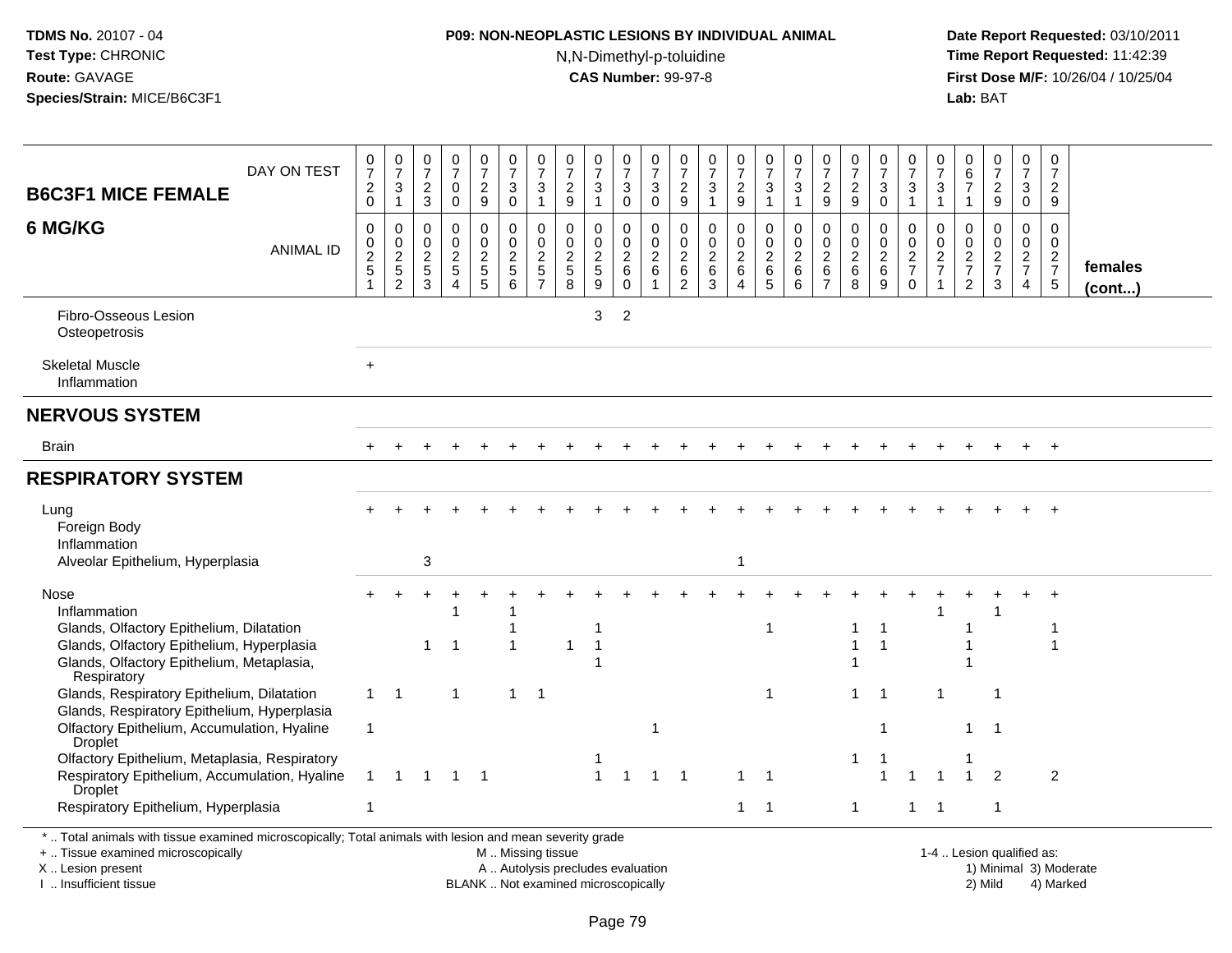#### **P09: NON-NEOPLASTIC LESIONS BY INDIVIDUAL ANIMAL**N,N-Dimethyl-p-toluidine

 **Date Report Requested:** 03/10/2011 **Time Report Requested:** 11:42:39 **First Dose M/F:** 10/26/04 / 10/25/04 Lab: BAT **Lab:** BAT

| <b>B6C3F1 MICE FEMALE</b><br>6 MG/KG                                                | DAY ON TEST<br><b>ANIMAL ID</b> | $\frac{0}{7}$<br>$\overline{\mathbf{c}}$<br>$\mathbf 0$<br>0<br>$\pmb{0}$<br>$\frac{2}{5}$ | $\frac{0}{7}$<br>$\mathbf{3}$<br>$\overline{\mathbf{A}}$<br>0<br>$\pmb{0}$<br>$\frac{2}{5}$<br>$\overline{c}$ | $\frac{0}{7}$<br>$\sqrt{2}$<br>3<br>0<br>$\pmb{0}$<br>$\boldsymbol{2}$<br>$\mathbf 5$<br>3 | $\frac{0}{7}$<br>0<br>$\mathbf 0$<br>0<br>$\mathbf 0$<br>$\frac{2}{5}$<br>4 | $\frac{0}{7}$<br>$\frac{2}{9}$<br>0<br>$\pmb{0}$<br>$\frac{2}{5}$<br>5 | $\frac{0}{7}$<br>$\sqrt{3}$<br>$\mathbf 0$<br>$_{\rm 0}^{\rm 0}$<br>$\boldsymbol{2}$<br>$\sqrt{5}$<br>6 | $\frac{0}{7}$<br>$\sqrt{3}$<br>$\overline{1}$<br>00025<br>$\overline{7}$ | $\frac{0}{7}$<br>$\sqrt{2}$<br>9<br>0<br>$\frac{0}{2}$<br>8 | $\frac{0}{7}$<br>$\mathfrak{S}$<br>0<br>$\mathbf 0$<br>$rac{2}{5}$<br>9 | $\frac{0}{7}$<br>$\mathsf 3$<br>$\pmb{0}$<br>0<br>$\frac{0}{2}$<br>$\Omega$ | $\frac{0}{7}$<br>$\mathbf{3}$<br>0<br>0<br>$\pmb{0}$<br>$\overline{c}$<br>$\,6$<br>$\overline{A}$ | $\frac{0}{7}$<br>$\overline{\mathbf{c}}$<br>$\boldsymbol{9}$<br>0<br>0<br>$^2\phantom{1}6$<br>$\overline{c}$ | $\frac{0}{7}$<br>$\sqrt{3}$<br>00026<br>3 | $\frac{0}{7}$<br>$\boldsymbol{2}$<br>9<br>0<br>$\frac{0}{2}$<br>4 | $\frac{0}{7}$<br>$\mathbf{3}$<br>$\mathbf{1}$<br>0<br>$\mathsf 0$<br>$\frac{2}{6}$<br>$5\phantom{.0}$ | $\frac{0}{7}$<br>$\mathbf{3}$<br>0<br>$\pmb{0}$<br>$\overline{c}$<br>6<br>6 | $\frac{0}{7}$<br>$\sqrt{2}$<br>9<br>0<br>$\pmb{0}$<br>$\overline{c}$<br>6 | $\frac{0}{7}$<br>$\sqrt{2}$<br>$\boldsymbol{9}$<br>$\begin{matrix} 0 \\ 0 \\ 2 \\ 6 \end{matrix}$<br>8 | $\frac{0}{7}$<br>$\ensuremath{\mathsf{3}}$<br>0<br>0<br>$\frac{0}{2}$<br>9 | $\frac{0}{7}$<br>$\mathbf{3}$<br>$\overline{1}$<br>0<br>$\begin{array}{c} 0 \\ 2 \\ 7 \end{array}$<br>$\Omega$ | 0<br>$\overline{7}$<br>3<br>0<br>$\mathbf 0$<br>$\frac{2}{7}$ | $\begin{array}{c} 0 \\ 6 \\ 7 \end{array}$<br>0<br>0<br>$\frac{2}{7}$<br>$\overline{c}$ | $\frac{0}{7}$<br>$\overline{a}$<br>$\boldsymbol{9}$<br>0<br>$\pmb{0}$<br>$\frac{2}{7}$<br>3 | $\frac{0}{7}$<br>$\sqrt{3}$<br>$\mathbf 0$<br>0<br>$\mathsf 0$<br>$\frac{2}{7}$<br>$\overline{4}$ | $\mathbf 0$<br>$\overline{7}$<br>$\overline{2}$<br>9<br>0<br>$\mathbf 0$<br>$\overline{2}$<br>$\overline{7}$<br>$5\phantom{.0}$ | females<br>$($ cont $)$ |
|-------------------------------------------------------------------------------------|---------------------------------|--------------------------------------------------------------------------------------------|---------------------------------------------------------------------------------------------------------------|--------------------------------------------------------------------------------------------|-----------------------------------------------------------------------------|------------------------------------------------------------------------|---------------------------------------------------------------------------------------------------------|--------------------------------------------------------------------------|-------------------------------------------------------------|-------------------------------------------------------------------------|-----------------------------------------------------------------------------|---------------------------------------------------------------------------------------------------|--------------------------------------------------------------------------------------------------------------|-------------------------------------------|-------------------------------------------------------------------|-------------------------------------------------------------------------------------------------------|-----------------------------------------------------------------------------|---------------------------------------------------------------------------|--------------------------------------------------------------------------------------------------------|----------------------------------------------------------------------------|----------------------------------------------------------------------------------------------------------------|---------------------------------------------------------------|-----------------------------------------------------------------------------------------|---------------------------------------------------------------------------------------------|---------------------------------------------------------------------------------------------------|---------------------------------------------------------------------------------------------------------------------------------|-------------------------|
| Trachea                                                                             |                                 |                                                                                            |                                                                                                               |                                                                                            |                                                                             |                                                                        |                                                                                                         |                                                                          |                                                             |                                                                         |                                                                             |                                                                                                   |                                                                                                              |                                           |                                                                   |                                                                                                       |                                                                             |                                                                           |                                                                                                        |                                                                            |                                                                                                                |                                                               |                                                                                         |                                                                                             | $\pm$                                                                                             | $+$                                                                                                                             |                         |
| <b>SPECIAL SENSES SYSTEM</b>                                                        |                                 |                                                                                            |                                                                                                               |                                                                                            |                                                                             |                                                                        |                                                                                                         |                                                                          |                                                             |                                                                         |                                                                             |                                                                                                   |                                                                                                              |                                           |                                                                   |                                                                                                       |                                                                             |                                                                           |                                                                                                        |                                                                            |                                                                                                                |                                                               |                                                                                         |                                                                                             |                                                                                                   |                                                                                                                                 |                         |
| Eye<br>Cornea, Inflammation                                                         |                                 |                                                                                            |                                                                                                               |                                                                                            |                                                                             |                                                                        |                                                                                                         |                                                                          |                                                             |                                                                         |                                                                             |                                                                                                   |                                                                                                              |                                           |                                                                   |                                                                                                       |                                                                             |                                                                           | $\overline{2}$                                                                                         |                                                                            |                                                                                                                |                                                               |                                                                                         |                                                                                             | $+$                                                                                               | $+$                                                                                                                             |                         |
| <b>Harderian Gland</b><br>Fibrosis<br>Hyperplasia                                   |                                 |                                                                                            | 3                                                                                                             |                                                                                            |                                                                             |                                                                        |                                                                                                         |                                                                          |                                                             |                                                                         |                                                                             |                                                                                                   |                                                                                                              |                                           |                                                                   |                                                                                                       |                                                                             |                                                                           |                                                                                                        |                                                                            |                                                                                                                | 2                                                             |                                                                                         | $\overline{c}$                                                                              | $\ddot{}$                                                                                         | $+$                                                                                                                             |                         |
| <b>URINARY SYSTEM</b>                                                               |                                 |                                                                                            |                                                                                                               |                                                                                            |                                                                             |                                                                        |                                                                                                         |                                                                          |                                                             |                                                                         |                                                                             |                                                                                                   |                                                                                                              |                                           |                                                                   |                                                                                                       |                                                                             |                                                                           |                                                                                                        |                                                                            |                                                                                                                |                                                               |                                                                                         |                                                                                             |                                                                                                   |                                                                                                                                 |                         |
| Kidney<br>Accumulation, Hyaline Droplet<br>Infarct<br>Mineralization<br>Nephropathy |                                 | 3<br>2                                                                                     | $\overline{2}$<br>-1                                                                                          |                                                                                            | $\overline{c}$                                                              |                                                                        |                                                                                                         |                                                                          | 1                                                           |                                                                         |                                                                             | $\mathbf{1}$                                                                                      |                                                                                                              | $\overline{1}$                            |                                                                   | $\mathbf 1$                                                                                           |                                                                             |                                                                           | $\mathbf{1}$                                                                                           |                                                                            |                                                                                                                | $\mathbf{1}$                                                  | $\mathbf{1}$                                                                            | 3                                                                                           |                                                                                                   | $+$                                                                                                                             |                         |
| <b>Urinary Bladder</b>                                                              |                                 |                                                                                            |                                                                                                               |                                                                                            |                                                                             |                                                                        |                                                                                                         |                                                                          |                                                             |                                                                         |                                                                             |                                                                                                   |                                                                                                              |                                           |                                                                   |                                                                                                       |                                                                             |                                                                           |                                                                                                        |                                                                            |                                                                                                                |                                                               |                                                                                         |                                                                                             |                                                                                                   | $\overline{ }$                                                                                                                  |                         |

\* .. Total animals with tissue examined microscopically; Total animals with lesion and mean severity grade

+ .. Tissue examined microscopically

X .. Lesion present

I .. Insufficient tissue

 M .. Missing tissueA .. Autolysis precludes evaluation

1-4 .. Lesion qualified as:<br>1) Minimal 3) Moderate BLANK .. Not examined microscopically 2) Mild 4) Marked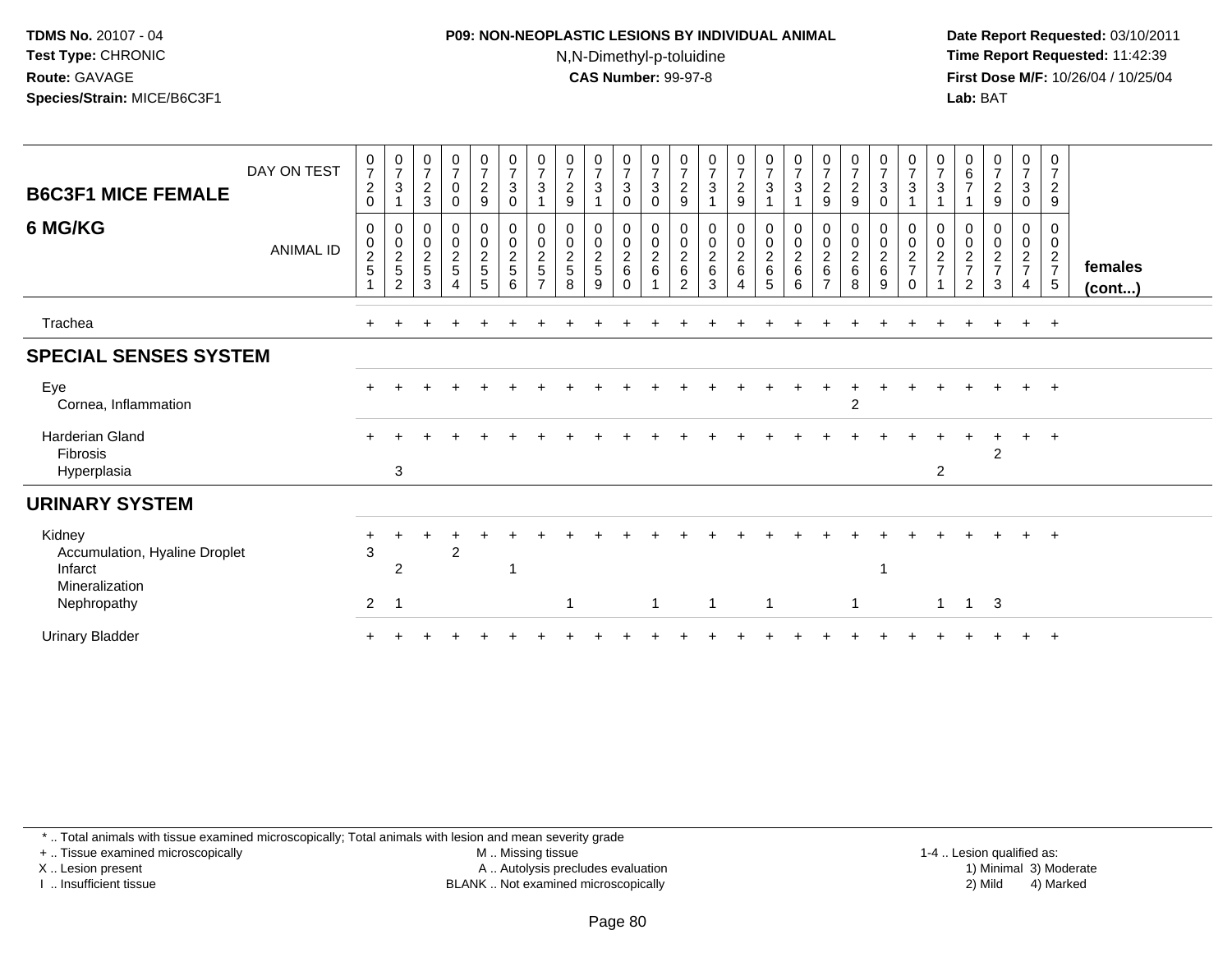# **P09: NON-NEOPLASTIC LESIONS BY INDIVIDUAL ANIMAL**N,N-Dimethyl-p-toluidine

| <b>B6C3F1 MICE FEMALE</b>                                                                                                                                                                     | DAY ON TEST      | $\begin{smallmatrix}0\0\4\end{smallmatrix}$<br>$\overline{\mathbf{4}}$<br>$\mathsf g$ | 0<br>5<br>5<br>5                                  | $\frac{0}{7}$<br>$\overline{2}$<br>$\boldsymbol{9}$ | $\begin{array}{c} 0 \\ 7 \end{array}$<br>$\sqrt{3}$<br>$\overline{1}$ | $\frac{0}{7}$<br>$\mathbf{3}$<br>$\mathbf{1}$              | $\begin{smallmatrix}0\\7\end{smallmatrix}$<br>$\boldsymbol{2}$<br>$9\,$ | $\frac{0}{7}$<br>$\overline{2}$<br>$\boldsymbol{9}$ | $\frac{0}{7}$<br>$\sqrt{2}$<br>$\boldsymbol{9}$               | $\begin{array}{c} 0 \\ 7 \end{array}$<br>3<br>$\mathbf 0$                | $\frac{0}{7}$<br>$\sqrt{2}$<br>$\boldsymbol{9}$     | 0<br>$\overline{7}$<br>$\ensuremath{\mathsf{3}}$<br>$\mathbf{1}$ | 0<br>$\overline{7}$<br>0<br>4                   | 0<br>$\overline{5}$<br>$\pmb{0}$<br>9          | $\begin{array}{c} 0 \\ 7 \end{array}$<br>$\sqrt{3}$<br>$\pmb{0}$ | $\frac{0}{7}$<br>3<br>$\pmb{0}$                                  | $\begin{array}{c} 0 \\ 7 \\ 2 \end{array}$<br>$\boldsymbol{9}$ | $\frac{0}{7}$<br>$\boldsymbol{2}$<br>9                   | $\frac{0}{7}$<br>$\sqrt{2}$<br>$\mathsf g$      | $\frac{0}{7}$<br>$\mathbf{3}$<br>$\pmb{0}$              | $\frac{0}{7}$<br>$\boldsymbol{2}$<br>$\boldsymbol{9}$ | 0<br>$\frac{6}{2}$<br>$\overline{1}$                           | $\pmb{0}$<br>$\overline{7}$<br>$\sqrt{2}$<br>$\boldsymbol{9}$                   | $\begin{matrix} 0 \\ 7 \\ 3 \end{matrix}$<br>$\overline{0}$    | $\frac{0}{7}$<br>$\mathbf{3}$<br>$\mathbf{1}$ | $\mathbf 0$<br>$\mathbf 0$<br>$\mathbf 0$<br>8                  |    |                               |
|-----------------------------------------------------------------------------------------------------------------------------------------------------------------------------------------------|------------------|---------------------------------------------------------------------------------------|---------------------------------------------------|-----------------------------------------------------|-----------------------------------------------------------------------|------------------------------------------------------------|-------------------------------------------------------------------------|-----------------------------------------------------|---------------------------------------------------------------|--------------------------------------------------------------------------|-----------------------------------------------------|------------------------------------------------------------------|-------------------------------------------------|------------------------------------------------|------------------------------------------------------------------|------------------------------------------------------------------|----------------------------------------------------------------|----------------------------------------------------------|-------------------------------------------------|---------------------------------------------------------|-------------------------------------------------------|----------------------------------------------------------------|---------------------------------------------------------------------------------|----------------------------------------------------------------|-----------------------------------------------|-----------------------------------------------------------------|----|-------------------------------|
| 6 MG/KG                                                                                                                                                                                       | <b>ANIMAL ID</b> | $\pmb{0}$<br>$\pmb{0}$<br>$\frac{2}{7}$<br>$\,6\,$                                    | 0<br>$\pmb{0}$<br>$\frac{2}{7}$<br>$\overline{7}$ | 0<br>0<br>$\frac{2}{7}$<br>8                        | $\Omega$<br>$\mathbf 0$<br>$\frac{2}{7}$<br>9                         | $\mathbf 0$<br>$\mathbf 0$<br>$\frac{2}{8}$<br>$\mathbf 0$ | 0<br>$\mathbf 0$<br>$\overline{c}$<br>8<br>$\overline{ }$               | $\mathbf 0$<br>$\pmb{0}$<br>$\frac{2}{8}$           | $\mathbf 0$<br>$\mathbf 0$<br>$\frac{2}{8}$<br>$\overline{3}$ | $\Omega$<br>$\mathbf 0$<br>$\sqrt{2}$<br>$\,8\,$<br>$\Delta$             | 0<br>$\mathbf 0$<br>$\frac{2}{8}$<br>$\overline{5}$ | $\Omega$<br>$\mathbf 0$<br>$\frac{2}{8}$<br>$6\overline{6}$      | 0<br>0<br>$\overline{c}$<br>8<br>$\overline{7}$ | $\mathbf 0$<br>0<br>$\overline{c}$<br>$_{8}^8$ | $\mathbf 0$<br>$\mathbf 0$<br>$\frac{2}{8}$<br>$\overline{9}$    | 0<br>$\mathsf{O}\xspace$<br>$\frac{2}{9}$<br>$\ddot{\mathbf{0}}$ | $\Omega$<br>$\pmb{0}$<br>$\frac{2}{9}$<br>$\overline{1}$       | $\Omega$<br>$\pmb{0}$<br>$\frac{2}{9}$<br>$\overline{2}$ | 0<br>$\mathbf 0$<br>$\sqrt{2}$<br>$\frac{9}{3}$ | $\Omega$<br>0<br>$\frac{2}{9}$<br>$\boldsymbol{\Delta}$ | $\Omega$<br>0<br>$\frac{2}{9}$                        | $\Omega$<br>$\mathbf 0$<br>$\sqrt{2}$<br>$\boldsymbol{9}$<br>6 | $\Omega$<br>$\mathbf 0$<br>$\overline{c}$<br>$\boldsymbol{9}$<br>$\overline{7}$ | $\mathbf 0$<br>$\mathbf 0$<br>$\frac{2}{9}$                    | 0<br>$\mathsf{O}$<br>$\frac{2}{9}$            | $\Omega$<br>$\Omega$<br>3<br>$\mathbf 0$<br>$\mathsf{O}\xspace$ |    | * TOTALS                      |
| <b>ALIMENTARY SYSTEM</b>                                                                                                                                                                      |                  |                                                                                       |                                                   |                                                     |                                                                       |                                                            |                                                                         |                                                     |                                                               |                                                                          |                                                     |                                                                  |                                                 |                                                |                                                                  |                                                                  |                                                                |                                                          |                                                 |                                                         |                                                       |                                                                |                                                                                 |                                                                |                                               |                                                                 |    |                               |
| Esophagus                                                                                                                                                                                     |                  |                                                                                       |                                                   |                                                     |                                                                       |                                                            |                                                                         |                                                     |                                                               |                                                                          |                                                     |                                                                  |                                                 |                                                |                                                                  |                                                                  |                                                                |                                                          |                                                 |                                                         |                                                       |                                                                |                                                                                 |                                                                |                                               |                                                                 | 50 |                               |
| Gallbladder                                                                                                                                                                                   |                  |                                                                                       |                                                   |                                                     |                                                                       |                                                            |                                                                         |                                                     |                                                               |                                                                          |                                                     |                                                                  |                                                 |                                                |                                                                  |                                                                  |                                                                |                                                          |                                                 |                                                         |                                                       |                                                                |                                                                                 |                                                                |                                               |                                                                 | 50 |                               |
| Intestine Large, Cecum<br>Fibrosis                                                                                                                                                            |                  |                                                                                       |                                                   |                                                     |                                                                       |                                                            |                                                                         |                                                     |                                                               |                                                                          |                                                     |                                                                  | $\ddot{}$<br>3                                  |                                                |                                                                  |                                                                  |                                                                |                                                          |                                                 |                                                         |                                                       |                                                                |                                                                                 |                                                                |                                               | $\ddot{}$                                                       | 50 | 13.0                          |
| Intestine Large, Colon<br><b>Fibrosis</b>                                                                                                                                                     |                  |                                                                                       |                                                   |                                                     |                                                                       |                                                            |                                                                         |                                                     |                                                               |                                                                          |                                                     |                                                                  | 3                                               |                                                |                                                                  |                                                                  |                                                                |                                                          |                                                 |                                                         |                                                       |                                                                |                                                                                 |                                                                |                                               | $+$                                                             | 50 | 13.0                          |
| Intestine Large, Rectum                                                                                                                                                                       |                  |                                                                                       |                                                   |                                                     |                                                                       |                                                            |                                                                         |                                                     |                                                               |                                                                          |                                                     |                                                                  |                                                 |                                                |                                                                  |                                                                  |                                                                |                                                          |                                                 |                                                         |                                                       |                                                                |                                                                                 |                                                                |                                               | $\div$                                                          | 50 |                               |
| Intestine Small, Duodenum                                                                                                                                                                     |                  |                                                                                       |                                                   |                                                     |                                                                       |                                                            |                                                                         |                                                     |                                                               |                                                                          |                                                     |                                                                  |                                                 |                                                |                                                                  |                                                                  |                                                                |                                                          |                                                 |                                                         |                                                       |                                                                |                                                                                 |                                                                |                                               | $+$                                                             | 50 |                               |
| Intestine Small, Ileum<br><b>Fibrosis</b>                                                                                                                                                     |                  |                                                                                       |                                                   |                                                     |                                                                       |                                                            |                                                                         |                                                     |                                                               |                                                                          |                                                     |                                                                  | 3                                               |                                                |                                                                  |                                                                  |                                                                |                                                          |                                                 |                                                         |                                                       |                                                                |                                                                                 |                                                                |                                               | $\ddot{}$                                                       | 50 | 13.0                          |
| Intestine Small, Jejunum<br><b>Fibrosis</b><br>Peyer's Patch, Hyperplasia, Lymphoid                                                                                                           |                  |                                                                                       |                                                   |                                                     |                                                                       | $\overline{4}$                                             |                                                                         |                                                     |                                                               |                                                                          |                                                     |                                                                  | 3                                               |                                                |                                                                  |                                                                  |                                                                |                                                          |                                                 |                                                         |                                                       |                                                                |                                                                                 |                                                                |                                               | $\ddot{}$                                                       | 50 | 13.0<br>14.0                  |
| Liver<br><b>Basophilic Focus</b><br>Clear Cell Focus<br><b>Eosinophilic Focus</b>                                                                                                             |                  |                                                                                       |                                                   | $\mathsf{X}$                                        | $\boldsymbol{\mathsf{X}}$                                             |                                                            | X                                                                       | $\mathsf{X}$<br>$\sf X$                             | X<br>$\mathsf{X}$                                             | $\mathsf{X}$                                                             | $\mathsf{X}$                                        | $\mathsf{X}$                                                     |                                                 | X                                              |                                                                  |                                                                  |                                                                |                                                          |                                                 |                                                         |                                                       |                                                                |                                                                                 |                                                                | X                                             |                                                                 | 50 | 5<br>$\overline{2}$<br>18     |
| Hematopoietic Cell Proliferation<br>Inflammation, Chronic Active<br>Mixed Cell Focus<br>Necrosis                                                                                              |                  |                                                                                       |                                                   | 1<br>$\times$                                       |                                                                       |                                                            |                                                                         | $\overline{\mathbf{1}}$<br>$\overline{1}$           | $\mathbf{1}$<br>$\pmb{\times}$                                | $\overline{1}$                                                           |                                                     | -1                                                               |                                                 |                                                | $\overline{1}$                                                   | $\mathcal{P}$                                                    | $\mathbf{1}$                                                   | 1                                                        |                                                 | $\mathbf{1}$                                            | $\overline{1}$                                        |                                                                | $1 \quad 1$                                                                     |                                                                | $\mathbf{1}$<br>X                             |                                                                 |    | 4 1.3<br>27 1.0<br>9<br>8 1.5 |
| *  Total animals with tissue examined microscopically; Total animals with lesion and mean severity grade<br>+  Tissue examined microscopically<br>X  Lesion present<br>I. Insufficient tissue |                  |                                                                                       |                                                   |                                                     |                                                                       |                                                            | M  Missing tissue                                                       |                                                     |                                                               | A  Autolysis precludes evaluation<br>BLANK  Not examined microscopically |                                                     |                                                                  |                                                 |                                                |                                                                  |                                                                  |                                                                |                                                          |                                                 |                                                         |                                                       |                                                                |                                                                                 | 1-4  Lesion qualified as:<br>1) Minimal 3) Moderate<br>2) Mild |                                               | 4) Marked                                                       |    |                               |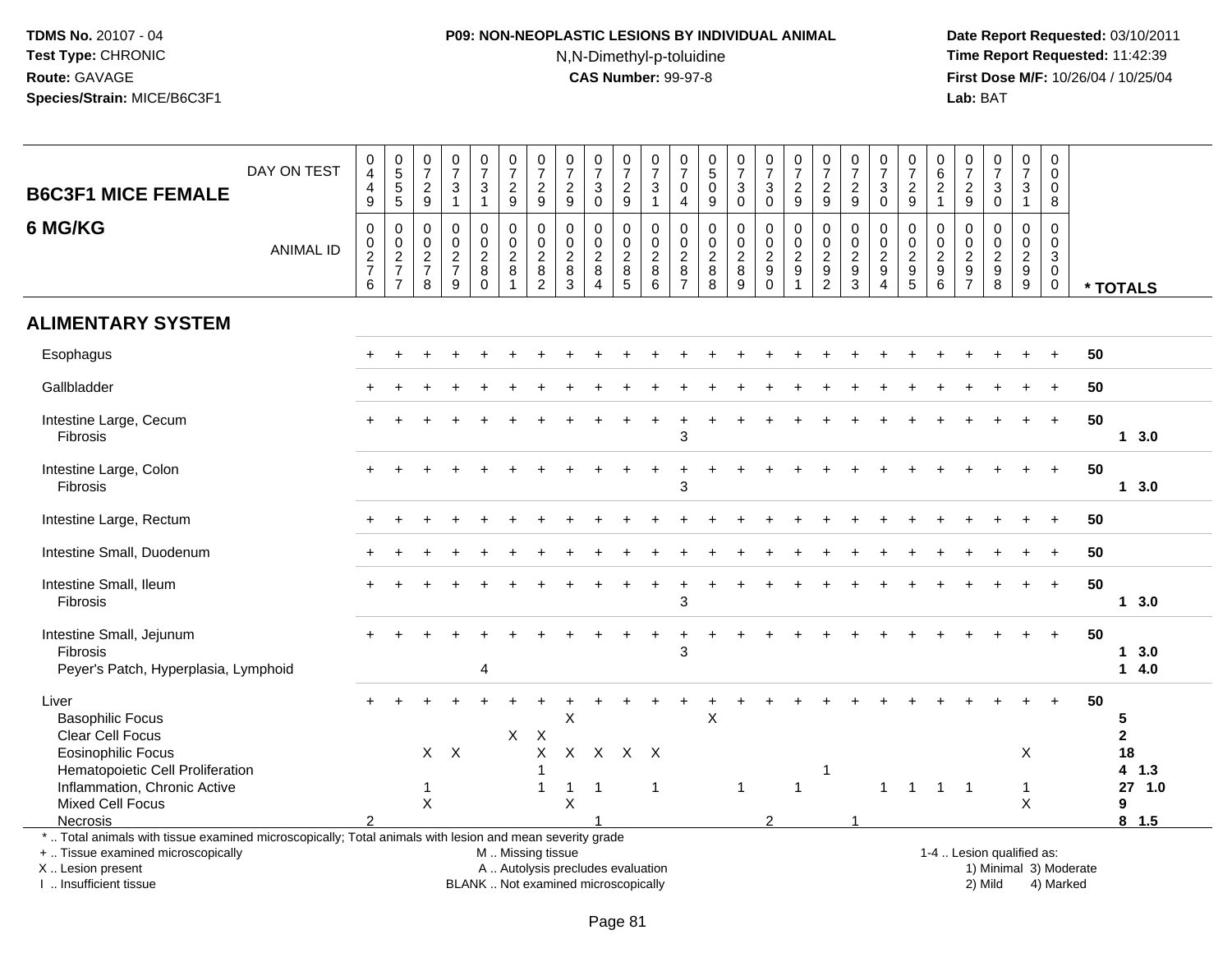# **P09: NON-NEOPLASTIC LESIONS BY INDIVIDUAL ANIMAL**N,N-Dimethyl-p-toluidine

| <b>B6C3F1 MICE FEMALE</b>                                                                                                                                                                     | DAY ON TEST      | 0<br>$\overline{4}$<br>$\overline{\mathbf{4}}$<br>9              | $\begin{array}{c} 0 \\ 5 \\ 5 \end{array}$<br>$\overline{5}$ | $\frac{0}{7}$<br>$\overline{c}$<br>9                                        | 0<br>$\overline{7}$<br>$\sqrt{3}$<br>$\mathbf{1}$                | $\begin{smallmatrix}0\\7\end{smallmatrix}$<br>$\sqrt{3}$<br>$\mathbf{1}$ | $\frac{0}{7}$<br>$\overline{c}$<br>$\boldsymbol{9}$               | $\frac{0}{7}$<br>$\overline{2}$<br>9                           | $\frac{0}{7}$<br>$\boldsymbol{2}$<br>9                                   | $\begin{array}{c} 0 \\ 7 \\ 3 \end{array}$<br>$\mathbf 0$               | $\frac{0}{7}$<br>$\overline{c}$<br>9            | $\frac{0}{7}$<br>$\mathbf{3}$<br>$\mathbf{1}$                       | $\frac{0}{7}$<br>$\mathbf 0$<br>$\overline{4}$             | $\begin{smallmatrix}0\5\0\end{smallmatrix}$<br>$9\,$       | $\frac{0}{7}$<br>$\sqrt{3}$<br>$\mathbf 0$   | $\begin{smallmatrix} 0\\7 \end{smallmatrix}$<br>$\ensuremath{\mathsf{3}}$<br>$\pmb{0}$ | $\frac{0}{7}$<br>$\overline{c}$<br>9                                             | $\begin{array}{c} 0 \\ 7 \\ 2 \end{array}$<br>9           | $\begin{array}{c} 0 \\ 7 \end{array}$<br>$\overline{2}$<br>9 | $\begin{array}{c} 0 \\ 7 \end{array}$<br>$\sqrt{3}$<br>$\mathbf 0$         | $\begin{array}{c} 0 \\ 7 \end{array}$<br>$\boldsymbol{2}$<br>9     | $\pmb{0}$<br>$\frac{6}{2}$<br>$\overline{1}$                                     | 0<br>$\overline{7}$<br>$\boldsymbol{2}$<br>$9\,$                                | $\frac{0}{7}$<br>$\sqrt{3}$<br>$\mathbf 0$                         | $\frac{0}{7}$<br>$\mathbf{3}$<br>$\mathbf{1}$                      | 0<br>$\mathbf 0$<br>$\mathbf 0$<br>8                                  |                        |                                                           |
|-----------------------------------------------------------------------------------------------------------------------------------------------------------------------------------------------|------------------|------------------------------------------------------------------|--------------------------------------------------------------|-----------------------------------------------------------------------------|------------------------------------------------------------------|--------------------------------------------------------------------------|-------------------------------------------------------------------|----------------------------------------------------------------|--------------------------------------------------------------------------|-------------------------------------------------------------------------|-------------------------------------------------|---------------------------------------------------------------------|------------------------------------------------------------|------------------------------------------------------------|----------------------------------------------|----------------------------------------------------------------------------------------|----------------------------------------------------------------------------------|-----------------------------------------------------------|--------------------------------------------------------------|----------------------------------------------------------------------------|--------------------------------------------------------------------|----------------------------------------------------------------------------------|---------------------------------------------------------------------------------|--------------------------------------------------------------------|--------------------------------------------------------------------|-----------------------------------------------------------------------|------------------------|-----------------------------------------------------------|
| 6 MG/KG                                                                                                                                                                                       | <b>ANIMAL ID</b> | $\Omega$<br>$\pmb{0}$<br>$\boldsymbol{2}$<br>$\overline{7}$<br>6 | 0<br>$_2^0$<br>$\overline{\mathbf{7}}$<br>$\overline{7}$     | $\mathbf 0$<br>$\mathsf{O}\xspace$<br>$\overline{c}$<br>$\overline{7}$<br>8 | $\Omega$<br>$\mathbf 0$<br>$\overline{2}$<br>$\overline{7}$<br>9 | $\pmb{0}$<br>$\pmb{0}$<br>$\overline{2}$<br>$\bf 8$<br>$\Omega$          | 0<br>$\mathbf 0$<br>$\boldsymbol{2}$<br>$\bf 8$<br>$\overline{1}$ | $\mathbf{0}$<br>$\mathbf 0$<br>$\overline{2}$<br>$\frac{8}{2}$ | $\Omega$<br>$\mathbf 0$<br>$\boldsymbol{2}$<br>8<br>3                    | $\mathbf 0$<br>$\pmb{0}$<br>$\overline{2}$<br>$\bf 8$<br>$\overline{4}$ | $\Omega$<br>0<br>$\overline{c}$<br>$\bf 8$<br>5 | $\mathbf 0$<br>$\mathbf 0$<br>$\overline{c}$<br>$\overline{8}$<br>6 | $\Omega$<br>$\mathbf 0$<br>$\overline{2}$<br>$\frac{8}{7}$ | $\mathbf 0$<br>$\pmb{0}$<br>$\overline{2}$<br>$\bf 8$<br>8 | 0<br>$\mathbf 0$<br>$\overline{2}$<br>8<br>9 | 0<br>$\pmb{0}$<br>$\sqrt{2}$<br>$\boldsymbol{9}$<br>$\mathbf 0$                        | $\mathbf 0$<br>$\mathsf 0$<br>$\overline{2}$<br>$\boldsymbol{9}$<br>$\mathbf{1}$ | 0<br>$\pmb{0}$<br>$\boldsymbol{2}$<br>9<br>$\overline{2}$ | 0<br>$\mathbf 0$<br>$\overline{2}$<br>$\boldsymbol{9}$<br>3  | 0<br>$\mathbf 0$<br>$\boldsymbol{2}$<br>$\boldsymbol{9}$<br>$\overline{4}$ | $\Omega$<br>$\mathbf 0$<br>$\overline{2}$<br>$\boldsymbol{9}$<br>5 | $\Omega$<br>$\mathbf 0$<br>$\overline{2}$<br>$\boldsymbol{9}$<br>$6\phantom{1}6$ | $\Omega$<br>$\mathbf 0$<br>$\overline{2}$<br>$\boldsymbol{9}$<br>$\overline{7}$ | $\Omega$<br>$\mathbf 0$<br>$\overline{2}$<br>$\boldsymbol{9}$<br>8 | $\Omega$<br>$\mathbf 0$<br>$\overline{c}$<br>$\boldsymbol{9}$<br>9 | $\Omega$<br>$\mathbf 0$<br>$\mathbf{3}$<br>$\mathbf 0$<br>$\mathbf 0$ |                        | * TOTALS                                                  |
| Pigmentation<br>Bile Duct, Cyst<br>Hepatocyte, Hypertrophy<br>Kupffer Cell, Hyperplasia<br>Serosa, Fibrosis<br>Serosa, Inflammation, Chronic Active                                           |                  |                                                                  |                                                              |                                                                             |                                                                  |                                                                          |                                                                   |                                                                |                                                                          |                                                                         | $\overline{2}$                                  |                                                                     | $\overline{2}$<br>3<br>$\overline{2}$                      |                                                            |                                              |                                                                                        |                                                                                  | $\overline{4}$                                            |                                                              |                                                                            |                                                                    | $\overline{2}$                                                                   |                                                                                 |                                                                    |                                                                    |                                                                       |                        | $1 \t1.0$<br>$12.0$<br>11 1.6<br>$12.0$<br>13.0<br>$12.0$ |
| Mesentery<br>Inflammation, Chronic<br>Fat, Necrosis                                                                                                                                           |                  |                                                                  |                                                              |                                                                             |                                                                  |                                                                          |                                                                   |                                                                |                                                                          |                                                                         |                                                 |                                                                     | $\ddot{}$<br>$\boldsymbol{\Lambda}$                        | $\ddot{}$                                                  |                                              |                                                                                        |                                                                                  | $\ddot{}$<br>$\overline{c}$                               |                                                              |                                                                            | $+$<br>$\overline{c}$                                              |                                                                                  |                                                                                 |                                                                    |                                                                    |                                                                       | 8                      | 14.0<br>52.4                                              |
| Pancreas                                                                                                                                                                                      |                  |                                                                  |                                                              |                                                                             |                                                                  |                                                                          |                                                                   |                                                                |                                                                          |                                                                         |                                                 |                                                                     |                                                            |                                                            |                                              |                                                                                        |                                                                                  |                                                           |                                                              |                                                                            |                                                                    |                                                                                  |                                                                                 |                                                                    |                                                                    | $\ddot{+}$                                                            | 50                     |                                                           |
| Salivary Glands                                                                                                                                                                               |                  |                                                                  |                                                              |                                                                             |                                                                  |                                                                          |                                                                   |                                                                |                                                                          |                                                                         |                                                 |                                                                     |                                                            |                                                            |                                              |                                                                                        |                                                                                  |                                                           |                                                              |                                                                            |                                                                    |                                                                                  |                                                                                 |                                                                    |                                                                    |                                                                       | 50                     |                                                           |
| Stomach, Forestomach<br>Erosion<br><b>Fibrosis</b><br>Inflammation<br>Ulcer<br>Epithelium, Cyst<br>Epithelium, Hyperplasia                                                                    |                  |                                                                  |                                                              |                                                                             |                                                                  |                                                                          |                                                                   |                                                                |                                                                          | $\mathbf{1}$<br>1                                                       |                                                 |                                                                     | $\mathbf{3}$                                               |                                                            |                                              |                                                                                        |                                                                                  |                                                           |                                                              |                                                                            |                                                                    | 3<br>$\overline{2}$<br>3                                                         |                                                                                 |                                                                    |                                                                    | $\ddot{}$                                                             | 50                     | 1 1.0<br>1, 3.0<br>42.0<br>2.0<br>11.0<br>52.8            |
| Stomach, Glandular                                                                                                                                                                            |                  |                                                                  |                                                              |                                                                             |                                                                  |                                                                          |                                                                   |                                                                |                                                                          |                                                                         |                                                 |                                                                     |                                                            |                                                            |                                              |                                                                                        |                                                                                  |                                                           |                                                              |                                                                            |                                                                    |                                                                                  |                                                                                 |                                                                    |                                                                    |                                                                       | 50                     |                                                           |
| Tooth<br>Dysplasia                                                                                                                                                                            |                  |                                                                  |                                                              | $\ddot{}$                                                                   | $+$<br>$X$ $X$                                                   |                                                                          |                                                                   |                                                                |                                                                          | $\ddot{}$<br>X                                                          |                                                 |                                                                     |                                                            |                                                            |                                              |                                                                                        |                                                                                  |                                                           |                                                              |                                                                            | $\ddot{}$<br>X                                                     |                                                                                  |                                                                                 |                                                                    |                                                                    |                                                                       | 10                     | 10                                                        |
| <b>CARDIOVASCULAR SYSTEM</b>                                                                                                                                                                  |                  |                                                                  |                                                              |                                                                             |                                                                  |                                                                          |                                                                   |                                                                |                                                                          |                                                                         |                                                 |                                                                     |                                                            |                                                            |                                              |                                                                                        |                                                                                  |                                                           |                                                              |                                                                            |                                                                    |                                                                                  |                                                                                 |                                                                    |                                                                    |                                                                       |                        |                                                           |
| <b>Blood Vessel</b>                                                                                                                                                                           |                  |                                                                  |                                                              |                                                                             |                                                                  |                                                                          |                                                                   |                                                                |                                                                          |                                                                         |                                                 |                                                                     |                                                            | $+$                                                        |                                              | $+$                                                                                    |                                                                                  |                                                           |                                                              |                                                                            | $\div$                                                             |                                                                                  |                                                                                 |                                                                    | $+$                                                                | $+$                                                                   | 49                     |                                                           |
| *  Total animals with tissue examined microscopically; Total animals with lesion and mean severity grade<br>+  Tissue examined microscopically<br>X  Lesion present<br>L. Insufficient tissue |                  |                                                                  |                                                              |                                                                             |                                                                  |                                                                          |                                                                   | M  Missing tissue                                              | A  Autolysis precludes evaluation<br>BLANK  Not examined microscopically |                                                                         |                                                 |                                                                     |                                                            |                                                            |                                              |                                                                                        |                                                                                  |                                                           |                                                              |                                                                            |                                                                    |                                                                                  |                                                                                 | 1-4  Lesion qualified as:<br>2) Mild                               |                                                                    | 4) Marked                                                             | 1) Minimal 3) Moderate |                                                           |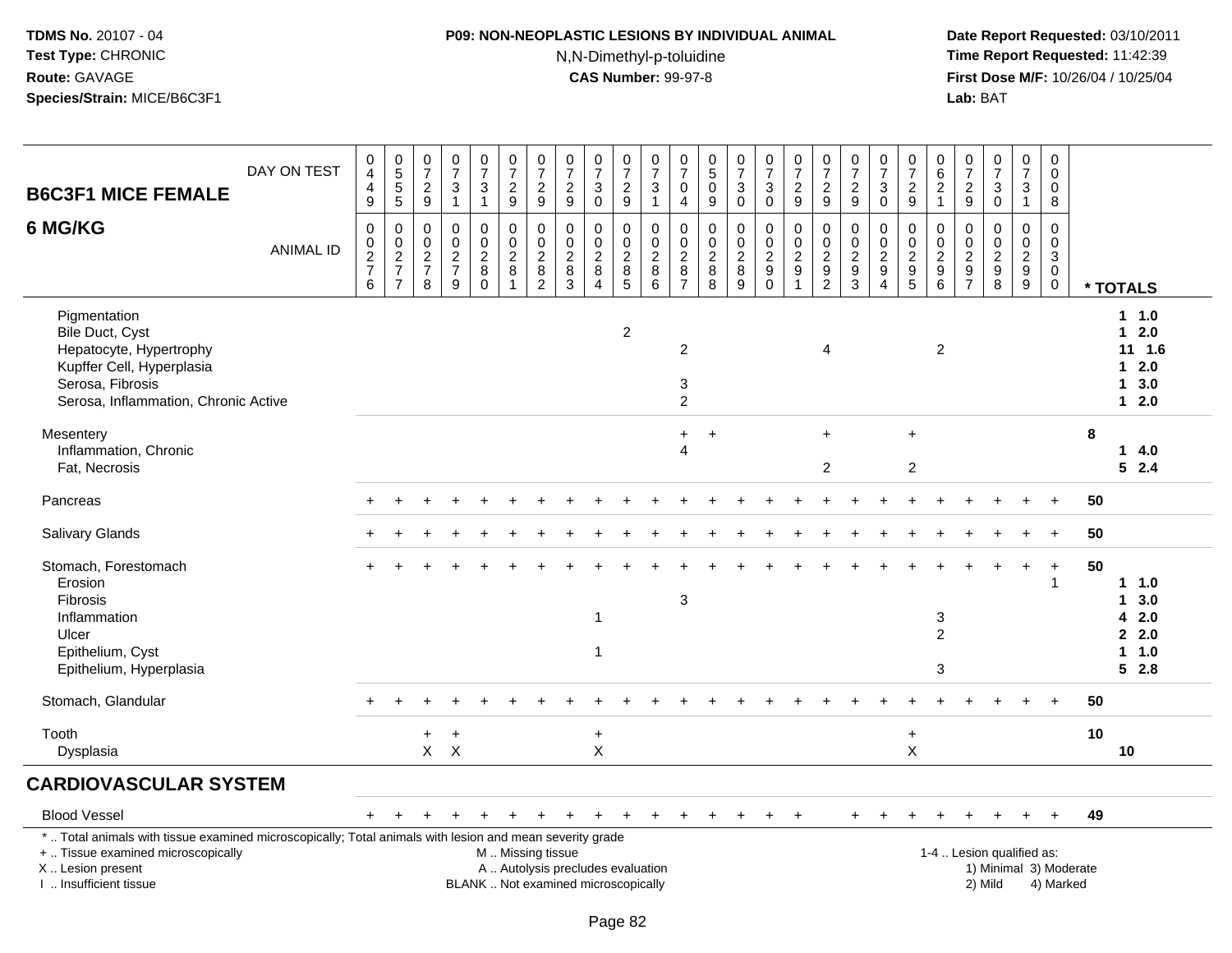#### **P09: NON-NEOPLASTIC LESIONS BY INDIVIDUAL ANIMAL**N,N-Dimethyl-p-toluidine

 **Date Report Requested:** 03/10/2011 **Time Report Requested:** 11:42:39 **First Dose M/F:** 10/26/04 / 10/25/04 Lab: BAT **Lab:** BAT

| <b>B6C3F1 MICE FEMALE</b>                                                            | DAY ON TEST      | 0<br>$\overline{4}$<br>$\overline{4}$<br>9           | 0<br>5<br>5<br>5                                                          | $\frac{0}{7}$<br>$\overline{2}$<br>$9\,$          | $\frac{0}{7}$<br>$\sqrt{3}$<br>$\mathbf{1}$                       | $\frac{0}{7}$<br>$\ensuremath{\mathsf{3}}$<br>$\mathbf{1}$ | $\begin{array}{c} 0 \\ 7 \end{array}$<br>$\frac{2}{9}$  | $\frac{0}{7}$<br>$\overline{c}$<br>$\mathsf g$          | $\frac{0}{7}$<br>$\frac{2}{9}$                                | $\frac{0}{7}$<br>$\ensuremath{\mathsf{3}}$<br>$\mathbf 0$                 | $\frac{0}{7}$<br>$\overline{c}$<br>$\boldsymbol{9}$             | $\frac{0}{7}$<br>$\ensuremath{\mathsf{3}}$<br>$\mathbf{1}$ | $\frac{0}{7}$<br>0<br>$\overline{4}$                | $\begin{smallmatrix}0\5\0\end{smallmatrix}$<br>$\boldsymbol{9}$   | $\frac{0}{7}$<br>$\ensuremath{\mathsf{3}}$<br>$\mathbf 0$    | $\frac{0}{7}$<br>$_{0}^{3}$       | $\begin{array}{c} 0 \\ 7 \end{array}$<br>$\frac{2}{9}$ | $\frac{0}{7}$<br>$\frac{2}{9}$                                 | $\frac{0}{7}$<br>$\frac{2}{9}$                                    | $\frac{0}{7}$<br>$\ensuremath{\mathsf{3}}$<br>$\mathbf 0$              | $\frac{0}{7}$<br>$\frac{2}{9}$                                           | $062$<br>$1$                            | $\frac{0}{7}$<br>$\overline{c}$<br>9                             | $\frac{0}{7}$<br>3<br>$\mathbf 0$                           | $\frac{0}{7}$<br>3<br>$\mathbf{1}$ | $\pmb{0}$<br>$\mathsf 0$<br>0<br>8                                    |          |                                |
|--------------------------------------------------------------------------------------|------------------|------------------------------------------------------|---------------------------------------------------------------------------|---------------------------------------------------|-------------------------------------------------------------------|------------------------------------------------------------|---------------------------------------------------------|---------------------------------------------------------|---------------------------------------------------------------|---------------------------------------------------------------------------|-----------------------------------------------------------------|------------------------------------------------------------|-----------------------------------------------------|-------------------------------------------------------------------|--------------------------------------------------------------|-----------------------------------|--------------------------------------------------------|----------------------------------------------------------------|-------------------------------------------------------------------|------------------------------------------------------------------------|--------------------------------------------------------------------------|-----------------------------------------|------------------------------------------------------------------|-------------------------------------------------------------|------------------------------------|-----------------------------------------------------------------------|----------|--------------------------------|
| 6 MG/KG                                                                              | <b>ANIMAL ID</b> | 0<br>$\begin{array}{c} 0 \\ 2 \\ 7 \end{array}$<br>6 | $\pmb{0}$<br>$\begin{array}{c} 0 \\ 2 \\ 7 \end{array}$<br>$\overline{7}$ | 0<br>0<br>$\boldsymbol{2}$<br>$\overline{7}$<br>8 | $\mathbf 0$<br>$\pmb{0}$<br>$\overline{2}$<br>$\overline{7}$<br>9 | 0<br>$\mathbf 0$<br>$\overline{c}$<br>8<br>$\Omega$        | $\pmb{0}$<br>$\mathsf{O}\xspace$<br>$\overline{2}$<br>8 | $\pmb{0}$<br>$_{2}^{\rm 0}$<br>$\, 8$<br>$\overline{2}$ | $\mathbf 0$<br>$\mathbf 0$<br>$\overline{2}$<br>$\bf{8}$<br>3 | $\mathbf 0$<br>$\boldsymbol{0}$<br>$\sqrt{2}$<br>$\bf8$<br>$\overline{4}$ | 0<br>$\mathbf 0$<br>$\overline{2}$<br>$\,8\,$<br>$\overline{5}$ | $\mathbf 0$<br>$\mathbf 0$<br>$\overline{2}$<br>8<br>6     | 0<br>$\mathbf 0$<br>$\overline{a}$<br>$\frac{8}{7}$ | $\pmb{0}$<br>$\begin{array}{c} 0 \\ 2 \\ 8 \end{array}$<br>$\bf8$ | $\mathbf 0$<br>$_{2}^{\rm 0}$<br>$\bf 8$<br>$\boldsymbol{9}$ | 0<br>$\frac{0}{2}$<br>$\mathbf 0$ | $\boldsymbol{0}$<br>$\frac{0}{2}$<br>9<br>$\mathbf{1}$ | 0<br>$\boldsymbol{0}$<br>$\overline{c}$<br>9<br>$\overline{c}$ | $\pmb{0}$<br>$\pmb{0}$<br>$\overline{2}$<br>$\boldsymbol{9}$<br>3 | 0<br>$\pmb{0}$<br>$\overline{2}$<br>$\boldsymbol{9}$<br>$\overline{4}$ | 0<br>$\mathbf 0$<br>$\overline{2}$<br>$\boldsymbol{9}$<br>$\overline{5}$ | $\mathbf 0$<br>$\frac{0}{2}$<br>$\,6\,$ | 0<br>0<br>$\boldsymbol{2}$<br>$\boldsymbol{9}$<br>$\overline{7}$ | $\mathbf 0$<br>0<br>$\overline{c}$<br>$\boldsymbol{9}$<br>8 | 0<br>$\mathbf 0$<br>$\frac{2}{9}$  | 0<br>$\mathbf 0$<br>$\mathsf 3$<br>$\mathsf{O}\xspace$<br>$\mathbf 0$ | * TOTALS |                                |
| <b>Embolus Bacterial</b><br>Media, Pulmonary Artery, Hyperplasia                     |                  |                                                      |                                                                           |                                                   |                                                                   |                                                            |                                                         |                                                         |                                                               |                                                                           |                                                                 |                                                            | $\overline{2}$                                      |                                                                   |                                                              |                                   |                                                        |                                                                |                                                                   |                                                                        |                                                                          |                                         |                                                                  |                                                             |                                    |                                                                       |          | 12.0<br>$12.0$                 |
| Heart<br>Cardiomyopathy<br>Mineralization<br>Valve, Thrombosis                       |                  |                                                      |                                                                           |                                                   |                                                                   |                                                            |                                                         |                                                         |                                                               |                                                                           |                                                                 |                                                            | $\overline{1}$                                      |                                                                   |                                                              |                                   |                                                        |                                                                |                                                                   |                                                                        |                                                                          |                                         |                                                                  |                                                             |                                    | $+$                                                                   | 50       | 2, 1.0<br>2, 1.0<br>$1 1.0$    |
| <b>ENDOCRINE SYSTEM</b>                                                              |                  |                                                      |                                                                           |                                                   |                                                                   |                                                            |                                                         |                                                         |                                                               |                                                                           |                                                                 |                                                            |                                                     |                                                                   |                                                              |                                   |                                                        |                                                                |                                                                   |                                                                        |                                                                          |                                         |                                                                  |                                                             |                                    |                                                                       |          |                                |
| <b>Adrenal Cortex</b><br>Angiectasis                                                 |                  |                                                      |                                                                           |                                                   |                                                                   |                                                            |                                                         |                                                         |                                                               |                                                                           |                                                                 |                                                            |                                                     |                                                                   |                                                              |                                   |                                                        |                                                                |                                                                   |                                                                        |                                                                          |                                         |                                                                  |                                                             |                                    | $+$                                                                   | 50       | $12.0$                         |
| Adrenal Medulla                                                                      |                  | $+$                                                  |                                                                           |                                                   |                                                                   |                                                            |                                                         |                                                         |                                                               |                                                                           |                                                                 |                                                            |                                                     |                                                                   |                                                              |                                   |                                                        |                                                                |                                                                   |                                                                        |                                                                          |                                         |                                                                  |                                                             |                                    | $\ddot{}$                                                             | 50       |                                |
| Islets, Pancreatic<br>Hyperplasia                                                    |                  |                                                      |                                                                           |                                                   |                                                                   |                                                            |                                                         |                                                         |                                                               |                                                                           |                                                                 |                                                            |                                                     |                                                                   |                                                              |                                   |                                                        |                                                                |                                                                   |                                                                        |                                                                          |                                         |                                                                  |                                                             |                                    | $+$                                                                   | 50       | 1 1.0                          |
| Parathyroid Gland                                                                    |                  | $+$                                                  |                                                                           | $\ddot{}$                                         | м                                                                 | $+$                                                        |                                                         |                                                         |                                                               | м                                                                         |                                                                 |                                                            |                                                     |                                                                   |                                                              |                                   |                                                        | М                                                              |                                                                   |                                                                        |                                                                          |                                         |                                                                  |                                                             |                                    | M                                                                     | 38       |                                |
| <b>Pituitary Gland</b><br>Pars Distalis, Hyperplasia<br>Pars Intermedia, Hyperplasia |                  |                                                      |                                                                           |                                                   |                                                                   |                                                            |                                                         |                                                         | $\overline{c}$                                                |                                                                           |                                                                 |                                                            |                                                     |                                                                   |                                                              |                                   |                                                        |                                                                |                                                                   |                                                                        |                                                                          |                                         |                                                                  |                                                             |                                    | $+$                                                                   | 50       | $3 \t1.3$<br>$12.0$            |
| <b>Thyroid Gland</b><br>Atrophy<br>Inflammation<br>Follicular Cell, Hyperplasia      |                  | $\ddot{}$                                            |                                                                           | $\overline{c}$                                    | $\overline{2}$                                                    |                                                            |                                                         |                                                         |                                                               |                                                                           |                                                                 |                                                            |                                                     |                                                                   |                                                              |                                   |                                                        |                                                                |                                                                   |                                                                        |                                                                          |                                         |                                                                  |                                                             |                                    | $+$                                                                   | 50       | 2.0<br>$12.0$<br>$1 \quad 3.0$ |

#### **GENERAL BODY SYSTEM**

\* .. Total animals with tissue examined microscopically; Total animals with lesion and mean severity grade

+ .. Tissue examined microscopically

X .. Lesion present

I .. Insufficient tissue

 M .. Missing tissueA .. Autolysis precludes evaluation

1-4 .. Lesion qualified as:<br>1) Minimal 3) Moderate BLANK .. Not examined microscopically 2) Mild 4) Marked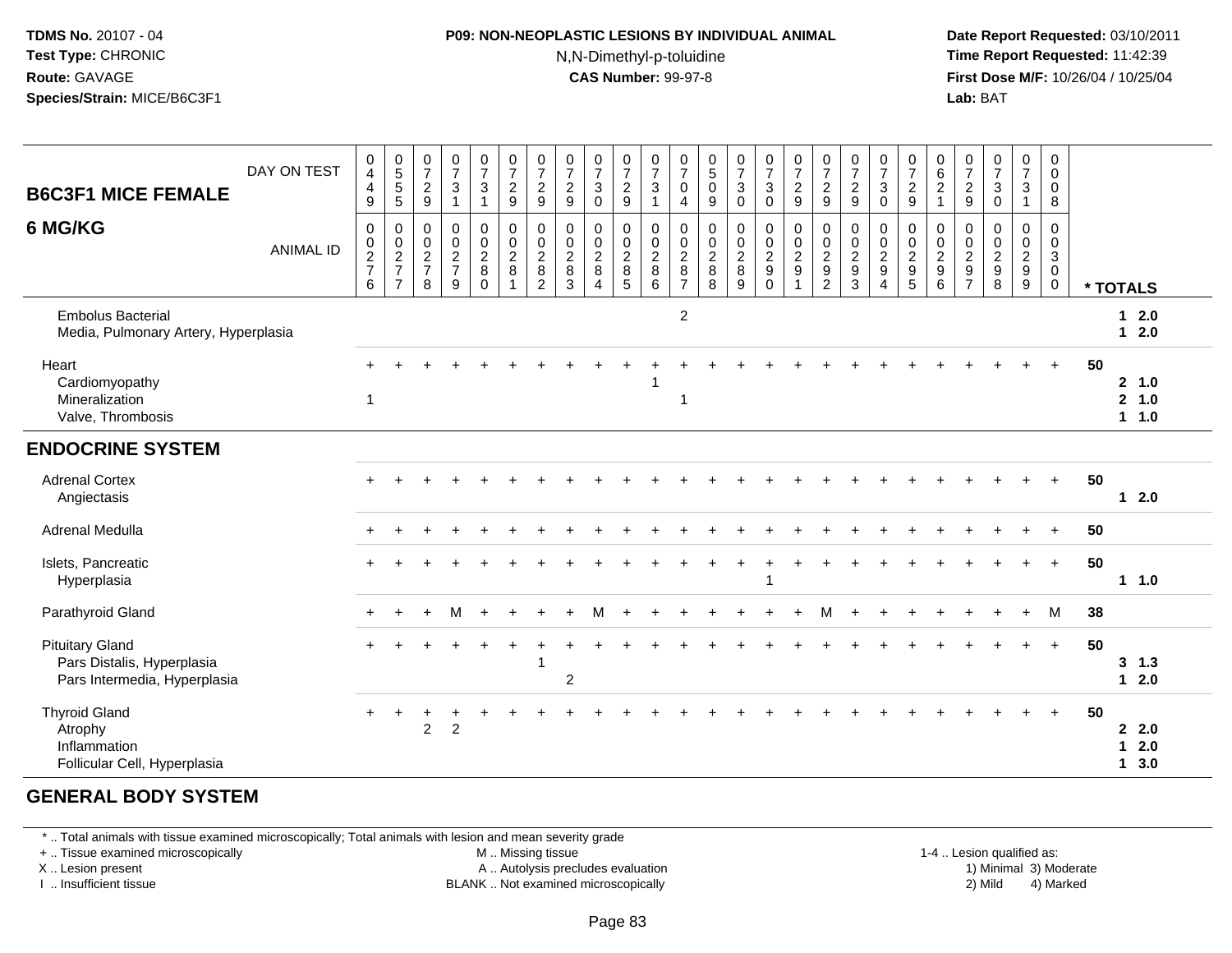# **P09: NON-NEOPLASTIC LESIONS BY INDIVIDUAL ANIMAL**N,N-Dimethyl-p-toluidine

| <b>B6C3F1 MICE FEMALE</b>                                                                                                                                                                     | DAY ON TEST      | $\pmb{0}$<br>$\overline{4}$<br>4<br>$\boldsymbol{9}$              | $\begin{array}{c} 0 \\ 5 \\ 5 \end{array}$<br>$\overline{5}$      | $\boldsymbol{0}$<br>$\overline{7}$<br>$\frac{2}{9}$                        | $\pmb{0}$<br>$\overline{7}$<br>$\mathbf{3}$<br>$\mathbf{1}$ | $\frac{0}{7}$<br>3<br>$\mathbf{1}$           | $\frac{0}{7}$<br>$\boldsymbol{2}$<br>$\boldsymbol{9}$                 | $\begin{array}{c} 0 \\ 7 \end{array}$<br>$\overline{c}$<br>9    | 0<br>$\overline{7}$<br>$\sqrt{2}$<br>9         | $\begin{array}{c} 0 \\ 7 \end{array}$<br>3<br>$\mathbf 0$                | 0<br>$\overline{7}$<br>$\overline{c}$<br>$\mathsf g$  | $\mathbf 0$<br>$\overline{7}$<br>3<br>$\overline{1}$              | 0<br>$\overline{7}$<br>$\mathbf 0$<br>$\overline{4}$  | 0<br>$\overline{5}$<br>0<br>9                                         | $\begin{array}{c} 0 \\ 7 \end{array}$<br>$\mathbf{3}$<br>$\mathbf 0$ | $\frac{0}{7}$<br>$\ensuremath{\mathsf{3}}$<br>$\mathbf 0$          | $\frac{0}{7}$<br>$\sqrt{2}$<br>$\overline{9}$                                    | 0<br>$\overline{7}$<br>$\overline{2}$<br>9                 | $\frac{0}{7}$<br>$\overline{2}$<br>$\boldsymbol{9}$                      | $\frac{0}{7}$<br>3<br>0                                        | $\frac{0}{7}$<br>$\sqrt{2}$<br>$\overline{9}$                     | 0<br>$\,6\,$<br>$\overline{2}$<br>$\overline{1}$                            | 0<br>$\boldsymbol{7}$<br>$\overline{2}$<br>9                             | 0<br>$\overline{7}$<br>3<br>$\mathbf 0$                            | $\pmb{0}$<br>$\overline{7}$<br>3<br>$\mathbf{1}$    | $\mathbf 0$<br>$\mathbf 0$<br>0<br>8                         |              |                                            |
|-----------------------------------------------------------------------------------------------------------------------------------------------------------------------------------------------|------------------|-------------------------------------------------------------------|-------------------------------------------------------------------|----------------------------------------------------------------------------|-------------------------------------------------------------|----------------------------------------------|-----------------------------------------------------------------------|-----------------------------------------------------------------|------------------------------------------------|--------------------------------------------------------------------------|-------------------------------------------------------|-------------------------------------------------------------------|-------------------------------------------------------|-----------------------------------------------------------------------|----------------------------------------------------------------------|--------------------------------------------------------------------|----------------------------------------------------------------------------------|------------------------------------------------------------|--------------------------------------------------------------------------|----------------------------------------------------------------|-------------------------------------------------------------------|-----------------------------------------------------------------------------|--------------------------------------------------------------------------|--------------------------------------------------------------------|-----------------------------------------------------|--------------------------------------------------------------|--------------|--------------------------------------------|
| 6 MG/KG                                                                                                                                                                                       | <b>ANIMAL ID</b> | 0<br>$\begin{array}{c} 0 \\ 2 \\ 7 \end{array}$<br>$6\phantom{a}$ | 0<br>$\begin{array}{c} 0 \\ 2 \\ 7 \end{array}$<br>$\overline{7}$ | $\mathbf 0$<br>$\boldsymbol{0}$<br>$\overline{2}$<br>$\boldsymbol{7}$<br>8 | $\pmb{0}$<br>$\mathbf 0$<br>$\frac{2}{7}$<br>$\overline{9}$ | 0<br>0<br>$\overline{2}$<br>8<br>$\mathbf 0$ | $\mathbf 0$<br>$\pmb{0}$<br>$\overline{2}$<br>$\bf 8$<br>$\mathbf{1}$ | 0<br>$\mathbf 0$<br>$\overline{2}$<br>$\,8\,$<br>$\overline{2}$ | 0<br>0<br>$\sqrt{2}$<br>$\bf 8$<br>$\mathsf 3$ | $\mathbf 0$<br>$\mathbf 0$<br>$\overline{2}$<br>$\, 8$<br>$\overline{4}$ | 0<br>0<br>$\overline{2}$<br>$\bf 8$<br>$\overline{5}$ | $\mathbf 0$<br>$\mathbf 0$<br>$\overline{2}$<br>$\, 8$<br>$\,6\,$ | 0<br>0<br>$\overline{c}$<br>$\bf 8$<br>$\overline{7}$ | $\mathbf 0$<br>$\mathbf 0$<br>$\sqrt{2}$<br>$\,8\,$<br>$\overline{8}$ | $\mathbf 0$<br>0<br>$\overline{2}$<br>$\bf 8$<br>$\overline{9}$      | $\mathbf 0$<br>$\mathbf 0$<br>$\overline{2}$<br>$_{\rm 0}^{\rm 9}$ | $\mathbf 0$<br>$\mathbf 0$<br>$\overline{2}$<br>$\boldsymbol{9}$<br>$\mathbf{1}$ | 0<br>0<br>$\sqrt{2}$<br>$\boldsymbol{9}$<br>$\overline{2}$ | $\mathbf 0$<br>0<br>$\overline{2}$<br>$\boldsymbol{9}$<br>$\overline{3}$ | 0<br>0<br>$\overline{2}$<br>$\boldsymbol{9}$<br>$\overline{4}$ | 0<br>0<br>$\overline{2}$<br>$\begin{array}{c} 9 \\ 5 \end{array}$ | $\mathbf 0$<br>$\mathbf 0$<br>$\overline{2}$<br>$\boldsymbol{9}$<br>$\,6\,$ | 0<br>$\mathbf 0$<br>$\overline{c}$<br>$\boldsymbol{9}$<br>$\overline{7}$ | $\mathbf 0$<br>$\Omega$<br>$\overline{c}$<br>$\boldsymbol{9}$<br>8 | $\mathbf 0$<br>0<br>$\overline{2}$<br>$\frac{9}{9}$ | $\mathsf 0$<br>$\mathbf 0$<br>$\sqrt{3}$<br>$\mathbf 0$<br>0 |              | * TOTALS                                   |
| <b>NONE</b>                                                                                                                                                                                   |                  |                                                                   |                                                                   |                                                                            |                                                             |                                              |                                                                       |                                                                 |                                                |                                                                          |                                                       |                                                                   |                                                       |                                                                       |                                                                      |                                                                    |                                                                                  |                                                            |                                                                          |                                                                |                                                                   |                                                                             |                                                                          |                                                                    |                                                     |                                                              |              |                                            |
| <b>GENITAL SYSTEM</b>                                                                                                                                                                         |                  |                                                                   |                                                                   |                                                                            |                                                             |                                              |                                                                       |                                                                 |                                                |                                                                          |                                                       |                                                                   |                                                       |                                                                       |                                                                      |                                                                    |                                                                                  |                                                            |                                                                          |                                                                |                                                                   |                                                                             |                                                                          |                                                                    |                                                     |                                                              |              |                                            |
| <b>Clitoral Gland</b>                                                                                                                                                                         |                  |                                                                   |                                                                   |                                                                            |                                                             |                                              |                                                                       |                                                                 |                                                |                                                                          |                                                       |                                                                   |                                                       |                                                                       |                                                                      |                                                                    |                                                                                  |                                                            |                                                                          |                                                                |                                                                   |                                                                             |                                                                          |                                                                    |                                                     |                                                              | 50           |                                            |
| Ovary<br>Atrophy<br>Cyst<br>Inflammation                                                                                                                                                      |                  |                                                                   | $\boldsymbol{\Lambda}$                                            | 3                                                                          | 3<br>1                                                      | 4                                            | 3                                                                     | 3                                                               | Δ                                              | $\overline{2}$                                                           | Δ                                                     | $\Delta$                                                          | м                                                     |                                                                       | 3                                                                    | 4                                                                  | 4                                                                                | $\overline{A}$                                             | 3                                                                        | 3                                                              | 4                                                                 | $\overline{2}$                                                              | 4                                                                        | 3                                                                  | $\overline{4}$                                      | $\ddot{}$                                                    | 49           | 43 3.3<br>62.0<br>24.0                     |
| Oviduct                                                                                                                                                                                       |                  |                                                                   |                                                                   |                                                                            |                                                             |                                              |                                                                       |                                                                 |                                                |                                                                          |                                                       |                                                                   |                                                       |                                                                       |                                                                      |                                                                    |                                                                                  |                                                            |                                                                          |                                                                |                                                                   |                                                                             |                                                                          |                                                                    |                                                     |                                                              | $\mathbf{1}$ |                                            |
| <b>Uterus</b><br>Angiectasis<br>Dilatation<br>Inflammation<br>Thrombosis<br>Endometrium, Hyperplasia, Cystic                                                                                  |                  |                                                                   |                                                                   |                                                                            | 3                                                           | $\mathbf{1}$                                 | 3                                                                     | $\mathbf{3}$                                                    | $\overline{c}$                                 | 2<br>$\overline{2}$                                                      | $\overline{4}$                                        | $\overline{c}$                                                    |                                                       |                                                                       | $\overline{2}$                                                       | $\mathbf{1}$                                                       | $\overline{2}$                                                                   |                                                            |                                                                          | $\mathbf{1}$                                                   | 2                                                                 | 3                                                                           | 2                                                                        |                                                                    | $\overline{2}$                                      | $+$                                                          | 50           | 2, 3.0<br>13 3.2<br>32.7<br>14.0<br>17 2.0 |
| <b>HEMATOPOIETIC SYSTEM</b>                                                                                                                                                                   |                  |                                                                   |                                                                   |                                                                            |                                                             |                                              |                                                                       |                                                                 |                                                |                                                                          |                                                       |                                                                   |                                                       |                                                                       |                                                                      |                                                                    |                                                                                  |                                                            |                                                                          |                                                                |                                                                   |                                                                             |                                                                          |                                                                    |                                                     |                                                              |              |                                            |
| <b>Bone Marrow</b><br>Atrophy<br>Hyperplasia                                                                                                                                                  |                  |                                                                   | 2                                                                 |                                                                            |                                                             |                                              |                                                                       | $\overline{2}$                                                  |                                                |                                                                          |                                                       |                                                                   | $\mathbf{1}$                                          |                                                                       |                                                                      |                                                                    |                                                                                  |                                                            |                                                                          |                                                                |                                                                   | $\overline{2}$                                                              |                                                                          |                                                                    |                                                     | $\ddot{}$<br>$\mathbf{1}$                                    | 50           | 2, 1.5<br>14 1.9                           |
| Lymph Node<br>Renal, Hemorrhage                                                                                                                                                               |                  |                                                                   |                                                                   |                                                                            |                                                             |                                              |                                                                       |                                                                 | $\ddot{}$<br>4                                 |                                                                          |                                                       |                                                                   |                                                       |                                                                       |                                                                      |                                                                    |                                                                                  |                                                            |                                                                          |                                                                |                                                                   |                                                                             |                                                                          |                                                                    |                                                     |                                                              | 3            | $14.0$                                     |
| Lymph Node, Mandibular<br>Atrophy                                                                                                                                                             |                  |                                                                   |                                                                   |                                                                            |                                                             |                                              |                                                                       |                                                                 |                                                | 3                                                                        |                                                       |                                                                   |                                                       |                                                                       |                                                                      |                                                                    |                                                                                  |                                                            | 3                                                                        | $\div$                                                         |                                                                   |                                                                             |                                                                          |                                                                    | $+$                                                 | $\ddot{}$<br>$\overline{2}$                                  | 50           | 43.0                                       |
| *  Total animals with tissue examined microscopically; Total animals with lesion and mean severity grade<br>+  Tissue examined microscopically<br>X  Lesion present<br>I. Insufficient tissue |                  |                                                                   |                                                                   |                                                                            |                                                             |                                              | M  Missing tissue                                                     |                                                                 |                                                | A  Autolysis precludes evaluation<br>BLANK  Not examined microscopically |                                                       |                                                                   |                                                       |                                                                       |                                                                      |                                                                    |                                                                                  |                                                            |                                                                          |                                                                |                                                                   |                                                                             |                                                                          | 1-4  Lesion qualified as:<br>2) Mild                               |                                                     | 1) Minimal 3) Moderate<br>4) Marked                          |              |                                            |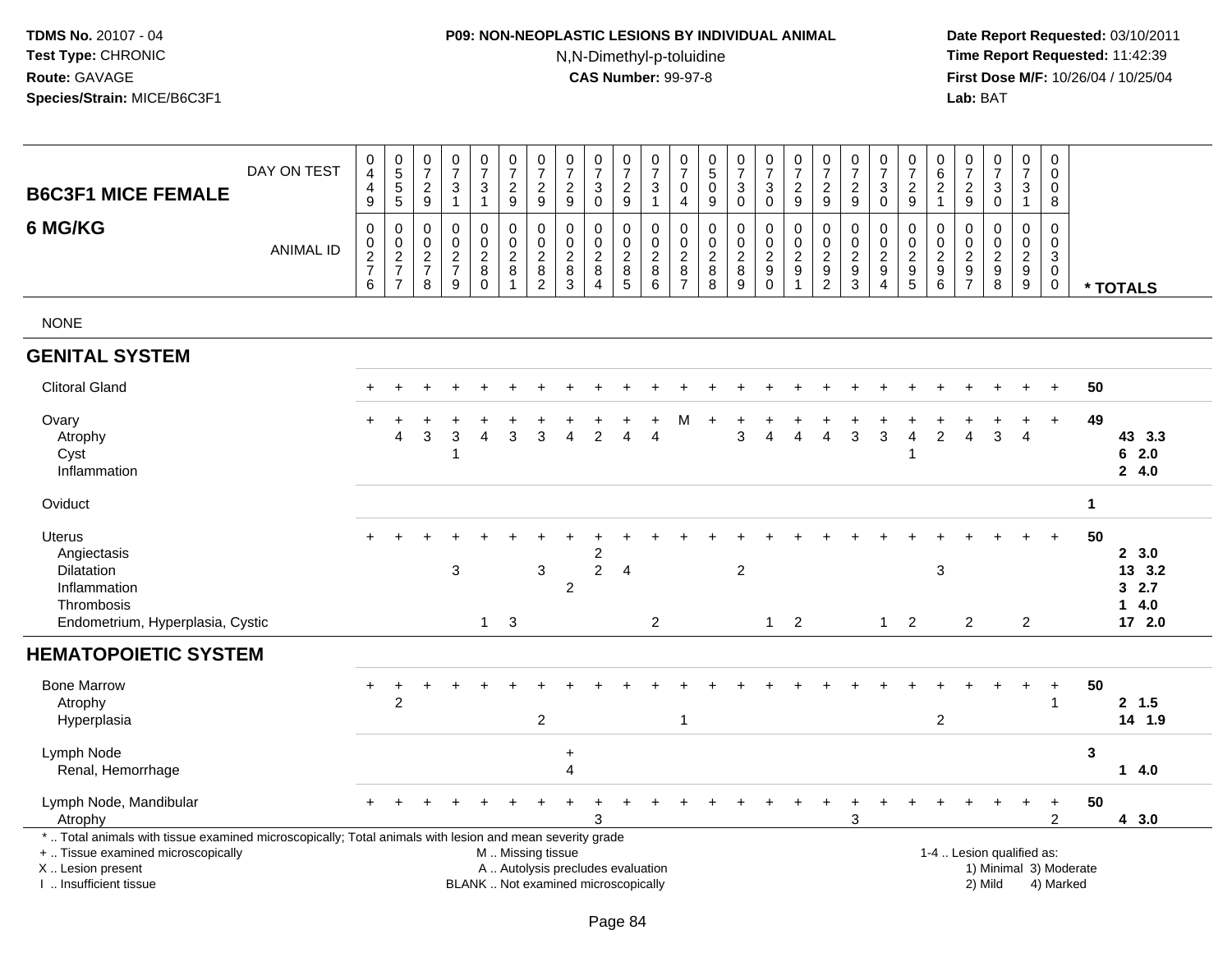# **P09: NON-NEOPLASTIC LESIONS BY INDIVIDUAL ANIMAL**N,N-Dimethyl-p-toluidine

| <b>B6C3F1 MICE FEMALE</b>                                                                                                                                                                     | DAY ON TEST      | 0<br>$\overline{4}$<br>4<br>$\mathsf g$              | 0<br>5<br>5<br>5                     | $\begin{array}{c} 0 \\ 7 \end{array}$<br>$\frac{2}{9}$ | $\pmb{0}$<br>$\overline{7}$<br>$\sqrt{3}$<br>$\overline{1}$ | $\frac{0}{7}$<br>$\ensuremath{\mathsf{3}}$<br>$\overline{1}$        | $\begin{smallmatrix}0\\7\end{smallmatrix}$<br>$\frac{2}{9}$ | $\frac{0}{7}$<br>$\frac{2}{9}$                                          | $\frac{0}{7}$<br>$\frac{2}{9}$                                                                | $\begin{array}{c} 0 \\ 7 \end{array}$<br>$\ensuremath{\mathsf{3}}$<br>$\overline{0}$ | $\frac{0}{7}$<br>$\frac{2}{9}$                    | 0<br>$\overline{7}$<br>3<br>$\mathbf{1}$           | $\frac{0}{7}$<br>$\mathbf 0$<br>$\overline{4}$                        | $\begin{array}{c} 0 \\ 5 \end{array}$<br>$\mathbf 0$<br>$9\,$ | $\frac{0}{7}$<br>$\sqrt{3}$<br>$\overline{0}$                   | $\frac{0}{7}$<br>3<br>$\bar{0}$                       | $\frac{0}{7}$<br>$\frac{2}{9}$ | $\begin{array}{c} 0 \\ 7 \end{array}$<br>$\boldsymbol{2}$<br>$\boldsymbol{9}$ | $\frac{0}{7}$<br>$\frac{2}{9}$                   | $\frac{0}{7}$<br>$\mathbf{3}$<br>$\overline{0}$                          | $\frac{0}{7}$<br>$\frac{2}{9}$                                       | 0<br>$\,6\,$<br>$\frac{2}{1}$                       | $\begin{array}{c} 0 \\ 7 \end{array}$<br>$\frac{2}{9}$                               | $\frac{0}{7}$<br>$_0^3$                                        |             | $\frac{0}{7}$<br>3<br>$\mathbf{1}$                          | 0<br>$\mathbf 0$<br>0<br>8                          |    |                                 |
|-----------------------------------------------------------------------------------------------------------------------------------------------------------------------------------------------|------------------|------------------------------------------------------|--------------------------------------|--------------------------------------------------------|-------------------------------------------------------------|---------------------------------------------------------------------|-------------------------------------------------------------|-------------------------------------------------------------------------|-----------------------------------------------------------------------------------------------|--------------------------------------------------------------------------------------|---------------------------------------------------|----------------------------------------------------|-----------------------------------------------------------------------|---------------------------------------------------------------|-----------------------------------------------------------------|-------------------------------------------------------|--------------------------------|-------------------------------------------------------------------------------|--------------------------------------------------|--------------------------------------------------------------------------|----------------------------------------------------------------------|-----------------------------------------------------|--------------------------------------------------------------------------------------|----------------------------------------------------------------|-------------|-------------------------------------------------------------|-----------------------------------------------------|----|---------------------------------|
| 6 MG/KG                                                                                                                                                                                       | <b>ANIMAL ID</b> | 0<br>$\begin{array}{c} 0 \\ 2 \\ 7 \end{array}$<br>6 | 0<br>$\frac{0}{2}$<br>$\overline{7}$ | $\mathbf 0$<br>$\pmb{0}$<br>$\frac{2}{7}$<br>8         | $\mathbf 0$<br>$\mathbf 0$<br>$\frac{2}{7}$<br>9            | $\pmb{0}$<br>$\overline{0}$<br>$\overline{c}$<br>$\, 8$<br>$\Omega$ | 0<br>$\ddot{\mathbf{0}}$<br>$\frac{2}{8}$<br>$\mathbf{1}$   | 0<br>$\ddot{\mathbf{0}}$<br>$\overline{c}$<br>$\bf 8$<br>$\overline{2}$ | 0<br>$\ddot{\mathbf{0}}$<br>$\frac{2}{8}$<br>3                                                | $\pmb{0}$<br>$\mathbf 0$<br>$\overline{c}$<br>$\,8\,$<br>$\overline{4}$              | 0<br>$\pmb{0}$<br>$\frac{2}{8}$<br>$\overline{5}$ | 0<br>$\mathbf 0$<br>$\overline{c}$<br>$\bf 8$<br>6 | $\mathbf 0$<br>$\ddot{\mathbf{0}}$<br>$\overline{2}$<br>$\frac{8}{7}$ | 0<br>$\mathbf 0$<br>$\boldsymbol{2}$<br>$\bf 8$<br>8          | $\mathbf 0$<br>$\overline{0}$<br>$\overline{c}$<br>$\bf 8$<br>9 | 0<br>$\ddot{\mathbf{0}}$<br>$\frac{2}{9}$<br>$\Omega$ | 0<br>$\frac{0}{2}$<br>1        | $\pmb{0}$<br>$\frac{0}{2}$<br>$\overline{2}$                                  | $\mathbf 0$<br>$\mathbf 0$<br>$\frac{2}{9}$<br>3 | $\mathbf 0$<br>$\overline{0}$<br>$\frac{2}{9}$<br>$\boldsymbol{\Lambda}$ | 0<br>$\mathbf 0$<br>$\sqrt{2}$<br>$\boldsymbol{9}$<br>$\overline{5}$ | $\mathbf 0$<br>$\overline{0}$<br>$\frac{2}{9}$<br>6 | $\mathbf 0$<br>$\mathbf 0$<br>$\boldsymbol{2}$<br>$\boldsymbol{9}$<br>$\overline{7}$ | $\mathbf 0$<br>$0$<br>$9$<br>$8$                               |             | 0<br>$\ddot{\mathbf{0}}$<br>$\frac{2}{9}$<br>$\overline{9}$ | $\mathbf 0$<br>$\mathbf 0$<br>3<br>$\mathbf 0$<br>0 |    | * TOTALS                        |
| Hyperplasia, Lymphoid<br>Hyperplasia, Plasma Cell                                                                                                                                             |                  |                                                      |                                      |                                                        |                                                             |                                                                     |                                                             |                                                                         |                                                                                               |                                                                                      |                                                   | $\overline{2}$                                     |                                                                       |                                                               |                                                                 |                                                       |                                |                                                                               |                                                  |                                                                          |                                                                      |                                                     |                                                                                      |                                                                |             |                                                             |                                                     |    | 52.0<br>13.0                    |
| Lymph Node, Mesenteric<br>Atrophy<br>Hyperplasia, Lymphoid                                                                                                                                    |                  | $\ddot{}$                                            | $\overline{2}$                       | $\overline{1}$                                         |                                                             |                                                                     |                                                             |                                                                         |                                                                                               |                                                                                      |                                                   |                                                    |                                                                       |                                                               |                                                                 |                                                       |                                |                                                                               |                                                  |                                                                          |                                                                      | $\overline{2}$                                      |                                                                                      | 4                                                              |             | $\overline{4}$                                              | A                                                   | 49 | 52.0<br>3.7                     |
| Spleen<br>Atrophy<br>Hematopoietic Cell Proliferation<br>Hyperplasia, Lymphoid                                                                                                                |                  | $\ddot{}$<br>$\overline{2}$                          | $\div$<br>$\overline{c}$             | $\overline{2}$                                         | $\overline{2}$                                              | -1                                                                  |                                                             | $\mathbf{1}$<br>$\overline{2}$                                          | 1<br>3                                                                                        | $\boldsymbol{2}$                                                                     |                                                   | $\mathbf{1}$                                       | $\sqrt{2}$                                                            | $\overline{c}$                                                | $\mathbf{1}$                                                    | 3                                                     |                                | $\overline{4}$                                                                | $\overline{c}$                                   |                                                                          |                                                                      | 3                                                   |                                                                                      | $\overline{2}$                                                 |             | $\ddot{}$<br>$\overline{2}$                                 | $\mathsf{A}$                                        | 49 | $8$ 1.8<br>23 2.1<br>$15$ 1.7   |
| Infarct<br>Pigmentation<br>Capsule, Fibrosis                                                                                                                                                  |                  |                                                      | $\mathbf{1}$                         | $\overline{1}$                                         | $\mathbf{1}$                                                | $\overline{1}$                                                      | $\overline{1}$                                              | $\mathbf{1}$                                                            | $\mathbf{1}$                                                                                  | $\mathbf{1}$                                                                         | $\overline{1}$                                    | $\overline{1}$                                     | 3                                                                     |                                                               | $\mathbf 1$                                                     | $\overline{1}$                                        | $\overline{1}$                 |                                                                               | $\mathbf{1}$                                     | $\overline{1}$                                                           | $\overline{1}$                                                       |                                                     | 1                                                                                    |                                                                | $1 \quad 1$ |                                                             |                                                     |    | $1 \quad 2.0$<br>39 1.0<br>13.0 |
| Thymus<br>Atrophy<br>Hyperplasia, Histiocytic                                                                                                                                                 |                  | 3                                                    | 4                                    | 3                                                      | $\overline{2}$                                              | $\overline{2}$                                                      |                                                             | 2                                                                       | 3                                                                                             |                                                                                      |                                                   | 3                                                  |                                                                       |                                                               | 3                                                               | 3                                                     | 2                              | 3                                                                             | 3                                                | 2                                                                        | 2                                                                    | $\overline{2}$                                      | 3                                                                                    | $\overline{2}$                                                 |             | 3                                                           | 2                                                   | 50 | 46 2.5<br>$12.0$                |
| <b>INTEGUMENTARY SYSTEM</b>                                                                                                                                                                   |                  |                                                      |                                      |                                                        |                                                             |                                                                     |                                                             |                                                                         |                                                                                               |                                                                                      |                                                   |                                                    |                                                                       |                                                               |                                                                 |                                                       |                                |                                                                               |                                                  |                                                                          |                                                                      |                                                     |                                                                                      |                                                                |             |                                                             |                                                     |    |                                 |
| <b>Mammary Gland</b>                                                                                                                                                                          |                  |                                                      |                                      |                                                        |                                                             |                                                                     |                                                             |                                                                         |                                                                                               |                                                                                      |                                                   |                                                    |                                                                       |                                                               |                                                                 |                                                       |                                |                                                                               |                                                  |                                                                          |                                                                      |                                                     |                                                                                      |                                                                |             |                                                             |                                                     | 50 |                                 |
| <b>Skin</b><br>Inflammation<br>Ulcer<br>Dermis, Fibrosis                                                                                                                                      |                  |                                                      |                                      |                                                        |                                                             |                                                                     |                                                             |                                                                         |                                                                                               |                                                                                      |                                                   |                                                    |                                                                       |                                                               |                                                                 |                                                       |                                |                                                                               |                                                  |                                                                          |                                                                      |                                                     |                                                                                      |                                                                |             |                                                             | $\ddot{}$                                           | 50 | 2, 3.0<br>2, 3.5<br>$12.0$      |
| <b>MUSCULOSKELETAL SYSTEM</b>                                                                                                                                                                 |                  |                                                      |                                      |                                                        |                                                             |                                                                     |                                                             |                                                                         |                                                                                               |                                                                                      |                                                   |                                                    |                                                                       |                                                               |                                                                 |                                                       |                                |                                                                               |                                                  |                                                                          |                                                                      |                                                     |                                                                                      |                                                                |             |                                                             |                                                     |    |                                 |
| <b>Bone</b>                                                                                                                                                                                   |                  |                                                      |                                      |                                                        |                                                             |                                                                     |                                                             |                                                                         |                                                                                               |                                                                                      |                                                   |                                                    |                                                                       |                                                               |                                                                 |                                                       |                                |                                                                               |                                                  |                                                                          |                                                                      |                                                     |                                                                                      |                                                                |             |                                                             |                                                     | 50 |                                 |
| *  Total animals with tissue examined microscopically; Total animals with lesion and mean severity grade<br>+  Tissue examined microscopically<br>X  Lesion present<br>I  Insufficient tissue |                  |                                                      |                                      |                                                        |                                                             |                                                                     |                                                             |                                                                         | M  Missing tissue<br>A  Autolysis precludes evaluation<br>BLANK  Not examined microscopically |                                                                                      |                                                   |                                                    |                                                                       |                                                               |                                                                 |                                                       |                                |                                                                               |                                                  |                                                                          |                                                                      |                                                     |                                                                                      | 1-4  Lesion qualified as:<br>1) Minimal 3) Moderate<br>2) Mild |             |                                                             | 4) Marked                                           |    |                                 |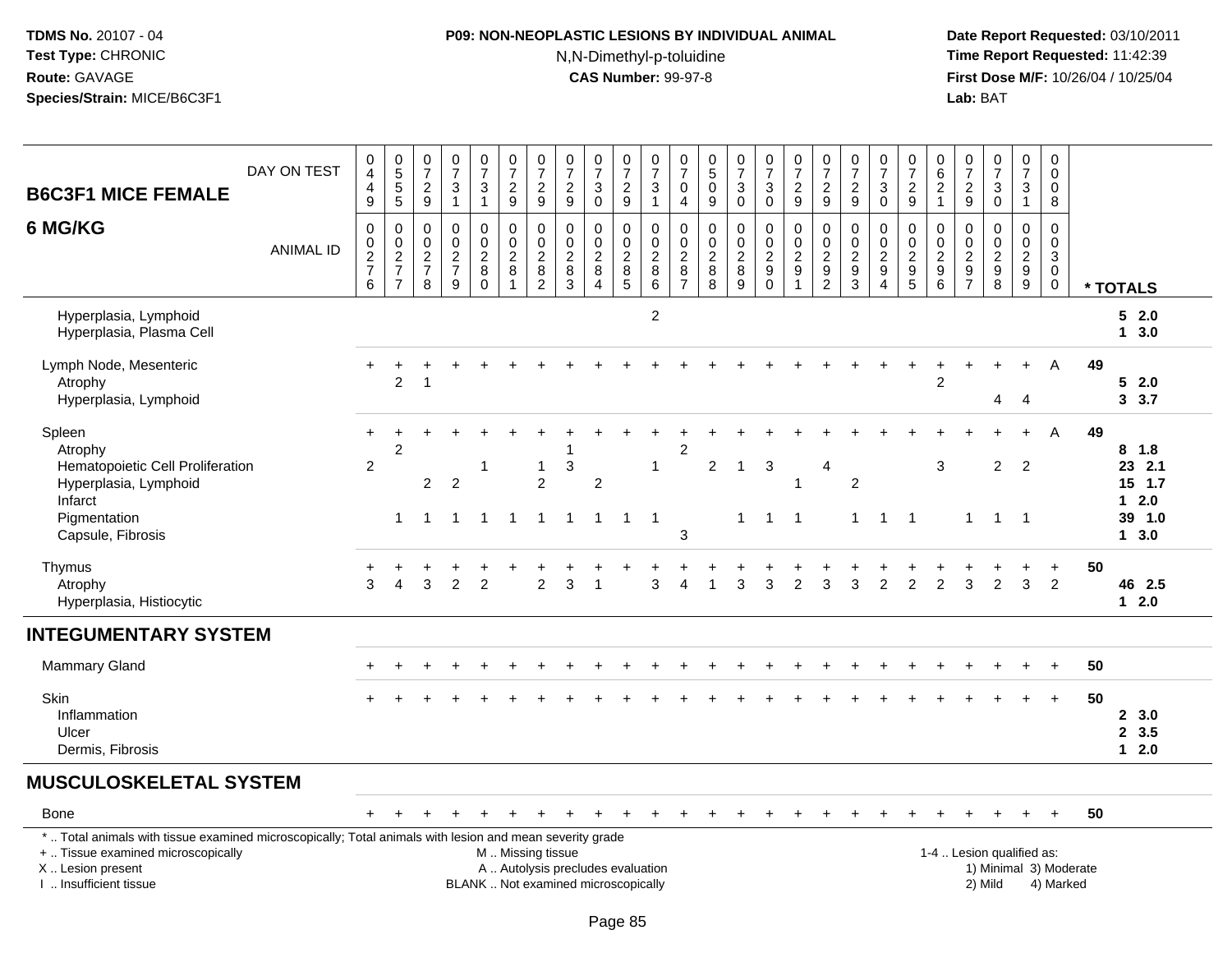# **P09: NON-NEOPLASTIC LESIONS BY INDIVIDUAL ANIMAL**N,N-Dimethyl-p-toluidine

 **Date Report Requested:** 03/10/2011 **Time Report Requested:** 11:42:39 **First Dose M/F:** 10/26/04 / 10/25/04 Lab: BAT **Lab:** BAT

| <b>B6C3F1 MICE FEMALE</b>                                                                                                                                                 | DAY ON TEST      | 0<br>4<br>4<br>9                       | $\begin{array}{c} 0 \\ 5 \\ 5 \end{array}$<br>$\overline{5}$ | 0<br>$\overline{7}$<br>$\mathbf{2}$<br>9                    | 0<br>$\overline{7}$<br>$\sqrt{3}$<br>$\overline{1}$                | $\frac{0}{7}$<br>$\mathbf{3}$<br>$\mathbf{1}$     | 0<br>$\overline{7}$<br>$\overline{2}$<br>9 | 0<br>$\overline{7}$<br>$\overline{2}$<br>9                                              | 0<br>$\overline{7}$<br>$\overline{2}$<br>$9\,$ | 0<br>$\overline{7}$<br>$\mathbf{3}$<br>$\mathbf 0$     | $\frac{0}{7}$<br>$\overline{c}$<br>9 | $\frac{0}{7}$<br>$\mathbf{3}$<br>$\mathbf{1}$        | 0<br>$\overline{7}$<br>0<br>$\overline{4}$               | $\begin{array}{c} 0 \\ 5 \end{array}$<br>$\mathbf 0$<br>9 | $\frac{0}{7}$<br>$\sqrt{3}$<br>$\mathbf 0$                   | 0<br>$\overline{7}$<br>3<br>$\mathbf 0$             | 0<br>$\overline{7}$<br>$\overline{2}$<br>9 | $\frac{0}{7}$<br>$\overline{c}$<br>9                                   | 0<br>$\overline{7}$<br>$\mathbf{2}$<br>9                        | $\frac{0}{7}$<br>$\mathbf 3$<br>$\mathbf 0$                         | 0<br>$\overline{7}$<br>$\overline{c}$<br>9 | 0<br>$\,6\,$<br>$\overline{2}$<br>$\overline{1}$                 | 0<br>$\overline{7}$<br>$\mathbf{2}$<br>9                       | 0<br>$\overline{7}$<br>$\mathbf{3}$<br>$\mathbf 0$                   | 0<br>$\overline{7}$<br>$\mathbf{3}$                                        | 0<br>$\mathbf 0$<br>0<br>8                                              |              |                                                  |
|---------------------------------------------------------------------------------------------------------------------------------------------------------------------------|------------------|----------------------------------------|--------------------------------------------------------------|-------------------------------------------------------------|--------------------------------------------------------------------|---------------------------------------------------|--------------------------------------------|-----------------------------------------------------------------------------------------|------------------------------------------------|--------------------------------------------------------|--------------------------------------|------------------------------------------------------|----------------------------------------------------------|-----------------------------------------------------------|--------------------------------------------------------------|-----------------------------------------------------|--------------------------------------------|------------------------------------------------------------------------|-----------------------------------------------------------------|---------------------------------------------------------------------|--------------------------------------------|------------------------------------------------------------------|----------------------------------------------------------------|----------------------------------------------------------------------|----------------------------------------------------------------------------|-------------------------------------------------------------------------|--------------|--------------------------------------------------|
| 6 MG/KG                                                                                                                                                                   | <b>ANIMAL ID</b> | $\mathbf 0$<br>0<br>$\frac{2}{7}$<br>6 | $\mathbf 0$<br>$\pmb{0}$<br>$\frac{2}{7}$<br>$\overline{7}$  | $\mathbf 0$<br>0<br>$\boldsymbol{2}$<br>$\overline{7}$<br>8 | $\Omega$<br>$\mathbf 0$<br>$\boldsymbol{2}$<br>$\overline{7}$<br>9 | 0<br>$\pmb{0}$<br>$\overline{2}$<br>8<br>$\Omega$ | 0<br>$\mathbf 0$<br>$\overline{2}$<br>8    | $\mathbf 0$<br>$\boldsymbol{0}$<br>$\overline{c}$<br>$\boldsymbol{8}$<br>$\overline{2}$ | $\mathbf 0$<br>0<br>$\sqrt{2}$<br>8<br>3       | $\mathbf 0$<br>$\mathbf 0$<br>$\overline{2}$<br>8<br>4 | 0<br>0<br>$\overline{c}$<br>8<br>5   | 0<br>$\mathsf{O}\xspace$<br>$\overline{2}$<br>8<br>6 | $\Omega$<br>0<br>$\sqrt{2}$<br>$\,8\,$<br>$\overline{7}$ | 0<br>0<br>$\frac{2}{8}$<br>$\overline{8}$                 | $\mathbf 0$<br>$\mathbf 0$<br>$\overline{2}$<br>$\,8\,$<br>9 | 0<br>$\mathbf 0$<br>$\overline{c}$<br>9<br>$\Omega$ | 0<br>$\mathbf 0$<br>$\frac{2}{9}$<br>1     | 0<br>$\pmb{0}$<br>$\overline{2}$<br>$\boldsymbol{9}$<br>$\overline{2}$ | $\Omega$<br>0<br>$\sqrt{2}$<br>$\boldsymbol{9}$<br>$\mathbf{3}$ | $\mathbf 0$<br>$\mathbf 0$<br>$\overline{2}$<br>$\overline{9}$<br>4 | 0<br>0<br>$\overline{c}$<br>$9\,$<br>5     | $\Omega$<br>$\mathbf 0$<br>$\overline{2}$<br>$\overline{9}$<br>6 | 0<br>0<br>$\overline{c}$<br>$\boldsymbol{9}$<br>$\overline{7}$ | $\Omega$<br>$\mathbf 0$<br>$\boldsymbol{2}$<br>$\boldsymbol{9}$<br>8 | 0<br>$\mathbf 0$<br>$\overline{2}$<br>$\boldsymbol{9}$<br>$\boldsymbol{9}$ | $\mathbf 0$<br>$\mathbf 0$<br>$\mathsf 3$<br>$\mathbf 0$<br>$\mathbf 0$ |              | * TOTALS                                         |
| Fibro-Osseous Lesion<br>Osteopetrosis                                                                                                                                     |                  |                                        |                                                              |                                                             |                                                                    | $\mathbf 1$                                       |                                            |                                                                                         |                                                |                                                        |                                      |                                                      |                                                          |                                                           |                                                              |                                                     |                                            | $\overline{c}$                                                         |                                                                 |                                                                     |                                            | 1                                                                | $\overline{1}$                                                 |                                                                      |                                                                            |                                                                         |              | $5$ 1.6<br>$12.0$                                |
| <b>Skeletal Muscle</b><br>Inflammation                                                                                                                                    |                  |                                        |                                                              |                                                             |                                                                    |                                                   |                                            |                                                                                         |                                                |                                                        |                                      |                                                      |                                                          |                                                           |                                                              | ÷<br>3                                              |                                            |                                                                        |                                                                 |                                                                     |                                            |                                                                  |                                                                |                                                                      |                                                                            |                                                                         | $\mathbf{2}$ | 13.0                                             |
| <b>NERVOUS SYSTEM</b>                                                                                                                                                     |                  |                                        |                                                              |                                                             |                                                                    |                                                   |                                            |                                                                                         |                                                |                                                        |                                      |                                                      |                                                          |                                                           |                                                              |                                                     |                                            |                                                                        |                                                                 |                                                                     |                                            |                                                                  |                                                                |                                                                      |                                                                            |                                                                         |              |                                                  |
| Brain                                                                                                                                                                     |                  |                                        |                                                              |                                                             |                                                                    |                                                   |                                            |                                                                                         |                                                |                                                        |                                      |                                                      |                                                          |                                                           |                                                              |                                                     |                                            |                                                                        |                                                                 |                                                                     |                                            |                                                                  |                                                                |                                                                      |                                                                            | $+$                                                                     | 50           |                                                  |
| <b>RESPIRATORY SYSTEM</b>                                                                                                                                                 |                  |                                        |                                                              |                                                             |                                                                    |                                                   |                                            |                                                                                         |                                                |                                                        |                                      |                                                      |                                                          |                                                           |                                                              |                                                     |                                            |                                                                        |                                                                 |                                                                     |                                            |                                                                  |                                                                |                                                                      |                                                                            |                                                                         |              |                                                  |
| Lung<br>Foreign Body<br>Inflammation<br>Alveolar Epithelium, Hyperplasia                                                                                                  |                  |                                        |                                                              |                                                             |                                                                    |                                                   |                                            |                                                                                         |                                                |                                                        |                                      |                                                      |                                                          |                                                           |                                                              |                                                     |                                            |                                                                        |                                                                 | 3                                                                   |                                            |                                                                  | 1                                                              |                                                                      |                                                                            | X<br>$\overline{4}$                                                     | 50           | 2.5<br>32.3                                      |
| Nose<br>Inflammation<br>Glands, Olfactory Epithelium, Dilatation<br>Glands, Olfactory Epithelium, Hyperplasia<br>Glands, Olfactory Epithelium, Metaplasia,                |                  | 1                                      |                                                              |                                                             |                                                                    | $\overline{2}$                                    |                                            |                                                                                         |                                                | $\overline{1}$                                         |                                      | 1                                                    |                                                          |                                                           |                                                              | 1                                                   |                                            |                                                                        |                                                                 |                                                                     |                                            |                                                                  |                                                                |                                                                      |                                                                            |                                                                         | 49           | 7 <sub>1.0</sub><br>14<br>1.1<br>14 1.0<br>5 1.0 |
| Respiratory<br>Glands, Respiratory Epithelium, Dilatation<br>Glands, Respiratory Epithelium, Hyperplasia<br>Olfactory Epithelium, Accumulation, Hyaline<br><b>Droplet</b> |                  | 1                                      |                                                              | 1<br>1                                                      |                                                                    | -1                                                |                                            |                                                                                         |                                                |                                                        |                                      | $\mathbf{1}$                                         |                                                          |                                                           | $\mathbf{1}$                                                 | -1<br>1                                             |                                            |                                                                        |                                                                 |                                                                     |                                            |                                                                  |                                                                | -1                                                                   |                                                                            |                                                                         |              | 17 1.0<br>2, 1.0<br>$5 \t1.0$                    |
| Olfactory Epithelium, Metaplasia, Respiratory<br>Respiratory Epithelium, Accumulation, Hyaline<br><b>Droplet</b>                                                          |                  | $\mathbf{1}$                           | $\overline{2}$                                               | $\overline{c}$                                              | -1                                                                 |                                                   |                                            |                                                                                         | $\mathbf 1$                                    | -1                                                     |                                      |                                                      |                                                          |                                                           | $\mathbf{1}$                                                 |                                                     |                                            |                                                                        |                                                                 | -1                                                                  | $\overline{1}$                             |                                                                  | 1                                                              | $\mathbf 1$                                                          |                                                                            |                                                                         |              | 6<br>1.0<br>34 1.1                               |
| Respiratory Epithelium, Hyperplasia                                                                                                                                       |                  | -1                                     |                                                              | 1                                                           | -1                                                                 |                                                   |                                            |                                                                                         | $\mathbf{1}$                                   | $\overline{1}$                                         | $\overline{\phantom{0}}$             |                                                      |                                                          |                                                           |                                                              | 1                                                   |                                            |                                                                        |                                                                 |                                                                     |                                            |                                                                  |                                                                | $\mathbf 1$                                                          |                                                                            |                                                                         |              | 15, 1.0                                          |

+ .. Tissue examined microscopically

X .. Lesion present

I .. Insufficient tissue

M .. Missing tissue

A .. Autolysis precludes evaluation 1999 (1999) 1999 (1999) 1999 (1999) 1999 (1999) Minimal 3) Minimal 3) Minimal 3) Minimal 3) Mild BLANK .. Not examined microscopically 2) Mild 4) Marked

1-4 .. Lesion qualified as:<br>1) Minimal 3) Moderate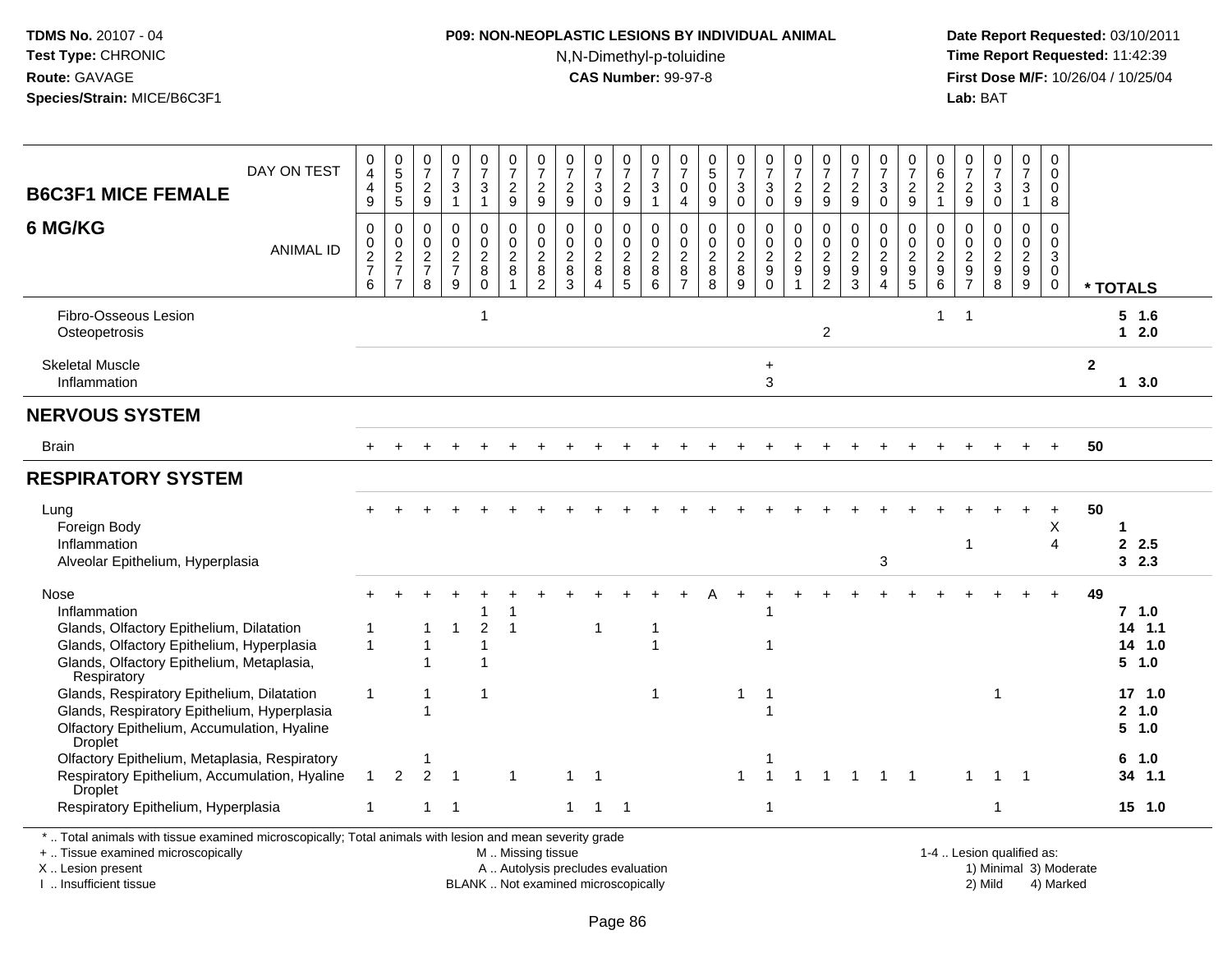#### **P09: NON-NEOPLASTIC LESIONS BY INDIVIDUAL ANIMAL**N,N-Dimethyl-p-toluidine

 **Date Report Requested:** 03/10/2011 **Time Report Requested:** 11:42:39 **First Dose M/F:** 10/26/04 / 10/25/04 Lab: BAT **Lab:** BAT

| <b>B6C3F1 MICE FEMALE</b>                                                           | DAY ON TEST      | 0<br>4<br>$\overline{4}$<br>$9\,$    | $\begin{array}{c} 0 \\ 5 \end{array}$<br>$\mathbf 5$<br>5 | $\begin{array}{c} 0 \\ 7 \end{array}$<br>$\boldsymbol{2}$<br>9 | $\frac{0}{7}$<br>$\mathbf 3$<br>$\overline{1}$ | $\frac{0}{7}$<br>3             | $\frac{0}{7}$<br>$\frac{2}{9}$                 | 0<br>$\overline{7}$<br>$\overline{2}$<br>$\boldsymbol{9}$ | $\frac{0}{7}$<br>$\boldsymbol{2}$<br>$\boldsymbol{9}$      | $\frac{0}{7}$<br>$\mathbf{3}$<br>$\mathbf 0$         | $\frac{0}{7}$<br>$\sqrt{2}$<br>$\boldsymbol{9}$ | $\frac{0}{7}$<br>$\sqrt{3}$          | $\pmb{0}$<br>$\overline{7}$<br>$\mathbf 0$<br>4         | $\begin{smallmatrix} 0\\5 \end{smallmatrix}$<br>$\pmb{0}$<br>9 | $\frac{0}{7}$<br>3<br>0      | $\frac{0}{7}$<br>$\ensuremath{\mathsf{3}}$<br>$\pmb{0}$ | $\frac{0}{7}$<br>$\frac{2}{9}$                         | $\frac{0}{7}$<br>$\overline{2}$<br>$\boldsymbol{9}$ | $\frac{0}{7}$<br>$\overline{c}$<br>$\boldsymbol{9}$                | $\frac{0}{7}$<br>3<br>0       | $\frac{0}{7}$<br>$\frac{2}{9}$                         | $\begin{matrix} 0 \\ 6 \end{matrix}$<br>$\overline{c}$      | $\frac{0}{7}$<br>$\overline{2}$<br>9      | $\frac{0}{7}$<br>$\sqrt{3}$<br>$\mathbf 0$                  | 0<br>$\overline{7}$<br>3     | 0<br>$\pmb{0}$<br>$\pmb{0}$<br>8                           |    |                                                     |
|-------------------------------------------------------------------------------------|------------------|--------------------------------------|-----------------------------------------------------------|----------------------------------------------------------------|------------------------------------------------|--------------------------------|------------------------------------------------|-----------------------------------------------------------|------------------------------------------------------------|------------------------------------------------------|-------------------------------------------------|--------------------------------------|---------------------------------------------------------|----------------------------------------------------------------|------------------------------|---------------------------------------------------------|--------------------------------------------------------|-----------------------------------------------------|--------------------------------------------------------------------|-------------------------------|--------------------------------------------------------|-------------------------------------------------------------|-------------------------------------------|-------------------------------------------------------------|------------------------------|------------------------------------------------------------|----|-----------------------------------------------------|
| 6 MG/KG                                                                             | <b>ANIMAL ID</b> | 0<br>$\pmb{0}$<br>$\frac{2}{7}$<br>6 | 0<br>$\mathbf 0$<br>$\overline{c}$<br>$\overline{7}$<br>7 | $\mathbf 0$<br>$\pmb{0}$<br>$\frac{2}{7}$<br>8                 | 0<br>$\frac{0}{2}$<br>9                        | 0<br>$\frac{0}{2}$<br>$\Omega$ | $\pmb{0}$<br>$\boldsymbol{0}$<br>$\frac{2}{8}$ | 0<br>$\boldsymbol{0}$<br>$\overline{c}$<br>$\,8\,$<br>2   | $\mathbf 0$<br>$\pmb{0}$<br>$\overline{2}$<br>$\,8\,$<br>3 | 0<br>$\mathsf{O}\xspace$<br>$\overline{c}$<br>8<br>4 | 0<br>$\frac{0}{2}$<br>5                         | 0<br>$\pmb{0}$<br>$\frac{2}{8}$<br>6 | 0<br>$\,0\,$<br>$\boldsymbol{2}$<br>8<br>$\overline{7}$ | 0<br>$\boldsymbol{0}$<br>$\frac{2}{8}$<br>8                    | 0<br>0<br>$\frac{2}{8}$<br>9 | 0<br>$\frac{0}{2}$<br>$\mathbf 0$                       | 0<br>$\pmb{0}$<br>$\boldsymbol{2}$<br>$\boldsymbol{9}$ | 0<br>0<br>$\sqrt{2}$<br>$\boldsymbol{9}$<br>2       | 0<br>$\boldsymbol{0}$<br>$\boldsymbol{2}$<br>$\boldsymbol{9}$<br>3 | 0<br>0<br>$\overline{a}$<br>9 | 0<br>$\begin{array}{c}\n0 \\ 2 \\ 9 \\ 5\n\end{array}$ | 0<br>$\pmb{0}$<br>$\boldsymbol{2}$<br>$\boldsymbol{9}$<br>6 | 0<br>0<br>$\frac{2}{9}$<br>$\overline{7}$ | 0<br>$\pmb{0}$<br>$\boldsymbol{2}$<br>$\boldsymbol{9}$<br>8 | 0<br>0<br>$\frac{2}{9}$<br>9 | 0<br>$\pmb{0}$<br>$\mathbf{3}$<br>$\pmb{0}$<br>$\mathbf 0$ |    | * TOTALS                                            |
| Trachea                                                                             |                  |                                      |                                                           |                                                                |                                                |                                |                                                |                                                           |                                                            |                                                      |                                                 |                                      |                                                         |                                                                |                              |                                                         |                                                        |                                                     |                                                                    |                               |                                                        |                                                             |                                           |                                                             |                              | $\ddot{}$                                                  | 50 |                                                     |
| <b>SPECIAL SENSES SYSTEM</b>                                                        |                  |                                      |                                                           |                                                                |                                                |                                |                                                |                                                           |                                                            |                                                      |                                                 |                                      |                                                         |                                                                |                              |                                                         |                                                        |                                                     |                                                                    |                               |                                                        |                                                             |                                           |                                                             |                              |                                                            |    |                                                     |
| Eye<br>Cornea, Inflammation                                                         |                  |                                      |                                                           |                                                                |                                                |                                |                                                |                                                           |                                                            |                                                      |                                                 |                                      |                                                         |                                                                |                              |                                                         |                                                        |                                                     |                                                                    |                               |                                                        |                                                             |                                           |                                                             | $\ddot{}$                    | $+$                                                        | 50 | 12.0                                                |
| <b>Harderian Gland</b><br>Fibrosis<br>Hyperplasia                                   |                  |                                      |                                                           |                                                                |                                                |                                |                                                |                                                           |                                                            |                                                      |                                                 |                                      |                                                         |                                                                |                              |                                                         |                                                        |                                                     |                                                                    |                               |                                                        |                                                             |                                           |                                                             |                              | $+$                                                        | 50 | $1 \quad 2.0$<br>2.5                                |
| <b>URINARY SYSTEM</b>                                                               |                  |                                      |                                                           |                                                                |                                                |                                |                                                |                                                           |                                                            |                                                      |                                                 |                                      |                                                         |                                                                |                              |                                                         |                                                        |                                                     |                                                                    |                               |                                                        |                                                             |                                           |                                                             |                              |                                                            |    |                                                     |
| Kidney<br>Accumulation, Hyaline Droplet<br>Infarct<br>Mineralization<br>Nephropathy |                  |                                      |                                                           |                                                                |                                                |                                |                                                |                                                           | -1                                                         |                                                      |                                                 |                                      | $\mathbf 1$                                             |                                                                |                              |                                                         |                                                        | 1                                                   |                                                                    |                               |                                                        |                                                             | 1                                         | -1                                                          | $\overline{1}$               | $+$                                                        | 50 | 2, 2.5<br>3, 1.3<br>1.0<br>$\mathbf 1$<br>15<br>1.2 |
| <b>Urinary Bladder</b>                                                              |                  |                                      |                                                           |                                                                |                                                |                                |                                                |                                                           |                                                            |                                                      |                                                 |                                      |                                                         |                                                                |                              |                                                         |                                                        |                                                     |                                                                    |                               |                                                        |                                                             |                                           |                                                             |                              |                                                            | 50 |                                                     |

\* .. Total animals with tissue examined microscopically; Total animals with lesion and mean severity grade

+ .. Tissue examined microscopically

X .. Lesion present

I .. Insufficient tissue

 M .. Missing tissueA .. Autolysis precludes evaluation

1-4 .. Lesion qualified as:<br>1) Minimal 3) Moderate BLANK .. Not examined microscopically 2) Mild 4) Marked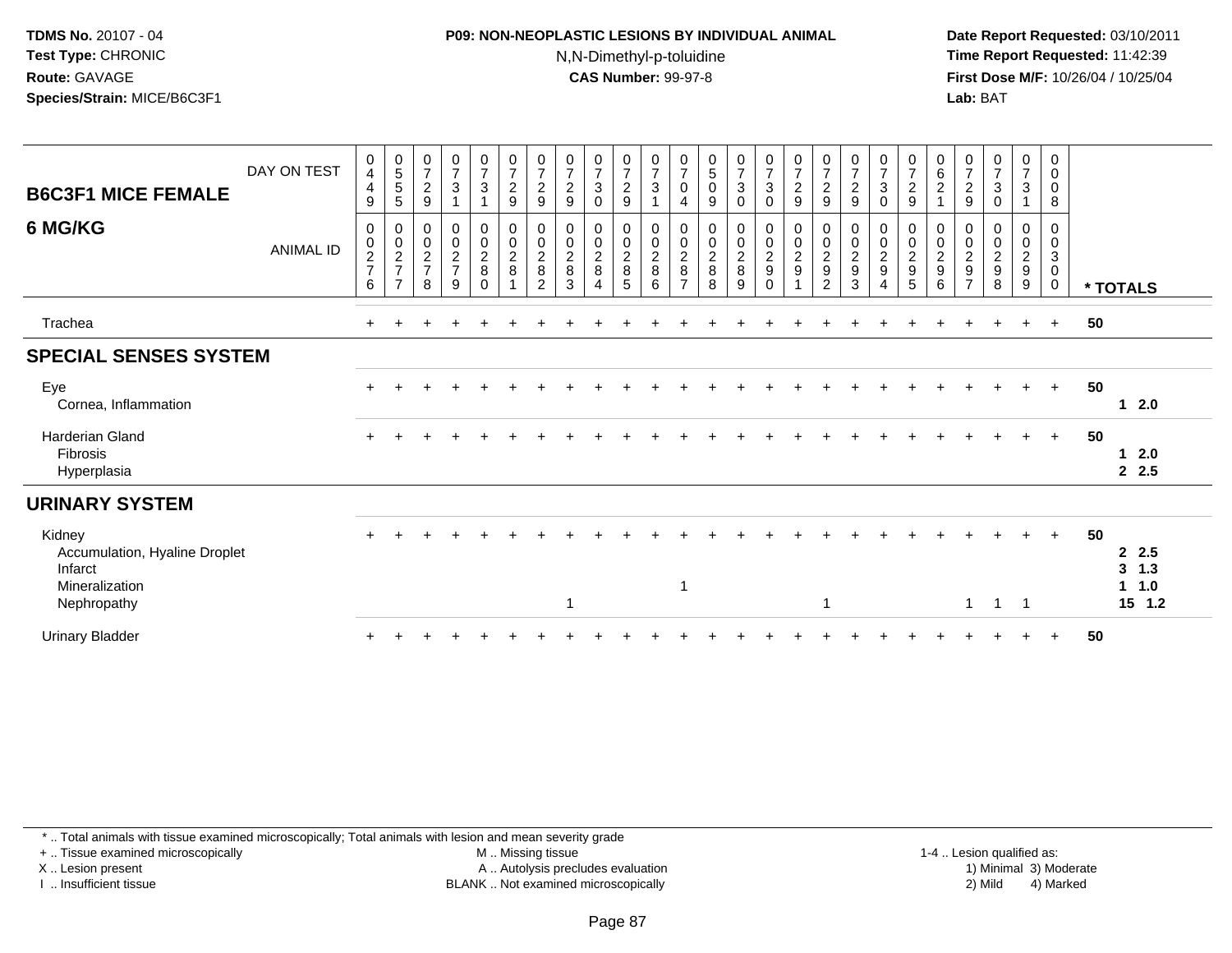# **P09: NON-NEOPLASTIC LESIONS BY INDIVIDUAL ANIMAL**N,N-Dimethyl-p-toluidine

 **Date Report Requested:** 03/10/2011 **Time Report Requested:** 11:42:39 **First Dose M/F:** 10/26/04 / 10/25/04<br>**Lab:** BAT **Lab:** BAT

| <b>B6C3F1 MICE FEMALE</b>                                                                                                                                                | DAY ON TEST      | $_6^0$<br>6<br>$\mathbf 0$                              | $\frac{0}{7}$<br>$\frac{2}{9}$                                 | $\pmb{0}$<br>$\overline{7}$<br>0<br>9                         | $\begin{smallmatrix}0\\7\end{smallmatrix}$<br>$\mathbf{3}$<br>$\mathbf 0$ | $\begin{array}{c} 0 \\ 7 \end{array}$<br>$\mathbf{3}$<br>$\mathbf{1}$ | $\frac{0}{7}$<br>$\frac{2}{9}$                                 | $\frac{0}{7}$<br>$\frac{2}{9}$                                 | 0<br>$\overline{7}$<br>$\mathbf{3}$<br>$\mathbf{1}$          | $\begin{array}{c} 0 \\ 7 \end{array}$<br>$\sqrt{3}$<br>$\mathbf 0$ | $\begin{smallmatrix} 0\\7 \end{smallmatrix}$<br>$\mathbf{3}$<br>$\overline{0}$ | $\frac{0}{7}$<br>$\sqrt{3}$<br>$\mathbf 0$                                     | $\begin{smallmatrix}0\\7\end{smallmatrix}$<br>$\overline{c}$<br>$9\,$          | $\frac{0}{7}$<br>$\frac{2}{9}$                                    | $\begin{array}{c} 0 \\ 2 \\ 5 \end{array}$<br>$\overline{3}$                   | $\frac{0}{7}$<br>$\mathbf{3}$<br>$\mathbf{1}$           | $\frac{0}{7}$<br>$\frac{2}{9}$                                                          | 0<br>$\frac{5}{8}$<br>$\overline{5}$                                         | $\frac{0}{7}$<br>$\mathbf{3}$<br>$\mathbf 0$                  | $\frac{0}{7}$<br>$\overline{c}$<br>9                    | $\pmb{0}$<br>$\,6\,$<br>$\frac{2}{7}$                                         | $\frac{0}{7}$<br>$\frac{2}{9}$               | $\,0\,$<br>$\overline{7}$<br>$\sqrt{3}$<br>$\mathsf{O}\xspace$ | $\begin{smallmatrix}0\\7\end{smallmatrix}$<br>$\boldsymbol{2}$<br>$\boldsymbol{9}$ | $\frac{0}{7}$<br>$\boldsymbol{2}$<br>$\boldsymbol{9}$                          | $\pmb{0}$<br>$\overline{7}$<br>$\mathbf{3}$<br>$\mathbf{1}$ |                         |
|--------------------------------------------------------------------------------------------------------------------------------------------------------------------------|------------------|---------------------------------------------------------|----------------------------------------------------------------|---------------------------------------------------------------|---------------------------------------------------------------------------|-----------------------------------------------------------------------|----------------------------------------------------------------|----------------------------------------------------------------|--------------------------------------------------------------|--------------------------------------------------------------------|--------------------------------------------------------------------------------|--------------------------------------------------------------------------------|--------------------------------------------------------------------------------|-------------------------------------------------------------------|--------------------------------------------------------------------------------|---------------------------------------------------------|-----------------------------------------------------------------------------------------|------------------------------------------------------------------------------|---------------------------------------------------------------|---------------------------------------------------------|-------------------------------------------------------------------------------|----------------------------------------------|----------------------------------------------------------------|------------------------------------------------------------------------------------|--------------------------------------------------------------------------------|-------------------------------------------------------------|-------------------------|
| 20 MG/KG                                                                                                                                                                 | <b>ANIMAL ID</b> | $\pmb{0}$<br>0<br>$\overline{3}$<br>0<br>$\overline{1}$ | $\mathbf 0$<br>$_{3}^{\rm 0}$<br>$\mathbf 0$<br>$\overline{2}$ | $\mathbf 0$<br>$\mathbf 0$<br>$\mathsf 3$<br>$\mathbf 0$<br>3 | $\mathbf 0$<br>$\mathbf 0$<br>3<br>$\mathbf 0$<br>$\overline{4}$          | $\mathbf 0$<br>$\mathbf 0$<br>$\mathbf{3}$<br>$\pmb{0}$<br>5          | $\mathbf 0$<br>$\mathbf 0$<br>$\mathbf{3}$<br>$\mathbf 0$<br>6 | 0<br>$\mathbf 0$<br>3<br>$\mathsf{O}\xspace$<br>$\overline{7}$ | $\mathbf 0$<br>$\mathbf 0$<br>$\mathbf{3}$<br>$\pmb{0}$<br>8 | $\mathbf 0$<br>$\pmb{0}$<br>$\overline{3}$<br>$\pmb{0}$<br>9       | 0<br>$\mathbf 0$<br>$\overline{3}$<br>$\mathbf{1}$<br>$\mathbf{0}$             | $\mathbf 0$<br>$\mathbf 0$<br>$\overline{3}$<br>$\mathbf{1}$<br>$\overline{1}$ | $\mathbf 0$<br>$\mathbf 0$<br>$\ensuremath{\mathsf{3}}$<br>1<br>$\overline{2}$ | $\mathsf 0$<br>$\mathbf 0$<br>$\overline{3}$<br>$\mathbf{1}$<br>3 | $\mathsf 0$<br>$\mathbf 0$<br>$\overline{3}$<br>$\mathbf{1}$<br>$\overline{4}$ | 0<br>$\mathbf 0$<br>$\overline{3}$<br>$\mathbf{1}$<br>5 | $\mathbf 0$<br>$\mathsf{O}\xspace$<br>$\overline{3}$<br>$\mathbf{1}$<br>$6\phantom{1}6$ | $\mathbf 0$<br>$\mathbf 0$<br>$\mathbf{3}$<br>$\mathbf{1}$<br>$\overline{7}$ | $\mathbf 0$<br>$\mathbf 0$<br>$\sqrt{3}$<br>$\mathbf{1}$<br>8 | 0<br>$\mathbf 0$<br>$\mathfrak{Z}$<br>$\mathbf{1}$<br>9 | $\mathbf 0$<br>$\mathbf 0$<br>$\overline{3}$<br>$\overline{c}$<br>$\mathbf 0$ | $\mathbf 0$<br>$\frac{0}{3}$<br>$\mathbf{1}$ | $\mathbf 0$<br>$\mathbf 0$<br>$\frac{3}{2}$                    | $\mathbf 0$<br>$\mathbf 0$<br>$\sqrt{3}$<br>$\frac{2}{3}$                          | $\mathbf 0$<br>$\mathbf 0$<br>$\mathbf{3}$<br>$\overline{2}$<br>$\overline{4}$ | $\mathbf 0$<br>$\mathbf 0$<br>$\mathsf 3$<br>$\frac{2}{5}$  | females<br>$($ cont $)$ |
| <b>ALIMENTARY SYSTEM</b>                                                                                                                                                 |                  |                                                         |                                                                |                                                               |                                                                           |                                                                       |                                                                |                                                                |                                                              |                                                                    |                                                                                |                                                                                |                                                                                |                                                                   |                                                                                |                                                         |                                                                                         |                                                                              |                                                               |                                                         |                                                                               |                                              |                                                                |                                                                                    |                                                                                |                                                             |                         |
| Esophagus<br>Perforation<br>Muscularis, Degeneration<br>Periesophageal Tissue, Hemorrhage                                                                                |                  |                                                         |                                                                |                                                               |                                                                           |                                                                       |                                                                |                                                                |                                                              |                                                                    |                                                                                |                                                                                |                                                                                |                                                                   |                                                                                |                                                         |                                                                                         |                                                                              |                                                               |                                                         |                                                                               |                                              |                                                                |                                                                                    |                                                                                |                                                             |                         |
| Gallbladder                                                                                                                                                              |                  |                                                         |                                                                |                                                               |                                                                           |                                                                       |                                                                |                                                                |                                                              |                                                                    |                                                                                |                                                                                |                                                                                |                                                                   |                                                                                |                                                         |                                                                                         |                                                                              |                                                               |                                                         |                                                                               |                                              |                                                                |                                                                                    |                                                                                |                                                             |                         |
| Intestine Large, Cecum                                                                                                                                                   |                  |                                                         |                                                                |                                                               |                                                                           |                                                                       |                                                                |                                                                |                                                              |                                                                    |                                                                                |                                                                                |                                                                                |                                                                   |                                                                                |                                                         |                                                                                         |                                                                              |                                                               |                                                         |                                                                               |                                              |                                                                |                                                                                    |                                                                                |                                                             |                         |
| Intestine Large, Colon                                                                                                                                                   |                  |                                                         |                                                                |                                                               |                                                                           |                                                                       |                                                                |                                                                |                                                              |                                                                    |                                                                                |                                                                                |                                                                                |                                                                   |                                                                                |                                                         |                                                                                         |                                                                              |                                                               |                                                         |                                                                               |                                              |                                                                |                                                                                    |                                                                                | $+$                                                         |                         |
| Intestine Large, Rectum                                                                                                                                                  |                  |                                                         |                                                                |                                                               |                                                                           |                                                                       |                                                                |                                                                |                                                              |                                                                    |                                                                                |                                                                                |                                                                                |                                                                   |                                                                                |                                                         |                                                                                         |                                                                              |                                                               |                                                         |                                                                               |                                              |                                                                |                                                                                    |                                                                                |                                                             |                         |
| Intestine Small, Duodenum                                                                                                                                                |                  |                                                         |                                                                |                                                               |                                                                           |                                                                       |                                                                |                                                                |                                                              |                                                                    |                                                                                |                                                                                |                                                                                |                                                                   |                                                                                |                                                         |                                                                                         |                                                                              |                                                               |                                                         |                                                                               |                                              |                                                                |                                                                                    |                                                                                |                                                             |                         |
| Intestine Small, Ileum                                                                                                                                                   |                  |                                                         |                                                                |                                                               |                                                                           |                                                                       |                                                                |                                                                |                                                              |                                                                    |                                                                                |                                                                                |                                                                                |                                                                   |                                                                                |                                                         |                                                                                         |                                                                              |                                                               |                                                         |                                                                               |                                              |                                                                |                                                                                    |                                                                                | $\overline{1}$                                              |                         |
| Intestine Small, Jejunum                                                                                                                                                 |                  |                                                         |                                                                |                                                               |                                                                           |                                                                       |                                                                |                                                                |                                                              |                                                                    |                                                                                |                                                                                |                                                                                |                                                                   |                                                                                |                                                         |                                                                                         |                                                                              |                                                               |                                                         |                                                                               |                                              |                                                                |                                                                                    |                                                                                |                                                             |                         |
| Liver<br><b>Basophilic Focus</b><br>Clear Cell Focus                                                                                                                     |                  |                                                         |                                                                |                                                               | X                                                                         | X                                                                     | $\boldsymbol{\mathsf{X}}$                                      |                                                                |                                                              |                                                                    |                                                                                |                                                                                |                                                                                |                                                                   | $\ddot{}$                                                                      | $\ddot{}$<br>$\sf X$                                    |                                                                                         |                                                                              |                                                               | X                                                       | $\ddot{}$                                                                     | $\ddot{}$<br>X                               |                                                                |                                                                                    |                                                                                |                                                             |                         |
| <b>Eosinophilic Focus</b><br>Hematopoietic Cell Proliferation                                                                                                            |                  |                                                         | X                                                              | $\mathsf{X}$                                                  | $\mathsf{X}$                                                              | $\mathsf{X}$                                                          | $\mathsf{X}$                                                   | $X$ $X$                                                        |                                                              |                                                                    | $\mathsf{X}$                                                                   | $\mathsf{X}$                                                                   | $X$ $X$                                                                        |                                                                   |                                                                                |                                                         | $X$ $X$                                                                                 |                                                                              |                                                               |                                                         |                                                                               |                                              |                                                                | X X X X X X X X                                                                    |                                                                                |                                                             |                         |
| Inflammation, Chronic Active<br>Mixed Cell Focus<br>Necrosis<br>Pigmentation                                                                                             |                  | $\overline{a}$<br>$\sf X$                               | $\overline{1}$                                                 |                                                               |                                                                           | $\mathbf{1}$                                                          | $\mathbf{1}$                                                   | $\mathbf{1}$                                                   | $\mathbf{1}$<br>1                                            | $\overline{1}$                                                     | $\overline{1}$<br>X                                                            | $\mathbf{1}$                                                                   | $\overline{1}$<br>1                                                            | $\overline{1}$                                                    |                                                                                |                                                         | $\overline{1}$                                                                          | $\overline{2}$                                                               | $1 \quad 1$                                                   |                                                         |                                                                               |                                              | $\mathbf{1}$<br>1                                              | X                                                                                  | $1 \quad 1$                                                                    |                                                             |                         |
| <b>Bile Duct, Cyst</b><br>*  Total animals with tissue examined microscopically; Total animals with lesion and mean severity grade<br>+  Tissue examined microscopically |                  |                                                         |                                                                |                                                               |                                                                           |                                                                       | M  Missing tissue                                              |                                                                |                                                              |                                                                    |                                                                                |                                                                                |                                                                                |                                                                   |                                                                                |                                                         |                                                                                         |                                                                              |                                                               |                                                         |                                                                               |                                              |                                                                | 1-4  Lesion qualified as:                                                          |                                                                                |                                                             |                         |
| X Lesion present                                                                                                                                                         |                  |                                                         |                                                                |                                                               |                                                                           |                                                                       |                                                                |                                                                |                                                              | A  Autolysis precludes evaluation                                  |                                                                                |                                                                                |                                                                                |                                                                   |                                                                                |                                                         |                                                                                         |                                                                              |                                                               |                                                         |                                                                               |                                              |                                                                |                                                                                    |                                                                                | 1) Minimal 3) Moderate                                      |                         |

I .. Insufficient tissue

BLANK .. Not examined microscopically example of the state of the 2) Mild 4) Marked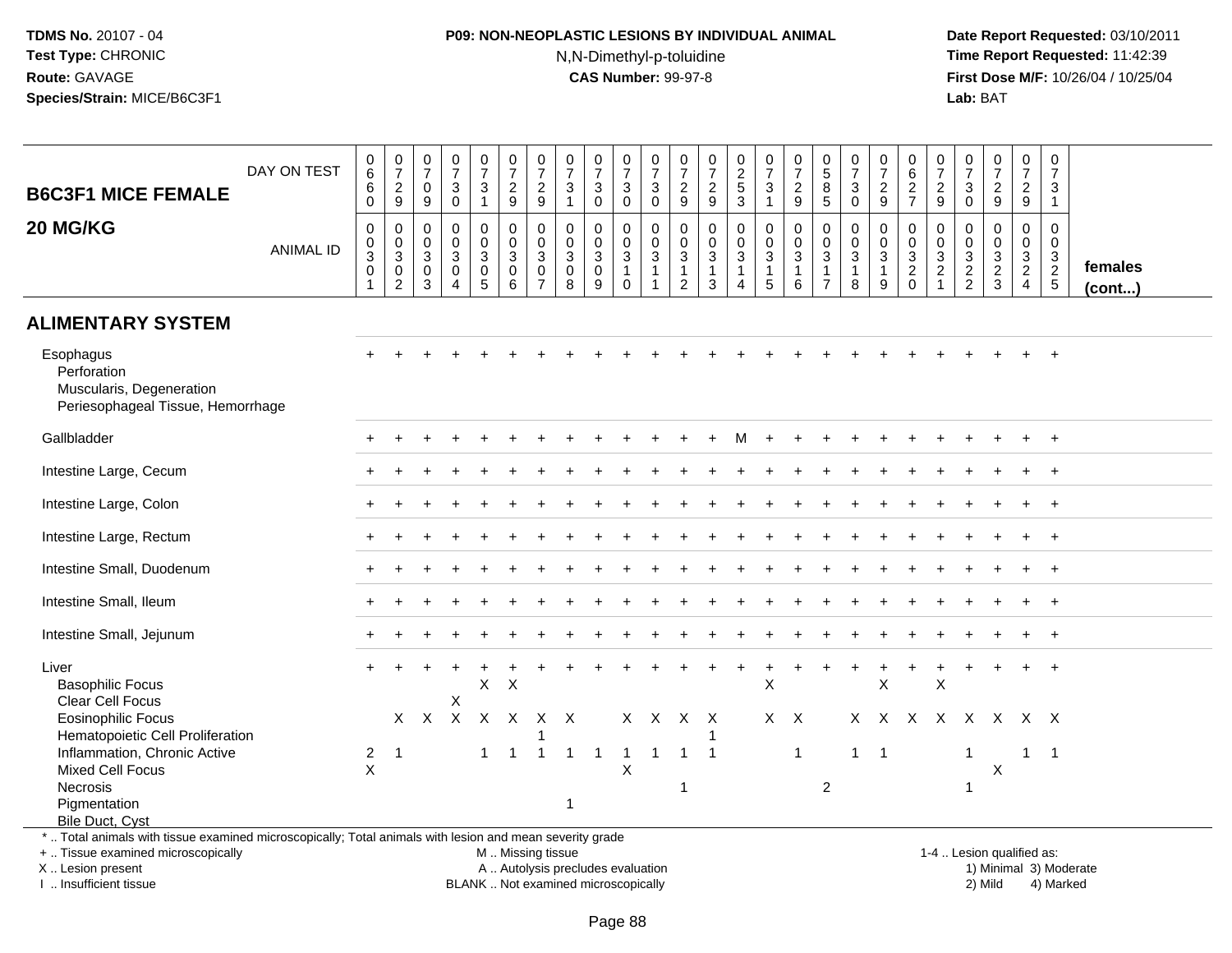# **P09: NON-NEOPLASTIC LESIONS BY INDIVIDUAL ANIMAL**N,N-Dimethyl-p-toluidine

| <b>B6C3F1 MICE FEMALE</b>                                                                                                                                                                    | DAY ON TEST      | $\begin{array}{c} 0 \\ 6 \end{array}$<br>$\,6\,$<br>$\mathbf 0$              | $\begin{array}{c} 0 \\ 7 \end{array}$<br>$\frac{2}{9}$ | $\frac{0}{7}$<br>$\pmb{0}$<br>$\boldsymbol{9}$     | $\frac{0}{7}$<br>$\mathbf{3}$<br>$\mathbf 0$  | $\begin{smallmatrix}0\\7\end{smallmatrix}$<br>3<br>$\mathbf{1}$ | $\frac{0}{7}$<br>$\frac{2}{9}$                                     | $\frac{0}{7}$<br>$\frac{2}{9}$                                              | $\frac{0}{7}$<br>$\ensuremath{\mathsf{3}}$<br>$\mathbf{1}$               | $\frac{0}{7}$<br>3<br>$\mathbf 0$         | $\begin{array}{c} 0 \\ 7 \end{array}$<br>3<br>$\mathbf 0$       | $\frac{0}{7}$<br>$\sqrt{3}$<br>$\pmb{0}$         | $\frac{0}{7}$<br>$\frac{2}{9}$                      | $\begin{array}{c} 0 \\ 7 \end{array}$<br>$\frac{2}{9}$                                  | $\begin{array}{c} 0 \\ 2 \\ 5 \end{array}$<br>$\overline{3}$                         | $\frac{0}{7}$<br>$\sqrt{3}$<br>$\mathbf{1}$                                                 | $\frac{0}{7}$<br>$\frac{2}{9}$             | $\begin{smallmatrix}0\0\5\end{smallmatrix}$<br>$\bf 8$<br>5        | $\begin{array}{c} 0 \\ 7 \end{array}$<br>$\sqrt{3}$<br>$\mathbf 0$ | $\frac{0}{7}$<br>$\frac{2}{9}$   | $\pmb{0}$<br>$6\phantom{1}6$<br>$\frac{2}{7}$          | 0<br>$\overline{7}$<br>$\frac{2}{9}$                     | $\begin{smallmatrix}0\\7\end{smallmatrix}$<br>$\ensuremath{\mathsf{3}}$<br>$\mathbf 0$ | $\frac{0}{7}$<br>$\frac{2}{9}$                                 | $\begin{array}{c} 0 \\ 7 \end{array}$<br>$\frac{2}{9}$                                      | $\mathbf 0$<br>$\overline{7}$<br>$\mathbf{3}$<br>$\overline{1}$ |                         |
|----------------------------------------------------------------------------------------------------------------------------------------------------------------------------------------------|------------------|------------------------------------------------------------------------------|--------------------------------------------------------|----------------------------------------------------|-----------------------------------------------|-----------------------------------------------------------------|--------------------------------------------------------------------|-----------------------------------------------------------------------------|--------------------------------------------------------------------------|-------------------------------------------|-----------------------------------------------------------------|--------------------------------------------------|-----------------------------------------------------|-----------------------------------------------------------------------------------------|--------------------------------------------------------------------------------------|---------------------------------------------------------------------------------------------|--------------------------------------------|--------------------------------------------------------------------|--------------------------------------------------------------------|----------------------------------|--------------------------------------------------------|----------------------------------------------------------|----------------------------------------------------------------------------------------|----------------------------------------------------------------|---------------------------------------------------------------------------------------------|-----------------------------------------------------------------|-------------------------|
| 20 MG/KG                                                                                                                                                                                     | <b>ANIMAL ID</b> | $\mathbf 0$<br>0<br>$\ensuremath{\mathsf{3}}$<br>$\mathbf 0$<br>$\mathbf{1}$ | $\mathbf 0$<br>0<br>3<br>0<br>$\overline{c}$           | $\mathbf 0$<br>$\mathbf 0$<br>$\sqrt{3}$<br>0<br>3 | 0<br>0<br>$\mathbf{3}$<br>0<br>$\overline{4}$ | 0<br>$\mathbf 0$<br>3<br>$\begin{array}{c} 0 \\ 5 \end{array}$  | $\mathbf 0$<br>$\pmb{0}$<br>$\overline{3}$<br>$\pmb{0}$<br>$\,6\,$ | $\mathbf 0$<br>$\mathbf 0$<br>$\mathbf{3}$<br>$\mathbf 0$<br>$\overline{7}$ | $\mathbf 0$<br>$\mathbf 0$<br>$\mathfrak{Z}$<br>0<br>8                   | $\mathbf 0$<br>$\mathbf 0$<br>3<br>0<br>9 | 0<br>$\mathbf 0$<br>$\mathbf{3}$<br>$\mathbf{1}$<br>$\mathbf 0$ | $\mathbf 0$<br>0<br>$\sqrt{3}$<br>$\overline{1}$ | $\mathbf 0$<br>0<br>$\overline{3}$<br>$\frac{1}{2}$ | $\mathbf 0$<br>$\mathbf 0$<br>$\ensuremath{\mathsf{3}}$<br>$\mathbf{1}$<br>$\mathbf{3}$ | $\mathbf 0$<br>$\mathsf{O}\xspace$<br>$\mathbf{3}$<br>$\mathbf{1}$<br>$\overline{4}$ | $\mathbf 0$<br>$\mathsf{O}\xspace$<br>$\mathbf{3}$<br>$\begin{array}{c} 1 \\ 5 \end{array}$ | 0<br>$\mathbf 0$<br>3<br>$\mathbf{1}$<br>6 | 0<br>$\mathbf 0$<br>$\mathbf{3}$<br>$\mathbf{1}$<br>$\overline{7}$ | $\mathbf 0$<br>0<br>$\sqrt{3}$<br>$\overline{1}$<br>8              | 0<br>0<br>3<br>$\mathbf{1}$<br>9 | $\mathbf 0$<br>$\mathbf 0$<br>$\mathbf{3}$<br>$^2_{0}$ | 0<br>0<br>$\mathbf{3}$<br>$\overline{c}$<br>$\mathbf{1}$ | 0<br>$\mathbf 0$<br>$\sqrt{3}$<br>$\frac{2}{2}$                                        | $\mathbf 0$<br>0<br>$\frac{3}{2}$                              | $\mathbf 0$<br>$\mathbf 0$<br>$\ensuremath{\mathsf{3}}$<br>$\overline{2}$<br>$\overline{4}$ | $\mathbf 0$<br>$\mathbf 0$<br>$\mathbf{3}$<br>$rac{2}{5}$       | females<br>$($ cont $)$ |
| Hepatocyte, Hypertrophy                                                                                                                                                                      |                  |                                                                              |                                                        |                                                    |                                               |                                                                 | $\overline{2}$                                                     | $\overline{2}$                                                              |                                                                          | $\mathbf{1}$                              |                                                                 |                                                  |                                                     | $\overline{1}$                                                                          |                                                                                      | $\overline{2}$                                                                              |                                            |                                                                    |                                                                    |                                  |                                                        |                                                          |                                                                                        |                                                                |                                                                                             |                                                                 |                         |
| Mesentery<br>Fat, Necrosis                                                                                                                                                                   |                  | $\ddot{}$<br>4                                                               |                                                        |                                                    |                                               |                                                                 | $\ddot{}$<br>$\overline{c}$                                        |                                                                             |                                                                          | $\ddot{}$<br>$\sqrt{2}$                   |                                                                 |                                                  |                                                     |                                                                                         |                                                                                      |                                                                                             |                                            |                                                                    |                                                                    |                                  |                                                        |                                                          |                                                                                        |                                                                |                                                                                             |                                                                 |                         |
| Pancreas<br>Atrophy<br>Duct, Cyst                                                                                                                                                            |                  | ÷                                                                            | 3                                                      |                                                    |                                               | $\overline{2}$                                                  |                                                                    |                                                                             |                                                                          |                                           |                                                                 |                                                  |                                                     |                                                                                         |                                                                                      |                                                                                             |                                            |                                                                    |                                                                    |                                  |                                                        |                                                          |                                                                                        |                                                                |                                                                                             | $+$                                                             |                         |
| <b>Salivary Glands</b>                                                                                                                                                                       |                  |                                                                              |                                                        |                                                    |                                               |                                                                 |                                                                    |                                                                             |                                                                          |                                           |                                                                 |                                                  |                                                     |                                                                                         |                                                                                      |                                                                                             |                                            |                                                                    |                                                                    |                                  |                                                        |                                                          |                                                                                        |                                                                |                                                                                             | $\ddot{}$                                                       |                         |
| Stomach, Forestomach<br>Inflammation<br>Ulcer                                                                                                                                                |                  |                                                                              |                                                        |                                                    |                                               |                                                                 |                                                                    |                                                                             |                                                                          |                                           |                                                                 |                                                  |                                                     |                                                                                         |                                                                                      |                                                                                             | $\overline{2}$                             |                                                                    |                                                                    |                                  | $\overline{c}$                                         |                                                          |                                                                                        |                                                                |                                                                                             | -1                                                              |                         |
| Epithelium, Hyperplasia                                                                                                                                                                      |                  |                                                                              |                                                        |                                                    |                                               |                                                                 |                                                                    |                                                                             |                                                                          |                                           |                                                                 | $\overline{2}$                                   |                                                     |                                                                                         |                                                                                      |                                                                                             | $\overline{2}$                             | $\overline{c}$                                                     |                                                                    | 1                                | 3                                                      |                                                          |                                                                                        |                                                                |                                                                                             | $\overline{\mathbf{1}}$                                         |                         |
| Stomach, Glandular                                                                                                                                                                           |                  |                                                                              |                                                        |                                                    |                                               |                                                                 |                                                                    |                                                                             |                                                                          |                                           |                                                                 |                                                  |                                                     |                                                                                         |                                                                                      |                                                                                             |                                            |                                                                    |                                                                    |                                  |                                                        |                                                          |                                                                                        |                                                                | $\ddot{}$                                                                                   | $+$                                                             |                         |
| Tooth<br>Dysplasia                                                                                                                                                                           |                  | $+$                                                                          |                                                        |                                                    |                                               | $\ddot{}$<br>X                                                  |                                                                    |                                                                             |                                                                          |                                           |                                                                 |                                                  |                                                     |                                                                                         |                                                                                      |                                                                                             |                                            | $+$                                                                | $\overline{+}$                                                     | $+$<br>$X$ $X$ $X$               | $+$                                                    |                                                          |                                                                                        |                                                                |                                                                                             |                                                                 |                         |
| <b>CARDIOVASCULAR SYSTEM</b>                                                                                                                                                                 |                  |                                                                              |                                                        |                                                    |                                               |                                                                 |                                                                    |                                                                             |                                                                          |                                           |                                                                 |                                                  |                                                     |                                                                                         |                                                                                      |                                                                                             |                                            |                                                                    |                                                                    |                                  |                                                        |                                                          |                                                                                        |                                                                |                                                                                             |                                                                 |                         |
| <b>Blood Vessel</b>                                                                                                                                                                          |                  |                                                                              |                                                        |                                                    |                                               |                                                                 |                                                                    |                                                                             |                                                                          |                                           |                                                                 |                                                  |                                                     |                                                                                         |                                                                                      |                                                                                             |                                            |                                                                    |                                                                    |                                  |                                                        |                                                          |                                                                                        |                                                                |                                                                                             |                                                                 |                         |
| Heart<br>Cardiomyopathy<br>Mineralization<br>Necrosis                                                                                                                                        |                  |                                                                              |                                                        |                                                    |                                               |                                                                 |                                                                    |                                                                             |                                                                          | 1                                         |                                                                 |                                                  |                                                     | -1                                                                                      |                                                                                      |                                                                                             |                                            | 3                                                                  |                                                                    |                                  | 3                                                      |                                                          |                                                                                        |                                                                |                                                                                             |                                                                 |                         |
| Valve, Thrombosis<br>Ventricle, Thrombosis                                                                                                                                                   |                  |                                                                              |                                                        |                                                    |                                               |                                                                 |                                                                    |                                                                             |                                                                          |                                           |                                                                 |                                                  |                                                     |                                                                                         |                                                                                      |                                                                                             |                                            | 3                                                                  |                                                                    |                                  |                                                        |                                                          |                                                                                        |                                                                |                                                                                             |                                                                 |                         |
| *  Total animals with tissue examined microscopically; Total animals with lesion and mean severity grade<br>+  Tissue examined microscopically<br>X Lesion present<br>I. Insufficient tissue |                  |                                                                              |                                                        |                                                    |                                               |                                                                 | M  Missing tissue                                                  |                                                                             | A  Autolysis precludes evaluation<br>BLANK  Not examined microscopically |                                           |                                                                 |                                                  |                                                     |                                                                                         |                                                                                      |                                                                                             |                                            |                                                                    |                                                                    |                                  |                                                        |                                                          |                                                                                        | 1-4  Lesion qualified as:<br>1) Minimal 3) Moderate<br>2) Mild |                                                                                             | 4) Marked                                                       |                         |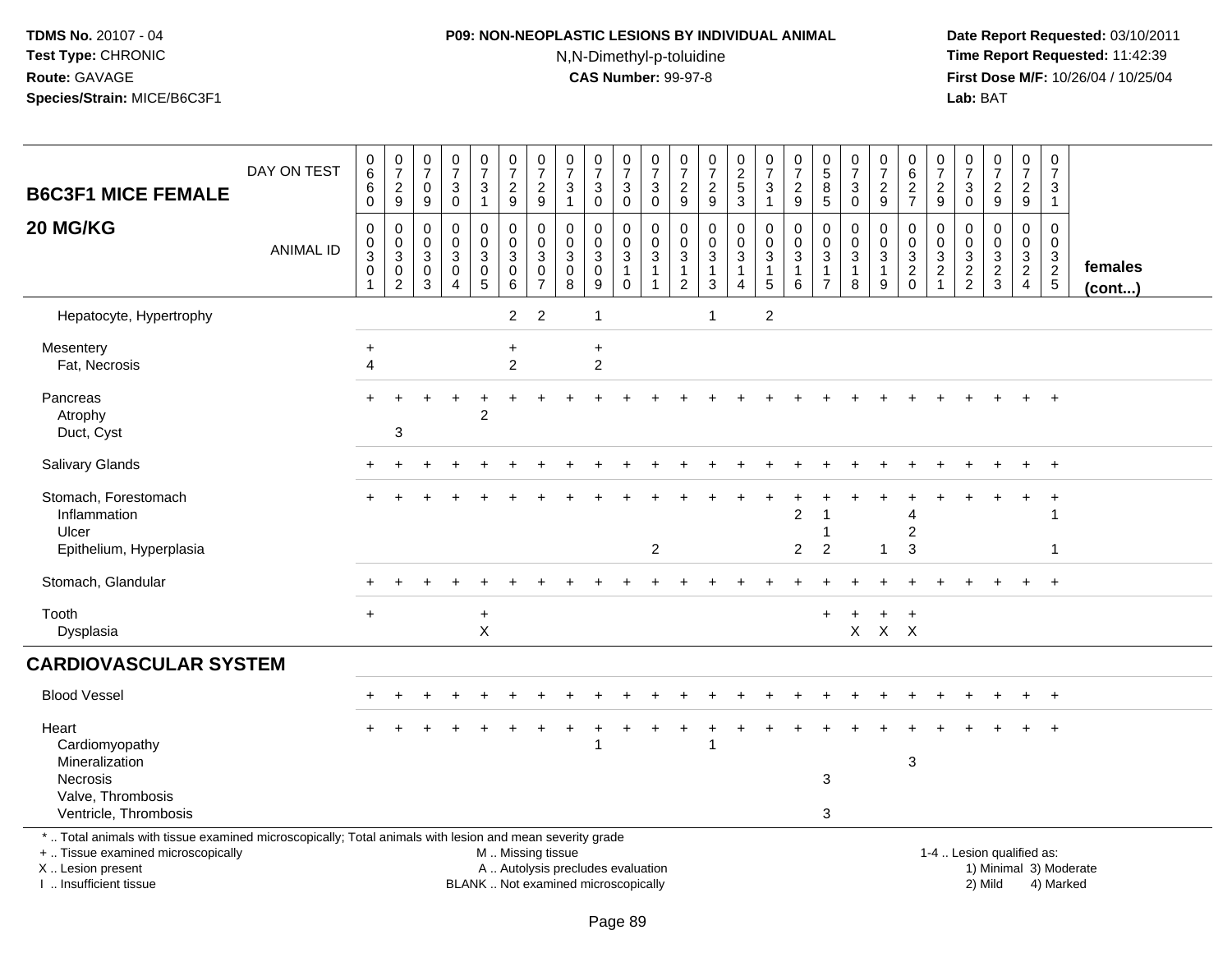# **P09: NON-NEOPLASTIC LESIONS BY INDIVIDUAL ANIMAL**N,N-Dimethyl-p-toluidine

|                                                                                                                                                                                              |                  |                                                                                     |                                                                               | 0                                                   | 0                                                                |                                            | $\mathbf 0$                                                                                   |                                                                         | 0                                         |                                                                         |                                                                   |                                                                                       |                                                                   |                                                                   |                                                                    |                                                         |                                                                                    |                                                                          |                                                               |                                                     | 0                                                                                |                                                                                   | 0                                                                        |                                                           | 0                                                                              | 0                                                   |                         |
|----------------------------------------------------------------------------------------------------------------------------------------------------------------------------------------------|------------------|-------------------------------------------------------------------------------------|-------------------------------------------------------------------------------|-----------------------------------------------------|------------------------------------------------------------------|--------------------------------------------|-----------------------------------------------------------------------------------------------|-------------------------------------------------------------------------|-------------------------------------------|-------------------------------------------------------------------------|-------------------------------------------------------------------|---------------------------------------------------------------------------------------|-------------------------------------------------------------------|-------------------------------------------------------------------|--------------------------------------------------------------------|---------------------------------------------------------|------------------------------------------------------------------------------------|--------------------------------------------------------------------------|---------------------------------------------------------------|-----------------------------------------------------|----------------------------------------------------------------------------------|-----------------------------------------------------------------------------------|--------------------------------------------------------------------------|-----------------------------------------------------------|--------------------------------------------------------------------------------|-----------------------------------------------------|-------------------------|
|                                                                                                                                                                                              | DAY ON TEST      | $\mathbf 0$<br>6                                                                    | $\frac{0}{7}$                                                                 | $\overline{7}$                                      | $\overline{7}$                                                   | $\frac{0}{7}$                              | $\overline{7}$                                                                                | $\frac{0}{7}$                                                           | $\overline{7}$                            | $\frac{0}{7}$                                                           | $\pmb{0}$<br>$\overline{7}$                                       | $\pmb{0}$<br>$\overline{7}$                                                           | $\frac{0}{7}$                                                     | $\begin{array}{c} 0 \\ 7 \end{array}$                             | $\begin{array}{c} 0 \\ 2 \\ 5 \end{array}$                         | 0<br>$\overline{7}$                                     | $\frac{0}{7}$                                                                      | $\begin{array}{c} 0 \\ 5 \end{array}$                                    | $\pmb{0}$<br>$\overline{7}$                                   | $\frac{0}{7}$                                       | $\,6\,$                                                                          | 0<br>$\overline{7}$                                                               | $\overline{7}$                                                           | $\frac{0}{7}$                                             | $\overline{7}$                                                                 | $\overline{7}$                                      |                         |
| <b>B6C3F1 MICE FEMALE</b>                                                                                                                                                                    |                  | 6<br>$\mathbf 0$                                                                    | $\frac{2}{9}$                                                                 | $\mathbf 0$<br>9                                    | $\sqrt{3}$<br>$\mathbf 0$                                        | $\sqrt{3}$<br>$\mathbf{1}$                 | $\overline{a}$<br>9                                                                           | $\overline{c}$<br>9                                                     | 3<br>$\mathbf{1}$                         | $\ensuremath{\mathsf{3}}$<br>$\mathbf 0$                                | $\sqrt{3}$<br>$\mathbf 0$                                         | $\mathbf{3}$<br>$\mathbf 0$                                                           | $\overline{c}$<br>$9\,$                                           | $\frac{2}{9}$                                                     | $\overline{3}$                                                     | $\mathbf{3}$<br>$\mathbf{1}$                            | $\overline{c}$<br>$9\,$                                                            | $\overline{8}$<br>$\overline{5}$                                         | $\mathbf{3}$<br>$\mathbf 0$                                   | $\overline{c}$<br>9                                 | $\frac{2}{7}$                                                                    | $\overline{c}$<br>9                                                               | $\mathbf{3}$<br>$\mathbf 0$                                              | $\overline{c}$<br>9                                       | $\overline{2}$<br>9                                                            | 3<br>$\overline{1}$                                 |                         |
| 20 MG/KG                                                                                                                                                                                     | <b>ANIMAL ID</b> | $\mathsf 0$<br>$\mathsf 0$<br>$\overline{3}$<br>$\mathsf{O}\xspace$<br>$\mathbf{1}$ | $\mathsf{O}\xspace$<br>$\frac{0}{3}$<br>$\mathsf{O}\xspace$<br>$\overline{2}$ | $\mathbf 0$<br>$\mathbf 0$<br>3<br>$\mathbf 0$<br>3 | $\mathbf 0$<br>$\mathbf 0$<br>3<br>$\mathbf 0$<br>$\overline{4}$ | 0<br>$\mathsf{O}$<br>3<br>$\mathsf 0$<br>5 | 0<br>$\mathbf 0$<br>$\mathbf{3}$<br>$\mathbf 0$<br>$\,6\,$                                    | $\mathbf 0$<br>$\mathbf 0$<br>$\sqrt{3}$<br>$\pmb{0}$<br>$\overline{7}$ | $\mathbf 0$<br>$\mathbf 0$<br>3<br>0<br>8 | $\mathbf 0$<br>$\pmb{0}$<br>$\ensuremath{\mathsf{3}}$<br>$\pmb{0}$<br>9 | 0<br>$\mathbf 0$<br>$\mathbf{3}$<br>$\overline{1}$<br>$\mathbf 0$ | $\boldsymbol{0}$<br>$\mathbf 0$<br>$\overline{3}$<br>$\overline{1}$<br>$\overline{1}$ | $\mathbf 0$<br>$\mathbf 0$<br>3<br>$\mathbf{1}$<br>$\overline{2}$ | $\mathbf 0$<br>$\mathsf 0$<br>$\overline{3}$<br>$\mathbf{1}$<br>3 | $\mathsf{O}$<br>$\mathbf 0$<br>3<br>$\mathbf{1}$<br>$\overline{4}$ | 0<br>$\mathbf 0$<br>$\overline{3}$<br>$\mathbf{1}$<br>5 | $\pmb{0}$<br>$\mathsf{O}\xspace$<br>$\ensuremath{\mathsf{3}}$<br>$\mathbf{1}$<br>6 | $\mathbf 0$<br>$\mathbf 0$<br>$\ensuremath{\mathsf{3}}$<br>$\frac{1}{7}$ | $\mathbf 0$<br>$\mathbf 0$<br>$\sqrt{3}$<br>$\mathbf{1}$<br>8 | 0<br>$\pmb{0}$<br>$\mathbf{3}$<br>$\mathbf{1}$<br>9 | 0<br>$\mathbf 0$<br>$\ensuremath{\mathsf{3}}$<br>$\boldsymbol{2}$<br>$\mathbf 0$ | $\mathbf 0$<br>0<br>$\ensuremath{\mathsf{3}}$<br>$\boldsymbol{2}$<br>$\mathbf{1}$ | $\mathbf 0$<br>$\mathbf 0$<br>$\ensuremath{\mathsf{3}}$<br>$\frac{2}{2}$ | $\mathsf 0$<br>$\mathsf 0$<br>$\sqrt{3}$<br>$\frac{2}{3}$ | $\mathbf 0$<br>$\mathbf 0$<br>$\mathbf{3}$<br>$\overline{2}$<br>$\overline{4}$ | $\mathbf 0$<br>$\mathsf{O}\xspace$<br>$\frac{3}{2}$ | females<br>$($ cont $)$ |
| <b>ENDOCRINE SYSTEM</b>                                                                                                                                                                      |                  |                                                                                     |                                                                               |                                                     |                                                                  |                                            |                                                                                               |                                                                         |                                           |                                                                         |                                                                   |                                                                                       |                                                                   |                                                                   |                                                                    |                                                         |                                                                                    |                                                                          |                                                               |                                                     |                                                                                  |                                                                                   |                                                                          |                                                           |                                                                                |                                                     |                         |
| <b>Adrenal Cortex</b><br><b>Necrosis</b><br>Vacuolization Cytoplasmic                                                                                                                        |                  |                                                                                     |                                                                               |                                                     |                                                                  |                                            |                                                                                               |                                                                         |                                           |                                                                         |                                                                   |                                                                                       |                                                                   |                                                                   |                                                                    |                                                         |                                                                                    |                                                                          |                                                               |                                                     |                                                                                  |                                                                                   |                                                                          |                                                           |                                                                                |                                                     |                         |
| <b>Adrenal Medulla</b><br><b>Necrosis</b>                                                                                                                                                    |                  |                                                                                     |                                                                               |                                                     |                                                                  |                                            |                                                                                               |                                                                         |                                           |                                                                         |                                                                   |                                                                                       |                                                                   |                                                                   |                                                                    |                                                         |                                                                                    |                                                                          |                                                               |                                                     |                                                                                  |                                                                                   |                                                                          |                                                           |                                                                                | $\overline{+}$                                      |                         |
| Islets, Pancreatic                                                                                                                                                                           |                  |                                                                                     |                                                                               |                                                     |                                                                  |                                            |                                                                                               |                                                                         |                                           |                                                                         |                                                                   |                                                                                       |                                                                   |                                                                   |                                                                    |                                                         |                                                                                    |                                                                          |                                                               |                                                     |                                                                                  |                                                                                   |                                                                          |                                                           | $\ddot{}$                                                                      | $+$                                                 |                         |
| Parathyroid Gland                                                                                                                                                                            |                  |                                                                                     |                                                                               |                                                     |                                                                  |                                            |                                                                                               |                                                                         |                                           |                                                                         |                                                                   |                                                                                       |                                                                   |                                                                   | M                                                                  | M                                                       |                                                                                    |                                                                          |                                                               |                                                     |                                                                                  |                                                                                   |                                                                          |                                                           | M                                                                              | $+$                                                 |                         |
| <b>Pituitary Gland</b><br>Pars Distalis, Hyperplasia<br>Pars Intermedia, Hyperplasia                                                                                                         |                  |                                                                                     |                                                                               |                                                     |                                                                  |                                            | 3                                                                                             |                                                                         |                                           |                                                                         |                                                                   |                                                                                       |                                                                   |                                                                   |                                                                    |                                                         |                                                                                    |                                                                          |                                                               |                                                     |                                                                                  |                                                                                   |                                                                          |                                                           |                                                                                |                                                     |                         |
| <b>Thyroid Gland</b><br>Inflammation<br>Follicle, Degeneration<br>Follicular Cell, Hypertrophy                                                                                               |                  |                                                                                     |                                                                               |                                                     |                                                                  |                                            |                                                                                               |                                                                         |                                           |                                                                         |                                                                   |                                                                                       |                                                                   |                                                                   |                                                                    |                                                         |                                                                                    |                                                                          |                                                               |                                                     |                                                                                  |                                                                                   |                                                                          |                                                           |                                                                                |                                                     |                         |
| <b>GENERAL BODY SYSTEM</b>                                                                                                                                                                   |                  |                                                                                     |                                                                               |                                                     |                                                                  |                                            |                                                                                               |                                                                         |                                           |                                                                         |                                                                   |                                                                                       |                                                                   |                                                                   |                                                                    |                                                         |                                                                                    |                                                                          |                                                               |                                                     |                                                                                  |                                                                                   |                                                                          |                                                           |                                                                                |                                                     |                         |
| <b>NONE</b>                                                                                                                                                                                  |                  |                                                                                     |                                                                               |                                                     |                                                                  |                                            |                                                                                               |                                                                         |                                           |                                                                         |                                                                   |                                                                                       |                                                                   |                                                                   |                                                                    |                                                         |                                                                                    |                                                                          |                                                               |                                                     |                                                                                  |                                                                                   |                                                                          |                                                           |                                                                                |                                                     |                         |
| <b>GENITAL SYSTEM</b>                                                                                                                                                                        |                  |                                                                                     |                                                                               |                                                     |                                                                  |                                            |                                                                                               |                                                                         |                                           |                                                                         |                                                                   |                                                                                       |                                                                   |                                                                   |                                                                    |                                                         |                                                                                    |                                                                          |                                                               |                                                     |                                                                                  |                                                                                   |                                                                          |                                                           |                                                                                |                                                     |                         |
| <b>Clitoral Gland</b>                                                                                                                                                                        |                  |                                                                                     |                                                                               |                                                     |                                                                  |                                            |                                                                                               |                                                                         |                                           |                                                                         |                                                                   |                                                                                       |                                                                   |                                                                   |                                                                    |                                                         |                                                                                    |                                                                          |                                                               |                                                     |                                                                                  |                                                                                   |                                                                          |                                                           |                                                                                | $\overline{+}$                                      |                         |
| Ovary                                                                                                                                                                                        |                  |                                                                                     |                                                                               |                                                     |                                                                  |                                            |                                                                                               |                                                                         |                                           |                                                                         |                                                                   |                                                                                       |                                                                   |                                                                   |                                                                    |                                                         |                                                                                    |                                                                          |                                                               |                                                     |                                                                                  |                                                                                   |                                                                          |                                                           | $\ddot{}$                                                                      | $+$                                                 |                         |
| *  Total animals with tissue examined microscopically; Total animals with lesion and mean severity grade<br>+  Tissue examined microscopically<br>X Lesion present<br>I  Insufficient tissue |                  |                                                                                     |                                                                               |                                                     |                                                                  |                                            | M  Missing tissue<br>A  Autolysis precludes evaluation<br>BLANK  Not examined microscopically |                                                                         |                                           |                                                                         |                                                                   |                                                                                       |                                                                   |                                                                   |                                                                    |                                                         |                                                                                    |                                                                          |                                                               |                                                     |                                                                                  |                                                                                   |                                                                          | 1-4  Lesion qualified as:<br>2) Mild                      |                                                                                | 4) Marked                                           | 1) Minimal 3) Moderate  |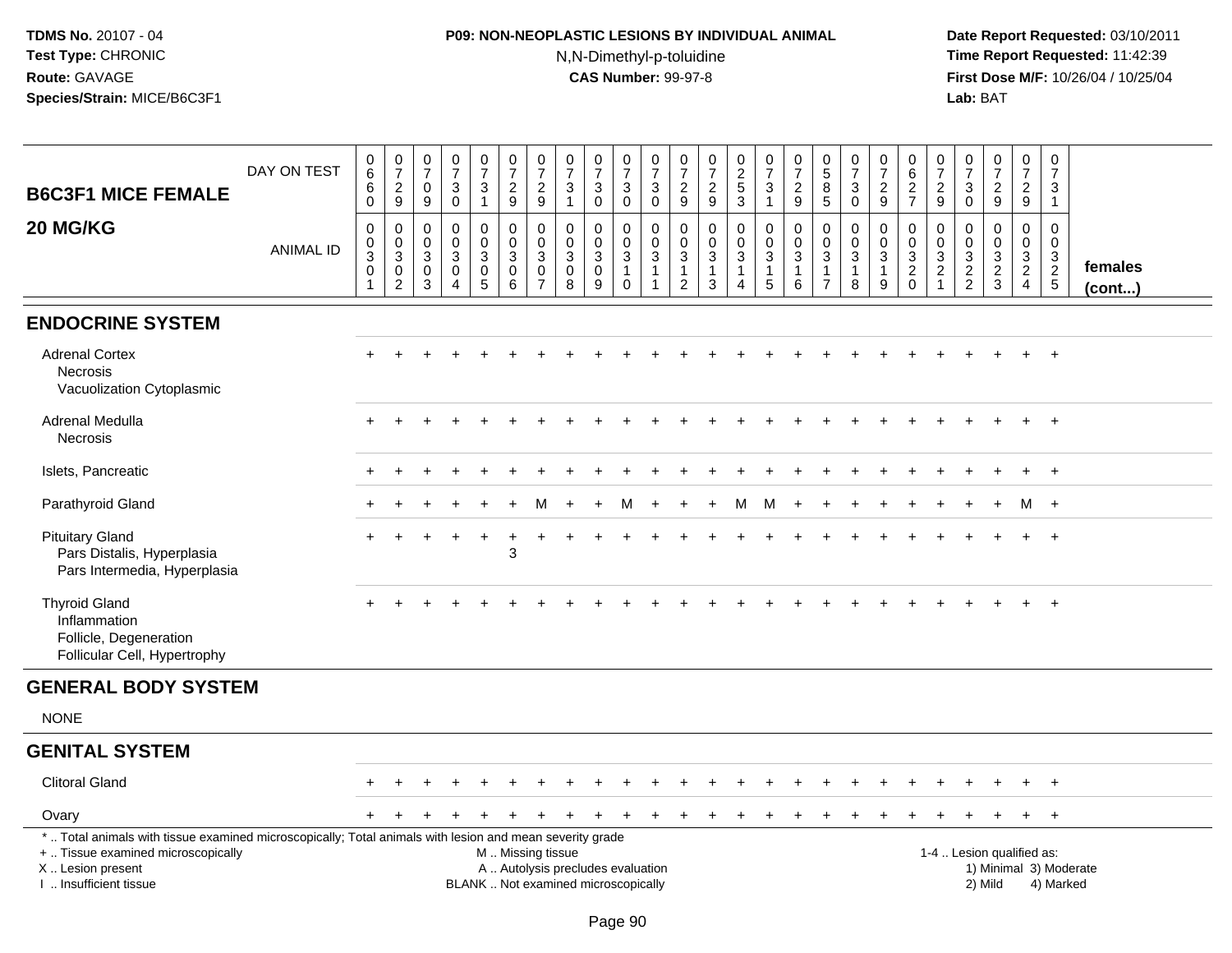# **P09: NON-NEOPLASTIC LESIONS BY INDIVIDUAL ANIMAL**N,N-Dimethyl-p-toluidine

| DAY ON TEST<br><b>B6C3F1 MICE FEMALE</b>                                                                                                                                                     | 0<br>$\,6$<br>6<br>$\mathbf 0$                                             | $\frac{0}{7}$<br>$\boldsymbol{2}$<br>$\boldsymbol{9}$                | $\frac{0}{7}$<br>$\mathbf 0$<br>$\boldsymbol{9}$                  | $\frac{0}{7}$<br>$\ensuremath{\mathsf{3}}$<br>$\mathsf 0$ | $\frac{0}{7}$<br>3<br>$\mathbf{1}$                              | $\frac{0}{7}$<br>$\frac{2}{9}$                                           | 0<br>$\overline{7}$<br>$\boldsymbol{2}$<br>9 | $\frac{0}{7}$<br>3<br>$\mathbf{1}$                                       | $\frac{0}{7}$<br>3<br>$\mathbf 0$               | $\begin{smallmatrix}0\\7\end{smallmatrix}$<br>3<br>$\mathbf 0$ | $\frac{0}{7}$<br>$\ensuremath{\mathsf{3}}$<br>$\mathbf 0$ | $\frac{0}{7}$<br>$\frac{2}{9}$                                                   | $\frac{0}{7}$<br>$\boldsymbol{2}$<br>$9\,$                               | 0<br>$\frac{2}{5}$<br>3                    | $\begin{smallmatrix}0\\7\end{smallmatrix}$<br>$\ensuremath{\mathsf{3}}$<br>$\mathbf{1}$ | $\begin{array}{c} 0 \\ 7 \end{array}$<br>$\boldsymbol{2}$<br>9 | 0<br>$\sqrt{5}$<br>8<br>$\sqrt{5}$ | $\begin{array}{c} 0 \\ 7 \end{array}$<br>$\mathbf{3}$<br>$\pmb{0}$ | 0<br>$\overline{7}$<br>$\overline{c}$<br>9 | 0<br>$\,6\,$<br>$\frac{2}{7}$                                               | 0<br>$\overline{7}$<br>$\overline{c}$<br>9 | $\frac{0}{7}$<br>$\ensuremath{\mathsf{3}}$<br>$\mathbf 0$ | $\frac{0}{7}$<br>$\frac{2}{9}$                          | $\mathbf 0$<br>$\overline{7}$<br>$\sqrt{2}$<br>9                    | $\pmb{0}$<br>$\overline{7}$<br>$\mathbf{3}$<br>$\overline{1}$ |                         |
|----------------------------------------------------------------------------------------------------------------------------------------------------------------------------------------------|----------------------------------------------------------------------------|----------------------------------------------------------------------|-------------------------------------------------------------------|-----------------------------------------------------------|-----------------------------------------------------------------|--------------------------------------------------------------------------|----------------------------------------------|--------------------------------------------------------------------------|-------------------------------------------------|----------------------------------------------------------------|-----------------------------------------------------------|----------------------------------------------------------------------------------|--------------------------------------------------------------------------|--------------------------------------------|-----------------------------------------------------------------------------------------|----------------------------------------------------------------|------------------------------------|--------------------------------------------------------------------|--------------------------------------------|-----------------------------------------------------------------------------|--------------------------------------------|-----------------------------------------------------------|---------------------------------------------------------|---------------------------------------------------------------------|---------------------------------------------------------------|-------------------------|
| 20 MG/KG<br><b>ANIMAL ID</b>                                                                                                                                                                 | $\mathbf 0$<br>$\pmb{0}$<br>$\ensuremath{\mathsf{3}}$<br>0<br>$\mathbf{1}$ | 0<br>$\mathbf 0$<br>$\ensuremath{\mathsf{3}}$<br>0<br>$\overline{c}$ | $\mathbf 0$<br>$\mathbf 0$<br>$\ensuremath{\mathsf{3}}$<br>0<br>3 | 0<br>$\mathbf 0$<br>$\mathbf{3}$<br>0<br>$\overline{A}$   | 0<br>$\mathbf 0$<br>$\mathbf{3}$<br>$\pmb{0}$<br>$\overline{5}$ | $\mathbf 0$<br>$\mathbf 0$<br>$\sqrt{3}$<br>$\pmb{0}$<br>$6\phantom{1}6$ | 0<br>$\mathbf 0$<br>3<br>0<br>$\overline{7}$ | $\Omega$<br>$\mathbf 0$<br>$\sqrt{3}$<br>0<br>8                          | 0<br>$\mathsf{O}\xspace$<br>3<br>$\pmb{0}$<br>9 | 0<br>$\mathsf{O}$<br>$\mathsf 3$<br>$\mathbf{1}$<br>0          | $\mathbf 0$<br>$\mathsf 0$<br>$\sqrt{3}$<br>-1            | $\mathbf 0$<br>$\boldsymbol{0}$<br>$\mathsf 3$<br>$\mathbf{1}$<br>$\overline{2}$ | $\mathbf 0$<br>$\mathbf 0$<br>$\sqrt{3}$<br>$\mathbf{1}$<br>$\mathbf{3}$ | 0<br>$\mathbf 0$<br>3<br>$\mathbf{1}$<br>4 | 0<br>$\pmb{0}$<br>$\ensuremath{\mathsf{3}}$<br>$\mathbf{1}$<br>5                        | $\mathbf 0$<br>$\mathbf 0$<br>3<br>$\mathbf{1}$<br>6           | 0<br>0<br>3<br>1<br>$\overline{7}$ | $\mathbf 0$<br>0<br>$\sqrt{3}$<br>$\mathbf 1$<br>8                 | 0<br>0<br>3<br>$\mathbf{1}$<br>9           | $\Omega$<br>$\boldsymbol{0}$<br>$\sqrt{3}$<br>$\overline{c}$<br>$\mathbf 0$ | 0<br>0<br>$\sqrt{3}$<br>$\boldsymbol{2}$   | 0<br>0<br>$\ensuremath{\mathsf{3}}$<br>$\frac{2}{2}$      | $\mathbf 0$<br>$\pmb{0}$<br>$\sqrt{3}$<br>$\frac{2}{3}$ | 0<br>$\mathbf 0$<br>$\mathsf 3$<br>$\overline{2}$<br>$\overline{4}$ | $\Omega$<br>$\mathbf 0$<br>$\mathbf{3}$<br>$\frac{2}{5}$      | females<br>$($ cont $)$ |
| Angiectasis<br>Atrophy<br>Cyst<br>Hemorrhage                                                                                                                                                 |                                                                            |                                                                      | 4                                                                 | 4                                                         | 4                                                               |                                                                          | 4                                            | 4                                                                        | 3                                               | 4                                                              | 2                                                         | 4                                                                                | 4                                                                        |                                            | 4                                                                                       | $\overline{4}$                                                 |                                    | 3                                                                  | $\overline{4}$                             |                                                                             | 3                                          | 3                                                         | $\overline{4}$                                          | $\overline{2}$                                                      | $\overline{2}$                                                |                         |
| <b>Uterus</b><br>Angiectasis<br>Dilatation<br>Inflammation<br>Thrombosis                                                                                                                     |                                                                            |                                                                      |                                                                   | 4                                                         |                                                                 |                                                                          |                                              |                                                                          |                                                 |                                                                |                                                           |                                                                                  | $\overline{4}$                                                           |                                            |                                                                                         |                                                                |                                    |                                                                    |                                            |                                                                             |                                            |                                                           |                                                         |                                                                     | 4                                                             |                         |
| Endometrium, Hyperplasia, Cystic<br><b>HEMATOPOIETIC SYSTEM</b>                                                                                                                              |                                                                            |                                                                      |                                                                   |                                                           |                                                                 |                                                                          |                                              | $\ensuremath{\mathsf{3}}$                                                |                                                 |                                                                |                                                           |                                                                                  |                                                                          |                                            | 3                                                                                       |                                                                |                                    | $\mathbf{1}$                                                       |                                            |                                                                             | 3                                          | $\overline{1}$                                            |                                                         |                                                                     |                                                               |                         |
| <b>Bone Marrow</b>                                                                                                                                                                           |                                                                            |                                                                      |                                                                   |                                                           |                                                                 |                                                                          |                                              |                                                                          |                                                 |                                                                |                                                           |                                                                                  |                                                                          |                                            |                                                                                         |                                                                |                                    |                                                                    |                                            |                                                                             |                                            |                                                           |                                                         |                                                                     |                                                               |                         |
| Atrophy<br>Hyperplasia                                                                                                                                                                       |                                                                            |                                                                      | $\mathbf 1$                                                       |                                                           |                                                                 |                                                                          | $\ensuremath{\mathsf{3}}$                    |                                                                          |                                                 |                                                                |                                                           |                                                                                  |                                                                          |                                            | 3                                                                                       | $\overline{2}$                                                 | 2                                  |                                                                    |                                            |                                                                             | 1                                          |                                                           | 2                                                       |                                                                     |                                                               |                         |
| Lymph Node<br>Mediastinal, Hyperplasia, Lymphoid                                                                                                                                             |                                                                            |                                                                      |                                                                   |                                                           |                                                                 |                                                                          |                                              |                                                                          |                                                 |                                                                |                                                           |                                                                                  |                                                                          |                                            |                                                                                         |                                                                |                                    |                                                                    |                                            | $\ddot{}$                                                                   |                                            |                                                           |                                                         |                                                                     |                                                               |                         |
| Lymph Node, Mandibular<br>Atrophy                                                                                                                                                            |                                                                            |                                                                      |                                                                   |                                                           |                                                                 |                                                                          |                                              |                                                                          |                                                 |                                                                |                                                           |                                                                                  |                                                                          | $\overline{c}$                             |                                                                                         |                                                                |                                    |                                                                    |                                            |                                                                             |                                            |                                                           |                                                         |                                                                     |                                                               |                         |
| Lymph Node, Mesenteric<br>Atrophy<br>Hyperplasia, Lymphoid<br>Infiltration Cellular, Plasma Cell                                                                                             |                                                                            | 3                                                                    |                                                                   |                                                           |                                                                 |                                                                          | 3                                            |                                                                          | $\overline{2}$                                  | -1                                                             |                                                           | 2                                                                                |                                                                          |                                            |                                                                                         |                                                                | 3                                  |                                                                    |                                            |                                                                             |                                            |                                                           |                                                         |                                                                     | $\ddot{}$                                                     |                         |
| Spleen<br>Atrophy                                                                                                                                                                            | +                                                                          | ٠                                                                    |                                                                   |                                                           |                                                                 |                                                                          |                                              |                                                                          |                                                 |                                                                |                                                           |                                                                                  |                                                                          |                                            |                                                                                         |                                                                |                                    |                                                                    |                                            |                                                                             |                                            |                                                           |                                                         | $\ddot{}$                                                           | $+$                                                           |                         |
| *  Total animals with tissue examined microscopically; Total animals with lesion and mean severity grade<br>+  Tissue examined microscopically<br>X Lesion present<br>I. Insufficient tissue |                                                                            |                                                                      |                                                                   |                                                           |                                                                 | M  Missing tissue                                                        |                                              | A  Autolysis precludes evaluation<br>BLANK  Not examined microscopically |                                                 |                                                                |                                                           |                                                                                  |                                                                          |                                            |                                                                                         |                                                                |                                    |                                                                    |                                            |                                                                             |                                            |                                                           | 1-4  Lesion qualified as:<br>2) Mild                    |                                                                     | 1) Minimal 3) Moderate<br>4) Marked                           |                         |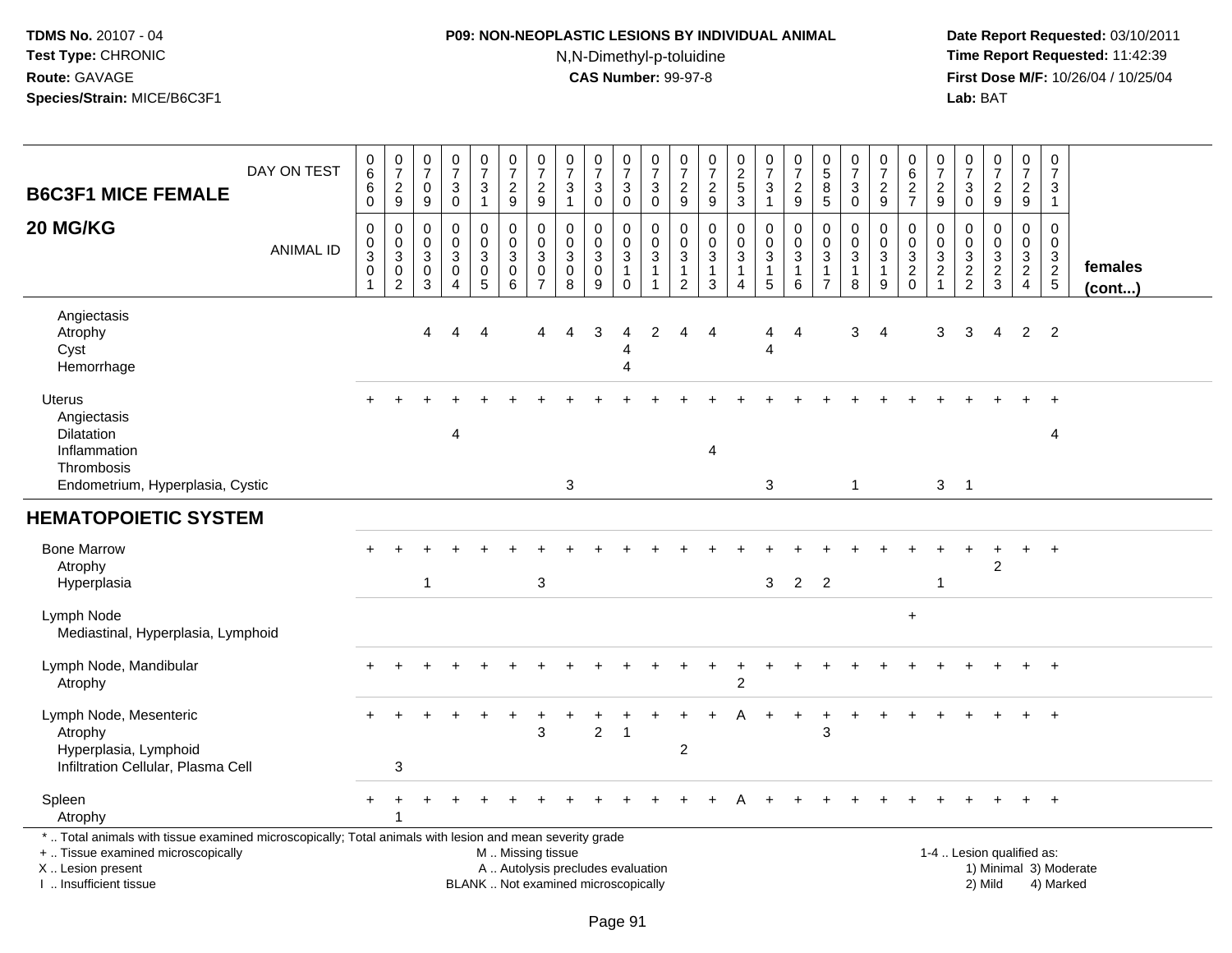# **P09: NON-NEOPLASTIC LESIONS BY INDIVIDUAL ANIMAL**N,N-Dimethyl-p-toluidine

| <b>B6C3F1 MICE FEMALE</b>                                                                                                                                                                     | DAY ON TEST      | $_{6}^{\rm 0}$<br>6<br>$\pmb{0}$                                        | $\begin{array}{c} 0 \\ 7 \end{array}$<br>$\frac{2}{9}$            | $\begin{array}{c} 0 \\ 7 \end{array}$<br>0<br>9    | $\begin{smallmatrix}0\\7\end{smallmatrix}$<br>$\sqrt{3}$<br>$\pmb{0}$ | $\frac{0}{7}$<br>3<br>$\mathbf{1}$     | $\begin{array}{c} 0 \\ 7 \end{array}$<br>$\frac{2}{9}$               | $\frac{0}{7}$<br>$\frac{2}{9}$                          | $\begin{array}{c} 0 \\ 7 \end{array}$<br>$\sqrt{3}$<br>$\overline{1}$ | $\frac{0}{7}$<br>$\ensuremath{\mathsf{3}}$<br>$\mathbf 0$                | $\frac{0}{7}$<br>$\mathbf{3}$<br>$\mathsf{O}\xspace$          | $\frac{0}{7}$<br>$\ensuremath{\mathsf{3}}$<br>$\ddot{\mathbf{0}}$            | $\frac{0}{7}$<br>$\frac{2}{9}$                           | $\frac{0}{7}$<br>$\sqrt{2}$<br>$9\,$                                     | $\begin{array}{c} 0 \\ 2 \\ 5 \end{array}$<br>$\mathbf{3}$ | $\frac{0}{7}$<br>$\sqrt{3}$<br>$\mathbf{1}$                                   | $\frac{0}{7}$<br>$\overline{c}$<br>9                 | $\begin{smallmatrix} 0\\5 \end{smallmatrix}$<br>$\bf 8$<br>5 | $\begin{array}{c} 0 \\ 7 \end{array}$<br>$\sqrt{3}$<br>$\pmb{0}$ | $\frac{0}{7}$<br>$\boldsymbol{2}$<br>$\boldsymbol{9}$   | $\pmb{0}$<br>$6\phantom{1}6$<br>$\frac{2}{7}$                 | 0<br>$\overline{7}$<br>$\frac{2}{9}$   | $\begin{smallmatrix}0\\7\end{smallmatrix}$<br>$\sqrt{3}$<br>$\mathbf 0$ | $\frac{0}{7}$<br>$\frac{2}{9}$                              | $\begin{array}{c} 0 \\ 7 \end{array}$<br>$\frac{2}{9}$               | $\begin{smallmatrix}0\\7\end{smallmatrix}$<br>$\mathsf 3$<br>$\mathbf{1}$ |                        |
|-----------------------------------------------------------------------------------------------------------------------------------------------------------------------------------------------|------------------|-------------------------------------------------------------------------|-------------------------------------------------------------------|----------------------------------------------------|-----------------------------------------------------------------------|----------------------------------------|----------------------------------------------------------------------|---------------------------------------------------------|-----------------------------------------------------------------------|--------------------------------------------------------------------------|---------------------------------------------------------------|------------------------------------------------------------------------------|----------------------------------------------------------|--------------------------------------------------------------------------|------------------------------------------------------------|-------------------------------------------------------------------------------|------------------------------------------------------|--------------------------------------------------------------|------------------------------------------------------------------|---------------------------------------------------------|---------------------------------------------------------------|----------------------------------------|-------------------------------------------------------------------------|-------------------------------------------------------------|----------------------------------------------------------------------|---------------------------------------------------------------------------|------------------------|
| 20 MG/KG                                                                                                                                                                                      | <b>ANIMAL ID</b> | $\mathbf 0$<br>$\pmb{0}$<br>$\mathbf{3}$<br>$\mathbf 0$<br>$\mathbf{1}$ | 0<br>$\mathbf 0$<br>$\mathfrak{S}$<br>$\pmb{0}$<br>$\overline{c}$ | $\Omega$<br>0<br>$\mathbf{3}$<br>0<br>$\mathbf{3}$ | $\mathbf 0$<br>$\pmb{0}$<br>$\sqrt{3}$<br>$\pmb{0}$<br>$\overline{A}$ | 0<br>0<br>3<br>$\pmb{0}$<br>$\sqrt{5}$ | $\mathbf 0$<br>$\mathbf 0$<br>$\mathbf{3}$<br>$\mathbf 0$<br>$\,6\,$ | 0<br>$\mathbf 0$<br>$\mathbf{3}$<br>0<br>$\overline{7}$ | $\mathbf 0$<br>$\mathbf 0$<br>$\mathbf{3}$<br>0<br>8                  | 0<br>$\mathbf 0$<br>$\mathbf{3}$<br>0<br>9                               | 0<br>0<br>$\mathbf{3}$<br>$\mathbf{1}$<br>$\mathsf{O}\xspace$ | $\mathbf 0$<br>$\mathbf 0$<br>$\mathbf{3}$<br>$\mathbf{1}$<br>$\overline{1}$ | 0<br>0<br>$\sqrt{3}$<br>$\overline{1}$<br>$\overline{2}$ | $\mathbf 0$<br>$\mathbf 0$<br>$\sqrt{3}$<br>$\mathbf{1}$<br>$\mathbf{3}$ | $\mathbf 0$<br>0<br>$\mathbf{3}$<br>1<br>4                 | $\mathbf 0$<br>$\mathbf 0$<br>$\mathbf{3}$<br>$\mathbf{1}$<br>$5\phantom{.0}$ | $\mathbf 0$<br>$\mathsf 0$<br>3<br>$\mathbf{1}$<br>6 | $\Omega$<br>0<br>3<br>$\mathbf{1}$<br>$\overline{7}$         | $\mathbf 0$<br>$\mathbf 0$<br>$\sqrt{3}$<br>$\mathbf{1}$<br>8    | 0<br>$\mathbf 0$<br>$\mathfrak{S}$<br>$\mathbf{1}$<br>9 | $\mathbf 0$<br>$\mathbf 0$<br>$\overline{3}$<br>$\frac{2}{0}$ | $\Omega$<br>$\mathbf 0$<br>3<br>2<br>1 | $\mathbf 0$<br>$\mathbf 0$<br>$\sqrt{3}$<br>$\frac{2}{2}$               | $\mathbf 0$<br>$\mathbf 0$<br>$\mathbf{3}$<br>$\frac{2}{3}$ | $\mathbf 0$<br>0<br>$\mathbf{3}$<br>$\overline{c}$<br>$\overline{4}$ | $\mathbf 0$<br>0<br>$\frac{3}{2}$                                         | females<br>(cont)      |
| Hematopoietic Cell Proliferation<br>Hyperplasia, Lymphoid<br>Pigmentation                                                                                                                     |                  | 3                                                                       | $\mathbf 1$                                                       | $\mathbf{3}$                                       | -1                                                                    | $\overline{1}$                         | 3<br>$\overline{c}$<br>$\mathbf{1}$                                  | $\mathbf{3}$<br>$\mathbf{1}$                            | -1                                                                    | $\overline{c}$<br>1                                                      | $\overline{4}$                                                | $\mathbf 1$                                                                  | 2<br>$\overline{1}$                                      | 3                                                                        |                                                            | 3                                                                             | 3                                                    | 3                                                            | 3<br>$\mathbf{1}$                                                | -1                                                      |                                                               | $\mathbf{1}$                           | 3<br>$\overline{2}$                                                     |                                                             | 3<br>$\mathbf{1}$                                                    | $\overline{1}$                                                            |                        |
| Thymus<br>Atrophy                                                                                                                                                                             |                  |                                                                         | 2                                                                 | 3                                                  | 2                                                                     | $\overline{2}$                         | 2                                                                    | 3                                                       | 3                                                                     | $\overline{2}$                                                           | $\overline{2}$                                                | $\overline{2}$                                                               | $\overline{2}$                                           | 2                                                                        |                                                            | Δ                                                                             | 3                                                    | Δ                                                            | 3                                                                | $\overline{c}$                                          |                                                               | $\overline{2}$                         | 3                                                                       |                                                             | $\ddot{}$<br>3                                                       | $\overline{+}$<br>$\overline{4}$                                          |                        |
| <b>INTEGUMENTARY SYSTEM</b>                                                                                                                                                                   |                  |                                                                         |                                                                   |                                                    |                                                                       |                                        |                                                                      |                                                         |                                                                       |                                                                          |                                                               |                                                                              |                                                          |                                                                          |                                                            |                                                                               |                                                      |                                                              |                                                                  |                                                         |                                                               |                                        |                                                                         |                                                             |                                                                      |                                                                           |                        |
| <b>Mammary Gland</b>                                                                                                                                                                          |                  |                                                                         |                                                                   |                                                    |                                                                       |                                        |                                                                      |                                                         |                                                                       |                                                                          |                                                               |                                                                              |                                                          |                                                                          |                                                            |                                                                               |                                                      |                                                              |                                                                  |                                                         |                                                               |                                        |                                                                         |                                                             | $\pm$                                                                | $+$                                                                       |                        |
| Skin<br>Hemorrhage<br>Ulcer<br>Dermis, Fibrosis<br>Epidermis, Hyperplasia<br>Sebaceous Gland, Hyperplasia                                                                                     |                  |                                                                         |                                                                   |                                                    |                                                                       |                                        |                                                                      |                                                         |                                                                       |                                                                          |                                                               |                                                                              |                                                          |                                                                          |                                                            |                                                                               |                                                      |                                                              | $\overline{c}$<br>$\overline{2}$                                 |                                                         |                                                               |                                        |                                                                         |                                                             |                                                                      | $\overline{1}$                                                            |                        |
| <b>MUSCULOSKELETAL SYSTEM</b>                                                                                                                                                                 |                  |                                                                         |                                                                   |                                                    |                                                                       |                                        |                                                                      |                                                         |                                                                       |                                                                          |                                                               |                                                                              |                                                          |                                                                          |                                                            |                                                                               |                                                      |                                                              |                                                                  |                                                         |                                                               |                                        |                                                                         |                                                             |                                                                      |                                                                           |                        |
| Bone<br>Fibro-Osseous Lesion                                                                                                                                                                  |                  |                                                                         |                                                                   |                                                    |                                                                       |                                        |                                                                      |                                                         |                                                                       |                                                                          | 3                                                             |                                                                              |                                                          |                                                                          |                                                            |                                                                               |                                                      |                                                              |                                                                  |                                                         |                                                               |                                        |                                                                         |                                                             |                                                                      | $+$                                                                       |                        |
| <b>Skeletal Muscle</b>                                                                                                                                                                        |                  |                                                                         |                                                                   |                                                    |                                                                       |                                        |                                                                      |                                                         |                                                                       |                                                                          |                                                               |                                                                              |                                                          |                                                                          |                                                            |                                                                               |                                                      |                                                              |                                                                  |                                                         |                                                               |                                        |                                                                         |                                                             |                                                                      |                                                                           |                        |
| <b>NERVOUS SYSTEM</b>                                                                                                                                                                         |                  |                                                                         |                                                                   |                                                    |                                                                       |                                        |                                                                      |                                                         |                                                                       |                                                                          |                                                               |                                                                              |                                                          |                                                                          |                                                            |                                                                               |                                                      |                                                              |                                                                  |                                                         |                                                               |                                        |                                                                         |                                                             |                                                                      |                                                                           |                        |
| Brain<br><b>Necrosis</b>                                                                                                                                                                      |                  |                                                                         |                                                                   |                                                    |                                                                       |                                        |                                                                      |                                                         |                                                                       |                                                                          |                                                               |                                                                              |                                                          |                                                                          |                                                            |                                                                               |                                                      |                                                              |                                                                  |                                                         |                                                               |                                        |                                                                         |                                                             |                                                                      |                                                                           |                        |
| Peripheral Nerve                                                                                                                                                                              |                  |                                                                         |                                                                   |                                                    |                                                                       |                                        |                                                                      |                                                         |                                                                       |                                                                          |                                                               |                                                                              |                                                          |                                                                          |                                                            |                                                                               |                                                      | $\ddot{}$                                                    |                                                                  |                                                         |                                                               |                                        |                                                                         |                                                             |                                                                      |                                                                           |                        |
| *  Total animals with tissue examined microscopically; Total animals with lesion and mean severity grade<br>+  Tissue examined microscopically<br>X  Lesion present<br>I  Insufficient tissue |                  |                                                                         |                                                                   |                                                    |                                                                       |                                        | M  Missing tissue                                                    |                                                         |                                                                       | A  Autolysis precludes evaluation<br>BLANK  Not examined microscopically |                                                               |                                                                              |                                                          |                                                                          |                                                            |                                                                               |                                                      |                                                              |                                                                  |                                                         |                                                               |                                        |                                                                         | 1-4  Lesion qualified as:<br>2) Mild                        |                                                                      | 4) Marked                                                                 | 1) Minimal 3) Moderate |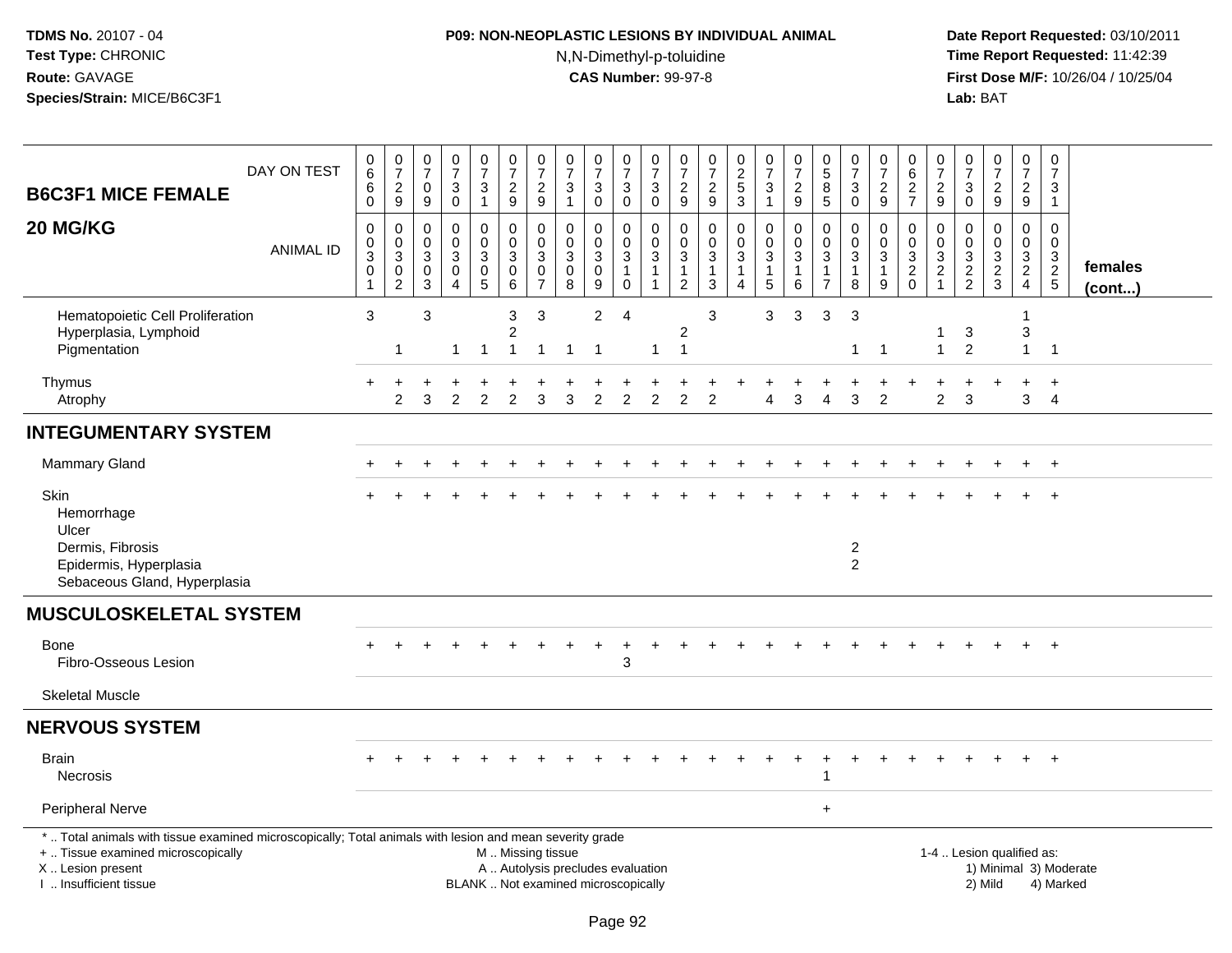# **P09: NON-NEOPLASTIC LESIONS BY INDIVIDUAL ANIMAL**N,N-Dimethyl-p-toluidine

| DAY ON TEST<br><b>B6C3F1 MICE FEMALE</b>                                                                                                                                                      | 0<br>$\,6\,$<br>6<br>$\mathbf 0$                              | $\frac{0}{7}$<br>$\frac{2}{9}$                                      | 0<br>$\overline{7}$<br>$\mathbf 0$<br>$9\,$           | 0<br>$\overline{7}$<br>3<br>$\mathbf 0$                         | $\frac{0}{7}$<br>3<br>$\mathbf{1}$                 | $\begin{array}{c} 0 \\ 7 \end{array}$<br>$\overline{c}$<br>$\boldsymbol{9}$ | $\frac{0}{7}$<br>$\overline{c}$<br>9                                         | 0<br>$\overline{7}$<br>3<br>$\mathbf{1}$   | $\frac{0}{7}$<br>$\sqrt{3}$<br>$\mathbf 0$                               | 0<br>$\overline{7}$<br>$\mathbf{3}$<br>$\pmb{0}$                | $\begin{array}{c} 0 \\ 7 \end{array}$<br>$\ensuremath{\mathsf{3}}$<br>$\mathbf 0$ | 0<br>$\overline{7}$<br>$\frac{2}{9}$                                              | $\begin{smallmatrix}0\\7\end{smallmatrix}$<br>$\frac{2}{9}$    | $\begin{array}{c} 0 \\ 2 \\ 5 \end{array}$<br>$\overline{3}$ | $\begin{smallmatrix}0\\7\end{smallmatrix}$<br>$\mathbf{3}$<br>$\mathbf{1}$ | $\begin{array}{c} 0 \\ 7 \end{array}$<br>$\frac{2}{9}$            | $\begin{array}{c} 0 \\ 5 \end{array}$<br>$\,8\,$<br>$\overline{5}$ | 0<br>$\overline{7}$<br>$\sqrt{3}$<br>$\boldsymbol{0}$ | 0<br>$\overline{7}$<br>$\frac{2}{9}$                             | 0<br>$\,6$<br>$\frac{2}{7}$                                     | 0<br>$\overline{7}$<br>$\frac{2}{9}$                             | 0<br>$\overline{7}$<br>3<br>$\mathbf 0$                        | $\frac{0}{7}$<br>$\frac{2}{9}$                                                  | $\mathbf 0$<br>$\overline{7}$<br>$\frac{2}{9}$                      | $\pmb{0}$<br>$\overline{7}$<br>$\mathbf{3}$<br>$\mathbf{1}$ |                                     |
|-----------------------------------------------------------------------------------------------------------------------------------------------------------------------------------------------|---------------------------------------------------------------|---------------------------------------------------------------------|-------------------------------------------------------|-----------------------------------------------------------------|----------------------------------------------------|-----------------------------------------------------------------------------|------------------------------------------------------------------------------|--------------------------------------------|--------------------------------------------------------------------------|-----------------------------------------------------------------|-----------------------------------------------------------------------------------|-----------------------------------------------------------------------------------|----------------------------------------------------------------|--------------------------------------------------------------|----------------------------------------------------------------------------|-------------------------------------------------------------------|--------------------------------------------------------------------|-------------------------------------------------------|------------------------------------------------------------------|-----------------------------------------------------------------|------------------------------------------------------------------|----------------------------------------------------------------|---------------------------------------------------------------------------------|---------------------------------------------------------------------|-------------------------------------------------------------|-------------------------------------|
| 20 MG/KG<br><b>ANIMAL ID</b>                                                                                                                                                                  | 0<br>$\mathbf 0$<br>$\sqrt{3}$<br>$\mathbf 0$<br>$\mathbf{1}$ | $\mathbf 0$<br>$\pmb{0}$<br>$\sqrt{3}$<br>$\,0\,$<br>$\overline{2}$ | 0<br>0<br>$\mathbf{3}$<br>$\mathbf 0$<br>$\mathbf{3}$ | 0<br>$\mathbf 0$<br>$\sqrt{3}$<br>$\mathbf 0$<br>$\overline{4}$ | 0<br>$\mathbf 0$<br>$\mathbf{3}$<br>$\pmb{0}$<br>5 | 0<br>$\mathbf 0$<br>$\sqrt{3}$<br>0<br>$\,6\,$                              | 0<br>$\mathsf 0$<br>$\ensuremath{\mathsf{3}}$<br>$\pmb{0}$<br>$\overline{7}$ | $\mathbf 0$<br>0<br>$\mathbf{3}$<br>0<br>8 | 0<br>$\pmb{0}$<br>$\overline{3}$<br>$\pmb{0}$<br>9                       | 0<br>$\mathsf 0$<br>$\sqrt{3}$<br>$\overline{1}$<br>$\mathsf 0$ | $\mathbf 0$<br>$\mathbf 0$<br>$\mathbf{3}$<br>$\mathbf{1}$<br>$\mathbf{1}$        | 0<br>$\mathbf 0$<br>$\ensuremath{\mathsf{3}}$<br>$\mathbf{1}$<br>$\boldsymbol{2}$ | 0<br>$\pmb{0}$<br>$\mathbf{3}$<br>$\mathbf{1}$<br>$\mathbf{3}$ | 0<br>$\overline{0}$<br>3<br>$\mathbf{1}$<br>4                | 0<br>$\boldsymbol{0}$<br>$\mathbf{3}$<br>$\mathbf{1}$<br>$5\phantom{.0}$   | $\mathbf 0$<br>$\pmb{0}$<br>$\sqrt{3}$<br>$\mathbf{1}$<br>$\,6\,$ | 0<br>$\pmb{0}$<br>$\mathbf 3$<br>$\mathbf{1}$<br>$\overline{7}$    | 0<br>$\mathbf 0$<br>$\sqrt{3}$<br>$\mathbf{1}$<br>8   | 0<br>$\pmb{0}$<br>$\sqrt{3}$<br>$\mathbf{1}$<br>$\boldsymbol{9}$ | 0<br>$\mathbf 0$<br>$\sqrt{3}$<br>$\overline{c}$<br>$\mathbf 0$ | 0<br>$\mathbf 0$<br>$\sqrt{3}$<br>$\overline{c}$<br>$\mathbf{1}$ | 0<br>$\mathbf 0$<br>$\sqrt{3}$<br>$\sqrt{2}$<br>$\overline{2}$ | 0<br>$\pmb{0}$<br>$\ensuremath{\mathsf{3}}$<br>$\overline{2}$<br>$\mathfrak{S}$ | $\mathbf 0$<br>$\mathbf 0$<br>3<br>$\overline{2}$<br>$\overline{4}$ | $\mathbf 0$<br>$\mathbf 0$<br>$\frac{3}{2}$<br>$\sqrt{5}$   | females<br>$($ cont $)$             |
| Spinal Cord                                                                                                                                                                                   |                                                               |                                                                     |                                                       |                                                                 |                                                    |                                                                             |                                                                              |                                            |                                                                          |                                                                 |                                                                                   |                                                                                   |                                                                |                                                              |                                                                            |                                                                   | $+$                                                                |                                                       |                                                                  |                                                                 |                                                                  |                                                                |                                                                                 |                                                                     |                                                             |                                     |
| <b>RESPIRATORY SYSTEM</b>                                                                                                                                                                     |                                                               |                                                                     |                                                       |                                                                 |                                                    |                                                                             |                                                                              |                                            |                                                                          |                                                                 |                                                                                   |                                                                                   |                                                                |                                                              |                                                                            |                                                                   |                                                                    |                                                       |                                                                  |                                                                 |                                                                  |                                                                |                                                                                 |                                                                     |                                                             |                                     |
| Lung<br>Hemorrhage                                                                                                                                                                            |                                                               |                                                                     |                                                       |                                                                 |                                                    |                                                                             |                                                                              |                                            |                                                                          |                                                                 |                                                                                   |                                                                                   |                                                                |                                                              |                                                                            |                                                                   |                                                                    |                                                       |                                                                  |                                                                 |                                                                  |                                                                |                                                                                 |                                                                     |                                                             |                                     |
| Alveolar Epithelium, Hyperplasia                                                                                                                                                              |                                                               | 1                                                                   |                                                       |                                                                 | 1                                                  |                                                                             |                                                                              |                                            |                                                                          |                                                                 | $\overline{2}$                                                                    |                                                                                   |                                                                |                                                              |                                                                            |                                                                   | 2                                                                  |                                                       | 1                                                                |                                                                 | 3                                                                |                                                                |                                                                                 |                                                                     |                                                             |                                     |
| Nose<br>Inflammation<br>Glands, Olfactory Epithelium, Dilatation<br>Glands, Olfactory Epithelium, Hyperplasia<br>Glands, Olfactory Epithelium, Metaplasia,<br>Respiratory                     |                                                               |                                                                     |                                                       |                                                                 | 1<br>1                                             |                                                                             | -1<br>1<br>1                                                                 | $\mathbf 1$                                | $\overline{1}$                                                           |                                                                 | 1                                                                                 | 1                                                                                 | $\mathbf{1}$                                                   |                                                              | 1                                                                          | $\overline{1}$                                                    | $\mathbf{1}$                                                       |                                                       |                                                                  |                                                                 | $\mathbf{1}$                                                     |                                                                |                                                                                 |                                                                     | $\ddot{}$                                                   |                                     |
| Glands, Respiratory Epithelium, Dilatation<br>Glands, Respiratory Epithelium, Hyperplasia<br>Glands, Respiratory Epithelium, Metaplasia,<br>Respiratory                                       |                                                               |                                                                     |                                                       |                                                                 |                                                    |                                                                             |                                                                              |                                            |                                                                          |                                                                 |                                                                                   |                                                                                   | 1                                                              | -1                                                           |                                                                            |                                                                   |                                                                    |                                                       |                                                                  |                                                                 |                                                                  | 1<br>3                                                         |                                                                                 | 1<br>$\mathbf{1}$                                                   | $\overline{\mathbf{1}}$                                     |                                     |
| Olfactory Epithelium, Accumulation, Hyaline<br><b>Droplet</b>                                                                                                                                 |                                                               |                                                                     |                                                       |                                                                 |                                                    |                                                                             | $\mathbf 1$                                                                  |                                            | $\overline{\mathbf{1}}$                                                  |                                                                 |                                                                                   |                                                                                   |                                                                | -1                                                           |                                                                            |                                                                   |                                                                    |                                                       | 1                                                                |                                                                 |                                                                  |                                                                |                                                                                 |                                                                     |                                                             |                                     |
| Olfactory Epithelium, Metaplasia, Respiratory<br><b>Olfactory Epithelium, Necrosis</b>                                                                                                        |                                                               |                                                                     |                                                       |                                                                 |                                                    | 1                                                                           | 1                                                                            |                                            |                                                                          |                                                                 | 1                                                                                 | $\overline{1}$                                                                    |                                                                |                                                              |                                                                            | -1                                                                |                                                                    |                                                       |                                                                  |                                                                 |                                                                  |                                                                |                                                                                 |                                                                     |                                                             |                                     |
| Respiratory Epithelium, Accumulation, Hyaline<br>Droplet                                                                                                                                      |                                                               |                                                                     | 1                                                     | $\overline{1}$                                                  |                                                    | $\mathbf{1}$                                                                | 2                                                                            |                                            | $1 \quad 1$                                                              |                                                                 | 1                                                                                 |                                                                                   |                                                                | 2                                                            |                                                                            | $\mathbf{1}$                                                      | $\overline{1}$                                                     |                                                       | $\overline{2}$                                                   | -1                                                              | -1                                                               | 1                                                              | $\overline{\mathbf{1}}$                                                         |                                                                     | 2                                                           |                                     |
| Respiratory Epithelium, Hyperplasia                                                                                                                                                           | $\mathbf{1}$                                                  |                                                                     |                                                       |                                                                 |                                                    |                                                                             |                                                                              |                                            |                                                                          |                                                                 |                                                                                   |                                                                                   | 1                                                              |                                                              |                                                                            | $\mathbf 1$                                                       |                                                                    |                                                       |                                                                  |                                                                 |                                                                  |                                                                |                                                                                 |                                                                     | $\overline{1}$                                              |                                     |
| Trachea                                                                                                                                                                                       | $+$                                                           |                                                                     |                                                       |                                                                 |                                                    |                                                                             |                                                                              |                                            |                                                                          |                                                                 |                                                                                   |                                                                                   |                                                                |                                                              |                                                                            |                                                                   |                                                                    |                                                       |                                                                  |                                                                 |                                                                  |                                                                |                                                                                 |                                                                     | $+$                                                         |                                     |
| <b>SPECIAL SENSES SYSTEM</b>                                                                                                                                                                  |                                                               |                                                                     |                                                       |                                                                 |                                                    |                                                                             |                                                                              |                                            |                                                                          |                                                                 |                                                                                   |                                                                                   |                                                                |                                                              |                                                                            |                                                                   |                                                                    |                                                       |                                                                  |                                                                 |                                                                  |                                                                |                                                                                 |                                                                     |                                                             |                                     |
| Eye                                                                                                                                                                                           |                                                               |                                                                     |                                                       |                                                                 |                                                    |                                                                             |                                                                              |                                            |                                                                          |                                                                 |                                                                                   |                                                                                   |                                                                |                                                              |                                                                            |                                                                   |                                                                    |                                                       |                                                                  |                                                                 |                                                                  |                                                                |                                                                                 |                                                                     | $\ddot{}$                                                   |                                     |
| *  Total animals with tissue examined microscopically; Total animals with lesion and mean severity grade<br>+  Tissue examined microscopically<br>X  Lesion present<br>I  Insufficient tissue |                                                               |                                                                     |                                                       |                                                                 |                                                    | M. Missing tissue                                                           |                                                                              |                                            | A  Autolysis precludes evaluation<br>BLANK  Not examined microscopically |                                                                 |                                                                                   |                                                                                   |                                                                |                                                              |                                                                            |                                                                   |                                                                    |                                                       |                                                                  |                                                                 |                                                                  |                                                                | 1-4  Lesion qualified as:<br>2) Mild                                            |                                                                     |                                                             | 1) Minimal 3) Moderate<br>4) Marked |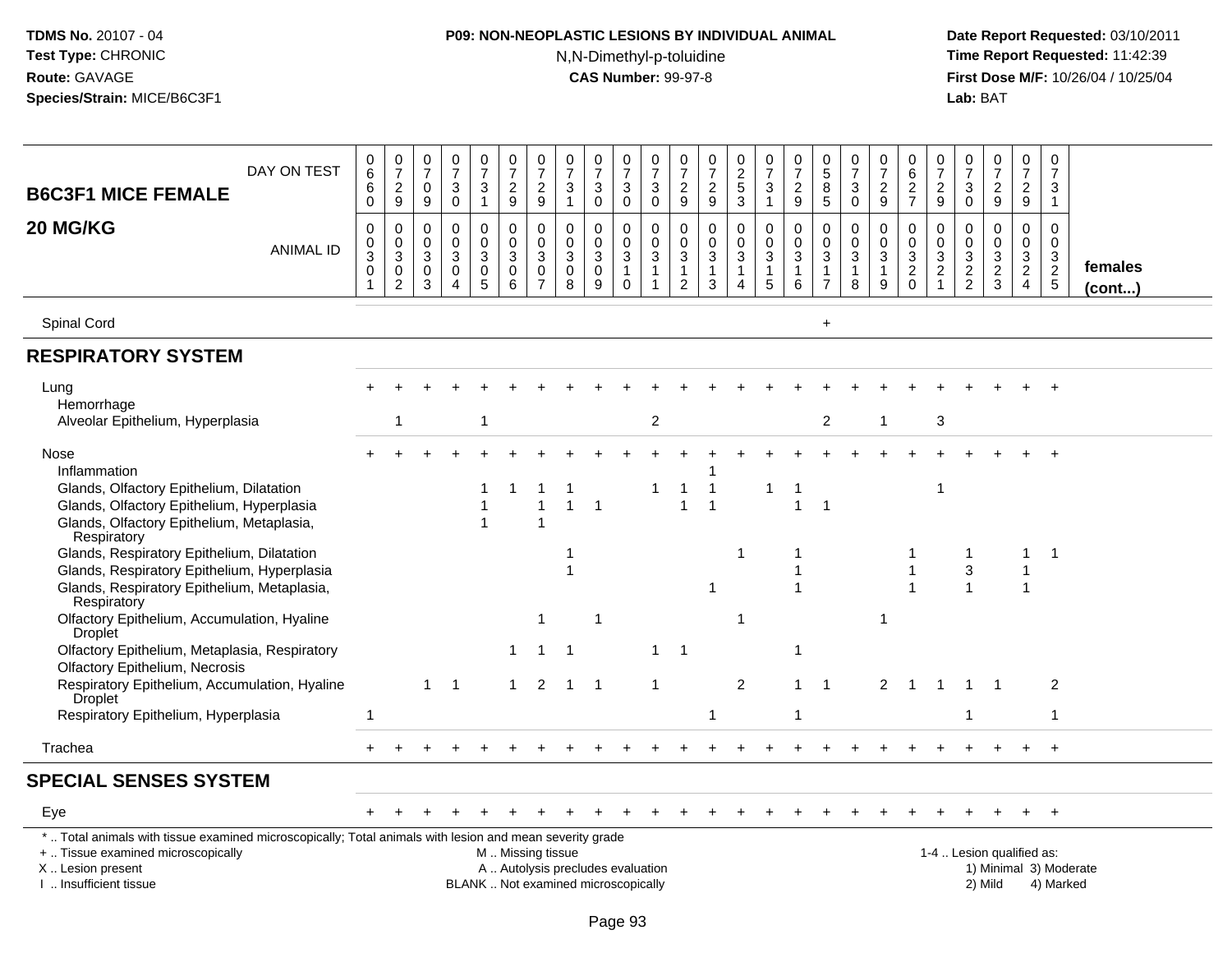#### **P09: NON-NEOPLASTIC LESIONS BY INDIVIDUAL ANIMAL**N,N-Dimethyl-p-toluidine

 **Date Report Requested:** 03/10/2011 **Time Report Requested:** 11:42:39 **First Dose M/F:** 10/26/04 / 10/25/04 Lab: BAT **Lab:** BAT

| <b>B6C3F1 MICE FEMALE</b><br>20 MG/KG                                             | DAY ON TEST<br>ANIMAL ID | $\begin{matrix} 0 \\ 6 \end{matrix}$<br>6<br>0<br>0<br>0<br>3<br>$\pmb{0}$ | $\frac{0}{7}$<br>$\sqrt{2}$<br>$\boldsymbol{9}$<br>0<br>$\begin{bmatrix} 0 \\ 3 \\ 0 \end{bmatrix}$<br>$\overline{2}$ | $\frac{0}{7}$<br>$\pmb{0}$<br>9<br>0<br>$\pmb{0}$<br>$\sqrt{3}$<br>0<br>3 | $\frac{0}{7}$<br>$\ensuremath{\mathsf{3}}$<br>$\Omega$<br>$\boldsymbol{0}$<br>$\pmb{0}$<br>$\sqrt{3}$<br>$\pmb{0}$<br>$\overline{\mathbf{4}}$ | $\frac{0}{7}$<br>$\mathbf{3}$<br>$\mathbf 0$<br>$\mathsf{O}\xspace$<br>$\mathbf{3}$<br>$\mathbf 0$<br>5 | $\frac{0}{7}$<br>$\frac{2}{9}$<br>0<br>$\pmb{0}$<br>$\sqrt{3}$<br>0<br>6 | $\frac{0}{7}$<br>$\overline{c}$<br>9<br>0<br>$\mathbf 0$<br>$\ensuremath{\mathsf{3}}$<br>$\pmb{0}$<br>$\overline{ }$ | $\mathbf 0$<br>$\overline{7}$<br>$\mathbf{3}$<br>0<br>$\pmb{0}$<br>$\sqrt{3}$<br>$\pmb{0}$<br>8 | $\frac{0}{7}$<br>$\mathbf{3}$<br>$\mathbf 0$<br>0<br>$\pmb{0}$<br>$\overline{3}$<br>$\pmb{0}$<br>9 | $\frac{0}{7}$<br>3<br>0<br>0<br>$\mathsf 0$<br>$\overline{3}$<br>$\mathbf{1}$<br>$\Omega$ | $\frac{0}{7}$<br>$\sqrt{3}$<br>$\mathbf 0$<br>$\mathbf 0$<br>$\pmb{0}$<br>$\mathbf{3}$ | $\boldsymbol{0}$<br>$\overline{7}$<br>$\sqrt{2}$<br>9<br>0<br>$\mathbf 0$<br>$\mathbf{3}$<br>$\mathcal{P}$ | $\begin{array}{c} 0 \\ 7 \end{array}$<br>$\boldsymbol{2}$<br>9<br>0<br>$\pmb{0}$<br>$\sqrt{3}$<br>3 | $\begin{array}{c} 0 \\ 2 \\ 5 \end{array}$<br>3<br>$_{\rm 0}^{\rm 0}$<br>$\sqrt{3}$<br>$\overline{\mathbf{4}}$ | $\frac{0}{7}$<br>$\mathbf{3}$<br>$\mathbf 0$<br>$\pmb{0}$<br>$\mathsf 3$<br>5 | $\begin{array}{c} 0 \\ 7 \end{array}$<br>$\overline{c}$<br>$\boldsymbol{9}$<br>0<br>$\pmb{0}$<br>$\sqrt{3}$<br>$\overline{1}$<br>6 | $\frac{0}{5}$<br>$\,8\,$<br>$\sqrt{5}$<br>0<br>$\pmb{0}$<br>$\mathbf{3}$<br>$\mathbf 1$<br>$\overline{ }$ | $\mathbf 0$<br>$\overline{7}$<br>$\ensuremath{\mathsf{3}}$<br>$\Omega$<br>0<br>$\pmb{0}$<br>$\sqrt{3}$<br>8 | $\frac{0}{7}$<br>$\overline{c}$<br>9<br>0<br>$\mathsf{O}\xspace$<br>3<br>9 | 0627<br>$0003$<br>$20$ | $\frac{0}{7}$<br>$\sqrt{2}$<br>$\boldsymbol{9}$<br>0<br>$\pmb{0}$<br>$\frac{3}{2}$ | $\frac{0}{7}$<br>$\mathbf{3}$<br>$\boldsymbol{0}$<br>0<br>$\begin{array}{c} 0 \\ 3 \\ 2 \\ 2 \end{array}$ | $\frac{0}{7}$<br>$\sqrt{2}$<br>9<br>0<br>$\pmb{0}$<br>$\frac{3}{2}$ | $\frac{0}{7}$<br>$\overline{c}$<br>9<br>0<br>0<br>$\mathfrak{S}$<br>$\overline{2}$<br>$\overline{4}$ | $\boldsymbol{0}$<br>$\overline{7}$<br>$\mathbf{3}$<br>0<br>$\pmb{0}$<br>$\frac{3}{2}$ | females<br>$($ cont $)$ |
|-----------------------------------------------------------------------------------|--------------------------|----------------------------------------------------------------------------|-----------------------------------------------------------------------------------------------------------------------|---------------------------------------------------------------------------|-----------------------------------------------------------------------------------------------------------------------------------------------|---------------------------------------------------------------------------------------------------------|--------------------------------------------------------------------------|----------------------------------------------------------------------------------------------------------------------|-------------------------------------------------------------------------------------------------|----------------------------------------------------------------------------------------------------|-------------------------------------------------------------------------------------------|----------------------------------------------------------------------------------------|------------------------------------------------------------------------------------------------------------|-----------------------------------------------------------------------------------------------------|----------------------------------------------------------------------------------------------------------------|-------------------------------------------------------------------------------|------------------------------------------------------------------------------------------------------------------------------------|-----------------------------------------------------------------------------------------------------------|-------------------------------------------------------------------------------------------------------------|----------------------------------------------------------------------------|------------------------|------------------------------------------------------------------------------------|-----------------------------------------------------------------------------------------------------------|---------------------------------------------------------------------|------------------------------------------------------------------------------------------------------|---------------------------------------------------------------------------------------|-------------------------|
| Fibrosis<br>Cornea, Inflammation<br>Lens, Cataract<br>Optic Nerve, Atrophy        |                          |                                                                            |                                                                                                                       |                                                                           |                                                                                                                                               |                                                                                                         |                                                                          |                                                                                                                      |                                                                                                 |                                                                                                    |                                                                                           | $\overline{c}$                                                                         |                                                                                                            |                                                                                                     |                                                                                                                |                                                                               |                                                                                                                                    |                                                                                                           |                                                                                                             |                                                                            |                        |                                                                                    |                                                                                                           |                                                                     |                                                                                                      |                                                                                       |                         |
| Harderian Gland                                                                   |                          |                                                                            |                                                                                                                       |                                                                           |                                                                                                                                               |                                                                                                         |                                                                          |                                                                                                                      |                                                                                                 |                                                                                                    |                                                                                           |                                                                                        |                                                                                                            |                                                                                                     |                                                                                                                |                                                                               |                                                                                                                                    |                                                                                                           |                                                                                                             |                                                                            |                        |                                                                                    |                                                                                                           |                                                                     | $\pm$                                                                                                | $+$                                                                                   |                         |
| <b>URINARY SYSTEM</b>                                                             |                          |                                                                            |                                                                                                                       |                                                                           |                                                                                                                                               |                                                                                                         |                                                                          |                                                                                                                      |                                                                                                 |                                                                                                    |                                                                                           |                                                                                        |                                                                                                            |                                                                                                     |                                                                                                                |                                                                               |                                                                                                                                    |                                                                                                           |                                                                                                             |                                                                            |                        |                                                                                    |                                                                                                           |                                                                     |                                                                                                      |                                                                                       |                         |
| Kidney<br>Accumulation, Hyaline Droplet<br>Infarct<br>Inflammation<br>Nephropathy |                          |                                                                            |                                                                                                                       |                                                                           |                                                                                                                                               |                                                                                                         |                                                                          |                                                                                                                      |                                                                                                 |                                                                                                    | $\mathbf{1}$                                                                              | $\overline{1}$                                                                         | 1                                                                                                          | -1                                                                                                  |                                                                                                                | $\mathbf{1}$                                                                  | $\overline{1}$                                                                                                                     | 4<br>$\mathbf{1}$                                                                                         |                                                                                                             |                                                                            | $\mathbf{1}$           | $\overline{\phantom{0}}$                                                           | 2                                                                                                         |                                                                     | $\div$                                                                                               | $\overline{+}$                                                                        |                         |
| Renal Tubule, Necrosis<br><b>Urinary Bladder</b>                                  |                          |                                                                            |                                                                                                                       |                                                                           |                                                                                                                                               |                                                                                                         |                                                                          |                                                                                                                      |                                                                                                 |                                                                                                    |                                                                                           |                                                                                        |                                                                                                            |                                                                                                     |                                                                                                                |                                                                               |                                                                                                                                    | $\overline{2}$                                                                                            |                                                                                                             |                                                                            |                        |                                                                                    |                                                                                                           |                                                                     |                                                                                                      |                                                                                       |                         |

\* .. Total animals with tissue examined microscopically; Total animals with lesion and mean severity grade

+ .. Tissue examined microscopically

X .. Lesion present

I .. Insufficient tissue

 M .. Missing tissueA .. Autolysis precludes evaluation

1-4 .. Lesion qualified as:<br>1) Minimal 3) Moderate BLANK .. Not examined microscopically 2) Mild 4) Marked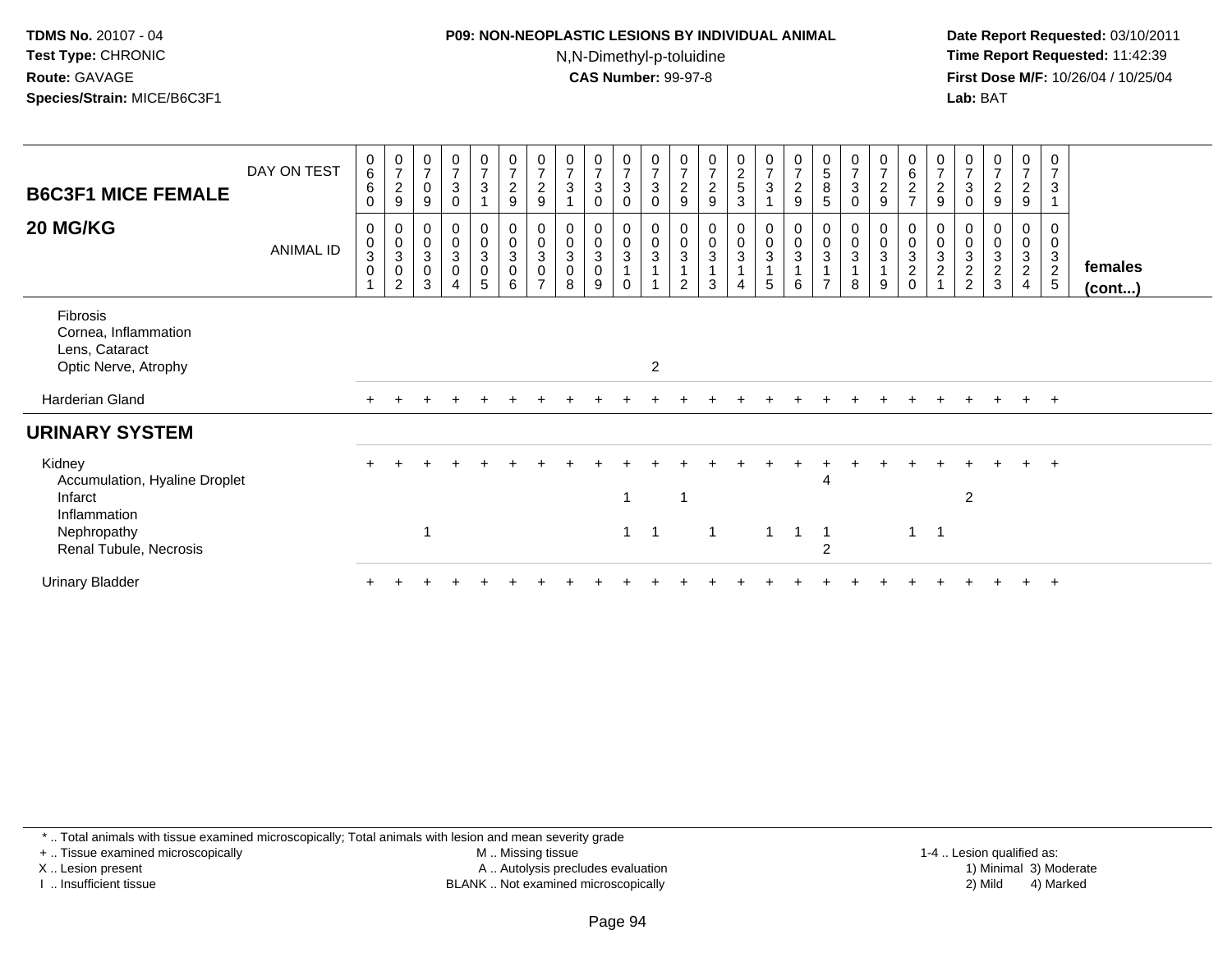# **P09: NON-NEOPLASTIC LESIONS BY INDIVIDUAL ANIMAL**N,N-Dimethyl-p-toluidine

 **Date Report Requested:** 03/10/2011 **Time Report Requested:** 11:42:39 **First Dose M/F:** 10/26/04 / 10/25/04<br>**Lab:** BAT **Lab:** BAT

| <b>B6C3F1 MICE FEMALE</b>                                                                                                   | DAY ON TEST      | $\frac{0}{7}$<br>$\ensuremath{\mathsf{3}}$<br>$\mathbf{1}$ | $\frac{0}{7}$<br>$_{0}^{3}$               | $\frac{0}{7}$<br>$\mathsf 3$<br>$\overline{1}$   | $\frac{0}{7}$<br>$\mathbf{3}$<br>$\mathbf{1}$                                    | 0<br>$\overline{5}$<br>$\mathbf 0$<br>$\mathbf{1}$                            | $\frac{0}{7}$<br>3<br>$\mathbf 0$                                   | 0<br>$\,6\,$<br>$\overline{4}$<br>9                                                      | $\frac{0}{7}$<br>$\overline{2}$<br>$\overline{9}$         | $\frac{0}{7}$<br>$\mathbf{3}$<br>$\mathbf{1}$                | $\frac{0}{7}$<br>$\mathbf{1}$<br>5                            | $\frac{0}{7}$<br>$\frac{2}{9}$  | $\frac{0}{7}$<br>$\frac{2}{9}$                                     | $\frac{0}{7}$<br>$\frac{2}{9}$                            | $\frac{0}{7}$<br>$\mathbf{3}$<br>$\mathbf{1}$                 | 0<br>$\mathsf 0$<br>1<br>$\mathbf{1}$                | $\frac{0}{7}$<br>$\sqrt{3}$<br>$\Omega$                      | $_6^0$<br>6<br>9                                                                | $\begin{array}{c} 0 \\ 7 \\ 3 \end{array}$<br>$\mathbf{1}$ | $\frac{0}{7}$<br>$\frac{2}{9}$                                                       | $\frac{0}{7}$<br>3<br>$\overline{1}$                                         | $\frac{0}{7}$<br>$\mathbf{3}$<br>$\mathbf{0}$                   | $\frac{0}{7}$<br>$\mathbf{3}$<br>$\mathbf{0}$                        | $\frac{0}{7}$<br>$\mathbf 0$<br>$\mathbf{3}$                            | 0<br>$\overline{7}$<br>$\overline{2}$<br>9   | $\pmb{0}$<br>$\overline{7}$<br>3<br>$\Omega$                            |    |                                           |
|-----------------------------------------------------------------------------------------------------------------------------|------------------|------------------------------------------------------------|-------------------------------------------|--------------------------------------------------|----------------------------------------------------------------------------------|-------------------------------------------------------------------------------|---------------------------------------------------------------------|------------------------------------------------------------------------------------------|-----------------------------------------------------------|--------------------------------------------------------------|---------------------------------------------------------------|---------------------------------|--------------------------------------------------------------------|-----------------------------------------------------------|---------------------------------------------------------------|------------------------------------------------------|--------------------------------------------------------------|---------------------------------------------------------------------------------|------------------------------------------------------------|--------------------------------------------------------------------------------------|------------------------------------------------------------------------------|-----------------------------------------------------------------|----------------------------------------------------------------------|-------------------------------------------------------------------------|----------------------------------------------|-------------------------------------------------------------------------|----|-------------------------------------------|
| 20 MG/KG                                                                                                                    | <b>ANIMAL ID</b> | $\pmb{0}$<br>$\mathsf{O}\xspace$<br>$\frac{3}{2}$<br>6     | $\mathbf 0$<br>$\pmb{0}$<br>$\frac{3}{2}$ | $\mathbf 0$<br>$\mathbf 0$<br>$\frac{3}{2}$<br>8 | 0<br>$\mathsf{O}\xspace$<br>$\overline{3}$<br>$\overline{2}$<br>$\boldsymbol{9}$ | $\mathbf 0$<br>$\mathbf 0$<br>$\mathfrak{S}$<br>$\overline{3}$<br>$\mathbf 0$ | $\mathbf 0$<br>$\mathbf 0$<br>$\overline{3}$<br>$\overline{3}$<br>1 | $\Omega$<br>$\mathbf 0$<br>$\ensuremath{\mathsf{3}}$<br>$\overline{3}$<br>$\overline{2}$ | $\mathbf 0$<br>0<br>$\overline{3}$<br>$\overline{3}$<br>3 | 0<br>0<br>$\overline{3}$<br>$\overline{3}$<br>$\overline{4}$ | $\mathbf 0$<br>$\mathbf 0$<br>$\frac{3}{3}$<br>$\overline{5}$ | 0<br>$\mathbf 0$<br>$_3^3$<br>6 | $\mathbf 0$<br>0<br>$\overline{3}$<br>$\sqrt{3}$<br>$\overline{7}$ | 0<br>$\mathbf 0$<br>$\overline{3}$<br>$\overline{3}$<br>8 | $\pmb{0}$<br>$\mathbf 0$<br>$\sqrt{3}$<br>$\overline{3}$<br>9 | $\mathbf 0$<br>0<br>$\mathbf{3}$<br>4<br>$\mathbf 0$ | $\Omega$<br>$\mathbf 0$<br>$\sqrt{3}$<br>$\overline{4}$<br>1 | $\mathbf 0$<br>0<br>$\overline{3}$<br>$\overline{\mathbf{4}}$<br>$\overline{2}$ | 0<br>$_3^0$<br>$\overline{4}$<br>$\mathbf{3}$              | $\mathbf 0$<br>$\mathbf 0$<br>$\sqrt{3}$<br>$\overline{a}$<br>$\boldsymbol{\Lambda}$ | $\mathbf 0$<br>$\mathbf 0$<br>$\sqrt{3}$<br>$\overline{4}$<br>$\overline{5}$ | $\mathbf 0$<br>$\mathbf 0$<br>$\sqrt{3}$<br>$\overline{4}$<br>6 | 0<br>$\mathbf 0$<br>$\mathbf{3}$<br>$\overline{4}$<br>$\overline{7}$ | $\mathbf 0$<br>$\mathbf 0$<br>$\mathbf{3}$<br>$\overline{4}$<br>$\,8\,$ | 0<br>$\mathbf 0$<br>3<br>$\overline{4}$<br>9 | $\Omega$<br>$\mathbf 0$<br>$\sqrt{3}$<br>$5\phantom{.0}$<br>$\mathbf 0$ |    | * TOTALS                                  |
| <b>ALIMENTARY SYSTEM</b>                                                                                                    |                  |                                                            |                                           |                                                  |                                                                                  |                                                                               |                                                                     |                                                                                          |                                                           |                                                              |                                                               |                                 |                                                                    |                                                           |                                                               |                                                      |                                                              |                                                                                 |                                                            |                                                                                      |                                                                              |                                                                 |                                                                      |                                                                         |                                              |                                                                         |    |                                           |
| Esophagus<br>Perforation<br>Muscularis, Degeneration<br>Periesophageal Tissue, Hemorrhage                                   |                  |                                                            |                                           |                                                  |                                                                                  |                                                                               |                                                                     |                                                                                          |                                                           |                                                              |                                                               |                                 |                                                                    |                                                           |                                                               | х<br>1<br>$\Delta$                                   |                                                              |                                                                                 |                                                            |                                                                                      |                                                                              |                                                                 |                                                                      |                                                                         |                                              |                                                                         | 50 | $\mathbf 1$<br>1 1.0<br>14.0              |
| Gallbladder                                                                                                                 |                  |                                                            |                                           |                                                  |                                                                                  |                                                                               |                                                                     |                                                                                          |                                                           |                                                              |                                                               |                                 |                                                                    |                                                           |                                                               |                                                      |                                                              |                                                                                 |                                                            |                                                                                      |                                                                              |                                                                 |                                                                      |                                                                         |                                              |                                                                         | 49 |                                           |
| Intestine Large, Cecum                                                                                                      |                  |                                                            |                                           |                                                  |                                                                                  |                                                                               |                                                                     |                                                                                          |                                                           |                                                              |                                                               |                                 |                                                                    |                                                           |                                                               |                                                      |                                                              |                                                                                 |                                                            |                                                                                      |                                                                              |                                                                 |                                                                      |                                                                         |                                              |                                                                         | 50 |                                           |
| Intestine Large, Colon                                                                                                      |                  |                                                            |                                           |                                                  |                                                                                  |                                                                               |                                                                     |                                                                                          |                                                           |                                                              |                                                               |                                 |                                                                    |                                                           |                                                               |                                                      |                                                              |                                                                                 |                                                            |                                                                                      |                                                                              |                                                                 |                                                                      |                                                                         |                                              |                                                                         | 50 |                                           |
| Intestine Large, Rectum                                                                                                     |                  |                                                            |                                           |                                                  |                                                                                  |                                                                               |                                                                     |                                                                                          |                                                           |                                                              |                                                               |                                 |                                                                    |                                                           |                                                               |                                                      |                                                              |                                                                                 |                                                            |                                                                                      |                                                                              |                                                                 |                                                                      |                                                                         |                                              |                                                                         | 50 |                                           |
| Intestine Small, Duodenum                                                                                                   |                  |                                                            |                                           |                                                  |                                                                                  |                                                                               |                                                                     |                                                                                          |                                                           |                                                              |                                                               |                                 |                                                                    |                                                           |                                                               |                                                      |                                                              |                                                                                 |                                                            |                                                                                      |                                                                              |                                                                 |                                                                      |                                                                         |                                              |                                                                         | 50 |                                           |
| Intestine Small, Ileum                                                                                                      |                  |                                                            |                                           |                                                  |                                                                                  |                                                                               |                                                                     |                                                                                          |                                                           |                                                              |                                                               |                                 |                                                                    |                                                           |                                                               |                                                      |                                                              |                                                                                 |                                                            |                                                                                      |                                                                              |                                                                 |                                                                      |                                                                         |                                              |                                                                         | 50 |                                           |
| Intestine Small, Jejunum                                                                                                    |                  |                                                            |                                           |                                                  |                                                                                  |                                                                               |                                                                     |                                                                                          |                                                           |                                                              |                                                               |                                 |                                                                    |                                                           |                                                               |                                                      |                                                              |                                                                                 |                                                            |                                                                                      |                                                                              |                                                                 |                                                                      |                                                                         |                                              |                                                                         | 50 |                                           |
| Liver<br><b>Basophilic Focus</b><br>Clear Cell Focus                                                                        |                  | $+$                                                        | $\ddot{}$                                 | X                                                |                                                                                  |                                                                               |                                                                     | Χ                                                                                        |                                                           |                                                              |                                                               |                                 |                                                                    | $\ddot{}$                                                 | X                                                             |                                                      |                                                              | Х                                                                               |                                                            |                                                                                      |                                                                              |                                                                 | $\ddot{}$                                                            | X                                                                       |                                              | $\ddot{}$                                                               | 50 | 9<br>$\mathbf{2}$                         |
| <b>Eosinophilic Focus</b><br>Hematopoietic Cell Proliferation                                                               |                  | X                                                          | $\times$                                  | $\mathsf{X}$                                     | $\mathsf{X}$                                                                     | $\mathsf{X}$                                                                  | $\mathsf{X}$                                                        | $\times$                                                                                 | $\mathsf{X}$                                              | $\mathsf{X}$                                                 | $\times$                                                      |                                 |                                                                    | X X X X                                                   |                                                               |                                                      | $\mathsf{X}$                                                 | $\mathsf{X}$                                                                    | $\mathsf{X}$                                               |                                                                                      |                                                                              |                                                                 | X X X X X                                                            |                                                                         |                                              | $X \times$                                                              |    | 45<br>2, 1.0                              |
| Inflammation, Chronic Active<br>Mixed Cell Focus<br>Necrosis<br>Pigmentation                                                |                  |                                                            | 1                                         |                                                  |                                                                                  | 2                                                                             |                                                                     | X<br>$\overline{4}$                                                                      | 1<br>$\mathsf X$                                          |                                                              | $\overline{1}$<br>X                                           |                                 |                                                                    |                                                           | $\mathbf{1}$                                                  | $\overline{1}$                                       | $\mathbf{1}$                                                 | $\overline{1}$                                                                  | $\overline{1}$                                             | $\mathbf{1}$                                                                         | $\overline{1}$                                                               | $\overline{1}$                                                  | $\overline{1}$<br>X                                                  |                                                                         | $\mathbf{1}$                                 | $\overline{1}$                                                          |    | 33 1.1<br>$\overline{7}$<br>42.0<br>1 1.0 |
| Bile Duct, Cyst<br>*  Total animals with tissue examined microscopically; Total animals with lesion and mean severity grade |                  |                                                            |                                           |                                                  |                                                                                  |                                                                               |                                                                     |                                                                                          |                                                           |                                                              |                                                               |                                 |                                                                    |                                                           | 3                                                             |                                                      |                                                              |                                                                                 |                                                            |                                                                                      |                                                                              |                                                                 |                                                                      |                                                                         |                                              |                                                                         |    | $1 \quad 3.0$                             |
| +  Tissue examined microscopically<br>X  Lesion present                                                                     |                  |                                                            |                                           |                                                  |                                                                                  |                                                                               | M  Missing tissue                                                   |                                                                                          | A  Autolysis precludes evaluation                         |                                                              |                                                               |                                 |                                                                    |                                                           |                                                               |                                                      |                                                              |                                                                                 |                                                            |                                                                                      |                                                                              |                                                                 | 1-4  Lesion qualified as:                                            |                                                                         |                                              | 1) Minimal 3) Moderate                                                  |    |                                           |

X .. Lesion present

I .. Insufficient tissue

BLANK .. Not examined microscopically 2) Mild 4) Marked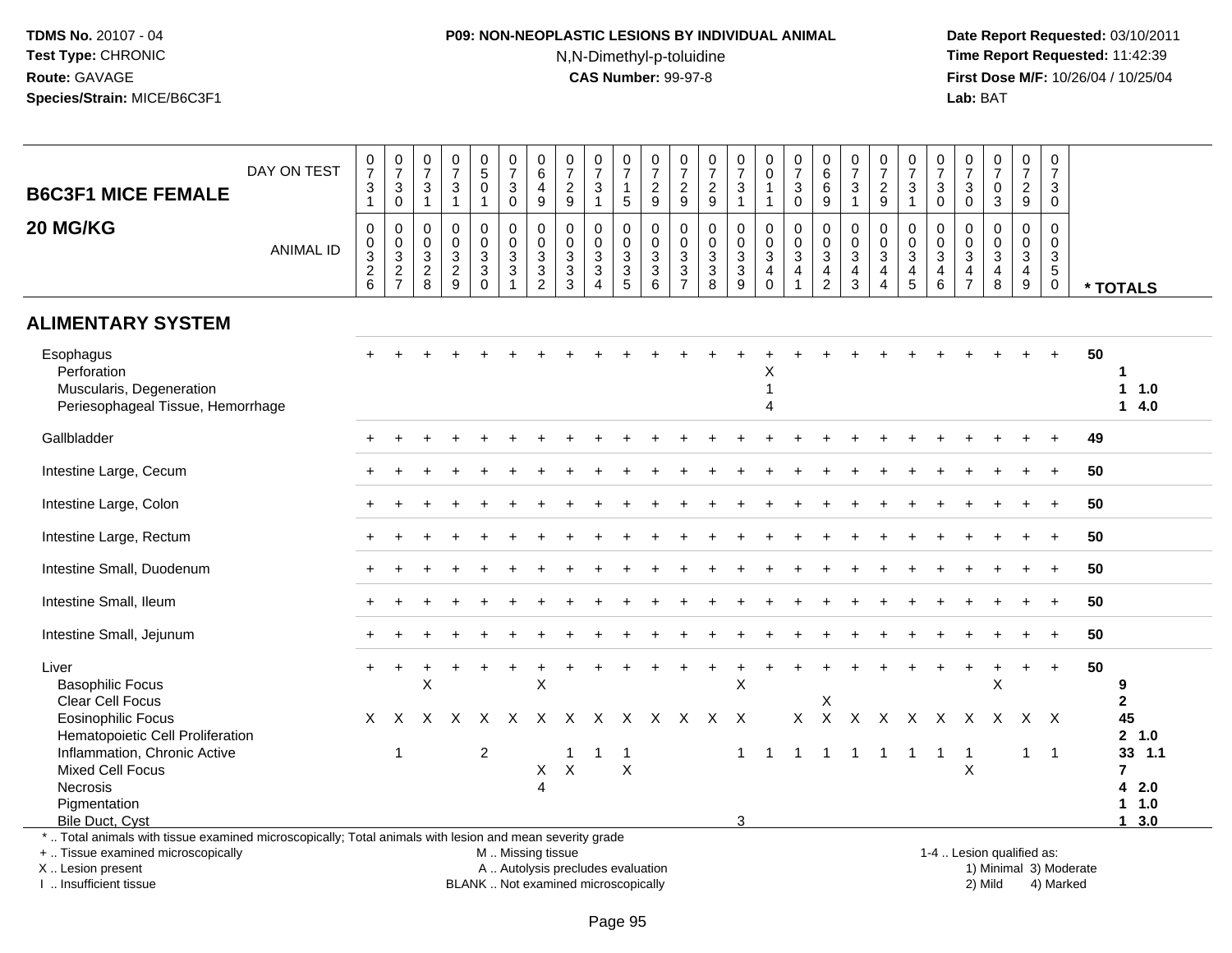# **P09: NON-NEOPLASTIC LESIONS BY INDIVIDUAL ANIMAL**

N,N-Dimethyl-p-toluidine

| <b>B6C3F1 MICE FEMALE</b><br>20 MG/KG                                                                                                                                                        | DAY ON TEST<br><b>ANIMAL ID</b> | $\frac{0}{7}$<br>$\mathsf 3$<br>$\mathbf{1}$<br>$\mathbf 0$<br>$_{3}^{\rm 0}$<br>$\overline{2}$ | $\begin{array}{c} 0 \\ 7 \end{array}$<br>$\mathbf{3}$<br>$\mathsf{O}\xspace$<br>0<br>$\pmb{0}$<br>$\mathbf{3}$<br>$\boldsymbol{2}$ | $\frac{0}{7}$<br>$\mathbf{3}$<br>$\mathbf{1}$<br>0<br>$\mathbf 0$<br>$\sqrt{3}$<br>$\overline{c}$ | $\frac{0}{7}$<br>$\sqrt{3}$<br>$\mathbf{1}$<br>0<br>$\pmb{0}$<br>$\sqrt{3}$<br>$\overline{2}$ | $\begin{array}{c} 0 \\ 5 \\ 0 \end{array}$<br>$\overline{1}$<br>0<br>$\mathbf 0$<br>$\mathbf{3}$<br>$\overline{3}$ | $\frac{0}{7}$<br>$\sqrt{3}$<br>$\mathbf 0$<br>0<br>$\mathbf 0$<br>$\sqrt{3}$<br>$\overline{3}$ | $\begin{array}{c} 0 \\ 6 \end{array}$<br>4<br>$9\,$<br>0<br>0<br>3<br>3 | $\begin{array}{c} 0 \\ 7 \end{array}$<br>$\sqrt{2}$<br>9<br>0<br>$\pmb{0}$<br>$\sqrt{3}$<br>$\frac{3}{3}$ | $\frac{0}{7}$<br>3<br>$\mathbf{1}$<br>0<br>$\mathbf 0$<br>$\mathbf{3}$<br>$\overline{3}$ | $\frac{0}{7}$<br>$\mathbf{1}$<br>$\sqrt{5}$<br>0<br>$\mathbf 0$<br>$\ensuremath{\mathsf{3}}$<br>$\frac{3}{5}$ | $\frac{0}{7}$<br>$\sqrt{2}$<br>9<br>$\mathbf 0$<br>$\boldsymbol{0}$<br>$\frac{3}{6}$ | $\frac{0}{7}$<br>$\sqrt{2}$<br>9<br>0<br>0<br>3<br>3 | $\frac{0}{7}$<br>$\overline{c}$<br>$9\,$<br>$\mathbf 0$<br>$\pmb{0}$<br>$\ensuremath{\mathsf{3}}$<br>$\overline{3}$ | $\frac{0}{7}$<br>$\mathbf{3}$<br>$\mathbf{1}$<br>0<br>$\mathsf 0$<br>$\mathbf{3}$<br>$\overline{3}$ | $\begin{smallmatrix}0\0\0\end{smallmatrix}$<br>$\mathbf{1}$<br>$\mathbf{1}$<br>0<br>$\mathsf{O}$<br>$\mathsf 3$<br>$\overline{\mathbf{4}}$ | $\begin{array}{c} 0 \\ 7 \end{array}$<br>$\mathsf 3$<br>$\mathbf 0$<br>$\mathbf 0$<br>$\pmb{0}$<br>$\overline{3}$<br>4 | $\begin{array}{c} 0 \\ 6 \\ 6 \end{array}$<br>9<br>0<br>$\mathbf 0$<br>$\sqrt{3}$<br>$\frac{4}{2}$ | $\begin{array}{c} 0 \\ 7 \end{array}$<br>$\sqrt{3}$<br>$\mathbf{1}$<br>0<br>$\pmb{0}$<br>$\overline{3}$<br>$\overline{4}$ | $\frac{0}{7}$<br>$\mathbf 2$<br>9<br>0<br>$\mathbf 0$<br>3<br>$\overline{4}$ | $\frac{0}{7}$<br>$\mathbf{3}$<br>$\mathbf{1}$<br>0<br>$\frac{0}{3}$<br>$\frac{4}{5}$ | $\frac{0}{7}$<br>$\mathbf{3}$<br>$\mathsf{O}\xspace$<br>$\mathbf 0$<br>$\mathsf{O}\xspace$<br>$\mathbf{3}$<br>4 | $\frac{0}{7}$<br>3<br>0<br>0<br>0<br>3<br>4 | $\frac{0}{7}$<br>$\mathbf 0$<br>3<br>$\mathbf 0$<br>$\mathsf{O}\xspace$<br>$\sqrt{3}$<br>$\overline{\mathbf{4}}$ | $\frac{0}{7}$<br>$\sqrt{2}$<br>9<br>0<br>$\mathsf 0$<br>$\mathbf{3}$<br>4 | $\pmb{0}$<br>$\overline{7}$<br>3<br>0<br>$\Omega$<br>$\mathbf 0$<br>$\mathbf{3}$<br>5 |                |                                        |
|----------------------------------------------------------------------------------------------------------------------------------------------------------------------------------------------|---------------------------------|-------------------------------------------------------------------------------------------------|------------------------------------------------------------------------------------------------------------------------------------|---------------------------------------------------------------------------------------------------|-----------------------------------------------------------------------------------------------|--------------------------------------------------------------------------------------------------------------------|------------------------------------------------------------------------------------------------|-------------------------------------------------------------------------|-----------------------------------------------------------------------------------------------------------|------------------------------------------------------------------------------------------|---------------------------------------------------------------------------------------------------------------|--------------------------------------------------------------------------------------|------------------------------------------------------|---------------------------------------------------------------------------------------------------------------------|-----------------------------------------------------------------------------------------------------|--------------------------------------------------------------------------------------------------------------------------------------------|------------------------------------------------------------------------------------------------------------------------|----------------------------------------------------------------------------------------------------|---------------------------------------------------------------------------------------------------------------------------|------------------------------------------------------------------------------|--------------------------------------------------------------------------------------|-----------------------------------------------------------------------------------------------------------------|---------------------------------------------|------------------------------------------------------------------------------------------------------------------|---------------------------------------------------------------------------|---------------------------------------------------------------------------------------|----------------|----------------------------------------|
|                                                                                                                                                                                              |                                 | $\,6\,$                                                                                         | $\overline{7}$                                                                                                                     | 8                                                                                                 | $\boldsymbol{9}$                                                                              | $\pmb{0}$                                                                                                          | $\mathbf{1}$                                                                                   | $\overline{c}$                                                          |                                                                                                           | $\overline{4}$                                                                           |                                                                                                               |                                                                                      | $\overline{7}$                                       | 8                                                                                                                   | 9                                                                                                   | $\mathsf 0$                                                                                                                                | $\mathbf{1}$                                                                                                           |                                                                                                    | $\mathbf{3}$                                                                                                              | $\overline{\mathbf{4}}$                                                      |                                                                                      | $\,6$                                                                                                           | $\overline{7}$                              | $\,8\,$                                                                                                          | 9                                                                         | $\mathbf 0$                                                                           |                | * TOTALS                               |
| Hepatocyte, Hypertrophy                                                                                                                                                                      |                                 |                                                                                                 |                                                                                                                                    |                                                                                                   |                                                                                               |                                                                                                                    |                                                                                                |                                                                         |                                                                                                           |                                                                                          |                                                                                                               |                                                                                      |                                                      |                                                                                                                     | $\mathbf{1}$                                                                                        |                                                                                                                                            | $\overline{2}$                                                                                                         |                                                                                                    |                                                                                                                           |                                                                              |                                                                                      | $\overline{c}$                                                                                                  | -1                                          | $\overline{2}$                                                                                                   |                                                                           |                                                                                       |                | 10 1.6                                 |
| Mesentery<br>Fat, Necrosis                                                                                                                                                                   |                                 | $\ddot{}$<br>$\sqrt{2}$                                                                         |                                                                                                                                    |                                                                                                   |                                                                                               |                                                                                                                    |                                                                                                |                                                                         | $\ddot{}$<br>3                                                                                            |                                                                                          |                                                                                                               |                                                                                      |                                                      |                                                                                                                     | $\ddot{}$<br>$\overline{4}$                                                                         |                                                                                                                                            |                                                                                                                        |                                                                                                    | $\ddot{}$<br>$\overline{c}$                                                                                               |                                                                              |                                                                                      |                                                                                                                 | $\ddot{}$<br>4                              |                                                                                                                  |                                                                           | $\ddot{}$<br>$\overline{2}$                                                           | 9              | 92.8                                   |
| Pancreas<br>Atrophy<br>Duct, Cyst                                                                                                                                                            |                                 |                                                                                                 |                                                                                                                                    |                                                                                                   |                                                                                               |                                                                                                                    |                                                                                                |                                                                         |                                                                                                           |                                                                                          |                                                                                                               |                                                                                      |                                                      |                                                                                                                     |                                                                                                     |                                                                                                                                            |                                                                                                                        |                                                                                                    |                                                                                                                           |                                                                              |                                                                                      |                                                                                                                 | 2<br>4                                      |                                                                                                                  |                                                                           | $\ddot{}$                                                                             | 50             | 2.0<br>2, 3.5                          |
| Salivary Glands                                                                                                                                                                              |                                 |                                                                                                 |                                                                                                                                    |                                                                                                   |                                                                                               |                                                                                                                    |                                                                                                |                                                                         |                                                                                                           |                                                                                          |                                                                                                               |                                                                                      |                                                      |                                                                                                                     |                                                                                                     |                                                                                                                                            |                                                                                                                        |                                                                                                    |                                                                                                                           |                                                                              |                                                                                      |                                                                                                                 |                                             |                                                                                                                  |                                                                           |                                                                                       | 50             |                                        |
| Stomach, Forestomach<br>Inflammation<br>Ulcer<br>Epithelium, Hyperplasia                                                                                                                     |                                 |                                                                                                 |                                                                                                                                    |                                                                                                   |                                                                                               | $\overline{c}$<br>-1                                                                                               | 3<br>$\overline{c}$                                                                            | 3<br>$\mathbf{1}$<br>3                                                  |                                                                                                           | 3                                                                                        |                                                                                                               |                                                                                      | $\mathbf{1}$                                         | $\overline{2}$                                                                                                      |                                                                                                     |                                                                                                                                            |                                                                                                                        |                                                                                                    |                                                                                                                           |                                                                              |                                                                                      |                                                                                                                 |                                             | 4                                                                                                                |                                                                           |                                                                                       | 50             | 72.3<br>4 1.3<br>12 2.2                |
| Stomach, Glandular                                                                                                                                                                           |                                 |                                                                                                 |                                                                                                                                    |                                                                                                   |                                                                                               |                                                                                                                    |                                                                                                |                                                                         |                                                                                                           |                                                                                          |                                                                                                               |                                                                                      |                                                      |                                                                                                                     |                                                                                                     |                                                                                                                                            |                                                                                                                        |                                                                                                    |                                                                                                                           |                                                                              |                                                                                      |                                                                                                                 |                                             |                                                                                                                  |                                                                           | $\ddot{}$                                                                             | 50             |                                        |
| Tooth<br>Dysplasia                                                                                                                                                                           |                                 |                                                                                                 |                                                                                                                                    |                                                                                                   |                                                                                               |                                                                                                                    |                                                                                                |                                                                         |                                                                                                           |                                                                                          |                                                                                                               |                                                                                      |                                                      |                                                                                                                     |                                                                                                     |                                                                                                                                            |                                                                                                                        |                                                                                                    |                                                                                                                           |                                                                              |                                                                                      | $\ddot{}$                                                                                                       |                                             |                                                                                                                  |                                                                           |                                                                                       | $\overline{7}$ | 4                                      |
| <b>CARDIOVASCULAR SYSTEM</b>                                                                                                                                                                 |                                 |                                                                                                 |                                                                                                                                    |                                                                                                   |                                                                                               |                                                                                                                    |                                                                                                |                                                                         |                                                                                                           |                                                                                          |                                                                                                               |                                                                                      |                                                      |                                                                                                                     |                                                                                                     |                                                                                                                                            |                                                                                                                        |                                                                                                    |                                                                                                                           |                                                                              |                                                                                      |                                                                                                                 |                                             |                                                                                                                  |                                                                           |                                                                                       |                |                                        |
| <b>Blood Vessel</b>                                                                                                                                                                          |                                 |                                                                                                 |                                                                                                                                    |                                                                                                   |                                                                                               |                                                                                                                    |                                                                                                |                                                                         |                                                                                                           |                                                                                          |                                                                                                               |                                                                                      |                                                      |                                                                                                                     |                                                                                                     |                                                                                                                                            |                                                                                                                        |                                                                                                    |                                                                                                                           |                                                                              |                                                                                      |                                                                                                                 |                                             |                                                                                                                  |                                                                           |                                                                                       | 50             |                                        |
| Heart<br>Cardiomyopathy<br>Mineralization<br>Necrosis<br>Valve, Thrombosis<br>Ventricle, Thrombosis                                                                                          |                                 |                                                                                                 |                                                                                                                                    |                                                                                                   |                                                                                               | $\overline{c}$<br>2<br>$\overline{2}$                                                                              |                                                                                                |                                                                         |                                                                                                           |                                                                                          |                                                                                                               |                                                                                      |                                                      |                                                                                                                     |                                                                                                     |                                                                                                                                            |                                                                                                                        |                                                                                                    |                                                                                                                           |                                                                              |                                                                                      |                                                                                                                 |                                             |                                                                                                                  | $\ddot{}$                                                                 | $\ddot{}$                                                                             | 50             | 4 1.3<br>13.0<br>2.5<br>$12.0$<br>13.0 |
| *  Total animals with tissue examined microscopically; Total animals with lesion and mean severity grade<br>+  Tissue examined microscopically<br>X Lesion present<br>I. Insufficient tissue |                                 |                                                                                                 |                                                                                                                                    |                                                                                                   |                                                                                               |                                                                                                                    | M  Missing tissue                                                                              |                                                                         |                                                                                                           | A  Autolysis precludes evaluation<br>BLANK  Not examined microscopically                 |                                                                                                               |                                                                                      |                                                      |                                                                                                                     |                                                                                                     |                                                                                                                                            |                                                                                                                        |                                                                                                    |                                                                                                                           |                                                                              |                                                                                      |                                                                                                                 |                                             | 1-4  Lesion qualified as:<br>1) Minimal 3) Moderate<br>2) Mild                                                   |                                                                           | 4) Marked                                                                             |                |                                        |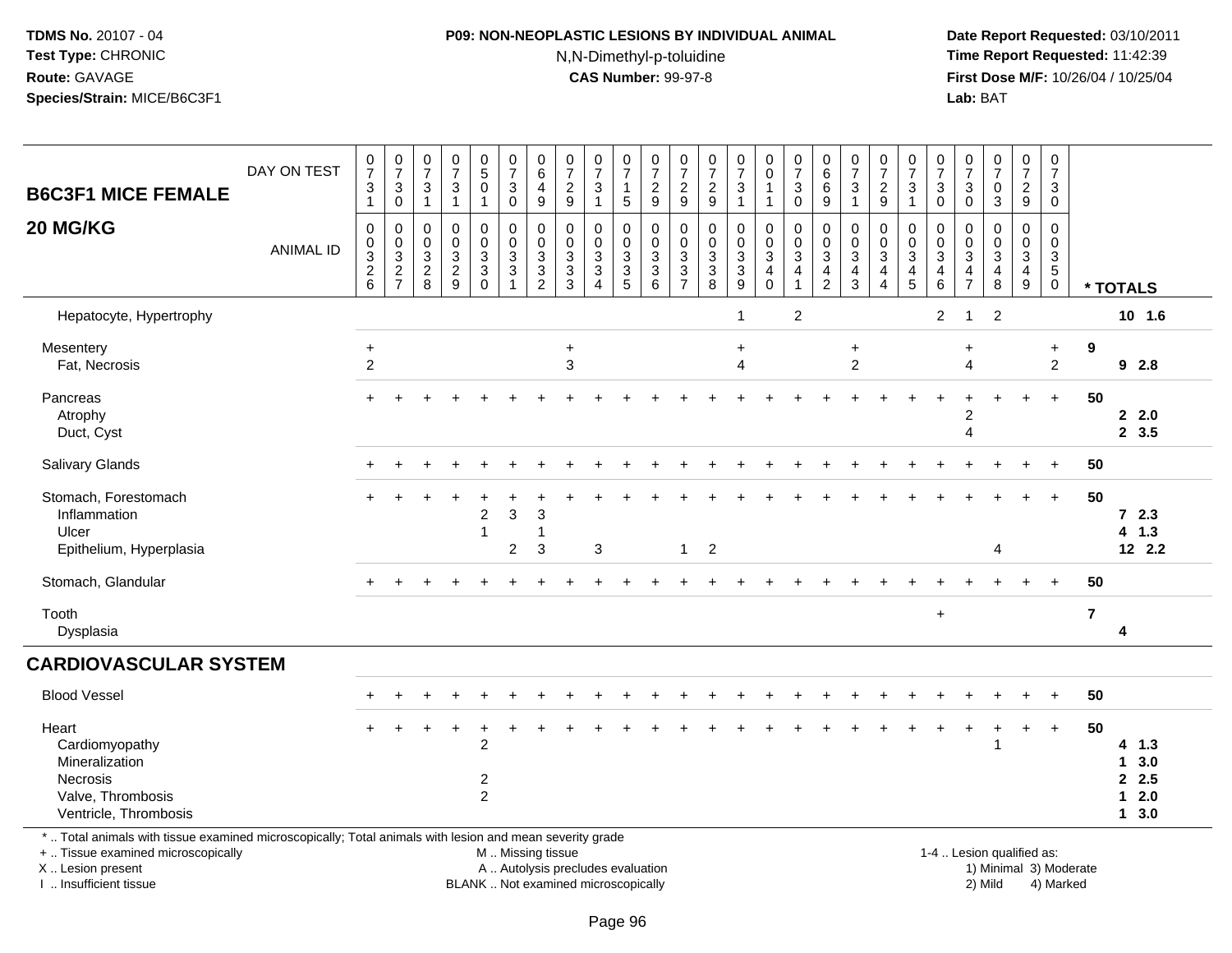# **P09: NON-NEOPLASTIC LESIONS BY INDIVIDUAL ANIMAL**N,N-Dimethyl-p-toluidine

| <b>B6C3F1 MICE FEMALE</b>                                                                                                                                                                     | DAY ON TEST      | $\frac{0}{7}$<br>$\ensuremath{\mathsf{3}}$<br>$\mathbf{1}$             | $\begin{array}{c} 0 \\ 7 \end{array}$<br>$\mathbf{3}$<br>$\mathbf 0$ | $\frac{0}{7}$<br>3<br>$\mathbf{1}$             | $\frac{0}{7}$<br>$\ensuremath{\mathsf{3}}$<br>$\mathbf{1}$ | $0$<br>$5$<br>$0$<br>$\mathbf{1}$                            | $\frac{0}{7}$<br>$\mathbf{3}$<br>$\mathbf 0$                                                  | $\begin{array}{c} 0 \\ 6 \end{array}$<br>$\overline{4}$<br>$9\,$ | $\frac{0}{7}$<br>$\overline{2}$<br>$9\,$                     | $\frac{0}{7}$<br>$\mathbf{3}$<br>$\overline{1}$                                   | $\frac{0}{7}$<br>1<br>5         | $\frac{0}{7}$<br>$\frac{2}{9}$                                                                    | $\frac{0}{7}$<br>$\frac{2}{9}$                                                | $\begin{array}{c} 0 \\ 7 \end{array}$<br>$\frac{2}{9}$                     | $\frac{0}{7}$<br>$\sqrt{3}$<br>$\overline{1}$                         | $_{\rm 0}^{\rm 0}$<br>$\mathbf{1}$<br>-1                                    | $\frac{0}{7}$<br>$\sqrt{3}$<br>$\mathbf 0$                                  | $\begin{matrix} 0 \\ 6 \end{matrix}$<br>6<br>9         | $\frac{0}{7}$<br>$\sqrt{3}$<br>$\overline{1}$                | $\frac{0}{7}$<br>$\overline{c}$<br>9                                                      | $\begin{smallmatrix}0\\7\end{smallmatrix}$<br>$\sqrt{3}$<br>1 | $\frac{0}{7}$<br>$\mathsf 3$<br>$\mathbf 0$                         | 0<br>$\overline{7}$<br>$\mathbf{3}$<br>$\mathbf 0$          | $\frac{0}{7}$<br>$\mathbf 0$<br>$\mathfrak{Z}$                 | $\frac{0}{7}$<br>$\frac{2}{9}$                                    | $\pmb{0}$<br>$\overline{7}$<br>$\mathbf{3}$<br>$\mathbf 0$                             |                        |                        |
|-----------------------------------------------------------------------------------------------------------------------------------------------------------------------------------------------|------------------|------------------------------------------------------------------------|----------------------------------------------------------------------|------------------------------------------------|------------------------------------------------------------|--------------------------------------------------------------|-----------------------------------------------------------------------------------------------|------------------------------------------------------------------|--------------------------------------------------------------|-----------------------------------------------------------------------------------|---------------------------------|---------------------------------------------------------------------------------------------------|-------------------------------------------------------------------------------|----------------------------------------------------------------------------|-----------------------------------------------------------------------|-----------------------------------------------------------------------------|-----------------------------------------------------------------------------|--------------------------------------------------------|--------------------------------------------------------------|-------------------------------------------------------------------------------------------|---------------------------------------------------------------|---------------------------------------------------------------------|-------------------------------------------------------------|----------------------------------------------------------------|-------------------------------------------------------------------|----------------------------------------------------------------------------------------|------------------------|------------------------|
| 20 MG/KG                                                                                                                                                                                      | <b>ANIMAL ID</b> | 0<br>$\mathsf{O}\xspace$<br>$\ensuremath{\mathsf{3}}$<br>$\frac{2}{6}$ | $\mathbf 0$<br>$\mathsf 0$<br>$\frac{3}{2}$                          | 0<br>$\mathbf 0$<br>3<br>$\boldsymbol{2}$<br>8 | $\mathbf 0$<br>$\mathbf 0$<br>$\sqrt{3}$<br>$\frac{2}{9}$  | 0<br>$\pmb{0}$<br>$\ensuremath{\mathsf{3}}$<br>3<br>$\Omega$ | 0<br>$\mathbf 0$<br>3<br>$\mathfrak{Z}$                                                       | $\mathbf 0$<br>$\mathbf 0$<br>$\frac{3}{2}$                      | $\mathbf 0$<br>$\Omega$<br>$\mathbf{3}$<br>$\mathbf{3}$<br>3 | $\Omega$<br>$\mathbf 0$<br>$\mathbf{3}$<br>$\mathbf{3}$<br>$\boldsymbol{\Lambda}$ | 0<br>$\mathbf 0$<br>3<br>3<br>5 | $\mathbf 0$<br>$\mathsf{O}\xspace$<br>$\ensuremath{\mathsf{3}}$<br>$\ensuremath{\mathsf{3}}$<br>6 | 0<br>$\pmb{0}$<br>$\ensuremath{\mathsf{3}}$<br>$\mathbf{3}$<br>$\overline{7}$ | $\mathbf 0$<br>$\mathbf 0$<br>$\sqrt{3}$<br>$\ensuremath{\mathsf{3}}$<br>8 | $\mathbf 0$<br>$\mathsf{O}\xspace$<br>$\frac{3}{3}$<br>$\overline{9}$ | $\mathbf 0$<br>$\mathbf 0$<br>$\mathbf{3}$<br>$\overline{4}$<br>$\mathbf 0$ | $\mathbf 0$<br>$\mathbf 0$<br>$\mathbf 3$<br>$\overline{4}$<br>$\mathbf{1}$ | $\mathbf 0$<br>$\mathbf 0$<br>3<br>4<br>$\overline{c}$ | $\Omega$<br>$\mathbf 0$<br>$\sqrt{3}$<br>$\overline{4}$<br>3 | $\mathbf 0$<br>$\pmb{0}$<br>$\ensuremath{\mathsf{3}}$<br>$\overline{4}$<br>$\overline{4}$ | 0<br>$\mathbf 0$<br>3<br>$\overline{4}$<br>5                  | $\mathbf 0$<br>$\mathbf 0$<br>$\overline{3}$<br>$\overline{4}$<br>6 | $\Omega$<br>$\Omega$<br>$\mathbf{3}$<br>4<br>$\overline{7}$ | $\Omega$<br>$\mathbf 0$<br>$\mathbf{3}$<br>$\overline{4}$<br>8 | $\mathbf 0$<br>$\mathbf 0$<br>$\mathbf{3}$<br>$\overline{4}$<br>9 | $\Omega$<br>$\mathbf 0$<br>$\ensuremath{\mathsf{3}}$<br>$5\phantom{.0}$<br>$\mathbf 0$ |                        | * TOTALS               |
| <b>ENDOCRINE SYSTEM</b>                                                                                                                                                                       |                  |                                                                        |                                                                      |                                                |                                                            |                                                              |                                                                                               |                                                                  |                                                              |                                                                                   |                                 |                                                                                                   |                                                                               |                                                                            |                                                                       |                                                                             |                                                                             |                                                        |                                                              |                                                                                           |                                                               |                                                                     |                                                             |                                                                |                                                                   |                                                                                        |                        |                        |
| <b>Adrenal Cortex</b><br><b>Necrosis</b><br>Vacuolization Cytoplasmic                                                                                                                         |                  |                                                                        |                                                                      |                                                |                                                            | $\overline{2}$                                               |                                                                                               |                                                                  | $\overline{4}$                                               |                                                                                   |                                 |                                                                                                   |                                                                               |                                                                            |                                                                       |                                                                             |                                                                             |                                                        |                                                              |                                                                                           |                                                               |                                                                     |                                                             |                                                                |                                                                   | $+$                                                                                    | 50                     | 2, 1.5<br>14.0         |
| <b>Adrenal Medulla</b><br>Necrosis                                                                                                                                                            |                  |                                                                        |                                                                      |                                                |                                                            |                                                              |                                                                                               |                                                                  | $\overline{c}$                                               |                                                                                   |                                 |                                                                                                   |                                                                               |                                                                            |                                                                       |                                                                             |                                                                             |                                                        |                                                              |                                                                                           |                                                               |                                                                     |                                                             |                                                                |                                                                   | $\ddot{}$                                                                              | 50                     | $12.0$                 |
| Islets, Pancreatic                                                                                                                                                                            |                  |                                                                        |                                                                      |                                                |                                                            |                                                              |                                                                                               |                                                                  |                                                              |                                                                                   |                                 |                                                                                                   |                                                                               |                                                                            |                                                                       |                                                                             |                                                                             |                                                        |                                                              |                                                                                           |                                                               |                                                                     |                                                             |                                                                |                                                                   |                                                                                        | 50                     |                        |
| Parathyroid Gland                                                                                                                                                                             |                  |                                                                        |                                                                      | М                                              |                                                            |                                                              |                                                                                               |                                                                  | м                                                            |                                                                                   |                                 |                                                                                                   |                                                                               |                                                                            |                                                                       | м                                                                           | $\ddot{}$                                                                   | M                                                      | M                                                            | M                                                                                         | M                                                             |                                                                     |                                                             |                                                                |                                                                   | $\ddot{}$                                                                              | 38                     |                        |
| <b>Pituitary Gland</b><br>Pars Distalis, Hyperplasia<br>Pars Intermedia, Hyperplasia                                                                                                          |                  |                                                                        |                                                                      |                                                |                                                            |                                                              |                                                                                               |                                                                  | 3                                                            |                                                                                   |                                 |                                                                                                   |                                                                               |                                                                            |                                                                       |                                                                             |                                                                             |                                                        |                                                              |                                                                                           | ÷<br>$\overline{2}$                                           |                                                                     |                                                             |                                                                | $\ddot{}$<br>-1                                                   | $+$                                                                                    | 50                     | 32.0<br>$1 \quad 3.0$  |
| <b>Thyroid Gland</b><br>Inflammation<br>Follicle, Degeneration<br>Follicular Cell, Hypertrophy                                                                                                |                  |                                                                        |                                                                      |                                                | $\mathbf{1}$                                               |                                                              |                                                                                               |                                                                  | 1<br>3                                                       |                                                                                   |                                 |                                                                                                   |                                                                               |                                                                            |                                                                       |                                                                             |                                                                             |                                                        |                                                              |                                                                                           |                                                               |                                                                     |                                                             |                                                                |                                                                   |                                                                                        | 50                     | 1.0<br>$1 1.0$<br>13.0 |
| <b>GENERAL BODY SYSTEM</b>                                                                                                                                                                    |                  |                                                                        |                                                                      |                                                |                                                            |                                                              |                                                                                               |                                                                  |                                                              |                                                                                   |                                 |                                                                                                   |                                                                               |                                                                            |                                                                       |                                                                             |                                                                             |                                                        |                                                              |                                                                                           |                                                               |                                                                     |                                                             |                                                                |                                                                   |                                                                                        |                        |                        |
| <b>NONE</b>                                                                                                                                                                                   |                  |                                                                        |                                                                      |                                                |                                                            |                                                              |                                                                                               |                                                                  |                                                              |                                                                                   |                                 |                                                                                                   |                                                                               |                                                                            |                                                                       |                                                                             |                                                                             |                                                        |                                                              |                                                                                           |                                                               |                                                                     |                                                             |                                                                |                                                                   |                                                                                        |                        |                        |
| <b>GENITAL SYSTEM</b>                                                                                                                                                                         |                  |                                                                        |                                                                      |                                                |                                                            |                                                              |                                                                                               |                                                                  |                                                              |                                                                                   |                                 |                                                                                                   |                                                                               |                                                                            |                                                                       |                                                                             |                                                                             |                                                        |                                                              |                                                                                           |                                                               |                                                                     |                                                             |                                                                |                                                                   |                                                                                        |                        |                        |
| <b>Clitoral Gland</b>                                                                                                                                                                         |                  |                                                                        |                                                                      |                                                |                                                            |                                                              |                                                                                               |                                                                  |                                                              |                                                                                   |                                 |                                                                                                   |                                                                               |                                                                            |                                                                       |                                                                             |                                                                             |                                                        |                                                              |                                                                                           |                                                               |                                                                     |                                                             |                                                                |                                                                   |                                                                                        | 50                     |                        |
| Ovary                                                                                                                                                                                         |                  |                                                                        |                                                                      |                                                |                                                            |                                                              |                                                                                               |                                                                  |                                                              |                                                                                   |                                 |                                                                                                   |                                                                               |                                                                            |                                                                       |                                                                             |                                                                             |                                                        |                                                              |                                                                                           |                                                               |                                                                     |                                                             |                                                                |                                                                   |                                                                                        | 50                     |                        |
| *  Total animals with tissue examined microscopically; Total animals with lesion and mean severity grade<br>+  Tissue examined microscopically<br>X  Lesion present<br>I. Insufficient tissue |                  |                                                                        |                                                                      |                                                |                                                            |                                                              | M  Missing tissue<br>A  Autolysis precludes evaluation<br>BLANK  Not examined microscopically |                                                                  |                                                              |                                                                                   |                                 |                                                                                                   |                                                                               |                                                                            |                                                                       |                                                                             |                                                                             |                                                        |                                                              |                                                                                           |                                                               |                                                                     |                                                             | 1-4  Lesion qualified as:<br>2) Mild                           |                                                                   | 4) Marked                                                                              | 1) Minimal 3) Moderate |                        |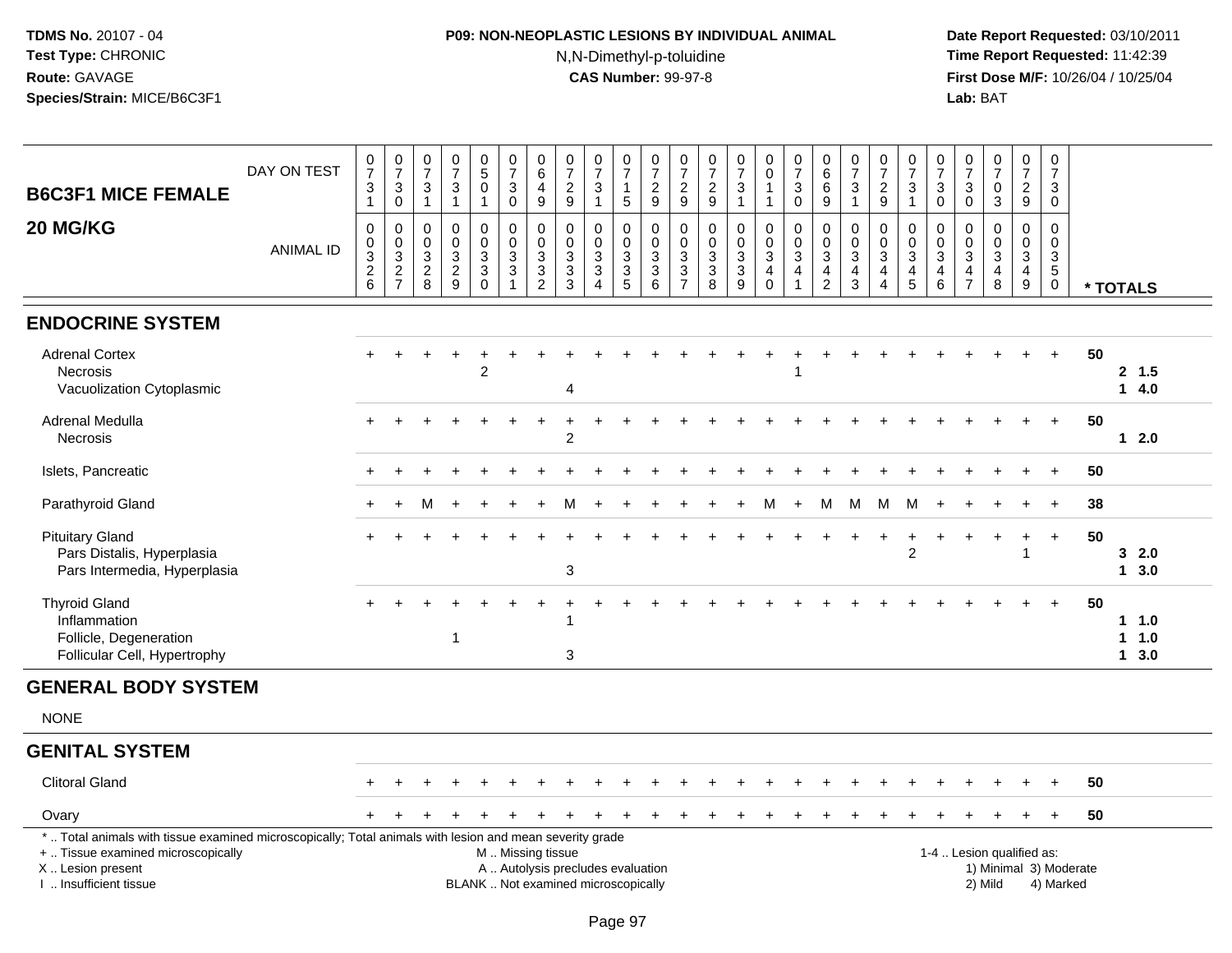# **P09: NON-NEOPLASTIC LESIONS BY INDIVIDUAL ANIMAL**N,N-Dimethyl-p-toluidine

| DAY ON TEST<br><b>B6C3F1 MICE FEMALE</b>                                                                                                                                                      | $\frac{0}{7}$<br>3<br>$\mathbf{1}$             | $\frac{0}{7}$<br>$\ensuremath{\mathsf{3}}$<br>$\mathsf 0$ | $\begin{array}{c} 0 \\ 7 \end{array}$<br>$\ensuremath{\mathsf{3}}$<br>$\overline{1}$ |                        | $\frac{0}{7}$<br>$\ensuremath{\mathsf{3}}$<br>$\mathbf{1}$ | $\begin{array}{c} 0 \\ 5 \end{array}$<br>$\pmb{0}$<br>$\mathbf{1}$ | $\begin{array}{c} 0 \\ 7 \end{array}$<br>$\sqrt{3}$<br>$\mathbf 0$           | $\begin{array}{c} 0 \\ 6 \end{array}$<br>$\overline{4}$<br>9       | $\frac{0}{7}$<br>$\sqrt{2}$<br>$\boldsymbol{9}$                                        | $\begin{array}{c} 0 \\ 7 \end{array}$<br>$\ensuremath{\mathsf{3}}$<br>$\mathbf{1}$ | $\begin{array}{c} 0 \\ 7 \end{array}$<br>$\mathbf{1}$<br>$\sqrt{5}$  | $\frac{0}{7}$<br>$\frac{2}{9}$                   | $\frac{0}{7}$<br>$\sqrt{2}$<br>9                      | $\frac{0}{7}$<br>$\overline{\mathbf{c}}$<br>9                     | $\frac{0}{7}$<br>3<br>$\mathbf{1}$            | $\pmb{0}$<br>$\pmb{0}$<br>$\mathbf{1}$<br>$\mathbf{1}$ | $\frac{0}{7}$<br>$\ensuremath{\mathsf{3}}$<br>$\mathbf 0$      | $\begin{array}{c} 0 \\ 6 \end{array}$<br>$\,6$<br>9                           | $\begin{array}{c} 0 \\ 7 \end{array}$<br>$\ensuremath{\mathsf{3}}$<br>$\mathbf{1}$ | $\frac{0}{7}$<br>$\boldsymbol{2}$<br>9                                        | $\frac{0}{7}$<br>$\ensuremath{\mathsf{3}}$<br>$\mathbf{1}$ | $\frac{0}{7}$<br>$\ensuremath{\mathsf{3}}$<br>$\mathbf 0$                           | 0<br>$\overline{7}$<br>3<br>$\mathbf 0$                   | $\begin{smallmatrix} 0\\7 \end{smallmatrix}$<br>$\pmb{0}$<br>3 | $\begin{smallmatrix}0\\7\end{smallmatrix}$<br>$\sqrt{2}$<br>9         | $\frac{0}{7}$<br>$\ensuremath{\mathsf{3}}$<br>0                         |                        |                                            |
|-----------------------------------------------------------------------------------------------------------------------------------------------------------------------------------------------|------------------------------------------------|-----------------------------------------------------------|--------------------------------------------------------------------------------------|------------------------|------------------------------------------------------------|--------------------------------------------------------------------|------------------------------------------------------------------------------|--------------------------------------------------------------------|----------------------------------------------------------------------------------------|------------------------------------------------------------------------------------|----------------------------------------------------------------------|--------------------------------------------------|-------------------------------------------------------|-------------------------------------------------------------------|-----------------------------------------------|--------------------------------------------------------|----------------------------------------------------------------|-------------------------------------------------------------------------------|------------------------------------------------------------------------------------|-------------------------------------------------------------------------------|------------------------------------------------------------|-------------------------------------------------------------------------------------|-----------------------------------------------------------|----------------------------------------------------------------|-----------------------------------------------------------------------|-------------------------------------------------------------------------|------------------------|--------------------------------------------|
| 20 MG/KG<br><b>ANIMAL ID</b>                                                                                                                                                                  | $\mathbf 0$<br>$\pmb{0}$<br>3<br>$\frac{2}{6}$ | 0<br>$_{3}^{\rm 0}$<br>$\frac{2}{7}$                      | $\mathbf 0$<br>$\pmb{0}$<br>$\sqrt{3}$<br>$\frac{2}{8}$                              |                        | $\pmb{0}$<br>$\pmb{0}$<br>$\sqrt{3}$<br>$\frac{2}{9}$      | 0<br>$\pmb{0}$<br>$\mathbf{3}$<br>$\overline{3}$<br>$\Omega$       | $\mathbf 0$<br>$\mathbf 0$<br>$\sqrt{3}$<br>$\overline{3}$<br>$\overline{1}$ | 0<br>$\pmb{0}$<br>3<br>$\ensuremath{\mathsf{3}}$<br>$\overline{2}$ | $\mathbf 0$<br>$\mathsf{O}\xspace$<br>$\mathfrak{Z}$<br>$\ensuremath{\mathsf{3}}$<br>3 | 0<br>$\mathsf{O}\xspace$<br>$\sqrt{3}$<br>$\overline{3}$<br>$\overline{4}$         | 0<br>$\mathbf 0$<br>$\ensuremath{\mathsf{3}}$<br>$\overline{3}$<br>5 | 0<br>$\pmb{0}$<br>$\sqrt{3}$<br>$\overline{3}$ 6 | $\mathbf 0$<br>$\boldsymbol{0}$<br>3<br>$\frac{3}{7}$ | $\mathbf 0$<br>$\mathbf 0$<br>3<br>$\ensuremath{\mathsf{3}}$<br>8 | 0<br>$\mathsf{O}$<br>3<br>$\overline{3}$<br>9 | 0<br>$\frac{0}{3}$<br>$\overline{4}$<br>$\mathbf 0$    | $\mathbf 0$<br>$\mathsf 0$<br>$\overline{3}$<br>$\overline{4}$ | 0<br>$\mathbf 0$<br>$\mathbf{3}$<br>$\overline{\mathbf{4}}$<br>$\overline{2}$ | $\mathbf 0$<br>$\pmb{0}$<br>$\sqrt{3}$<br>$\overline{4}$<br>3                      | 0<br>$\mathbf 0$<br>$\mathbf{3}$<br>$\overline{4}$<br>$\overline{\mathbf{4}}$ | 0<br>$\mathbf 0$<br>$\overline{3}$<br>$\frac{4}{5}$        | 0<br>$\mathbf 0$<br>$\ensuremath{\mathsf{3}}$<br>$\overline{\mathbf{4}}$<br>$\,6\,$ | 0<br>$\mathbf 0$<br>3<br>$\overline{4}$<br>$\overline{7}$ | $\mathbf 0$<br>$\pmb{0}$<br>$\sqrt{3}$<br>$\overline{4}$<br>8  | 0<br>$\mathbf 0$<br>$\mathsf 3$<br>$\overline{4}$<br>$\boldsymbol{9}$ | $\mathbf 0$<br>$\pmb{0}$<br>$\sqrt{3}$<br>$\overline{5}$<br>$\mathbf 0$ |                        | * TOTALS                                   |
| Angiectasis<br>Atrophy<br>Cyst<br>Hemorrhage                                                                                                                                                  | 4                                              | 3                                                         | Δ                                                                                    | $\boldsymbol{\Lambda}$ |                                                            |                                                                    | 4                                                                            | 4                                                                  |                                                                                        | $\boldsymbol{\Lambda}$                                                             | 4                                                                    | $\overline{4}$                                   | $\overline{\mathbf{c}}$<br>$\overline{c}$             | 4<br>$\overline{2}$                                               | $\overline{4}$                                |                                                        |                                                                |                                                                               |                                                                                    | 3                                                                             |                                                            | 3                                                                                   | 3                                                         | Δ                                                              | 4                                                                     | 3                                                                       |                        | $12.0$<br>40 3.6<br>43.5<br>14.0           |
| <b>Uterus</b><br>Angiectasis<br>Dilatation<br>Inflammation<br>Thrombosis<br>Endometrium, Hyperplasia, Cystic                                                                                  | 3                                              |                                                           | $2^{\circ}$                                                                          | $\overline{1}$         |                                                            |                                                                    | 3<br>1                                                                       |                                                                    | $\overline{2}$                                                                         | 3                                                                                  |                                                                      |                                                  |                                                       |                                                                   |                                               |                                                        |                                                                | 2 <sub>2</sub>                                                                | $\overline{c}$                                                                     |                                                                               | 4                                                          | 2                                                                                   |                                                           |                                                                | $\overline{c}$                                                        |                                                                         | 50                     | 13.0<br>6 3.3<br>2, 3.0<br>1 1.0<br>11 2.0 |
| <b>HEMATOPOIETIC SYSTEM</b>                                                                                                                                                                   |                                                |                                                           |                                                                                      |                        |                                                            |                                                                    |                                                                              |                                                                    |                                                                                        |                                                                                    |                                                                      |                                                  |                                                       |                                                                   |                                               |                                                        |                                                                |                                                                               |                                                                                    |                                                                               |                                                            |                                                                                     |                                                           |                                                                |                                                                       |                                                                         |                        |                                            |
| <b>Bone Marrow</b><br>Atrophy<br>Hyperplasia                                                                                                                                                  | $\overline{c}$                                 | 2                                                         |                                                                                      |                        |                                                            | $\overline{c}$                                                     |                                                                              | 4                                                                  |                                                                                        |                                                                                    | $\overline{c}$                                                       |                                                  |                                                       |                                                                   | $\boldsymbol{2}$                              |                                                        |                                                                | $\overline{2}$                                                                |                                                                                    |                                                                               |                                                            | $\mathbf 1$                                                                         |                                                           | 4                                                              | $\overline{1}$                                                        | $\ddot{}$                                                               | 50                     | 2.0<br>15 2.1                              |
| Lymph Node<br>Mediastinal, Hyperplasia, Lymphoid                                                                                                                                              | $+$                                            |                                                           |                                                                                      |                        |                                                            |                                                                    |                                                                              |                                                                    |                                                                                        | $\ddot{}$                                                                          | $\ddot{}$<br>3                                                       |                                                  |                                                       |                                                                   |                                               |                                                        |                                                                | $+$                                                                           |                                                                                    |                                                                               |                                                            |                                                                                     |                                                           |                                                                |                                                                       |                                                                         | 5                      | 13.0                                       |
| Lymph Node, Mandibular<br>Atrophy                                                                                                                                                             |                                                |                                                           |                                                                                      |                        |                                                            | $\overline{c}$                                                     |                                                                              |                                                                    |                                                                                        |                                                                                    |                                                                      |                                                  |                                                       |                                                                   |                                               |                                                        |                                                                |                                                                               |                                                                                    |                                                                               | 3                                                          |                                                                                     |                                                           | $\overline{2}$                                                 |                                                                       |                                                                         | 50                     | 52.0                                       |
| Lymph Node, Mesenteric<br>Atrophy<br>Hyperplasia, Lymphoid<br>Infiltration Cellular, Plasma Cell                                                                                              |                                                |                                                           |                                                                                      |                        |                                                            |                                                                    |                                                                              |                                                                    |                                                                                        |                                                                                    |                                                                      |                                                  |                                                       |                                                                   |                                               |                                                        | 2                                                              |                                                                               |                                                                                    |                                                                               |                                                            |                                                                                     |                                                           |                                                                |                                                                       |                                                                         | 49                     | 52.2<br>$1 \quad 2.0$<br>13.0              |
| Spleen<br>Atrophy                                                                                                                                                                             |                                                |                                                           |                                                                                      |                        |                                                            |                                                                    |                                                                              |                                                                    |                                                                                        |                                                                                    |                                                                      |                                                  |                                                       |                                                                   |                                               |                                                        |                                                                |                                                                               |                                                                                    |                                                                               |                                                            |                                                                                     |                                                           |                                                                |                                                                       |                                                                         | 49                     | 1 1.0                                      |
| *  Total animals with tissue examined microscopically; Total animals with lesion and mean severity grade<br>+  Tissue examined microscopically<br>X  Lesion present<br>I  Insufficient tissue |                                                |                                                           |                                                                                      |                        |                                                            |                                                                    |                                                                              | M  Missing tissue                                                  |                                                                                        | A  Autolysis precludes evaluation<br>BLANK  Not examined microscopically           |                                                                      |                                                  |                                                       |                                                                   |                                               |                                                        |                                                                |                                                                               |                                                                                    |                                                                               |                                                            |                                                                                     |                                                           | 1-4  Lesion qualified as:<br>2) Mild                           |                                                                       | 4) Marked                                                               | 1) Minimal 3) Moderate |                                            |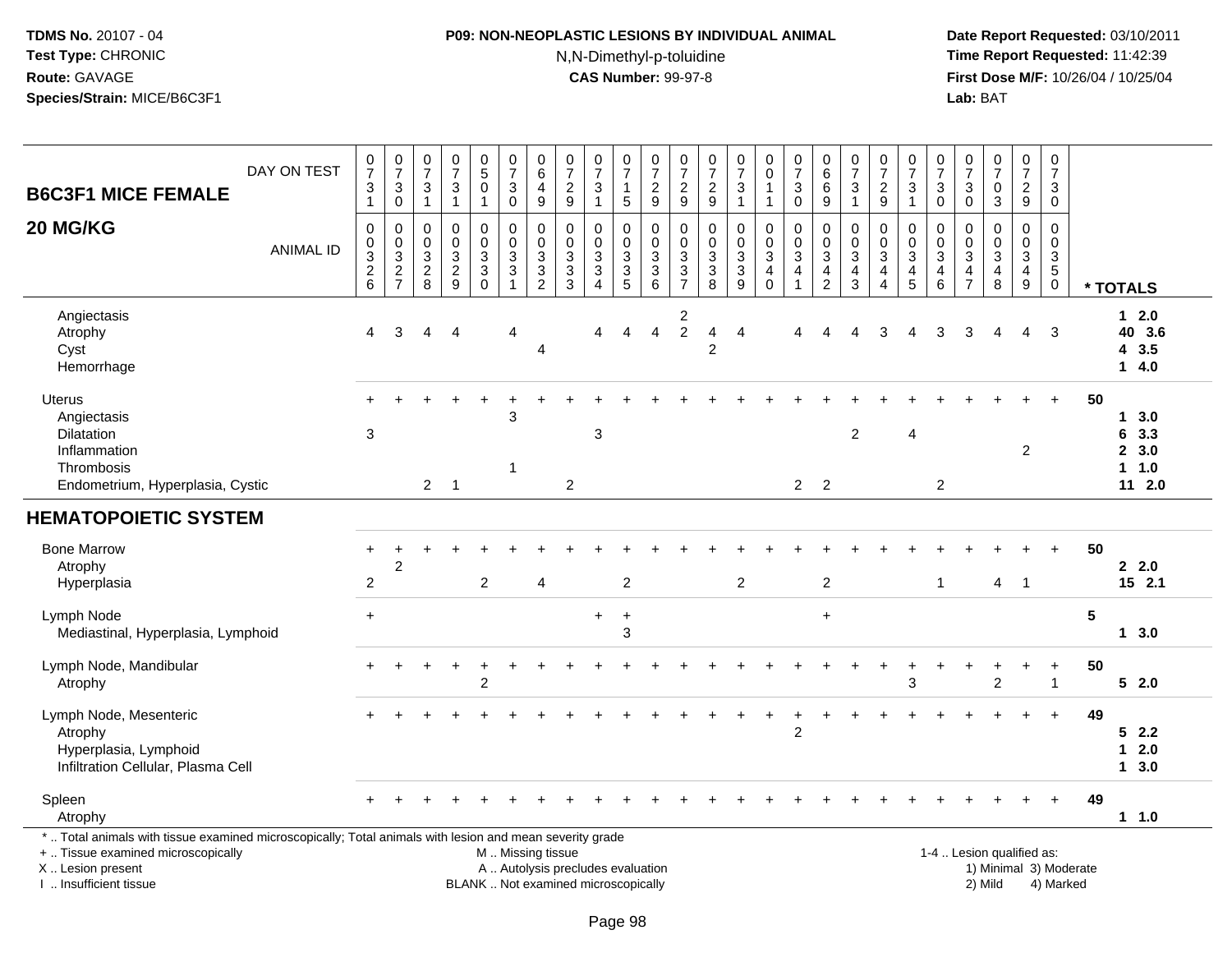# **P09: NON-NEOPLASTIC LESIONS BY INDIVIDUAL ANIMAL**N,N-Dimethyl-p-toluidine

| <b>B6C3F1 MICE FEMALE</b>                                                                                                                                                                     | DAY ON TEST      | 0<br>$\overline{7}$<br>$\frac{3}{1}$          | $\begin{array}{c} 0 \\ 7 \end{array}$<br>$\ensuremath{\mathsf{3}}$<br>$\pmb{0}$ | $\frac{0}{7}$<br>$\sqrt{3}$<br>$\mathbf{1}$                 | $\frac{0}{7}$<br>$\ensuremath{\mathsf{3}}$<br>$\mathbf{1}$ | $\begin{array}{c} 0 \\ 5 \end{array}$<br>$\overline{0}$<br>$\mathbf{1}$                   | $\pmb{0}$<br>$\overline{7}$<br>$\ensuremath{\mathsf{3}}$<br>$\mathsf{O}\xspace$     | $_6^0$<br>4<br>$\boldsymbol{9}$                              | 0<br>$\overline{7}$<br>$\overline{c}$<br>9                                              | $\frac{0}{7}$<br>$\mathbf{3}$<br>$\mathbf{1}$                                                        | $\pmb{0}$<br>$\overline{7}$<br>$\mathbf{1}$<br>$5\phantom{.0}$ | $\begin{array}{c} 0 \\ 7 \end{array}$<br>$\boldsymbol{2}$<br>$9\,$            | $\pmb{0}$<br>$\overline{7}$<br>$\overline{c}$<br>9             | $\pmb{0}$<br>$\overline{7}$<br>$\overline{c}$<br>$9\,$ | $\frac{0}{7}$<br>3<br>$\mathbf{1}$      | $\pmb{0}$<br>$\mathsf 0$<br>$\mathbf{1}$<br>$\mathbf{1}$                            | $\begin{array}{c} 0 \\ 7 \end{array}$<br>$\sqrt{3}$<br>$\pmb{0}$ | $\begin{array}{c} 0 \\ 6 \end{array}$<br>$\,6$<br>9          | $\frac{0}{7}$<br>$\sqrt{3}$<br>$\overline{1}$                                  | $\frac{0}{7}$<br>$\overline{c}$<br>$\boldsymbol{9}$                                       | 0<br>$\overline{7}$<br>3<br>$\mathbf{1}$                                      | 0<br>$\overline{7}$<br>3<br>$\mathsf{O}\xspace$                      | 0<br>$\overline{7}$<br>$\ensuremath{\mathsf{3}}$<br>$\mathsf{O}\xspace$  | $\begin{array}{c} 0 \\ 7 \end{array}$<br>$\pmb{0}$<br>$\overline{3}$ | $\mathbf 0$<br>$\overline{7}$<br>$\overline{2}$<br>9      | $\pmb{0}$<br>$\overline{7}$<br>3<br>$\mathbf 0$                        |             |                                                     |                            |
|-----------------------------------------------------------------------------------------------------------------------------------------------------------------------------------------------|------------------|-----------------------------------------------|---------------------------------------------------------------------------------|-------------------------------------------------------------|------------------------------------------------------------|-------------------------------------------------------------------------------------------|-------------------------------------------------------------------------------------|--------------------------------------------------------------|-----------------------------------------------------------------------------------------|------------------------------------------------------------------------------------------------------|----------------------------------------------------------------|-------------------------------------------------------------------------------|----------------------------------------------------------------|--------------------------------------------------------|-----------------------------------------|-------------------------------------------------------------------------------------|------------------------------------------------------------------|--------------------------------------------------------------|--------------------------------------------------------------------------------|-------------------------------------------------------------------------------------------|-------------------------------------------------------------------------------|----------------------------------------------------------------------|--------------------------------------------------------------------------|----------------------------------------------------------------------|-----------------------------------------------------------|------------------------------------------------------------------------|-------------|-----------------------------------------------------|----------------------------|
| 20 MG/KG                                                                                                                                                                                      | <b>ANIMAL ID</b> | $\mathbf 0$<br>$\frac{0}{3}$<br>$\frac{2}{6}$ | 0<br>$\frac{0}{2}$<br>$\frac{3}{7}$                                             | $\mathbf 0$<br>$\pmb{0}$<br>$\overline{3}$<br>$\frac{2}{8}$ | 0<br>$\mathbf 0$<br>3<br>$\sqrt{2}$<br>9                   | 0<br>$\mathbf 0$<br>$\ensuremath{\mathsf{3}}$<br>$\ensuremath{\mathsf{3}}$<br>$\mathbf 0$ | $\pmb{0}$<br>$\pmb{0}$<br>$\mathbf{3}$<br>$\ensuremath{\mathsf{3}}$<br>$\mathbf{1}$ | $\mathsf{O}\xspace$<br>$\pmb{0}$<br>3<br>3<br>$\overline{2}$ | $\mathbf 0$<br>$\pmb{0}$<br>$\mathbf{3}$<br>$\ensuremath{\mathsf{3}}$<br>$\mathfrak{S}$ | 0<br>$\mathsf{O}\xspace$<br>$\ensuremath{\mathsf{3}}$<br>$\ensuremath{\mathsf{3}}$<br>$\overline{4}$ | 0<br>$\mathbf 0$<br>$\ensuremath{\mathsf{3}}$<br>$\frac{3}{5}$ | 0<br>$\mathbf 0$<br>$\sqrt{3}$<br>$\ensuremath{\mathsf{3}}$<br>$6\phantom{1}$ | 0<br>$\mathbf 0$<br>$\ensuremath{\mathsf{3}}$<br>$\frac{3}{7}$ | $\pmb{0}$<br>$\mathbf 0$<br>3<br>3<br>8                | 0<br>$\mathsf{O}$<br>3<br>$\frac{3}{9}$ | $\pmb{0}$<br>$\mathbf 0$<br>$\overline{3}$<br>$\overline{4}$<br>$\mathsf{O}\xspace$ | $\mathbf 0$<br>$\pmb{0}$<br>$\ensuremath{\mathsf{3}}$<br>4       | 0<br>$\pmb{0}$<br>$\ensuremath{\mathsf{3}}$<br>$\frac{4}{2}$ | $\mathbf 0$<br>$\mathbf 0$<br>$\ensuremath{\mathsf{3}}$<br>$\overline{4}$<br>3 | 0<br>$\mathsf{O}\xspace$<br>$\ensuremath{\mathsf{3}}$<br>$\overline{4}$<br>$\overline{4}$ | 0<br>$\mathsf 0$<br>$\ensuremath{\mathsf{3}}$<br>$\overline{\mathbf{4}}$<br>5 | $\mathbf 0$<br>0<br>$\ensuremath{\mathsf{3}}$<br>$\overline{4}$<br>6 | $\mathbf 0$<br>$\mathbf 0$<br>$\ensuremath{\mathsf{3}}$<br>$\frac{4}{7}$ | $\pmb{0}$<br>$\pmb{0}$<br>$\overline{3}$<br>$\frac{4}{8}$            | 0<br>$\mathbf 0$<br>$\overline{3}$<br>$\overline{4}$<br>9 | $\Omega$<br>$\mathbf 0$<br>$\sqrt{3}$<br>$\overline{5}$<br>$\mathbf 0$ |             | * TOTALS                                            |                            |
| Hematopoietic Cell Proliferation<br>Hyperplasia, Lymphoid<br>Pigmentation                                                                                                                     |                  |                                               | $\sqrt{2}$<br>$\overline{2}$                                                    | -1<br>$\overline{c}$                                        | 1<br>$\ensuremath{\mathsf{3}}$<br>$\overline{\mathbf{1}}$  | $\overline{a}$                                                                            | $\overline{c}$<br>1                                                                 | 3                                                            | $\overline{c}$<br>1                                                                     | -1<br>1                                                                                              | $\mathbf{1}$<br>$\overline{c}$                                 | $\overline{1}$<br>$\overline{1}$                                              | $\overline{c}$                                                 | 1                                                      | $\overline{2}$<br>$\mathbf{1}$          |                                                                                     | $\overline{c}$<br>$\mathbf{1}$                                   | $\overline{1}$<br>$\overline{c}$<br>1                        | 3                                                                              | $\overline{1}$                                                                            | $\overline{1}$                                                                |                                                                      | $\mathbf 1$                                                              | 3                                                                    | $\overline{\mathbf{c}}$<br>$\overline{a}$                 | $\overline{\mathbf{1}}$                                                |             |                                                     | 24 2.3<br>12 2.0<br>33 1.2 |
| Thymus<br>Atrophy                                                                                                                                                                             |                  | $+$                                           | $\overline{1}$                                                                  | 3                                                           | 3                                                          | 4                                                                                         | $\overline{c}$                                                                      | $\overline{c}$                                               | 2                                                                                       | 3                                                                                                    | $\overline{c}$                                                 | 3                                                                             |                                                                | 3                                                      | $\overline{c}$                          |                                                                                     | $\overline{c}$                                                   |                                                              | $\overline{c}$                                                                 | M                                                                                         | $\ddot{}$<br>$\overline{c}$                                                   | 3                                                                    | $\ddot{}$<br>$\overline{2}$                                              | M                                                                    | $\ddot{}$<br>3                                            | $+$<br>$\overline{2}$                                                  | 48          |                                                     | 39 2.6                     |
| <b>INTEGUMENTARY SYSTEM</b>                                                                                                                                                                   |                  |                                               |                                                                                 |                                                             |                                                            |                                                                                           |                                                                                     |                                                              |                                                                                         |                                                                                                      |                                                                |                                                                               |                                                                |                                                        |                                         |                                                                                     |                                                                  |                                                              |                                                                                |                                                                                           |                                                                               |                                                                      |                                                                          |                                                                      |                                                           |                                                                        |             |                                                     |                            |
| Mammary Gland                                                                                                                                                                                 |                  |                                               |                                                                                 |                                                             |                                                            |                                                                                           |                                                                                     |                                                              |                                                                                         |                                                                                                      |                                                                |                                                                               |                                                                |                                                        |                                         |                                                                                     |                                                                  |                                                              |                                                                                |                                                                                           |                                                                               |                                                                      |                                                                          |                                                                      |                                                           |                                                                        | 50          |                                                     |                            |
| Skin<br>Hemorrhage<br>Ulcer<br>Dermis, Fibrosis<br>Epidermis, Hyperplasia<br>Sebaceous Gland, Hyperplasia                                                                                     |                  |                                               | 2<br>$\overline{2}$                                                             |                                                             | Δ                                                          |                                                                                           |                                                                                     |                                                              |                                                                                         |                                                                                                      |                                                                |                                                                               |                                                                |                                                        |                                         |                                                                                     |                                                                  |                                                              |                                                                                |                                                                                           |                                                                               |                                                                      |                                                                          | $\overline{2}$<br>3                                                  |                                                           | $\ddot{}$                                                              | 50          | $\mathbf 1$<br>2.0<br>$\mathbf 1$<br>2.5<br>$1 2.0$ | 4.0<br>2.0                 |
| <b>MUSCULOSKELETAL SYSTEM</b>                                                                                                                                                                 |                  |                                               |                                                                                 |                                                             |                                                            |                                                                                           |                                                                                     |                                                              |                                                                                         |                                                                                                      |                                                                |                                                                               |                                                                |                                                        |                                         |                                                                                     |                                                                  |                                                              |                                                                                |                                                                                           |                                                                               |                                                                      |                                                                          |                                                                      |                                                           |                                                                        |             |                                                     |                            |
| Bone<br>Fibro-Osseous Lesion                                                                                                                                                                  |                  |                                               |                                                                                 |                                                             |                                                            |                                                                                           |                                                                                     |                                                              |                                                                                         |                                                                                                      | $\mathbf{1}$                                                   | $\overline{1}$                                                                |                                                                |                                                        |                                         |                                                                                     |                                                                  |                                                              |                                                                                |                                                                                           |                                                                               | 1                                                                    |                                                                          |                                                                      | $\overline{2}$                                            | $\overline{1}$                                                         | 50          | $6$ 1.5                                             |                            |
| <b>Skeletal Muscle</b>                                                                                                                                                                        |                  |                                               |                                                                                 |                                                             |                                                            |                                                                                           |                                                                                     |                                                              |                                                                                         |                                                                                                      |                                                                |                                                                               |                                                                |                                                        |                                         |                                                                                     |                                                                  |                                                              |                                                                                |                                                                                           |                                                                               | $+$                                                                  |                                                                          |                                                                      |                                                           |                                                                        | $\mathbf 1$ |                                                     |                            |
| <b>NERVOUS SYSTEM</b>                                                                                                                                                                         |                  |                                               |                                                                                 |                                                             |                                                            |                                                                                           |                                                                                     |                                                              |                                                                                         |                                                                                                      |                                                                |                                                                               |                                                                |                                                        |                                         |                                                                                     |                                                                  |                                                              |                                                                                |                                                                                           |                                                                               |                                                                      |                                                                          |                                                                      |                                                           |                                                                        |             |                                                     |                            |
| <b>Brain</b><br><b>Necrosis</b>                                                                                                                                                               |                  |                                               |                                                                                 |                                                             |                                                            |                                                                                           |                                                                                     |                                                              |                                                                                         |                                                                                                      |                                                                |                                                                               |                                                                |                                                        |                                         |                                                                                     |                                                                  |                                                              |                                                                                |                                                                                           |                                                                               |                                                                      |                                                                          |                                                                      |                                                           |                                                                        | 50          | 1 1.0                                               |                            |
| Peripheral Nerve                                                                                                                                                                              |                  |                                               |                                                                                 |                                                             |                                                            |                                                                                           |                                                                                     |                                                              |                                                                                         |                                                                                                      |                                                                |                                                                               |                                                                |                                                        |                                         |                                                                                     |                                                                  |                                                              |                                                                                |                                                                                           |                                                                               |                                                                      |                                                                          |                                                                      |                                                           |                                                                        | $\mathbf 1$ |                                                     |                            |
| *  Total animals with tissue examined microscopically; Total animals with lesion and mean severity grade<br>+  Tissue examined microscopically<br>X  Lesion present<br>I  Insufficient tissue |                  |                                               |                                                                                 |                                                             |                                                            |                                                                                           |                                                                                     |                                                              | M  Missing tissue                                                                       | A  Autolysis precludes evaluation<br>BLANK  Not examined microscopically                             |                                                                |                                                                               |                                                                |                                                        |                                         |                                                                                     |                                                                  |                                                              |                                                                                |                                                                                           |                                                                               |                                                                      |                                                                          | 1-4  Lesion qualified as:<br>1) Minimal 3) Moderate<br>2) Mild       |                                                           | 4) Marked                                                              |             |                                                     |                            |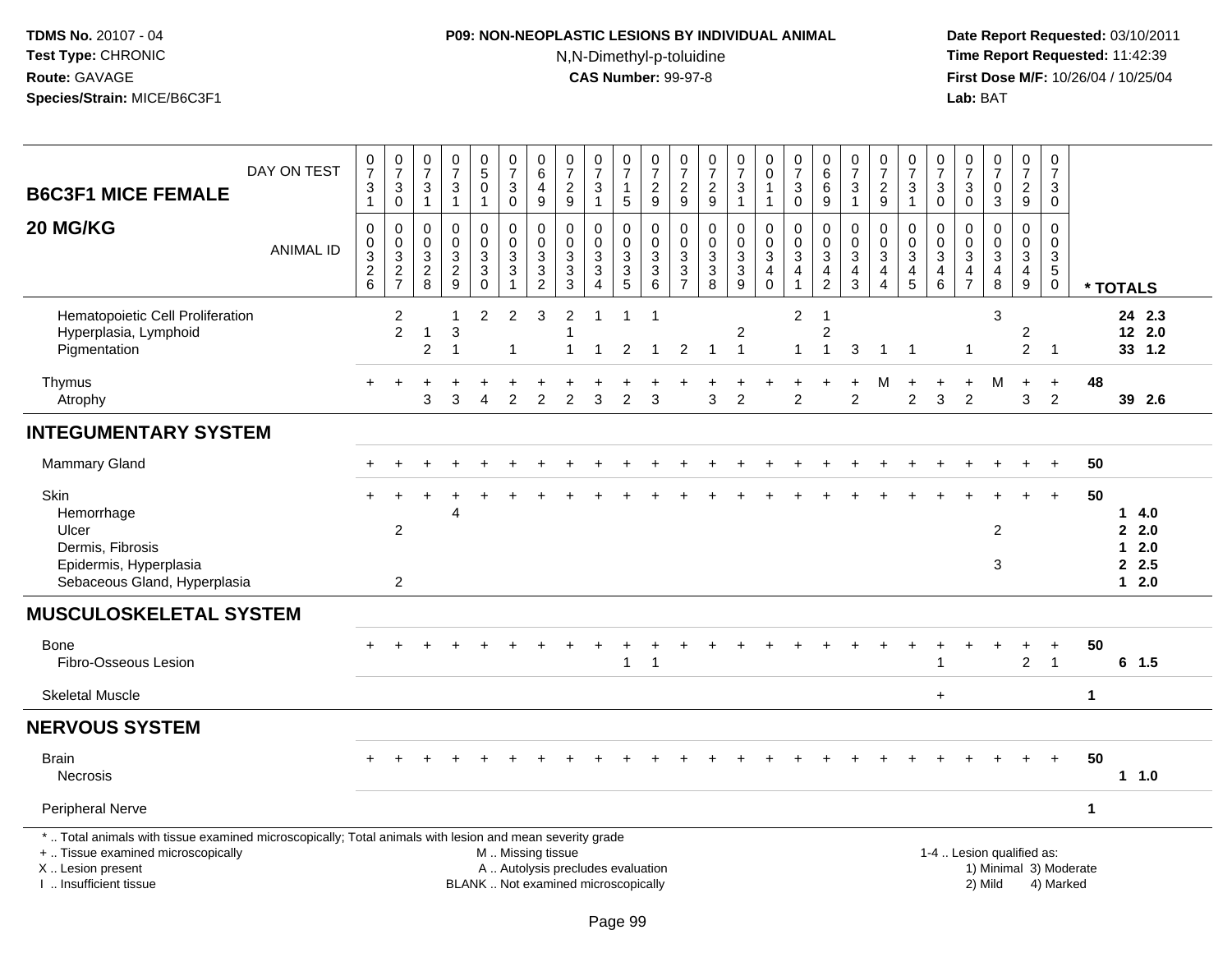# **P09: NON-NEOPLASTIC LESIONS BY INDIVIDUAL ANIMAL**

N,N-Dimethyl-p-toluidine

| DAY ON TEST<br><b>B6C3F1 MICE FEMALE</b>                                                                                                                                                      | $\frac{0}{7}$<br>3<br>$\mathbf{1}$           | $\frac{0}{7}$<br>3<br>$\mathsf{O}\xspace$                                    | $\frac{0}{7}$<br>$\sqrt{3}$<br>$\mathbf{1}$             | $\frac{0}{7}$<br>$\ensuremath{\mathsf{3}}$<br>$\mathbf{1}$               | $\begin{matrix} 0 \\ 5 \end{matrix}$<br>$\mathsf{O}\xspace$<br>$\overline{1}$ | $\frac{0}{7}$<br>$\sqrt{3}$<br>0                                 | 0<br>$6\phantom{a}$<br>$\overline{4}$<br>$\boldsymbol{9}$ | $\frac{0}{7}$<br>$\sqrt{2}$<br>$9\,$                                       | $\frac{0}{7}$<br>3<br>$\mathbf{1}$                                              | $\frac{0}{7}$<br>$\mathbf{1}$<br>$\overline{5}$   | $\frac{0}{7}$<br>$\frac{2}{9}$                                   | $\frac{0}{7}$<br>$\frac{2}{9}$                                                                | $\frac{0}{7}$<br>$\frac{2}{9}$                                | $\frac{0}{7}$<br>$\mathbf{3}$<br>$\mathbf{1}$                                | $\begin{smallmatrix} 0\\0 \end{smallmatrix}$<br>$\mathbf{1}$<br>$\overline{1}$   | $\frac{0}{7}$<br>$\ensuremath{\mathsf{3}}$<br>$\mathbf 0$         | $\begin{array}{c} 0 \\ 6 \end{array}$<br>$\,6\,$<br>$\boldsymbol{9}$                    | $\frac{0}{7}$<br>3<br>$\mathbf{1}$                      | $\frac{0}{7}$<br>$\frac{2}{9}$                                 | $\frac{0}{7}$<br>3<br>$\mathbf{1}$                    | $\frac{0}{7}$<br>$\mathbf{3}$<br>$\mathbf 0$                           | $\frac{0}{7}$<br>$\mathsf 3$<br>$\mathbf 0$                                   | $\frac{0}{7}$<br>$\mathbf 0$<br>3          | $\frac{0}{7}$<br>$\frac{2}{9}$                                                            | $\frac{0}{7}$<br>3<br>0                                                 |                        |                     |                                                |
|-----------------------------------------------------------------------------------------------------------------------------------------------------------------------------------------------|----------------------------------------------|------------------------------------------------------------------------------|---------------------------------------------------------|--------------------------------------------------------------------------|-------------------------------------------------------------------------------|------------------------------------------------------------------|-----------------------------------------------------------|----------------------------------------------------------------------------|---------------------------------------------------------------------------------|---------------------------------------------------|------------------------------------------------------------------|-----------------------------------------------------------------------------------------------|---------------------------------------------------------------|------------------------------------------------------------------------------|----------------------------------------------------------------------------------|-------------------------------------------------------------------|-----------------------------------------------------------------------------------------|---------------------------------------------------------|----------------------------------------------------------------|-------------------------------------------------------|------------------------------------------------------------------------|-------------------------------------------------------------------------------|--------------------------------------------|-------------------------------------------------------------------------------------------|-------------------------------------------------------------------------|------------------------|---------------------|------------------------------------------------|
| 20 MG/KG<br><b>ANIMAL ID</b>                                                                                                                                                                  | $\pmb{0}$<br>$\pmb{0}$<br>3<br>$\frac{2}{6}$ | 0<br>$\mathsf{O}\xspace$<br>$\mathbf{3}$<br>$\overline{2}$<br>$\overline{7}$ | $\pmb{0}$<br>$\pmb{0}$<br>$\sqrt{3}$<br>$\sqrt{2}$<br>8 | $\pmb{0}$<br>$\pmb{0}$<br>$\sqrt{3}$<br>$\overline{2}$<br>$\overline{9}$ | $\mathbf 0$<br>$\mathbf 0$<br>$\mathbf{3}$<br>$\overline{3}$<br>$\mathbf 0$   | 0<br>$\mathbf 0$<br>$\sqrt{3}$<br>$\mathbf{3}$<br>$\overline{1}$ | 0<br>$\mathbf 0$<br>3<br>$\sqrt{3}$<br>$\overline{2}$     | $\mathbf 0$<br>$\mathbf 0$<br>$\sqrt{3}$<br>$\ensuremath{\mathsf{3}}$<br>3 | 0<br>$\mathbf 0$<br>$\ensuremath{\mathsf{3}}$<br>$\mathbf{3}$<br>$\overline{4}$ | $\pmb{0}$<br>$\frac{0}{3}$<br>$\overline{3}$<br>5 | 0<br>$\mathbf 0$<br>$\ensuremath{\mathsf{3}}$<br>$\sqrt{3}$<br>6 | $\pmb{0}$<br>$\mathsf{O}\xspace$<br>$\sqrt{3}$<br>$\ensuremath{\mathsf{3}}$<br>$\overline{7}$ | $\mathbf 0$<br>$\pmb{0}$<br>$\sqrt{3}$<br>$\overline{3}$<br>8 | $\mathbf 0$<br>$\mathbf 0$<br>$\mathbf{3}$<br>$\ensuremath{\mathsf{3}}$<br>9 | $\pmb{0}$<br>$\pmb{0}$<br>$\mathbf{3}$<br>$\overline{\mathbf{4}}$<br>$\mathbf 0$ | $\mathbf 0$<br>$\mathbf 0$<br>3<br>$\overline{4}$<br>$\mathbf{1}$ | $\pmb{0}$<br>$\pmb{0}$<br>$\ensuremath{\mathsf{3}}$<br>$\overline{4}$<br>$\overline{2}$ | 0<br>$\mathbf 0$<br>$\mathbf{3}$<br>$\overline{4}$<br>3 | $\pmb{0}$<br>$\frac{0}{3}$<br>$\overline{4}$<br>$\overline{4}$ | 0<br>$\mathsf{O}\xspace$<br>3<br>4<br>$5\phantom{.0}$ | $\pmb{0}$<br>0<br>$\ensuremath{\mathsf{3}}$<br>$\overline{4}$<br>$\,6$ | $\mathbf 0$<br>$\mathbf 0$<br>$\mathsf 3$<br>$\overline{4}$<br>$\overline{7}$ | 0<br>$\mathbf 0$<br>$\mathbf{3}$<br>4<br>8 | $\pmb{0}$<br>$\pmb{0}$<br>$\ensuremath{\mathsf{3}}$<br>$\overline{4}$<br>$\boldsymbol{9}$ | $\mathbf 0$<br>$\mathbf 0$<br>$\mathbf{3}$<br>$\sqrt{5}$<br>$\mathbf 0$ |                        | * TOTALS            |                                                |
| Spinal Cord                                                                                                                                                                                   |                                              |                                                                              |                                                         |                                                                          |                                                                               |                                                                  |                                                           |                                                                            |                                                                                 |                                                   |                                                                  |                                                                                               |                                                               |                                                                              |                                                                                  |                                                                   |                                                                                         |                                                         |                                                                |                                                       |                                                                        |                                                                               |                                            |                                                                                           |                                                                         | $\mathbf{1}$           |                     |                                                |
| <b>RESPIRATORY SYSTEM</b>                                                                                                                                                                     |                                              |                                                                              |                                                         |                                                                          |                                                                               |                                                                  |                                                           |                                                                            |                                                                                 |                                                   |                                                                  |                                                                                               |                                                               |                                                                              |                                                                                  |                                                                   |                                                                                         |                                                         |                                                                |                                                       |                                                                        |                                                                               |                                            |                                                                                           |                                                                         |                        |                     |                                                |
| Lung<br>Hemorrhage<br>Alveolar Epithelium, Hyperplasia                                                                                                                                        |                                              |                                                                              |                                                         |                                                                          |                                                                               |                                                                  |                                                           |                                                                            |                                                                                 |                                                   |                                                                  |                                                                                               |                                                               |                                                                              |                                                                                  |                                                                   |                                                                                         |                                                         |                                                                |                                                       |                                                                        |                                                                               |                                            | 1                                                                                         |                                                                         | 50                     | 11.0<br>8 1.5       |                                                |
| Nose<br>Inflammation<br>Glands, Olfactory Epithelium, Dilatation<br>Glands, Olfactory Epithelium, Hyperplasia<br>Glands, Olfactory Epithelium, Metaplasia,<br>Respiratory                     |                                              |                                                                              | -1                                                      |                                                                          |                                                                               |                                                                  |                                                           |                                                                            |                                                                                 | 1                                                 |                                                                  |                                                                                               | 1<br>1                                                        |                                                                              |                                                                                  | 1<br>$\overline{ }$                                               |                                                                                         | $\overline{c}$<br>$\overline{1}$                        | $\overline{1}$<br>-1                                           | -1                                                    |                                                                        |                                                                               |                                            |                                                                                           |                                                                         | 50                     | $3 - 1.0$<br>7, 1.0 | 20 1.0<br>$14$ 1.1                             |
| Glands, Respiratory Epithelium, Dilatation<br>Glands, Respiratory Epithelium, Hyperplasia<br>Glands, Respiratory Epithelium, Metaplasia,<br>Respiratory                                       |                                              | $\mathbf 1$                                                                  |                                                         |                                                                          |                                                                               |                                                                  |                                                           |                                                                            | $\overline{2}$                                                                  | -1                                                |                                                                  | 2<br>$\mathbf{1}$                                                                             |                                                               |                                                                              |                                                                                  | $\mathbf{1}$                                                      |                                                                                         |                                                         |                                                                | -1<br>$\overline{1}$                                  |                                                                        |                                                                               |                                            | $\overline{1}$                                                                            |                                                                         |                        |                     | $15 \quad 1.1$<br>$12 \quad 1.2$<br>$10$ $1.0$ |
| Olfactory Epithelium, Accumulation, Hyaline<br>Droplet                                                                                                                                        |                                              |                                                                              |                                                         |                                                                          |                                                                               |                                                                  | $\mathbf 1$                                               | -1                                                                         | -1                                                                              | -1                                                |                                                                  |                                                                                               |                                                               |                                                                              |                                                                                  |                                                                   |                                                                                         |                                                         |                                                                |                                                       |                                                                        |                                                                               |                                            |                                                                                           |                                                                         |                        | $8 \t1.0$           |                                                |
| Olfactory Epithelium, Metaplasia, Respiratory<br><b>Olfactory Epithelium, Necrosis</b><br>Respiratory Epithelium, Accumulation, Hyaline<br><b>Droplet</b>                                     | 3                                            | $\mathbf{1}$                                                                 | $\overline{1}$                                          |                                                                          | $\mathbf{1}$                                                                  | $\overline{1}$                                                   |                                                           | 1                                                                          | $\mathbf{1}$<br>1                                                               | $\overline{1}$                                    |                                                                  |                                                                                               | $\boldsymbol{2}$<br>$\mathbf{1}$                              | $\overline{1}$                                                               | 2                                                                                | $\mathbf{1}$<br>2                                                 | -1                                                                                      | $\overline{c}$                                          |                                                                |                                                       | $\mathbf{1}$<br>$\overline{2}$                                         |                                                                               |                                            | -1                                                                                        |                                                                         |                        | $3 \t1.3$           | $14$ 1.1<br>39 1.2                             |
| Respiratory Epithelium, Hyperplasia                                                                                                                                                           |                                              |                                                                              |                                                         |                                                                          |                                                                               |                                                                  |                                                           |                                                                            | 1                                                                               |                                                   | -1                                                               |                                                                                               |                                                               |                                                                              |                                                                                  |                                                                   | 1                                                                                       |                                                         |                                                                | $\mathbf 1$                                           |                                                                        | $\overline{1}$                                                                |                                            | $\overline{1}$                                                                            |                                                                         |                        |                     | $11 \quad 1.0$                                 |
| Trachea                                                                                                                                                                                       |                                              |                                                                              |                                                         |                                                                          |                                                                               |                                                                  |                                                           |                                                                            |                                                                                 |                                                   |                                                                  |                                                                                               |                                                               |                                                                              |                                                                                  |                                                                   |                                                                                         |                                                         |                                                                |                                                       |                                                                        |                                                                               |                                            |                                                                                           | $+$                                                                     | 50                     |                     |                                                |
| <b>SPECIAL SENSES SYSTEM</b>                                                                                                                                                                  |                                              |                                                                              |                                                         |                                                                          |                                                                               |                                                                  |                                                           |                                                                            |                                                                                 |                                                   |                                                                  |                                                                                               |                                                               |                                                                              |                                                                                  |                                                                   |                                                                                         |                                                         |                                                                |                                                       |                                                                        |                                                                               |                                            |                                                                                           |                                                                         |                        |                     |                                                |
| Eye                                                                                                                                                                                           |                                              |                                                                              |                                                         |                                                                          |                                                                               |                                                                  |                                                           |                                                                            |                                                                                 |                                                   |                                                                  |                                                                                               |                                                               |                                                                              |                                                                                  |                                                                   |                                                                                         |                                                         |                                                                |                                                       |                                                                        |                                                                               |                                            |                                                                                           |                                                                         | 50                     |                     |                                                |
| *  Total animals with tissue examined microscopically; Total animals with lesion and mean severity grade<br>+  Tissue examined microscopically<br>X  Lesion present<br>I. Insufficient tissue |                                              |                                                                              |                                                         |                                                                          | BLANK  Not examined microscopically                                           | M  Missing tissue                                                |                                                           | A  Autolysis precludes evaluation                                          |                                                                                 |                                                   |                                                                  |                                                                                               |                                                               |                                                                              |                                                                                  |                                                                   |                                                                                         |                                                         |                                                                |                                                       |                                                                        |                                                                               | 1-4  Lesion qualified as:<br>2) Mild       |                                                                                           | 4) Marked                                                               | 1) Minimal 3) Moderate |                     |                                                |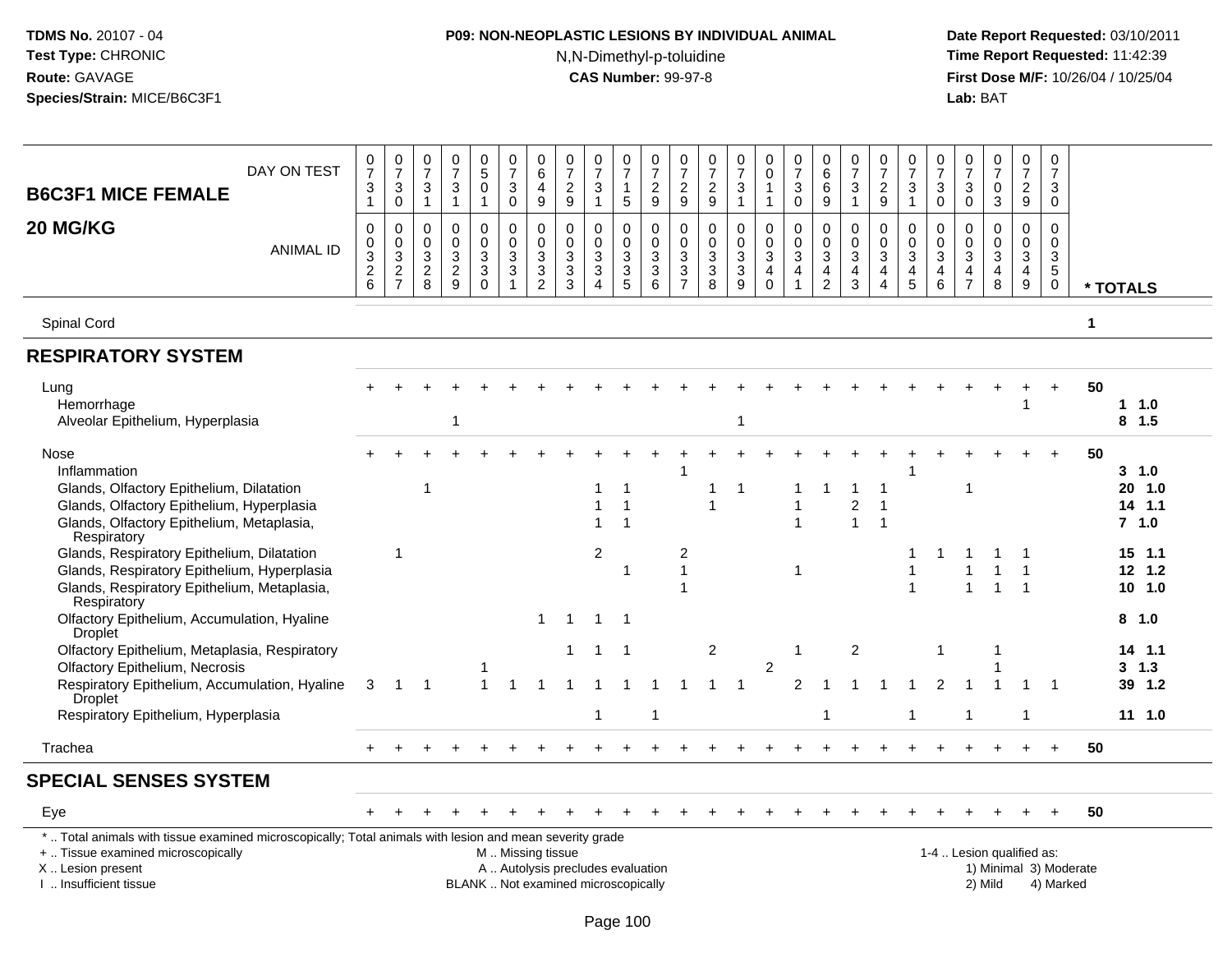#### **P09: NON-NEOPLASTIC LESIONS BY INDIVIDUAL ANIMAL**N,N-Dimethyl-p-toluidine

 **Date Report Requested:** 03/10/2011 **Time Report Requested:** 11:42:39 **First Dose M/F:** 10/26/04 / 10/25/04 Lab: BAT **Lab:** BAT

| <b>B6C3F1 MICE FEMALE</b>                                                                                   | DAY ON TEST      | $\mathbf 0$<br>$\overline{7}$<br>3                                        | $\frac{0}{7}$<br>$\ensuremath{\mathsf{3}}$<br>0               | 0<br>$\overline{7}$<br>$\ensuremath{\mathsf{3}}$                                | $\frac{0}{7}$<br>$\mathsf 3$                                     | $\begin{array}{c} 0 \\ 5 \end{array}$<br>0                                | $\frac{0}{7}$<br>$\mathbf{3}$<br>$\mathbf 0$                                  | 0<br>$\,6$<br>$\overline{\mathbf{4}}$<br>9                         | $\overline{7}$<br>$\boldsymbol{2}$<br>9                                     | $\frac{0}{7}$<br>3                                             | $\frac{0}{7}$<br>$\sqrt{5}$                           | 0<br>$\overline{7}$<br>$\overline{c}$<br>9 | 0<br>$\overline{7}$<br>$\overline{c}$<br>9                                                 | 0<br>$\frac{7}{2}$<br>9                                                         | $\frac{0}{7}$<br>$\mathbf{3}$                                        | $_0^0$                                 | $\begin{array}{c} 0 \\ 7 \\ 3 \end{array}$<br>$\mathbf 0$   | $\begin{array}{c} 0 \\ 6 \end{array}$<br>$\,6\,$<br>9   | 0<br>$\overline{7}$<br>$\sqrt{3}$                                                      | 0<br>$\overline{7}$<br>$\overline{c}$<br>9 | $\begin{array}{c} 0 \\ 7 \\ 3 \end{array}$<br>$\overline{A}$                                 | $\frac{0}{7}$<br>$\sqrt{3}$<br>$\mathbf 0$                   | $\frac{0}{7}$<br>$\mathbf{3}$<br>0                    | 0<br>$\overline{7}$<br>$\mathbf 0$<br>3 | $\mathbf 0$<br>$\overline{7}$<br>$\overline{a}$<br>9 | 0<br>$\overline{7}$<br>$\ensuremath{\mathsf{3}}$<br>$\mathbf 0$ |    |                                            |  |
|-------------------------------------------------------------------------------------------------------------|------------------|---------------------------------------------------------------------------|---------------------------------------------------------------|---------------------------------------------------------------------------------|------------------------------------------------------------------|---------------------------------------------------------------------------|-------------------------------------------------------------------------------|--------------------------------------------------------------------|-----------------------------------------------------------------------------|----------------------------------------------------------------|-------------------------------------------------------|--------------------------------------------|--------------------------------------------------------------------------------------------|---------------------------------------------------------------------------------|----------------------------------------------------------------------|----------------------------------------|-------------------------------------------------------------|---------------------------------------------------------|----------------------------------------------------------------------------------------|--------------------------------------------|----------------------------------------------------------------------------------------------|--------------------------------------------------------------|-------------------------------------------------------|-----------------------------------------|------------------------------------------------------|-----------------------------------------------------------------|----|--------------------------------------------|--|
| 20 MG/KG                                                                                                    | <b>ANIMAL ID</b> | $\overline{0}$<br>$\pmb{0}$<br>$\ensuremath{\mathsf{3}}$<br>$\frac{2}{6}$ | $\begin{smallmatrix} 0\\0 \end{smallmatrix}$<br>$\frac{3}{2}$ | $\begin{smallmatrix} 0\\0\\3 \end{smallmatrix}$<br>$^{\mathsf{2}}_{\mathsf{8}}$ | $\begin{smallmatrix} 0\\0\\3 \end{smallmatrix}$<br>$\frac{2}{9}$ | $\begin{smallmatrix} 0\\0\\3 \end{smallmatrix}$<br>$\sqrt{3}$<br>$\Omega$ | $\begin{smallmatrix}0\\0\\3\end{smallmatrix}$<br>$\sqrt{3}$<br>$\overline{A}$ | 0<br>$\pmb{0}$<br>3<br>$\ensuremath{\mathsf{3}}$<br>$\overline{2}$ | $\begin{smallmatrix}0\\0\end{smallmatrix}$<br>$\sqrt{3}$<br>$\sqrt{3}$<br>3 | 0<br>$\pmb{0}$<br>$\ensuremath{\mathsf{3}}$<br>$\sqrt{3}$<br>4 | $_{\rm 0}^{\rm 0}$<br>$\mathsf 3$<br>$\mathsf 3$<br>5 | 0<br>$_{3}^{\rm 0}$<br>$\sqrt{3}$<br>6     | 0<br>$\pmb{0}$<br>$\ensuremath{\mathsf{3}}$<br>$\ensuremath{\mathsf{3}}$<br>$\overline{ }$ | $\begin{smallmatrix}0\\0\\3\end{smallmatrix}$<br>$\ensuremath{\mathsf{3}}$<br>8 | $\begin{smallmatrix} 0\\0\\3 \end{smallmatrix}$<br>$\mathbf{3}$<br>9 | $_0^0$<br>3<br>$\overline{\mathbf{4}}$ | $\begin{matrix} 0 \\ 0 \\ 3 \end{matrix}$<br>$\overline{4}$ | $_{\rm 0}^{\rm 0}$<br>$\sqrt{3}$<br>4<br>$\overline{2}$ | $\boldsymbol{0}$<br>$\overline{0}$<br>$\ensuremath{\mathsf{3}}$<br>$\overline{4}$<br>3 | 0<br>$\pmb{0}$<br>$\mathbf{3}$<br>4        | $\begin{smallmatrix} 0\\0\\3 \end{smallmatrix}$<br>$\overline{\mathbf{4}}$<br>$\overline{5}$ | 0<br>$\pmb{0}$<br>$\sqrt{3}$<br>$\overline{\mathbf{4}}$<br>6 | 0<br>$\mathbf 0$<br>$\sqrt{3}$<br>4<br>$\overline{z}$ | 0<br>$\mathbf 0$<br>3<br>4<br>8         | 0<br>$\pmb{0}$<br>3<br>$\overline{\mathbf{4}}$<br>9  | 0<br>$\mathbf 0$<br>$\sqrt{3}$<br>5<br>$\mathbf 0$              |    | * TOTALS                                   |  |
| Fibrosis<br>Cornea, Inflammation<br>Lens, Cataract<br>Optic Nerve, Atrophy                                  |                  |                                                                           |                                                               |                                                                                 |                                                                  |                                                                           |                                                                               |                                                                    |                                                                             |                                                                | 2<br>4                                                |                                            |                                                                                            |                                                                                 |                                                                      |                                        |                                                             | $\mathbf{3}$                                            |                                                                                        |                                            |                                                                                              |                                                              |                                                       |                                         |                                                      |                                                                 |    | $1 2.0$<br>3.0<br>4.0<br>1<br>$12.0$       |  |
| Harderian Gland                                                                                             |                  |                                                                           |                                                               |                                                                                 |                                                                  |                                                                           |                                                                               |                                                                    |                                                                             |                                                                |                                                       |                                            |                                                                                            |                                                                                 |                                                                      |                                        |                                                             |                                                         |                                                                                        |                                            |                                                                                              |                                                              |                                                       |                                         |                                                      | $+$                                                             | 50 |                                            |  |
| <b>URINARY SYSTEM</b>                                                                                       |                  |                                                                           |                                                               |                                                                                 |                                                                  |                                                                           |                                                                               |                                                                    |                                                                             |                                                                |                                                       |                                            |                                                                                            |                                                                                 |                                                                      |                                        |                                                             |                                                         |                                                                                        |                                            |                                                                                              |                                                              |                                                       |                                         |                                                      |                                                                 |    |                                            |  |
| Kidney<br>Accumulation, Hyaline Droplet<br>Infarct<br>Inflammation<br>Nephropathy<br>Renal Tubule, Necrosis |                  |                                                                           |                                                               |                                                                                 |                                                                  | $\overline{c}$<br>4                                                       |                                                                               |                                                                    |                                                                             |                                                                |                                                       |                                            | 1                                                                                          | $\overline{2}$                                                                  | $\mathbf 1$                                                          |                                        |                                                             |                                                         | $\mathbf{1}$                                                                           | $\overline{\phantom{0}}$                   |                                                                                              |                                                              |                                                       | $\overline{2}$                          | $\overline{\mathbf{1}}$                              | $+$                                                             | 50 | 4.0<br>4 1.5<br>12.0<br>$15$ 1.1<br>2, 3.0 |  |
| <b>Urinary Bladder</b>                                                                                      |                  |                                                                           |                                                               |                                                                                 |                                                                  |                                                                           |                                                                               |                                                                    |                                                                             |                                                                |                                                       |                                            |                                                                                            |                                                                                 |                                                                      |                                        |                                                             |                                                         |                                                                                        |                                            |                                                                                              |                                                              |                                                       |                                         |                                                      |                                                                 | 50 |                                            |  |

\* .. Total animals with tissue examined microscopically; Total animals with lesion and mean severity grade

+ .. Tissue examined microscopically

X .. Lesion present

I .. Insufficient tissue

 M .. Missing tissueA .. Autolysis precludes evaluation

BLANK .. Not examined microscopically 2) Mild 4) Marked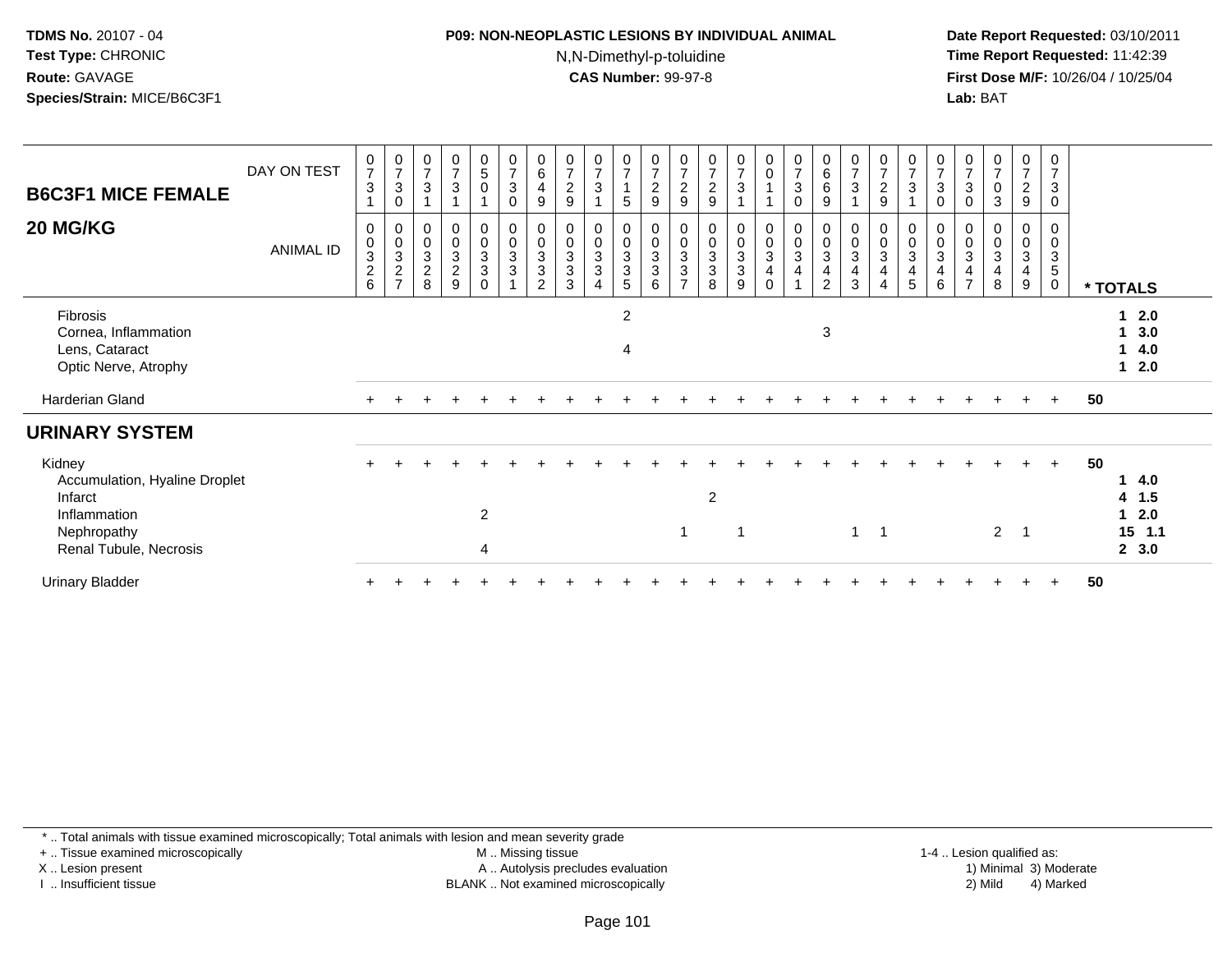# **P09: NON-NEOPLASTIC LESIONS BY INDIVIDUAL ANIMAL**N,N-Dimethyl-p-toluidine

| <b>B6C3F1 MICE FEMALE</b>                                                                                | DAY ON TEST      | 0<br>$\overline{7}$<br>$\sqrt{2}$<br>9                                 | 0<br>3<br>8<br>6                               | 0<br>$\overline{7}$<br>3<br>$\mathbf 0$                           | $\pmb{0}$<br>$\overline{7}$<br>$\mathbf 0$<br>$\mathbf{1}$        | 0<br>$\overline{7}$<br>3<br>$\mathbf 0$                                   | 0<br>$\pmb{0}$<br>$\sqrt{5}$<br>3                       | 0<br>$\overline{7}$<br>3<br>$\mathbf 0$ | 0<br>$\overline{7}$<br>$\sqrt{3}$<br>$\mathbf 0$            | 0<br>$\overline{7}$<br>$\overline{c}$<br>9           | 0<br>$\,6\,$<br>$\frac{2}{7}$                                                   | 0<br>$\overline{7}$<br>3<br>$\mathbf 0$                 | 0<br>$\overline{7}$<br>$\overline{c}$<br>9                     | $\frac{0}{7}$<br>$\boldsymbol{2}$<br>$\boldsymbol{9}$             | $\begin{smallmatrix}0\\7\end{smallmatrix}$<br>$\mathbf{3}$<br>$\mathbf 0$            | 0<br>$\overline{7}$<br>$\overline{1}$<br>$\overline{1}$          | 0<br>$\overline{7}$<br>$\mathbf{3}$<br>$\mathbf 0$       | 0<br>$\overline{7}$<br>3<br>$\mathbf 0$               | 0<br>4<br>8<br>$\mathbf{1}$        | 0<br>$\overline{7}$<br>$\overline{c}$<br>9     | 0<br>$\overline{7}$<br>$\mathbf{3}$<br>$\mathbf 0$                                     | 0<br>6<br>$\mathbf 0$<br>$\overline{2}$ | $\mathbf 0$<br>$\overline{7}$<br>3<br>$\mathbf 0$     | $\pmb{0}$<br>$\overline{7}$<br>$\mathbf{3}$<br>0        | $\mathbf 0$<br>$\sqrt{3}$<br>$\,8\,$<br>$\overline{7}$                         | 0<br>$\overline{7}$<br>3<br>$\mathbf{1}$     |                         |
|----------------------------------------------------------------------------------------------------------|------------------|------------------------------------------------------------------------|------------------------------------------------|-------------------------------------------------------------------|-------------------------------------------------------------------|---------------------------------------------------------------------------|---------------------------------------------------------|-----------------------------------------|-------------------------------------------------------------|------------------------------------------------------|---------------------------------------------------------------------------------|---------------------------------------------------------|----------------------------------------------------------------|-------------------------------------------------------------------|--------------------------------------------------------------------------------------|------------------------------------------------------------------|----------------------------------------------------------|-------------------------------------------------------|------------------------------------|------------------------------------------------|----------------------------------------------------------------------------------------|-----------------------------------------|-------------------------------------------------------|---------------------------------------------------------|--------------------------------------------------------------------------------|----------------------------------------------|-------------------------|
| 60 MG/KG                                                                                                 | <b>ANIMAL ID</b> | $\mathbf 0$<br>$\boldsymbol{0}$<br>$\overline{3}$<br>5<br>$\mathbf{1}$ | 0<br>$\pmb{0}$<br>$\mathbf 3$<br>$\frac{5}{2}$ | $\mathbf 0$<br>0<br>$\ensuremath{\mathsf{3}}$<br>$\,$ 5 $\,$<br>3 | $\mathbf 0$<br>$\mathsf 0$<br>$\mathbf{3}$<br>5<br>$\overline{4}$ | $\mathbf 0$<br>$\mathbf 0$<br>$\ensuremath{\mathsf{3}}$<br>$\overline{5}$ | $\mathbf 0$<br>$\pmb{0}$<br>$\sqrt{3}$<br>$\frac{5}{6}$ | 0<br>$\mathbf 0$<br>3<br>$\frac{5}{7}$  | $\mathbf 0$<br>$\mathbf 0$<br>$\sqrt{3}$<br>$\sqrt{5}$<br>8 | 0<br>$\mathbf 0$<br>$\mathbf{3}$<br>$\mathbf 5$<br>9 | $\mathbf 0$<br>$\mathbf 0$<br>$\ensuremath{\mathsf{3}}$<br>$\,6$<br>$\mathbf 0$ | 0<br>0<br>$\ensuremath{\mathsf{3}}$<br>6<br>$\mathbf 1$ | $\mathbf 0$<br>0<br>$\ensuremath{\mathsf{3}}$<br>$\frac{6}{2}$ | $\mathbf 0$<br>$\pmb{0}$<br>$\sqrt{3}$<br>$\,6$<br>$\overline{3}$ | $\mathbf 0$<br>$\mathbf 0$<br>$\ensuremath{\mathsf{3}}$<br>$\,6\,$<br>$\overline{4}$ | $\mathbf 0$<br>$\pmb{0}$<br>$\mathbf 3$<br>$\,6\,$<br>$\sqrt{5}$ | $\mathbf 0$<br>$\mathbf 0$<br>$\mathbf{3}$<br>$\,6$<br>6 | $\mathbf 0$<br>0<br>$\sqrt{3}$<br>6<br>$\overline{7}$ | 0<br>0<br>$\sqrt{3}$<br>$\,6$<br>8 | $\mathbf 0$<br>0<br>$\sqrt{3}$<br>$\,6\,$<br>9 | $\mathbf 0$<br>$\pmb{0}$<br>$\ensuremath{\mathsf{3}}$<br>$\overline{7}$<br>$\mathbf 0$ | $\mathbf 0$<br>0<br>3<br>$\overline{7}$ | $\mathbf 0$<br>$\boldsymbol{0}$<br>$\frac{3}{7}$<br>2 | 0<br>$\mathbf 0$<br>$\mathbf{3}$<br>$\overline{7}$<br>3 | $\mathbf 0$<br>$\mathbf 0$<br>$\sqrt{3}$<br>$\boldsymbol{7}$<br>$\overline{4}$ | 0<br>$\mathbf 0$<br>3<br>$\overline{7}$<br>5 | females<br>$($ cont $)$ |
| <b>ALIMENTARY SYSTEM</b>                                                                                 |                  |                                                                        |                                                |                                                                   |                                                                   |                                                                           |                                                         |                                         |                                                             |                                                      |                                                                                 |                                                         |                                                                |                                                                   |                                                                                      |                                                                  |                                                          |                                                       |                                    |                                                |                                                                                        |                                         |                                                       |                                                         |                                                                                |                                              |                         |
| Esophagus<br>Foreign Body<br>Perforation<br>Epithelium, Inflammation<br>Muscularis, Degeneration         |                  |                                                                        |                                                |                                                                   |                                                                   |                                                                           |                                                         |                                         |                                                             |                                                      |                                                                                 |                                                         |                                                                |                                                                   |                                                                                      |                                                                  |                                                          |                                                       |                                    |                                                |                                                                                        |                                         |                                                       |                                                         |                                                                                |                                              |                         |
| Gallbladder                                                                                              |                  |                                                                        |                                                |                                                                   |                                                                   |                                                                           |                                                         |                                         |                                                             |                                                      |                                                                                 |                                                         |                                                                |                                                                   |                                                                                      |                                                                  |                                                          |                                                       |                                    |                                                |                                                                                        |                                         |                                                       |                                                         |                                                                                |                                              |                         |
| Intestine Large, Cecum                                                                                   |                  |                                                                        |                                                |                                                                   |                                                                   |                                                                           |                                                         |                                         |                                                             |                                                      |                                                                                 |                                                         |                                                                |                                                                   |                                                                                      |                                                                  |                                                          |                                                       |                                    |                                                |                                                                                        |                                         |                                                       |                                                         |                                                                                | $\overline{ }$                               |                         |
| Intestine Large, Colon                                                                                   |                  |                                                                        |                                                |                                                                   |                                                                   |                                                                           |                                                         |                                         |                                                             |                                                      |                                                                                 |                                                         |                                                                |                                                                   |                                                                                      |                                                                  |                                                          |                                                       |                                    |                                                |                                                                                        |                                         |                                                       |                                                         |                                                                                | $\overline{+}$                               |                         |
| Intestine Large, Rectum                                                                                  |                  |                                                                        |                                                |                                                                   |                                                                   |                                                                           |                                                         |                                         |                                                             |                                                      |                                                                                 |                                                         |                                                                |                                                                   |                                                                                      |                                                                  |                                                          |                                                       |                                    |                                                |                                                                                        |                                         |                                                       |                                                         |                                                                                |                                              |                         |
| Intestine Small, Duodenum                                                                                |                  |                                                                        |                                                |                                                                   |                                                                   |                                                                           |                                                         |                                         |                                                             |                                                      |                                                                                 |                                                         |                                                                |                                                                   |                                                                                      |                                                                  |                                                          |                                                       |                                    |                                                |                                                                                        |                                         |                                                       |                                                         |                                                                                | $\ddot{}$                                    |                         |
| Intestine Small, Ileum                                                                                   |                  |                                                                        |                                                |                                                                   |                                                                   |                                                                           |                                                         |                                         |                                                             |                                                      |                                                                                 |                                                         |                                                                |                                                                   |                                                                                      |                                                                  |                                                          |                                                       |                                    |                                                |                                                                                        |                                         |                                                       |                                                         |                                                                                | $\overline{+}$                               |                         |
| Intestine Small, Jejunum                                                                                 |                  |                                                                        |                                                |                                                                   |                                                                   |                                                                           |                                                         |                                         |                                                             |                                                      |                                                                                 |                                                         |                                                                |                                                                   |                                                                                      |                                                                  |                                                          |                                                       |                                    |                                                |                                                                                        |                                         |                                                       |                                                         |                                                                                | $+$                                          |                         |
| Liver<br><b>Basophilic Focus</b><br>Clear Cell Focus                                                     |                  |                                                                        |                                                | X                                                                 |                                                                   |                                                                           |                                                         |                                         |                                                             |                                                      |                                                                                 |                                                         | Χ<br>X                                                         |                                                                   |                                                                                      | $\pmb{\times}$                                                   |                                                          | $\mathsf X$                                           |                                    |                                                |                                                                                        |                                         |                                                       |                                                         |                                                                                |                                              |                         |
| <b>Eosinophilic Focus</b><br>Fatty Change<br>Hematopoietic Cell Proliferation                            |                  | $\times$                                                               |                                                |                                                                   |                                                                   | $X$ $X$                                                                   |                                                         |                                         |                                                             | X X X X X                                            |                                                                                 |                                                         |                                                                |                                                                   | $X$ $X$                                                                              | -1                                                               | x x x x x                                                |                                                       |                                    |                                                | X<br>1                                                                                 |                                         | X X                                                   | $\overline{2}$<br>$\overline{2}$                        |                                                                                | X                                            |                         |
| Inflammation, Chronic Active<br>Mineralization                                                           |                  |                                                                        |                                                | $\mathbf 1$                                                       |                                                                   | $\mathbf{1}$                                                              |                                                         | $\mathbf{1}$                            | $1 \quad 1$                                                 |                                                      |                                                                                 | 1                                                       | -1                                                             | -1                                                                | $\overline{1}$                                                                       | $\overline{1}$                                                   | 1                                                        | $\overline{\mathbf{1}}$                               |                                    | 1                                              | $\mathbf{1}$                                                                           | $\overline{1}$                          |                                                       | $\mathbf{1}$                                            | $\mathbf{1}$                                                                   | $\overline{1}$                               |                         |
| Mixed Cell Focus                                                                                         |                  |                                                                        |                                                |                                                                   |                                                                   |                                                                           |                                                         |                                         |                                                             |                                                      |                                                                                 |                                                         |                                                                |                                                                   |                                                                                      |                                                                  |                                                          |                                                       | X                                  |                                                | X                                                                                      |                                         |                                                       |                                                         |                                                                                | $\times$                                     |                         |
| *  Total animals with tissue examined microscopically; Total animals with lesion and mean severity grade |                  |                                                                        |                                                |                                                                   |                                                                   |                                                                           |                                                         |                                         |                                                             |                                                      |                                                                                 |                                                         |                                                                |                                                                   |                                                                                      |                                                                  |                                                          |                                                       |                                    |                                                |                                                                                        |                                         |                                                       |                                                         |                                                                                |                                              |                         |
| +  Tissue examined microscopically                                                                       |                  |                                                                        |                                                |                                                                   |                                                                   |                                                                           | M  Missing tissue                                       |                                         |                                                             |                                                      |                                                                                 |                                                         |                                                                |                                                                   |                                                                                      |                                                                  |                                                          |                                                       |                                    |                                                |                                                                                        |                                         | 1-4  Lesion qualified as:                             |                                                         |                                                                                |                                              |                         |
| X  Lesion present                                                                                        |                  |                                                                        |                                                |                                                                   |                                                                   |                                                                           | A  Autolysis precludes evaluation                       |                                         |                                                             |                                                      |                                                                                 |                                                         |                                                                |                                                                   |                                                                                      |                                                                  |                                                          |                                                       |                                    |                                                |                                                                                        |                                         |                                                       |                                                         |                                                                                |                                              | 1) Minimal 3) Moderate  |
| I  Insufficient tissue                                                                                   |                  |                                                                        |                                                |                                                                   |                                                                   |                                                                           | BLANK  Not examined microscopically                     |                                         |                                                             |                                                      |                                                                                 |                                                         |                                                                |                                                                   |                                                                                      |                                                                  |                                                          |                                                       |                                    |                                                |                                                                                        |                                         |                                                       | 2) Mild                                                 |                                                                                | 4) Marked                                    |                         |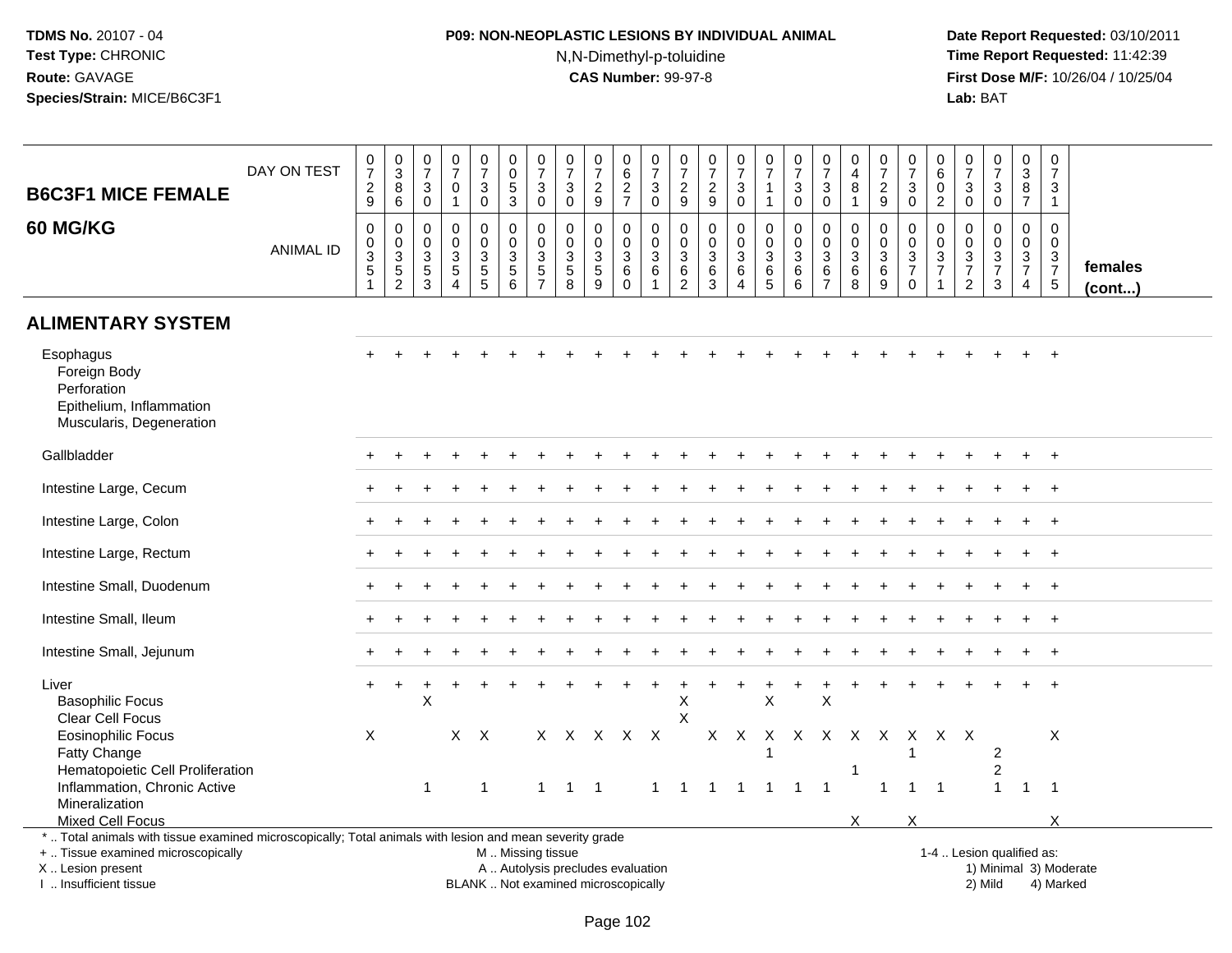#### **P09: NON-NEOPLASTIC LESIONS BY INDIVIDUAL ANIMAL**N,N-Dimethyl-p-toluidine

 **Date Report Requested:** 03/10/2011 **Time Report Requested:** 11:42:39 **First Dose M/F:** 10/26/04 / 10/25/04 Lab: BAT **Lab:** BAT

|                                                                                                                               |                  |                                                                              |                                      |                                                                 |                                                                  |                                     |                                                                                                  |                                                         |                                                       |                                                         |                                                 |                                                |                                                               |                                                                               |                                                    |                                                                        |                                                  |                                                                            | 0                                                        |                                                             |                                                                                               | 0                                                 |                                                          |                                                              |                                                     | $\pmb{0}$                                                      |                         |
|-------------------------------------------------------------------------------------------------------------------------------|------------------|------------------------------------------------------------------------------|--------------------------------------|-----------------------------------------------------------------|------------------------------------------------------------------|-------------------------------------|--------------------------------------------------------------------------------------------------|---------------------------------------------------------|-------------------------------------------------------|---------------------------------------------------------|-------------------------------------------------|------------------------------------------------|---------------------------------------------------------------|-------------------------------------------------------------------------------|----------------------------------------------------|------------------------------------------------------------------------|--------------------------------------------------|----------------------------------------------------------------------------|----------------------------------------------------------|-------------------------------------------------------------|-----------------------------------------------------------------------------------------------|---------------------------------------------------|----------------------------------------------------------|--------------------------------------------------------------|-----------------------------------------------------|----------------------------------------------------------------|-------------------------|
|                                                                                                                               | DAY ON TEST      | $\frac{0}{7}$                                                                | $\frac{0}{3}$                        | $\frac{0}{7}$                                                   | $\frac{0}{7}$                                                    | $\frac{0}{7}$                       | $\begin{smallmatrix} 0\\0 \end{smallmatrix}$                                                     | $\frac{0}{7}$                                           | $\begin{array}{c} 0 \\ 7 \end{array}$                 | $\frac{0}{7}$                                           | 0627                                            | $\frac{0}{7}$                                  | $\frac{0}{7}$                                                 | $\frac{0}{7}$                                                                 | $\frac{0}{7}$                                      | $\frac{0}{7}$                                                          | $\begin{array}{c} 0 \\ 7 \end{array}$            | $\frac{0}{7}$                                                              | $\begin{array}{c} 4 \\ 8 \end{array}$                    | $\frac{0}{7}$                                               | $\frac{0}{7}$                                                                                 | 6                                                 | $\frac{0}{7}$                                            | $\frac{0}{7}$                                                | $\begin{array}{c} 0 \\ 3 \\ 8 \end{array}$          | $\overline{7}$                                                 |                         |
| <b>B6C3F1 MICE FEMALE</b>                                                                                                     |                  | $\frac{2}{9}$                                                                | $\bf8$<br>$6\overline{6}$            | $\sqrt{3}$<br>$\mathbf 0$                                       | $\mathbf 0$                                                      | $\mathbf{3}$<br>$\mathbf 0$         | $\frac{5}{3}$                                                                                    | $\mathbf{3}$<br>$\mathbf 0$                             | $\mathbf{3}$<br>$\mathbf 0$                           | $\frac{2}{9}$                                           |                                                 | $\frac{3}{0}$                                  | $\frac{2}{9}$                                                 | $\frac{2}{9}$                                                                 | $\mathbf{3}$<br>$\mathbf 0$                        | $\mathbf{1}$<br>$\overline{1}$                                         | $\sqrt{3}$<br>$\mathbf 0$                        | $\mathbf{3}$<br>$\mathbf 0$                                                | $\overline{1}$                                           | $\frac{2}{9}$                                               | 3<br>$\mathbf 0$                                                                              | $\mathsf{O}\xspace$<br>$\overline{2}$             | $\mathsf 3$<br>$\mathsf{O}\xspace$                       | $_{0}^{3}$                                                   | $\overline{7}$                                      | $\mathbf{3}$<br>$\mathbf{1}$                                   |                         |
| 60 MG/KG                                                                                                                      | <b>ANIMAL ID</b> | $\mathbf 0$<br>$\mathbf 0$<br>$\ensuremath{\mathsf{3}}$<br>5<br>$\mathbf{1}$ | 0<br>$\frac{0}{3}$<br>$\overline{2}$ | $\mathbf 0$<br>$\mathbf 0$<br>$\sqrt{3}$<br>$\overline{5}$<br>3 | $\mathbf 0$<br>$\overline{0}$<br>$\frac{3}{5}$<br>$\overline{4}$ | $_{\rm 0}^{\rm 0}$<br>$\frac{3}{5}$ | $\begin{smallmatrix} 0\\0 \end{smallmatrix}$<br>$\mathbf 3$<br>$\overline{5}$<br>$6\phantom{1}6$ | 0<br>$\mathbf 0$<br>$\mathbf{3}$<br>5<br>$\overline{7}$ | $\pmb{0}$<br>$\overline{0}$<br>$\mathbf{3}$<br>5<br>8 | 0<br>$\tilde{0}$<br>$\mathbf{3}$<br>$\overline{5}$<br>9 | 0<br>$\pmb{0}$<br>$\mathbf{3}$<br>6<br>$\Omega$ | $\begin{matrix} 0 \\ 0 \\ 3 \\ 6 \end{matrix}$ | 0<br>$\mathbf 0$<br>$\mathbf{3}$<br>$\,6\,$<br>$\overline{2}$ | $\pmb{0}$<br>$\ddot{\mathbf{0}}$<br>$\ensuremath{\mathsf{3}}$<br>$\,6\,$<br>3 | 0<br>$\ddot{\mathbf{0}}$<br>$\mathbf{3}$<br>6<br>4 | $\mathbf 0$<br>$\overline{0}$<br>$\overline{3}$<br>$6\phantom{a}$<br>5 | $_{\rm 0}^{\rm 0}$<br>$\sqrt{3}$<br>$\,6\,$<br>6 | $\mathbf 0$<br>$\overline{0}$<br>$\mathbf{3}$<br>$\,6\,$<br>$\overline{7}$ | $\mathbf 0$<br>$\mathbf 0$<br>$\sqrt{3}$<br>$\,6\,$<br>8 | 0<br>$\pmb{0}$<br>$\mathbf{3}$<br>$\,6\,$<br>$\overline{9}$ | $\begin{smallmatrix} 0\\0 \end{smallmatrix}$<br>$\mathbf{3}$<br>$\overline{7}$<br>$\mathbf 0$ | 0<br>$\mathbf 0$<br>$\frac{3}{7}$<br>$\mathbf{1}$ | 0<br>$\boldsymbol{0}$<br>$\frac{3}{7}$<br>$\overline{c}$ | $\begin{matrix} 0 \\ 0 \\ 3 \\ 7 \end{matrix}$<br>$\sqrt{3}$ | 0<br>$\mathbf 0$<br>$\frac{3}{7}$<br>$\overline{4}$ | $\mathbf 0$<br>$\mathbf 0$<br>$\frac{3}{7}$<br>$5\phantom{.0}$ | females<br>$($ cont $)$ |
| Necrosis<br>Pigmentation<br>Bile Duct, Cyst<br>Hepatocyte, Hypertrophy<br>Kupffer Cell, Hyperplasia<br>Oval Cell, Hyperplasia |                  | $\overline{2}$                                                               |                                      |                                                                 | $\overline{2}$<br>$\mathbf{1}$                                   |                                     | $\overline{2}$                                                                                   |                                                         |                                                       | 1<br>3<br>$\overline{3}$                                |                                                 | 4<br>2                                         | 3                                                             | $\overline{1}$                                                                |                                                    |                                                                        |                                                  | $\overline{2}$                                                             |                                                          |                                                             | 2                                                                                             |                                                   |                                                          | $\overline{2}$                                               |                                                     |                                                                |                         |
| Mesentery<br>Fat, Necrosis                                                                                                    |                  |                                                                              |                                      |                                                                 |                                                                  |                                     |                                                                                                  |                                                         | $\ddot{}$<br>$\overline{2}$                           | $\ddot{}$<br>$\overline{2}$                             |                                                 |                                                |                                                               |                                                                               |                                                    |                                                                        |                                                  |                                                                            |                                                          | $\ddot{}$<br>$\overline{2}$                                 |                                                                                               |                                                   |                                                          |                                                              |                                                     |                                                                |                         |
| Pancreas<br>Acinus, Hyperplasia<br>Acinus, Necrosis                                                                           |                  |                                                                              |                                      |                                                                 |                                                                  |                                     |                                                                                                  |                                                         |                                                       |                                                         |                                                 |                                                |                                                               |                                                                               |                                                    |                                                                        |                                                  |                                                                            |                                                          |                                                             |                                                                                               |                                                   |                                                          |                                                              |                                                     | $\overline{+}$                                                 |                         |
| <b>Salivary Glands</b><br>Atrophy<br>Fibrosis                                                                                 |                  |                                                                              |                                      |                                                                 |                                                                  |                                     |                                                                                                  |                                                         |                                                       |                                                         |                                                 |                                                | $\overline{c}$                                                |                                                                               |                                                    |                                                                        |                                                  |                                                                            |                                                          |                                                             |                                                                                               |                                                   |                                                          |                                                              | $\ddot{}$                                           | $+$                                                            |                         |
| Stomach, Forestomach<br>Erosion<br>Inflammation<br>Ulcer<br>Epithelium, Cyst                                                  |                  |                                                                              |                                      |                                                                 | $\ensuremath{\mathsf{3}}$<br>$\overline{2}$                      |                                     |                                                                                                  | $\mathbf{1}$                                            |                                                       | $\mathbf{1}$                                            | $\overline{2}$                                  |                                                |                                                               |                                                                               |                                                    |                                                                        |                                                  |                                                                            | 3<br>$\overline{2}$                                      | $\overline{c}$<br>$\overline{2}$                            | $\overline{2}$                                                                                | $\mathbf{3}$                                      |                                                          |                                                              |                                                     | $\overline{+}$<br>$\sqrt{2}$                                   |                         |
| Epithelium, Hyperplasia                                                                                                       |                  |                                                                              |                                      |                                                                 | 2                                                                |                                     |                                                                                                  | 3                                                       |                                                       | $2^{\circ}$                                             | $\overline{\mathbf{3}}$                         |                                                |                                                               |                                                                               |                                                    | 3                                                                      |                                                  |                                                                            | $\overline{2}$                                           | 3                                                           | 2                                                                                             | $\mathbf{3}$                                      |                                                          | $\overline{1}$                                               |                                                     | $\overline{2}$                                                 |                         |
| Stomach, Glandular<br>Glands, Dysplasia                                                                                       |                  |                                                                              |                                      |                                                                 |                                                                  |                                     |                                                                                                  |                                                         |                                                       |                                                         |                                                 |                                                |                                                               |                                                                               |                                                    |                                                                        |                                                  |                                                                            |                                                          |                                                             |                                                                                               |                                                   |                                                          |                                                              |                                                     | $\overline{+}$                                                 |                         |
| Tongue<br>Cyst                                                                                                                |                  |                                                                              |                                      |                                                                 |                                                                  |                                     |                                                                                                  |                                                         |                                                       |                                                         |                                                 |                                                |                                                               |                                                                               |                                                    |                                                                        |                                                  |                                                                            |                                                          |                                                             |                                                                                               |                                                   |                                                          |                                                              |                                                     |                                                                |                         |

\* .. Total animals with tissue examined microscopically; Total animals with lesion and mean severity grade

+ .. Tissue examined microscopically

X .. Lesion present

I .. Insufficient tissue

M .. Missing tissue

A .. Autolysis precludes evaluation

BLANK .. Not examined microscopically 2) Mild 4) Marked

1-4 .. Lesion qualified as:<br>1) Minimal 3) Moderate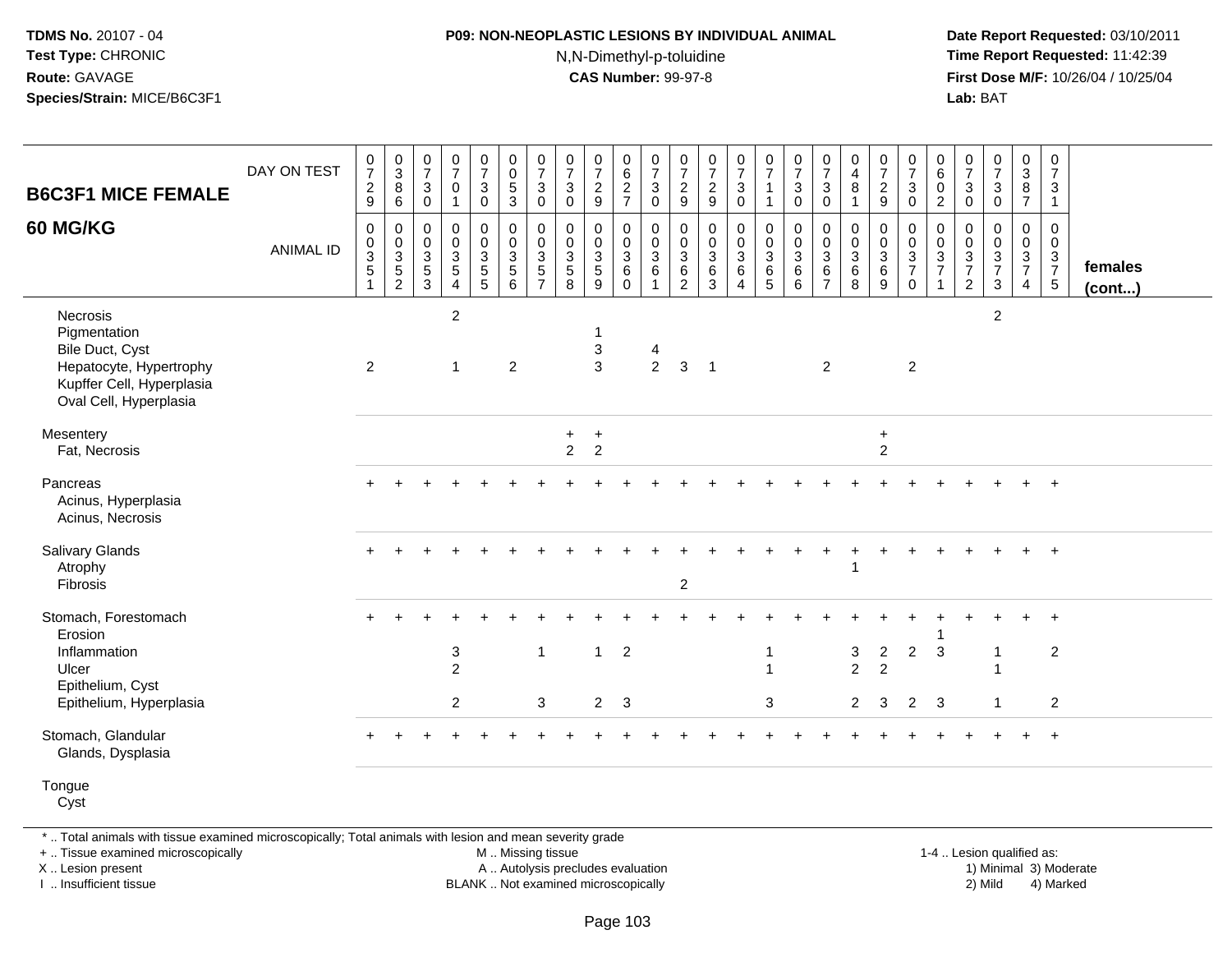#### **P09: NON-NEOPLASTIC LESIONS BY INDIVIDUAL ANIMAL**N,N-Dimethyl-p-toluidine

 **Date Report Requested:** 03/10/2011 **Time Report Requested:** 11:42:39 **First Dose M/F:** 10/26/04 / 10/25/04 Lab: BAT **Lab:** BAT

| <b>B6C3F1 MICE FEMALE</b><br><b>60 MG/KG</b>                                                                       | DAY ON TEST<br><b>ANIMAL ID</b> | $\frac{0}{7}$<br>$\sqrt{2}$<br>9<br>$\mathbf 0$<br>0<br>$\sqrt{3}$<br>$\overline{5}$<br>$\overline{1}$ | $_3^{\rm O}$<br>8<br>$\,6\,$<br>$\pmb{0}$<br>$\mathbf 0$<br>$\sqrt{3}$<br>$\sqrt{5}$<br>$\overline{c}$ | $\frac{0}{7}$<br>$\ensuremath{\mathsf{3}}$<br>0<br>0<br>$\mathsf{O}\xspace$<br>$\mathsf 3$<br>$5\,$<br>3 | $\frac{0}{7}$<br>0<br>1<br>0<br>$\overline{0}$<br>$\mathbf{3}$<br>5<br>4 | $\frac{0}{7}$<br>$\mathbf{3}$<br>$\mathbf 0$<br>$\pmb{0}$<br>$\pmb{0}$<br>3<br>$\sqrt{5}$<br>$\overline{5}$ | $_{\rm 0}^{\rm 0}$<br>$\frac{5}{3}$<br>$\begin{smallmatrix}0\\0\\3\end{smallmatrix}$<br>$\sqrt{5}$<br>6 | $\frac{0}{7}$<br>3<br>$\mathbf 0$<br>0<br>$\mathbf 0$<br>3<br>$\,$ 5 $\,$<br>$\overline{7}$ | $\begin{array}{c} 0 \\ 7 \end{array}$<br>$\mathbf{3}$<br>$\mathbf 0$<br>$\mathbf 0$<br>$\mathbf 0$<br>3<br>$\overline{5}$<br>8 | $\frac{0}{7}$<br>$\overline{c}$<br>9<br>0<br>$\mathbf 0$<br>$\mathbf{3}$<br>5<br>9 | 0627<br>$\pmb{0}$<br>$\ddot{\mathbf{0}}$<br>$\mathbf{3}$<br>$\,6\,$<br>$\mathbf 0$ | $\frac{0}{7}$<br>$\ensuremath{\mathsf{3}}$<br>$\mathbf 0$<br>$\pmb{0}$<br>$\pmb{0}$<br>$\mathbf{3}$<br>$\,6$<br>$\mathbf{1}$ | $\frac{0}{7}$<br>$\frac{2}{9}$<br>0<br>$\mathbf 0$<br>$\ensuremath{\mathsf{3}}$<br>$\,6\,$<br>$\overline{2}$ | $\frac{0}{7}$<br>$\frac{2}{9}$<br>$\mathbf 0$<br>$\mathbf 0$<br>$\mathbf{3}$<br>$6\phantom{1}6$<br>3 | $\frac{0}{7}$<br>$\mathbf{3}$<br>$\mathsf{O}\xspace$<br>$\pmb{0}$<br>$\mathbf 0$<br>$\mathbf{3}$<br>$\,6\,$<br>$\overline{4}$ | $\frac{0}{7}$<br>$\mathbf{1}$<br>$\mathbf{1}$<br>$\mathbf 0$<br>$\overline{0}$<br>$\mathbf{3}$<br>6<br>5 <sup>5</sup> | $\frac{0}{7}$<br>3<br>$\mathbf 0$<br>0<br>$\pmb{0}$<br>3<br>6<br>6 | $\frac{0}{7}$<br>$\ensuremath{\mathsf{3}}$<br>0<br>0<br>$\pmb{0}$<br>$\sqrt{3}$<br>$\,6\,$<br>$\overline{7}$ | $\begin{smallmatrix}0\0\4\end{smallmatrix}$<br>$\, 8$<br>$\mathbf 0$<br>$\mathsf{O}\xspace$<br>$\mathsf 3$<br>$\,6\,$<br>8 | $\frac{0}{7}$<br>$\frac{2}{9}$<br>0<br>$\mathbf 0$<br>$\mathbf{3}$<br>$\,6$<br>$\boldsymbol{9}$ | $\frac{0}{7}$<br>$\mathbf 3$<br>$\mathbf 0$<br>$\pmb{0}$<br>$\overline{0}$<br>$\frac{3}{7}$<br>$\boldsymbol{0}$ | 0<br>$\,6\,$<br>0<br>2<br>0<br>0<br>$\mathbf{3}$<br>$\overline{7}$ | $\frac{0}{7}$<br>3<br>0<br>0<br>$\mathbf 0$<br>$\ensuremath{\mathsf{3}}$<br>$\overline{7}$<br>$\overline{2}$ | $\frac{0}{7}$<br>$\ensuremath{\mathsf{3}}$<br>$\pmb{0}$<br>$\boldsymbol{0}$<br>$\pmb{0}$<br>$\frac{3}{7}$<br>$\mathbf{3}$ | $_{3}^{\rm 0}$<br>8<br>$\overline{7}$<br>0<br>$\mathbf 0$<br>$\mathbf{3}$<br>$\overline{7}$<br>$\overline{4}$ | $\mathbf 0$<br>$\overline{7}$<br>3<br>$\mathbf{1}$<br>0<br>$\mathbf 0$<br>$\mathbf 3$<br>$\overline{7}$<br>$\,$ 5 $\,$ | females<br>(cont) |
|--------------------------------------------------------------------------------------------------------------------|---------------------------------|--------------------------------------------------------------------------------------------------------|--------------------------------------------------------------------------------------------------------|----------------------------------------------------------------------------------------------------------|--------------------------------------------------------------------------|-------------------------------------------------------------------------------------------------------------|---------------------------------------------------------------------------------------------------------|---------------------------------------------------------------------------------------------|--------------------------------------------------------------------------------------------------------------------------------|------------------------------------------------------------------------------------|------------------------------------------------------------------------------------|------------------------------------------------------------------------------------------------------------------------------|--------------------------------------------------------------------------------------------------------------|------------------------------------------------------------------------------------------------------|-------------------------------------------------------------------------------------------------------------------------------|-----------------------------------------------------------------------------------------------------------------------|--------------------------------------------------------------------|--------------------------------------------------------------------------------------------------------------|----------------------------------------------------------------------------------------------------------------------------|-------------------------------------------------------------------------------------------------|-----------------------------------------------------------------------------------------------------------------|--------------------------------------------------------------------|--------------------------------------------------------------------------------------------------------------|---------------------------------------------------------------------------------------------------------------------------|---------------------------------------------------------------------------------------------------------------|------------------------------------------------------------------------------------------------------------------------|-------------------|
| Tooth<br>Dysplasia                                                                                                 |                                 |                                                                                                        |                                                                                                        |                                                                                                          |                                                                          |                                                                                                             |                                                                                                         | $+$<br>$\boldsymbol{\mathsf{X}}$                                                            |                                                                                                                                |                                                                                    | $\ddot{}$<br>$\pmb{\times}$                                                        |                                                                                                                              |                                                                                                              |                                                                                                      |                                                                                                                               |                                                                                                                       |                                                                    |                                                                                                              |                                                                                                                            |                                                                                                 |                                                                                                                 |                                                                    |                                                                                                              |                                                                                                                           |                                                                                                               |                                                                                                                        |                   |
| <b>CARDIOVASCULAR SYSTEM</b>                                                                                       |                                 |                                                                                                        |                                                                                                        |                                                                                                          |                                                                          |                                                                                                             |                                                                                                         |                                                                                             |                                                                                                                                |                                                                                    |                                                                                    |                                                                                                                              |                                                                                                              |                                                                                                      |                                                                                                                               |                                                                                                                       |                                                                    |                                                                                                              |                                                                                                                            |                                                                                                 |                                                                                                                 |                                                                    |                                                                                                              |                                                                                                                           |                                                                                                               |                                                                                                                        |                   |
| <b>Blood Vessel</b><br>Inflammation                                                                                |                                 |                                                                                                        |                                                                                                        |                                                                                                          |                                                                          |                                                                                                             |                                                                                                         |                                                                                             |                                                                                                                                |                                                                                    |                                                                                    |                                                                                                                              |                                                                                                              |                                                                                                      |                                                                                                                               |                                                                                                                       |                                                                    |                                                                                                              |                                                                                                                            |                                                                                                 |                                                                                                                 |                                                                    |                                                                                                              |                                                                                                                           |                                                                                                               | $^{+}$                                                                                                                 |                   |
| Heart<br>Cardiomyopathy<br>Inflammation<br>Mineralization<br>Epicardium, Fibrosis                                  |                                 | $\div$                                                                                                 |                                                                                                        |                                                                                                          |                                                                          |                                                                                                             | $\overline{2}$                                                                                          | $\overline{\phantom{a}}$                                                                    |                                                                                                                                |                                                                                    |                                                                                    |                                                                                                                              |                                                                                                              |                                                                                                      |                                                                                                                               |                                                                                                                       |                                                                    |                                                                                                              |                                                                                                                            |                                                                                                 |                                                                                                                 |                                                                    |                                                                                                              |                                                                                                                           |                                                                                                               | $^{+}$                                                                                                                 |                   |
| <b>ENDOCRINE SYSTEM</b>                                                                                            |                                 |                                                                                                        |                                                                                                        |                                                                                                          |                                                                          |                                                                                                             |                                                                                                         |                                                                                             |                                                                                                                                |                                                                                    |                                                                                    |                                                                                                                              |                                                                                                              |                                                                                                      |                                                                                                                               |                                                                                                                       |                                                                    |                                                                                                              |                                                                                                                            |                                                                                                 |                                                                                                                 |                                                                    |                                                                                                              |                                                                                                                           |                                                                                                               |                                                                                                                        |                   |
| <b>Adrenal Cortex</b>                                                                                              |                                 |                                                                                                        |                                                                                                        |                                                                                                          |                                                                          |                                                                                                             |                                                                                                         |                                                                                             |                                                                                                                                |                                                                                    |                                                                                    |                                                                                                                              |                                                                                                              |                                                                                                      |                                                                                                                               |                                                                                                                       |                                                                    |                                                                                                              |                                                                                                                            |                                                                                                 |                                                                                                                 |                                                                    |                                                                                                              |                                                                                                                           |                                                                                                               | $+$                                                                                                                    |                   |
| Adrenal Medulla                                                                                                    |                                 |                                                                                                        |                                                                                                        |                                                                                                          |                                                                          |                                                                                                             |                                                                                                         |                                                                                             |                                                                                                                                |                                                                                    |                                                                                    |                                                                                                                              |                                                                                                              |                                                                                                      |                                                                                                                               |                                                                                                                       |                                                                    |                                                                                                              |                                                                                                                            |                                                                                                 |                                                                                                                 |                                                                    |                                                                                                              |                                                                                                                           |                                                                                                               | $^{+}$                                                                                                                 |                   |
| Islets, Pancreatic<br>Hyperplasia                                                                                  |                                 |                                                                                                        |                                                                                                        |                                                                                                          |                                                                          |                                                                                                             |                                                                                                         |                                                                                             |                                                                                                                                |                                                                                    |                                                                                    |                                                                                                                              |                                                                                                              |                                                                                                      |                                                                                                                               |                                                                                                                       |                                                                    |                                                                                                              |                                                                                                                            |                                                                                                 |                                                                                                                 |                                                                    |                                                                                                              |                                                                                                                           |                                                                                                               | $^{+}$                                                                                                                 |                   |
| Parathyroid Gland                                                                                                  |                                 | M                                                                                                      | $\ddot{}$                                                                                              | м                                                                                                        | $\ddot{}$                                                                | M                                                                                                           | м                                                                                                       |                                                                                             |                                                                                                                                |                                                                                    |                                                                                    |                                                                                                                              |                                                                                                              |                                                                                                      |                                                                                                                               |                                                                                                                       |                                                                    |                                                                                                              |                                                                                                                            |                                                                                                 |                                                                                                                 |                                                                    | м                                                                                                            | M                                                                                                                         | $+$                                                                                                           | $+$                                                                                                                    |                   |
| <b>Pituitary Gland</b><br>Pars Distalis, Angiectasis<br>Pars Distalis, Hyperplasia<br>Pars Intermedia, Hyperplasia |                                 | $\overline{2}$                                                                                         |                                                                                                        |                                                                                                          |                                                                          |                                                                                                             |                                                                                                         |                                                                                             |                                                                                                                                |                                                                                    |                                                                                    |                                                                                                                              |                                                                                                              |                                                                                                      |                                                                                                                               |                                                                                                                       | $\overline{2}$                                                     |                                                                                                              |                                                                                                                            |                                                                                                 |                                                                                                                 |                                                                    |                                                                                                              |                                                                                                                           |                                                                                                               | $\overline{ }$                                                                                                         |                   |

\* .. Total animals with tissue examined microscopically; Total animals with lesion and mean severity grade

+ .. Tissue examined microscopically

X .. Lesion present

I .. Insufficient tissue

M .. Missing tissue

A .. Autolysis precludes evaluation

BLANK .. Not examined microscopically 2) Mild 4) Marked

1-4 .. Lesion qualified as:<br>1) Minimal 3) Moderate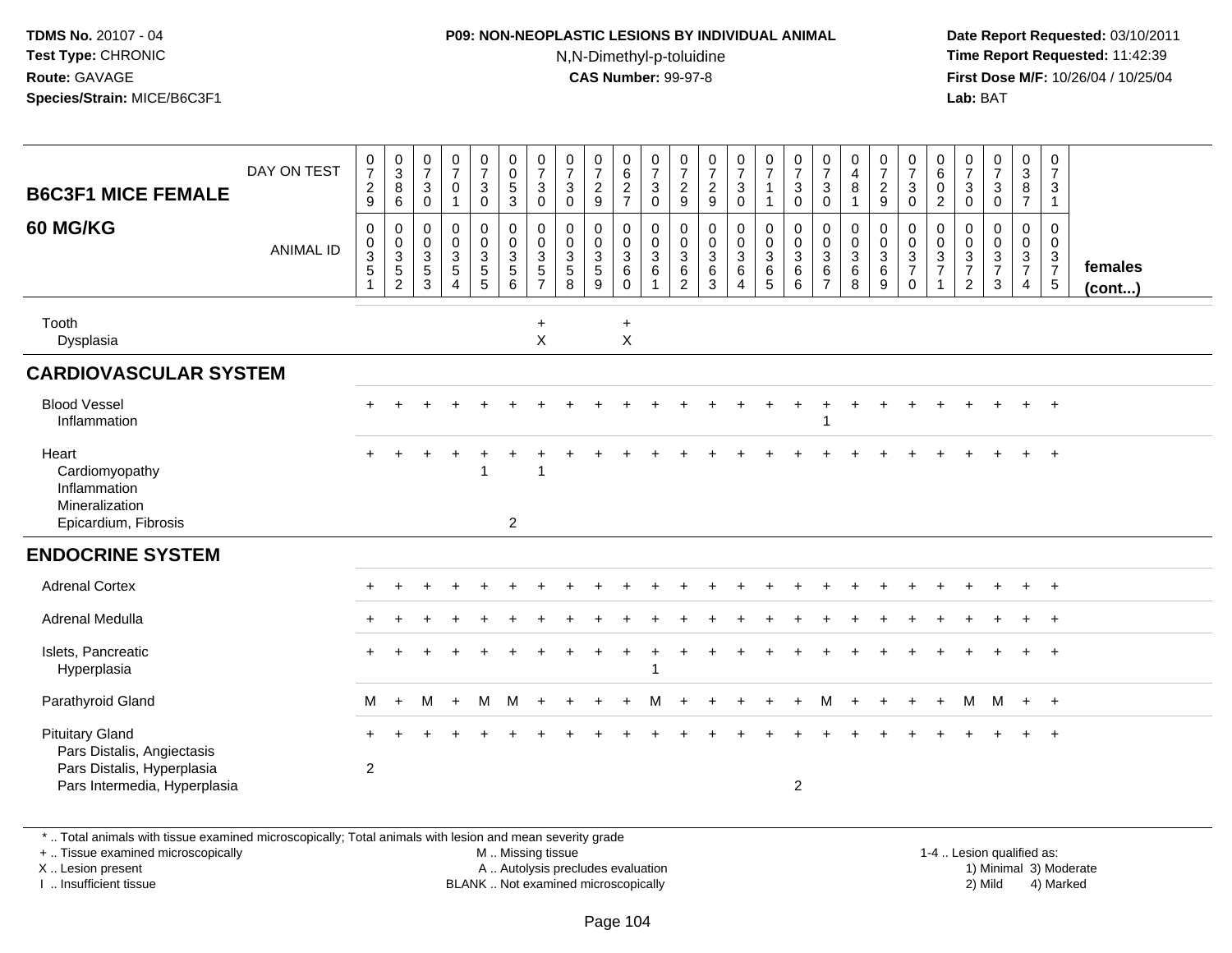# **P09: NON-NEOPLASTIC LESIONS BY INDIVIDUAL ANIMAL**N,N-Dimethyl-p-toluidine

| <b>B6C3F1 MICE FEMALE</b>                                                                                                                                                                     | DAY ON TEST      | $\frac{0}{7}$<br>$\sqrt{2}$<br>9                    | $_{3}^{\rm 0}$<br>8<br>6                               | $\begin{array}{c} 0 \\ 7 \end{array}$<br>$\mathbf{3}$<br>$\mathbf 0$ | $\frac{0}{7}$<br>$\Omega$<br>1                | $\frac{0}{7}$<br>$\mathbf{3}$<br>0                                         | $\pmb{0}$<br>$\pmb{0}$<br>$\overline{5}$<br>$\mathbf{3}$                                      | $\begin{smallmatrix}0\\7\end{smallmatrix}$<br>$\sqrt{3}$<br>$\mathbf 0$ | $\begin{array}{c} 0 \\ 7 \end{array}$<br>3<br>$\mathbf 0$ | $\frac{0}{7}$<br>$\sqrt{2}$<br>9                                              | $\mathbf 0$<br>$\,6$<br>$\boldsymbol{2}$<br>$\overline{7}$ | 0<br>$\overline{7}$<br>$\sqrt{3}$<br>$\mathbf 0$ | $\frac{0}{7}$<br>$\overline{2}$<br>9         | $\frac{0}{7}$<br>$\overline{2}$<br>9           | $\begin{smallmatrix}0\\7\end{smallmatrix}$<br>$\mathbf{3}$<br>0 | $\frac{0}{7}$<br>$\overline{1}$<br>$\overline{1}$               | $\pmb{0}$<br>$\overline{7}$<br>3<br>$\mathbf 0$ | $\frac{0}{7}$<br>3<br>$\mathbf 0$                   | 0<br>$\overline{4}$<br>8<br>$\mathbf 1$ | $\frac{0}{7}$<br>$\sqrt{2}$<br>9                   | $\pmb{0}$<br>$\overline{7}$<br>3<br>$\mathbf 0$                                   | 0<br>$\,6\,$<br>$\Omega$<br>$\overline{c}$     | $\begin{array}{c} 0 \\ 7 \end{array}$<br>$\sqrt{3}$<br>$\mathbf 0$                | $\frac{0}{7}$<br>3<br>0                       | $\pmb{0}$<br>$\sqrt{3}$<br>$\bf8$<br>$\overline{7}$              | 0<br>$\overline{7}$<br>3<br>1                       |                         |
|-----------------------------------------------------------------------------------------------------------------------------------------------------------------------------------------------|------------------|-----------------------------------------------------|--------------------------------------------------------|----------------------------------------------------------------------|-----------------------------------------------|----------------------------------------------------------------------------|-----------------------------------------------------------------------------------------------|-------------------------------------------------------------------------|-----------------------------------------------------------|-------------------------------------------------------------------------------|------------------------------------------------------------|--------------------------------------------------|----------------------------------------------|------------------------------------------------|-----------------------------------------------------------------|-----------------------------------------------------------------|-------------------------------------------------|-----------------------------------------------------|-----------------------------------------|----------------------------------------------------|-----------------------------------------------------------------------------------|------------------------------------------------|-----------------------------------------------------------------------------------|-----------------------------------------------|------------------------------------------------------------------|-----------------------------------------------------|-------------------------|
| 60 MG/KG                                                                                                                                                                                      | <b>ANIMAL ID</b> | $\mathbf 0$<br>0<br>3<br>$\sqrt{5}$<br>$\mathbf{1}$ | 0<br>$\mathbf 0$<br>3<br>$\mathbf 5$<br>$\overline{c}$ | $\mathbf 0$<br>0<br>3<br>$\,$ 5 $\,$<br>3                            | 0<br>$\mathsf{O}$<br>3<br>5<br>$\overline{4}$ | $\mathbf 0$<br>$\mathsf{O}$<br>$\ensuremath{\mathsf{3}}$<br>$\overline{5}$ | $\mathbf 0$<br>$\pmb{0}$<br>$\sqrt{3}$<br>$\overline{5}$<br>$\,6\,$                           | $\mathbf 0$<br>$\pmb{0}$<br>$\mathbf{3}$<br>$\frac{5}{7}$               | $\Omega$<br>$\mathbf 0$<br>3<br>$\overline{5}$<br>8       | 0<br>$\mathsf{O}\xspace$<br>$\ensuremath{\mathsf{3}}$<br>$\,$ 5 $\,$<br>$9\,$ | $\Omega$<br>0<br>3<br>6<br>$\mathbf 0$                     | 0<br>0<br>3<br>6                                 | 0<br>$\mathbf 0$<br>3<br>6<br>$\overline{c}$ | 0<br>$\mathsf 0$<br>$\mathbf{3}$<br>$\,6$<br>3 | $\mathbf 0$<br>$\mathbf 0$<br>3<br>6<br>$\overline{4}$          | $\mathbf 0$<br>$\pmb{0}$<br>$\sqrt{3}$<br>$\,6\,$<br>$\sqrt{5}$ | 0<br>$\mathbf 0$<br>3<br>6<br>6                 | $\Omega$<br>$\mathbf 0$<br>3<br>6<br>$\overline{7}$ | 0<br>$\mathbf 0$<br>3<br>6<br>8         | 0<br>$\mathbf 0$<br>$\sqrt{3}$<br>$\,6\,$<br>$9\,$ | $\mathbf 0$<br>$\mathsf{O}\xspace$<br>$\sqrt{3}$<br>$\overline{7}$<br>$\mathbf 0$ | $\Omega$<br>$\mathbf 0$<br>3<br>$\overline{7}$ | $\mathbf 0$<br>$\boldsymbol{0}$<br>$\sqrt{3}$<br>$\overline{7}$<br>$\overline{2}$ | 0<br>$\mathsf{O}$<br>3<br>$\overline{7}$<br>3 | $\Omega$<br>$\mathbf 0$<br>3<br>$\overline{7}$<br>$\overline{4}$ | $\Omega$<br>$\mathbf 0$<br>3<br>$\overline{7}$<br>5 | females<br>$($ cont $)$ |
| <b>Thyroid Gland</b>                                                                                                                                                                          |                  | $\ddot{}$                                           |                                                        |                                                                      |                                               |                                                                            |                                                                                               |                                                                         |                                                           |                                                                               |                                                            |                                                  |                                              |                                                |                                                                 |                                                                 |                                                 |                                                     |                                         |                                                    |                                                                                   |                                                |                                                                                   | $\ddot{}$                                     | $+$                                                              | $+$                                                 |                         |
| <b>GENERAL BODY SYSTEM</b>                                                                                                                                                                    |                  |                                                     |                                                        |                                                                      |                                               |                                                                            |                                                                                               |                                                                         |                                                           |                                                                               |                                                            |                                                  |                                              |                                                |                                                                 |                                                                 |                                                 |                                                     |                                         |                                                    |                                                                                   |                                                |                                                                                   |                                               |                                                                  |                                                     |                         |
| <b>NONE</b>                                                                                                                                                                                   |                  |                                                     |                                                        |                                                                      |                                               |                                                                            |                                                                                               |                                                                         |                                                           |                                                                               |                                                            |                                                  |                                              |                                                |                                                                 |                                                                 |                                                 |                                                     |                                         |                                                    |                                                                                   |                                                |                                                                                   |                                               |                                                                  |                                                     |                         |
| <b>GENITAL SYSTEM</b>                                                                                                                                                                         |                  |                                                     |                                                        |                                                                      |                                               |                                                                            |                                                                                               |                                                                         |                                                           |                                                                               |                                                            |                                                  |                                              |                                                |                                                                 |                                                                 |                                                 |                                                     |                                         |                                                    |                                                                                   |                                                |                                                                                   |                                               |                                                                  |                                                     |                         |
| <b>Clitoral Gland</b>                                                                                                                                                                         |                  |                                                     |                                                        |                                                                      |                                               |                                                                            |                                                                                               |                                                                         |                                                           |                                                                               |                                                            |                                                  |                                              |                                                |                                                                 |                                                                 |                                                 |                                                     |                                         |                                                    |                                                                                   |                                                |                                                                                   |                                               |                                                                  | $\ddot{}$                                           |                         |
| Ovary<br>Angiectasis                                                                                                                                                                          |                  |                                                     |                                                        |                                                                      |                                               |                                                                            |                                                                                               |                                                                         |                                                           |                                                                               |                                                            |                                                  |                                              |                                                |                                                                 |                                                                 |                                                 |                                                     |                                         |                                                    |                                                                                   |                                                |                                                                                   |                                               |                                                                  |                                                     |                         |
| Atrophy<br>Cyst<br>Thrombosis                                                                                                                                                                 |                  | 4                                                   | $\overline{2}$                                         |                                                                      | Δ                                             | 3                                                                          |                                                                                               |                                                                         |                                                           | 4                                                                             | 4                                                          | 3                                                | 4                                            | -1                                             | 4                                                               | 4                                                               | 4                                               | 4<br>Λ                                              |                                         | 4                                                  | 4                                                                                 | 3                                              | 4                                                                                 | -4                                            |                                                                  | 4                                                   |                         |
| Uterus<br>Atrophy                                                                                                                                                                             |                  |                                                     |                                                        |                                                                      |                                               |                                                                            |                                                                                               |                                                                         |                                                           |                                                                               |                                                            |                                                  |                                              |                                                |                                                                 |                                                                 |                                                 |                                                     |                                         | 3                                                  |                                                                                   |                                                |                                                                                   |                                               |                                                                  |                                                     |                         |
| <b>Dilatation</b><br>Endometrium, Hyperplasia, Cystic                                                                                                                                         |                  |                                                     |                                                        | $\mathbf{1}$                                                         |                                               | $\overline{2}$                                                             |                                                                                               |                                                                         |                                                           |                                                                               |                                                            | $\overline{c}$                                   | $\overline{2}$                               | $\mathbf{1}$                                   |                                                                 |                                                                 | $\overline{c}$                                  | 3                                                   | 3                                       |                                                    |                                                                                   |                                                |                                                                                   |                                               |                                                                  | $\overline{2}$                                      |                         |
| <b>HEMATOPOIETIC SYSTEM</b>                                                                                                                                                                   |                  |                                                     |                                                        |                                                                      |                                               |                                                                            |                                                                                               |                                                                         |                                                           |                                                                               |                                                            |                                                  |                                              |                                                |                                                                 |                                                                 |                                                 |                                                     |                                         |                                                    |                                                                                   |                                                |                                                                                   |                                               |                                                                  |                                                     |                         |
| <b>Bone Marrow</b><br>Atrophy                                                                                                                                                                 |                  |                                                     |                                                        |                                                                      |                                               |                                                                            |                                                                                               |                                                                         |                                                           |                                                                               |                                                            |                                                  |                                              |                                                |                                                                 |                                                                 |                                                 |                                                     |                                         |                                                    |                                                                                   |                                                |                                                                                   |                                               |                                                                  |                                                     |                         |
| Hyperplasia                                                                                                                                                                                   |                  |                                                     |                                                        |                                                                      | 2                                             |                                                                            | $\overline{2}$                                                                                |                                                                         | 2                                                         |                                                                               | 3                                                          | $\overline{2}$                                   |                                              |                                                |                                                                 | $\overline{\mathbf{1}}$                                         |                                                 |                                                     | $\mathbf{1}$                            |                                                    | 2                                                                                 |                                                |                                                                                   |                                               |                                                                  | $\overline{2}$                                      |                         |
| Lymph Node<br>Lumbar, Hemorrhage                                                                                                                                                              |                  |                                                     | $\ddot{}$                                              |                                                                      |                                               |                                                                            |                                                                                               |                                                                         |                                                           |                                                                               |                                                            |                                                  |                                              |                                                |                                                                 | $\ddot{}$                                                       |                                                 |                                                     |                                         |                                                    |                                                                                   |                                                |                                                                                   | $\ddot{}$                                     |                                                                  |                                                     |                         |
| Lymph Node, Mandibular                                                                                                                                                                        |                  |                                                     |                                                        |                                                                      |                                               |                                                                            |                                                                                               |                                                                         |                                                           |                                                                               |                                                            |                                                  |                                              |                                                |                                                                 |                                                                 |                                                 |                                                     |                                         |                                                    |                                                                                   |                                                |                                                                                   |                                               | $+$                                                              | $+$                                                 |                         |
| *  Total animals with tissue examined microscopically; Total animals with lesion and mean severity grade<br>+  Tissue examined microscopically<br>X  Lesion present<br>I. Insufficient tissue |                  |                                                     |                                                        |                                                                      |                                               |                                                                            | M  Missing tissue<br>A  Autolysis precludes evaluation<br>BLANK  Not examined microscopically |                                                                         |                                                           |                                                                               |                                                            |                                                  |                                              |                                                |                                                                 |                                                                 |                                                 |                                                     |                                         |                                                    |                                                                                   |                                                |                                                                                   | 1-4  Lesion qualified as:<br>2) Mild          |                                                                  | 4) Marked                                           | 1) Minimal 3) Moderate  |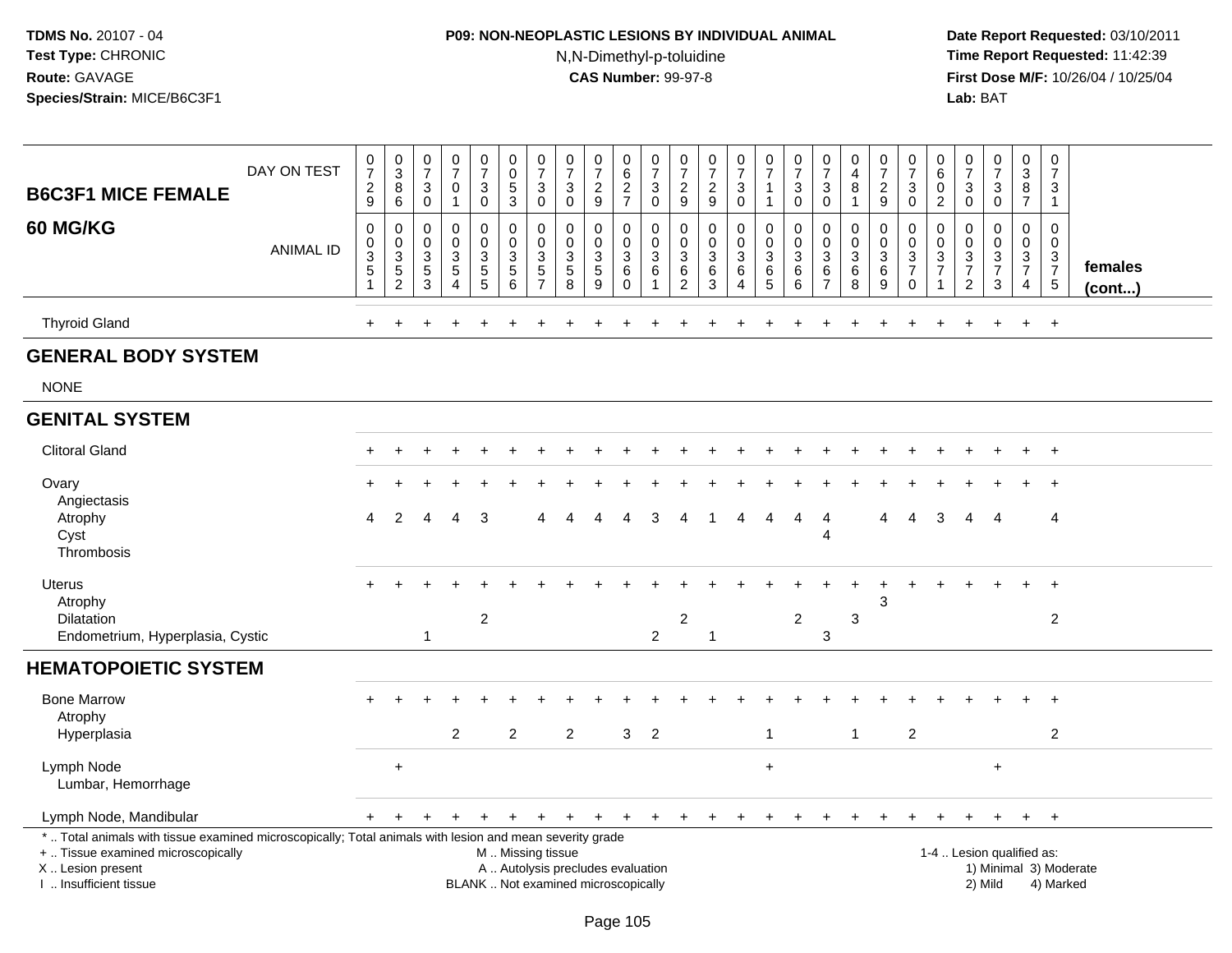# **P09: NON-NEOPLASTIC LESIONS BY INDIVIDUAL ANIMAL**N,N-Dimethyl-p-toluidine

|                                                                                                                                                                                              |                  | $\mathbf 0$                                     |                                                              | $\pmb{0}$                                           | 0                                                                   |                                          | $\boldsymbol{0}$                                                                      |                                                         | $\pmb{0}$                                                              |                                                                          | 0                                               | $\pmb{0}$                                                  |                                                                             | 0                                                                                |                                                               | 0                                                           |                                                                         | 0                                                  | 0                                                    |                                                                | 0                                              | 0                                                                           | 0                                         |                                                                     | 0                                      | $\pmb{0}$                                                                |                         |
|----------------------------------------------------------------------------------------------------------------------------------------------------------------------------------------------|------------------|-------------------------------------------------|--------------------------------------------------------------|-----------------------------------------------------|---------------------------------------------------------------------|------------------------------------------|---------------------------------------------------------------------------------------|---------------------------------------------------------|------------------------------------------------------------------------|--------------------------------------------------------------------------|-------------------------------------------------|------------------------------------------------------------|-----------------------------------------------------------------------------|----------------------------------------------------------------------------------|---------------------------------------------------------------|-------------------------------------------------------------|-------------------------------------------------------------------------|----------------------------------------------------|------------------------------------------------------|----------------------------------------------------------------|------------------------------------------------|-----------------------------------------------------------------------------|-------------------------------------------|---------------------------------------------------------------------|----------------------------------------|--------------------------------------------------------------------------|-------------------------|
| <b>B6C3F1 MICE FEMALE</b>                                                                                                                                                                    | DAY ON TEST      | $\overline{7}$<br>$\overline{c}$<br>$\mathsf g$ | $\begin{smallmatrix}0\3\8\end{smallmatrix}$<br>$\,6\,$       | $\overline{7}$<br>3<br>$\mathbf 0$                  | $\overline{7}$<br>0<br>$\mathbf{1}$                                 | $\frac{0}{7}$<br>$\sqrt{3}$<br>$\pmb{0}$ | $\mathbf 0$<br>$\overline{5}$<br>$\overline{3}$                                       | $\frac{0}{7}$<br>$\ensuremath{\mathsf{3}}$<br>$\pmb{0}$ | $\overline{7}$<br>$\mathbf{3}$<br>$\mathbf 0$                          | $\begin{array}{c} 0 \\ 7 \end{array}$<br>$\sqrt{2}$<br>9                 | $\,6\,$<br>$\overline{2}$<br>$\overline{7}$     | $\overline{7}$<br>$\ensuremath{\mathsf{3}}$<br>$\mathbf 0$ | $\begin{array}{c} 0 \\ 7 \end{array}$<br>$\overline{c}$<br>$\boldsymbol{9}$ | $\overline{7}$<br>$\overline{c}$<br>$9\,$                                        | $\frac{0}{7}$<br>$\ensuremath{\mathsf{3}}$<br>$\pmb{0}$       | $\overline{7}$<br>$\mathbf{1}$                              | $\frac{0}{7}$<br>$\frac{3}{0}$                                          | $\overline{7}$<br>3<br>$\mathbf 0$                 | $\overline{4}$<br>8<br>$\mathbf{1}$                  | $\frac{0}{7}$<br>$\overline{c}$<br>9                           | $\overline{7}$<br>$\sqrt{3}$<br>$\overline{0}$ | $\,6\,$<br>$\mathbf 0$<br>$\overline{2}$                                    | $\overline{7}$<br>$\sqrt{3}$<br>$\pmb{0}$ | $\begin{smallmatrix}0\\7\end{smallmatrix}$<br>$\frac{3}{0}$         | $\mathbf{3}$<br>8<br>$\overline{7}$    | $\overline{7}$<br>$\mathbf{3}$<br>$\mathbf{1}$                           |                         |
| 60 MG/KG                                                                                                                                                                                     | <b>ANIMAL ID</b> | $\mathsf{O}\xspace$<br>$\frac{0}{3}$            | $\pmb{0}$<br>$\begin{array}{c} 0 \\ 3 \\ 5 \\ 2 \end{array}$ | 0<br>$\mathbf 0$<br>3<br>$\sqrt{5}$<br>$\mathbf{3}$ | $\mathbf 0$<br>$\mathbf 0$<br>3<br>$\overline{5}$<br>$\overline{4}$ | 0<br>$\mathsf 0$<br>3<br>$\frac{5}{5}$   | $\pmb{0}$<br>$\mathbf 0$<br>$\ensuremath{\mathsf{3}}$<br>$\sqrt{5}$<br>$6\phantom{1}$ | 0<br>$\mathbf 0$<br>$rac{3}{5}$                         | $\mathbf 0$<br>$\pmb{0}$<br>$\begin{array}{c} 3 \\ 5 \\ 8 \end{array}$ | $\mathbf 0$<br>$\mathbf 0$<br>$\ensuremath{\mathsf{3}}$<br>$\frac{5}{9}$ | 0<br>$\mathbf 0$<br>3<br>$\,6\,$<br>$\mathbf 0$ | 0<br>$\mathbf 0$<br>$\mathbf{3}$<br>6<br>$\overline{1}$    | 0<br>$\pmb{0}$<br>$\ensuremath{\mathsf{3}}$<br>$\,6$<br>$\overline{2}$      | $\pmb{0}$<br>$\mathbf 0$<br>$\ensuremath{\mathsf{3}}$<br>$\,6$<br>$\mathfrak{Z}$ | 0<br>$\pmb{0}$<br>$\overline{3}$<br>$\,6\,$<br>$\overline{4}$ | 0<br>$\mathbf 0$<br>$\ensuremath{\mathsf{3}}$<br>$6\over 5$ | $\pmb{0}$<br>$\overline{0}$<br>$\sqrt{3}$<br>$\,6\,$<br>$6\phantom{1}6$ | 0<br>$\mathbf 0$<br>3<br>$\,6\,$<br>$\overline{7}$ | $\mathbf 0$<br>$\boldsymbol{0}$<br>3<br>$\,6\,$<br>8 | 0<br>$\mathbf 0$<br>$\ensuremath{\mathsf{3}}$<br>$\frac{6}{9}$ | 0<br>$\frac{0}{3}$<br>$\mathbf 0$              | $\mathsf{O}\xspace$<br>$\mathsf{O}\xspace$<br>$\frac{3}{7}$<br>$\mathbf{1}$ | 0<br>0<br>$\frac{3}{7}$<br>$\overline{2}$ | $\mathbf 0$<br>$\mathsf{O}\xspace$<br>$\frac{3}{7}$<br>$\mathbf{3}$ | 0<br>$\mathbf 0$<br>$\frac{3}{7}$<br>4 | $\mathbf 0$<br>$\mathbf 0$<br>$\begin{array}{c} 3 \\ 7 \\ 5 \end{array}$ | females<br>$($ cont $)$ |
| Atrophy<br>Hyperplasia, Lymphoid                                                                                                                                                             |                  |                                                 |                                                              |                                                     |                                                                     |                                          |                                                                                       |                                                         |                                                                        |                                                                          | 4                                               |                                                            |                                                                             | $\overline{c}$                                                                   |                                                               |                                                             | $\overline{2}$                                                          |                                                    | $\boldsymbol{2}$                                     |                                                                |                                                |                                                                             |                                           |                                                                     |                                        |                                                                          |                         |
| Lymph Node, Mesenteric<br>Atrophy<br>Inflammation, Granulomatous<br><b>Necrosis</b>                                                                                                          |                  |                                                 |                                                              |                                                     |                                                                     |                                          |                                                                                       |                                                         | 3                                                                      |                                                                          |                                                 |                                                            |                                                                             |                                                                                  |                                                               |                                                             |                                                                         |                                                    |                                                      |                                                                |                                                | $\overline{c}$                                                              | $\overline{c}$                            |                                                                     |                                        | 4                                                                        |                         |
| Spleen<br>Atrophy<br>Hematopoietic Cell Proliferation<br>Hyperplasia, Lymphoid<br>Pigmentation<br>Red Pulp, Atrophy                                                                          |                  | $\overline{2}$<br>$\mathbf{1}$                  | $\overline{1}$                                               | $\overline{c}$<br>$\mathbf{1}$<br>$\overline{2}$    | 2                                                                   | $1 \quad 1$                              |                                                                                       | 2<br>$\mathbf 1$                                        | $\overline{2}$<br>$\overline{1}$                                       | $\overline{1}$<br>$1 \quad 1$                                            | 2<br>3                                          |                                                            | 2<br>$\mathbf{1}$                                                           | $\overline{1}$                                                                   | $\overline{c}$<br>$\mathbf{1}$                                | $\overline{1}$                                              | $\overline{1}$<br>$\overline{1}$                                        | 2<br>$\overline{c}$<br>$\overline{1}$              | 3<br>$\overline{1}$                                  | $\overline{\mathbf{c}}$<br>$\mathbf{1}$<br>$\mathbf{1}$        | $\mathbf{2}$<br>$\overline{1}$                 | 3<br>$\mathbf{1}$<br>3                                                      | -1<br>$\overline{1}$                      |                                                                     | $\div$<br>$\mathbf{1}$                 | $\ddot{}$<br>$\overline{c}$<br>$\overline{1}$                            |                         |
| Thymus<br>Atrophy                                                                                                                                                                            |                  | $\overline{2}$                                  | 2                                                            | $\overline{2}$                                      |                                                                     | $\overline{2}$                           |                                                                                       | $\boldsymbol{\Lambda}$                                  | 4                                                                      | $\overline{2}$                                                           | м                                               | 2                                                          | $\overline{2}$                                                              | 2                                                                                | 3                                                             |                                                             | -1                                                                      | $\overline{c}$                                     |                                                      | 3                                                              | $\overline{c}$                                 | 3                                                                           | 2                                         |                                                                     | 3                                      | $\overline{+}$<br>$\overline{4}$                                         |                         |
| <b>INTEGUMENTARY SYSTEM</b>                                                                                                                                                                  |                  |                                                 |                                                              |                                                     |                                                                     |                                          |                                                                                       |                                                         |                                                                        |                                                                          |                                                 |                                                            |                                                                             |                                                                                  |                                                               |                                                             |                                                                         |                                                    |                                                      |                                                                |                                                |                                                                             |                                           |                                                                     |                                        |                                                                          |                         |
| <b>Mammary Gland</b>                                                                                                                                                                         |                  |                                                 |                                                              |                                                     |                                                                     |                                          |                                                                                       |                                                         |                                                                        |                                                                          |                                                 |                                                            |                                                                             |                                                                                  |                                                               |                                                             |                                                                         |                                                    |                                                      |                                                                |                                                |                                                                             |                                           |                                                                     | $\ddot{}$                              | $+$                                                                      |                         |
| <b>Skin</b><br>Inflammation<br>Ulcer                                                                                                                                                         |                  |                                                 |                                                              |                                                     |                                                                     |                                          |                                                                                       |                                                         |                                                                        |                                                                          |                                                 |                                                            |                                                                             |                                                                                  |                                                               |                                                             |                                                                         |                                                    |                                                      |                                                                |                                                |                                                                             |                                           |                                                                     | $\ddot{}$                              | $+$                                                                      |                         |
| <b>MUSCULOSKELETAL SYSTEM</b>                                                                                                                                                                |                  |                                                 |                                                              |                                                     |                                                                     |                                          |                                                                                       |                                                         |                                                                        |                                                                          |                                                 |                                                            |                                                                             |                                                                                  |                                                               |                                                             |                                                                         |                                                    |                                                      |                                                                |                                                |                                                                             |                                           |                                                                     |                                        |                                                                          |                         |
| Bone<br>Fibro-Osseous Lesion<br>Fracture                                                                                                                                                     |                  |                                                 |                                                              |                                                     |                                                                     |                                          | $\ddot{}$                                                                             | ÷<br>$\overline{c}$                                     |                                                                        |                                                                          | $\times$                                        |                                                            |                                                                             |                                                                                  |                                                               | ÷                                                           | $\overline{2}$                                                          |                                                    |                                                      |                                                                | $\ddot{}$                                      | +<br>$\mathbf{1}$                                                           | +<br>3                                    | $\overline{1}$                                                      | $\ddot{}$                              | $+$                                                                      |                         |
| *  Total animals with tissue examined microscopically; Total animals with lesion and mean severity grade<br>+  Tissue examined microscopically<br>X Lesion present<br>I  Insufficient tissue |                  |                                                 |                                                              |                                                     |                                                                     |                                          | M  Missing tissue                                                                     |                                                         |                                                                        | A  Autolysis precludes evaluation<br>BLANK  Not examined microscopically |                                                 |                                                            |                                                                             |                                                                                  |                                                               |                                                             |                                                                         |                                                    |                                                      |                                                                |                                                |                                                                             |                                           | 1-4  Lesion qualified as:<br>2) Mild                                |                                        | 4) Marked                                                                | 1) Minimal 3) Moderate  |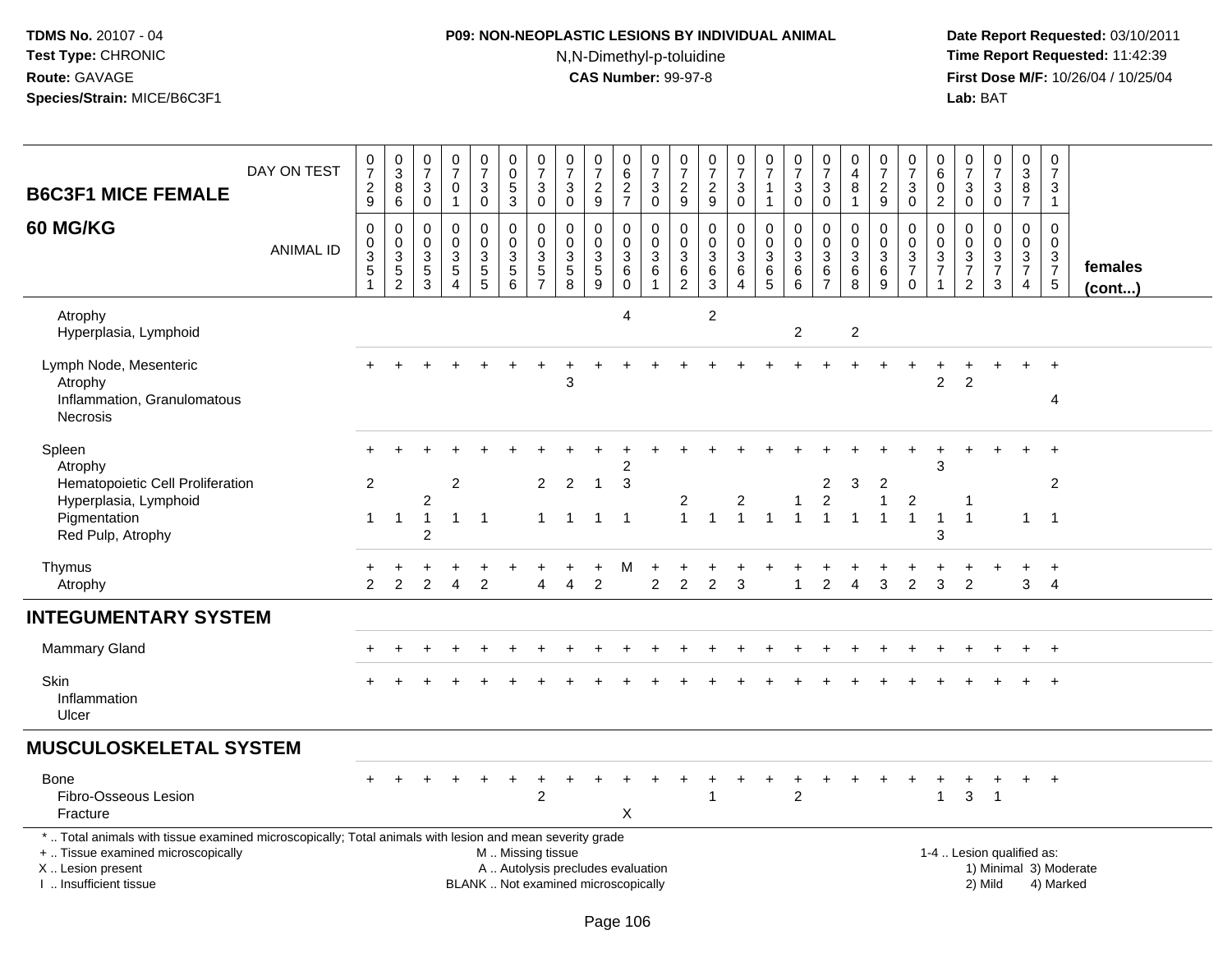# **P09: NON-NEOPLASTIC LESIONS BY INDIVIDUAL ANIMAL**

N,N-Dimethyl-p-toluidine

 **Date Report Requested:** 03/10/2011 **Time Report Requested:** 11:42:39 **First Dose M/F:** 10/26/04 / 10/25/04 Lab: BAT **Lab:** BAT

| <b>B6C3F1 MICE FEMALE</b>                                                                                                                         | DAY ON TEST      | $\frac{0}{7}$<br>$\frac{2}{9}$            | $_{3}^{\rm 0}$<br>8<br>$6\phantom{1}6$                                       | 0<br>$\overline{7}$<br>3<br>$\mathbf 0$       | 0<br>$\overline{7}$<br>0<br>$\overline{1}$                              | $\frac{0}{7}$<br>3<br>$\mathbf 0$                            | 0<br>$\pmb{0}$<br>$\,$ 5 $\,$<br>$\mathbf{3}$                  | $\frac{0}{7}$<br>$\mathbf{3}$<br>$\mathbf 0$                     | $\frac{0}{7}$<br>$\mathbf{3}$<br>$\mathbf 0$           | 0<br>$\overline{7}$<br>$\sqrt{2}$<br>9                        | 0<br>$6\phantom{a}$<br>$\overline{2}$<br>$\overline{7}$ | 0<br>$\overline{7}$<br>$\sqrt{3}$<br>$\mathbf 0$ | 0<br>$\overline{7}$<br>$\frac{2}{9}$       | 0<br>$\overline{7}$<br>$\overline{c}$<br>$9\,$ | $\frac{0}{7}$<br>3<br>$\mathbf 0$                   | $\frac{0}{7}$<br>$\overline{1}$<br>-1                  | 0<br>$\overline{7}$<br>$\mathbf{3}$<br>$\Omega$ | 0<br>$\overline{7}$<br>3<br>$\mathbf 0$                 | 0<br>$\overline{4}$<br>8                                                | $\frac{0}{7}$<br>$\overline{\mathbf{c}}$<br>9 | 0<br>$\overline{7}$<br>3<br>$\Omega$                                | 0<br>6<br>0<br>$\overline{2}$                                   | 0<br>$\mathbf{3}$<br>$\mathbf 0$                                 | $\frac{0}{7}$<br>$\sqrt{3}$<br>$\mathbf 0$                        | 0<br>$\ensuremath{\mathsf{3}}$<br>$\,8\,$<br>$\overline{7}$          | 0<br>$\overline{7}$<br>3<br>$\mathbf{1}$                       |                   |
|---------------------------------------------------------------------------------------------------------------------------------------------------|------------------|-------------------------------------------|------------------------------------------------------------------------------|-----------------------------------------------|-------------------------------------------------------------------------|--------------------------------------------------------------|----------------------------------------------------------------|------------------------------------------------------------------|--------------------------------------------------------|---------------------------------------------------------------|---------------------------------------------------------|--------------------------------------------------|--------------------------------------------|------------------------------------------------|-----------------------------------------------------|--------------------------------------------------------|-------------------------------------------------|---------------------------------------------------------|-------------------------------------------------------------------------|-----------------------------------------------|---------------------------------------------------------------------|-----------------------------------------------------------------|------------------------------------------------------------------|-------------------------------------------------------------------|----------------------------------------------------------------------|----------------------------------------------------------------|-------------------|
| <b>60 MG/KG</b>                                                                                                                                   | <b>ANIMAL ID</b> | $\mathbf 0$<br>0<br>$\frac{3}{5}$         | $\mathbf 0$<br>$\mathbf 0$<br>$\sqrt{3}$<br>$\overline{5}$<br>$\overline{2}$ | 0<br>0<br>$\mathbf{3}$<br>$\overline{5}$<br>3 | $\mathbf 0$<br>$\mathbf 0$<br>$\sqrt{3}$<br>$5\phantom{.0}$<br>$\Delta$ | 0<br>$\boldsymbol{0}$<br>$\mathbf{3}$<br>$\overline{5}$<br>5 | $\pmb{0}$<br>$\mathbf 0$<br>$\mathsf 3$<br>$\overline{5}$<br>6 | 0<br>$\pmb{0}$<br>$\sqrt{3}$<br>$\overline{5}$<br>$\overline{7}$ | 0<br>$\mathbf 0$<br>$\mathbf 3$<br>$\overline{5}$<br>8 | $\mathbf 0$<br>$\mathbf 0$<br>$\mathbf{3}$<br>$\sqrt{5}$<br>9 | 0<br>$\pmb{0}$<br>$\sqrt{3}$<br>$\,6\,$<br>$\Omega$     | 0<br>0<br>$\ensuremath{\mathsf{3}}$<br>6<br>1    | 0<br>$\mathbf 0$<br>$\mathbf{3}$<br>6<br>2 | 0<br>0<br>$\sqrt{3}$<br>$6\phantom{a}$<br>3    | 0<br>$\pmb{0}$<br>$\sqrt{3}$<br>$\,6\,$<br>$\Delta$ | 0<br>$\mathbf 0$<br>$\mathsf 3$<br>$6\phantom{1}$<br>5 | 0<br>$\pmb{0}$<br>$\mathbf{3}$<br>6<br>6        | $\mathbf 0$<br>0<br>$\mathbf{3}$<br>6<br>$\overline{7}$ | $\mathbf 0$<br>$\mathbf 0$<br>$\ensuremath{\mathsf{3}}$<br>$\,6\,$<br>8 | 0<br>0<br>3<br>6<br>9                         | 0<br>$\boldsymbol{0}$<br>$\mathbf{3}$<br>$\overline{7}$<br>$\Omega$ | 0<br>$\mathbf 0$<br>$\ensuremath{\mathsf{3}}$<br>$\overline{7}$ | $\mathbf 0$<br>$\mathbf 0$<br>$\mathsf 3$<br>$\overline{7}$<br>2 | $\mathbf 0$<br>$\mathbf 0$<br>$\mathbf{3}$<br>$\overline{7}$<br>3 | 0<br>$\mathbf 0$<br>$\mathbf{3}$<br>$\overline{7}$<br>$\overline{4}$ | $\mathbf 0$<br>$\mathbf 0$<br>$\frac{3}{7}$<br>$5\phantom{.0}$ | females<br>(cont) |
| Osteopetrosis                                                                                                                                     |                  |                                           |                                                                              |                                               |                                                                         |                                                              |                                                                |                                                                  |                                                        |                                                               |                                                         |                                                  |                                            |                                                |                                                     |                                                        |                                                 |                                                         |                                                                         |                                               |                                                                     |                                                                 |                                                                  |                                                                   |                                                                      |                                                                |                   |
| <b>Skeletal Muscle</b>                                                                                                                            |                  |                                           |                                                                              |                                               |                                                                         |                                                              |                                                                |                                                                  |                                                        | $\ddot{}$                                                     |                                                         |                                                  |                                            |                                                |                                                     |                                                        |                                                 | $\ddot{}$                                               |                                                                         |                                               |                                                                     |                                                                 |                                                                  |                                                                   |                                                                      |                                                                |                   |
| <b>NERVOUS SYSTEM</b>                                                                                                                             |                  |                                           |                                                                              |                                               |                                                                         |                                                              |                                                                |                                                                  |                                                        |                                                               |                                                         |                                                  |                                            |                                                |                                                     |                                                        |                                                 |                                                         |                                                                         |                                               |                                                                     |                                                                 |                                                                  |                                                                   |                                                                      |                                                                |                   |
| <b>Brain</b><br>Olfactory Lobe, Atrophy                                                                                                           |                  |                                           |                                                                              |                                               |                                                                         |                                                              |                                                                |                                                                  |                                                        |                                                               |                                                         |                                                  |                                            |                                                |                                                     |                                                        |                                                 |                                                         |                                                                         |                                               |                                                                     |                                                                 |                                                                  |                                                                   |                                                                      |                                                                |                   |
| <b>RESPIRATORY SYSTEM</b>                                                                                                                         |                  |                                           |                                                                              |                                               |                                                                         |                                                              |                                                                |                                                                  |                                                        |                                                               |                                                         |                                                  |                                            |                                                |                                                     |                                                        |                                                 |                                                         |                                                                         |                                               |                                                                     |                                                                 |                                                                  |                                                                   |                                                                      |                                                                |                   |
| Lung<br>Foreign Body<br>Inflammation<br>Alveolar Epithelium, Hyperplasia<br>Alveolus, Infiltration Cellular, Histiocyte                           |                  |                                           |                                                                              |                                               |                                                                         |                                                              | Х<br>4                                                         |                                                                  |                                                        |                                                               |                                                         |                                                  |                                            |                                                |                                                     | -1                                                     |                                                 |                                                         |                                                                         | $\overline{2}$                                |                                                                     |                                                                 |                                                                  |                                                                   |                                                                      |                                                                |                   |
| Bronchiole, Epithelium, Necrosis<br>Bronchiole, Epithelium, Regeneration<br>Bronchus, Necrosis<br>Bronchus, Epithelium, Regeneration              |                  |                                           |                                                                              |                                               |                                                                         |                                                              |                                                                |                                                                  |                                                        |                                                               |                                                         |                                                  |                                            |                                                |                                                     |                                                        |                                                 |                                                         | 1                                                                       |                                               |                                                                     |                                                                 |                                                                  |                                                                   | 1<br>1                                                               |                                                                |                   |
| Nose<br>Inflammation<br>Glands, Lateral Wall, Dilatation                                                                                          |                  |                                           |                                                                              |                                               |                                                                         |                                                              |                                                                |                                                                  |                                                        |                                                               |                                                         |                                                  |                                            |                                                |                                                     | $\overline{c}$                                         |                                                 |                                                         |                                                                         |                                               |                                                                     | 2                                                               |                                                                  |                                                                   |                                                                      |                                                                |                   |
| Glands, Olfactory Epithelium, Dilatation<br>Glands, Olfactory Epithelium, Hyperplasia<br>Glands, Olfactory Epithelium, Metaplasia,<br>Respiratory |                  | 3<br>3<br>$\overline{2}$                  | 2                                                                            | 3<br>2<br>2                                   | 2<br>2                                                                  | 2<br>$\overline{2}$<br>3                                     |                                                                | 3                                                                | 2                                                      | $\overline{c}$                                                | $\overline{c}$<br>っ                                     | 3                                                | 3<br>າ                                     | $\overline{c}$<br>٩                            | 3<br>3                                              | 3<br>3                                                 | 3                                               | $\overline{c}$                                          | 2                                                                       | 3<br>3                                        | 3<br>っ                                                              | $\overline{c}$                                                  | 3<br>З                                                           | 2                                                                 | $\overline{c}$<br>$\mathcal{P}$                                      | 3<br>$\overline{2}$<br>$\overline{2}$                          |                   |
| Glands, Respiratory Epithelium, Dilatation<br>Glands, Respiratory Epithelium, Hyperplasia                                                         |                  | $\overline{\mathbf{c}}$<br>$\overline{2}$ | -1                                                                           | -1                                            |                                                                         | -1                                                           |                                                                | 2                                                                | $\overline{2}$                                         |                                                               | 1                                                       | 2<br>$\overline{2}$                              | -1                                         |                                                |                                                     |                                                        | $\overline{2}$                                  | -1                                                      | 2                                                                       | -1                                            |                                                                     | 1                                                               | $\overline{2}$                                                   | $\overline{\mathbf{1}}$                                           |                                                                      |                                                                |                   |

\* .. Total animals with tissue examined microscopically; Total animals with lesion and mean severity grade

+ .. Tissue examined microscopically

X .. Lesion present

I .. Insufficient tissue

M .. Missing tissue

A .. Autolysis precludes evaluation

1-4 .. Lesion qualified as:<br>1) Minimal 3) Moderate BLANK .. Not examined microscopically 2) Mild 4) Marked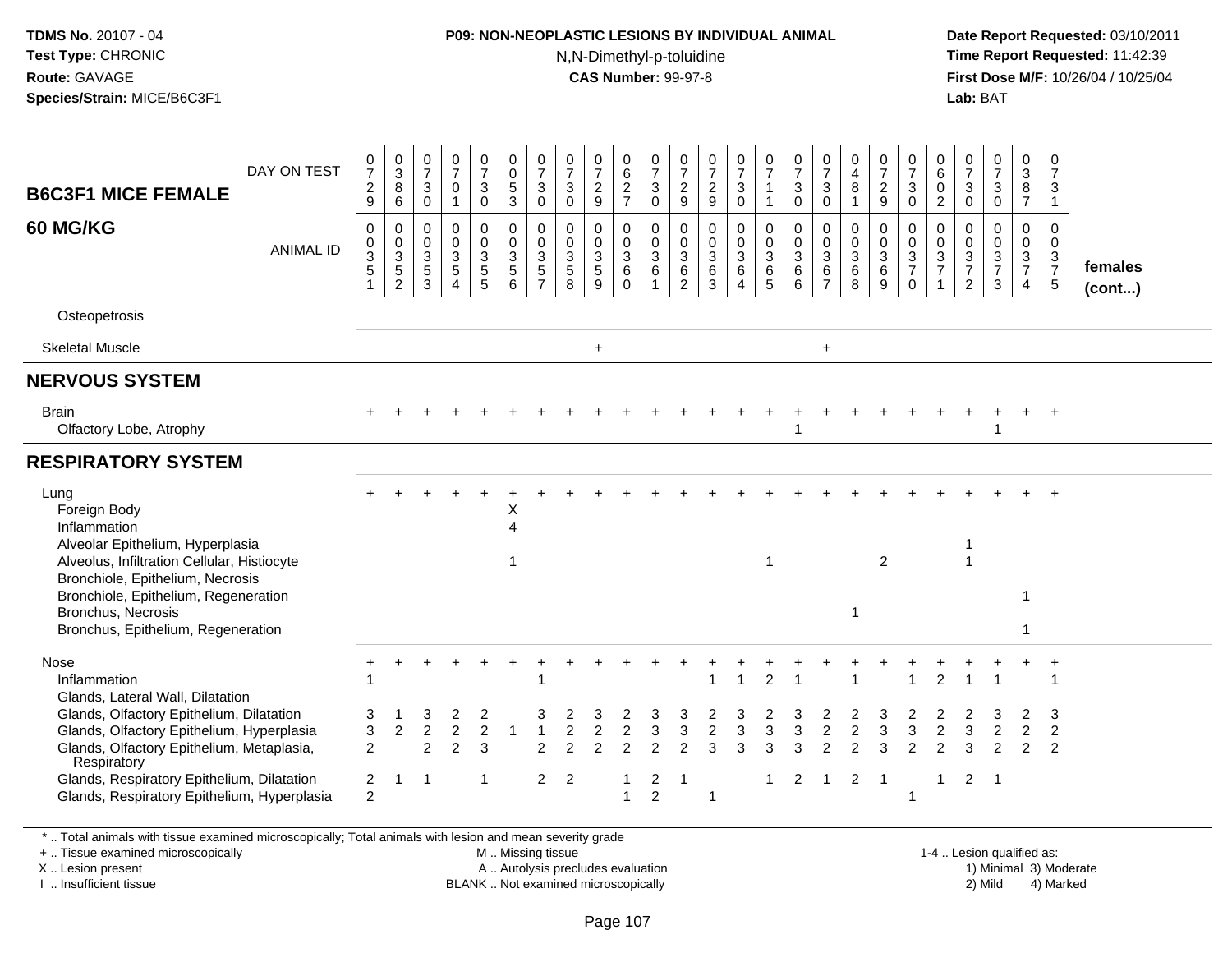# **P09: NON-NEOPLASTIC LESIONS BY INDIVIDUAL ANIMAL**N,N-Dimethyl-p-toluidine

 **Date Report Requested:** 03/10/2011 **Time Report Requested:** 11:42:39 **First Dose M/F:** 10/26/04 / 10/25/04<br>**Lab:** BAT **Lab:** BAT

| DAY ON TEST<br><b>B6C3F1 MICE FEMALE</b>                                                                                                                                                 | 0<br>$\overline{7}$<br>$\frac{2}{9}$                              | $\mathbf 0$<br>$\sqrt{3}$<br>8<br>6         | 0<br>$\overline{7}$<br>3<br>$\mathbf 0$   | 0<br>$\overline{7}$<br>$\mathbf 0$<br>$\mathbf{1}$ | $\frac{0}{7}$<br>3<br>$\mathbf 0$            | 0<br>0<br>5<br>$\mathbf{3}$                                       | $\frac{0}{7}$<br>3<br>0                                                        | 0<br>$\overline{7}$<br>3<br>$\mathbf 0$                 | 0<br>$\overline{7}$<br>$\frac{2}{9}$                            | 0<br>$\,6\,$<br>$\boldsymbol{2}$<br>$\overline{7}$ | 0<br>$\overline{7}$<br>3<br>$\mathbf 0$       | 0<br>$\overline{7}$<br>$\frac{2}{9}$      | 0<br>$\overline{7}$<br>$\overline{c}$<br>$\boldsymbol{9}$ | $\frac{0}{7}$<br>3<br>$\mathbf 0$                                 | 0<br>$\overline{7}$<br>$\mathbf{1}$<br>$\mathbf{1}$ | 0<br>$\overline{7}$<br>$\sqrt{3}$<br>$\mathbf 0$           | 0<br>$\overline{7}$<br>3<br>$\mathbf 0$              | 0<br>4<br>8<br>$\mathbf{1}$                       | 0<br>$\overline{7}$<br>$\overline{c}$<br>9 | 0<br>$\overline{7}$<br>3<br>0                    | 0<br>$\,6\,$<br>0<br>$\overline{2}$                            | 0<br>$\overline{7}$<br>$\mathbf{3}$<br>0               | $\frac{0}{7}$<br>$\sqrt{3}$<br>$\mathbf 0$       | 0<br>3<br>8<br>$\overline{7}$                | 0<br>$\overline{7}$<br>3<br>$\mathbf{1}$               |                         |
|------------------------------------------------------------------------------------------------------------------------------------------------------------------------------------------|-------------------------------------------------------------------|---------------------------------------------|-------------------------------------------|----------------------------------------------------|----------------------------------------------|-------------------------------------------------------------------|--------------------------------------------------------------------------------|---------------------------------------------------------|-----------------------------------------------------------------|----------------------------------------------------|-----------------------------------------------|-------------------------------------------|-----------------------------------------------------------|-------------------------------------------------------------------|-----------------------------------------------------|------------------------------------------------------------|------------------------------------------------------|---------------------------------------------------|--------------------------------------------|--------------------------------------------------|----------------------------------------------------------------|--------------------------------------------------------|--------------------------------------------------|----------------------------------------------|--------------------------------------------------------|-------------------------|
| <b>60 MG/KG</b><br><b>ANIMAL ID</b>                                                                                                                                                      | 0<br>$\mathbf 0$<br>$\mathbf{3}$<br>$\overline{5}$<br>$\mathbf 1$ | $\mathbf 0$<br>$\mathbf 0$<br>$\frac{3}{2}$ | 0<br>$\Omega$<br>3<br>$\overline{5}$<br>3 | $\Omega$<br>$\Omega$<br>3<br>$\sqrt{5}$<br>Δ       | 0<br>$\mathbf 0$<br>3<br>$\overline{5}$<br>5 | $\mathbf 0$<br>$\mathbf 0$<br>$\mathbf{3}$<br>$\overline{5}$<br>6 | $\mathbf 0$<br>$\mathbf 0$<br>$\mathbf{3}$<br>$\overline{5}$<br>$\overline{7}$ | $\mathbf 0$<br>$\mathbf{0}$<br>3<br>$\overline{5}$<br>8 | $\Omega$<br>$\mathbf{0}$<br>$\mathbf{3}$<br>$\overline{5}$<br>9 | 0<br>$\mathbf 0$<br>3<br>$\,6$<br>$\mathbf 0$      | $\Omega$<br>$\Omega$<br>$\sqrt{3}$<br>6<br>-1 | 0<br>$\Omega$<br>3<br>6<br>$\overline{2}$ | $\Omega$<br>$\Omega$<br>3<br>6<br>3                       | $\mathbf 0$<br>$\mathbf 0$<br>$\mathbf{3}$<br>6<br>$\overline{4}$ | 0<br>$\mathbf 0$<br>3<br>6<br>5                     | $\mathbf 0$<br>$\mathbf 0$<br>$\mathbf{3}$<br>$\,6\,$<br>6 | $\Omega$<br>$\mathbf{0}$<br>3<br>6<br>$\overline{7}$ | $\Omega$<br>$\Omega$<br>3<br>$6\phantom{1}6$<br>8 | 0<br>$\mathbf 0$<br>3<br>6<br>9            | 0<br>$\mathbf 0$<br>$\frac{3}{7}$<br>$\mathbf 0$ | $\mathbf 0$<br>$\Omega$<br>$\mathbf{3}$<br>$\overline{7}$<br>1 | 0<br>$\Omega$<br>3<br>$\overline{7}$<br>$\overline{2}$ | $\mathbf 0$<br>$\mathbf 0$<br>$\frac{3}{7}$<br>3 | 0<br>$\mathbf 0$<br>3<br>$\overline{7}$<br>4 | $\Omega$<br>$\mathbf 0$<br>$\frac{3}{7}$<br>$\sqrt{5}$ | females<br>$($ cont $)$ |
| Glands, Respiratory Epithelium, Metaplasia,<br>Respiratory                                                                                                                               | 2                                                                 |                                             |                                           |                                                    | $\overline{c}$                               |                                                                   |                                                                                |                                                         |                                                                 |                                                    |                                               |                                           |                                                           | 1                                                                 |                                                     |                                                            |                                                      |                                                   | 3                                          | $\overline{1}$                                   |                                                                |                                                        |                                                  |                                              |                                                        |                         |
| Nasolacrimal Duct, Hyperplasia, Regenerative<br>Nerve, Atrophy<br>Olfactory Epithelium, Accumulation, Hyaline<br>Droplet                                                                 | 3                                                                 | -1                                          | $\overline{2}$                            | $\overline{2}$                                     | -3                                           |                                                                   |                                                                                | 1                                                       | $\overline{1}$                                                  | $\mathbf{1}$                                       | $\overline{1}$                                | 3<br>$\mathbf{1}$                         | 3                                                         | 3                                                                 | 4                                                   | 2                                                          | $\overline{1}$                                       | 3                                                 | $\overline{2}$                             |                                                  | 3                                                              | 3                                                      | 3                                                | $\overline{1}$                               | $\overline{2}$                                         |                         |
| Olfactory Epithelium, Degeneration<br>Olfactory Epithelium, Metaplasia, Respiratory<br>Olfactory Epithelium, Necrosis                                                                    | 3                                                                 |                                             | 3                                         | 3                                                  | 3                                            |                                                                   | 3                                                                              |                                                         |                                                                 |                                                    |                                               |                                           |                                                           |                                                                   |                                                     |                                                            |                                                      |                                                   | З                                          |                                                  |                                                                | 3                                                      |                                                  | 2                                            | 3                                                      |                         |
| Respiratory Epithelium, Accumulation, Hyaline<br>Droplet                                                                                                                                 | $\mathbf{1}$                                                      | -1                                          | 1                                         |                                                    | 1                                            |                                                                   |                                                                                |                                                         |                                                                 |                                                    |                                               |                                           |                                                           |                                                                   | $\overline{2}$                                      | $\overline{\mathbf{1}}$                                    |                                                      |                                                   |                                            |                                                  |                                                                |                                                        |                                                  | -1                                           | -1                                                     |                         |
| Respiratory Epithelium, Hyperplasia<br>Respiratory Epithelium, Hyperplasia,<br>Regenerative<br>Respiratory Epithelium, Necrosis<br>Transitional Epithelium, Hyperplasia,<br>Regenerative | 2                                                                 |                                             |                                           |                                                    | 2                                            |                                                                   |                                                                                |                                                         | - 1                                                             |                                                    |                                               | 1                                         |                                                           | -1                                                                | $\overline{2}$                                      | $\overline{1}$                                             |                                                      | $\overline{2}$<br>$\mathbf{1}$                    |                                            |                                                  | -1                                                             |                                                        |                                                  |                                              | -1                                                     |                         |
| Transitional Epithelium, Necrosis<br>Vomeronasal Organ, Necrosis                                                                                                                         |                                                                   |                                             |                                           |                                                    |                                              |                                                                   |                                                                                |                                                         |                                                                 |                                                    |                                               |                                           |                                                           |                                                                   |                                                     |                                                            |                                                      |                                                   |                                            |                                                  |                                                                |                                                        |                                                  | 1                                            |                                                        |                         |
| Trachea<br>Inflammation<br>Glands, Hyperplasia                                                                                                                                           |                                                                   |                                             |                                           |                                                    |                                              |                                                                   |                                                                                |                                                         |                                                                 |                                                    |                                               |                                           |                                                           |                                                                   |                                                     |                                                            |                                                      |                                                   |                                            |                                                  |                                                                |                                                        |                                                  |                                              |                                                        |                         |
| <b>SPECIAL SENSES SYSTEM</b>                                                                                                                                                             |                                                                   |                                             |                                           |                                                    |                                              |                                                                   |                                                                                |                                                         |                                                                 |                                                    |                                               |                                           |                                                           |                                                                   |                                                     |                                                            |                                                      |                                                   |                                            |                                                  |                                                                |                                                        |                                                  |                                              |                                                        |                         |
| Eye<br>Cornea, Inflammation                                                                                                                                                              |                                                                   |                                             |                                           |                                                    |                                              |                                                                   |                                                                                |                                                         |                                                                 |                                                    |                                               |                                           |                                                           |                                                                   |                                                     |                                                            |                                                      |                                                   |                                            |                                                  |                                                                |                                                        |                                                  |                                              |                                                        |                         |
| <b>Harderian Gland</b><br>Hyperplasia                                                                                                                                                    |                                                                   |                                             |                                           | 4                                                  |                                              |                                                                   |                                                                                |                                                         |                                                                 |                                                    |                                               |                                           |                                                           |                                                                   |                                                     |                                                            |                                                      |                                                   |                                            |                                                  |                                                                |                                                        |                                                  |                                              |                                                        |                         |
| *  Total animals with tissue examined microscopically; Total animals with lesion and mean severity grade<br>+  Tissue examined microscopically<br>X  Lesion present                      |                                                                   |                                             |                                           |                                                    |                                              | M. Missing tissue<br>A  Autolysis precludes evaluation            |                                                                                |                                                         |                                                                 |                                                    |                                               |                                           |                                                           |                                                                   |                                                     |                                                            |                                                      |                                                   |                                            |                                                  |                                                                |                                                        | 1-4  Lesion qualified as:                        |                                              |                                                        | 1) Minimal 3) Moderate  |

I .. Insufficient tissue

BLANK .. Not examined microscopically 2) Mild 4) Marked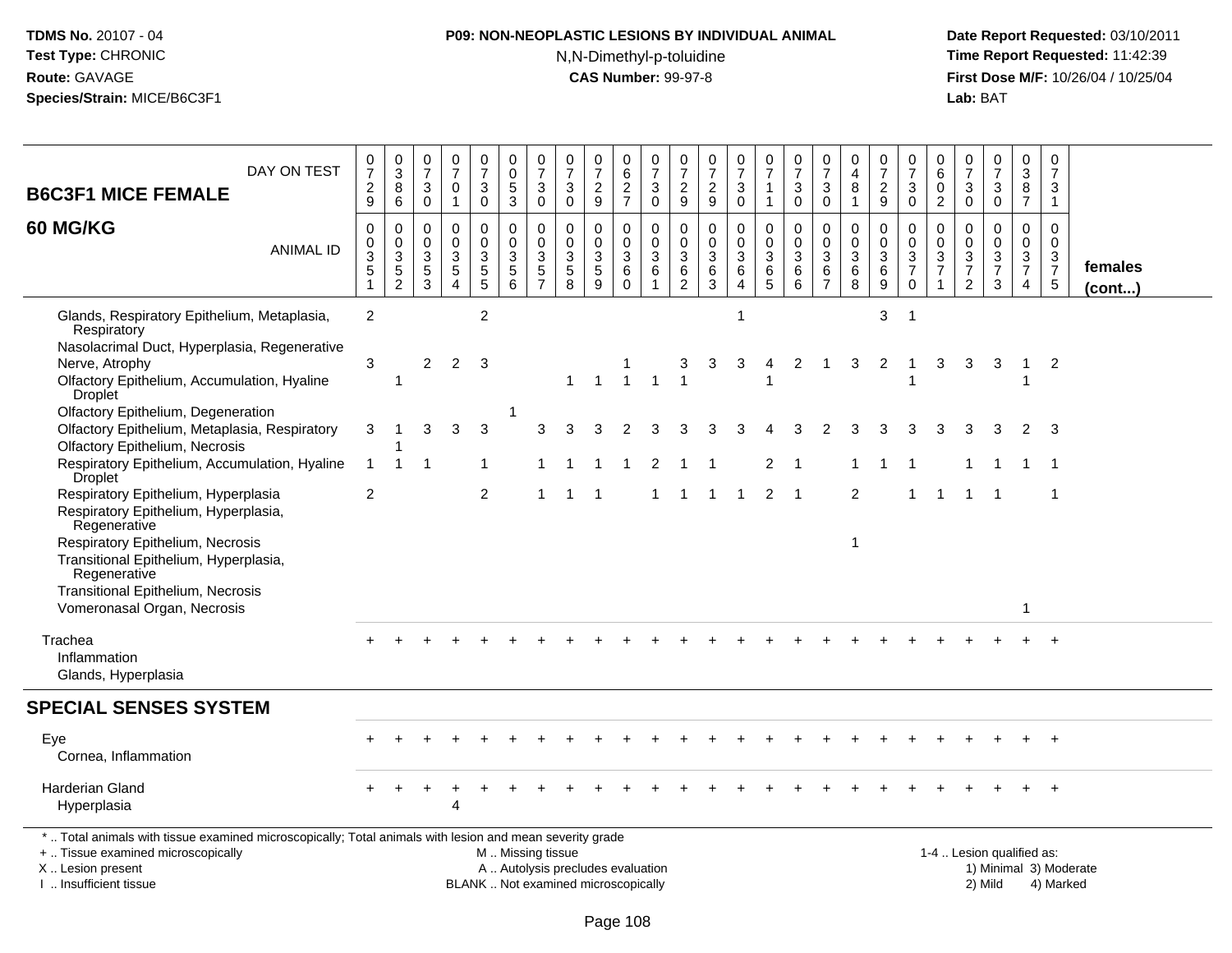#### **P09: NON-NEOPLASTIC LESIONS BY INDIVIDUAL ANIMAL**N,N-Dimethyl-p-toluidine

 **Date Report Requested:** 03/10/2011 **Time Report Requested:** 11:42:39 **First Dose M/F:** 10/26/04 / 10/25/04 Lab: BAT **Lab:** BAT

| <b>B6C3F1 MICE FEMALE</b>                   | DAY ON TEST      | $\begin{smallmatrix}0\\7\end{smallmatrix}$<br>$\frac{2}{9}$ | $\pmb{0}$<br>$\mathbf{3}$<br>8<br>$\,6\,$ | 0<br>$\overline{ }$<br>3                          | $\mathbf 0$<br>$\overline{ }$<br>$\mathbf 0$                                 | $\frac{0}{7}$<br>$\mathbf{3}$<br>$\Omega$      | $\mathbf 0$<br>$\pmb{0}$<br>$\overline{5}$<br>3       | $\mathbf 0$<br>$\overline{ }$<br>3<br>$\Omega$                   | $\begin{array}{c} 0 \\ 7 \end{array}$<br>$\sqrt{3}$ | 0<br>$\overline{ }$<br>$\overline{c}$<br>9       | 0<br>6<br>$\overline{c}$<br>$\rightarrow$ | $\begin{array}{c} 0 \\ 7 \end{array}$<br>$\sqrt{3}$<br>$\Omega$ | $\frac{0}{7}$<br>$\frac{2}{9}$                        | $\mathbf 0$<br>$\overline{7}$<br>$\boldsymbol{2}$<br>9 | 0<br>$\overline{ }$<br>3<br>0 | $\frac{0}{7}$                                    | $\mathbf 0$<br>$\overline{ }$<br>$\sqrt{3}$<br>0 | $\frac{0}{7}$<br>$\sqrt{3}$<br>$\mathbf 0$         | 0<br>$\overline{4}$<br>$\, 8$       | $\frac{0}{7}$<br>$\overline{c}$<br>$\boldsymbol{9}$ | $\mathbf 0$<br>$\overline{7}$<br>3                                     | $\boldsymbol{0}$<br>6<br>0<br>$\overline{c}$                    | $\pmb{0}$<br>$\overline{7}$<br>$\ensuremath{\mathsf{3}}$<br>0                | 0<br>$\overline{ }$<br>$\mathsf 3$<br>$\mathbf 0$ | $_{3}^{\rm 0}$<br>8<br>$\overline{ }$                              | 0<br>$\overline{7}$<br>3<br>1                                    |                         |
|---------------------------------------------|------------------|-------------------------------------------------------------|-------------------------------------------|---------------------------------------------------|------------------------------------------------------------------------------|------------------------------------------------|-------------------------------------------------------|------------------------------------------------------------------|-----------------------------------------------------|--------------------------------------------------|-------------------------------------------|-----------------------------------------------------------------|-------------------------------------------------------|--------------------------------------------------------|-------------------------------|--------------------------------------------------|--------------------------------------------------|----------------------------------------------------|-------------------------------------|-----------------------------------------------------|------------------------------------------------------------------------|-----------------------------------------------------------------|------------------------------------------------------------------------------|---------------------------------------------------|--------------------------------------------------------------------|------------------------------------------------------------------|-------------------------|
| <b>60 MG/KG</b>                             | <b>ANIMAL ID</b> | 0<br>$\pmb{0}$<br>$\sqrt{3}$<br>5                           | 0<br>$\frac{0}{3}$<br>$\,$ 5 $\,$<br>2    | U<br>$\pmb{0}$<br>$\mathbf{3}$<br>$\sqrt{5}$<br>3 | $\boldsymbol{0}$<br>$\pmb{0}$<br>$\mathsf 3$<br>$\sqrt{5}$<br>$\overline{4}$ | 0<br>0<br>$\mathbf{3}$<br>$5\phantom{.0}$<br>5 | $\boldsymbol{0}$<br>$\pmb{0}$<br>$\sqrt{3}$<br>5<br>6 | $\boldsymbol{0}$<br>$\mathbf{3}$<br>$\sqrt{5}$<br>$\overline{ }$ | 3<br>5<br>8                                         | $\mathsf 0$<br>$\sqrt{3}$<br>$\overline{5}$<br>9 | 0<br>3<br>6<br>0                          | $\,0\,$<br>$\mathbf{3}$<br>$\,6\,$                              | 0<br>$\pmb{0}$<br>$\ensuremath{\mathsf{3}}$<br>6<br>2 | $\pmb{0}$<br>$\ensuremath{\mathsf{3}}$<br>$\,6$<br>3   | 0<br>3<br>6                   | $\pmb{0}$<br>$\ensuremath{\mathsf{3}}$<br>6<br>5 | $\pmb{0}$<br>$\sqrt{3}$<br>$\,6$<br>6            | $\pmb{0}$<br>$\sqrt{3}$<br>$\,6$<br>$\overline{ }$ | $\ensuremath{\mathsf{3}}$<br>6<br>8 | 0<br>$\mathbf 0$<br>3<br>6<br>9                     | $\mathbf 0$<br>$\ensuremath{\mathsf{3}}$<br>$\overline{7}$<br>$\Omega$ | $\boldsymbol{0}$<br>$\ensuremath{\mathsf{3}}$<br>$\overline{ }$ | $\mathbf 0$<br>$\ensuremath{\mathsf{3}}$<br>$\overline{ }$<br>$\overline{c}$ | 0<br>0<br>$\sqrt{3}$<br>$\overline{ }$<br>3       | 0<br>$\pmb{0}$<br>$\ensuremath{\mathsf{3}}$<br>$\overline{ }$<br>4 | 0<br>$\mathbf 0$<br>$\mathbf{3}$<br>$\overline{7}$<br>$\sqrt{5}$ | females<br>$($ cont $)$ |
| <b>URINARY SYSTEM</b>                       |                  |                                                             |                                           |                                                   |                                                                              |                                                |                                                       |                                                                  |                                                     |                                                  |                                           |                                                                 |                                                       |                                                        |                               |                                                  |                                                  |                                                    |                                     |                                                     |                                                                        |                                                                 |                                                                              |                                                   |                                                                    |                                                                  |                         |
| Kidney<br>Inflammation<br>Mineralization    |                  |                                                             |                                           |                                                   |                                                                              |                                                |                                                       |                                                                  |                                                     |                                                  |                                           |                                                                 |                                                       |                                                        |                               |                                                  |                                                  |                                                    |                                     |                                                     |                                                                        |                                                                 |                                                                              |                                                   | $\pm$                                                              | $+$<br>3                                                         |                         |
| Nephropathy<br>Cortex, Cyst                 |                  | 2                                                           |                                           |                                                   | $\overline{2}$                                                               |                                                |                                                       |                                                                  | $1 \quad 1 \quad 1$                                 |                                                  | $\overline{\phantom{0}}$ 1                |                                                                 |                                                       |                                                        |                               |                                                  |                                                  |                                                    | $\overline{1}$                      | -1                                                  |                                                                        |                                                                 |                                                                              |                                                   |                                                                    |                                                                  |                         |
| Papilla, Necrosis<br>Renal Tubule, Necrosis |                  |                                                             |                                           |                                                   |                                                                              |                                                |                                                       |                                                                  |                                                     |                                                  |                                           |                                                                 |                                                       |                                                        |                               |                                                  |                                                  |                                                    |                                     |                                                     |                                                                        |                                                                 |                                                                              |                                                   |                                                                    | 3                                                                |                         |
| <b>Urinary Bladder</b>                      |                  |                                                             |                                           |                                                   |                                                                              |                                                |                                                       |                                                                  |                                                     |                                                  |                                           |                                                                 |                                                       |                                                        |                               |                                                  |                                                  |                                                    |                                     |                                                     |                                                                        |                                                                 |                                                                              |                                                   | +                                                                  | $+$                                                              |                         |

\* .. Total animals with tissue examined microscopically; Total animals with lesion and mean severity grade

+ .. Tissue examined microscopically

X .. Lesion present

I .. Insufficient tissue

 M .. Missing tissueA .. Autolysis precludes evaluation

1-4 .. Lesion qualified as:<br>1) Minimal 3) Moderate BLANK .. Not examined microscopically 2) Mild 4) Marked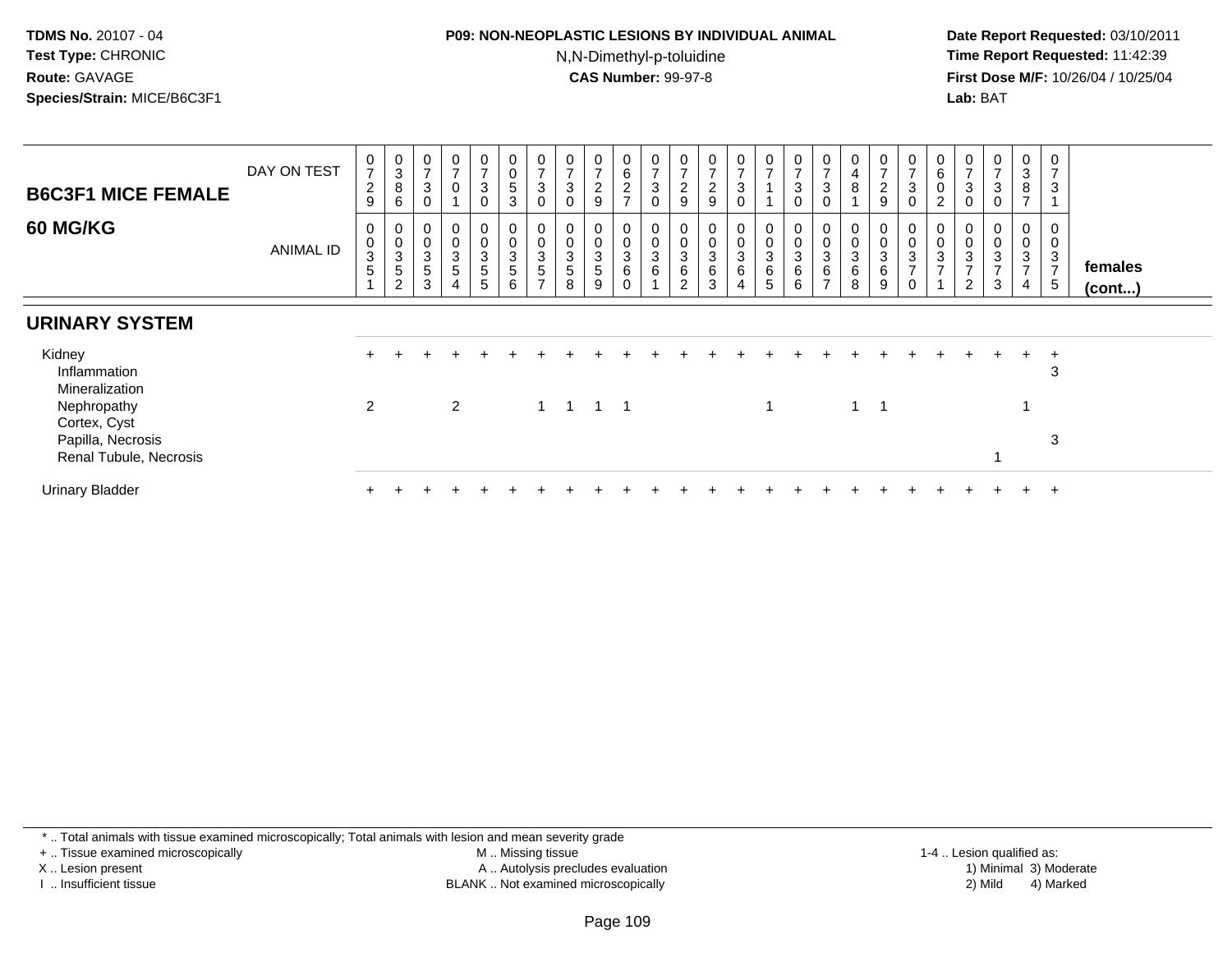# **P09: NON-NEOPLASTIC LESIONS BY INDIVIDUAL ANIMAL**N,N-Dimethyl-p-toluidine

 **Date Report Requested:** 03/10/2011 **Time Report Requested:** 11:42:39 **First Dose M/F:** 10/26/04 / 10/25/04<br>Lab: BAT **Lab:** BAT

| <b>B6C3F1 MICE FEMALE</b>                                                                                                                                                               | DAY ON TEST      | $\frac{0}{7}$<br>$\mathbf{3}$<br>$\Omega$        | $\frac{0}{7}$<br>3<br>$\overline{1}$                     | $\frac{0}{7}$<br>$\sqrt{3}$<br>$\overline{1}$                    | 0<br>$\,6\,$<br>$\boldsymbol{9}$<br>9                   | $\frac{0}{7}$<br>$\mathbf{3}$<br>$\mathbf 0$                 | $\frac{0}{7}$<br>3<br>$\Omega$ | $\begin{array}{c} 0 \\ 5 \end{array}$<br>$\overline{7}$<br>$\mathbf 0$ | $\begin{array}{c} 0 \\ 5 \\ 7 \end{array}$<br>8           | $\begin{array}{c} 0 \\ 5 \\ 7 \end{array}$<br>9                                 | $\begin{array}{c} 0 \\ 5 \\ 7 \end{array}$<br>$\mathbf{3}$     | 0<br>$\overline{7}$<br>3<br>$\mathbf{0}$                   | $\frac{0}{7}$<br>$\mathbf{3}$<br>$\mathbf{0}$                                         | $\frac{0}{7}$<br>$\frac{2}{9}$                                  | $\frac{0}{7}$<br>$\mathbf 0$<br>8                                   | 0<br>6<br>4<br>5                                     | 0<br>$\mathbf 0$<br>$\overline{4}$<br>$\mathbf{3}$                        | $\frac{0}{7}$<br>3<br>$\mathbf{1}$                                               | $\frac{0}{7}$<br>$\mathbf{3}$<br>$\mathbf{1}$   | 0<br>$\overline{7}$<br>$\frac{2}{9}$                                         | 0<br>$\,6\,$<br>$\frac{0}{7}$               | $\frac{0}{7}$<br>$\mathbf{3}$<br>$\overline{1}$           | $\frac{0}{7}$<br>$\mathbf{3}$<br>$\mathbf 0$                           | $\frac{0}{7}$<br>$\mathbf{3}$<br>$\mathbf 0$            | 0<br>$\overline{7}$<br>3<br>1                             | 0<br>5<br>$\mathbf{1}$<br>$\overline{2}$                                |                        |                                                  |
|-----------------------------------------------------------------------------------------------------------------------------------------------------------------------------------------|------------------|--------------------------------------------------|----------------------------------------------------------|------------------------------------------------------------------|---------------------------------------------------------|--------------------------------------------------------------|--------------------------------|------------------------------------------------------------------------|-----------------------------------------------------------|---------------------------------------------------------------------------------|----------------------------------------------------------------|------------------------------------------------------------|---------------------------------------------------------------------------------------|-----------------------------------------------------------------|---------------------------------------------------------------------|------------------------------------------------------|---------------------------------------------------------------------------|----------------------------------------------------------------------------------|-------------------------------------------------|------------------------------------------------------------------------------|---------------------------------------------|-----------------------------------------------------------|------------------------------------------------------------------------|---------------------------------------------------------|-----------------------------------------------------------|-------------------------------------------------------------------------|------------------------|--------------------------------------------------|
| 60 MG/KG                                                                                                                                                                                | <b>ANIMAL ID</b> | $\mathbf 0$<br>$\mathbf 0$<br>$\frac{3}{7}$<br>6 | 0<br>0<br>$\sqrt{3}$<br>$\overline{7}$<br>$\overline{7}$ | $\mathbf 0$<br>$\mathbf 0$<br>$\mathsf 3$<br>$\overline{7}$<br>8 | $\mathbf 0$<br>0<br>$\mathbf{3}$<br>$\overline{7}$<br>9 | $\pmb{0}$<br>$_{3}^{\rm 0}$<br>$\overline{8}$<br>$\mathbf 0$ | $\mathbf 0$<br>0<br>3<br>8     | $\mathbf 0$<br>0<br>$\mathbf{3}$<br>$\overline{8}$<br>$\overline{2}$   | $\mathbf 0$<br>0<br>$\overline{3}$<br>$\overline{8}$<br>3 | $\mathbf{0}$<br>$\mathbf 0$<br>$\mathbf{3}$<br>$\overline{8}$<br>$\overline{4}$ | $\mathbf 0$<br>$\mathbf 0$<br>$\overline{3}$<br>$\overline{5}$ | $\mathbf 0$<br>$\mathbf 0$<br>$\mathbf{3}$<br>$\,8\,$<br>6 | $\boldsymbol{0}$<br>$\mathbf 0$<br>$\overline{3}$<br>$\overline{8}$<br>$\overline{7}$ | 0<br>$\mathbf 0$<br>$\overline{3}$<br>$\overline{8}$<br>$\,8\,$ | $\mathbf 0$<br>$\mathbf 0$<br>$\overline{3}$<br>$\overline{8}$<br>9 | $\mathbf 0$<br>$_{3}^{\rm 0}$<br>$\overline{9}$<br>0 | $\Omega$<br>$\mathbf 0$<br>$\sqrt{3}$<br>$\overline{9}$<br>$\overline{1}$ | $\mathbf 0$<br>$\mathbf 0$<br>$\overline{3}$<br>$\overline{9}$<br>$\overline{2}$ | 0<br>0<br>$\overline{3}$<br>$\overline{9}$<br>3 | $\mathbf 0$<br>$\mathbf 0$<br>$\sqrt{3}$<br>$\overline{9}$<br>$\overline{4}$ | $\mathbf 0$<br>$\mathbf 0$<br>$\frac{3}{9}$ | $\mathbf 0$<br>0<br>$\mathbf{3}$<br>$\boldsymbol{9}$<br>6 | 0<br>$\mathbf 0$<br>$\overline{3}$<br>$\overline{9}$<br>$\overline{7}$ | $\mathbf 0$<br>$\mathbf 0$<br>$\mathbf 3$<br>$9\,$<br>8 | 0<br>$\mathbf 0$<br>$\mathbf{3}$<br>$\boldsymbol{9}$<br>9 | $\Omega$<br>$\Omega$<br>$\overline{4}$<br>$\mathbf 0$<br>$\overline{0}$ |                        | * TOTALS                                         |
| <b>ALIMENTARY SYSTEM</b>                                                                                                                                                                |                  |                                                  |                                                          |                                                                  |                                                         |                                                              |                                |                                                                        |                                                           |                                                                                 |                                                                |                                                            |                                                                                       |                                                                 |                                                                     |                                                      |                                                                           |                                                                                  |                                                 |                                                                              |                                             |                                                           |                                                                        |                                                         |                                                           |                                                                         |                        |                                                  |
| Esophagus<br>Foreign Body<br>Perforation<br>Epithelium, Inflammation<br>Muscularis, Degeneration                                                                                        |                  |                                                  |                                                          |                                                                  |                                                         |                                                              |                                |                                                                        |                                                           |                                                                                 | х<br>$\overline{1}$                                            |                                                            |                                                                                       |                                                                 |                                                                     |                                                      | $\boldsymbol{\mathsf{X}}$<br>$\mathbf{1}$                                 |                                                                                  |                                                 |                                                                              |                                             |                                                           |                                                                        |                                                         |                                                           |                                                                         | 50                     | $\mathbf 1$<br>1<br>11.0<br>1 1.0                |
| Gallbladder                                                                                                                                                                             |                  |                                                  |                                                          |                                                                  |                                                         |                                                              |                                |                                                                        |                                                           |                                                                                 |                                                                |                                                            | м                                                                                     |                                                                 |                                                                     |                                                      |                                                                           |                                                                                  |                                                 |                                                                              |                                             |                                                           |                                                                        |                                                         |                                                           |                                                                         | 49                     |                                                  |
| Intestine Large, Cecum                                                                                                                                                                  |                  |                                                  |                                                          |                                                                  |                                                         |                                                              |                                |                                                                        |                                                           |                                                                                 |                                                                |                                                            |                                                                                       |                                                                 |                                                                     |                                                      |                                                                           |                                                                                  |                                                 |                                                                              |                                             |                                                           |                                                                        |                                                         |                                                           |                                                                         | 50                     |                                                  |
| Intestine Large, Colon                                                                                                                                                                  |                  |                                                  |                                                          |                                                                  |                                                         |                                                              |                                |                                                                        |                                                           |                                                                                 |                                                                |                                                            |                                                                                       |                                                                 |                                                                     |                                                      |                                                                           |                                                                                  |                                                 |                                                                              |                                             |                                                           |                                                                        |                                                         |                                                           |                                                                         | 50                     |                                                  |
| Intestine Large, Rectum                                                                                                                                                                 |                  |                                                  |                                                          |                                                                  |                                                         |                                                              |                                |                                                                        |                                                           |                                                                                 |                                                                |                                                            |                                                                                       |                                                                 |                                                                     |                                                      |                                                                           |                                                                                  |                                                 |                                                                              |                                             |                                                           |                                                                        |                                                         |                                                           |                                                                         | 50                     |                                                  |
| Intestine Small, Duodenum                                                                                                                                                               |                  |                                                  |                                                          |                                                                  |                                                         |                                                              |                                |                                                                        |                                                           |                                                                                 |                                                                |                                                            |                                                                                       |                                                                 |                                                                     |                                                      |                                                                           |                                                                                  |                                                 |                                                                              |                                             |                                                           |                                                                        |                                                         |                                                           |                                                                         | 50                     |                                                  |
| Intestine Small, Ileum                                                                                                                                                                  |                  |                                                  |                                                          |                                                                  |                                                         |                                                              |                                |                                                                        |                                                           |                                                                                 |                                                                |                                                            |                                                                                       |                                                                 |                                                                     |                                                      |                                                                           |                                                                                  |                                                 |                                                                              |                                             |                                                           |                                                                        |                                                         |                                                           |                                                                         | 50                     |                                                  |
| Intestine Small, Jejunum                                                                                                                                                                |                  |                                                  |                                                          |                                                                  |                                                         |                                                              |                                |                                                                        |                                                           |                                                                                 |                                                                |                                                            |                                                                                       |                                                                 |                                                                     |                                                      |                                                                           |                                                                                  |                                                 |                                                                              |                                             |                                                           |                                                                        |                                                         |                                                           |                                                                         | 50                     |                                                  |
| Liver<br><b>Basophilic Focus</b><br>Clear Cell Focus<br><b>Eosinophilic Focus</b><br>Fatty Change<br>Hematopoietic Cell Proliferation<br>Inflammation, Chronic Active<br>Mineralization |                  | X.<br>$\mathbf{1}$                               | $\mathsf{X}$<br>$\overline{1}$                           | X<br>X<br>$\overline{1}$                                         | $X$ $X$<br>$1 \quad 1$                                  | $\mathsf X$<br>X<br>$\mathsf{X}$                             | $\mathsf X$<br>$\mathsf{X}$    | X<br>X<br>3<br>$\mathbf{1}$                                            | Χ<br>3                                                    | 4                                                                               | $\overline{4}$<br>1                                            | X<br>1                                                     | $\overline{1}$                                                                        | X<br>X X<br>$\overline{1}$                                      | $\overline{\phantom{0}}$                                            | X                                                    | 3                                                                         | $\mathbf{1}$                                                                     | X X X<br>$\overline{1}$                         | $\overline{1}$                                                               | X                                           | $\overline{1}$                                            | X X X                                                                  | 1                                                       | $\div$<br>X<br>$\mathsf{X}$<br>$\mathbf{1}$               | $\ddot{}$<br>$\overline{2}$<br>2                                        | 50                     | 11<br>3<br>38<br>82.5<br>32.0<br>35 1.0<br>1 1.0 |
| Mixed Cell Focus                                                                                                                                                                        |                  |                                                  |                                                          |                                                                  |                                                         |                                                              |                                |                                                                        | X                                                         |                                                                                 | $\boldsymbol{\mathsf{X}}$                                      |                                                            |                                                                                       |                                                                 |                                                                     |                                                      |                                                                           | X                                                                                |                                                 |                                                                              |                                             |                                                           |                                                                        |                                                         |                                                           | X                                                                       |                        | $\overline{7}$                                   |
| *  Total animals with tissue examined microscopically; Total animals with lesion and mean severity grade<br>+  Tissue examined microscopically<br>X  Lesion present                     |                  |                                                  |                                                          |                                                                  |                                                         |                                                              |                                |                                                                        | M  Missing tissue<br>A  Autolysis precludes evaluation    |                                                                                 |                                                                |                                                            |                                                                                       |                                                                 |                                                                     |                                                      |                                                                           |                                                                                  |                                                 |                                                                              |                                             |                                                           | 1-4  Lesion qualified as:                                              |                                                         |                                                           |                                                                         | 1) Minimal 3) Moderate |                                                  |

I .. Insufficient tissue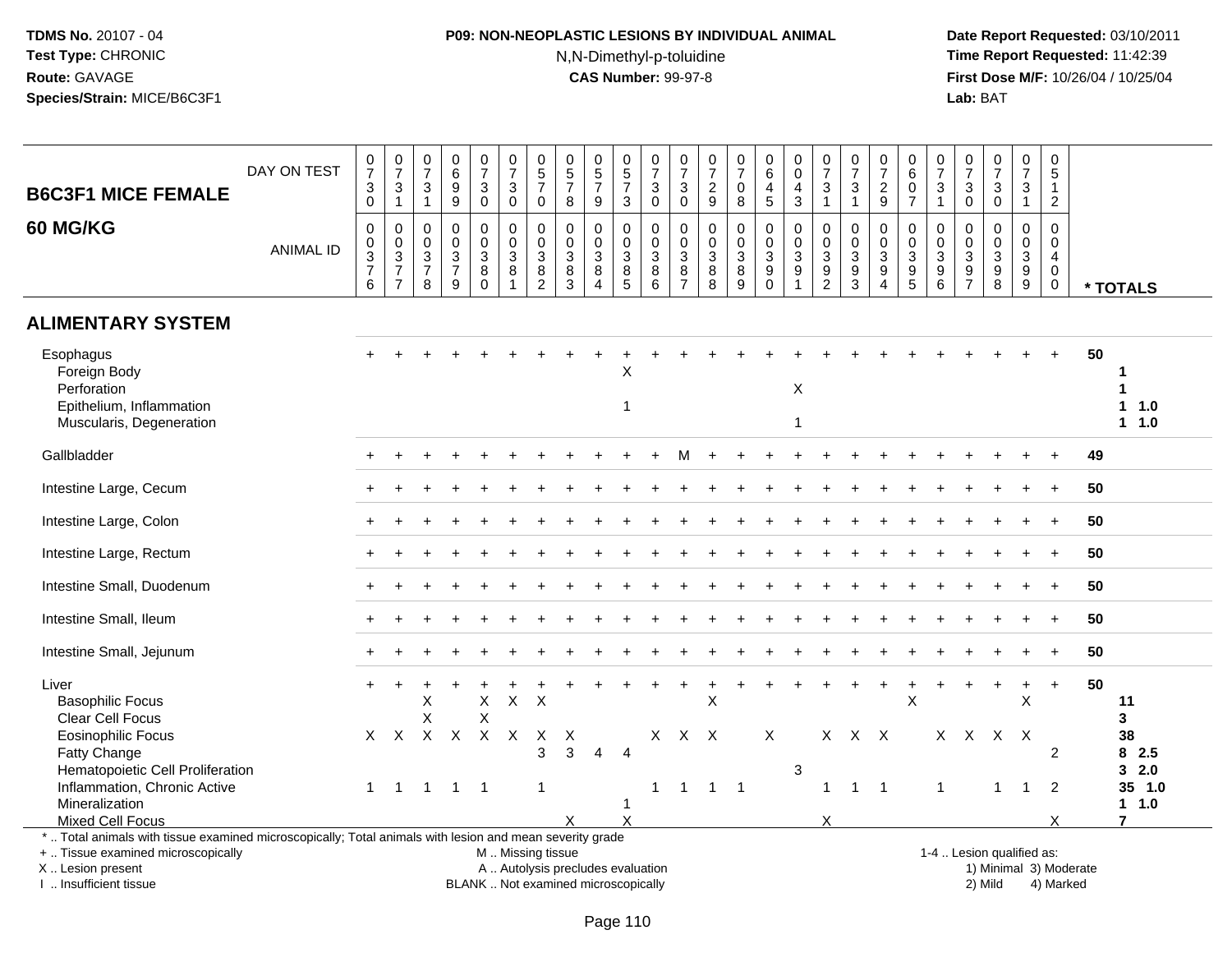# **P09: NON-NEOPLASTIC LESIONS BY INDIVIDUAL ANIMAL**

N,N-Dimethyl-p-toluidine

 **Date Report Requested:** 03/10/2011 **Time Report Requested:** 11:42:39 **First Dose M/F:** 10/26/04 / 10/25/04<br>**Lab:** BAT **Lab:** BAT

| <b>B6C3F1 MICE FEMALE</b>                                                                                                                      | DAY ON TEST      | $\frac{0}{7}$<br>$\frac{3}{0}$       | $\begin{array}{c} 0 \\ 7 \end{array}$<br>$\frac{3}{1}$    | $\begin{smallmatrix}0\\7\end{smallmatrix}$<br>$\sqrt{3}$<br>$\overline{1}$ | $\begin{array}{c} 0 \\ 6 \end{array}$<br>$\boldsymbol{9}$<br>9 | $\begin{array}{c} 0 \\ 7 \end{array}$<br>$\ensuremath{\mathsf{3}}$<br>$\mathsf 0$ | $\frac{0}{7}$<br>$\mathbf 3$<br>$\mathbf 0$                                | $\begin{array}{c} 0 \\ 5 \end{array}$<br>$\overline{7}$<br>0 | $\begin{array}{c} 0 \\ 5 \\ 7 \end{array}$<br>8         | $\begin{array}{c} 0 \\ 5 \\ 7 \end{array}$<br>9                | $\begin{array}{c} 0 \\ 5 \end{array}$<br>$\overline{7}$<br>3             | $\frac{0}{7}$<br>$\ensuremath{\mathsf{3}}$<br>$\mathbf 0$            | $\frac{0}{7}$<br>$\ensuremath{\mathsf{3}}$<br>$\boldsymbol{0}$ | $\begin{array}{c} 0 \\ 7 \end{array}$<br>$\overline{c}$<br>$9\,$ | $\frac{0}{7}$<br>0<br>8                                              | $\begin{array}{c} 0 \\ 6 \end{array}$<br>$\overline{\mathbf{4}}$<br>$5\phantom{.0}$ | $_{\rm 0}^{\rm 0}$<br>$\overline{4}$<br>$\sqrt{3}$                   | $\begin{array}{c} 0 \\ 7 \end{array}$<br>$\ensuremath{\mathsf{3}}$<br>$\mathbf{1}$ | $\begin{array}{c} 0 \\ 7 \end{array}$<br>$\sqrt{3}$<br>$\overline{1}$    | $\frac{0}{7}$<br>$\boldsymbol{2}$<br>$\boldsymbol{9}$                               | $\pmb{0}$<br>$\overline{6}$<br>$\pmb{0}$<br>$\overline{7}$             | $\frac{0}{7}$<br>$\ensuremath{\mathsf{3}}$<br>$\mathbf{1}$ | $\frac{0}{7}$<br>$\mathsf 3$<br>$\mathbf 0$ | $\frac{0}{7}$<br>$\mathbf 3$<br>$\pmb{0}$                    | $\begin{array}{c} 0 \\ 7 \end{array}$<br>$\mathbf{3}$<br>$\mathbf{1}$ | $\mathbf 0$<br>$\overline{5}$<br>$\mathbf{1}$<br>$\overline{2}$  |                                                         |
|------------------------------------------------------------------------------------------------------------------------------------------------|------------------|--------------------------------------|-----------------------------------------------------------|----------------------------------------------------------------------------|----------------------------------------------------------------|-----------------------------------------------------------------------------------|----------------------------------------------------------------------------|--------------------------------------------------------------|---------------------------------------------------------|----------------------------------------------------------------|--------------------------------------------------------------------------|----------------------------------------------------------------------|----------------------------------------------------------------|------------------------------------------------------------------|----------------------------------------------------------------------|-------------------------------------------------------------------------------------|----------------------------------------------------------------------|------------------------------------------------------------------------------------|--------------------------------------------------------------------------|-------------------------------------------------------------------------------------|------------------------------------------------------------------------|------------------------------------------------------------|---------------------------------------------|--------------------------------------------------------------|-----------------------------------------------------------------------|------------------------------------------------------------------|---------------------------------------------------------|
| <b>60 MG/KG</b>                                                                                                                                | <b>ANIMAL ID</b> | 0<br>$\pmb{0}$<br>$\frac{3}{7}$<br>6 | $\pmb{0}$<br>$\pmb{0}$<br>$\frac{3}{7}$<br>$\overline{7}$ | $\mathbf 0$<br>$\pmb{0}$<br>$\frac{3}{7}$<br>8                             | $\mathbf 0$<br>$\mathbf 0$<br>$\frac{3}{7}$<br>9               | 0<br>$\pmb{0}$<br>$\ensuremath{\mathsf{3}}$<br>$_{\rm 0}^{\rm 8}$                 | 0<br>$\mathsf{O}\xspace$<br>$\ensuremath{\mathsf{3}}$<br>8<br>$\mathbf{1}$ | $\mathbf 0$<br>$\pmb{0}$<br>3<br>8<br>$\overline{2}$         | 0<br>$\mathbf 0$<br>$\ensuremath{\mathsf{3}}$<br>$^8_3$ | $\mathbf 0$<br>$\mathsf{O}\xspace$<br>$_8^3$<br>$\overline{4}$ | $\mathbf 0$<br>$\mathbf 0$<br>$\begin{array}{c} 3 \\ 8 \\ 5 \end{array}$ | 0<br>$\mathbf 0$<br>$\ensuremath{\mathsf{3}}$<br>8<br>$6\phantom{a}$ | 0<br>$\boldsymbol{0}$<br>$\sqrt{3}$<br>8<br>$\overline{7}$     | $\mathbf 0$<br>$\mathbf 0$<br>3<br>8<br>8                        | 0<br>$\pmb{0}$<br>$\begin{array}{c} 3 \\ 8 \\ 9 \end{array}$         | $\mathbf 0$<br>$\mathbf 0$<br>$\ensuremath{\mathsf{3}}$<br>9<br>$\mathsf 0$         | 0<br>$\pmb{0}$<br>$\ensuremath{\mathsf{3}}$<br>$\boldsymbol{9}$<br>1 | $\mathbf 0$<br>$\mathbf 0$<br>$_9^3$<br>$\overline{2}$                             | $\mathbf 0$<br>$\mathbf 0$<br>$\ensuremath{\mathsf{3}}$<br>$\frac{9}{3}$ | 0<br>$\mathbf 0$<br>$\ensuremath{\mathsf{3}}$<br>$\boldsymbol{9}$<br>$\overline{4}$ | 0<br>$\boldsymbol{0}$<br>$\sqrt{3}$<br>$\boldsymbol{9}$<br>$\,$ 5 $\,$ | 0<br>$\mathbf 0$<br>3<br>$\boldsymbol{9}$<br>6             | $\Omega$<br>0<br>3<br>$\frac{9}{7}$         | 0<br>$\pmb{0}$<br>$\begin{array}{c} 3 \\ 9 \\ 8 \end{array}$ | 0<br>$\mathbf 0$<br>$\mathbf{3}$<br>$\frac{9}{9}$                     | $\mathbf 0$<br>$\mathbf 0$<br>$\overline{4}$<br>0<br>$\mathbf 0$ | * TOTALS                                                |
| Necrosis<br>Pigmentation<br>Bile Duct, Cyst<br>Hepatocyte, Hypertrophy<br>Kupffer Cell, Hyperplasia<br>Oval Cell, Hyperplasia                  |                  |                                      | $\overline{1}$                                            | $\boldsymbol{2}$                                                           |                                                                |                                                                                   | $\overline{4}$<br>3                                                        | $\mathbf{1}$<br>$\overline{1}$                               | $\mathbf{1}$                                            |                                                                | $\overline{2}$                                                           | $\overline{\phantom{a}}$<br>$\overline{2}$                           | 2                                                              | -1                                                               | -1<br>$\mathbf 1$<br>$\mathbf 1$<br>$\overline{c}$<br>$\overline{2}$ |                                                                                     |                                                                      | $\mathbf{1}$                                                                       |                                                                          |                                                                                     | $\overline{c}$                                                         | 1<br>2                                                     |                                             | $\overline{2}$                                               |                                                                       | $\overline{2}$                                                   | 10 1.8<br>4 1.0<br>3, 3.0<br>17 1.9<br>$12.0$<br>2, 1.5 |
| Mesentery<br>Fat, Necrosis                                                                                                                     |                  |                                      |                                                           |                                                                            |                                                                |                                                                                   |                                                                            |                                                              |                                                         |                                                                | $\ddot{}$<br>$\overline{c}$                                              |                                                                      |                                                                |                                                                  |                                                                      |                                                                                     |                                                                      | $\ddot{}$<br>$\overline{2}$                                                        |                                                                          |                                                                                     |                                                                        |                                                            |                                             | $+$<br>$\overline{2}$                                        |                                                                       |                                                                  | 6<br>62.0                                               |
| Pancreas<br>Acinus, Hyperplasia<br>Acinus, Necrosis                                                                                            |                  |                                      |                                                           |                                                                            |                                                                |                                                                                   |                                                                            |                                                              |                                                         |                                                                | $\overline{2}$                                                           |                                                                      |                                                                |                                                                  |                                                                      |                                                                                     |                                                                      |                                                                                    |                                                                          |                                                                                     |                                                                        |                                                            |                                             |                                                              |                                                                       |                                                                  | 50<br>1 1.0<br>$12.0$                                   |
| Salivary Glands<br>Atrophy<br>Fibrosis                                                                                                         |                  | $+$                                  |                                                           |                                                                            | м                                                              |                                                                                   |                                                                            |                                                              |                                                         |                                                                |                                                                          |                                                                      |                                                                |                                                                  |                                                                      |                                                                                     |                                                                      |                                                                                    |                                                                          |                                                                                     |                                                                        |                                                            |                                             |                                                              | $+$                                                                   | M                                                                | 48<br>11.0<br>$12.0$                                    |
| Stomach, Forestomach<br>Erosion<br>Inflammation<br>Ulcer<br>Epithelium, Cyst<br>Epithelium, Hyperplasia                                        |                  |                                      |                                                           |                                                                            |                                                                |                                                                                   |                                                                            |                                                              |                                                         |                                                                |                                                                          | $\overline{2}$                                                       | 3<br>1<br>3                                                    |                                                                  | 3<br>3                                                               | $\overline{2}$<br>$\overline{4}$                                                    | $\overline{\phantom{0}}$ 1                                           |                                                                                    |                                                                          | 3<br>$\overline{c}$<br>4                                                            |                                                                        | 2<br>$\overline{4}$<br>4                                   |                                             |                                                              |                                                                       |                                                                  | 50<br>2, 1.5<br>16 2.3<br>$7$ 1.6<br>$12.0$<br>17 2.6   |
| Stomach, Glandular<br>Glands, Dysplasia                                                                                                        |                  |                                      |                                                           |                                                                            |                                                                |                                                                                   |                                                                            |                                                              |                                                         |                                                                |                                                                          |                                                                      |                                                                |                                                                  |                                                                      |                                                                                     |                                                                      |                                                                                    |                                                                          |                                                                                     |                                                                        |                                                            |                                             |                                                              |                                                                       | $+$                                                              | 50<br>11.0                                              |
| Tongue<br>Cyst                                                                                                                                 |                  |                                      |                                                           |                                                                            |                                                                |                                                                                   | $\ddot{}$<br>3                                                             |                                                              |                                                         |                                                                |                                                                          |                                                                      |                                                                |                                                                  |                                                                      |                                                                                     |                                                                      |                                                                                    |                                                                          |                                                                                     |                                                                        |                                                            |                                             |                                                              |                                                                       |                                                                  | $\mathbf{1}$<br>13.0                                    |
| *  Total animals with tissue examined microscopically; Total animals with lesion and mean severity grade<br>+  Tissue examined microscopically |                  |                                      |                                                           |                                                                            |                                                                |                                                                                   | M  Missing tissue                                                          |                                                              |                                                         |                                                                |                                                                          |                                                                      |                                                                |                                                                  |                                                                      |                                                                                     |                                                                      |                                                                                    |                                                                          |                                                                                     |                                                                        |                                                            |                                             | 1-4  Lesion qualified as:                                    |                                                                       |                                                                  |                                                         |

X .. Lesion present

I .. Insufficient tissue

A .. Autolysis precludes evaluation

BLANK .. Not examined microscopically 2) Mild 4) Marked

1-4 .. Lesion qualified as:<br>1) Minimal 3) Moderate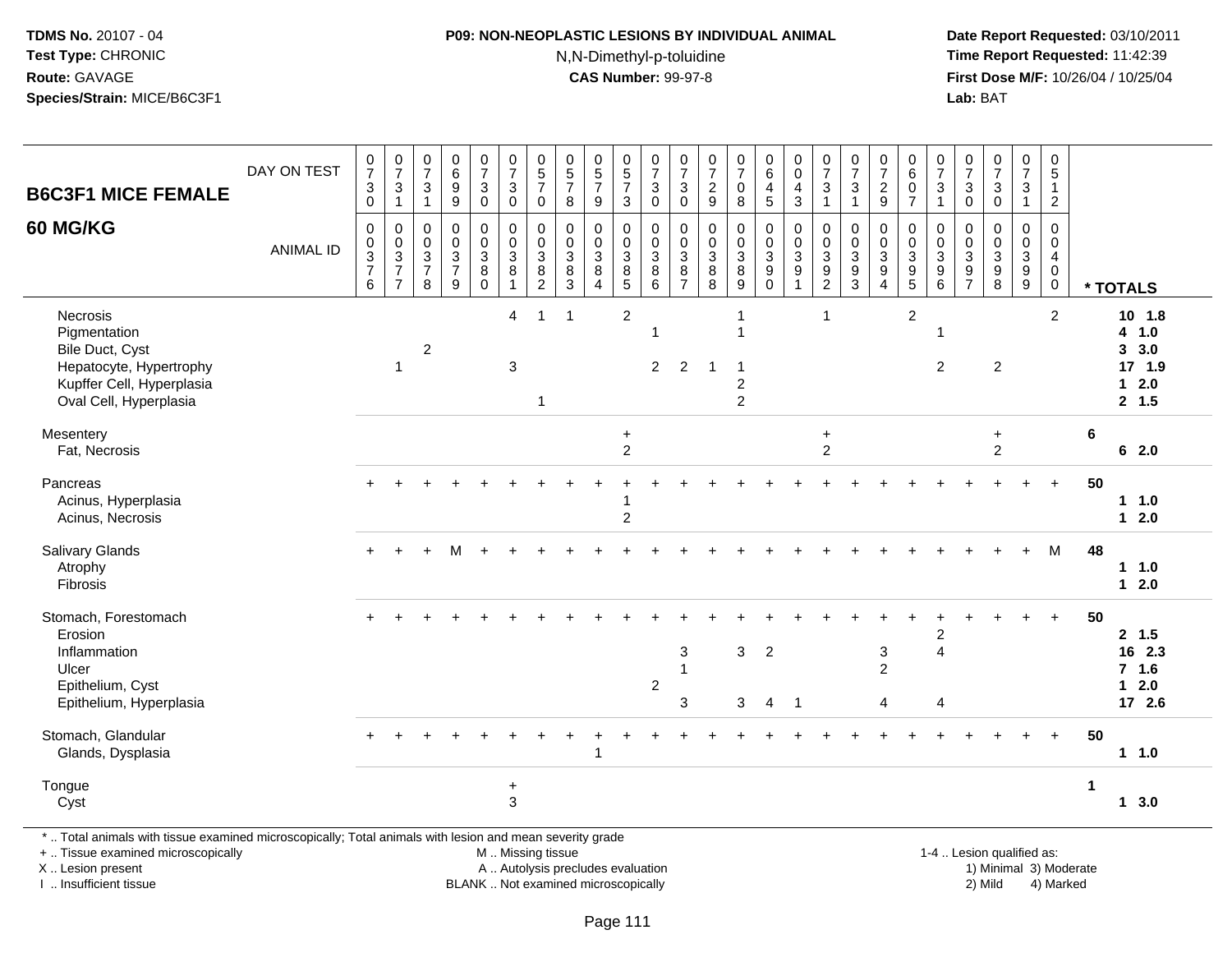#### **P09: NON-NEOPLASTIC LESIONS BY INDIVIDUAL ANIMAL**N,N-Dimethyl-p-toluidine

 **Date Report Requested:** 03/10/2011 **Time Report Requested:** 11:42:39 **First Dose M/F:** 10/26/04 / 10/25/04 Lab: BAT **Lab:** BAT

| <b>B6C3F1 MICE FEMALE</b>                                                                                          | DAY ON TEST      | $\frac{0}{7}$<br>$\mathbf 3$<br>$\mathbf 0$                       | $\frac{0}{7}$<br>$\sqrt{3}$<br>$\mathbf{1}$                                      | $\frac{0}{7}$<br>$\ensuremath{\mathsf{3}}$<br>$\mathbf{1}$ | $_6^0$<br>$\boldsymbol{9}$<br>$\boldsymbol{9}$  | $\frac{0}{7}$<br>$\mathbf{3}$<br>$\mathbf 0$           | $\frac{0}{7}$<br>$\sqrt{3}$<br>$\mathbf 0$                     | $\begin{array}{c} 0 \\ 5 \end{array}$<br>$\overline{7}$<br>$\mathbf 0$ | $\begin{smallmatrix}0\0\5\end{smallmatrix}$<br>$\overline{7}$<br>8 | $\begin{array}{c} 0 \\ 5 \\ 7 \end{array}$<br>$9\,$ | $\begin{array}{c} 0 \\ 5 \\ 7 \end{array}$<br>$\mathsf 3$ | $\frac{0}{7}$<br>$\sqrt{3}$<br>$\mathsf 0$                         | $\frac{0}{7}$<br>$\mathsf 3$<br>$\mathbf 0$                    | $\frac{0}{7}$<br>$\frac{2}{9}$                                       | $\frac{0}{7}$<br>$\pmb{0}$<br>8            | $\begin{array}{c} 0 \\ 6 \end{array}$<br>$\overline{\mathbf{4}}$<br>$5\phantom{.0}$ | $_{\rm 0}^{\rm 0}$<br>$\overline{\mathbf{4}}$<br>$\mathbf{3}$ | $\frac{0}{7}$<br>$\sqrt{3}$<br>$\mathbf{1}$                                  | $\frac{0}{7}$<br>$\mathbf 3$<br>$\overline{1}$                 | $\frac{0}{7}$<br>$\overline{c}$<br>$\boldsymbol{9}$                    | 0<br>$6\phantom{a}$<br>$\pmb{0}$<br>$\overline{7}$          | $\frac{0}{7}$<br>3<br>$\mathbf{1}$ | $\frac{0}{7}$<br>3<br>$\pmb{0}$                      | $\frac{0}{7}$<br>$\sqrt{3}$<br>$\pmb{0}$                    | $\frac{0}{7}$<br>$\ensuremath{\mathsf{3}}$<br>$\mathbf{1}$ | 0<br>$\sqrt{5}$<br>$\mathbf{1}$<br>$\overline{2}$                             |    |                                                 |
|--------------------------------------------------------------------------------------------------------------------|------------------|-------------------------------------------------------------------|----------------------------------------------------------------------------------|------------------------------------------------------------|-------------------------------------------------|--------------------------------------------------------|----------------------------------------------------------------|------------------------------------------------------------------------|--------------------------------------------------------------------|-----------------------------------------------------|-----------------------------------------------------------|--------------------------------------------------------------------|----------------------------------------------------------------|----------------------------------------------------------------------|--------------------------------------------|-------------------------------------------------------------------------------------|---------------------------------------------------------------|------------------------------------------------------------------------------|----------------------------------------------------------------|------------------------------------------------------------------------|-------------------------------------------------------------|------------------------------------|------------------------------------------------------|-------------------------------------------------------------|------------------------------------------------------------|-------------------------------------------------------------------------------|----|-------------------------------------------------|
| <b>60 MG/KG</b>                                                                                                    | <b>ANIMAL ID</b> | $\mathbf 0$<br>0<br>$\overline{3}$<br>$\boldsymbol{7}$<br>$\,6\,$ | $\mathbf 0$<br>$\mathbf 0$<br>$\overline{3}$<br>$\overline{7}$<br>$\overline{7}$ | 0<br>$\pmb{0}$<br>$\overline{3}$<br>$\overline{7}$<br>8    | 0<br>0<br>$\overline{3}$<br>$\overline{7}$<br>9 | 0<br>$\mathbf 0$<br>$\overline{3}$<br>8<br>$\mathbf 0$ | $\pmb{0}$<br>$\overline{0}$<br>$\overline{3}$<br>$\,8\,$<br>-1 | 0<br>$\mathbf 0$<br>$\mathbf{3}$<br>8<br>$\overline{2}$                | $\mathbf 0$<br>$\mathbf 0$<br>$\mathbf{3}$<br>8<br>$\mathbf{3}$    | 0<br>0<br>$\mathbf{3}$<br>8<br>$\overline{4}$       | 0<br>$\mathbf 0$<br>$\overline{3}$<br>$^8$ 5              | $\pmb{0}$<br>$\overline{0}$<br>$\overline{3}$<br>$\, 8$<br>$\,6\,$ | $\boldsymbol{0}$<br>$\mathbf 0$<br>$\sqrt{3}$<br>$\frac{8}{7}$ | $\mathbf 0$<br>$\mathsf{O}\xspace$<br>$\overline{3}$<br>$\bf 8$<br>8 | 0<br>$\pmb{0}$<br>$\overline{3}$<br>8<br>9 | 0<br>$\ddot{\mathbf{0}}$<br>$\overline{3}$<br>$\boldsymbol{9}$<br>$\mathbf 0$       | $\pmb{0}$<br>$\frac{0}{3}$<br>$\boldsymbol{9}$<br>1           | $\mathbf 0$<br>$\pmb{0}$<br>$\sqrt{3}$<br>$\boldsymbol{9}$<br>$\overline{c}$ | $\mathbf 0$<br>$\mathbf 0$<br>$\mathbf 3$<br>9<br>$\mathbf{3}$ | 0<br>$\pmb{0}$<br>$\overline{3}$<br>$\boldsymbol{9}$<br>$\overline{4}$ | 0<br>$\mathbf 0$<br>$\overline{3}$<br>$\boldsymbol{9}$<br>5 | 0<br>0<br>3<br>9<br>6              | 0<br>0<br>$\ensuremath{\mathsf{3}}$<br>$\frac{9}{7}$ | $\mathbf 0$<br>$\frac{0}{3}$<br>$\boldsymbol{9}$<br>$\,8\,$ | 0<br>$\pmb{0}$<br>$\overline{3}$<br>$\boldsymbol{9}$<br>9  | $\mathbf 0$<br>$\mathbf 0$<br>$\overline{4}$<br>$\mathbf 0$<br>$\overline{0}$ |    | * TOTALS                                        |
| Tooth<br>Dysplasia                                                                                                 |                  |                                                                   |                                                                                  |                                                            |                                                 |                                                        | $\ddot{}$<br>$\pmb{\times}$                                    |                                                                        |                                                                    |                                                     |                                                           |                                                                    | $\ddot{}$<br>$\boldsymbol{\mathsf{X}}$                         |                                                                      |                                            |                                                                                     |                                                               |                                                                              |                                                                |                                                                        |                                                             |                                    |                                                      |                                                             |                                                            |                                                                               | 4  | 4                                               |
| <b>CARDIOVASCULAR SYSTEM</b>                                                                                       |                  |                                                                   |                                                                                  |                                                            |                                                 |                                                        |                                                                |                                                                        |                                                                    |                                                     |                                                           |                                                                    |                                                                |                                                                      |                                            |                                                                                     |                                                               |                                                                              |                                                                |                                                                        |                                                             |                                    |                                                      |                                                             |                                                            |                                                                               |    |                                                 |
| <b>Blood Vessel</b><br>Inflammation                                                                                |                  |                                                                   |                                                                                  |                                                            |                                                 |                                                        |                                                                |                                                                        |                                                                    |                                                     |                                                           | 3                                                                  |                                                                |                                                                      |                                            |                                                                                     |                                                               |                                                                              |                                                                |                                                                        |                                                             |                                    |                                                      |                                                             |                                                            | $\ddot{}$                                                                     | 50 | 3, 1.7                                          |
| Heart<br>Cardiomyopathy<br>Inflammation<br>Mineralization<br>Epicardium, Fibrosis                                  |                  |                                                                   |                                                                                  |                                                            |                                                 |                                                        |                                                                | $\overline{2}$                                                         | 3<br>$\overline{4}$                                                | $\mathbf{3}$                                        | $\overline{2}$                                            |                                                                    |                                                                |                                                                      |                                            |                                                                                     |                                                               |                                                                              |                                                                |                                                                        |                                                             |                                    |                                                      |                                                             |                                                            | $\ddot{}$<br>3                                                                | 50 | 2, 1.0<br>3.0<br>$\mathbf{1}$<br>52.8<br>$12.0$ |
| <b>ENDOCRINE SYSTEM</b>                                                                                            |                  |                                                                   |                                                                                  |                                                            |                                                 |                                                        |                                                                |                                                                        |                                                                    |                                                     |                                                           |                                                                    |                                                                |                                                                      |                                            |                                                                                     |                                                               |                                                                              |                                                                |                                                                        |                                                             |                                    |                                                      |                                                             |                                                            |                                                                               |    |                                                 |
| <b>Adrenal Cortex</b>                                                                                              |                  |                                                                   |                                                                                  |                                                            |                                                 |                                                        |                                                                |                                                                        |                                                                    |                                                     |                                                           |                                                                    |                                                                |                                                                      |                                            |                                                                                     |                                                               |                                                                              |                                                                |                                                                        |                                                             |                                    |                                                      |                                                             |                                                            | $\ddot{}$                                                                     | 50 |                                                 |
| Adrenal Medulla                                                                                                    |                  |                                                                   |                                                                                  |                                                            |                                                 |                                                        |                                                                |                                                                        |                                                                    |                                                     |                                                           |                                                                    |                                                                |                                                                      |                                            |                                                                                     |                                                               |                                                                              |                                                                |                                                                        |                                                             |                                    |                                                      |                                                             |                                                            | $\ddot{}$                                                                     | 50 |                                                 |
| Islets, Pancreatic<br>Hyperplasia                                                                                  |                  |                                                                   |                                                                                  |                                                            |                                                 |                                                        |                                                                |                                                                        |                                                                    |                                                     |                                                           |                                                                    |                                                                |                                                                      |                                            |                                                                                     |                                                               |                                                                              |                                                                |                                                                        |                                                             |                                    |                                                      |                                                             |                                                            | $+$                                                                           | 50 | 2, 1.0                                          |
| Parathyroid Gland                                                                                                  |                  | M                                                                 | $\ddot{}$                                                                        |                                                            | М                                               | $+$                                                    | м                                                              | м                                                                      | ÷                                                                  | M                                                   | $+$                                                       | м                                                                  | $+$                                                            | м                                                                    |                                            |                                                                                     |                                                               |                                                                              |                                                                |                                                                        |                                                             |                                    |                                                      |                                                             |                                                            | м                                                                             | 34 |                                                 |
| <b>Pituitary Gland</b><br>Pars Distalis, Angiectasis<br>Pars Distalis, Hyperplasia<br>Pars Intermedia, Hyperplasia |                  |                                                                   |                                                                                  |                                                            |                                                 |                                                        |                                                                |                                                                        |                                                                    |                                                     |                                                           | $\overline{2}$                                                     |                                                                |                                                                      |                                            |                                                                                     |                                                               |                                                                              |                                                                |                                                                        |                                                             | 2                                  |                                                      |                                                             |                                                            | $+$                                                                           | 49 | $1 \t1.0$<br>3, 1.7<br>2.0                      |

\* .. Total animals with tissue examined microscopically; Total animals with lesion and mean severity grade

+ .. Tissue examined microscopically

X .. Lesion present

I .. Insufficient tissue

 M .. Missing tissueA .. Autolysis precludes evaluation

1-4 .. Lesion qualified as:<br>1) Minimal 3) Moderate BLANK .. Not examined microscopically 2) Mild 4) Marked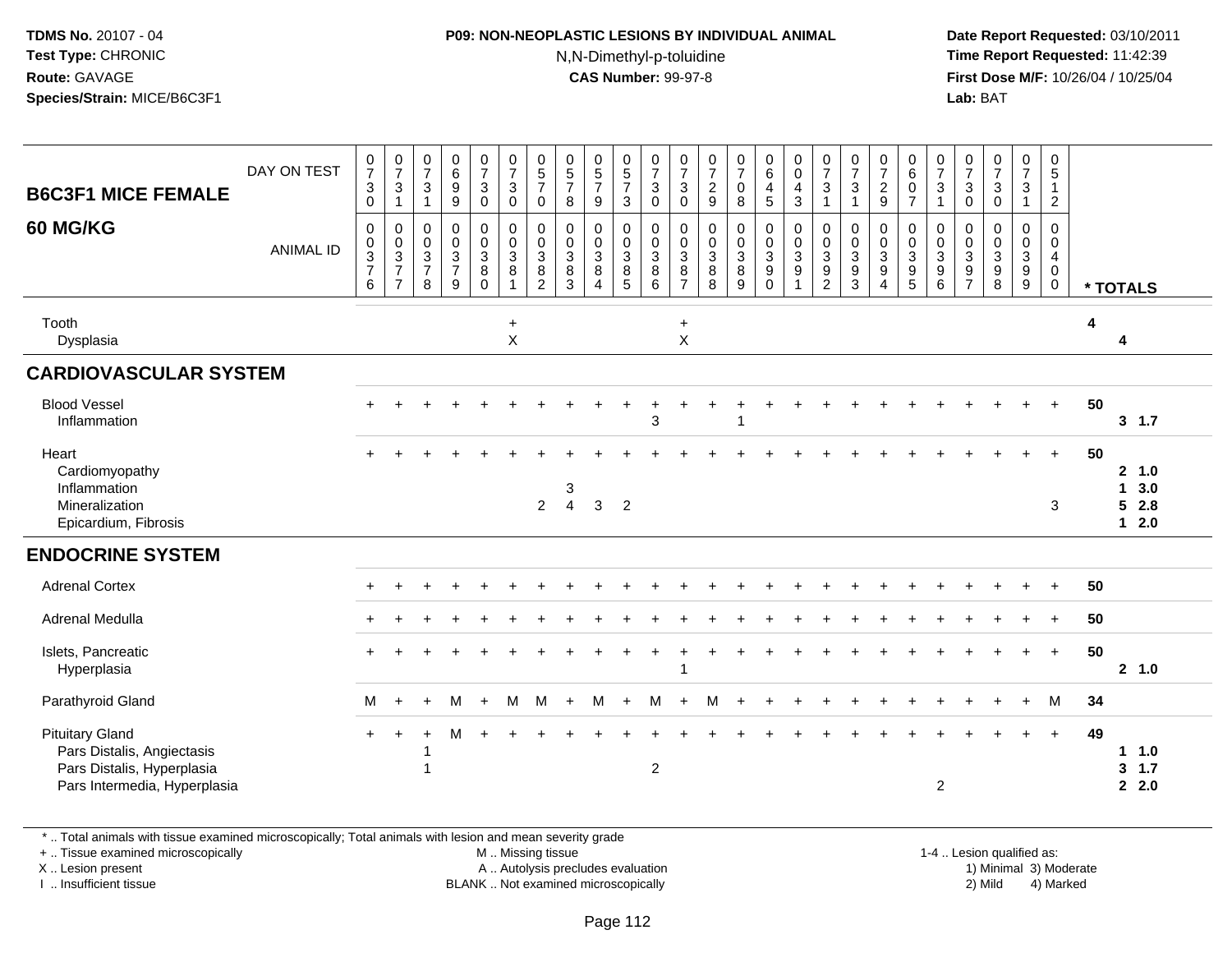# **P09: NON-NEOPLASTIC LESIONS BY INDIVIDUAL ANIMAL**N,N-Dimethyl-p-toluidine

 **Date Report Requested:** 03/10/2011 **Time Report Requested:** 11:42:39 **First Dose M/F:** 10/26/04 / 10/25/04<br>Lab: BAT **Lab:** BAT

|                                                                                                                                                                                               |                  | $\frac{0}{7}$                                                         | $\frac{0}{7}$                                                                | $\begin{smallmatrix}0\\7\end{smallmatrix}$                      | $\begin{array}{c} 0 \\ 6 \end{array}$                             | $\begin{smallmatrix}0\\7\end{smallmatrix}$                        | $\frac{0}{7}$                                      | $\begin{smallmatrix}0\0\5\end{smallmatrix}$         |                                                                          |                                                                |                                                         | $\begin{array}{c} 0 \\ 7 \end{array}$                | $\begin{array}{c} 0 \\ 7 \end{array}$                        | $\frac{0}{7}$                                                       | $\frac{0}{7}$                | $\begin{array}{c} 0 \\ 6 \end{array}$                        | $\begin{smallmatrix}0\\0\end{smallmatrix}$                          | $\begin{array}{c} 0 \\ 7 \end{array}$             | $\frac{0}{7}$                                   | $\frac{0}{7}$                                                                  | $\begin{array}{c} 0 \\ 6 \end{array}$             | $\frac{0}{7}$                                               | $\begin{smallmatrix}0\\7\end{smallmatrix}$                | $\begin{array}{c} 0 \\ 7 \end{array}$                                    | $\begin{smallmatrix}0\\7\end{smallmatrix}$        | $\begin{array}{c} 0 \\ 5 \end{array}$                                      |    |                |
|-----------------------------------------------------------------------------------------------------------------------------------------------------------------------------------------------|------------------|-----------------------------------------------------------------------|------------------------------------------------------------------------------|-----------------------------------------------------------------|-------------------------------------------------------------------|-------------------------------------------------------------------|----------------------------------------------------|-----------------------------------------------------|--------------------------------------------------------------------------|----------------------------------------------------------------|---------------------------------------------------------|------------------------------------------------------|--------------------------------------------------------------|---------------------------------------------------------------------|------------------------------|--------------------------------------------------------------|---------------------------------------------------------------------|---------------------------------------------------|-------------------------------------------------|--------------------------------------------------------------------------------|---------------------------------------------------|-------------------------------------------------------------|-----------------------------------------------------------|--------------------------------------------------------------------------|---------------------------------------------------|----------------------------------------------------------------------------|----|----------------|
| <b>B6C3F1 MICE FEMALE</b>                                                                                                                                                                     | DAY ON TEST      | $\ensuremath{\mathsf{3}}$                                             | $\ensuremath{\mathsf{3}}$                                                    | 3                                                               | $\overline{9}$                                                    | $\ensuremath{\mathsf{3}}$                                         | $\ensuremath{\mathsf{3}}$                          | $\overline{7}$                                      | $\begin{array}{c} 0 \\ 5 \\ 7 \end{array}$                               | $\begin{array}{c} 0 \\ 5 \\ 7 \end{array}$                     | $\begin{array}{c} 0 \\ 5 \\ 7 \end{array}$              | $\mathbf{3}$                                         | 3                                                            | $\frac{2}{9}$                                                       | $\boldsymbol{0}$             | $\overline{\mathbf{4}}$                                      | $\frac{4}{3}$                                                       | $\ensuremath{\mathsf{3}}$                         | $\ensuremath{\mathsf{3}}$                       | $\frac{2}{9}$                                                                  | $\frac{0}{7}$                                     | $\ensuremath{\mathsf{3}}$                                   | $\ensuremath{\mathsf{3}}$                                 | $\sqrt{3}$                                                               | $\ensuremath{\mathsf{3}}$                         | $\mathbf{1}$                                                               |    |                |
|                                                                                                                                                                                               |                  | $\mathsf{O}\xspace$                                                   | $\mathbf{1}$                                                                 | $\mathbf{1}$                                                    | $\boldsymbol{9}$                                                  | $\mathbf 0$                                                       | $\mathbf 0$                                        | 0                                                   | $\bf 8$                                                                  | $9\,$                                                          | 3                                                       | $\mathsf 0$                                          | $\boldsymbol{0}$                                             |                                                                     | 8                            | $5\phantom{.0}$                                              |                                                                     | $\overline{1}$                                    | $\overline{1}$                                  |                                                                                |                                                   | $\mathbf{1}$                                                | $\mathbf 0$                                               | $\mathsf{O}\xspace$                                                      | $\mathbf{1}$                                      | $\overline{2}$                                                             |    |                |
| 60 MG/KG                                                                                                                                                                                      | <b>ANIMAL ID</b> | $\pmb{0}$<br>$_{3}^{\rm 0}$<br>$\begin{bmatrix} 7 \\ 6 \end{bmatrix}$ | $\pmb{0}$<br>$\pmb{0}$<br>$\overline{3}$<br>$\overline{7}$<br>$\overline{7}$ | $\mathbf 0$<br>$\mathbf 0$<br>$\sqrt{3}$<br>$\overline{7}$<br>8 | $\mathbf 0$<br>$\pmb{0}$<br>$\overline{3}$<br>$\overline{7}$<br>9 | 0<br>$\mathbf 0$<br>$\ensuremath{\mathsf{3}}$<br>8<br>$\mathbf 0$ | $\pmb{0}$<br>$\mathbf 0$<br>$\mathbf{3}$<br>8<br>1 | 0<br>$\pmb{0}$<br>$\sqrt{3}$<br>8<br>$\overline{c}$ | $\mathbf 0$<br>$\mathbf 0$<br>$\mathbf{3}$<br>$\,8\,$<br>$\overline{3}$  | $\mathbf 0$<br>$\mathbf 0$<br>$\sqrt{3}$<br>$\, 8$<br>$\Delta$ | 0<br>$\mathsf{O}\xspace$<br>$\sqrt{3}$<br>$\frac{8}{5}$ | $\mathbf 0$<br>$\mathbf 0$<br>$\mathbf{3}$<br>$^8_6$ | $\mathbf 0$<br>$\mathbf 0$<br>3<br>$\bf 8$<br>$\overline{7}$ | $\pmb{0}$<br>$\mathbf 0$<br>$\sqrt{3}$<br>$\bf 8$<br>$\overline{8}$ | 0<br>0<br>3<br>$\frac{8}{9}$ | 0<br>$\mathsf{O}\xspace$<br>$\overline{3}$<br>$\overline{9}$ | $\mathbf 0$<br>$\pmb{0}$<br>$\overline{3}$<br>$\boldsymbol{9}$<br>1 | 0<br>$\mathbf 0$<br>$\mathbf{3}$<br>$\frac{9}{2}$ | 0<br>$\mathbf 0$<br>$\sqrt{3}$<br>$\frac{9}{3}$ | 0<br>$\mathbf 0$<br>$\mathbf{3}$<br>$\boldsymbol{9}$<br>$\boldsymbol{\Lambda}$ | 0<br>$\pmb{0}$<br>$\overline{3}$<br>$\frac{9}{5}$ | $\mathbf 0$<br>$\pmb{0}$<br>$\overline{3}$<br>$\frac{9}{6}$ | $\mathbf 0$<br>$\mathbf 0$<br>$\sqrt{3}$<br>$\frac{9}{7}$ | $\mathbf 0$<br>$\mathbf 0$<br>$\ensuremath{\mathsf{3}}$<br>$\frac{9}{8}$ | 0<br>$\mathbf 0$<br>$\mathbf{3}$<br>$\frac{9}{9}$ | $\mathbf 0$<br>$\mathbf 0$<br>$\overline{4}$<br>$\mathbf 0$<br>$\mathbf 0$ |    | * TOTALS       |
| <b>Thyroid Gland</b>                                                                                                                                                                          |                  |                                                                       |                                                                              |                                                                 |                                                                   |                                                                   |                                                    |                                                     |                                                                          |                                                                |                                                         |                                                      |                                                              |                                                                     |                              |                                                              |                                                                     |                                                   |                                                 |                                                                                |                                                   |                                                             |                                                           |                                                                          |                                                   | $\ddot{}$                                                                  | 50 |                |
| <b>GENERAL BODY SYSTEM</b>                                                                                                                                                                    |                  |                                                                       |                                                                              |                                                                 |                                                                   |                                                                   |                                                    |                                                     |                                                                          |                                                                |                                                         |                                                      |                                                              |                                                                     |                              |                                                              |                                                                     |                                                   |                                                 |                                                                                |                                                   |                                                             |                                                           |                                                                          |                                                   |                                                                            |    |                |
| <b>NONE</b>                                                                                                                                                                                   |                  |                                                                       |                                                                              |                                                                 |                                                                   |                                                                   |                                                    |                                                     |                                                                          |                                                                |                                                         |                                                      |                                                              |                                                                     |                              |                                                              |                                                                     |                                                   |                                                 |                                                                                |                                                   |                                                             |                                                           |                                                                          |                                                   |                                                                            |    |                |
| <b>GENITAL SYSTEM</b>                                                                                                                                                                         |                  |                                                                       |                                                                              |                                                                 |                                                                   |                                                                   |                                                    |                                                     |                                                                          |                                                                |                                                         |                                                      |                                                              |                                                                     |                              |                                                              |                                                                     |                                                   |                                                 |                                                                                |                                                   |                                                             |                                                           |                                                                          |                                                   |                                                                            |    |                |
| <b>Clitoral Gland</b>                                                                                                                                                                         |                  |                                                                       | $\div$                                                                       |                                                                 |                                                                   |                                                                   |                                                    |                                                     | м                                                                        |                                                                |                                                         |                                                      |                                                              |                                                                     |                              |                                                              |                                                                     |                                                   |                                                 |                                                                                |                                                   |                                                             |                                                           |                                                                          |                                                   |                                                                            | 49 |                |
| Ovary                                                                                                                                                                                         |                  |                                                                       |                                                                              |                                                                 |                                                                   |                                                                   |                                                    |                                                     |                                                                          |                                                                |                                                         |                                                      |                                                              |                                                                     |                              |                                                              |                                                                     |                                                   |                                                 |                                                                                |                                                   |                                                             |                                                           |                                                                          |                                                   |                                                                            | 50 |                |
| Angiectasis                                                                                                                                                                                   |                  |                                                                       |                                                                              |                                                                 |                                                                   |                                                                   |                                                    |                                                     |                                                                          |                                                                |                                                         |                                                      |                                                              |                                                                     |                              |                                                              |                                                                     |                                                   | 3                                               |                                                                                |                                                   |                                                             |                                                           |                                                                          |                                                   |                                                                            |    | 13.0           |
| Atrophy<br>Cyst                                                                                                                                                                               |                  | 4                                                                     | З                                                                            |                                                                 |                                                                   | 3                                                                 |                                                    |                                                     |                                                                          |                                                                |                                                         |                                                      | Δ                                                            |                                                                     | 3                            | $\overline{4}$                                               |                                                                     | 4                                                 | 4                                               | 4                                                                              | $\boldsymbol{\Lambda}$                            | 4                                                           | 4                                                         | 4                                                                        | 4                                                 | 4                                                                          |    | 45 3.7<br>24.0 |
| Thrombosis                                                                                                                                                                                    |                  |                                                                       |                                                                              |                                                                 |                                                                   |                                                                   |                                                    |                                                     |                                                                          |                                                                |                                                         |                                                      |                                                              |                                                                     |                              |                                                              |                                                                     |                                                   | $\overline{2}$                                  | $\overline{4}$                                                                 | - 4                                               |                                                             |                                                           |                                                                          |                                                   |                                                                            |    | 3.3            |
| Uterus                                                                                                                                                                                        |                  |                                                                       |                                                                              |                                                                 |                                                                   |                                                                   |                                                    |                                                     |                                                                          |                                                                |                                                         |                                                      |                                                              |                                                                     |                              |                                                              |                                                                     |                                                   |                                                 |                                                                                |                                                   |                                                             |                                                           |                                                                          |                                                   |                                                                            | 50 |                |
| Atrophy                                                                                                                                                                                       |                  |                                                                       |                                                                              |                                                                 |                                                                   |                                                                   |                                                    |                                                     |                                                                          |                                                                |                                                         |                                                      |                                                              |                                                                     |                              |                                                              |                                                                     |                                                   |                                                 |                                                                                |                                                   |                                                             |                                                           |                                                                          |                                                   |                                                                            |    | 13.0           |
| <b>Dilatation</b>                                                                                                                                                                             |                  |                                                                       |                                                                              |                                                                 |                                                                   |                                                                   | 3                                                  |                                                     |                                                                          |                                                                |                                                         | $\overline{c}$                                       |                                                              |                                                                     |                              |                                                              |                                                                     | 3                                                 |                                                 |                                                                                |                                                   |                                                             | 3                                                         |                                                                          | 4                                                 |                                                                            |    | 10 2.6         |
| Endometrium, Hyperplasia, Cystic                                                                                                                                                              |                  | $\mathbf{1}$                                                          |                                                                              |                                                                 | $\overline{2}$                                                    |                                                                   |                                                    |                                                     | $\mathbf{1}$                                                             |                                                                | $\mathbf{2}$                                            |                                                      |                                                              |                                                                     |                              | $\overline{2}$                                               |                                                                     |                                                   |                                                 |                                                                                |                                                   |                                                             |                                                           |                                                                          |                                                   |                                                                            |    | $9$ 1.7        |
| <b>HEMATOPOIETIC SYSTEM</b>                                                                                                                                                                   |                  |                                                                       |                                                                              |                                                                 |                                                                   |                                                                   |                                                    |                                                     |                                                                          |                                                                |                                                         |                                                      |                                                              |                                                                     |                              |                                                              |                                                                     |                                                   |                                                 |                                                                                |                                                   |                                                             |                                                           |                                                                          |                                                   |                                                                            |    |                |
| <b>Bone Marrow</b>                                                                                                                                                                            |                  |                                                                       |                                                                              |                                                                 |                                                                   |                                                                   |                                                    |                                                     |                                                                          |                                                                |                                                         |                                                      |                                                              |                                                                     |                              |                                                              |                                                                     |                                                   |                                                 |                                                                                |                                                   |                                                             |                                                           |                                                                          | $+$                                               | $\ddot{}$                                                                  | 49 |                |
| Atrophy                                                                                                                                                                                       |                  |                                                                       |                                                                              |                                                                 |                                                                   |                                                                   |                                                    |                                                     |                                                                          |                                                                |                                                         |                                                      |                                                              |                                                                     |                              |                                                              |                                                                     |                                                   |                                                 |                                                                                |                                                   |                                                             |                                                           |                                                                          |                                                   | 2                                                                          |    | $3 \t1.3$      |
| Hyperplasia                                                                                                                                                                                   |                  |                                                                       | 3                                                                            |                                                                 |                                                                   |                                                                   |                                                    |                                                     |                                                                          |                                                                |                                                         | 3                                                    |                                                              |                                                                     | $\mathbf{1}$                 | 3                                                            | 3                                                                   |                                                   |                                                 |                                                                                |                                                   |                                                             |                                                           |                                                                          |                                                   |                                                                            |    | 14 2.1         |
| Lymph Node                                                                                                                                                                                    |                  |                                                                       |                                                                              |                                                                 |                                                                   |                                                                   |                                                    |                                                     |                                                                          |                                                                |                                                         |                                                      |                                                              |                                                                     |                              |                                                              |                                                                     |                                                   |                                                 |                                                                                | $\ddot{}$                                         |                                                             |                                                           |                                                                          |                                                   |                                                                            | 4  |                |
| Lumbar, Hemorrhage                                                                                                                                                                            |                  |                                                                       |                                                                              |                                                                 |                                                                   |                                                                   |                                                    |                                                     |                                                                          |                                                                |                                                         |                                                      |                                                              |                                                                     |                              |                                                              |                                                                     |                                                   |                                                 |                                                                                | 3                                                 |                                                             |                                                           |                                                                          |                                                   |                                                                            |    | 13.0           |
| Lymph Node, Mandibular                                                                                                                                                                        |                  | $+$                                                                   | $\ddot{}$                                                                    | $\ddot{}$                                                       | М                                                                 | $+$                                                               |                                                    |                                                     |                                                                          |                                                                |                                                         |                                                      |                                                              |                                                                     |                              |                                                              |                                                                     |                                                   |                                                 |                                                                                |                                                   |                                                             |                                                           |                                                                          | $+$                                               | М                                                                          | 48 |                |
| *  Total animals with tissue examined microscopically; Total animals with lesion and mean severity grade<br>+  Tissue examined microscopically<br>X  Lesion present<br>I  Insufficient tissue |                  |                                                                       |                                                                              |                                                                 |                                                                   |                                                                   | M  Missing tissue                                  |                                                     | A  Autolysis precludes evaluation<br>BLANK  Not examined microscopically |                                                                |                                                         |                                                      |                                                              |                                                                     |                              |                                                              |                                                                     |                                                   |                                                 |                                                                                |                                                   |                                                             |                                                           | 1-4  Lesion qualified as:<br>2) Mild                                     |                                                   | 1) Minimal 3) Moderate<br>4) Marked                                        |    |                |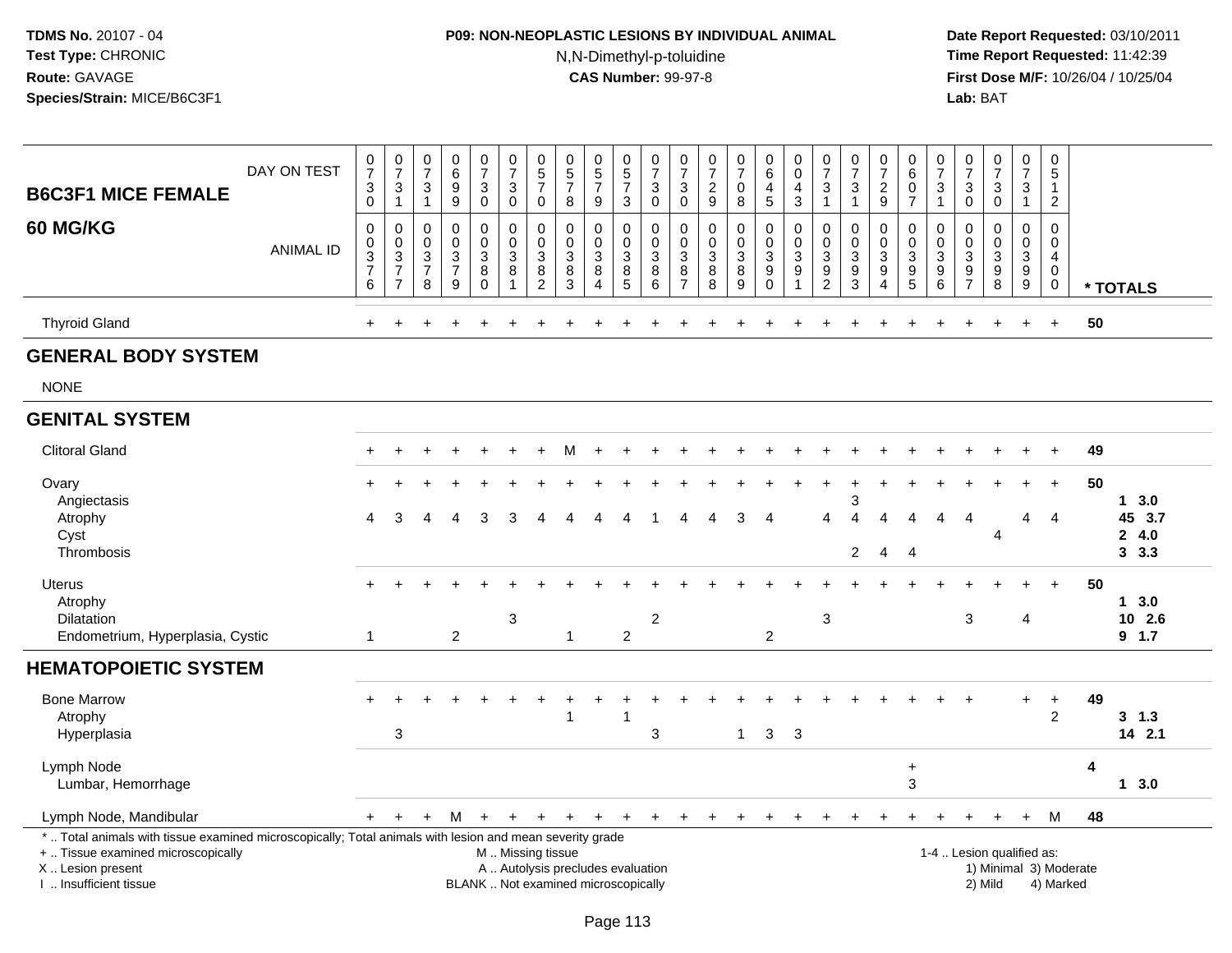# **P09: NON-NEOPLASTIC LESIONS BY INDIVIDUAL ANIMAL**N,N-Dimethyl-p-toluidine

 **Date Report Requested:** 03/10/2011 **Time Report Requested:** 11:42:39 **First Dose M/F:** 10/26/04 / 10/25/04<br>Lab: BAT **Lab:** BAT

| <b>B6C3F1 MICE FEMALE</b>                                                                                                                                                                     | DAY ON TEST      | $\frac{0}{7}$<br>$_0^3$              | $\frac{0}{7}$<br>$\ensuremath{\mathsf{3}}$<br>$\overline{1}$ | $\begin{array}{c} 0 \\ 7 \end{array}$<br>$\mathbf{3}$<br>$\mathbf{1}$        | $\begin{array}{c} 0 \\ 6 \end{array}$<br>$\boldsymbol{9}$<br>$\overline{9}$ | $\frac{0}{7}$<br>3<br>$\ddot{\mathbf{0}}$               | $\frac{0}{7}$<br>3<br>$\overline{0}$                             | 0<br>5<br>7<br>$\pmb{0}$                                                                    | $\begin{array}{c} 0 \\ 5 \\ 7 \end{array}$<br>$\,8\,$              | $\begin{array}{c} 0 \\ 5 \\ 7 \end{array}$<br>$\boldsymbol{9}$                          | $\begin{array}{c} 0 \\ 5 \end{array}$<br>$\overline{7}$<br>$\sqrt{3}$  | $\frac{0}{7}$<br>$\sqrt{3}$<br>$\mathbf 0$                           | $\begin{array}{c} 0 \\ 7 \end{array}$<br>3<br>$\pmb{0}$                              | $\frac{0}{7}$<br>$\frac{2}{9}$                        | $\frac{0}{7}$<br>0<br>$\overline{8}$                 | $_{6}^{\rm 0}$<br>$\frac{4}{5}$                              | $_{\rm 0}^{\rm 0}$<br>$\overline{\mathbf{4}}$<br>$\mathsf 3$   | $\frac{0}{7}$<br>$\frac{3}{1}$                                 | $\begin{array}{c} 0 \\ 7 \end{array}$<br>$\ensuremath{\mathsf{3}}$<br>$\overline{1}$ | $\frac{0}{7}$<br>$\frac{2}{9}$             | $\pmb{0}$<br>6<br>$\pmb{0}$<br>$\overline{7}$        | $\frac{0}{7}$<br>$\ensuremath{\mathsf{3}}$<br>$\mathbf{1}$ | $\frac{0}{7}$<br>$_0^3$                                                  | $\frac{0}{7}$<br>$\frac{3}{0}$                       | $\frac{0}{7}$<br>$\mathbf{3}$<br>$\overline{1}$         | $\pmb{0}$<br>$\overline{5}$<br>$\mathbf{1}$<br>$\overline{2}$                         |                                     |                                              |
|-----------------------------------------------------------------------------------------------------------------------------------------------------------------------------------------------|------------------|--------------------------------------|--------------------------------------------------------------|------------------------------------------------------------------------------|-----------------------------------------------------------------------------|---------------------------------------------------------|------------------------------------------------------------------|---------------------------------------------------------------------------------------------|--------------------------------------------------------------------|-----------------------------------------------------------------------------------------|------------------------------------------------------------------------|----------------------------------------------------------------------|--------------------------------------------------------------------------------------|-------------------------------------------------------|------------------------------------------------------|--------------------------------------------------------------|----------------------------------------------------------------|----------------------------------------------------------------|--------------------------------------------------------------------------------------|--------------------------------------------|------------------------------------------------------|------------------------------------------------------------|--------------------------------------------------------------------------|------------------------------------------------------|---------------------------------------------------------|---------------------------------------------------------------------------------------|-------------------------------------|----------------------------------------------|
| 60 MG/KG                                                                                                                                                                                      | <b>ANIMAL ID</b> | 0<br>$\pmb{0}$<br>$\frac{3}{7}$<br>6 | $\pmb{0}$<br>$\frac{0}{3}$<br>$\overline{7}$                 | 0<br>$\mathsf{O}\xspace$<br>$\ensuremath{\mathsf{3}}$<br>$\overline{7}$<br>8 | $\mathbf 0$<br>$\ddot{\mathbf{0}}$<br>$\sqrt{3}$<br>$\overline{7}$<br>9     | 0<br>$\pmb{0}$<br>$\mathbf{3}$<br>$\, 8$<br>$\mathbf 0$ | 0<br>$\pmb{0}$<br>$\ensuremath{\mathsf{3}}$<br>8<br>$\mathbf{1}$ | $\mathbf 0$<br>$\mathbf 0$<br>$\ensuremath{\mathsf{3}}$<br>$\overline{8}$<br>$\overline{2}$ | 0<br>$\mathbf 0$<br>$\sqrt{3}$<br>$\overline{8}$<br>$\overline{3}$ | 0<br>$\pmb{0}$<br>$\ensuremath{\mathsf{3}}$<br>$\overline{8}$<br>$\boldsymbol{\Lambda}$ | 0<br>$\mathsf{O}\xspace$<br>$\begin{array}{c} 3 \\ 8 \\ 5 \end{array}$ | 0<br>$\mathbf 0$<br>$\mathbf{3}$<br>$\overline{8}$<br>$\overline{6}$ | $\mathbf 0$<br>$\mathbf 0$<br>$\ensuremath{\mathsf{3}}$<br>$\bf 8$<br>$\overline{7}$ | 0<br>$\mathbf 0$<br>$\sqrt{3}$<br>$\overline{8}$<br>8 | 0<br>$\ddot{\mathbf{0}}$<br>3<br>$\overline{8}$<br>9 | $\pmb{0}$<br>$\begin{array}{c} 0 \\ 3 \\ 9 \\ 0 \end{array}$ | $\mathbf 0$<br>$\frac{0}{3}$<br>$\overline{9}$<br>$\mathbf{1}$ | $\mathbf 0$<br>$\begin{array}{c} 0 \\ 3 \\ 9 \\ 2 \end{array}$ | $\mathbf 0$<br>$\mathbf 0$<br>$\ensuremath{\mathsf{3}}$<br>$\frac{9}{3}$             | 0<br>$\pmb{0}$<br>3<br>9<br>$\overline{4}$ | 0<br>$\begin{array}{c} 0 \\ 3 \\ 9 \\ 5 \end{array}$ | 0<br>$\mathbf 0$<br>$\frac{3}{9}$                          | $\mathbf 0$<br>$\mathbf 0$<br>$\begin{array}{c} 3 \\ 9 \\ 7 \end{array}$ | 0<br>$\begin{array}{c} 0 \\ 3 \\ 9 \\ 8 \end{array}$ | $\pmb{0}$<br>$\begin{array}{c} 0 \\ 3 \\ 9 \end{array}$ | $\mathbf 0$<br>$\mathsf{O}\xspace$<br>$\overline{4}$<br>$\overline{0}$<br>$\mathbf 0$ |                                     | * TOTALS                                     |
| Atrophy<br>Hyperplasia, Lymphoid                                                                                                                                                              |                  | $\overline{2}$                       |                                                              |                                                                              |                                                                             |                                                         |                                                                  |                                                                                             |                                                                    |                                                                                         |                                                                        |                                                                      |                                                                                      |                                                       |                                                      |                                                              |                                                                |                                                                |                                                                                      | $\overline{2}$                             |                                                      | $\overline{2}$                                             |                                                                          | $\overline{2}$                                       |                                                         |                                                                                       |                                     | 52.4<br>32.0                                 |
| Lymph Node, Mesenteric<br>Atrophy<br>Inflammation, Granulomatous<br><b>Necrosis</b>                                                                                                           |                  | $\ddot{}$<br>$\overline{2}$          |                                                              |                                                                              |                                                                             | 3                                                       | 4                                                                | 3                                                                                           |                                                                    | 3                                                                                       | 3                                                                      |                                                                      |                                                                                      |                                                       | 1                                                    |                                                              |                                                                |                                                                |                                                                                      |                                            |                                                      |                                                            |                                                                          | Δ                                                    |                                                         | $\ddot{}$<br>$\overline{2}$                                                           | 50                                  | 12 2.9<br>14.0<br>1 1.0                      |
| Spleen<br>Atrophy<br>Hematopoietic Cell Proliferation<br>Hyperplasia, Lymphoid<br>Pigmentation<br>Red Pulp, Atrophy                                                                           |                  | $+$<br>1<br>$\mathbf{1}$             | -1<br>$\overline{1}$                                         | $\mathbf{1}$                                                                 | $\overline{1}$                                                              | 1                                                       | $\mathbf{3}$<br>$1 \quad 1$                                      |                                                                                             | 2<br>$\mathbf{1}$<br>$\mathbf{1}$                                  | $\sqrt{3}$<br>3<br>$\Delta$                                                             | $\sqrt{3}$<br>3<br>$\overline{\Delta}$                                 | 3<br>$\overline{1}$                                                  | 3<br>1                                                                               | $\overline{2}$<br>$\overline{1}$                      | $\overline{2}$<br>$1 \quad 1$                        |                                                              | $\mathbf{3}$                                                   | $\overline{\mathbf{c}}$<br>$\mathbf{1}$                        | $\boldsymbol{2}$<br>$\overline{1}$                                                   | $\sqrt{3}$<br>$\overline{1}$               | $\overline{c}$                                       | $\overline{1}$                                             | 1                                                                        | $\overline{c}$<br>$\overline{4}$<br>$\overline{1}$   | $\ddot{}$<br>$\overline{1}$<br>$\overline{1}$           | $\ddot{}$<br>$\overline{2}$<br>$\mathbf{3}$<br>3                                      | 50                                  | 62.5<br>$21$ 2.1<br>15 1.8<br>43 1.1<br>53.2 |
| Thymus<br>Atrophy                                                                                                                                                                             |                  | 3                                    | $\overline{2}$                                               | $\overline{2}$                                                               | 3                                                                           | $\overline{c}$                                          | 3                                                                | $\boldsymbol{\Lambda}$                                                                      |                                                                    | $\boldsymbol{\Lambda}$                                                                  |                                                                        | 2                                                                    | 4                                                                                    | $\overline{2}$                                        | $\overline{c}$                                       | 3                                                            |                                                                | 3                                                              | 2                                                                                    | $\overline{2}$                             |                                                      | 3                                                          | $\overline{c}$                                                           | $\overline{c}$                                       | $\overline{c}$                                          | $\ddot{}$<br>$\overline{4}$                                                           | 48                                  | 43 2.7                                       |
| <b>INTEGUMENTARY SYSTEM</b>                                                                                                                                                                   |                  |                                      |                                                              |                                                                              |                                                                             |                                                         |                                                                  |                                                                                             |                                                                    |                                                                                         |                                                                        |                                                                      |                                                                                      |                                                       |                                                      |                                                              |                                                                |                                                                |                                                                                      |                                            |                                                      |                                                            |                                                                          |                                                      |                                                         |                                                                                       |                                     |                                              |
| <b>Mammary Gland</b>                                                                                                                                                                          |                  |                                      |                                                              |                                                                              |                                                                             |                                                         |                                                                  |                                                                                             |                                                                    |                                                                                         |                                                                        |                                                                      |                                                                                      |                                                       |                                                      |                                                              |                                                                |                                                                |                                                                                      |                                            |                                                      |                                                            |                                                                          |                                                      |                                                         | $\ddot{}$                                                                             | 50                                  |                                              |
| <b>Skin</b><br>Inflammation<br>Ulcer                                                                                                                                                          |                  |                                      |                                                              |                                                                              |                                                                             |                                                         |                                                                  |                                                                                             |                                                                    |                                                                                         |                                                                        |                                                                      |                                                                                      | 3<br>3                                                |                                                      |                                                              |                                                                |                                                                |                                                                                      |                                            |                                                      |                                                            |                                                                          |                                                      |                                                         | $+$                                                                                   | 50                                  | 13.0<br>13.0                                 |
| <b>MUSCULOSKELETAL SYSTEM</b>                                                                                                                                                                 |                  |                                      |                                                              |                                                                              |                                                                             |                                                         |                                                                  |                                                                                             |                                                                    |                                                                                         |                                                                        |                                                                      |                                                                                      |                                                       |                                                      |                                                              |                                                                |                                                                |                                                                                      |                                            |                                                      |                                                            |                                                                          |                                                      |                                                         |                                                                                       |                                     |                                              |
| Bone<br>Fibro-Osseous Lesion<br>Fracture                                                                                                                                                      |                  | +                                    | $\ddot{}$                                                    | $\overline{2}$                                                               |                                                                             | ٠<br>$\mathbf{1}$                                       | $\overline{\mathbf{1}}$                                          |                                                                                             |                                                                    |                                                                                         |                                                                        |                                                                      |                                                                                      |                                                       |                                                      |                                                              |                                                                |                                                                |                                                                                      |                                            |                                                      |                                                            | $\ddot{}$                                                                | $\overline{1}$<br>$\overline{2}$                     | $\ddot{}$                                               | $+$                                                                                   | 50                                  | 11 1.5<br>1                                  |
| *  Total animals with tissue examined microscopically; Total animals with lesion and mean severity grade<br>+  Tissue examined microscopically<br>X  Lesion present<br>I  Insufficient tissue |                  |                                      |                                                              |                                                                              |                                                                             |                                                         | M. Missing tissue                                                |                                                                                             |                                                                    | A  Autolysis precludes evaluation<br>BLANK  Not examined microscopically                |                                                                        |                                                                      |                                                                                      |                                                       |                                                      |                                                              |                                                                |                                                                |                                                                                      |                                            |                                                      |                                                            |                                                                          | 1-4  Lesion qualified as:<br>2) Mild                 |                                                         |                                                                                       | 1) Minimal 3) Moderate<br>4) Marked |                                              |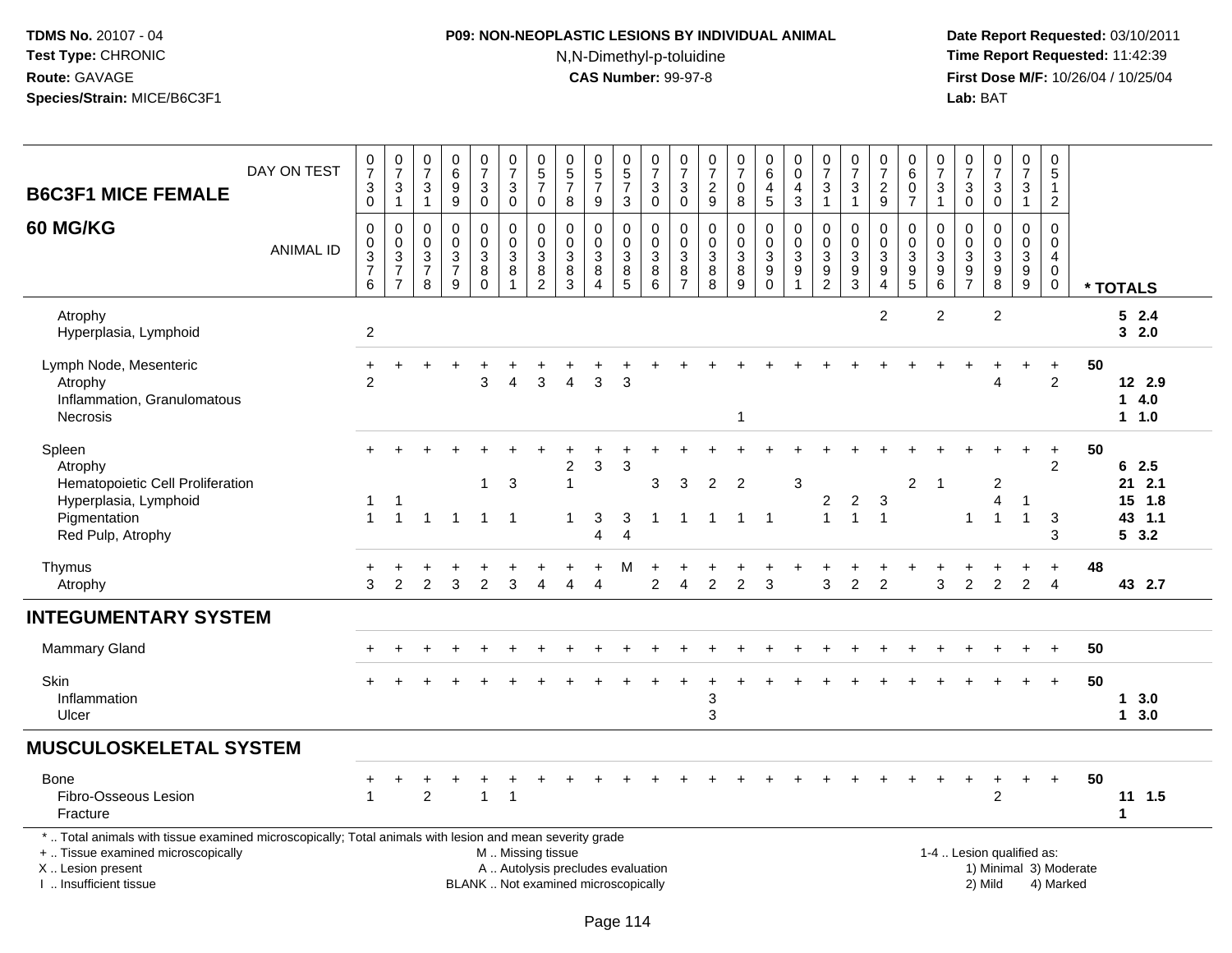### **P09: NON-NEOPLASTIC LESIONS BY INDIVIDUAL ANIMAL**N,N-Dimethyl-p-toluidine

 **Date Report Requested:** 03/10/2011 **Time Report Requested:** 11:42:39 **First Dose M/F:** 10/26/04 / 10/25/04 Lab: BAT **Lab:** BAT

| DAY ON TEST<br><b>B6C3F1 MICE FEMALE</b><br><b>60 MG/KG</b><br><b>ANIMAL ID</b>                                                                                                                                                                                                                            | $\frac{0}{7}$<br>$\sqrt{3}$<br>$\mathbf 0$<br>$\mathbf 0$<br>$\pmb{0}$<br>$\ensuremath{\mathsf{3}}$<br>$\overline{7}$<br>6 | $\frac{0}{7}$<br>$\ensuremath{\mathsf{3}}$<br>$\mathbf{1}$<br>$\pmb{0}$<br>$\pmb{0}$<br>$\frac{3}{7}$<br>$\overline{7}$ | $\frac{0}{7}$<br>$\ensuremath{\mathsf{3}}$<br>$\overline{1}$<br>$\pmb{0}$<br>$\mathbf 0$<br>$\sqrt{3}$<br>$\overline{7}$<br>8 | $\begin{array}{c} 0 \\ 6 \end{array}$<br>$\boldsymbol{9}$<br>$\overline{9}$<br>$\pmb{0}$<br>$\mathbf 0$<br>$\mathbf{3}$<br>$\overline{7}$<br>9 | $\frac{0}{7}$<br>3<br>$\mathbf 0$<br>0<br>$\mathbf 0$<br>3<br>8<br>$\Omega$ | $\frac{0}{7}$<br>$\mathbf{3}$<br>$\mathsf 0$<br>$\pmb{0}$<br>$\pmb{0}$<br>$\ensuremath{\mathsf{3}}$<br>8<br>$\overline{1}$ | $\begin{array}{c} 0 \\ 5 \end{array}$<br>$\overline{7}$<br>$\mathbf 0$<br>$\mathbf 0$<br>$\mathbf 0$<br>$\mathbf{3}$<br>8<br>$\overline{2}$ | $\begin{smallmatrix}0\0\5\end{smallmatrix}$<br>$\overline{7}$<br>8<br>0<br>0<br>$\sqrt{3}$<br>$\bf 8$<br>3 | $\begin{array}{c} 0 \\ 5 \\ 7 \end{array}$<br>$\boldsymbol{9}$<br>$\mathbf 0$<br>$\pmb{0}$<br>$\frac{3}{8}$<br>$\overline{4}$ | $\begin{matrix} 0 \\ 5 \end{matrix}$<br>$\boldsymbol{7}$<br>$\mathbf{3}$<br>0<br>$\boldsymbol{0}$<br>$\sqrt{3}$<br>$\frac{8}{5}$ | 0<br>$\overline{7}$<br>$\sqrt{3}$<br>0<br>0<br>$\mathbf 0$<br>$\sqrt{3}$<br>8<br>6 | $\frac{0}{7}$<br>$\mathbf{3}$<br>$\mathbf 0$<br>$\mathbf 0$<br>$\mathbf 0$<br>$\sqrt{3}$<br>8<br>$\overline{7}$ | $\frac{0}{7}$<br>$\frac{2}{9}$<br>$\mathbf 0$<br>$\mathbf 0$<br>$\mathsf 3$<br>8<br>8 | $\frac{0}{7}$<br>$\mathsf{O}$<br>8<br>0<br>$\mathsf{O}$<br>3<br>8<br>9 | $\begin{matrix} 0 \\ 6 \end{matrix}$<br>$\overline{4}$<br>5<br>$\pmb{0}$<br>$\mathbf 0$<br>$\mathbf{3}$<br>$\overline{9}$<br>0 | $\begin{smallmatrix} 0\\0 \end{smallmatrix}$<br>$\overline{4}$<br>$\mathbf{3}$<br>$\pmb{0}$<br>$\pmb{0}$<br>$\ensuremath{\mathsf{3}}$<br>9 | $\frac{0}{7}$<br>$\ensuremath{\mathsf{3}}$<br>$\mathbf{1}$<br>$\pmb{0}$<br>$\pmb{0}$<br>$\frac{3}{9}$ | $\frac{0}{7}$<br>$\ensuremath{\mathsf{3}}$<br>$\mathbf{1}$<br>$\mathbf 0$<br>$\mathbf 0$<br>$\sqrt{3}$<br>$\boldsymbol{9}$<br>3 | $\frac{0}{7}$<br>$\boldsymbol{2}$<br>9<br>0<br>0<br>$\sqrt{3}$<br>$\boldsymbol{9}$<br>$\overline{4}$ | 0<br>6<br>$\mathbf 0$<br>$\overline{7}$<br>0<br>$\mathbf 0$<br>$\sqrt{3}$<br>$\boldsymbol{9}$<br>5 | $\frac{0}{7}$<br>3<br>$\mathbf{1}$<br>0<br>0<br>$\mathbf{3}$<br>9<br>6 | $\frac{0}{7}$<br>$\sqrt{3}$<br>$\pmb{0}$<br>0<br>0<br>$\mathbf{3}$<br>$\frac{9}{7}$ | $\frac{0}{7}$<br>$\ensuremath{\mathsf{3}}$<br>$\pmb{0}$<br>$\mathbf 0$<br>$\pmb{0}$<br>$\ensuremath{\mathsf{3}}$<br>$\frac{9}{8}$ | $\frac{0}{7}$<br>$\mathsf 3$<br>$\mathbf{1}$<br>$\mathbf 0$<br>$\mathbf 0$<br>$\frac{3}{9}$ | 0<br>5<br>$\mathbf{1}$<br>$\overline{2}$<br>$\mathbf 0$<br>$\mathbf 0$<br>4<br>0<br>$\mathbf 0$ |                | * TOTALS                                                                                               |
|------------------------------------------------------------------------------------------------------------------------------------------------------------------------------------------------------------------------------------------------------------------------------------------------------------|----------------------------------------------------------------------------------------------------------------------------|-------------------------------------------------------------------------------------------------------------------------|-------------------------------------------------------------------------------------------------------------------------------|------------------------------------------------------------------------------------------------------------------------------------------------|-----------------------------------------------------------------------------|----------------------------------------------------------------------------------------------------------------------------|---------------------------------------------------------------------------------------------------------------------------------------------|------------------------------------------------------------------------------------------------------------|-------------------------------------------------------------------------------------------------------------------------------|----------------------------------------------------------------------------------------------------------------------------------|------------------------------------------------------------------------------------|-----------------------------------------------------------------------------------------------------------------|---------------------------------------------------------------------------------------|------------------------------------------------------------------------|--------------------------------------------------------------------------------------------------------------------------------|--------------------------------------------------------------------------------------------------------------------------------------------|-------------------------------------------------------------------------------------------------------|---------------------------------------------------------------------------------------------------------------------------------|------------------------------------------------------------------------------------------------------|----------------------------------------------------------------------------------------------------|------------------------------------------------------------------------|-------------------------------------------------------------------------------------|-----------------------------------------------------------------------------------------------------------------------------------|---------------------------------------------------------------------------------------------|-------------------------------------------------------------------------------------------------|----------------|--------------------------------------------------------------------------------------------------------|
| Osteopetrosis                                                                                                                                                                                                                                                                                              |                                                                                                                            |                                                                                                                         |                                                                                                                               |                                                                                                                                                |                                                                             |                                                                                                                            |                                                                                                                                             |                                                                                                            |                                                                                                                               |                                                                                                                                  |                                                                                    |                                                                                                                 |                                                                                       |                                                                        |                                                                                                                                |                                                                                                                                            |                                                                                                       |                                                                                                                                 |                                                                                                      |                                                                                                    |                                                                        |                                                                                     |                                                                                                                                   |                                                                                             |                                                                                                 |                | 11.0                                                                                                   |
| <b>Skeletal Muscle</b>                                                                                                                                                                                                                                                                                     |                                                                                                                            |                                                                                                                         |                                                                                                                               |                                                                                                                                                |                                                                             |                                                                                                                            |                                                                                                                                             |                                                                                                            |                                                                                                                               |                                                                                                                                  |                                                                                    |                                                                                                                 |                                                                                       |                                                                        |                                                                                                                                |                                                                                                                                            |                                                                                                       |                                                                                                                                 |                                                                                                      |                                                                                                    |                                                                        |                                                                                     |                                                                                                                                   |                                                                                             |                                                                                                 | $\overline{2}$ |                                                                                                        |
| <b>NERVOUS SYSTEM</b>                                                                                                                                                                                                                                                                                      |                                                                                                                            |                                                                                                                         |                                                                                                                               |                                                                                                                                                |                                                                             |                                                                                                                            |                                                                                                                                             |                                                                                                            |                                                                                                                               |                                                                                                                                  |                                                                                    |                                                                                                                 |                                                                                       |                                                                        |                                                                                                                                |                                                                                                                                            |                                                                                                       |                                                                                                                                 |                                                                                                      |                                                                                                    |                                                                        |                                                                                     |                                                                                                                                   |                                                                                             |                                                                                                 |                |                                                                                                        |
| <b>Brain</b><br>Olfactory Lobe, Atrophy                                                                                                                                                                                                                                                                    | $\overline{2}$                                                                                                             |                                                                                                                         | $\pm$                                                                                                                         | м                                                                                                                                              | $\ddot{}$                                                                   |                                                                                                                            |                                                                                                                                             | 3                                                                                                          | 3                                                                                                                             |                                                                                                                                  |                                                                                    |                                                                                                                 |                                                                                       |                                                                        |                                                                                                                                |                                                                                                                                            |                                                                                                       |                                                                                                                                 |                                                                                                      |                                                                                                    |                                                                        |                                                                                     |                                                                                                                                   |                                                                                             |                                                                                                 | 49             | 8 1.6                                                                                                  |
| <b>RESPIRATORY SYSTEM</b>                                                                                                                                                                                                                                                                                  |                                                                                                                            |                                                                                                                         |                                                                                                                               |                                                                                                                                                |                                                                             |                                                                                                                            |                                                                                                                                             |                                                                                                            |                                                                                                                               |                                                                                                                                  |                                                                                    |                                                                                                                 |                                                                                       |                                                                        |                                                                                                                                |                                                                                                                                            |                                                                                                       |                                                                                                                                 |                                                                                                      |                                                                                                    |                                                                        |                                                                                     |                                                                                                                                   |                                                                                             |                                                                                                 |                |                                                                                                        |
| Lung<br>Foreign Body<br>Inflammation<br>Alveolar Epithelium, Hyperplasia<br>Alveolus, Infiltration Cellular, Histiocyte<br>Bronchiole, Epithelium, Necrosis<br>Bronchiole, Epithelium, Regeneration<br>Bronchus, Necrosis<br>Bronchus, Epithelium, Regeneration                                            |                                                                                                                            |                                                                                                                         |                                                                                                                               |                                                                                                                                                |                                                                             |                                                                                                                            | $\overline{2}$                                                                                                                              | 2<br>$\overline{c}$<br>$\overline{c}$                                                                      | 2<br>$\boldsymbol{2}$<br>$\overline{2}$                                                                                       | 2<br>3<br>$\overline{2}$<br>3                                                                                                    |                                                                                    |                                                                                                                 |                                                                                       | -1                                                                     |                                                                                                                                | Х<br>$\overline{4}$<br>2                                                                                                                   |                                                                                                       |                                                                                                                                 |                                                                                                      |                                                                                                    |                                                                        |                                                                                     |                                                                                                                                   |                                                                                             |                                                                                                 | 50             | $\overline{2}$<br>$\mathbf{2}$<br>4.0<br>2, 1.0<br>7, 1.4<br>1.0<br>1.<br>5<br>1.8<br>5<br>1.6<br>52.0 |
| Nose<br>Inflammation<br>Glands, Lateral Wall, Dilatation<br>Glands, Olfactory Epithelium, Dilatation<br>Glands, Olfactory Epithelium, Hyperplasia<br>Glands, Olfactory Epithelium, Metaplasia,<br>Respiratory<br>Glands, Respiratory Epithelium, Dilatation<br>Glands, Respiratory Epithelium, Hyperplasia | 2<br>$\overline{2}$<br>$\overline{2}$<br>$\mathbf{1}$                                                                      | 2<br>$\overline{c}$<br>$\mathfrak{p}$                                                                                   | $\overline{c}$<br>$\mathcal{P}$<br>2                                                                                          | $\overline{2}$<br>2<br>1                                                                                                                       | 2<br>$\overline{c}$<br>$\overline{2}$<br>-1                                 | 2<br>$\overline{2}$<br>$\mathfrak{p}$                                                                                      | $\overline{c}$                                                                                                                              | 3<br>$\overline{2}$<br>$\overline{2}$<br>2                                                                 | $\overline{2}$<br>$\overline{c}$<br>3<br>-1                                                                                   | 3<br>4                                                                                                                           | 2<br>$\overline{c}$<br>2<br>2                                                      | 3<br>3<br>3<br>-1                                                                                               | 2<br>3<br>3                                                                           | $\overline{2}$<br>3<br>$\overline{2}$<br>$\overline{2}$                | 2<br>$\overline{1}$<br>3                                                                                                       |                                                                                                                                            | 3<br>3<br>3<br>1                                                                                      | $\overline{c}$<br>2<br>$\overline{1}$                                                                                           | $\overline{c}$<br>2                                                                                  | $\overline{c}$<br>C                                                                                | 3<br>3<br>3                                                            | $\overline{2}$<br>$\overline{2}$<br>3                                               | 3<br>$\overline{2}$<br>2                                                                                                          | $\overline{2}$<br>3                                                                         | $\ddot{}$<br>2<br>-1<br>2                                                                       | 50             | 32 1.3<br>2, 1.5<br>46 2.3<br>50 2.2<br>44 2.3<br>33 <sup>2</sup><br>1.4<br>13, 1.2                    |

\* .. Total animals with tissue examined microscopically; Total animals with lesion and mean severity grade

+ .. Tissue examined microscopically

X .. Lesion present

I .. Insufficient tissue

M .. Missing tissue

A .. Autolysis precludes evaluation

BLANK .. Not examined microscopically 2) Mild 4) Marked

1-4 .. Lesion qualified as:<br>1) Minimal 3) Moderate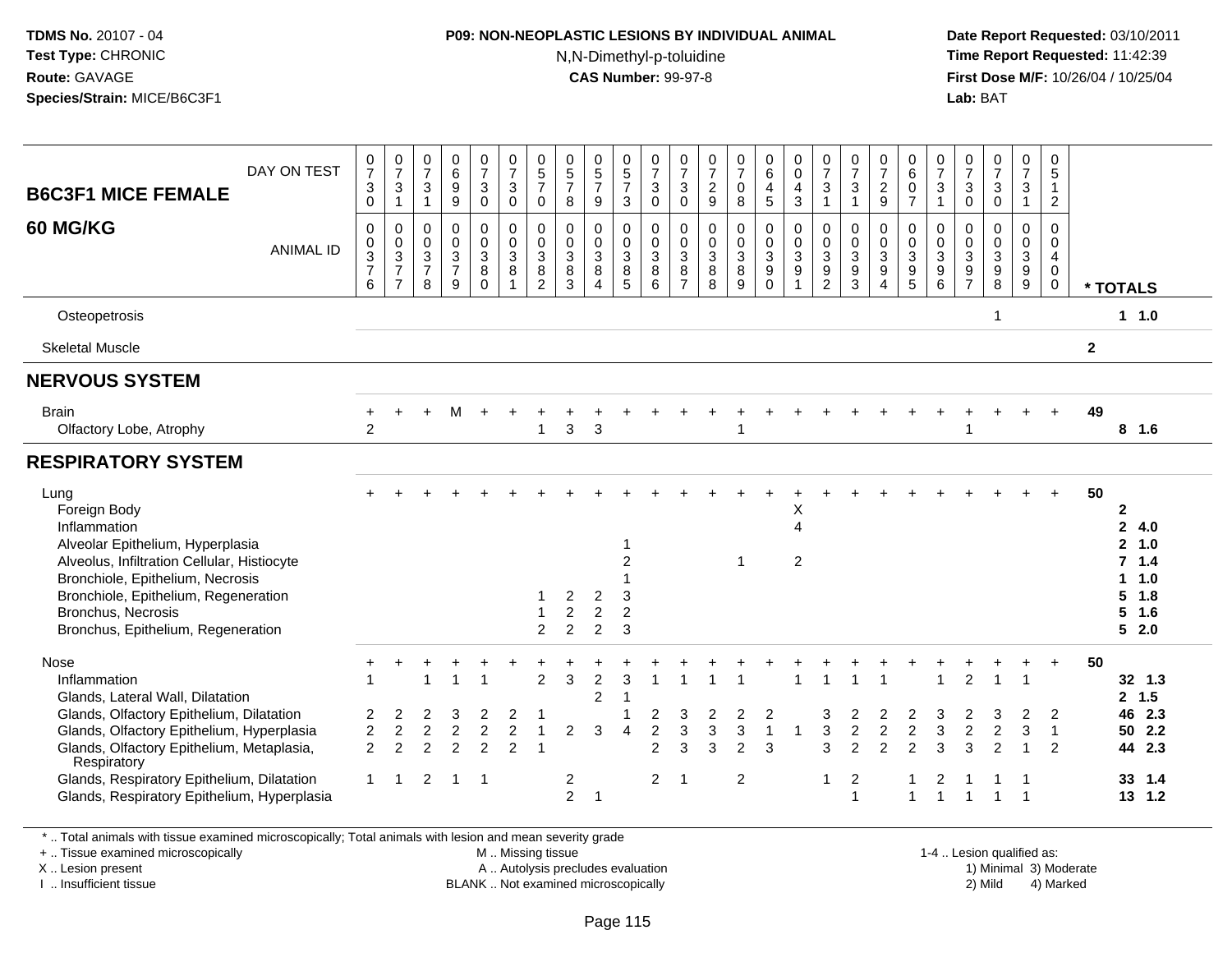# **P09: NON-NEOPLASTIC LESIONS BY INDIVIDUAL ANIMAL**N,N-Dimethyl-p-toluidine

 **Date Report Requested:** 03/10/2011 **Time Report Requested:** 11:42:39 **First Dose M/F:** 10/26/04 / 10/25/04<br>Lab: BAT **Lab:** BAT

| DAY ON TEST<br><b>B6C3F1 MICE FEMALE</b>                                                                                                                           | $\frac{0}{7}$<br>$\ensuremath{\mathsf{3}}$<br>$\mathbf 0$ | $\pmb{0}$<br>$\overline{7}$<br>$\sqrt{3}$<br>$\mathbf{1}$                      | $\mathbf 0$<br>$\overline{7}$<br>3<br>$\mathbf{1}$  | $\pmb{0}$<br>6<br>9<br>$\boldsymbol{9}$                           | $\frac{0}{7}$<br>3<br>$\mathbf 0$                   | $\begin{smallmatrix}0\\7\end{smallmatrix}$<br>$\mathbf{3}$<br>$\mathsf 0$ | $\begin{smallmatrix}0\0\5\end{smallmatrix}$<br>$\overline{7}$<br>0         | $\pmb{0}$<br>$\frac{5}{7}$<br>8                         | $\begin{array}{c} 0 \\ 5 \end{array}$<br>$\overline{7}$<br>9    | 0<br>$\sqrt{5}$<br>$\overline{7}$<br>3                      | $\,0\,$<br>$\overline{7}$<br>3<br>$\mathbf 0$ | 0<br>$\overline{7}$<br>3<br>$\mathbf 0$                     | $\pmb{0}$<br>$\overline{7}$<br>$\overline{c}$<br>$\boldsymbol{9}$ | $\begin{array}{c} 0 \\ 7 \end{array}$<br>$\mathbf 0$<br>$\,8\,$              | $\pmb{0}$<br>$6\phantom{1}$<br>$\overline{4}$<br>$\overline{5}$ | $\pmb{0}$<br>$\mathbf 0$<br>$\overline{4}$<br>$\mathbf{3}$        | 0<br>$\overline{7}$<br>$\mathbf{3}$<br>$\mathbf{1}$               | $\pmb{0}$<br>$\overline{7}$<br>$\sqrt{3}$<br>$\mathbf{1}$    | 0<br>$\overline{7}$<br>$\overline{c}$<br>$\boldsymbol{9}$ | 0<br>$6\overline{6}$<br>0<br>$\overline{7}$                                    | $\frac{0}{7}$<br>$\sqrt{3}$<br>$\mathbf{1}$        | 0<br>$\overline{7}$<br>3<br>0                       | $\frac{0}{7}$<br>$\sqrt{3}$<br>$\pmb{0}$                              | 0<br>$\overline{7}$<br>$\mathbf{3}$<br>$\mathbf{1}$       | $\pmb{0}$<br>$\sqrt{5}$<br>$\mathbf{1}$<br>$\overline{2}$                  |                        |                             |
|--------------------------------------------------------------------------------------------------------------------------------------------------------------------|-----------------------------------------------------------|--------------------------------------------------------------------------------|-----------------------------------------------------|-------------------------------------------------------------------|-----------------------------------------------------|---------------------------------------------------------------------------|----------------------------------------------------------------------------|---------------------------------------------------------|-----------------------------------------------------------------|-------------------------------------------------------------|-----------------------------------------------|-------------------------------------------------------------|-------------------------------------------------------------------|------------------------------------------------------------------------------|-----------------------------------------------------------------|-------------------------------------------------------------------|-------------------------------------------------------------------|--------------------------------------------------------------|-----------------------------------------------------------|--------------------------------------------------------------------------------|----------------------------------------------------|-----------------------------------------------------|-----------------------------------------------------------------------|-----------------------------------------------------------|----------------------------------------------------------------------------|------------------------|-----------------------------|
| 60 MG/KG<br><b>ANIMAL ID</b>                                                                                                                                       | $\mathbf 0$<br>$\pmb{0}$<br>$\frac{3}{7}$<br>6            | $\mathbf 0$<br>$\mathbf 0$<br>$\mathbf{3}$<br>$\overline{7}$<br>$\overline{7}$ | $\Omega$<br>$\mathbf 0$<br>3<br>$\overline{7}$<br>8 | $\mathbf 0$<br>$\mathbf 0$<br>$\mathbf{3}$<br>$\overline{7}$<br>9 | $\mathbf 0$<br>$\overline{0}$<br>3<br>8<br>$\Omega$ | $\pmb{0}$<br>$\mathbf 0$<br>$\mathbf{3}$<br>$\bf 8$<br>$\overline{1}$     | $\mathbf 0$<br>$\pmb{0}$<br>$\sqrt{3}$<br>$\overline{8}$<br>$\overline{2}$ | $\mathbf 0$<br>$\pmb{0}$<br>$\sqrt{3}$<br>$\frac{8}{3}$ | $\Omega$<br>$\mathbf{0}$<br>$\mathbf{3}$<br>8<br>$\overline{A}$ | 0<br>$\mathbf 0$<br>$\sqrt{3}$<br>$\bf 8$<br>$\overline{5}$ | $\Omega$<br>$\mathbf 0$<br>3<br>8<br>6        | $\Omega$<br>$\mathsf{O}\xspace$<br>3<br>8<br>$\overline{7}$ | $\Omega$<br>$\mathbf 0$<br>$\mathbf{3}$<br>8<br>8                 | $\mathbf 0$<br>$\mathbf 0$<br>$\sqrt{3}$<br>$\overline{8}$<br>$\overline{9}$ | 0<br>$\mathbf 0$<br>$\mathbf{3}$<br>9<br>$\Omega$               | $\mathbf 0$<br>$\mathbf 0$<br>$\mathbf{3}$<br>9<br>$\overline{1}$ | $\mathbf 0$<br>$\mathbf 0$<br>$\mathbf{3}$<br>9<br>$\overline{2}$ | $\Omega$<br>$\mathbf 0$<br>$\sqrt{3}$<br>9<br>$\overline{3}$ | $\Omega$<br>$\mathbf 0$<br>3<br>$\boldsymbol{9}$<br>4     | $\mathbf 0$<br>$\mathbf 0$<br>$\sqrt{3}$<br>$\boldsymbol{9}$<br>$\overline{5}$ | $\mathbf 0$<br>$\mathbf 0$<br>$\sqrt{3}$<br>9<br>6 | $\Omega$<br>$\mathbf 0$<br>3<br>9<br>$\overline{7}$ | $\mathbf 0$<br>$\mathsf{O}\xspace$<br>$\frac{3}{9}$<br>$\overline{8}$ | 0<br>$\mathbf 0$<br>$\mathbf{3}$<br>9<br>$\boldsymbol{9}$ | $\mathbf 0$<br>$\mathbf 0$<br>$\overline{4}$<br>$\mathbf 0$<br>$\mathbf 0$ |                        | * TOTALS                    |
| Glands, Respiratory Epithelium, Metaplasia,<br>Respiratory                                                                                                         |                                                           |                                                                                |                                                     |                                                                   |                                                     |                                                                           |                                                                            |                                                         |                                                                 |                                                             |                                               |                                                             |                                                                   |                                                                              |                                                                 |                                                                   |                                                                   | -1                                                           |                                                           | -1                                                                             |                                                    |                                                     | $\overline{1}$                                                        | -1                                                        |                                                                            |                        | $10$ 1.4                    |
| Nasolacrimal Duct, Hyperplasia, Regenerative<br>Nerve, Atrophy<br>Olfactory Epithelium, Accumulation, Hyaline<br>Droplet                                           | 2                                                         | 2                                                                              | 3<br>3                                              |                                                                   | $\overline{2}$                                      | 2<br>-1                                                                   | $\overline{2}$                                                             | 3<br>3                                                  | 3<br>3                                                          | $\mathbf{3}$<br>$\mathsf 3$                                 |                                               | 2                                                           | 2                                                                 | $\overline{4}$                                                               | 2<br>1                                                          |                                                                   |                                                                   | 2                                                            |                                                           | $\overline{2}$                                                                 | 2                                                  | 2                                                   | $\overline{2}$                                                        | 2                                                         | 2                                                                          |                        | 42.5<br>41 2.3<br>$15$ 1.1  |
| Olfactory Epithelium, Degeneration<br>Olfactory Epithelium, Metaplasia, Respiratory<br>Olfactory Epithelium, Necrosis                                              | 3                                                         | 3                                                                              | 3                                                   | 3                                                                 | 3                                                   | 3                                                                         | 3<br>3                                                                     | 3                                                       | $\overline{c}$                                                  | $\overline{4}$                                              | 3                                             | 3                                                           | 3                                                                 | 4                                                                            | 3                                                               | $\overline{\mathbf{1}}$                                           | 3                                                                 | 3                                                            | 3                                                         | 3                                                                              | 3                                                  | 3                                                   | 3                                                                     | 3                                                         | $\overline{2}$                                                             |                        | $1 \t1.0$<br>46 2.9<br>62.3 |
| Respiratory Epithelium, Accumulation, Hyaline<br>Droplet                                                                                                           | $\overline{2}$                                            | -1                                                                             | 1                                                   | -1                                                                | -1                                                  | $\mathbf 1$                                                               |                                                                            |                                                         |                                                                 |                                                             | 1                                             | $\mathbf 1$                                                 | $\overline{2}$                                                    |                                                                              |                                                                 |                                                                   | 1                                                                 |                                                              | 1                                                         |                                                                                | 2                                                  |                                                     |                                                                       | 1                                                         | $\overline{1}$                                                             |                        | 36 1.1                      |
| Respiratory Epithelium, Hyperplasia<br>Respiratory Epithelium, Hyperplasia,<br>Regenerative                                                                        |                                                           | $\mathbf{1}$                                                                   | 2                                                   | $\overline{1}$                                                    |                                                     |                                                                           |                                                                            | $\overline{2}$                                          | -1                                                              | -1                                                          |                                               | $\mathbf{1}$                                                | $\overline{1}$                                                    | $\overline{2}$                                                               | $\overline{\phantom{0}}$                                        |                                                                   | $\mathbf{1}$                                                      |                                                              | $\mathbf{1}$                                              | -1                                                                             |                                                    | -1                                                  |                                                                       | $\overline{2}$                                            |                                                                            |                        | 30, 1.2<br>$3 \t1.3$        |
| Respiratory Epithelium, Necrosis<br>Transitional Epithelium, Hyperplasia,<br>Regenerative                                                                          |                                                           |                                                                                |                                                     |                                                                   |                                                     |                                                                           | $\overline{2}$                                                             | $\overline{c}$<br>$\overline{c}$                        | $\overline{2}$                                                  | 3                                                           |                                               |                                                             |                                                                   |                                                                              |                                                                 |                                                                   |                                                                   |                                                              |                                                           |                                                                                |                                                    |                                                     |                                                                       |                                                           |                                                                            |                        | 52.0<br>$12.0$              |
| Transitional Epithelium, Necrosis<br>Vomeronasal Organ, Necrosis                                                                                                   |                                                           |                                                                                |                                                     |                                                                   |                                                     |                                                                           | $\overline{2}$                                                             | $\overline{c}$<br>$\overline{2}$                        | -1                                                              | $\overline{2}$                                              |                                               |                                                             |                                                                   |                                                                              |                                                                 |                                                                   |                                                                   |                                                              |                                                           |                                                                                |                                                    |                                                     |                                                                       |                                                           |                                                                            |                        | 2.2.0<br>4 1.5              |
| Trachea<br>Inflammation<br>Glands, Hyperplasia                                                                                                                     |                                                           |                                                                                |                                                     |                                                                   |                                                     |                                                                           | $\boldsymbol{2}$                                                           |                                                         | 2                                                               |                                                             |                                               |                                                             |                                                                   |                                                                              |                                                                 |                                                                   |                                                                   |                                                              |                                                           |                                                                                |                                                    |                                                     |                                                                       |                                                           |                                                                            | 50                     | 12.0<br>$12.0$              |
| <b>SPECIAL SENSES SYSTEM</b>                                                                                                                                       |                                                           |                                                                                |                                                     |                                                                   |                                                     |                                                                           |                                                                            |                                                         |                                                                 |                                                             |                                               |                                                             |                                                                   |                                                                              |                                                                 |                                                                   |                                                                   |                                                              |                                                           |                                                                                |                                                    |                                                     |                                                                       |                                                           |                                                                            |                        |                             |
| Eye<br>Cornea, Inflammation                                                                                                                                        |                                                           |                                                                                |                                                     | м                                                                 | $\pm$                                               |                                                                           |                                                                            | 2                                                       | $\overline{c}$                                                  | 1                                                           |                                               |                                                             |                                                                   |                                                                              |                                                                 |                                                                   |                                                                   |                                                              |                                                           |                                                                                |                                                    |                                                     |                                                                       |                                                           | $\div$                                                                     | 49                     | 3, 1.7                      |
| <b>Harderian Gland</b><br>Hyperplasia                                                                                                                              |                                                           |                                                                                | 1                                                   |                                                                   |                                                     |                                                                           |                                                                            |                                                         |                                                                 |                                                             |                                               |                                                             |                                                                   |                                                                              |                                                                 |                                                                   |                                                                   |                                                              |                                                           |                                                                                |                                                    |                                                     |                                                                       |                                                           |                                                                            | 49                     | 2.5                         |
| *  Total animals with tissue examined microscopically; Total animals with lesion and mean severity grade<br>+  Tissue examined microscopically<br>X Lesion present |                                                           |                                                                                |                                                     |                                                                   |                                                     | M  Missing tissue<br>A  Autolysis precludes evaluation                    |                                                                            |                                                         |                                                                 |                                                             |                                               |                                                             |                                                                   |                                                                              |                                                                 |                                                                   |                                                                   |                                                              |                                                           |                                                                                |                                                    |                                                     | 1-4  Lesion qualified as:                                             |                                                           |                                                                            | 1) Minimal 3) Moderate |                             |

I .. Insufficient tissue

BLANK .. Not examined microscopically 2) Mild 4) Marked